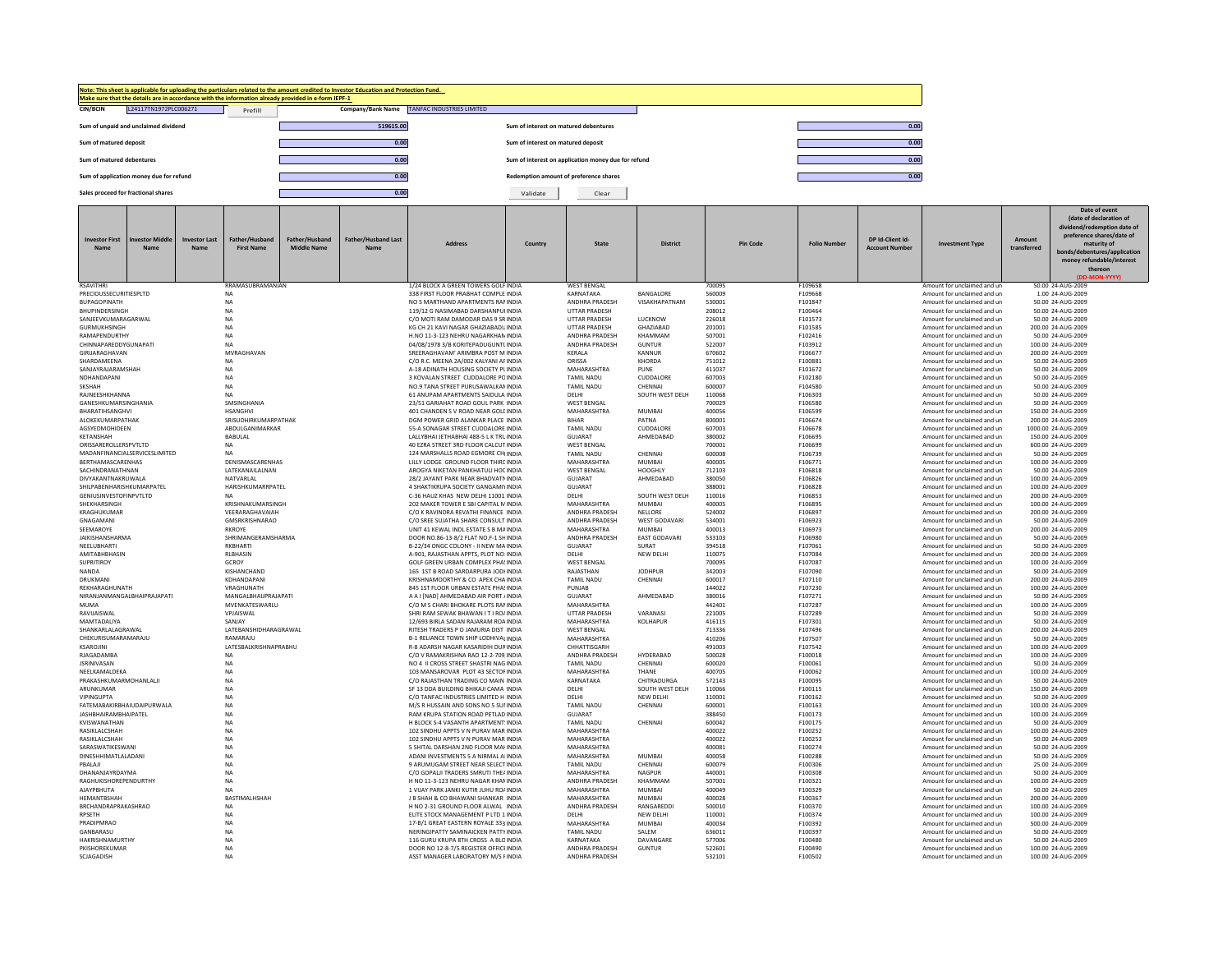| VIMALLUNAWATH                   | NA              | 26 GOVINDAPPA NAICKEN STREET N INDIA                                        | <b>TAMIL NADU</b>         | CHENNAI              | 600001           | F100547            | Amount for unclaimed and un                                | 300.00 24-AUG-2009                       |
|---------------------------------|-----------------|-----------------------------------------------------------------------------|---------------------------|----------------------|------------------|--------------------|------------------------------------------------------------|------------------------------------------|
| UMESHCRAICHURA                  | <b>NA</b>       | PANERI LIBERTY ROAD PORBANDAR INDIA                                         | <b>GUJARAT</b>            |                      | 360575           | F100567            | Amount for unclaimed and un                                | 50.00 24-AUG-2009                        |
| CHAVATATEJOMURTHY               | NA              | Q NO H D 79 PRAGATHI COLONY RAI INDIA                                       | ANDHRA PRADESH            | ADILABAD             | 504301           | F100616            | Amount for unclaimed and un                                | 50.00 24-AUG-2009                        |
| TKNAGESH                        | <b>NA</b>       | 18 VYASAR STREET T NAGAR MADR INDIA                                         | <b>TAMIL NADU</b>         | CHENNAI              | 600017           | F100621            | Amount for unclaimed and un                                | 50.00 24-AUG-2009                        |
| KANTIRHAI PATI                  | <b>NA</b>       | DHAN BHUVAN 2ND FLOOR BALAILE INDIA                                         | GUIARAT                   | SURAT                | 395003           | F100627            | Amount for unclaimed and un                                | 50.00 24-AUG-2009                        |
|                                 |                 | LAXMI CLINIC 8TH WARD NARSIPATI INDIA                                       | ANDHRA PRADESH            |                      | 531116           | F100641            |                                                            | 50.00 24-AUG-2009                        |
| SUSEELAREDDI                    | $_{\sf NA}$     |                                                                             |                           | VISAKHAPATNAM        |                  |                    | Amount for unclaimed and un                                |                                          |
| BHIKHAMCHANDLAMBORIA            | <b>NA</b>       | P 14 NEW C I T ROAD 3RD FLOOR CA INDIA                                      | <b>WEST BENGAL</b>        |                      | 700073           | F100654            | Amount for unclaimed and un                                | 700.00 24-AUG-2009                       |
| AFIFAREGUM                      | <b>NA</b>       | 74 BANGARUNAIKEN STREET MOUN INDIA                                          | <b>TAMIL NADU</b>         | CHENNAI              | 600002           | F100666            | Amount for unclaimed and un                                | 50.00 24-AUG-2009                        |
| MEENAKHANDELWAL                 | <b>NA</b>       | C/O GOPAL KRISHNA KHANDELWAL INDIA                                          | ANDHRA PRADESH            | KHAMMAM              | 507101           | F100705            | Amount for unclaimed and un                                | 100.00 24-AUG-2009                       |
| SURYANARAYANARAJUKUNDHARAJU     | <b>NA</b>       | MALIKIPURAM E G DIST ANDHRAPR/ INDIA                                        | ANDHRA PRADESH            | EAST GODAVARI        | 533253           | F100718            | Amount for unclaimed and un                                | 50.00 24-AUG-2009                        |
| RSARANAYAK                      | NA              | 155 VENKATA NAGAR 4TH CROSS PC INDIA                                        | PONDICHERRY               | PONDICHERRY          | 605011           | F100744            | Amount for unclaimed and un                                | 50.00 24-AUG-2009                        |
| SUDARSANAMPARTHASARATHY         | <b>NA</b>       | PLOT NO 22 A SECOND MAIN ROAD INDIA                                         | TAMIL NADU                | KANCHIPURAM          | 600061           | F100751            | Amount for unclaimed and un                                | 50.00 24-AUG-2009                        |
|                                 |                 |                                                                             |                           |                      |                  |                    |                                                            |                                          |
| KJAGANNATHAREDDY                | <b>NA</b>       | COMPUTER SECTION CHITTOOR CO (INDIA                                         | ANDHRA PRADESH            | CHITTOOR             | 517003           | F100753            | Amount for unclaimed and un                                | 50.00 24-AUG-2009                        |
| GRESHMAGMUKHI                   | <b>NA</b>       | B 104 IOS ROOUE 5TH CROSS ROAD INDIA                                        | <b>MAHARASHTRA</b>        | MUMBAI               | 400103           | F100768            | Amount for unclaimed and un                                | 50.00 24-AUG-2009                        |
| JAYSHREEKPAPAIYA                | NA              | 23 HARIHARI SOCIETY KATARGAM SUNDIA                                         | GUJARAT                   |                      | 364008           | F100779            | Amount for unclaimed and un                                | 50.00 24-AUG-2009                        |
| MGDHAMU                         | <b>NA</b>       | P 21 FORESHORE ESTATE MADRAS (INDIA                                         | <b>TAMIL NADL</b>         | CHENNAI              | 600028           | F100799            | Amount for unclaimed and un                                | 100.00 24-AUG-2009                       |
| YSURYANARAYANA                  | <b>NA</b>       | OR NO D1 112 BASANT NAGAR DISTINDIA                                         | ANDHRA PRADESH            | <b>KARIM NAGAR</b>   | 505187           | F100819            | Amount for unclaimed and un                                | 50.00 24-AUG-2009                        |
| HARMAHINDERKAUR                 | <b>NA</b>       | H NO 1500/2 SECTOR 43 B CHANDIG INDIA                                       | CHANDIGARH                |                      | 160022           | F100831            | Amount for unclaimed and un                                | 100.00 24-AUG-2009                       |
| SVSRINIVASAMURTHY               | <b>NA</b>       | SATHYANARAYANA HALL M G ROAD INDIA                                          | KARNATAKA                 | KOI AR               | 563125           | F100833            | Amount for unclaimed and un                                | 100.00 24-AUG-2009                       |
|                                 |                 |                                                                             |                           |                      |                  |                    |                                                            |                                          |
| JANAKIRAMAN                     | NA              | NO 8/1 THATCHI ARUNACHALA MULINDIA                                          | TAMIL NADU                | CHENNAI              | 600004           | F100834            | Amount for unclaimed and un                                | 50.00 24-AUG-2009                        |
| AVENKATARAMAN                   | <b>NA</b>       | NO 8/1 THATCHI ARUNACHALA MULINDIA                                          | <b>TAMIL NADU</b>         | CHENNAI              | 600004           | F100835            | Amount for unclaimed and un                                | 50.00 24-AUG-2009                        |
| PNARAYANAREDDY                  | <b>NA</b>       | ARCHANA NURSING HOME RAYACH(INDIA                                           | ANDHRA PRADESH            | CUDDAPAH             | 516269           | F100845            | Amount for unclaimed and un                                | 50.00 24-AUG-2009                        |
| CVYRAKANNU                      | <b>NA</b>       | 30 V O C STREET PANRUTI S A V DISTINDIA                                     | <b>TAMIL NADU</b>         | <b>CUDDALORE</b>     | 607106           | F100868            | Amount for unclaimed and un                                | 100.00 24-AUG-2009                       |
| KOSTUBINVESTMENTLTD             | NA              | 64 A POCKET F GANGOTRI ENCLAVE INDIA                                        | DELHI                     | SOUTH DELHI          | 110019           | F100871            | Amount for unclaimed and un                                | 100.00 24-AUG-2009                       |
| YVENKATJAIRAMNRI                | <b>NA</b>       | 55-42-4 NEAR DOCTORS COLONY SE INDIA                                        | ANDHRA PRADESH            | VISAKHAPATNAM        | 530013           | F100874            | Amount for unclaimed and un                                | 50.00 24-AUG-2009                        |
|                                 |                 |                                                                             |                           |                      |                  |                    |                                                            |                                          |
| VENKATESWARLUKURAPATI           | NA              | 23-1-294 A GANDHI ROAD ONGOLE , INDIA                                       | ANDHRA PRADESH            | PRAKASAM             | 523001           | F100882            | Amount for unclaimed and un                                | 50.00 24-AUG-2009                        |
| MVIIAYASHANTHY                  | <b>NA</b>       | 818 SCIENTISH HOSTEL 3 C V RAMAN INDIA                                      | KARNATAKA                 | BANGALORE            | 560093           | F100932            | Amount for unclaimed and un                                | 200.00 24-AUG-2009                       |
| UMESHCRAICHURA                  | <b>NA</b>       | PANERI LIBERTY ROAD PORABNDAR(INDIA                                         | GUJARAT                   |                      | 360575           | F100955            | Amount for unclaimed and un                                | 100.00 24-AUG-2009                       |
| VASUDEVLASHNANI                 | NA              | VEGETABLE MARKET SHOP NO 3 POHNDIA                                          | GUJARAT                   |                      | 360575           | F100974            | Amount for unclaimed and un                                | 50.00 24-AUG-2009                        |
| BINISHBALRAMBALANI              | NA              | KARISHMA MED AND GEN STORES C INDIA                                         | MAHARASHTRA               | PUNE                 | 411001           | F100984            | Amount for unclaimed and un                                | 500.00 24-AUG-2009                       |
| <b>GSIDHARDHAN</b>              | <b>NA</b>       | ASSISTANT PROFESSOR MANAGEME INDIA                                          | <b>TAMIL NADU</b>         | CHENNAI              | 600025           | F101004            | Amount for unclaimed and un                                | 150.00 24-AUG-2009                       |
|                                 |                 |                                                                             |                           |                      |                  |                    |                                                            |                                          |
| SAISHANTIMDESHMUKH              | NA              | C/O HANSABEN K CHAMPANERIA RAINDIA                                          | GUJARAT                   |                      | 395001           | F101011            | Amount for unclaimed and un                                | 50.00 24-AUG-2009                        |
| PILLAMARRISATYANARAYANAMURTHY   | <b>NA</b>       | PALLANTLA DEVERAPALLI MANDAL VINDIA                                         | ANDHRA PRADESH            | WEST GODAVARI        | 534313           | F101022            | Amount for unclaimed and un                                | 100.00 24-AUG-2009                       |
| RAMESHCHANDRANAGINLALJAISWAL    | NA              | NEELDHARA SHIYABAUG MAIN ROAI INDIA                                         | <b>GUJARAT</b>            | VADODARA             | 390001           | F101070            | Amount for unclaimed and un                                | 50.00 24-AUG-2009                        |
| PANNABENRAMESHCHANDRAJAISWAL    | <b>NA</b>       | NEELDHARA SHIYABAUG MAIN ROAI INDIA                                         | <b>GUJARAT</b>            | VADODARA             | 390001           | F101071            | Amount for unclaimed and un                                | 50.00 24-AUG-2009                        |
| RAMESHCHANDRANAGINLALJAISWAL    | <b>NA</b>       | NEELDHARA SHIYABAUG MAIN ROAI INDIA                                         | <b>GUJARAT</b>            | VADODARA             | 390001           | F101072            | Amount for unclaimed and un                                | 50.00 24-AUG-2009                        |
| RAMESHCHANDRANAGINLALJAISWAL    |                 | NEELDHARA SHIYARAUG MAIN ROAUNDIA                                           | <b>GUJARAT</b>            | VADODARA             | 390001           | F101073            |                                                            | 50.00 24-AUG-2009                        |
|                                 | $_{\sf NA}$     |                                                                             |                           |                      |                  |                    | Amount for unclaimed and un                                |                                          |
| IMBELLAD                        | NA              | HIGH SCHOOL ROAD SIRSI N K KARN INDIA                                       | KARNATAKA                 | NORTH KARNATAKA      | 581401           | F101079            | Amount for unclaimed and un                                | 200.00 24-AUG-2009                       |
| <b>POTUPADMAJ</b>               | <b>NA</b>       | NO 30/604 H P NAGAR EAST COLON INDIA                                        | <b>MAHARASHTRA</b>        |                      | 400074           | F101127            | Amount for unclaimed and un                                | 100.00 24-AUG-2009                       |
| SJAGADEESAN                     | <b>NA</b>       | C/O RAJSRI ENGINEERING 1837 L G EINDIA                                      | <b>TAMIL NADU</b>         | COIMBATORE           | 641045           | F101135            | Amount for unclaimed and un                                | 100.00 24-AUG-2009                       |
| MATHAI ASANYASINAIDU            | <b>NA</b>       | 43-5-58 RAILWAY NEW COLONY VISHINDIA                                        | <b>ANDHRA PRADESH</b>     | VISAKHAPATNAM        | 530016           | F101159            | Amount for unclaimed and un                                | 300.00 24-AUG-2009                       |
| NAUSHADSNILGIRIWALA             | NA              | 11 BOAT CLUB ROAD NARANGI BAU(INDIA                                         | MAHARASHTRA               | PUNE                 | 411001           | F101165            | Amount for unclaimed and un                                | 50.00 24-AUG-2009                        |
| VENKATARAMANAYELLANK            | <b>NA</b>       | VO NO T 2 368 POST GODAVARI 8 IN INDIA                                      | ANDHRA PRADESH            |                      | 505211           | F101192            | Amount for unclaimed and un                                | 100.00 24-AUG-2009                       |
|                                 |                 |                                                                             |                           |                      |                  |                    |                                                            |                                          |
| HIRECHANDRABHANMADHAV           | NA              | C/O SHIVAJI L RANDHE SIDDHARTH I INDIA                                      | MAHARASHTRA               | THANE                | 400603           | F101217            | Amount for unclaimed and un                                | 50.00 24-AUG-2009                        |
| <b>SURBARAOCHALUVADL</b>        | <b>NA</b>       | 34-1-41 HOSPITAL ROAD NEAR FLEP INDIA                                       | <b>ANDHRA PRADESH</b>     | PRAKASAM             | 523001           | F101226            | Amount for unclaimed and un                                | 50.00 24-AUG-2009                        |
| BJAYAVEL                        | <b>NA</b>       | 2/81 WEST STREET ERAIYUR PENNALINDIA                                        | <b>TAMIL NADU</b>         | CUDDALORE            | 606111           | F101236            | Amount for unclaimed and un                                | 50.00 24-AUG-2009                        |
| <b>GMGANESAM</b>                | <b>NA</b>       | 28/TYPE II BHARATHYAR NAGAR AV/INDIA                                        | <b>TAMIL NADU</b>         | TIRUVALLUR           | 600054           | F101266            | Amount for unclaimed and un                                | 50.00 24-AUG-2009                        |
| SMANMOHAN                       | NA              | 220 L RAILWAY BUNGLOW NEAR CIRINDIA                                         | <b>GUJARAT</b>            | AHMEDABAD            | 380004           | F101270            | Amount for unclaimed and un                                | 50.00 24-AUG-2009                        |
| AMRITKSFFRA                     | <b>NA</b>       |                                                                             | GUJARAT                   | AHMEDABAD            | 380004           |                    |                                                            |                                          |
|                                 |                 | 220 L RAILWAY BUNGLOW NEAR CIRINDIA                                         |                           |                      |                  | F101271            | Amount for unclaimed and un                                | 50.00 24-AUG-2009                        |
| HEMALATAROUT                    | <b>NA</b>       | C/O SISIR KUMAR ROUT SYNDICATE INDIA                                        | ORISSA                    | CUTTACK              | 754207           | F101272            | Amount for unclaimed and un                                | 50.00 24-AUG-2009                        |
| SMSEENIVASAGAM                  | <b>NA</b>       | 15 SANJEEVAROYAN KOIL STREET W. INDIA                                       | <b>TAMIL NADU</b>         | CHENNAI              | 600021           | F101280            | Amount for unclaimed and un                                | 250.00 24-AUG-2009                       |
| HEMANTPRAKASHJAI                | <b>NA</b>       | A 401 SHAILESH APARTMENTS OPP FINDIA                                        | MAHARASHTRA               | <b>MUMBA</b>         | 400103           | F101282            | Amount for unclaimed and un                                | 50.00 24-AUG-2009                        |
|                                 |                 |                                                                             |                           |                      |                  | F101322            | Amount for unclaimed and un                                | 50.00 24-AUG-2009                        |
|                                 |                 |                                                                             |                           |                      |                  |                    |                                                            |                                          |
| RAMESHWARIDEVI                  | NA              | INVESTMENT POINT UPPER GROUNLINDIA                                          | MAHARASHTRA               | <b>NAGPUR</b>        | 440010           |                    |                                                            |                                          |
| AMBABENMOHANLALGANDHI           | <b>NA</b>       | MALI KHADKI GOYA BAZAR ANKLESH INDIA                                        | <b>GUJARAT</b>            | BHARUCH              | 393001           | F101344            | Amount for unclaimed and un                                | 100.00 24-AUG-2009                       |
| VIMURENRAMANRHAIPATEI           | NA              | 16 VIKRAM SOCIETY GOTRI ROAD BA INDIA                                       | GUIARAT                   | VADODARA             | 390021           | F101387            | Amount for unclaimed and un                                | 300.00 24-AUG-2009                       |
| REENABALRAMBALAN                | NA              | KARISHMA MED AND GEN STORES C INDIA                                         | MAHARASHTRA               | PUNE                 | 411001           | F101393            | Amount for unclaimed and un                                | 1000.00 24-AUG-2009                      |
|                                 |                 | 26-16-3 VUYYUR ZAMINDAR STREET INDIA                                        | ANDHRA PRADESH            | KRISHNA              | 520003           |                    |                                                            | 50.00 24-AUG-2009                        |
| BALALINGAMKESARI                | NA              |                                                                             |                           |                      |                  | F101431            | Amount for unclaimed and un                                |                                          |
| BRINDAMISHRA                    | <b>NA</b>       | 44/11 TYPE VI BARC COLONY POST TINDIA                                       | MAHARASHTRA               | THANE                | 401504           | F101435            | Amount for unclaimed and un                                | 100.00 24-AUG-2009                       |
| NITAIAISINGH                    | <b>NA</b>       | HARI BHAVAN 64 DESHMUKH MARCINDIA                                           | MAHARASHTRA               | MUMRA                | 400026           | F101442            | Amount for unclaimed and un                                | 300.00 24-AUG-2009                       |
| MMARAPPAN                       | NA              | 22 L VIVEKANANDA NAGAR 10TH CR INDIA                                        | <b>TAMIL NADU</b>         | KARUR                | 639002           | F101480            | Amount for unclaimed and un                                | 100.00 24-AUG-2009                       |
| MEHTARAJENDRADALPATRAY          | NA              | CHANDRAMOULI 805 ADARSH NAG/ INDIA                                          | GUJARAT                   |                      | 382023           | F101509            | Amount for unclaimed and un                                | 50.00 24-AUG-2009                        |
| SURBHIACHHAJER                  | <b>NA</b>       | 146 WARGHMAN NAGAR NAGPUR (INDIA                                            | MAHARASHTRA               | <b>NAGPUR</b>        | 440008           | F101516            | Amount for unclaimed and un                                | 50.00 24-AUG-2009                        |
| SREELAKSHMIDASARI               | <b>NA</b>       | NC 32 P H COLONY GADAVARIKHANI INDIA                                        | ANDHRA PRADESH            |                      | 505209           | F101562            | Amount for unclaimed and un                                | 100.00 24-AUG-2009                       |
| CGURUVAYURAPAN                  | <b>NA</b>       | ENMAAS INVESTMENTS 60/1 KULAN INDIA                                         | <b>TAMIL NADU</b>         | KARLIR               | 639001           | F101571            | Amount for unclaimed and un                                | 100.00 24-AUG-2009                       |
|                                 |                 |                                                                             |                           |                      |                  |                    |                                                            |                                          |
| GEETAMITTAL                     | NA              | E 14 SHASTRINAGAR MEERUT CITY INDIA                                         | UTTARAKHAND               | MEERUT               | 250001           | F101572            | Amount for unclaimed and un                                | 300.00 24-AUG-2009                       |
| <b>PNBHASKARAREDD</b>           | <b>NA</b>       | AKUTHOTA ST OLD PET CHANDRAGI INDIA                                         | ANDHRA PRADESH            | CHITTOOR             | 517101           | F101578            | Amount for unclaimed and un                                | 50.00 24-AUG-2009                        |
| GCBASAVALINGAPPA                | <b>NA</b>       | 191 DR KESARY BUILDING THIRD MAINDIA                                        | KARNATAKA                 | DAVANGARE            | 577002           | F101590            | Amount for unclaimed and un                                | 300.00 24-AUG-2009                       |
| DEEPAKSHANTILALMEHTA            | <b>NA</b>       | RENUKA GROUND FLOOR OPP JAIN INDIA                                          | GUIARAT                   | AHMFDARAD            | 380009           | F101625            | Amount for unclaimed and un                                | 100.00 24-AUG-2009                       |
| ASHOKBATRA                      | <b>NA</b>       | C 223 GREATER KAILASHI NEW DELI INDIA                                       | DELHI                     | SOUTH DELHI          | 110048           | F101631            | Amount for unclaimed and un                                | 50.00 24-AUG-2009                        |
| RASHOKKUMAI                     | <b>NA</b>       | NO 1 LAKE PLACE 3RD FLOOR RASH IINDIA                                       | <b>WEST BENGAL</b>        |                      | 700029           | F101651            | Amount for unclaimed and un                                | 100.00 24-AUG-2009                       |
|                                 |                 |                                                                             |                           |                      |                  |                    |                                                            |                                          |
| NARESHMALIK                     | NA              | 3/114 SAYYADBARA NEAR CHAUKI N INDIA                                        | <b>UTTAR PRADESH</b>      | <b>BUDAUN</b>        | 243601           | F101658            | Amount for unclaimed and un                                | 50.00 24-AUG-2009                        |
| NAGAVENKATEWARARAOAPPANA        | <b>NA</b>       | M/S A V R TRADERS MAIN ROAD AMINDIA                                         | <b>ANDHRA PRADESH</b>     | <b>FAST GODAVARI</b> | 533214           | F101676            | Amount for unclaimed and un                                | 100.00 24-AUG-2009                       |
| USHASUBBANNA                    | <b>NA</b>       | 25 CENTRAL STREET 8TH CROSS V BLINDIA                                       | KARNATAKA                 | BANGALORE            | 560020           | F101690            | Amount for unclaimed and un                                | 100.00 24-AUG-2009                       |
| JAYASHRIMURALI                  | NA              | 2-B HVS HOMES 5 15TH CORSS MALINDIA                                         | KARNATAKA                 | BANGALORE            | 560055           | F101691            | Amount for unclaimed and un                                | 100.00 24-AUG-2009                       |
| ANANTARAMAIAHNALLANI            | <b>NA</b>       | OTR NO HB 12 AREA HOSPITAL CAM INDIA                                        | ANDHRA PRADESH            | ADILABAD             | 504301           | F101716            | Amount for unclaimed and un                                | 50.00 24-AUG-2009                        |
| SANJAYKUMARGOYAL                | <b>NA</b>       | C/O OM VASTRA LOK BEHIND JAMA INDIA                                         | UTTARAKHAND               | <b>BIJNOR</b>        | 246733           | F101720            | Amount for unclaimed and un                                | 100.00 24-AUG-2009                       |
| SURYANARAYANARAILIKUNADHARAILI  | <b>NA</b>       | MALIKIPURAM E G DIST ANDRA PRA INDIA                                        | <b>ANDHRA PRADESH</b>     | <b>EAST GODAVARI</b> | 533253           | F101750            | Amount for unclaimed and un                                | 50.00 24-AUG-2009                        |
|                                 |                 |                                                                             |                           |                      |                  |                    |                                                            |                                          |
| THOTAPURNACHANDRARAO            | $_{\sf NA}$     | D NO 2/39 10TH LINE PANDARI PUR/INDIA                                       | ANDHRA PRADESH            | <b>GUNTUR</b>        | 522616           | F101835            | Amount for unclaimed and un                                | 100.00 24-AUG-2009                       |
| KVENKATANARAYANA                | NA              | C/O BALAJI OIL MERCHANTS OLD SB INDIA                                       | ANDHRA PRADESH            | WEST GODAVARI        | 534235           | F101904            | Amount for unclaimed and un                                | 50.00 24-AUG-2009                        |
| GHANASHYAMMAJHI                 | <b>NA</b>       | AT/PO KHAIRIA BALASORE (DIST) OF INDIA                                      | ORISSA                    | <b>BALESWAR</b>      | 756048           | F102005            | Amount for unclaimed and un                                | 100.00 24-AUG-2009                       |
| NSUBRAMANIAM                    | <b>NA</b>       | 75 DHANALAKSHMI NAGAR COIMBA INDIA                                          | <b>TAMIL NADU</b>         | COIMBATORE           | 641044           | F102013            | Amount for unclaimed and un                                | 50.00 24-AUG-2009                        |
| MANNEMBHASKARRAO                | <b>NA</b>       | C/O P SURYACHANDRAN OR NO IF 4 INDIA                                        | ANDHRA PRADESH            | KRISHNA              | 521456           | E102030            | Amount for unclaimed and un                                | 100.00 24-AUG-2009                       |
|                                 |                 |                                                                             |                           |                      |                  |                    |                                                            |                                          |
| SUNILSHENOYI                    | NA              | VENKATESH NIVAS NEAR S R H PRIM INDIA                                       | <b>KARNATAKA</b>          | <b>UDUPI</b>         | 574104           | F102052            | Amount for unclaimed and un                                | 50.00 24-AUG-2009                        |
| <b>BSEKHAR</b>                  | <b>NA</b>       | PLOT NO 206 11TH STREET ANNA N/ INDIA                                       | <b>TAMIL NADU</b>         | CHENNA               | 600101           | F102088            | Amount for unclaimed and un                                | 100.00 24-AUG-2009                       |
| PNARAYANAREDDY                  | <b>NA</b>       | DOOR NO 6-1-143 MAIN ROAD NAR INDIA                                         | ANDHRA PRADESH            | <b>GUNTUR</b>        | 522601           | F102110            | Amount for unclaimed and un                                | 50.00 24-AUG-2009                        |
| MSANKARANARAYANAN               | <b>NA</b>       | RAIAGOPAI ANPATTY PO ANDIPATTY INDIA                                        | TAMII NADU                |                      | 626536           | F102118            | Amount for unclaimed and un                                | 100.00 24-AUG-2009                       |
| MNEELAKANTAM                    | <b>NA</b>       | C/O BUKKA SRINIVASULU & BROS D INDIA                                        | ANDHRA PRADESH            |                      | 500660           | F102121            | Amount for unclaimed and un                                | 100.00 24-AUG-2009                       |
| MALIGIREDDYLAXMAREDDY           | NA              | H NO 11-3-178 BALAJI NAGAR KHAN INDIA                                       | ANDHRA PRADESH            | KHAMMAM              | 507002           | F102128            | Amount for unclaimed and un                                | 50.00 24-AUG-2009                        |
| KKRISHNAMURTHY                  | <b>NA</b>       | FLAT NO A 1 BLDG NO F 4 SECTOR 9 INDIA                                      | MAHARASHTRA               | THANE                | 400703           | F102140            |                                                            | 200.00 24-AUG-2009                       |
|                                 |                 |                                                                             |                           |                      |                  |                    | Amount for unclaimed and un                                |                                          |
| SHARIHARAN                      | <b>NA</b>       | C/O BHORLIKA STEEL LTD 48 LAVELL INDIA                                      | KARNATAKA                 | <b>BANGALORE</b>     | 560001           | F102146            | Amount for unclaimed and un                                | 500.00 24-AUG-2009                       |
| NIRUBENVSHAH                    | <b>NA</b>       | 501 PARASNATH APT HANUMAN CH INDIA                                          | GUIARAT                   | SURAT                | 395002           | F102147            | Amount for unclaimed and un                                | 100.00 24-AUG-2009                       |
| TAHERCHARANYA<br>KUMAKARUNANIDH | NA<br><b>NA</b> | BLOCK NO 5 GULMOHAR BLDG NAR INDIA<br>10/20 SYNDICATE APARTMENT I CRC INDIA | MAHARASHTRA<br>TAMIL NADU | PUNE<br>CHENNAI      | 411001<br>600017 | F102197<br>F102215 | Amount for unclaimed and un<br>Amount for unclaimed and un | 100.00 24-AUG-2009<br>100.00 24-AUG-2009 |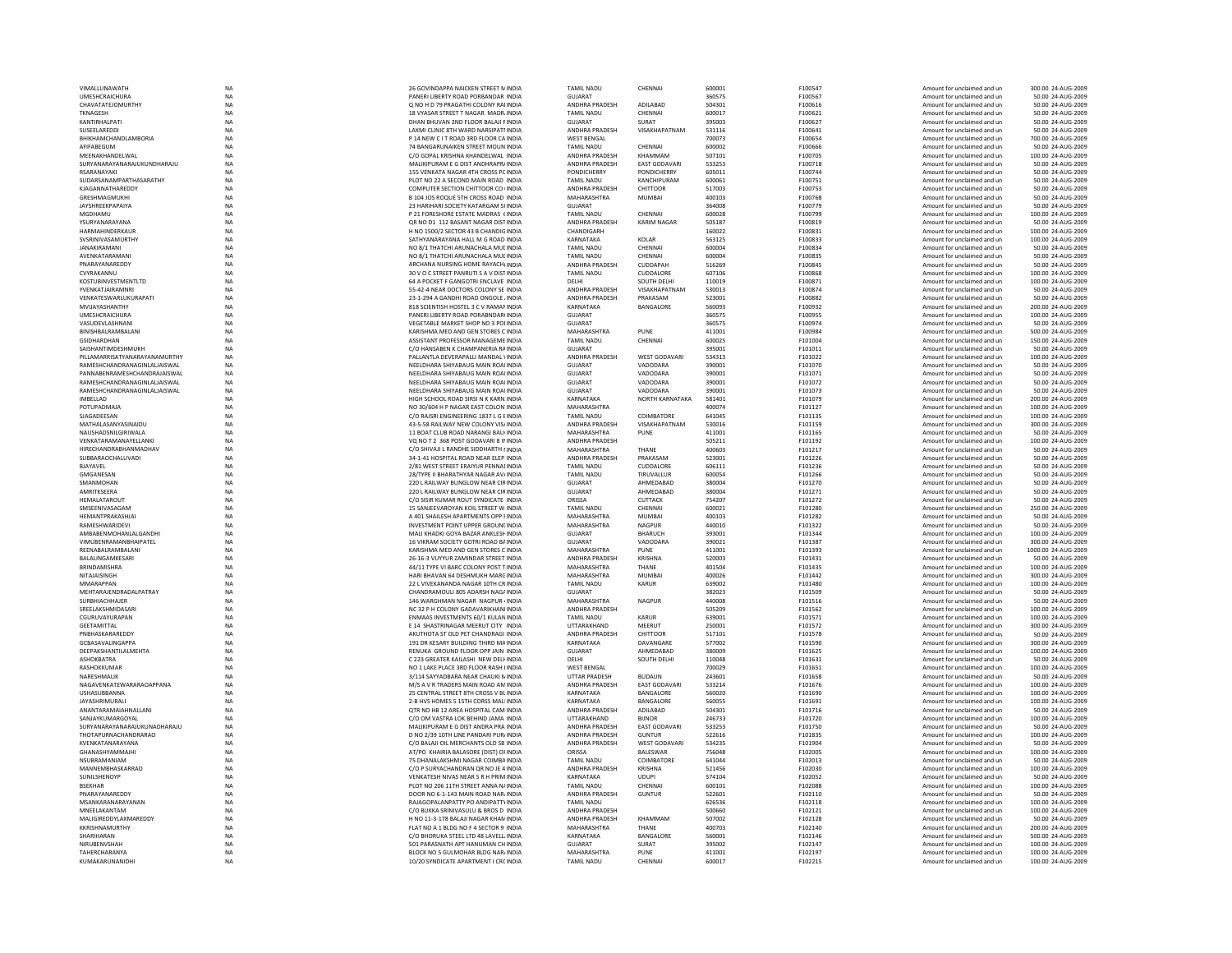|                                     | <b>NA</b>       | 3/937 SOCIETY COLONY PRODDATU INDIA                                          | <b>ANDHRA PRADESH</b>                   |                        | 516361           | F102233            | Amount for unclaimed and un                                | 50.00 24-AUG-2009                       |
|-------------------------------------|-----------------|------------------------------------------------------------------------------|-----------------------------------------|------------------------|------------------|--------------------|------------------------------------------------------------|-----------------------------------------|
| SRAMAKRISHNAN                       | <b>NA</b>       | 39 VENKATESA NAGAR I EXTN I STRIINDIA                                        | <b>TAMIL NADU</b>                       | CHENNAI                | 600092           | F102235            | Amount for unclaimed and un                                | 100.00 24-AUG-2009                      |
| ANJUBENVIKRAMKUMARSHAH              | NA              | 13 BANSARI ROW HOUSES B/H ANAI INDIA                                         | GUJARAT                                 | AHMEDABAD              | 380051           | F102251            | Amount for unclaimed and un                                | 100.00 24-AUG-2009                      |
|                                     |                 |                                                                              |                                         |                        |                  |                    |                                                            |                                         |
| KSURIYANARAYANAN                    | <b>NA</b>       | 24 THATCHI ARUNACHALAM STREET INDIA                                          | <b>TAMIL NADU</b>                       | CHENNAI                | 600004           | F102305            | Amount for unclaimed and un                                | 50.00 24-AUG-2009                       |
| PLILLI                              | <b>NA</b>       | 5/41 R V E NAGAR SOUTH KANGAYA INDIA                                         | <b>TAMIL NADU</b>                       | COIMBATORE             | 641604           | F102323            | Amount for unclaimed and un                                | 50.00 24-AUG-2009                       |
| RAMAPFNDURTHY                       | <b>NA</b>       | HOUSE NO 11/3/123 NEHRU NAGAR INDIA                                          | <b>ANDHRA PRADESH</b>                   | KHAMMAM                | 507001           | F102348            | Amount for unclaimed and un                                | 150.00 24-AUG-2009                      |
| VEMULASATYANARAYANARAO              | NA              | C/O P RAGHU KISHORE HOUSE 11/3, INDIA                                        | ANDHRA PRADESH                          | KHAMMAM                | 507001           | F102349            | Amount for unclaimed and un                                | 100.00 24-AUG-2009                      |
| PRAMODKUMARUPADHYAY                 | <b>NA</b>       | AT AND PO JAKKHINI DIST VARANAS INDIA                                        | <b>UTTAR PRADESH</b>                    | VARANASI               | 221305           | F102370            | Amount for unclaimed and un                                | 100.00 24-AUG-2009                      |
|                                     |                 |                                                                              |                                         |                        |                  |                    |                                                            |                                         |
| SARVESHGAUTOM                       | NA              | KH-19 KAVI NAGAR GHAZIABAD 201INDIA                                          | <b>UTTAR PRADESH</b>                    | GHAZIABAD              | 201002           | F102391            | Amount for unclaimed and un                                | 50.00 24-AUG-2009                       |
| PRAGATIGALITAM                      | <b>NA</b>       | KH-19 KAVI NAGAR GHAZIARAD 201INDIA                                          | <b>UTTAR PRADESH</b>                    | <b>GHAZIARAD</b>       | 201002           | F102392            | Amount for unclaimed and un                                | 50.00 24-AUG-2009                       |
| <b>SKSHARMA</b>                     | NA              | KH-19 KAVI NAGAR GHAZIABAD 201INDIA                                          | <b>UTTAR PRADESH</b>                    | GHAZIABAD              | 201002           | F102393            | Amount for unclaimed and un                                | 50.00 24-AUG-2009                       |
| MAYANKGAUTAM                        | <b>NA</b>       | KH-19 KAVI NAGAR GHAZIABAD 201INDIA                                          | <b>UTTAR PRADESH</b>                    | GHAZIABAD              | 201002           | F102394            | Amount for unclaimed and un                                | 50.00 24-AUG-2009                       |
| SIKHABANERJEE                       | NA              | N-1 THAKURDAS HOUSE A.C.C RESID INDIA                                        | MAHARASHTRA                             | THANE                  | 400604           | F102405            | Amount for unclaimed and un                                | 100.00 24-AUG-2009                      |
|                                     |                 |                                                                              |                                         |                        |                  |                    |                                                            |                                         |
| <b>JASTICHANDRASEKHAR</b>           | <b>NA</b>       | GHANTAVARI STREET GANDHI NAGA INDIA                                          | ANDHRA PRADESH                          | <b>GUNTUR</b>          | 522201           | F102415            | Amount for unclaimed and un                                | 200.00 24-AUG-2009                      |
| <b>SUNITASAROHA</b>                 | <b>NA</b>       | DG II/84C VIKAS PURI NEW DELHI 11 INDIA                                      | <b>DELHI</b>                            | <b>NEW DELHI</b>       | 110018           | F102426            | Amount for unclaimed and un                                | 100.00 24-AUG-2009                      |
| LAZARDBIRLAINDIAINVSTCOMAURITUUSLTD | NA              | ICICI LTD CUSTODIAL SERVICES DEP' INDIA                                      | MAHARASHTRA                             |                        | 400038           | F102427            | Amount for unclaimed and un                                | 450.00 24-AUG-2009                      |
| SOUTHERNINDIADEPOSITORYSERVICESPLTD | NA              | CENTURY CENTRE GROUND FLOOR 3 INDIA                                          | TAMIL NADU                              | CHENNAL                | 600018           | F102429            | Amount for unclaimed and un                                | 150.00 24-AUG-2009                      |
| RHRAO                               | <b>NA</b>       | JAYALAKSHMI INVESTMENTS 553/A INDIA                                          | <b>TAMIL NADU</b>                       | CHENNAI                | 600018           | F102432            |                                                            | 400.00 24-AUG-2009                      |
|                                     |                 |                                                                              |                                         |                        |                  |                    | Amount for unclaimed and un                                |                                         |
| TEJKUMARMATHUR                      | <b>NA</b>       | 47-B POCKET I DILSHAD GARDEN DE INDIA                                        | DELHI                                   | <b>EAST DELHI</b>      | 110095           | F102442            | Amount for unclaimed and un                                | 100.00 24-AUG-2009                      |
| ASRKRISHNAPRASAD                    | NA              | AUGUST INVESTMENT CORPORATIO INDIA                                           | MAHARASHTRA                             | <b>MUMBAI</b>          | 400001           | F102460            | Amount for unclaimed and un                                | 50.00 24-AUG-2009                       |
| SANJEEVBBHATT                       | NA              | 16 SUSHANT APARTMENTS GANDHII INDIA                                          | <b>MAHARASHTRA</b>                      | THANE                  | 421301           | F102462            | Amount for unclaimed and un                                | 100.00 24-AUG-2009                      |
| HITENDRAGPATEL                      | <b>NA</b>       | ANANDPARU OPP POONAM COMPL INDIA                                             | <b>GUJARAT</b>                          | MAHESANA               | 384170           | F102466            | Amount for unclaimed and un                                | 50.00 24-AUG-2009                       |
|                                     | <b>NA</b>       |                                                                              | KARNATAKA                               |                        | 591304           | F102468            |                                                            |                                         |
| NABHAMUTALIK                        |                 | MAHAJAN COMPOUND VIKRAMPUR INDIA                                             |                                         | BELGAUM                |                  |                    | Amount for unclaimed and un                                | 100.00 24-AUG-2009                      |
| RARU                                | <b>NA</b>       | S & V AGENCIES 518 DHANVANTHRL INDIA                                         | KARNATAKA                               | <b>MYSORE</b>          | 570001           | F102470            | Amount for unclaimed and un                                | 100.00 24-AUG-2009                      |
| GKUMUDHA                            | NA              | 48 RAKKIAPPA STREET MYLAPORE MINDIA                                          | <b>TAMIL NADU</b>                       | CHENNAI                | 600004           | F102499            | Amount for unclaimed and un                                | 200.00 24-AUG-2009                      |
| ANANTBALKRISHNADIGHE                | <b>NA</b>       | UTTAM 2 MITH BUNDAR ROAD CHA INDIA                                           | <b>MAHARASHTRA</b>                      | THANE                  | 400603           | F102510            | Amount for unclaimed and un                                | 50.00 24-AUG-2009                       |
| NNAGARAJAN                          |                 | NO.12 DURGA COLONY SEMBAKKAN INDIA                                           | <b>TAMIL NADU</b>                       | KANCHIPURAM            | 600073           | F102555            |                                                            | 200.00 24-AUG-2009                      |
|                                     | <b>NA</b>       |                                                                              |                                         |                        |                  |                    | Amount for unclaimed and un                                |                                         |
| <b>IITENDRADUHI ANI</b>             | <b>NA</b>       | A / 5 VOI GA FLAT OLD WADELAHMEINDIA                                         | GUIARAT                                 | AHMFDARAD              | 380013           | F102576            | Amount for unclaimed and un                                | 50.00 24-AUG-2009                       |
| CGUNASEKAR                          | <b>NA</b>       | 1ST FLOOR 42 SPENCER COMPOUNE INDIA                                          | <b>TAMIL NADU</b>                       | <b>DINDIGUL</b>        | 624003           | F102591            | Amount for unclaimed and un                                | 100.00 24-AUG-2009                      |
| SANGHICORPORATESERVICESLTD          | <b>NA</b>       | FOUNTAIN CHAMBERS 4TH FLOOR : INDIA                                          | <b>MAHARASHTRA</b>                      |                        | 400023           | F102603            | Amount for unclaimed and un                                | 200.00 24-AUG-2009                      |
| KOMALAVALLILAKSHMINARASIMHAN        | NA              | ARAVAMUDA NIVAS FLAT NO.9 ME INDIA                                           | <b>TAMIL NADU</b>                       | CHENNAL                | 600024           | F102608            | Amount for unclaimed and un                                | 50.00 24-AUG-2009                       |
|                                     |                 |                                                                              |                                         |                        |                  |                    |                                                            |                                         |
| VIIAYSAMRRANI                       | <b>NA</b>       | T-62A 32 CROSS BESANT NAGAR MAINDIA                                          | <b>TAMIL NADU</b>                       | CHENNAL                | 600090           | F102654            | Amount for unclaimed and un                                | 100.00 24-AUG-2009                      |
| MSURFSH                             | <b>NA</b>       | 5/10 PINJALA SUBRAMANIAN STREE INDIA                                         | <b>TAMIL NADU</b>                       | CHENNAI                | 600017           | F102664            | Amount for unclaimed and un                                | 50.00 24-AUG-2009                       |
| AJAYRMISRA                          | NA              | QTR B.60 I I T POWAI BOMBAY 4000 INDIA                                       | <b>MAHARASHTRA</b>                      |                        | 400076           | F102676            | Amount for unclaimed and un                                | 100.00 24-AUG-2009                      |
| GPRAMODREDDY                        | NA              | H NO.7-52 MARUTHI NAGAR OPP NEINDIA                                          | ANDHRA PRADESH                          | HYDERABAD              | 500059           | F102720            | Amount for unclaimed and un                                | 100.00 24-AUG-2009                      |
| KVIJAYALAKSHM                       | <b>NA</b>       | OR.NO.AMB-4 J K COLONY YELLAND INDIA                                         | ANDHRA PRADESH                          | KHAMMAM                | 507123           | F102723            | Amount for unclaimed and un                                | 100.00 24-AUG-2009                      |
|                                     |                 |                                                                              |                                         |                        |                  |                    |                                                            |                                         |
| GSUBBARAJU                          | <b>NA</b>       | 27-17-18/1-ASR NAGAR BHIMAVAR/INDIA                                          | ANDHRA PRADESH                          | WEST GODAVARI          | 534202           | F102726            | Amount for unclaimed and un                                | 100.00 24-AUG-2009                      |
| SADHANABENDBADHEKA                  | <b>NA</b>       | 76 RUPALI SOCIETY TALAJA ROAD BI INDIA                                       | <b>GUJARAT</b>                          | <b>BHAVNAGAR</b>       | 364002           | F102733            | Amount for unclaimed and un                                | 100.00 24-AUG-2009                      |
| NTHANGAMANIDAIS'                    | NA              | INDIAN BANK BEACH ROAD TUTICOF INDIA                                         | TAMIL NADU                              | TUTICORIN              | 628001           | F102773            | Amount for unclaimed and un                                | 100.00 24-AUG-2009                      |
| PATTAMMAI                           | <b>NA</b>       | VIJAY & CO SHARE BROKERS SWATH INDIA                                         | <b>TAMIL NADU</b>                       | CHENNAI                | 600017           | F102818            | Amount for unclaimed and un                                | 50.00 24-AUG-2009                       |
| RAMPRATAPCHARITIABLESOCIETY         | <b>NA</b>       |                                                                              |                                         |                        | 132037           | F102820            |                                                            |                                         |
|                                     |                 | MANI KOTHI KAPUR FARM MADHUE INDIA                                           | <b>HARYANA</b>                          | KARNAL                 |                  |                    | Amount for unclaimed and un                                | 200.00 24-AUG-2009                      |
| BRESCONFINANCIALSERVICESLTD         | $_{\sf NA}$     | 403/404 AN CHAMBERS TURNER RO INDIA                                          | MAHARASHTRA                             | <b>MUMBAI</b>          | 400050           | F102826            | Amount for unclaimed and un                                | 50.00 24-AUG-2009                       |
| NRRAVICHANDRAM                      | NA              | 3 VENKETAESA NAGAR CUDDALORE INDIA                                           | <b>TAMIL NADU</b>                       | CUDDALORE              | 607002           | F102828            | Amount for unclaimed and un                                | 50.00 24-AUG-2009                       |
| SANJAYKUMARGUPTA                    | <b>NA</b>       | HINDI TRANSLATOR 1ST FLOOR AIRP INDIA                                        | ANDHRA PRADESH                          | <b>HYDERABAD</b>       | 500016           | F102867            | Amount for unclaimed and un                                | 50.00 24-AUG-2009                       |
|                                     |                 |                                                                              |                                         |                        |                  |                    |                                                            |                                         |
|                                     |                 |                                                                              |                                         |                        |                  |                    |                                                            |                                         |
| SAMAYAMRAVI                         | <b>NA</b>       | C/O SHREE TOWERS 2ND FLOOR A/2 INDIA                                         | ANDHRA PRADESH                          | KRISHNA                | 520010           | F102875            | Amount for unclaimed and un                                | 100.00 24-AUG-2009                      |
| MUKESHGUPTA                         | <b>NA</b>       | AGGARWAL SALES AGENCY 5 INDUSTINDIA                                          | PUNJAR                                  | <b>KAPURTHALA</b>      | 144401           | F102942            | Amount for unclaimed and un                                | 50.00 24-AUG-2009                       |
| DEVAGUPTAMKALYANI                   |                 | 16/328 S N PURAM GUDIVADA KRISHNDIA                                          |                                         | KRISHNA                |                  | F102945            | Amount for unclaimed and un                                | 100.00 24-AUG-2009                      |
|                                     | NA              |                                                                              | ANDHRA PRADESH                          |                        | 521301           |                    |                                                            |                                         |
| SWARUPARANIGANDE                    | <b>NA</b>       | H NO 10-1-15 CHARWADAN STREET INDIA                                          | ANDHRA PRADESH                          | MEDAK                  | 502103           | F102959            | Amount for unclaimed and un                                | 100.00 24-AUG-2009                      |
| NSUNEELKUMAR                        | NA              | 5/360-1 TRUNK ROAD CUDDAPAH D INDIA                                          | ANDHRA PRADESH                          | CUDDAPAH               | 516001           | F102990            | Amount for unclaimed and un                                | 50.00 24-AUG-2009                       |
| <b>FLITESTOCKMANAGEMENTLTD</b>      | <b>NA</b>       | 1007 INDRA PRAKASH 21 BARAKHAM INDIA                                         | <b>DELHI</b>                            | <b>NEW DELHI</b>       | 110001           | E103005            | Amount for unclaimed and un                                | 50.00 24-AUG-2009                       |
| BHAGIRATHPRASHADSON                 | <b>NA</b>       | 85 SADUL COLONY BIKANER 334001 INDIA                                         | RAJASTHAN                               | <b>RIKANER</b>         | 334001           | F103035            | Amount for unclaimed and un                                | 50.00 24-AUG-2009                       |
| KLSRINIVASARAO                      | <b>NA</b>       | QUARTER NO B-42 J K COLONY YELL INDIA                                        | ANDHRA PRADESH                          | KHAMMAM                | 507123           | F103070            | Amount for unclaimed and un                                | 50.00 24-AUG-2009                       |
|                                     |                 |                                                                              |                                         |                        |                  |                    |                                                            |                                         |
| NALUMACHUMANOHAR                    | NA              | Q NO T2-3H1 G M S OFFICE COLONY INDIA                                        | ANDHRA PRADESH                          |                        | 505209           | F103072            | Amount for unclaimed and un                                | 50.00 24-AUG-2009                       |
| MVSATYANARAYANA                     | <b>NA</b>       | C/O D S N RAJU 50-27-8/3 TPT COLO INDIA                                      | ANDHRA PRADESH                          | VISAKHAPATNAM          | 530013           | F103091            | Amount for unclaimed and un                                | 100.00 24-AUG-2009                      |
| RAMDASSNEWALKAR                     | <b>NA</b>       | 55/1953 TILAK NAGAR CHEMBUR BC INDIA                                         | MAHARASHTRA                             |                        | 400089           | F103099            | Amount for unclaimed and un                                | 100.00 24-AUG-2009                      |
| MEHULGOLECHA                        | <b>NA</b>       | A/202 KOKIL KUNJ BEHIND PATEL N/ INDIA                                       | MAHARASHTRA                             | MUMRAI                 | 400067           | F103108            | Amount for unclaimed and un                                | 50.00 24-AUG-2009                       |
|                                     |                 |                                                                              |                                         |                        |                  |                    |                                                            |                                         |
| <b>SUBHASISMAHAPATRA</b>            | <b>NA</b>       | 10-A IL PALAZZO LITTLE GIBBS ROAD INDIA                                      | MAHARASHTRA                             | <b>MUMBA</b>           | 400006           | F103110            | Amount for unclaimed and un                                | 200.00 24-AUG-2009                      |
| RHAMTHUNISHA                        | <b>NA</b>       | IST FLOOR 85 PORTU GUESE CHURCHNDIA                                          | <b>TAMIL NADU</b>                       | CHENNAI                | 600001           | F103116            | Amount for unclaimed and un                                | 200.00 24-AUG-2009                      |
| GPANDURANGARAO                      | <b>NA</b>       | DOOR NO 2/122 1ST ROAD NEW TO INDIA                                          | ANDHRA PRADESH                          | ANANTHAPUR             | 515004           | F103125            | Amount for unclaimed and un                                | 50.00 24-AUG-2009                       |
| POORNIMARAJKUMAR                    | $_{\sf NA}$     | NO 7 MUNUSAMY STREET PAZAVAN INDIA                                           | <b>TAMIL NADU</b>                       | KANCHIPURAM            | 600114           | F103133            | Amount for unclaimed and un                                | 50.00 24-AUG-2009                       |
| RACHELPGEORGE                       | NA              | C/O SURESH P ABRAHAM PAYAMPA INDIA                                           | KERALA                                  |                        | 689585           | F103136            | Amount for unclaimed and un                                | 200.00 24-AUG-2009                      |
|                                     |                 |                                                                              |                                         | PATHANAMTHITTA         |                  |                    |                                                            |                                         |
| ANATRAI                             | <b>NA</b>       | FORESIGHT FINANCIAL SERVICES LTE INDIA                                       | <b>TAMIL NADU</b>                       | CHENNAL                | 600035           | F103166            | Amount for unclaimed and un                                | 200.00 24-AUG-2009                      |
| VRAGHAVAN                           | <b>NA</b>       | FORESIGHT FINANCIAL SERVICES LTE INDIA                                       | <b>TAMIL NADU</b>                       | CHENNAL                | 600035           | F103167            | Amount for unclaimed and un                                | 200.00 24-AUG-2009                      |
| RAMPALII GUPTA                      | <b>NA</b>       | FORESIGHT FINANCIAL SERVICES LTD INDIA                                       | <b>TAMIL NADU</b>                       | CHENNAL                | 600035           | F103168            | Amount for unclaimed and un                                | 200.00 24-AUG-2009                      |
| MADANSEKBOTE                        | NA              | 305 B WING ANKOOR APARTMENTS INDIA                                           | MAHARASHTRA                             | THANE                  | 421301           | F103176            | Amount for unclaimed and un                                | 50.00 24-AUG-2009                       |
| PRAKASHBDESA                        | <b>NA</b>       | 10 ANKUR SOCIETY AMALSAD 3963: INDIA                                         | <b>GUJARAT</b>                          | NAVSARI                | 396310           | F103189            | Amount for unclaimed and un                                | 50.00 24-AUG-2009                       |
|                                     |                 |                                                                              |                                         |                        |                  |                    |                                                            |                                         |
| NAMRATASARAR                        | <b>NA</b>       | C/O PARTH SECURITIES 17 NEW CLO INDIA                                        | RAJASTHAN                               | BANSWARA               | 327001           | F103191            | Amount for unclaimed and un                                | 150.00 24-AUG-2009                      |
| MADHUKARGOVINDRAOTAI FGAONKAR       | <b>NA</b>       | C-34 PETROCHEMICALS TOWNSHIP 1INDIA                                          | MAHARASHTRA                             | RAIGAD                 | 402125           | F103198            | Amount for unclaimed and un                                | 50.00 24-AUG-2009                       |
| VANDANAMADHUKARTALEGAONKAR          | <b>NA</b>       | C-34 PETROCHEMICALS TOWNSHIP 1INDIA                                          | MAHARASHTRA                             | RAIGAD                 | 402125           | F103199            | Amount for unclaimed and un                                | 50.00 24-AUG-2009                       |
| INDERSINGHOBERA                     | NA              | A 5 SUSHMANI N S ROAD NO 10 JVP INDIA                                        | MAHARASHTRA                             | <b>MUMBA</b>           | 400049           | F103215            | Amount for unclaimed and un                                | 50.00 24-AUG-2009                       |
|                                     |                 |                                                                              |                                         |                        |                  |                    |                                                            |                                         |
| AMITPNAIK                           | NA              | SWAMIL SHASTRI STREET DHAMADA INDIA                                          | <b>GUJARAT</b>                          | <b>NAVSARI</b>         | 396310           | F103228            | Amount for unclaimed and un                                | 100.00 24-AUG-2009                      |
| <b>SRHUVANESWARI</b>                | <b>NA</b>       | D I FLOOR RAIA APARTMENTS 1 THILINDIA                                        | <b>TAMIL NADU</b>                       | CHENNAL                | <b>FP0003</b>    | F103240            | Amount for unclaimed and un                                | 100.00 24-AUG-2009                      |
| VCHANDRASEKHAR                      | <b>NA</b>       | S/O V VEERA BADRAIAH 3/937 CO O INDIA                                        | ANDHRA PRADESH                          | CUDDAPAH               | 516360           | F103257            | Amount for unclaimed and un                                | 50.00 24-AUG-2009                       |
| ASHOKKISHINDASKANDHARI              | <b>NA</b>       | 1/1 GOLDEN PARK SOCIETY OPP GUJINDIA                                         | <b>GUJARAT</b>                          | AHMEDABAD              | 380014           | F103259            | Amount for unclaimed and un                                | 50.00 24-AUG-2009                       |
| SREEKUMARKANNAN                     | <b>NA</b>       | C/O GODA AND CO SHARE BROKERS INDIA                                          | <b>TAMIL NADU</b>                       | CHENNAI                | 600001           | F103267            | Amount for unclaimed and un                                | 50.00 24-AUG-2009                       |
| SPREMA                              |                 |                                                                              |                                         |                        | 600089           |                    |                                                            |                                         |
|                                     | <b>NA</b>       | C/O S ANAND MANAGING DIRECTOF INDIA                                          | <b>TAMIL NADU</b>                       | KANCHIPURAM            |                  | F103272            | Amount for unclaimed and un                                | 75.00 24-AUG-2009                       |
| <b>TMSENTHILKUMAR</b>               | <b>NA</b>       | D 1ST FLOOR RAIA APARTMENTS 1 TINDIA                                         | <b>TAMIL NADU</b>                       | CHENNAL                | 500093           | F103274            | Amount for unclaimed and un                                | 100.00 24-AUG-2009                      |
| CHIRAGMUCHHALA                      | NA              | SAMRAT A 2 28 JUHU ROAD SANTAC INDIA                                         | <b>MAHARASHTRA</b>                      | MUMRAI                 | 400054           | F103276            | Amount for unclaimed and un                                | 50.00 24-AUG-200                        |
| AVINASHDESHMUKH                     | NA              | LONIKUR NIWAS OPP HOTEL NANDA INDIA                                          | <b>MAHARASHTRA</b>                      | AURANGABAD             | 431005           | F103295            | Amount for unclaimed and un                                | 100.00 24-AUG-2009                      |
|                                     |                 |                                                                              | <b>TAMIL NADU</b>                       | KARUR                  | 639001           |                    |                                                            |                                         |
| MRAVI                               | NA              | KPM SILK CENTRE 851 JAWAHAR BA. INDIA                                        |                                         |                        |                  | F103306            | Amount for unclaimed and un                                | 50.00 24-AUG-2009                       |
| KCSUBIRAMANIAN                      | <b>NA</b>       | 14 PRATHABHA SIMHAPURAM THAN INDIA                                           | <b>TAMIL NADU</b>                       | THANJAVUR              | 613009           | F103322            | Amount for unclaimed and un                                | 100.00 24-AUG-2009                      |
| SVLAKSHMI                           | <b>NA</b>       | NEAR RAIIV INSTITUTE OF TECHNOLUNDIA                                         | <b>ANDHRA PRADESH</b>                   | <b>WEST GODAVARI</b>   | 534211           | F103339            | Amount for unclaimed and un                                | 75.00 24-AUG-2009                       |
| <b>DINAKSHIPAHUJ</b>                | NA              | 289/140 MOTI NAGAR LUCKNOW 2. INDIA                                          | UTTAR PRADESH                           | LUCKNOW                | 226004           | F103342            | Amount for unclaimed and un                                | 100.00 24-AUG-200                       |
| NILESHVIRVADIA                      | <b>NA</b>       | 43 TRIPURA 2ND FLOOR 6TH N S R( INDIA                                        | MAHARASHTRA                             | MUMBAI                 | 400056           | F103344            | Amount for unclaimed and un                                | 100.00 24-AUG-2009                      |
|                                     |                 |                                                                              |                                         |                        |                  |                    |                                                            |                                         |
| ALPNARANI                           | <b>NA</b>       | W/O P K AGARGAL B-229. NAND NIK INDIA                                        | <b>UTTAR PRADESH</b>                    | GHAZIABAD              | 201003           | F103352            | Amount for unclaimed and un                                | 200.00 24-AUG-2009                      |
| <b>IAGDISHSHAH</b>                  | <b>NA</b>       | C/O C-2 PUSKKAR APPARTMENT 22 UNDIA                                          | GUIARAT                                 | RAIKOT                 | 360001           | F103360            | Amount for unclaimed and un                                | 100.00 24-AUG-2009                      |
| UMADEVIUDDARAJU                     | <b>NA</b>       | C/O DR U RANGA RAJU READER IN C INDIA                                        | ANDHRA PRADESH                          | WEST GODAVARI          | 534202           | F103383            | Amount for unclaimed and un                                | 50.00 24-AUG-2009                       |
| SUCHITRAAGARWA                      | NA              | C/O SHAILESH GUPTA C II/81 SECTO INDIA                                       | <b>UTTAR PRADESH</b>                    | <b>GAUTAM BUDDHA N</b> | 201303           | F103397            | Amount for unclaimed and un                                | 50.00 24-AUG-2009                       |
| NIRMALKUMARSARAWG                   | <b>NA</b>       |                                                                              | <b>WEST BENGAL</b>                      |                        | 700069           | F103439            | Amount for unclaimed and un                                | 100.00 24-AUG-2009                      |
|                                     |                 | JAIN HOUSE 8/1 ESPLANADE EAST C/INDIA                                        |                                         |                        |                  |                    |                                                            |                                         |
| MANONMANIRAMANATHAN                 | <b>NA</b>       | 11-A SOUTH LEITH CASTLE ROAD SAUNDIA                                         | <b>TAMIL NADLI</b>                      | CHENNAL                | 600028           | F103441            | Amount for unclaimed and un                                | 50.00 24-AUG-2009                       |
| SIDHARTHASARAWGI                    | <b>NA</b>       | JAIN HOUSE 8/1 ESPLANADE EAST C/INDIA                                        | <b>WEST BENGAL</b>                      |                        | 700069           | F103442            | Amount for unclaimed and un                                | 100.00 24-AUG-2009                      |
| RANUEROME<br>KISHOREKANTILALMEHTA   | NA<br><b>NA</b> | F1-,LAND MARVEL VENUS 12/15 6TIINDIA<br>C/O V K PATEL 38 BHUPEN CHAMBE INDIA | <b>TAMIL NADU</b><br><b>MAHARASHTRA</b> | CHENNAI                | 600020<br>400023 | F103451<br>F103504 | Amount for unclaimed and un<br>Amount for unclaimed and un | 100.00 24-AUG-2009<br>50.00 24-AUG-2009 |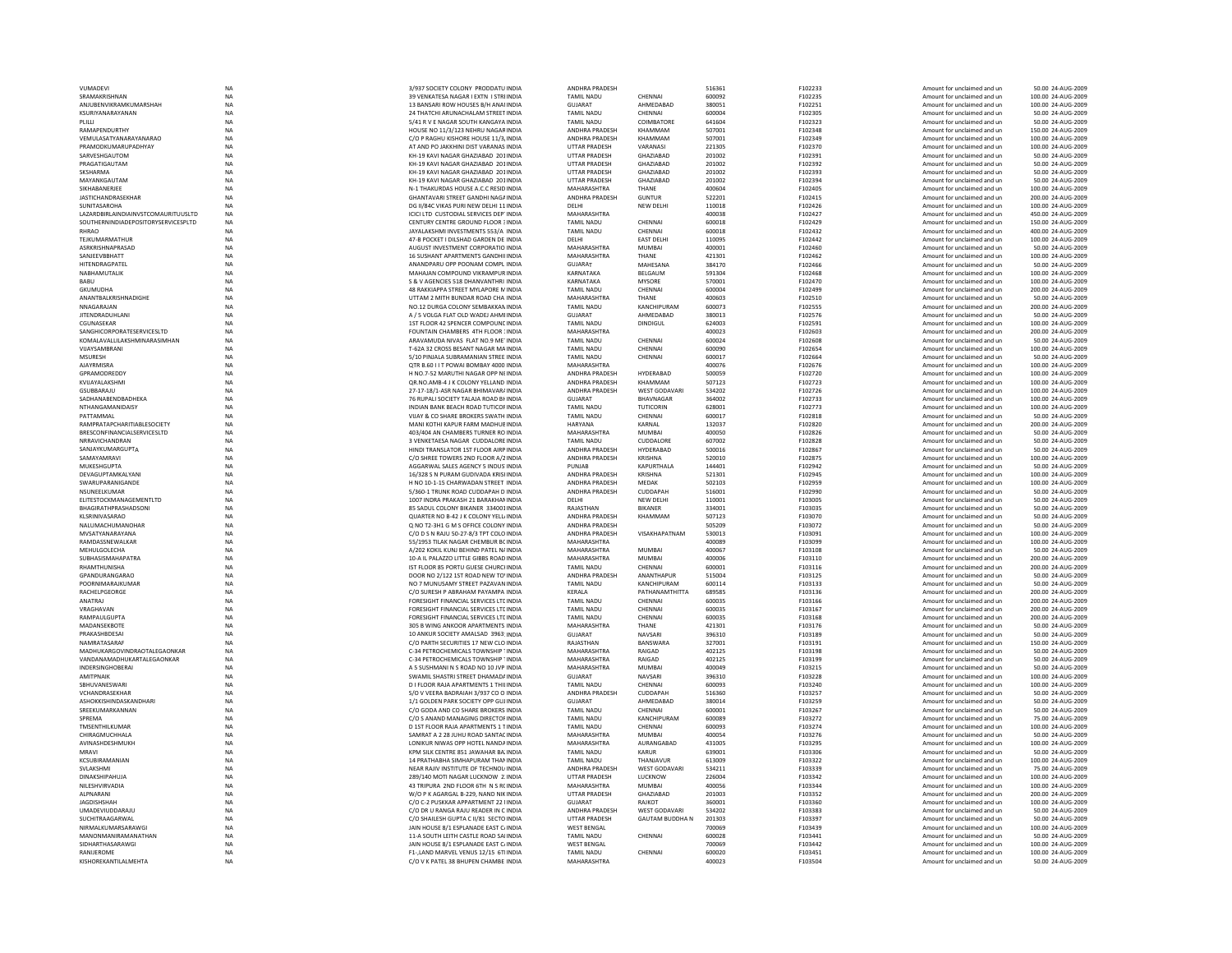| SHILPAVIJAYSHAH                  | NA                | 1272 1ST FLOOR 9TH MAIN 11TH CR INDIA                                      | KARNATAKA                | BANGALORE          | 560086 | F103523 | Amount for unclaimed and ur | 50.00 24-AUG-2009   |
|----------------------------------|-------------------|----------------------------------------------------------------------------|--------------------------|--------------------|--------|---------|-----------------------------|---------------------|
| ASHOKKUMARGUPTA                  | <b>NA</b>         | MARKET OPERATIONS DEPT THE LULINDIA                                        | PUNJAB                   | LUDHIANA           | 141001 | F103534 | Amount for unclaimed and un | 50.00 24-AUG-2009   |
| ASHOKKUMARCHHABRIA               | NA                | 13 ROOPCHAND ROY STREET CALCUINDIA                                         | WEST BENGAL              |                    | 700007 | F103537 | Amount for unclaimed and un | 50.00 24-AUG-2009   |
| <b>VSUKUMAR</b>                  | <b>NA</b>         | SRIVARI 262 RANGAPILLAI STREET P(INDIA                                     | <b>PONDICHERRY</b>       | PONDICHERRY        | 605001 | F103576 | Amount for unclaimed and un | 100.00 24-AUG-2009  |
| OMPRAKASH                        | <b>NA</b>         | SECURITY OFFICE RENUSAGAR POW INDIA                                        | <b>UTTAR PRADESH</b>     | SONBHADRA          | 231218 | F103596 | Amount for unclaimed and un | 100.00 24-AUG-2009  |
| IBRAHIMABARDANWALA               | NA                | FLAT 401 BANSON SAIBABA ROAD O INDIA                                       | MAHARASHTRA              | <b>MUMBAI</b>      | 400054 | F103597 | Amount for unclaimed and ur | 100.00 24-AUG-2009  |
|                                  |                   |                                                                            | ANDHRA PRADESH           |                    |        |         |                             |                     |
| KAMEPALLIVENKATARAMANAIAH        | NA                | C/O BALAJI FINANCE CORPORATION INDIA                                       |                          | <b>GUNTUR</b>      | 522616 | F103611 | Amount for unclaimed and un | 300.00 24-AUG-2009  |
| KARUMUGAM                        | <b>NA</b>         | 26 RAILWAY QUARTERS CUDDALOREINDIA                                         | <b>TAMIL NADU</b>        | CUDDALORE          | 607106 | F103635 | Amount for unclaimed and un | 100.00 24-AUG-2009  |
| ASHOKKUMARDEORA                  | <b>NA</b>         | C/O HANUMAN PRASAD DEORA 41/ INDIA                                         | WEST BENGAL              |                    | 700073 | F103637 | Amount for unclaimed and un | 50.00 24-AUG-2009   |
| <b>SHABNAMBHARTI</b>             | NA                | P 175 A SANJAY NAGAR GHAZIABAD INDIA                                       | <b>UTTAR PRADESH</b>     | GHAZIABAD          | 201002 | F103646 | Amount for unclaimed and ur | 200.00 24-AUG-2009  |
| SBSINGH                          | NA                | METRO STOCKS MADRAS GRACE BU INDIA                                         | <b>TAMIL NADU</b>        | CHENNAL            | 600031 | F103648 | Amount for unclaimed and ur | 100.00 24-AUG-2009  |
| <b>RSRINIVASAN</b>               | <b>NA</b>         | NO 9 CHAKKARAPANI SOUTH STREET INDIA                                       | <b>TAMIL NADU</b>        | THANJAVUR          | 612001 | F103653 | Amount for unclaimed and un | 300.00 24-AUG-2009  |
| <b>DAMODARPANDHARINATHVAIDYA</b> | <b>NA</b>         | <b>B/4 DEEPAK APTS HAREKRISHNA MAINDIA</b>                                 | MAHARASHTRA              | PUNF               | 411016 | F103667 | Amount for unclaimed and un | 50.00 24-AUG-2009   |
| GITASVISWANATHAN                 | <b>NA</b>         | AA-25 ANNA NAGAR MADRAS 6000 INDIA                                         | <b>TAMIL NADU</b>        | CHENNAI            | 600040 | F103733 | Amount for unclaimed and un | 50.00 24-AUG-2009   |
| MANDAVABHARATHI                  | NA                | REGIONAL AGRICULTURAL RESEARCHNDIA                                         | ANDHRA PRADESH           | VISAKHAPATNAM      | 531001 | F103736 | Amount for unclaimed and un | 100.00 24-AUG-2009  |
| VEMURIRAJABAPARAO                | NA                | REGIONAL AGRICULTURAL RESEARCHNDIA                                         | ANDHRA PRADESH           | VISAKHAPATNAM      | 531001 | F103737 | Amount for unclaimed and un | 100.00 24-AUG-2009  |
|                                  |                   |                                                                            |                          |                    |        |         |                             |                     |
| KSARADHA                         | <b>NA</b>         | A/19 SHII PA APARTMENTS DR CHARINDIA                                       | MAHARASHTRA              | MUMBAI             | 400093 | F103738 | Amount for unclaimed and un | 50.00 24-AUG-2009   |
| <b>PARVINDERSINGH</b>            | <b>NA</b>         | KOTHI NO 1224 SECTOR 8 C CHANDI INDIA                                      | CHANDIGARH               |                    | 160018 | F103770 | Amount for unclaimed and un | 50.00 24-AUG-2009   |
| MEENAGUPTA                       | NA                | 65 MALL ROAD JALLANDHER CANTT INDIA                                        | PUNJAB                   |                    | 144005 | F103785 | Amount for unclaimed and un | 50.00 24-AUG-2009   |
| PADMACHOUDHARY                   | <b>NA</b>         | 13 HARDUTT RAI CHAMARIA ROAD I INDIA                                       | <b>WEST BENGAL</b>       | <b>HOWRAH</b>      | 711101 | F103792 | Amount for unclaimed and un | 100.00 24-AUG-2009  |
| ARCHNACHANDRA                    | NA                | 1 WAHEEDA PALI HILL BANDRA (WE! INDIA                                      | MAHARASHTRA              | MUMRAI             | 400050 | F103810 | Amount for unclaimed and un | 100.00 24-AUG-2009  |
| NARENDER                         | <b>NA</b>         | VILL AND P O CHAKARPOR DISTT GU INDIA                                      | <b>HARYANA</b>           | <b>GURGAON</b>     | 122001 | F103932 | Amount for unclaimed and un | 50.00 24-AUG-2009   |
| SAJIGEORGE                       | <b>NA</b>         | SPIC PHARMA ANTIBIOTIC COMPLEX INDIA                                       | <b>TAMIL NADU</b>        | CUDDALORE          | 607005 | F103963 | Amount for unclaimed and ur | 100.00 24-AUG-2009  |
|                                  |                   |                                                                            |                          |                    |        |         |                             |                     |
| NILKANTHKASHINATHNAGARKAR        | NA                | 310 JAIPRASAD V SAVARKAR MARG INDIA                                        | MAHARASHTRA              | <b>MUMBA</b>       | 400028 | F104112 | Amount for unclaimed and ur | 50.00 24-AUG-2009   |
| TLRANGAVITTAL                    | <b>NA</b>         | 41 1ST CROSS STREET EAST C I T NACINDIA                                    | TAMIL NADU               | CHENNAI            | 600035 | F104162 | Amount for unclaimed and un | 1.00 24-AUG-2009    |
| TRVENKATESULU                    | <b>NA</b>         | 41 1ST CROSS STREET EAST C I T NACINDIA                                    | <b>TAMIL NADU</b>        | CHENNAI            | 600035 | F104163 | Amount for unclaimed and un | 1.00 24-AUG-2009    |
| TRRAMADAS                        | <b>NA</b>         | B.2SRI NANDAN APARTMENTS, NO.2 INDIA                                       | <b>TAMIL NADU</b>        | CHENNAI            | 600017 | F104164 | Amount for unclaimed and un | 1.00 24-AUG-2009    |
| TRBADRINATH                      | NA                | 41 1ST CROSS STREET EAST C I T NACINDIA                                    | <b>TAMIL NADU</b>        | CHENNAI            | 600035 | F104165 | Amount for unclaimed and ur | 1.00 24-AUG-2009    |
| TRSHANKAR                        | NA                | 41 1ST CROSS STREET EAST C I T NACINDIA                                    | <b>TAMIL NADU</b>        | CHENNAI            | 600035 | F104166 | Amount for unclaimed and un | 1.00 24-AUG-2009    |
| SREVATHI                         | <b>NA</b>         | 14 BHARATHI PARK CROSS ROAD NC INDIA                                       | <b>TAMIL NADU</b>        | COIMBATORE         | 641011 | F104201 | Amount for unclaimed and un | 200.00 24-AUG-2009  |
| <b>BANDARUNAGARHUSHANAM</b>      | <b>NA</b>         | 3-190 THOGATA STREET DHARMAV/INDIA                                         | <b>ANDHRA PRADESH</b>    |                    | 515671 | F104235 | Amount for unclaimed and un | 1000.00 24-AUG-2009 |
|                                  |                   |                                                                            |                          | ANANTHAPUR         |        |         |                             |                     |
| KRISHANGOPALGUPTA                | NA                | MIG 308/1 PHASE 1 TIKAIT RAI TALA INDIA                                    | <b>UTTAR PRADESH</b>     | LUCKNOW            | 226017 | F104240 | Amount for unclaimed and ur | 100.00 24-AUG-2009  |
| PARVINDERSINGH                   | <b>NA</b>         | KOTHI NO 1224 SECTOR 8 C CHANDI INDIA                                      | CHANDIGARH               |                    | 160018 | F104295 | Amount for unclaimed and un | 50.00 24-AUG-2009   |
| SHRUTISECURITIESPRIVATELIMITED   | NA                | 17TH FLOOR FLAT NO A 7 33 A CHO\ INDIA                                     | <b>WEST BENGAL</b>       |                    | 700071 | F104309 | Amount for unclaimed and un | 50.00 24-AUG-2009   |
| <b>GMAHADFVAN</b>                | <b>NA</b>         | <b>68-A SATHYA MURTHY STREET PANEINDIA</b>                                 | <b>TAMIL NADU</b>        | CUDDALORE          | 607106 | F104326 | Amount for unclaimed and un | 100.00 24-AUG-2009  |
| DAULATRAMBANSAL                  | <b>NA</b>         | BANSALJI ASSOCIATES 35 G T ROAD INDIA                                      | <b>WEST BENGAL</b>       |                    | 713303 | F104330 | Amount for unclaimed and un | 50.00 24-AUG-2009   |
| AVTARAHUJA                       | <b>NA</b>         | S 330 PANCHSHEEL PARK NEW DELHINDIA                                        | DELHI                    | SOUTH DELHI        | 110017 | F104354 | Amount for unclaimed and un | 50.00 24-AUG-2009   |
|                                  |                   |                                                                            |                          |                    |        |         |                             |                     |
| MBALACHANDRAN                    | NA                | H-186 MRPL TOWNSHIP KUTHETHO(INDIA                                         | KARNATAKA                |                    | 574149 | F104389 | Amount for unclaimed and un | 50.00 24-AUG-2009   |
| MALABENRAMNIKLALCHOTAI           | <b>NA</b>         | OLD KUMBHARWADA JALARAM BEAINDIA                                           | <b>GUJARAT</b>           |                    | 360575 | F104390 | Amount for unclaimed and un | 50.00 24-AUG-2009   |
| BHANUBENTHAKORBHAIVASHI          | NA                | 30 CHITRAKUT SOCIETY OUT SIDE PAINDIA                                      | GUJARAT                  | VADODARA           | 390019 | F104461 | Amount for unclaimed and un | 50.00 24-AUG-2009   |
| KISHORIDEVI                      | NA                | W/O LATE K N DAS HINDALCO COLO INDIA                                       | CHHATTISGARH             | ANUPPUR            | 484886 | F104496 | Amount for unclaimed and ur | 50.00 24-AUG-2009   |
| VINODKUMARAGARWAL                | NA                | KRIPARAM DEEP CHAND LOHAI ROA INDIA                                        | <b>UTTAR PRADESH</b>     | FARRUKHABAD        | 209625 | F104504 | Amount for unclaimed and un | 100.00 24-AUG-2009  |
| PRUGMINYAMMAL                    | <b>NA</b>         | 1/37 ASRAMAM GRAMAM ASRAMA INDIA                                           | <b>TAMIL NADU</b>        | KANYAKUMARI        | 629704 | F104601 | Amount for unclaimed and un | 100.00 24-AUG-2009  |
| SHANTARAMSKHAMKAR                | <b>NA</b>         | 6TH FLOOR INDUSTRY HOUSE 159 CUNDIA                                        | MAHARASHTRA              | MUMRAI             | 400020 | F104608 | Amount for unclaimed and un | 100.00 24-AUG-2009  |
|                                  |                   |                                                                            |                          |                    |        |         |                             |                     |
| INDRAJEETRMERCHANT               | NA                | 1204/8 GHOLE ROAD PANGARKAR B INDIA                                        | MAHARASHTRA              | PUNE               | 411004 | F104627 | Amount for unclaimed and ur | 100.00 24-AUG-2009  |
| RAJIVCHAWLA                      | NA                | POCKET B FLAT NO 2 A ASHOK VIHAI INDIA                                     | DELHI                    | <b>NORTH DELHI</b> | 110052 | F104630 | Amount for unclaimed and ur | 200.00 24-AUG-2009  |
| VVEERAPPAN                       | <b>NA</b>         | 42-A CSR NAGAR 5TH STOP THIRU N INDIA                                      | <b>TAMIL NADU</b>        | <b>MADURAI</b>     | 625006 | F104648 | Amount for unclaimed and un | 50.00 24-AUG-2009   |
|                                  |                   |                                                                            |                          |                    |        |         |                             |                     |
| <b>ARHIKGUPTA</b>                | <b>NA</b>         | D 14 NIZAMUDIN FAST NEW DELHI INDIA                                        | DFI HI                   | SOUTH DELHI        | 110013 | F104656 | Amount for unclaimed and un | 200.00 24-AUG-2009  |
| <b>RSANTHANAM</b>                | <b>NA</b>         |                                                                            | MAHARASHTRA              | MUMBAI             | 400050 | F104686 |                             |                     |
|                                  |                   | 12 SANDELE 199 PERRY ROAD BAND INDIA                                       |                          |                    |        |         | Amount for unclaimed and un | 500.00 24-AUG-2009  |
| SUMANATULVATSYAYAN               | NA                | C/O A B MODGIL 4 NOCIL HOUSING INDIA                                       | <b>MAHARASHTRA</b>       | THANE              | 400601 | F104699 | Amount for unclaimed and ur | 50.00 24-AUG-2009   |
| VIJAYLUXAMIMODGIL                | <b>NA</b>         | C/O A B MODGIL 4 NOCIL HOUSING INDIA                                       | MAHARASHTRA              | THANE              | 400601 | F104700 | Amount for unclaimed and un | 50.00 24-AUG-2009   |
| MII ANSHARADRUPAREI              | <b>NA</b>         | 502 SUJATA CHAMBERS 1/3 MIRCHI INDIA                                       | MAHARASHTRA              | <b>MUMBA</b>       | 400009 | F104716 | Amount for unclaimed and un | 100.00 24-AUG-2009  |
| MILANSHARADRUPAREL               | <b>NA</b>         | 502 SUJATA CHAMBERS 1/3 MIRCHI INDIA                                       | MAHARASHTRA              | <b>MUMBAI</b>      | 400009 | F104719 | Amount for unclaimed and un | 150.00 24-AUG-2009  |
| VIJAYLUXAMIMODGIL                | <b>NA</b>         |                                                                            | MAHARASHTRA              | THANE              | 400601 | F104739 | Amount for unclaimed and ur | 50.00 24-AUG-2009   |
| SURESHKUMARRZAWAR                |                   | C/O A B MODGIL 4 NOCIL HOUSING INDIA<br>NEAR ATUL MANGAL KARAYALAYA FINDIA | MAHARASHTRA              | AMRAVATI           | 444606 | F104822 | Amount for unclaimed and un | 50.00 24-AUG-2009   |
|                                  | NA                |                                                                            |                          |                    |        |         |                             |                     |
| SHARADAMARSHIRUPAREL             | <b>NA</b>         | 502 SUJATA CHAMBERS 1/3 MIRCHI INDIA                                       | MAHARASHTRA              | <b>MUMBAI</b>      | 400009 | F104848 | Amount for unclaimed and un | 100.00 24-AUG-2009  |
| KOSHAINVESTMENTSLIMITED          | <b>NA</b>         | C/O M J PATEL CAMA BLDG 3RD FLOINDIA                                       | MAHARASHTRA              |                    | 400023 | F104887 | Amount for unclaimed and un | 200.00 24-AUG-2009  |
| <b>HARIMOHANRASTOGI</b>          | NA                | 215/78 C SUBHASH MARG LUCKNOV INDIA                                        | <b>UTTAR PRADESH</b>     | LUCKNOW            | 226003 | F105049 | Amount for unclaimed and ur | 50.00 24-AUG-2009   |
| RAMESHCPATEL                     | NA                | NEAR DURWAJA AT & POST DABHAN INDIA                                        | GUJARAT                  | KHEDA              | 387320 | F105067 | Amount for unclaimed and ur | 25.00 24-AUG-2009   |
| <b>HARIMOHANRASTOGI</b>          | NA                | 215/78 C SUBHASH MARG LUCKNOV INDIA                                        | <b>UTTAR PRADESH</b>     | LUCKNOW            | 226003 | F105090 | Amount for unclaimed and un | 50.00 24-AUG-2009   |
| MADANLALBANSAL                   | <b>NA</b>         | 7 ATMA DARPAN APARTMENT NEAR INDIA                                         | GUJARAT                  |                    | 395001 | F105102 | Amount for unclaimed and un | 100.00 24-AUG-2009  |
| SHASWATSTOCKBROKERSLTD           | <b>NA</b>         | SAMARPAN R/H ANAND SHOPPING UNDIA                                          | GUJARAT                  | AHMFDARAD          | 380007 | F105127 | Amount for unclaimed and ur | 200.00 24-AUG-2009  |
|                                  |                   |                                                                            |                          |                    |        |         |                             |                     |
| VINODVYAS                        | NA                | S/O RAM SHANKER VYAS SINGH WA' INDIA                                       | RAJASTHAN                | BANSWARA           | 327001 | F105165 | Amount for unclaimed and ur | 50.00 24-AUG-2009   |
| MAHENDRAKUMAR                    | <b>NA</b>         | 08 2ND CROSS T N NAGAR PALANIPE INDIA                                      | <b>TAMIL NADU</b>        | VELLORE            | 631002 | F105179 | Amount for unclaimed and un | 300.00 24-AUG-2009  |
| TRILOKCHANDVERMA                 | <b>NA</b>         | B G 7/45 PASCHIM VIHAR NEW DELI INDIA                                      | DELHI                    | <b>NEW DELHI</b>   | 110063 | F105187 | Amount for unclaimed and un | 50.00 24-AUG-2009   |
| BHOLANATHRAMKRISHNAARTE          | <b>NA</b>         | C/O MRS VINITA V GUPTE 7/A-41 PE INDIA                                     | MAHARASHTRA              | THANF              | 400601 | F105272 | Amount for unclaimed and un | 100.00 24-AUG-2009  |
| VASANTVASUDEOPRANJPE             | NA                | E-607 GREATER KAILASH PART II NEVINDIA                                     | DELHI                    | SOUTH DELHI        | 110048 | F105311 | Amount for unclaimed and ur | 200.00 24-AUG-2009  |
| RAMULYA                          | <b>NA</b>         | H NO 16-2-836/A/21 MADHAV NAG/INDIA                                        | ANDHRA PRADESH           | HYDERABAD          | 500059 | F105320 | Amount for unclaimed and un | 50.00 24-AUG-2009   |
| SWAPNAAGARWAL                    | NA                | C/O RAM AUTAR AGARWAL MOHAL INDIA                                          | UTTARAKHAND              | <b>BIJNOR</b>      | 246763 | F105459 | Amount for unclaimed and un | 100.00 24-AUG-2009  |
| MERAMANDUDAKESHVALA              | <b>NA</b>         | 64 ILELOOR FUREKA CENTRE KOPIKAINDIA                                       | KARNATAKA                | DHARWARD           | 580020 | F105481 | Amount for unclaimed and un | 50.00 24-AUG-2009   |
| SRIDHARRAGHAVAN                  | NA                | 1/6 DEV APARTMENTS 17TH CROSS INDIA                                        | <b>TAMIL NADU</b>        | CHENNAI            | 600090 | F105500 | Amount for unclaimed and un | 50.00 24-AUG-2009   |
|                                  |                   |                                                                            |                          |                    |        |         |                             |                     |
| MMOHAMEDMUSADHIK                 | <b>NA</b>         | 54 BIG STREET PATTUKKOTTAI 6146 INDIA                                      | <b>TAMIL NADU</b>        |                    | 614601 | F105584 | Amount for unclaimed and un | 50.00 24-AUG-2009   |
| DINENDRAJAIN                     | NA                | 101 DHIRAJ PARK DESAI FALIA UDHN INDIA                                     | GUJARAT                  | SURAT              | 394210 | F105593 | Amount for unclaimed and un | 100.00 24-AUG-2009  |
| ANUSHREEABHIJITKULKARNI          | <b>NA</b>         | 96 B HIRAK SOCIETY S V ROAD IRLA INDIA                                     | MAHARASHTRA              | <b>MUMBAI</b>      | 400056 | F105674 | Amount for unclaimed and un | 50.00 24-AUG-2009   |
| RGHARISH                         | <b>NA</b>         | NO 172 7TH MAIN SRINIVASANAGAF INDIA                                       | KARNATAKA                | BANGALORE          | 560050 | F105824 | Amount for unclaimed and un | 100.00 24-AUG-2009  |
| LALITKUMARGUPTA                  | NA                | 24 BRIJ APARTMENTS 29/624 KASTU INDIA                                      | MAHARASHTRA              | MUMBAI             | 400092 | F105904 | Amount for unclaimed and ur | 250.00 24-AUG-2009  |
| LATARAMASWAMY                    | NA                | FLAT 22 T A PENN ROAD ALIPORE CAINDIA                                      | <b>WEST BENGAL</b>       |                    | 700027 | F105940 | Amount for unclaimed and un | 200.00 24-AUG-2009  |
| SUJAYMOHANDATAR                  | <b>NA</b>         | 9 AVANTIKABAI GOKHALE ROAD MUNDIA                                          | MAHARASHTRA              | <b>MUMBAI</b>      | 400004 | F106005 | Amount for unclaimed and un | 50.00 24-AUG-2009   |
| KSSANKARARAMFSWARAN              | <b>NA</b>         | TC 20/66, RAI VIHAR UPSTAIRS MELUNDIA                                      | <b>KFRAIA</b>            | THIRUVANANTHAPU    | 695002 | F106021 | Amount for unclaimed and un | 50.00 24-AUG-2009   |
|                                  |                   |                                                                            |                          |                    |        |         |                             |                     |
| BHAGWANJINPATEL                  | <b>NA</b>         | 901 HILLTONE APTS AMIN ROAD (WINDIA                                        | <b>GUJARAT</b>           | RAJKOT             | 360005 | F106052 | Amount for unclaimed and ur | 200.00 24-AUG-2009  |
| SHIVAMMCHANDAN                   | NA                | 8/2119 NEW ROAD COCHIN 682002 INDIA                                        | KERALA                   | ERNAKULAM          | 682002 | F106108 | Amount for unclaimed and ur | 100.00 24-AUG-2009  |
| PADMANABHUNIMALAKONDESWARAO      | <b>NA</b>         | CHEEMA KURTI PRAKASAM DIST 52: INDIA                                       | ANDHRA PRADESH           | PRAKASAM           | 523226 | F106166 | Amount for unclaimed and un | 50.00 24-AUG-2009   |
| GRAIFNDRANNAIR                   | <b>NA</b>         | PULITHARA PARAMBU METHANAM INDIA                                           | <b>KFRAIA</b>            | <b>FRNAKULAM</b>   | 682024 | F106168 | Amount for unclaimed and un | 50.00 24-AUG-2009   |
| MOHAMMEDARIFUDDIN                | <b>NA</b>         | CASHIER THE NIZAM SUGARS LTD M INDIA                                       | ANDHRA PRADESH           | NALGONDA           | 508203 | F106187 | Amount for unclaimed and un | 50.00 24-AUG-2009   |
| NARBADAGUPTA                     | SHAMBHUDAYALGUPTA | G-606 SOM VIHAR R K PURAM NEW INDIA                                        | DELHI                    | SOUTH WEST DELH    | 110022 | F106272 | Amount for unclaimed and un | 100.00 24-AUG-2009  |
| RASHMIDEVANDERTALWAR             |                   | 1 UMA KUNJ 110 MODEL TOWN J P IINDIA                                       | MAHARASHTRA              | <b>MUMBA</b>       | 400053 | F106533 | Amount for unclaimed and un | 100.00 24-AUG-2009  |
|                                  | NA                |                                                                            |                          |                    |        |         |                             |                     |
| <b>IAIKUMARGUPTA</b>             | <b>NA</b>         | SAVITRI SADAN HOUSE NO 89 SECTC INDIA                                      | <b>IAMMU AND KASHMIR</b> | <b>JAMMU</b>       | 180012 | F106554 | Amount for unclaimed and un | 50.00 24-AUG-2009   |
| <b>ASHISHMMFHTA</b>              | <b>NA</b>         | 54 B N KAPOLE NIWAS DR AMBEDKAINDIA                                        | MAHARASHTRA              | <b>MUMBA</b>       | 400019 | F106561 | Amount for unclaimed and un | 100.00 24-AUG-2009  |
| RAMESHKUMARJAIN                  | <b>NA</b>         | SARAF RANIPURA ALOTE [M.P.] 4571INDIA                                      | MADHYA PRADESH           |                    | 457114 | F105896 | Amount for unclaimed and ur | 50.00 24-AUG-2009   |
| <b>USHASUBRAHMANYAN</b>          | <b>NA</b>         | R 3/4 KAVERI SALAI KALAKSHETRA C INDIA                                     | <b>TAMIL NADU</b>        | CHENNAI            | 600090 | F102337 | Amount for unclaimed and un | 50.00 24-AUG-2009   |
| RAJENDRAKOTECHA                  | <b>NA</b>         | G R MAGNETS LTD 71 CANNING STR INDIA                                       | <b>WEST RENGAL</b>       |                    | 700001 | F104050 | Amount for unclaimed and un | 100.00 24-AUG-2009  |
| <b>GMALLIKARJUNARAO</b>          | <b>NA</b>         | 4-1-920 SECOND FLOOR TILAK ROAI INDIA                                      | <b>ANDHRA PRADESH</b>    | HYDFRARAD          | 500002 | F102375 | Amount for unclaimed and un | 50.00 24-AUG-2009   |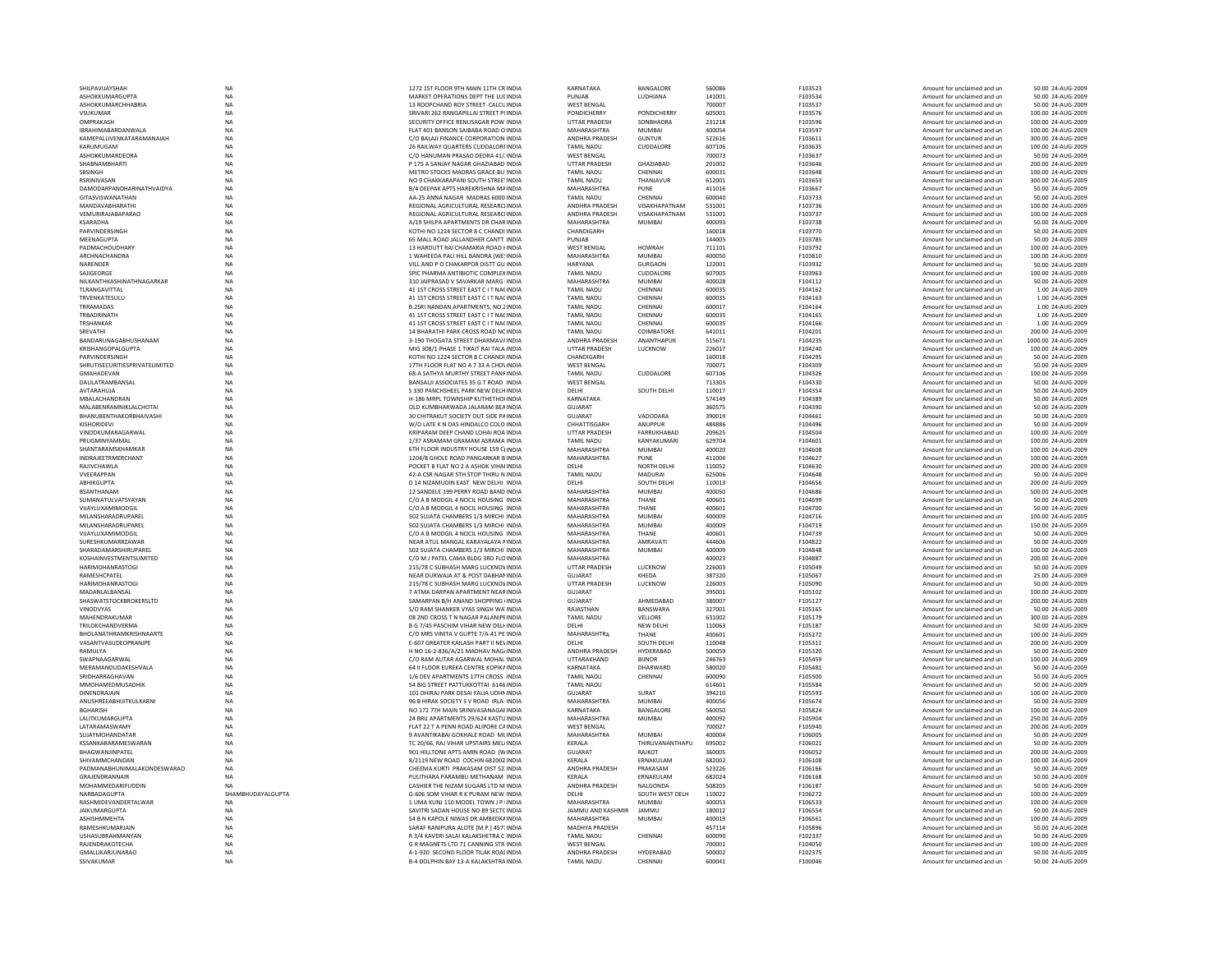| SEEMAROYE                             | <b>RKROYE</b>                   | UNIT 41 KEWAL INDUSTRIAL ESTATE INDIA                                          | MAHARASHTRA                          | <b>MUMBAI</b>                       | 400013           | F106950            | Amount for unclaimed and un                                | 50.00 24-AUG-2009                        |
|---------------------------------------|---------------------------------|--------------------------------------------------------------------------------|--------------------------------------|-------------------------------------|------------------|--------------------|------------------------------------------------------------|------------------------------------------|
| SUVENDRAPATRA                         | MADANMOHANPATRA                 | ROOM NO-10 MEENA MANSION 17 INDIA                                              | <b>TAMIL NADU</b>                    | CHENNAI                             | 600014           | F106139            | Amount for unclaimed and un                                | 700.00 24-AUG-2009                       |
| KAMALAKAPOOR                          | PRAKASHNATHKAPOOR               | 16 BASAK STREET CALCUTTA 70000. INDIA                                          | <b>WEST BENGAL</b>                   |                                     | 700007           | F107689            | Amount for unclaimed and un                                | 100.00 24-AUG-2009                       |
| RBCHANDRAN                            | SRAMANATHAN                     | E-26A 16TH CROSS STREET V J FLAT! INDIA                                        | <b>TAMIL NADU</b>                    | CHENNAI                             | 600090           | F107761            | Amount for unclaimed and un                                | 100.00 24-AUG-2009                       |
| <b>GRAJAPANDIAN</b>                   | KGOVINDARAJU                    | 21 MAIN ROAD KOOTHAPAKKAM CLINDIA                                              | <b>TAMIL NADU</b>                    | CUDDALORE                           | 607002           | F107819            | Amount for unclaimed and un                                | 50.00 24-AUG-2009                        |
| RKRISHNAMOORTHY                       | KVRAMACHANDRAN                  | NO 30 LAKSHMIKRUPA 2 ND CROSS INDIA                                            | KARNATAKA                            | BANGALORE                           | 560076           | F107928            | Amount for unclaimed and un                                | 200.00 24-AUG-2009                       |
| SMVAKIL                               | MANHARLALAVAKIL                 | 301 SIDDHARTH NEAR MOHAN PARHNDIA                                              | <b>GUJARAT</b>                       | SURAT                               | 395007           | F106332            | Amount for unclaimed and un                                | 50.00 24-AUG-2009                        |
| RAKESHKUMAR<br>ABDULRASHIDSHAIKH      | CHARANDASS<br>MATLUBSHAIKH      | C/O SHREE KRISHNA PHARMA 1711 INDIA<br>PUNJAB NATIONAL BANK GANDHIDI INDIA     | DELHI<br><b>GUJARAT</b>              | <b>КАСНСНН</b>                      | 110006<br>370201 | F107949<br>F106601 | Amount for unclaimed and un<br>Amount for unclaimed and un | 50.00 24-AUG-2009<br>50.00 24-AUG-2009   |
| NPADMANABAN                           | NARAYANASAMI                    | 3 PERUMAL KOIL WEST KARAIKUDI IINDIA                                           | <b>TAMIL NADU</b>                    | SIVAGANGA                           | 630001           | F108068            | Amount for unclaimed and un                                | 100.00 24-AUG-2009                       |
| RAIFSHKUMARSRIVASTAVA                 | RPSRIVASTAVA                    | 60-B GOKHLE MARKET OPP TIS HAZAINDIA                                           | DELHI                                | NORTH DELHI                         | 110054           | F108235            | Amount for unclaimed and un                                | 200.00 24-AUG-2009                       |
| ANISHKUMAR                            | GIRENDRAPALSHARMA               | 168 SAVITRI NAGAR NEW DELHI 11( INDIA                                          | DELHI                                | SOUTH DELHI                         | 110017           | F108314            | Amount for unclaimed and un                                | 100.00 24-AUG-2009                       |
| RAVINDRAUPADHYA                       | <b>USUPADHYA</b>                | BRIJ MOHAN VIDYALAYA 41 KEROLL INDIA                                           | UTTAR PRADESH                        | BAREILLY                            | 243001           | F108318            | Amount for unclaimed and un                                | 300.00 24-AUG-2009                       |
| MANJUGUPTA                            | RAJESHGUPTA                     | B-207 ST NO - 3 SADATPUR EXTN KA INDIA                                         | DELHI                                | <b>EAST DELHI</b>                   | 110094           | F108428            | Amount for unclaimed and un                                | 100.00 24-AUG-2009                       |
| <b>HANIFOURESHI</b>                   | MRASHIROURESHI                  | DY SUPDTT POLICE CITY POLICE STATINDIA                                         | HARYANA                              | PANIPAT                             | 132103           | F108509            | Amount for unclaimed and un                                | 100.00 24-AUG-2009                       |
| AJAYKUMARAGARWAL                      | OMPRAKASHAGARWAI                | C/O GOPAL BANKA 107 C TODI CHANINDIA                                           | <b>WEST RENGAL</b>                   |                                     | 700001           | F105466            | Amount for unclaimed and un                                | 100.00 24-AUG-2009                       |
| SANTHIANANTHARAMAN                    | VPANANTHARAMAN                  | 201 AYODHYA C RAJAJI PATH DOMI INDIA                                           | <b>MAHARASHTRA</b>                   | THANE                               | 421201           | F108575            | Amount for unclaimed and un                                | 100.00 24-AUG-2009                       |
| PRATIBHABALKRISHNALOTLIKER            | BALKRISHNA                      | C-5/4/2:4 SARGAM APARTMENTS VI INDIA                                           | MAHARASHTRA                          | THANE                               | 400614           | F108408            | Amount for unclaimed and un                                | 200.00 24-AUG-2009                       |
| RAJESHKOTHAR                          | TRKOTHARI                       | VINOD TEXTILES 48 ELEPHANT GATE INDIA                                          | <b>TAMIL NADU</b>                    | CHENNAI                             | 600079           | F108619            | Amount for unclaimed and un                                | 2.00 24-AUG-2009                         |
| SARADAMANOL                           | MANOINAIR                       | NO.28-A BHARATI COLONY PEELAMI INDIA                                           | <b>TAMIL NADU</b>                    | COIMBATORE                          | 641004           | F108642            | Amount for unclaimed and un                                | 400.00 24-AUG-2009                       |
| VEENAGOYAL                            | RAMBABUGOYAL                    | B-167 LOK VIHAR PITAM PURA DELHINDIA                                           | DELHI                                | <b>NORTH DELHI</b>                  | 110034           | F108686            | Amount for unclaimed and un                                | 300.00 24-AUG-2009                       |
| PAANTO<br>TKALAISELV                  | POANTONY<br>TDURGAPRASAD        | EF-4 5632 BILATHIKKULAM HSG COL INDIA<br>FLAT K SRI VENKATESWARA APTS NEINDIA  | KERALA<br><b>TAMIL NADU</b>          | KOZHIKODE<br>CHENNAI                | 673006<br>600094 | F108705<br>F108744 | Amount for unclaimed and un                                | 200.00 24-AUG-2009<br>100.00 24-AUG-2009 |
| SPBHARGAVA                            | DDBHARGAVA                      | 110 ADARSH NAGAR AJMER 305008 INDIA                                            | RAJASTHAN                            | <b>AJMER</b>                        | 305008           | F108788            | Amount for unclaimed and un<br>Amount for unclaimed and un | 100.00 24-AUG-2009                       |
| KIRANAGARWAI                          | RAMKRIPALAGARWAL                | 1102 MANISH TOWER MANISH NAG INDIA                                             | MAHARASHTRA                          | <b>MUMBAI</b>                       | 400053           | F108535            | Amount for unclaimed and un                                | 250.00 24-AUG-2009                       |
| <b>OTCOINTERNATIONALLIMITED</b>       | <b>NA</b>                       | SUITE NO 9 4TH FLOOR 6/2 MOIRA : INDIA                                         | <b>WEST BENGAL</b>                   |                                     | 700017           | F104863            | Amount for unclaimed and un                                | 850.00 24-AUG-2009                       |
| GBSELVAGANESAN                        | <b>GBALASUBRAMANIAN</b>         | INDIA CEMENTS INVT. SERVICES LTD INDIA                                         | <b>TAMIL NADU</b>                    | CHENNAI                             | 600034           | F108709            | Amount for unclaimed and un                                | 50.00 24-AUG-2009                        |
| DINESHPJAIN                           | PARASMALPJAIN                   | PITTAJI'S MANSION STATION ROAD I INDIA                                         | KARNATAKA                            | DHARWARD                            | 580020           | F108928            | Amount for unclaimed and un                                | 50.00 24-AUG-2009                        |
| VVKRAJAMOHAN                          | NARASIMYYARAO                   | H NO 1-1-380 / 7 ASHOK NAGAR AS INDIA                                          | ANDHRA PRADESH                       | HYDERABAD                           | 500020           | F108955            | Amount for unclaimed and un                                | 100.00 24-AUG-2009                       |
| <b>GSATISH</b>                        | KKGOPINATH                      | 3A SRI CHAKRA APARTMENTS 23A PIINDIA                                           | <b>TAMIL NADU</b>                    | CHENNAL                             | 600008           | F108984            | Amount for unclaimed and un                                | 100.00 24-AUG-2009                       |
| HEMANKHANNA                           | SPKHANNA                        | C - 45 SOAMI NAGAR NEW DELHI 11INDIA                                           | DELHI                                | SOUTH DELHI                         | 110017           | F109006            | Amount for unclaimed and un                                | 50.00 24-AUG-2009                        |
| SHASHISHUKLA                          | VIJAYKUMARSHUKLA                | MEDICAL OFFICER BASE HOSPITAL D INDIA                                          | DELHI                                | SOUTH WEST DELH                     | 110010           | F109017            | Amount for unclaimed and un                                | 100.00 24-AUG-2009                       |
| NIMISHLAXMIDASCHHICHHIYA              | LAXMIDASRCHHICHHIYA             | 9 UDAY FLATES SANSKAR BANTI SOC INDIA                                          | GUJARAT                              | AHMEDABAD                           | 380013           | F108888            | Amount for unclaimed and un                                | 200.00 24-AUG-2009                       |
| RAVINDERNATHMONGA<br>RRAJENDRAN       | PREMNATHMONGA<br>CRAMASAMY      | STANDARD RESTURANT 44 REGAL BUNDIA<br>74 PERIYAR NAGAR TV KOIL TRICHY INDIA    | DELHI<br><b>TAMIL NADU</b>           | <b>NEW DELHI</b><br>TIRUCHIRAPPALLI | 110001<br>620005 | F108914<br>F109098 | Amount for unclaimed and un<br>Amount for unclaimed and un | 50.00 24-AUG-2009<br>50.00 24-AUG-2009   |
| ASWATHANARAYANRAMARAO                 | TRANRAO                         | 78 VENKATAGIRI ANUSHAKTI NAGAI INDIA                                           | MAHARASHTRA                          |                                     | 400094           | F109114            | Amount for unclaimed and un                                | 50.00 24-AUG-2009                        |
| SHAILENDRAAGARWAL                     | OMPRAKASHAGARWAL                | 4/117-F CIVIL LINES CHURCH ROAD / INDIA                                        | UTTAR PRADESH                        | AGRA                                | 282002           | F109132            | Amount for unclaimed and un                                | 50.00 24-AUG-2009                        |
| RKBHATIA                              | MNBHATIA                        | B-398 NEW FRIENDS COLONY NEW INDIA                                             | DELHI                                | SOUTH DELHI                         | 110065           | F109142            | Amount for unclaimed and un                                | 100.00 24-AUG-2009                       |
| <b>SUMITASOOD</b>                     | PAWANKUMARSOOD                  | <b>B-13 HYDERABAD ESTATE NEPEAN S INDIA</b>                                    | MAHARASHTRA                          |                                     | 400036           | F109191            | Amount for unclaimed and un                                | 500.00 24-AUG-2009                       |
| DEEPAKAGGARWAL                        | MADANCHANDAGGARWAL              | C/O RULIA MAL LAL CHAND PO SAN(INDIA                                           | RAJASTHAN                            | HANUMANGARH                         | 335063           | F109277            | Amount for unclaimed and un                                | 100.00 24-AUG-2009                       |
| <b>KOMALAMSARDANA</b>                 | ASHOKKSARDANA                   | D-118 SAKET NEW DELHI 110017 INDIA                                             | DELHI                                | SOUTH DELHI                         | 110017           | F106754            | Amount for unclaimed and un                                | 50.00 24-AUG-2009                        |
| SUJATAGUPTA                           | ADESHKUMARGUPTA                 | A K GUPTA UNIVERSAL GLASS IV/17 INDIA                                          | <b>UTTAR PRADESH</b>                 | GHAZIABAD                           | 201010           | F106530            | Amount for unclaimed and un                                | 200.00 24-AUG-2009                       |
| HARISHRAHRI                           | <b>NA</b>                       | 12 UB BUNGLOW ROAD E E DELHI 1 INDIA                                           | <b>DELHI</b>                         | <b>NORTH DELHI</b>                  | 110007           | F103923            | Amount for unclaimed and un                                | 550.00 24-AUG-2009                       |
| SUNITACHORDIA                         | <b>NA</b>                       | NO 52 KALATHI PILLAI STREET MADF INDIA                                         | <b>TAMIL NADU</b>                    | CHENNAI                             | 600079           | F101374            | Amount for unclaimed and un                                | 50.00 24-AUG-2009                        |
| MAMTADHAWAN                           | NA                              | C/O SAI S K DHAWAN C-112/3 RAJEN INDIA                                         | UTTAR PRADESH                        | BAREILLY                            | 243122           | F102914            | Amount for unclaimed and un                                | 100.00 24-AUG-2009                       |
| KIRANSMEHTA                           | <b>NA</b>                       | A 2 SHYAM ASHISH APTT LALA LAJPA INDIA                                         | MAHARASHTRA                          | <b>MUMBA</b>                        | 400056           | F100234            | Amount for unclaimed and un                                | 100.00 24-AUG-2009                       |
| SHRUITIWIGH<br>KANTAWIGH              | <b>NA</b><br><b>NA</b>          | FLAT NO 5 BLDG NO 1 NEW BLDG PL INDIA<br>FLAT NO 5 BLDG NO 1 NEW BLDG PL INDIA | MAHARASHTRA<br>MAHARASHTRA           | <b>MUMBAI</b><br>MUMBAI             | 400019<br>400019 | F101636<br>F101629 | Amount for unclaimed and un<br>Amount for unclaimed and un | 200.00 24-AUG-2009<br>200.00 24-AUG-2009 |
| SAROJWIGH                             | <b>NA</b>                       | FLAT NO 5 BLDG NO 1 NEW BLDG PL INDIA                                          | MAHARASHTRA                          | <b>MUMBAI</b>                       | 400019           | F101633            | Amount for unclaimed and un                                | 200.00 24-AUG-2009                       |
| SUBHASHWIGH                           | <b>NA</b>                       | H NO 2390 BLOCK 56 SECTOR 7 C G INDIA                                          | MAHARASHTRA                          | <b>MUMBA</b>                        | 400037           | F101634            | Amount for unclaimed and un                                | 200.00 24-AUG-2009                       |
| PRAMILACHORDIA                        | NA                              | NO 52 KALATHI PILLAI STREET MADFINDIA                                          | <b>TAMIL NADU</b>                    | CHENNAI                             | 600079           | F101376            | Amount for unclaimed and un                                | 100.00 24-AUG-2009                       |
| AMARNATHWIGHMAI                       | <b>NA</b>                       | FLAT NO 5 BLDG NNO 1 NEW BLDG FINDIA                                           | MAHARASHTRA                          | MUMRAI                              | 400019           | F101635            | Amount for unclaimed and un                                | 200.00 24-AUG-2009                       |
| LAVUMADHAVILATHA                      | <b>NA</b>                       | C/O L ANKAMMA CHURCH STREET P INDIA                                            | ANDHRA PRADESH                       | <b>GUNTUR</b>                       | 522235           | F101575            | Amount for unclaimed and un                                | 100.00 24-AUG-2009                       |
| KVVNAGESWARARAO                       | <b>NA</b>                       | FLAT NO 33 SURYA COMPLEX DURG/ INDIA                                           | ANDHRA PRADESH                       |                                     | 500482           | F101032            | Amount for unclaimed and un                                | 50.00 24-AUG-2009                        |
| <b>GOWR</b>                           | <b>NA</b>                       | 3171 M C C B BLOCK DAVANGEREK/ INDIA                                           | KARNATAKA                            | DAVANGARE                           | 577004           | F100312            | Amount for unclaimed and un                                | 50.00 24-AUG-2009                        |
| RAIINVESTMENTSLIMITED                 | <b>NA</b>                       | 112-113 VEENA CHAMBERS 21 DALA INDIA                                           | MAHARASHTRA                          | <b>MUMBAI</b>                       | 400001           | F104445            | Amount for unclaimed and un                                | 150.00 24-AUG-2009                       |
| <b>TFII ARAMA</b>                     | <b>NA</b>                       | H NO 40-3-18 KRISHNA NAGAR VENHNDIA                                            | ANDHRA PRADESH                       | KRISHNA                             | 520010           | F100536            | Amount for unclaimed and un                                | 100.00 24-AUG-2009                       |
| PRSOLAIAPPAN<br><b>RKGARG</b>         | <b>NA</b><br>NA                 | FLAT C 29 KAASHYAP COURT NO 13 'INDIA<br>26 DAL MANDI SADAR BAZAR MEERI INDIA  | <b>TAMIL NADU</b><br>UTTARAKHAND     | CHENNAL<br>MEERUT                   | 600042<br>250002 | F101150<br>F105490 | Amount for unclaimed and un<br>Amount for unclaimed and un | 50.00 24-AUG-2009<br>50.00 24-AUG-2009   |
| GOWRI                                 | NA                              | 3171 M C C B BLOCK DAVANAGERE INDIA                                            | KARNATAKA                            | <b>DAVANGARE</b>                    | 577004           | F100310            | Amount for unclaimed and un                                | 50.00 24-AUG-2009                        |
| SEEMADEVIMOHATA                       | <b>NA</b>                       | DHUN HOUSE MISSION ROAD BHAD INDIA                                             | <b>GUJARAT</b>                       | AHMEDABAD                           | 380001           | F100550            | Amount for unclaimed and un                                | 100.00 24-AUG-2009                       |
| STOCKHOLDINGCORPORATIONOFINDIALTD     | <b>NA</b>                       | 44/1 MEHRA ESTATE LBS MARG NEAINDIA                                            | MAHARASHTRA                          |                                     | 400079           | F100985            | Amount for unclaimed and un                                | 400.00 24-AUG-2009                       |
| <b>BVPAGOPINATH</b>                   | NA                              | NO 5 MARTHAN APARTMENT RAM NINDIA                                              | ANDHRA PRADESH                       |                                     | 530021           | F101679            | Amount for unclaimed and un                                | 100.00 24-AUG-2009                       |
| ASEMAABDULRAZAKPUTHAWALA              | NA                              | 2350 MOTI MAKERIWAD NR ZAKARI. INDIA                                           | <b>GUJARAT</b>                       | AHMEDABAD                           | 380001           | F104746            | Amount for unclaimed and un                                | 50.00 24-AUG-2009                        |
| NAZEMAPUTHAWALA                       | <b>NA</b>                       | 2350 MOTI MAKERIWAD NR ZAKARI INDIA                                            | <b>GUJARAT</b>                       | AHMEDABAD                           | 380001           | F104748            | Amount for unclaimed and un                                | 50.00 24-AUG-2009                        |
| NAZEMAPUTHAWALA                       | <b>NA</b>                       | 2350 MOTI MAKERIWAD NR ZAKARI, INDIA                                           | <b>GUJARAT</b>                       | AHMEDABAD                           | 380001           | F104749            | Amount for unclaimed and un                                | 50.00 24-AUG-2009                        |
| ASEMAABDULRAZAKPUTHAWALA              | <b>NA</b>                       | 2350 MOTI MAKERIWAD NR ZAKARI INDIA                                            | GUIARAT                              | AHMEDABAD                           | 380001           | F104747            | Amount for unclaimed and un                                | 50.00 24-AUG-2009                        |
| BIJINEPALLINARAYANA<br>RIDDHICHORADIA | NA<br><b>NA</b>                 | HINDI PANDIT Z P H SCHOOL GANGII INDIA<br>C/O BRIDHI CHAND BEGWANI 2/1 SYINDIA | ANDHRA PRADESH<br><b>WEST BENGAL</b> | CUDDAPAH                            | 516321<br>700001 | F101321<br>F103621 | Amount for unclaimed and un<br>Amount for unclaimed and un | 50.00 24-AUG-2009<br>5.00 24-AUG-2009    |
|                                       |                                 |                                                                                |                                      |                                     |                  |                    |                                                            |                                          |
| VPGARG<br><b>SUNITAKHEN</b>           | <b>NA</b><br><b>NA</b>          | CONTINENTAL TPT ORGNSTN P LTD (INDIA<br>B/2 GSEC COLONY P O MOTI KHAVD INDIA   | MAHARASHTRA<br>GUIARAT               | <b>MUMBAI</b><br><b>IAMNAGAR</b>    | 400009<br>361140 | F105966<br>F105229 | Amount for unclaimed and un<br>Amount for unclaimed and un | 100.00 24-AUG-2009<br>50.00 24-AUG-2009  |
| SUNITAKHENI                           |                                 | B-2 G S F C COLONY P O MOTI KHAV INDIA                                         | GUJARAT                              | JAMNAGAR                            | 361140           | F106265            | Amount for unclaimed and un                                | 50.00 24-AUG-2009                        |
| SHANTASPALSHIKAR                      | LATESHRIHARIRAMCHANDRAPALSHIKAR | 3/43 SHANTASHRI NAVASAYHARI HSINDIA                                            | MAHARASHTRA                          | PUNE                                | 411052           | F109479            | Amount for unclaimed and un                                | 75.00 24-AUG-2009                        |
| MANOJMODI                             | <b>JDMODI</b>                   | C/O MODI RICE & DALL MILL GWALHINDIA                                           | CHHATTISGARH                         | <b>GWALIOR</b>                      | 475110           | F109552            | Amount for unclaimed and un                                | 200.00 24-AUG-2009                       |
| CARLOSHONORATOLUIS                    | <b>NA</b>                       | C-2 VICTORY BLOCKS 31-B HILL RD B INDIA                                        | MAHARASHTRA                          | MUMRAI                              | 400050           | <b>F63045</b>      | Amount for unclaimed and un                                | 250.00 24-AUG-2009                       |
| VENKATAYATHIRAJAVALLITHATHA           | <b>NA</b>                       | LIC OF INDIA KOTHAPET GUNTUR-5 INDIA                                           | <b>ANDHRA PRADESH</b>                | <b>GUNTUR</b>                       | 522001           | F65011             | Amount for unclaimed and un                                | 50.00 24-AUG-2009                        |
| SANJAYJINDAL                          | NA                              | YOGESH GUPTA & CO MEMBER DELHNDIA                                              | DELHI                                | NEW DELHI                           | 110002           | F67145             | Amount for unclaimed and un                                | 50.00 24-AUG-2009                        |
| <b>RNSETHI</b>                        | <b>NA</b>                       | C4E/4 POCKT 8 JANAKPURI NEW DELINDIA                                           | DELHI                                | <b>NEW DELHI</b>                    | 110058           | F67247             | Amount for unclaimed and un                                | 100.00 24-AUG-2009                       |
| MUNNIDEVI                             | NA                              | 13/392 H PRASAD NIKETAN CIVIL LIN INDIA                                        | UTTAR PRADESH                        |                                     | 208001           | F67370             | Amount for unclaimed and un                                | 50.00 24-AUG-2009                        |
| AANNAPORSIARAIA                       | <b>NA</b>                       | TATA POWER HOUSE LAKE ROAD BH INDIA                                            | MAHARASHTRA                          |                                     | 400078           | F69057             | Amount for unclaimed and un                                | 50.00 24-AUG-2009                        |
| RAMCHANDRAMARUTICHIMBALKAR            | NA                              | RASHMI VILAS CHIMBALKAR 31 MUHNDIA                                             | MAHARASHTRA                          | PUNE                                | 411037           | F72179             | Amount for unclaimed and un                                | 50.00 24-AUG-2009                        |
| SMUTHUKRISHNAN<br>MEDWARDRAJA         | <b>NA</b><br>NA                 | G 3 KANDAN FLATS 34/73.DR RAJEN INDIA<br>SCIENTIST S-111 OF MORTICULTURA INDIA | <b>TAMIL NADU</b><br>KARNATAKA       | KANCHIPURAM<br>BANGALORE            | 600044<br>560006 | F75196<br>F48584   | Amount for unclaimed and un<br>Amount for unclaimed and un | 50.00 24-AUG-2009<br>50.00 24-AUG-2009   |
| PARASKOTHARI                          | <b>NA</b>                       | PANCHAWATTI BEHIND STATE BANK INDIA                                            | GUJARAT                              | RAJKOT                              | 360001           | F59108             | Amount for unclaimed and un                                | 50.00 24-AUG-2009                        |
| KANWALBIRSINGHKUCKREJA                | <b>NA</b>                       | 15 MAIN MARKET SARABHA NAGAR INDIA                                             | PUNIAR                               | LUDHIANA                            | 141001           | F57151             | Amount for unclaimed and un                                | 50.00 24-AUG-2009                        |
| RAMESHGOVINDRAODESHMUKH               | <b>NA</b>                       | NEW STATE BANK OF INDIA COLONY INDIA                                           | <b>MAHARASHTRA</b>                   | WARDHA                              | 442001           | F51034             | Amount for unclaimed and un                                | 75.00 24-AUG-2009                        |
| VEENABEOTRA                           | <b>NA</b>                       | WZ 215 SHIV NAGAR GALI NO 12 SH INDIA                                          | DELHI                                | NEW DELHI                           | 110058           | F53566             | Amount for unclaimed and un                                | 50.00 24-AUG-2009                        |
| UMASHANKARGANPATLALASATI              | <b>NA</b>                       | 313/319 SAMUEL STREET HARESH CHNDIA                                            | MAHARASHTRA                          |                                     | 400003           | F59028             | Amount for unclaimed and un                                | 50.00 24-AUG-2009                        |
| RPONNAMBALAM                          | <b>NA</b>                       | 56 PATTARIYAR NEW STREET NAGER INDIA                                           | <b>TAMIL NADU</b>                    | KANYAKUMARI                         | 629002           | F49966             | Amount for unclaimed and un                                | 50.00 24-AUG-2009                        |
| IMUNIRATHNAM                          |                                 | SRIDARA SWAMY NILAYAM ANJAN EINDIA                                             | KARNATAKA                            | KOLAR                               | 563125           | F41481             | Amount for unclaimed and un                                | 50.00 24-AUG-2009                        |
| SUDHARSHANKRISHNAADYANTHAYA           | KRISHNAADYANTHAYA               | C/O MR P GOKULDAS NAYAK 22 BH/ INDIA                                           | <b>MAHARASHTRA</b>                   |                                     | 400070           | F53352             | Amount for unclaimed and un                                | 50.00 24-AUG-2009                        |
| DEVENDRAPURUSHOTAMDASBRAHMBHATT       | <b>NA</b>                       | A-12 DIVYA HOUSING COMPLEX NEA INDIA                                           | <b>GUJARAT</b>                       |                                     | 390015           | F40115             | Amount for unclaimed and un                                | 50.00 24-AUG-2009                        |
| SANTOSHAGARWAL                        | <b>NA</b>                       | LANE NO 7 FLAT NO 112 JAY KALYAN INDIA                                         | <b>UTTAR PRADESH</b>                 |                                     | 208005           | F75804             | Amount for unclaimed and un                                | 100.00 24-AUG-2009                       |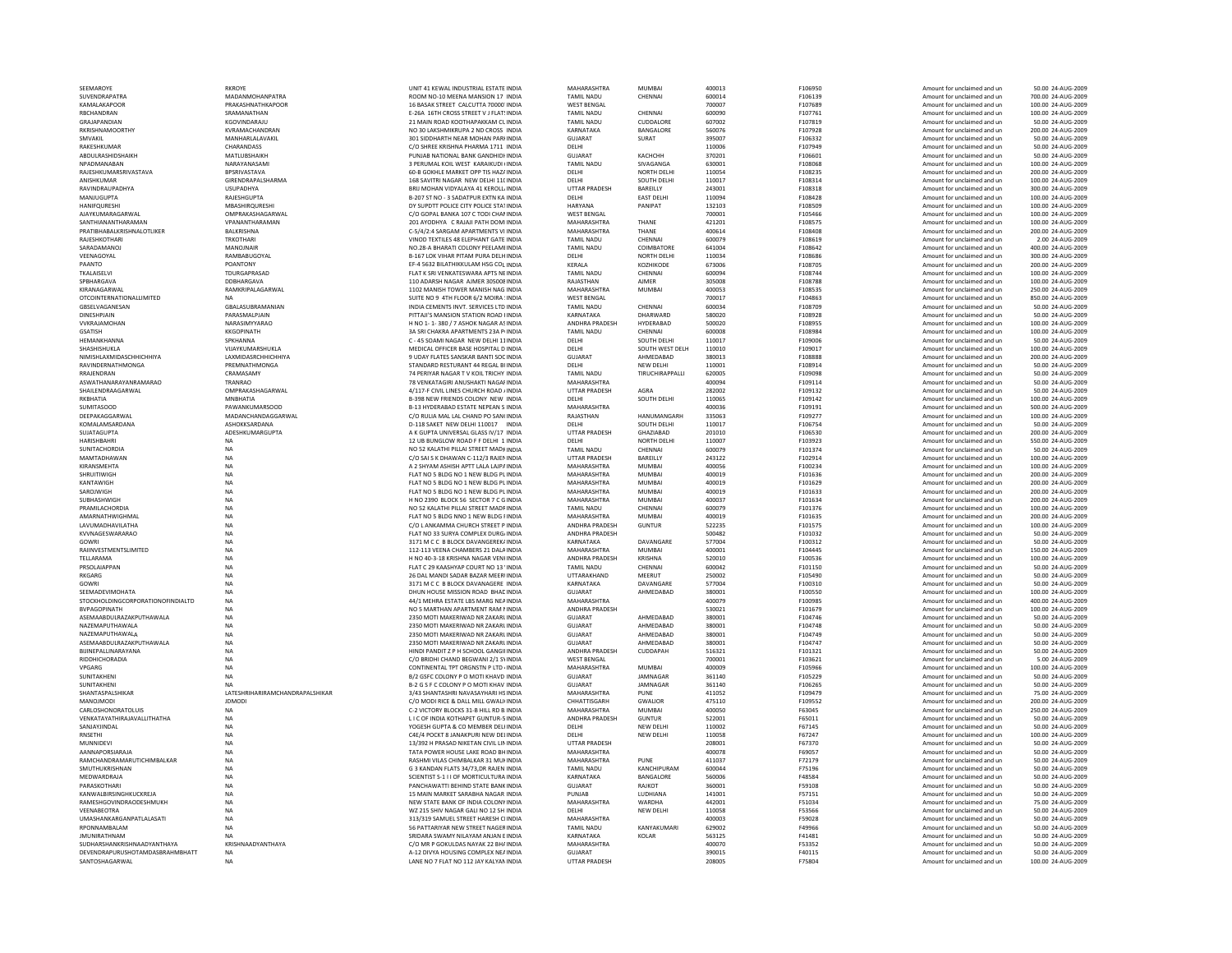| <b>HARISHTYAG</b>                                | NA        | U P STOCK EXCHANGE ASSOCIATION INDIA                                             | <b>UTTAR PRADESH</b>      |                        | 208001           | F78739           | Amount for unclaimed and un                                | 50.00 24-AUG-2009                      |
|--------------------------------------------------|-----------|----------------------------------------------------------------------------------|---------------------------|------------------------|------------------|------------------|------------------------------------------------------------|----------------------------------------|
| BEENAMALAHOTRA                                   | <b>NA</b> | NO.13/29 WEST PATEL NAGAR NEW INDIA                                              | DELHI                     | <b>NEW DELHI</b>       | 110008           | F79228           | Amount for unclaimed and un                                | 50.00 24-AUG-2009                      |
| UMASHANKERMAHESHWARI                             | <b>NA</b> | C/O.D K MEHTA NO.65/9 KAMLA NA INDIA                                             | UTTARAKHAND               | MEERUT                 | 250001           | F79456           | Amount for unclaimed and un                                | 50.00 24-AUG-2009                      |
| SIDHARTHKAPOOR                                   | <b>NA</b> | 13/397 CIVIL LINES KANPUR-1 2080CINDIA                                           | <b>UTTAR PRADESH</b>      |                        | 208001           | F79989           | Amount for unclaimed and un                                | 100.00 24-AUG-2009                     |
|                                                  |           |                                                                                  |                           |                        |                  | F80243           |                                                            |                                        |
| YEDAVALLISYAMALA                                 | NA        | C/O Y GANGADHARA RAO INDIAN O'INDIA                                              | ANDHRA PRADESH            | <b>GUNTUR</b>          | 522002           |                  | Amount for unclaimed and un                                | 50.00 24-AUG-2009                      |
| SURAJPRAKASHSAXENA                               | <b>NA</b> | C/O MR PANKAJ NIGAM 7/85 LEELA INDIA                                             | <b>UTTAR PRADESH</b>      |                        | 208001           | F50485           | Amount for unclaimed and un                                | 50.00 24-AUG-2009                      |
| SWATANTRAKUMAR                                   | <b>NA</b> | 27 PREM PURI GHAZIABAD 20100 2 INDIA                                             | <b>UTTAR PRADESH</b>      | GHAZIABAD              | 201001           | F76334           | Amount for unclaimed and un                                | 50.00 24-AUG-2009                      |
| KUSUMGUPTA                                       | <b>NA</b> | 4609 CHARKHE WALAN DELHI - 6 11 INDIA                                            | DFI HI                    |                        | 110006           | F76742           | Amount for unclaimed and un                                | 100.00 24-AUG-2009                     |
| PANZYCHHABRANR                                   | <b>NA</b> | C/O JANAK KUMARI CHHABRA HOUS INDIA                                              | CHANDIGARH                |                        | 160010           | <b>E88040</b>    | Amount for unclaimed and un                                | 200.00 24-AUG-2009                     |
| SURINDERSINGH                                    | NA        | 104/435 P ROAD KANPUR 208001 INDIA                                               | UTTAR PRADESH             |                        | 208001           | F93164           | Amount for unclaimed and un                                | 250.00 24-AUG-2009                     |
| ANILKUMARBALVANTRAIDESAI                         | <b>NA</b> | 2/4617 BURMA BUILDINGS SAGRAM INDIA                                              | GUJARAT                   | SURAT                  | 395002           | F40041           | Amount for unclaimed and un                                | 50.00 24-AUG-2009                      |
| CHETNABENPARIKH                                  | <b>NA</b> | C/24 APSARA FLATS BEHIND ANI BESINDIA                                            | <b>GUJARAT</b>            | SURAT                  | 395003           | F40067           | Amount for unclaimed and un                                | 50.00 24-AUG-2009                      |
| <b>USHATHAKORE</b>                               | <b>NA</b> | PLOT NO 287 BEHIND GH 6 SECTOR : INDIA                                           | GUIARAT                   |                        | 382029           | F40168           |                                                            |                                        |
|                                                  |           |                                                                                  |                           |                        |                  |                  | Amount for unclaimed and un                                | 50.00 24-AUG-2009                      |
| SARLAGYANCHANDANI                                | NA        | 3/17 SHRI RAM PARK NEAR KIRAN P/INDIA                                            | <b>GUJARAT</b>            | AHMEDABAD              | 380013           | F40180           | Amount for unclaimed and un                                | 50.00 24-AUG-2009                      |
| SUBHASHCHANDRADALSUKHRAMRAVAL                    | <b>NA</b> | 21 PARASMANI GHATLODIA NARAYA INDIA                                              | GUJARAT                   | AHMEDABAD              | 380061           | F40186           | Amount for unclaimed and un                                | 50.00 24-AUG-2009                      |
| NARANBHAIPARSOTAMDASPATEL                        | NA        | NO 7 SHAH SADAN SHAH COLONY O INDIA                                              | GUJARAT                   | AHMEDABAD              | 380004           | F40321           | Amount for unclaimed and un                                | 50.00 24-AUG-2009                      |
| CHANPAKI AI BADARMAI PARI                        | <b>NA</b> | NO 7 SHAH SADAN SHAH COLONY O INDIA                                              | GUIARAT                   | AHMFDARAD              | 380004           | F40322           | Amount for unclaimed and un                                | 50.00 24-AUG-2009                      |
| BACHIBENCHAMPAKLALPARI                           | <b>NA</b> | NO 7 SHAH SADAN SHAH COLONY O INDIA                                              | GUIARAT                   | AHMEDABAD              | 380004           | F40323           | Amount for unclaimed and un                                | 50.00 24-AUG-2009                      |
| RASILALJAYANTILALPARI                            | NA        | NO 7 SHAH SADAN SHAH COLONY O INDIA                                              | GUJARAT                   | AHMEDABAD              | 380004           | F40324           | Amount for unclaimed and un                                | 50.00 24-AUG-2009                      |
|                                                  |           | NO 7 SHAH SADAN SHAH COLONY O INDIA                                              | <b>GUJARAT</b>            |                        |                  |                  |                                                            | 50.00 24-AUG-2009                      |
| NATVARSHANKARLALPANCHAL                          | NA        |                                                                                  |                           | AHMEDABAD              | 380004           | F40325           | Amount for unclaimed and un                                |                                        |
| INDIRANANDLALSHAH                                | <b>NA</b> | NO 7 SHAH SADAN SHAH COLONY O INDIA                                              | GUJARAT                   | AHMEDABAD              | 380004           | F40326           | Amount for unclaimed and un                                | 50.00 24-AUG-2009                      |
| NANDLALAMBALALSHAH                               | <b>NA</b> | NO 7 SHAH SADAN SHAH COLONY O INDIA                                              | GUIARAT                   | AHMEDABAD              | 380004           | F40327           | Amount for unclaimed and un                                | 50.00 24-AUG-2009                      |
| CHANDRIKAKUMUDCHANDRASHAH                        | <b>NA</b> | NO 7 SHAH SADAN SHAH COLONY O INDIA                                              | GUJARAT                   | AHMEDABAD              | 380004           | F40328           | Amount for unclaimed and un                                | 50.00 24-AUG-2009                      |
| KUMUDCHANDRAPOPATLALSHAH                         | NA        | NO 7 SHAH SADAN SHAH COLONY O INDIA                                              | GUJARAT                   | AHMEDABAD              | 380004           | F40329           | Amount for unclaimed and un                                | 50.00 24-AUG-2009                      |
| KALAVATIBENAMBALALSHAH                           | <b>NA</b> | NO 7 SHAH SADAN SHAH COLONY O INDIA                                              | GUJARAT                   | AHMEDABAD              | 380004           | F40330           | Amount for unclaimed and un                                | 50.00 24-AUG-2009                      |
| PRAVINAAMBALALSHAH                               | <b>NA</b> | NO 7 SHAH SADAN SHAH COLONY O INDIA                                              | <b>GUJARAT</b>            | AHMEDABAD              | 380004           | F40331           | Amount for unclaimed and un                                | 50.00 24-AUG-2009                      |
|                                                  |           |                                                                                  |                           |                        |                  |                  |                                                            |                                        |
| KALPUBENAMBALALSHAH                              | NA        | NO 7 SHAH SADAN SHAH COLONY O INDIA                                              | GUIARAT                   | AHMEDABAD              | 380004           | F40332           | Amount for unclaimed and un                                | 50.00 24-AUG-2009                      |
| DINAKIRITKUMARSHAH                               | NA        | NO 7 SHAH COLONY SHAH SADAN O INDIA                                              | GUJARAT                   | AHMEDABAD              | 380004           | F40333           | Amount for unclaimed and un                                | 50.00 24-AUG-2009                      |
| ANILAKIRITKUMARSHAH                              | NA        | NO 7 SHAH COLONY SHAH SADAN O INDIA                                              | GUJARAT                   | AHMEDABAD              | 380004           | F40334           | Amount for unclaimed and un                                | 50.00 24-AUG-2009                      |
| MAHENDRASHANKARCHANDSHAH                         | <b>NA</b> | NO 7 SHAH COLONY SHAH SADAN O INDIA                                              | <b>GUJARAT</b>            | AHMEDABAD              | 380004           | F40335           | Amount for unclaimed and un                                | 50.00 24-AUG-2009                      |
| KIRITKANTII AI SHAH                              | <b>NA</b> | NO 7 SHAH COLONY SHAH SADAN O INDIA                                              | GUIARAT                   | AHMFDARAD              | 380004           | E40336           | Amount for unclaimed and un                                | 50.00 24-AUG-2009                      |
| KIRTIKUMARAMBALALSHAH                            | NA        | NO 7 SHAH SADAN SHAH COLONY O INDIA                                              | GUJARAT                   | AHMEDABAD              | 380004           | F40343           | Amount for unclaimed and un                                | 50.00 24-AUG-2009                      |
|                                                  |           |                                                                                  |                           |                        |                  |                  |                                                            |                                        |
| RAJESHMANSUKHLALSHAH                             | NA        | NO 7 SHAH SADAN SHAH COLONY O INDIA                                              | GUJARAT                   | AHMEDABAD              | 380004           | F40345           | Amount for unclaimed and un                                | 50.00 24-AUG-2009                      |
| PARESHPOPATLALSHAH                               | <b>NA</b> | NO 7 SHAH SADAN SHAH COLONY O INDIA                                              | GUJARAT                   | AHMEDABAD              | 380004           | F40346           | Amount for unclaimed and un                                | 50.00 24-AUG-2009                      |
| DINESHSHANTILALSHAH                              | <b>NA</b> | NO 7 SHAH SADAN SHAH COLONY O INDIA                                              | <b>GUJARAT</b>            | AHMEDABAD              | 380004           | F40347           | Amount for unclaimed and un                                | 50.00 24-AUG-2009                      |
| HASMUKHRAMNIKI AI MEHTA                          | <b>NA</b> | NO 7 SHAH SADAN SHAH COLONY O INDIA                                              | GUIARAT                   | AHMFDARAD              | 380004           | F40348           | Amount for unclaimed and un                                | 50.00 24-AUG-2009                      |
| SHANTABENRAMNIKLALMEHTA                          | NA        | NO 7 SHAH SADAN SHAH COLONY O INDIA                                              | GUJARAT                   | AHMEDABAD              | 380004           | F40349           | Amount for unclaimed and un                                | 50.00 24-AUG-2009                      |
| PRAVINKUMARAMBALALSHAH                           | <b>NA</b> | NO 7 SHAH SADAN SHAH COLONY O INDIA                                              | GUJARAT                   | AHMEDABAD              | 380004           | F40350           | Amount for unclaimed and un                                | 50.00 24-AUG-2009                      |
|                                                  |           |                                                                                  |                           |                        |                  |                  |                                                            |                                        |
| DASRATHKALIDASPATEL                              | NA        | NO 7 SHAH SADAN SHAH COLONY O INDIA                                              | GUJARAT                   | AHMEDABAD              | 380004           | F40351           | Amount for unclaimed and un                                | 50.00 24-AUG-2009                      |
| RAIFNDRAIAYANTII AI GANDHI                       | <b>NA</b> | NO 7 SHAH SADAN SHAH COLONY O INDIA                                              | GUIARAT                   | AHMFDARAD              | 380004           | F40352           | Amount for unclaimed and un                                | 50.00 24-AUG-2009                      |
| NARENDRARAMANLALSHAH                             | <b>NA</b> | NO 7 SHAH SADAN SHAH COLONY O INDIA                                              | <b>GUJARAT</b>            | AHMEDABAD              | 380004           | <b>E40353</b>    | Amount for unclaimed and un                                | 50.00 24-AUG-2009                      |
| <b>JAGDISHGANPATRAMPANCHAI</b>                   | <b>NA</b> | NO 7 SHAH COLONY SHAH SADAN O INDIA                                              | GUJARAT                   | AHMEDABAD              | 380004           | F40354           | Amount for unclaimed and un                                | 50.00 24-AUG-2009                      |
| RAJNIKANTTARACHANDSHAH                           | NA        | NO 7 SHAH COLONY SHAH SADAN O INDIA                                              | GUJARAT                   | AHMEDABAD              | 380004           | F40355           | Amount for unclaimed and un                                | 50.00 24-AUG-2009                      |
| RITADIXITSHAH                                    | <b>NA</b> | 3416 KUVAVALI KHADKI MANGAL PAINDIA                                              | GUJARAT                   | AHMEDABAD              | 380001           | F40478           | Amount for unclaimed and un                                | 50.00 24-AUG-2009                      |
|                                                  |           |                                                                                  |                           |                        |                  |                  |                                                            |                                        |
| DIPALSHRENIKSHAH                                 | <b>NA</b> | 11 NAVMANGAL FLAT BEHIND SHAR INDIA                                              | GUIARAT                   | AHMEDABAD              | 380007           | F40585           | Amount for unclaimed and un                                | 50.00 24-AUG-2009                      |
| HITENDRABHOGILALPARIKH                           | <b>NA</b> | KAMLESH K SHAH 3RD FLOOR STOCHNDIA                                               | GUJARAT                   | AHMEDABAD              | 380001           | <b>F40588</b>    | Amount for unclaimed and un                                | 50.00 24-AUG-2009                      |
| AMIBAKULSHETH                                    | <b>NA</b> | 11 NAVMANGAL FLATS BEHIND SHA INDIA                                              | GUJARAT                   | AHMEDABAD              | 380007           | F40592           | Amount for unclaimed and un                                | 50.00 24-AUG-2009                      |
| HASMUKHPANCHAI                                   | NA        | C/O PRAVIN P SHAH SHETH S POLE F INDIA                                           | GUJARAT                   | AHMEDABAD              | 380001           | F40664           | Amount for unclaimed and un                                | 50.00 24-AUG-2009                      |
| PRAVINPOPATLALSHAH                               | <b>NA</b> | C/O POPATLAL KALIDAS AT PURNIM INDIA                                             | <b>GUJARAT</b>            | AHMEDABAD              | 380001           | F40679           | Amount for unclaimed and un                                | 50.00 24-AUG-2009                      |
| VIRESHKANTILALSHAH                               | NA        | C/O POPATLAL KALIDAS AT PURNIM. INDIA                                            | GUIARAT                   | AHMEDABAD              | 380001           | F40681           |                                                            | 50.00 24-AUG-2009                      |
|                                                  |           |                                                                                  |                           |                        |                  |                  | Amount for unclaimed and un                                |                                        |
| KIRTIKUMARSHAH                                   | NA        | C/O POPATLAL KALIDAS AT PURNIM. INDIA                                            | GUJARAT                   | AHMEDABAD              | 380001           | F40682           | Amount for unclaimed and un                                | 50.00 24-AUG-2009                      |
| ANILCSHAH                                        | NA        | C/O POPATLAL KALIDAS AT PURNIM INDIA                                             | GUJARAT                   | AHMEDABAD              | 380001           | F40683           | Amount for unclaimed and un                                | 50.00 24-AUG-2009                      |
| PARESHSHAH                                       | <b>NA</b> | C/O POPATLAL KALIDAS AT PURNIM INDIA                                             | <b>GUJARAT</b>            | AHMEDABAD              | 380001           | F40684           | Amount for unclaimed and un                                | 50.00 24-AUG-2009                      |
| DASIBENSHAH                                      | <b>NA</b> | C/O PRAVIN P SHAH SHETH S POLE F INDIA                                           | <b>GUJARAT</b>            | AHMEDABAD              | 380001           | F40685           | Amount for unclaimed and un                                | 50.00 24-AUG-2009                      |
| PADMABENSHAH                                     | NA        | C/O POPATLAL KALIDAS AT PURNIM. INDIA                                            | <b>GUJARAT</b>            | AHMEDABAD              | 380001           | F40686           | Amount for unclaimed and un                                | 50.00 24-AUG-2009                      |
| PRAGNASHAH                                       | NA        | C/O PRAVIN P SHAH SHETH S POLE F INDIA                                           | <b>GUJARAT</b>            | AHMEDABAD              | 380001           | F40687           | Amount for unclaimed and un                                | 50.00 24-AUG-2009                      |
|                                                  | <b>NA</b> | C/O PRAVIN P SHAH SHETH S POLE F INDIA                                           | GUJARAT                   |                        | 380001           |                  |                                                            |                                        |
| MAULESHSHAF                                      |           |                                                                                  |                           | AHMEDABAD              |                  | F40688           | Amount for unclaimed and un                                | 50.00 24-AUG-2009                      |
| DAXASHAH                                         | <b>NA</b> | C/O PRAVIN P SHAH SHETH S POLE F INDIA                                           | <b>GUJARAT</b>            | AHMEDABAD              | 380001           | F40690           | Amount for unclaimed and un                                | 50.00 24-AUG-2009                      |
| RAIFNDRASHAH                                     | <b>NA</b> | C/O PRAVIN P SHAH SHETH S POLE F INDIA                                           | GUIARAT                   | AHMEDABAD              | 380001           | F40692           | Amount for unclaimed and un                                | 50.00 24-AUG-2009                      |
| DILIPSHAH                                        | NA        | C/O PRAVIN P SHAH SHETH S POLE F INDIA                                           | GUJARAT                   | AHMEDABAD              | 380001           | F40693           | Amount for unclaimed and un                                | 50.00 24-AUG-2009                      |
| PARUBENAMBALALSHAH                               | <b>NA</b> | NO 7 SHAH SADAN SHAH COLONY O INDIA                                              | GUJARAT                   | AHMEDABAD              | 380004           | F40694           | Amount for unclaimed and un                                | 50.00 24-AUG-2009                      |
| POPATLALAMTHALALSHAH                             | <b>NA</b> | NO 7 SHAH SADAN SHAH COLONY O INDIA                                              | <b>GUJARAT</b>            | AHMEDABAD              | 380004           | F40695           | Amount for unclaimed and un                                | 50.00 24-AUG-2009                      |
| RAMESHRAINIKANTSHAH                              | <b>NA</b> | NO 7 SHAH SADAN SHAH COLONY O INDIA                                              | GUIARAT                   | AHMEDABAD              | 380004           | F40696           | Amount for unclaimed and un                                | 50.00 24-AUG-2009                      |
| SHAILESHSHAH                                     | <b>NA</b> |                                                                                  | <b>GUJARAT</b>            | AHMEDABAD              | 380001           | F40697           |                                                            |                                        |
|                                                  |           | C/O PRAVIN P SHAH SHETH S POLE F INDIA                                           |                           |                        |                  |                  | Amount for unclaimed and un                                | 50.00 24-AUG-2009                      |
| RAMESHSHAF                                       | <b>NA</b> | C/O PRAVIN P SHAH SHETH S POLE F INDIA                                           | GUJARAT                   | AHMEDABAD              | 380001           | F40698           | Amount for unclaimed and un                                | 50.00 24-AUG-2009                      |
| URMILASHAH                                       | NA        | C/O PRAVIN P SHAH SHETH S POLE F INDIA                                           | <b>GUJARAT</b>            | AHMEDABAD              | 380001           | F40700           | Amount for unclaimed and un                                | 50.00 24-AUG-2009                      |
| PRADIPMEHTA                                      | <b>NA</b> | C/O PRAVIN P SHAH SHETH S POLE FINDIA                                            | GUIARAT                   | AHMFDARAD              | 380001           | F40701           | Amount for unclaimed and un                                | 50.00 24-AUG-2009                      |
| BABULALSHAH                                      | <b>NA</b> | C/O PRAVIN P SHAH SHETH S POLE F INDIA                                           | <b>GUJARAT</b>            | AHMEDABAD              | 380001           | F40702           | Amount for unclaimed and un                                | 50.00 24-AUG-2009                      |
| KIRTIKANTILALSHAH                                | <b>NA</b> | C/O PRAVIN P SHAH SHETH S POLE F INDIA                                           | GUJARAT                   | AHMEDABAD              | 380001           | F40703           | Amount for unclaimed and un                                | 50.00 24-AUG-2009                      |
| ARVINDSHAH                                       | <b>NA</b> | C/O PRAVIN P SHAH SHETH S POLE F INDIA                                           | GUJARAT                   | AHMEDABAD              | 380001           | F40704           | Amount for unclaimed and un                                | 50.00 24-AUG-2009                      |
|                                                  |           |                                                                                  |                           |                        | 380001           |                  |                                                            |                                        |
| NARANBHAIPATEL                                   | NA        | C/O PRAVIN P SHAH SHETH S POLE F INDIA                                           | GUJARAT                   | AHMEDABAD              |                  | <b>E40705</b>    | Amount for unclaimed and un                                | 50.00 24-AUG-2009                      |
| <b>DINESHSHAH</b>                                | <b>NA</b> | C/O PRAVIN P SHAH SHETH S POLE E INDIA                                           | GUIARAT                   | AHMFDARAD              | 380001           | F40706           | Amount for unclaimed and un                                | 50.00 24-AUG-2009                      |
| VIRESHSHAH                                       | NA        | C/O PRAVIN P SHAH SHETH S POLE F INDIA                                           | GUIARAT                   | AHMEDABAD              | 380001           | F40709           | Amount for unclaimed and un                                | 50.00 24-AUG-200                       |
| SATISHPARIKH                                     | NA        | C/O PRAVIN P SHAH SHETH S POLE F INDIA                                           | GUJARAT                   | AHMEDABAD              | 380001           | F40710           | Amount for unclaimed and un                                | 50.00 24-AUG-2009                      |
| NITINPATEL                                       | NA        | C/O PRAVIN P SHAH SHETH S POLE F INDIA                                           | GUJARAT                   | AHMEDABAD              | 380001           | F40711           | Amount for unclaimed and un                                | 50.00 24-AUG-2009                      |
| CHANDRAKANTSHAH                                  | <b>NA</b> | C/O PRAVIN P SHAH SHETH S POLE F INDIA                                           | <b>GUJARAT</b>            | AHMEDABAD              | 380001           | F40712           | Amount for unclaimed and un                                | 50.00 24-AUG-2009                      |
|                                                  |           |                                                                                  |                           |                        |                  |                  |                                                            |                                        |
| BUDHALALSHAH                                     | <b>NA</b> | C/O PRAVIN P SHAH SHETH S POLE F INDIA<br>C/O PRAVIN P SHAH SHETH S POLE F INDIA | <b>GUJARAT</b>            | AHMEDABAD              | 380001           | F40713           | Amount for unclaimed and un                                | 50.00 24-AUG-2009                      |
| CHANDULALSHAH                                    |           |                                                                                  | GUJARAT                   | AHMEDABAD              | 380001           | F40714           | Amount for unclaimed and un                                | 50.00 24-AUG-200                       |
|                                                  | NA        |                                                                                  |                           |                        |                  | F40715           | Amount for unclaimed and un                                | 50.00 24-AUG-2009                      |
| MAHESHSHAH                                       | NA        | C/O PRAVIN P SHAH SHETH S POLE F INDIA                                           | <b>GUJARAT</b>            | AHMEDABAD              | 380001           |                  |                                                            |                                        |
| NATVARLALSHAH                                    | <b>NA</b> | C/O PRAVIN P SHAH SHETH S POLE F INDIA                                           | GUJARAT                   | AHMEDABAD              | 380001           | F40716           | Amount for unclaimed and un                                | 50.00 24-AUG-2009                      |
| PRAVINCHANDRASHAH                                | <b>NA</b> | C/O PRAVIN P SHAH SHETH S POLE F INDIA                                           | <b>GUJARAT</b>            | AHMEDABAD              | 380001           | F40717           | Amount for unclaimed and un                                | 50.00 24-AUG-2009                      |
|                                                  |           |                                                                                  |                           |                        |                  |                  |                                                            |                                        |
| <b>NITINARVINDBHAIPATEL</b>                      | <b>NA</b> | NO 7 SHAH SADAN SHAH COLONY O INDIA                                              | GUJARAT                   | AHMEDABAD              | 380004           | F40718           | Amount for unclaimed and un                                | 50.00 24-AUG-2009                      |
| LATABENCHANDULALSHAI                             | NA        | NO 7 SHAH SADAN SHAH COLONY O INDIA                                              | GUJARAT                   | AHMEDABAD              | 380004           | F40719           | Amount for unclaimed and un                                | 50.00 24-AUG-200                       |
| PRAVINCHANDRAPOPATLALSHAH                        | <b>NA</b> | NO 7 SHAH COLONY SHAH SADAN O INDIA                                              | GUJARAT                   | AHMEDABAD              | 380004           | F40720           | Amount for unclaimed and un                                | 50.00 24-AUG-2009                      |
| ARVINDFULCHANDSHAH                               | <b>NA</b> | NO 7 SHAH COLONY SHAH SADAN O INDIA                                              | <b>GUJARAT</b>            | AHMEDABAD              | 380004           | F40721           | Amount for unclaimed and un                                | 50.00 24-AUG-2009                      |
| PANKAIKHATSIRHAIDOSHI                            | <b>NA</b> | NO 7 SHAH COLONY SHAH SADAN O INDIA                                              | GUIARAT                   | AHMEDABAD              | 380004           | F40722           | Amount for unclaimed and un                                | 50.00 24-AUG-2009                      |
| BACHIBENSHAH                                     | NA        | C/O PRAVIN P SHAH SHETHS POLE FI INDIA                                           |                           | AHMEDABAD              | 380001           | F40723           | Amount for unclaimed and un                                | 50.00 24-AUG-2009                      |
|                                                  |           |                                                                                  | GUJARAT                   |                        |                  |                  |                                                            |                                        |
| MANISHPSHAF                                      | <b>NA</b> | C/O PRAVIN P SHAH SHETHS POLE FI INDIA                                           | GUJARAT                   | AHMEDABAD              | 380001           | F40724           | Amount for unclaimed and un                                | 50.00 24-AUG-2009                      |
| <b>DINASHAH</b>                                  | NA        | C/O PRAVIN P SHAH SHETHS POLE FI INDIA                                           | GUJARAT                   | AHMEDABAD              | 380001           | F40725           | Amount for unclaimed and un                                | 50.00 24-AUG-2009                      |
| POPATI AI SHAH                                   | <b>NA</b> | C/O PRAVIN P SHAH SHETHS POLE FLINDIA                                            | GUIARAT                   | AHMFDARAD              | 380001           | F40726           | Amount for unclaimed and un                                | 50.00 24-AUG-2009                      |
| SURYAKANTAMRATLAL                                | <b>NA</b> | 370 KHETERPALS POLE MANEK CHA\ INDIA                                             | GUIARAT                   | AHMEDABAD              | 380001           | F40841           | Amount for unclaimed and un                                | 50.00 24-AUG-2009                      |
| NATAWARLALTRIBHOVANDASSWAMI<br>SANYUKTASURYAKANT | <b>NA</b> | 198 MAHADEV NO KHANCHO PATW INDIA<br>370 KHETERPALS POLE MANEK CHAVINDIA         | <b>GUJARAT</b><br>GUJARAT | AHMEDABAD<br>AHMEDABAD | 380001<br>380001 | F40854<br>F40861 | Amount for unclaimed and un<br>Amount for unclaimed and un | 50.00 24-AUG-2009<br>50.00 24-AUG-2009 |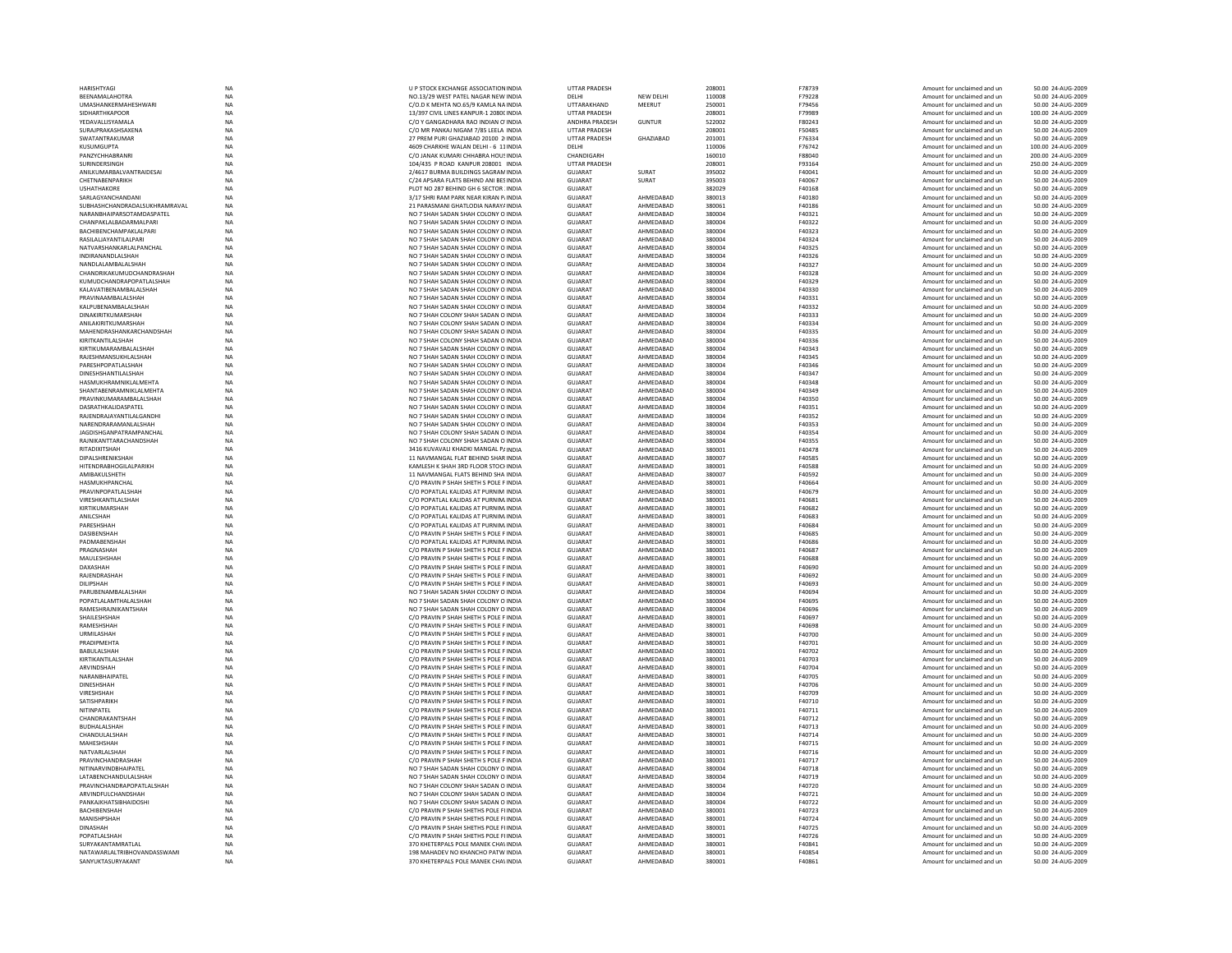| RAJNIKANTAMRITLALSHAH              | <b>NA</b>       | 11 NIMISH APARTMENT NEAR SHAN INDIA     | GUJARAT            | AHMEDABAD             | 380007 | F40982 | Amount for unclaimed and un | 100.00 24-AUG-2009 |
|------------------------------------|-----------------|-----------------------------------------|--------------------|-----------------------|--------|--------|-----------------------------|--------------------|
|                                    |                 |                                         |                    |                       |        |        |                             |                    |
| NVISWANATHA                        | <b>NA</b>       | NO 549 VII MAIN ROAD VIJAYANAG/INDIA    | KARNATAKA          | BANGALORE             | 560040 | F41088 | Amount for unclaimed and un | 50.00 24-AUG-2009  |
| HNANANTHASWAMY                     | <b>NA</b>       | NO 11 IST CROSS IIIRD BLOCK KUMA INDIA  | KARNATAKA          | <b>BANGALORE</b>      | 560020 | F41156 | Amount for unclaimed and un | 100.00 24-AUG-2009 |
| DASTAGIRMOHAMMEDHIDAYATH           | NA              | 68 P T STREET CHIKBALLAPUR KARN/INDIA   | KARNATAKA          | KOLAR                 | 562101 | F41167 | Amount for unclaimed and un | 50.00 24-AUG-2009  |
| SHRIVALLABHNANDLALRATHI            | <b>NA</b>       | CLOTH MERCHANT SHIVAJI ROAD PC INDIA    | KARNATAKA          | <b>BAGALKOT</b>       | 587301 | F41204 | Amount for unclaimed and un | 50.00 24-AUG-2009  |
| BANGALOREVENKATARAMIAHSREENIVASIAH | NA              | NO 1696 41ST CROSS ROAD 22ND MINDIA     | KARNATAKA          | BANGALORE             | 560011 | F41211 | Amount for unclaimed and un | 50.00 24-AUG-2009  |
| DASTAGIRMOHAMMEDSHOUKATH           | <b>NA</b>       | 89 P T STREET CHIKBALLAPUR KARNJINDIA   | KARNATAKA          | KOLAR                 | 562101 | F41215 | Amount for unclaimed and un | 50.00 24-AUG-2009  |
| <b>RSSHIVANNA</b>                  | <b>NA</b>       | C/O SHIVANNA & CO CHARTERED ACINDIA     | KARNATAKA          | <b>BANGALORE</b>      | 560002 | F41227 | Amount for unclaimed and un | 50.00 24-AUG-2009  |
| VASANTHIBAI                        | $_{\sf NA}$     | D NO AI KASTHUR BAINAGAR II MAII INDIA  | KARNATAKA          | BANGALORE             | 560003 | F41241 | Amount for unclaimed and un | 25.00 24-AUG-2009  |
| TUMKURNAGARAJIAHVIJAYAKUMAR        | <b>NA</b>       | CHICKPET TUMKUR 572101                  | KARNATAKA          | <b>TUMKUR</b>         | 572101 | F41250 | Amount for unclaimed and un | 50.00 24-AUG-2009  |
| CSVENKATESHA                       | NA              | C/O SRI VEULEATESHA COFFEC WOR INDIA    | KARNATAKA          | SHIMOGA               | 577432 | F41257 | Amount for unclaimed and un | 50.00 24-AUG-2009  |
| SRAVINDRA                          | <b>NA</b>       | NO 53 VISHAK 7TH MAIN ROAD BET INDIA    | KARNATAKA          | <b>MYSORE</b>         | 570009 | F41265 | Amount for unclaimed and un | 50.00 24-AUG-2009  |
| SNIGDHAGHOSH                       | <b>NA</b>       | C/O MR SUBRATA GHOSH I R C I T C INDIA  | KARNATAKA          | BANGALORE             | 560058 | F41291 | Amount for unclaimed and un | 50.00 24-AUG-2009  |
|                                    |                 | S/O G S VENKATAPPA GHOTTIGERE LINDIA    | KARNATAKA          | BANGALORE             | 560083 | F41304 |                             | 50.00 24-AUG-2009  |
| GVKRISHNAMURTHY                    | $_{\sf NA}$     |                                         |                    |                       |        |        | Amount for unclaimed and un |                    |
| SUMERMALLUNKER                     | <b>NA</b>       | 313 AVENUE ROAD BANGALORE 56(INDIA      | KARNATAKA          | BANGALORE             | 560002 | F41316 | Amount for unclaimed and un | 50.00 24-AUG-2009  |
| TRAMFSH                            | NA              | 1391 PLUMMER ROAD OORGAUM K INDIA       | KARNATAKA          | KOI AR                | 563120 | F41350 | Amount for unclaimed and un | 50.00 24-AUG-2009  |
| VAKKETHURPRARHAKERRAO              | <b>NA</b>       | 129 V MAIN ROAD JAYAMAHAI EXTEINDIA     | KARNATAKA          | <b>BANGALORE</b>      | 560046 | F41356 | Amount for unclaimed and un | 50.00 24-AUG-2009  |
| RGEETHALAKSHMI                     | <b>NA</b>       | NO 9 IST MAIN 10TH CROSS BASAPP INDIA   | KARNATAKA          | BANGALORE             | 560019 | F41369 | Amount for unclaimed and un | 50.00 24-AUG-2009  |
| MARGARETJOSEPH                     | $_{\sf NA}$     | 9/2 SWASTHI ROAD CROSS SHANTIN INDIA    | KARNATAKA          | BANGALORE             | 560027 | F41383 | Amount for unclaimed and un | 100.00 24-AUG-2009 |
| PKURIANJOSEPH                      | NA              | 9/2 SWASTHI ROAD CROSS SHANTIN INDIA    | KARNATAKA          | BANGALORE             | 560027 | F41384 | Amount for unclaimed and un | 100.00 24-AUG-2009 |
| ANNJOSEPH                          | <b>NA</b>       | 9-2 SWASTHI ROAD CROSS SHANTHI INDIA    | KARNATAKA          | BANGALORE             | 560027 | F41416 | Amount for unclaimed and un | 100.00 24-AUG-2009 |
| RAGHUNANDANRV                      | <b>NA</b>       | NO 1.3RD CROSS LAKSHMI ROAD SH INDIA    | KARNATAKA          | BANGALORE             | 560027 | F41453 | Amount for unclaimed and un | 50.00 24-AUG-2009  |
| KARALIPRASADDUTT                   | NA              | 157-1-C UPPER CIRCULER ROAD PO INDIA    | <b>WEST BENGAL</b> |                       | 700006 | F41498 | Amount for unclaimed and un | 50.00 24-AUG-2009  |
| PRATIBHAPRAVINCHANDRASHAH          | NA              | C/O J NAGARDAS & CO 55/3 B R B B INDIA  | <b>WEST BENGAL</b> |                       | 700001 | F41518 | Amount for unclaimed and un | 75.00 24-AUG-2009  |
| SAIFUDDINHARARWALLA                | NA              | C/O SENFAIZ COMPANY 28 STRAND INDIA     | <b>WEST BENGAL</b> |                       | 700001 | F41592 |                             | 50.00 24-AUG-2009  |
|                                    | <b>NA</b>       | C/O SENFAIZ CO 28 STRAND ROAD C INDIA   | <b>WEST BENGAL</b> |                       | 700001 |        | Amount for unclaimed and un |                    |
| HUSAINEEHARARWALLA                 |                 |                                         |                    |                       |        | F41593 | Amount for unclaimed and un | 50.00 24-AUG-2009  |
| KAMAI ADAS                         | <b>NA</b>       | 88 A MOTILAL NEHRU ROAD CALCU INDIA     | <b>WEST BENGAL</b> |                       | 700029 | F41596 | Amount for unclaimed and un | 50.00 24-AUG-2009  |
| OMPRAKASHSINGHANIA                 | <b>NA</b>       | C/O RAJ ENGINEERING CO 25 STRAN INDIA   | <b>WEST BENGAL</b> |                       | 700001 | F41597 | Amount for unclaimed and un | 50.00 24-AUG-2009  |
| PUSHPADEVISANCHET                  | NA              | C/O RAMLALL PANNALALL NAHAR 3! INDIA    | <b>WEST BENGAL</b> |                       | 700007 | F41614 | Amount for unclaimed and un | 50.00 24-AUG-2009  |
| SHYAMLALPAREEK                     | NA              | 147 NETAJI SUBHASH ROAD 4TH FLC INDIA   | <b>WEST BENGAL</b> |                       | 700001 | F41645 | Amount for unclaimed and un | 50.00 24-AUG-2009  |
| PVLSHARMA                          | <b>NA</b>       | 1-9-52/F RAM NAGAR HYDERABAD 5 INDIA    | ANDHRA PRADESH     | HYDFRARAD             | 500048 | F41663 | Amount for unclaimed and un | 150.00 24-AUG-2009 |
| CHANCHALKUMARDEY                   | NA              | 6/3 KAIPUKUR LANE HOWRAH CALCINDIA      | <b>WEST BENGAL</b> | <b>HOWRAH</b>         | 711102 | F41672 | Amount for unclaimed and un | 50.00 24-AUG-2009  |
| PRASANTAKUMARPADHI                 | <b>NA</b>       | C/O S C PADHI MINEOWNER AT & P(INDIA    | ORISSA             | KENDUJHAR             | 758034 | F41727 | Amount for unclaimed and un | 25.00 24-AUG-2009  |
| <b>SUSHILKUMARDAGA</b>             | NA              | 19 SHIV THAKUR LANE CALCUTTA 7(INDIA    | <b>WEST BENGAL</b> |                       | 700070 | F41728 | Amount for unclaimed and un | 50.00 24-AUG-2009  |
| HARSHAUPADHYAY                     |                 | C/O K WORAH & CO P LTD SNEH MILINDIA    | <b>JHARKHAND</b>   | DHANBAD               | 826001 | F41729 |                             | 50.00 24-AUG-2009  |
| <b>SUBHKARANCHHAWCHHARIA</b>       | NA<br><b>NA</b> |                                         | <b>WEST BENGAL</b> |                       | 700006 | F41754 | Amount for unclaimed and un |                    |
|                                    |                 | 1 ANANDA MULLICK LANE CALCUTT INDIA     |                    |                       |        |        | Amount for unclaimed and un | 100.00 24-AUG-2009 |
| ASHOKEBANERJEE                     | NA              | P-71 UNIQUE PARK RANI KUTIR 1ST INDIA   | <b>WEST BENGAL</b> |                       | 700034 | F41768 | Amount for unclaimed and un | 50.00 24-AUG-2009  |
| PARIMALKUMARGUHA                   | <b>NA</b>       | PHASE 2 MIG 2 FLAT NO 10/4 GOLF (INDIA  | <b>WEST BENGAL</b> |                       | 700045 | F41796 | Amount for unclaimed and un | 50.00 24-AUG-2009  |
| SUKUMARDUTTA                       | NA              | 82 SALKIA SHCOOL ROAD SALKIA HO INDIA   | <b>WEST BENGAL</b> | <b>HOWRAH</b>         | 711106 | F41805 | Amount for unclaimed and un | 50.00 24-AUG-2009  |
| SANTIMAYEEDUTTA                    | <b>NA</b>       | 82 SALKIA SCHOOL ROAD SALKIA HO INDIA   | <b>WEST BENGAL</b> | <b>HOWRAH</b>         | 711106 | F41806 | Amount for unclaimed and un | 50.00 24-AUG-2009  |
| RAJMALLODHA                        | <b>NA</b>       | C/O BHARAT BOATING CO 199/5 MAINDIA     | <b>WEST BENGAL</b> |                       | 700007 | F41810 | Amount for unclaimed and un | 50.00 24-AUG-2009  |
| NARENDRAKUMARLIHALA                | NA              | 19/6 NAYAN CHAND DUTTA STREET INDIA     | <b>WEST BENGAL</b> |                       | 700006 | F41819 | Amount for unclaimed and un | 75.00 24-AUG-2009  |
| MAITREYISANYAL                     | NA              | SARADA MANDIR 2/3C KEYATALA RC INDIA    | <b>WEST BENGAL</b> |                       | 700029 | F41831 | Amount for unclaimed and un | 50.00 24-AUG-2009  |
| SUMATPRASADAJAIN                   | NA              | 59 ELLIOT ROAD CALCUTTA 700016 INDIA    | <b>WEST BENGAL</b> |                       | 700016 | F42043 | Amount for unclaimed and un | 200.00 24-AUG-2009 |
| HIRALALSHARMA                      | <b>NA</b>       | 8 MANDIR STREET (BIRLA BUILDING) INDIA  | <b>WEST BENGAL</b> |                       | 700073 | F42066 | Amount for unclaimed and un | 100.00 24-AUG-2009 |
| NIRMALARORA                        | <b>NA</b>       | C/O K K SETHI C-11 P O 1 E GOMIA DINDIA | <b>JHARKHAND</b>   | <b>BOKARO</b>         | 829112 | F42097 | Amount for unclaimed and un | 50.00 24-AUG-2009  |
| <b>RIJAYAI AXMISINGHANIA</b>       |                 | FLAT NO 13 244 UPPER CHITPUR RO. INDIA  | <b>WEST BENGAL</b> |                       | 700003 | F42158 |                             | 50.00 24-AUG-2009  |
|                                    | $_{\sf NA}$     |                                         |                    |                       |        |        | Amount for unclaimed and un |                    |
| RAJUDEVIDUGAR                      | NA              | 1/A BARANASHI GHOSH 2ND LANE CINDIA     | <b>WEST BENGAL</b> |                       | 700001 | F42166 | Amount for unclaimed and un | 50.00 24-AUG-2009  |
| RKRISHNAMURTHY                     | <b>NA</b>       | 91 NEW BARADUARY EAST SAKCHI J/INDIA    | <b>JHARKHAND</b>   | <b>EAST SINGHBHUM</b> | 831001 | F42186 | Amount for unclaimed and un | 50.00 24-AUG-2009  |
| MUNNASINGH                         | <b>NA</b>       | C/O M/S KAMLA TIMBER SUPPLY & VINDIA    | <b>WEST BENGAL</b> |                       | 700030 | F42194 | Amount for unclaimed and un | 50.00 24-AUG-2009  |
| ARCHANASARAI                       | <b>NA</b>       | 22B MOHINI MOHAN ROAD, CALCUTINDIA      | <b>WEST BENGAL</b> |                       | 700020 | F42202 | Amount for unclaimed and un | 50.00 24-AUG-2009  |
| SURENDRAKUMARDUGAR                 | NA              | C/O M/S SURENDRA KUMAR JAIN 11INDIA     | <b>WEST BENGAL</b> |                       | 700007 | F42250 | Amount for unclaimed and un | 50.00 24-AUG-2009  |
| ELVINCOHEN                         |                 | 6/1 SUDDER STREET CALCUTTA 700 INDIA    | <b>WEST BENGAL</b> |                       | 700016 | F42274 | Amount for unclaimed and un | 50.00 24-AUG-2009  |
| BUAYKUMARDHANUKA                   |                 |                                         |                    |                       |        |        |                             | 100.00 24-AUG-2009 |
|                                    | NA<br><b>NA</b> | 12 MADHU ROY BYE LANE CALCUTT INDIA     | <b>WEST BENGAL</b> |                       | 700006 | F42291 | Amount for unclaimed and un |                    |
|                                    |                 |                                         |                    |                       |        |        |                             |                    |
| SHANTIPRAKASHNAHATA                | <b>NA</b>       | C/O VIKRANT UDYOG 33/1 N S ROAC INDIA   | <b>WEST BENGAL</b> |                       | 700001 | F42292 | Amount for unclaimed and un | 50.00 24-AUG-2009  |
| MANOIAGARWAI                       | <b>NA</b>       | C/O NEW ASHOK WATERPROOF WO INDIA       | <b>WEST RENGAL</b> |                       | 700007 | F42320 | Amount for unclaimed and un | 50.00 24-AUG-2009  |
| SHANTIDEVIAGARWAL                  | NA              | C/O NEW ASHOK WATERPROOF WO INDIA       | <b>WEST BENGAL</b> |                       | 700007 | F42321 | Amount for unclaimed and un | 50.00 24-AUG-2009  |
| RATANLALDOOGAR                     | NA              | 24 BRABOURNE ROAD CALCUTTA 7(INDIA      | <b>WEST BENGAL</b> |                       | 700001 | F42357 | Amount for unclaimed and un | 50.00 24-AUG-2009  |
| SATYARANJANMITRA                   | <b>NA</b>       | C/O MR CHITTA RANJAN MITRA P O INDIA    | <b>WEST BENGAL</b> |                       | 743350 | F42358 | Amount for unclaimed and un | 100.00 24-AUG-2009 |
| KESHARDEVIBHOJNAGARWALA            | <b>NA</b>       | C/O SATYAVRAT NARESHKUMAR P-1 INDIA     | <b>WEST BENGAL</b> |                       | 700001 | F42381 | Amount for unclaimed and un | 50.00 24-AUG-2009  |
| SATYAVRATBHOJNAGARWALA             | <b>NA</b>       | AMAR RHAWAN P-10 HOWRAH BRIFINDIA       | <b>WEST RENGAL</b> |                       | 700001 | F42382 | Amount for unclaimed and un | 50.00 24-AUG-2009  |
| KRISHNAGOPALTEWAR                  | NA              | SUBHASPALLY BENACHITY DURGAPI INDIA     | <b>WEST BENGAL</b> |                       | 713213 | F42407 | Amount for unclaimed and un | 50.00 24-AUG-2009  |
| KALICHARANSAHA                     | <b>NA</b>       | 1 CANAL STREET CALCUTTA 700048 INDIA    | <b>WEST BENGAL</b> |                       | 700048 | F42419 | Amount for unclaimed and un | 50.00 24-AUG-2009  |
| PUSHPADEVIJHALANI                  |                 | C/O DAMANI PHOTOGRAPHICS 3 W/ INDIA     | <b>WEST BENGAL</b> |                       | 700069 | F42445 | Amount for unclaimed and un | 50.00 24-AUG-2009  |
|                                    | NA              |                                         |                    |                       |        |        |                             |                    |
| RITAKAUL                           | <b>NA</b>       | 74-J BONDEL ROAD CALCUTTA WESTINDIA     | <b>WEST BENGAL</b> |                       | 700019 | F42464 | Amount for unclaimed and un | 50.00 24-AUG-2009  |
| BISWAJITDATTA                      | <b>NA</b>       | 16/7 DOVER LANE BLOCK C 1 FLAT 3 INDIA  | <b>WEST BENGAL</b> |                       | 700029 | F42538 | Amount for unclaimed and un | 50.00 24-AUG-2009  |
| SATISHKUMARSEHGAL                  | NA              | C/O M/S TARSONS PRODUCTS MARSINDIA      | <b>WEST BENGAL</b> |                       | 700001 | F42548 | Amount for unclaimed and un | 225.00 24-AUG-2009 |
| ASHAGUPTA                          | <b>NA</b>       | KRISHNA KUTIR MUNGERI GANJ P O INDIA    | <b>BIHAR</b>       | <b>BEGUSARAI</b>      | 851101 | F42581 | Amount for unclaimed and un | 50.00 24-AUG-2009  |
| VIPULAGUPTA                        | NA              | KRISHNA KUTIR MUNGERI GANJ P O INDIA    | <b>BIHAR</b>       | <b>BEGUSARAI</b>      | 851101 | F42582 | Amount for unclaimed and un | 50.00 24-AUG-2009  |
| <b>REIOYKRISHNAGOSWAMI</b>         | NA              | 64 SUBHAS NAGAR ROAD DUM DUN INDIA      | WEST BENGAL        |                       | 700065 | F42597 | Amount for unclaimed and un | 50.00 24-AUG-2009  |
| SATYARANIANKONAR                   | <b>NA</b>       | 18 D LAKE VIEW ROAD, CALCUTTA 7UNDIA    | <b>WEST BENGAL</b> |                       | 700029 | F42607 | Amount for unclaimed and un | 525.00 24-AUG-2009 |
| <b>SATYAKISHANSARDA</b>            | NA              | CHOUDHARY BAGAN GAPI KHANA FINDIA       | <b>JHARKHAND</b>   | RANCHI                | 834001 | F42659 | Amount for unclaimed and un | 50.00 24-AUG-2009  |
| ANIMACHOUDHURY                     | <b>NA</b>       | 49 JUSTICE CANDRA MADHAB ROAD INDIA     | <b>WEST BENGAL</b> |                       | 700020 | F42662 | Amount for unclaimed and un | 50.00 24-AUG-2009  |
| PRATAPKUMARROY                     |                 | 5 KABI MUKUNDA DASS ROAD DUM INDIA      | <b>WEST BENGAL</b> |                       | 700065 | F42727 | Amount for unclaimed and un | 50.00 24-AUG-2009  |
| MAHENDRASINHA                      | NA<br><b>NA</b> | 21F GORACHAND ROAD, CALCUTTA, INDIA     | <b>WEST BENGAL</b> |                       | 700014 | F42766 | Amount for unclaimed and un | 50.00 24-AUG-2009  |
|                                    |                 |                                         |                    |                       |        |        |                             |                    |
| PUSHPASINHA                        | <b>NA</b>       | C/O DR MAHENDRA SINHA 21 F GOF INDIA    | <b>WEST BENGAL</b> |                       | 700014 | F42767 | Amount for unclaimed and un | 50.00 24-AUG-2009  |
| HARIPADASAHA                       | NA              | NETAJI SUBHAS ROAD P O PANIHATI INDIA   | <b>WEST BENGAL</b> |                       | 743176 | F42802 | Amount for unclaimed and un | 50.00 24-AUG-2009  |
| SATANLALMISHRA                     | <b>NA</b>       | C/O MISHRA STORES 26H GRANT STIINDIA    | <b>WEST BENGAL</b> |                       | 700013 | F42905 | Amount for unclaimed and un | 50.00 24-AUG-2009  |
| SINNASAMYTHAMRYAIAH                | NA              | FOREIGN DEPTT STAFF BANK OF IND INDIA   | <b>WEST BENGAL</b> |                       | 700071 | F42942 | Amount for unclaimed and un | 50.00 24-AUG-2009  |
| SUDIPMUKHOPADHYAY                  | <b>NA</b>       | 30/1 BANEIREE PARA LANE DHAKRILINDIA    | <b>WEST BENGAL</b> |                       | 700031 | F42943 | Amount for unclaimed and un | 50.00 24-AUG-2009  |
| <b>RAMAKHULLAR</b>                 | <b>NA</b>       | 13/1 A MADHAB LANE CALCUTTA 7(INDIA     | <b>WEST BENGAL</b> |                       | 700025 | F42996 | Amount for unclaimed and un | 50.00 24-AUG-2009  |
| SAROJMAHESHWAR                     | <b>NA</b>       | C/O SUSHIL KUMAR PERIWAL 54/5A INDIA    | <b>WEST BENGAL</b> |                       | 700070 | F43023 | Amount for unclaimed and un | 50.00 24-AUG-2009  |
| MADHURIMAHESHWARI                  | NA              | C/O SUSHIL KUMAR PERIWAL 54/5 A INDIA   | <b>WEST BENGAL</b> |                       | 700006 | F43028 | Amount for unclaimed and un | 50.00 24-AUG-2009  |
| BHANWARLALSHARMA                   | <b>NA</b>       | C/O SUSHIL KUMAR PERIWAL 54/5A INDIA    | <b>WEST BENGAL</b> |                       | 700070 | F43032 | Amount for unclaimed and un | 50.00 24-AUG-2009  |
| RENURALAMOHANTY                    | <b>NA</b>       | C/O MR M K MOHANTY FCC APARTMINDIA      | <b>TAMIL NADU</b>  | CHENNAL               | 600017 | F43049 | Amount for unclaimed and un | 50.00 24-AUG-2009  |
|                                    |                 |                                         |                    |                       |        | F43079 |                             |                    |
| KRISHNAPROVATMITTRA                | NA              | C/O MR C L GHOSH NETAJI SUBHASI INDIA   | <b>WEST BENGAL</b> | <b>HOOGHLY</b>        | 712101 |        | Amount for unclaimed and un | 50.00 24-AUG-2009  |
| MANJUSHREECHATTERJEE               | <b>NA</b>       | ANTER BAGAN P O CHINUSRAH DIST INDIA    | <b>WEST BENGAL</b> | <b>HOOGHLY</b>        | 712101 | F43080 | Amount for unclaimed and un | 50.00 24-AUG-2009  |
| BACHHRAJJAIN                       | NA              | 19 HINDUSTAN ROAD FLAT 7 BLOCK INDIA    | <b>WEST BENGAL</b> |                       | 700029 | F43092 | Amount for unclaimed and un | 50.00 24-AUG-2009  |
| BIMALESHKUMARRAMUKA                | <b>NA</b>       | BA/30 DESHBANDHU NAGAR JHEEL INDIA      | <b>WEST BENGAL</b> |                       | 700059 | F43216 | Amount for unclaimed and un | 50.00 24-AUG-2009  |
| PRAMII AGUPTA                      | <b>NA</b>       | 81 SARAT BOSE ROAD CALCUTTA WI INDIA    | <b>WEST BENGAL</b> |                       | 700029 | F43238 | Amount for unclaimed and un | 50.00 24-AUG-2009  |
| BRIJLALLJHUNJHUNWALA               | <b>NA</b>       | 10/1 SYED SALLEY LANE CALCUTTA : INDIA  | <b>WEST BENGAL</b> |                       | 700073 | F43273 | Amount for unclaimed and un | 50.00 24-AUG-2009  |
| ASOKEKUMARDUTTA                    | <b>NA</b>       | 30B BALLYGANJ 2ND LANE CALCUTTINDIA     | <b>WEST BENGAL</b> |                       | 700019 | F43287 | Amount for unclaimed and un | 50.00 24-AUG-2009  |
| SAJJANKUMARJAJODIYA                | <b>NA</b>       | W/O WEST BENGAL STORE SUPPLIEF INDIA    | <b>WEST BENGAL</b> |                       | 713324 | F43330 | Amount for unclaimed and un | 50.00 24-AUG-2009  |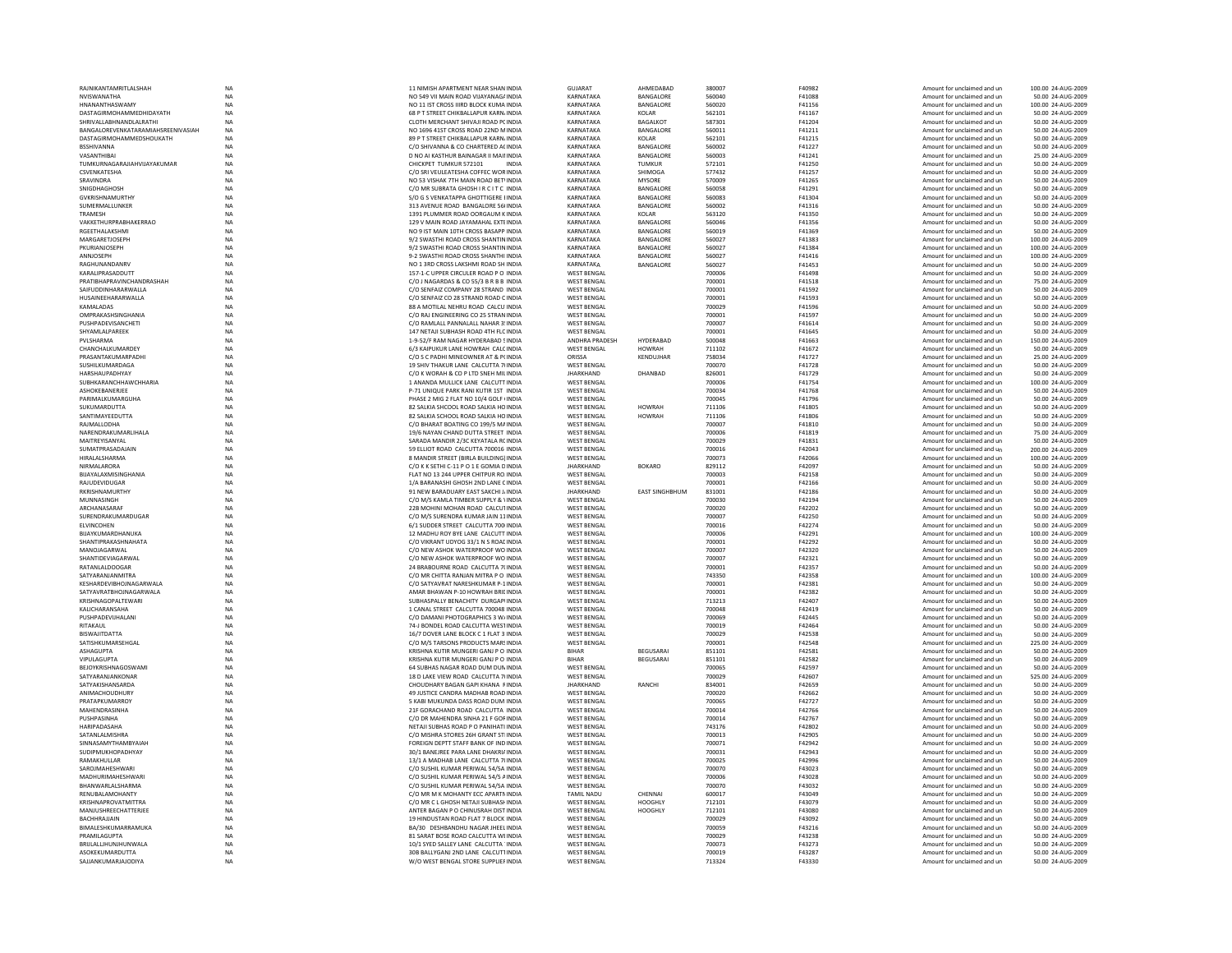| EDLINAWALTER                       | NA        | ARDEER HOSPITAL PO INDIAN EXPLC INDIA       | <b>JHARKHAND</b>      | <b>BOKARO</b>     | 829112 | F43333 | Amount for unclaimed and ur | 50.00 24-AUG-2009  |
|------------------------------------|-----------|---------------------------------------------|-----------------------|-------------------|--------|--------|-----------------------------|--------------------|
|                                    |           |                                             |                       |                   |        |        |                             |                    |
| ANNAPURNASATAPATHY                 | NA        | SARANGI HOUSE NEW RAUSAPATNA INDIA          | ORISSA                | CUTTACK           | 753001 | F43351 | Amount for unclaimed and un | 50.00 24-AUG-2009  |
| SAJANKUMARAGARWALLA                | <b>NA</b> | C/O ONKAR MAL AGARWALLA A/P K INDIA         | ORISSA                | MAYURBHANJ        | 757037 | F43367 | Amount for unclaimed and un | 50.00 24-AUG-2009  |
| <b>BRAIAKISHORFMANAPATRA</b>       | <b>NA</b> | C 2 UNIT VIII BHURANESWARORISS/INDIA        | ORISSA                | KHORDA            | 751012 | F43389 | Amount for unclaimed and un | 50.00 24-AUG-2009  |
| SHAKUNTALAKHEMANI                  | NA        | C/O ASSAM MARKETING CORPN MA INDIA          | ARUNACHAL PRADESH     | DIBRUGARH         | 786001 | F43407 | Amount for unclaimed and un | 75.00 24-AUG-2009  |
| POONAMKHEMAN                       | NA        | C/O ASSAM MARKETING CORPN MA INDIA          | ARUNACHAL PRADESH     | <b>DIBRUGARH</b>  | 786001 | F43408 | Amount for unclaimed and un | 75.00 24-AUG-2009  |
| <b>BRUKISHOREAGARWALLA</b>         | <b>NA</b> | KAMARPATTY MASZID LANE GAUHA INDIA          | ASSAM                 | KAMRUP            | 781001 | F43432 | Amount for unclaimed and un | 50.00 24-AUG-2009  |
|                                    |           |                                             |                       |                   |        |        |                             |                    |
| JOGENDRANATHSAIKIA                 | <b>NA</b> | RAJAPAM MANGALDAI 9 P O MANG INDIA          | ASSAM                 | DARRANG           | 784125 | F43449 | Amount for unclaimed and un | 50.00 24-AUG-2009  |
| TUI SIRAMKOTHARI                   | <b>NA</b> | C/O M/S KOTHARI BROTHERS A T RC INDIA       | ASSAM                 | <b>IORHAT</b>     | 785001 | F43462 | Amount for unclaimed and un | 50.00 24-AUG-2009  |
| SHANKERLALAJITSARIA                | NA        | CHILDREN S CORNER FANCY BAZAR (INDIA        | ASSAM                 | KAMRUF            | 781001 | F43471 | Amount for unclaimed and un | 50.00 24-AUG-2009  |
| RAMESHCHANDGOYAL                   | <b>NA</b> | 15 LODHIPURA NO 3 INDOREM P 45 INDIA        | MADHYA PRADESH        | <b>INDORE</b>     | 452002 | F43607 | Amount for unclaimed and un | 50.00 24-AUG-2009  |
|                                    |           |                                             | RAJASTHAN             |                   | 344704 |        |                             |                    |
| HOATCHANDSONI                      | <b>NA</b> | C/O STATE BANK OF BIKANER & JAIP INDIA      |                       | BARMER            |        | F43697 | Amount for unclaimed and un | 50.00 24-AUG-2009  |
| <b>GHANSHYAMDASGOI KIYA</b>        | <b>NA</b> | C/O SRLKISHANDAS GOLKIYA GOLKIYINDIA        | RAIASTHAN             | <b>JAISALMER</b>  | 345001 | F43776 | Amount for unclaimed and un | 50.00 24-AUG-2009  |
| SRIKISHANDASGOLKIYA                | NA        | GOLKIYA PARA JAISALMER RAJ 345C INDIA       | RAJASTHAN             | JAISALMER         | 345001 | F43777 | Amount for unclaimed and un | 50.00 24-AUG-2009  |
| BADRINARAYANGOLKIYA                | NA        | C/O SRI KISHAN DAS GOLKIYA GOLKI INDIA      | RAJASTHAN             | JAISALMER         | 345001 | F43778 | Amount for unclaimed and un | 50.00 24-AUG-2009  |
| KEWALCHANDSANCHETI                 | NA        | C/O JAIN TRANSPORT COMPANY M (INDIA         | RAJASTHAN             | <b>JODHPUR</b>    | 342001 | F43809 | Amount for unclaimed and un | 50.00 24-AUG-2009  |
|                                    |           |                                             |                       |                   |        |        |                             |                    |
| AJAYKUMARJAIN                      | <b>NA</b> | C/O HAZARI LAL SHYAM LAL JAIN 77. INDIA     | <b>UTTAR PRADESH</b>  |                   | 208001 | F43846 | Amount for unclaimed and un | 50.00 24-AUG-2009  |
| SUNITAGUPTA                        | <b>NA</b> | 291/7 THAPAR NAGAR MEERUT U.P. INDIA        | <b>UTTARAKHAND</b>    | MFFRUT            | 250001 | F43914 | Amount for unclaimed and un | 50.00 24-AUG-2009  |
| ANILKUMARGUPTA                     | NA        | 291/7 THAPAR NAGAR MEERUT-UP : INDIA        | UTTARAKHAND           | MEERUT            | 250001 | F43915 | Amount for unclaimed and un | 50.00 24-AUG-2009  |
| VUAYKUMARKHANDELWAL                | <b>NA</b> | 8/43 ARYA NAGAR KANPUR 208002 INDIA         | <b>UTTAR PRADESH</b>  |                   | 208002 | F43918 | Amount for unclaimed and un | 50.00 24-AUG-2009  |
| <b>JAGANWATIKULSHRESTHA</b>        | NA        | C/O SRI SATYA NARAIN PODAR P O NINDIA       | <b>UTTAR PRADESH</b>  | ETAH              | 207122 | F43925 |                             | 50.00 24-AUG-2009  |
|                                    |           |                                             |                       |                   |        |        | Amount for unclaimed and un |                    |
| KAMAI AGUPTA                       | <b>NA</b> | 83/31 B M MARKET PARAMPURWA INDIA           | <b>UTTAR PRADESH</b>  |                   | 208014 | F43977 | Amount for unclaimed and un | 25.00.24-AUG-2009  |
| SUBRAMANIAMRAMIAH                  | <b>NA</b> | C/O INDIAN BANK 502 MOURT ROAI INDIA        | <b>TAMIL NADU</b>     | CHENNAL           | 600018 | F43997 | Amount for unclaimed and un | 50.00 24-AUG-2009  |
| BAKTHAVATSALUBUNDI                 | NA        | NO 4 GAJAPATHY ROAD KILPAUK M/ INDIA        | <b>TAMIL NADU</b>     | CHENNAI           | 600010 | F44040 | Amount for unclaimed and un | 100.00 24-AUG-2009 |
| SAMEERINDUKUMARSHAH                | NA        | 1 FRANCIS JOSEPH ST MADRAS 600(INDIA        | <b>TAMIL NADU</b>     | CHENNAI           | 600001 | F44048 | Amount for unclaimed and un | 50.00 24-AUG-2009  |
| DHIRAJLALNAGARDASSHAH              | <b>NA</b> | C/O BHARAT MOTORS KATRAS ROALINDIA          | <b>JHARKHAND</b>      | DHANBAD           | 826001 | F44081 |                             | 50.00 24-AUG-2009  |
|                                    |           |                                             |                       |                   |        |        | Amount for unclaimed and un |                    |
| MADHURAI ATMEHTA                   | TMFHTA    | C/O MR TANSUKH D MEHTA 8/41 M INDIA         | <b>TAMIL NADU</b>     | CHENNAL           | 600007 | F44087 | Amount for unclaimed and un | 50.00 24-AUG-2009  |
| GLAKSHMANAN                        | NA        | 83 THIRUNAVAKKARA S STREET GNA INDIA        | <b>TAMIL NADU</b>     | TIRUVALLUR        | 600053 | F44214 | Amount for unclaimed and un | 50.00 24-AUG-2009  |
| RSATHYANARAYANAN                   | NA        | 3 JOSEPH STREET NANGANLLUR MAINDIA          | <b>TAMIL NADU</b>     | KANCHIPURAM       | 600061 | F44233 | Amount for unclaimed and un | 50.00 24-AUG-2009  |
| VENGANDURSADASIVASRIKUMAR          | NA        | PLOT NO 1489 J BLOCK 13TH MAIN FINDIA       | <b>TAMIL NADU</b>     | CHENNAI           | 600040 | F44245 | Amount for unclaimed and un | 75.00 24-AUG-2009  |
|                                    |           |                                             |                       |                   | 400005 |        |                             |                    |
| SRIDHARANVEERARAGHAVAN             | <b>NA</b> | NO 6 ACRO POLIES COLOBA BOMBA INDIA         | MAHARASHTRA           | <b>MUMBAI</b>     |        | F44284 | Amount for unclaimed and un | 50.00 24-AUG-2009  |
| KODAGANELLORESUNDARAMIYERNATARAJAN | NA        | VIDYAVILASOM NO 13 7TH CROSS STINDIA        | <b>TAMIL NADU</b>     | CHENNAI           | 600020 | F44312 | Amount for unclaimed and un | 50.00 24-AUG-2009  |
| MBURHANUDDIN                       | <b>NA</b> | 5 WUTHU CATTAN STREET PERIAME INDIA         | <b>TAMIL NADU</b>     | CHENNAI           | 600003 | F44323 | Amount for unclaimed and un | 50.00 24-AUG-2009  |
| JAYALAKSHMISIVASUBRAMONIAN         | NA        | 5 CANAL BANK ROAD EAST ABIRAM/ INDIA        | <b>TAMIL NADU</b>     | CHENNAI           | 600004 | F44350 | Amount for unclaimed and un | 50.00 24-AUG-2009  |
| <b>JAICHANDJAIN</b>                | <b>NA</b> | 67 MULLA SAHIB STREET IS FLOOR SHNDIA       | <b>TAMIL NADU</b>     | CHENNAI           | 600079 | F44359 | Amount for unclaimed and un | 50.00 24-AUG-2009  |
|                                    |           |                                             |                       |                   |        |        |                             |                    |
| SUDHAJAIN                          | <b>NA</b> | W/O MRHARSH V JAIN PLOT NO 27C INDIA        | <b>TAMIL NADU</b>     | CHENNAI           | 600083 | F44370 | Amount for unclaimed and un | 50.00 24-AUG-2009  |
| VENKATALAKSHMAMMAVADLAMUDI         | NA        | H.NO.19-4-3 DAYANANDA STREET MINDIA         | <b>ANDHRA PRADESH</b> | <b>GUNTUR</b>     | 522201 | F44393 | Amount for unclaimed and un | 50.00 24-AUG-2009  |
| <b>UMAKANTBHAGWAT</b>              | NA        | 8 MURARJI PETH KIRTI MANDIR SOL INDIA       | MAHARASHTRA           | SOLAPUR           | 413001 | F44413 | Amount for unclaimed and un | 50.00 24-AUG-2009  |
| AGCHOCKALINGAM                     | NA        | NO 3 VEPPAMARAN STREET VELAPP. INDIA        | <b>TAMIL NADU</b>     | VELLORE           | 632001 | F44419 | Amount for unclaimed and un | 50.00 24-AUG-2009  |
|                                    |           |                                             |                       |                   |        |        |                             |                    |
| JONNALAGADDAVENKATAPPAYYASASTRY    | <b>NA</b> | C 23/E DDA MIG FLATS MAYAPURI NINDIA        | DELHI                 | <b>NEW DELHI</b>  | 110064 | F44488 | Amount for unclaimed and un | 50.00 24-AUG-2009  |
| <b>RAI FSHWARNATH</b>              | <b>NA</b> | <b>74 BASTI HARPHOOL SINGH SOUTH 'INDIA</b> | DELHI                 |                   | 110006 | F44502 | Amount for unclaimed and un | 75.00 24-AUG-2009  |
| KCGUPTA                            | NA        | 91 PANCHKUIN ROAD N DELHI 1100 INDIA        | DELHI                 | NEW DELHI         | 110001 | F44530 | Amount for unclaimed and un | 50.00 24-AUG-2009  |
| <b>UMADEVIGUPTA</b>                | NA        | BISHAMBER MODEL FARM V & PO K INDIA         | HARYANA               |                   | 131028 | F44543 | Amount for unclaimed and un | 50.00 24-AUG-2009  |
| DAULATRAMKAPUR                     | <b>NA</b> | 169 KAROLAN BEHARIPUR BAREILLY INDIA        | <b>UTTAR PRADESH</b>  | BAREILLY          | 243003 | F44545 | Amount for unclaimed and un | 100.00 24-AUG-2009 |
|                                    |           |                                             |                       |                   |        |        |                             |                    |
| KAMALKUMARKHAITAN                  | <b>NA</b> | C/O M/S NATRAJ ELECTRONICS PVT INDIA        | DELHI                 | <b>NEW DELHI</b>  | 110064 | F44563 | Amount for unclaimed and un | 100.00 24-AUG-2009 |
| RAKESHCHANDERGARGA                 | <b>NA</b> | HOUSE NO W7-A-56 GALLNO 4 UTT INDIA         | DELHI                 | <b>NEW DELHI</b>  | 110059 | F44576 | Amount for unclaimed and un | 50.00 24-AUG-2009  |
| MUKULRAJBHATNAGAR                  | NA        | C/O M/S AGGARWAL TRADERS 3315 INDIA         | DELHI                 |                   | 110006 | F44619 | Amount for unclaimed and un | 50.00 24-AUG-2009  |
| <b>AJAYJAIN</b>                    | <b>NA</b> | C/O JANE & JONES P LTD 487/18 PEEINDIA      | DELHI                 | NEW DELHI         | 110041 | F44621 | Amount for unclaimed and un | 50.00 24-AUG-2009  |
| KDWADHWAN                          | NA        | HARI SHEWA KUNJ 301 D STOREY NEINDIA        | DELHI                 | NEW DELHI         | 110060 | F44646 | Amount for unclaimed and un | 50.00 24-AUG-2009  |
|                                    |           |                                             |                       |                   |        |        |                             |                    |
| <b>I FFI AWADHWANI</b>             | <b>NA</b> | HARI SHEWA KUNI 301 D STOREY NEINDIA        | DELHI                 | NFW DFI HI        | 110060 | F44647 | Amount for unclaimed and un | 50.00 24-AUG-2009  |
| SHOBHAKAPAHI                       | <b>NA</b> | 721 DOUBLE STOREY NEW RAJINDEF INDIA        | DELHI                 | <b>NEW DELHI</b>  | 110060 | F44649 | Amount for unclaimed and un | 100.00 24-AUG-2009 |
| VEENAKUMARI                        | NA        | QTR NO 114/2 ANDREWS GANJ N D INDIA         | DELHI                 | SOUTH DELH        | 110049 | F44700 | Amount for unclaimed and un | 50.00 24-AUG-2009  |
| BEHARILALKUMA                      | NA        | HOUSE NO ZED/8 WEST PATEL NAG/ INDIA        | DELHI                 | NEW DELHI         | 110008 | F44701 | Amount for unclaimed and un | 50.00 24-AUG-2009  |
| PREMKUMARBAJAJ                     |           |                                             |                       | SOUTH DELHI       | 110049 | F44736 |                             |                    |
|                                    | NA        | Q NO 114/2 ANDREWS GANJ N DELHNDIA          | DELHI                 |                   |        |        | Amount for unclaimed and un | 50.00 24-AUG-2009  |
| ATUI BAIAI                         | <b>NA</b> | O NO 114/2 ANDREWS GANJ N DELHNDIA          | DELHI                 | SOUTH DELHI       | 110049 | F44737 | Amount for unclaimed and un | 50.00 24-AUG-2009  |
| ANUPKUMAF                          | <b>NA</b> | 1890 LAXMI BAI NAGAR N DELHI 11 INDIA       | DELHI                 | SOUTH WEST DELH   | 110023 | F44740 | Amount for unclaimed and un | 50.00 24-AUG-2009  |
| VEDPRAKASHTYAGI                    | <b>NA</b> | 1/2868 LASHMI BLOCKS LOUI ROAD INDIA        | DELHI                 | <b>EAST DELHI</b> | 110032 | F44747 | Amount for unclaimed and un | 50.00 24-AUG-2009  |
| SNEHAGNIHOTRI                      | NA        | 4/60 ROOP NAGAR N DELHI 110007 INDIA        | DELHI                 | NORTH DELHI       | 110007 | F44749 | Amount for unclaimed and un | 75.00 24-AUG-2009  |
|                                    |           |                                             |                       |                   |        |        |                             |                    |
| <b>AMARSINGHIANIRIYA</b>           | <b>NA</b> | C/O H 340 NANAK PURA N DELHI 11 INDIA       | DELHI                 |                   | 110021 | F44755 | Amount for unclaimed and un | 50.00 24-AUG-2009  |
| SATYADEVATREHAN                    | <b>NA</b> | BLOCK G POCKET GGI FLAT NO 34 C 'INDIA      | DELHI                 | <b>NEW DELHI</b>  | 110018 | F44768 | Amount for unclaimed and un | 50.00 24-AUG-2009  |
| VINODKUMARSABHARWAL                | <b>NA</b> | 36/27 FAST PATEL NAGAR N DELHI 'INDIA       | DELHI                 | NEW DELHI         | 110008 | F44813 | Amount for unclaimed and un | 50.00 24-AUG-2009  |
| KANWARBHANDHAMIJA                  | <b>NA</b> | WZ-24B MEENAKSHI GARDEN N DELINDIA          | DELHI                 | NEW DELHI         | 110018 | F44891 | Amount for unclaimed and un | 50.00 24-AUG-2009  |
|                                    |           |                                             |                       |                   |        |        |                             |                    |
| NIRMALDHAMIJA                      | NA        | WZ-24B MEENAKSHI GARDEN N DELINDIA          | DELHI                 | NEW DELHI         | 110018 | F44892 | Amount for unclaimed and un | 50.00 24-AUG-2009  |
| SHOPATRAIAGGARWAL                  | <b>NA</b> | AGGARWAL HOSPITAL HANUMAN G INDIA           | RAJASTHAN             | HANUMANGARH       | 335513 | F44927 | Amount for unclaimed and un | 50.00 24-AUG-2009  |
| SARABJEETKAUR                      | NA        | AD 44 D MIG FLATS SHALIMAR BAGHNDIA         | DELHI                 | NORTH DELHI       | 110033 | F44942 | Amount for unclaimed and un | 50.00 24-AUG-2009  |
| NIRMALMEHRA                        | NA        | C/O SHR V N MEHRA 2 FA 6 VIGYAN INDIA       | RAJASTHAN             |                   | 324005 | F45013 | Amount for unclaimed and un | 100.00 24-AUG-2009 |
| SHUBHLATA                          | NA        | J-5/147 RAJOURI GARDEN N DELHI 1INDIA       | DELHI                 | NEW DELHI         | 110027 | F45016 | Amount for unclaimed and un | 100.00 24-AUG-2009 |
| MADANMOHAN                         | <b>NA</b> | J-5/147 RAJOURI GARDEN N DELHI 1INDIA       | DELHI                 | NEW DELHI         | 110027 | F45019 | Amount for unclaimed and un | 100.00 24-AUG-2009 |
|                                    |           |                                             |                       |                   |        |        |                             |                    |
| KUSUMSINGHAL                       | <b>NA</b> | W/O S P SINGHAL 156 PAKKI MORI CINDIA       | <b>UTTAR PRADESH</b>  | GHAZIABAD         | 201001 | F45079 | Amount for unclaimed and un | 50.00 24-AUG-2009  |
| RAMESHCHANDER                      | <b>NA</b> | C/O D K GOEL 1734 NAI BASTI BEHIN INDIA     | DELHI                 |                   | 110006 | F45109 | Amount for unclaimed and un | 50.00 24-AUG-2009  |
| SHAKUNTALASEHGAL                   | NA        | C/O MRS RITA SEHGAL H M T LTD BI INDIA      | DELHI                 | NEW DELHI         | 110001 | F45152 | Amount for unclaimed and un | 50.00 24-AUG-2009  |
| SATISHIASSAI                       | NA        | C-106 SECOND FLOOR N D S E PART INDIA       | DELHI                 | SOUTH DELHI       | 110049 | F45165 | Amount for unclaimed and un | 50.00 24-AUG-2009  |
|                                    |           |                                             |                       |                   |        |        |                             |                    |
| MADHUMALIK                         | <b>NA</b> | W-12 RAJOURI GARDEN N DELHI 11 INDIA        | DELHI                 | NEW DELHI         | 110027 | F45203 | Amount for unclaimed and un | 50.00 24-AUG-2009  |
| RAIKUMARTANFIA                     | <b>NA</b> | 279 BHARAT NAGAR BHOOR GHAZLINDIA           | <b>UTTAR PRADESH</b>  | <b>GHAZIARAD</b>  | 201001 | F45221 | Amount for unclaimed and un | 50.00 24-AUG-2009  |
| URMILADEVI                         | NA        | C/O K KAPOOR HOUSE NO 1489 WA INDIA         | DELHI                 | SOUTH DELHI       | 110003 | F45229 | Amount for unclaimed and un | 50.00 24-AUG-2009  |
| <b>USHASHARMA</b>                  | NA        | QR NO A-139 NFL TOWNSHIP PANIP INDIA        | HARYANA               |                   | 132106 | F45247 | Amount for unclaimed and un | 50.00 24-AUG-2009  |
| SEEMANAYYAR                        | <b>NA</b> | C 86 MOTI NAGAR NEW DELHI 1100 INDIA        | DELHI                 | NEW DELHI         | 110015 | F45258 |                             | 50.00 24-AUG-2009  |
|                                    |           |                                             |                       |                   |        |        | Amount for unclaimed and un |                    |
| SUDARSHANKUMAR                     | <b>NA</b> | C/O SMT PREM KAPOOR AHUJA RAC INDIA         | DELHI                 | SOUTH DELHI       | 110020 | F45302 | Amount for unclaimed and un | 50.00 24-AUG-2009  |
| <b>SURFSHCHANDERRHATIA</b>         | <b>NA</b> | 53 RESERVE BANK FLATS HAUZ KHAS INDIA       | DELHI                 | SOUTH WEST DELH   | 110016 | F45390 | Amount for unclaimed and un | 50.00 24-AUG-2009  |
| RAJKRISHANKAPUF                    | NA        | C/O UNITED COMMERCIAL BANK COINDIA          | DELHI                 | NEW DELHI         | 110001 | F45392 | Amount for unclaimed and un | 50.00 24-AUG-2009  |
| DHARAMPALSUR                       | <b>NA</b> | P-96 VIJAY VIHAR UTTAM NAGAR NEINDIA        | DELHI                 | NEW DELHI         | 110059 | F45465 | Amount for unclaimed and un | 50.00 24-AUG-2009  |
|                                    |           |                                             |                       |                   |        |        |                             |                    |
| KVENKETRAMANKRISHNAMURTHY          | <b>NA</b> | POCKET I BLOCK 19 B MAYUR VIHAR INDIA       | DELHI                 | <b>EAST DELHI</b> | 110091 | F45510 | Amount for unclaimed and un | 50.00 24-AUG-2009  |
| MANIITSINGH                        | <b>NA</b> | FLAT NO 25/200 DESU COLONY JANJINDIA        | DELHI                 | NFW DFI HI        | 110058 | F45515 | Amount for unclaimed and un | 50.00 24-AUG-2009  |
| ASHOKPODUVAL                       | <b>NA</b> | C/O MR B N D GHOSH D-275 NIRMA INDIA        | DELHI                 | <b>EAST DELHI</b> | 110092 | F45571 | Amount for unclaimed and un | 50.00 24-AUG-2009  |
| SUDARSHANKUMARKAPUR                | NA        | HOUSE NO 1489 WAZIR NAGAR NEV INDIA         | DELHI                 | SOUTH DELHI       | 110003 | F45573 | Amount for unclaimed and un | 50.00 24-AUG-2009  |
| VENKATARAMANNATARAJAN              | NA        | DY FINANCE MANAGER ENGINEERIN INDIA         | DELHI                 | NEW DELHI         | 110001 | F45577 | Amount for unclaimed and un | 50.00 24-AUG-2009  |
|                                    |           |                                             |                       |                   |        |        |                             |                    |
| BBSAHNY                            |           |                                             |                       | <b>NEW DELHI</b>  | 110002 | F45624 | Amount for unclaimed and un | 100.00 24-AUG-2009 |
|                                    | <b>NA</b> | 25-DELHI STOCK EXCHANGE ASAF ALINDIA        | DELHI                 |                   |        |        |                             |                    |
| NARINDARNATH                       | <b>NA</b> | B-146 KALKAJI NEW DELHI 110019 INDIA        | <b>DELHI</b>          | SOUTH DELHI       | 110019 | F45678 | Amount for unclaimed and un | 100.00 24-AUG-2009 |
| <b>MVRAMANI</b>                    | <b>NA</b> | C/O SRI RAJARAMAN 13 UPSTAIRS 1INDIA        | <b>TAMIL NADU</b>     | COIMBATORE        | 641012 | F45690 | Amount for unclaimed and un | 50.00 24-AUG-2009  |
|                                    |           |                                             |                       |                   |        |        |                             |                    |
| KIRANKELA                          | <b>NA</b> | SHEESH MAHAL MEERUT 250002 INDIA            | UTTARAKHAND           | MEERUT            | 250002 | F45782 | Amount for unclaimed and un | 50.00 24-AUG-2009  |
| HARIPRASADBHANDARI                 | NA        | C/O PROGRESSIVE INDUSTRIAL CORFINDIA        | <b>BIHAR</b>          | PATNA             | 800001 | F45803 | Amount for unclaimed and un | 50.00 24-AUG-2009  |
| PREMI ATARHANDARI                  | <b>NA</b> | C/O PROGRESSIVE INDUSTRIAL CORLINDIA        | <b>BIHAR</b>          | PATNA             | 800001 | F45804 | Amount for unclaimed and un | 50.00 24-AUG-2009  |
| ANANTPRASADSINGH                   | <b>NA</b> | ROAD NO 8 RAJENDRA NAGAR PATI INDIA         | <b>BIHAR</b>          | PATNA             | 800016 | F45823 | Amount for unclaimed and un | 75.00 24-AUG-2009  |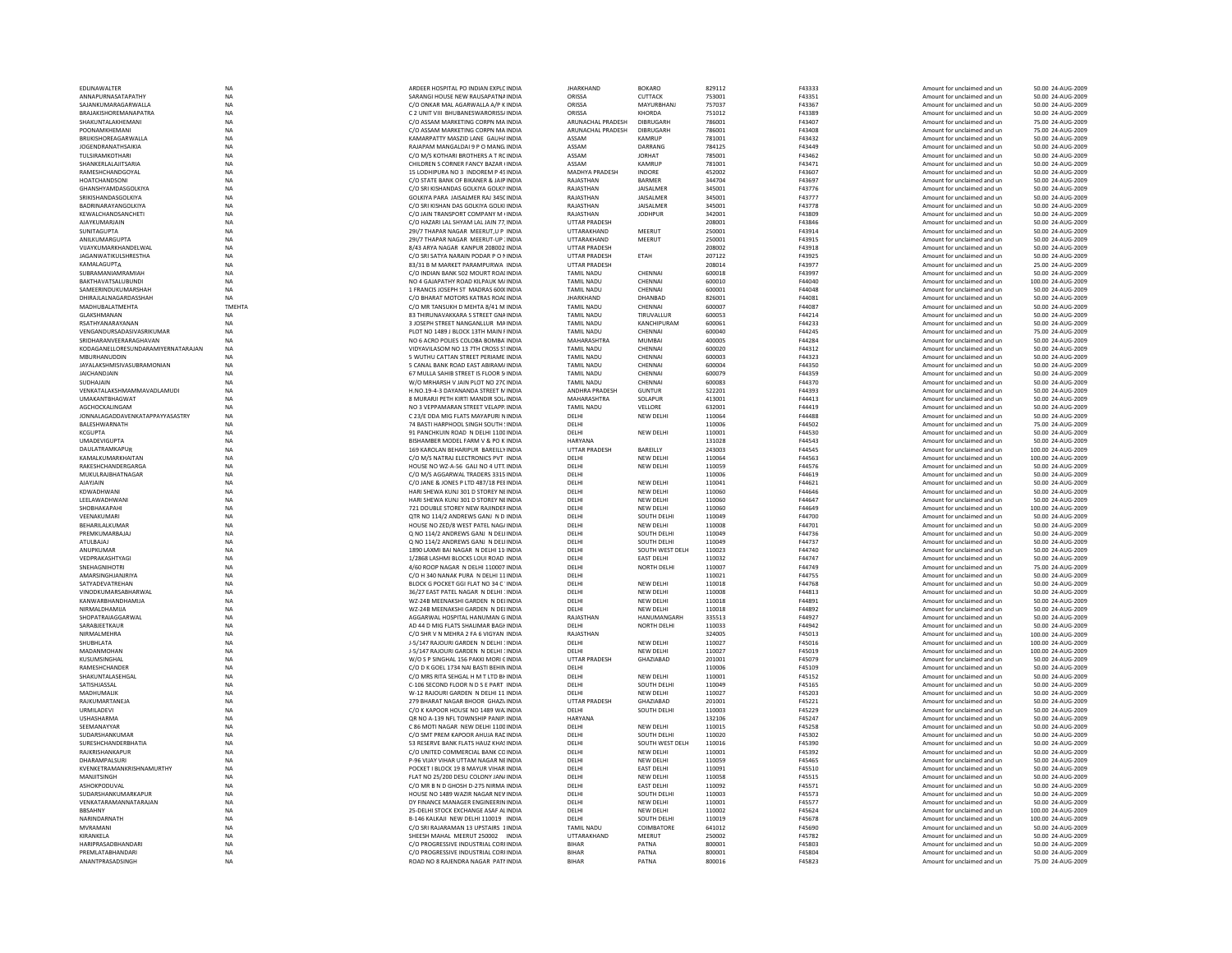| SHANKARLALPODDAR                                        | <b>NA</b>              | EXHIBITION ROAD PATNA 800001 INDIA                                              | <b>BIHAR</b>                                 | PATNA                                | 800001           | F45828                  | Amount for unclaimed and un                                | 300.00 24-AUG-2009                      |
|---------------------------------------------------------|------------------------|---------------------------------------------------------------------------------|----------------------------------------------|--------------------------------------|------------------|-------------------------|------------------------------------------------------------|-----------------------------------------|
| ONKARBARAT                                              | <b>NA</b>              | C/O RESERVE BANK OF INDIA P D O I INDIA                                         | <b>BIHAR</b>                                 | PATNA                                | 800001           | F45859                  | Amount for unclaimed and un                                | 50.00 24-AUG-2009                       |
| MAJORRNJHA<br>BASANTNARAINSINGH                         | <b>NA</b><br>NA        | ASHA KUTIR 1ST FLOOR BORING RO/ INDIA<br>AT DAUDBIGHA PO KUMHARAR PAT INDIA     | <b>BIHAR</b><br><b>BIHAR</b>                 | PATNA<br>PATNA                       | 800001<br>800016 | F45861<br>F45866        | Amount for unclaimed and un<br>Amount for unclaimed and un | 50.00 24-AUG-2009<br>50.00 24-AUG-2009  |
| <b>GOPIRAMGUPTA</b>                                     | <b>NA</b>              | STATE BANK COLONY BEHIND BIRLA INDIA                                            | <b>BIHAR</b>                                 | PATNA                                | 800004           | F45880                  | Amount for unclaimed and un                                | 50.00 24-AUG-2009                       |
| BINAYKUMARSINHA                                         | <b>NA</b>              | C/O RESERVE BANK OF INDIA PATN/INDIA                                            | <b>BIHAR</b>                                 | PATNA                                | 800001           | F45892                  | Amount for unclaimed and un                                | 50.00 24-AUG-2009                       |
| <b>INDUAGRAWAL</b>                                      | <b>NA</b>              | C/O RAMRASAL AGRAWAL 29/5 PUBINDIA                                              | CHHATTISGARH                                 | RAIPUR                               | 492001           | F45904                  | Amount for unclaimed and un                                | 50.00 24-AUG-2009                       |
| THOMASCT                                                | NA                     | QR NO 1 D STREET 65 SECTOR 6 BHILINDIA                                          | CHHATTISGARH                                 | <b>DURG</b>                          | 490006           | F45936                  | Amount for unclaimed and un                                | 50.00 24-AUG-2009                       |
| HARBANSLALBAHR                                          | NA                     | 349 C SECTOR 1 P O BALCO TOWNSHINDIA                                            | CHHATTISGARH                                 | <b>KORBA</b>                         | 495684           | F45951                  | Amount for unclaimed and un                                | 50.00 24-AUG-2009                       |
| <b>SOHANLALGULATI</b><br>VUAYPRATAPSAHNI                | <b>NA</b><br><b>NA</b> | HOUSE NO 4 BLOCK N8 NEHRU NAG INDIA<br>I E D NEW G S BUILDING TISCO LTD J INDIA | CHHATTISGARH<br><b>JHARKHAND</b>             | <b>DURG</b><br><b>EAST SINGHBHUM</b> | 490022<br>831001 | F45953<br>F45979        | Amount for unclaimed and un<br>Amount for unclaimed and un | 50.00 24-AUG-2009<br>50.00 24-AUG-2009  |
| ARCHANAKHEMKA                                           | $_{\sf NA}$            | CENTURY CEMENT SWAPNA SAKAR (INDIA                                              | <b>MAHARASHTRA</b>                           | <b>JALGAON</b>                       | 425001           | F45990                  | Amount for unclaimed and un                                | 100.00 24-AUG-2009                      |
| NARENDRAKUMARSHARMA                                     | NA                     | C/O SHRIJ L SHARMA H NO 34/2 ML INDIA                                           | CHHATTISGARH                                 | RAIPUR                               | 492001           | F46003                  | Amount for unclaimed and un                                | 50.00 24-AUG-2009                       |
| KAMLESHKUMARJAIN                                        | <b>NA</b>              | NEAR LAXMAN SANGIT VIDYALAYA E INDIA                                            | CHHATTISGARH                                 | RAIGAD                               | 496001           | F46010                  | Amount for unclaimed and un                                | 50.00 24-AUG-2009                       |
| PRATEEKKUMARSINHA                                       | <b>NA</b>              | M-19 HOUSING COLONY BARIATU R INDIA                                             | <b>JHARKHAND</b>                             | RANCHI                               | 834009           | F46022                  | Amount for unclaimed and un                                | 50.00 24-AUG-2009                       |
| <b>BAIARANGI ALLDAYAMA</b>                              | <b>NA</b>              | <b>ROMPAS TOWN P O DEVSANGH DT HNDIA</b>                                        | <b>IHARKHAND</b>                             | DEOGHAR                              | 814113           | F46151                  | Amount for unclaimed and un                                | 50.00 24-AUG-2009                       |
| KOSHIHOLARAMGOGIA                                       | NA                     | A-63 ACHARYA NIWAS NAVY NAGAR INDIA                                             | <b>MAHARASHTRA</b>                           | <b>MUMBA</b>                         | 400005           | F46154                  | Amount for unclaimed and un                                | 50.00 24-AUG-2009                       |
| GAJANANBALKRISHNAKHANOLKAR<br><b>YESODHAVGOPALCARNI</b> | NA<br><b>NA</b>        | 81 ARAM NAGAR I SQ LDR HARMINE INDIA<br>23 LOTUS R B MEHTA MARG GHATK INDIA     | <b>MAHARASHTRA</b><br><b>MAHARASHTRA</b>     | <b>MUMBA</b>                         | 400061<br>400077 | F46179<br>F46247        | Amount for unclaimed and un<br>Amount for unclaimed and un | 50.00 24-AUG-2009<br>50.00 24-AUG-2009  |
| VIVEKBSHENOY                                            | <b>NA</b>              | 202 MANGALAM APTS B IRLA LANE I INDIA                                           | MAHARASHTRA                                  | <b>MUMBA</b>                         | 400056           | F46284                  | Amount for unclaimed and un                                | 100.00 24-AUG-2009                      |
| KRISHNAMADHAVSRIVASTAV                                  | <b>NA</b>              | 3 PRAKASH KUNI GOKHI E ROAD MUJINDIA                                            | MAHARASHTRA                                  |                                      | 400081           | F46347                  | Amount for unclaimed and un                                | 100.00 24-AUG-2009                      |
| MOHAMMEDALIHUSSAINSHAIKH                                | NA                     | BLDG NO 5 ROOM NO 17 YAKUB ST IINDIA                                            | MAHARASHTRA                                  |                                      | 400003           | F46369                  | Amount for unclaimed and un                                | 50.00 24-AUG-2009                       |
| HARESHBHAGWANDASSHAH                                    | NA                     | C/O MANJULA BHAGWANDAS 87 HAINDIA                                               | <b>MAHARASHTRA</b>                           | <b>MUMBA</b>                         | 400026           | F46373                  | Amount for unclaimed and un                                | 50.00 24-AUG-2009                       |
| SOSAMMAPLAMOOJJILCHACKO                                 | <b>NA</b>              | 35/27 MANISH NAGAR ANDHERI WEINDIA                                              | <b>MAHARASHTRA</b>                           | <b>MUMBA</b>                         | 400058           | F46415                  | Amount for unclaimed and un                                | 50.00 24-AUG-2009                       |
| KPBALASUBRAMANYAN                                       | LATESHKPHARAN          | A4 MOTINAGAR C H S ROSHAN NAG. INDIA                                            | MAHARASHTRA                                  | <b>MUMBA</b>                         | 400092           | F46425                  | Amount for unclaimed and un                                | 50.00 24-AUG-2009                       |
| <b>DINESHPRATHI</b>                                     | <b>NA</b>              | MAI GODOWN ROAD BARMER ( RAIINDIA                                               | RAIASTHAN                                    | <b>BARMER</b>                        | 344001           | F46443                  | Amount for unclaimed and un                                | 50.00 24-AUG-2009                       |
| PKPARAMESWARANNAIR<br>BHUPATRAIVIRJIBHAIPADIA           | NA<br><b>NA</b>        | 2823 G G S QRS SECTOR III KANE NA INDIA<br>SHANKAR LANE HARI SADAN 2ND FL INDIA | <b>MAHARASHTRA</b><br><b>MAHARASHTRA</b>     | MUMBAI<br><b>MUMBA</b>               | 400037<br>400067 | F46478<br>F46518        | Amount for unclaimed and un<br>Amount for unclaimed and un | 50.00 24-AUG-2009<br>50.00 24-AUG-2009  |
| TIKAMGULABANI                                           | NA                     | 203 GOLDEN TOWER CHS NEW LINK INDIA                                             | MAHARASHTRA                                  | THANE                                | 421002           | F46588                  | Amount for unclaimed and un                                | 50.00 24-AUG-2009                       |
| <b>BHARATIRGOSALIA</b>                                  | <b>NA</b>              | 31 LAXMLBLDG 3RD FLOOR NARAYA INDIA                                             | MAHARASHTRA                                  | THANF                                | 421301           | F46624                  | Amount for unclaimed and un                                | 50.00 24-AUG-2009                       |
| <b>BHARATGOSALIA</b>                                    | <b>NA</b>              | 31 LAXMI BLDG 3RD FLOOR NARAYA INDIA                                            | MAHARASHTRA                                  | THANF                                | 421301           | F46625                  | Amount for unclaimed and un                                | 50.00 24-AUG-2009                       |
| MOHANALIMCHANDANI                                       | NA                     | 24 ANJALI NEAR RADIO CLUB COLAB INDIA                                           | MAHARASHTRA                                  | <b>MUMBA</b>                         | 400005           | F46658                  | Amount for unclaimed and un                                | 100.00 24-AUG-2009                      |
| MADHAVANKUTTYNAIR                                       | <b>NA</b>              | G-10/6 JAN KALYAN HSG SOCIETY BAINDIA                                           | MAHARASHTRA                                  | <b>MUMBA</b>                         | 400090           | F46670                  | Amount for unclaimed and un                                | 50.00 24-AUG-2009                       |
| MOHAMEDILYASMMITHAWALA                                  | NA                     | C/O MOHAMMED SIDDIK KADERBH/ INDIA                                              | MAHARASHTRA                                  | <b>MUMBA</b>                         | 400017           | F46681                  | Amount for unclaimed and un                                | 50.00 24-AUG-2009                       |
| <b>USHAIAYANTILAI MEHTA</b><br>CHANDRAAGNANI            | <b>NA</b><br><b>NA</b> | YOGESHWAR BLDG BLOCK NO 13 ILEINDIA<br>174/4863 PANT NAGAR GHATKOPAF INDIA      | MAHARASHTRA<br>MAHARASHTRA                   | <b>MUMBA</b>                         | 400064<br>400075 | F46699<br>F46756        | Amount for unclaimed and un<br>Amount for unclaimed and un | 50.00 24-AUG-2009<br>50.00 24-AUG-2009  |
| SUNITAAGNANI                                            | <b>NA</b>              | 174/4863 PANT NAGAR GHATKOPAF INDIA                                             | <b>MAHARASHTRA</b>                           |                                      | 400075           | F46757                  | Amount for unclaimed and un                                | 50.00 24-AUG-2009                       |
| DIPAKLILACHANDSHAH                                      | <b>NA</b>              | LILANIWAS BLOCK NO 8 CHANDAVA INDIA                                             | <b>MAHARASHTRA</b>                           | <b>MUMBA</b>                         | 400019           | F46798                  | Amount for unclaimed and un                                | 50.00 24-AUG-2009                       |
| PUSHPAGAURINATVERLALBHATT                               | <b>NA</b>              | B 30 KAILAS NAGAR 61 SHANKAR LA INDIA                                           | MAHARASHTRA                                  | <b>MUMBA</b>                         | 400067           | F46810                  | Amount for unclaimed and un                                | 50.00 24-AUG-2009                       |
| PUTHIYAPURAYII NANU                                     | <b>NA</b>              | GODREJA STAFF QTRS SP/E 1/15 HIL INDIA                                          | MAHARASHTRA                                  |                                      | 400079           | F46816                  | Amount for unclaimed and un                                | 50.00 24-AUG-2009                       |
| <b>FARHADHUSFINALIPATNI</b>                             | <b>NA</b>              | 35 NAVROL MANAR 44 CLAVE ROAD INDIA                                             | MAHARASHTRA                                  | MUMBAI                               | 400008           | F46897                  | Amount for unclaimed and un                                | 100.00 24-AUG-2009                      |
| PRATAPTRIKAMDASTHAKKER                                  | <b>NA</b>              | B/4 BHAVESHWAR NAGAR NO 4 30 TINDIA                                             | <b>MAHARASHTRA</b>                           |                                      | 400077           | F46906                  | Amount for unclaimed and un                                | 50.00 24-AUG-2009                       |
| ANJUKMELVANI                                            | <b>NA</b>              | FLAT NO 2 6TH FLOOR B BLOCK SKY : INDIA                                         | MAHARASHTRA                                  | <b>MUMBA</b>                         | 400026           | F46948                  | Amount for unclaimed and un                                | 100.00 24-AUG-2009                      |
| SANTOSHDEVIKOTHAR<br>ALUMMUTILKURIENMATHEW              | <b>NA</b><br><b>NA</b> | C/O K C TEXTILES 59 BABU GENU RD INDIA<br>GROUND FLOOR 31A/1111 SECTOR : INDIA  | MAHARASHTRA<br>MAHARASHTRA                   | MUMBAI<br><b>MUMBA</b>               | 400002<br>400037 | F47020<br>F47021        | Amount for unclaimed and un<br>Amount for unclaimed and un | 50.00 24-AUG-2009<br>50.00 24-AUG-2009  |
| ARUNKUMARJAIN                                           | <b>NA</b>              | 33 BURTOLLA STREET CALCUTTA 70 INDIA                                            | <b>WEST BENGAL</b>                           |                                      | 700007           | F47122                  | Amount for unclaimed and un                                | 50.00 24-AUG-2009                       |
| <b>HIRABENMEGJUARADI</b>                                | <b>NA</b>              | OPP RAJGOR DELI KHATRI CHAKLA R INDIA                                           | GUJARAT                                      | КАСНСНН                              | 370001           | F47156                  | Amount for unclaimed and un                                | 50.00 24-AUG-2009                       |
| RAMKRISHNAUDIAVER                                       | NA                     | KRISHNA KUNJ OPPOSITE DATTA MAINDIA                                             | MAHARASHTRA                                  | MUMBAI                               | 400055           | F47181                  | Amount for unclaimed and un                                | 50.00 24-AUG-2009                       |
| <b>GURPURRAMESHPRABHU</b>                               | <b>NA</b>              | FLAT NO.10 GROUND FLOOR AMER INDIA                                              | MAHARASHTRA                                  | MUMBAI                               | 400016           | F47223                  | Amount for unclaimed and un                                | 50.00 24-AUG-2009                       |
| <b>TANVIRUDDIN</b>                                      | <b>NA</b>              | QUARTER NO 123/6 RAILWAY TYPE (INDIA                                            | MAHARASHTRA                                  | <b>MUMBA</b>                         | 400051           | F47337                  | Amount for unclaimed and un                                | 50.00 24-AUG-2009                       |
| KNEELAKANTANIYEF                                        | NA                     | NO 21 GARODIA PALACE GARODIA NINDIA                                             | <b>MAHARASHTRA</b>                           |                                      | 400077           | F47341                  | Amount for unclaimed and un                                | 50.00 24-AUG-2009                       |
| GUDEPRANGARAO                                           | <b>NA</b>              | H NO 310 'C' CIB QUARTERS NEW M INDIA                                           | ANDHRA PRADESH                               | HYDERABAD                            | 500036           | F47342                  | Amount for unclaimed and un                                | 50.00 24-AUG-2009                       |
| <b>JOSEPATROCINIODESOUZA</b><br><b>JAGDISHRAJAN</b>     | <b>NA</b><br><b>NA</b> | MOHAMEDI MANZIL S V ROAD KHAFINDIA<br>125 J V P D SCHEME GULMOHAR CRINDIA       | MAHARASHTRA<br>MAHARASHTRA                   | <b>MUMBA</b><br><b>MUMBA</b>         | 400052<br>400049 | F47454<br>F47492        | Amount for unclaimed and un<br>Amount for unclaimed and un | 50.00 24-AUG-2009<br>50.00 24-AUG-2009  |
| DILIPGIRDHARLALMODI                                     | <b>NA</b>              | C/O RAVINDRA J SHAH 19 RAMNIKE INDIA                                            | MAHARASHTRA                                  |                                      | 400080           | F47511                  | Amount for unclaimed and un                                | 50.00 24-AUG-2009                       |
| PRAKASHTHAKORBHAIGANDHI                                 | NA                     | C/O RAVINDRA J SHAH 19 RAMNIKE INDIA                                            | MAHARASHTRA                                  |                                      | 400080           | F47513                  | Amount for unclaimed and un                                | 50.00 24-AUG-2009                       |
| BRIJMOHANMUNDRA                                         | NA                     | 7.SAI PALACE.2ND FLOOR CHATRAP INDIA                                            | MAHARASHTRA                                  | <b>NASHIK</b>                        | 422101           | F47547                  | Amount for unclaimed and un                                | 100.00 24-AUG-2009                      |
| <b>ROHINIPARIKH</b>                                     | <b>NA</b>              | 136 SAMRAT ASHOK SOCIETY 4TH FLINDIA                                            | MAHARASHTRA                                  | <b>MUMBA</b>                         | 400006           | F47637                  | Amount for unclaimed and un                                | 50.00 24-AUG-2009                       |
| DAXADILIPGALA                                           | <b>NA</b>              | B 26 SUBHASH NAGAR III FLOOR 384 INDIA                                          | MAHARASHTRA                                  | <b>MUMBA</b>                         | 400011           | F47685                  | Amount for unclaimed and un                                | 50.00 24-AUG-2009                       |
| AMITABBHARGAVA                                          | $_{\sf NA}$            | 18 ANDHERI HSG COOP SOC V P ROA INDIA                                           | MAHARASHTRA                                  | <b>MUMBA</b>                         | 400058           | F47876                  | Amount for unclaimed and un                                | 50.00 24-AUG-2009                       |
| SHABBIRSWAKHARIYA<br>RAINIHHOTWANI                      | NA<br><b>NA</b>        | 605 VAISHALI B SETH MOTISHAH RO INDIA                                           | MAHARASHTRA                                  | <b>MUMBA</b>                         | 400010<br>400071 | F47882<br>F47930        | Amount for unclaimed and un                                | 50.00 24-AUG-2009<br>50.00 24-AUG-2009  |
| MUKESHKUMARGURSINGH                                     | <b>NA</b>              | 7/C1 BASANT PARK CHEMBUR BOMINDIA<br>FLAT NO 3 PLOT NO 11 SHIV NIWAS INDIA      | MAHARASHTRA<br>MAHARASHTRA                   |                                      | 400077           | F47941                  | Amount for unclaimed and un<br>Amount for unclaimed and un | 50.00 24-AUG-2009                       |
| <b>GEFTAHSUGHAND</b>                                    | <b>NA</b>              | 10/2 SHRI RAMAKRISHNA SOCY ITD INDIA                                            | MAHARASHTRA                                  | MUMBAI                               | 400049           | F47999                  | Amount for unclaimed and un                                | 50.00 24-AUG-2009                       |
| PARAGKISHANLALSHAH                                      | NA                     | 4/43 BADODARIA BHAVAN J B NAGA INDIA                                            | MAHARASHTRA                                  | <b>MUMBA</b>                         | 400059           | F48049                  | Amount for unclaimed and un                                | 50.00 24-AUG-2009                       |
| SAMPATMORESHWARMOHILE                                   | NA                     | THE UNIQUE CO OP HSG SOCY S BLD INDIA                                           | <b>MAHARASHTRA</b>                           | <b>MUMBA</b>                         | 400016           | F48053                  | Amount for unclaimed and un                                | 50.00 24-AUG-2009                       |
| HAJIJABBARUSMANKHAKHU                                   | <b>NA</b>              | J K HOUSE NEAR SATIDERI UPLETA CINDIA                                           | <b>GUJARAT</b>                               | RAJKOT                               | 360490           | F48123                  | Amount for unclaimed and un                                | 50.00 24-AUG-2009                       |
| SATINDERKAURANAND                                       | <b>NA</b>              | 13 JAI MAHAL 2ND FLOOR LINKING FINDIA                                           | MAHARASHTRA                                  | <b>MUMBA</b>                         | 400052           | F48131                  | Amount for unclaimed and un                                | 100.00 24-AUG-2009                      |
| <b>ISHWARCHANDRAVIDYASAGAR</b>                          | <b>NA</b>              | 47 NEHRLI NAGAR AGRA U P 28200 INDIA                                            | <b>UTTAR PRADESH</b>                         | AGRA                                 | 282002           | F48156                  | Amount for unclaimed and un                                | 50.00 24-AUG-2009                       |
| NSASTHANA<br>NEENAKAKKAF                                | NA<br><b>NA</b>        | 24 JANAK PURI NEW SHAHGANJ AGF INDIA<br>KAKKARSONS 10 RAJENDRA MARKETINDIA      | <b>UTTAR PRADESH</b><br><b>UTTAR PRADESH</b> | AGRA<br>AGRA                         | 282010<br>282003 | F48170<br>F48243        | Amount for unclaimed and un<br>Amount for unclaimed and un | 50.00 24-AUG-2009<br>100.00 24-AUG-2009 |
| ASHISHGOPAL                                             | <b>NA</b>              | 183 SHAHRARA BAGH ALLAHABAD UNDIA                                               | <b>UTTAR PRADESH</b>                         | ALLAHABAD                            | 211003           | F48250                  | Amount for unclaimed and un                                | 75.00 24-AUG-2009                       |
| MUNISHAWARLALMARWAHA                                    | <b>NA</b>              | 9 HAWELI HOUSE TAMTA MOHALLA INDIA                                              | UTTARAKHAND                                  | ALMORA                               | 263601           | F48298                  | Amount for unclaimed and un                                | 50.00 24-AUG-2009                       |
| <b>ARHII ASHCSHAH</b>                                   | <b>NA</b>              | 18 PARSHUANATH NAGAR SOCY NAHNDIA                                               | GUIARAT                                      | AHMEDABAD                            | 380013           | F48322                  | Amount for unclaimed and un                                | 50.00 24-AUG-2009                       |
| SULTANNAZARALIGANDHI                                    | NA                     | 64 MOHAMEDALI ROAD EBY CASTLE INDIA                                             | <b>MAHARASHTRA</b>                           |                                      | 400003           | F48385                  | Amount for unclaimed and un                                | 50.00 24-AUG-2009                       |
| MHLAKSHMINARAYANA                                       | <b>NA</b>              | C/O NARAIN & COMPANY 88/1 BALE INDIA                                            | KARNATAKA                                    | BANGALORE                            | 560053           | F48451                  | Amount for unclaimed and un                                | 25.00 24-AUG-2009                       |
| PRASANNAVMURTHY                                         | <b>NA</b>              | NO 281 MAIN ROAD NEAR D L S B W INDIA                                           | KARNATAKA                                    | BANGALORE                            | 560066           | F48452                  | Amount for unclaimed and un                                | 100.00 24-AUG-2009                      |
| PNMANIUNATH<br><b>KVRAMACHANDRA</b>                     | <b>NA</b><br><b>NA</b> | B-470-5158 ASST PURCHASE OFFICE INDIA<br>OFFICER BANK OF BARODA CHICKM/ INDIA   | KARNATAKA<br>KARNATAKA                       | KOI AR<br>CHICKMAGALUR               | 563115<br>577101 | F48460<br><b>F48463</b> | Amount for unclaimed and un                                | 50.00 24-AUG-2009                       |
| MADHAVVASUDEVPAI                                        | NA                     | C/O PAI MEDICALS AKKIPETH NEAR LINDIA                                           | KARNATAKA                                    | DHARWARD                             | 580001           | F48505                  | Amount for unclaimed and un<br>Amount for unclaimed and un | 50.00 24-AUG-2009<br>75.00 24-AUG-2009  |
| VENKATESHBHIMAJIKULKARN                                 | <b>NA</b>              | NO 28 B IST FLOOR IST BLOCK RAJAJ INDIA                                         | KARNATAKA                                    | BANGALORE                            | 560010           | F48530                  | Amount for unclaimed and un                                | 100.00 24-AUG-2009                      |
| SANDHYABJOSHI                                           | <b>NA</b>              | NO 124 26TH CROSS 6TH BLOCK JAY INDIA                                           | KARNATAKA                                    | <b>BANGALORE RURAL</b>               | 560082           | F48588                  | Amount for unclaimed and un                                | 50.00 24-AUG-2009                       |
| MVKODANDARAMASASTRY                                     | <b>NA</b>              | NO 1765 34TH CROSS B S K II STAGE INDIA                                         | KARNATAKA                                    | <b>BANGALORE</b>                     | 560070           | F48609                  | Amount for unclaimed and un                                | 50.00 24-AUG-2009                       |
| SHUBHADASGOKHALE                                        | <b>NA</b>              | 57 KOPPIKAR ROAD HUBLI KARNATA INDIA                                            | KARNATAKA                                    | DHARWARD                             | 580020           | F48622                  | Amount for unclaimed and un                                | 50.00 24-AUG-2009                       |
| ARVINDANRAYKAR                                          | <b>NA</b>              | SRI VINAYAKA SADAN B H ROAD BH/ INDIA                                           | KARNATAKA                                    |                                      | 577303           | F48648                  | Amount for unclaimed and un                                | 50.00 24-AUG-2009                       |
| RAVIKANTHNRAYKAR                                        | <b>NA</b>              | ASHOKA LODGE B H ROAD BHADRA\ INDIA                                             | KARNATAKA                                    | <b>BANGALORE</b>                     | 577303           | F48653                  | Amount for unclaimed and un                                | 50.00 24-AUG-2009                       |
| RAMESHMAI AI IANANTHA<br>BVRAMAKRISHNASETTY             | <b>NA</b><br><b>NA</b> | NO 87 OLD NO 10 NEW FIRST FLOOR INDIA<br>S/O VENKATARANGAIAH SETTY MED INDIA    | KARNATAKA<br>KARNATAKA                       | KOI AR                               | 560019<br>561211 | F48666<br>F48732        | Amount for unclaimed and un<br>Amount for unclaimed and un | 50.00 24-AUG-2009<br>50.00 24-AUG-2009  |
| SARAHKERKAR                                             | <b>NA</b>              | B-35 R B I STAFF QUARTERS OSBORN INDIA                                          | KARNATAKA                                    | <b>BANGALORE</b>                     | 560042           | F48741                  | Amount for unclaimed and un                                | 50.00 24-AUG-2009                       |
| SURENDRAKTOL                                            | <b>NA</b>              | HG 4 HUTHA COLONY NEAR CONVENINDIA                                              | KARNATAKA                                    | SHIMOGA                              | 577301           | F48800                  | Amount for unclaimed and un                                | 50.00 24-AUG-2009                       |
| NGOWRISHANKAR                                           | <b>NA</b>              | C/O KWALITY BISCUITS PVT LTD 72/1INDIA                                          | KARNATAKA                                    | BANGALORE                            | 560004           | F48810                  | Amount for unclaimed and un                                | 50.00 24-AUG-2009                       |
| <b>TVVISWANATHGUPTA</b>                                 | <b>NA</b>              | C/O KWALITY BISCUITS PVT LTD 72/1INDIA                                          | KARNATAKA                                    | <b>BANGALORE</b>                     | 560004           | F48812                  | Amount for unclaimed and un                                | 50.00 24-AUG-2009                       |
| TVMUKUND                                                | <b>NA</b>              | C/O KWALITY BISCUITS PVT LTD 72/1INDIA                                          | KARNATAKA                                    | BANGALORE                            | 560004           | F48815                  | Amount for unclaimed and un                                | 50.00 24-AUG-2009                       |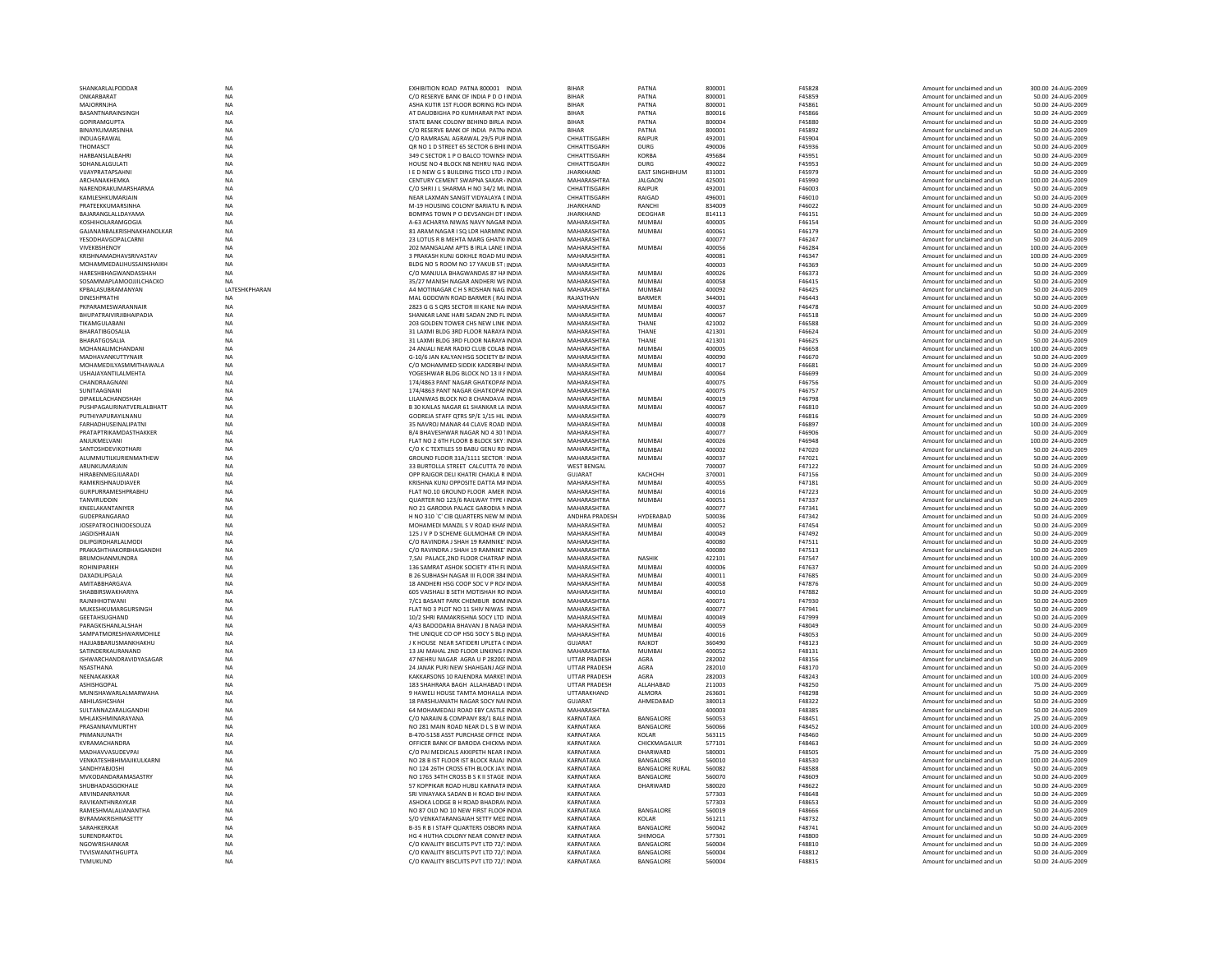| VENKATESHPRABHU                | NA          | NO 972 MAHA MANE SECOND MAIN INDIA         | KARNATAKA             | BANGALORE             | 560010 | F48834        | Amount for unclaimed and ur | 50.00 24-AUG-2009  |
|--------------------------------|-------------|--------------------------------------------|-----------------------|-----------------------|--------|---------------|-----------------------------|--------------------|
| SHANTAPRABHU                   | NA          | NO 972 MAHA MANE SECOND MAIN INDIA         | KARNATAKA             | BANGALORE             | 560010 | F48835        | Amount for unclaimed and un | 50.00 24-AUG-2009  |
| NAGESHRAOHATTIANGADY           | <b>NA</b>   | 2196/2 11TH MAIN ROAD A BLOCK I INDIA      | KARNATAKA             | BANGALORE             | 560010 | F48880        | Amount for unclaimed and un | 50.00 24-AUG-2009  |
| <b>BABURAOMALI APPARAIMANE</b> | <b>NA</b>   | 65/18 BHANDUR GALLI BELGAUM K/INDIA        | KARNATAKA             | <b>REI GAUM</b>       | 590001 | F48903        | Amount for unclaimed and un | 50.00 24-AUG-2009  |
| KVPADMAVATHI                   | <b>NA</b>   | DOOR NO.10 SECOND CROSS SECCINDIA          | KARNATAKA             | BANGALORE             | 560030 | F48969        | Amount for unclaimed and un | 50.00 24-AUG-2009  |
| SHARADAVENKATARAMANIAH         | NA          | 13 BLOCK IV VTH CROSS KUMARAPA INDIA       | KARNATAKA             | BANGALORE             | 560020 | F48979        | Amount for unclaimed and un | 100.00 24-AUG-2009 |
|                                |             |                                            |                       |                       |        |               |                             |                    |
| ABHOYESHPANDA                  | <b>NA</b>   | 36 A DR SARAT BANERJEE ROAD CALINDIA       | <b>WEST BENGAL</b>    |                       | 700029 | F49058        | Amount for unclaimed and un | 50.00 24-AUG-2009  |
| SAROJGUPTA                     | <b>NA</b>   | C/O R K GUPTA PARKSONS PRINTER! INDIA      | <b>WEST BENGAL</b>    |                       | 700001 | F49076        | Amount for unclaimed and un | 50.00 24-AUG-2009  |
| BELAAGARWALA                   | <b>NA</b>   | 51/1 RON REHARI ROSE ROAD HOW INDIA        | <b>WEST RENGAL</b>    | <b>HOWRAH</b>         | 711101 | F49124        | Amount for unclaimed and un | 100.00 24-AUG-2009 |
| <b>JAIKHANNA</b>               | NA          | FLAT A06/161 PODDAR VIHAR 137 V INDIA      | <b>WEST BENGAL</b>    |                       | 700052 | F49136        | Amount for unclaimed and ur | 50.00 24-AUG-2009  |
| RAJESHKHANNA                   | <b>NA</b>   | FLAT A06/161 PODDAR VIHAR 137 V INDIA      | <b>WEST BENGAL</b>    |                       | 700052 | F49137        | Amount for unclaimed and un | 50.00 24-AUG-2009  |
|                                |             |                                            |                       |                       |        |               |                             |                    |
| BINDUSARAWGEE                  | <b>NA</b>   | TRUST HOUSE 32-A CHITTARANJAN / INDIA      | <b>WEST BENGAL</b>    |                       | 700012 | F49146        | Amount for unclaimed and un | 1.00 24-AUG-2009   |
| MUKUI BANERIFF                 | <b>NA</b>   | 5A PALM AVENUE CALCUTTA 70001 INDIA        | <b>WEST RENGAL</b>    |                       | 700019 | F49151        | Amount for unclaimed and un | 100.00 24-AUG-2009 |
| PRAKASHCHANDRADAS              | <b>NA</b>   | 27 SURJYASEN STREET CALCUTTA 70 INDIA      | <b>WEST BENGAL</b>    |                       | 700001 | F49200        | Amount for unclaimed and un | 50.00 24-AUG-2009  |
| KIRTIINDUSTRIALCOLTD           | <b>NA</b>   | <b>B 94 BANGUR AVENUE CALCUTTA 7 INDIA</b> | <b>WEST BENGAL</b>    |                       | 700055 | F49211        | Amount for unclaimed and un | 50.00 24-AUG-2009  |
| CHUNILALPARJAPATI              | <b>NA</b>   | 20 KASSI DUTTO STREET CALCUTTA INDIA       | <b>WEST BENGAL</b>    |                       | 700006 | F49232        | Amount for unclaimed and un | 50.00 24-AUG-2009  |
|                                |             |                                            |                       |                       |        |               |                             |                    |
| GOPENDRANATHDUTT               | <b>NA</b>   | 4/2 COMMISSARIAT RD CALCUTTA 1 INDIA       | <b>WEST BENGAL</b>    |                       | 700022 | F49297        | Amount for unclaimed and un | 150.00 24-AUG-2009 |
| KANANRIHARIKAR                 | <b>NA</b>   | 31 SANKAR GHOSH LANE CALCUTTA INDIA        | <b>WEST RENGAL</b>    |                       | 700006 | F49381        | Amount for unclaimed and un | 50.00 24-AUG-2009  |
| ASIMKUMARMUKHERJEE             | NA          | 69/2 GHOL SAHAPUR RAILWAY QUA INDIA        | <b>WEST BENGAL</b>    |                       | 700034 | F49425        | Amount for unclaimed and un | 50.00 24-AUG-2009  |
| NELAMANGALNAGRAJKOUSIK         | <b>NA</b>   | P2 59/2 PURNA DAS ROAD CALCUT1INDIA        | <b>WEST BENGAL</b>    |                       | 700029 | F49436        | Amount for unclaimed and un | 50.00 24-AUG-2009  |
|                                |             |                                            |                       |                       |        |               |                             |                    |
| RENUKASUKHANI                  | NA          | 122/B SOUTHERN AVENUE GROUND INDIA         | <b>WEST BENGAL</b>    |                       | 700029 | F49455        | Amount for unclaimed and un | 50.00 24-AUG-2009  |
| PRAKASHMAHFSHWARI              | <b>NA</b>   | 122/B SOUTHERN AVENUE GROUND INDIA         | <b>WEST RENGAL</b>    |                       | 700029 | F49456        | Amount for unclaimed and un | 50.00 24-AUG-2009  |
| <b>HILLUI KANTIGUHA</b>        | <b>NA</b>   | 5/1 A MOORE AVENUE CALCUTTA 7 INDIA        | <b>WEST BENGAL</b>    |                       | 700040 | F49477        | Amount for unclaimed and un | 50.00 24-AUG-2009  |
| RAMNIBASHAJRA                  | $_{\sf NA}$ | N S B ROAD NEAR ANJANA CINEMA IINDIA       | <b>WEST BENGAL</b>    |                       | 713347 | F49541        | Amount for unclaimed and ur | 50.00 24-AUG-2009  |
| ARJUNKUMARBHIWANIWALA          | <b>NA</b>   | 3-B CHAMRU KHANSAMI LANE 2ND INDIA         | <b>WEST BENGAL</b>    |                       | 700017 | F49551        |                             | 50.00 24-AUG-2009  |
|                                |             |                                            |                       |                       |        |               | Amount for unclaimed and un |                    |
| <b>UJJALCHAKRABARTY</b>        | <b>NA</b>   | 70 TINPLATE HOSPITAL ROAD JAMSHINDIA       | <b>WEST BENGAL</b>    |                       | 731003 | F49555        | Amount for unclaimed and un | 100.00 24-AUG-2009 |
| <b>RINACHAKRARORTY</b>         | <b>NA</b>   | 70 TINPLATE HOSPITAL ROAD JAMSEINDIA       | <b>IHARKHAND</b>      | <b>EAST SINGHBHUM</b> | 831003 | F49557        | Amount for unclaimed and un | 150.00 24-AUG-2009 |
| SUDHINDRAI OCHANMAIUMDAR       | <b>NA</b>   | 19/1 SELIMPUR ROAD P O DHAKURI INDIA       | <b>WEST RENGAL</b>    |                       | 700031 | F49572        | Amount for unclaimed and un | 50.00 24-AUG-2009  |
| NANDLALAGARWALLA               | NA          | 83 BEADON STREET CALCUTTA 700( INDIA       | <b>WEST BENGAL</b>    |                       | 700006 | F49727        | Amount for unclaimed and ur | 50.00 24-AUG-2009  |
|                                |             |                                            |                       |                       |        |               |                             |                    |
| USHAAGARWALLA                  | <b>NA</b>   | 83 BEADON STREET CALCUTTA 7000 INDIA       | <b>WEST BENGAL</b>    |                       | 700006 | F49728        | Amount for unclaimed and un | 50.00 24-AUG-2009  |
| SHANTIKUMARJAIN                | <b>NA</b>   | C/O PATNI & SONS 18/1 MAHARSHI INDIA       | <b>WEST BENGAL</b>    |                       | 700007 | F49793        | Amount for unclaimed and un | 50.00 24-AUG-2009  |
| SUSANVERGHISE                  | <b>NA</b>   | 29 B DILKUSHA ST CALCUTTA 70001 INDIA      | <b>WEST BENGAL</b>    |                       | 700017 | F49805        | Amount for unclaimed and un | 50.00 24-AUG-2009  |
| PRATIMARANI                    | <b>NA</b>   | 222 RABINDRA SARANI CALCUTTA 7 INDIA       | <b>WEST BENGAL</b>    |                       | 700007 | <b>F49838</b> | Amount for unclaimed and un | 50.00 24-AUG-2009  |
| PARMATMADEVITULSIAN            | NA          | TULSIAN BUILDING 23/6 N S B ROAD INDIA     | <b>WEST BENGAL</b>    |                       | 713347 | F49870        | Amount for unclaimed and ur | 100.00 24-AUG-2009 |
|                                |             |                                            |                       |                       |        |               |                             |                    |
| <b>SUWATIDEVIDAGA</b>          | <b>NA</b>   | C/O M R DAGA & CO 11 CLIVE ROW INDIA       | <b>WEST BENGAL</b>    |                       | 700001 | F49897        | Amount for unclaimed and un | 50.00 24-AUG-2009  |
| <b>USHAKUMARI</b>              | <b>NA</b>   | BUNGALOW NO 6 NAMDIH ROAD BUNDIA           | <b>JHARKHAND</b>      | <b>EAST SINGHBHUM</b> | 831007 | F49904        | Amount for unclaimed and un | 50.00 24-AUG-2009  |
| ISHWARLALAGGARWAL              | NA          | 16/18 FAST PATEL NAGAR 1ST FLOO INDIA      | <b>DELHI</b>          | NEW DELHI             | 110008 | F49912        | Amount for unclaimed and un | 50.00 24-AUG-2009  |
| SANTOSHAGGARWAL                | NA          | C/O I LAGARWAL 16/18 EAST PATEL INDIA      | DELHI                 | NEW DELHI             | 110008 | F49913        | Amount for unclaimed and ur | 50.00 24-AUG-2009  |
|                                |             |                                            |                       |                       |        |               |                             |                    |
| MANJULOHARUKA                  | NA          | 12 OLD POST OFFICE STREET CALCU INDIA      | <b>WEST BENGAL</b>    |                       | 700001 | F49915        | Amount for unclaimed and un | 75.00 24-AUG-2009  |
| SUNITASAINI                    | <b>NA</b>   | 319 H MAHESH NAGAR AMBALA CALINDIA         | HARYANA               | AMBALA                | 133001 | F49947        | Amount for unclaimed and un | 50.00 24-AUG-2009  |
| <b>SUBBARAOTIKKISETTY</b>      | <b>NA</b>   | S/O T VENKATESWARA RAO 28/546 INDIA        | ANDHRA PRADESH        | KRISHNA               | 521001 | F49967        | Amount for unclaimed and un | 50.00 24-AUG-2009  |
| BHAGWANDASNERUSHWALIA          | NA          | PREM BAGH RD NO 12 BANJARA HIL INDIA       | ANDHRA PRADESH        | <b>HYDERABAD</b>      | 500034 | F49997        | Amount for unclaimed and un | 150.00 24-AUG-2009 |
| PUNNACHALILKUMARNEELAKANTAN    | NA          | C/O STATION WORK SHOP EME SECUNDIA         | ANDHRA PRADESH        | RANGAREDD             | 500015 | F50031        | Amount for unclaimed and ur | 50.00 24-AUG-2009  |
| MANSINGH                       | <b>NA</b>   | J-157 ALLENBY LINES BOLARUM SEC INDIA      | ANDHRA PRADESH        | RANGAREDDI            | 500010 | F50056        |                             |                    |
|                                |             |                                            |                       |                       |        |               | Amount for unclaimed and un | 50.00 24-AUG-2009  |
| THYAGARAJANRAGHUNATHAN         | <b>NA</b>   | 21 VAYUNAGAR BOWENPALLY SECU INDIA         | ANDHRA PRADESH        | RANGAREDDI            | 500011 | F50100        | Amount for unclaimed and un | 50.00 24-AUG-2009  |
| SURYANARAYANAMYNENI            | <b>NA</b>   | 40-15/2-9 BRINDAVAN COLONY LAB INDIA       | <b>ANDHRA PRADESH</b> | KRISHNA               | 520010 | F50113        | Amount for unclaimed and un | 100.00 24-AUG-2009 |
| SURESHCHANDRARA                | NA          | 1405 OPP HOW BAGH P O GORAKHF INDIA        | CHHATTISGARH          | JABALPUR              | 482001 | F50151        | Amount for unclaimed and ur | 50.00 24-AUG-2009  |
| BALDEVSINGHRAIT                | <b>NA</b>   | ADM OFFICER (RETD) MIG 49 M P H INDIA      | CHHATTISGARH          | <b>JABALPUR</b>       | 482008 | F50195        | Amount for unclaimed and un | 50.00 24-AUG-2009  |
|                                |             |                                            |                       |                       |        |               |                             |                    |
| DEVBRATBHATTACHARYA            | NA          | 3225 SECTOR 2 V F J ESTATE JABALPHNDIA     | CHHATTISGARH          | <b>JABALPUR</b>       | 482009 | F50227        | Amount for unclaimed and un | 50.00 24-AUG-2009  |
| RAMRAII                        | <b>NA</b>   | 3306 SECTOR 2 V E LESTATE JARAI PUNDIA     | CHHATTISGARH          | <b>JABALPUR</b>       | 482009 | F50228        | Amount for unclaimed and un | 50.00 24-AUG-2009  |
| SAMBAIAHBENDAPUDI              | <b>NA</b>   | SECWCLPO DHANPURIMP4841INDIA               | CHHATTISGARH          | SHAHDOL               | 484114 | <b>F50265</b> | Amount for unclaimed and un | 50.00 24-AUG-2009  |
| SAVITRILAL                     | NA          | 137/W WEST LAND KHAMARIA JABA INDIA        | CHHATTISGARH          | JABALPUR              | 482005 | F50276        | Amount for unclaimed and ur | 50.00 24-AUG-2009  |
| <b>SUDHAMISHRA</b>             |             | 73/E WEST LAND KHAMARIA JABALI INDIA       | CHHATTISGARH          |                       | 482005 |               |                             | 50.00 24-AUG-2009  |
|                                | <b>NA</b>   |                                            |                       | JABALPUR              |        | F50279        | Amount for unclaimed and un |                    |
| PRABHAPRABHAKAR                | NA          | C/O S TIRLOCHAN SINGH LOWER AD INDIA       | UTTARAKHAND           | DEHRADUN              | 248001 | F50281        | Amount for unclaimed and un | 50.00 24-AUG-2009  |
| <b>BALKRISHANKOHLI</b>         | <b>NA</b>   | C3/350 JANAKPURL NEW DELHL110 INDIA        | <b>DELHI</b>          | <b>NEW DELHI</b>      | 110058 | F50312        | Amount for unclaimed and un | 50.00 24-AUG-2009  |
| SHANTIARORA                    | <b>NA</b>   | C 1311 INDIRANAGAR LUCKNOW 22 INDIA        | <b>UTTAR PRADESH</b>  | LUCKNOW               | 226016 | F50367        | Amount for unclaimed and un | 50.00 24-AUG-2009  |
| RAJNIKANTJAISWAL               | <b>NA</b>   | 403/165 KATRA BIZEN BAG LUCKNO' INDIA      | <b>UTTAR PRADESH</b>  | LUCKNOW               | 226003 | F50369        | Amount for unclaimed and un | 75.00 24-AUG-2009  |
|                                |             |                                            |                       |                       |        |               |                             |                    |
| SUBHASHCHANDRAMALHOTRA         | <b>NA</b>   | 696/C KAWABAGH RLY COLONY N E INDIA        | UTTAR PRADESH         | GORAKHPUR             | 273001 | F50382        | Amount for unclaimed and un | 50.00 24-AUG-2009  |
| SHAUKATJAHANBEGAM              | <b>NA</b>   | KASHANA FAHIM GATE MALKA GETI INDIA        | <b>UTTAR PRADESH</b>  | LUCKNOW               | 226001 | F50430        | Amount for unclaimed and un | 50.00 24-AUG-2009  |
| HEMCHANDRAAGARWAI              | <b>NA</b>   | C/O LAKSHMI MACHINERY CO 88 GAINDIA        | <b>UTTAR PRADESH</b>  | LUCKNOW               | 226018 | F50443        | Amount for unclaimed and un | 100.00 24-AUG-2009 |
| GOURISHANKERAGARWAL            | <b>NA</b>   | C/O LAKSHMI MACHINERY CO RAILV INDIA       | UTTAR PRADESH         | <b>HARDOI</b>         | 241204 | F50444        | Amount for unclaimed and un | 50.00 24-AUG-2009  |
| BHAGWANPRASADAGARWAL           | <b>NA</b>   | C/O LAKSHMI MACHINERY CO 88 GA INDIA       | <b>UTTAR PRADESH</b>  | LUCKNOW               | 226018 | F50445        |                             | 50.00 24-AUG-2009  |
|                                |             |                                            |                       |                       |        |               | Amount for unclaimed and un |                    |
| MOHANLALAGARWAL                | NA          | C/O LAKSHMI MACHINERY CO RAILV INDIA       | UTTAR PRADESH         | <b>HARDOI</b>         | 241204 | F50446        | Amount for unclaimed and un | 50.00 24-AUG-2009  |
| RAJVARDHAN                     | <b>NA</b>   | C/O SRI S C RASTOGI C-158 NIRALA I INDIA   | <b>UTTAR PRADESH</b>  | LUCKNOW               | 226007 | F50500        | Amount for unclaimed and un | 50.00 24-AUG-2009  |
| ANIMESHNAGAR                   | NA          | 86 GAUTAM BUDHA MARG LUCKNC INDIA          | <b>UTTAR PRADESH</b>  | LUCKNOW               | 226001 | F50520        | Amount for unclaimed and un | 50.00 24-AUG-2009  |
| ASHWINIKUMARRASTOG             | <b>NA</b>   | C/O M/S KACKARJEE & CO 12 HALW. INDIA      | UTTAR PRADESH         | LUCKNOW               | 226001 | F50554        | Amount for unclaimed and ur | 50.00 24-AUG-2009  |
| SAROJINIELIZABETHSINHA         |             | OLD SCHOOL BUILDING PURI TOLA L INDIA      | <b>UTTAR PRADESH</b>  | LUCKNOW               | 226003 |               |                             | 50.00 24-AUG-2009  |
|                                | NA          |                                            |                       |                       |        | F50559        | Amount for unclaimed and un |                    |
| SATISHCHANDRATEWARI            | <b>NA</b>   | 159 BARUNI KHANDAK KESHAB BHA INDIA        | <b>UTTAR PRADESH</b>  | LUCKNOW               | 226001 | F50632        | Amount for unclaimed and un | 50.00 24-AUG-2009  |
| RAJKUMARIAGARWAL               | <b>NA</b>   | C/O M/S MOTI RAM DAMODAR DAS INDIA         | <b>UTTAR PRADESH</b>  | LUCKNOW               | 226018 | F50643        | Amount for unclaimed and un | 50.00 24-AUG-2009  |
| URMILASRIVASTAVA               | $_{\sf NA}$ | 41 SHANKER NAGAR NIRALA NAGAR INDIA        | <b>UTTAR PRADESH</b>  | LUCKNOW               | 226007 | F50658        | Amount for unclaimed and un | 50.00 24-AUG-2009  |
| RAMESHKUMARMEHROTRA            | NA          | 17/8 CLYDE ROAD HYDEL COLONY LLINDIA       | UTTAR PRADESH         | LUCKNOW               | 226001 | F50688        | Amount for unclaimed and ur | 50.00 24-AUG-2009  |
|                                |             |                                            |                       |                       |        |               |                             |                    |
| MANJOOJHA                      | NA          | ASHA KUTIR 1ST FLOOR BORING ROJ INDIA      | <b>RIHAR</b>          | PATNA                 | 800001 | F50713        | Amount for unclaimed and un | 100.00 24-AUG-2009 |
| BRIJMOHANSHARMA                | <b>NA</b>   | FLAT NO 23 4A GOKHLE MARG LUCHNDIA         | <b>UTTAR PRADESH</b>  | LUCKNOW               | 226001 | F50754        | Amount for unclaimed and un | 50.00 24-AUG-2009  |
| SEEMASETH                      | <b>NA</b>   | 4 CAPPER ROAD LALBAGH LUCKNOVINDIA         | <b>UTTAR PRADESH</b>  | <b>IUCKNOW</b>        | 226001 | <b>F50758</b> | Amount for unclaimed and un | 50.00 24-AUG-2009  |
| DINESHBHATNAGER                | NA          | M/S SHAKTI TRADERS 6 NOVELTY BL INDIA      | UTTAR PRADESH         | LUCKNOW               | 226001 | F50786        | Amount for unclaimed and ur | 50.00 24-AUG-2009  |
|                                |             |                                            |                       |                       |        |               |                             |                    |
| ARUNLATAMISRA                  | NA          | 40 HYDEL COLONY VIVEKANAND PUHNDIA         | <b>UTTAR PRADESH</b>  | LUCKNOW               | 226007 | F50793        | Amount for unclaimed and un | 50.00 24-AUG-2009  |
| KAMLABAHUGUNA                  | <b>NA</b>   | C 9/50 BAIJ NATH BLDG KAMLA NEH INDIA      | <b>UTTAR PRADESH</b>  | LUCKNOW               | 226003 | F50810        | Amount for unclaimed and un | 50.00 24-AUG-2009  |
| ATHARJAMAL                     | <b>NA</b>   | DRANWAR S CLINIC IZATNAGAR BAR INDIA       | <b>UTTAR PRADESH</b>  | BAREILLY              | 243122 | F50842        | Amount for unclaimed and un | 50.00 24-AUG-2009  |
| RAMANATHANRAMAKRISHNAN         | <b>NA</b>   | 7/26 RAMAKRISHNAN CHETTIAR STFINDIA        | <b>TAMIL NADU</b>     |                       | 623556 | <b>F50853</b> | Amount for unclaimed and un | 75.00.24-AUG-2009  |
| PSHENBAGAVALL                  | NA          | 52 RAMU PILLAI LANE SOUTH VELI S'INDIA     | TAMIL NADU            | MADURAI               | 625001 | F50889        | Amount for unclaimed and ur | 100.00 24-AUG-2009 |
| RCHANDRABOSE                   | <b>NA</b>   | 40 V OORANI EAST DEVAKOTTAI 62: INDIA      | <b>TAMIL NADU</b>     |                       | 623302 | F50911        | Amount for unclaimed and un | 50.00 24-AUG-2009  |
|                                |             |                                            |                       |                       |        |               |                             |                    |
| ANTONYAUGUSTINGOPALAKRISHNAN   |             |                                            | <b>TAMIL NADU</b>     | <b>MADURAI</b>        | 625020 | F50928        | Amount for unclaimed and un | 50.00 24-AUG-2009  |
| MSMOHAMADSIDDIQUE              | <b>NA</b>   | CLINICIAN VETERINARY HOSPITAL M INDIA      |                       |                       |        | F50932        | Amount for unclaimed and un |                    |
| GGRAGADURAI                    | <b>NA</b>   | 3/150 VELLALA STREET VALUTHOOR INDIA       | <b>TAMIL NADU</b>     |                       | 614210 |               |                             | 75.00.24-AUG-2009  |
|                                | <b>NA</b>   | 126A/4 NEW COLONY GANESH ILLA! INDIA       | <b>TAMIL NADU</b>     | TUTICORIN             | 628003 | <b>F50938</b> | Amount for unclaimed and un | 75.00 24-AUG-2009  |
|                                |             |                                            |                       |                       |        |               |                             |                    |
| MSUBRAMANIAN                   | NA          | 21 DHANAPPA MUDALI STREET MAI INDIA        | <b>TAMIL NADU</b>     | MADURAI               | 625001 | F50944        | Amount for unclaimed and ur | 50.00 24-AUG-2009  |
| MURLIDHARUPGANLAWAR            | <b>NA</b>   | C/O BHANDAKWALA SHOP SHREE B/ INDIA        | MAHARASHTRA           |                       | 442401 | F50967        | Amount for unclaimed and un | 50.00 24-AUG-2009  |
| SUDHINDRASENGUPTA              | <b>NA</b>   | BLOCK NO 29 PLOT NO 16 NEHRUNA INDIA       | CHHATTISGARH          | <b>DURG</b>           | 490022 | F50970        | Amount for unclaimed and un | 50.00 24-AUG-2009  |
| HARISHCHANDERSAIN              | <b>NA</b>   | 9 KANNAMWAR NAGAR WARDHA RUNDIA            | MAHARASHTRA           | <b>NAGPUR</b>         | 440025 | <b>F50978</b> | Amount for unclaimed and un | 50.00 24-AUG-2009  |
|                                |             |                                            |                       |                       |        |               |                             |                    |
| RAMESHCHANDRAKHANDELWAL        | <b>NA</b>   | A-12 P O KHANDELWAL NAGAR DIST INDIA       | MAHARASHTRA           |                       | 441402 | F51018        | Amount for unclaimed and un | 50.00 24-AUG-2009  |
| SANDEEPRAMSATHE                | <b>NA</b>   | 161 VIVEKANAND NAGAR WARDHA INDIA          | MAHARASHTRA           | <b>NAGPUR</b>         | 440015 | F51028        | Amount for unclaimed and un | 125.00 24-AUG-2009 |
| NALINIBAIRAMRAOBAR             | <b>NA</b>   | MAIN ROAD YAVATMALMAHARASH INDIA           | MAHARASHTRA           | YAVATMAL              | 445001 | F51092        | Amount for unclaimed and un | 100.00 24-AUG-2009 |
| <b>AVINASHKESHAORETOLE</b>     | <b>NA</b>   | PLOT NO 162 SAHAKAR NAGAR NACINDIA         | MAHARASHTRA           | NAGPUR                | 440025 | F51132        | Amount for unclaimed and un | 50.00 24-AUG-2009  |
| KANTABETOLE                    | <b>NA</b>   | PLOT NO 162 SAHAKAR NAGAR NACINDIA         | <b>MAHARASHTRA</b>    | <b>NAGPUR</b>         | 440025 | F51133        | Amount for unclaimed and un | 50.00 24-AUG-2009  |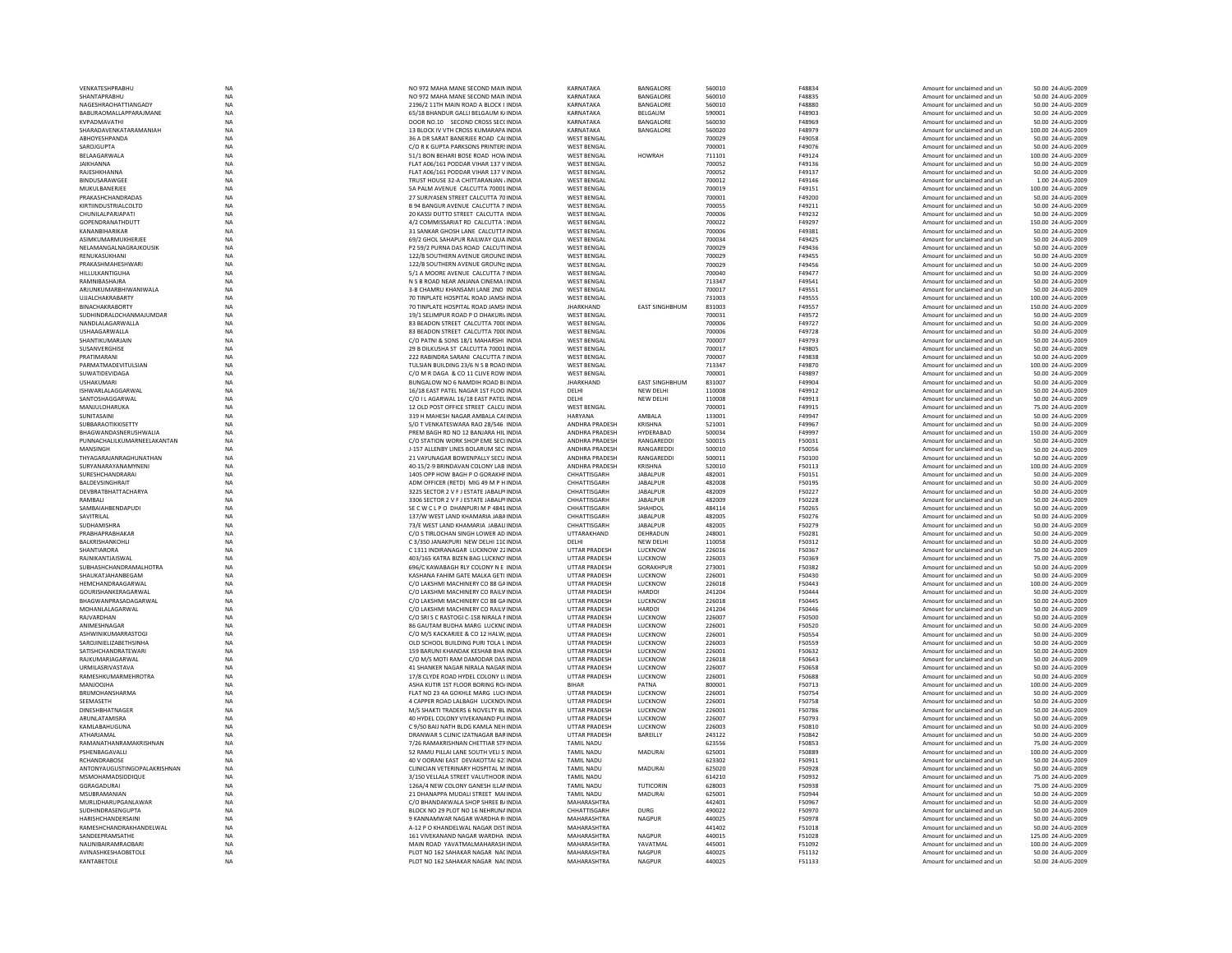|                                      | <b>NA</b>              | POPULAR CLOTH MARKET GANDHIB INDIA                                        | MAHARASHTRA                    | <b>NAGPUR</b>            | 440002           | F51149           |                                                            | 100.00 24-AUG-2009                      |
|--------------------------------------|------------------------|---------------------------------------------------------------------------|--------------------------------|--------------------------|------------------|------------------|------------------------------------------------------------|-----------------------------------------|
| NEENASHAH                            |                        |                                                                           |                                |                          |                  |                  | Amount for unclaimed and un                                |                                         |
| BALARKALAMKAF                        | <b>NA</b>              | 176 DHARAMPETH EXTENSION NAGINDIA                                         | MAHARASHTRA                    | <b>NAGPUR</b>            | 440010           | F51154           | Amount for unclaimed and un                                | 100.00 24-AUG-2009                      |
| <b>ANII KUMAR</b>                    | <b>NA</b>              | WORKS MANAGER 1/6/3 TYPE IV DE INDIA                                      | MAHARASHTRA                    | NAGPUR                   | 440021           | F51181           | Amount for unclaimed and un                                | 50.00 24-AUG-2009                       |
| <b>UMAKANTGOVINDRAOCHANIKAR</b>      | NA                     | SONI LINE SITABULDI NAGPUR 4400 INDIA                                     | MAHARASHTRA                    | NAGPUR                   | 440012           | F51202           | Amount for unclaimed and un                                | 50.00 24-AUG-2009                       |
| MANNULALMADANLALJISHARMA             | <b>NA</b>              | C/O NOVELTY STATIONERY WEST HI(INDIA                                      | MAHARASHTRA                    | <b>NAGPUR</b>            | 440010           | F51204           | Amount for unclaimed and un                                | 50.00 24-AUG-2009                       |
| SADASHIVKISANJIMESHRAM               | NA                     | RANI DURGAVATI NAGAR 434 BINAK INDIA                                      | MAHARASHTRA                    | <b>NAGPUR</b>            | 440017           | F51208           | Amount for unclaimed and un                                | 50.00 24-AUG-2009                       |
| <b>PMOHANMUDALIAR</b>                | <b>NA</b>              | 9 A RYRAMIEE TOWN NAGPUR 440(INDIA                                        | MAHARASHTRA                    | <b>NAGPUR</b>            | 440013           | F51211           | Amount for unclaimed and un                                | 50.00 24-AUG-2009                       |
| <b>BAI KRISHNAIHA</b>                | <b>NA</b>              | B-10 SHASHTRI NAGAR CHANDRAPU INDIA                                       | MAHARASHTRA                    |                          | 442401           | F51219           | Amount for unclaimed and un                                | 50.00 24-AUG-2009                       |
| MANOHARLALBHAGWANDASCHHABIYA         | $_{\sf NA}$            | KIRANA MERCHANT ITWARI MAS KA INDIA                                       | MAHARASHTRA                    | <b>NAGPUR</b>            | 440002           | F51226           | Amount for unclaimed and un                                | 50.00 24-AUG-2009                       |
| SAHIBRAMMADAN                        | <b>NA</b>              | 6 KAILASH PARVAT SOCY GILLBERT HINDIA                                     | MAHARASHTRA                    | <b>MUMBA</b>             | 400058           | F51242           | Amount for unclaimed and un                                | 50.00 24-AUG-2009                       |
| MADHURILALA                          | NA                     | Q-9 LAXMI NAGAR NAGPUR 440022 INDIA                                       | MAHARASHTRA                    | NAGPUR                   | 440022           | F51257           |                                                            | 50.00 24-AUG-2009                       |
|                                      |                        |                                                                           |                                |                          |                  |                  | Amount for unclaimed and un                                |                                         |
| ANUPAMAKHATRI                        | <b>NA</b>              | WELCOMGROUP MAURYA PATNA SCINDIA                                          | <b>BIHAR</b>                   | PATNA                    | 800001           | F51307           | Amount for unclaimed and un                                | 50.00 24-AUG-2009                       |
| PREMLATAMAHESHWARI                   | <b>NA</b>              | B-7/5089 VASANT KUNJ NEW DELHI INDIA                                      | DELHI                          | SOUTH WEST DELH          | 110070           | F51325           | Amount for unclaimed and un                                | 50.00 24-AUG-2009                       |
| RAMLAKHANPRASADSINGH                 | NA                     | C/O INDIAN BANK BOX 627 JHAUGA INDIA                                      | <b>BIHAR</b>                   | PATNA                    | 800008           | F51326           | Amount for unclaimed and un                                | 50.00 24-AUG-2009                       |
| LAKSHMANPRASAD                       | NA                     | AT SHIVAJI NAGAR NAI BASTI FATEH INDIA                                    | <b>BIHAR</b>                   | SIWAN                    | 841226           | F51355           | Amount for unclaimed and un                                | 50.00 24-AUG-2009                       |
| SYEDNASRULHUDA                       | <b>NA</b>              | JAMAL ROAD PATNA 800001<br><b>INDIA</b>                                   | <b>BIHAR</b>                   | PATNA                    | 800001           | F51356           | Amount for unclaimed and un                                | 50.00 24-AUG-2009                       |
| GAURISHANKERPRASAD                   | <b>NA</b>              | BAILEY ROAD OPPOSITE GOVT DISPEINDIA                                      | <b>BIHAR</b>                   | PATNA                    | 800001           | F51358           | Amount for unclaimed and un                                | 100.00 24-AUG-2009                      |
| OMPRAKASHMISHRA                      |                        |                                                                           |                                |                          |                  |                  |                                                            |                                         |
|                                      | <b>NA</b>              | NO.2 G BLOCK - F 1 NO.54 C-SCH INDIA                                      | MADHYA PRADESH                 | <b>INDORE</b>            | 452008           | F51379           | Amount for unclaimed and un                                | 50.00 24-AUG-2009                       |
| RKAMALA                              | NA                     | C/O V RAJAMANI 82 ANGARAI LALGUNDIA                                       | <b>TAMIL NADU</b>              | TIRUCHIRAPPALLI          | 621703           | F51413           | Amount for unclaimed and un                                | 50.00 24-AUG-2009                       |
| SASIDHARANSANKARAN                   | NA                     | C-3/160 BHE LTD KAILASAPURAM TFINDIA                                      | <b>TAMIL NADU</b>              | TIRUCHIRAPPALLI          | 620014           | F51419           | Amount for unclaimed and un                                | 50.00 24-AUG-2009                       |
| SRAMACHANDRAN                        | <b>NA</b>              | 47/1 SUBBAIYER STORE N S B ROAD INDIA                                     | <b>TAMIL NADU</b>              | TIRUCHIRAPPALLI          | 620002           | F51422           | Amount for unclaimed and un                                | 50.00 24-AUG-2009                       |
| VSANTHANAKRISHANAN                   | NA                     | NO F 10/2 RAILWAY COLONY PONM INDIA                                       | <b>TAMIL NADU</b>              | TIRUCHIRAPPALLI          | 620004           | F51436           | Amount for unclaimed and un                                | 100.00 24-AUG-2009                      |
| TSCHANDRAMOHAN                       | <b>NA</b>              | C-60 10 C THILLAINAGAR TIRCUHIRA INDIA                                    | <b>TAMIL NADU</b>              | TIRUCHIRAPPALLI          | 620018           | F51489           | Amount for unclaimed and un                                | 50.00 24-AUG-2009                       |
| RKUPPUSAMY                           | NA                     | 31-A PATHRAKALI ST S P PUDUR NAI INDIA                                    | TAMIL NADL                     |                          | 637002           | F51527           | Amount for unclaimed and un                                | 50.00 24-AUG-2009                       |
|                                      |                        |                                                                           |                                |                          |                  |                  |                                                            |                                         |
| KARUMAISELVAM                        | <b>NA</b>              | C-14 V MAIN ROAD RAMALINGA NAHNDIA                                        | <b>TAMIL NADU</b>              | TIRUCHIRAPPALLI          | 620003           | F51530           | Amount for unclaimed and un                                | 50.00 24-AUG-2009                       |
| PKANAGARAJPERIASWAMY                 | <b>NA</b>              | C-27 THIRD CROSS ROAD THILLAI NA INDIA                                    | <b>TAMIL NADU</b>              | TIRUCHIRAPPALLI          | 620018           | F51534           | Amount for unclaimed and un                                | 50.00 24-AUG-2009                       |
| NMAHAI AKSHMI                        | $_{\sf NA}$            | W/O N N AMASIVAYAM DOOR NO 7 INDIA                                        | <b>TAMIL NADU</b>              | KARUR                    | 639001           | F51544           | Amount for unclaimed and un                                | 50.00 24-AUG-2009                       |
| BBALASUBRAMANIAN                     | NA                     | 34 RAJAJI STREET ALANGUDY POST FINDIA                                     | <b>TAMIL NADU</b>              | PUDUKKOTTAI              | 622301           | F51556           | Amount for unclaimed and un                                | 50.00 24-AUG-2009                       |
| RSARANGAN                            | <b>NA</b>              | C/O INDIAN BANK SUNDARAPERUM INDIA                                        | <b>TAMIL NADU</b>              |                          | 614208           | F51557           | Amount for unclaimed and un                                | 50.00 24-AUG-2009                       |
| KRAMANADANDAPANI                     | <b>NA</b>              | C/O R KRISHNAN CHETTY & SONS THINDIA                                      | <b>TAMIL NADU</b>              | TIRUCHIRAPPALLI          | 621314           | F51561           | Amount for unclaimed and un                                | 50.00 24-AUG-2009                       |
|                                      |                        |                                                                           |                                |                          |                  |                  |                                                            |                                         |
| KKANAGASURRAMANIAN                   | <b>NA</b>              | C/O R KRISHNAN CHETTY & SONS THINDIA                                      | <b>TAMIL NADU</b>              | <b>TIRUCHIRAPPALLI</b>   | 621314           | F51562           | Amount for unclaimed and un                                | 50.00 24-AUG-2009                       |
| ASABROJAKANI                         | NA                     | NO 1/126 NEW STREET BUDAMANC INDIA                                        | <b>TAMIL NADU</b>              |                          | 610114           | F51573           | Amount for unclaimed and un                                | 100.00 24-AUG-2009                      |
| KRADHAKRISHNAN                       | NA                     | M A M PL HOUSE PUDUMANAI SECC INDIA                                       | <b>TAMIL NADU</b>              | PUDUKKOTTAI              | 622506           | F51579           | Amount for unclaimed and un                                | 50.00 24-AUG-2009                       |
| SPPALANIAPPACHETTIAR                 | <b>NA</b>              | M A M PL HOUSE PADUMANAI SECCINDIA                                        | TAMIL NADU                     | <b>PUDUKKOTTAI</b>       | 622506           | F51580           | Amount for unclaimed and un                                | 50.00 24-AUG-2009                       |
| SYAMALAKODURI                        | <b>NA</b>              | W/O DR T SUBRAMANYAM 68/BI BA INDIA                                       | <b>TAMIL NADU</b>              | CHENNAI                  | 600021           | F51608           | Amount for unclaimed and un                                | 50.00 24-AUG-2009                       |
| CHANDRASEKARANKRISHNASWAMY           | <b>NA</b>              | NO 8 ANNA STREET VIIAYA LAKSHMUNDIA                                       | <b>TAMIL NADU</b>              | TIRUVALLUR               | 600053           | F51609           | Amount for unclaimed and un                                | 50.00 24-AUG-2009                       |
|                                      |                        |                                                                           |                                |                          |                  |                  |                                                            |                                         |
| MOHAMEDHASHINCASSINSAIT              | NA                     | 469 PANTHEON ROAD EGMOREMAIINDIA                                          | <b>TAMIL NADU</b>              | CHENNAL                  | 600008           | F51639           | Amount for unclaimed and un                                | 50.00 24-AUG-2009                       |
| <b>JSEETHALAKSHMI</b>                | <b>NA</b>              | NO 5 ERULAPPAN STREET SOWCARP INDIA                                       | <b>TAMIL NADU</b>              | CHENNAI                  | 600079           | F51649           | Amount for unclaimed and un                                | 50.00 24-AUG-2009                       |
| KULLAYASWAMYVARAKUTI                 | NA                     | SHAR CENTRAL DESIGNS SRIHARI KO INDIA                                     | ANDHRA PRADESH                 | NELLORE                  | 524124           | F51716           | Amount for unclaimed and un                                | 50.00 24-AUG-2009                       |
| SUGANTHIGANESAN                      | <b>NA</b>              | 17 GURUMURTHY GARDEN ST PERAUNDIA                                         | <b>TAMIL NADU</b>              | CHENNAL                  | 600011           | F51717           | Amount for unclaimed and un                                | 50.00 24-AUG-2009                       |
| MEYYAMMAILAKSHMANAN                  | <b>NA</b>              | 7/26 RAMAKRISHNAN CHETTIAR ST UNDIA                                       | <b>TAMIL NADU</b>              |                          | 623556           | F51757           | Amount for unclaimed and un                                | 100.00 24-AUG-2009                      |
|                                      |                        |                                                                           |                                |                          |                  |                  |                                                            |                                         |
| RKARTHIK                             | NA                     | 72 G KOIL ST PURASAWALKANMADI INDIA                                       | <b>TAMIL NADU</b>              | CHENNAI                  | 600084           | F51764           | Amount for unclaimed and un                                | 50.00 24-AUG-2009                       |
| TSRAMAKRISHNAN                       | <b>NA</b>              | 72 G KOIL STREET PURASAWALKAM INDIA                                       | <b>TAMIL NADU</b>              | CHENNA                   | 600084           | F51765           | Amount for unclaimed and un                                | 50.00 24-AUG-2009                       |
| NALINIHSANGAVI                       | NA                     | NO.12 KONDI STREET MADRAS 6000 INDIA                                      | <b>TAMIL NADU</b>              | CHENNAI                  | 600001           | F51766           | Amount for unclaimed and un                                | 50.00 24-AUG-2009                       |
| <b>AKSHMIPATHISATYAUOLU</b>          | <b>NA</b>              | 8-2-35 NAI AM RHFFMARAIO STREETINDIA                                      | <b>ANDHRA PRADESH</b>          | <b>FAST GODAVARI</b>     | 533101           | F51823           | Amount for unclaimed and un                                | 50.00 24-AUG-2009                       |
| CHELAMSRINIVASANTHEVANGUDI           | <b>NA</b>              | B3 CHEMPLAST COLONY RAMAN NA INDIA                                        | <b>TAMIL NADU</b>              | SALEM                    | 636403           | F51826           | Amount for unclaimed and un                                | 50.00 24-AUG-2009                       |
| SGANESH                              | <b>NA</b>              | 72 AMBEDKAR NAGAR REDDIPATTI SINDIA                                       | TAMIL NADL                     | SALEM                    | 636302           | F51830           | Amount for unclaimed and un                                | 50.00 24-AUG-2009                       |
|                                      |                        | NO 12 BHARATHIAR STREET TIRUNEI INDIA                                     |                                |                          | 627006           | F51849           |                                                            | 50.00 24-AUG-2009                       |
| KSARASWATHY                          | NA                     |                                                                           | <b>TAMIL NADU</b>              | TIRUNELVELI<br>CHENNAL   | 600010           |                  | Amount for unclaimed and un                                |                                         |
| <b>HHMOHAMFDAMIN</b>                 | NA                     | NO.20 BRANSON GARDEN ROAD KILINDIA                                        | <b>TAMIL NADU</b>              |                          |                  | F51858           | Amount for unclaimed and un                                | 50.00 24-AUG-2009                       |
|                                      |                        |                                                                           |                                |                          |                  |                  |                                                            |                                         |
| HARIKRISHNAN                         | <b>NA</b>              | 7 UMPHERSON STREET MADRAS 60 INDIA                                        | <b>TAMIL NADU</b>              | CHENNAL                  | 600108           | F51874           | Amount for unclaimed and un                                | 50.00 24-AUG-2009                       |
|                                      | <b>NA</b>              |                                                                           | <b>JHARKHAND</b>               | <b>DHANBAD</b>           | 826001           |                  |                                                            |                                         |
| PANKAJKUMARSHAH                      |                        | C/O BHARAT MOTORS KATRAS ROALINDIA                                        |                                |                          |                  | F51904           | Amount for unclaimed and un                                | 50.00 24-AUG-2009                       |
| MISHAHULHAMEED                       | <b>NA</b>              | BIG STREET THITTUVILAI BHOOTHAP INDIA                                     | TAMIL NADU                     | KANYAKUMARI              | 629852           | F51917           | Amount for unclaimed and un                                | 50.00 24-AUG-2009                       |
| LEELABAI                             | NA                     | 940 POONAMALLE HIGH ROAD MAD INDIA                                        | <b>TAMIL NADU</b>              | CHENNAI                  | 600084           | F51998           | Amount for unclaimed and un                                | 50.00 24-AUG-2009                       |
| KRISHNAMOHANRAOPINNAMANENI           | <b>NA</b>              | S/O P MALLIKHARJUNA RAO KURUM INDIA                                       | ANDHRA PRADESH                 | KRISHNA                  | 521157           | F52033           | Amount for unclaimed and un                                | 50.00 24-AUG-2009                       |
| RCHANDRASHEKARIYER                   | NA                     | FLAT 4C 3RD FLOOR PREMIER GRIHA INDIA                                     | <b>TAMIL NADU</b>              | CHENNAI                  | 600004           | F52135           | Amount for unclaimed and un                                | 100.00 24-AUG-2009                      |
| SUMITRAKAMALAKARWAGLE                | <b>NA</b>              | BLOCK NO 1 BLDG NO 21 SARASWATINDIA                                       | MAHARASHTRA                    | MUMRAI                   | 400060           | F52187           | Amount for unclaimed and un                                | 75.00 24-AUG-2009                       |
|                                      |                        |                                                                           |                                |                          |                  |                  |                                                            |                                         |
| SINDHUNADKARN                        | NA                     | SONA 23 ASHOK NAGAR HUBLI 580(INDIA                                       | KARNATAKA                      | DHARWARD                 | 580032           | F52219           | Amount for unclaimed and un                                | 50.00 24-AUG-2009                       |
| MAINANADKARN                         | NA                     | SONA 23 ASHOK NAGAR HUBLI 580(INDIA                                       | KARNATAKA                      | DHARWARD                 | 580032           | F52220           | Amount for unclaimed and un                                | 50.00 24-AUG-2009                       |
| GURUNATHNADKARNI                     | <b>NA</b>              | SONA 23 ASHOK NAGAR HUBLI 580(INDIA                                       | KARNATAKA                      | DHARWARD                 | 580032           | F52221           | Amount for unclaimed and un                                | 50.00 24-AUG-2009                       |
| TSRINIVASAN                          | NA                     | 13 SAVITHA CHHEDANAGAR CHEMB INDIA                                        | MAHARASHTRA                    |                          | 400089           | F52248           | Amount for unclaimed and un                                | 50.00 24-AUG-2009                       |
| KALYANARAMANVEMBUV                   | NA                     | E/307 R B I ST QTRS M M MARG BON INDIA                                    | MAHARASHTRA                    | <b>MUMBAI</b>            | 400008           | F52260           | Amount for unclaimed and un                                | 50.00 24-AUG-2009                       |
| SUKESHKSHAH                          | NA                     | 210/214 PANJAR POLE STREET 2ND HNDIA                                      | MAHARASHTRA                    | <b>MUMBA</b>             | 400004           | F52265           | Amount for unclaimed and un                                | 50.00 24-AUG-2009                       |
| TARULATAPRANLALVORA                  | <b>NA</b>              | 341/8 CHANDAVARKAR CROSS LANE INDIA                                       | MAHARASHTRA                    | <b>MUMBAI</b>            | 400019           | F52317           | Amount for unclaimed and un                                | 50.00 24-AUG-2009                       |
|                                      |                        |                                                                           |                                |                          |                  |                  |                                                            |                                         |
| CHANDRAKALAVITHALPANGAM              | <b>NA</b>              | C/O SWAMIJI PRASAD BANDNADEK/ INDIA                                       | MAHARASHTRA                    | <b>MUMBAI</b>            | 400064<br>400706 | F52372           | Amount for unclaimed and un                                | 100.00 24-AUG-2009                      |
| AKALIDILIPSINGHHOLASINGH             | $_{\sf NA}$            | 9 DEEP GEET COOP HSG SOCY PLOT INDIA                                      | MAHARASHTRA                    | THANE                    |                  | F52374           | Amount for unclaimed and un                                | 50.00 24-AUG-2009                       |
| CKJACOB                              | NA                     | 2B/38 VIHARDARSHAN OPP SWIMM INDIA                                        | <b>MAHARASHTRA</b>             | <b>MUMBAI</b>            | 400062           | F52497           | Amount for unclaimed and un                                | 50.00 24-AUG-2009                       |
| KUMUDINIMKATHE                       | NA                     | NO 133 SHIVAII NAGAR NMI ROAD INDIA                                       | MAHARASHTRA                    | MUMRAI                   | 400013           | F52513           | Amount for unclaimed and un                                | 50.00 24-AUG-2009                       |
| GIRISHODHAVJIMALKAN                  | <b>NA</b>              | 21 G V AROGYA BHUVAN MATHURA INDIA                                        | MAHARASHTRA                    | <b>MUMBAI</b>            | 400067           | F52515           | Amount for unclaimed and un                                | 50.00 24-AUG-2009                       |
| GEETAPREMANANDNAIK                   | <b>NA</b>              | C/3 ANAMIK AKURU CROSS ROAD N INDIA                                       | MAHARASHTRA                    | MUMRAI                   | 400101           | F52520           | Amount for unclaimed and un                                | 50.00 24-AUG-2009                       |
| SURESHBHAT                           | NA                     | E/7 SHANTINIKETAN OPP RAILWAY SINDIA                                      | MAHARASHTRA                    | THANE                    | 400603           | F52523           | Amount for unclaimed and un                                | 50.00 24-AUG-2009                       |
|                                      |                        |                                                                           |                                |                          |                  |                  |                                                            |                                         |
| SUSHILKUMARBDIXIT                    | NA                     | RAJHANS B NO 206 ROKADIA LANE EINDIA                                      | MAHARASHTRA                    | <b>MUMBA</b>             | 400092           | F52559           | Amount for unclaimed and un                                | 50.00 24-AUG-2009                       |
| HEMANTMANUBHAIDAVE                   | <b>NA</b>              | 48 MALANI ESTATE S V ROAD BORIV INDIA                                     | MAHARASHTRA                    | <b>MUMBAI</b>            | 400092           | F52577           | Amount for unclaimed and un                                | 50.00 24-AUG-2009                       |
| VISHWASVASANTSOHANI                  | <b>NA</b>              | 21 GURUPRASAD APARTMENTS BEI INDIA                                        | MAHARASHTRA                    | THANE                    | 421201           | F52657           | Amount for unclaimed and un                                | 50.00 24-AUG-2009                       |
| VIIAYKUMARMKATHE                     | <b>NA</b>              | 133 SHIVAII NAGAR N M IOSHI ROALINDIA                                     | MAHARASHTRA                    | MUMBAI                   | 400013           | F52662           | Amount for unclaimed and un                                | 50.00 24-AUG-2009                       |
| BALBHIMGYANBASHINDE                  | NA                     | 303 PRITI PLOT NO 21 OPP RANG SH INDIA                                    | MAHARASHTRA                    | <b>MUMBAI</b>            | 400050           | F52876           | Amount for unclaimed and un                                | 50.00 24-AUG-2009                       |
| NIRMALABALBHIMSHINDE                 | <b>NA</b>              | 303 PRITI PLOT NO 21 OPP RANG SH INDIA                                    | MAHARASHTRA                    | <b>MUMBAI</b>            | 400050           | F52877           | Amount for unclaimed and un                                | 50.00 24-AUG-2009                       |
| PRAKASHGANDHI                        | <b>NA</b>              | C/O RAVINDRA J SHAH SHARE BROKHNDIA                                       | MAHARASHTRA                    |                          | 400080           | F52934           | Amount for unclaimed and un                                | 50.00 24-AUG-2009                       |
|                                      |                        |                                                                           |                                |                          |                  |                  |                                                            |                                         |
| <b>SUDHIRDESAL</b>                   | <b>NA</b>              | C/O RAVINDRA I SHAH SHARE BROKLINDIA                                      | MAHARASHTRA                    |                          | 400080           | F52937           | Amount for unclaimed and un                                | 50.00 24-AUG-2009                       |
| SHABANIBRAHIMMUNDRAWALLA             | <b>NA</b>              | 58 NISHANPADA ROAD, DONGRIBONINDIA                                        | MAHARASHTRA                    | MUMBAI                   | 400009           | F53143           | Amount for unclaimed and un                                | 50.00 24-AUG-2009                       |
| KISHANSINGHGEHLOT                    | NA                     | 11 TEJAPRABHA HOUSING SOCY GANNDIA                                        | MAHARASHTRA                    | NASHIK                   | 422005           | F53147           | Amount for unclaimed and un                                | 100.00 24-AUG-2009                      |
| RGANESHAN                            | NA                     | 15 UDAYRAJ CO-OP HOUSING SOCIE INDIA                                      | MAHARASHTRA                    | <b>MUMBAI</b>            | 400062           | F53200           | Amount for unclaimed and un                                | 50.00 24-AUG-2009                       |
| CHIRAYILMANIPARAMESWARAN             | <b>NA</b>              | P O NADAVARAMBA TRICHUR DIST I INDIA                                      | KERALA                         | THRISSUR                 | 680661           | F53480           | Amount for unclaimed and un                                | 200.00 24-AUG-2009                      |
| ASHOKKUMARAGARWAI                    | <b>NA</b>              | RENUSAGAR POWER COMPANY ITD INDIA                                         | <b>UTTAR PRADESH</b>           | SONRHADRA                | 231218           | F53532           | Amount for unclaimed and un                                | 50.00 24-AUG-2009                       |
|                                      |                        |                                                                           |                                |                          |                  |                  |                                                            |                                         |
| SATISHCHANDRASRIVASTAVA              | <b>NA</b>              | SALES DEPARTMENT HINDALCO P O INDIA                                       | <b>UTTAR PRADESH</b>           | SONBHADRA                | 231217           | F53591           | Amount for unclaimed and un                                | 50.00 24-AUG-2009                       |
| PRIYAMVADAGARG                       | <b>NA</b>              | W/O SHRIV K GARG CHAMER GATE INDIA                                        | <b>UTTAR PRADESH</b>           | <b>HATHRAS</b>           | 204101           | F53606           | Amount for unclaimed and un                                | 25.00 24-AUG-2009                       |
| SHUBHAMVADAAGRAWAL                   | NA                     | E-7 ADM COLONY HINDALCO RENUKINDIA                                        | <b>UTTAR PRADESH</b>           | SONBHADRA                | 231217           | F53610           | Amount for unclaimed and un                                | 50.00 24-AUG-2009                       |
| HURNARAYANPANDAY                     | <b>NA</b>              | VILLAGE SADOPLIR P O GYANPLIR DI'INDIA                                    | <b>UTTAR PRADESH</b>           | <b>SANT RAVIDAS NA</b>   | 221304           | F53628           | Amount for unclaimed and un                                | 50.00 24-AUG-2009                       |
| SHRINIWASPANDEY                      | <b>NA</b>              | G-22 HINDALCO COLONY PO RENUK INDIA                                       | <b>UTTAR PRADESH</b>           | SONBHADRA                | 231217           | E53630           | Amount for unclaimed and un                                | 75.00 24-AUG-2009                       |
| <b>TRIRHLIRANPRASAD</b>              | <b>NA</b>              | OR NO E 1 RENUSAGAR POWER CO LINDIA                                       | <b>UTTAR PRADESH</b>           | SONRHADRA                |                  | F53635           |                                                            |                                         |
|                                      |                        |                                                                           |                                |                          | 231218           |                  | Amount for unclaimed and un                                | 50.00 24-AUG-2009                       |
| PRAMACHANDRAN                        | <b>NA</b>              | PROCESS ENGINEER GWALIOR RAYO INDIA                                       | KERALA                         | KOZHIKODE                | 673661           | F53672           | Amount for unclaimed and un                                | 50.00 24-AUG-2009                       |
| PUSHPAHIRANANDINI                    | NA                     | NO.10 BLUE NILE NO.24TH ROAD B INDIA                                      | MAHARASHTRA                    | <b>MUMBAI</b>            | 400050           | F53748           | Amount for unclaimed and un                                | 50.00 24-AUG-2009                       |
| RHARATSAVEL<br><b>SANTKUMARSABOO</b> | <b>NA</b><br><b>NA</b> | OVERSEAS HOUSE 8 NUNGAMBAKK/INDIA<br>C/O NATIONAL ENGINEERING INDS LINDIA | <b>TAMIL NADU</b><br>RAJASTHAN | CHENNAL<br><b>IAIPUR</b> | 600034<br>302006 | F53933<br>F53954 | Amount for unclaimed and un<br>Amount for unclaimed and un | 50.00 24-AUG-2009<br>100.00 24-AUG-2009 |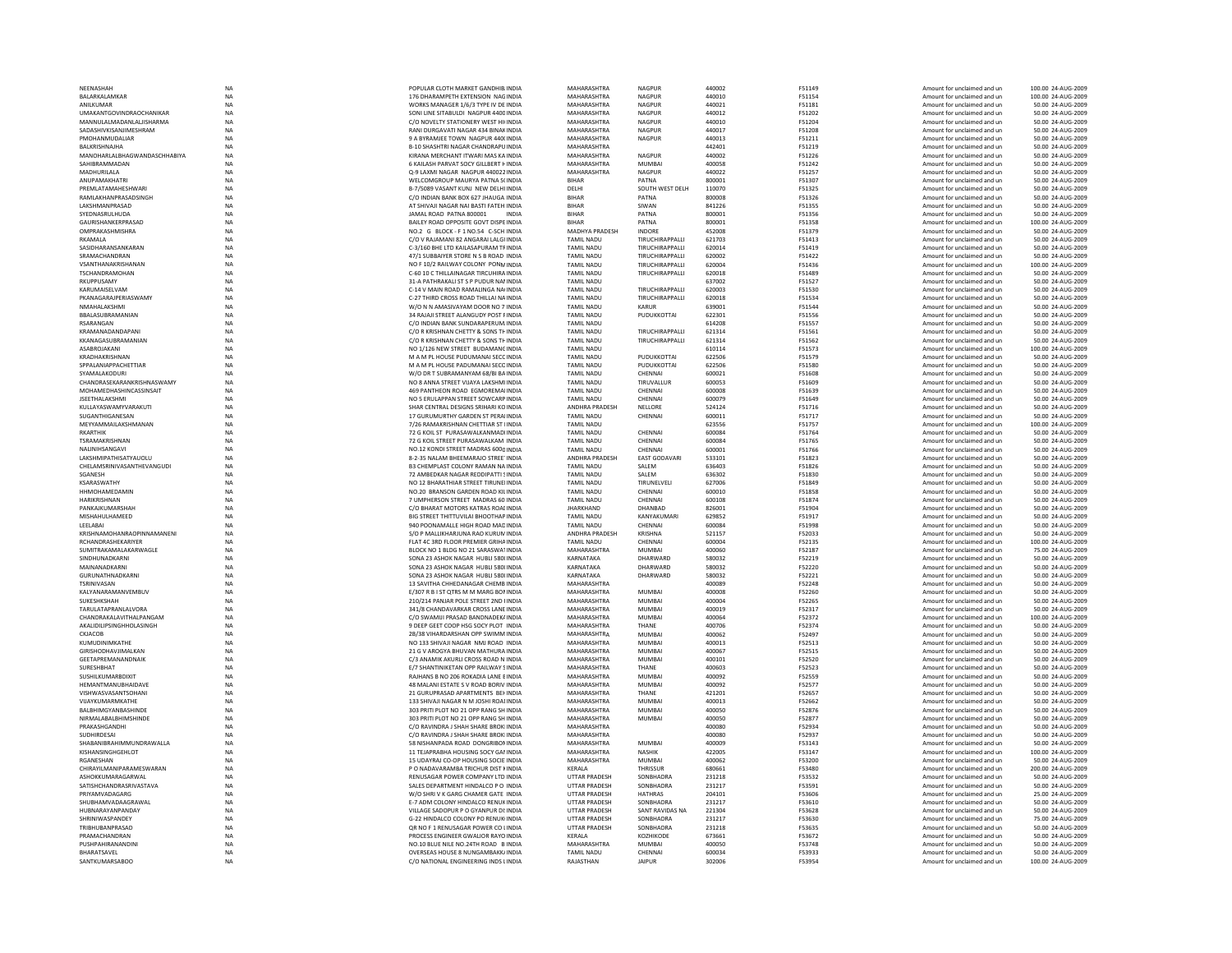| NARANDASKANJIMEHTA            | NA          | PRABHU NIVAS 4TH FLOOR BLOCK N INDIA         | MAHARASHTRA        | MUMBAI            | 400004 | F53976        | Amount for unclaimed and ur | 100.00 24-AUG-2009 |
|-------------------------------|-------------|----------------------------------------------|--------------------|-------------------|--------|---------------|-----------------------------|--------------------|
| ARUNKUMARBAJAJ                | <b>NA</b>   | MITTAL TOWER "C" WING 6-TH FUNDIA            | <b>MAHARASHTRA</b> | <b>MUMBAI</b>     | 400021 | F54031        | Amount for unclaimed and un | 100.00 24-AUG-2009 |
| DEVIDUTTADHURMALBAJAJ         | <b>NA</b>   | MITTAL TOWERS C-WING 6-TH FL INDIA           | MAHARASHTRA        | <b>MUMBA</b>      | 400021 | F54033        | Amount for unclaimed and un | 100.00 24-AUG-2009 |
| MAHENDRAPRAKASHGUPTA          | <b>NA</b>   | B/30 GEETANJALI ENCLAVE MALVIY, INDIA        | DELHI              | SOUTH DELHI       | 110017 | F54053        | Amount for unclaimed and un | 100.00 24-AUG-2009 |
|                               | <b>NA</b>   | C/O DR SURENDRA SHARMA C-4-60 INDIA          | MAHARASHTRA        | THANF             | 400610 | F54119        |                             |                    |
| SUMANSSHARMA                  |             |                                              |                    |                   |        |               | Amount for unclaimed and un | 100.00 24-AUG-2009 |
| RITADARU                      | <b>NA</b>   | 9 WEST VIEW APTS 7TH ROAD "E" L/ INDIA       | MAHARASHTRA        | PUNE              | 411006 | F54142        | Amount for unclaimed and un | 50.00 24-AUG-2009  |
| RAMANISUNDERRAJAN             | <b>NA</b>   | 201/235 2ND FLOOR SECTOR VI KAN INDIA        | MAHARASHTRA        | <b>MUMBAI</b>     | 400037 | F54172        | Amount for unclaimed and un | 50.00 24-AUG-2009  |
| KANVARULLAHKHAN               | <b>NA</b>   | C/O MR S H JEELANI 17 3RD FLOOR FINDIA       | MAHARASHTRA        | MUMRAI            | 400061 | F54217        | Amount for unclaimed and un | 50.00 24-AUG-2009  |
| ROOPCHANDBEHL                 | <b>NA</b>   | 15 ISHWAR NAGAR NEAR SURYA SOHNDIA           | DELHI              | SOUTH DELHI       | 110065 | F54227        | Amount for unclaimed and un | 50.00 24-AUG-2009  |
| <b>HARPARITSINGH</b>          | <b>NA</b>   | 125-A SANT NAGAR NEAR FAST OF KINDIA         | <b>DELHI</b>       | SOUTH DELHI       | 110065 | F54234        | Amount for unclaimed and un | 50.00 24-AUG-2009  |
|                               |             |                                              |                    |                   |        |               |                             |                    |
| PAWANKUMARBHOMIA              | NA          | 7/8 CENTURY NIWAS NEAR TV CENTINDIA          | MAHARASHTRA        | <b>MUMBAI</b>     | 400025 | F54327        | Amount for unclaimed and ur | 100.00 24-AUG-2009 |
| ANJALIBAGRODIA                | <b>NA</b>   | 21 VIJAY VILAS OOMER PARK WARD INDIA         | MAHARASHTRA        |                   | 400036 | F54416        | Amount for unclaimed and un | 50.00 24-AUG-2009  |
| PRADUMNAKUMARJAIN             | <b>NA</b>   | FLAT NO 801 4 MAYFAIR ROAD CALCINDIA         | <b>WEST BENGAL</b> |                   | 700019 | F54449        | Amount for unclaimed and un | 50.00 24-AUG-2009  |
| <b>USHADOKANIA</b>            | <b>NA</b>   | C/O MALCHAND GOENKA HUKUMCHNDIA              | <b>WEST BENGAL</b> |                   | 700001 | F54477        | Amount for unclaimed and un | 100.00 24-AUG-2009 |
| CRVASUDEVANNAMBIAR            | <b>NA</b>   | C/O PRATIBHA INVESTMENTS LTD 15 INDIA        | <b>WEST BENGAL</b> |                   | 700001 | F54503        | Amount for unclaimed and un | 50.00 24-AUG-2009  |
|                               |             |                                              |                    |                   |        |               |                             |                    |
| PMKRISHNADASNAMBISAN          | NA          | C/O UNIVERSAL AUTOCRAFTS PVT L'INDIA         | <b>WEST BENGAL</b> |                   | 700088 | F54505        | Amount for unclaimed and un | 50.00 24-AUG-2009  |
| AJAYKUMARSURANA               | <b>NA</b>   | M/S JAIPRAKASH STEELS 100 CANNILINDIA        | <b>WEST BENGAL</b> |                   | 700001 | F54585        | Amount for unclaimed and un | 50.00 24-AUG-2009  |
| RAMKRISHNAAGRAWAL             | <b>NA</b>   | C/O S R BATTBOI & COMPANY 36 GAINDIA         | <b>WEST BENGAL</b> |                   | 700013 | F54593        | Amount for unclaimed and un | 100.00 24-AUG-2009 |
| TEJRAJJAIN                    | <b>NA</b>   | C/O M/S IUGRAI TEIRAI 2 PORTUGUINDIA         | <b>WEST RENGAL</b> |                   | 700001 | F54599        | Amount for unclaimed and un | 100.00 24-AUG-2009 |
| VIMALADEVIMISHRA              | NA          | FLAT NO 2A 233 LOWER CIRCULAR RINDIA         | <b>WEST BENGAL</b> |                   | 700020 | F54623        | Amount for unclaimed and un | 100.00 24-AUG-2009 |
| <b>MAHABIRPRASADCHOUDHRY</b>  | <b>NA</b>   | 26 BURTOLLA STREET 3RD FLOOR CAINDIA         | <b>WEST BENGAL</b> |                   | 700007 | F54656        | Amount for unclaimed and un | 50.00 24-AUG-2009  |
|                               |             |                                              |                    |                   |        |               |                             |                    |
| OMPRAKASHGOYAL                | <b>NA</b>   | GOYAL TEA & CO 76/3 DHAN MAND INDIA          | RAJASTHAN          | GANGANAGAR        | 335001 | F54744        | Amount for unclaimed and un | 100.00 24-AUG-2009 |
| KAUSHI YADEVISAGARWAI         | <b>NA</b>   | SANSKAR IYOT FLAT NO 4 IST FLOOR INDIA       | MAHARASHTRA        | MUMBAI            | 400057 | F54816        | Amount for unclaimed and un | 100.00 24-AUG-2009 |
| PRATIBHAPRAVINCHANDRASHAH     | NA          | C/O M J NAGARDAS & CO P BOX 250 INDIA        | <b>WEST BENGAL</b> |                   | 700001 | F54833        | Amount for unclaimed and un | 150.00 24-AUG-2009 |
| DAKSHABHUPENDRAKHAKHAR        | <b>NA</b>   | C/O MR BHUPENDRA KHAKHAR 4TH INDIA           | <b>WEST BENGAL</b> |                   | 700001 | F54847        | Amount for unclaimed and un | 25.00 24-AUG-2009  |
| RAMAMUNDRA                    | <b>NA</b>   | C/O MEGRAJ KANYALAL 113 MANOI INDIA          | <b>WEST BENGAL</b> |                   | 700007 | F54854        |                             | 100.00 24-AUG-2009 |
|                               |             |                                              |                    |                   |        |               | Amount for unclaimed and un |                    |
| <b>RAIFNDRAKUMARSINGH</b>     | <b>NA</b>   | <b>IAYASHREE CO-OP HSG SOCY LTD 10 INDIA</b> | <b>WEST BENGAL</b> | HOOGHI)           | 712249 | <b>F54856</b> | Amount for unclaimed and un | 50.00 24-AUG-2009  |
| RAMKRISHNAAGRAWAL             | <b>NA</b>   | C/O S R BATLIBOL & COMPANY 36 G INDIA        | <b>WEST BENGAL</b> |                   | 700013 | <b>F54886</b> | Amount for unclaimed and un | 100.00 24-AUG-2009 |
| <b>USHAKUMARI</b>             | $_{\sf NA}$ | 270 JODHPUR PARK CALCUTTA 7000 INDIA         | <b>WEST BENGAL</b> |                   | 700068 | F54895        | Amount for unclaimed and un | 100.00 24-AUG-2009 |
| PREMBIRLA                     | <b>NA</b>   | C/O EASTERN SPINNING MILLS & INLINDIA        | <b>WEST BENGAL</b> |                   | 743201 | F54937        | Amount for unclaimed and un | 50.00 24-AUG-2009  |
| DILIPKUMARCHATTERJEE          | <b>NA</b>   |                                              | <b>WEST BENGAL</b> |                   | 700055 | <b>F54956</b> |                             |                    |
|                               |             | BIRAJ BHAVAN 74 SHAMNAGAR ROAINDIA           |                    |                   |        |               | Amount for unclaimed and un | 50.00 24-AUG-2009  |
| NIRUPAMCHOWDHURY              | <b>NA</b>   | 38/1/2 RAMTONU BOSE LANE CALCUNDIA           | <b>WEST RENGAL</b> |                   | 700006 | F54957        | Amount for unclaimed and un | 50.00 24-AUG-2009  |
| SHURHKARANRAJAI               | <b>NA</b>   | C/O ORIENT GENERAL INDUSTRIES L'INDIA        | <b>WEST BENGAL</b> |                   | 700054 | F54971        | Amount for unclaimed and un | 50.00 24-AUG-2009  |
| RAJASUBRAMANIANKARUPPIAH      | NA          | 10/2 MANOHAR PUKUR ROAD CALC INDIA           | <b>WEST BENGAL</b> |                   | 700026 | F54978        | Amount for unclaimed and ur | 100.00 24-AUG-2009 |
| INDIRAANKLESARIA              | NA          | 1 WOODBURN ROAD CALCUTTA 700 INDIA           | <b>WEST BENGAL</b> |                   | 700020 | F54999        | Amount for unclaimed and un | 100.00 24-AUG-2009 |
|                               |             |                                              |                    |                   |        |               |                             |                    |
| KAMALATALREJA                 | <b>NA</b>   | 10/73 CHARU CHANDRA AVENUE TC INDIA          | <b>WEST BENGAL</b> |                   | 700033 | F55062        | Amount for unclaimed and un | 100.00 24-AUG-2009 |
| VEENAGANERIWALA               | <b>NA</b>   | 12/1 NATHER BAGAN STREET CALCU INDIA         | <b>WEST BENGAL</b> |                   | 700005 | F55067        | Amount for unclaimed and un | 100.00 24-AUG-2009 |
| SATISHRAJSINGHCHAUHAN         | <b>NA</b>   | R 161 GREATER KAILASH I NEW DELI INDIA       | DELHI              | SOUTH DELH        | 110048 | F55070        | Amount for unclaimed and un | 100.00 24-AUG-2009 |
| <b>DAMODARLALMOONDHRA</b>     | NA          | C/O S L BHATTER 11 C BURDWAN RC INDIA        | <b>WEST BENGAL</b> |                   | 700027 | F55100        | Amount for unclaimed and ur | 100.00 24-AUG-2009 |
|                               |             |                                              | <b>WEST BENGAL</b> |                   |        |               |                             |                    |
| RAVIMOONDHRA                  | <b>NA</b>   | C/O S L BHATTER 11 C BURDWAN RC INDIA        |                    |                   | 700027 | F55102        | Amount for unclaimed and un | 50.00 24-AUG-2009  |
| SUJAYCHAUDHURI                | <b>NA</b>   | C/O 139 RAJA DINENDRA STREET CA INDIA        | <b>WEST BENGAL</b> |                   | 700004 | F55111        | Amount for unclaimed and un | 100.00 24-AUG-2009 |
| JAGATNARAYANDE                | <b>NA</b>   | 39/C CENTRAL ROAD, JADAVPUR, KC INDIA        | <b>WEST BENGAL</b> |                   | 700032 | F55121        | Amount for unclaimed and un | 100.00 24-AUG-2009 |
| SIKHASAHA                     | NA          | C/O MR R SAHA F C A HATIARA ROALINDIA        | <b>WEST BENGAL</b> |                   | 700059 | F55128        | Amount for unclaimed and un | 50.00 24-AUG-2009  |
| BIMLADEVUHUNJHUNWALA          | <b>NA</b>   | 402 PANCHSHEEL 8/1 DIAMOND HA INDIA          | <b>WEST BENGAL</b> |                   | 700027 | F55131        | Amount for unclaimed and un | 50.00 24-AUG-2009  |
|                               |             |                                              |                    |                   |        |               |                             |                    |
| <b>BIDYAKANTDAS</b>           | <b>NA</b>   | C/O HINDUSTAN ALUMINIUM CORP INDIA           | CHHATTISGARH       | ANUPPUR           | 484886 | F55225        | Amount for unclaimed and un | 50.00 24-AUG-2009  |
| <b>SANTRADEVIRUHELA</b>       | <b>NA</b>   | LINE NO 3 OTR NO 44-45 P O BIRLA LINDIA      | CHHATTISGARH       | <b>GWALIOR</b>    | 474004 | F55249        | Amount for unclaimed and un | 50.00 24-AUG-2009  |
| SHRINATHARORA                 | NA          | 29 CIMMCO LINE BIRLANAGAR GWA INDIA          | CHHATTISGARH       | GWALIOR           | 474004 | F55255        | Amount for unclaimed and un | 50.00 24-AUG-2009  |
| SUREKHAGOYAL                  | <b>NA</b>   | 140 B LANE NO 3 BIRLA NAGAR GW/ INDIA        | CHHATTISGARH       | <b>GWALIOR</b>    | 474004 | F55270        | Amount for unclaimed and un | 50.00 24-AUG-2009  |
| ASHOKKUMARGOYAL               |             |                                              |                    |                   |        |               |                             |                    |
|                               |             |                                              |                    |                   |        |               |                             |                    |
|                               | <b>NA</b>   | 140 B LANE NO 3 BIRLA NAGAR GW/ INDIA        | CHHATTISGARH       | <b>GWALIOR</b>    | 474004 | F55271        | Amount for unclaimed and un | 50.00 24-AUG-2009  |
| SURENDRASINGHIINDANI          | <b>NA</b>   | DY MANAGER MAINT CIMMCO LTD UNDIA            | RAIASTHAN          | <b>BHARATPUR</b>  | 321001 | F55274        | Amount for unclaimed and un | 50.00 24-AUG-2009  |
| <b>RSURFSH</b>                | <b>NA</b>   | 28 SADULLAH ST T NAGAR MADRAS INDIA          | <b>TAMIL NADU</b>  | CHENNAL           | 600017 | <b>F55309</b> | Amount for unclaimed and un | 50.00 24-AUG-2009  |
|                               |             |                                              |                    |                   |        |               |                             |                    |
| MBALASUBRAMANIAM              | <b>NA</b>   | "S.M & SONS ARCADE" NEW NO:21: INDIA         | <b>TAMIL NADU</b>  | CUDDALORE         | 607003 | F55323        | Amount for unclaimed and un | 100.00 24-AUG-2009 |
| SRAMESH                       | <b>NA</b>   | SURAMANGALAM PALLI NELIYANUR INDIA           | <b>PONDICHERRY</b> |                   | 605107 | F55335        | Amount for unclaimed and un | 100.00 24-AUG-2009 |
| SUDHIRGOYAL                   | <b>NA</b>   | C/O AIR TRANSPORT CORPORATION INDIA          | ASSAM              | KAMRUP            | 781001 | <b>F55336</b> | Amount for unclaimed and un | 100.00 24-AUG-2009 |
| SHANTHAKRISHNAMOORTHY         | <b>NA</b>   | CHANDRA SRL3 SRILARDHLCOLONY INDIA           | <b>TAMIL NADU</b>  | CHENNAL           | 600018 | F55381        | Amount for unclaimed and un | 100.00 24-AUG-2009 |
| RAJENDRAKELA                  | NA          | C/O HYDERABAD ENGINEERING INDIINDIA          | ANDHRA PRADESH     | RANGAREDD         | 500037 | F55383        | Amount for unclaimed and un | 50.00 24-AUG-2009  |
|                               |             |                                              |                    |                   |        |               |                             |                    |
| KMSUNDARAM                    | <b>NA</b>   | 140 BAWA MADAM LANE NORTH M INDIA            | <b>TAMIL NADU</b>  | THANJAVUR         | 613009 | F55409        | Amount for unclaimed and un | 100.00 24-AUG-2009 |
| SISIRKUMARBHOWMICK            | NA          | 14 GOVARDHAN SINGH STREET ROY. INDIA         | <b>TAMIL NADU</b>  | CHENNAI           | 600014 | F55421        | Amount for unclaimed and un | 50.00 24-AUG-2009  |
| VNARASIMHAPRASAD              | <b>NA</b>   | C/O BEST ALUMINIUM FABRICATOR! INDIA         | KARNATAKA          | BANGALORE         | 560002 | F55426        | Amount for unclaimed and un | 50.00 24-AUG-2009  |
| <b>JGPAREKH</b>               | NA          | C/O MACHINE TOOLS & ACCESSORIE INDIA         | <b>TAMIL NADU</b>  | TIRUVALLUF        | 600058 | F55431        | Amount for unclaimed and un | 100.00 24-AUG-2009 |
| KAUSHALKUMARSHUKLA            | <b>NA</b>   | 110/2 ERANOWANA POONA 411004 INDIA           | MAHARASHTRA        | PUNE              | 411004 | F55453        | Amount for unclaimed and un |                    |
|                               |             |                                              |                    |                   |        |               |                             | 100.00 24-AUG-2009 |
| KALPNATHSHUKLA                | <b>NA</b>   | 130. ST. PATRICKS TOWN CO-OP HSCINDIA        | <b>MAHARASHTRA</b> | PUNE              | 411013 | F55454        | Amount for unclaimed and un | 100.00 24-AUG-2009 |
| KENCHANAGOUDAMPATII           | <b>NA</b>   | 18/3 BHARAT KUNJ VASAHAT NO 1 (INDIA         | MAHARASHTRA        | PUNE              | 411038 | F55455        | Amount for unclaimed and un | 50.00 24-AUG-2009  |
| RAMAIYERLAKSHMINARAYAN        | <b>NA</b>   | 54 INDRA GANDHI STREET KAVERIRA INDIA        | <b>TAMIL NADU</b>  | CHENNAI           | 600093 | F55464        | Amount for unclaimed and un | 50.00 24-AUG-2009  |
| NIRMALARAJA                   | $_{\sf NA}$ | 32/2 AGA ABBAS ALI ROAD 3RD CRO INDIA        | KARNATAKA          | BANGALORE         | 560042 | F55475        | Amount for unclaimed and un | 50.00 24-AUG-2009  |
| JAYALAKSHMIRANGANATHAN        | NA          | AJ-64 ANNA NAGAR MADRAS 60004 INDIA          | <b>TAMIL NADU</b>  | CHENNAI           | 600040 | F55485        | Amount for unclaimed and un | 50.00 24-AUG-2009  |
| SRINIVASANRENGANATHANAYYANGAR |             | 3/50 THIRUCHENDURAI AGRAHARAI INDIA          | <b>TAMIL NADU</b>  |                   | 639101 | F55492        | Amount for unclaimed and un | 50.00 24-AUG-2009  |
|                               | NA          |                                              |                    | TIRUCHIRAPPALLI   |        |               |                             |                    |
| MATHALAPARDHASARADHI          | <b>NA</b>   | C/O SRI SAI RAMA ROLLING MILLS T/ INDIA      | ANDHRA PRADESH     | EAST GODAVARI     | 533101 | F55507        | Amount for unclaimed and un | 50.00 24-AUG-2009  |
| <b>RAHULGUPTA</b>             | <b>NA</b>   | F 8/17 VASANT VIHAR NFW DELHI 1'INDIA        | <b>DELHI</b>       | SOUTH WEST DELH   | 110057 | <b>F55523</b> | Amount for unclaimed and un | 100.00 24-AUG-2009 |
| <b>HKPATNEY</b>               | NA          | R-854 NEW RAJINDER NAGAR NEW LINDIA          | DELHI              | NEW DELHI         | 110060 | F55531        | Amount for unclaimed and ur | 50.00 24-AUG-2009  |
| DHARAMPAULUPPAL               | <b>NA</b>   | BEHIND OLD PO MUKERIAN-144 211 INDIA         | PUNJAB             | <b>HOSHIARPUR</b> | 144211 | F56030        | Amount for unclaimed and un | 50.00 24-AUG-2009  |
| RANJANKUMARCHOPRA             | <b>NA</b>   | 55F CANNING STREET 2ND FLOOR RUNDIA          | <b>WEST BENGAL</b> |                   | 700001 | F56035        | Amount for unclaimed and un | 50.00 24-AUG-2009  |
| <b>GAUTAMMOTICHAINANI</b>     | <b>NA</b>   | 53 CINEMA WADI OPP S R L LLROA INDIA         | MAHARASHTRA        | MUMRAI            | 400016 | F56077        | Amount for unclaimed and un | 50.00 24-AUG-2009  |
|                               |             |                                              |                    |                   |        |               |                             |                    |
| INDIRAPALKHII NANI            | <b>NA</b>   | A-5 MAYFAIR GARDEN NEW DELHI-1 INDIA         | <b>DELHI</b>       | SOUTH WEST DELH   | 110016 | F56217        | Amount for unclaimed and un | 100.00 24-AUG-2009 |
| RAMESHMAGANLALRAJPARA         | NA          | 67/E/1049 KRISHNANAGAR SAIJPUR INDIA         | <b>GUJARAT</b>     |                   | 382346 | F56267        | Amount for unclaimed and un | 50.00 24-AUG-2009  |
| <b>NARAINDASS</b>             | <b>NA</b>   | 1/10868 SUBHASH PARK NAVIN SHA INDIA         | DELHI              | <b>EAST DELHI</b> | 110032 | F56318        | Amount for unclaimed and un | 200.00 24-AUG-2009 |
| VIPULKUMARJAIN                | <b>NA</b>   | C/O P C JAIN 146 HARSH VIHAR PITA INDIA      | DELHI              | NORTH DELHI       | 110034 | F56376        | Amount for unclaimed and un | 50.00 24-AUG-2009  |
|                               |             |                                              |                    |                   |        |               |                             |                    |
| <b>SUNITAARORA</b>            | <b>NA</b>   | BLOCK 39 FLAT 249 GOVT COLONY P INDIA        | <b>WEST RENGAL</b> |                   | 700060 | F56479        | Amount for unclaimed and un | 50.00 24-AUG-2009  |
| VINODKUMARARORA               | <b>NA</b>   | BLOCK 39 FLAT 249 GOVT COLONY P INDIA        | <b>WEST BENGAL</b> |                   | 700060 | <b>F56480</b> | Amount for unclaimed and un | 50.00 24-AUG-2009  |
| <b>BLSHAH</b>                 | <b>NA</b>   | BANK WALA H NO 2653 SHAH BHAW INDIA          | RAJASTHAN          |                   | 302003 | F56604        | Amount for unclaimed and un | 100.00 24-AUG-2009 |
| SANJAYCHIMANLALDAVE           | NA          | C/14 PINKY PARF FLATS B/D MANIAS INDIA       | <b>GUJARAT</b>     | AHMEDABAD         | 380008 | F56616        | Amount for unclaimed and un | 50.00 24-AUG-2009  |
| <b>GOPALPRASADI ADHA</b>      | <b>NA</b>   | 16 HARE STREET CALCUTTA-700 001 INDIA        | <b>WEST RENGAL</b> |                   | 700001 | F56645        | Amount for unclaimed and un | 50.00 24-AUG-2009  |
|                               |             |                                              |                    |                   |        |               |                             |                    |
| SANJIVRELAN                   | <b>NA</b>   | 45/18 EAST PATEL NAGAR NEW DELIINDIA         | DELHI              | NEW DELHI         | 110008 | F57043        | Amount for unclaimed and un | 100.00 24-AUG-2009 |
| MAHENDRAKUMARMAHAWAR          | <b>NA</b>   | SHREE KRISHNA TRADING COMPANY INDIA          | <b>WEST BENGAL</b> |                   | 700001 | F57064        | Amount for unclaimed and un | 50.00 24-AUG-2009  |
| PRAJAKUMARI                   | <b>NA</b>   | ASST MANAGER SYNDICATE BANK G INDIA          | KARNATAKA          | BANGALORE         | 560009 | F57177        | Amount for unclaimed and un | 50.00 24-AUG-2009  |
| PSARORA                       | <b>NA</b>   | 26 ARA KASHAN ROAD NEW DELHI-1INDIA          | DELHI              | NEW DELHI         | 110055 | F57206        | Amount for unclaimed and un | 50.00 24-AUG-2009  |
| RAKESHKUMARBANSAL             | <b>NA</b>   | STATE BANK OF PATIALA MAIN BRANNDIA          | PUNIAR             |                   | 148101 | <b>F59093</b> | Amount for unclaimed and un | 50.00 24-AUG-2009  |
|                               |             |                                              |                    | SANGRUR           |        |               |                             |                    |
| VUAYSPODDAR                   | <b>NA</b>   | POST BOX NO 4 BHIWANI-125 021 H INDIA        | HARYANA            |                   | 125021 | F59119        | Amount for unclaimed and ur | 50.00 24-AUG-2009  |
| AABIDAZAHMED                  | NA          | 17 100 FEET ROAD 6TH BLOCK BANA INDIA        | KARNATAKA          | BANGALORE         | 560085 | F59174        | Amount for unclaimed and un | 25.00 24-AUG-2009  |
| KRISHNAKUMAR                  | <b>NA</b>   | 2 GYAN LOK HAPUR-245 101 24510: INDIA        | UTTARAKHAND        | GHAZIABAD         | 245101 | F61064        | Amount for unclaimed and un | 100.00 24-AUG-2009 |
| KAMALAPATISINGH               | <b>NA</b>   | 26/A SAURASTRA SOCIETY AHMEDA INDIA          | GUJARAT            | AHMEDABAD         | 380007 | F61121        | Amount for unclaimed and un | 50.00 24-AUG-2009  |
| <b>MANSARICHAKARARTY</b>      | <b>NA</b>   | STURDIA CHEMICALS LTD RISHIKESH INDIA        | <b>UTTARAKHAND</b> | DEHRADUN          | 249201 | F61149        | Amount for unclaimed and un | 50.00 24-AUG-2009  |
| SUNITANARULA                  | <b>NA</b>   | C/O M/S NATIONAL TRADING COMP INDIA          | <b>WEST BENGAL</b> |                   | 700001 | F61241        | Amount for unclaimed and un | 100.00 24-AUG-2009 |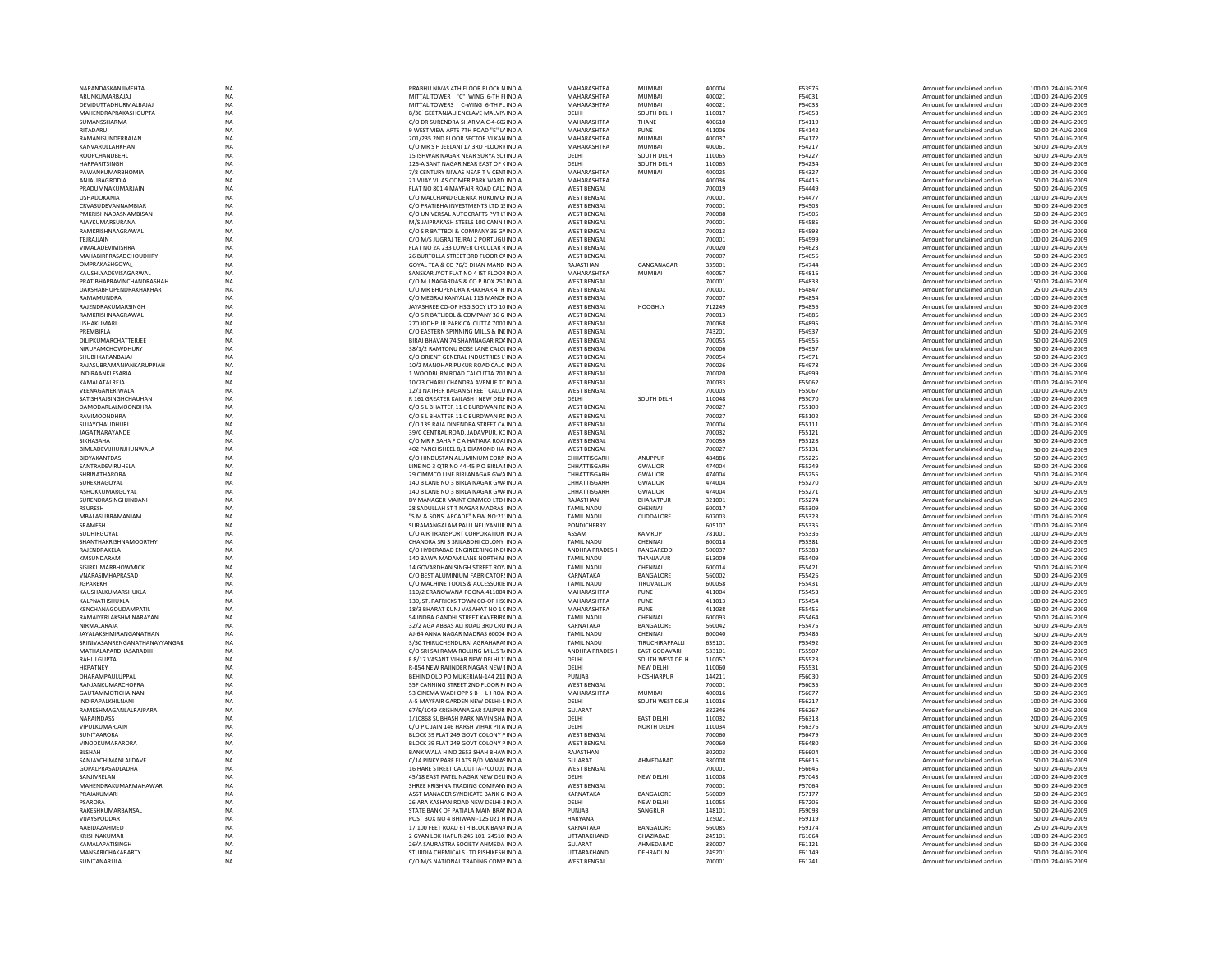| <b>BHOPAL</b><br>Amount for unclaimed and un<br>ARVINDLAXMIKANTLADHAD<br><b>NA</b><br>GOAN TOWER HUBLI-580 920 KARN INDIA<br>KARNATAKA<br>580920<br>F63147<br>Amount for unclaimed and un<br>50.00 24-AUG-2009<br>NFW DFI HI<br>SANTHOSHMALHOTRA<br><b>NA</b><br>IC 38/B LIG FLATS MAYAPURLN DELLINDIA<br><b>DELHI</b><br>110064<br>F63159<br>Amount for unclaimed and un<br>100.00 24-AUG-2009<br>ARVINDLAXMIKANTLADHAD<br>NA<br>MAHESWARI STORES BARDAN STREI INDIA<br>KARNATAKA<br>DHARWARD<br>580029<br>50.00 24-AUG-2009<br>F65099<br>Amount for unclaimed and un<br>NA<br><b>BABUBHAIAMBALALPATEL</b><br>NEAR SWAMINARAYAN TEMPLE KUNINDIA<br>GUJARAT<br>MAHESANA<br>382715<br>F65175<br>Amount for unclaimed and un<br>100.00 24-AUG-2009<br>SANDHYAGUPTA<br><b>NA</b><br>B-7/1-A VASANT VIHAR NEW DELHI INDIA<br>SOUTH WEST DELH<br>DELHI<br>110057<br>F67023<br>100.00 24-AUG-2009<br>Amount for unclaimed and un<br><b>NA</b><br>MANILAI RAHIBHAIPATEL<br>MAHARASHTRA<br>BLOCK 9 NARENDRA NIVAS SECOND INDIA<br>MUMRAI<br>400064<br>F67030<br>Amount for unclaimed and un<br>50.00 24-AUG-2009<br><b>NA</b><br><b>F-5 KONARK ESTATE OPP POONA CLINDIA</b><br>MAHARASHTRA<br>411081<br><b>F67058</b><br>Amount for unclaimed and un<br>100.00 24-AUG-2009<br>SOUTH WEST DELH<br><b>GDSINGH</b><br>NA<br>A-324 SAROJINI NAGAR NEW DELHI- INDIA<br>DELHI<br>110023<br>F67130<br>Amount for unclaimed and un<br>100.00 24-AUG-2009<br>NA<br>G-81 SUJAN SINGH PARK NEW DELH INDIA<br>DELHI<br>SOUTH DELHI<br>110003<br>F67179<br>375.00 24-AUG-2009<br>Amount for unclaimed and un<br>MAHARASHTRA<br><b>NA</b><br>76/30 MARINE DRIVE F ROAD PANCHNDIA<br>400020<br>F67202<br>50.00 24-AUG-2009<br><b>MUMBAI</b><br>Amount for unclaimed and un<br><b>NA</b><br>MAHARASHTRA<br>21/2 ROHITVILLA SEWREE WALALA FINDIA<br>MUMBAI<br>400019<br>F67242<br>Amount for unclaimed and un<br>50.00 24-AUG-2009<br>NA<br>62/13 HARBANS MOHAL KANPUR-2(INDIA<br><b>UTTAR PRADESH</b><br>208001<br>F67295<br>100.00 24-AUG-2009<br>Amount for unclaimed and un<br>NA<br>F-51 RAJOURI GARDEN NEW DELHI-1INDIA<br>DELHI<br>NEW DELHI<br>110027<br>F67304<br>Amount for unclaimed and un<br>50.00 24-AUG-2009<br>NA<br>RAJASTHAN<br>302001<br>F67342<br>SHARDA KUNJ PUROHIT JIKA BAGH JINDIA<br><b>JAIPUR</b><br>100.00 24-AUG-2009<br>Amount for unclaimed and un<br><b>NA</b><br>KARNATAKA<br><b>BANGALORE</b><br>293 DWARAKA 6TH MAIN ROAD WEINDIA<br>560086<br><b>F69038</b><br>Amount for unclaimed and un<br>50.00 24-AUG-2009<br><b>NA</b><br>N I OFFICER COLONY MEGHANI NAG INDIA<br>GUIARAT<br>AHMEDABAD<br>380016<br>F70027<br>Amount for unclaimed and un<br>50.00 24-AUG-2009<br><b>ASHARANI</b><br>NA<br>14 VIIITH CROSS DR RADHA KRISHN/ INDIA<br><b>TAMIL NADU</b><br>CHENNAI<br>600004<br>F71020<br>Amount for unclaimed and un<br>50.00 24-AUG-2009<br>RAJENDRAKUMARSHARDA<br>NA<br>C/O M/S SARDA SOAP WORKS P O C INDIA<br>RAJASTHAN<br><b>JHUJHUNU</b><br>333026<br>50.00 24-AUG-2009<br>F71138<br>Amount for unclaimed and un<br><b>NA</b><br>NORTH WEST DELH<br>110088<br>DALIEETSETHI<br>BN WEST 82 SHALIMAR BAGH DELHI INDIA<br>DELHI<br>F71156<br>Amount for unclaimed and un<br>50.00 24-AUG-2009<br>MAHARASHTRA<br>MAYURMANGALDASKOTHARI<br><b>NA</b><br>HARI CHAMBERS ROOM NO.4 2ND INDIA<br>400023<br>F71168<br>Amount for unclaimed and un<br>100.00 24-AUG-2009<br>NAGIMDASHIRACHANDRUPAMI<br>NA<br>ARIHANT 4 STATION PLOT HONDAL- INDIA<br>GUIARAT<br>RAJKOT<br>360311<br>F72071<br>50.00 24-AUG-2009<br>Amount for unclaimed and un<br>NA<br>KARNATAKA<br>BANGALORE<br><b>BSNEELAKANTA</b><br>57 PRATHIMA LOWER PALACE PORL INDIA<br>560003<br>F72092<br>Amount for unclaimed and ur<br>50.00 24-AUG-2009<br>MAHARASHTRA<br><b>BHIKHOOSORABJ</b><br><b>NA</b><br>303/4 JUPJTER APT CUFFE PARADE CINDIA<br><b>MUMBAI</b><br>400005<br>F72212<br>50.00 24-AUG-2009<br>Amount for unclaimed and un<br><b>NA</b><br>BANGALORE<br>PVKSRAJU<br>KARNATAKA<br>560004<br>F72226<br>NO 5 UPSTAIRS SANNIDI ROAD BASAINDIA<br>Amount for unclaimed and un<br>50.00 24-AUG-2009<br>PAWANKUMARNARULA<br>NA<br>C/O NATIONAL TRADING CO 3 AMRAINDIA<br><b>WEST BENGAL</b><br>700001<br>F73049<br>Amount for unclaimed and un<br>50.00 24-AUG-2009<br>ANILKUMARNARULA<br>NA<br>C/O NATIONAL TRADING CO 3 AMR/ INDIA<br><b>WEST BENGAL</b><br>700001<br>F73050<br>Amount for unclaimed and ur<br>200.00 24-AUG-2009<br>NA<br><b>INDRANILCHOWDHURY</b><br>25 KHADER NAVAZ KHAN ROAD MAI INDIA<br><b>TAMIL NADU</b><br>CHENNAI<br>600006<br>F73054<br>Amount for unclaimed and ur<br>50.00 24-AUG-2009<br><b>NA</b><br>UTTAR PRADESH<br>KRISHNAKANTSHUKLA<br>C/O R.B.I. E.C.D. THE MALL KANPUR INDIA<br>208001<br>F73090<br>50.00 24-AUG-2009<br>Amount for unclaimed and un<br><b>NA</b><br><b>UTTAR PRADESH</b><br>208004<br>KRISHNARHAGWANMFHROTRA<br>63/7-A THE MALL KANPUR 208004 (INDIA<br>F73100<br>Amount for unclaimed and un<br>300.00 24-AUG-2009<br>NA<br>10-4-771 14/B SHREE RAM NAGAR CINDIA<br>ANDHRA PRADESH<br>HYDERABAD<br>500028<br>F73279<br>50.00 24-AUG-2009<br>Amount for unclaimed and un<br>MAHARASHTRA<br>NA<br>129/3571 PANT NAGAR GHATLOPARINDIA<br>400075<br>F73300<br>Amount for unclaimed and un<br>100.00 24-AUG-2009<br>NA<br>C/O BRIG B N SHARMA CHIEF SECUR INDIA<br>DELHI<br>NEW DELHI<br>110008<br>F74128<br>100.00 24-AUG-2009<br>Amount for unclaimed and un<br><b>NA</b><br>NO 84 (UPSTAIRS) ROBERTSON ROALINDIA<br>KARNATAKA<br>BANGALORE<br>560005<br>F74141<br>Amount for unclaimed and un<br>50.00 24-AUG-2009<br><b>NA</b><br>B-12(A) "CHANDAN VII LA" LAXMI N/INDIA<br>MAHARASHTRA<br>NAGPUR<br>440022<br>F74160<br>Amount for unclaimed and un<br>100.00 24-AUG-2009<br>NA<br>MAHARASHTRA<br>MUMBAI<br>7 C HARBOUR HEIGHTS B N A SAWAI INDIA<br>400005<br>F74207<br>Amount for unclaimed and ur<br>250.00 24-AUG-2009<br>NA<br>E - 588 GREATER KAILASH - II NEW D INDIA<br>DELHI<br>SOUTH DELHI<br>110048<br>F75075<br>Amount for unclaimed and un<br>100.00 24-AUG-2009<br>NA<br>DELHI<br>SOUTH DELHI<br>110024<br>36 VINOBA PURI LAJPUT NAGAR NEVINDIA<br>F75100<br>50.00 24-AUG-2009<br>Amount for unclaimed and un<br><b>NA</b><br>GUIARAT<br>45 KOTFCHA NAGAR KAI AWAD ROA INDIA<br>RAIKOT<br>360001<br>F75146<br>Amount for unclaimed and un<br>50.00 24-AUG-2009<br><b>EAST SINGHBHUM</b><br><b>NA</b><br>GREVES FOSECO LTD SUNDER NAGA INDIA<br><b>JHARKHAND</b><br>832107<br>F75156<br>Amount for unclaimed and un<br>50.00 24-AUG-2009<br>NA<br>NEMICHANDJAIN<br>II/0-36 LAJPAT NAGAR NEW DELHI 1 INDIA<br>DELHI<br>SOUTH DELHI<br>110024<br>F75289<br>Amount for unclaimed and un<br>50.00 24-AUG-2009<br>SURESHGBHADANIA<br>NA<br>BALMUKUND PLOT NEAR KRISHNA KINDIA<br><b>GUJARAT</b><br>RAJKOT<br>360005<br>F75295<br>Amount for unclaimed and un<br>100.00 24-AUG-2009<br><b>NA</b><br>226001<br>UTTAR PRADESH<br>LUCKNOW<br>ASHWINIKUMARRASTOGI<br>101 IIIRD FLOOR HALWARIA MARKE INDIA<br>F75319<br>50.00 24-AUG-2009<br>Amount for unclaimed and un<br>NANDI ALAGARWAI<br><b>NA</b><br>110 BALRAM DEY STREET CALCUTTA INDIA<br><b>WEST BENGAL</b><br>700006<br>F75424<br>Amount for unclaimed and un<br>50.00 24-AUG-2009<br>SITADEVIMRIG<br>NA<br>C-2C/12/74 JANAK PURI DELHI 1100 INDIA<br>NEW DELHI<br>110058<br>F75443<br>100.00 24-AUG-2009<br><b>DELHI</b><br>Amount for unclaimed and un<br>HEMLATASUSHILKANTSANGHANI<br>NA<br>21/2 ROHIT VILLA S W ESTATE RD NINDIA<br>MAHARASHTRA<br><b>MUMBAI</b><br>400019<br>F75453<br>Amount for unclaimed and un<br>100.00 24-AUG-2009<br><b>FAST DELHI</b><br>MAVCLARAMONTRIRO<br><b>NA</b><br>3D POCKET III MIG DDA FLATS MAYLINDIA<br>DELHI<br>110091<br>50.00 24-AUG-2009<br>F75466<br>Amount for unclaimed and un<br><b>NA</b><br>MAHARASHTRA<br>ANITKANJISAVLA<br><b>MUMBAI</b><br>400011<br>F75533<br>2/39 KABULI BUILDING JACOB CIRCL INDIA<br>Amount for unclaimed and un<br>50.00 24-AUG-2009<br>MENARENAMRAI AI PATFI<br>NA<br>NO 6 NEW ALKAPURI SOCIETY GULB INDIA<br>GUIARAT<br>AHMFDARAD<br>380015<br>F75605<br>Amount for unclaimed and un<br>50.00 24-AUG-2009<br>HEMLATASSANGHANI<br>MAHARASHTRA<br>MUMBAI<br>NA<br>21/2 ROHIT VILLA S W ESTATE RD NINDIA<br>400019<br>F75645<br>Amount for unclaimed and un<br>50.00 24-AUG-2009<br>RAMABAIDATTATRAYAMBARDEKAR<br>NA<br>49 NARAYAN PETH PUNA 411030 41INDIA<br>MAHARASHTRA<br>411030<br>F75775<br>100.00 24-AUG-2009<br>PUNE<br>Amount for unclaimed and un<br>AMRITSAR<br>KMSHARMA<br><b>NA</b><br>SHRI KRISHNA PHARMACY BLDG KATINDIA<br>PUNJAB<br>143001<br>F75776<br>50.00 24-AUG-2009<br>Amount for unclaimed and un<br>SUMANGOENKA<br><b>NA</b><br>MAHARASHTRA<br>400021<br>C/O GIMPEX PRIVATE LTD 89 BAJAJ EINDIA<br><b>MUMBAI</b><br>F75791<br>Amount for unclaimed and un<br>100.00 24-AUG-2009<br>RAKESHPAUL<br>NA<br>H NO 318 BHARAT NAGAR LUDHIAN INDIA<br>PUNJAB<br>LUDHIANA<br>141001<br>F75858<br>Amount for unclaimed and un<br>100.00 24-AUG-2009<br>UTTAR PRADESH<br>KANNIYALAL<br>NA<br>318 RAIL BAZAR KANPUR 208004 2CINDIA<br>208004<br>F75882<br>Amount for unclaimed and un<br>200.00 24-AUG-2009<br>NA<br>600017<br>41 SARANGAPANI STREET T NAGAR IINDIA<br><b>TAMIL NADU</b><br>CHENNAI<br>F75897<br>50.00 24-AUG-2009<br>Amount for unclaimed and un<br><b>NA</b><br>132-E KAMLA NAGAR NEW DELHI 11 INDIA<br>NORTH DELHI<br>110007<br>DELHI<br>F75927<br>Amount for unclaimed and un<br>100.00 24-AUG-2009<br><b>NA</b><br>27 BORE BANK ROAD BANGALORE 5 INDIA<br>KARNATAKA<br><b>BANGALORE</b><br>560046<br>F76105<br>Amount for unclaimed and un<br>100.00 24-AUG-2009<br>NA<br>S B 53 TONK ROAD BAPU NAGAR JAI INDIA<br>RAJASTHAN<br>302015<br><b>JAIPUR</b><br>F76177<br>Amount for unclaimed and ur<br>50.00 24-AUG-2009<br>NA<br>G/4 SHRILAL ASHISH 34 GARODIA N/ INDIA<br><b>MAHARASHTRA</b><br>400077<br>F76238<br>50.00 24-AUG-2009<br>Amount for unclaimed and un<br>SECTOR 12 FLAT NO 990 R K PURAM INDIA<br>SOUTH WEST DELH<br><b>MRGUPTA</b><br>110022<br>F76252<br>50.00 24-AUG-2009<br>DELHI<br>Amount for unclaimed and un<br>MAHARASHTRA<br><b>SHANTIDEVILAKHANI</b><br><b>NA</b><br>A/63 VISHNU RAUG 137 S V ROAD A INDIA<br>MUMBAI<br>400058<br>F76307<br>Amount for unclaimed and un<br>100.00 24-AUG-2009<br><b>BIMALKUMARIAIN</b><br><b>NA</b><br>C/O SUDEEP ENTERPRISES 9 INDIA E INDIA<br><b>WEST BENGAL</b><br>700001<br>F76321<br>Amount for unclaimed and un<br>25.00 24-AUG-2009<br>ANILPOONAMCHANDDOSHI<br><b>NA</b><br>26 AMIETA JAGGANATH BHOSLE MAINDIA<br>MAHARASHTRA<br><b>MUMBAI</b><br>400021<br>F76323<br>Amount for unclaimed and un<br>100.00 24-AUG-2009<br>MAHESHKUMARNARULA<br>NA<br>C/O NATIONAL TRADING CO 3 AMR/ INDIA<br><b>WEST BENGAL</b><br>700001<br>F76553<br>Amount for unclaimed and un<br>100.00 24-AUG-2009<br>PAWANKUMARNARULA<br><b>NA</b><br>C/O NATIONAL TRADING CO 3 AMRAINDIA<br><b>WEST BENGAL</b><br>700001<br>F76554<br>Amount for unclaimed and un<br>50.00 24-AUG-2009<br>INDUTALWAR<br><b>NA</b><br>670 SADAR BAZAR DELHI 110006 11 INDIA<br><b>DELHI</b><br>110006<br>F76779<br>Amount for unclaimed and un<br>50.00 24-AUG-2009<br>SANTOSHKUMARMAHESHWARI<br>NA<br>48/15 LATHI MOHAL KANPUR 20800 INDIA<br><b>UTTAR PRADESH</b><br>208001<br>F76802<br>50.00 24-AUG-2009<br>Amount for unclaimed and un<br>MAHESHCHIMANLALSHAH<br>NA<br>122 GULALWADI GHAT NI CHAWL 15 INDIA<br>MAHARASHTRA<br><b>MUMBAI</b><br>400004<br>F76833<br>50.00 24-AUG-2009<br>Amount for unclaimed and un<br>MAHARASHTRA<br>MUMBAI<br>NASIRAARRASRHOYRANDUKWALA<br><b>NA</b><br>SARKAR RESIDENCY A-1 FLAT NO.50: INDIA<br>400010<br>100.00 24-AUG-2009<br>F76861<br>Amount for unclaimed and un<br><b>NA</b><br><b>CPMAI HOTRA</b><br>D-151 PREET VIHAR DELHI 110092 1 INDIA<br><b>DELHI</b><br><b>FAST DELHI</b><br>110092<br>F76921<br>Amount for unclaimed and un<br>100.00 24-AUG-2009<br>HAMZATRADINGINVESTMENTPLTD<br>NA<br>ABDUL QADIR 203 KUSAL BAZAR 32- INDIA<br><b>DELHI</b><br>SOUTH DELHI<br>110019<br>F76976<br>200.00 24-AUG-2009<br>Amount for unclaimed and un<br>NA<br>KARNATAKA<br>BANGALORE<br>2196/2 11TH MAIN ROAD II STAGE '/ INDIA<br>560010<br>F77005<br>Amount for unclaimed and ur<br>100.00 24-AUG-2009<br>NA<br>33 PURAM PRAKASHA RAO ROAD B/ INDIA<br><b>TAMIL NADU</b><br>CHENNAI<br>600014<br>F77043<br>50.00 24-AUG-2009<br>Amount for unclaimed and un<br><b>NA</b><br>MAHARASHTRA<br>114 SHRIPAL INDUSTRIAL ESTATE S \ INDIA<br><b>MUMBAI</b><br>400102<br>F77053<br>100.00 24-AUG-2009<br>Amount for unclaimed and un<br><b>NA</b><br>C-49 SOUTH EXTENSION PART I NEW INDIA<br>DELHI<br>SOUTH DELHI<br>110049<br>F77109<br>Amount for unclaimed and un<br>100.00 24-AUG-2009<br>NA<br>C/O K A HEDGE NEW BANK OF INDIA INDIA<br><b>TAMIL NADU</b><br>600014<br>CHENNAI<br>F77137<br>Amount for unclaimed and ur<br>50.00 24-AUG-200<br>NA<br>13 GANDHI SQUARE MALKA GANJ D INDIA<br>DELHI<br><b>NORTH DELHI</b><br>110007<br>F77160<br>Amount for unclaimed and un<br>100.00 24-AUG-2009<br><b>NA</b><br>2 MULLICK STREET CALCUTTA 70000 INDIA<br><b>WEST BENGAL</b><br>700007<br>F77171<br>150.00 24-AUG-2009<br>Amount for unclaimed and un<br>BHAVNAGAR<br>364001<br><b>NA</b><br>KALPANA SOCIETY PLOT NO 4/B 'CH/ INDIA<br>GUJARAT<br>F77190<br>Amount for unclaimed and un<br>50.00 24-AUG-2009<br>RANJANAPURSHOTTAMCHANDAK<br><b>73 DHANSHREE BUILDING KACHIPUF INDIA</b><br>MAHARASHTRA<br>NAGPUR<br>440010<br>F77208<br>Amount for unclaimed and un<br>100.00 24-AUG-2009<br>NA<br>KULBIRSINGHMALHOTRA<br>TSMALHOTRA<br>NEW DELHI<br>113-B SUNDER APARTMENTS GH-10 INDIA<br>DELHI<br>110087<br>F77265<br>Amount for unclaimed and ur<br>150.00 24-AUG-200<br>KULVINDERSINGHTULI<br><b>NA</b><br>23 NEW MARKET WEST PATEL NAGAINDIA<br>DELHI<br>NEW DELHI<br>110008<br>F77295<br>Amount for unclaimed and un<br>100.00 24-AUG-2009<br><b>NA</b><br>KARNATAKA<br>560025<br>DINSHAWNBILLIMORIA<br>53 RICHMOND ROAD NAINA TERRACINDIA<br>BANGALORE<br>F77325<br>Amount for unclaimed and un<br>100.00 24-AUG-2009<br>AMRATI AI RHAII AI SHAH<br><b>NA</b><br>97 99 ZAVARI BAZAR BOMBAY 4000(INDIA<br>MAHARASHTRA<br>MUMRAI<br>400002<br>F77367<br>Amount for unclaimed and un<br>250.00 24-AUG-2009<br>RAJEEVKUMARSALUJA<br>NA<br>B-1/135 JANAK PURI NEW DELHI 11( INDIA<br>NEW DELHI<br>DELHI<br>110058<br>F77383<br>Amount for unclaimed and un<br>100.00 24-AUG-2009<br>SUREKHAKOTHAR<br><b>NA</b><br>C/O KOHINOOR KNITTING MILLS 113 INDIA<br><b>WEST BENGAL</b><br>700007<br>F77384<br>Amount for unclaimed and un<br>50.00 24-AUG-2009<br>MILINDYESHWANTPANAT<br>NA<br>19A/16 MAITRI PARK V N PURAV M/ INDIA<br>MAHARASHTRA<br>F77400<br>50.00 24-AUG-2009<br>400071<br>Amount for unclaimed and un<br><b>NA</b><br>K-24 KIRTI NAGAR NEW DELHI 11001INDIA<br><b>DELHI</b><br>NFW DFI HI<br>110015<br>F77513<br>Amount for unclaimed and un<br>200.00 24-AUG-2009<br><b>NA</b><br><b>I-393 NEW RAIINDER NAGAR NEW CINDIA</b><br><b>DELHI</b><br>NEW DELHI<br>110060<br>F77796<br>Amount for unclaimed and un<br>50.00 24-AUG-2009<br>DATT NIVAS IIND FLOOR M.G. ROAD INDIA<br>NA<br>MAHARASHTRA<br>400080<br>F77968<br>Amount for unclaimed and un<br>50.00 24-AUG-2009<br>NA<br>6/43 SADHANA TPS VI 1ST ROAD SA INDIA<br>MAHARASHTRA<br><b>MUMBAI</b><br>400054<br>F77969<br>Amount for unclaimed and un<br>100.00 24-AUG-2009 | SMTNARINDERKAUR                  | NA        | 12 NEW FRIENDS COLONY NEAR KAN INDIA | UTTAR PRADESH  | SHAHJAHANPUR | 242001 | F63032 | Amount for unclaimed and ur | 100.00 24-AUG-2009 |
|-----------------------------------------------------------------------------------------------------------------------------------------------------------------------------------------------------------------------------------------------------------------------------------------------------------------------------------------------------------------------------------------------------------------------------------------------------------------------------------------------------------------------------------------------------------------------------------------------------------------------------------------------------------------------------------------------------------------------------------------------------------------------------------------------------------------------------------------------------------------------------------------------------------------------------------------------------------------------------------------------------------------------------------------------------------------------------------------------------------------------------------------------------------------------------------------------------------------------------------------------------------------------------------------------------------------------------------------------------------------------------------------------------------------------------------------------------------------------------------------------------------------------------------------------------------------------------------------------------------------------------------------------------------------------------------------------------------------------------------------------------------------------------------------------------------------------------------------------------------------------------------------------------------------------------------------------------------------------------------------------------------------------------------------------------------------------------------------------------------------------------------------------------------------------------------------------------------------------------------------------------------------------------------------------------------------------------------------------------------------------------------------------------------------------------------------------------------------------------------------------------------------------------------------------------------------------------------------------------------------------------------------------------------------------------------------------------------------------------------------------------------------------------------------------------------------------------------------------------------------------------------------------------------------------------------------------------------------------------------------------------------------------------------------------------------------------------------------------------------------------------------------------------------------------------------------------------------------------------------------------------------------------------------------------------------------------------------------------------------------------------------------------------------------------------------------------------------------------------------------------------------------------------------------------------------------------------------------------------------------------------------------------------------------------------------------------------------------------------------------------------------------------------------------------------------------------------------------------------------------------------------------------------------------------------------------------------------------------------------------------------------------------------------------------------------------------------------------------------------------------------------------------------------------------------------------------------------------------------------------------------------------------------------------------------------------------------------------------------------------------------------------------------------------------------------------------------------------------------------------------------------------------------------------------------------------------------------------------------------------------------------------------------------------------------------------------------------------------------------------------------------------------------------------------------------------------------------------------------------------------------------------------------------------------------------------------------------------------------------------------------------------------------------------------------------------------------------------------------------------------------------------------------------------------------------------------------------------------------------------------------------------------------------------------------------------------------------------------------------------------------------------------------------------------------------------------------------------------------------------------------------------------------------------------------------------------------------------------------------------------------------------------------------------------------------------------------------------------------------------------------------------------------------------------------------------------------------------------------------------------------------------------------------------------------------------------------------------------------------------------------------------------------------------------------------------------------------------------------------------------------------------------------------------------------------------------------------------------------------------------------------------------------------------------------------------------------------------------------------------------------------------------------------------------------------------------------------------------------------------------------------------------------------------------------------------------------------------------------------------------------------------------------------------------------------------------------------------------------------------------------------------------------------------------------------------------------------------------------------------------------------------------------------------------------------------------------------------------------------------------------------------------------------------------------------------------------------------------------------------------------------------------------------------------------------------------------------------------------------------------------------------------------------------------------------------------------------------------------------------------------------------------------------------------------------------------------------------------------------------------------------------------------------------------------------------------------------------------------------------------------------------------------------------------------------------------------------------------------------------------------------------------------------------------------------------------------------------------------------------------------------------------------------------------------------------------------------------------------------------------------------------------------------------------------------------------------------------------------------------------------------------------------------------------------------------------------------------------------------------------------------------------------------------------------------------------------------------------------------------------------------------------------------------------------------------------------------------------------------------------------------------------------------------------------------------------------------------------------------------------------------------------------------------------------------------------------------------------------------------------------------------------------------------------------------------------------------------------------------------------------------------------------------------------------------------------------------------------------------------------------------------------------------------------------------------------------------------------------------------------------------------------------------------------------------------------------------------------------------------------------------------------------------------------------------------------------------------------------------------------------------------------------------------------------------------------------------------------------------------------------------------------------------------------------------------------------------------------------------------------------------------------------------------------------------------------------------------------------------------------------------------------------------------------------------------------------------------------------------------------------------------------------------------------------------------------------------------------------------------------------------------------------------------------------------------------------------------------------------------------------------------------------------------------------------------------------------------------------------------------------------------------------------------------------------------------------------------------------------------------------------------------------------------------------------------------------------------------------------------------------------------------------------------------------------------------------------------------------------------------------------------------------------------------------------------------------------------------------------------------------------------------------------------------------------------------------------------------------------------------------------------------------------------------------------------------------------------------------------------------------------------------------------------------------------------------------------------------------------------------------------------------------------------------------------------------------------------------------------------------------------------------------------------------------------------------------------------------------------------------------------------------------------------------------------------------------------------------------------------------------------------------------------------------------------------------------------------------------------------------------------------------------------------------------------------------------------------------------------------------------------------------------------------------------------------------------------------------------------------------------------------------------------------------------------------------------------------------------------------------------------------------------------------------------------------------------------------------------------------------------------------------------------------------------------------------------------------------------------------------------------------------------------------------------------------------------------------------------------------------------------------------------------------------------------------------------------------------------------------------------------------------------------------------------------------------------------------------------------------------------------------------------------------------------------------------------------------------------------------------------------------------------------------------------------------------------------------------------------------------------------------------------------------------------------------------------------------------------------------------------------------------------------------------------------------------------------------------------------------------------------------------------------------------------------------------------------------------------------------------------------------------------------------------------------------------------------------------------------------------------------------------------------------------------------------------------------------------------------------------------------------------------------------------------------------------------------------------------------------------------------------------------------------------------------------------------------------------------------------------------------------------------------------------------------------------------------------------------------------------------------------------------------------------------------------------------------------------------------------------------------------------------------------------------------------------------------------------------------------------------------------------------------------------------------------------------------------------------------------------------------------------------------------------------------------------------------------------------------------------------------------------------------------------------------------------------------------------------------------------------------------------------------------------------------------------------------------------------------------------------------------------------------------------------------------------------------------------------------------------------------------------------------------------------------------------------------------------------------------------------------------------------------------------------------------------------------------------------------------------------------------------------------------------------------------------------------------------------------------------------------------------------------------------------------------------------------------------------------------------------------------------------------------------------------------------------------------|----------------------------------|-----------|--------------------------------------|----------------|--------------|--------|--------|-----------------------------|--------------------|
|                                                                                                                                                                                                                                                                                                                                                                                                                                                                                                                                                                                                                                                                                                                                                                                                                                                                                                                                                                                                                                                                                                                                                                                                                                                                                                                                                                                                                                                                                                                                                                                                                                                                                                                                                                                                                                                                                                                                                                                                                                                                                                                                                                                                                                                                                                                                                                                                                                                                                                                                                                                                                                                                                                                                                                                                                                                                                                                                                                                                                                                                                                                                                                                                                                                                                                                                                                                                                                                                                                                                                                                                                                                                                                                                                                                                                                                                                                                                                                                                                                                                                                                                                                                                                                                                                                                                                                                                                                                                                                                                                                                                                                                                                                                                                                                                                                                                                                                                                                                                                                                                                                                                                                                                                                                                                                                                                                                                                                                                                                                                                                                                                                                                                                                                                                                                                                                                                                                                                                                                                                                                                                                                                                                                                                                                                                                                                                                                                                                                                                                                                                                                                                                                                                                                                                                                                                                                                                                                                                                                                                                                                                                                                                                                                                                                                                                                                                                                                                                                                                                                                                                                                                                                                                                                                                                                                                                                                                                                                                                                                                                                                                                                                                                                                                                                                                                                                                                                                                                                                                                                                                                                                                                                                                                                                                                                                                                                                                                                                                                                                                                                                                                                                                                                                                                                                                                                                                                                                                                                                                                                                                                                                                                                                                                                                                                                                                                                                                                                                                                                                                                                                                                                                                                                                                                                                                                                                                                                                                                                                                                                                                                                                                                                                                                                                                                                                                                                                                                                                                                                                                                                                                                                                                                                                                                                                                                                                                                                                                                                                                                                                                                                                                                                                                                                                                                                                                                                                                                                                                                                                                                                                                                                                                                                                                                                                                                                                                                                                                                                                                                                                                                                                                                                                                                                                                                                                                                                                                                                                                                                                                                                                                                                                                                                                                                                                                                                                                                                                                                                                                                                                                                                                                                                                                                                                                                                                                                                                                                                                                                                                                                                                                                                                                                                                                                                                                                                                                                                                                                                                                                                                                                                                                                                                                                                                                                                                                                                                                                                                                                                                                                                                                                                                                                                                                                                                                                                         | RAJGUPTA                         | <b>NA</b> | LIG/174 HARSHWARDHAN NAGAR B INDIA   | MADHYA PRADESH |              | 462003 | F63077 |                             | 50.00 24-AUG-2009  |
|                                                                                                                                                                                                                                                                                                                                                                                                                                                                                                                                                                                                                                                                                                                                                                                                                                                                                                                                                                                                                                                                                                                                                                                                                                                                                                                                                                                                                                                                                                                                                                                                                                                                                                                                                                                                                                                                                                                                                                                                                                                                                                                                                                                                                                                                                                                                                                                                                                                                                                                                                                                                                                                                                                                                                                                                                                                                                                                                                                                                                                                                                                                                                                                                                                                                                                                                                                                                                                                                                                                                                                                                                                                                                                                                                                                                                                                                                                                                                                                                                                                                                                                                                                                                                                                                                                                                                                                                                                                                                                                                                                                                                                                                                                                                                                                                                                                                                                                                                                                                                                                                                                                                                                                                                                                                                                                                                                                                                                                                                                                                                                                                                                                                                                                                                                                                                                                                                                                                                                                                                                                                                                                                                                                                                                                                                                                                                                                                                                                                                                                                                                                                                                                                                                                                                                                                                                                                                                                                                                                                                                                                                                                                                                                                                                                                                                                                                                                                                                                                                                                                                                                                                                                                                                                                                                                                                                                                                                                                                                                                                                                                                                                                                                                                                                                                                                                                                                                                                                                                                                                                                                                                                                                                                                                                                                                                                                                                                                                                                                                                                                                                                                                                                                                                                                                                                                                                                                                                                                                                                                                                                                                                                                                                                                                                                                                                                                                                                                                                                                                                                                                                                                                                                                                                                                                                                                                                                                                                                                                                                                                                                                                                                                                                                                                                                                                                                                                                                                                                                                                                                                                                                                                                                                                                                                                                                                                                                                                                                                                                                                                                                                                                                                                                                                                                                                                                                                                                                                                                                                                                                                                                                                                                                                                                                                                                                                                                                                                                                                                                                                                                                                                                                                                                                                                                                                                                                                                                                                                                                                                                                                                                                                                                                                                                                                                                                                                                                                                                                                                                                                                                                                                                                                                                                                                                                                                                                                                                                                                                                                                                                                                                                                                                                                                                                                                                                                                                                                                                                                                                                                                                                                                                                                                                                                                                                                                                                                                                                                                                                                                                                                                                                                                                                                                                                                                                                                                                         |                                  |           |                                      |                |              |        |        |                             |                    |
|                                                                                                                                                                                                                                                                                                                                                                                                                                                                                                                                                                                                                                                                                                                                                                                                                                                                                                                                                                                                                                                                                                                                                                                                                                                                                                                                                                                                                                                                                                                                                                                                                                                                                                                                                                                                                                                                                                                                                                                                                                                                                                                                                                                                                                                                                                                                                                                                                                                                                                                                                                                                                                                                                                                                                                                                                                                                                                                                                                                                                                                                                                                                                                                                                                                                                                                                                                                                                                                                                                                                                                                                                                                                                                                                                                                                                                                                                                                                                                                                                                                                                                                                                                                                                                                                                                                                                                                                                                                                                                                                                                                                                                                                                                                                                                                                                                                                                                                                                                                                                                                                                                                                                                                                                                                                                                                                                                                                                                                                                                                                                                                                                                                                                                                                                                                                                                                                                                                                                                                                                                                                                                                                                                                                                                                                                                                                                                                                                                                                                                                                                                                                                                                                                                                                                                                                                                                                                                                                                                                                                                                                                                                                                                                                                                                                                                                                                                                                                                                                                                                                                                                                                                                                                                                                                                                                                                                                                                                                                                                                                                                                                                                                                                                                                                                                                                                                                                                                                                                                                                                                                                                                                                                                                                                                                                                                                                                                                                                                                                                                                                                                                                                                                                                                                                                                                                                                                                                                                                                                                                                                                                                                                                                                                                                                                                                                                                                                                                                                                                                                                                                                                                                                                                                                                                                                                                                                                                                                                                                                                                                                                                                                                                                                                                                                                                                                                                                                                                                                                                                                                                                                                                                                                                                                                                                                                                                                                                                                                                                                                                                                                                                                                                                                                                                                                                                                                                                                                                                                                                                                                                                                                                                                                                                                                                                                                                                                                                                                                                                                                                                                                                                                                                                                                                                                                                                                                                                                                                                                                                                                                                                                                                                                                                                                                                                                                                                                                                                                                                                                                                                                                                                                                                                                                                                                                                                                                                                                                                                                                                                                                                                                                                                                                                                                                                                                                                                                                                                                                                                                                                                                                                                                                                                                                                                                                                                                                                                                                                                                                                                                                                                                                                                                                                                                                                                                                                                                         |                                  |           |                                      |                |              |        |        |                             |                    |
|                                                                                                                                                                                                                                                                                                                                                                                                                                                                                                                                                                                                                                                                                                                                                                                                                                                                                                                                                                                                                                                                                                                                                                                                                                                                                                                                                                                                                                                                                                                                                                                                                                                                                                                                                                                                                                                                                                                                                                                                                                                                                                                                                                                                                                                                                                                                                                                                                                                                                                                                                                                                                                                                                                                                                                                                                                                                                                                                                                                                                                                                                                                                                                                                                                                                                                                                                                                                                                                                                                                                                                                                                                                                                                                                                                                                                                                                                                                                                                                                                                                                                                                                                                                                                                                                                                                                                                                                                                                                                                                                                                                                                                                                                                                                                                                                                                                                                                                                                                                                                                                                                                                                                                                                                                                                                                                                                                                                                                                                                                                                                                                                                                                                                                                                                                                                                                                                                                                                                                                                                                                                                                                                                                                                                                                                                                                                                                                                                                                                                                                                                                                                                                                                                                                                                                                                                                                                                                                                                                                                                                                                                                                                                                                                                                                                                                                                                                                                                                                                                                                                                                                                                                                                                                                                                                                                                                                                                                                                                                                                                                                                                                                                                                                                                                                                                                                                                                                                                                                                                                                                                                                                                                                                                                                                                                                                                                                                                                                                                                                                                                                                                                                                                                                                                                                                                                                                                                                                                                                                                                                                                                                                                                                                                                                                                                                                                                                                                                                                                                                                                                                                                                                                                                                                                                                                                                                                                                                                                                                                                                                                                                                                                                                                                                                                                                                                                                                                                                                                                                                                                                                                                                                                                                                                                                                                                                                                                                                                                                                                                                                                                                                                                                                                                                                                                                                                                                                                                                                                                                                                                                                                                                                                                                                                                                                                                                                                                                                                                                                                                                                                                                                                                                                                                                                                                                                                                                                                                                                                                                                                                                                                                                                                                                                                                                                                                                                                                                                                                                                                                                                                                                                                                                                                                                                                                                                                                                                                                                                                                                                                                                                                                                                                                                                                                                                                                                                                                                                                                                                                                                                                                                                                                                                                                                                                                                                                                                                                                                                                                                                                                                                                                                                                                                                                                                                                                                                                         |                                  |           |                                      |                |              |        |        |                             |                    |
|                                                                                                                                                                                                                                                                                                                                                                                                                                                                                                                                                                                                                                                                                                                                                                                                                                                                                                                                                                                                                                                                                                                                                                                                                                                                                                                                                                                                                                                                                                                                                                                                                                                                                                                                                                                                                                                                                                                                                                                                                                                                                                                                                                                                                                                                                                                                                                                                                                                                                                                                                                                                                                                                                                                                                                                                                                                                                                                                                                                                                                                                                                                                                                                                                                                                                                                                                                                                                                                                                                                                                                                                                                                                                                                                                                                                                                                                                                                                                                                                                                                                                                                                                                                                                                                                                                                                                                                                                                                                                                                                                                                                                                                                                                                                                                                                                                                                                                                                                                                                                                                                                                                                                                                                                                                                                                                                                                                                                                                                                                                                                                                                                                                                                                                                                                                                                                                                                                                                                                                                                                                                                                                                                                                                                                                                                                                                                                                                                                                                                                                                                                                                                                                                                                                                                                                                                                                                                                                                                                                                                                                                                                                                                                                                                                                                                                                                                                                                                                                                                                                                                                                                                                                                                                                                                                                                                                                                                                                                                                                                                                                                                                                                                                                                                                                                                                                                                                                                                                                                                                                                                                                                                                                                                                                                                                                                                                                                                                                                                                                                                                                                                                                                                                                                                                                                                                                                                                                                                                                                                                                                                                                                                                                                                                                                                                                                                                                                                                                                                                                                                                                                                                                                                                                                                                                                                                                                                                                                                                                                                                                                                                                                                                                                                                                                                                                                                                                                                                                                                                                                                                                                                                                                                                                                                                                                                                                                                                                                                                                                                                                                                                                                                                                                                                                                                                                                                                                                                                                                                                                                                                                                                                                                                                                                                                                                                                                                                                                                                                                                                                                                                                                                                                                                                                                                                                                                                                                                                                                                                                                                                                                                                                                                                                                                                                                                                                                                                                                                                                                                                                                                                                                                                                                                                                                                                                                                                                                                                                                                                                                                                                                                                                                                                                                                                                                                                                                                                                                                                                                                                                                                                                                                                                                                                                                                                                                                                                                                                                                                                                                                                                                                                                                                                                                                                                                                                                                                         |                                  |           |                                      |                |              |        |        |                             |                    |
|                                                                                                                                                                                                                                                                                                                                                                                                                                                                                                                                                                                                                                                                                                                                                                                                                                                                                                                                                                                                                                                                                                                                                                                                                                                                                                                                                                                                                                                                                                                                                                                                                                                                                                                                                                                                                                                                                                                                                                                                                                                                                                                                                                                                                                                                                                                                                                                                                                                                                                                                                                                                                                                                                                                                                                                                                                                                                                                                                                                                                                                                                                                                                                                                                                                                                                                                                                                                                                                                                                                                                                                                                                                                                                                                                                                                                                                                                                                                                                                                                                                                                                                                                                                                                                                                                                                                                                                                                                                                                                                                                                                                                                                                                                                                                                                                                                                                                                                                                                                                                                                                                                                                                                                                                                                                                                                                                                                                                                                                                                                                                                                                                                                                                                                                                                                                                                                                                                                                                                                                                                                                                                                                                                                                                                                                                                                                                                                                                                                                                                                                                                                                                                                                                                                                                                                                                                                                                                                                                                                                                                                                                                                                                                                                                                                                                                                                                                                                                                                                                                                                                                                                                                                                                                                                                                                                                                                                                                                                                                                                                                                                                                                                                                                                                                                                                                                                                                                                                                                                                                                                                                                                                                                                                                                                                                                                                                                                                                                                                                                                                                                                                                                                                                                                                                                                                                                                                                                                                                                                                                                                                                                                                                                                                                                                                                                                                                                                                                                                                                                                                                                                                                                                                                                                                                                                                                                                                                                                                                                                                                                                                                                                                                                                                                                                                                                                                                                                                                                                                                                                                                                                                                                                                                                                                                                                                                                                                                                                                                                                                                                                                                                                                                                                                                                                                                                                                                                                                                                                                                                                                                                                                                                                                                                                                                                                                                                                                                                                                                                                                                                                                                                                                                                                                                                                                                                                                                                                                                                                                                                                                                                                                                                                                                                                                                                                                                                                                                                                                                                                                                                                                                                                                                                                                                                                                                                                                                                                                                                                                                                                                                                                                                                                                                                                                                                                                                                                                                                                                                                                                                                                                                                                                                                                                                                                                                                                                                                                                                                                                                                                                                                                                                                                                                                                                                                                                                                                         |                                  |           |                                      |                |              |        |        |                             |                    |
|                                                                                                                                                                                                                                                                                                                                                                                                                                                                                                                                                                                                                                                                                                                                                                                                                                                                                                                                                                                                                                                                                                                                                                                                                                                                                                                                                                                                                                                                                                                                                                                                                                                                                                                                                                                                                                                                                                                                                                                                                                                                                                                                                                                                                                                                                                                                                                                                                                                                                                                                                                                                                                                                                                                                                                                                                                                                                                                                                                                                                                                                                                                                                                                                                                                                                                                                                                                                                                                                                                                                                                                                                                                                                                                                                                                                                                                                                                                                                                                                                                                                                                                                                                                                                                                                                                                                                                                                                                                                                                                                                                                                                                                                                                                                                                                                                                                                                                                                                                                                                                                                                                                                                                                                                                                                                                                                                                                                                                                                                                                                                                                                                                                                                                                                                                                                                                                                                                                                                                                                                                                                                                                                                                                                                                                                                                                                                                                                                                                                                                                                                                                                                                                                                                                                                                                                                                                                                                                                                                                                                                                                                                                                                                                                                                                                                                                                                                                                                                                                                                                                                                                                                                                                                                                                                                                                                                                                                                                                                                                                                                                                                                                                                                                                                                                                                                                                                                                                                                                                                                                                                                                                                                                                                                                                                                                                                                                                                                                                                                                                                                                                                                                                                                                                                                                                                                                                                                                                                                                                                                                                                                                                                                                                                                                                                                                                                                                                                                                                                                                                                                                                                                                                                                                                                                                                                                                                                                                                                                                                                                                                                                                                                                                                                                                                                                                                                                                                                                                                                                                                                                                                                                                                                                                                                                                                                                                                                                                                                                                                                                                                                                                                                                                                                                                                                                                                                                                                                                                                                                                                                                                                                                                                                                                                                                                                                                                                                                                                                                                                                                                                                                                                                                                                                                                                                                                                                                                                                                                                                                                                                                                                                                                                                                                                                                                                                                                                                                                                                                                                                                                                                                                                                                                                                                                                                                                                                                                                                                                                                                                                                                                                                                                                                                                                                                                                                                                                                                                                                                                                                                                                                                                                                                                                                                                                                                                                                                                                                                                                                                                                                                                                                                                                                                                                                                                                                                                                         | CHUNILAI WMASAND                 |           |                                      |                |              |        |        |                             |                    |
|                                                                                                                                                                                                                                                                                                                                                                                                                                                                                                                                                                                                                                                                                                                                                                                                                                                                                                                                                                                                                                                                                                                                                                                                                                                                                                                                                                                                                                                                                                                                                                                                                                                                                                                                                                                                                                                                                                                                                                                                                                                                                                                                                                                                                                                                                                                                                                                                                                                                                                                                                                                                                                                                                                                                                                                                                                                                                                                                                                                                                                                                                                                                                                                                                                                                                                                                                                                                                                                                                                                                                                                                                                                                                                                                                                                                                                                                                                                                                                                                                                                                                                                                                                                                                                                                                                                                                                                                                                                                                                                                                                                                                                                                                                                                                                                                                                                                                                                                                                                                                                                                                                                                                                                                                                                                                                                                                                                                                                                                                                                                                                                                                                                                                                                                                                                                                                                                                                                                                                                                                                                                                                                                                                                                                                                                                                                                                                                                                                                                                                                                                                                                                                                                                                                                                                                                                                                                                                                                                                                                                                                                                                                                                                                                                                                                                                                                                                                                                                                                                                                                                                                                                                                                                                                                                                                                                                                                                                                                                                                                                                                                                                                                                                                                                                                                                                                                                                                                                                                                                                                                                                                                                                                                                                                                                                                                                                                                                                                                                                                                                                                                                                                                                                                                                                                                                                                                                                                                                                                                                                                                                                                                                                                                                                                                                                                                                                                                                                                                                                                                                                                                                                                                                                                                                                                                                                                                                                                                                                                                                                                                                                                                                                                                                                                                                                                                                                                                                                                                                                                                                                                                                                                                                                                                                                                                                                                                                                                                                                                                                                                                                                                                                                                                                                                                                                                                                                                                                                                                                                                                                                                                                                                                                                                                                                                                                                                                                                                                                                                                                                                                                                                                                                                                                                                                                                                                                                                                                                                                                                                                                                                                                                                                                                                                                                                                                                                                                                                                                                                                                                                                                                                                                                                                                                                                                                                                                                                                                                                                                                                                                                                                                                                                                                                                                                                                                                                                                                                                                                                                                                                                                                                                                                                                                                                                                                                                                                                                                                                                                                                                                                                                                                                                                                                                                                                                                                                                         |                                  |           |                                      |                |              |        |        |                             |                    |
|                                                                                                                                                                                                                                                                                                                                                                                                                                                                                                                                                                                                                                                                                                                                                                                                                                                                                                                                                                                                                                                                                                                                                                                                                                                                                                                                                                                                                                                                                                                                                                                                                                                                                                                                                                                                                                                                                                                                                                                                                                                                                                                                                                                                                                                                                                                                                                                                                                                                                                                                                                                                                                                                                                                                                                                                                                                                                                                                                                                                                                                                                                                                                                                                                                                                                                                                                                                                                                                                                                                                                                                                                                                                                                                                                                                                                                                                                                                                                                                                                                                                                                                                                                                                                                                                                                                                                                                                                                                                                                                                                                                                                                                                                                                                                                                                                                                                                                                                                                                                                                                                                                                                                                                                                                                                                                                                                                                                                                                                                                                                                                                                                                                                                                                                                                                                                                                                                                                                                                                                                                                                                                                                                                                                                                                                                                                                                                                                                                                                                                                                                                                                                                                                                                                                                                                                                                                                                                                                                                                                                                                                                                                                                                                                                                                                                                                                                                                                                                                                                                                                                                                                                                                                                                                                                                                                                                                                                                                                                                                                                                                                                                                                                                                                                                                                                                                                                                                                                                                                                                                                                                                                                                                                                                                                                                                                                                                                                                                                                                                                                                                                                                                                                                                                                                                                                                                                                                                                                                                                                                                                                                                                                                                                                                                                                                                                                                                                                                                                                                                                                                                                                                                                                                                                                                                                                                                                                                                                                                                                                                                                                                                                                                                                                                                                                                                                                                                                                                                                                                                                                                                                                                                                                                                                                                                                                                                                                                                                                                                                                                                                                                                                                                                                                                                                                                                                                                                                                                                                                                                                                                                                                                                                                                                                                                                                                                                                                                                                                                                                                                                                                                                                                                                                                                                                                                                                                                                                                                                                                                                                                                                                                                                                                                                                                                                                                                                                                                                                                                                                                                                                                                                                                                                                                                                                                                                                                                                                                                                                                                                                                                                                                                                                                                                                                                                                                                                                                                                                                                                                                                                                                                                                                                                                                                                                                                                                                                                                                                                                                                                                                                                                                                                                                                                                                                                                                                                                         | PUSHPAKAPUR                      |           |                                      |                |              |        |        |                             |                    |
|                                                                                                                                                                                                                                                                                                                                                                                                                                                                                                                                                                                                                                                                                                                                                                                                                                                                                                                                                                                                                                                                                                                                                                                                                                                                                                                                                                                                                                                                                                                                                                                                                                                                                                                                                                                                                                                                                                                                                                                                                                                                                                                                                                                                                                                                                                                                                                                                                                                                                                                                                                                                                                                                                                                                                                                                                                                                                                                                                                                                                                                                                                                                                                                                                                                                                                                                                                                                                                                                                                                                                                                                                                                                                                                                                                                                                                                                                                                                                                                                                                                                                                                                                                                                                                                                                                                                                                                                                                                                                                                                                                                                                                                                                                                                                                                                                                                                                                                                                                                                                                                                                                                                                                                                                                                                                                                                                                                                                                                                                                                                                                                                                                                                                                                                                                                                                                                                                                                                                                                                                                                                                                                                                                                                                                                                                                                                                                                                                                                                                                                                                                                                                                                                                                                                                                                                                                                                                                                                                                                                                                                                                                                                                                                                                                                                                                                                                                                                                                                                                                                                                                                                                                                                                                                                                                                                                                                                                                                                                                                                                                                                                                                                                                                                                                                                                                                                                                                                                                                                                                                                                                                                                                                                                                                                                                                                                                                                                                                                                                                                                                                                                                                                                                                                                                                                                                                                                                                                                                                                                                                                                                                                                                                                                                                                                                                                                                                                                                                                                                                                                                                                                                                                                                                                                                                                                                                                                                                                                                                                                                                                                                                                                                                                                                                                                                                                                                                                                                                                                                                                                                                                                                                                                                                                                                                                                                                                                                                                                                                                                                                                                                                                                                                                                                                                                                                                                                                                                                                                                                                                                                                                                                                                                                                                                                                                                                                                                                                                                                                                                                                                                                                                                                                                                                                                                                                                                                                                                                                                                                                                                                                                                                                                                                                                                                                                                                                                                                                                                                                                                                                                                                                                                                                                                                                                                                                                                                                                                                                                                                                                                                                                                                                                                                                                                                                                                                                                                                                                                                                                                                                                                                                                                                                                                                                                                                                                                                                                                                                                                                                                                                                                                                                                                                                                                                                                                                                                         | KANCHANBENHARSUKHLALSHAH         |           |                                      |                |              |        |        |                             |                    |
|                                                                                                                                                                                                                                                                                                                                                                                                                                                                                                                                                                                                                                                                                                                                                                                                                                                                                                                                                                                                                                                                                                                                                                                                                                                                                                                                                                                                                                                                                                                                                                                                                                                                                                                                                                                                                                                                                                                                                                                                                                                                                                                                                                                                                                                                                                                                                                                                                                                                                                                                                                                                                                                                                                                                                                                                                                                                                                                                                                                                                                                                                                                                                                                                                                                                                                                                                                                                                                                                                                                                                                                                                                                                                                                                                                                                                                                                                                                                                                                                                                                                                                                                                                                                                                                                                                                                                                                                                                                                                                                                                                                                                                                                                                                                                                                                                                                                                                                                                                                                                                                                                                                                                                                                                                                                                                                                                                                                                                                                                                                                                                                                                                                                                                                                                                                                                                                                                                                                                                                                                                                                                                                                                                                                                                                                                                                                                                                                                                                                                                                                                                                                                                                                                                                                                                                                                                                                                                                                                                                                                                                                                                                                                                                                                                                                                                                                                                                                                                                                                                                                                                                                                                                                                                                                                                                                                                                                                                                                                                                                                                                                                                                                                                                                                                                                                                                                                                                                                                                                                                                                                                                                                                                                                                                                                                                                                                                                                                                                                                                                                                                                                                                                                                                                                                                                                                                                                                                                                                                                                                                                                                                                                                                                                                                                                                                                                                                                                                                                                                                                                                                                                                                                                                                                                                                                                                                                                                                                                                                                                                                                                                                                                                                                                                                                                                                                                                                                                                                                                                                                                                                                                                                                                                                                                                                                                                                                                                                                                                                                                                                                                                                                                                                                                                                                                                                                                                                                                                                                                                                                                                                                                                                                                                                                                                                                                                                                                                                                                                                                                                                                                                                                                                                                                                                                                                                                                                                                                                                                                                                                                                                                                                                                                                                                                                                                                                                                                                                                                                                                                                                                                                                                                                                                                                                                                                                                                                                                                                                                                                                                                                                                                                                                                                                                                                                                                                                                                                                                                                                                                                                                                                                                                                                                                                                                                                                                                                                                                                                                                                                                                                                                                                                                                                                                                                                                                                                                         | HEMI ATHASLISHII KANTSANGHANI    |           |                                      |                |              |        |        |                             |                    |
|                                                                                                                                                                                                                                                                                                                                                                                                                                                                                                                                                                                                                                                                                                                                                                                                                                                                                                                                                                                                                                                                                                                                                                                                                                                                                                                                                                                                                                                                                                                                                                                                                                                                                                                                                                                                                                                                                                                                                                                                                                                                                                                                                                                                                                                                                                                                                                                                                                                                                                                                                                                                                                                                                                                                                                                                                                                                                                                                                                                                                                                                                                                                                                                                                                                                                                                                                                                                                                                                                                                                                                                                                                                                                                                                                                                                                                                                                                                                                                                                                                                                                                                                                                                                                                                                                                                                                                                                                                                                                                                                                                                                                                                                                                                                                                                                                                                                                                                                                                                                                                                                                                                                                                                                                                                                                                                                                                                                                                                                                                                                                                                                                                                                                                                                                                                                                                                                                                                                                                                                                                                                                                                                                                                                                                                                                                                                                                                                                                                                                                                                                                                                                                                                                                                                                                                                                                                                                                                                                                                                                                                                                                                                                                                                                                                                                                                                                                                                                                                                                                                                                                                                                                                                                                                                                                                                                                                                                                                                                                                                                                                                                                                                                                                                                                                                                                                                                                                                                                                                                                                                                                                                                                                                                                                                                                                                                                                                                                                                                                                                                                                                                                                                                                                                                                                                                                                                                                                                                                                                                                                                                                                                                                                                                                                                                                                                                                                                                                                                                                                                                                                                                                                                                                                                                                                                                                                                                                                                                                                                                                                                                                                                                                                                                                                                                                                                                                                                                                                                                                                                                                                                                                                                                                                                                                                                                                                                                                                                                                                                                                                                                                                                                                                                                                                                                                                                                                                                                                                                                                                                                                                                                                                                                                                                                                                                                                                                                                                                                                                                                                                                                                                                                                                                                                                                                                                                                                                                                                                                                                                                                                                                                                                                                                                                                                                                                                                                                                                                                                                                                                                                                                                                                                                                                                                                                                                                                                                                                                                                                                                                                                                                                                                                                                                                                                                                                                                                                                                                                                                                                                                                                                                                                                                                                                                                                                                                                                                                                                                                                                                                                                                                                                                                                                                                                                                                                                                                         | SUMANGUPTA                       |           |                                      |                |              |        |        |                             |                    |
|                                                                                                                                                                                                                                                                                                                                                                                                                                                                                                                                                                                                                                                                                                                                                                                                                                                                                                                                                                                                                                                                                                                                                                                                                                                                                                                                                                                                                                                                                                                                                                                                                                                                                                                                                                                                                                                                                                                                                                                                                                                                                                                                                                                                                                                                                                                                                                                                                                                                                                                                                                                                                                                                                                                                                                                                                                                                                                                                                                                                                                                                                                                                                                                                                                                                                                                                                                                                                                                                                                                                                                                                                                                                                                                                                                                                                                                                                                                                                                                                                                                                                                                                                                                                                                                                                                                                                                                                                                                                                                                                                                                                                                                                                                                                                                                                                                                                                                                                                                                                                                                                                                                                                                                                                                                                                                                                                                                                                                                                                                                                                                                                                                                                                                                                                                                                                                                                                                                                                                                                                                                                                                                                                                                                                                                                                                                                                                                                                                                                                                                                                                                                                                                                                                                                                                                                                                                                                                                                                                                                                                                                                                                                                                                                                                                                                                                                                                                                                                                                                                                                                                                                                                                                                                                                                                                                                                                                                                                                                                                                                                                                                                                                                                                                                                                                                                                                                                                                                                                                                                                                                                                                                                                                                                                                                                                                                                                                                                                                                                                                                                                                                                                                                                                                                                                                                                                                                                                                                                                                                                                                                                                                                                                                                                                                                                                                                                                                                                                                                                                                                                                                                                                                                                                                                                                                                                                                                                                                                                                                                                                                                                                                                                                                                                                                                                                                                                                                                                                                                                                                                                                                                                                                                                                                                                                                                                                                                                                                                                                                                                                                                                                                                                                                                                                                                                                                                                                                                                                                                                                                                                                                                                                                                                                                                                                                                                                                                                                                                                                                                                                                                                                                                                                                                                                                                                                                                                                                                                                                                                                                                                                                                                                                                                                                                                                                                                                                                                                                                                                                                                                                                                                                                                                                                                                                                                                                                                                                                                                                                                                                                                                                                                                                                                                                                                                                                                                                                                                                                                                                                                                                                                                                                                                                                                                                                                                                                                                                                                                                                                                                                                                                                                                                                                                                                                                                                                                                         | SHASHIPRABHALAL                  |           |                                      |                |              |        |        |                             |                    |
|                                                                                                                                                                                                                                                                                                                                                                                                                                                                                                                                                                                                                                                                                                                                                                                                                                                                                                                                                                                                                                                                                                                                                                                                                                                                                                                                                                                                                                                                                                                                                                                                                                                                                                                                                                                                                                                                                                                                                                                                                                                                                                                                                                                                                                                                                                                                                                                                                                                                                                                                                                                                                                                                                                                                                                                                                                                                                                                                                                                                                                                                                                                                                                                                                                                                                                                                                                                                                                                                                                                                                                                                                                                                                                                                                                                                                                                                                                                                                                                                                                                                                                                                                                                                                                                                                                                                                                                                                                                                                                                                                                                                                                                                                                                                                                                                                                                                                                                                                                                                                                                                                                                                                                                                                                                                                                                                                                                                                                                                                                                                                                                                                                                                                                                                                                                                                                                                                                                                                                                                                                                                                                                                                                                                                                                                                                                                                                                                                                                                                                                                                                                                                                                                                                                                                                                                                                                                                                                                                                                                                                                                                                                                                                                                                                                                                                                                                                                                                                                                                                                                                                                                                                                                                                                                                                                                                                                                                                                                                                                                                                                                                                                                                                                                                                                                                                                                                                                                                                                                                                                                                                                                                                                                                                                                                                                                                                                                                                                                                                                                                                                                                                                                                                                                                                                                                                                                                                                                                                                                                                                                                                                                                                                                                                                                                                                                                                                                                                                                                                                                                                                                                                                                                                                                                                                                                                                                                                                                                                                                                                                                                                                                                                                                                                                                                                                                                                                                                                                                                                                                                                                                                                                                                                                                                                                                                                                                                                                                                                                                                                                                                                                                                                                                                                                                                                                                                                                                                                                                                                                                                                                                                                                                                                                                                                                                                                                                                                                                                                                                                                                                                                                                                                                                                                                                                                                                                                                                                                                                                                                                                                                                                                                                                                                                                                                                                                                                                                                                                                                                                                                                                                                                                                                                                                                                                                                                                                                                                                                                                                                                                                                                                                                                                                                                                                                                                                                                                                                                                                                                                                                                                                                                                                                                                                                                                                                                                                                                                                                                                                                                                                                                                                                                                                                                                                                                                                                                         | <b>NISHASHARMA</b>               |           |                                      |                |              |        |        |                             |                    |
|                                                                                                                                                                                                                                                                                                                                                                                                                                                                                                                                                                                                                                                                                                                                                                                                                                                                                                                                                                                                                                                                                                                                                                                                                                                                                                                                                                                                                                                                                                                                                                                                                                                                                                                                                                                                                                                                                                                                                                                                                                                                                                                                                                                                                                                                                                                                                                                                                                                                                                                                                                                                                                                                                                                                                                                                                                                                                                                                                                                                                                                                                                                                                                                                                                                                                                                                                                                                                                                                                                                                                                                                                                                                                                                                                                                                                                                                                                                                                                                                                                                                                                                                                                                                                                                                                                                                                                                                                                                                                                                                                                                                                                                                                                                                                                                                                                                                                                                                                                                                                                                                                                                                                                                                                                                                                                                                                                                                                                                                                                                                                                                                                                                                                                                                                                                                                                                                                                                                                                                                                                                                                                                                                                                                                                                                                                                                                                                                                                                                                                                                                                                                                                                                                                                                                                                                                                                                                                                                                                                                                                                                                                                                                                                                                                                                                                                                                                                                                                                                                                                                                                                                                                                                                                                                                                                                                                                                                                                                                                                                                                                                                                                                                                                                                                                                                                                                                                                                                                                                                                                                                                                                                                                                                                                                                                                                                                                                                                                                                                                                                                                                                                                                                                                                                                                                                                                                                                                                                                                                                                                                                                                                                                                                                                                                                                                                                                                                                                                                                                                                                                                                                                                                                                                                                                                                                                                                                                                                                                                                                                                                                                                                                                                                                                                                                                                                                                                                                                                                                                                                                                                                                                                                                                                                                                                                                                                                                                                                                                                                                                                                                                                                                                                                                                                                                                                                                                                                                                                                                                                                                                                                                                                                                                                                                                                                                                                                                                                                                                                                                                                                                                                                                                                                                                                                                                                                                                                                                                                                                                                                                                                                                                                                                                                                                                                                                                                                                                                                                                                                                                                                                                                                                                                                                                                                                                                                                                                                                                                                                                                                                                                                                                                                                                                                                                                                                                                                                                                                                                                                                                                                                                                                                                                                                                                                                                                                                                                                                                                                                                                                                                                                                                                                                                                                                                                                                                                                         | SHANTIDEVIASHANT                 |           |                                      |                |              |        |        |                             |                    |
|                                                                                                                                                                                                                                                                                                                                                                                                                                                                                                                                                                                                                                                                                                                                                                                                                                                                                                                                                                                                                                                                                                                                                                                                                                                                                                                                                                                                                                                                                                                                                                                                                                                                                                                                                                                                                                                                                                                                                                                                                                                                                                                                                                                                                                                                                                                                                                                                                                                                                                                                                                                                                                                                                                                                                                                                                                                                                                                                                                                                                                                                                                                                                                                                                                                                                                                                                                                                                                                                                                                                                                                                                                                                                                                                                                                                                                                                                                                                                                                                                                                                                                                                                                                                                                                                                                                                                                                                                                                                                                                                                                                                                                                                                                                                                                                                                                                                                                                                                                                                                                                                                                                                                                                                                                                                                                                                                                                                                                                                                                                                                                                                                                                                                                                                                                                                                                                                                                                                                                                                                                                                                                                                                                                                                                                                                                                                                                                                                                                                                                                                                                                                                                                                                                                                                                                                                                                                                                                                                                                                                                                                                                                                                                                                                                                                                                                                                                                                                                                                                                                                                                                                                                                                                                                                                                                                                                                                                                                                                                                                                                                                                                                                                                                                                                                                                                                                                                                                                                                                                                                                                                                                                                                                                                                                                                                                                                                                                                                                                                                                                                                                                                                                                                                                                                                                                                                                                                                                                                                                                                                                                                                                                                                                                                                                                                                                                                                                                                                                                                                                                                                                                                                                                                                                                                                                                                                                                                                                                                                                                                                                                                                                                                                                                                                                                                                                                                                                                                                                                                                                                                                                                                                                                                                                                                                                                                                                                                                                                                                                                                                                                                                                                                                                                                                                                                                                                                                                                                                                                                                                                                                                                                                                                                                                                                                                                                                                                                                                                                                                                                                                                                                                                                                                                                                                                                                                                                                                                                                                                                                                                                                                                                                                                                                                                                                                                                                                                                                                                                                                                                                                                                                                                                                                                                                                                                                                                                                                                                                                                                                                                                                                                                                                                                                                                                                                                                                                                                                                                                                                                                                                                                                                                                                                                                                                                                                                                                                                                                                                                                                                                                                                                                                                                                                                                                                                                                                                         | KRISHNAKUMARIMYADAV              |           |                                      |                |              |        |        |                             |                    |
|                                                                                                                                                                                                                                                                                                                                                                                                                                                                                                                                                                                                                                                                                                                                                                                                                                                                                                                                                                                                                                                                                                                                                                                                                                                                                                                                                                                                                                                                                                                                                                                                                                                                                                                                                                                                                                                                                                                                                                                                                                                                                                                                                                                                                                                                                                                                                                                                                                                                                                                                                                                                                                                                                                                                                                                                                                                                                                                                                                                                                                                                                                                                                                                                                                                                                                                                                                                                                                                                                                                                                                                                                                                                                                                                                                                                                                                                                                                                                                                                                                                                                                                                                                                                                                                                                                                                                                                                                                                                                                                                                                                                                                                                                                                                                                                                                                                                                                                                                                                                                                                                                                                                                                                                                                                                                                                                                                                                                                                                                                                                                                                                                                                                                                                                                                                                                                                                                                                                                                                                                                                                                                                                                                                                                                                                                                                                                                                                                                                                                                                                                                                                                                                                                                                                                                                                                                                                                                                                                                                                                                                                                                                                                                                                                                                                                                                                                                                                                                                                                                                                                                                                                                                                                                                                                                                                                                                                                                                                                                                                                                                                                                                                                                                                                                                                                                                                                                                                                                                                                                                                                                                                                                                                                                                                                                                                                                                                                                                                                                                                                                                                                                                                                                                                                                                                                                                                                                                                                                                                                                                                                                                                                                                                                                                                                                                                                                                                                                                                                                                                                                                                                                                                                                                                                                                                                                                                                                                                                                                                                                                                                                                                                                                                                                                                                                                                                                                                                                                                                                                                                                                                                                                                                                                                                                                                                                                                                                                                                                                                                                                                                                                                                                                                                                                                                                                                                                                                                                                                                                                                                                                                                                                                                                                                                                                                                                                                                                                                                                                                                                                                                                                                                                                                                                                                                                                                                                                                                                                                                                                                                                                                                                                                                                                                                                                                                                                                                                                                                                                                                                                                                                                                                                                                                                                                                                                                                                                                                                                                                                                                                                                                                                                                                                                                                                                                                                                                                                                                                                                                                                                                                                                                                                                                                                                                                                                                                                                                                                                                                                                                                                                                                                                                                                                                                                                                                                                                         |                                  |           |                                      |                |              |        |        |                             |                    |
|                                                                                                                                                                                                                                                                                                                                                                                                                                                                                                                                                                                                                                                                                                                                                                                                                                                                                                                                                                                                                                                                                                                                                                                                                                                                                                                                                                                                                                                                                                                                                                                                                                                                                                                                                                                                                                                                                                                                                                                                                                                                                                                                                                                                                                                                                                                                                                                                                                                                                                                                                                                                                                                                                                                                                                                                                                                                                                                                                                                                                                                                                                                                                                                                                                                                                                                                                                                                                                                                                                                                                                                                                                                                                                                                                                                                                                                                                                                                                                                                                                                                                                                                                                                                                                                                                                                                                                                                                                                                                                                                                                                                                                                                                                                                                                                                                                                                                                                                                                                                                                                                                                                                                                                                                                                                                                                                                                                                                                                                                                                                                                                                                                                                                                                                                                                                                                                                                                                                                                                                                                                                                                                                                                                                                                                                                                                                                                                                                                                                                                                                                                                                                                                                                                                                                                                                                                                                                                                                                                                                                                                                                                                                                                                                                                                                                                                                                                                                                                                                                                                                                                                                                                                                                                                                                                                                                                                                                                                                                                                                                                                                                                                                                                                                                                                                                                                                                                                                                                                                                                                                                                                                                                                                                                                                                                                                                                                                                                                                                                                                                                                                                                                                                                                                                                                                                                                                                                                                                                                                                                                                                                                                                                                                                                                                                                                                                                                                                                                                                                                                                                                                                                                                                                                                                                                                                                                                                                                                                                                                                                                                                                                                                                                                                                                                                                                                                                                                                                                                                                                                                                                                                                                                                                                                                                                                                                                                                                                                                                                                                                                                                                                                                                                                                                                                                                                                                                                                                                                                                                                                                                                                                                                                                                                                                                                                                                                                                                                                                                                                                                                                                                                                                                                                                                                                                                                                                                                                                                                                                                                                                                                                                                                                                                                                                                                                                                                                                                                                                                                                                                                                                                                                                                                                                                                                                                                                                                                                                                                                                                                                                                                                                                                                                                                                                                                                                                                                                                                                                                                                                                                                                                                                                                                                                                                                                                                                                                                                                                                                                                                                                                                                                                                                                                                                                                                                                                                                         |                                  |           |                                      |                |              |        |        |                             |                    |
|                                                                                                                                                                                                                                                                                                                                                                                                                                                                                                                                                                                                                                                                                                                                                                                                                                                                                                                                                                                                                                                                                                                                                                                                                                                                                                                                                                                                                                                                                                                                                                                                                                                                                                                                                                                                                                                                                                                                                                                                                                                                                                                                                                                                                                                                                                                                                                                                                                                                                                                                                                                                                                                                                                                                                                                                                                                                                                                                                                                                                                                                                                                                                                                                                                                                                                                                                                                                                                                                                                                                                                                                                                                                                                                                                                                                                                                                                                                                                                                                                                                                                                                                                                                                                                                                                                                                                                                                                                                                                                                                                                                                                                                                                                                                                                                                                                                                                                                                                                                                                                                                                                                                                                                                                                                                                                                                                                                                                                                                                                                                                                                                                                                                                                                                                                                                                                                                                                                                                                                                                                                                                                                                                                                                                                                                                                                                                                                                                                                                                                                                                                                                                                                                                                                                                                                                                                                                                                                                                                                                                                                                                                                                                                                                                                                                                                                                                                                                                                                                                                                                                                                                                                                                                                                                                                                                                                                                                                                                                                                                                                                                                                                                                                                                                                                                                                                                                                                                                                                                                                                                                                                                                                                                                                                                                                                                                                                                                                                                                                                                                                                                                                                                                                                                                                                                                                                                                                                                                                                                                                                                                                                                                                                                                                                                                                                                                                                                                                                                                                                                                                                                                                                                                                                                                                                                                                                                                                                                                                                                                                                                                                                                                                                                                                                                                                                                                                                                                                                                                                                                                                                                                                                                                                                                                                                                                                                                                                                                                                                                                                                                                                                                                                                                                                                                                                                                                                                                                                                                                                                                                                                                                                                                                                                                                                                                                                                                                                                                                                                                                                                                                                                                                                                                                                                                                                                                                                                                                                                                                                                                                                                                                                                                                                                                                                                                                                                                                                                                                                                                                                                                                                                                                                                                                                                                                                                                                                                                                                                                                                                                                                                                                                                                                                                                                                                                                                                                                                                                                                                                                                                                                                                                                                                                                                                                                                                                                                                                                                                                                                                                                                                                                                                                                                                                                                                                                                                                         |                                  |           |                                      |                |              |        |        |                             |                    |
|                                                                                                                                                                                                                                                                                                                                                                                                                                                                                                                                                                                                                                                                                                                                                                                                                                                                                                                                                                                                                                                                                                                                                                                                                                                                                                                                                                                                                                                                                                                                                                                                                                                                                                                                                                                                                                                                                                                                                                                                                                                                                                                                                                                                                                                                                                                                                                                                                                                                                                                                                                                                                                                                                                                                                                                                                                                                                                                                                                                                                                                                                                                                                                                                                                                                                                                                                                                                                                                                                                                                                                                                                                                                                                                                                                                                                                                                                                                                                                                                                                                                                                                                                                                                                                                                                                                                                                                                                                                                                                                                                                                                                                                                                                                                                                                                                                                                                                                                                                                                                                                                                                                                                                                                                                                                                                                                                                                                                                                                                                                                                                                                                                                                                                                                                                                                                                                                                                                                                                                                                                                                                                                                                                                                                                                                                                                                                                                                                                                                                                                                                                                                                                                                                                                                                                                                                                                                                                                                                                                                                                                                                                                                                                                                                                                                                                                                                                                                                                                                                                                                                                                                                                                                                                                                                                                                                                                                                                                                                                                                                                                                                                                                                                                                                                                                                                                                                                                                                                                                                                                                                                                                                                                                                                                                                                                                                                                                                                                                                                                                                                                                                                                                                                                                                                                                                                                                                                                                                                                                                                                                                                                                                                                                                                                                                                                                                                                                                                                                                                                                                                                                                                                                                                                                                                                                                                                                                                                                                                                                                                                                                                                                                                                                                                                                                                                                                                                                                                                                                                                                                                                                                                                                                                                                                                                                                                                                                                                                                                                                                                                                                                                                                                                                                                                                                                                                                                                                                                                                                                                                                                                                                                                                                                                                                                                                                                                                                                                                                                                                                                                                                                                                                                                                                                                                                                                                                                                                                                                                                                                                                                                                                                                                                                                                                                                                                                                                                                                                                                                                                                                                                                                                                                                                                                                                                                                                                                                                                                                                                                                                                                                                                                                                                                                                                                                                                                                                                                                                                                                                                                                                                                                                                                                                                                                                                                                                                                                                                                                                                                                                                                                                                                                                                                                                                                                                                                                                         |                                  |           |                                      |                |              |        |        |                             |                    |
|                                                                                                                                                                                                                                                                                                                                                                                                                                                                                                                                                                                                                                                                                                                                                                                                                                                                                                                                                                                                                                                                                                                                                                                                                                                                                                                                                                                                                                                                                                                                                                                                                                                                                                                                                                                                                                                                                                                                                                                                                                                                                                                                                                                                                                                                                                                                                                                                                                                                                                                                                                                                                                                                                                                                                                                                                                                                                                                                                                                                                                                                                                                                                                                                                                                                                                                                                                                                                                                                                                                                                                                                                                                                                                                                                                                                                                                                                                                                                                                                                                                                                                                                                                                                                                                                                                                                                                                                                                                                                                                                                                                                                                                                                                                                                                                                                                                                                                                                                                                                                                                                                                                                                                                                                                                                                                                                                                                                                                                                                                                                                                                                                                                                                                                                                                                                                                                                                                                                                                                                                                                                                                                                                                                                                                                                                                                                                                                                                                                                                                                                                                                                                                                                                                                                                                                                                                                                                                                                                                                                                                                                                                                                                                                                                                                                                                                                                                                                                                                                                                                                                                                                                                                                                                                                                                                                                                                                                                                                                                                                                                                                                                                                                                                                                                                                                                                                                                                                                                                                                                                                                                                                                                                                                                                                                                                                                                                                                                                                                                                                                                                                                                                                                                                                                                                                                                                                                                                                                                                                                                                                                                                                                                                                                                                                                                                                                                                                                                                                                                                                                                                                                                                                                                                                                                                                                                                                                                                                                                                                                                                                                                                                                                                                                                                                                                                                                                                                                                                                                                                                                                                                                                                                                                                                                                                                                                                                                                                                                                                                                                                                                                                                                                                                                                                                                                                                                                                                                                                                                                                                                                                                                                                                                                                                                                                                                                                                                                                                                                                                                                                                                                                                                                                                                                                                                                                                                                                                                                                                                                                                                                                                                                                                                                                                                                                                                                                                                                                                                                                                                                                                                                                                                                                                                                                                                                                                                                                                                                                                                                                                                                                                                                                                                                                                                                                                                                                                                                                                                                                                                                                                                                                                                                                                                                                                                                                                                                                                                                                                                                                                                                                                                                                                                                                                                                                                                                                                         |                                  |           |                                      |                |              |        |        |                             |                    |
|                                                                                                                                                                                                                                                                                                                                                                                                                                                                                                                                                                                                                                                                                                                                                                                                                                                                                                                                                                                                                                                                                                                                                                                                                                                                                                                                                                                                                                                                                                                                                                                                                                                                                                                                                                                                                                                                                                                                                                                                                                                                                                                                                                                                                                                                                                                                                                                                                                                                                                                                                                                                                                                                                                                                                                                                                                                                                                                                                                                                                                                                                                                                                                                                                                                                                                                                                                                                                                                                                                                                                                                                                                                                                                                                                                                                                                                                                                                                                                                                                                                                                                                                                                                                                                                                                                                                                                                                                                                                                                                                                                                                                                                                                                                                                                                                                                                                                                                                                                                                                                                                                                                                                                                                                                                                                                                                                                                                                                                                                                                                                                                                                                                                                                                                                                                                                                                                                                                                                                                                                                                                                                                                                                                                                                                                                                                                                                                                                                                                                                                                                                                                                                                                                                                                                                                                                                                                                                                                                                                                                                                                                                                                                                                                                                                                                                                                                                                                                                                                                                                                                                                                                                                                                                                                                                                                                                                                                                                                                                                                                                                                                                                                                                                                                                                                                                                                                                                                                                                                                                                                                                                                                                                                                                                                                                                                                                                                                                                                                                                                                                                                                                                                                                                                                                                                                                                                                                                                                                                                                                                                                                                                                                                                                                                                                                                                                                                                                                                                                                                                                                                                                                                                                                                                                                                                                                                                                                                                                                                                                                                                                                                                                                                                                                                                                                                                                                                                                                                                                                                                                                                                                                                                                                                                                                                                                                                                                                                                                                                                                                                                                                                                                                                                                                                                                                                                                                                                                                                                                                                                                                                                                                                                                                                                                                                                                                                                                                                                                                                                                                                                                                                                                                                                                                                                                                                                                                                                                                                                                                                                                                                                                                                                                                                                                                                                                                                                                                                                                                                                                                                                                                                                                                                                                                                                                                                                                                                                                                                                                                                                                                                                                                                                                                                                                                                                                                                                                                                                                                                                                                                                                                                                                                                                                                                                                                                                                                                                                                                                                                                                                                                                                                                                                                                                                                                                                                                                         |                                  |           |                                      |                |              |        |        |                             |                    |
|                                                                                                                                                                                                                                                                                                                                                                                                                                                                                                                                                                                                                                                                                                                                                                                                                                                                                                                                                                                                                                                                                                                                                                                                                                                                                                                                                                                                                                                                                                                                                                                                                                                                                                                                                                                                                                                                                                                                                                                                                                                                                                                                                                                                                                                                                                                                                                                                                                                                                                                                                                                                                                                                                                                                                                                                                                                                                                                                                                                                                                                                                                                                                                                                                                                                                                                                                                                                                                                                                                                                                                                                                                                                                                                                                                                                                                                                                                                                                                                                                                                                                                                                                                                                                                                                                                                                                                                                                                                                                                                                                                                                                                                                                                                                                                                                                                                                                                                                                                                                                                                                                                                                                                                                                                                                                                                                                                                                                                                                                                                                                                                                                                                                                                                                                                                                                                                                                                                                                                                                                                                                                                                                                                                                                                                                                                                                                                                                                                                                                                                                                                                                                                                                                                                                                                                                                                                                                                                                                                                                                                                                                                                                                                                                                                                                                                                                                                                                                                                                                                                                                                                                                                                                                                                                                                                                                                                                                                                                                                                                                                                                                                                                                                                                                                                                                                                                                                                                                                                                                                                                                                                                                                                                                                                                                                                                                                                                                                                                                                                                                                                                                                                                                                                                                                                                                                                                                                                                                                                                                                                                                                                                                                                                                                                                                                                                                                                                                                                                                                                                                                                                                                                                                                                                                                                                                                                                                                                                                                                                                                                                                                                                                                                                                                                                                                                                                                                                                                                                                                                                                                                                                                                                                                                                                                                                                                                                                                                                                                                                                                                                                                                                                                                                                                                                                                                                                                                                                                                                                                                                                                                                                                                                                                                                                                                                                                                                                                                                                                                                                                                                                                                                                                                                                                                                                                                                                                                                                                                                                                                                                                                                                                                                                                                                                                                                                                                                                                                                                                                                                                                                                                                                                                                                                                                                                                                                                                                                                                                                                                                                                                                                                                                                                                                                                                                                                                                                                                                                                                                                                                                                                                                                                                                                                                                                                                                                                                                                                                                                                                                                                                                                                                                                                                                                                                                                                                                                         |                                  |           |                                      |                |              |        |        |                             |                    |
|                                                                                                                                                                                                                                                                                                                                                                                                                                                                                                                                                                                                                                                                                                                                                                                                                                                                                                                                                                                                                                                                                                                                                                                                                                                                                                                                                                                                                                                                                                                                                                                                                                                                                                                                                                                                                                                                                                                                                                                                                                                                                                                                                                                                                                                                                                                                                                                                                                                                                                                                                                                                                                                                                                                                                                                                                                                                                                                                                                                                                                                                                                                                                                                                                                                                                                                                                                                                                                                                                                                                                                                                                                                                                                                                                                                                                                                                                                                                                                                                                                                                                                                                                                                                                                                                                                                                                                                                                                                                                                                                                                                                                                                                                                                                                                                                                                                                                                                                                                                                                                                                                                                                                                                                                                                                                                                                                                                                                                                                                                                                                                                                                                                                                                                                                                                                                                                                                                                                                                                                                                                                                                                                                                                                                                                                                                                                                                                                                                                                                                                                                                                                                                                                                                                                                                                                                                                                                                                                                                                                                                                                                                                                                                                                                                                                                                                                                                                                                                                                                                                                                                                                                                                                                                                                                                                                                                                                                                                                                                                                                                                                                                                                                                                                                                                                                                                                                                                                                                                                                                                                                                                                                                                                                                                                                                                                                                                                                                                                                                                                                                                                                                                                                                                                                                                                                                                                                                                                                                                                                                                                                                                                                                                                                                                                                                                                                                                                                                                                                                                                                                                                                                                                                                                                                                                                                                                                                                                                                                                                                                                                                                                                                                                                                                                                                                                                                                                                                                                                                                                                                                                                                                                                                                                                                                                                                                                                                                                                                                                                                                                                                                                                                                                                                                                                                                                                                                                                                                                                                                                                                                                                                                                                                                                                                                                                                                                                                                                                                                                                                                                                                                                                                                                                                                                                                                                                                                                                                                                                                                                                                                                                                                                                                                                                                                                                                                                                                                                                                                                                                                                                                                                                                                                                                                                                                                                                                                                                                                                                                                                                                                                                                                                                                                                                                                                                                                                                                                                                                                                                                                                                                                                                                                                                                                                                                                                                                                                                                                                                                                                                                                                                                                                                                                                                                                                                                                                                         |                                  |           |                                      |                |              |        |        |                             |                    |
|                                                                                                                                                                                                                                                                                                                                                                                                                                                                                                                                                                                                                                                                                                                                                                                                                                                                                                                                                                                                                                                                                                                                                                                                                                                                                                                                                                                                                                                                                                                                                                                                                                                                                                                                                                                                                                                                                                                                                                                                                                                                                                                                                                                                                                                                                                                                                                                                                                                                                                                                                                                                                                                                                                                                                                                                                                                                                                                                                                                                                                                                                                                                                                                                                                                                                                                                                                                                                                                                                                                                                                                                                                                                                                                                                                                                                                                                                                                                                                                                                                                                                                                                                                                                                                                                                                                                                                                                                                                                                                                                                                                                                                                                                                                                                                                                                                                                                                                                                                                                                                                                                                                                                                                                                                                                                                                                                                                                                                                                                                                                                                                                                                                                                                                                                                                                                                                                                                                                                                                                                                                                                                                                                                                                                                                                                                                                                                                                                                                                                                                                                                                                                                                                                                                                                                                                                                                                                                                                                                                                                                                                                                                                                                                                                                                                                                                                                                                                                                                                                                                                                                                                                                                                                                                                                                                                                                                                                                                                                                                                                                                                                                                                                                                                                                                                                                                                                                                                                                                                                                                                                                                                                                                                                                                                                                                                                                                                                                                                                                                                                                                                                                                                                                                                                                                                                                                                                                                                                                                                                                                                                                                                                                                                                                                                                                                                                                                                                                                                                                                                                                                                                                                                                                                                                                                                                                                                                                                                                                                                                                                                                                                                                                                                                                                                                                                                                                                                                                                                                                                                                                                                                                                                                                                                                                                                                                                                                                                                                                                                                                                                                                                                                                                                                                                                                                                                                                                                                                                                                                                                                                                                                                                                                                                                                                                                                                                                                                                                                                                                                                                                                                                                                                                                                                                                                                                                                                                                                                                                                                                                                                                                                                                                                                                                                                                                                                                                                                                                                                                                                                                                                                                                                                                                                                                                                                                                                                                                                                                                                                                                                                                                                                                                                                                                                                                                                                                                                                                                                                                                                                                                                                                                                                                                                                                                                                                                                                                                                                                                                                                                                                                                                                                                                                                                                                                                                                                                         |                                  |           |                                      |                |              |        |        |                             |                    |
|                                                                                                                                                                                                                                                                                                                                                                                                                                                                                                                                                                                                                                                                                                                                                                                                                                                                                                                                                                                                                                                                                                                                                                                                                                                                                                                                                                                                                                                                                                                                                                                                                                                                                                                                                                                                                                                                                                                                                                                                                                                                                                                                                                                                                                                                                                                                                                                                                                                                                                                                                                                                                                                                                                                                                                                                                                                                                                                                                                                                                                                                                                                                                                                                                                                                                                                                                                                                                                                                                                                                                                                                                                                                                                                                                                                                                                                                                                                                                                                                                                                                                                                                                                                                                                                                                                                                                                                                                                                                                                                                                                                                                                                                                                                                                                                                                                                                                                                                                                                                                                                                                                                                                                                                                                                                                                                                                                                                                                                                                                                                                                                                                                                                                                                                                                                                                                                                                                                                                                                                                                                                                                                                                                                                                                                                                                                                                                                                                                                                                                                                                                                                                                                                                                                                                                                                                                                                                                                                                                                                                                                                                                                                                                                                                                                                                                                                                                                                                                                                                                                                                                                                                                                                                                                                                                                                                                                                                                                                                                                                                                                                                                                                                                                                                                                                                                                                                                                                                                                                                                                                                                                                                                                                                                                                                                                                                                                                                                                                                                                                                                                                                                                                                                                                                                                                                                                                                                                                                                                                                                                                                                                                                                                                                                                                                                                                                                                                                                                                                                                                                                                                                                                                                                                                                                                                                                                                                                                                                                                                                                                                                                                                                                                                                                                                                                                                                                                                                                                                                                                                                                                                                                                                                                                                                                                                                                                                                                                                                                                                                                                                                                                                                                                                                                                                                                                                                                                                                                                                                                                                                                                                                                                                                                                                                                                                                                                                                                                                                                                                                                                                                                                                                                                                                                                                                                                                                                                                                                                                                                                                                                                                                                                                                                                                                                                                                                                                                                                                                                                                                                                                                                                                                                                                                                                                                                                                                                                                                                                                                                                                                                                                                                                                                                                                                                                                                                                                                                                                                                                                                                                                                                                                                                                                                                                                                                                                                                                                                                                                                                                                                                                                                                                                                                                                                                                                                                                                         |                                  |           |                                      |                |              |        |        |                             |                    |
|                                                                                                                                                                                                                                                                                                                                                                                                                                                                                                                                                                                                                                                                                                                                                                                                                                                                                                                                                                                                                                                                                                                                                                                                                                                                                                                                                                                                                                                                                                                                                                                                                                                                                                                                                                                                                                                                                                                                                                                                                                                                                                                                                                                                                                                                                                                                                                                                                                                                                                                                                                                                                                                                                                                                                                                                                                                                                                                                                                                                                                                                                                                                                                                                                                                                                                                                                                                                                                                                                                                                                                                                                                                                                                                                                                                                                                                                                                                                                                                                                                                                                                                                                                                                                                                                                                                                                                                                                                                                                                                                                                                                                                                                                                                                                                                                                                                                                                                                                                                                                                                                                                                                                                                                                                                                                                                                                                                                                                                                                                                                                                                                                                                                                                                                                                                                                                                                                                                                                                                                                                                                                                                                                                                                                                                                                                                                                                                                                                                                                                                                                                                                                                                                                                                                                                                                                                                                                                                                                                                                                                                                                                                                                                                                                                                                                                                                                                                                                                                                                                                                                                                                                                                                                                                                                                                                                                                                                                                                                                                                                                                                                                                                                                                                                                                                                                                                                                                                                                                                                                                                                                                                                                                                                                                                                                                                                                                                                                                                                                                                                                                                                                                                                                                                                                                                                                                                                                                                                                                                                                                                                                                                                                                                                                                                                                                                                                                                                                                                                                                                                                                                                                                                                                                                                                                                                                                                                                                                                                                                                                                                                                                                                                                                                                                                                                                                                                                                                                                                                                                                                                                                                                                                                                                                                                                                                                                                                                                                                                                                                                                                                                                                                                                                                                                                                                                                                                                                                                                                                                                                                                                                                                                                                                                                                                                                                                                                                                                                                                                                                                                                                                                                                                                                                                                                                                                                                                                                                                                                                                                                                                                                                                                                                                                                                                                                                                                                                                                                                                                                                                                                                                                                                                                                                                                                                                                                                                                                                                                                                                                                                                                                                                                                                                                                                                                                                                                                                                                                                                                                                                                                                                                                                                                                                                                                                                                                                                                                                                                                                                                                                                                                                                                                                                                                                                                                                                                                         |                                  |           |                                      |                |              |        |        |                             |                    |
|                                                                                                                                                                                                                                                                                                                                                                                                                                                                                                                                                                                                                                                                                                                                                                                                                                                                                                                                                                                                                                                                                                                                                                                                                                                                                                                                                                                                                                                                                                                                                                                                                                                                                                                                                                                                                                                                                                                                                                                                                                                                                                                                                                                                                                                                                                                                                                                                                                                                                                                                                                                                                                                                                                                                                                                                                                                                                                                                                                                                                                                                                                                                                                                                                                                                                                                                                                                                                                                                                                                                                                                                                                                                                                                                                                                                                                                                                                                                                                                                                                                                                                                                                                                                                                                                                                                                                                                                                                                                                                                                                                                                                                                                                                                                                                                                                                                                                                                                                                                                                                                                                                                                                                                                                                                                                                                                                                                                                                                                                                                                                                                                                                                                                                                                                                                                                                                                                                                                                                                                                                                                                                                                                                                                                                                                                                                                                                                                                                                                                                                                                                                                                                                                                                                                                                                                                                                                                                                                                                                                                                                                                                                                                                                                                                                                                                                                                                                                                                                                                                                                                                                                                                                                                                                                                                                                                                                                                                                                                                                                                                                                                                                                                                                                                                                                                                                                                                                                                                                                                                                                                                                                                                                                                                                                                                                                                                                                                                                                                                                                                                                                                                                                                                                                                                                                                                                                                                                                                                                                                                                                                                                                                                                                                                                                                                                                                                                                                                                                                                                                                                                                                                                                                                                                                                                                                                                                                                                                                                                                                                                                                                                                                                                                                                                                                                                                                                                                                                                                                                                                                                                                                                                                                                                                                                                                                                                                                                                                                                                                                                                                                                                                                                                                                                                                                                                                                                                                                                                                                                                                                                                                                                                                                                                                                                                                                                                                                                                                                                                                                                                                                                                                                                                                                                                                                                                                                                                                                                                                                                                                                                                                                                                                                                                                                                                                                                                                                                                                                                                                                                                                                                                                                                                                                                                                                                                                                                                                                                                                                                                                                                                                                                                                                                                                                                                                                                                                                                                                                                                                                                                                                                                                                                                                                                                                                                                                                                                                                                                                                                                                                                                                                                                                                                                                                                                                                                                                         |                                  |           |                                      |                |              |        |        |                             |                    |
|                                                                                                                                                                                                                                                                                                                                                                                                                                                                                                                                                                                                                                                                                                                                                                                                                                                                                                                                                                                                                                                                                                                                                                                                                                                                                                                                                                                                                                                                                                                                                                                                                                                                                                                                                                                                                                                                                                                                                                                                                                                                                                                                                                                                                                                                                                                                                                                                                                                                                                                                                                                                                                                                                                                                                                                                                                                                                                                                                                                                                                                                                                                                                                                                                                                                                                                                                                                                                                                                                                                                                                                                                                                                                                                                                                                                                                                                                                                                                                                                                                                                                                                                                                                                                                                                                                                                                                                                                                                                                                                                                                                                                                                                                                                                                                                                                                                                                                                                                                                                                                                                                                                                                                                                                                                                                                                                                                                                                                                                                                                                                                                                                                                                                                                                                                                                                                                                                                                                                                                                                                                                                                                                                                                                                                                                                                                                                                                                                                                                                                                                                                                                                                                                                                                                                                                                                                                                                                                                                                                                                                                                                                                                                                                                                                                                                                                                                                                                                                                                                                                                                                                                                                                                                                                                                                                                                                                                                                                                                                                                                                                                                                                                                                                                                                                                                                                                                                                                                                                                                                                                                                                                                                                                                                                                                                                                                                                                                                                                                                                                                                                                                                                                                                                                                                                                                                                                                                                                                                                                                                                                                                                                                                                                                                                                                                                                                                                                                                                                                                                                                                                                                                                                                                                                                                                                                                                                                                                                                                                                                                                                                                                                                                                                                                                                                                                                                                                                                                                                                                                                                                                                                                                                                                                                                                                                                                                                                                                                                                                                                                                                                                                                                                                                                                                                                                                                                                                                                                                                                                                                                                                                                                                                                                                                                                                                                                                                                                                                                                                                                                                                                                                                                                                                                                                                                                                                                                                                                                                                                                                                                                                                                                                                                                                                                                                                                                                                                                                                                                                                                                                                                                                                                                                                                                                                                                                                                                                                                                                                                                                                                                                                                                                                                                                                                                                                                                                                                                                                                                                                                                                                                                                                                                                                                                                                                                                                                                                                                                                                                                                                                                                                                                                                                                                                                                                                                                                                         | LAKSHMANRAOKOTHAGATTU            |           |                                      |                |              |        |        |                             |                    |
|                                                                                                                                                                                                                                                                                                                                                                                                                                                                                                                                                                                                                                                                                                                                                                                                                                                                                                                                                                                                                                                                                                                                                                                                                                                                                                                                                                                                                                                                                                                                                                                                                                                                                                                                                                                                                                                                                                                                                                                                                                                                                                                                                                                                                                                                                                                                                                                                                                                                                                                                                                                                                                                                                                                                                                                                                                                                                                                                                                                                                                                                                                                                                                                                                                                                                                                                                                                                                                                                                                                                                                                                                                                                                                                                                                                                                                                                                                                                                                                                                                                                                                                                                                                                                                                                                                                                                                                                                                                                                                                                                                                                                                                                                                                                                                                                                                                                                                                                                                                                                                                                                                                                                                                                                                                                                                                                                                                                                                                                                                                                                                                                                                                                                                                                                                                                                                                                                                                                                                                                                                                                                                                                                                                                                                                                                                                                                                                                                                                                                                                                                                                                                                                                                                                                                                                                                                                                                                                                                                                                                                                                                                                                                                                                                                                                                                                                                                                                                                                                                                                                                                                                                                                                                                                                                                                                                                                                                                                                                                                                                                                                                                                                                                                                                                                                                                                                                                                                                                                                                                                                                                                                                                                                                                                                                                                                                                                                                                                                                                                                                                                                                                                                                                                                                                                                                                                                                                                                                                                                                                                                                                                                                                                                                                                                                                                                                                                                                                                                                                                                                                                                                                                                                                                                                                                                                                                                                                                                                                                                                                                                                                                                                                                                                                                                                                                                                                                                                                                                                                                                                                                                                                                                                                                                                                                                                                                                                                                                                                                                                                                                                                                                                                                                                                                                                                                                                                                                                                                                                                                                                                                                                                                                                                                                                                                                                                                                                                                                                                                                                                                                                                                                                                                                                                                                                                                                                                                                                                                                                                                                                                                                                                                                                                                                                                                                                                                                                                                                                                                                                                                                                                                                                                                                                                                                                                                                                                                                                                                                                                                                                                                                                                                                                                                                                                                                                                                                                                                                                                                                                                                                                                                                                                                                                                                                                                                                                                                                                                                                                                                                                                                                                                                                                                                                                                                                                                                                         | MALVIKAASHWINDESAI               |           |                                      |                |              |        |        |                             |                    |
|                                                                                                                                                                                                                                                                                                                                                                                                                                                                                                                                                                                                                                                                                                                                                                                                                                                                                                                                                                                                                                                                                                                                                                                                                                                                                                                                                                                                                                                                                                                                                                                                                                                                                                                                                                                                                                                                                                                                                                                                                                                                                                                                                                                                                                                                                                                                                                                                                                                                                                                                                                                                                                                                                                                                                                                                                                                                                                                                                                                                                                                                                                                                                                                                                                                                                                                                                                                                                                                                                                                                                                                                                                                                                                                                                                                                                                                                                                                                                                                                                                                                                                                                                                                                                                                                                                                                                                                                                                                                                                                                                                                                                                                                                                                                                                                                                                                                                                                                                                                                                                                                                                                                                                                                                                                                                                                                                                                                                                                                                                                                                                                                                                                                                                                                                                                                                                                                                                                                                                                                                                                                                                                                                                                                                                                                                                                                                                                                                                                                                                                                                                                                                                                                                                                                                                                                                                                                                                                                                                                                                                                                                                                                                                                                                                                                                                                                                                                                                                                                                                                                                                                                                                                                                                                                                                                                                                                                                                                                                                                                                                                                                                                                                                                                                                                                                                                                                                                                                                                                                                                                                                                                                                                                                                                                                                                                                                                                                                                                                                                                                                                                                                                                                                                                                                                                                                                                                                                                                                                                                                                                                                                                                                                                                                                                                                                                                                                                                                                                                                                                                                                                                                                                                                                                                                                                                                                                                                                                                                                                                                                                                                                                                                                                                                                                                                                                                                                                                                                                                                                                                                                                                                                                                                                                                                                                                                                                                                                                                                                                                                                                                                                                                                                                                                                                                                                                                                                                                                                                                                                                                                                                                                                                                                                                                                                                                                                                                                                                                                                                                                                                                                                                                                                                                                                                                                                                                                                                                                                                                                                                                                                                                                                                                                                                                                                                                                                                                                                                                                                                                                                                                                                                                                                                                                                                                                                                                                                                                                                                                                                                                                                                                                                                                                                                                                                                                                                                                                                                                                                                                                                                                                                                                                                                                                                                                                                                                                                                                                                                                                                                                                                                                                                                                                                                                                                                                                                                         | INDUSHARMA                       |           |                                      |                |              |        |        |                             |                    |
|                                                                                                                                                                                                                                                                                                                                                                                                                                                                                                                                                                                                                                                                                                                                                                                                                                                                                                                                                                                                                                                                                                                                                                                                                                                                                                                                                                                                                                                                                                                                                                                                                                                                                                                                                                                                                                                                                                                                                                                                                                                                                                                                                                                                                                                                                                                                                                                                                                                                                                                                                                                                                                                                                                                                                                                                                                                                                                                                                                                                                                                                                                                                                                                                                                                                                                                                                                                                                                                                                                                                                                                                                                                                                                                                                                                                                                                                                                                                                                                                                                                                                                                                                                                                                                                                                                                                                                                                                                                                                                                                                                                                                                                                                                                                                                                                                                                                                                                                                                                                                                                                                                                                                                                                                                                                                                                                                                                                                                                                                                                                                                                                                                                                                                                                                                                                                                                                                                                                                                                                                                                                                                                                                                                                                                                                                                                                                                                                                                                                                                                                                                                                                                                                                                                                                                                                                                                                                                                                                                                                                                                                                                                                                                                                                                                                                                                                                                                                                                                                                                                                                                                                                                                                                                                                                                                                                                                                                                                                                                                                                                                                                                                                                                                                                                                                                                                                                                                                                                                                                                                                                                                                                                                                                                                                                                                                                                                                                                                                                                                                                                                                                                                                                                                                                                                                                                                                                                                                                                                                                                                                                                                                                                                                                                                                                                                                                                                                                                                                                                                                                                                                                                                                                                                                                                                                                                                                                                                                                                                                                                                                                                                                                                                                                                                                                                                                                                                                                                                                                                                                                                                                                                                                                                                                                                                                                                                                                                                                                                                                                                                                                                                                                                                                                                                                                                                                                                                                                                                                                                                                                                                                                                                                                                                                                                                                                                                                                                                                                                                                                                                                                                                                                                                                                                                                                                                                                                                                                                                                                                                                                                                                                                                                                                                                                                                                                                                                                                                                                                                                                                                                                                                                                                                                                                                                                                                                                                                                                                                                                                                                                                                                                                                                                                                                                                                                                                                                                                                                                                                                                                                                                                                                                                                                                                                                                                                                                                                                                                                                                                                                                                                                                                                                                                                                                                                                                                                                         | NSRAMASWAMY                      |           |                                      |                |              |        |        |                             |                    |
|                                                                                                                                                                                                                                                                                                                                                                                                                                                                                                                                                                                                                                                                                                                                                                                                                                                                                                                                                                                                                                                                                                                                                                                                                                                                                                                                                                                                                                                                                                                                                                                                                                                                                                                                                                                                                                                                                                                                                                                                                                                                                                                                                                                                                                                                                                                                                                                                                                                                                                                                                                                                                                                                                                                                                                                                                                                                                                                                                                                                                                                                                                                                                                                                                                                                                                                                                                                                                                                                                                                                                                                                                                                                                                                                                                                                                                                                                                                                                                                                                                                                                                                                                                                                                                                                                                                                                                                                                                                                                                                                                                                                                                                                                                                                                                                                                                                                                                                                                                                                                                                                                                                                                                                                                                                                                                                                                                                                                                                                                                                                                                                                                                                                                                                                                                                                                                                                                                                                                                                                                                                                                                                                                                                                                                                                                                                                                                                                                                                                                                                                                                                                                                                                                                                                                                                                                                                                                                                                                                                                                                                                                                                                                                                                                                                                                                                                                                                                                                                                                                                                                                                                                                                                                                                                                                                                                                                                                                                                                                                                                                                                                                                                                                                                                                                                                                                                                                                                                                                                                                                                                                                                                                                                                                                                                                                                                                                                                                                                                                                                                                                                                                                                                                                                                                                                                                                                                                                                                                                                                                                                                                                                                                                                                                                                                                                                                                                                                                                                                                                                                                                                                                                                                                                                                                                                                                                                                                                                                                                                                                                                                                                                                                                                                                                                                                                                                                                                                                                                                                                                                                                                                                                                                                                                                                                                                                                                                                                                                                                                                                                                                                                                                                                                                                                                                                                                                                                                                                                                                                                                                                                                                                                                                                                                                                                                                                                                                                                                                                                                                                                                                                                                                                                                                                                                                                                                                                                                                                                                                                                                                                                                                                                                                                                                                                                                                                                                                                                                                                                                                                                                                                                                                                                                                                                                                                                                                                                                                                                                                                                                                                                                                                                                                                                                                                                                                                                                                                                                                                                                                                                                                                                                                                                                                                                                                                                                                                                                                                                                                                                                                                                                                                                                                                                                                                                                                                                                         | PRAKASHRUI AKIDASRANTHIA         |           |                                      |                |              |        |        |                             |                    |
|                                                                                                                                                                                                                                                                                                                                                                                                                                                                                                                                                                                                                                                                                                                                                                                                                                                                                                                                                                                                                                                                                                                                                                                                                                                                                                                                                                                                                                                                                                                                                                                                                                                                                                                                                                                                                                                                                                                                                                                                                                                                                                                                                                                                                                                                                                                                                                                                                                                                                                                                                                                                                                                                                                                                                                                                                                                                                                                                                                                                                                                                                                                                                                                                                                                                                                                                                                                                                                                                                                                                                                                                                                                                                                                                                                                                                                                                                                                                                                                                                                                                                                                                                                                                                                                                                                                                                                                                                                                                                                                                                                                                                                                                                                                                                                                                                                                                                                                                                                                                                                                                                                                                                                                                                                                                                                                                                                                                                                                                                                                                                                                                                                                                                                                                                                                                                                                                                                                                                                                                                                                                                                                                                                                                                                                                                                                                                                                                                                                                                                                                                                                                                                                                                                                                                                                                                                                                                                                                                                                                                                                                                                                                                                                                                                                                                                                                                                                                                                                                                                                                                                                                                                                                                                                                                                                                                                                                                                                                                                                                                                                                                                                                                                                                                                                                                                                                                                                                                                                                                                                                                                                                                                                                                                                                                                                                                                                                                                                                                                                                                                                                                                                                                                                                                                                                                                                                                                                                                                                                                                                                                                                                                                                                                                                                                                                                                                                                                                                                                                                                                                                                                                                                                                                                                                                                                                                                                                                                                                                                                                                                                                                                                                                                                                                                                                                                                                                                                                                                                                                                                                                                                                                                                                                                                                                                                                                                                                                                                                                                                                                                                                                                                                                                                                                                                                                                                                                                                                                                                                                                                                                                                                                                                                                                                                                                                                                                                                                                                                                                                                                                                                                                                                                                                                                                                                                                                                                                                                                                                                                                                                                                                                                                                                                                                                                                                                                                                                                                                                                                                                                                                                                                                                                                                                                                                                                                                                                                                                                                                                                                                                                                                                                                                                                                                                                                                                                                                                                                                                                                                                                                                                                                                                                                                                                                                                                                                                                                                                                                                                                                                                                                                                                                                                                                                                                                                                                                         | <b>RANDHIRSINGH</b>              |           |                                      |                |              |        |        |                             |                    |
|                                                                                                                                                                                                                                                                                                                                                                                                                                                                                                                                                                                                                                                                                                                                                                                                                                                                                                                                                                                                                                                                                                                                                                                                                                                                                                                                                                                                                                                                                                                                                                                                                                                                                                                                                                                                                                                                                                                                                                                                                                                                                                                                                                                                                                                                                                                                                                                                                                                                                                                                                                                                                                                                                                                                                                                                                                                                                                                                                                                                                                                                                                                                                                                                                                                                                                                                                                                                                                                                                                                                                                                                                                                                                                                                                                                                                                                                                                                                                                                                                                                                                                                                                                                                                                                                                                                                                                                                                                                                                                                                                                                                                                                                                                                                                                                                                                                                                                                                                                                                                                                                                                                                                                                                                                                                                                                                                                                                                                                                                                                                                                                                                                                                                                                                                                                                                                                                                                                                                                                                                                                                                                                                                                                                                                                                                                                                                                                                                                                                                                                                                                                                                                                                                                                                                                                                                                                                                                                                                                                                                                                                                                                                                                                                                                                                                                                                                                                                                                                                                                                                                                                                                                                                                                                                                                                                                                                                                                                                                                                                                                                                                                                                                                                                                                                                                                                                                                                                                                                                                                                                                                                                                                                                                                                                                                                                                                                                                                                                                                                                                                                                                                                                                                                                                                                                                                                                                                                                                                                                                                                                                                                                                                                                                                                                                                                                                                                                                                                                                                                                                                                                                                                                                                                                                                                                                                                                                                                                                                                                                                                                                                                                                                                                                                                                                                                                                                                                                                                                                                                                                                                                                                                                                                                                                                                                                                                                                                                                                                                                                                                                                                                                                                                                                                                                                                                                                                                                                                                                                                                                                                                                                                                                                                                                                                                                                                                                                                                                                                                                                                                                                                                                                                                                                                                                                                                                                                                                                                                                                                                                                                                                                                                                                                                                                                                                                                                                                                                                                                                                                                                                                                                                                                                                                                                                                                                                                                                                                                                                                                                                                                                                                                                                                                                                                                                                                                                                                                                                                                                                                                                                                                                                                                                                                                                                                                                                                                                                                                                                                                                                                                                                                                                                                                                                                                                                                                                                         | BHAGWATIINVESTMENTPRIVATELIMITED |           |                                      |                |              |        |        |                             |                    |
|                                                                                                                                                                                                                                                                                                                                                                                                                                                                                                                                                                                                                                                                                                                                                                                                                                                                                                                                                                                                                                                                                                                                                                                                                                                                                                                                                                                                                                                                                                                                                                                                                                                                                                                                                                                                                                                                                                                                                                                                                                                                                                                                                                                                                                                                                                                                                                                                                                                                                                                                                                                                                                                                                                                                                                                                                                                                                                                                                                                                                                                                                                                                                                                                                                                                                                                                                                                                                                                                                                                                                                                                                                                                                                                                                                                                                                                                                                                                                                                                                                                                                                                                                                                                                                                                                                                                                                                                                                                                                                                                                                                                                                                                                                                                                                                                                                                                                                                                                                                                                                                                                                                                                                                                                                                                                                                                                                                                                                                                                                                                                                                                                                                                                                                                                                                                                                                                                                                                                                                                                                                                                                                                                                                                                                                                                                                                                                                                                                                                                                                                                                                                                                                                                                                                                                                                                                                                                                                                                                                                                                                                                                                                                                                                                                                                                                                                                                                                                                                                                                                                                                                                                                                                                                                                                                                                                                                                                                                                                                                                                                                                                                                                                                                                                                                                                                                                                                                                                                                                                                                                                                                                                                                                                                                                                                                                                                                                                                                                                                                                                                                                                                                                                                                                                                                                                                                                                                                                                                                                                                                                                                                                                                                                                                                                                                                                                                                                                                                                                                                                                                                                                                                                                                                                                                                                                                                                                                                                                                                                                                                                                                                                                                                                                                                                                                                                                                                                                                                                                                                                                                                                                                                                                                                                                                                                                                                                                                                                                                                                                                                                                                                                                                                                                                                                                                                                                                                                                                                                                                                                                                                                                                                                                                                                                                                                                                                                                                                                                                                                                                                                                                                                                                                                                                                                                                                                                                                                                                                                                                                                                                                                                                                                                                                                                                                                                                                                                                                                                                                                                                                                                                                                                                                                                                                                                                                                                                                                                                                                                                                                                                                                                                                                                                                                                                                                                                                                                                                                                                                                                                                                                                                                                                                                                                                                                                                                                                                                                                                                                                                                                                                                                                                                                                                                                                                                                                                                         | SUNILKUMAR                       |           |                                      |                |              |        |        |                             |                    |
|                                                                                                                                                                                                                                                                                                                                                                                                                                                                                                                                                                                                                                                                                                                                                                                                                                                                                                                                                                                                                                                                                                                                                                                                                                                                                                                                                                                                                                                                                                                                                                                                                                                                                                                                                                                                                                                                                                                                                                                                                                                                                                                                                                                                                                                                                                                                                                                                                                                                                                                                                                                                                                                                                                                                                                                                                                                                                                                                                                                                                                                                                                                                                                                                                                                                                                                                                                                                                                                                                                                                                                                                                                                                                                                                                                                                                                                                                                                                                                                                                                                                                                                                                                                                                                                                                                                                                                                                                                                                                                                                                                                                                                                                                                                                                                                                                                                                                                                                                                                                                                                                                                                                                                                                                                                                                                                                                                                                                                                                                                                                                                                                                                                                                                                                                                                                                                                                                                                                                                                                                                                                                                                                                                                                                                                                                                                                                                                                                                                                                                                                                                                                                                                                                                                                                                                                                                                                                                                                                                                                                                                                                                                                                                                                                                                                                                                                                                                                                                                                                                                                                                                                                                                                                                                                                                                                                                                                                                                                                                                                                                                                                                                                                                                                                                                                                                                                                                                                                                                                                                                                                                                                                                                                                                                                                                                                                                                                                                                                                                                                                                                                                                                                                                                                                                                                                                                                                                                                                                                                                                                                                                                                                                                                                                                                                                                                                                                                                                                                                                                                                                                                                                                                                                                                                                                                                                                                                                                                                                                                                                                                                                                                                                                                                                                                                                                                                                                                                                                                                                                                                                                                                                                                                                                                                                                                                                                                                                                                                                                                                                                                                                                                                                                                                                                                                                                                                                                                                                                                                                                                                                                                                                                                                                                                                                                                                                                                                                                                                                                                                                                                                                                                                                                                                                                                                                                                                                                                                                                                                                                                                                                                                                                                                                                                                                                                                                                                                                                                                                                                                                                                                                                                                                                                                                                                                                                                                                                                                                                                                                                                                                                                                                                                                                                                                                                                                                                                                                                                                                                                                                                                                                                                                                                                                                                                                                                                                                                                                                                                                                                                                                                                                                                                                                                                                                                                                                                                         | <b>IAYANTIIHARVEY</b>            |           |                                      |                |              |        |        |                             |                    |
|                                                                                                                                                                                                                                                                                                                                                                                                                                                                                                                                                                                                                                                                                                                                                                                                                                                                                                                                                                                                                                                                                                                                                                                                                                                                                                                                                                                                                                                                                                                                                                                                                                                                                                                                                                                                                                                                                                                                                                                                                                                                                                                                                                                                                                                                                                                                                                                                                                                                                                                                                                                                                                                                                                                                                                                                                                                                                                                                                                                                                                                                                                                                                                                                                                                                                                                                                                                                                                                                                                                                                                                                                                                                                                                                                                                                                                                                                                                                                                                                                                                                                                                                                                                                                                                                                                                                                                                                                                                                                                                                                                                                                                                                                                                                                                                                                                                                                                                                                                                                                                                                                                                                                                                                                                                                                                                                                                                                                                                                                                                                                                                                                                                                                                                                                                                                                                                                                                                                                                                                                                                                                                                                                                                                                                                                                                                                                                                                                                                                                                                                                                                                                                                                                                                                                                                                                                                                                                                                                                                                                                                                                                                                                                                                                                                                                                                                                                                                                                                                                                                                                                                                                                                                                                                                                                                                                                                                                                                                                                                                                                                                                                                                                                                                                                                                                                                                                                                                                                                                                                                                                                                                                                                                                                                                                                                                                                                                                                                                                                                                                                                                                                                                                                                                                                                                                                                                                                                                                                                                                                                                                                                                                                                                                                                                                                                                                                                                                                                                                                                                                                                                                                                                                                                                                                                                                                                                                                                                                                                                                                                                                                                                                                                                                                                                                                                                                                                                                                                                                                                                                                                                                                                                                                                                                                                                                                                                                                                                                                                                                                                                                                                                                                                                                                                                                                                                                                                                                                                                                                                                                                                                                                                                                                                                                                                                                                                                                                                                                                                                                                                                                                                                                                                                                                                                                                                                                                                                                                                                                                                                                                                                                                                                                                                                                                                                                                                                                                                                                                                                                                                                                                                                                                                                                                                                                                                                                                                                                                                                                                                                                                                                                                                                                                                                                                                                                                                                                                                                                                                                                                                                                                                                                                                                                                                                                                                                                                                                                                                                                                                                                                                                                                                                                                                                                                                                                                                                         | <b>BARBARARRAGANZA</b>           |           |                                      |                |              |        |        |                             |                    |
|                                                                                                                                                                                                                                                                                                                                                                                                                                                                                                                                                                                                                                                                                                                                                                                                                                                                                                                                                                                                                                                                                                                                                                                                                                                                                                                                                                                                                                                                                                                                                                                                                                                                                                                                                                                                                                                                                                                                                                                                                                                                                                                                                                                                                                                                                                                                                                                                                                                                                                                                                                                                                                                                                                                                                                                                                                                                                                                                                                                                                                                                                                                                                                                                                                                                                                                                                                                                                                                                                                                                                                                                                                                                                                                                                                                                                                                                                                                                                                                                                                                                                                                                                                                                                                                                                                                                                                                                                                                                                                                                                                                                                                                                                                                                                                                                                                                                                                                                                                                                                                                                                                                                                                                                                                                                                                                                                                                                                                                                                                                                                                                                                                                                                                                                                                                                                                                                                                                                                                                                                                                                                                                                                                                                                                                                                                                                                                                                                                                                                                                                                                                                                                                                                                                                                                                                                                                                                                                                                                                                                                                                                                                                                                                                                                                                                                                                                                                                                                                                                                                                                                                                                                                                                                                                                                                                                                                                                                                                                                                                                                                                                                                                                                                                                                                                                                                                                                                                                                                                                                                                                                                                                                                                                                                                                                                                                                                                                                                                                                                                                                                                                                                                                                                                                                                                                                                                                                                                                                                                                                                                                                                                                                                                                                                                                                                                                                                                                                                                                                                                                                                                                                                                                                                                                                                                                                                                                                                                                                                                                                                                                                                                                                                                                                                                                                                                                                                                                                                                                                                                                                                                                                                                                                                                                                                                                                                                                                                                                                                                                                                                                                                                                                                                                                                                                                                                                                                                                                                                                                                                                                                                                                                                                                                                                                                                                                                                                                                                                                                                                                                                                                                                                                                                                                                                                                                                                                                                                                                                                                                                                                                                                                                                                                                                                                                                                                                                                                                                                                                                                                                                                                                                                                                                                                                                                                                                                                                                                                                                                                                                                                                                                                                                                                                                                                                                                                                                                                                                                                                                                                                                                                                                                                                                                                                                                                                                                                                                                                                                                                                                                                                                                                                                                                                                                                                                                                                                         |                                  |           |                                      |                |              |        |        |                             |                    |
|                                                                                                                                                                                                                                                                                                                                                                                                                                                                                                                                                                                                                                                                                                                                                                                                                                                                                                                                                                                                                                                                                                                                                                                                                                                                                                                                                                                                                                                                                                                                                                                                                                                                                                                                                                                                                                                                                                                                                                                                                                                                                                                                                                                                                                                                                                                                                                                                                                                                                                                                                                                                                                                                                                                                                                                                                                                                                                                                                                                                                                                                                                                                                                                                                                                                                                                                                                                                                                                                                                                                                                                                                                                                                                                                                                                                                                                                                                                                                                                                                                                                                                                                                                                                                                                                                                                                                                                                                                                                                                                                                                                                                                                                                                                                                                                                                                                                                                                                                                                                                                                                                                                                                                                                                                                                                                                                                                                                                                                                                                                                                                                                                                                                                                                                                                                                                                                                                                                                                                                                                                                                                                                                                                                                                                                                                                                                                                                                                                                                                                                                                                                                                                                                                                                                                                                                                                                                                                                                                                                                                                                                                                                                                                                                                                                                                                                                                                                                                                                                                                                                                                                                                                                                                                                                                                                                                                                                                                                                                                                                                                                                                                                                                                                                                                                                                                                                                                                                                                                                                                                                                                                                                                                                                                                                                                                                                                                                                                                                                                                                                                                                                                                                                                                                                                                                                                                                                                                                                                                                                                                                                                                                                                                                                                                                                                                                                                                                                                                                                                                                                                                                                                                                                                                                                                                                                                                                                                                                                                                                                                                                                                                                                                                                                                                                                                                                                                                                                                                                                                                                                                                                                                                                                                                                                                                                                                                                                                                                                                                                                                                                                                                                                                                                                                                                                                                                                                                                                                                                                                                                                                                                                                                                                                                                                                                                                                                                                                                                                                                                                                                                                                                                                                                                                                                                                                                                                                                                                                                                                                                                                                                                                                                                                                                                                                                                                                                                                                                                                                                                                                                                                                                                                                                                                                                                                                                                                                                                                                                                                                                                                                                                                                                                                                                                                                                                                                                                                                                                                                                                                                                                                                                                                                                                                                                                                                                                                                                                                                                                                                                                                                                                                                                                                                                                                                                                                                                                         |                                  |           |                                      |                |              |        |        |                             |                    |
|                                                                                                                                                                                                                                                                                                                                                                                                                                                                                                                                                                                                                                                                                                                                                                                                                                                                                                                                                                                                                                                                                                                                                                                                                                                                                                                                                                                                                                                                                                                                                                                                                                                                                                                                                                                                                                                                                                                                                                                                                                                                                                                                                                                                                                                                                                                                                                                                                                                                                                                                                                                                                                                                                                                                                                                                                                                                                                                                                                                                                                                                                                                                                                                                                                                                                                                                                                                                                                                                                                                                                                                                                                                                                                                                                                                                                                                                                                                                                                                                                                                                                                                                                                                                                                                                                                                                                                                                                                                                                                                                                                                                                                                                                                                                                                                                                                                                                                                                                                                                                                                                                                                                                                                                                                                                                                                                                                                                                                                                                                                                                                                                                                                                                                                                                                                                                                                                                                                                                                                                                                                                                                                                                                                                                                                                                                                                                                                                                                                                                                                                                                                                                                                                                                                                                                                                                                                                                                                                                                                                                                                                                                                                                                                                                                                                                                                                                                                                                                                                                                                                                                                                                                                                                                                                                                                                                                                                                                                                                                                                                                                                                                                                                                                                                                                                                                                                                                                                                                                                                                                                                                                                                                                                                                                                                                                                                                                                                                                                                                                                                                                                                                                                                                                                                                                                                                                                                                                                                                                                                                                                                                                                                                                                                                                                                                                                                                                                                                                                                                                                                                                                                                                                                                                                                                                                                                                                                                                                                                                                                                                                                                                                                                                                                                                                                                                                                                                                                                                                                                                                                                                                                                                                                                                                                                                                                                                                                                                                                                                                                                                                                                                                                                                                                                                                                                                                                                                                                                                                                                                                                                                                                                                                                                                                                                                                                                                                                                                                                                                                                                                                                                                                                                                                                                                                                                                                                                                                                                                                                                                                                                                                                                                                                                                                                                                                                                                                                                                                                                                                                                                                                                                                                                                                                                                                                                                                                                                                                                                                                                                                                                                                                                                                                                                                                                                                                                                                                                                                                                                                                                                                                                                                                                                                                                                                                                                                                                                                                                                                                                                                                                                                                                                                                                                                                                                                                                                                         |                                  |           |                                      |                |              |        |        |                             |                    |
|                                                                                                                                                                                                                                                                                                                                                                                                                                                                                                                                                                                                                                                                                                                                                                                                                                                                                                                                                                                                                                                                                                                                                                                                                                                                                                                                                                                                                                                                                                                                                                                                                                                                                                                                                                                                                                                                                                                                                                                                                                                                                                                                                                                                                                                                                                                                                                                                                                                                                                                                                                                                                                                                                                                                                                                                                                                                                                                                                                                                                                                                                                                                                                                                                                                                                                                                                                                                                                                                                                                                                                                                                                                                                                                                                                                                                                                                                                                                                                                                                                                                                                                                                                                                                                                                                                                                                                                                                                                                                                                                                                                                                                                                                                                                                                                                                                                                                                                                                                                                                                                                                                                                                                                                                                                                                                                                                                                                                                                                                                                                                                                                                                                                                                                                                                                                                                                                                                                                                                                                                                                                                                                                                                                                                                                                                                                                                                                                                                                                                                                                                                                                                                                                                                                                                                                                                                                                                                                                                                                                                                                                                                                                                                                                                                                                                                                                                                                                                                                                                                                                                                                                                                                                                                                                                                                                                                                                                                                                                                                                                                                                                                                                                                                                                                                                                                                                                                                                                                                                                                                                                                                                                                                                                                                                                                                                                                                                                                                                                                                                                                                                                                                                                                                                                                                                                                                                                                                                                                                                                                                                                                                                                                                                                                                                                                                                                                                                                                                                                                                                                                                                                                                                                                                                                                                                                                                                                                                                                                                                                                                                                                                                                                                                                                                                                                                                                                                                                                                                                                                                                                                                                                                                                                                                                                                                                                                                                                                                                                                                                                                                                                                                                                                                                                                                                                                                                                                                                                                                                                                                                                                                                                                                                                                                                                                                                                                                                                                                                                                                                                                                                                                                                                                                                                                                                                                                                                                                                                                                                                                                                                                                                                                                                                                                                                                                                                                                                                                                                                                                                                                                                                                                                                                                                                                                                                                                                                                                                                                                                                                                                                                                                                                                                                                                                                                                                                                                                                                                                                                                                                                                                                                                                                                                                                                                                                                                                                                                                                                                                                                                                                                                                                                                                                                                                                                                                                                                         |                                  |           |                                      |                |              |        |        |                             |                    |
|                                                                                                                                                                                                                                                                                                                                                                                                                                                                                                                                                                                                                                                                                                                                                                                                                                                                                                                                                                                                                                                                                                                                                                                                                                                                                                                                                                                                                                                                                                                                                                                                                                                                                                                                                                                                                                                                                                                                                                                                                                                                                                                                                                                                                                                                                                                                                                                                                                                                                                                                                                                                                                                                                                                                                                                                                                                                                                                                                                                                                                                                                                                                                                                                                                                                                                                                                                                                                                                                                                                                                                                                                                                                                                                                                                                                                                                                                                                                                                                                                                                                                                                                                                                                                                                                                                                                                                                                                                                                                                                                                                                                                                                                                                                                                                                                                                                                                                                                                                                                                                                                                                                                                                                                                                                                                                                                                                                                                                                                                                                                                                                                                                                                                                                                                                                                                                                                                                                                                                                                                                                                                                                                                                                                                                                                                                                                                                                                                                                                                                                                                                                                                                                                                                                                                                                                                                                                                                                                                                                                                                                                                                                                                                                                                                                                                                                                                                                                                                                                                                                                                                                                                                                                                                                                                                                                                                                                                                                                                                                                                                                                                                                                                                                                                                                                                                                                                                                                                                                                                                                                                                                                                                                                                                                                                                                                                                                                                                                                                                                                                                                                                                                                                                                                                                                                                                                                                                                                                                                                                                                                                                                                                                                                                                                                                                                                                                                                                                                                                                                                                                                                                                                                                                                                                                                                                                                                                                                                                                                                                                                                                                                                                                                                                                                                                                                                                                                                                                                                                                                                                                                                                                                                                                                                                                                                                                                                                                                                                                                                                                                                                                                                                                                                                                                                                                                                                                                                                                                                                                                                                                                                                                                                                                                                                                                                                                                                                                                                                                                                                                                                                                                                                                                                                                                                                                                                                                                                                                                                                                                                                                                                                                                                                                                                                                                                                                                                                                                                                                                                                                                                                                                                                                                                                                                                                                                                                                                                                                                                                                                                                                                                                                                                                                                                                                                                                                                                                                                                                                                                                                                                                                                                                                                                                                                                                                                                                                                                                                                                                                                                                                                                                                                                                                                                                                                                                                                                         |                                  |           |                                      |                |              |        |        |                             |                    |
|                                                                                                                                                                                                                                                                                                                                                                                                                                                                                                                                                                                                                                                                                                                                                                                                                                                                                                                                                                                                                                                                                                                                                                                                                                                                                                                                                                                                                                                                                                                                                                                                                                                                                                                                                                                                                                                                                                                                                                                                                                                                                                                                                                                                                                                                                                                                                                                                                                                                                                                                                                                                                                                                                                                                                                                                                                                                                                                                                                                                                                                                                                                                                                                                                                                                                                                                                                                                                                                                                                                                                                                                                                                                                                                                                                                                                                                                                                                                                                                                                                                                                                                                                                                                                                                                                                                                                                                                                                                                                                                                                                                                                                                                                                                                                                                                                                                                                                                                                                                                                                                                                                                                                                                                                                                                                                                                                                                                                                                                                                                                                                                                                                                                                                                                                                                                                                                                                                                                                                                                                                                                                                                                                                                                                                                                                                                                                                                                                                                                                                                                                                                                                                                                                                                                                                                                                                                                                                                                                                                                                                                                                                                                                                                                                                                                                                                                                                                                                                                                                                                                                                                                                                                                                                                                                                                                                                                                                                                                                                                                                                                                                                                                                                                                                                                                                                                                                                                                                                                                                                                                                                                                                                                                                                                                                                                                                                                                                                                                                                                                                                                                                                                                                                                                                                                                                                                                                                                                                                                                                                                                                                                                                                                                                                                                                                                                                                                                                                                                                                                                                                                                                                                                                                                                                                                                                                                                                                                                                                                                                                                                                                                                                                                                                                                                                                                                                                                                                                                                                                                                                                                                                                                                                                                                                                                                                                                                                                                                                                                                                                                                                                                                                                                                                                                                                                                                                                                                                                                                                                                                                                                                                                                                                                                                                                                                                                                                                                                                                                                                                                                                                                                                                                                                                                                                                                                                                                                                                                                                                                                                                                                                                                                                                                                                                                                                                                                                                                                                                                                                                                                                                                                                                                                                                                                                                                                                                                                                                                                                                                                                                                                                                                                                                                                                                                                                                                                                                                                                                                                                                                                                                                                                                                                                                                                                                                                                                                                                                                                                                                                                                                                                                                                                                                                                                                                                                                                                         |                                  |           |                                      |                |              |        |        |                             |                    |
|                                                                                                                                                                                                                                                                                                                                                                                                                                                                                                                                                                                                                                                                                                                                                                                                                                                                                                                                                                                                                                                                                                                                                                                                                                                                                                                                                                                                                                                                                                                                                                                                                                                                                                                                                                                                                                                                                                                                                                                                                                                                                                                                                                                                                                                                                                                                                                                                                                                                                                                                                                                                                                                                                                                                                                                                                                                                                                                                                                                                                                                                                                                                                                                                                                                                                                                                                                                                                                                                                                                                                                                                                                                                                                                                                                                                                                                                                                                                                                                                                                                                                                                                                                                                                                                                                                                                                                                                                                                                                                                                                                                                                                                                                                                                                                                                                                                                                                                                                                                                                                                                                                                                                                                                                                                                                                                                                                                                                                                                                                                                                                                                                                                                                                                                                                                                                                                                                                                                                                                                                                                                                                                                                                                                                                                                                                                                                                                                                                                                                                                                                                                                                                                                                                                                                                                                                                                                                                                                                                                                                                                                                                                                                                                                                                                                                                                                                                                                                                                                                                                                                                                                                                                                                                                                                                                                                                                                                                                                                                                                                                                                                                                                                                                                                                                                                                                                                                                                                                                                                                                                                                                                                                                                                                                                                                                                                                                                                                                                                                                                                                                                                                                                                                                                                                                                                                                                                                                                                                                                                                                                                                                                                                                                                                                                                                                                                                                                                                                                                                                                                                                                                                                                                                                                                                                                                                                                                                                                                                                                                                                                                                                                                                                                                                                                                                                                                                                                                                                                                                                                                                                                                                                                                                                                                                                                                                                                                                                                                                                                                                                                                                                                                                                                                                                                                                                                                                                                                                                                                                                                                                                                                                                                                                                                                                                                                                                                                                                                                                                                                                                                                                                                                                                                                                                                                                                                                                                                                                                                                                                                                                                                                                                                                                                                                                                                                                                                                                                                                                                                                                                                                                                                                                                                                                                                                                                                                                                                                                                                                                                                                                                                                                                                                                                                                                                                                                                                                                                                                                                                                                                                                                                                                                                                                                                                                                                                                                                                                                                                                                                                                                                                                                                                                                                                                                                                                                                                         |                                  |           |                                      |                |              |        |        |                             |                    |
|                                                                                                                                                                                                                                                                                                                                                                                                                                                                                                                                                                                                                                                                                                                                                                                                                                                                                                                                                                                                                                                                                                                                                                                                                                                                                                                                                                                                                                                                                                                                                                                                                                                                                                                                                                                                                                                                                                                                                                                                                                                                                                                                                                                                                                                                                                                                                                                                                                                                                                                                                                                                                                                                                                                                                                                                                                                                                                                                                                                                                                                                                                                                                                                                                                                                                                                                                                                                                                                                                                                                                                                                                                                                                                                                                                                                                                                                                                                                                                                                                                                                                                                                                                                                                                                                                                                                                                                                                                                                                                                                                                                                                                                                                                                                                                                                                                                                                                                                                                                                                                                                                                                                                                                                                                                                                                                                                                                                                                                                                                                                                                                                                                                                                                                                                                                                                                                                                                                                                                                                                                                                                                                                                                                                                                                                                                                                                                                                                                                                                                                                                                                                                                                                                                                                                                                                                                                                                                                                                                                                                                                                                                                                                                                                                                                                                                                                                                                                                                                                                                                                                                                                                                                                                                                                                                                                                                                                                                                                                                                                                                                                                                                                                                                                                                                                                                                                                                                                                                                                                                                                                                                                                                                                                                                                                                                                                                                                                                                                                                                                                                                                                                                                                                                                                                                                                                                                                                                                                                                                                                                                                                                                                                                                                                                                                                                                                                                                                                                                                                                                                                                                                                                                                                                                                                                                                                                                                                                                                                                                                                                                                                                                                                                                                                                                                                                                                                                                                                                                                                                                                                                                                                                                                                                                                                                                                                                                                                                                                                                                                                                                                                                                                                                                                                                                                                                                                                                                                                                                                                                                                                                                                                                                                                                                                                                                                                                                                                                                                                                                                                                                                                                                                                                                                                                                                                                                                                                                                                                                                                                                                                                                                                                                                                                                                                                                                                                                                                                                                                                                                                                                                                                                                                                                                                                                                                                                                                                                                                                                                                                                                                                                                                                                                                                                                                                                                                                                                                                                                                                                                                                                                                                                                                                                                                                                                                                                                                                                                                                                                                                                                                                                                                                                                                                                                                                                                                                                         |                                  |           |                                      |                |              |        |        |                             |                    |
|                                                                                                                                                                                                                                                                                                                                                                                                                                                                                                                                                                                                                                                                                                                                                                                                                                                                                                                                                                                                                                                                                                                                                                                                                                                                                                                                                                                                                                                                                                                                                                                                                                                                                                                                                                                                                                                                                                                                                                                                                                                                                                                                                                                                                                                                                                                                                                                                                                                                                                                                                                                                                                                                                                                                                                                                                                                                                                                                                                                                                                                                                                                                                                                                                                                                                                                                                                                                                                                                                                                                                                                                                                                                                                                                                                                                                                                                                                                                                                                                                                                                                                                                                                                                                                                                                                                                                                                                                                                                                                                                                                                                                                                                                                                                                                                                                                                                                                                                                                                                                                                                                                                                                                                                                                                                                                                                                                                                                                                                                                                                                                                                                                                                                                                                                                                                                                                                                                                                                                                                                                                                                                                                                                                                                                                                                                                                                                                                                                                                                                                                                                                                                                                                                                                                                                                                                                                                                                                                                                                                                                                                                                                                                                                                                                                                                                                                                                                                                                                                                                                                                                                                                                                                                                                                                                                                                                                                                                                                                                                                                                                                                                                                                                                                                                                                                                                                                                                                                                                                                                                                                                                                                                                                                                                                                                                                                                                                                                                                                                                                                                                                                                                                                                                                                                                                                                                                                                                                                                                                                                                                                                                                                                                                                                                                                                                                                                                                                                                                                                                                                                                                                                                                                                                                                                                                                                                                                                                                                                                                                                                                                                                                                                                                                                                                                                                                                                                                                                                                                                                                                                                                                                                                                                                                                                                                                                                                                                                                                                                                                                                                                                                                                                                                                                                                                                                                                                                                                                                                                                                                                                                                                                                                                                                                                                                                                                                                                                                                                                                                                                                                                                                                                                                                                                                                                                                                                                                                                                                                                                                                                                                                                                                                                                                                                                                                                                                                                                                                                                                                                                                                                                                                                                                                                                                                                                                                                                                                                                                                                                                                                                                                                                                                                                                                                                                                                                                                                                                                                                                                                                                                                                                                                                                                                                                                                                                                                                                                                                                                                                                                                                                                                                                                                                                                                                                                                                                                         |                                  |           |                                      |                |              |        |        |                             |                    |
|                                                                                                                                                                                                                                                                                                                                                                                                                                                                                                                                                                                                                                                                                                                                                                                                                                                                                                                                                                                                                                                                                                                                                                                                                                                                                                                                                                                                                                                                                                                                                                                                                                                                                                                                                                                                                                                                                                                                                                                                                                                                                                                                                                                                                                                                                                                                                                                                                                                                                                                                                                                                                                                                                                                                                                                                                                                                                                                                                                                                                                                                                                                                                                                                                                                                                                                                                                                                                                                                                                                                                                                                                                                                                                                                                                                                                                                                                                                                                                                                                                                                                                                                                                                                                                                                                                                                                                                                                                                                                                                                                                                                                                                                                                                                                                                                                                                                                                                                                                                                                                                                                                                                                                                                                                                                                                                                                                                                                                                                                                                                                                                                                                                                                                                                                                                                                                                                                                                                                                                                                                                                                                                                                                                                                                                                                                                                                                                                                                                                                                                                                                                                                                                                                                                                                                                                                                                                                                                                                                                                                                                                                                                                                                                                                                                                                                                                                                                                                                                                                                                                                                                                                                                                                                                                                                                                                                                                                                                                                                                                                                                                                                                                                                                                                                                                                                                                                                                                                                                                                                                                                                                                                                                                                                                                                                                                                                                                                                                                                                                                                                                                                                                                                                                                                                                                                                                                                                                                                                                                                                                                                                                                                                                                                                                                                                                                                                                                                                                                                                                                                                                                                                                                                                                                                                                                                                                                                                                                                                                                                                                                                                                                                                                                                                                                                                                                                                                                                                                                                                                                                                                                                                                                                                                                                                                                                                                                                                                                                                                                                                                                                                                                                                                                                                                                                                                                                                                                                                                                                                                                                                                                                                                                                                                                                                                                                                                                                                                                                                                                                                                                                                                                                                                                                                                                                                                                                                                                                                                                                                                                                                                                                                                                                                                                                                                                                                                                                                                                                                                                                                                                                                                                                                                                                                                                                                                                                                                                                                                                                                                                                                                                                                                                                                                                                                                                                                                                                                                                                                                                                                                                                                                                                                                                                                                                                                                                                                                                                                                                                                                                                                                                                                                                                                                                                                                                                                                                         |                                  |           |                                      |                |              |        |        |                             |                    |
|                                                                                                                                                                                                                                                                                                                                                                                                                                                                                                                                                                                                                                                                                                                                                                                                                                                                                                                                                                                                                                                                                                                                                                                                                                                                                                                                                                                                                                                                                                                                                                                                                                                                                                                                                                                                                                                                                                                                                                                                                                                                                                                                                                                                                                                                                                                                                                                                                                                                                                                                                                                                                                                                                                                                                                                                                                                                                                                                                                                                                                                                                                                                                                                                                                                                                                                                                                                                                                                                                                                                                                                                                                                                                                                                                                                                                                                                                                                                                                                                                                                                                                                                                                                                                                                                                                                                                                                                                                                                                                                                                                                                                                                                                                                                                                                                                                                                                                                                                                                                                                                                                                                                                                                                                                                                                                                                                                                                                                                                                                                                                                                                                                                                                                                                                                                                                                                                                                                                                                                                                                                                                                                                                                                                                                                                                                                                                                                                                                                                                                                                                                                                                                                                                                                                                                                                                                                                                                                                                                                                                                                                                                                                                                                                                                                                                                                                                                                                                                                                                                                                                                                                                                                                                                                                                                                                                                                                                                                                                                                                                                                                                                                                                                                                                                                                                                                                                                                                                                                                                                                                                                                                                                                                                                                                                                                                                                                                                                                                                                                                                                                                                                                                                                                                                                                                                                                                                                                                                                                                                                                                                                                                                                                                                                                                                                                                                                                                                                                                                                                                                                                                                                                                                                                                                                                                                                                                                                                                                                                                                                                                                                                                                                                                                                                                                                                                                                                                                                                                                                                                                                                                                                                                                                                                                                                                                                                                                                                                                                                                                                                                                                                                                                                                                                                                                                                                                                                                                                                                                                                                                                                                                                                                                                                                                                                                                                                                                                                                                                                                                                                                                                                                                                                                                                                                                                                                                                                                                                                                                                                                                                                                                                                                                                                                                                                                                                                                                                                                                                                                                                                                                                                                                                                                                                                                                                                                                                                                                                                                                                                                                                                                                                                                                                                                                                                                                                                                                                                                                                                                                                                                                                                                                                                                                                                                                                                                                                                                                                                                                                                                                                                                                                                                                                                                                                                                                                                                         |                                  |           |                                      |                |              |        |        |                             |                    |
|                                                                                                                                                                                                                                                                                                                                                                                                                                                                                                                                                                                                                                                                                                                                                                                                                                                                                                                                                                                                                                                                                                                                                                                                                                                                                                                                                                                                                                                                                                                                                                                                                                                                                                                                                                                                                                                                                                                                                                                                                                                                                                                                                                                                                                                                                                                                                                                                                                                                                                                                                                                                                                                                                                                                                                                                                                                                                                                                                                                                                                                                                                                                                                                                                                                                                                                                                                                                                                                                                                                                                                                                                                                                                                                                                                                                                                                                                                                                                                                                                                                                                                                                                                                                                                                                                                                                                                                                                                                                                                                                                                                                                                                                                                                                                                                                                                                                                                                                                                                                                                                                                                                                                                                                                                                                                                                                                                                                                                                                                                                                                                                                                                                                                                                                                                                                                                                                                                                                                                                                                                                                                                                                                                                                                                                                                                                                                                                                                                                                                                                                                                                                                                                                                                                                                                                                                                                                                                                                                                                                                                                                                                                                                                                                                                                                                                                                                                                                                                                                                                                                                                                                                                                                                                                                                                                                                                                                                                                                                                                                                                                                                                                                                                                                                                                                                                                                                                                                                                                                                                                                                                                                                                                                                                                                                                                                                                                                                                                                                                                                                                                                                                                                                                                                                                                                                                                                                                                                                                                                                                                                                                                                                                                                                                                                                                                                                                                                                                                                                                                                                                                                                                                                                                                                                                                                                                                                                                                                                                                                                                                                                                                                                                                                                                                                                                                                                                                                                                                                                                                                                                                                                                                                                                                                                                                                                                                                                                                                                                                                                                                                                                                                                                                                                                                                                                                                                                                                                                                                                                                                                                                                                                                                                                                                                                                                                                                                                                                                                                                                                                                                                                                                                                                                                                                                                                                                                                                                                                                                                                                                                                                                                                                                                                                                                                                                                                                                                                                                                                                                                                                                                                                                                                                                                                                                                                                                                                                                                                                                                                                                                                                                                                                                                                                                                                                                                                                                                                                                                                                                                                                                                                                                                                                                                                                                                                                                                                                                                                                                                                                                                                                                                                                                                                                                                                                                                                                                         |                                  |           |                                      |                |              |        |        |                             |                    |
|                                                                                                                                                                                                                                                                                                                                                                                                                                                                                                                                                                                                                                                                                                                                                                                                                                                                                                                                                                                                                                                                                                                                                                                                                                                                                                                                                                                                                                                                                                                                                                                                                                                                                                                                                                                                                                                                                                                                                                                                                                                                                                                                                                                                                                                                                                                                                                                                                                                                                                                                                                                                                                                                                                                                                                                                                                                                                                                                                                                                                                                                                                                                                                                                                                                                                                                                                                                                                                                                                                                                                                                                                                                                                                                                                                                                                                                                                                                                                                                                                                                                                                                                                                                                                                                                                                                                                                                                                                                                                                                                                                                                                                                                                                                                                                                                                                                                                                                                                                                                                                                                                                                                                                                                                                                                                                                                                                                                                                                                                                                                                                                                                                                                                                                                                                                                                                                                                                                                                                                                                                                                                                                                                                                                                                                                                                                                                                                                                                                                                                                                                                                                                                                                                                                                                                                                                                                                                                                                                                                                                                                                                                                                                                                                                                                                                                                                                                                                                                                                                                                                                                                                                                                                                                                                                                                                                                                                                                                                                                                                                                                                                                                                                                                                                                                                                                                                                                                                                                                                                                                                                                                                                                                                                                                                                                                                                                                                                                                                                                                                                                                                                                                                                                                                                                                                                                                                                                                                                                                                                                                                                                                                                                                                                                                                                                                                                                                                                                                                                                                                                                                                                                                                                                                                                                                                                                                                                                                                                                                                                                                                                                                                                                                                                                                                                                                                                                                                                                                                                                                                                                                                                                                                                                                                                                                                                                                                                                                                                                                                                                                                                                                                                                                                                                                                                                                                                                                                                                                                                                                                                                                                                                                                                                                                                                                                                                                                                                                                                                                                                                                                                                                                                                                                                                                                                                                                                                                                                                                                                                                                                                                                                                                                                                                                                                                                                                                                                                                                                                                                                                                                                                                                                                                                                                                                                                                                                                                                                                                                                                                                                                                                                                                                                                                                                                                                                                                                                                                                                                                                                                                                                                                                                                                                                                                                                                                                                                                                                                                                                                                                                                                                                                                                                                                                                                                                                                                                         |                                  |           |                                      |                |              |        |        |                             |                    |
|                                                                                                                                                                                                                                                                                                                                                                                                                                                                                                                                                                                                                                                                                                                                                                                                                                                                                                                                                                                                                                                                                                                                                                                                                                                                                                                                                                                                                                                                                                                                                                                                                                                                                                                                                                                                                                                                                                                                                                                                                                                                                                                                                                                                                                                                                                                                                                                                                                                                                                                                                                                                                                                                                                                                                                                                                                                                                                                                                                                                                                                                                                                                                                                                                                                                                                                                                                                                                                                                                                                                                                                                                                                                                                                                                                                                                                                                                                                                                                                                                                                                                                                                                                                                                                                                                                                                                                                                                                                                                                                                                                                                                                                                                                                                                                                                                                                                                                                                                                                                                                                                                                                                                                                                                                                                                                                                                                                                                                                                                                                                                                                                                                                                                                                                                                                                                                                                                                                                                                                                                                                                                                                                                                                                                                                                                                                                                                                                                                                                                                                                                                                                                                                                                                                                                                                                                                                                                                                                                                                                                                                                                                                                                                                                                                                                                                                                                                                                                                                                                                                                                                                                                                                                                                                                                                                                                                                                                                                                                                                                                                                                                                                                                                                                                                                                                                                                                                                                                                                                                                                                                                                                                                                                                                                                                                                                                                                                                                                                                                                                                                                                                                                                                                                                                                                                                                                                                                                                                                                                                                                                                                                                                                                                                                                                                                                                                                                                                                                                                                                                                                                                                                                                                                                                                                                                                                                                                                                                                                                                                                                                                                                                                                                                                                                                                                                                                                                                                                                                                                                                                                                                                                                                                                                                                                                                                                                                                                                                                                                                                                                                                                                                                                                                                                                                                                                                                                                                                                                                                                                                                                                                                                                                                                                                                                                                                                                                                                                                                                                                                                                                                                                                                                                                                                                                                                                                                                                                                                                                                                                                                                                                                                                                                                                                                                                                                                                                                                                                                                                                                                                                                                                                                                                                                                                                                                                                                                                                                                                                                                                                                                                                                                                                                                                                                                                                                                                                                                                                                                                                                                                                                                                                                                                                                                                                                                                                                                                                                                                                                                                                                                                                                                                                                                                                                                                                                                                                         |                                  |           |                                      |                |              |        |        |                             |                    |
|                                                                                                                                                                                                                                                                                                                                                                                                                                                                                                                                                                                                                                                                                                                                                                                                                                                                                                                                                                                                                                                                                                                                                                                                                                                                                                                                                                                                                                                                                                                                                                                                                                                                                                                                                                                                                                                                                                                                                                                                                                                                                                                                                                                                                                                                                                                                                                                                                                                                                                                                                                                                                                                                                                                                                                                                                                                                                                                                                                                                                                                                                                                                                                                                                                                                                                                                                                                                                                                                                                                                                                                                                                                                                                                                                                                                                                                                                                                                                                                                                                                                                                                                                                                                                                                                                                                                                                                                                                                                                                                                                                                                                                                                                                                                                                                                                                                                                                                                                                                                                                                                                                                                                                                                                                                                                                                                                                                                                                                                                                                                                                                                                                                                                                                                                                                                                                                                                                                                                                                                                                                                                                                                                                                                                                                                                                                                                                                                                                                                                                                                                                                                                                                                                                                                                                                                                                                                                                                                                                                                                                                                                                                                                                                                                                                                                                                                                                                                                                                                                                                                                                                                                                                                                                                                                                                                                                                                                                                                                                                                                                                                                                                                                                                                                                                                                                                                                                                                                                                                                                                                                                                                                                                                                                                                                                                                                                                                                                                                                                                                                                                                                                                                                                                                                                                                                                                                                                                                                                                                                                                                                                                                                                                                                                                                                                                                                                                                                                                                                                                                                                                                                                                                                                                                                                                                                                                                                                                                                                                                                                                                                                                                                                                                                                                                                                                                                                                                                                                                                                                                                                                                                                                                                                                                                                                                                                                                                                                                                                                                                                                                                                                                                                                                                                                                                                                                                                                                                                                                                                                                                                                                                                                                                                                                                                                                                                                                                                                                                                                                                                                                                                                                                                                                                                                                                                                                                                                                                                                                                                                                                                                                                                                                                                                                                                                                                                                                                                                                                                                                                                                                                                                                                                                                                                                                                                                                                                                                                                                                                                                                                                                                                                                                                                                                                                                                                                                                                                                                                                                                                                                                                                                                                                                                                                                                                                                                                                                                                                                                                                                                                                                                                                                                                                                                                                                                                                                                         | SKJDHANASHEKAR                   |           |                                      |                |              |        |        |                             |                    |
|                                                                                                                                                                                                                                                                                                                                                                                                                                                                                                                                                                                                                                                                                                                                                                                                                                                                                                                                                                                                                                                                                                                                                                                                                                                                                                                                                                                                                                                                                                                                                                                                                                                                                                                                                                                                                                                                                                                                                                                                                                                                                                                                                                                                                                                                                                                                                                                                                                                                                                                                                                                                                                                                                                                                                                                                                                                                                                                                                                                                                                                                                                                                                                                                                                                                                                                                                                                                                                                                                                                                                                                                                                                                                                                                                                                                                                                                                                                                                                                                                                                                                                                                                                                                                                                                                                                                                                                                                                                                                                                                                                                                                                                                                                                                                                                                                                                                                                                                                                                                                                                                                                                                                                                                                                                                                                                                                                                                                                                                                                                                                                                                                                                                                                                                                                                                                                                                                                                                                                                                                                                                                                                                                                                                                                                                                                                                                                                                                                                                                                                                                                                                                                                                                                                                                                                                                                                                                                                                                                                                                                                                                                                                                                                                                                                                                                                                                                                                                                                                                                                                                                                                                                                                                                                                                                                                                                                                                                                                                                                                                                                                                                                                                                                                                                                                                                                                                                                                                                                                                                                                                                                                                                                                                                                                                                                                                                                                                                                                                                                                                                                                                                                                                                                                                                                                                                                                                                                                                                                                                                                                                                                                                                                                                                                                                                                                                                                                                                                                                                                                                                                                                                                                                                                                                                                                                                                                                                                                                                                                                                                                                                                                                                                                                                                                                                                                                                                                                                                                                                                                                                                                                                                                                                                                                                                                                                                                                                                                                                                                                                                                                                                                                                                                                                                                                                                                                                                                                                                                                                                                                                                                                                                                                                                                                                                                                                                                                                                                                                                                                                                                                                                                                                                                                                                                                                                                                                                                                                                                                                                                                                                                                                                                                                                                                                                                                                                                                                                                                                                                                                                                                                                                                                                                                                                                                                                                                                                                                                                                                                                                                                                                                                                                                                                                                                                                                                                                                                                                                                                                                                                                                                                                                                                                                                                                                                                                                                                                                                                                                                                                                                                                                                                                                                                                                                                                                                                                         | CHAMPABENKOTAK                   |           |                                      |                |              |        |        |                             |                    |
|                                                                                                                                                                                                                                                                                                                                                                                                                                                                                                                                                                                                                                                                                                                                                                                                                                                                                                                                                                                                                                                                                                                                                                                                                                                                                                                                                                                                                                                                                                                                                                                                                                                                                                                                                                                                                                                                                                                                                                                                                                                                                                                                                                                                                                                                                                                                                                                                                                                                                                                                                                                                                                                                                                                                                                                                                                                                                                                                                                                                                                                                                                                                                                                                                                                                                                                                                                                                                                                                                                                                                                                                                                                                                                                                                                                                                                                                                                                                                                                                                                                                                                                                                                                                                                                                                                                                                                                                                                                                                                                                                                                                                                                                                                                                                                                                                                                                                                                                                                                                                                                                                                                                                                                                                                                                                                                                                                                                                                                                                                                                                                                                                                                                                                                                                                                                                                                                                                                                                                                                                                                                                                                                                                                                                                                                                                                                                                                                                                                                                                                                                                                                                                                                                                                                                                                                                                                                                                                                                                                                                                                                                                                                                                                                                                                                                                                                                                                                                                                                                                                                                                                                                                                                                                                                                                                                                                                                                                                                                                                                                                                                                                                                                                                                                                                                                                                                                                                                                                                                                                                                                                                                                                                                                                                                                                                                                                                                                                                                                                                                                                                                                                                                                                                                                                                                                                                                                                                                                                                                                                                                                                                                                                                                                                                                                                                                                                                                                                                                                                                                                                                                                                                                                                                                                                                                                                                                                                                                                                                                                                                                                                                                                                                                                                                                                                                                                                                                                                                                                                                                                                                                                                                                                                                                                                                                                                                                                                                                                                                                                                                                                                                                                                                                                                                                                                                                                                                                                                                                                                                                                                                                                                                                                                                                                                                                                                                                                                                                                                                                                                                                                                                                                                                                                                                                                                                                                                                                                                                                                                                                                                                                                                                                                                                                                                                                                                                                                                                                                                                                                                                                                                                                                                                                                                                                                                                                                                                                                                                                                                                                                                                                                                                                                                                                                                                                                                                                                                                                                                                                                                                                                                                                                                                                                                                                                                                                                                                                                                                                                                                                                                                                                                                                                                                                                                                                                                                                         | <b>RVFNKATACHALAM</b>            |           |                                      |                |              |        |        |                             |                    |
|                                                                                                                                                                                                                                                                                                                                                                                                                                                                                                                                                                                                                                                                                                                                                                                                                                                                                                                                                                                                                                                                                                                                                                                                                                                                                                                                                                                                                                                                                                                                                                                                                                                                                                                                                                                                                                                                                                                                                                                                                                                                                                                                                                                                                                                                                                                                                                                                                                                                                                                                                                                                                                                                                                                                                                                                                                                                                                                                                                                                                                                                                                                                                                                                                                                                                                                                                                                                                                                                                                                                                                                                                                                                                                                                                                                                                                                                                                                                                                                                                                                                                                                                                                                                                                                                                                                                                                                                                                                                                                                                                                                                                                                                                                                                                                                                                                                                                                                                                                                                                                                                                                                                                                                                                                                                                                                                                                                                                                                                                                                                                                                                                                                                                                                                                                                                                                                                                                                                                                                                                                                                                                                                                                                                                                                                                                                                                                                                                                                                                                                                                                                                                                                                                                                                                                                                                                                                                                                                                                                                                                                                                                                                                                                                                                                                                                                                                                                                                                                                                                                                                                                                                                                                                                                                                                                                                                                                                                                                                                                                                                                                                                                                                                                                                                                                                                                                                                                                                                                                                                                                                                                                                                                                                                                                                                                                                                                                                                                                                                                                                                                                                                                                                                                                                                                                                                                                                                                                                                                                                                                                                                                                                                                                                                                                                                                                                                                                                                                                                                                                                                                                                                                                                                                                                                                                                                                                                                                                                                                                                                                                                                                                                                                                                                                                                                                                                                                                                                                                                                                                                                                                                                                                                                                                                                                                                                                                                                                                                                                                                                                                                                                                                                                                                                                                                                                                                                                                                                                                                                                                                                                                                                                                                                                                                                                                                                                                                                                                                                                                                                                                                                                                                                                                                                                                                                                                                                                                                                                                                                                                                                                                                                                                                                                                                                                                                                                                                                                                                                                                                                                                                                                                                                                                                                                                                                                                                                                                                                                                                                                                                                                                                                                                                                                                                                                                                                                                                                                                                                                                                                                                                                                                                                                                                                                                                                                                                                                                                                                                                                                                                                                                                                                                                                                                                                                                                                                                         | NIDHISHARMA                      |           |                                      |                |              |        |        |                             |                    |
|                                                                                                                                                                                                                                                                                                                                                                                                                                                                                                                                                                                                                                                                                                                                                                                                                                                                                                                                                                                                                                                                                                                                                                                                                                                                                                                                                                                                                                                                                                                                                                                                                                                                                                                                                                                                                                                                                                                                                                                                                                                                                                                                                                                                                                                                                                                                                                                                                                                                                                                                                                                                                                                                                                                                                                                                                                                                                                                                                                                                                                                                                                                                                                                                                                                                                                                                                                                                                                                                                                                                                                                                                                                                                                                                                                                                                                                                                                                                                                                                                                                                                                                                                                                                                                                                                                                                                                                                                                                                                                                                                                                                                                                                                                                                                                                                                                                                                                                                                                                                                                                                                                                                                                                                                                                                                                                                                                                                                                                                                                                                                                                                                                                                                                                                                                                                                                                                                                                                                                                                                                                                                                                                                                                                                                                                                                                                                                                                                                                                                                                                                                                                                                                                                                                                                                                                                                                                                                                                                                                                                                                                                                                                                                                                                                                                                                                                                                                                                                                                                                                                                                                                                                                                                                                                                                                                                                                                                                                                                                                                                                                                                                                                                                                                                                                                                                                                                                                                                                                                                                                                                                                                                                                                                                                                                                                                                                                                                                                                                                                                                                                                                                                                                                                                                                                                                                                                                                                                                                                                                                                                                                                                                                                                                                                                                                                                                                                                                                                                                                                                                                                                                                                                                                                                                                                                                                                                                                                                                                                                                                                                                                                                                                                                                                                                                                                                                                                                                                                                                                                                                                                                                                                                                                                                                                                                                                                                                                                                                                                                                                                                                                                                                                                                                                                                                                                                                                                                                                                                                                                                                                                                                                                                                                                                                                                                                                                                                                                                                                                                                                                                                                                                                                                                                                                                                                                                                                                                                                                                                                                                                                                                                                                                                                                                                                                                                                                                                                                                                                                                                                                                                                                                                                                                                                                                                                                                                                                                                                                                                                                                                                                                                                                                                                                                                                                                                                                                                                                                                                                                                                                                                                                                                                                                                                                                                                                                                                                                                                                                                                                                                                                                                                                                                                                                                                                                                                                                         | DAKSHABAKULESHMEHTA              |           |                                      |                |              |        |        |                             |                    |
|                                                                                                                                                                                                                                                                                                                                                                                                                                                                                                                                                                                                                                                                                                                                                                                                                                                                                                                                                                                                                                                                                                                                                                                                                                                                                                                                                                                                                                                                                                                                                                                                                                                                                                                                                                                                                                                                                                                                                                                                                                                                                                                                                                                                                                                                                                                                                                                                                                                                                                                                                                                                                                                                                                                                                                                                                                                                                                                                                                                                                                                                                                                                                                                                                                                                                                                                                                                                                                                                                                                                                                                                                                                                                                                                                                                                                                                                                                                                                                                                                                                                                                                                                                                                                                                                                                                                                                                                                                                                                                                                                                                                                                                                                                                                                                                                                                                                                                                                                                                                                                                                                                                                                                                                                                                                                                                                                                                                                                                                                                                                                                                                                                                                                                                                                                                                                                                                                                                                                                                                                                                                                                                                                                                                                                                                                                                                                                                                                                                                                                                                                                                                                                                                                                                                                                                                                                                                                                                                                                                                                                                                                                                                                                                                                                                                                                                                                                                                                                                                                                                                                                                                                                                                                                                                                                                                                                                                                                                                                                                                                                                                                                                                                                                                                                                                                                                                                                                                                                                                                                                                                                                                                                                                                                                                                                                                                                                                                                                                                                                                                                                                                                                                                                                                                                                                                                                                                                                                                                                                                                                                                                                                                                                                                                                                                                                                                                                                                                                                                                                                                                                                                                                                                                                                                                                                                                                                                                                                                                                                                                                                                                                                                                                                                                                                                                                                                                                                                                                                                                                                                                                                                                                                                                                                                                                                                                                                                                                                                                                                                                                                                                                                                                                                                                                                                                                                                                                                                                                                                                                                                                                                                                                                                                                                                                                                                                                                                                                                                                                                                                                                                                                                                                                                                                                                                                                                                                                                                                                                                                                                                                                                                                                                                                                                                                                                                                                                                                                                                                                                                                                                                                                                                                                                                                                                                                                                                                                                                                                                                                                                                                                                                                                                                                                                                                                                                                                                                                                                                                                                                                                                                                                                                                                                                                                                                                                                                                                                                                                                                                                                                                                                                                                                                                                                                                                                                                                                         | VINAYAGARWAL                     |           |                                      |                |              |        |        |                             |                    |
|                                                                                                                                                                                                                                                                                                                                                                                                                                                                                                                                                                                                                                                                                                                                                                                                                                                                                                                                                                                                                                                                                                                                                                                                                                                                                                                                                                                                                                                                                                                                                                                                                                                                                                                                                                                                                                                                                                                                                                                                                                                                                                                                                                                                                                                                                                                                                                                                                                                                                                                                                                                                                                                                                                                                                                                                                                                                                                                                                                                                                                                                                                                                                                                                                                                                                                                                                                                                                                                                                                                                                                                                                                                                                                                                                                                                                                                                                                                                                                                                                                                                                                                                                                                                                                                                                                                                                                                                                                                                                                                                                                                                                                                                                                                                                                                                                                                                                                                                                                                                                                                                                                                                                                                                                                                                                                                                                                                                                                                                                                                                                                                                                                                                                                                                                                                                                                                                                                                                                                                                                                                                                                                                                                                                                                                                                                                                                                                                                                                                                                                                                                                                                                                                                                                                                                                                                                                                                                                                                                                                                                                                                                                                                                                                                                                                                                                                                                                                                                                                                                                                                                                                                                                                                                                                                                                                                                                                                                                                                                                                                                                                                                                                                                                                                                                                                                                                                                                                                                                                                                                                                                                                                                                                                                                                                                                                                                                                                                                                                                                                                                                                                                                                                                                                                                                                                                                                                                                                                                                                                                                                                                                                                                                                                                                                                                                                                                                                                                                                                                                                                                                                                                                                                                                                                                                                                                                                                                                                                                                                                                                                                                                                                                                                                                                                                                                                                                                                                                                                                                                                                                                                                                                                                                                                                                                                                                                                                                                                                                                                                                                                                                                                                                                                                                                                                                                                                                                                                                                                                                                                                                                                                                                                                                                                                                                                                                                                                                                                                                                                                                                                                                                                                                                                                                                                                                                                                                                                                                                                                                                                                                                                                                                                                                                                                                                                                                                                                                                                                                                                                                                                                                                                                                                                                                                                                                                                                                                                                                                                                                                                                                                                                                                                                                                                                                                                                                                                                                                                                                                                                                                                                                                                                                                                                                                                                                                                                                                                                                                                                                                                                                                                                                                                                                                                                                                                                                                                         |                                  |           |                                      |                |              |        |        |                             |                    |
|                                                                                                                                                                                                                                                                                                                                                                                                                                                                                                                                                                                                                                                                                                                                                                                                                                                                                                                                                                                                                                                                                                                                                                                                                                                                                                                                                                                                                                                                                                                                                                                                                                                                                                                                                                                                                                                                                                                                                                                                                                                                                                                                                                                                                                                                                                                                                                                                                                                                                                                                                                                                                                                                                                                                                                                                                                                                                                                                                                                                                                                                                                                                                                                                                                                                                                                                                                                                                                                                                                                                                                                                                                                                                                                                                                                                                                                                                                                                                                                                                                                                                                                                                                                                                                                                                                                                                                                                                                                                                                                                                                                                                                                                                                                                                                                                                                                                                                                                                                                                                                                                                                                                                                                                                                                                                                                                                                                                                                                                                                                                                                                                                                                                                                                                                                                                                                                                                                                                                                                                                                                                                                                                                                                                                                                                                                                                                                                                                                                                                                                                                                                                                                                                                                                                                                                                                                                                                                                                                                                                                                                                                                                                                                                                                                                                                                                                                                                                                                                                                                                                                                                                                                                                                                                                                                                                                                                                                                                                                                                                                                                                                                                                                                                                                                                                                                                                                                                                                                                                                                                                                                                                                                                                                                                                                                                                                                                                                                                                                                                                                                                                                                                                                                                                                                                                                                                                                                                                                                                                                                                                                                                                                                                                                                                                                                                                                                                                                                                                                                                                                                                                                                                                                                                                                                                                                                                                                                                                                                                                                                                                                                                                                                                                                                                                                                                                                                                                                                                                                                                                                                                                                                                                                                                                                                                                                                                                                                                                                                                                                                                                                                                                                                                                                                                                                                                                                                                                                                                                                                                                                                                                                                                                                                                                                                                                                                                                                                                                                                                                                                                                                                                                                                                                                                                                                                                                                                                                                                                                                                                                                                                                                                                                                                                                                                                                                                                                                                                                                                                                                                                                                                                                                                                                                                                                                                                                                                                                                                                                                                                                                                                                                                                                                                                                                                                                                                                                                                                                                                                                                                                                                                                                                                                                                                                                                                                                                                                                                                                                                                                                                                                                                                                                                                                                                                                                                                                                         |                                  |           |                                      |                |              |        |        |                             |                    |
|                                                                                                                                                                                                                                                                                                                                                                                                                                                                                                                                                                                                                                                                                                                                                                                                                                                                                                                                                                                                                                                                                                                                                                                                                                                                                                                                                                                                                                                                                                                                                                                                                                                                                                                                                                                                                                                                                                                                                                                                                                                                                                                                                                                                                                                                                                                                                                                                                                                                                                                                                                                                                                                                                                                                                                                                                                                                                                                                                                                                                                                                                                                                                                                                                                                                                                                                                                                                                                                                                                                                                                                                                                                                                                                                                                                                                                                                                                                                                                                                                                                                                                                                                                                                                                                                                                                                                                                                                                                                                                                                                                                                                                                                                                                                                                                                                                                                                                                                                                                                                                                                                                                                                                                                                                                                                                                                                                                                                                                                                                                                                                                                                                                                                                                                                                                                                                                                                                                                                                                                                                                                                                                                                                                                                                                                                                                                                                                                                                                                                                                                                                                                                                                                                                                                                                                                                                                                                                                                                                                                                                                                                                                                                                                                                                                                                                                                                                                                                                                                                                                                                                                                                                                                                                                                                                                                                                                                                                                                                                                                                                                                                                                                                                                                                                                                                                                                                                                                                                                                                                                                                                                                                                                                                                                                                                                                                                                                                                                                                                                                                                                                                                                                                                                                                                                                                                                                                                                                                                                                                                                                                                                                                                                                                                                                                                                                                                                                                                                                                                                                                                                                                                                                                                                                                                                                                                                                                                                                                                                                                                                                                                                                                                                                                                                                                                                                                                                                                                                                                                                                                                                                                                                                                                                                                                                                                                                                                                                                                                                                                                                                                                                                                                                                                                                                                                                                                                                                                                                                                                                                                                                                                                                                                                                                                                                                                                                                                                                                                                                                                                                                                                                                                                                                                                                                                                                                                                                                                                                                                                                                                                                                                                                                                                                                                                                                                                                                                                                                                                                                                                                                                                                                                                                                                                                                                                                                                                                                                                                                                                                                                                                                                                                                                                                                                                                                                                                                                                                                                                                                                                                                                                                                                                                                                                                                                                                                                                                                                                                                                                                                                                                                                                                                                                                                                                                                                                                                         |                                  |           |                                      |                |              |        |        |                             |                    |
|                                                                                                                                                                                                                                                                                                                                                                                                                                                                                                                                                                                                                                                                                                                                                                                                                                                                                                                                                                                                                                                                                                                                                                                                                                                                                                                                                                                                                                                                                                                                                                                                                                                                                                                                                                                                                                                                                                                                                                                                                                                                                                                                                                                                                                                                                                                                                                                                                                                                                                                                                                                                                                                                                                                                                                                                                                                                                                                                                                                                                                                                                                                                                                                                                                                                                                                                                                                                                                                                                                                                                                                                                                                                                                                                                                                                                                                                                                                                                                                                                                                                                                                                                                                                                                                                                                                                                                                                                                                                                                                                                                                                                                                                                                                                                                                                                                                                                                                                                                                                                                                                                                                                                                                                                                                                                                                                                                                                                                                                                                                                                                                                                                                                                                                                                                                                                                                                                                                                                                                                                                                                                                                                                                                                                                                                                                                                                                                                                                                                                                                                                                                                                                                                                                                                                                                                                                                                                                                                                                                                                                                                                                                                                                                                                                                                                                                                                                                                                                                                                                                                                                                                                                                                                                                                                                                                                                                                                                                                                                                                                                                                                                                                                                                                                                                                                                                                                                                                                                                                                                                                                                                                                                                                                                                                                                                                                                                                                                                                                                                                                                                                                                                                                                                                                                                                                                                                                                                                                                                                                                                                                                                                                                                                                                                                                                                                                                                                                                                                                                                                                                                                                                                                                                                                                                                                                                                                                                                                                                                                                                                                                                                                                                                                                                                                                                                                                                                                                                                                                                                                                                                                                                                                                                                                                                                                                                                                                                                                                                                                                                                                                                                                                                                                                                                                                                                                                                                                                                                                                                                                                                                                                                                                                                                                                                                                                                                                                                                                                                                                                                                                                                                                                                                                                                                                                                                                                                                                                                                                                                                                                                                                                                                                                                                                                                                                                                                                                                                                                                                                                                                                                                                                                                                                                                                                                                                                                                                                                                                                                                                                                                                                                                                                                                                                                                                                                                                                                                                                                                                                                                                                                                                                                                                                                                                                                                                                                                                                                                                                                                                                                                                                                                                                                                                                                                                                                                                                         |                                  |           |                                      |                |              |        |        |                             |                    |
|                                                                                                                                                                                                                                                                                                                                                                                                                                                                                                                                                                                                                                                                                                                                                                                                                                                                                                                                                                                                                                                                                                                                                                                                                                                                                                                                                                                                                                                                                                                                                                                                                                                                                                                                                                                                                                                                                                                                                                                                                                                                                                                                                                                                                                                                                                                                                                                                                                                                                                                                                                                                                                                                                                                                                                                                                                                                                                                                                                                                                                                                                                                                                                                                                                                                                                                                                                                                                                                                                                                                                                                                                                                                                                                                                                                                                                                                                                                                                                                                                                                                                                                                                                                                                                                                                                                                                                                                                                                                                                                                                                                                                                                                                                                                                                                                                                                                                                                                                                                                                                                                                                                                                                                                                                                                                                                                                                                                                                                                                                                                                                                                                                                                                                                                                                                                                                                                                                                                                                                                                                                                                                                                                                                                                                                                                                                                                                                                                                                                                                                                                                                                                                                                                                                                                                                                                                                                                                                                                                                                                                                                                                                                                                                                                                                                                                                                                                                                                                                                                                                                                                                                                                                                                                                                                                                                                                                                                                                                                                                                                                                                                                                                                                                                                                                                                                                                                                                                                                                                                                                                                                                                                                                                                                                                                                                                                                                                                                                                                                                                                                                                                                                                                                                                                                                                                                                                                                                                                                                                                                                                                                                                                                                                                                                                                                                                                                                                                                                                                                                                                                                                                                                                                                                                                                                                                                                                                                                                                                                                                                                                                                                                                                                                                                                                                                                                                                                                                                                                                                                                                                                                                                                                                                                                                                                                                                                                                                                                                                                                                                                                                                                                                                                                                                                                                                                                                                                                                                                                                                                                                                                                                                                                                                                                                                                                                                                                                                                                                                                                                                                                                                                                                                                                                                                                                                                                                                                                                                                                                                                                                                                                                                                                                                                                                                                                                                                                                                                                                                                                                                                                                                                                                                                                                                                                                                                                                                                                                                                                                                                                                                                                                                                                                                                                                                                                                                                                                                                                                                                                                                                                                                                                                                                                                                                                                                                                                                                                                                                                                                                                                                                                                                                                                                                                                                                                                                                                         |                                  |           |                                      |                |              |        |        |                             |                    |
|                                                                                                                                                                                                                                                                                                                                                                                                                                                                                                                                                                                                                                                                                                                                                                                                                                                                                                                                                                                                                                                                                                                                                                                                                                                                                                                                                                                                                                                                                                                                                                                                                                                                                                                                                                                                                                                                                                                                                                                                                                                                                                                                                                                                                                                                                                                                                                                                                                                                                                                                                                                                                                                                                                                                                                                                                                                                                                                                                                                                                                                                                                                                                                                                                                                                                                                                                                                                                                                                                                                                                                                                                                                                                                                                                                                                                                                                                                                                                                                                                                                                                                                                                                                                                                                                                                                                                                                                                                                                                                                                                                                                                                                                                                                                                                                                                                                                                                                                                                                                                                                                                                                                                                                                                                                                                                                                                                                                                                                                                                                                                                                                                                                                                                                                                                                                                                                                                                                                                                                                                                                                                                                                                                                                                                                                                                                                                                                                                                                                                                                                                                                                                                                                                                                                                                                                                                                                                                                                                                                                                                                                                                                                                                                                                                                                                                                                                                                                                                                                                                                                                                                                                                                                                                                                                                                                                                                                                                                                                                                                                                                                                                                                                                                                                                                                                                                                                                                                                                                                                                                                                                                                                                                                                                                                                                                                                                                                                                                                                                                                                                                                                                                                                                                                                                                                                                                                                                                                                                                                                                                                                                                                                                                                                                                                                                                                                                                                                                                                                                                                                                                                                                                                                                                                                                                                                                                                                                                                                                                                                                                                                                                                                                                                                                                                                                                                                                                                                                                                                                                                                                                                                                                                                                                                                                                                                                                                                                                                                                                                                                                                                                                                                                                                                                                                                                                                                                                                                                                                                                                                                                                                                                                                                                                                                                                                                                                                                                                                                                                                                                                                                                                                                                                                                                                                                                                                                                                                                                                                                                                                                                                                                                                                                                                                                                                                                                                                                                                                                                                                                                                                                                                                                                                                                                                                                                                                                                                                                                                                                                                                                                                                                                                                                                                                                                                                                                                                                                                                                                                                                                                                                                                                                                                                                                                                                                                                                                                                                                                                                                                                                                                                                                                                                                                                                                                                                                                                         |                                  |           |                                      |                |              |        |        |                             |                    |
|                                                                                                                                                                                                                                                                                                                                                                                                                                                                                                                                                                                                                                                                                                                                                                                                                                                                                                                                                                                                                                                                                                                                                                                                                                                                                                                                                                                                                                                                                                                                                                                                                                                                                                                                                                                                                                                                                                                                                                                                                                                                                                                                                                                                                                                                                                                                                                                                                                                                                                                                                                                                                                                                                                                                                                                                                                                                                                                                                                                                                                                                                                                                                                                                                                                                                                                                                                                                                                                                                                                                                                                                                                                                                                                                                                                                                                                                                                                                                                                                                                                                                                                                                                                                                                                                                                                                                                                                                                                                                                                                                                                                                                                                                                                                                                                                                                                                                                                                                                                                                                                                                                                                                                                                                                                                                                                                                                                                                                                                                                                                                                                                                                                                                                                                                                                                                                                                                                                                                                                                                                                                                                                                                                                                                                                                                                                                                                                                                                                                                                                                                                                                                                                                                                                                                                                                                                                                                                                                                                                                                                                                                                                                                                                                                                                                                                                                                                                                                                                                                                                                                                                                                                                                                                                                                                                                                                                                                                                                                                                                                                                                                                                                                                                                                                                                                                                                                                                                                                                                                                                                                                                                                                                                                                                                                                                                                                                                                                                                                                                                                                                                                                                                                                                                                                                                                                                                                                                                                                                                                                                                                                                                                                                                                                                                                                                                                                                                                                                                                                                                                                                                                                                                                                                                                                                                                                                                                                                                                                                                                                                                                                                                                                                                                                                                                                                                                                                                                                                                                                                                                                                                                                                                                                                                                                                                                                                                                                                                                                                                                                                                                                                                                                                                                                                                                                                                                                                                                                                                                                                                                                                                                                                                                                                                                                                                                                                                                                                                                                                                                                                                                                                                                                                                                                                                                                                                                                                                                                                                                                                                                                                                                                                                                                                                                                                                                                                                                                                                                                                                                                                                                                                                                                                                                                                                                                                                                                                                                                                                                                                                                                                                                                                                                                                                                                                                                                                                                                                                                                                                                                                                                                                                                                                                                                                                                                                                                                                                                                                                                                                                                                                                                                                                                                                                                                                                                                                                         |                                  |           |                                      |                |              |        |        |                             |                    |
|                                                                                                                                                                                                                                                                                                                                                                                                                                                                                                                                                                                                                                                                                                                                                                                                                                                                                                                                                                                                                                                                                                                                                                                                                                                                                                                                                                                                                                                                                                                                                                                                                                                                                                                                                                                                                                                                                                                                                                                                                                                                                                                                                                                                                                                                                                                                                                                                                                                                                                                                                                                                                                                                                                                                                                                                                                                                                                                                                                                                                                                                                                                                                                                                                                                                                                                                                                                                                                                                                                                                                                                                                                                                                                                                                                                                                                                                                                                                                                                                                                                                                                                                                                                                                                                                                                                                                                                                                                                                                                                                                                                                                                                                                                                                                                                                                                                                                                                                                                                                                                                                                                                                                                                                                                                                                                                                                                                                                                                                                                                                                                                                                                                                                                                                                                                                                                                                                                                                                                                                                                                                                                                                                                                                                                                                                                                                                                                                                                                                                                                                                                                                                                                                                                                                                                                                                                                                                                                                                                                                                                                                                                                                                                                                                                                                                                                                                                                                                                                                                                                                                                                                                                                                                                                                                                                                                                                                                                                                                                                                                                                                                                                                                                                                                                                                                                                                                                                                                                                                                                                                                                                                                                                                                                                                                                                                                                                                                                                                                                                                                                                                                                                                                                                                                                                                                                                                                                                                                                                                                                                                                                                                                                                                                                                                                                                                                                                                                                                                                                                                                                                                                                                                                                                                                                                                                                                                                                                                                                                                                                                                                                                                                                                                                                                                                                                                                                                                                                                                                                                                                                                                                                                                                                                                                                                                                                                                                                                                                                                                                                                                                                                                                                                                                                                                                                                                                                                                                                                                                                                                                                                                                                                                                                                                                                                                                                                                                                                                                                                                                                                                                                                                                                                                                                                                                                                                                                                                                                                                                                                                                                                                                                                                                                                                                                                                                                                                                                                                                                                                                                                                                                                                                                                                                                                                                                                                                                                                                                                                                                                                                                                                                                                                                                                                                                                                                                                                                                                                                                                                                                                                                                                                                                                                                                                                                                                                                                                                                                                                                                                                                                                                                                                                                                                                                                                                                                                                         |                                  |           |                                      |                |              |        |        |                             |                    |
|                                                                                                                                                                                                                                                                                                                                                                                                                                                                                                                                                                                                                                                                                                                                                                                                                                                                                                                                                                                                                                                                                                                                                                                                                                                                                                                                                                                                                                                                                                                                                                                                                                                                                                                                                                                                                                                                                                                                                                                                                                                                                                                                                                                                                                                                                                                                                                                                                                                                                                                                                                                                                                                                                                                                                                                                                                                                                                                                                                                                                                                                                                                                                                                                                                                                                                                                                                                                                                                                                                                                                                                                                                                                                                                                                                                                                                                                                                                                                                                                                                                                                                                                                                                                                                                                                                                                                                                                                                                                                                                                                                                                                                                                                                                                                                                                                                                                                                                                                                                                                                                                                                                                                                                                                                                                                                                                                                                                                                                                                                                                                                                                                                                                                                                                                                                                                                                                                                                                                                                                                                                                                                                                                                                                                                                                                                                                                                                                                                                                                                                                                                                                                                                                                                                                                                                                                                                                                                                                                                                                                                                                                                                                                                                                                                                                                                                                                                                                                                                                                                                                                                                                                                                                                                                                                                                                                                                                                                                                                                                                                                                                                                                                                                                                                                                                                                                                                                                                                                                                                                                                                                                                                                                                                                                                                                                                                                                                                                                                                                                                                                                                                                                                                                                                                                                                                                                                                                                                                                                                                                                                                                                                                                                                                                                                                                                                                                                                                                                                                                                                                                                                                                                                                                                                                                                                                                                                                                                                                                                                                                                                                                                                                                                                                                                                                                                                                                                                                                                                                                                                                                                                                                                                                                                                                                                                                                                                                                                                                                                                                                                                                                                                                                                                                                                                                                                                                                                                                                                                                                                                                                                                                                                                                                                                                                                                                                                                                                                                                                                                                                                                                                                                                                                                                                                                                                                                                                                                                                                                                                                                                                                                                                                                                                                                                                                                                                                                                                                                                                                                                                                                                                                                                                                                                                                                                                                                                                                                                                                                                                                                                                                                                                                                                                                                                                                                                                                                                                                                                                                                                                                                                                                                                                                                                                                                                                                                                                                                                                                                                                                                                                                                                                                                                                                                                                                                                                                                         |                                  |           |                                      |                |              |        |        |                             |                    |
|                                                                                                                                                                                                                                                                                                                                                                                                                                                                                                                                                                                                                                                                                                                                                                                                                                                                                                                                                                                                                                                                                                                                                                                                                                                                                                                                                                                                                                                                                                                                                                                                                                                                                                                                                                                                                                                                                                                                                                                                                                                                                                                                                                                                                                                                                                                                                                                                                                                                                                                                                                                                                                                                                                                                                                                                                                                                                                                                                                                                                                                                                                                                                                                                                                                                                                                                                                                                                                                                                                                                                                                                                                                                                                                                                                                                                                                                                                                                                                                                                                                                                                                                                                                                                                                                                                                                                                                                                                                                                                                                                                                                                                                                                                                                                                                                                                                                                                                                                                                                                                                                                                                                                                                                                                                                                                                                                                                                                                                                                                                                                                                                                                                                                                                                                                                                                                                                                                                                                                                                                                                                                                                                                                                                                                                                                                                                                                                                                                                                                                                                                                                                                                                                                                                                                                                                                                                                                                                                                                                                                                                                                                                                                                                                                                                                                                                                                                                                                                                                                                                                                                                                                                                                                                                                                                                                                                                                                                                                                                                                                                                                                                                                                                                                                                                                                                                                                                                                                                                                                                                                                                                                                                                                                                                                                                                                                                                                                                                                                                                                                                                                                                                                                                                                                                                                                                                                                                                                                                                                                                                                                                                                                                                                                                                                                                                                                                                                                                                                                                                                                                                                                                                                                                                                                                                                                                                                                                                                                                                                                                                                                                                                                                                                                                                                                                                                                                                                                                                                                                                                                                                                                                                                                                                                                                                                                                                                                                                                                                                                                                                                                                                                                                                                                                                                                                                                                                                                                                                                                                                                                                                                                                                                                                                                                                                                                                                                                                                                                                                                                                                                                                                                                                                                                                                                                                                                                                                                                                                                                                                                                                                                                                                                                                                                                                                                                                                                                                                                                                                                                                                                                                                                                                                                                                                                                                                                                                                                                                                                                                                                                                                                                                                                                                                                                                                                                                                                                                                                                                                                                                                                                                                                                                                                                                                                                                                                                                                                                                                                                                                                                                                                                                                                                                                                                                                                                                                                         |                                  |           |                                      |                |              |        |        |                             |                    |
|                                                                                                                                                                                                                                                                                                                                                                                                                                                                                                                                                                                                                                                                                                                                                                                                                                                                                                                                                                                                                                                                                                                                                                                                                                                                                                                                                                                                                                                                                                                                                                                                                                                                                                                                                                                                                                                                                                                                                                                                                                                                                                                                                                                                                                                                                                                                                                                                                                                                                                                                                                                                                                                                                                                                                                                                                                                                                                                                                                                                                                                                                                                                                                                                                                                                                                                                                                                                                                                                                                                                                                                                                                                                                                                                                                                                                                                                                                                                                                                                                                                                                                                                                                                                                                                                                                                                                                                                                                                                                                                                                                                                                                                                                                                                                                                                                                                                                                                                                                                                                                                                                                                                                                                                                                                                                                                                                                                                                                                                                                                                                                                                                                                                                                                                                                                                                                                                                                                                                                                                                                                                                                                                                                                                                                                                                                                                                                                                                                                                                                                                                                                                                                                                                                                                                                                                                                                                                                                                                                                                                                                                                                                                                                                                                                                                                                                                                                                                                                                                                                                                                                                                                                                                                                                                                                                                                                                                                                                                                                                                                                                                                                                                                                                                                                                                                                                                                                                                                                                                                                                                                                                                                                                                                                                                                                                                                                                                                                                                                                                                                                                                                                                                                                                                                                                                                                                                                                                                                                                                                                                                                                                                                                                                                                                                                                                                                                                                                                                                                                                                                                                                                                                                                                                                                                                                                                                                                                                                                                                                                                                                                                                                                                                                                                                                                                                                                                                                                                                                                                                                                                                                                                                                                                                                                                                                                                                                                                                                                                                                                                                                                                                                                                                                                                                                                                                                                                                                                                                                                                                                                                                                                                                                                                                                                                                                                                                                                                                                                                                                                                                                                                                                                                                                                                                                                                                                                                                                                                                                                                                                                                                                                                                                                                                                                                                                                                                                                                                                                                                                                                                                                                                                                                                                                                                                                                                                                                                                                                                                                                                                                                                                                                                                                                                                                                                                                                                                                                                                                                                                                                                                                                                                                                                                                                                                                                                                                                                                                                                                                                                                                                                                                                                                                                                                                                                                                                                                         | NANDININRAO                      |           |                                      |                |              |        |        |                             |                    |
|                                                                                                                                                                                                                                                                                                                                                                                                                                                                                                                                                                                                                                                                                                                                                                                                                                                                                                                                                                                                                                                                                                                                                                                                                                                                                                                                                                                                                                                                                                                                                                                                                                                                                                                                                                                                                                                                                                                                                                                                                                                                                                                                                                                                                                                                                                                                                                                                                                                                                                                                                                                                                                                                                                                                                                                                                                                                                                                                                                                                                                                                                                                                                                                                                                                                                                                                                                                                                                                                                                                                                                                                                                                                                                                                                                                                                                                                                                                                                                                                                                                                                                                                                                                                                                                                                                                                                                                                                                                                                                                                                                                                                                                                                                                                                                                                                                                                                                                                                                                                                                                                                                                                                                                                                                                                                                                                                                                                                                                                                                                                                                                                                                                                                                                                                                                                                                                                                                                                                                                                                                                                                                                                                                                                                                                                                                                                                                                                                                                                                                                                                                                                                                                                                                                                                                                                                                                                                                                                                                                                                                                                                                                                                                                                                                                                                                                                                                                                                                                                                                                                                                                                                                                                                                                                                                                                                                                                                                                                                                                                                                                                                                                                                                                                                                                                                                                                                                                                                                                                                                                                                                                                                                                                                                                                                                                                                                                                                                                                                                                                                                                                                                                                                                                                                                                                                                                                                                                                                                                                                                                                                                                                                                                                                                                                                                                                                                                                                                                                                                                                                                                                                                                                                                                                                                                                                                                                                                                                                                                                                                                                                                                                                                                                                                                                                                                                                                                                                                                                                                                                                                                                                                                                                                                                                                                                                                                                                                                                                                                                                                                                                                                                                                                                                                                                                                                                                                                                                                                                                                                                                                                                                                                                                                                                                                                                                                                                                                                                                                                                                                                                                                                                                                                                                                                                                                                                                                                                                                                                                                                                                                                                                                                                                                                                                                                                                                                                                                                                                                                                                                                                                                                                                                                                                                                                                                                                                                                                                                                                                                                                                                                                                                                                                                                                                                                                                                                                                                                                                                                                                                                                                                                                                                                                                                                                                                                                                                                                                                                                                                                                                                                                                                                                                                                                                                                                                                                                         | KNAGARAJAN                       |           |                                      |                |              |        |        |                             |                    |
|                                                                                                                                                                                                                                                                                                                                                                                                                                                                                                                                                                                                                                                                                                                                                                                                                                                                                                                                                                                                                                                                                                                                                                                                                                                                                                                                                                                                                                                                                                                                                                                                                                                                                                                                                                                                                                                                                                                                                                                                                                                                                                                                                                                                                                                                                                                                                                                                                                                                                                                                                                                                                                                                                                                                                                                                                                                                                                                                                                                                                                                                                                                                                                                                                                                                                                                                                                                                                                                                                                                                                                                                                                                                                                                                                                                                                                                                                                                                                                                                                                                                                                                                                                                                                                                                                                                                                                                                                                                                                                                                                                                                                                                                                                                                                                                                                                                                                                                                                                                                                                                                                                                                                                                                                                                                                                                                                                                                                                                                                                                                                                                                                                                                                                                                                                                                                                                                                                                                                                                                                                                                                                                                                                                                                                                                                                                                                                                                                                                                                                                                                                                                                                                                                                                                                                                                                                                                                                                                                                                                                                                                                                                                                                                                                                                                                                                                                                                                                                                                                                                                                                                                                                                                                                                                                                                                                                                                                                                                                                                                                                                                                                                                                                                                                                                                                                                                                                                                                                                                                                                                                                                                                                                                                                                                                                                                                                                                                                                                                                                                                                                                                                                                                                                                                                                                                                                                                                                                                                                                                                                                                                                                                                                                                                                                                                                                                                                                                                                                                                                                                                                                                                                                                                                                                                                                                                                                                                                                                                                                                                                                                                                                                                                                                                                                                                                                                                                                                                                                                                                                                                                                                                                                                                                                                                                                                                                                                                                                                                                                                                                                                                                                                                                                                                                                                                                                                                                                                                                                                                                                                                                                                                                                                                                                                                                                                                                                                                                                                                                                                                                                                                                                                                                                                                                                                                                                                                                                                                                                                                                                                                                                                                                                                                                                                                                                                                                                                                                                                                                                                                                                                                                                                                                                                                                                                                                                                                                                                                                                                                                                                                                                                                                                                                                                                                                                                                                                                                                                                                                                                                                                                                                                                                                                                                                                                                                                                                                                                                                                                                                                                                                                                                                                                                                                                                                                                                                                         | HARESHSUBODHCHANDRAMEHTA         |           |                                      |                |              |        |        |                             |                    |
|                                                                                                                                                                                                                                                                                                                                                                                                                                                                                                                                                                                                                                                                                                                                                                                                                                                                                                                                                                                                                                                                                                                                                                                                                                                                                                                                                                                                                                                                                                                                                                                                                                                                                                                                                                                                                                                                                                                                                                                                                                                                                                                                                                                                                                                                                                                                                                                                                                                                                                                                                                                                                                                                                                                                                                                                                                                                                                                                                                                                                                                                                                                                                                                                                                                                                                                                                                                                                                                                                                                                                                                                                                                                                                                                                                                                                                                                                                                                                                                                                                                                                                                                                                                                                                                                                                                                                                                                                                                                                                                                                                                                                                                                                                                                                                                                                                                                                                                                                                                                                                                                                                                                                                                                                                                                                                                                                                                                                                                                                                                                                                                                                                                                                                                                                                                                                                                                                                                                                                                                                                                                                                                                                                                                                                                                                                                                                                                                                                                                                                                                                                                                                                                                                                                                                                                                                                                                                                                                                                                                                                                                                                                                                                                                                                                                                                                                                                                                                                                                                                                                                                                                                                                                                                                                                                                                                                                                                                                                                                                                                                                                                                                                                                                                                                                                                                                                                                                                                                                                                                                                                                                                                                                                                                                                                                                                                                                                                                                                                                                                                                                                                                                                                                                                                                                                                                                                                                                                                                                                                                                                                                                                                                                                                                                                                                                                                                                                                                                                                                                                                                                                                                                                                                                                                                                                                                                                                                                                                                                                                                                                                                                                                                                                                                                                                                                                                                                                                                                                                                                                                                                                                                                                                                                                                                                                                                                                                                                                                                                                                                                                                                                                                                                                                                                                                                                                                                                                                                                                                                                                                                                                                                                                                                                                                                                                                                                                                                                                                                                                                                                                                                                                                                                                                                                                                                                                                                                                                                                                                                                                                                                                                                                                                                                                                                                                                                                                                                                                                                                                                                                                                                                                                                                                                                                                                                                                                                                                                                                                                                                                                                                                                                                                                                                                                                                                                                                                                                                                                                                                                                                                                                                                                                                                                                                                                                                                                                                                                                                                                                                                                                                                                                                                                                                                                                                                                                                                         | <b>RADHAKRISHAN</b>              |           |                                      |                |              |        |        |                             |                    |
|                                                                                                                                                                                                                                                                                                                                                                                                                                                                                                                                                                                                                                                                                                                                                                                                                                                                                                                                                                                                                                                                                                                                                                                                                                                                                                                                                                                                                                                                                                                                                                                                                                                                                                                                                                                                                                                                                                                                                                                                                                                                                                                                                                                                                                                                                                                                                                                                                                                                                                                                                                                                                                                                                                                                                                                                                                                                                                                                                                                                                                                                                                                                                                                                                                                                                                                                                                                                                                                                                                                                                                                                                                                                                                                                                                                                                                                                                                                                                                                                                                                                                                                                                                                                                                                                                                                                                                                                                                                                                                                                                                                                                                                                                                                                                                                                                                                                                                                                                                                                                                                                                                                                                                                                                                                                                                                                                                                                                                                                                                                                                                                                                                                                                                                                                                                                                                                                                                                                                                                                                                                                                                                                                                                                                                                                                                                                                                                                                                                                                                                                                                                                                                                                                                                                                                                                                                                                                                                                                                                                                                                                                                                                                                                                                                                                                                                                                                                                                                                                                                                                                                                                                                                                                                                                                                                                                                                                                                                                                                                                                                                                                                                                                                                                                                                                                                                                                                                                                                                                                                                                                                                                                                                                                                                                                                                                                                                                                                                                                                                                                                                                                                                                                                                                                                                                                                                                                                                                                                                                                                                                                                                                                                                                                                                                                                                                                                                                                                                                                                                                                                                                                                                                                                                                                                                                                                                                                                                                                                                                                                                                                                                                                                                                                                                                                                                                                                                                                                                                                                                                                                                                                                                                                                                                                                                                                                                                                                                                                                                                                                                                                                                                                                                                                                                                                                                                                                                                                                                                                                                                                                                                                                                                                                                                                                                                                                                                                                                                                                                                                                                                                                                                                                                                                                                                                                                                                                                                                                                                                                                                                                                                                                                                                                                                                                                                                                                                                                                                                                                                                                                                                                                                                                                                                                                                                                                                                                                                                                                                                                                                                                                                                                                                                                                                                                                                                                                                                                                                                                                                                                                                                                                                                                                                                                                                                                                                                                                                                                                                                                                                                                                                                                                                                                                                                                                                                                                                         | SITARATNAAHEGDE                  |           |                                      |                |              |        |        |                             |                    |
|                                                                                                                                                                                                                                                                                                                                                                                                                                                                                                                                                                                                                                                                                                                                                                                                                                                                                                                                                                                                                                                                                                                                                                                                                                                                                                                                                                                                                                                                                                                                                                                                                                                                                                                                                                                                                                                                                                                                                                                                                                                                                                                                                                                                                                                                                                                                                                                                                                                                                                                                                                                                                                                                                                                                                                                                                                                                                                                                                                                                                                                                                                                                                                                                                                                                                                                                                                                                                                                                                                                                                                                                                                                                                                                                                                                                                                                                                                                                                                                                                                                                                                                                                                                                                                                                                                                                                                                                                                                                                                                                                                                                                                                                                                                                                                                                                                                                                                                                                                                                                                                                                                                                                                                                                                                                                                                                                                                                                                                                                                                                                                                                                                                                                                                                                                                                                                                                                                                                                                                                                                                                                                                                                                                                                                                                                                                                                                                                                                                                                                                                                                                                                                                                                                                                                                                                                                                                                                                                                                                                                                                                                                                                                                                                                                                                                                                                                                                                                                                                                                                                                                                                                                                                                                                                                                                                                                                                                                                                                                                                                                                                                                                                                                                                                                                                                                                                                                                                                                                                                                                                                                                                                                                                                                                                                                                                                                                                                                                                                                                                                                                                                                                                                                                                                                                                                                                                                                                                                                                                                                                                                                                                                                                                                                                                                                                                                                                                                                                                                                                                                                                                                                                                                                                                                                                                                                                                                                                                                                                                                                                                                                                                                                                                                                                                                                                                                                                                                                                                                                                                                                                                                                                                                                                                                                                                                                                                                                                                                                                                                                                                                                                                                                                                                                                                                                                                                                                                                                                                                                                                                                                                                                                                                                                                                                                                                                                                                                                                                                                                                                                                                                                                                                                                                                                                                                                                                                                                                                                                                                                                                                                                                                                                                                                                                                                                                                                                                                                                                                                                                                                                                                                                                                                                                                                                                                                                                                                                                                                                                                                                                                                                                                                                                                                                                                                                                                                                                                                                                                                                                                                                                                                                                                                                                                                                                                                                                                                                                                                                                                                                                                                                                                                                                                                                                                                                                                                                         | HANSRAJSACHDEVA                  |           |                                      |                |              |        |        |                             |                    |
|                                                                                                                                                                                                                                                                                                                                                                                                                                                                                                                                                                                                                                                                                                                                                                                                                                                                                                                                                                                                                                                                                                                                                                                                                                                                                                                                                                                                                                                                                                                                                                                                                                                                                                                                                                                                                                                                                                                                                                                                                                                                                                                                                                                                                                                                                                                                                                                                                                                                                                                                                                                                                                                                                                                                                                                                                                                                                                                                                                                                                                                                                                                                                                                                                                                                                                                                                                                                                                                                                                                                                                                                                                                                                                                                                                                                                                                                                                                                                                                                                                                                                                                                                                                                                                                                                                                                                                                                                                                                                                                                                                                                                                                                                                                                                                                                                                                                                                                                                                                                                                                                                                                                                                                                                                                                                                                                                                                                                                                                                                                                                                                                                                                                                                                                                                                                                                                                                                                                                                                                                                                                                                                                                                                                                                                                                                                                                                                                                                                                                                                                                                                                                                                                                                                                                                                                                                                                                                                                                                                                                                                                                                                                                                                                                                                                                                                                                                                                                                                                                                                                                                                                                                                                                                                                                                                                                                                                                                                                                                                                                                                                                                                                                                                                                                                                                                                                                                                                                                                                                                                                                                                                                                                                                                                                                                                                                                                                                                                                                                                                                                                                                                                                                                                                                                                                                                                                                                                                                                                                                                                                                                                                                                                                                                                                                                                                                                                                                                                                                                                                                                                                                                                                                                                                                                                                                                                                                                                                                                                                                                                                                                                                                                                                                                                                                                                                                                                                                                                                                                                                                                                                                                                                                                                                                                                                                                                                                                                                                                                                                                                                                                                                                                                                                                                                                                                                                                                                                                                                                                                                                                                                                                                                                                                                                                                                                                                                                                                                                                                                                                                                                                                                                                                                                                                                                                                                                                                                                                                                                                                                                                                                                                                                                                                                                                                                                                                                                                                                                                                                                                                                                                                                                                                                                                                                                                                                                                                                                                                                                                                                                                                                                                                                                                                                                                                                                                                                                                                                                                                                                                                                                                                                                                                                                                                                                                                                                                                                                                                                                                                                                                                                                                                                                                                                                                                                                                                                         | <b>PROSPECTIVEBUSINESSPVTLTD</b> |           |                                      |                |              |        |        |                             |                    |
|                                                                                                                                                                                                                                                                                                                                                                                                                                                                                                                                                                                                                                                                                                                                                                                                                                                                                                                                                                                                                                                                                                                                                                                                                                                                                                                                                                                                                                                                                                                                                                                                                                                                                                                                                                                                                                                                                                                                                                                                                                                                                                                                                                                                                                                                                                                                                                                                                                                                                                                                                                                                                                                                                                                                                                                                                                                                                                                                                                                                                                                                                                                                                                                                                                                                                                                                                                                                                                                                                                                                                                                                                                                                                                                                                                                                                                                                                                                                                                                                                                                                                                                                                                                                                                                                                                                                                                                                                                                                                                                                                                                                                                                                                                                                                                                                                                                                                                                                                                                                                                                                                                                                                                                                                                                                                                                                                                                                                                                                                                                                                                                                                                                                                                                                                                                                                                                                                                                                                                                                                                                                                                                                                                                                                                                                                                                                                                                                                                                                                                                                                                                                                                                                                                                                                                                                                                                                                                                                                                                                                                                                                                                                                                                                                                                                                                                                                                                                                                                                                                                                                                                                                                                                                                                                                                                                                                                                                                                                                                                                                                                                                                                                                                                                                                                                                                                                                                                                                                                                                                                                                                                                                                                                                                                                                                                                                                                                                                                                                                                                                                                                                                                                                                                                                                                                                                                                                                                                                                                                                                                                                                                                                                                                                                                                                                                                                                                                                                                                                                                                                                                                                                                                                                                                                                                                                                                                                                                                                                                                                                                                                                                                                                                                                                                                                                                                                                                                                                                                                                                                                                                                                                                                                                                                                                                                                                                                                                                                                                                                                                                                                                                                                                                                                                                                                                                                                                                                                                                                                                                                                                                                                                                                                                                                                                                                                                                                                                                                                                                                                                                                                                                                                                                                                                                                                                                                                                                                                                                                                                                                                                                                                                                                                                                                                                                                                                                                                                                                                                                                                                                                                                                                                                                                                                                                                                                                                                                                                                                                                                                                                                                                                                                                                                                                                                                                                                                                                                                                                                                                                                                                                                                                                                                                                                                                                                                                                                                                                                                                                                                                                                                                                                                                                                                                                                                                                                                                         | PRAULBENTRIVEDI                  |           |                                      |                |              |        |        |                             |                    |
|                                                                                                                                                                                                                                                                                                                                                                                                                                                                                                                                                                                                                                                                                                                                                                                                                                                                                                                                                                                                                                                                                                                                                                                                                                                                                                                                                                                                                                                                                                                                                                                                                                                                                                                                                                                                                                                                                                                                                                                                                                                                                                                                                                                                                                                                                                                                                                                                                                                                                                                                                                                                                                                                                                                                                                                                                                                                                                                                                                                                                                                                                                                                                                                                                                                                                                                                                                                                                                                                                                                                                                                                                                                                                                                                                                                                                                                                                                                                                                                                                                                                                                                                                                                                                                                                                                                                                                                                                                                                                                                                                                                                                                                                                                                                                                                                                                                                                                                                                                                                                                                                                                                                                                                                                                                                                                                                                                                                                                                                                                                                                                                                                                                                                                                                                                                                                                                                                                                                                                                                                                                                                                                                                                                                                                                                                                                                                                                                                                                                                                                                                                                                                                                                                                                                                                                                                                                                                                                                                                                                                                                                                                                                                                                                                                                                                                                                                                                                                                                                                                                                                                                                                                                                                                                                                                                                                                                                                                                                                                                                                                                                                                                                                                                                                                                                                                                                                                                                                                                                                                                                                                                                                                                                                                                                                                                                                                                                                                                                                                                                                                                                                                                                                                                                                                                                                                                                                                                                                                                                                                                                                                                                                                                                                                                                                                                                                                                                                                                                                                                                                                                                                                                                                                                                                                                                                                                                                                                                                                                                                                                                                                                                                                                                                                                                                                                                                                                                                                                                                                                                                                                                                                                                                                                                                                                                                                                                                                                                                                                                                                                                                                                                                                                                                                                                                                                                                                                                                                                                                                                                                                                                                                                                                                                                                                                                                                                                                                                                                                                                                                                                                                                                                                                                                                                                                                                                                                                                                                                                                                                                                                                                                                                                                                                                                                                                                                                                                                                                                                                                                                                                                                                                                                                                                                                                                                                                                                                                                                                                                                                                                                                                                                                                                                                                                                                                                                                                                                                                                                                                                                                                                                                                                                                                                                                                                                                                                                                                                                                                                                                                                                                                                                                                                                                                                                                                                                                                         |                                  |           |                                      |                |              |        |        |                             |                    |
|                                                                                                                                                                                                                                                                                                                                                                                                                                                                                                                                                                                                                                                                                                                                                                                                                                                                                                                                                                                                                                                                                                                                                                                                                                                                                                                                                                                                                                                                                                                                                                                                                                                                                                                                                                                                                                                                                                                                                                                                                                                                                                                                                                                                                                                                                                                                                                                                                                                                                                                                                                                                                                                                                                                                                                                                                                                                                                                                                                                                                                                                                                                                                                                                                                                                                                                                                                                                                                                                                                                                                                                                                                                                                                                                                                                                                                                                                                                                                                                                                                                                                                                                                                                                                                                                                                                                                                                                                                                                                                                                                                                                                                                                                                                                                                                                                                                                                                                                                                                                                                                                                                                                                                                                                                                                                                                                                                                                                                                                                                                                                                                                                                                                                                                                                                                                                                                                                                                                                                                                                                                                                                                                                                                                                                                                                                                                                                                                                                                                                                                                                                                                                                                                                                                                                                                                                                                                                                                                                                                                                                                                                                                                                                                                                                                                                                                                                                                                                                                                                                                                                                                                                                                                                                                                                                                                                                                                                                                                                                                                                                                                                                                                                                                                                                                                                                                                                                                                                                                                                                                                                                                                                                                                                                                                                                                                                                                                                                                                                                                                                                                                                                                                                                                                                                                                                                                                                                                                                                                                                                                                                                                                                                                                                                                                                                                                                                                                                                                                                                                                                                                                                                                                                                                                                                                                                                                                                                                                                                                                                                                                                                                                                                                                                                                                                                                                                                                                                                                                                                                                                                                                                                                                                                                                                                                                                                                                                                                                                                                                                                                                                                                                                                                                                                                                                                                                                                                                                                                                                                                                                                                                                                                                                                                                                                                                                                                                                                                                                                                                                                                                                                                                                                                                                                                                                                                                                                                                                                                                                                                                                                                                                                                                                                                                                                                                                                                                                                                                                                                                                                                                                                                                                                                                                                                                                                                                                                                                                                                                                                                                                                                                                                                                                                                                                                                                                                                                                                                                                                                                                                                                                                                                                                                                                                                                                                                                                                                                                                                                                                                                                                                                                                                                                                                                                                                                                                                                         |                                  |           |                                      |                |              |        |        |                             |                    |
|                                                                                                                                                                                                                                                                                                                                                                                                                                                                                                                                                                                                                                                                                                                                                                                                                                                                                                                                                                                                                                                                                                                                                                                                                                                                                                                                                                                                                                                                                                                                                                                                                                                                                                                                                                                                                                                                                                                                                                                                                                                                                                                                                                                                                                                                                                                                                                                                                                                                                                                                                                                                                                                                                                                                                                                                                                                                                                                                                                                                                                                                                                                                                                                                                                                                                                                                                                                                                                                                                                                                                                                                                                                                                                                                                                                                                                                                                                                                                                                                                                                                                                                                                                                                                                                                                                                                                                                                                                                                                                                                                                                                                                                                                                                                                                                                                                                                                                                                                                                                                                                                                                                                                                                                                                                                                                                                                                                                                                                                                                                                                                                                                                                                                                                                                                                                                                                                                                                                                                                                                                                                                                                                                                                                                                                                                                                                                                                                                                                                                                                                                                                                                                                                                                                                                                                                                                                                                                                                                                                                                                                                                                                                                                                                                                                                                                                                                                                                                                                                                                                                                                                                                                                                                                                                                                                                                                                                                                                                                                                                                                                                                                                                                                                                                                                                                                                                                                                                                                                                                                                                                                                                                                                                                                                                                                                                                                                                                                                                                                                                                                                                                                                                                                                                                                                                                                                                                                                                                                                                                                                                                                                                                                                                                                                                                                                                                                                                                                                                                                                                                                                                                                                                                                                                                                                                                                                                                                                                                                                                                                                                                                                                                                                                                                                                                                                                                                                                                                                                                                                                                                                                                                                                                                                                                                                                                                                                                                                                                                                                                                                                                                                                                                                                                                                                                                                                                                                                                                                                                                                                                                                                                                                                                                                                                                                                                                                                                                                                                                                                                                                                                                                                                                                                                                                                                                                                                                                                                                                                                                                                                                                                                                                                                                                                                                                                                                                                                                                                                                                                                                                                                                                                                                                                                                                                                                                                                                                                                                                                                                                                                                                                                                                                                                                                                                                                                                                                                                                                                                                                                                                                                                                                                                                                                                                                                                                                                                                                                                                                                                                                                                                                                                                                                                                                                                                                                                                                         |                                  |           |                                      |                |              |        |        |                             |                    |
|                                                                                                                                                                                                                                                                                                                                                                                                                                                                                                                                                                                                                                                                                                                                                                                                                                                                                                                                                                                                                                                                                                                                                                                                                                                                                                                                                                                                                                                                                                                                                                                                                                                                                                                                                                                                                                                                                                                                                                                                                                                                                                                                                                                                                                                                                                                                                                                                                                                                                                                                                                                                                                                                                                                                                                                                                                                                                                                                                                                                                                                                                                                                                                                                                                                                                                                                                                                                                                                                                                                                                                                                                                                                                                                                                                                                                                                                                                                                                                                                                                                                                                                                                                                                                                                                                                                                                                                                                                                                                                                                                                                                                                                                                                                                                                                                                                                                                                                                                                                                                                                                                                                                                                                                                                                                                                                                                                                                                                                                                                                                                                                                                                                                                                                                                                                                                                                                                                                                                                                                                                                                                                                                                                                                                                                                                                                                                                                                                                                                                                                                                                                                                                                                                                                                                                                                                                                                                                                                                                                                                                                                                                                                                                                                                                                                                                                                                                                                                                                                                                                                                                                                                                                                                                                                                                                                                                                                                                                                                                                                                                                                                                                                                                                                                                                                                                                                                                                                                                                                                                                                                                                                                                                                                                                                                                                                                                                                                                                                                                                                                                                                                                                                                                                                                                                                                                                                                                                                                                                                                                                                                                                                                                                                                                                                                                                                                                                                                                                                                                                                                                                                                                                                                                                                                                                                                                                                                                                                                                                                                                                                                                                                                                                                                                                                                                                                                                                                                                                                                                                                                                                                                                                                                                                                                                                                                                                                                                                                                                                                                                                                                                                                                                                                                                                                                                                                                                                                                                                                                                                                                                                                                                                                                                                                                                                                                                                                                                                                                                                                                                                                                                                                                                                                                                                                                                                                                                                                                                                                                                                                                                                                                                                                                                                                                                                                                                                                                                                                                                                                                                                                                                                                                                                                                                                                                                                                                                                                                                                                                                                                                                                                                                                                                                                                                                                                                                                                                                                                                                                                                                                                                                                                                                                                                                                                                                                                                                                                                                                                                                                                                                                                                                                                                                                                                                                                                                                                         |                                  |           |                                      |                |              |        |        |                             |                    |
|                                                                                                                                                                                                                                                                                                                                                                                                                                                                                                                                                                                                                                                                                                                                                                                                                                                                                                                                                                                                                                                                                                                                                                                                                                                                                                                                                                                                                                                                                                                                                                                                                                                                                                                                                                                                                                                                                                                                                                                                                                                                                                                                                                                                                                                                                                                                                                                                                                                                                                                                                                                                                                                                                                                                                                                                                                                                                                                                                                                                                                                                                                                                                                                                                                                                                                                                                                                                                                                                                                                                                                                                                                                                                                                                                                                                                                                                                                                                                                                                                                                                                                                                                                                                                                                                                                                                                                                                                                                                                                                                                                                                                                                                                                                                                                                                                                                                                                                                                                                                                                                                                                                                                                                                                                                                                                                                                                                                                                                                                                                                                                                                                                                                                                                                                                                                                                                                                                                                                                                                                                                                                                                                                                                                                                                                                                                                                                                                                                                                                                                                                                                                                                                                                                                                                                                                                                                                                                                                                                                                                                                                                                                                                                                                                                                                                                                                                                                                                                                                                                                                                                                                                                                                                                                                                                                                                                                                                                                                                                                                                                                                                                                                                                                                                                                                                                                                                                                                                                                                                                                                                                                                                                                                                                                                                                                                                                                                                                                                                                                                                                                                                                                                                                                                                                                                                                                                                                                                                                                                                                                                                                                                                                                                                                                                                                                                                                                                                                                                                                                                                                                                                                                                                                                                                                                                                                                                                                                                                                                                                                                                                                                                                                                                                                                                                                                                                                                                                                                                                                                                                                                                                                                                                                                                                                                                                                                                                                                                                                                                                                                                                                                                                                                                                                                                                                                                                                                                                                                                                                                                                                                                                                                                                                                                                                                                                                                                                                                                                                                                                                                                                                                                                                                                                                                                                                                                                                                                                                                                                                                                                                                                                                                                                                                                                                                                                                                                                                                                                                                                                                                                                                                                                                                                                                                                                                                                                                                                                                                                                                                                                                                                                                                                                                                                                                                                                                                                                                                                                                                                                                                                                                                                                                                                                                                                                                                                                                                                                                                                                                                                                                                                                                                                                                                                                                                                                                                                         |                                  |           |                                      |                |              |        |        |                             |                    |
|                                                                                                                                                                                                                                                                                                                                                                                                                                                                                                                                                                                                                                                                                                                                                                                                                                                                                                                                                                                                                                                                                                                                                                                                                                                                                                                                                                                                                                                                                                                                                                                                                                                                                                                                                                                                                                                                                                                                                                                                                                                                                                                                                                                                                                                                                                                                                                                                                                                                                                                                                                                                                                                                                                                                                                                                                                                                                                                                                                                                                                                                                                                                                                                                                                                                                                                                                                                                                                                                                                                                                                                                                                                                                                                                                                                                                                                                                                                                                                                                                                                                                                                                                                                                                                                                                                                                                                                                                                                                                                                                                                                                                                                                                                                                                                                                                                                                                                                                                                                                                                                                                                                                                                                                                                                                                                                                                                                                                                                                                                                                                                                                                                                                                                                                                                                                                                                                                                                                                                                                                                                                                                                                                                                                                                                                                                                                                                                                                                                                                                                                                                                                                                                                                                                                                                                                                                                                                                                                                                                                                                                                                                                                                                                                                                                                                                                                                                                                                                                                                                                                                                                                                                                                                                                                                                                                                                                                                                                                                                                                                                                                                                                                                                                                                                                                                                                                                                                                                                                                                                                                                                                                                                                                                                                                                                                                                                                                                                                                                                                                                                                                                                                                                                                                                                                                                                                                                                                                                                                                                                                                                                                                                                                                                                                                                                                                                                                                                                                                                                                                                                                                                                                                                                                                                                                                                                                                                                                                                                                                                                                                                                                                                                                                                                                                                                                                                                                                                                                                                                                                                                                                                                                                                                                                                                                                                                                                                                                                                                                                                                                                                                                                                                                                                                                                                                                                                                                                                                                                                                                                                                                                                                                                                                                                                                                                                                                                                                                                                                                                                                                                                                                                                                                                                                                                                                                                                                                                                                                                                                                                                                                                                                                                                                                                                                                                                                                                                                                                                                                                                                                                                                                                                                                                                                                                                                                                                                                                                                                                                                                                                                                                                                                                                                                                                                                                                                                                                                                                                                                                                                                                                                                                                                                                                                                                                                                                                                                                                                                                                                                                                                                                                                                                                                                                                                                                                                                                         |                                  |           |                                      |                |              |        |        |                             |                    |
|                                                                                                                                                                                                                                                                                                                                                                                                                                                                                                                                                                                                                                                                                                                                                                                                                                                                                                                                                                                                                                                                                                                                                                                                                                                                                                                                                                                                                                                                                                                                                                                                                                                                                                                                                                                                                                                                                                                                                                                                                                                                                                                                                                                                                                                                                                                                                                                                                                                                                                                                                                                                                                                                                                                                                                                                                                                                                                                                                                                                                                                                                                                                                                                                                                                                                                                                                                                                                                                                                                                                                                                                                                                                                                                                                                                                                                                                                                                                                                                                                                                                                                                                                                                                                                                                                                                                                                                                                                                                                                                                                                                                                                                                                                                                                                                                                                                                                                                                                                                                                                                                                                                                                                                                                                                                                                                                                                                                                                                                                                                                                                                                                                                                                                                                                                                                                                                                                                                                                                                                                                                                                                                                                                                                                                                                                                                                                                                                                                                                                                                                                                                                                                                                                                                                                                                                                                                                                                                                                                                                                                                                                                                                                                                                                                                                                                                                                                                                                                                                                                                                                                                                                                                                                                                                                                                                                                                                                                                                                                                                                                                                                                                                                                                                                                                                                                                                                                                                                                                                                                                                                                                                                                                                                                                                                                                                                                                                                                                                                                                                                                                                                                                                                                                                                                                                                                                                                                                                                                                                                                                                                                                                                                                                                                                                                                                                                                                                                                                                                                                                                                                                                                                                                                                                                                                                                                                                                                                                                                                                                                                                                                                                                                                                                                                                                                                                                                                                                                                                                                                                                                                                                                                                                                                                                                                                                                                                                                                                                                                                                                                                                                                                                                                                                                                                                                                                                                                                                                                                                                                                                                                                                                                                                                                                                                                                                                                                                                                                                                                                                                                                                                                                                                                                                                                                                                                                                                                                                                                                                                                                                                                                                                                                                                                                                                                                                                                                                                                                                                                                                                                                                                                                                                                                                                                                                                                                                                                                                                                                                                                                                                                                                                                                                                                                                                                                                                                                                                                                                                                                                                                                                                                                                                                                                                                                                                                                                                                                                                                                                                                                                                                                                                                                                                                                                                                                                                                                         |                                  |           |                                      |                |              |        |        |                             |                    |
|                                                                                                                                                                                                                                                                                                                                                                                                                                                                                                                                                                                                                                                                                                                                                                                                                                                                                                                                                                                                                                                                                                                                                                                                                                                                                                                                                                                                                                                                                                                                                                                                                                                                                                                                                                                                                                                                                                                                                                                                                                                                                                                                                                                                                                                                                                                                                                                                                                                                                                                                                                                                                                                                                                                                                                                                                                                                                                                                                                                                                                                                                                                                                                                                                                                                                                                                                                                                                                                                                                                                                                                                                                                                                                                                                                                                                                                                                                                                                                                                                                                                                                                                                                                                                                                                                                                                                                                                                                                                                                                                                                                                                                                                                                                                                                                                                                                                                                                                                                                                                                                                                                                                                                                                                                                                                                                                                                                                                                                                                                                                                                                                                                                                                                                                                                                                                                                                                                                                                                                                                                                                                                                                                                                                                                                                                                                                                                                                                                                                                                                                                                                                                                                                                                                                                                                                                                                                                                                                                                                                                                                                                                                                                                                                                                                                                                                                                                                                                                                                                                                                                                                                                                                                                                                                                                                                                                                                                                                                                                                                                                                                                                                                                                                                                                                                                                                                                                                                                                                                                                                                                                                                                                                                                                                                                                                                                                                                                                                                                                                                                                                                                                                                                                                                                                                                                                                                                                                                                                                                                                                                                                                                                                                                                                                                                                                                                                                                                                                                                                                                                                                                                                                                                                                                                                                                                                                                                                                                                                                                                                                                                                                                                                                                                                                                                                                                                                                                                                                                                                                                                                                                                                                                                                                                                                                                                                                                                                                                                                                                                                                                                                                                                                                                                                                                                                                                                                                                                                                                                                                                                                                                                                                                                                                                                                                                                                                                                                                                                                                                                                                                                                                                                                                                                                                                                                                                                                                                                                                                                                                                                                                                                                                                                                                                                                                                                                                                                                                                                                                                                                                                                                                                                                                                                                                                                                                                                                                                                                                                                                                                                                                                                                                                                                                                                                                                                                                                                                                                                                                                                                                                                                                                                                                                                                                                                                                                                                                                                                                                                                                                                                                                                                                                                                                                                                                                                                                                         | SATYAWATI                        |           |                                      |                |              |        |        |                             |                    |
|                                                                                                                                                                                                                                                                                                                                                                                                                                                                                                                                                                                                                                                                                                                                                                                                                                                                                                                                                                                                                                                                                                                                                                                                                                                                                                                                                                                                                                                                                                                                                                                                                                                                                                                                                                                                                                                                                                                                                                                                                                                                                                                                                                                                                                                                                                                                                                                                                                                                                                                                                                                                                                                                                                                                                                                                                                                                                                                                                                                                                                                                                                                                                                                                                                                                                                                                                                                                                                                                                                                                                                                                                                                                                                                                                                                                                                                                                                                                                                                                                                                                                                                                                                                                                                                                                                                                                                                                                                                                                                                                                                                                                                                                                                                                                                                                                                                                                                                                                                                                                                                                                                                                                                                                                                                                                                                                                                                                                                                                                                                                                                                                                                                                                                                                                                                                                                                                                                                                                                                                                                                                                                                                                                                                                                                                                                                                                                                                                                                                                                                                                                                                                                                                                                                                                                                                                                                                                                                                                                                                                                                                                                                                                                                                                                                                                                                                                                                                                                                                                                                                                                                                                                                                                                                                                                                                                                                                                                                                                                                                                                                                                                                                                                                                                                                                                                                                                                                                                                                                                                                                                                                                                                                                                                                                                                                                                                                                                                                                                                                                                                                                                                                                                                                                                                                                                                                                                                                                                                                                                                                                                                                                                                                                                                                                                                                                                                                                                                                                                                                                                                                                                                                                                                                                                                                                                                                                                                                                                                                                                                                                                                                                                                                                                                                                                                                                                                                                                                                                                                                                                                                                                                                                                                                                                                                                                                                                                                                                                                                                                                                                                                                                                                                                                                                                                                                                                                                                                                                                                                                                                                                                                                                                                                                                                                                                                                                                                                                                                                                                                                                                                                                                                                                                                                                                                                                                                                                                                                                                                                                                                                                                                                                                                                                                                                                                                                                                                                                                                                                                                                                                                                                                                                                                                                                                                                                                                                                                                                                                                                                                                                                                                                                                                                                                                                                                                                                                                                                                                                                                                                                                                                                                                                                                                                                                                                                                                                                                                                                                                                                                                                                                                                                                                                                                                                                                                                                                         | SHANTILALWADHWA                  |           |                                      |                |              |        |        |                             |                    |
|                                                                                                                                                                                                                                                                                                                                                                                                                                                                                                                                                                                                                                                                                                                                                                                                                                                                                                                                                                                                                                                                                                                                                                                                                                                                                                                                                                                                                                                                                                                                                                                                                                                                                                                                                                                                                                                                                                                                                                                                                                                                                                                                                                                                                                                                                                                                                                                                                                                                                                                                                                                                                                                                                                                                                                                                                                                                                                                                                                                                                                                                                                                                                                                                                                                                                                                                                                                                                                                                                                                                                                                                                                                                                                                                                                                                                                                                                                                                                                                                                                                                                                                                                                                                                                                                                                                                                                                                                                                                                                                                                                                                                                                                                                                                                                                                                                                                                                                                                                                                                                                                                                                                                                                                                                                                                                                                                                                                                                                                                                                                                                                                                                                                                                                                                                                                                                                                                                                                                                                                                                                                                                                                                                                                                                                                                                                                                                                                                                                                                                                                                                                                                                                                                                                                                                                                                                                                                                                                                                                                                                                                                                                                                                                                                                                                                                                                                                                                                                                                                                                                                                                                                                                                                                                                                                                                                                                                                                                                                                                                                                                                                                                                                                                                                                                                                                                                                                                                                                                                                                                                                                                                                                                                                                                                                                                                                                                                                                                                                                                                                                                                                                                                                                                                                                                                                                                                                                                                                                                                                                                                                                                                                                                                                                                                                                                                                                                                                                                                                                                                                                                                                                                                                                                                                                                                                                                                                                                                                                                                                                                                                                                                                                                                                                                                                                                                                                                                                                                                                                                                                                                                                                                                                                                                                                                                                                                                                                                                                                                                                                                                                                                                                                                                                                                                                                                                                                                                                                                                                                                                                                                                                                                                                                                                                                                                                                                                                                                                                                                                                                                                                                                                                                                                                                                                                                                                                                                                                                                                                                                                                                                                                                                                                                                                                                                                                                                                                                                                                                                                                                                                                                                                                                                                                                                                                                                                                                                                                                                                                                                                                                                                                                                                                                                                                                                                                                                                                                                                                                                                                                                                                                                                                                                                                                                                                                                                                                                                                                                                                                                                                                                                                                                                                                                                                                                                                                                                         | SADASHIVPSHENOY                  |           |                                      |                |              |        |        |                             |                    |
|                                                                                                                                                                                                                                                                                                                                                                                                                                                                                                                                                                                                                                                                                                                                                                                                                                                                                                                                                                                                                                                                                                                                                                                                                                                                                                                                                                                                                                                                                                                                                                                                                                                                                                                                                                                                                                                                                                                                                                                                                                                                                                                                                                                                                                                                                                                                                                                                                                                                                                                                                                                                                                                                                                                                                                                                                                                                                                                                                                                                                                                                                                                                                                                                                                                                                                                                                                                                                                                                                                                                                                                                                                                                                                                                                                                                                                                                                                                                                                                                                                                                                                                                                                                                                                                                                                                                                                                                                                                                                                                                                                                                                                                                                                                                                                                                                                                                                                                                                                                                                                                                                                                                                                                                                                                                                                                                                                                                                                                                                                                                                                                                                                                                                                                                                                                                                                                                                                                                                                                                                                                                                                                                                                                                                                                                                                                                                                                                                                                                                                                                                                                                                                                                                                                                                                                                                                                                                                                                                                                                                                                                                                                                                                                                                                                                                                                                                                                                                                                                                                                                                                                                                                                                                                                                                                                                                                                                                                                                                                                                                                                                                                                                                                                                                                                                                                                                                                                                                                                                                                                                                                                                                                                                                                                                                                                                                                                                                                                                                                                                                                                                                                                                                                                                                                                                                                                                                                                                                                                                                                                                                                                                                                                                                                                                                                                                                                                                                                                                                                                                                                                                                                                                                                                                                                                                                                                                                                                                                                                                                                                                                                                                                                                                                                                                                                                                                                                                                                                                                                                                                                                                                                                                                                                                                                                                                                                                                                                                                                                                                                                                                                                                                                                                                                                                                                                                                                                                                                                                                                                                                                                                                                                                                                                                                                                                                                                                                                                                                                                                                                                                                                                                                                                                                                                                                                                                                                                                                                                                                                                                                                                                                                                                                                                                                                                                                                                                                                                                                                                                                                                                                                                                                                                                                                                                                                                                                                                                                                                                                                                                                                                                                                                                                                                                                                                                                                                                                                                                                                                                                                                                                                                                                                                                                                                                                                                                                                                                                                                                                                                                                                                                                                                                                                                                                                                                                                                                         | ANANTMKAMAT                      |           |                                      |                |              |        |        |                             |                    |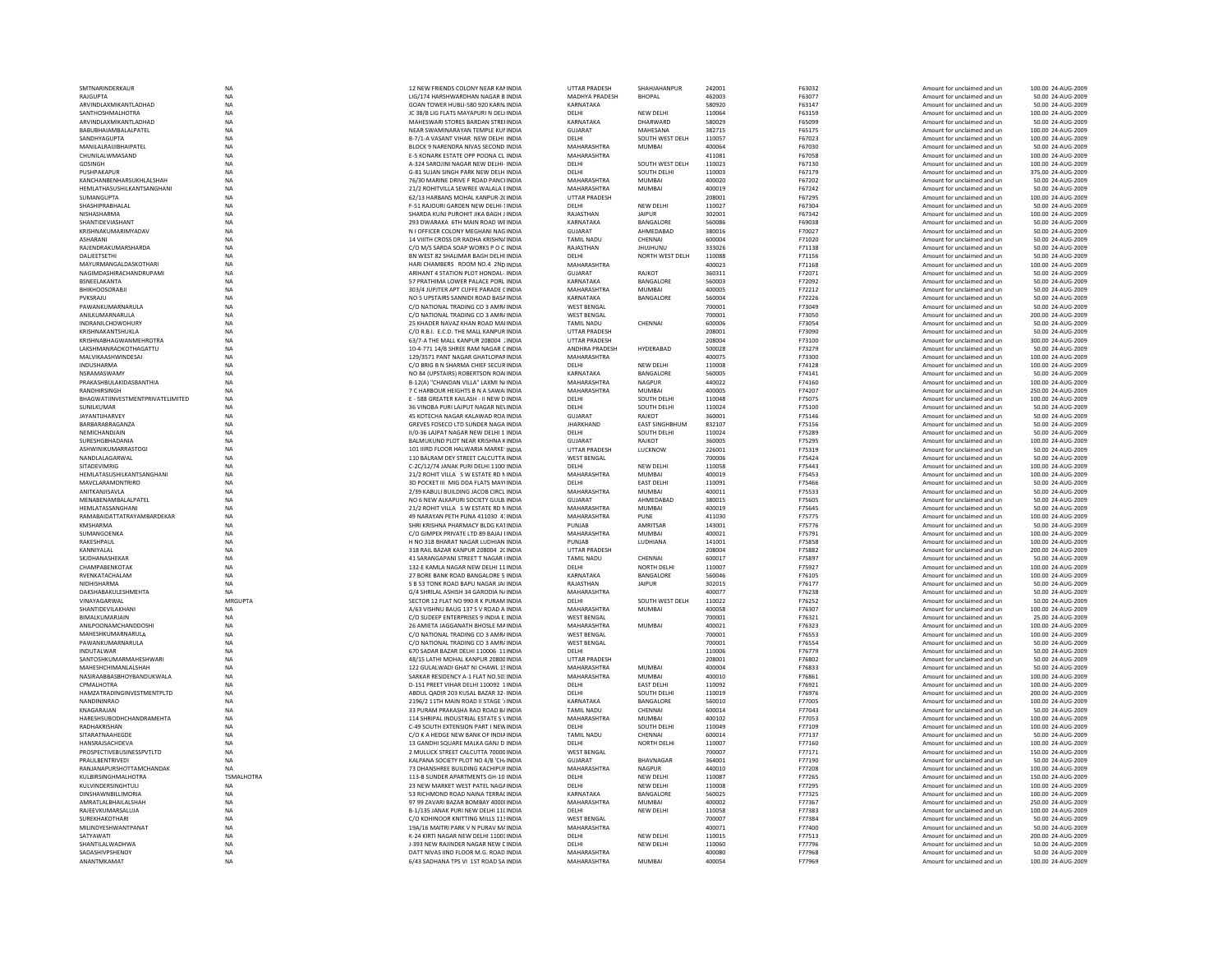| MAHENDRASHAH                    | NA          | C/O TEHMUL B SETHNA 'PERINA' SH INDIA     | <b>GUJARAT</b>       | AHMEDABAD         | 380001 | F78021        | Amount for unclaimed and un | 100.00 24-AUG-2009 |
|---------------------------------|-------------|-------------------------------------------|----------------------|-------------------|--------|---------------|-----------------------------|--------------------|
| PORONUEABRAHAMMATHEW            | NA          | NO 8/1 MATHURADAS COLONY KALI INDIA       | MAHARASHTRA          | MUMBAI            | 400098 | F78127        | Amount for unclaimed and un | 50.00 24-AUG-2009  |
|                                 |             |                                           |                      | FARIDABAD         |        |               |                             |                    |
| ALKABEOTRA                      | <b>NA</b>   | B-138 NEHRU GROUND NIT FARIDAE INDIA      | <b>HARYANA</b>       |                   | 121001 | F78187        | Amount for unclaimed and un | 100.00 24-AUG-2009 |
| MAHENDRAKUMARMAHAWAR            | <b>NA</b>   | NO 27 AMARTOLLA STREET CALCUTUNDIA        | <b>WEST BENGAL</b>   |                   | 700001 | F78211        | Amount for unclaimed and un | 50.00 24-AUG-2009  |
| <b>USHARANI</b>                 | NA          | B-XIX -15 LADIES CLUB ROAD CIVIL L INDIA  | PUNJAB               | LUDHIANA          | 141001 | F78213        | Amount for unclaimed and un | 50.00 24-AUG-2009  |
| VINAYKUMAI                      | NA          | B-XIX 15 LADIES CLUB ROAD CIVIL LI INDIA  | PUNJAB               | LUDHIANA          | 141001 | F78234        | Amount for unclaimed and un | 300.00 24-AUG-2009 |
| MUKESHBANSAL                    | <b>NA</b>   | MANOHAR LAL BANSAL & CO 11 DSEINDIA       | DELHI                | NEW DELHI         | 110002 | F78236        | Amount for unclaimed and un | 100.00 24-AUG-2009 |
| SANDEEPKUMARBHUPENDRAJARIWALA   | <b>NA</b>   | NO 6/1657 LAL DARWAJA GUNDI SH INDIA      | GUJARAT              | SURAT             | 395003 | F78246        | Amount for unclaimed and un | 100.00 24-AUG-2009 |
|                                 |             |                                           |                      |                   |        |               |                             |                    |
| ANANDSAROOPRANSAL               | <b>NA</b>   | MANOHAR LAL BANSAL& CO 11 DSE INDIA       | DELHI                | <b>NEW DELHI</b>  | 110002 | F78255        | Amount for unclaimed and un | 350.00 24-AUG-2009 |
| SAROJJOSHI                      | NA          | NO 225-A LAJWANTI GARDEN P O N/ INDIA     | DELHI                | NEW DELHI         | 110046 | F78308        | Amount for unclaimed and un | 100.00 24-AUG-2009 |
| PRADEEPJOSH                     | <b>NA</b>   | NO 225 A LAJWANTI GARDEN P O N/ INDIA     | DELHI                | <b>NEW DELHI</b>  | 110046 | F78309        | Amount for unclaimed and un | 100.00 24-AUG-2009 |
| BRUBHUSHANARORA                 | <b>NA</b>   | IX / 6501 NEHRU STREET GANDHI N/ INDIA    | DELHI                | <b>EAST DELHI</b> | 110031 | F78312        | Amount for unclaimed and un | 50.00 24-AUG-2009  |
| RKI AI WANI                     | <b>NA</b>   | INDUS LAMINATORS F-22 PANKLIND INDIA      | <b>UTTAR PRADESH</b> |                   | 208022 | F78328        | Amount for unclaimed and un | 50.00 24-AUG-2009  |
|                                 |             |                                           |                      |                   |        |               |                             |                    |
| RUXANAMNOORANI                  | <b>NA</b>   | SUNNY SIDE GROUND FLOOR NO 12 INDIA       | MAHARASHTRA          | <b>MUMBAI</b>     | 400050 | F78331        | Amount for unclaimed and un | 500.00 24-AUG-2009 |
| ANIMASAHA                       | <b>NA</b>   | C/O MAKHANLAL SAHA SREE NAGAF INDIA       | <b>WEST BENGAL</b>   |                   | 700051 | F78400        | Amount for unclaimed and un | 50.00 24-AUG-2009  |
| VEENACHAWALLA                   | <b>NA</b>   | NO E-1 SICKANAGAR V P ROAD BOM INDIA      | <b>MAHARASHTRA</b>   | MUMBAI            | 400004 | F78428        | Amount for unclaimed and un | 100.00 24-AUG-2009 |
| PGANESWARARAO                   | <b>NA</b>   | C/O MANGALDEEP VIJAYAWADA 52(INDIA        | ANDHRA PRADESH       | KRISHNA           | 520002 | F78479        | Amount for unclaimed and un | 50.00 24-AUG-2009  |
|                                 |             |                                           |                      |                   |        |               |                             |                    |
| <b>I FFI ANAMECHANDTHANVI</b>   | <b>NA</b>   | NO 302 SWEETLAND APARTMENT LONDIA         | MAHARASHTRA          | MUMRAI            | 400103 | F78501        | Amount for unclaimed and un | 100.00 24-AUG-2009 |
| RAJESHARORA                     | NA          | C/O RUBBER SALES CORPORATION NINDIA       | <b>TAMIL NADU</b>    | CHENNAI           | 600001 | F78569        | Amount for unclaimed and un | 50.00 24-AUG-2009  |
| RAVIARORA                       | <b>NA</b>   | C/O RUBBER SALES CORPORATION NINDIA       | <b>TAMIL NADU</b>    | CHENNA            | 600001 | F78570        | Amount for unclaimed and un | 50.00 24-AUG-2009  |
| KSKRISHNAMURTHY                 | NA          | B 58 SARVODAYA ENCLAVE NEW DE INDIA       | DELHI                | SOUTH DELHI       | 110017 | F78586        | Amount for unclaimed and un | 200.00 24-AUG-2009 |
| AMRITNARWANI                    | <b>NA</b>   | FLAT NO 7 AWDHUT PRASAD SOCIETINDIA       | MAHARASHTRA          | THANF             | 421005 | F78666        | Amount for unclaimed and un | 50.00 24-AUG-2009  |
|                                 |             |                                           |                      |                   |        |               |                             |                    |
| RAMESHGOYAL                     | <b>NA</b>   | B-5 / 200 SAFDARJUNG ENCLAVE NE INDIA     | DELHI                | SOUTH WEST DELH   | 110029 | <b>F78708</b> | Amount for unclaimed and un | 50.00 24-AUG-2009  |
| PREMLATAGOYAL                   | $_{\sf NA}$ | B5/200 SAFDARJUNG ENCLAVE NEW INDIA       | DELHI                | SOUTH WEST DELH   | 110029 | F78709        | Amount for unclaimed and un | 50.00 24-AUG-2009  |
| SHASHIJAIN                      | <b>NA</b>   | NO 49 SIDDARTH ENCLAVE RING RO, INDIA     | DELHI                | SOUTH DELHI       | 110014 | F78833        | Amount for unclaimed and un | 50.00 24-AUG-2009  |
| VINODGUPTA                      | <b>NA</b>   | J-269 PATEL NAGAR I SECTOR 7 GHA INDIA    | <b>UTTAR PRADESH</b> | GHA7IARAD         | 201001 | F78863        | Amount for unclaimed and un | 1.00 24-AUG-2009   |
| YUNUSMAMAJIWALA                 |             | 22ND NARFEN, 2ND FLOOR RED CRC INDIA      | MAHARASHTRA          | MUMBAI            | 400011 | F78927        | Amount for unclaimed and un | 50.00 24-AUG-2009  |
|                                 | <b>NA</b>   |                                           |                      |                   |        |               |                             |                    |
| <b>ISMAILKARIMKASMANI</b>       | <b>NA</b>   | FAZAL BUNGLOW PATIL GULLY OPP INDIA       | MAHARASHTRA          | MUMRAI            | 400061 | F78937        | Amount for unclaimed and un | 50.00 24-AUG-2009  |
| SIVAKUMARSUNDARAM               | NA          | C/O K SUNDARAM 14/12/2A JENNETINDIA       | ANDHRA PRADESH       | KRISHNA           | 520003 | F78977        | Amount for unclaimed and un | 50.00 24-AUG-2009  |
| VASANTRAIMANILALDOSHI           | NA          | NO. 605 ALKA 'B' S V ROAD OPP M A INDIA   | MAHARASHTRA          | MUMBAI            | 400058 | F79002        | Amount for unclaimed and un | 50.00 24-AUG-2009  |
| RAMESHKUNVARJISHAH              | <b>NA</b>   | NO.5 MANGAL MURTI NEAR BEDEKLINDIA        | MAHARASHTRA          | THANE             | 400602 | F79012        | Amount for unclaimed and un | 50.00 24-AUG-2009  |
|                                 |             |                                           |                      |                   |        |               |                             |                    |
| RDEVANATHAN                     | <b>NA</b>   | RAJESWARI VILLA GR. FLOOR 39 T T INDIA    | <b>TAMIL NADU</b>    | CHENNAI           | 600018 | F79038        | Amount for unclaimed and un | 100.00 24-AUG-2009 |
| MULCHANDRAAGRWAL                | NA          | B/46 O N G C COLONY MEHSANA 39 INDIA      | <b>GUJARAT</b>       |                   | 394002 | F79185        | Amount for unclaimed and un | 50.00 24-AUG-2009  |
| SULOCHANARAMAKRISHNAN           | NA          | NO.42 MOTILAL MANSION BHAUDA. INDIA       | <b>MAHARASHTRA</b>   | MUMBAI            | 400019 | F79254        | Amount for unclaimed and un | 100.00 24-AUG-2009 |
| VUAYKUMARSARAF                  | <b>NA</b>   | C/O BHUPEN CHAMBERS DALAL STR INDIA       | MAHARASHTRA          |                   | 400023 | F79268        | Amount for unclaimed and un | 50.00 24-AUG-2009  |
| VIRENDRAKUMARVERMA              | <b>NA</b>   | NO 2/25 ANSARI ROAD NEW DELHI 1INDIA      | DELHI                | NEW DELHI         | 110002 | F79327        | Amount for unclaimed and un | 200.00 24-AUG-2009 |
|                                 |             |                                           |                      |                   |        |               |                             |                    |
| SUNILSIRALDAS                   | $_{\sf NA}$ | 788 B ANAND SAGAR IIIRD ROAD KINDIA       | MAHARASHTRA          | MUMRAI            | 400052 | F79374        | Amount for unclaimed and un | 50.00 24-AUG-2009  |
| <b>JAWAHARLAL</b>               | NA          | DIVISION OF PHARMACOLOGY AND 'INDIA       | UTTAR PRADESH        | BAREILLY          | 243122 | F79435        | Amount for unclaimed and un | 50.00 24-AUG-2009  |
| RATNAKARAPAIG                   | NA          | ALUNGAL HOUSE PALARIVATTOM P(INDIA        | <b>KERALA</b>        | ERNAKULAM         | 682025 | F79510        | Amount for unclaimed and un | 50.00 24-AUG-2009  |
| RAJESHBATHIJA                   | <b>NA</b>   | NO.43 HANUMAN SHARAN BOMAN INDIA          | MAHARASHTRA          |                   | 400036 | F79574        | Amount for unclaimed and un | 50.00 24-AUG-2009  |
|                                 | <b>NA</b>   | NO.1035 HOUSING BOARD COLONY INDIA        |                      | KARNAL            | 132001 |               |                             |                    |
| BALKRISHNATRIPATH               |             |                                           | HARYANA              |                   |        | F79726        | Amount for unclaimed and un | 100.00 24-AUG-2009 |
| UPENDRAKANAIYALALIOSHI          | NA          | VIMAL NO.14 VALMIKI ASHRAM NINDIA         | <b>GUJARAT</b>       | RAJKOT            | 360004 | F79889        | Amount for unclaimed and un | 50.00 24-AUG-2009  |
| REYNOLDANDREWS                  | NA          | B-4 RAJ TAJA APARTMENTS AZAD RC INDIA     | <b>MAHARASHTRA</b>   | <b>MUMBA</b>      | 400057 | F79927        | Amount for unclaimed and un | 250.00 24-AUG-2009 |
| <b>ABDULWAHABBHOIRA</b>         | <b>NA</b>   | C/O FALAH INVESTMENT LIMITED 4: INDIA     | MAHARASHTRA          | <b>MUMBAI</b>     | 400016 | F80050        | Amount for unclaimed and un | 50.00 24-AUG-2009  |
| MANJULASHARMA                   | <b>NA</b>   | C/O VIYOGI HARJI F/13/2 MODELTO' INDIA    | DELHI                |                   | 110009 | F80121        | Amount for unclaimed and un | 50.00 24-AUG-2009  |
| RANDHIRSINGH                    | <b>NA</b>   | 7C "HARBOUR HEIGHTS"R N A SAW/INDIA       | MAHARASHTRA          | MUMRAI            | 400005 | <b>F80158</b> | Amount for unclaimed and un | 50.00 24-AUG-2009  |
|                                 |             |                                           |                      |                   |        |               |                             |                    |
| PARITALALAKSHMIKUMARI           | NA          | C/O MALLIKARJUNA AUTO SPARES NINDIA       | ANDHRA PRADESH       | CUDDAPAH          | 516227 | F80342        | Amount for unclaimed and un | 50.00 24-AUG-2009  |
| KOMBALAMDEVARAJAN               | <b>NA</b>   | H 33 NOOTAN NAGAR TURNER ROAHNDIA         | MAHARASHTRA          | <b>MUMBAI</b>     | 400050 | F80363        | Amount for unclaimed and un | 50.00 24-AUG-2009  |
| VASANTSUKHLALMODY               | NA          | C/O JUTE INVESTMENT CO LTD 9/1 FINDIA     | <b>WEST BENGAL</b>   |                   | 700001 | F80446        | Amount for unclaimed and un | 200.00 24-AUG-2009 |
| KESHAVDEVGOYAL                  | NA          | C/O. R P MODLE 125 AMBA-BARLIA INDIA      | RAIASTHAN            | <b>IAIPUR</b>     | 302012 | <b>E80600</b> | Amount for unclaimed and un | 50.00 24-AUG-2009  |
|                                 |             |                                           |                      |                   |        |               |                             |                    |
| <b>USHACHANDRAKANTJHAVERI</b>   | <b>NA</b>   | NO90.322 NEPEAN ROAD NO.17 K/INDIA        | MAHARASHTRA          | MUMRAI            | 400006 | <b>E80628</b> | Amount for unclaimed and un | 50.00 24-AUG-2009  |
| ARMINKMEDHORA                   | NA          | NO.5 POPULAR CLOTH MARKET GAN INDIA       | <b>MAHARASHTRA</b>   | NAGPUR            | 440002 | F80661        | Amount for unclaimed and un | 50.00 24-AUG-2009  |
| KOMALPRASADAHARWAR              | <b>NA</b>   | HOUSE NO.255 KRONDI POST OFFINDIA         | CHHATTISGARH         | <b>JABALPUR</b>   | 482010 | F80669        | Amount for unclaimed and un | 100.00 24-AUG-2009 |
| MAHESHHARIPRASADJOSHI           | NA          | MAHESH NIWAS MAIN ROAD NEA INDIA          | GUJARAT              | SURAT             | 394160 | F80709        | Amount for unclaimed and un | 50.00 24-AUG-2009  |
| RAKSHARFNMAHFSHIOSHI            |             | MAHESH NIWAS MAIN ROAD NEAR INDIA         | GUIARAT              | SURAT             | 394160 | F80710        | Amount for unclaimed and un | 50.00 24-AUG-2009  |
|                                 | <b>NA</b>   |                                           |                      |                   |        |               |                             |                    |
| MUKESHBANSAL                    | <b>NA</b>   | MANOHAR LAL BANSAL & CO 12 DELINDIA       | DELHI                | <b>NEW DELHI</b>  | 110002 | <b>E80802</b> | Amount for unclaimed and un | 150.00 24-AUG-2009 |
| GANPATISHANKERPURSHOTTAMDASVYAS | <b>NA</b>   | NEAR NGW ALAKPURI SOCIETY GUL INDIA       | GUJARAT              | AHMEDABAD         | 380015 | F80983        | Amount for unclaimed and un | 50.00 24-AUG-2009  |
| HEMLATAKGUJARATHI               | NA          | 13/204 SIDHARTH NAGAR IV OPP OLINDIA      | MAHARASHTRA          | <b>MUMBAI</b>     | 400062 | F80985        | Amount for unclaimed and un | 50.00 24-AUG-2009  |
| PANKAJSRIVASTAVA                | <b>NA</b>   | 446-A D L W COLONY VARANASI 22: INDIA     | <b>UTTAR PRADESH</b> | VARANASI          | 221004 | F81045        | Amount for unclaimed and un | 50.00 24-AUG-2009  |
|                                 |             |                                           |                      |                   |        |               |                             |                    |
| ARVINDPSHAH                     | <b>NA</b>   | AMAR CHAMBERS 4TH FLOOR KAZL INDIA        | MAHARASHTRA          |                   | 400003 | F81167        | Amount for unclaimed and un | 50.00 24-AUG-2009  |
| PLAKSHMI                        | <b>NA</b>   | 44 VENKATACHALA CHETTY STREET 'INDIA      | <b>TAMIL NADU</b>    | CHENNAI           | 600005 | F81250        | Amount for unclaimed and un | 50.00 24-AUG-2009  |
| SHANTIRAJGOPAL                  | <b>NA</b>   | B-I/4 IIND FLOOR DATTAPRASAD FLAINDIA     | KARNATAKA            | BANGALORE         | 560003 | F81313        | Amount for unclaimed and un | 100.00 24-AUG-2009 |
| UGKRISHNAIAH                    | NA          | LOKUMUDIGARUVU KAIKALUR POSTINDIA         | ANDHRA PRADESH       | KRISHNA           | 521333 | F81316        | Amount for unclaimed and un | 200.00 24-AUG-2009 |
| MANJURAHEJA                     | <b>NA</b>   | 155-A POCKET GG-I VIKASPURI NEW INDIA     | DELHI                | NEW DELHI         | 110018 | F81319        | Amount for unclaimed and un | 50.00 24-AUG-2009  |
|                                 |             |                                           |                      |                   |        |               |                             |                    |
| VALIAPURAILRAJKUMAR             | NA          | RAHUL APT 2-B 105 ADARSH MARVE INDIA      | MAHARASHTRA          | <b>MUMBAI</b>     | 400064 | F81334        | Amount for unclaimed and un | 50.00 24-AUG-2009  |
| VINAYSURESHBORKAR               | NA          | G K BUILDING NO 4 FLAT NO 20 GAI INDIA    | MAHARASHTRA          | <b>MUMBAI</b>     | 400007 | F81395        | Amount for unclaimed and un | 50.00 24-AUG-2009  |
| VLAKSHMIBHAVANI                 | <b>NA</b>   | C/O V SIVAKUMAR T-39 C.M.E PUNE INDIA     | MAHARASHTRA          | PUNE              | 411031 | F81542        | Amount for unclaimed and un | 100.00 24-AUG-2009 |
| DEEPTIJAIN                      | <b>NA</b>   | 14/4351 PAHARI DHIRAJ DELHI 1100 INDIA    | DELHI                |                   | 110006 | F81626        | Amount for unclaimed and un | 50.00 24-AUG-2009  |
|                                 |             |                                           | <b>WEST BENGAL</b>   |                   | 700004 |               |                             |                    |
| MAYAPAL                         | <b>NA</b>   | 2/1 NILAMBAR MUKHERJEE STREET INDIA       |                      |                   |        | F81677        | Amount for unclaimed and un | 300.00 24-AUG-2009 |
| TANIKALRA                       | $_{\sf NA}$ | 62 NAVJIWAN VIHAR NEW DELHI 11 INDIA      | DELHI                | SOUTH DELHI       | 110017 | F81687        | Amount for unclaimed and un | 50.00 24-AUG-2009  |
| SHIVCHARANSHARMA                | NA          | 10/5 KALKAJI EXTENSION NEW DELHINDIA      | DELHI                | SOUTH DELHI       | 110019 | F81887        | Amount for unclaimed and un | 100.00 24-AUG-2009 |
| CHERIYANABRAHAM                 | NA          | 37 COLLEGE ROAD MADRAS TAMIL NINDIA       | TAMIL NADU           | CHENNAL           | 600006 | F82353        | Amount for unclaimed and un | 50.00 24-AUG-2009  |
| PARIMALDUTTA                    | <b>NA</b>   | FUZE SHOP AMBAJHARI DEFENCE PRINDIA       | MAHARASHTRA          | <b>NAGPUR</b>     | 440021 | F82371        | Amount for unclaimed and un | 100.00 24-AUG-2009 |
|                                 |             |                                           |                      |                   |        |               |                             |                    |
| ROSHANI AI KOHLI                | <b>NA</b>   | C/O MRS VEENA FAGLETON (IAS) 15 INDIA     | CHANDIGARH           |                   | 160019 | F82442        | Amount for unclaimed and un | 200.00 24-AUG-2009 |
| UJJALKUMARTALUKDAR              | NA          | 64 PAIKPARA ROW CALCUTTA WEST INDIA       | <b>WEST BENGAL</b>   |                   | 700037 | F82453        | Amount for unclaimed and un | 50.00 24-AUG-2009  |
| DHARNINDRASHANTILALJARIWALA     | NA          | 11/13 MODY STREET JEKOR NIWAS ; INDIA     | <b>MAHARASHTRA</b>   | MUMBAI            | 400001 | F82576        | Amount for unclaimed and un | 100.00 24-AUG-2009 |
| CONRADCARIDADEDESA              | <b>NA</b>   | 4/7 CANOPUS APARTMENT BOAT CL INDIA       | MAHARASHTRA          | PUNF              | 411001 | F82653        | Amount for unclaimed and un | 150.00 24-AUG-2009 |
| MUKESHADOSHI                    | <b>NA</b>   | 518 KALBADEVI ROAD BOMBAY 400 INDIA       | MAHARASHTRA          | <b>MUMBAI</b>     | 400002 | F83164        | Amount for unclaimed and un | 50.00 24-AUG-2009  |
|                                 |             |                                           |                      |                   |        |               |                             |                    |
| AIITKAKURHAIVAIANI              | <b>NA</b>   | 22 SEVA SADAN D J ROAD VILE PARL INDIA    | MAHARASHTRA          | MUMRAI            | 400056 | F83453        | Amount for unclaimed and un | 50.00 24-AUG-2009  |
| RAMKISHORE                      | NA          | G-653 SHRI NIWAS PURI NEW DELHI INDIA     | DELHI                | SOUTH DELHI       | 110065 | F84154        | Amount for unclaimed and un | 5.00 24-AUG-2009   |
| RAJNIKANTLSOMAIYA               | <b>NA</b>   | MADHAV KUNJ JERASAR LANE GHAT INDIA       | MAHARASHTRA          |                   | 400077 | F90696        | Amount for unclaimed and un | 50.00 24-AUG-2009  |
| SASOKAN                         | <b>NA</b>   | C/O EICHER MOTORS LTD 22/2 YESH INDIA     | MADHYA PRADESH       | INDORE            | 452003 | F95866        | Amount for unclaimed and un | 100.00 24-AUG-2009 |
|                                 |             |                                           | <b>TAMIL NADU</b>    | <b>CUDDALORE</b>  |        |               |                             |                    |
| <b>JSETTU</b>                   | <b>NA</b>   | 14 THUKKARAM LANE MANJAKUPPAINDIA         |                      |                   | 607001 | F96699        | Amount for unclaimed and un | 50.00 24-AUG-2009  |
| SSUBHADRADEVI                   | <b>NA</b>   | 14 THUKKARAM LANE MANJAKUPPA INDIA        | <b>TAMIL NADU</b>    | CUDDALORE         | 607001 | F99157        | Amount for unclaimed and un | 50.00 24-AUG-2009  |
| NIDHIBHATIA                     | NA          | HOUSE NO.2631 SECTOR-16 FARIDA INDIA      | HARYANA              | FARIDABAD         | 121002 | F40007        | Amount for unclaimed and un | 50.00 24-AUG-2009  |
| TARULATAKRISHNAKANTSHASTR       | NA          | C/O ANAND INVESTMENTS BONSIDE INDIA       | <b>GUJARAT</b>       | SURAT             | 395003 | F40061        | Amount for unclaimed and un | 100.00 24-AUG-2009 |
|                                 | <b>NA</b>   |                                           | MAHARASHTRA          |                   | 442001 |               |                             |                    |
| AVINASHMANOHARKHALATKAR         |             | LAXMI VILLA KELKAR WADI WARDH/ INDIA      |                      | WARDHA            |        | F40097        | Amount for unclaimed and un | 50.00 24-AUG-2009  |
| NAI INKUMARKAPII RAMPUROHIT     | <b>NA</b>   | 22 SURYANAGAR SOC WAGHODIA R INDIA        | GUIARAT              | VADODARA          | 390019 | F40120        | Amount for unclaimed and un | 50.00 24-AUG-2009  |
| GITABENASHOKKUMARPATEL          | <b>NA</b>   | B 18 ONGC COLONY MAKARPURA R(INDIA        | GUJARAT              | VADODARA          | 390009 | F40158        | Amount for unclaimed and un | 50.00 24-AUG-2009  |
| ASHOKKUMARRATILALPATEL          | <b>NA</b>   | <b>B 18 ONGC COLONY MAKARPURA R(INDIA</b> | GUJARAT              | VADODARA          | 390009 | F40160        | Amount for unclaimed and un | 50.00 24-AUG-2009  |
| ANANTRAYCHHOTALALAJVALIA        |             |                                           |                      |                   |        |               |                             |                    |
|                                 |             |                                           |                      |                   |        |               |                             |                    |
|                                 | NA          | C/O RAMESHCHANDRA P MISTRY M INDIA        | <b>GUJARAT</b>       | AHMEDABAD         | 380051 | F40196        | Amount for unclaimed and un | 50.00 24-AUG-2009  |
| MAHFSHKUMARMFHTA                | <b>NA</b>   | 2 YASH SAGAR SOCIETY OPP MODI HINDIA      | GUIARAT              | AHMEDARAD         | 380061 | F40231        | Amount for unclaimed and un | 75.00.24-AUG-2009  |
| NANDLALMURLIDHAR                | <b>NA</b>   | 1ST FLOOR NO 956 7TH MAIN 9TH (INDIA      | KARNATAKA            | BANGALORE         | 560086 | F41123        | Amount for unclaimed and un | 50.00 24-AUG-2009  |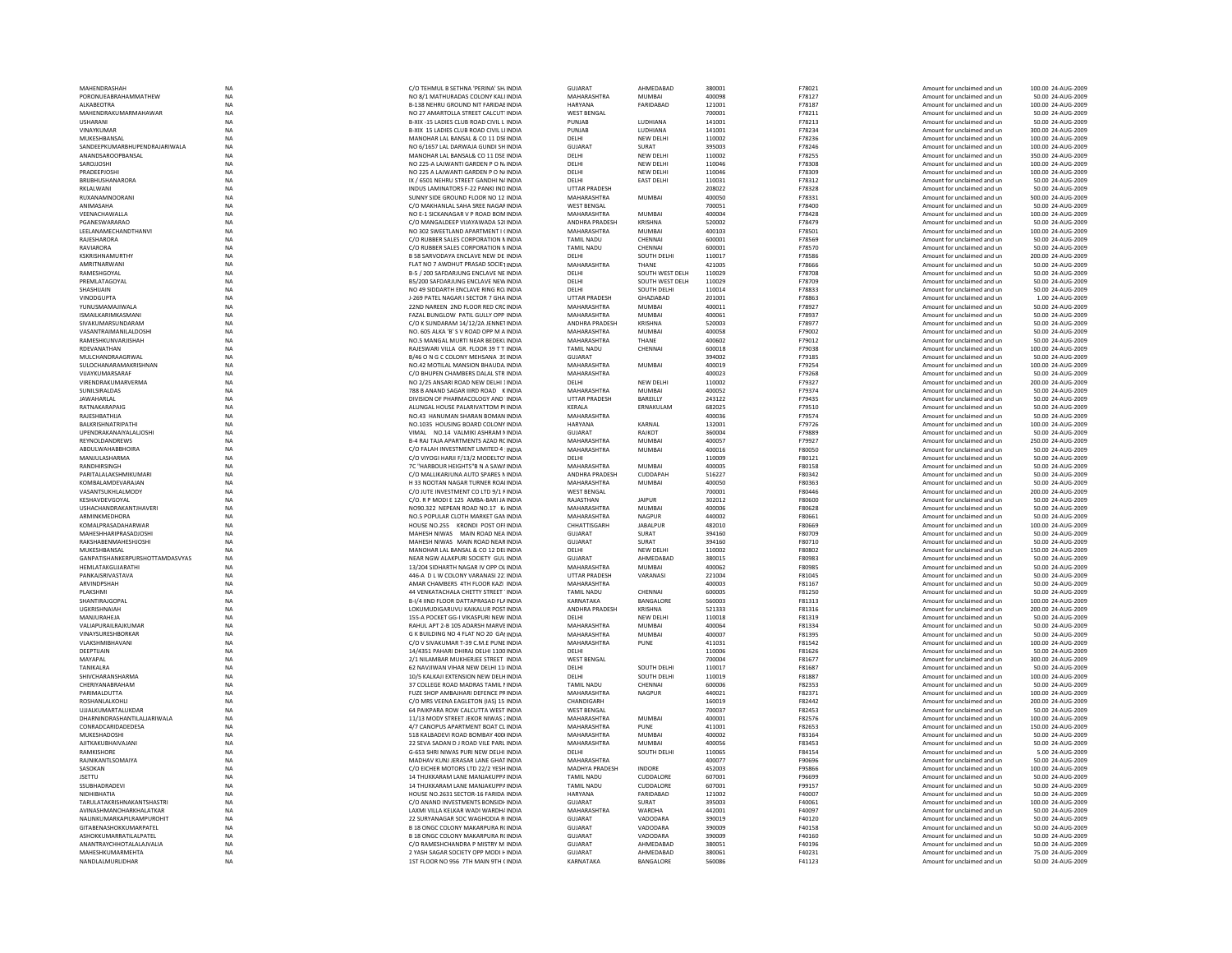| VAMANVASUDEVBHAT                      | NA                     | C\O RAJESH VAMAN BHAT "SHOBHA INDIA                                            | KARNATAKA                                    | BELGAUM            | 591108           | F41263           | Amount for unclaimed and ur                                | 50.00 24-AUG-2009                       |
|---------------------------------------|------------------------|--------------------------------------------------------------------------------|----------------------------------------------|--------------------|------------------|------------------|------------------------------------------------------------|-----------------------------------------|
| ZAHARAMUBINAHUSSAIN                   | <b>NA</b>              | NO.94 IST FLOOR FIRST MAIN ROAD INDIA                                          | KARNATAKA                                    | BANGALORE          | 560030           | F41398           | Amount for unclaimed and un                                | 100.00 24-AUG-2009                      |
| VISHUKUMARBHATI                       | <b>NA</b>              | D 22 SECTOR 5 KOYLA NAGAR DHAN INDIA                                           | <b>JHARKHAND</b>                             | DHANBAD            | 826005           | F41491           | Amount for unclaimed and un                                | 50.00 24-AUG-2009                       |
| <b>IYOTIPRAKASGHOSH</b>               | <b>NA</b>              | 115 UNIOUE PARK BEHALA KALKATA INDIA                                           | <b>WEST RENGAL</b>                           |                    | 700034           | F41506           | Amount for unclaimed and un                                | 50.00 24-AUG-2009                       |
| RAJENDRAKUMARSETT                     | <b>NA</b>              | 571 'N' BLOCK FLAT NO.402 NEW AL INDIA                                         | <b>WEST BENGAL</b>                           |                    | 700053           | F41902           | Amount for unclaimed and un                                | 100.00 24-AUG-2009                      |
| NEMICHANDPAREEK                       | <b>NA</b>              | C/O ANIL STEEL NEAR CITY CLOCK TC INDIA                                        | NAGALAND                                     | <b>DIMAPUR</b>     | 797112           | F41918           | Amount for unclaimed and un                                | 75.00 24-AUG-2009                       |
| AJAYKUMARPARWAL                       | <b>NA</b>              | P-88 C.I.T SCHEME VI M NEAR PHOCINDIA                                          | <b>WEST BENGAL</b>                           |                    | 700054           | F42051           | Amount for unclaimed and un                                | 50.00 24-AUG-2009                       |
| <b>RAMSINGHTHAKUR</b>                 | <b>NA</b>              | C/O DR RAJENDRA SINGH GANGA NUNDIA                                             | <b>UTTAR PRADESH</b>                         | AGRA               | 283125           | F42210           | Amount for unclaimed and un                                | 50.00 24-AUG-2009                       |
| SUKETUSHAH                            | <b>NA</b>              | C/O RATANSINH RUNCHORDAS 25 S'INDIA                                            | <b>WEST BENGAL</b>                           |                    | 700001           | F42269           | Amount for unclaimed and un                                | 50.00 24-AUG-2009                       |
| SATINATHBHADRA                        | LATEKCBHADRA           | SRIRAM JYOTI APARTMENT 148 TELEINDIA                                           | <b>MAHARASHTRA</b>                           | <b>NAGPUR</b>      | 440022           | F42332           | Amount for unclaimed and un                                | 50.00 24-AUG-2009                       |
| PREMACHAKRAPAN                        | NA                     | C/O S R CHAKRAPANI SHANTINIKETA INDIA                                          | KARNATAKA                                    | BANGALORE          | 560050           | F42557           | Amount for unclaimed and un                                | 50.00 24-AUG-2009                       |
| BHUWANESHWARPDGUPTA                   | <b>NA</b>              | 56/10 PATHAK PARA ROAD BEHALA INDIA                                            | <b>WEST BENGAL</b>                           |                    | 700060           | F42795           | Amount for unclaimed and un                                | 50.00 24-AUG-2009                       |
| PREETIJAIN                            | <b>NA</b>              | C/O RAHUL JAIN TIRUPATI BALAJI AFINDIA                                         | MAHARASHTRA                                  | MUMBAI             | 400052           | F42925           | Amount for unclaimed and un                                | 50.00 24-AUG-2009                       |
| ABHYUDAYAKANORIA                      | <b>NA</b>              | KRISHNA BLDG 224 ACHARYA J C BO INDIA                                          | <b>WEST BENGAL</b>                           |                    | 700017           | F43130           | Amount for unclaimed and un                                | 50.00 24-AUG-2009                       |
| SURESHKUMARAGARWAL                    | <b>NA</b>              | C/O SHIV VASTRALAYA MARWANI CHNDIA                                             | <b>JHARKHAND</b>                             |                    | 814109           | F43198           | Amount for unclaimed and un                                | 50.00 24-AUG-2009                       |
| KHUSHIRAMGUPTA                        | <b>NA</b>              | C/O SUPREME TRADERS 146 RAI MA INDIA                                           | <b>HARYANA</b>                               | AMBALA             | 133001           | F43243           | Amount for unclaimed and un                                | 50.00 24-AUG-2009                       |
| <b>INDRAILTSINGH</b>                  | <b>NA</b>              | PLOT NO 1566 SECTOR 6 UTKAL CO UNDIA                                           | ORISSA                                       | CUTTACK            | 753002           | F43352           | Amount for unclaimed and un                                | 50.00 24-AUG-2009                       |
| <b>ACIACOR</b>                        | <b>NA</b>              | FLAT NO 24/9 CHIT NIVIS NAGAR LA' INDIA                                        | MAHARASHTRA                                  | <b>NAGPUR</b>      | 440013           | F43359           | Amount for unclaimed and un                                | 50.00 24-AUG-2009                       |
| PULAKBORAH                            | <b>NA</b>              |                                                                                | ASSAM                                        | KAMRUP             | 781003           | F43439           |                                                            | 75.00 24-AUG-2009                       |
|                                       |                        | HILLOCK VIEW, HOUSE NO.6, M.C.ROINDIA                                          |                                              |                    |                  |                  | Amount for unclaimed and un                                |                                         |
| <b>MOHANSINGHPASRICHA</b>             | <b>NA</b>              | H.NO.411 PHASE - 4 MOHALI (PB) 16 INDIA                                        | CHANDIGARH                                   | CHENNAL            | 160059           | F43479           | Amount for unclaimed and un                                | 100.00 24-AUG-2009                      |
| MMISMAIL                              | NA                     | 8 JUSTICE SUNDARAM ROAD MYLAP INDIA                                            | <b>TAMIL NADU</b>                            |                    | 600004           | F44032           | Amount for unclaimed and un                                | 100.00 24-AUG-2009                      |
| MANILISURANA                          | <b>NA</b>              | NO 68/28 THIRUPALLI STREET FIRST INDIA                                         | <b>TAMIL NADU</b>                            | CHENNAI            | 600079           | F44358           | Amount for unclaimed and un                                | 50.00 24-AUG-2009                       |
| RAJKUMARLAKHOTIA                      | HIRALALLAKHOTIA        | MERLIN - NIKET 88E, BABURAM GHC INDIA                                          | <b>WEST BENGAL</b>                           |                    | 700040           | F44429           | Amount for unclaimed and un                                | 50.00 24-AUG-2009                       |
| DEVENDRADATTUPRETI                    | NA                     | 48-L MODEL TOWN SONEPET 1310C INDIA                                            | <b>HARYANA</b>                               |                    | 131001           | F44489           | Amount for unclaimed and ur                                | 100.00 24-AUG-2009                      |
| ALGUPTA                               | NA                     | SHWETAMBER 189 NAI BASTI OKHL/ INDIA                                           | DELHI                                        | SOUTH DELHI        | 110025           | F44534           | Amount for unclaimed and un                                | 50.00 24-AUG-2009                       |
| AMITABHGUPTA                          | <b>NA</b>              | SHWETAMBER 189 NAI BASTI OKHL/ INDIA                                           | DELHI                                        | SOUTH DELHI        | 110025           | F44554           | Amount for unclaimed and un                                | 100.00 24-AUG-2009                      |
| BHUVNESHKUMAR                         | <b>NA</b>              | C 188 SURAJMAL VIHAR DELHI 1100 INDIA                                          | DELHI                                        | <b>EAST DELHI</b>  | 110092           | F44675           | Amount for unclaimed and un                                | 100.00 24-AUG-2009                      |
| AVADHBIHARILALDEXHIT                  | <b>NA</b>              | 98 SAIDAGRAM BAREILLY U P 24300 INDIA                                          | <b>UTTAR PRADESH</b>                         | BAREILLY           | 243003           | F44844           | Amount for unclaimed and un                                | 50.00 24-AUG-2009                       |
| SATISHCHANDRAPACHAURE                 | NA                     | 98 SAUDAGRAN BAREILLY U P 2430C INDIA                                          | UTTAR PRADESH                                | BAREILLY           | 243003           | F44846           | Amount for unclaimed and ur                                | 50.00 24-AUG-200                        |
| VUIAKUMARJAIN                         | <b>NA</b>              | F 102 ANUPAM APARTMENTS EAST / INDIA                                           | DELHI                                        | <b>EAST DELHI</b>  | 110032           | F44867           | Amount for unclaimed and un                                | 50.00 24-AUG-2009                       |
| SUDESHJASSAL                          | <b>NA</b>              | C 106 2ND FLOOR NDSE PART II NEW INDIA                                         | DELHI                                        | SOUTH DELHI        | 110049           | F45533           | Amount for unclaimed and un                                | 50.00 24-AUG-2009                       |
| <b>JAGDISHKUMAR</b>                   | <b>NA</b>              | B-3/339 PASCHIM VIHAR NEW DELH INDIA                                           | DELHI                                        | NEW DELHI          | 110063           | F45647           | Amount for unclaimed and un                                | 100.00.24-AUG-2009                      |
| AJITRAMAKANTPRADHAN                   | NA                     | COMMANDER WORKS ENGINEER (P) INDIA                                             | ANDAMAN AND NICOBAR ISLANDS                  |                    | 744103           | F45686           | Amount for unclaimed and ur                                | 50.00 24-AUG-2009                       |
| <b>URMILASINHA</b>                    | <b>NA</b>              | C/O POORANMAL JAIN AND SONS BIJNDIA                                            | <b>JHARKHAND</b>                             | RANCHI             | 834001           | F45827           | Amount for unclaimed and un                                | 150.00 24-AUG-2009                      |
| MADANMOHANGOPIKRISHNANARAYAN          | <b>NA</b>              | F 186 PCC KANKAR BAG POST LOHIA INDIA                                          | <b>BIHAR</b>                                 | PATNA              | 800020           | F45831           | Amount for unclaimed and un                                | 200.00 24-AUG-2009                      |
| <b>URMILACHATURVEDL</b>               | <b>NA</b>              | C/O U N CHATURVEDI 75/4 A KALLB INDIA                                          | <b>DELHI</b>                                 | NFW DFI HI         | 110001           | F45862           | Amount for unclaimed and un                                | 50.00 24-AUG-2009                       |
|                                       |                        |                                                                                |                                              |                    |                  |                  |                                                            |                                         |
| RAMAGULATI                            | NA                     | OTR NO 5-A//24 SECTOR 5 BHILAIM INDIA                                          | CHHATTISGARH                                 | <b>DURG</b>        | 490006           | F45952           | Amount for unclaimed and un                                | 50.00 24-AUG-2009                       |
| TARKESHWARSINGH                       | NA                     | "MUKHYA AAYAKAR AAYUKTA KA NI INDIA                                            | BIHAR                                        | PATNA              | 800001           | F45968           | Amount for unclaimed and un                                | 50.00 24-AUG-2009                       |
| VVINODAKUMARAN                        | <b>NA</b>              | XX/370 AMBATENNE KITTA MENON INDIA                                             | KERALA                                       | THRISSUR           | 680121           | F45972           | Amount for unclaimed and un                                | 75.00 24-AUG-2009                       |
| PARMESHWARIDEVIPODDAR                 | <b>NA</b>              | C/O SRI KISHAN LAL PODDAR HOUSE INDIA                                          | <b>JHARKHAND</b>                             | RANCHI             | 834001           | F46030           | Amount for unclaimed and un                                | 100.00 24-AUG-2009                      |
| KISHANI AI PODDAR                     | <b>NA</b>              | HOUSE NO 16 CHHATA COMPANY CUNDIA                                              | <b>IHARKHAND</b>                             | RANCHI             | 834001           | F46034           | Amount for unclaimed and un                                | 50.00 24-AUG-2009                       |
| SURJAKUMARBOSE                        | NA                     | 273A NEW A G CO-OPERATIVE COLCINDIA                                            | <b>JHARKHAND</b>                             | RANCHI             | 834002           | F46059           | Amount for unclaimed and un                                | 50.00 24-AUG-2009                       |
| MAHESHWARSINGH                        | <b>NA</b>              | BHARAT EARTH MOVERS LTD 3 BURLINDIA                                            | <b>WEST BENGAL</b>                           |                    | 713304           | F46102           | Amount for unclaimed and un                                | 50.00 24-AUG-2009                       |
| NARAYANABHAT                          | NA                     | 92 AMRUTHA 11TH CROSS GIRI NACINDIA                                            | KARNATAKA                                    | BANGALORE          | 560085           | F46103           | Amount for unclaimed and un                                | 50.00 24-AUG-2009                       |
| <b>LAXMISOMAIAHSERI</b>               | <b>NA</b>              | W/O S SOMAIAH SENIOR MANAGER INDIA                                             | <b>MAHARASHTRA</b>                           | NAGPUR             | 440010           | F46143           | Amount for unclaimed and un                                | 50.00 24-AUG-2009                       |
| <b>RAINAMUKESHPUNJAB</b>              | <b>NA</b>              | DIAGO D FLAT NO 101 SHERLY RAJAHNDIA                                           | MAHARASHTRA                                  | <b>MUMBAI</b>      | 400050           | F46210           | Amount for unclaimed and un                                | 100.00 24-AUG-2009                      |
| MALABIKACHAKRABORTY                   | <b>NA</b>              | GROUND FLOOR 154 PRINCE GELAM INDIA                                            | <b>WEST BENGAL</b>                           |                    | 700032           | F46466           | Amount for unclaimed and un                                | 50.00 24-AUG-2009                       |
| REENADEVASSY                          | <b>NA</b>              | QTR NO 214 BLDG NO C-14 1ST FLO INDIA                                          | MAHARASHTRA                                  | THANE              | 421103           | F46520           | Amount for unclaimed and un                                | 50.00 24-AUG-2009                       |
| AYSHAMKADIAWALA                       | <b>NA</b>              | C/O MOHAMED SIDDIK K MITHAWA INDIA                                             | GUIARAT                                      | MAHESANA           | 382715           | F46682           | Amount for unclaimed and un                                | 50.00 24-AUG-2009                       |
| MOHAMEDALIMMITHAWALA                  | <b>NA</b>              | C/O MOHAMED SIDDIK K MITHAWA INDIA                                             | GUIARAT                                      | MAHFSANA           | 382715           | F46683           | Amount for unclaimed and un                                | 50.00 24-AUG-2009                       |
| MOHAMMEDSALIMMMITHAWALA               | <b>NA</b>              | C/O MOHAMED SIDDIK K MITHAWA INDIA                                             | GUIARAT                                      | MAHESANA           | 382715           | F46684           | Amount for unclaimed and un                                | 50.00 24-AUG-2009                       |
| DIKSHAPATEL                           | <b>NA</b>              | C/O M L PATEL 12 BANNET VILLA 27 INDIA                                         | <b>MAHARASHTRA</b>                           |                    | 400039           | F46708           | Amount for unclaimed and un                                | 50.00 24-AUG-2009                       |
|                                       |                        |                                                                                |                                              |                    |                  |                  |                                                            |                                         |
|                                       |                        |                                                                                |                                              |                    |                  |                  |                                                            |                                         |
| VISHNUKUMARSHUKLA                     | <b>NA</b>              | 7-C DHAWALGIRI ANUSHAKTI NAGA INDIA                                            | MAHARASHTRA                                  |                    | 400094           | F46868           | Amount for unclaimed and un                                | 100.00 24-AUG-2009                      |
| SIRIKONDALAKSHMIKANTARAO              | <b>NA</b>              | C/O MR K MADHAVARAO PLOT NO EINDIA                                             | KARNATAKA                                    | BANGALORE          | 560002           | F46941           | Amount for unclaimed and un                                | 50.00 24-AUG-2009                       |
| DEEPAKKGUPTA                          | MAHABIRPRASAD          | FLAT NO 43 PLOT NO 215 SHERE E HNDIA                                           | MAHARASHTRA                                  | <b>MUMBAI</b>      | 400093           | F47072           | Amount for unclaimed and un                                | 50.00 24-AUG-2009                       |
| BALKARSINGH                           | <b>NA</b>              | PLOT NO. 64&65 VIKAS NAGAR NEAHNDIA                                            | PUNJAB                                       | AMRITSAR           | 143104           | F47304           | Amount for unclaimed and un                                | 50.00 24-AUG-2009                       |
| YESHAWANTSANGHAVI                     | NA                     | 403/404 VISHWA NANAK APT CHAK/INDIA                                            | MAHARASHTRA                                  | <b>MUMBAI</b>      | 400099           | F47864           | Amount for unclaimed and un                                | 50.00 24-AUG-2009                       |
| ANAGHAANILPATANKAR                    | <b>NA</b>              | FLAT 10 DAHANUKARWADI MAHALA INDIA                                             | MAHARASHTRA                                  | <b>MUMBAI</b>      | 400067           | F47974           | Amount for unclaimed and un                                | 50.00 24-AUG-2009                       |
| KALIVARAPRASADARAOPADALA              | <b>NA</b>              | FLAT NO 6 SREE MANSION PLOT NO INDIA                                           | ANDHRA PRADESH                               | RANGAREDDI         | 500015           | F48167           | Amount for unclaimed and un                                | 50.00 24-AUG-2009                       |
| SHANTAMANEKLALTRIVEDI                 | <b>NA</b>              | 127/1517 GANESH HOUSING APTS NINDIA                                            | <b>GUJARAT</b>                               | AHMEDARAD          | 380013           | F48351           | Amount for unclaimed and un                                | 75.00 24-AUG-2009                       |
| ANTIMHARSHADSHAH                      | NA                     | A/3/18 AMRAPALI FLATS SUKHIPUR/ INDIA                                          | GUJARAT                                      | AHMEDABAD          | 380007           | F48384           | Amount for unclaimed and ur                                | 50.00 24-AUG-2009                       |
| KGSATHYANARAYANA                      |                        | PAVANA KRUPA UPPARAHALLI EXTN INDIA                                            | <b>KFRAIA</b>                                |                    | 672102           | F48467           | Amount for unclaimed and un                                | 50.00 24-AUG-2009                       |
| SHAMALAK                              | NA<br><b>NA</b>        | NO 285 1ST FLOOR 6 B MAIN ROAD INDIA                                           | KARNATAKA                                    | BANGALORE          | 560032           | F48488           | Amount for unclaimed and un                                | 50.00 24-AUG-2009                       |
| <b>RAMAGOPINATH</b>                   | <b>NA</b>              | C/O K GOPINATH ELAT NO 9 A-WINC INDIA                                          | MAHARASHTRA                                  | MUMRAI             | 400061           | F48604           | Amount for unclaimed and un                                | 25.00.24-AUG-2009                       |
| SATYANARAYANBALKRISHNAKAMATH          | NA                     | 501 RAHEJA PARK MAGADI MAIN RC INDIA                                           | KARNATAKA                                    | BANGALORE          | 560079           | F48634           | Amount for unclaimed and un                                | 50.00 24-AUG-2009                       |
| <b>EMMADIAS</b>                       | <b>NA</b>              | C/O H T MANORAMA RAO NEW KAR INDIA                                             | KARNATAKA                                    | SOUTH KARNATAKA    | 575003           | F48665           | Amount for unclaimed and un                                | 50.00 24-AUG-2009                       |
| BASHEERAHMEDHS                        | <b>NA</b>              | NO 17/1 UPSTAIRS RESALDAR STREE INDIA                                          | KARNATAKA                                    | BANGALORE          | 560020           | F48740           | Amount for unclaimed and un                                | 50.00 24-AUG-2009                       |
| MNIRMALA                              | <b>NA</b>              | FLAT NO.34 ROHINI APARTMENTS 7- INDIA                                          | ANDHRA PRADESH                               | HYDERABAD          | 500016           | F48749           | Amount for unclaimed and un                                | 75.00 24-AUG-2009                       |
| RVINODKUMARKINI                       | <b>NA</b>              | 56/3 SAPTHAGIRI CHURCH ROAD P J INDIA                                          | KARNATAKA                                    | DAVANGARE          | 577002           | F48819           | Amount for unclaimed and un                                | 100.00 24-AUG-2009                      |
|                                       |                        |                                                                                |                                              |                    |                  |                  |                                                            |                                         |
| KSATHYANRARAYANA                      | NA                     | NO.4 OLD TOWN TANK BUND ROAD INDIA                                             | KARNATAKA                                    |                    | 571401           | F48920           | Amount for unclaimed and un                                | 150.00 24-AUG-2009                      |
| MTAJAMMULHUSSAIN                      | <b>NA</b>              | NO.94 IST FLOOR FIRST MAIN ROAD INDIA                                          | KARNATAKA                                    | BANGALORI          | 560030           | F48949           | Amount for unclaimed and un                                | 100.00 24-AUG-2009                      |
| DEORAJNAHAR                           | <b>NA</b>              | C/O MAHENDRA DRUG AGENCIES N/ INDIA                                            | KARNATAKA                                    | BANGALORI          | 560053           | F48972           | Amount for unclaimed and un                                | 50.00 24-AUG-2009                       |
| SUI OCHANAHHOLLA                      | <b>NA</b>              | LADY MEDICAL OFFICERS OTRS NEALINDIA                                           | KARNATAKA                                    | <b>UDUPI</b>       | 576101           | F48981           | Amount for unclaimed and un                                | 100.00 24-AUG-2009                      |
| HEMACHANDRAHOLLA                      | <b>NA</b>              | LADY MEDICAL OFFICERS OTRS NEAFINDIA                                           | KARNATAKA                                    | <b>UDUPI</b>       | 576101           | F48982           | Amount for unclaimed and un                                | 100.00 24-AUG-2009                      |
| ANOOPKUMARMURARKA                     | <b>NA</b>              | HOUSE OF S K MOHANTY KANIKA VILINDIA                                           | ORISSA                                       | CUTTACK            | 753008           | F49040           | Amount for unclaimed and un                                | 50.00 24-AUG-2009                       |
| PUSHPADEWAKINANDANMURARKA             | NA                     | HOUSE OF S K MOHANTY KAMKA VILINDIA                                            | ORISSA                                       | CUTTACK            | 753008           | F49041           | Amount for unclaimed and un                                | 50.00 24-AUG-2009                       |
| ANIMESHPANDA                          | <b>NA</b>              | 36 A DR SARAT BANERIEF ROAD CALINDIA                                           | <b>WEST RENGAL</b>                           |                    | 700029           | F49056           | Amount for unclaimed and un                                | 50.00 24-AUG-2009                       |
| BRAJAGOPALPANDA                       | <b>NA</b>              | 36 A DR SARAT BANERJEE ROAD CAL INDIA                                          | <b>WEST BENGAL</b>                           |                    | 700029           | F49057           | Amount for unclaimed and un                                | 50.00 24-AUG-2009                       |
| SANATKUMARGHOSH                       | <b>NA</b>              | 168 MOTILAL GUPTA ROAD SODEPO INDIA                                            | <b>WEST BENGAL</b>                           |                    | 700082           | F49181           | Amount for unclaimed and un                                | 50.00 24-AUG-2009                       |
| SUKUMARGHOSH                          | <b>NA</b>              | 168 MOTILAL GUPTA ROAD SODEPH INDIA                                            | <b>WEST BENGAL</b>                           |                    | 700082           | F49182           | Amount for unclaimed and un                                | 100.00 24-AUG-2009                      |
| ASHOKKUMARMANDAL                      | NA                     | BHARAT MATA CHOWK KESHOPUR FINDIA                                              | <b>BIHAR</b>                                 | <b>MUNGER</b>      | 811214           | F49585           | Amount for unclaimed and un                                | 50.00 24-AUG-2009                       |
| ASHANARAYAN                           | <b>NA</b>              | 12/2. VIVEKANAND ROAD DURGAPLINDIA                                             | <b>WEST RENGAL</b>                           |                    | 713204           | F49898           | Amount for unclaimed and un                                | 50.00 24-AUG-2009                       |
| ASHOKKUMARNARAYAN                     | NA                     | 12/2, VIVEKANAND ROAD DURGAPU INDIA                                            | <b>WEST BENGAL</b>                           |                    | 713204           | F49899           | Amount for unclaimed and un                                | 50.00 24-AUG-2009                       |
| KOMPALLINAGESWARARAO                  | <b>NA</b>              | FLAT 7 GOLDEN DEWI DENONAR BAHNDIA                                             |                                              |                    | 400088           | F49995           | Amount for unclaimed and un                                | 50.00 24-AUG-2009                       |
|                                       | NA                     | C 2 352 JANAKPURI NEW DELHI 110 INDIA                                          | MAHARASHTRA<br>DELHI                         |                    | 110058           | F50188           | Amount for unclaimed and un                                | 50.00 24-AUG-2009                       |
| SOWINDERSINGHMADDH<br>LAXMIGUPTA      | <b>NA</b>              | C 12 M P E B COLONY MAKRONIA SAINDIA                                           | CHHATTISGARH                                 | NEW DELHI<br>SAGAR | 470004           | F50214           | Amount for unclaimed and un                                | 50.00 24-AUG-2009                       |
| OMPRAKASHGUPTA                        | <b>NA</b>              |                                                                                |                                              | SAGAR              | 470004           |                  |                                                            |                                         |
|                                       |                        | OR NO C 12 M P E B COLONY MAKR(INDIA                                           | CHHATTISGARH                                 |                    |                  | F50215           | Amount for unclaimed and un                                | 50.00 24-AUG-2009                       |
| <b>GANESHPRASADMISHRA</b>             | <b>NA</b>              | 48/2 NAYAGAON HOUSING SOCIETY INDIA                                            | CHHATTISGARH                                 | <b>JABALPUR</b>    | 482008           | F50238           | Amount for unclaimed and ur                                | 50.00 24-AUG-2009                       |
| VLKERHALKAR                           | NA                     | HIG 45 SECTOR-E ALI GANJLUCKNOV INDIA                                          | <b>UTTAR PRADESH</b>                         | LUCKNOW            | 226020           | F50271           | Amount for unclaimed and un                                | 50.00 24-AUG-2009                       |
| <b>LALIISINGH</b>                     | <b>NA</b>              | 97/B-1 SECTOR G ALIGANJLUCKNOW INDIA                                           | <b>UTTAR PRADESH</b>                         | LUCKNOW            | 226024           | F50331           | Amount for unclaimed and un                                | 50.00 24-AUG-2009                       |
| COLIKCHADDA                           | <b>NA</b>              | C/O BRIG (RETD) J K CHADDA KJ 77 K INDIA                                       | <b>UTTAR PRADESH</b>                         | GHAZIABAD          | 201001           | F50426           | Amount for unclaimed and un                                | 100.00 24-AUG-2009                      |
| SHIVPRAKASHPANDEY<br>MOOLCHANDAGRAWAL | <b>NA</b><br><b>NA</b> | HIG HOUSE NO C 1639 SECTOR 7 RA INDIA<br>C/O SHRI RAKESH KUMAR SINGHAL : INDIA | <b>UTTAR PRADESH</b><br><b>UTTAR PRADESH</b> | LUCKNOW            | 226017<br>203131 | F50477<br>F50532 | Amount for unclaimed and un<br>Amount for unclaimed and ur | 100.00 24-AUG-2009<br>50.00 24-AUG-2009 |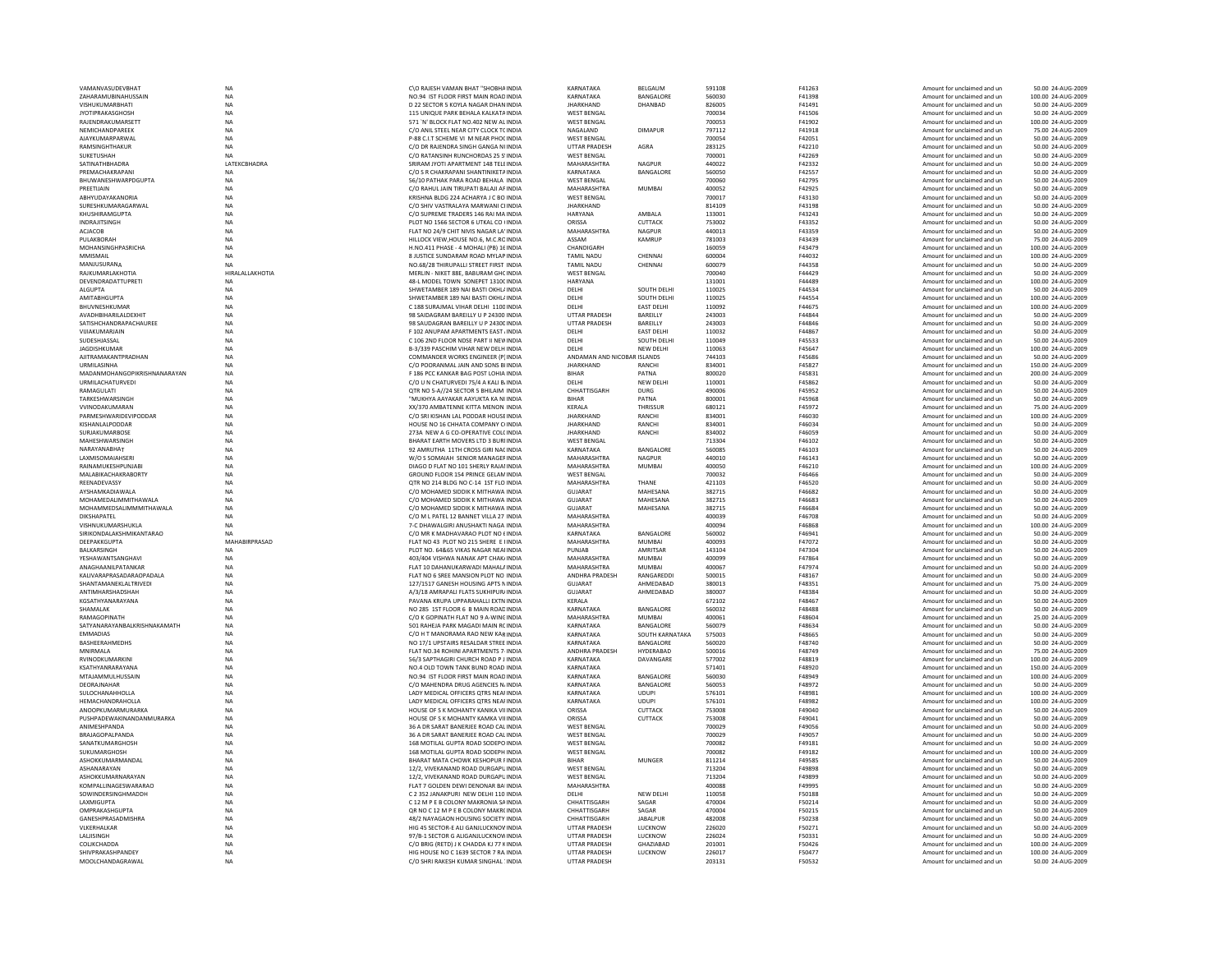| HARISGARG                         | <b>NA</b>       | 3/169-A VIVEK KHAND GOMATI NACINDIA                                       | <b>UTTAR PRADESH</b>  | LUCKNOW                | 226010           | F50564           | Amount for unclaimed and ur                                | 50.00 24-AUG-2009                       |
|-----------------------------------|-----------------|---------------------------------------------------------------------------|-----------------------|------------------------|------------------|------------------|------------------------------------------------------------|-----------------------------------------|
| MANORAMAGUPTA                     | <b>NA</b>       | W/O P N GUPTA 94 OFFICERS COLO! INDIA                                     | <b>UTTAR PRADESH</b>  |                        | 208020           | F50598           | Amount for unclaimed and un                                | 50.00 24-AUG-2009                       |
|                                   |                 |                                                                           |                       |                        |                  |                  |                                                            |                                         |
| KARUNASRIVASTAVA                  | NA              | D-II / 593 SECTOR - F JANKI PURAM LINDIA                                  | <b>UTTAR PRADESH</b>  | LUCKNOW                | 226021           | F50601           | Amount for unclaimed and un                                | 50.00 24-AUG-2009                       |
| SUBRATMUKHERJEE                   | <b>NA</b>       | RAILWAY STATION ROAD P O SISWA INDIA                                      | <b>UTTAR PRADESH</b>  |                        | 273153           | F50613           | Amount for unclaimed and un                                | 50.00 24-AUG-2009                       |
| ANITAPANT                         | <b>NA</b>       | C/O B-744 SECTOR C MAHA NAGAR INDIA                                       | <b>UTTAR PRADESH</b>  | LUCKNOW                | 226006           | <b>E50809</b>    | Amount for unclaimed and un                                | 50.00 24-AUG-2009                       |
| MOHANANPPATTARATH                 | NA              | M-5/54/427, SHASTRI NAGAR NARAI INDIA                                     | <b>GUJARAT</b>        |                        | 380063           | F51012           | Amount for unclaimed and ur                                | 50.00 24-AUG-2009                       |
| NALINIBAIRAMRAOBARI               | <b>NA</b>       | MAIN ROAD YAVATMAL MAHARASH INDIA                                         | MAHARASHTRA           | YAVATMAL               | 445001           | F51093           | Amount for unclaimed and un                                | 100.00 24-AUG-2009                      |
| <b>INDIRACHOUDHURY</b>            | <b>NA</b>       | C/O VEENA CHOUDHURY SIKANDERI INDIA                                       | <b>BIHAR</b>          | MUZAFFARPUR            | 842001           | F51313           | Amount for unclaimed and un                                | 50.00 24-AUG-2009                       |
|                                   |                 |                                                                           | MAHARASHTRA           |                        |                  |                  |                                                            |                                         |
| CHANDASRIVASTAVA                  | <b>NA</b>       | FLAT NO 42 BLOCK NO C HYDERABA INDIA                                      |                       | <b>MUMBAI</b>          | 400026           | F51320           | Amount for unclaimed and un                                | 50.00 24-AUG-2009                       |
| <b>PRADEFPKUMARPHILLIPS</b>       | <b>NA</b>       | INDIAN BANK SHANTI CHAMBERS 1S INDIA                                      | DELHI                 | NEW DELHI              | 110005           | F51327           | Amount for unclaimed and un                                | 50.00 24-AUG-2009                       |
| KANTABHATIA                       | NA              | H NO 122 NEHRU APARTMENTS OUTINDIA                                        | DELHI                 | SOUTH DELHI            | 110019           | F51385           | Amount for unclaimed and ur                                | 50.00 24-AUG-200                        |
| BALENDUGOPALRAWAT                 | <b>NA</b>       | 423 AWAS VIKAS COLONY ROORKEE INDIA                                       | UTTARAKHAND           | <b>HARIDWAR</b>        | 247667           | F51395           | Amount for unclaimed and un                                | 50.00 24-AUG-2009                       |
| BPREMILABALAKRISHNAN              | <b>NA</b>       | 4 BALAMUTHU KRISHNA STREET NO INDIA                                       | <b>TAMIL NADU</b>     | CHENNAI                | 600017           |                  |                                                            |                                         |
|                                   |                 |                                                                           |                       |                        |                  | F51428           | Amount for unclaimed and un                                | 100.00 24-AUG-2009                      |
| <b>MAI LIHAMUTHUKRISHNAN</b>      | <b>NA</b>       | C/O K V MUTHUKRISHNAN OLD NO. INDIA                                       | <b>TAMIL NADU</b>     | CHENNAL                | 600083           | F51461           | Amount for unclaimed and un                                | 50.00 24-AUG-2009                       |
| CRAMAIAH                          | NA              | 5 SOUTH DHROWPATHY AMMAN KCINDIA                                          | TAMIL NADU            | TIRUCHIRAPPALLI        | 620017           | F51514           | Amount for unclaimed and ur                                | 50.00 24-AUG-2009                       |
| OMPRAKASHSHARMA                   | <b>NA</b>       | ODICEE CARRIERS PVT LTD NO 261 T INDIA                                    | <b>TAMIL NADU</b>     | CHENNAI                | 600001           | F51702           | Amount for unclaimed and un                                | 50.00 24-AUG-2009                       |
| SHRIHARILAVVSANGHVI               | <b>NA</b>       | NO.12 KONDI STREET MADRAS 6000 INDIA                                      | <b>TAMIL NADU</b>     | CHENNAI                | 600001           | F51816           | Amount for unclaimed and un                                | 50.00 24-AUG-2009                       |
|                                   |                 |                                                                           |                       | VISAKHAPATNAM          |                  |                  |                                                            |                                         |
| NARASIMHARAOPANLIGANTI            | <b>NA</b>       | PLOT NO LIC 148 LAWSONS BAY COLINDIA                                      | <b>ANDHRA PRADESH</b> |                        | 530017           | <b>F52007</b>    | Amount for unclaimed and un                                | 50.00 24-AUG-2009                       |
| KRISHNAVENIPANUGANTI              | <b>NA</b>       | PLOT NO LIG 148 LAWSONS BAY COLINDIA                                      | ANDHRA PRADESH        | VISAKHAPATNAM          | 530017           | F52008           | Amount for unclaimed and un                                | 50.00 24-AUG-2009                       |
| KRISHNADASGABBAD                  | NA              | AANGAN APARTMENT FLAT NO 203 INDIA                                        | MADHYA PRADESH        | INDORE                 | 452003           | F52204           | Amount for unclaimed and un                                | 50.00 24-AUG-2009                       |
| LEELABHARATHAN                    | <b>NA</b>       | 401/B ALAKNANDA APTS 100 SHIVALINDIA                                      | <b>MAHARASHTRA</b>    | <b>NAGPUR</b>          | 440010           | F52210           | Amount for unclaimed and un                                | 50.00 24-AUG-2009                       |
| RAVJISPATEL                       | <b>NA</b>       | UDHWADA R S RATLAW VILLAGE DISINDIA                                       | <b>GUJARAT</b>        | VALSAD                 | 396185           | F52553           | Amount for unclaimed and un                                | 50.00 24-AUG-2009                       |
|                                   |                 |                                                                           |                       |                        |                  |                  |                                                            |                                         |
| VALSALAKARUNAKARAPANICKER         | <b>NA</b>       | <b>B-401 NABARD STAFF OUARTERS DRINDIA</b>                                | <b>KFRAIA</b>         | THIRUVANANTHAPU        | 695012           | F52617           | Amount for unclaimed and un                                | 50.00 24-AUG-2009                       |
| RAGINIUNNIKRISHNANNAIF            | NA              | B-401 NABARD STAFF QUARTERS DRINDIA                                       | KERALA                | THIRUVANANTHAPU        | 695012           | F52618           | Amount for unclaimed and ur                                | 50.00 24-AUG-2009                       |
| MALTISHAH                         | <b>NA</b>       | C/O NIRANJAN SHAH C/O PANKAJ S/ INDIA                                     | MAHARASHTRA           | <b>MUMBAI</b>          | 400054           | F53220           | Amount for unclaimed and un                                | 50.00 24-AUG-2009                       |
| THYTHARAYILCHACKOJOSEPH           | NA              | CPIX/411 GRACE VILLA THYTHARAYII INDIA                                    | KERALA                | THIRUVANANTHAPU        | 695005           | F53389           | Amount for unclaimed and un                                | 100.00 24-AUG-2009                      |
| VIIAYGOVIND                       | <b>NA</b>       | 662 SECTOR 28 NOIDADIST GHAZIAE INDIA                                     | <b>UTTAR PRADESH</b>  | <b>GAUTAM BUDDHA N</b> | 201301           | F53416           | Amount for unclaimed and un                                | 50.00 24-AUG-2009                       |
|                                   |                 |                                                                           |                       |                        |                  |                  |                                                            |                                         |
| SHRIKRISHNAMISRA                  | <b>NA</b>       | 331 KISAN GALI SADAR BAZAR SHAH INDIA                                     | <b>UTTAR PRADESH</b>  | SHAHJAHANPUR           | 242001           | F53487           | Amount for unclaimed and un                                | 50.00 24-AUG-2009                       |
| <b>BUDHANSHARMA</b>               | NA              | SR 3 POST RENUSAGAR DIST SONEB INDIA                                      | <b>UTTAR PRADESH</b>  | SONBHADRA              | 231218           | F53580           | Amount for unclaimed and ur                                | 50.00 24-AUG-2009                       |
| RSATISHKUMARKURUP                 | NA              | DEPUTY GENERAL MANAGER PROJE(INDIA                                        | KARNATAKA             | BANGALORE              | 560052           | F53605           | Amount for unclaimed and un                                | 50.00 24-AUG-2009                       |
| KGMENON                           | <b>NA</b>       | SRIKALA CHELEMBRA MALLPURAM [INDIA                                        | KERALA                | MALAPPURAM             | 673634           | F53696           | Amount for unclaimed and un                                | 50.00 24-AUG-2009                       |
|                                   |                 |                                                                           |                       |                        |                  |                  |                                                            |                                         |
| KSHANUMANTARAO                    | NA              | 61-B MEHER APARTMENTS ANSTEY HNDIA                                        | MAHARASHTRA           | <b>MUMBAI</b>          | 400026           | F53833           | Amount for unclaimed and un                                | 100.00 24-AUG-2009                      |
| PREMPAL                           | <b>NA</b>       | B 6 DHANASTRA WODE HOUSE ROA INDIA                                        | MAHARASHTRA           | MUMBAI                 | 400005           | F53921           | Amount for unclaimed and ur                                | 50.00 24-AUG-2009                       |
| VUAYAPADMANABHAN                  | NA              | 5 & 6 UDYAN 100-A L J MARG BOMB INDIA                                     | MAHARASHTRA           | MUMBAI                 | 400006           | F53931           | Amount for unclaimed and ur                                | 50.00 24-AUG-2009                       |
| <b>JAGATKUMARPANJWANI</b>         | <b>NA</b>       | BLDG NO.7 FLAT NO.8 PRINCE APTS INDIA                                     | ANDHRA PRADESH        | VISAKHAPATNAM          | 530002           | F54162           | Amount for unclaimed and un                                | 100.00 24-AUG-2009                      |
| RAMANMANILALTHAKKAR               | <b>NA</b>       | 29 SAGAR KUNJ 78 NEPEAN SEA RO/ INDIA                                     | MAHARASHTRA           | <b>MUMBAI</b>          | 400006           | F54331           | Amount for unclaimed and un                                | 100.00 24-AUG-2009                      |
|                                   |                 |                                                                           |                       |                        |                  |                  |                                                            |                                         |
| ANISHAGOKHALE                     | <b>NA</b>       | C/O SUMANT GOKHALE 8 ATOMICA INDIA                                        | MAHARASHTRA           | <b>MUMBAI</b>          | 400018           | F54344           | Amount for unclaimed and ur                                | 100.00 24-AUG-2009                      |
| GOGRAJKHAITAN                     | NA              | C/O SHYAM SREE SHOP NO G 25 & 2 INDIA                                     | <b>WEST BENGAL</b>    | <b>HOWRAH</b>          | 711101           | F54517           | Amount for unclaimed and ur                                | 100.00 24-AUG-2009                      |
| DEVIPRASADJHUNJHUNWALA            | <b>NA</b>       | 34-E MAHARSHI DEBENDRA ROAD CINDIA                                        | <b>WEST BENGAL</b>    |                        | 700006           | F54518           | Amount for unclaimed and ur                                | 50.00 24-AUG-2009                       |
| VIDYADEVIJHUNJHUNWALA             | <b>NA</b>       | 34-E MAHARSHI DEBENDRA ROAD CINDIA                                        | <b>WEST BENGAL</b>    |                        | 700006           | F54520           | Amount for unclaimed and un                                | 100.00 24-AUG-2009                      |
| RABINDRACHANDRABISWAS             | <b>NA</b>       | GENERAL MANAGER [WORKS] IPITA INDIA                                       | ORISSA                | DHENKANAI              | 759013           | <b>F54629</b>    | Amount for unclaimed and un                                | 100.00 24-AUG-2009                      |
|                                   |                 |                                                                           |                       |                        |                  |                  |                                                            |                                         |
| TRIVEDIDEVICHOUDHRY               | NA              | 26 BURTOLLA STREET 3RD FLOOR CAINDIA                                      | <b>WEST BENGAL</b>    |                        | 700007           | F54655           | Amount for unclaimed and ur                                | 50.00 24-AUG-2009                       |
| MANGILALIAIN                      | LATESHKLJAIN    | 60-A BONDEL ROAD BLOCK C FLAT 2 INDIA                                     | <b>WEST BENGAL</b>    |                        | 700019           | F54749           | Amount for unclaimed and un                                | 50.00 24-AUG-2009                       |
| PRAMODKUMARBANSAL                 | <b>NA</b>       | 120 MAHATMA GANDHI ROAD 4TH IINDIA                                        | <b>WEST BENGAL</b>    |                        | 700007           | F54786           | Amount for unclaimed and un                                | 50.00 24-AUG-2009                       |
| NEFI AKANTANPAI AMADAIRA IAMAIYAR | <b>NA</b>       | 22 WAHAR NAGAR SECUNDERARAD INDIA                                         | <b>ANDHRA PRADESH</b> | RANGAREDDI             | 500009           | F54890           | Amount for unclaimed and un                                | 75.00.24-AUG-2009                       |
|                                   |                 |                                                                           |                       |                        |                  |                  |                                                            |                                         |
|                                   |                 |                                                                           |                       |                        |                  |                  |                                                            |                                         |
| SHARDADEVITIBREWALA               | <b>NA</b>       | C/O SUSHIL KUMAR PAWAN KUMARINDIA                                         | RAJASTHAN             | <b>JHUJHUNU</b>        | 333001           | <b>F54986</b>    | Amount for unclaimed and un                                | 50.00 24-AUG-2009                       |
| PRATEEPKUMARDASGUPTA              | <b>NA</b>       | 2 ELGIN LANE CALCUTTA 700020 INDIA                                        | <b>WEST BENGAL</b>    |                        | 700020           | F55069           | Amount for unclaimed and un                                | 50.00 24-AUG-2009                       |
| HBSHARMA                          | <b>NA</b>       |                                                                           | UTTARAKHAND           | NAINITAL               | 263139           | F55148           |                                                            | 50.00 24-AUG-2009                       |
|                                   |                 | C/O SHRI SUNDER SINGH BANI C M TINDIA                                     |                       |                        |                  |                  | Amount for unclaimed and un                                |                                         |
| RAVISHANKARMISHRA                 | <b>NA</b>       | OLD GOURELLA P O PENDRA ROAD LINDIA                                       | CHHATTISGARH          | <b>BILASPUR</b>        | 495117           | F55224           | Amount for unclaimed and un                                | 50.00 24-AUG-2009                       |
| SNEHLATAMEHTA                     | <b>NA</b>       | NO 6 Y BLOCK ANNA NAGAR MADR INDIA                                        | <b>TAMIL NADU</b>     | CHENNAI                | 600040           | F55315           | Amount for unclaimed and un                                | 50.00 24-AUG-2009                       |
| BALLABHCHANDMEHTA                 | <b>NA</b>       | NO 6 Y BLOCK ANNA NAGAR MADR INDIA                                        | <b>TAMIL NADU</b>     | CHENNAI                | 600040           | F55317           | Amount for unclaimed and un                                | 50.00 24-AUG-2009                       |
| PVENUGOPAL                        | <b>NA</b>       | 38 S S DEWAN 6TH STREET AYANAV INDIA                                      | <b>TAMIL NADU</b>     | CHENNAI                | 600023           | F55319           | Amount for unclaimed and un                                | 50.00 24-AUG-2009                       |
|                                   |                 |                                                                           |                       |                        |                  |                  |                                                            |                                         |
| GRAMACHANDRAN                     | NA              | VEENA APARTMENTS A 5/10 MIG FL INDIA                                      | <b>TAMIL NADU</b>     | MADURAI                | 625020           | F55320           | Amount for unclaimed and un                                | 50.00 24-AUG-2009                       |
| DHARMACHANDJANGID                 | <b>NA</b>       | C/O D P SHARMA 35 N RAJA NABA KINDIA                                      | <b>WEST BENGAL</b>    |                        | 700005           | F55371           | Amount for unclaimed and un                                | 100.00 24-AUG-2009                      |
| PKVISWANATHAN                     | NA              | K 17 INDIRA NAGAR BAGALUR ROAD INDIA                                      | <b>TAMIL NADU</b>     | KRISHNAGIRI            | 635109           | F55389           | Amount for unclaimed and un                                | 50.00 24-AUG-2009                       |
| JANAKIRAMACHANDRAN                | NA              | D-I/213 SATYA MARG CHANAKYAPU INDIA                                       | DELHI                 |                        | 110021           | F55535           | Amount for unclaimed and ur                                | 100.00 24-AUG-2009                      |
|                                   |                 | D-I/213 SATYA MARG CHANAKYAPU INDIA                                       |                       |                        | 110021           | F55536           | Amount for unclaimed and un                                | 100.00 24-AUG-2009                      |
| COMALSUNDARAMRAMACHANDRAN         | NA              |                                                                           | DELHI                 |                        |                  |                  |                                                            |                                         |
| CRGAYATHRI                        | <b>NA</b>       | D-I/213 SATYA MARG CHANAKYAPU INDIA                                       | DELHI                 |                        | 110021           | F55537           | Amount for unclaimed and un                                | 100.00 24-AUG-2009                      |
| CRRAIFNDRAN                       | <b>NA</b>       | D-1/213 SATYA MARG CHANAKYAPU INDIA                                       | <b>DELHI</b>          |                        | 110021           | F55538           | Amount for unclaimed and un                                | 100.00 24-AUG-2009                      |
| CRSUNDARAMURTI                    | NA              | D-I/213 SATYA MARG CHANAKYAPU INDIA                                       | DELHI                 |                        | 110021           | F55539           | Amount for unclaimed and ur                                | 100.00 24-AUG-2009                      |
| SANGEETASHARMA                    | NA              | 177 JULKIAN MOHALLA CHAKRI BAZ INDIA                                      | PUNJAB                | <b>GURDASPUR</b>       | 143505           | F56395           | Amount for unclaimed and un                                | 50.00 24-AUG-2009                       |
|                                   |                 |                                                                           |                       |                        |                  |                  |                                                            |                                         |
| KCGEORGE                          | <b>NA</b>       | KOCHUKALEEKAL HOUSE RUBBER BC INDIA                                       | KERALA                | KOTTAYAM               | 686009           | F56553           | Amount for unclaimed and un                                | 100.00 24-AUG-2009                      |
| PARDUMANKUMARJAIN                 | <b>NA</b>       | C/O BANK OF BARODA SOJATI GATE INDIA                                      | RAJASTHAN             | <b>JODHPUR</b>         | 342001           | F57222           | Amount for unclaimed and un                                | 50.00 24-AUG-2009                       |
| RAVICHANDERI AMA                  | <b>NA</b>       | 150-1 SARUBHA NAGAR LUDHIANA INDIA                                        | PUNJAB                | LUDHIANA               | 141001           | <b>F59033</b>    | Amount for unclaimed and un                                | 50.00 24-AUG-2009                       |
| RPGUPTA                           | NA              | DY CHIEF ENGINEER (CONST) 3-A BO INDIA                                    | DELHI                 | <b>NORTH DELHI</b>     | 110054           | F61237           | Amount for unclaimed and ur                                | 100.00 24-AUG-2009                      |
| KAMLESHKUMARJAIN                  | <b>NA</b>       | 191 GURHAI LANE CIRCULAR ROAD SINDIA                                      | DELHI                 | <b>EAST DELHI</b>      | 110032           | F63072           | Amount for unclaimed and un                                | 100.00 24-AUG-2009                      |
| RAMESHKUMARDINGLIWAL              | <b>NA</b>       | 7 KASHMIR AVENUE AMRITSAR PUN INDIA                                       | PUNJAB                | AMRITSAR               | 143001           | F67029           | Amount for unclaimed and un                                | 50.00 24-AUG-2009                       |
|                                   |                 |                                                                           |                       |                        |                  |                  |                                                            |                                         |
| MADHUSHARMA                       | <b>NA</b>       | C/O NAGALAND CARPETS 2169 MAILINDIA                                       | DELHI                 | NEW DELHI              | 110008           | F67229           | Amount for unclaimed and un                                | 50.00 24-AUG-2009                       |
| ALOKSARDA                         | <b>NA</b>       | C/O N K MALANI SHRIRAM SADAN 2 INDIA                                      | MAHARASHTRA           | NAGPUR                 | 440010           | F67293           | Amount for unclaimed and un                                | 400.00 24-AUG-2009                      |
| <b>BELAMAHAJAN</b>                | <b>NA</b>       | M/S MEDICARE AGENCIES PVT LTD 2 INDIA                                     | DELHI                 | SOUTH DELHI            | 110025           | F69036           | Amount for unclaimed and un                                | 50.00 24-AUG-2009                       |
| MADHUSHARMA                       | NA              | C/O NAGALAND CARPETS 2169 MAII INDIA                                      | DELHI                 | NEW DELHI              | 110008           | F70095           | Amount for unclaimed and un                                | 100.00 24-AUG-2009                      |
| <b>HEMANGIHEMANTGHAISAS</b>       | <b>NA</b>       | 7 MUKUND NIWAS RAM MANTRI RC INDIA                                        | MAHARASHTRA           | MUMRAI                 | 400028           | F73053           | Amount for unclaimed and un                                | 50.00 24-AUG-2009                       |
|                                   |                 |                                                                           |                       |                        |                  |                  |                                                            |                                         |
| SHREEKUMARKOTHARI                 | <b>NA</b>       | C/O R KAY TEXTILES ALOKA HOUSE 1 INDIA                                    | <b>WEST BENGAL</b>    |                        | 700001           | F73200           | Amount for unclaimed and un                                | 350.00 24-AUG-2009                      |
| MANOBENDRANATHSEN                 | <b>NA</b>       | 5 RAMMOHAN ROY ROAD 1ST FLOO INDIA                                        | <b>WEST BENGAL</b>    |                        | 700009           | F73240           | Amount for unclaimed and ur                                | 100.00 24-AUG-2009                      |
| <b>GODAVARIMERCANTILEPVTLTD</b>   | <b>NA</b>       | 8-A BURDWAN ROAD CALCUTTA 70 INDIA                                        | <b>WEST BENGAL</b>    |                        | 700027           | F74165           | Amount for unclaimed and un                                | 50.00 24-AUG-2009                       |
| SHAILESHDSHAH                     | <b>NA</b>       | 73 CENTRAL AVENUE SANTACRUZ WINDIA                                        | MAHARASHTRA           | <b>MUMBAI</b>          | 400054           | F75005           | Amount for unclaimed and un                                | 100.00 24-AUG-2009                      |
|                                   | <b>NA</b>       | 442 VINAYAK APARTMENTS C-58/19 INDIA                                      | <b>UTTAR PRADESH</b>  |                        |                  | F75523           |                                                            |                                         |
| CGVAIDYANATHAN                    |                 |                                                                           |                       | <b>GAUTAM BUDDHA N</b> | 201301           |                  | Amount for unclaimed and un                                | 100.00 24-AUG-2009                      |
| ARCHANAJAIN                       | NA              | NO.232 RAILWAY OFFICERS BUNGAL INDIA                                      | <b>TAMIL NADU</b>     | MADURAI                | 625016           | F75561           | Amount for unclaimed and ur                                | 200.00 24-AUG-200                       |
| SHEELASANTHANAM                   | NA              | A/6 AMOL APARTMENT KAWADEW/ INDIA                                         | MAHARASHTRA           |                        | 411049           | F75727           | Amount for unclaimed and ur                                | 50.00 24-AUG-2009                       |
| YOGINDERSARA                      | <b>NA</b>       | C/74 B GANGOTRI ENCLAVE ALAKNA INDIA                                      | DELHI                 | SOUTH DELHI            | 110019           | F75999           | Amount for unclaimed and un                                | 100.00 24-AUG-2009                      |
| ANILSHARMA                        | <b>NA</b>       | 35/I POCKET A 3 SECTOR 7 ROHINIDI INDIA                                   | DELHI                 | NORTH DELHI            | 110085           | F76710           | Amount for unclaimed and un                                | 50.00 24-AUG-2009                       |
|                                   |                 |                                                                           |                       |                        |                  |                  |                                                            |                                         |
| VIVEKKAPLIR                       | <b>NA</b>       | B-6/66 SAFDARJUNG ENCLAVE NEW INDIA                                       | <b>DELHI</b>          | SOUTH WEST DELH        | 110029           | F76799           | Amount for unclaimed and un                                | 300.00 24-AUG-2009                      |
| MANISHNATHPATHAK                  | NA              | 152 OLD 17 B ULSOOR CROSS ROAD INDIA                                      | KARNATAKA             | BANGALORE              | 560008           | F77316           | Amount for unclaimed and ur                                | 150.00 24-AUG-200                       |
| RAMCHANDSACHDEV                   | <b>NA</b>       | C/O MRS VEENA KOPAR 1/267 SUBHINDIA                                       | DELHI                 |                        | 110077           | F77547           | Amount for unclaimed and un                                | 100.00 24-AUG-2009                      |
| <b>JANKIDEVI</b>                  | <b>NA</b>       | C/O MR H N MEHROTRA JANKI NIW/INDIA                                       | <b>UTTAR PRADESH</b>  | GHAZIABAD              | 201201           | F77637           | Amount for unclaimed and un                                | 200.00 24-AUG-2009                      |
| KSSATYAPRAKASH                    | <b>NA</b>       |                                                                           | KARNATAKA             |                        | 560003           | F78141           | Amount for unclaimed and un                                | 100.00 24-AUG-2009                      |
|                                   |                 | NO 18 14TH CROSS 11TH MAIN MAINDIA                                        |                       | BANGALORE              |                  |                  |                                                            |                                         |
| KSSATYAPRAKASH                    | <b>NA</b>       | NO 18 14TH CROSS 11TH MAIN MAINDIA                                        | KARNATAKA             | BANGALORE              | 560003           | F78300           | Amount for unclaimed and ur                                | 50.00 24-AUG-2009                       |
| SUBASHCHANDJAIN                   | NA              | C/O S K JAIN 162 UIAYAN VIHAR NEAINDIA                                    | DELHI                 | <b>EAST DELHI</b>      | 110092           | F78639           | Amount for unclaimed and ur                                | 50.00 24-AUG-2009                       |
| KAMLESHSEHGAL                     | <b>NA</b>       | W/O LT COL R K SEHGAL RETD ENGR INDIA                                     | <b>HARYANA</b>        | AMBALA                 | 134109           | F79044           | Amount for unclaimed and un                                | 150.00 24-AUG-2009                      |
| <b>INDIRAKUMAR</b>                | <b>NA</b>       | B-5 ASHOK SUPARA 27 (OLD NO.12) INDIA                                     | <b>TAMIL NADU</b>     | CHENNAL                | 600020           | F79402           | Amount for unclaimed and un                                | 50.00 24-AUG-2009                       |
|                                   |                 |                                                                           | GUIARAT               |                        |                  |                  |                                                            |                                         |
| MALTIGOVINDAN                     | <b>NA</b>       | F/14 MAHAVIR PARK SOCIETY BEHIN INDIA                                     |                       | VADODARA               | 390010           | F79579           | Amount for unclaimed and un                                | 50.00 24-AUG-2009                       |
| HITESHMEHTA<br>SAMEERKUMARMATHUR  | NA<br><b>NA</b> | PADMAKUVAR APARTMENTS FLAT NINDIA<br>C/O R K MATHUR 439 KAILASH TOW INDIA | MAHARASHTRA<br>DELHI  | MUMBAI<br>SOUTH DELHI  | 400067<br>110065 | F79623<br>F79681 | Amount for unclaimed and un<br>Amount for unclaimed and un | 25.00 24-AUG-2009<br>100.00 24-AUG-2009 |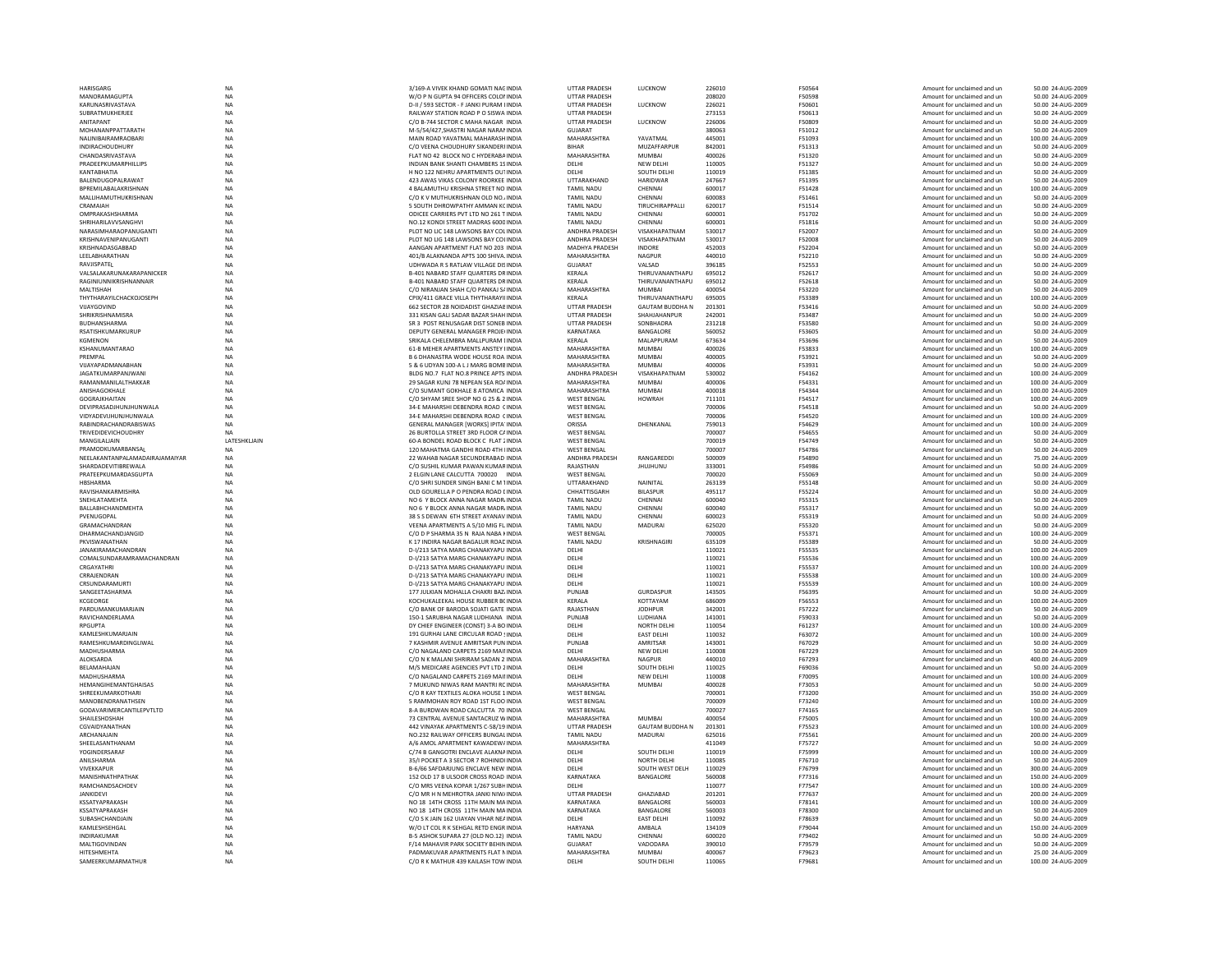| REKHASHRIVASTAVA                                               | <b>NA</b>              | C/O ELEKTRO MEK SALES & SER P LT INDIA                                          | DELHI                               | SOUTH WEST DELH                   | 110066           | F79684                  | Amount for unclaimed and un                                | 50.00 24-AUG-2009                        |
|----------------------------------------------------------------|------------------------|---------------------------------------------------------------------------------|-------------------------------------|-----------------------------------|------------------|-------------------------|------------------------------------------------------------|------------------------------------------|
| PSHANKAR                                                       | <b>NA</b>              | 20 D MUNDY STREET VELLORE 6320 INDIA                                            | <b>TAMIL NADU</b>                   | VELLORE                           | 632004           | F79731                  | Amount for unclaimed and un                                | 50.00 24-AUG-2009                        |
| RAVINDERKUMARGUPTA                                             | <b>NA</b>              | PUNJAR NATIONAL BANK UNA H P 1 INDIA                                            | <b>HIMACHAI PRADESH</b>             | <b>UNA</b>                        | 174303           | <b>F80166</b>           | Amount for unclaimed and un                                | 50.00 24-AUG-2009                        |
| SOVADATTA                                                      | NA                     | QTR NO.III/03 NHPC TTC COLONY PC INDIA                                          | <b>WEST RENGAL</b>                  | MALDA                             | 732101           | F80513                  | Amount for unclaimed and un                                | 50.00 24-AUG-2009                        |
| LEOPARDFINANCIERSPRIVATELIMITED<br><b>ZENOBIAFARDOONMISTRY</b> | <b>NA</b><br>NA        | 51 EZRA STREET CALCUTTA 700001 INDIA<br>TAPIA BLDG IST FLOOR C-BLOCK JALI INDIA | <b>WEST BENGAL</b><br>MAHARASHTRA   | <b>MUMBAI</b>                     | 700001<br>400004 | F80921<br>F81110        | Amount for unclaimed and un<br>Amount for unclaimed and un | 50.00 24-AUG-2009<br>50.00 24-AUG-2009   |
| MINRAMANI                                                      | <b>NA</b>              | NO. C-22 RAMALINGA NAGAR WORLINDIA                                              | <b>TAMIL NADU</b>                   | TIRUCHIRAPPALLI                   | 620003           | F81170                  | Amount for unclaimed and un                                | 50.00 24-AUG-2009                        |
| <b>IINARANG</b>                                                | <b>NA</b>              | C-2/121 LODHI COLONY NEW DELHI INDIA                                            | DELHI                               | SOUTH DELHI                       | 110003           | F81524                  | Amount for unclaimed and un                                | 100.00 24-AUG-2009                       |
| TSARAVAMUTHAN                                                  | NA                     | 27 FIFTH MAIN ROAD NEW COLONY INDIA                                             | <b>TAMIL NADU</b>                   | KANCHIPURAM                       | 600044           | F81551                  | Amount for unclaimed and ur                                | 50.00 24-AUG-2009                        |
| MOHITSHUKLA                                                    | <b>NA</b>              | APARTMENT 3 A CHIRAG 50-A GARC INDIA                                            | <b>WEST BENGAL</b>                  |                                   | 700019           | F81627                  | Amount for unclaimed and un                                | 50.00 24-AUG-2009                        |
| SNLAMBA                                                        | <b>NA</b>              | LAMBA AND CO WZ 10 A RATTAN P/ INDIA                                            | DELHI                               | NEW DELHI                         | 110015           | F81648                  | Amount for unclaimed and un                                | 50.00 24-AUG-2009                        |
| REKHASRIVASTAV                                                 | <b>NA</b>              | FLEKTRO MEK SALES & SERVICES PV INDIA                                           | DELHI                               | SOUTH WEST DELH                   | 110066           | F81654                  | Amount for unclaimed and un                                | 50.00 24-AUG-2009                        |
| PRIYARARUAH                                                    | <b>NA</b>              | S C GOSWAMI ROAD OPPOSITE HAR INDIA                                             | ASSAM                               | KAMRUP                            | 781001           | F81907                  | Amount for unclaimed and un                                | 200.00 24-AUG-2009                       |
| ASHOKKUMARJAIN                                                 | NA                     | TU-25 PITTAMPURA DELHI 110034 INDIA                                             | DELHI                               | NORTH DELHI                       | 110034           | F82162                  | Amount for unclaimed and ur                                | 50.00 24-AUG-2009                        |
| MKAKHAN                                                        | <b>NA</b>              | 30/1 MUFTI AMIRULLAH SAHIB STREINDIA                                            | TAMIL NADU                          | CHENNAI                           | 600005           | F82189                  | Amount for unclaimed and un                                | 50.00 24-AUG-2009                        |
| DEEPTIBAZWARI/                                                 | <b>NA</b>              | C/O M/S RAYMOND APPAREL LTD N INDIA                                             | <b>TAMIL NADU</b>                   | CHENNAI                           | 600017           | F82515                  | Amount for unclaimed and un                                | 50.00 24-AUG-2009                        |
| SAMIRHARSHADPATEL                                              | NA                     | C/O FASTERN INDUSTRIES KASTURCUNDIA                                             | MAHARASHTRA                         | MUMBAI                            | 400028           | <b>F82909</b>           | Amount for unclaimed and un                                | 100.00 24-AUG-2009                       |
| ARBINDBAKSH                                                    | NA                     | 158 INDRAPURI COLONY INDORE (MINDIA                                             | MADHYA PRADESH                      | INDORE                            | 452001           | F82955                  | Amount for unclaimed and ur                                | 50.00 24-AUG-2009                        |
| ASHISHMAHENDRACHHANGAWALA                                      | NA                     | 33 MANGAL PARK GAJARAWADI BAFINDIA                                              | <b>GUJARAT</b>                      | VADODAR/                          | 390017           | F83023                  | Amount for unclaimed and ur                                | 500.00 24-AUG-2009                       |
| <b>HASMUKHBHAIVMEHTA</b>                                       | <b>NA</b>              | 66 MIRZA STREET FIRST FLOOR BOM INDIA                                           | MAHARASHTRA                         | <b>MUMBAI</b>                     | 400002           | F83126                  | Amount for unclaimed and un                                | 300.00 24-AUG-2009                       |
| KSANANTHALAKSHMI                                               | <b>NA</b>              | B/14 SRI SAI APARTMENTS M.D.KEN INDIA                                           | MAHARASHTRA                         |                                   | 400042           | F83160                  | Amount for unclaimed and un                                | 25.00 24-AUG-2009                        |
| BANUSHUJAUDINCHITALWALA                                        | NA                     | ADAM MAHAL BLOCK-C 4TH FLOOR INDIA                                              | MAHARASHTRA                         | <b>MUMBAI</b>                     | 400034           | F83260                  | Amount for unclaimed and un                                | 100.00 24-AUG-2009                       |
| SHUJAUDINBADRUDINCHITALWALA                                    | NA                     | ADAM MAHAL BLOCK-C 4TH FLOOR INDIA                                              | MAHARASHTRA                         | <b>MUMBAI</b>                     | 400034           | F83261                  | Amount for unclaimed and ur                                | 100.00 24-AUG-2009                       |
| GIRIJANANDANSINGH                                              | <b>NA</b>              | 29 MAHAVIR CHAMBER 333/337 SAIINDIA                                             | MAHARASHTRA                         |                                   | 400003           | F83277                  | Amount for unclaimed and un                                | 100.00 24-AUG-2009                       |
| VIMLADEVISJHUNJHUNWALA                                         | <b>NA</b><br><b>NA</b> | C/O UNIVERSAL CONSULTANTS & CC INDIA                                            | MAHARASHTRA                         | NORTH DELHI                       | 400003           | F83449                  | Amount for unclaimed and un                                | 500.00 24-AUG-2009                       |
| KIDARNATHKAPUR                                                 |                        | C-102 NEW SUB7LMANDLAZADPUR INDIA                                               | DELHI                               |                                   | 110033           | <b>F83455</b>           | Amount for unclaimed and un                                | 100.00 24-AUG-2009                       |
| SUMITRAGAGGAR<br>SUNILMAHAJAN                                  | NA<br><b>NA</b>        | C/O MR SANJAY GAGGAR CEMENT BINDIA<br>ROAD NO.45 HOUSE NO.32 PUNJABI INDIA      | RAJASTHAN<br>DELHI                  | <b>JAIPUR</b><br><b>NEW DELHI</b> | 302006<br>110026 | F83465<br>F83482        | Amount for unclaimed and ur<br>Amount for unclaimed and un | 50.00 24-AUG-2009<br>50.00 24-AUG-2009   |
| KBADRINARAYANAN                                                | NA                     | C/O SMT. KAMAKSHI VANCHINATHA INDIA                                             | <b>TAMIL NADU</b>                   | CHENNAI                           | 600094           | F83490                  | Amount for unclaimed and un                                | 150.00 24-AUG-2009                       |
| TSUNDAR                                                        | <b>NA</b>              | 8/2 VEERASAMI STREET EGMORE MJINDIA                                             | <b>TAMIL NADU</b>                   | CHENNAL                           | 600008           | <b>F84002</b>           | Amount for unclaimed and un                                | 1.00 24-AUG-2009                         |
| PUNWASIRAMGUPTA                                                | <b>NA</b>              | FLECTRICIAN RECOVERY CACHAR PAINDIA                                             | ARUNACHAL PRADESH                   |                                   | 788802           | <b>F84006</b>           | Amount for unclaimed and un                                | 25.00 24-AUG-2009                        |
|                                                                | NA                     |                                                                                 | <b>JHARKHAND</b>                    |                                   |                  |                         |                                                            |                                          |
| BAJRANGLALLDAYAMA<br>TPRAKASHMAL                               | <b>NA</b>              | SHARMA KUNJ BOMPAS TOWN POS' INDIA<br>29 KANDAPPA MUDALI STREET SOW INDIA       | TAMIL NADU                          | <b>DEOGHAR</b><br>CHENNAI         | 814113<br>600079 | F84013<br>F84019        | Amount for unclaimed and ur<br>Amount for unclaimed and un | 150.00 24-AUG-2009<br>1.00 24-AUG-2009   |
| <b>RASIRANRIRI</b>                                             | NA                     | 6 KASAMA FLATS BEHIND TAGORE HINDIA                                             | GUIARAT                             | AHMFDARAD                         | 380006           | <b>F84035</b>           | Amount for unclaimed and un                                | 150.00 24-AUG-2009                       |
| <b>DRAMARAO</b>                                                | <b>NA</b>              | NO.2 4TH MAIN TATA SILK FARM VI INDIA                                           | KARNATAKA                           | <b>BANGALORE RURAL</b>            | 560082           | <b>F84043</b>           | Amount for unclaimed and un                                | 25.00.24-AUG-2009                        |
| <b>GEJJELLIRAJESWAR</b>                                        | <b>NA</b>              | THE VYSYA BANK LTD BUKKAPATNAI INDIA                                            | ANDHRA PRADESH                      | ANANTHAPUR                        | 515144           | ER4047                  | Amount for unclaimed and un                                | 25.00 24-AUG-2009                        |
| SWARNSOOD                                                      | <b>NA</b>              | C-603 POOJA BUILDING HAPPY HOM INDIA                                            | MAHARASHTRA                         | <b>MUMBA</b>                      | 400068           | F84052                  | Amount for unclaimed and un                                | 25.00 24-AUG-2009                        |
| HARIDASKHIMJIUDESHI                                            | <b>NA</b>              | 2/20 ARTIST VILLAGE KONKAN BHAV INDIA                                           | MAHARASHTRA                         | THANE                             | 400614           | F84054                  | Amount for unclaimed and un                                | 25.00 24-AUG-2009                        |
| RAMESHHARIINDULKAR                                             | <b>NA</b>              | SHIV CO-OP HOUSING SOCIETY LTD HNDIA                                            | MAHARASHTRA                         | <b>MUMBA</b>                      | 400057           | F84062                  | Amount for unclaimed and un                                | 25.00 24-AUG-2009                        |
| SAMMANEKSHAHBILLIMORIA                                         | <b>NA</b>              | 266 PATEL BUILDING OPP. CENTRAL INDIA                                           | MAHARASHTRA                         | <b>MUMBAI</b>                     | 400004           | <b>F84082</b>           | Amount for unclaimed and un                                | 25.00 24-AUG-2009                        |
| MUKHOPADHYAYGOBINDALAL                                         | <b>NA</b>              | A-5 (II) H D F C COLONY CHINCHWAL INDIA                                         | MAHARASHTRA                         | PUNE                              | 411019           | F84095                  | Amount for unclaimed and un                                | 25.00 24-AUG-2009                        |
| PNRPRABAKAR                                                    | NA                     | C/O P N RATHNAM & SONS BIG BAZ INDIA                                            | <b>TAMIL NADU</b>                   | <b>DINDIGUL</b>                   | 624001           | F84125                  | Amount for unclaimed and un                                | 13.00 24-AUG-2009                        |
| <b>GEETIKAROY</b>                                              | <b>NA</b>              | 38 DDA SFS MOUNT KAILASH EAST CINDIA                                            | DELHI                               | SOUTH DELHI                       | 110065           | F84133                  | Amount for unclaimed and un                                | 25.00 24-AUG-2009                        |
| VIRENDRAKUMARJAIN                                              | <b>NA</b>              | 77/43-A COOLIE BAZAR KANPUR 20/INDIA                                            | <b>UTTAR PRADESH</b>                |                                   | 208001           | F84136                  | Amount for unclaimed and un                                | 1.00 24-AUG-2009                         |
| PRATIRHAKALISHIK                                               | <b>NA</b>              | 94-97 AGARWAI FARM MANSAROV INDIA                                               | RAJASTHAN                           | <b>JAIPLIR</b>                    | 302020           | F84144                  | Amount for unclaimed and un                                | 25.00 24-AUG-2009                        |
| SARUPSINGHKOHLI                                                | NA                     | H 102 PRINCE APTS 54 J P EXTN PATI INDIA                                        | DELHI                               | <b>EAST DELHI</b>                 | 110092           | F84156                  | Amount for unclaimed and ur                                | 25.00 24-AUG-2009                        |
| MRRAVINDRANATH                                                 | NA                     | CALLSHOP FASHION CENTRE NO.25 INDIA                                             | KARNATAKA                           | <b>BANGALORE</b>                  | 560009           | F84179                  | Amount for unclaimed and un                                | 10.00 24-AUG-2009                        |
| VIKASKASHYAP                                                   | <b>NA</b>              | 5-A GURU GOBIND SINGH MARG KA INDIA                                             | DELHI                               | <b>NEW DELHI</b>                  | 110005           | F84204                  | Amount for unclaimed and un                                | 25.00 24-AUG-2009                        |
| <b>TONIRHATIA</b>                                              | <b>NA</b>              | HOUSE NO. 2595 SECTOR-16 NEAR 'INDIA                                            | <b>HARYANA</b>                      | FARIDARAD                         | 121002           | F84207                  | Amount for unclaimed and un                                | 2.00 24-AUG-2009                         |
| <b>JSHANTHAKUMARI</b>                                          | NA                     | 5 RAJAGOPAL NAICK STREET CHINTA INDIA                                           | <b>TAMIL NADU</b>                   | CHENNAI                           | 600002           | F84214                  | Amount for unclaimed and ur                                | 5.00 24-AUG-2009                         |
| ARUNAGARWAL                                                    | NA                     | C/O HIND FINANCERS 95-B CHITTAR INDIA                                           | <b>WEST BENGAL</b>                  |                                   | 700073           | F84233                  | Amount for unclaimed and un                                | 1.00 24-AUG-2009                         |
| ASHADEVISWAIKA                                                 | <b>NA</b>              | BC-28 SALT LAKE CITY SECTOR-1 CAL INDIA                                         | <b>WEST BENGAL</b>                  |                                   | 700064           | F84236                  | Amount for unclaimed and un                                | 75.00 24-AUG-2009                        |
| TRILOKCHAND                                                    | <b>NA</b>              | C/O 32 REGAL BUILDINGS SANSAD N INDIA                                           | DELHI                               | NEW DELHI                         | 110001           | F84287                  | Amount for unclaimed and un                                | 100.00 24-AUG-2009                       |
| <b>I PANTONY</b>                                               | <b>NA</b>              | 7 MILLERS ROAD KILPAUK MADRAS UNDIA                                             | <b>TAMIL NADU</b>                   | CHENNAL                           | 600010           | <b>F84290</b>           | Amount for unclaimed and un                                | 50.00 24-AUG-2009                        |
| <b>JASVANTIBENJVORA</b>                                        | NA                     | B/306 BORIVLI SHOPPING CENTRE C INDIA                                           | MAHARASHTRA                         | MUMBAI                            | 400092           | F84421                  | Amount for unclaimed and ur                                | 200.00 24-AUG-2009                       |
| SAKUNTALA                                                      | <b>NA</b>              | A-261 KIDWAI NAGAR NEW DELHI 1 INDIA                                            | DELHI                               | SOUTH WEST DELH                   | 110023           | F84538                  | Amount for unclaimed and un                                | 150.00 24-AUG-2009                       |
| HARENDRAVSHAH                                                  | <b>NA</b>              | 19/21 JANMA BHOOMI MARG VIRES INDIA                                             | MAHARASHTRA                         | <b>MUMBAI</b>                     | 400001           | F84625                  | Amount for unclaimed and un                                | 150.00 24-AUG-2009                       |
| MSRAGHAVAN                                                     | <b>NA</b>              | PLOT NO. 5 KENNEDY STREET TAMBAINDIA                                            | <b>TAMIL NADU</b>                   | KANCHIPURAM                       | 600045           | <b>F84639</b>           | Amount for unclaimed and un                                | 50.00 24-AUG-2009                        |
| <b>DOLLYBISRANI</b>                                            | <b>NA</b>              | 702 JOWEL MAHAL SEVEN BUNGLOVINDIA                                              | MAHARASHTRA                         | MUMBAI                            | 400061           | F84701                  | Amount for unclaimed and un                                | 250.00 24-AUG-2009                       |
| SALMAKAGALWALA                                                 | NA                     | 5TH FLOOR FIDA BUILDING 18 SHAN INDIA                                           | MAHARASHTRA                         | <b>MUMBA</b>                      | 400002           | F84718                  | Amount for unclaimed and ur                                | 100.00 24-AUG-2009                       |
| RAJESHNAUGRAIYA                                                | <b>NA</b>              | KALIASTHAN DIRA OPP. DR RPD HO INDIA                                            | <b>BIHAR</b>                        | PATNA                             | 800009           | F84727                  | Amount for unclaimed and un                                | 50.00 24-AUG-2009                        |
| <b>PTHULASIMANI</b>                                            | <b>NA</b>              | KONGU & CO 3 ANNA SALALMADRA INDIA                                              | <b>TAMIL NADLI</b>                  | CHENNAL                           | 600002           | <b>FR4856</b>           | Amount for unclaimed and un                                | 100.00 24-AUG-2009                       |
| MAHFSHKRISHNAN                                                 | <b>NA</b>              | 2ND FLOOR RAIABAHADUR MANSICINDIA                                               | MAHARASHTRA                         |                                   | 400023           | <b>F84949</b>           | Amount for unclaimed and un                                | 200.00 24-AUG-2009                       |
| CHHAYANFUPANE                                                  | <b>NA</b>              | C-II/20 AIIMS CAMPUS ANSARI NAG/INDIA                                           | DELHI                               | SOUTH WEST DELH                   | 110029           | <b>F85060</b>           | Amount for unclaimed and un                                | 1750.00 24-AUG-2009                      |
| RAMABHATTER                                                    | <b>NA</b>              | C/O GANGAVISHAN BHATTER MUDRINDIA                                               | RAJASTHAN                           | <b>BIKANER</b>                    | 334001           | F85110                  | Amount for unclaimed and un                                | 100.00 24-AUG-2009                       |
| RAKESHKUMARMALANI                                              | NA                     | C/O M/S R S MALANI PVT LTD 3 CON INDIA                                          | WEST BENGAL                         |                                   | 700001<br>600041 | F85402                  | Amount for unclaimed and un                                | 1.00 24-AUG-2009                         |
| DII SHADREGUM<br>TANVIKISHORKUMARGANDHIMINOR                   | <b>NA</b><br><b>NA</b> | C-2 SEA BROOKE APARTMENTS 4TH INDIA<br>8 SWINAGAR TWIN BUNGLOWS BEHINDIA        | <b>TAMIL NADU</b><br><b>GUJARAT</b> | CHENNAL<br>AHMEDABAD              | 380015           | <b>F85407</b><br>F85534 | Amount for unclaimed and un<br>Amount for unclaimed and un | 100.00 24-AUG-2009<br>100.00 24-AUG-2009 |
| RITESHKISHORKUMARGANDHIMINOR                                   | NA                     |                                                                                 | GUJARAT                             | AHMEDABAD                         | 380015           | F85535                  | Amount for unclaimed and ur                                | 100.00 24-AUG-2009                       |
| RUPALKISHORKUMARGANDHIMINOR                                    | NA                     | 8 SWINAGAR TWIN BUNGLOWS BEHINDIA<br>8 SWINAGAR TWIN BUNGLOWS BEHINDIA          | <b>GUJARAT</b>                      | AHMEDABAD                         | 380015           | F85545                  | Amount for unclaimed and un                                | 100.00 24-AUG-2009                       |
| BHAVNADIPAKSHAH                                                | <b>NA</b>              | CHOWK-SHERI SARKHEJ GAM AHME INDIA                                              | <b>GUJARAT</b>                      | AHMEDABAD                         | 382210           | F85755                  | Amount for unclaimed and un                                | 100.00 24-AUG-2009                       |
| SARWANSINGHRATHORE                                             | <b>NA</b>              | H NO 4 RAM MANDIR KALA TALAO KINDIA                                             | MAHARASHTRA                         | THANF                             | 421301           | <b>F85887</b>           | Amount for unclaimed and un                                | 200.00 24-AUG-2009                       |
| TJRAJESWARI                                                    | <b>NA</b>              | C/O SREE VIGNESHWAR FINANCIERS INDIA                                            | <b>TAMIL NADU</b>                   | CHENNAI                           | 600034           | F85927                  | Amount for unclaimed and ur                                | 50.00 24-AUG-2009                        |
| SAVAILALGALALCHANDVORA                                         | NA                     | 4 2ND FLOOR MANI BHUVAN KAM/ INDIA                                              | MAHARASHTRA                         |                                   | 400086           | F86014                  | Amount for unclaimed and ur                                | 50.00 24-AUG-2009                        |
| RAMANBHAICHUNIBHAIPATEL                                        | NA                     | 605 APTE APARTMENT SITARAM BU INDIA                                             | GUJARAT                             | VADODARA                          | 390001           | F86035                  | Amount for unclaimed and un                                | 200.00 24-AUG-2009                       |
| RAJESHMANSUKHLALMODHA                                          | <b>NA</b>              | 3/51 SUNDER NAGAR CHAR RASTA NINDIA                                             | <b>GUJARAT</b>                      | AHMEDABAD                         | 380013           | F86110                  | Amount for unclaimed and un                                | 50.00 24-AUG-2009                        |
| DULARI                                                         | <b>NA</b>              | 1128 GALLTELIYAN TILAK BAZAR DELINDIA                                           | DELHI                               |                                   | 110006           | <b>F86228</b>           | Amount for unclaimed and un                                | 50.00 24-AUG-2009                        |
| BANWARILALCHHAWCHHARIA                                         | NA                     | 1/A NAVDO MULLICK LANE CALCUTTINDIA                                             | <b>WEST BENGAL</b>                  |                                   | 700006           | F86292                  | Amount for unclaimed and ur                                | 50.00 24-AUG-2009                        |
| HANSRAJCHHABRA                                                 | NA                     | E-67 SOUTH EXTENSION PART-I NEW INDIA                                           | DELHI                               | SOUTH DELHI                       | 110049           | F86341                  | Amount for unclaimed and un                                | 200.00 24-AUG-2009                       |
| MOHAMEDRAFIQUEMOOSAAGBANI                                      | <b>NA</b>              | 39/7 MANISH NAGAR ANDHERI WES INDIA                                             | MAHARASHTRA                         | <b>MUMBAI</b>                     | 400058           | F86392                  | Amount for unclaimed and un                                | 50.00 24-AUG-2009                        |
| SHAILAJAASHAH                                                  | <b>NA</b>              | C/O TRILOCHANA K DOSHI KHATAU IINDIA                                            | MAHARASHTRA                         |                                   | 400023           | F86537                  | Amount for unclaimed and un                                | 50.00 24-AUG-2009                        |
| KIRITKUMARRANJITLALGAJIWALA                                    | <b>NA</b>              | 10/697 SPECTRO PRACTICAL LAB AN INDIA                                           | GUIARAT                             | SURAT                             | 395003           | F86625                  | Amount for unclaimed and un                                | 50.00 24-AUG-2009                        |
| NALINIRAJENDRAGUPTA                                            | NA                     | 32 BAND STAND BUILDING 'A' KANE INDIA                                           | <b>MAHARASHTRA</b>                  | <b>MUMBA</b>                      | 400050           | F86644                  | Amount for unclaimed and ur                                | 200.00 24-AUG-2009                       |
| SHIRINBAROT                                                    | <b>NA</b>              | AARTEE FINANCIAL CONSULTANCY 5 INDIA                                            | MAHARASHTRA                         |                                   | 400003           | F86732                  | Amount for unclaimed and un                                | 50.00 24-AUG-2009                        |
| PRAKASHPURUSHOTTAMPAI                                          | <b>NA</b>              | F-265 NEW RAJINDER NAGAR NEW LINDIA                                             | DELHI                               | NEW DELHI                         | 110060           | F86789                  | Amount for unclaimed and un                                | 50.00 24-AUG-2009                        |
| MRAIFSWARI                                                     | <b>NA</b>              | NO 44 NELSON MANIKAM ROAD 3RUNDIA                                               | <b>TAMIL NADU</b>                   | CHENNAL                           | 600029           | <b>F86920</b>           | Amount for unclaimed and un                                | 150.00 24-AUG-2009                       |
| SHAISTA                                                        | NA                     | CRD-II/6 PANDARA PARK NEW DELH INDIA                                            | DELHI                               | SOUTH DELHI                       | 110003           | F86959                  | Amount for unclaimed and ur                                | 100.00 24-AUG-2009                       |
| PRIMROSEINVESTMENTSPVTLTD                                      | <b>NA</b>              | 17-A MADHUBAN APARTMENTS 60-INDIA                                               | MAHARASHTRA                         | <b>MUMBAI</b>                     | 400018           | F86993                  | Amount for unclaimed and un                                | 100.00 24-AUG-2009                       |
| PIRDANBAID                                                     | <b>NA</b>              | C/O SUNIL BAID ICIC HOME FINANCE INDIA                                          | <b>WEST BENGAL</b>                  |                                   | 700048           | F87097                  | Amount for unclaimed and un                                | 50.00 24-AUG-2009                        |
| <b>SVSRAMALINGAM</b>                                           | <b>NA</b>              | 7 UNITED INDIA NAGAR 1ST STREET INDIA                                           | TAMII NADU                          | CHENNAL                           | 600023           | F87169                  | Amount for unclaimed and un                                | 50.00 24-AUG-2009                        |
| SANDEEPWADHWA                                                  | <b>NA</b>              | <b>I-393 NEW RAIINDER NAGAR NEW CINDIA</b>                                      | DFI HI                              | <b>NEW DELHI</b>                  | 110060           | F87206                  | Amount for unclaimed and un                                | 100.00 24-AUG-2009                       |
| STUTIKEJRIWAL                                                  | NA                     | C/O AMPOLES & VIALS MFG CO. PVT INDIA                                           | MAHARASHTRA                         | MUMBAI                            | 400059           | F87248                  | Amount for unclaimed and un                                | 50.00 24-AUG-2009                        |
| NAIMESHJAYANTILALSHAH                                          | N <sub>A</sub>         | 'PARAS' OPP. MUNICIPAL SCHOOL N INDIA                                           | GUJARAT                             | AHMEDABAD                         | 380009           | F87319                  | Amount for unclaimed and un                                | 100.00 24-AUG-2009                       |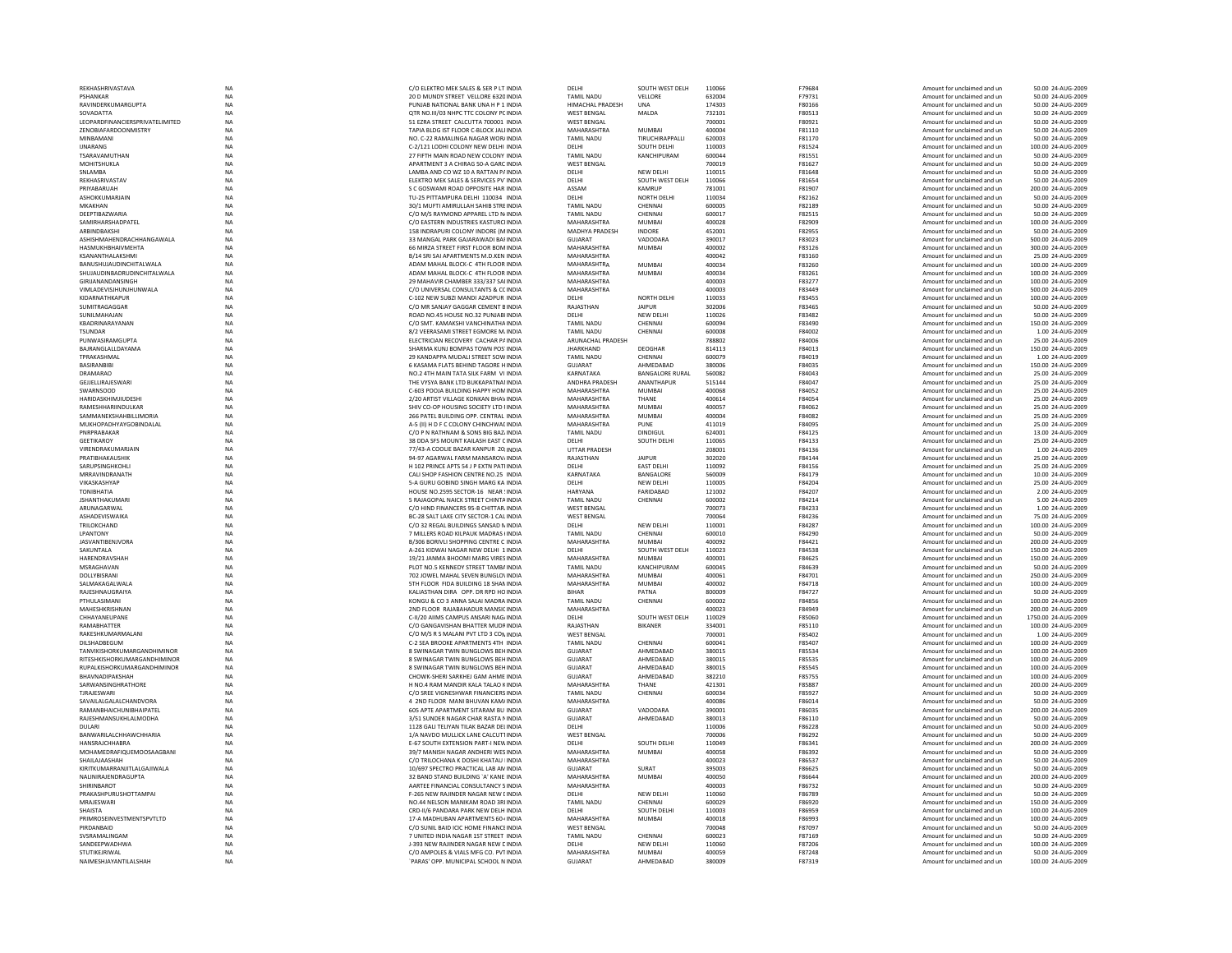| ATHANGAMAN                    | <b>NA</b>   | 124-B SWARNAMBIGAI ROAD FAIRL/INDIA         | <b>TAMIL NADU</b>     | SALEM             | 636016 | F87410        | Amount for unclaimed and un | 400.00 24-AUG-2009  |
|-------------------------------|-------------|---------------------------------------------|-----------------------|-------------------|--------|---------------|-----------------------------|---------------------|
|                               |             |                                             |                       | MUMRAI            |        |               |                             |                     |
| PRADNYAPKHANDEPARKAR          | <b>NA</b>   | 7 KHAN TERRECE 59 DR. S.S WAGH MINDIA       | MAHARASHTRA           |                   | 400014 | F87464        | Amount for unclaimed and un | 50.00 24-AUG-2009   |
| PRASHANTSKHANDFPARKAR         | <b>NA</b>   | 7 KHAN TERRACE 59 DR. S S WAGH I INDIA      | MAHARASHTRA           | MUMRAI            | 400014 | <b>F87465</b> | Amount for unclaimed and un | 50.00 24-AUG-2009   |
| KKRISHNANNAYAR                | NA          | EP VIII/756 THENGOLIL PUTHENPUR INDIA       | KERALA                | KOTTAYAM          | 686631 | F87542        | Amount for unclaimed and un | 50.00 24-AUG-2009   |
| NALINIBALAGOPALMENON          | <b>NA</b>   | GOKULAM 3 GOPAL MENON STREET INDIA          | <b>TAMIL NADU</b>     | CHENNAI           | 600112 | F87731        | Amount for unclaimed and un | 100.00 24-AUG-2009  |
| RDINAKER                      | NA          | 235 'Y' BLOCK 6TH MAIN ROAD ANN INDIA       | <b>TAMIL NADU</b>     | CHENNAI           | 600040 | F87813        | Amount for unclaimed and un | 200.00 24-AUG-2009  |
| NFFRAIRATRA                   | <b>NA</b>   | C/O HARSHAD S MEHTA 32 MADHUI INDIA         | MAHARASHTRA           | MUMRAI            | 400018 | F87862        | Amount for unclaimed and un | 1000.00 24-AUG-2009 |
| KANNAMALAI                    | <b>NA</b>   | D NO.4 3RD WEST STREET KOMARA INDIA         | <b>TAMIL NADU</b>     | SAIFM             | 636007 | F87892        | Amount for unclaimed and un | 50.00 24-AUG-2009   |
| LAKSHMIVENKATESAN             | NA          | D II M-2805 NETAJI NAGAR NEW DE INDIA       | DELHI                 | SOUTH WEST DELH   | 110023 | F88043        | Amount for unclaimed and ur | 50.00 24-AUG-2009   |
| KISHOREGEORGE                 | <b>NA</b>   | C/O ELIZABETH KORUTH KANJI KAVILINDIA       | KERALA                | ERNAKULAM         | 682311 | F88044        | Amount for unclaimed and un | 50.00 24-AUG-2009   |
| NVENKATESH                    | <b>NA</b>   | C/O SHIVA & CO B-11 FIRST FLOOR IINDIA      | <b>TAMIL NADU</b>     | CHENNAI           | 600006 | F88081        | Amount for unclaimed and un | 50.00 24-AUG-2009   |
|                               |             |                                             |                       |                   |        |               |                             |                     |
| ASHOKKUMARKDAMANI             | <b>NA</b>   | I ST FLOOR, SURYA MAHAL 5, BURJO INDIA      | MAHARASHTRA           |                   | 400023 | <b>F88148</b> | Amount for unclaimed and un | 50.00 24-AUG-2009   |
| BHARATSHANTILALSHAH           | <b>NA</b>   | 1201 DEV DARSHAN 12TH FLOOR 50 INDIA        | MAHARASHTRA           | MUMRAI            | 400006 | F88171        | Amount for unclaimed and un | 50.00 24-AUG-2009   |
| SVENKATACHAR                  | NA          | D 10-B CHEMPLAST COLONY METTU INDIA         | <b>TAMIL NADU</b>     | SALEM             | 636403 | F88221        | Amount for unclaimed and ur | 50.00 24-AUG-2009   |
| PLUMAYAL                      | <b>NA</b>   | 12 UPSTAIRS SALEM MAIN ROAD NE INDIA        | TAMIL NADU            | NAMAKKAL          | 638183 | F88222        | Amount for unclaimed and un | 50.00 24-AUG-2009   |
| RAJESHANUBHAISHAH             | <b>NA</b>   | 64 RAMANLAL JANI'S ROAD NEAR G/INDIA        | <b>GUJARAT</b>        | AHMEDABAD         | 380001 | F88239        | Amount for unclaimed and un | 50.00 24-AUG-2009   |
| MANOIKUMARRATHWAI             | <b>NA</b>   | C/O NAND KISHORE BATHWAI TUNEINDIA          | <b>IHARKHAND</b>      | <b>GIRIDH</b>     |        | <b>F88290</b> |                             | 25.00.24-AUG-2009   |
|                               |             |                                             |                       |                   | 815301 |               | Amount for unclaimed and un |                     |
| SANDEEPCLIFTONSOANS           | <b>NA</b>   | FELLOWSHIP APARTMENTS 1 JASMII INDIA        | MAHARASHTRA           |                   | 400089 | F88325        | Amount for unclaimed and ur | 50.00 24-AUG-2009   |
| AMITGANDH                     | NA          | 12 JEEVAN AKASH FORJETT STREET TINDIA       | MAHARASHTRA           |                   | 400036 | F88336        | Amount for unclaimed and ur | 50.00 24-AUG-2009   |
| VIMLADEVISHARDA               | <b>NA</b>   | MAHESHWARI HARDWARE STORES (INDIA           | <b>UTTAR PRADESH</b>  |                   | 208001 | F88358        | Amount for unclaimed and un | 100.00 24-AUG-2009  |
| ADIJAMSHEDMOUNTVALA           | <b>NA</b>   | 'COURT VIEW' 126 M KARVE ROAD EINDIA        | MAHARASHTRA           | <b>MUMBAI</b>     | 400020 | F88382        | Amount for unclaimed and un | 100.00 24-AUG-2009  |
| <b>GSANTHI</b>                | <b>NA</b>   | 86 BAZAAR STREET PERALAM 6094( INDIA        | <b>TAMIL NADU</b>     |                   | 609405 | F88583        | Amount for unclaimed and ur | 100.00 24-AUG-2009  |
| SRAMANI                       | NA          | 80/3 DWARAKA FLATS ANNA NAGAF INDIA         | <b>TAMIL NADU</b>     | CHENNAI           | 600101 | F88590        | Amount for unclaimed and ur | 50.00 24-AUG-2009   |
| VSUBRAMANIAN                  | <b>NA</b>   | 80/3 DWARAKA FLATS ANNA NAGAF INDIA         | <b>TAMIL NADU</b>     | CHENNAI           | 600101 | F88591        | Amount for unclaimed and un | 100.00 24-AUG-2009  |
|                               |             |                                             |                       |                   |        |               |                             |                     |
| SRSSASTRY                     | <b>NA</b>   | MAHADEVA MAHAL 72 SENGUPTHA INDIA           | <b>TAMIL NADU</b>     | COIMBATORE        | 641009 | F88663        | Amount for unclaimed and un | 50.00 24-AUG-2009   |
| <b>TUI SIDASRINNAN</b>        | <b>NA</b>   | C/O SHREE BAIRANG CO 16 JAMUN/ INDIA        | <b>WEST RENGAL</b>    |                   | 700007 | <b>F88674</b> | Amount for unclaimed and un | 50.00 24-AUG-2009   |
| CHAMPAKLALCHHOTALALKAPADIA    | NA          | 5/555 HARIPURA BHAVANIVAD MAI INDIA         | <b>GUJARAT</b>        | SURAT             | 395003 | F88702        | Amount for unclaimed and ur | 50.00 24-AUG-2009   |
| JOLLEYMATHA                   | <b>NA</b>   | C/O AFCO INDL & CHEM LTD 35 ATO INDIA       | MAHARASHTRA           | <b>MUMBA</b>      | 400013 | F88849        | Amount for unclaimed and un | 100.00 24-AUG-2009  |
| <b>NSSARATH</b>               | NA          | `LAKSHMI SUDHA' URAKAM TRICHU INDIA         | KERALA                | THRISSUR          | 680562 | F88866        | Amount for unclaimed and un | 100.00 24-AUG-2009  |
| RHARTIIITFNDRAMFHTA           | <b>NA</b>   | MEHTA BROS 295 DHARMARAI CULUNDIA           | MAHARASHTRA           | MUMRAI            | 400002 | <b>F88919</b> | Amount for unclaimed and un | 300.00 24-AUG-2009  |
|                               |             |                                             |                       |                   |        |               |                             |                     |
| <b>JITENDRAHIRALALMEHTA</b>   | <b>NA</b>   | MEHTA BROS 295 DHARMARAJ GULIINDIA          | MAHARASHTRA           | MUMRAI            | 400002 | <b>F88920</b> | Amount for unclaimed and un | 200.00 24-AUG-2009  |
| AJAYMURLIDHARPHALOD           | NA          | A/19 & 20 NEMINATH APTS SHIMPO INDIA        | MAHARASHTRA           | MUMBAI            | 400092 | F88963        | Amount for unclaimed and ur | 50.00 24-AUG-2009   |
| SANJAYBMALUSTE                | <b>NA</b>   | SATYA BHAMA NIWAS 3RD FLOOR 3 INDIA         | MAHARASHTRA           | MUMBAI            | 400004 | F89115        | Amount for unclaimed and un | 100.00 24-AUG-2009  |
| SRINIVASARAODASIKA            | NA          | ARCHANA APTS APT NO 201 6-1-132 INDIA       | <b>ANDHRA PRADESH</b> |                   | 500361 | F89160        | Amount for unclaimed and un | 50.00 24-AUG-2009   |
| RMANGAYARKKARASI              | <b>NA</b>   | THE INVESTORS CLUB THE VYSYA BA INDIA       | <b>TAMIL NADU</b>     | CHENNAL           | 600006 | F89167        | Amount for unclaimed and un | 50.00 24-AUG-2009   |
|                               | <b>NA</b>   | PLOT NO.584 "RANI ILLAM" 1ST FLO INDIA      |                       | MADURAI           | 625020 |               |                             |                     |
| GODAWARIRATHI                 |             |                                             | <b>TAMIL NADU</b>     |                   |        | F89206        | Amount for unclaimed and un | 550.00 24-AUG-2009  |
| ALOKKUMARRATHI                | <b>NA</b>   | PLOT NO.584. "RANI ILLAM" 1ST FLC INDIA     | <b>TAMIL NADU</b>     | <b>MADURAI</b>    | 625020 | F89208        | Amount for unclaimed and un | 500.00 24-AUG-2009  |
| SUMANGARG                     | NA          | C/O GEETIKA MEDICALS N-67 VIJAY \INDIA      | DELHI                 | NEW DELHI         | 110059 | F89292        | Amount for unclaimed and un | 100.00 24-AUG-2009  |
| MAYABENARVINDKUMARPATEL       | <b>NA</b>   | 116 NARSINH BHAVAN MUKTIMEDA INDIA          | <b>GUJARAT</b>        | AHMEDARAD         | 380008 | F89333        | Amount for unclaimed and un | 50.00 24-AUG-2009   |
| HARISHPARAMESHWARAN           | NA          | A-6 OM-EASH KRIPA DIXIT ROAD EXTINDIA       | MAHARASHTRA           | <b>MUMBAI</b>     | 400057 | F89355        | Amount for unclaimed and un | 50.00 24-AUG-2009   |
| SALILDATAR                    | <b>NA</b>   | 7 MANJIRI BUILDING MAKRAND SOCINDIA         | MAHARASHTRA           | <b>MUMBAI</b>     | 400016 | F89384        | Amount for unclaimed and ur | 50.00 24-AUG-2009   |
| SONIKRISHNAN                  | <b>NA</b>   | A-6 SHIVDARASHAN CO-OP HSG SOCINDIA         | MAHARASHTRA           |                   | 421003 | F89466        | Amount for unclaimed and un | 100.00 24-AUG-2009  |
|                               |             |                                             |                       |                   |        |               |                             |                     |
| CHANDURATH                    | <b>NA</b>   | PLOT NO.584, "RANIL ILLAM" 1ST FL INDIA     | TAMIL NADU            | <b>MADURAI</b>    | 625020 | F89490        | Amount for unclaimed and un | 100.00 24-AUG-2009  |
| RAJESHDOSHI                   | <b>NA</b>   | C/O MUKESH S SHAH 44/B ACHARATINDIA         | MAHARASHTRA           | <b>MUMBAI</b>     | 400054 | F89499        | Amount for unclaimed and un | 50.00 24-AUG-2009   |
| SHAILAJACJHIKRE               | NA          | C/O SRI R D KICHAMBARE D-1/8 BRA INDIA      | MAHARASHTRA           | PUNE              | 411007 | <b>E89505</b> | Amount for unclaimed and ur | 50.00 24-AUG-2009   |
| TARACHAND                     | NA          | NW-112 SOAMI BAGH AGRA 282005 INDIA         | UTTAR PRADESH         | AGRA              | 282005 | F89526        | Amount for unclaimed and ur | 50.00 24-AUG-2009   |
| SUNITAGARG                    | NA          | B-66 PRASHANT VIHAR DELHI 11008 INDIA       | <b>DELHI</b>          | NORTH DELHI       | 110085 | <b>F89655</b> | Amount for unclaimed and un | 150.00 24-AUG-2009  |
| RAJUSETHIA                    | <b>NA</b>   | C/O M/S GANESH JUTE CO 1-A BURN INDIA       | <b>WEST BENGAL</b>    |                   | 700007 | F89686        | Amount for unclaimed and un | 50.00 24-AUG-2009   |
|                               |             |                                             |                       |                   |        |               |                             |                     |
| SUNDARSETHIA                  | <b>NA</b>   | C/O M/S GANESH IUTE CO 1-A BURNINDIA        | <b>WEST RENGAL</b>    |                   | 700007 | <b>F89688</b> | Amount for unclaimed and un | 150.00 24-AUG-2009  |
| KARISHMABUSINESSFINANCEPVTLTD | NA          | C/O RAMA INTERNATIONAL ROOM I INDIA         | <b>WEST BENGAL</b>    |                   | 700001 | F89691        | Amount for unclaimed and ur | 50.00 24-AUG-2009   |
| SMRAJU                        | NA          | 119 SATHY ROAD SARAVANAMPATT INDIA          | <b>TAMIL NADU</b>     | COIMBATORE        | 641035 | F89759        | Amount for unclaimed and ur | 50.00 24-AUG-2009   |
| <b>AJITVAJANI</b>             | <b>NA</b>   | 22 SEWA SADAN D J ROAD VILE PARI INDIA      | <b>MAHARASHTRA</b>    | <b>MUMBAI</b>     | 400056 | F89765        | Amount for unclaimed and un | 100.00 24-AUG-2009  |
| VRINDAAVINASHDALVI            | <b>NA</b>   | A-4 BANK OF INDIA COLONY DATTA\ INDIA       | MAHARASHTRA           | PUNE              | 411030 | F89813        | Amount for unclaimed and un | 50.00 24-AUG-2009   |
| PRAVEENCHOWDHRY               | <b>NA</b>   | QUEEN'S MANSION FLAT NO.19 3REINDIA         | <b>WEST RENGAL</b>    |                   | 700016 | <b>F89908</b> | Amount for unclaimed and un | 200.00 24-AUG-2009  |
|                               |             |                                             |                       |                   |        |               |                             |                     |
| SITAPATICHANDRASHEKHAR        | NA          | 107/2 AVANTI APARTMENTS CHHED INDIA         | MAHARASHTRA           |                   | 400089 | F89931        | Amount for unclaimed and ur | 100.00 24-AUG-2009  |
| SRAJAGOPALAN                  | <b>NA</b>   | 1050 41ST STREET KORATTUR MADI INDIA        | <b>TAMIL NADU</b>     | CHENNAI           | 600080 | F89951        | Amount for unclaimed and un | 50.00 24-AUG-2009   |
| CHEPURTIRAJESHWARI            | <b>NA</b>   | 8-8-45/1 3RD LANE NEHRU NAGAR (INDIA        | ANDHRA PRADESH        | <b>GUNTUR</b>     | 522001 | F90081        | Amount for unclaimed and un | 50.00 24-AUG-2009   |
| DAKSHAKOTHARI                 | <b>NA</b>   | KARMA KSHETRA B-1 WING BLOCK : INDIA        | MAHARASHTRA           |                   | 400022 | F90125        | Amount for unclaimed and un | 200.00 24-AUG-2009  |
| SHAMRHURHAIDMAV               | <b>NA</b>   | HIRA MOTI NAGAR BLDG-A B-WING INDIA         | MAHARASHTRA           | THANF             | 400604 | F90128        | Amount for unclaimed and un | 100.00 24-AUG-2009  |
| RLAKSHMINARAYANAN             | <b>NA</b>   | 29-B 2ND CROSS JAYARAM NAGAR 'INDIA         | <b>TAMIL NADU</b>     | CHENNAI           | 600041 | F90510        | Amount for unclaimed and ur | 50.00 24-AUG-2009   |
|                               |             |                                             |                       |                   |        |               |                             |                     |
| GOVINDLALMPARIKH              | <b>NA</b>   | <b>D-1 ARIHANT APARTMENTS 22 RAJA INDIA</b> | TAMIL NADU            | CHENNAL           | 600084 | F90545        | Amount for unclaimed and un | 50.00 24-AUG-2009   |
| PREETYSHARMA                  | <b>NA</b>   | C/O DESHBANDHU SHARMA JAYENE INDIA          | CHHATTISGARH          | <b>GWALIOR</b>    | 474009 | <b>F90666</b> | Amount for unclaimed and un | 300.00 24-AUG-2009  |
| RAJENDRAPRASHADGUPTA          | <b>NA</b>   | 2603 HAI BASTI NAYA BAZAR DELHI : INDIA     | <b>DELHI</b>          |                   | 110006 | <b>F90686</b> | Amount for unclaimed and un | 100.00 24-AUG-2009  |
| TKANAGASABA                   | <b>NA</b>   | NO 1 KAMARAJAR ROAD KARUR 63! INDIA         | <b>TAMIL NADU</b>     | KARLIR            | 639001 | <b>F90865</b> | Amount for unclaimed and ur | 50.00 24-AUG-2009   |
| KVDRAMARAO                    | <b>NA</b>   | 4-1-32 PATUR NARASARAOPET GUN INDIA         | ANDHRA PRADESH        | <b>GUNTUR</b>     | 522601 | F90903        | Amount for unclaimed and un | 50.00 24-AUG-2009   |
| ANJANABENJAYANTILALSHAH       | NA          | D/1/1 GRID COLONY G E B DABHAN INDIA        | <b>GUJARAT</b>        | KHEDA             | 387320 | F90916        | Amount for unclaimed and un | 100.00 24-AUG-2009  |
| SUKHDEVKAUR                   | <b>NA</b>   | 71 MODEL COLONY HOSHIARPUR PLINDIA          | PUNIAR                | <b>HOSHIARPUR</b> | 146001 | <b>F90938</b> | Amount for unclaimed and un | 100.00 24-AUG-2009  |
|                               |             |                                             |                       |                   |        |               |                             |                     |
| PGOPINATH                     | <b>NA</b>   | A 4 BHARAT FLATS 1ST CROSS STREE INDIA      | <b>TAMIL NADU</b>     | CHENNAI           | 600028 | F91029        | Amount for unclaimed and ur | 50.00 24-AUG-2009   |
| RMALATHI                      | <b>NA</b>   | BAJAJ FLATS BLCOK I 2 B NANDANAI INDIA      | TAMIL NADU            | CHENNAI           | 600035 | F91044        | Amount for unclaimed and ur | 50.00 24-AUG-2009   |
| <b>JYOTIRNAYAKMINOR</b>       | <b>NA</b>   | 25/1 RACHANA APARTMENT SWAST INDIA          | MAHARASHTRA           |                   | 400071 | F91287        | Amount for unclaimed and un | 100.00 24-AUG-2009  |
| VRAMALINGAM                   | <b>NA</b>   | NO.18C K T C NAGAR MAHARAJA NAINDIA         | <b>TAMIL NADU</b>     | TIRUNELVELI       | 627011 | F91303        | Amount for unclaimed and un | 50.00 24-AUG-2009   |
| RAIRANIGANDHI                 | <b>NA</b>   | 765 MAIN ROAD KOSARADI KORRA INDIA          | CHHATTISGARH          |                   | 495681 | F91439        | Amount for unclaimed and un | 25.00 24-AUG-2009   |
| MANJUKHANDELIA                | <b>NA</b>   | C/O CHENAB TEXTILE MILLS KATHUA INDIA       | JAMMU AND KASHMIR     | KATHUA            | 184102 | F91442        | Amount for unclaimed and ur | 100.00 24-AUG-2009  |
| MSETHURAMAN                   | NA          | 103 UMA THEATRE BUILDINGS SURA INDIA        | <b>TAMIL NADU</b>     | SALEM             | 636005 | F91455        | Amount for unclaimed and ur | 100.00 24-AUG-2009  |
|                               |             |                                             |                       |                   |        |               |                             |                     |
| TKANNAN                       | <b>NA</b>   | TRUSTEEE MISS VISALAKSHI KANNAI INDIA       | TAMIL NADU            |                   | 626709 | F91485        | Amount for unclaimed and un | 50.00 24-AUG-2009   |
| NVISALATCHI                   | <b>NA</b>   | ALVA HOSPITAL VETTAI KARANPUDL INDIA        | <b>TAMIL NADU</b>     | COIMBATORE        | 642129 | F91495        | Amount for unclaimed and un | 50.00 24-AUG-2009   |
| RHATMADHUSUDANHARGOVIND       | <b>NA</b>   | 603/A RAM TOWERS LINK ROAD BOLINDIA         | MAHARASHTRA           | MUMBAL            | 400091 | F91543        | Amount for unclaimed and un | 150.00 24-AUG-2009  |
| AGARWALVIJAYKUMAI             | NA          | SHREE GANPATI INVESTMENT KHEMINDIA          | <b>JHARKHAND</b>      | RANCHI            | 834001 | F91565        | Amount for unclaimed and ur | 50.00 24-AUG-200    |
| PUSHPAAMAKHARIA               | NA          | 68 MITTAL CHAMBERS NARIMAN PC INDIA         | MAHARASHTRA           | <b>MUMBA</b>      | 400021 | F91632        | Amount for unclaimed and un | 50.00 24-AUG-2009   |
| RVISWANATHAN                  | <b>NA</b>   | 4425 ANNA ANGAR MADRAS 60004 INDIA          | <b>TAMIL NADU</b>     | CHENNAI           | 600040 | F91657        | Amount for unclaimed and un | 150.00 24-AUG-2009  |
|                               |             |                                             |                       |                   |        |               |                             |                     |
| ARVENKATARAMAN                | <b>NA</b>   | KAILASH, NEW NO.86, OLD NO.87VE INDIA       | <b>TAMIL NADU</b>     | CHENNAI           | 600020 | F91669        | Amount for unclaimed and un | 100.00 24-AUG-2009  |
| MSNARAYANASAMY                | MSSundharam | No. D/6 - 56TH STREET ASHOK NAGAINDIA       | <b>TAMIL NADU</b>     | CHENNAI           | 600083 | F91684        | Amount for unclaimed and ur | 50.00 24-AUG-2009   |
| VBAMIN                        | NA          | NO 16 FIRST MAIN ROAD LAKE AREA INDIA       | <b>TAMIL NADU</b>     | CHENNAI           | 600034 | F91696        | Amount for unclaimed and ur | 50.00 24-AUG-2009   |
| MSVAIDYNATHAN                 | <b>NA</b>   | NO 16 I MAIN ROAD LAKE AREA NUMNDIA         | <b>TAMIL NADU</b>     | CHENNAI           | 600034 | F91697        | Amount for unclaimed and un | 50.00 24-AUG-2009   |
| TLSEETHARAM                   | <b>NA</b>   | 51/1 PALWELS ROAD SRIPURAM COLINDIA         | <b>TAMIL NADU</b>     | KANCHIPURAM       | 600016 | F91704        | Amount for unclaimed and un | 5.00 24-AUG-2009    |
| <b>IAYAMKRISHNAMOORTHY</b>    | <b>NA</b>   | 1-51 B PERUMAL KOIL STREET SITHA INDIA      | <b>TAMIL NADU</b>     | NAGAPATTINAM      | 609003 | F91762        | Amount for unclaimed and un | 50.00 24-AUG-2009   |
|                               |             |                                             |                       |                   |        |               |                             |                     |
| RASHMIKHANDELWAL              | NA          | FLAT NO.18 TYPE VI NIZAM PALACE INDIA       | <b>WEST BENGAL</b>    |                   | 700020 | F91803        | Amount for unclaimed and ur | 100.00 24-AUG-2009  |
| KEWALKRISHAN                  | <b>NA</b>   | C/O DECENT ESTATES MG 1/19 VIKA INDIA       | DELHI                 | <b>NEW DELHI</b>  | 110018 | F91820        | Amount for unclaimed and un | 50.00 24-AUG-2009   |
| KUMUDCHHOTALALSHETH           | <b>NA</b>   | F/13 BHANGWADI 1ST FLOOR KALBAINDIA         | MAHARASHTRA           | <b>MUMBAI</b>     | 400002 | F91828        | Amount for unclaimed and un | 200.00 24-AUG-2009  |
| RUPARDESAL                    | <b>NA</b>   | 34 HIMGIRI CO OP HSG SOCY LTD 75 INDIA      | MAHARASHTRA           | MUMRAI            | 400026 | F91892        | Amount for unclaimed and un | 50.00 24-AUG-2009   |
| DAMINVALLADARES               | <b>NA</b>   | ANTHONIO REST 26 MATHARPACAD INDIA          | MAHARASHTRA           | MUMRAI            | 400010 | F91931        | Amount for unclaimed and un | 350.00 24-AUG-2009  |
| SURESHGARG                    | NA          | M GARG AND CO 2161/61 NAI WAL INDIA         | DELHI                 | NEW DELHI         | 110005 | F91932        | Amount for unclaimed and un | 50.00 24-AUG-2009   |
|                               |             |                                             | MAHARASHTRA           | THANE             | 421202 | F91972        | Amount for unclaimed and un | 100.00 24-AUG-2009  |
| LATAPANKAJDESAI               | <b>NA</b>   | 15 NAVRANG APT BEHIND S I A HIGH INDIA      |                       |                   |        |               |                             |                     |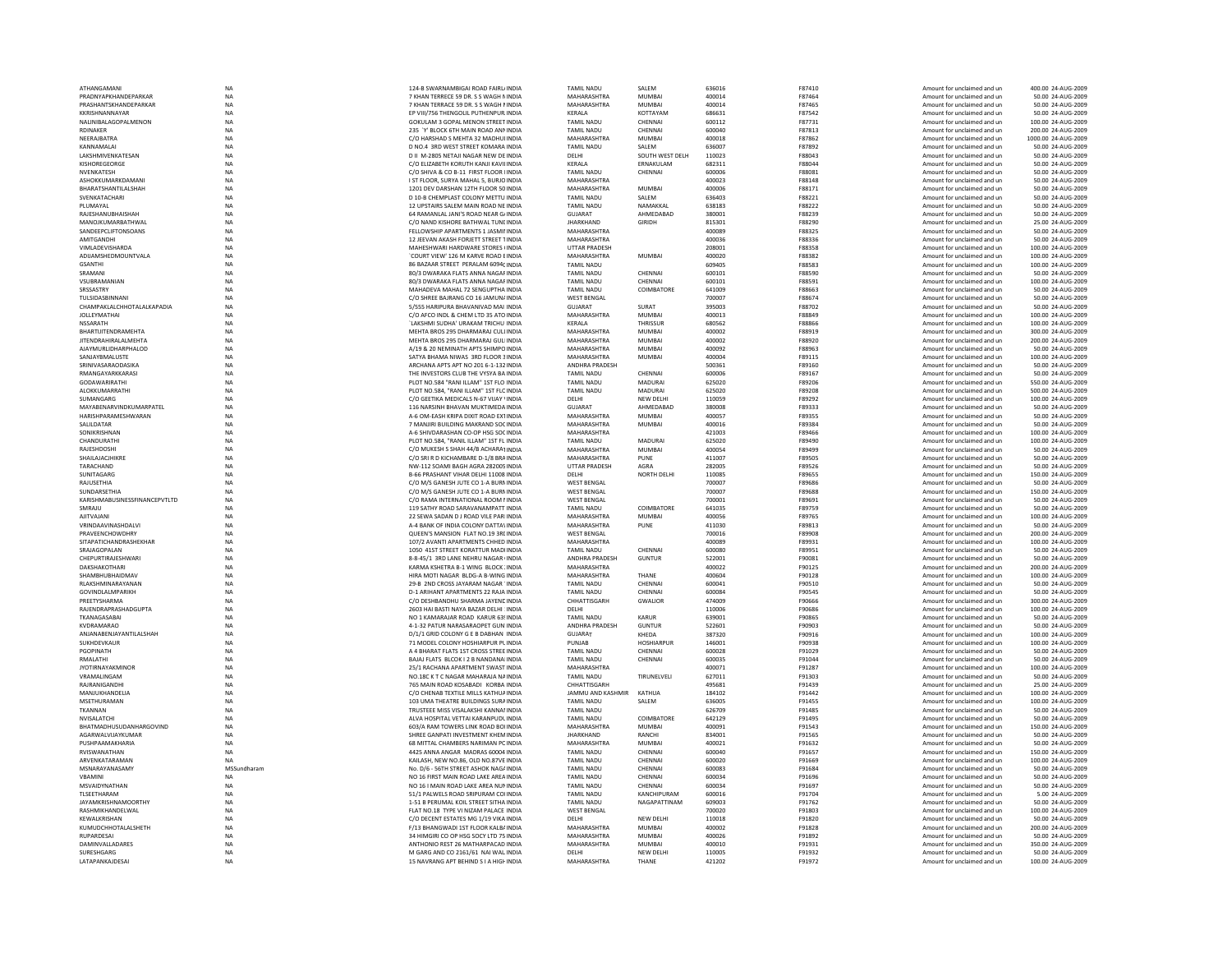| <b>DSANTHOSH</b>                  | <b>NA</b>   | 10 BALAJI NAGAR 1ST STREET ROYAI INDIA  | <b>TAMIL NADU</b>     | CHENNAI          | 600014 | F91988 | Amount for unclaimed and un | 50.00 24-AUG-2009  |
|-----------------------------------|-------------|-----------------------------------------|-----------------------|------------------|--------|--------|-----------------------------|--------------------|
| <b>TSEETHADEVI</b>                | <b>NA</b>   | 1032 76TH STREET 12TH SECTOR K HNDIA    | <b>TAMIL NADU</b>     | CHENNAI          | 600078 | F91998 | Amount for unclaimed and un | 50.00 24-AUG-2009  |
| SRAJARAM                          | <b>NA</b>   | B 1A/1A JANAKPURI NEW DELHI 11 INDIA    | DELHI                 | NEW DELHI        | 110058 | F92004 | Amount for unclaimed and ur | 100.00 24-AUG-2009 |
| VSUBRAMANIAN                      | NA          | 80/3 DWARAKA FLATS ANNA NAGAF INDIA     | TAMIL NADU            | CHENNAI          | 600101 | F92010 | Amount for unclaimed and ur | 100.00 24-AUG-2009 |
| <b>JAGANATHMOHANRAM</b>           | <b>NA</b>   | FLAT NO 3 FIRST FLOOR NO 1 SIXTH INDIA  | TAMIL NADU            | CHENNAI          | 600020 | F92022 | Amount for unclaimed and un | 500.00 24-AUG-2009 |
| VRPARVATIKAR                      | <b>NA</b>   | MOHAN AND CO NO 6 E/68 CHITRA INDIA     | KARNATAKA             | BANGALORE        | 560055 | F92044 | Amount for unclaimed and un | 50.00 24-AUG-2009  |
| DILIPRMEHTA                       | <b>NA</b>   | MOHAN AND CO NO 6 F/68 CHITRAI INDIA    | KARNATAKA             | <b>BANGALORE</b> | 560055 | F92045 | Amount for unclaimed and un | 50.00 24-AUG-2009  |
| PRAHLADKRISHNAGUPTA               | NA          | F 26 MANSAROVAR COLONY RAMGHNDIA        | UTTAR PRADESH         | ALIGARH          | 202001 | F92070 | Amount for unclaimed and ur | 50.00 24-AUG-2009  |
| RAMILABENSUDHIRBHAIPATEL          | NA          | C/O VITHALBHAI RAOJIBHAI PATEL N INDIA  | <b>GUJARAT</b>        | KHEDA            | 387001 | F92073 | Amount for unclaimed and ur | 200.00 24-AUG-2009 |
| BHARATIRATHI                      | <b>NA</b>   | PLOT NO.584 " RANI ILLAM" 1ST FLC INDIA | <b>TAMIL NADU</b>     | MADURAI          | 625020 | F92102 | Amount for unclaimed and un | 200.00 24-AUG-2009 |
| PAJOHN                            | <b>NA</b>   | 201 SULTAN MANZIL NEAR CANARA INDIA     | MAHARASHTRA           | THANE            | 400612 | F92153 | Amount for unclaimed and un | 100.00 24-AUG-2009 |
| MADHULATAKHANDELWAL               | $_{\sf NA}$ | C/O PRAHLAD KHANDELWAL AND CHNDIA       | ANDHRA PRADESH        | HYDERABAD        | 500001 | F92160 | Amount for unclaimed and ur | 50.00 24-AUG-2009  |
| KKUNJAMMAL                        | NA          | NO 6/179 MUGAPPAIR EAST M M D INDIA     | <b>TAMIL NADU</b>     | TIRUVALLUR       | 600050 | F92164 | Amount for unclaimed and ur | 50.00 24-AUG-2009  |
| SSUBRAMANIAN                      | <b>NA</b>   | A-1-2-6 KAILASH 14TH CROSS STREE INDIA  | <b>TAMIL NADU</b>     | CHENNAI          | 600090 | F92166 | Amount for unclaimed and ur | 150.00 24-AUG-2009 |
| <b>TSLAKSHMI</b>                  | <b>NA</b>   | D-1 SRIJI APPARTMENTS RAJASEKAR INDIA   | <b>TAMIL NADU</b>     | CHENNAI          | 600004 | F92171 | Amount for unclaimed and un | 50.00 24-AUG-2009  |
| KNNAGARHUSHANASETTY               | <b>NA</b>   | ADITYA HARDWARES A A CIRCLE B H INDIA   | KARNATAKA             |                  | 577201 | F92216 | Amount for unclaimed and un | 50.00 24-AUG-2009  |
|                                   |             |                                         |                       | SHIMOGA          |        |        |                             |                    |
| SANJAYVDAVADA                     | NA          | C/O VINOD P DAVADA NEAR DAN BH INDIA    | <b>GUJARAT</b>        |                  | 360575 | F92256 | Amount for unclaimed and ur | 50.00 24-AUG-2009  |
| WAMANGANESHGODBOLE                | NA          | C/O VAISHALI V PATWARDHAN 34 A INDIA    | MAHARASHTRA           | MUMBAI           | 400057 | F92270 | Amount for unclaimed and ur | 50.00 24-AUG-2009  |
| MARIAELIDADSOUZA                  | <b>NA</b>   | B 8 CHOGLE BLDG 3RD FLOOR ST FFINDIA    | MAHARASHTRA           | <b>MUMBA</b>     | 400002 | F92362 | Amount for unclaimed and ur | 100.00 24-AUG-2009 |
| GSELVARAJAN                       | <b>NA</b>   | PLOT NO 6 DOOR NO 2 FIRST FLOOR INDIA   | <b>TAMIL NADU</b>     | KANCHIPURAM      | 600088 | F92385 | Amount for unclaimed and un | 50.00 24-AUG-2009  |
| MANMOHANNEEMA                     | <b>NA</b>   | 34/1 GRASIM STAFF OUARTERS BIRLINDIA    | <b>MADHYA PRADESH</b> | UIJAIN           | 456331 | F92462 | Amount for unclaimed and un | 50.00 24-AUG-2009  |
| <b>VSHANTHI</b>                   | NA          | W/O M RAJEN GOPALAN RADAI STRIINDIA     | PONDICHERRY           | PONDICHERRY      | 605009 | F92492 | Amount for unclaimed and ur | 100.00 24-AUG-2009 |
| PLEELA                            | NA          | 29 WAHAB STREET CHOOLAIMEDU I INDIA     | TAMIL NADU            | CHENNAI          | 600094 | F92562 | Amount for unclaimed and ur | 50.00 24-AUG-2009  |
| MANISHGOSWAMI                     | <b>NA</b>   | JOHN WYETH I LTD APEEJAY HOUSE INDIA    | MAHARASHTRA           | <b>MUMBAI</b>    | 400020 | F92585 | Amount for unclaimed and un | 100.00 24-AUG-2009 |
| VIPINKUMAR                        | <b>NA</b>   | C/O MEENA GUPTA F 14 SHANTI NA(INDIA    | <b>UTTAR PRADESH</b>  |                  | 208004 | F92629 | Amount for unclaimed and un | 350.00 24-AUG-2009 |
| <b>BHATTMADHUSUDANHARGOVIND</b>   | <b>NA</b>   | 603/A RAM TOWERS LINK ROAD BOLINDIA     | MAHARASHTRA           | MUMRAI           | 400091 | F92676 | Amount for unclaimed and un | 50.00 24-AUG-2009  |
| SRAJAGOPALAN                      | NA          | C/O N THALAMUTHY M-143 7TH CR(INDIA     | TAMIL NADU            | CHENNAI          | 600041 | F92703 | Amount for unclaimed and ur | 50.00 24-AUG-2009  |
| VRSENTHILRAJ                      | <b>NA</b>   | 17 BRONSON GARDEN STREET KELLY INDIA    | <b>TAMIL NADU</b>     | CHENNAI          | 600010 | F92726 | Amount for unclaimed and un | 100.00 24-AUG-2009 |
| GAJANANDHAGARWAL                  | NA          | 17/19 DALAL STREET WADIA BUILDII INDIA  | MAHARASHTRA           |                  | 400023 | F92750 | Amount for unclaimed and un | 50.00 24-AUG-2009  |
| VFASWARANATH                      | <b>NA</b>   | SYNDICATE BANK VRAVAKONDA PO'INDIA      | <b>ANDHRA PRADESH</b> | ANANTHAPUR       | 515812 | F92824 | Amount for unclaimed and un | 25.00.24-AUG-2009  |
| <b>VINFFTADFVI</b>                | <b>NA</b>   | 246/37 SINGH LANE YAHIYA GANJ LUINDIA   | <b>UTTAR PRADESH</b>  | LUCKNOW          | 226003 | F92876 | Amount for unclaimed and un | 50.00 24-AUG-2009  |
|                                   |             |                                         |                       |                  |        |        |                             |                    |
| TCHIDAMBARAM                      | NA          | 20 DEVENDRAPURAM SALEM 63600 INDIA      | <b>TAMIL NADU</b>     | SALEM            | 636001 | F92926 | Amount for unclaimed and ur | 100.00 24-AUG-2009 |
| ANURAGRATHI                       | <b>NA</b>   | MURLI BROS 71/21 GODOWN STREE INDIA     | <b>TAMIL NADU</b>     | CHENNAL          | 600001 | F92951 | Amount for unclaimed and un | 50.00 24-AUG-2009  |
| NORATMALIAIN                      | NA          | C/O C PARSAN CHAND 33 THIRUMALINDIA     | <b>TAMIL NADU</b>     | CHENNAI          | 600007 | F92957 | Amount for unclaimed and un | 100.00 24-AUG-2009 |
| <b>IOOSABMOOSA</b>                | <b>NA</b>   | 128 SOUTH MASI STREET MADURALINDIA      | <b>TAMIL NADU</b>     | <b>MADURAI</b>   | 625001 | F93017 | Amount for unclaimed and un | 900.00 24-AUG-2009 |
| VISHNUKUMARPARASRAMKA             | <b>NA</b>   | C/O BIRLA VIDYA VIHAR TRUST 11TH INDIA  | <b>WEST BENGAL</b>    |                  | 700017 | F93101 | Amount for unclaimed and un | 400.00 24-AUG-2009 |
| CHHAYABATUKPANJI                  | <b>NA</b>   | 1006 SHREE APARTMENTS MAKKAI FINDIA     | <b>GUJARAT</b>        |                  | 395001 | F93156 | Amount for unclaimed and un | 100.00 24-AUG-2009 |
| SHARADKUMARHSHAH                  | <b>NA</b>   | 34 JYOTIKA PARK SOCIETY SHAHI BA INDIA  | <b>GUJARAT</b>        | AHMEDABAD        | 380004 | F93160 | Amount for unclaimed and un | 100.00 24-AUG-2009 |
| ASATYANARAYANA                    | <b>NA</b>   | HOUSE 43 5TH CROSS MILK COLON\INDIA     | KARNATAKA             | BANGALORE        | 560055 | F93201 | Amount for unclaimed and un | 50.00 24-AUG-2009  |
| RICHAGUPTA                        | <b>NA</b>   | C/O M/S S S INSTALMENTS P LTD 35 INDIA  | <b>UTTAR PRADESH</b>  | BAREILLY         | 243001 | F93407 | Amount for unclaimed and un | 100.00 24-AUG-2009 |
| CVENKATARAMAREDDY                 | <b>NA</b>   | NO 5 (NEW NO.9) NEW STREET UPS INDIA    | <b>TAMIL NADU</b>     | CHENNAL          | 600031 | F93431 | Amount for unclaimed and un | 50.00 24-AUG-2009  |
| <b>DSSRIDHAR</b>                  | <b>NA</b>   | 24 BEEMARAJA MUDALI ST PUDUPE INDIA     | <b>TAMIL NADU</b>     | VELLORE          | 632602 | F93448 | Amount for unclaimed and un | 50.00 24-AUG-2009  |
| INDIRABANSILALKHURANA             | <b>NA</b>   | A/33 RNA SHOPPING ARCADE LOKH/ INDIA    | MAHARASHTRA           | MUMBAI           | 400058 | F93450 | Amount for unclaimed and un | 50.00 24-AUG-2009  |
| KPRPRASANNA                       | <b>NA</b>   | NO 61 MITRANANDA 1ST MAIN ROA INDIA     | KARNATAKA             | BANGALORE        | 560020 | F93454 | Amount for unclaimed and un | 50.00 24-AUG-2009  |
|                                   |             |                                         |                       |                  |        |        |                             |                    |
| MEENALNARENDRAPADHYE              | <b>NA</b>   | B 4/3 TNHB BAGALUR RD HOSUR TA INDIA    | <b>TAMIL NADU</b>     | KRISHNAGIRI      | 635109 | F93469 | Amount for unclaimed and un | 50.00 24-AUG-2009  |
| SATISHGUPTA                       | <b>NA</b>   | A/64/103 SAFALATA BUILDING ANALINDIA    | MAHARASHTRA           | MUMRAI           | 400068 | F93492 | Amount for unclaimed and ur | 50.00 24-AUG-2009  |
| REEMASAWNNE'                      | <b>NA</b>   | 19/18 VENUS APARTMENTS VENUS (INDIA     | <b>TAMIL NADU</b>     | CHENNAL          | 600018 | F93562 | Amount for unclaimed and un | 50.00 24-AUG-2009  |
| SHRIVATSANIYENGAR                 | NA          | BHARAT OVERSEAS BANK LTD 756 A INDIA    | <b>TAMIL NADU</b>     | CHENNAI          | 600002 | F93571 | Amount for unclaimed and un | 50.00 24-AUG-2009  |
| KAMLESH                           | <b>NA</b>   | TANK VIEW 6 KASI VISWANATHAR S/ INDIA   | <b>TAMIL NADU</b>     | THANJAVUR        | 612001 | F93577 | Amount for unclaimed and un | 50.00 24-AUG-2009  |
| KNSHUMAYUN                        | <b>NA</b>   | 22 ARUNACHALA STREET CHINDADR INDIA     | <b>TAMIL NADU</b>     | CHENNAI          | 600002 | F93611 | Amount for unclaimed and un | 50.00 24-AUG-2009  |
| LMSALAHUDIN                       | NA          | 14/2 JAGANATHAPURAM IIND STREEINDIA     | <b>TAMIL NADU</b>     | CHENNAI          | 600031 | F93612 | Amount for unclaimed and ur | 50.00 24-AUG-2009  |
| KTRMRAMASAMYCHETTIAR              | <b>NA</b>   | K LAKSHMIPURAM VIA KOTHAMANCINDIA       | <b>TAMIL NADU</b>     |                  | 623105 | F93651 | Amount for unclaimed and un | 50.00 24-AUG-2009  |
| PURUSHOTTAMLALLKANODIA            | <b>NA</b>   | C/O BEST SELECTION SHYAM MARKE INDIA    | <b>WEST BENGAL</b>    |                  | 700007 | F93685 | Amount for unclaimed and un | 300.00 24-AUG-2009 |
| PAWANKUMARHALAN                   | <b>NA</b>   | 87 DHAN DEVI KHANNA ROAD 2ND FINDIA     | <b>WEST BENGAL</b>    |                  | 700014 | F93686 | Amount for unclaimed and un | 300.00 24-AUG-2009 |
| SSANTHI                           | <b>NA</b>   | 5/365 ELLAIPURAGANDHI STREET PAINDIA    | <b>TAMIL NADU</b>     | RAMANATHAPURAM   | 623707 | F93691 | Amount for unclaimed and un | 50.00 24-AUG-2009  |
| AGANESAN                          | NA          | 19 JUDGE JUMBULINGAM STREET GI INDIA    | <b>TAMIL NADU</b>     | CHENNAI          | 600004 | F93734 | Amount for unclaimed and ur | 50.00 24-AUG-2009  |
| VSUNDARAM                         |             | 19 SRINIVASAN STREET R A PURAM IINDIA   | <b>TAMIL NADU</b>     |                  | 600028 | F93779 |                             |                    |
|                                   | NA          |                                         |                       | CHENNAI          |        |        | Amount for unclaimed and un | 150.00 24-AUG-2009 |
| SHANTHINIARTHUR                   | <b>NA</b>   | 7 SUNDARESWARAR KOIL STREET EA INDIA    | <b>TAMIL NADU</b>     | KANCHIPURAM      | 600059 | F93781 | Amount for unclaimed and un | 100.00 24-AUG-2009 |
| RMARUNACHALAM                     | <b>NA</b>   | 30 THIRD STREET MUTHU PATTANALINDIA     | <b>TAMIL NADU</b>     |                  | 623001 | F93813 | Amount for unclaimed and un | 50.00 24-AUG-2009  |
| RMEENAKSHI                        | $_{\sf NA}$ | FLAT NO 2 II FLOOR INDIAN BANK BUNDIA   | <b>TAMIL NADU</b>     | CHENNAI          | 600018 | F93956 | Amount for unclaimed and ur | 50.00 24-AUG-2009  |
| SMOUROUGAPPANE                    | NA          | 21 PERUMAL KOIL STREET MUTHIAL INDIA    | <b>PONDICHERRY</b>    | PONDICHERRY      | 605003 | F94005 | Amount for unclaimed and ur | 100.00 24-AUG-2009 |
| MANJUPSADARANGANI                 | NA          | MERCANTILE BANK CHAMBERS 2ND INDIA      | MAHARASHTRA           |                  | 400023 | F94045 | Amount for unclaimed and un | 50.00 24-AUG-2009  |
| VASANTHAABOHARA                   | <b>NA</b>   | 36/1 A E KOIL STREET NEW WASHAR INDIA   | <b>TAMIL NADU</b>     | CHENNAI          | 600081 | F94188 | Amount for unclaimed and un | 50.00 24-AUG-2009  |
| AYESHARUMAISA                     | <b>NA</b>   | NO 1 STH STREET GOPALAPURAM NINDIA      | <b>TAMIL NADLI</b>    | CHENNAL          | 600086 | F94291 | Amount for unclaimed and un | 500.00 24-AUG-2009 |
| RRAMANUJAM                        | NA          | PLOT 1173 18TH CENTRAL CROSS STINDIA    | <b>TAMIL NADU</b>     | CHENNAI          | 600039 | F94307 | Amount for unclaimed and ur | 200.00 24-AUG-2009 |
| SARULPRAKASAM                     | NA          | 26 A PANAYATHAMMAN KOIL STREE INDIA     | <b>TAMIL NADU</b>     | TIRUVALLUR       | 600052 | F94359 | Amount for unclaimed and ur | 100.00 24-AUG-2009 |
| SUNDARAYYAPAULRAJKINGSLEY         | DPKINGSLEY  | AB-149 3RD MAIN ROAD ANNA NAG INDIA     | <b>TAMIL NADU</b>     | CHENNAI          | 600040 | F94378 | Amount for unclaimed and un | 50.00 24-AUG-2009  |
| MOVVASIVARAMAKRISHNAIAH           | <b>NA</b>   | CHIEF ACCOUNTS OFFICER O/O TELE INDIA   | KARNATAKA             | BELLARY          | 583101 | F94466 | Amount for unclaimed and un | 100.00 24-AUG-2009 |
| <b>ARAI ASURRAMANIAN</b>          | <b>NA</b>   | 43 BIG STREET TRIPLICANE MADRAS INDIA   | <b>TAMIL NADU</b>     | CHENNAL          | 600005 | F94468 | Amount for unclaimed and un | 200.00 24-AUG-2009 |
| NEWMOONINVESTMENTANDFINANCEPVTLTD | NA          | NEW MOON INV & FINANCE LTD 10. INDIA    | <b>TAMIL NADU</b>     | NAMAKKAL         | 638183 | F94478 | Amount for unclaimed and ur | 300.00 24-AUG-2009 |
| VVENKATARAMAN                     | <b>NA</b>   | 49/G AMBICA APTS K K NAGAR DR R INDIA   | <b>TAMIL NADU</b>     | CHENNAI          | 600078 | F94577 | Amount for unclaimed and un | 100.00 24-AUG-2009 |
|                                   |             | A/O SWASTIK AND CO 3A-B CENTUR INDIA    | <b>TAMIL NADU</b>     |                  | 600018 |        |                             |                    |
| SNARAYANAN                        | <b>NA</b>   |                                         |                       | CHENNAI          |        | F94579 | Amount for unclaimed and un | 50.00 24-AUG-2009  |
| AMANOHARAN                        | <b>NA</b>   | 251 PAPER MILLS ROAD PERAMBUR INDIA     | <b>TAMIL NADU</b>     | CHENNAI          | 600011 | F94582 | Amount for unclaimed and un | 100.00 24-AUG-2009 |
| TRISHI AVAISHNAV                  | <b>NA</b>   | 603 RAJENDRA APTS BERCHA ROAD INDIA     | <b>TAMIL NADU</b>     | CHENNAL          | 600010 | F94638 | Amount for unclaimed and un | 100.00 24-AUG-2009 |
| <b>SSUSHILA</b>                   | NA          | C/O A S RAMANATHAN JANAKI BHA\ INDIA    | <b>MAHARASHTRA</b>    | NAGPUR           | 440010 | F94682 | Amount for unclaimed and ur | 100.00 24-AUG-2009 |
| MMEENAKSH                         | <b>NA</b>   | FAIRSTOCK AND CO STOCK AND SHA INDIA    | TAMIL NADU            | <b>MADURAI</b>   | 625001 | F94753 | Amount for unclaimed and un | 100.00 24-AUG-2009 |
| PALINGANADAR                      | <b>NA</b>   | THANGAVEL INDUSTRIES 29/1 VENK INDIA    | <b>TAMIL NADU</b>     | <b>MADURAI</b>   | 625009 | F94762 | Amount for unclaimed and un | 100.00 24-AUG-2009 |
| NRAVI                             | <b>NA</b>   | 14/13 B 2 NEELAMEGGA NAGAR HO INDIA     | <b>TAMIL NADU</b>     | KRISHNAGIRI      | 635109 | F94763 | Amount for unclaimed and un | 50.00 24-AUG-2009  |
| RAMFSHKSHAH                       | <b>NA</b>   | 33 3RD FLOOR PINTOVILLA R B S K 1 INDIA | MAHARASHTRA           | MUMRAI           | 400028 | F94773 | Amount for unclaimed and un | 250.00 24-AUG-2009 |
| SRAVICHANDRAN                     | NA          | 17/10 KOOTHAPAKKAM MAIN ROAC INDIA      | TAMIL NADU            | CUDDALORE        | 607002 | F94852 | Amount for unclaimed and ur | 100.00 24-AUG-2009 |
| BAGHYAVANTUAIN                    | <b>NA</b>   | NO 105 AUDIAPPA NAIK STREET MA INDIA    | <b>TAMIL NADU</b>     | CHENNAI          | 600079 | F94906 | Amount for unclaimed and un | 50.00 24-AUG-2009  |
| DINESHKUMARDJAIN                  | <b>NA</b>   | NO 105 AUDIAPPA NAIK STREET MA INDIA    | <b>TAMIL NADU</b>     | CHENNAL          | 600079 | F94907 | Amount for unclaimed and un | 50.00 24-AUG-2009  |
| MAHENDRAKUMAR                     | <b>NA</b>   | 51 STRAHANS ROAD PATTALAM MA INDIA      | <b>TAMIL NADU</b>     | CHENNAL          | 600012 | F94939 | Amount for unclaimed and un | 100.00 24-AUG-2009 |
| SAPANACHANDRAKANTHBHANDARI        | <b>NA</b>   | FLAT NO 3 SHAAN TERRACE OPP LAS INDIA   | MAHARASHTRA           | PUNE             | 411037 | F94948 | Amount for unclaimed and un | 100.00 24-AUG-2009 |
| LBADURUZAMAN                      | <b>NA</b>   | 63 KALAVI CHETTY STREET CHINDAD INDIA   | <b>TAMIL NADU</b>     | CHENNAL          | 600002 | F94953 | Amount for unclaimed and ur | 50.00 24-AUG-2009  |
|                                   |             |                                         |                       |                  |        |        |                             |                    |
| MVRSPRASAD                        | <b>NA</b>   | 8/6 THANIKACHALAM ROAD T NAGA INDIA     | <b>TAMIL NADU</b>     | CHENNAI          | 600017 | F94958 | Amount for unclaimed and un | 50.00 24-AUG-2009  |
| SRATHINAM                         | <b>NA</b>   | 8/1 TEACHERS COLONY FIRST FLOOR INDIA   | <b>TAMIL NADLI</b>    | CHENNAI          | 600014 | F94964 | Amount for unclaimed and un | 100.00 24-AUG-2009 |
| ASHOKKUMARGUPTHA                  | <b>NA</b>   | G 10 SHANTHI NAGAR CANTT 4KANF INDIA    | <b>UTTAR PRADESH</b>  |                  | 208004 | F94977 | Amount for unclaimed and un | 100.00 24-AUG-2009 |
| NAGENDRARAOKOLLI                  | <b>NA</b>   | C/O KONARK THEATRE DILSUKH NACINDIA     | <b>ANDHRA PRADESH</b> |                  | 500660 | F95022 | Amount for unclaimed and ur | 100.00 24-AUG-2009 |
| <b>FARZANARAFIQUE</b>             | <b>NA</b>   | C/O SHREE INVESTMENTS BHONDU INDIA      | MAHARASHTRA           | AMRAVATI         | 444605 | F95048 | Amount for unclaimed and un | 200.00 24-AUG-2009 |
| SPUMAYAL                          | <b>NA</b>   | 215 ARIZHAR ANNA NAGAR MADUHNDIA        | <b>TAMIL NADU</b>     | <b>MADURAI</b>   | 625020 | F95072 | Amount for unclaimed and un | 100.00 24-AUG-2009 |
| <b>BALLI</b>                      | <b>NA</b>   | 235 A MOUNT ROAD MADRAS 6000UNDIA       | <b>TAMIL NADU</b>     | CHENNAL          | 600006 | F95135 | Amount for unclaimed and un | 50.00 24-AUG-2009  |
| <b>RCKGUPTA</b>                   | <b>NA</b>   | 13 GEE GEE CASTLE 186 AVAI SHANN INDIA  | <b>TAMIL NADU</b>     | CHENNAI          | 600086 | F95178 | Amount for unclaimed and un | 50.00 24-AUG-2009  |
|                                   |             |                                         |                       |                  |        |        |                             |                    |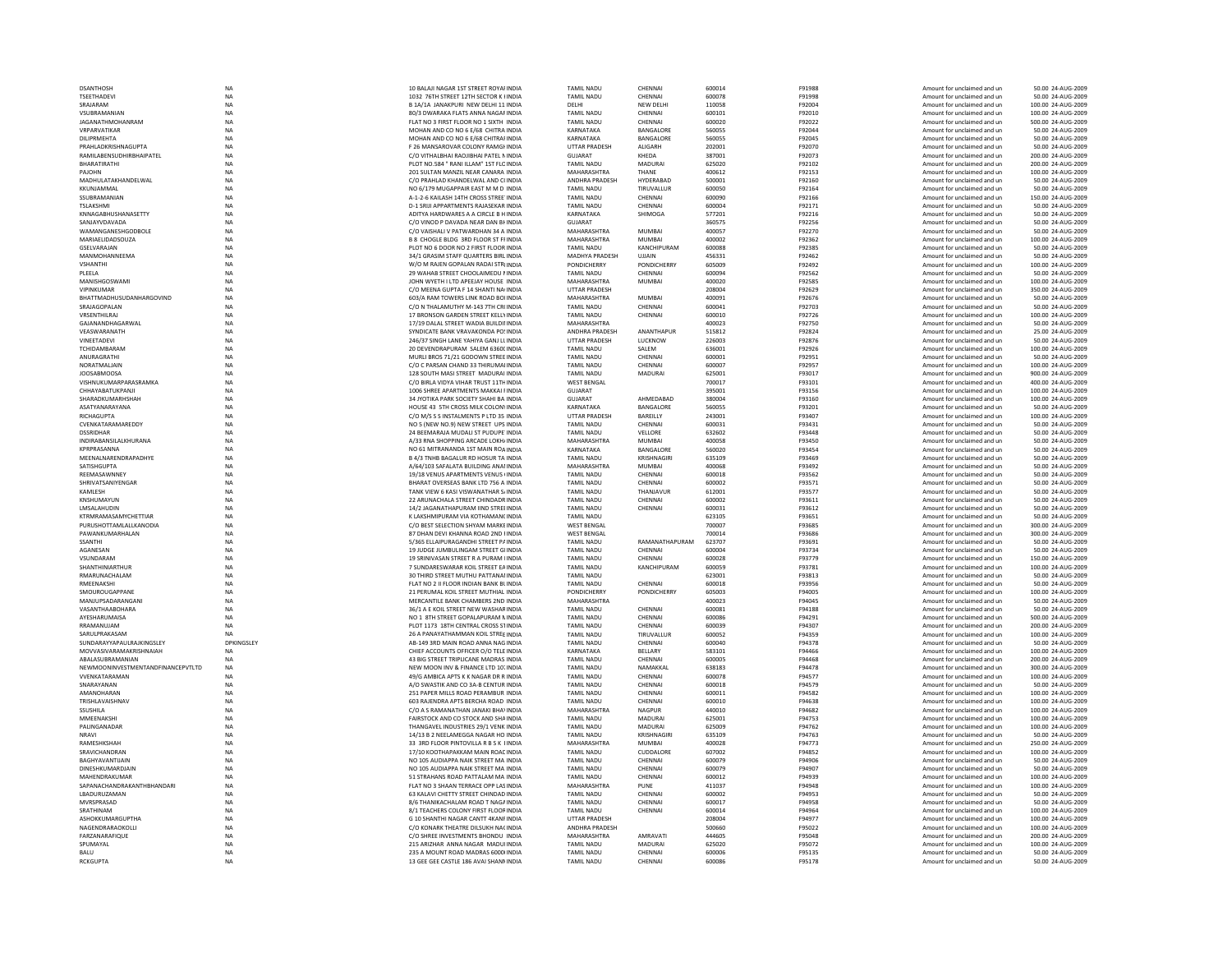| VIPINKUMAR                         | NA                     | C/O MEENA GUPTA F 14 SHANTI NAUNDIA                                               | <b>UTTAR PRADESH</b>             |                     | 208004           | F95186           | Amount for unclaimed and un                                | 150.00 24-AUG-2009                       |
|------------------------------------|------------------------|-----------------------------------------------------------------------------------|----------------------------------|---------------------|------------------|------------------|------------------------------------------------------------|------------------------------------------|
| <b>JVENKATARAMAN</b>               | NA                     | 68/6 T S V KOIL ST MYLAPOREMADR INDIA                                             | <b>TAMIL NADU</b>                | CHENNAI             | 600004           | F95187           | Amount for unclaimed and un                                | 100.00 24-AUG-2009                       |
| RRAVATHARANI                       | <b>NA</b>              | A/3 LLOYDS COLONY LLOYDS RD ROUNDIA                                               | <b>TAMIL NADU</b>                | CHENNAL             | 600014           | <b>F95203</b>    | Amount for unclaimed and un                                | 50.00 24-AUG-2009                        |
| <b>MABDULSATHAR</b>                | NA                     | C/O PONDS INDIA LTD SHOE DIVISIO INDIA                                            | PONDICHERRY                      | PONDICHERRY         | 605110           | F95228           | Amount for unclaimed and un                                | 50.00 24-AUG-2009                        |
| <b>YELURICHINASUBBARAO</b>         | NA                     | KOMALA MEDICALS 5-1-321 GANDH INDIA                                               | ANDHRA PRADESH                   | <b>GUNTUR</b>       | 522601           | F95257           | Amount for unclaimed and un                                | 50.00 24-AUG-2009                        |
| PSATISHPANDHARE                    | NA                     | C/O KOTHARI RATHI AND ASSO BHA INDIA                                              | MAHARASHTRA                      | <b>NAGPUR</b>       | 440018           | F95259           | Amount for unclaimed and un                                | 100.00 24-AUG-2009                       |
| SAROIGORAWARA                      | <b>NA</b>              | F-1 WEST PATEL NAGAR NEWDELHL INDIA                                               | <b>DELHI</b>                     | NFW DFI HI          | 110008           | F95285           | Amount for unclaimed and un                                | 100.00 24-AUG-2009                       |
| KUMARAVELUSHANMUGASUNDARAM         | <b>NA</b>              | 30 CHIDAMBARA AGRAHARAM KARJINDIA                                                 | <b>TAMIL NADU</b>                |                     | 623001           | <b>F95308</b>    | Amount for unclaimed and un                                | 50.00 24-AUG-2009                        |
| LKAMARAJ                           | NA                     | 30 CHIDAMBARA AGRAHARAM KAR/INDIA                                                 | <b>TAMIL NADU</b>                |                     | 623001           | F95309           | Amount for unclaimed and un                                | 50.00 24-AUG-2009                        |
| <b>JSRINIVASAN</b>                 | NA                     | NO 4 SECOND CROSS STREET FLAT NINDIA                                              | <b>TAMIL NADU</b>                | CHENNAI             | 600020           | F95348           | Amount for unclaimed and un                                | 50.00 24-AUG-2009                        |
| MKSRINIVASAN                       | NA                     | NO 26 47TH STREET ASHOK NAGAR INDIA                                               | <b>TAMIL NADU</b>                | CHENNAL             | 600083           | F95357           | Amount for unclaimed and un                                | 50.00 24-AUG-2009                        |
| ANSUYASANTHANAM                    | <b>NA</b>              | 8 & 9 ARADHANAI FIRST MAIN ROAF INDIA                                             | <b>TAMIL NADU</b>                | TIRUCHIRAPPALLI     | 620001           | F95379           | Amount for unclaimed and un                                | 100.00 24-AUG-2009                       |
| NEVESAGUSTADSOUZA                  | NA                     | 9 B PALI VILLAGE BANDRA BOMBAY INDIA                                              | MAHARASHTRA                      | MUMBAL              | 400050           | F95416           | Amount for unclaimed and un                                | 100.00 24-AUG-2009                       |
| MAHAVEERCHANDDHOKA                 | NA                     | 12 LAKSHMINARSIMHAN STREET T N INDIA                                              | <b>TAMIL NADU</b>                | CHENNAI             | 600017           | F95472           | Amount for unclaimed and un                                | 50.00 24-AUG-2009                        |
| MDHANDAYUDHAPANI                   | NA                     | SRI MANIKANDAN FINANCE 12 ALLIT INDIA                                             | TAMIL NADU                       | TIRUCHIRAPPALLI     | 620102           | F95475           | Amount for unclaimed and un                                | 50.00 24-AUG-2009                        |
| SRINATHRAMANUJAN                   | NA                     | HOUSE NO 5 BLOCK NO 6 MOGAPPA INDIA                                               | <b>TAMIL NADU</b>                | TIRUVALLUR          | 600050           | F95508           | Amount for unclaimed and un                                | 100.00 24-AUG-2009                       |
| KBALASUBRAMANIAM                   | NA                     | 27 G 3 PATTKAN STREET JOTHIPURA INDIA                                             | <b>TAMIL NADU</b>                | COIMBATORE          | 641047           | F95520           | Amount for unclaimed and un                                | 100.00 24-AUG-2009                       |
| <b>VRAVINDER</b>                   | <b>NA</b>              | C/O A V THOMAS AND CO LTD 22 M INDIA                                              | <b>TAMIL NADU</b>                | CHENNAL             | 600008           | F95576           | Amount for unclaimed and un                                | 50.00 24-AUG-2009                        |
| PRAMODKUMARBHALOTIA                | NA                     | NO 3 BALAKRISHNAN STREET TONDI INDIA                                              | TAMIL NADU                       | CHENNAI             | 600081           | F95606           | Amount for unclaimed and ur                                | 200.00 24-AUG-2009                       |
| ASHOKKUMARWALIA                    | NA                     | A 102 YOJAMA VIHAR DELHI 110092 INDIA                                             | DELHI                            | <b>EAST DELHI</b>   | 110092           | F95646           | Amount for unclaimed and un                                | 50.00 24-AUG-2009                        |
| PCHANDRASEKAR                      | <b>NA</b>              | 10 PARAMSIVA CHETTY STREET MALINDIA                                               | <b>TAMIL NADU</b>                | CHENNAI             | 600003           | F95670           | Amount for unclaimed and un                                | 500.00 24-AUG-2009                       |
| RPREMANAVAGAM                      | NA                     | FLAT NO 4 FIRST FLOOR RESIDENTIA INDIA                                            | <b>TAMIL NADU</b>                | CHENNAI             | 600018           | F95735           | Amount for unclaimed and un                                | 100.00 24-AUG-2009                       |
| GCHANDRASEKARAN                    | NA                     | 5 A KUMARAPPA MAISTRY STREET NINDIA                                               | <b>TAMIL NADU</b>                | CHENNAI             | 600001           | F95739           | Amount for unclaimed and un                                | 100.00 24-AUG-2009                       |
| ANANTPARADKAR                      | NA                     | RUBAI 17/2 ANANT KRUPA HSG SOC INDIA                                              | <b>MAHARASHTRA</b>               | PUNE                | 411038           | F95882           | Amount for unclaimed and ur                                | 50.00 24-AUG-2009                        |
| SUBRAMANIANSRIKANTH                | <b>NA</b>              | 13 III MAIN ROAD RAM NAGAR NAN INDIA                                              | <b>TAMIL NADU</b>                | KANCHIPURAM         | 600061           | F95893           | Amount for unclaimed and un                                | 100.00 24-AUG-2009                       |
| MVSELVARAJ                         | <b>NA</b>              | 41 BAZAAR STREET TITTAGUDI SOUTINDIA                                              | <b>TAMIL NADU</b>                | CUDDALORE           | 606106           | F95925           | Amount for unclaimed and un                                | 50.00 24-AUG-2009                        |
| SPANNEERSELVAM                     | NA                     | 43 BAZAAR STREET TITTAGUDI SOUT INDIA                                             | <b>TAMIL NADU</b>                | CUDDALORE           | 606106           | F95926           | Amount for unclaimed and un                                | 100.00 24-AUG-2009                       |
| <b>RAJKAPOOR</b>                   | NA                     | D 4 PRESS ENCLAVE SAKET NEW DELINDIA                                              | DELHI                            | SOUTH DELHI         | 110017           | F95934           | Amount for unclaimed and un                                | 200.00 24-AUG-2009                       |
| UTTAMJAIN                          | NA                     | MANGALAM TIMBER SHOP NO.3 W INDIA                                                 | <b>MAHARASHTRA</b>               | THANE               | 400705           | F95972           | Amount for unclaimed and un                                | 50.00 24-AUG-2009                        |
| ARKAMALANARAYANAN                  | <b>NA</b>              | ADAIKKAMMAI ILLAM 4 VIDYA COLC INDIA                                              | <b>TAMIL NADU</b>                | <b>MADURAI</b>      | 625020           | F95979           | Amount for unclaimed and un                                | 50.00 24-AUG-2009                        |
| SRRATNA                            | <b>NA</b>              | SRIDHAR AGENCIES M G ROAD CHIK INDIA                                              | KARNATAKA                        | CHICKMAGALUR        | 577101           | F96027           | Amount for unclaimed and un                                | 50.00 24-AUG-2009                        |
| <b>RGOPINATH</b>                   | NA                     | 27 P M CHETTY STREET SAIDAPET VEINDIA                                             | <b>TAMIL NADU</b>                | VELLORE             | 632001           | F96080           | Amount for unclaimed and un                                | 50.00 24-AUG-2009                        |
| GAYATHRIPANICKER                   | NA                     | B 33 SHANTI MAHAL S V ROAD BORI INDIA                                             | MAHARASHTRA                      | <b>MUMBAI</b>       | 400092           | F96104           | Amount for unclaimed and un                                | 100.00 24-AUG-2009                       |
| <b>GSIVANANDAM</b>                 | NA                     | 49/50 LAWRENCE ROAD CUDDALOF INDIA                                                | TAMIL NADU                       | CUDDALORE           | 607002           | F96109           | Amount for unclaimed and un                                | 200.00 24-AUG-2009                       |
| MPRAKASAM                          | <b>NA</b>              | NO.12-D P T V COLONY KRISHNAGIR INDIA                                             | <b>TAMIL NADU</b>                | KRISHNAGIRI         | 635001           | F96116           | Amount for unclaimed and un                                | 100.00 24-AUG-2009                       |
| KAWAI IFFTKAUR                     | <b>NA</b>              | <b>B-122 GUIARANMELA TOWN PART LINDIA</b>                                         | <b>DELHI</b>                     |                     | 110009           | F96119           | Amount for unclaimed and un                                | 100.00 24-AUG-2009                       |
| TVLAKSHMIPATHI                     | NA                     | NO 59 THATCHI ARUNACHALA MUD. INDIA                                               | <b>TAMIL NADU</b>                | CHENNAI             | 600004           | F96120           | Amount for unclaimed and un                                | 50.00 24-AUG-2009                        |
| HEERALAL                           | <b>NA</b>              | C/O KISHORE BROTHERS 61 B PERUMINDIA                                              | <b>TAMIL NADU</b>                | CHENNAI             | 600079           | F96152           | Amount for unclaimed and un                                | 50.00 24-AUG-2009                        |
| LGOPAL                             | NA                     | C/O KISHORE BROTHERS 61 B PERUNINDIA                                              | <b>TAMIL NADU</b>                | CHENNAI             | 600079           | F96153           | Amount for unclaimed and un                                | 50.00 24-AUG-2009                        |
| KVIJAYAI AXMIVKINI                 | <b>NA</b>              | SAMPE POST ARYAPLI PUTTURD K 5, INDIA                                             | KARNATAKA                        | SOUTH KARNATAKA     | 574210           | F96172           | Amount for unclaimed and un                                | 50.00 24-AUG-2009                        |
| <b>RKNEFI AROHINI</b>              | <b>NA</b>              | C/O T V ESWARAN HINDALCO INDUSTNDIA                                               | KARNATAKA                        | <b>BANGALORE</b>    | 560001           | F96259           | Amount for unclaimed and un                                | 100.00 24-AUG-2009                       |
|                                    |                        |                                                                                   | <b>MAHARASHTRA</b>               | <b>MUMBAI</b>       |                  |                  |                                                            |                                          |
| DEEPASUHASSARAPH<br>SGOVINDARAJAN  | NA                     | 12/274 VIJAY NAGAR SOCIETY SWAN INDIA<br>UCO BANK 11 METTUR ROAD ERODEINDIA       | <b>TAMIL NADU</b>                | ERODE               | 400069<br>638011 | F96283<br>F96314 | Amount for unclaimed and un<br>Amount for unclaimed and un | 50.00 24-AUG-2009<br>100.00 24-AUG-2009  |
|                                    | NA                     |                                                                                   |                                  |                     |                  |                  |                                                            |                                          |
| RLAKSHMI                           | NA                     | MADHURA PLASTICS 7 RAJAGOPALA INDIA                                               | <b>TAMIL NADU</b>                | CHENNAI             | 600033           | F96348           | Amount for unclaimed and un                                | 50.00 24-AUG-2009                        |
| SURENDRASINGHDUGAR                 | <b>NA</b>              | 8 THANIKACHAI AM ROAD T NAGAR INDIA                                               | <b>TAMIL NADU</b>                | CHENNAL             | 600017           | F96421           | Amount for unclaimed and un                                | 30.00 24-AUG-2009                        |
| <b>JAYPRAKASHBDUDHELA</b>          | <b>NA</b>              | A/402 DEVENDRA APPARTMENT 4TH INDIA                                               | MAHARASHTRA                      | MUMBAI              | 400092           | F96432           | Amount for unclaimed and un                                | 50.00 24-AUG-2009                        |
| ARVINDSINGHAL                      | NA                     | 79/7 EAST PUNJABI BAGH NEW DELINDIA                                               | DELHI                            | NEW DELHI           | 110026           | F96472           | Amount for unclaimed and un                                | 100.00 24-AUG-2009                       |
| OPCHANDNA                          | NA                     | C/O M/S FORT GLOSTER INDUSTRIES INDIA                                             | DELHI                            | NEW DELHI           | 110001           | F96492           | Amount for unclaimed and un                                | 100.00 24-AUG-2009                       |
| VPURUSHOTHAMAN                     | NA                     | NO 139 13TH AVENUE KALPAKKAM INDIA                                                | <b>TAMIL NADU</b>                | KANCHIPURAM         | 603102           | F96501           | Amount for unclaimed and un                                | 50.00 24-AUG-2009                        |
| DEEPIKAPAREKH                      | NA                     | A/403 SIDDHI VINAYAK NEAR HIMM INDIA                                              | MAHARASHTRA                      | MUMRAI              |                  | F96544           | Amount for unclaimed and un                                | 100.00 24-AUG-2009                       |
|                                    |                        |                                                                                   |                                  |                     | 400092           |                  |                                                            |                                          |
| VSPOYYAMOZHI                       | NA                     | 3/53 RAMASAMY NAGAR KANNAN KINDIA                                                 | <b>TAMIL NADU</b>                | SALEM               | 636008           | F96561           | Amount for unclaimed and un                                | 150.00 24-AUG-2009                       |
| SANDEEPAGGARWAL                    | NA                     | FOREST RANGE OFFICER RAJPURA F(INDIA                                              | PUNJAB                           | PATIALA             | 140401           | F96610           | Amount for unclaimed and un                                | 50.00 24-AUG-2009                        |
| GURDILALCHAND                      | NA                     | C/O D S KUMARIA B 19/699 SANUPA INDIA                                             | PUNJAB                           | LUDHIANA            | 141001           | F96612           | Amount for unclaimed and un                                | 100.00 24-AUG-2009                       |
| <b>HARISHCHANDJAIN</b>             | <b>NA</b>              | NO C 136 EAST OF KAILASH PART I D INDIA                                           | DELHI                            | SOUTH DELHI         | 110065           | F96616           | Amount for unclaimed and un                                | 50.00 24-AUG-2009                        |
| DAMIANVALLADARES                   | NA                     | ANTHONIO REST 26 MATHARPACAD INDIA                                                | MAHARASHTRA                      | MUMRAI              | 400010           | F96631           | Amount for unclaimed and un                                | 50.00 24-AUG-2009                        |
| SAETHELROSE                        | <b>NA</b>              | 24/6 ARULAGAM BISHOP DAVID NAUNDIA                                                | <b>TAMIL NADU</b>                | VELLORE             | 632001           | F96642           | Amount for unclaimed and un                                | 150.00 24-AUG-2009                       |
|                                    |                        |                                                                                   |                                  |                     |                  |                  |                                                            |                                          |
| SVIJAYALAKSHM                      | NA                     | 84 S R P NAGAR SAIBABA COLONY CUNDIA                                              | <b>TAMIL NADU</b>                | <b>COIMBATORE</b>   | 641011<br>400092 | F96653           | Amount for unclaimed and un                                | 50.00 24-AUG-2009<br>50.00 24-AUG-2009   |
| ARUNAPAREKH<br>NSRINIVASAN         | NA<br><b>NA</b>        | B/6 PRAN NAGAR NO 3 OFF MANDA INDIA<br>27 JANAKIRAM COLONY NELLIKUPPA INDIA       | MAHARASHTRA<br><b>TAMIL NADU</b> | MUMBAI<br>CUDDALORE | 607105           | F96686<br>F96698 | Amount for unclaimed and un<br>Amount for unclaimed and un | 50.00 24-AUG-2009                        |
|                                    |                        |                                                                                   |                                  |                     |                  |                  |                                                            |                                          |
| RGANESH                            | NA                     | TANFAC INDUSTRIES LIMITED 14 SIP INDIA                                            | <b>TAMIL NADU</b>                | CUDDALORE           | 607005           | F96723           | Amount for unclaimed and un                                | 50.00 24-AUG-2009                        |
| VSRIDHAR                           | NA                     | 19 THIRUMALAI SWAMY STREET LAKINDIA                                               | <b>TAMIL NADU</b>                | <b>COIMBATORE</b>   | 641030           | F96733           | Amount for unclaimed and un                                | 50.00 24-AUG-2009                        |
| <b>BVENKATESAM</b>                 | NA                     | TANFAC INDUSTRIES LIMITED 14 SIP INDIA                                            | <b>TAMIL NADU</b>                | CUDDALORE           | 607005           | F96739           | Amount for unclaimed and un                                | 50.00 24-AUG-2009                        |
| PELANGOVAN                         | <b>NA</b>              | TANFAC INDUSTRIES LIMITED 14 SIP INDIA                                            | <b>TAMIL NADU</b>                | CUDDALORE           | 607005           | F96756           | Amount for unclaimed and un                                | 100.00 24-AUG-2009                       |
| NVASUDEVAN                         | <b>NA</b>              | TANFAC INDUSTRIES LIMITED 14 SIP INDIA                                            | <b>TAMIL NADU</b>                | CUDDALORE           | 607005           | F96779           | Amount for unclaimed and un                                | 50.00 24-AUG-2009                        |
| <b>RSOWRIRAIAN</b>                 | NA                     | 42 MARIYA SOOSAI NAGAR CUDDALINDIA                                                | <b>TAMIL NADU</b>                | CUDDALORE           | 607001           | F96788           | Amount for unclaimed and un                                | 50.00 24-AUG-2009                        |
| PRAMESH                            | NA                     | KARAIYOORTHOPPU ERIPURAKKARA INDIA                                                | <b>TAMIL NADU</b>                |                     | 614701           | F96814           | Amount for unclaimed and un                                | 50.00 24-AUG-2009                        |
| TJAYAMOHAN                         | NA                     | TANFAC INDUSTRIES LIMITED 14 SIP INDIA                                            | <b>TAMIL NADU</b>                | CUDDALORE           | 607005           | F96821           | Amount for unclaimed and un                                | 50.00 24-AUG-2009                        |
| GSELVARAJ                          | <b>NA</b>              | 56 VEERABHADRA SWAMY KOIL STR INDIA                                               | <b>TAMIL NADU</b>                | CUDDALORE           | 607003           | F96827           | Amount for unclaimed and un                                | 50.00 24-AUG-2009                        |
| <b>IOSEPHCHACKO</b>                | <b>NA</b>              | 106 VANDIPALAYAM ROAD THIRIPP/INDIA                                               | <b>TAMIL NADU</b>                | CUDDALORE           | 607002           | F96844           | Amount for unclaimed and un                                | 50.00 24-AUG-2009                        |
| <b>RSETHURAMAN</b>                 | <b>NA</b>              | 1/18 ORATHUR POST VILLUPURAM 1INDIA                                               | <b>PONDICHERRY</b>               |                     | 605601           | F96855           | Amount for unclaimed and un                                | 50.00 24-AUG-2009                        |
| RPANNEERSELVAM                     | DRAJAMANICKAM          | NO 61/31 BHARATHIAR STREET KILP. INDIA                                            | <b>TAMIL NADU</b>                | CUDDALORE           | 607105           | F96863           | Amount for unclaimed and un                                | 50.00 24-AUG-2009                        |
| SGANESAN                           | <b>NA</b>              | NO 101 MAHATHMA GANDHI ROAD INDIA                                                 | <b>TAMIL NADU</b>                | KANCHIPURAM         | 600116           | F96871           | Amount for unclaimed and un                                | 50.00 24-AUG-2009                        |
| MARASU                             | <b>NA</b>              | NO 5 SIVALINGA MUDALI STREET CUINDIA                                              | <b>TAMIL NADU</b>                | CUDDALORE           | 607003           | F96902           | Amount for unclaimed and un                                | 50.00 24-AUG-2009                        |
| THESWASTIKIANATASAHAKARIRANKI TD   | <b>NA</b>              | 502 KALBADEVI ROAD, BOMBAY 400 INDIA                                              | MAHARASHTRA                      | MUMRAI              | 400002           | F96907           | Amount for unclaimed and un                                | 100.00 24-AUG-2009                       |
| PRADEEPKUMARMAHESHWARI             | NA                     | B/6/12 MAHESH NAGAR GOREGAON INDIA                                                | MAHARASHTRA                      | <b>MUMBAI</b>       | 400062           | F96910           | Amount for unclaimed and un                                | 100.00 24-AUG-2009                       |
| <b>BALWANTRAJMEHTA</b>             | NA                     | 381 4TH C ROAD SARDARPURA JOD INDIA                                               | RAJASTHAN                        | <b>JODHPUR</b>      | 342003           | F96962           | Amount for unclaimed and un                                | 100.00 24-AUG-2009                       |
| <b>RHARIDOSS</b>                   | <b>NA</b>              | NO 9 LOCK STREET KOTTUR MADRA! INDIA                                              | <b>TAMIL NADU</b>                | CHENNAI             | 600085           | F96968           | Amount for unclaimed and un                                | 50.00 24-AUG-2009                        |
| <b>ALOKIAIN</b>                    | <b>NA</b>              | 504 505 GUNDECHA CHAMBER NACINDIA                                                 | MAHARASHTRA                      |                     | 400023           | F96981           | Amount for unclaimed and un                                | 50.00 24-AUG-2009                        |
| NOSHIRDINSHAWMISTRY                | <b>NA</b>              | DARUWALLA HOUSE ARDESHIR DAD INDIA                                                | MAHARASHTRA                      | MUMRAI              | 400004           | F96989           | Amount for unclaimed and un                                | 150.00 24-AUG-2009                       |
| DAMODARLALMOONDHARA                | NA                     | MONDHARA BUILDINGS SUJANGARI INDIA                                                | RAJASTHAN                        | CHURU               | 331507           | F96990           | Amount for unclaimed and ur                                | 50.00 24-AUG-2009                        |
| BALRAJNARANG                       | NA                     | 12/2 EAST PATEL NAGAR NEW DELHINDIA                                               | DELHI                            | NEW DELHI           | 110008           | F97014           | Amount for unclaimed and un                                | 50.00 24-AUG-2009                        |
| ISMAILNOORMOHAMEDPOONAWALLA        | <b>NA</b>              | 198 KAMBEKAR STREET BOMBAY 4C INDIA                                               | MAHARASHTRA                      |                     | 400003           | F97025           | Amount for unclaimed and un                                | 100.00 24-AUG-2009                       |
| STEWARDTRADINGANDINVESTMENTPVTLTD  | <b>NA</b>              | SRIPAD 2 G N ROAD INDORE 452003 INDIA                                             | <b>MADHYA PRADESH</b>            | <b>INDORF</b>       | 452003           | F97070           | Amount for unclaimed and un                                | 200.00 24-AUG-2009                       |
| DEVIGIANCHANDCHANDANANI            | <b>NA</b>              | NW 156 SOAMI BAGH P O DAYAL BA INDIA                                              | <b>UTTAR PRADESH</b>             | AGRA                | 282005           | F97104           | Amount for unclaimed and un                                | 100.00 24-AUG-2009                       |
| <b>SHRIVALLABHSHARDA</b>           |                        | A P RAYONS LTD KAMLAPURAM TOVINDIA                                                | ANDHRA PRADESH                   | WARANGAL            | 506172           | F97109           | Amount for unclaimed and un                                | 50.00 24-AUG-2009                        |
| ENJAYARAMULU                       | ΝA                     | DOOR NO.1-88 FORT KALYAN DRUG INDIA                                               | ANDHRA PRADESH                   | ANANTHAPUR          | 515761           | F97114           |                                                            | 100.00 24-AUG-2009                       |
|                                    | NA                     |                                                                                   |                                  |                     |                  |                  | Amount for unclaimed and un                                |                                          |
| RAINIKANTCHIMANRHAIPATFI NRI       | <b>NA</b>              | C/O BANK OF BARODA N R INVESTMINDIA                                               | MAHARASHTRA                      |                     | 400023           | F97165           | Amount for unclaimed and un                                | 200.00 24-AUG-2009                       |
| YVISWESWARARAO                     | <b>NA</b>              | C-10 NABARD OFFICERS QUARTERS : INDIA                                             | TAMII NADU                       | CHENNAL             | 600017           | F97194           | Amount for unclaimed and un                                | 50.00 24-AUG-2009                        |
| SUNITARANI                         | <b>NA</b>              | 164-B NAVEEN MANDI ASTHAL MUZ INDIA                                               | <b>UTTARAKHAND</b>               | MUZAFFARNAGAR       | 251001           | F97196           | Amount for unclaimed and un                                | 100.00 24-AUG-2009                       |
| LALITMEHTA                         | NA                     | MANGALAM TIMBER SHOP NO.3 W INDIA                                                 | MAHARASHTRA                      | THANE               | 400705           | F97226           | Amount for unclaimed and un                                | 50.00 24-AUG-2009                        |
| GEETAVISHWANATHAN                  | NA                     | NO.4 SWAGATHAM NO.16/25 BINN INDIA                                                | KARNATAKA                        | BANGALORE           | 560001           | F97272           | Amount for unclaimed and un                                | 100.00 24-AUG-2009                       |
| RAIAMANINATARAIAN<br>PRAVICHANDRAN | <b>NA</b><br><b>NA</b> | <b>B/11 AKSHAYA CHEDDA NAGAR CHE INDIA</b><br>44 ARMENIAN STREET MADRAS 600 INDIA | MAHARASHTRA<br><b>TAMIL NADU</b> | CHENNAL             | 400089<br>600001 | F97284<br>F97287 | Amount for unclaimed and un<br>Amount for unclaimed and un | 100.00 24-AUG-2009<br>100.00 24-AUG-2009 |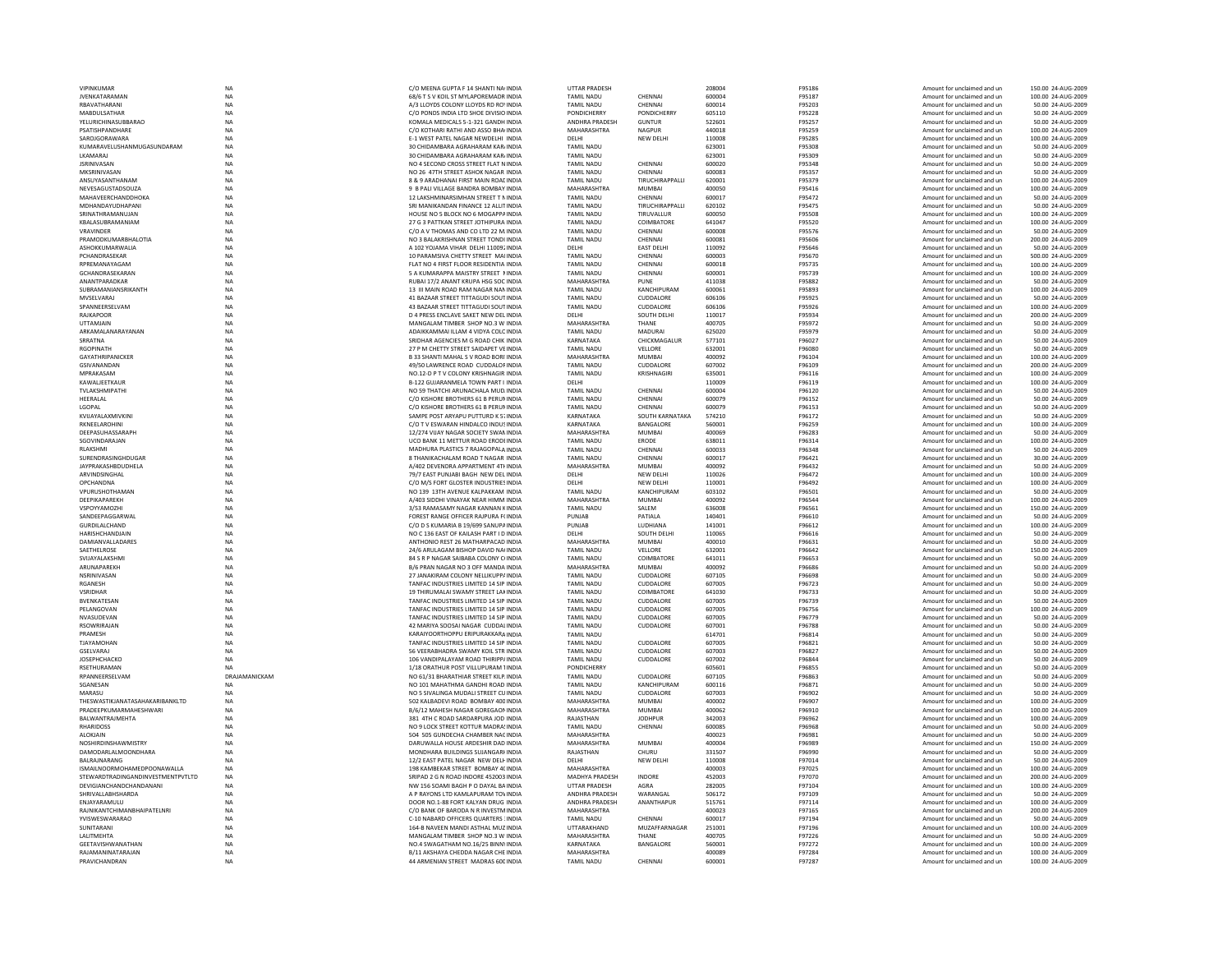| NVENKATARAMAM                      | NA          | MANAGER INDIAN BANK 184 ANNA INDIA          | <b>TAMIL NADU</b>    | VELLORE            | 631051 | F97296 | Amount for unclaimed and un | 50.00 24-AUG-2009  |
|------------------------------------|-------------|---------------------------------------------|----------------------|--------------------|--------|--------|-----------------------------|--------------------|
| UNITTRUSTOFINDIA                   | NA          | C/O STOCK HOLDING CORPN OF IND INDIA        | <b>WEST BENGAL</b>   |                    | 700017 | F97318 | Amount for unclaimed and un | 300.00 24-AUG-2009 |
|                                    |             |                                             |                      | DAVANGARE          |        |        |                             |                    |
| <b>RSAVITHRI</b>                   | <b>NA</b>   | 3231/1 M C COLONY B BLOCK DAVA INDIA        | KARNATAKA            |                    | 577004 | F97320 | Amount for unclaimed and un | 50.00 24-AUG-2009  |
| PREMAUNNI                          | <b>NA</b>   | 2 D NO.17 JIND CRESCENT PARK ROAINDIA       | <b>TAMIL NADU</b>    | CHENNAL            | 600020 | F97341 | Amount for unclaimed and un | 150.00 24-AUG-2009 |
| SHOBHNAHARSHADGOYANI               | NA          | A/1 VIMAL NAGAR S V ROAD KANDINNDIA         | MAHARASHTRA          | <b>MUMBAI</b>      | 400067 | F97359 | Amount for unclaimed and un | 50.00 24-AUG-2009  |
| <b>JAGDISHTIBREWAI</b>             | NA          | 36 SOMESHWAR T/B SOMESHWAR (INDIA           | <b>GUJARAT</b>       | AHMEDABAD          | 380015 | F97379 | Amount for unclaimed and un | 50.00 24-AUG-2009  |
| <b>JAGDISHTIBREWAL</b>             | <b>NA</b>   | 36 SOMESHWAR T/B SOMESHWAR (INDIA           | <b>GUJARAT</b>       | AHMEDABAD          | 380015 | F97380 | Amount for unclaimed and un | 50.00 24-AUG-2009  |
| RAJENDRATRIVEDI                    | <b>NA</b>   | 306 CENTRAL FACILITY BUILDING A FINDIA      | MAHARASHTRA          | THANE              | 400705 | F97399 | Amount for unclaimed and un | 100.00 24-AUG-2009 |
|                                    |             |                                             |                      |                    |        |        |                             |                    |
| AKMISHRA                           | <b>NA</b>   | C/O M S SARVESWARAN 12 MASILAHNDIA          | <b>TAMIL NADU</b>    | CHENNAL            | 600014 | F97434 | Amount for unclaimed and un | 50.00 24-AUG-2009  |
| SARITASATISHSHAH                   | NA          | 495 A/1 SADAR BAZAR FLAT NO.12 \ INDIA      | <b>MAHARASHTRA</b>   | SATARA             | 415001 | F97472 | Amount for unclaimed and un | 50.00 24-AUG-2009  |
| EDEENADHAYALAN                     | <b>NA</b>   | NO.1 SIVAN KOIL TANK STREET VILLI' INDIA    | <b>TAMIL NADU</b>    | TIRUVALLUR         | 600049 | F97503 | Amount for unclaimed and un | 50.00 24-AUG-2009  |
| NAZEER                             | <b>NA</b>   | 2 PTC OFFICERS COLONY MADURAVI INDIA        | <b>TAMIL NADU</b>    |                    | 602102 | F97509 | Amount for unclaimed and un | 100.00 24-AUG-2009 |
| MANILISHREEDHOOT                   | <b>NA</b>   | <b>JAIJAIWANTI 633 NARAYAN PETH APINDIA</b> | MAHARASHTRA          | PUNE               | 411030 | F97559 | Amount for unclaimed and un | 100.00 24-AUG-2009 |
|                                    |             |                                             |                      |                    |        |        |                             |                    |
| NANDLALTULSIDASSHAH                | <b>NA</b>   | 5TH BLDG, BLOCK NO.601 FAM HSG INDIA        | MAHARASHTRA          | THANE              | 400709 | F97574 | Amount for unclaimed and un | 100.00 24-AUG-2009 |
| KANAKPATSINGHDUGAR                 | <b>NA</b>   | 34/2-B BALLY GUNGE CIRCULAR RO/ INDIA       | <b>WEST BENGAL</b>   |                    | 700019 | F97588 | Amount for unclaimed and un | 200.00 24-AUG-2009 |
| RVRINDABA                          | <b>NA</b>   | HOUSE 137 CANAL ROAD GIRI NAGA INDIA        | KERALA               | ERNAKULAM          | 682020 | F97595 | Amount for unclaimed and un | 50.00 24-AUG-2009  |
| SMOHANKUMAR                        | <b>NA</b>   | 48 D/2 VIVEKANANDA SALAI ERODE INDIA        | <b>TAMIL NADU</b>    | ERODE              | 638011 | F97601 | Amount for unclaimed and un | 50.00 24-AUG-2009  |
|                                    |             |                                             |                      |                    |        |        |                             |                    |
| <b>RERZEENPHIROZEIRANI</b>         | <b>NA</b>   | GUI SHAN 4 MUTHIA STREET MADRAINDIA         | <b>TAMIL NADU</b>    | CHENNAI            | 600086 | F97612 | Amount for unclaimed and un | 50.00 24-AUG-2009  |
| SARADHAMBAI                        | NA          | NO.4 GANGA NAGAR KOLATHUR MAINDIA           | <b>TAMIL NADU</b>    |                    | 600099 | F97642 | Amount for unclaimed and un | 100.00 24-AUG-2009 |
| SJAYALAKSHM                        | <b>NA</b>   | 104 IB HORIZON VIEW BANK OF MAIINDIA        | <b>MAHARASHTRA</b>   | <b>MUMBAI</b>      | 400061 | F97684 | Amount for unclaimed and un | 50.00 24-AUG-2009  |
| RKGAUTAM                           | NA          | C/O MR B B SHARMA K-117 SHASTRI INDIA       | UTTARAKHAND          |                    | 250005 | F97739 | Amount for unclaimed and un | 50.00 24-AUG-2009  |
| CANARABANKTRUSTEECANBANKMEACCANPEP | <b>NA</b>   | C/O CANRANK FINANCIAL SERVICES INDIA        | MAHARASHTRA          | MUMBAL             | 400016 | F97759 | Amount for unclaimed and un | 150.00 24-AUG-2009 |
|                                    |             |                                             |                      |                    |        |        |                             |                    |
| SPOYYAMOZHI                        | <b>NA</b>   | 3/53 RAMASAMI NAGAR KANNANKLINDIA           | <b>TAMIL NADU</b>    | SAIFM              | 800958 | F97805 | Amount for unclaimed and un | 100.00 24-AUG-2009 |
| YOUNGPROFESSIONALS                 | $_{\sf NA}$ | C/O MR S SANTHANAKRISHNAN 98 INDIA          | <b>TAMIL NADU</b>    | CHENNAL            | 600004 | F97844 | Amount for unclaimed and un | 250.00 24-AUG-2009 |
| MJAYAKUMAR                         | NA          | 1176 4TH STREET THENDRAL COLOMINDIA         | <b>TAMIL NADU</b>    | CHENNAI            | 600040 | F97852 | Amount for unclaimed and un | 50.00 24-AUG-2009  |
| <b>JSESHADRI</b>                   | <b>NA</b>   | HINDUSTAN LEVER LIMITED NSD BAHNDIA         | <b>PONDICHERRY</b>   |                    | 605102 | F97882 | Amount for unclaimed and un | 50.00 24-AUG-2009  |
|                                    |             |                                             | MAHARASHTRA          |                    | 400008 | F97893 |                             | 50.00 24-AUG-2009  |
| MAQSOODAHMEDABDULRASHIDKAGZI       | <b>NA</b>   | SUHAG PALACE 3RD FLOOR 59 REBS INDIA        |                      | <b>MUMBAI</b>      |        |        | Amount for unclaimed and un |                    |
| RENUMOD                            | NA          | C/O KOTHARI SALES AGENCIES 14/1/ INDIA      | <b>WEST BENGAL</b>   |                    | 700001 | F97938 | Amount for unclaimed and un | 100.00 24-AUG-2009 |
| LALITMEHTA                         | NA          | MANGALAM TIMBER SHOP NO.3 W INDIA           | MAHARASHTRA          | THANE              | 400705 | F97939 | Amount for unclaimed and un | 100.00 24-AUG-2009 |
| RITAVERMA                          | NA          | NO 6 SOUTH AVENUE NEW DELHI 1 INDIA         | DELHI                | NEW DELHI          | 110001 | F97966 | Amount for unclaimed and un | 100.00 24-AUG-2009 |
| HARSHADHGANDHI                     | <b>NA</b>   | ROTUNDA BLDG OFF NO 520 BOMB/ INDIA         | MAHARASHTRA          | <b>MUMBAI</b>      | 400001 | F97993 | Amount for unclaimed and un | 50.00 24-AUG-2009  |
|                                    |             |                                             |                      |                    |        |        |                             |                    |
| KRAVI                              | <b>NA</b>   | NO 38 JAIN COLLEGE COLONY NANG INDIA        | <b>TAMIL NADU</b>    | KANCHIPURAM        | 600061 | F97999 | Amount for unclaimed and un | 50.00 24-AUG-2009  |
| HEMLATASUBHASHMANE                 | <b>NA</b>   | SPANDAN DATTACHAYA COOP HSG ! INDIA         | MAHARASHTRA          | SATARA             | 415001 | F98033 | Amount for unclaimed and un | 50.00 24-AUG-2009  |
| SMOHANKUMAR                        | NA          | 48 D/2 VIVEKANANDA SALAI ERODE INDIA        | <b>TAMIL NADU</b>    | ERODE              | 638011 | F98063 | Amount for unclaimed and un | 50.00 24-AUG-2009  |
|                                    |             | EP 102 SAIDAN LAYOUT JALANDHAF INDIA        |                      |                    | 144001 |        |                             | 50.00 24-AUG-2009  |
| HARBANSLAL                         | <b>NA</b>   |                                             | PUNJAB               |                    |        | F98068 | Amount for unclaimed and un |                    |
| KISHORECHANDRAKAR                  | <b>NA</b>   | C/O M D NAGARIA 27 MOHAN NAG/ INDIA         | CHHATTISGARH         | <b>DURG</b>        | 491001 | F98141 | Amount for unclaimed and un | 100.00 24-AUG-2009 |
| SANJAYKOHLI                        | NA          | TARSON TRADERS AT POST BINDKLD INDIA        | <b>UTTAR PRADESH</b> | <b>FATEHPUR</b>    | 212635 | F98207 | Amount for unclaimed and un | 50.00 24-AUG-2009  |
| RISUBRAMANIAN                      | NA          | NO 14 3RD CROSS STREET KARPAGA INDIA        | <b>TAMIL NADU</b>    | CHENNAI            | 600020 | F98211 | Amount for unclaimed and un | 300.00 24-AUG-2009 |
| PALLAVISTHAKKAP                    | NA          | NATHU SHIVAJI BLDG 1ST FLOOR BA INDIA       | <b>MAHARASHTRA</b>   | THANE              | 400601 | F98224 |                             | 50.00 24-AUG-2009  |
|                                    |             |                                             |                      |                    |        |        | Amount for unclaimed and un |                    |
| TRSRIDHARAN                        | <b>NA</b>   | 4 BABU RAO STREET TIRUPAPULIYUF INDIA       | <b>TAMIL NADU</b>    | CUDDALORE          | 607002 | F98269 | Amount for unclaimed and un | 50.00 24-AUG-2009  |
| AINDRASENREDDY                     | <b>NA</b>   | 504 BHANLI TOWERS 7-1-26 AMEERUNDIA         | ANDHRA PRADESH       | HYDERABAD          | 500016 | F98294 | Amount for unclaimed and un | 50.00 24-AUG-2009  |
| RAJENDRAVITHALDASSHAH              | NA          | 10 SAVITA SADAN SUBHASH LANE DJINDIA        | MAHARASHTRA          | <b>MUMBAI</b>      | 400097 | F98344 | Amount for unclaimed and un | 100.00 24-AUG-2009 |
| BHARTIHARISHPATEL                  | NA          | 8 A NILAY APARTMENT BEHIND NAV INDIA        | GUJARAT              | AHMEDABAD          | 380013 | F98360 | Amount for unclaimed and un | 50.00 24-AUG-2009  |
| SELANGO                            | <b>NA</b>   | C/O POND'S INDIA LTD LEATHER DIV INDIA      | <b>PONDICHERRY</b>   | <b>PONDICHERRY</b> | 605009 | F98379 |                             | 50.00 24-AUG-2009  |
|                                    |             |                                             |                      |                    |        |        | Amount for unclaimed and un |                    |
| NEVESAGUSTADSOUZA                  | <b>NA</b>   | UNIVERSAL FILTRATION CO 202 CON INDIA       | MAHARASHTRA          |                    | 400023 | F98410 | Amount for unclaimed and un | 200.00 24-AUG-2009 |
| SUNILIHUNIHUNUWALA                 | <b>NA</b>   | 33 FU AIAMAN KOIL STREET KOTTURINDIA        | <b>TAMIL NADU</b>    | CHENNAL            | 600085 | F98435 | Amount for unclaimed and un | 50.00 24-AUG-2009  |
| KONAKANCHIGOPINATH                 | NA          | ANNAM BHOTLAVARIPALEM PARCH INDIA           | ANDHRA PRADESH       |                    | 523174 | F98436 | Amount for unclaimed and un | 50.00 24-AUG-2009  |
|                                    |             |                                             |                      |                    |        |        |                             |                    |
| SUMITRARAMAKRISHNAN                | <b>NA</b>   | 14 CENTRAL AVENUE KESAVAPERUN INDIA         | <b>TAMIL NADU</b>    | CHENNAI            | 600028 | F98438 | Amount for unclaimed and un | 50.00 24-AUG-2009  |
| SUMITRARAMAKRISHNAN                | NA          | 14 CENTRAL AVENUE KESAVAPERUN INDIA         | <b>TAMIL NADU</b>    | CHENNA             | 600028 | F98440 | Amount for unclaimed and un | 50.00 24-AUG-2009  |
| UMARAMAKRISHNAN                    | <b>NA</b>   | 14 CENTRAL AVENUE KESAVAPERUN INDIA         | <b>TAMIL NADU</b>    | CHENNAL            | 600028 | F98441 | Amount for unclaimed and un | 50.00 24-AUG-2009  |
| PLAKSHMANAN                        | <b>NA</b>   | NO 26 POLICE COMMISSIONERS OFF INDIA        | <b>TAMIL NADU</b>    | CHENNAI            | 600008 | F98457 | Amount for unclaimed and un | 50.00 24-AUG-2009  |
|                                    |             |                                             |                      |                    |        |        |                             |                    |
| ATULKUMARSODHANI                   | NA          | C/O SMT A D SODHANI 22 RANGBAR INDIA        | RAJASTHAN            |                    | 324006 | F98525 | Amount for unclaimed and un | 50.00 24-AUG-2009  |
| NRAJAM                             | <b>NA</b>   | 5 SECOND STREET NANDANAM EXTEINDIA          | <b>TAMIL NADU</b>    | CHENNAL            | 600035 | F98535 | Amount for unclaimed and un | 300.00 24-AUG-2009 |
| CVIJAYAKUMAF                       | NA          | BOON INVESTMENTS NO 338/7 NEW INDIA         | <b>TAMIL NADU</b>    | CHENNAI            | 600040 | F98554 | Amount for unclaimed and un | 50.00 24-AUG-2009  |
| PKHAI FFI                          | <b>NA</b>   | FARIO AND CO SHARE BROKERS FIRSINDIA        | <b>TAMIL NADU</b>    | CHENNAL            | 600001 | F98605 | Amount for unclaimed and un | 50.00 24-AUG-2009  |
| SSANKARANARAYANAN                  | <b>NA</b>   | FLAT NO 6 SATYA APARTMENTS 6 K/ INDIA       | <b>TAMIL NADU</b>    | CHENNAI            | 600004 | F98614 | Amount for unclaimed and un | 50.00 24-AUG-2009  |
|                                    |             |                                             |                      |                    |        |        |                             |                    |
| <b>GGOMATHY</b>                    | <b>NA</b>   | PLOT NO 184 5 4TH CROSS STREET LINDIA       | <b>TAMIL NADU</b>    | KANCHIPURAM        | 600116 | F98626 | Amount for unclaimed and un | 50.00 24-AUG-2009  |
|                                    |             |                                             | <b>TAMIL NADU</b>    |                    |        | F98630 | Amount for unclaimed and un | 100.00 24-AUG-2009 |
| VGANESH                            | NA          | 351 RAMACHANDRA LAYOUT RAM NINDIA           |                      | COIMBATORE         | 641009 |        |                             |                    |
| <b>USHAMUNSHI</b>                  | <b>NA</b>   | C/O PROF K MUNSHI B 102 NEW ML INDIA        | <b>MAHARASHTRA</b>   |                    | 400076 | F98644 | Amount for unclaimed and un | 100.00 24-AUG-2009 |
|                                    |             |                                             |                      |                    |        |        |                             |                    |
| SURESHKUMARHALAN                   | <b>NA</b>   | 87 DHANDEVI KHANNA ROAD CALCUNDIA           | <b>WEST BENGAL</b>   |                    | 700054 | F98663 | Amount for unclaimed and un | 200.00 24-AUG-2009 |
| SPVENKATACHALAM                    | <b>NA</b>   | NO.3 LATTICE BRIDGE ROAD IST STR INDIA      | <b>TAMIL NADU</b>    | CHENNAL            | 600020 | F98698 | Amount for unclaimed and un | 50.00 24-AUG-2009  |
| ANILKUMARBJAIN                     | <b>NA</b>   | RAJASTHAN TRADING CO MAIN ROA INDIA         | KARNATAKA            | CHITRADURGA        | 572143 | F98707 | Amount for unclaimed and un | 50.00 24-AUG-2009  |
| ANSUYABENNDESAI                    | NA          | AT & POST DUNGRI STATION DUNGFINDIA         | GUJARAT              | VALSAD             | 396375 | F98714 | Amount for unclaimed and un | 100.00 24-AUG-2009 |
|                                    |             |                                             |                      |                    |        |        |                             |                    |
| DALCHANDNAGALIA                    | <b>NA</b>   | HASTING CHAMBERS 7-C KIRAN SHA INDIA        | <b>WEST BENGAL</b>   |                    | 700001 | F98723 | Amount for unclaimed and un | 100.00 24-AUG-2009 |
| KKSHRIVASTAVA                      | <b>NA</b>   | FLAT NO 42 BLOCK NO C HYDERABA INDIA        | MAHARASHTRA          | <b>MUMBAI</b>      | 400026 | F98745 | Amount for unclaimed and un | 50.00 24-AUG-2009  |
| ANITAKHANNA                        | NA          | C/O S K KHANNA D-50, PANDAV NACINDIA        | DELHI                | <b>EAST DELHI</b>  | 110092 | F98778 | Amount for unclaimed and un | 50.00 24-AUG-2009  |
| THANKIBALKRISHNALADHUBHAI          | NA          | MAHAJAN VANDI LANE CHHAYA POFINDIA          | <b>GUJARAT</b>       |                    | 360578 | F98784 | Amount for unclaimed and un | 50.00 24-AUG-2009  |
| DHAIRYALATASAILESHSHAH             | <b>NA</b>   | 51 KAMAL 69 WALKESHWAR ROAD I INDIA         | MAHARASHTRA          | <b>MUMBAI</b>      | 400006 | F98818 | Amount for unclaimed and un | 200.00 24-AUG-2009 |
|                                    |             |                                             |                      |                    |        |        |                             |                    |
| RANJANADWIVEDI                     | <b>NA</b>   | E 1024 RAJENDRA NAGAR IZAT NAG/INDIA        | <b>UTTAR PRADESH</b> | BAREILLY           | 243122 | F98860 | Amount for unclaimed and un | 100.00 24-AUG-2009 |
| ANNEMINDRASENREDDY                 | $_{\sf NA}$ | 504 BHANU TOWERS 7-1-26 AMEERI INDIA        | ANDHRA PRADESH       | HYDERABAD          | 500016 | F98903 | Amount for unclaimed and un | 100.00 24-AUG-2009 |
| URVASHIKSHELAT                     | NA          | 6 HANU MANTHA ROYAL KOIL STREE INDIA        | <b>TAMIL NADU</b>    | CHENNAI            | 600003 | F98923 | Amount for unclaimed and un | 50.00 24-AUG-2009  |
|                                    |             |                                             |                      |                    | 600019 | F98924 |                             | 50.00 24-AUG-2009  |
| ASHOKKUMARPATURL                   | NA          | 27 ELLAYAMMAN KOIL STREET TIRU'INDIA        | <b>TAMIL NADU</b>    | TIRUVALLUR         |        |        | Amount for unclaimed and un |                    |
| SHRIKANTHSHAMRAJBHALERAO           | <b>NA</b>   | RAJWANT 793/3 BHANDARKAR INST INDIA         | MAHARASHTRA          | PUNE               | 411004 | F98981 | Amount for unclaimed and un | 200.00 24-AUG-2009 |
| YVISWESWARARAO                     | <b>NA</b>   | C 13 NABARD OFFICERS OUARTERS : INDIA       | <b>TAMIL NADLI</b>   | CHENNAL            | 600017 | F99001 | Amount for unclaimed and un | 50.00 24-AUG-2009  |
| SRAMARATHINAM                      | NA          | C/O SRI N PARTHASARATHY DEVAKK INDIA        | <b>TAMIL NADU</b>    | CHENNAL            | 600005 | F99011 | Amount for unclaimed and un | 50.00 24-AUG-2009  |
| RREVATHI                           | NA          | C/O N PARTHASARATHY DEVAKOTT/ INDIA         | <b>TAMIL NADU</b>    | CHENNAI            | 600005 | F99012 | Amount for unclaimed and un | 50.00 24-AUG-2009  |
| VSUNANDABA                         | <b>NA</b>   | 16 UPSTAIRS TANJORE ROAD T NAG/INDIA        | <b>TAMIL NADU</b>    | CHENNAL            | 600017 | F99021 | Amount for unclaimed and un | 50.00 24-AUG-2009  |
|                                    |             |                                             |                      |                    |        |        |                             |                    |
| ANANDSINGHGAHLOT                   | <b>NA</b>   | 47 TATA COLONY PAREL TANK ROAD INDIA        | MAHARASHTRA          | <b>MUMBAI</b>      | 400012 | F99039 | Amount for unclaimed and un | 50.00 24-AUG-2009  |
| AMITIAIN                           | <b>NA</b>   | TU 48 PITAM PURA DELHI 110034 INDIA         | <b>DELHI</b>         | NORTH DELHI        | 110034 | F99042 | Amount for unclaimed and un | 250.00 24-AUG-2009 |
| <b>ASHISHJAIN</b>                  | NA          | TU 48 PITAM PURA DELHI 110034 INDIA         | DELHI                | <b>NORTH DELHI</b> | 110034 | F99043 | Amount for unclaimed and un | 250.00 24-AUG-2009 |
| ARAJAGOPA                          | <b>NA</b>   | FLAT NO.S-2 SECOND FLOOR ANUGRINDIA         | KARNATAKA            | BANGALORE          | 560040 | F99068 | Amount for unclaimed and un | 50.00 24-AUG-2009  |
|                                    |             |                                             |                      |                    |        |        |                             |                    |
| POTLURIFINANCEANDLEASINGPVTLTD     | <b>NA</b>   | TRADE CENTRE BLDG 105 WALLAJAI INDIA        | <b>TAMIL NADU</b>    | CHENNAI            | 600002 | F99079 | Amount for unclaimed and un | 100.00 24-AUG-2009 |
| ASHOKRIAIN                         | <b>NA</b>   | C/O MAHIPAL ENTERPRISES 11-42-6 INDIA       | ANDHRA PRADESH       | KRISHNA            | 520001 | F99130 | Amount for unclaimed and un | 250.00 24-AUG-2009 |
| BALRAJSHETTY                       | <b>NA</b>   | SEEMA AND CO 1ST FLOOR BUNTS HNDIA          | KARNATAKA            | SOUTH KARNATAKA    | 575003 | F99156 | Amount for unclaimed and un | 50.00 24-AUG-2009  |
| <b>ANSHUGUPTA</b>                  | NA          | GEETANJALI APARTMENTS B-6A GRC INDIA        | <b>WEST BENGAL</b>   |                    | 700059 | F99162 | Amount for unclaimed and un | 50.00 24-AUG-2009  |
|                                    |             |                                             |                      |                    |        |        |                             |                    |
| SHALMALEEPALEKAR                   | NA          | CHIREBANDEE 10TH NORTH SOUTH INDIA          | MAHARASHTRA          | MUMBAI             | 400049 | F99181 | Amount for unclaimed and un | 50.00 24-AUG-2009  |
| LATIKAGHOSH                        | <b>NA</b>   | W/O SUMANTRA GHOSH 224 ASHIA INDIA          | <b>JHARKHAND</b>     | SERAIKELA          | 831013 | F99190 | Amount for unclaimed and un | 100.00 24-AUG-2009 |
| BHAGWANDDASMUNDHRA                 | <b>NA</b>   | OM ENTERPRISES 59 JAMUNALAL BAINDIA         | <b>WEST BENGAL</b>   |                    | 700007 | F99217 | Amount for unclaimed and un | 100.00 24-AUG-2009 |
| YUMANATHSHETTY                     | <b>NA</b>   | SHETTY INVESTMENT CONSULTANTS INDIA         | KARNATAKA            | BANGALORE          | 560002 | F99240 | Amount for unclaimed and un | 25.00 24-AUG-2009  |
|                                    |             |                                             |                      |                    |        |        |                             |                    |
| VSUNDARAMURTHY                     | <b>NA</b>   | C/O ARTHI AND CO H SENTHIL FLATS INDIA      | <b>TAMIL NADU</b>    | CHENNAI            | 600017 | F99264 | Amount for unclaimed and un | 200.00 24-AUG-2009 |
| PREMLATADEVIAGARWAL                | NA          | C/O MURARILAL AGARWAL MULTAI INDIA          | MADHYA PRADESH       |                    | 460661 | F99265 | Amount for unclaimed and un | 100.00 24-AUG-2009 |
| HAARITNKAMPANI                     | <b>NA</b>   | 11th FLOOR BROOKLYN HEIGHTS OFINDIA         | MAHARASHTRA          | MUMRAI             | 400058 | F99268 | Amount for unclaimed and un | 50.00 24-AUG-2009  |
| CHANDURATHI                        | <b>NA</b>   | PLOT NO.584, "RANI ILLAM" 1ST FLC INDIA     | <b>TAMIL NADU</b>    | MADURAL            | 625020 | F99274 | Amount for unclaimed and un | 200.00 24-AUG-2009 |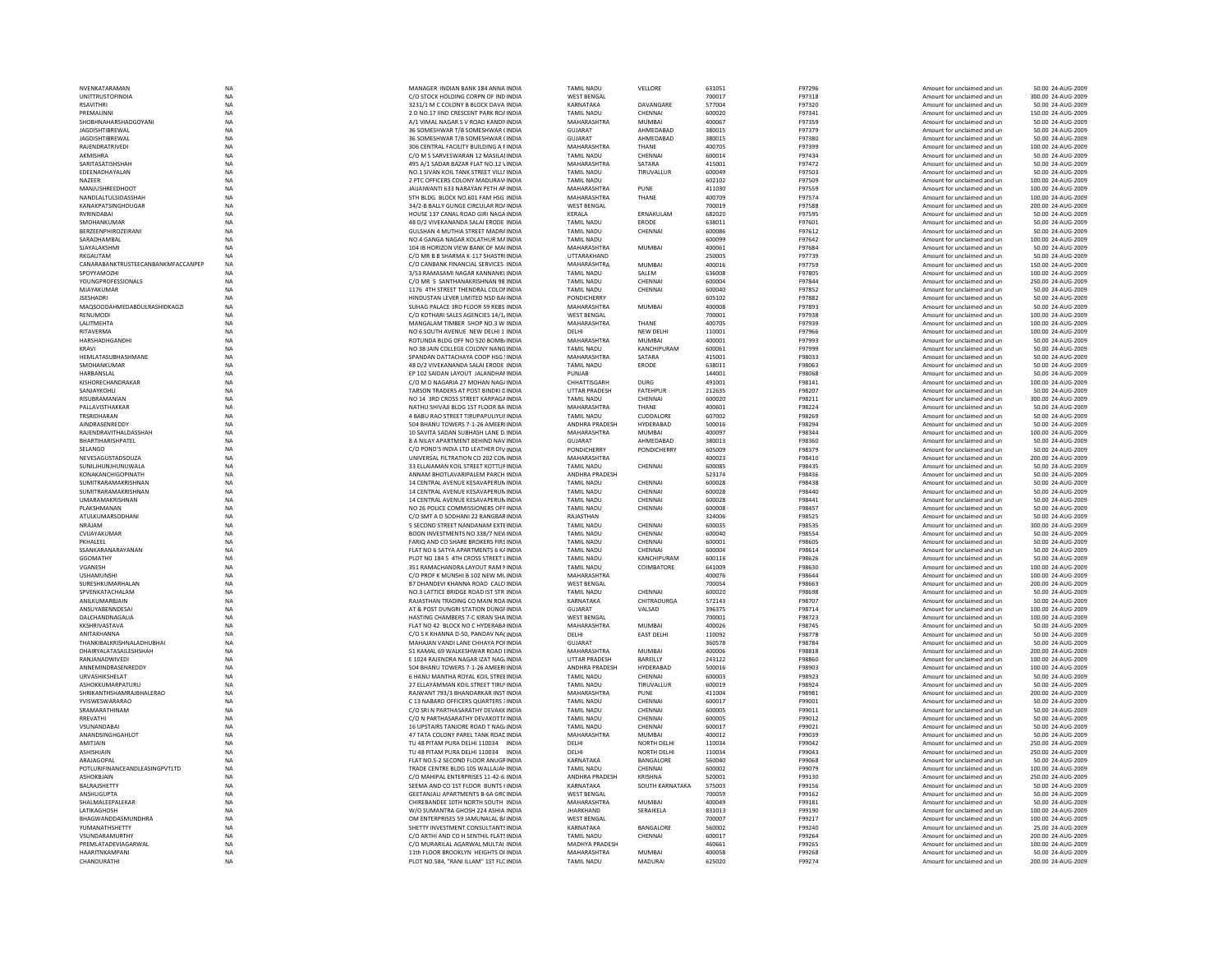| <b>GODAWARIRATHI</b>               | <b>NA</b>        | PLOT NO.584 "RANI ILLAM" 1ST FLO INDIA  | <b>TAMIL NADU</b>          | <b>MADURAI</b>        | 625020 | F99276        | Amount for unclaimed and un | 250.00 24-AUG-2009  |
|------------------------------------|------------------|-----------------------------------------|----------------------------|-----------------------|--------|---------------|-----------------------------|---------------------|
| RAMASWAMYPAIYAR                    | NA               | FLAT NO.106 S M R EMPIRE STREET IINDIA  | ANDHRA PRADESH             | HYDERABAD             | 500026 | F99393        | Amount for unclaimed and un | 25.00 24-AUG-2009   |
| <b>BKRATHI</b>                     | NA               | C/O SURAJMAL RATHI NO 74 NEW HINDIA     | MAHARASHTRA                | <b>MUMBAI</b>         | 400002 | F99507        | Amount for unclaimed and un | 50.00 24-AUG-2009   |
| USHABALJEKAR                       | NA               | C 3 SAINAGARI KALYANI NAGAR NACINDIA    | MAHARASHTRA                | PUNE                  | 411014 | F99559        | Amount for unclaimed and ur | 50.00 24-AUG-2009   |
| RASESHCHANDRAKANTDAWDA             | <b>NA</b>        | FLAT NO 13 BRIJ BHAVAN 7TH FLOO INDIA   | MAHARASHTRA                | <b>MUMBAI</b>         | 400026 | F99614        | Amount for unclaimed and un | 200.00 24-AUG-2009  |
| KRAMASASTRULU                      | <b>NA</b>        | PLOT NO 26 4TH STREET KRISHNA N INDIA   | <b>TAMIL NADU</b>          | CHENNAI               | 600092 | F99751        | Amount for unclaimed and un | 100.00 24-AUG-2009  |
| <b>KTTHAYALAN</b>                  | NA               | NEW NO.60/OLD NO.51 MOSQUE STINDIA      | <b>TAMIL NADU</b>          | CHENNAL               | 600015 | F99771        | Amount for unclaimed and un | 50.00 24-AUG-2009   |
| KANTASUD                           | NA               | 55 AWHO COLONY AMBABAPI JAIPU INDIA     | RAJASTHAN                  | <b>JAIPUR</b>         | 302012 | F99814        | Amount for unclaimed and un | 350.00 24-AUG-2009  |
| <b>RHRAO</b>                       | NA               | 553-A MOUNT ROAD TEYNAMPET MINDIA       | <b>TAMIL NADU</b>          | CHENNAI               | 600018 | F99841        | Amount for unclaimed and un | 1550.00 24-AUG-2009 |
| AMRITLALGARG                       | <b>NA</b>        | C/O SAT NARAYAN BANSAL 28 PAT FINDIA    | HARYANA                    | <b>JIND</b>           | 126116 | F99871        | Amount for unclaimed and un | 100.00 24-AUG-2009  |
| VIDYAKINI                          | <b>NA</b>        | C 15 INDAI COLONY BELGAUM KAR INDIA     | KARNATAKA                  | <b>BELGAUM</b>        | 590010 | F99892        | Amount for unclaimed and un | 50.00 24-AUG-2009   |
| SUMAYAL                            | NA               | 13 11TH CROSS RAINBOW NAGAR P INDIA     | <b>PONDICHERRY</b>         | PONDICHERRY           | 605011 | F99904        | Amount for unclaimed and un | 100.00 24-AUG-2009  |
| SVISWANATHAN                       | NA               | 10-A NAGARAJUNA NAGAR 2ND STR INDIA     | <b>TAMIL NADU</b>          | CHENNAI               | 600024 | F99908        | Amount for unclaimed and un | 100.00 24-AUG-2009  |
| LVSRINIVASAN                       | NA               | 31 VALLUVAR STREET ARUMBAKKAN INDIA     | <b>TAMIL NADU</b>          | CHENNAI               | 600106 | F99910        | Amount for unclaimed and un | 50.00 24-AUG-2009   |
| <b>RSHALINI</b>                    | <b>NA</b>        | FLAT NO 6 NO 4 PULIYUR FIRST ROAINDIA   | <b>TAMIL NADU</b>          | CHENNAI               | 600024 | F99919        | Amount for unclaimed and un | 250.00 24-AUG-2009  |
| <b>KI AKSHMI</b>                   | <b>NA</b>        | NEW NO.77 (OLD NO.524) FLAT NO. INDIA   | <b>TAMIL NADU</b>          | CHENNAL               | 600078 | F99920        | Amount for unclaimed and un | 200.00 24-AUG-2009  |
| JAGDISHCHANDAGGARWAL               | NA               | HOUSE NO 367 SECTOR 16 FARIDAB INDIA    | HARYANA                    | FARIDABAD             | 121002 | F99938        | Amount for unclaimed and un | 100.00 24-AUG-2009  |
| AJIYA                              | NA               | W/O MR JOJO JOSEPH 54 4TH STREI INDIA   | <b>TAMIL NADU</b>          | KANCHIPURAM           | 603102 | F99954        | Amount for unclaimed and un | 50.00 24-AUG-2009   |
| RAJESH                             | NA               | C/O VINA AGENCIES 164-A DEMELLC INDIA   | <b>TAMIL NADU</b>          | CHENNAI               | 600012 | F99963        | Amount for unclaimed and un | 50.00 24-AUG-2009   |
| <b>URMILGOYAL</b>                  | <b>NA</b>        | W/O KRISHAN KUMAR GOYAL DHAR INDIA      | HARYANA                    | <b>IIND</b>           | 126116 | F99964        | Amount for unclaimed and un | 100.00 24-AUG-2009  |
| <b>INDUSETH</b>                    | <b>NA</b>        | 307 MAVILLA INDIAN AIRLINES SOCI INDIA  | DELHI                      | <b>EAST DELHI</b>     | 110091 | F99970        | Amount for unclaimed and un | 850.00 24-AUG-2009  |
| MBHAGYALAKSHM                      | NA               | C/O AJIT C PATEL NO 9 MANOHAR A INDIA   | TAMIL NADU                 | CHENNAI               | 600008 | F99972        | Amount for unclaimed and un | 150.00 24-AUG-2009  |
| <b>JPARTHASARATHI</b>              | NA               | 98 BHARATHI STREET GOPICHETTIPA INDIA   | <b>TAMIL NADU</b>          |                       | 638452 | F96765        | Amount for unclaimed and un | 50.00 24-AUG-2009   |
| VIJAYABARVE                        | NA               | FLAT NO 1& 2 171(OLD NO 193) SHL INDIA  | MAHARASHTRA                | PUNE                  | 411002 | F84071        | Amount for unclaimed and un | 25.00.24-AUG-2009   |
| <b>ATFKAMOHAMADIPATFI</b>          | <b>NA</b>        | 13/B 2ND FLOOR MOHAMADI SOCIE INDIA     | GUIARAT                    | AHMEDABAD             | 380028 | F48421        | Amount for unclaimed and un | 50.00 24-AUG-2009   |
| LAXMANPRASADAGARWAL                | <b>NA</b>        | 124 JUPITER CUFFE PARADE MUMB/ INDIA    | MAHARASHTRA                | MUMBAL                | 400005 | F50788        | Amount for unclaimed and un | 150.00 24-AUG-2009  |
| <b>DEVAKIVK</b>                    | <b>NA</b>        | FLAT NO.303 KASHI KIRAN REGENCY INDIA   | KARNATAKA                  | BANGALORE             | 560021 | F41219        | Amount for unclaimed and un | 50.00 24-AUG-2009   |
| SHIVAKAMUTHENKARAIMAHADEVAN        | <b>NA</b>        | PLOT NO.59-B 20TH STREET BALAJI INDIA   | TAMIL NADU                 | KANCHIPURAM           | 600091 | F51618        | Amount for unclaimed and un | 50.00 24-AUG-2009   |
| NAHARSINGH                         | ZHANDU           | RZ-3/209 J BLOCK GALI NO.4 WEST SINDIA  | DELHI                      | NEW DELHI             | 110046 | F78650        | Amount for unclaimed and un | 100.00 24-AUG-2009  |
| RAHULKAPOOR                        | RISHIKUMARKAPOOR | S W-36 SUKH NIWAS SOMAI BAGH A INDIA    | <b>UTTAR PRADESH</b>       | AGRA                  | 282005 | F86753        | Amount for unclaimed and un | 300.00 24-AUG-2009  |
| KNAGARATHINAM                      | RKALYANASUNDARAM | 33 KAMALAM NAGAR CUDDALORE INDIA        | <b>TAMIL NADU</b>          | CUDDALORE             | 607002 | F96722        | Amount for unclaimed and un | 50.00 24-AUG-2009   |
| MEENALAKHPATPANJABI                | <b>NA</b>        | C/O MRS VANDANA DASWANI 51 CAINDIA      | MAHARASHTRA                | <b>MUMBAI</b>         | 400005 | F47424        | Amount for unclaimed and un | 100.00 24-AUG-2009  |
| RSHANTHI                           | ARAMASUBRAMANIAN | OLD NO.8 NEW NO.17 NORTH END FINDIA     | <b>TAMIL NADU</b>          | CHENNAI               | 600086 | F88084        | Amount for unclaimed and un | 50.00 24-AUG-2009   |
| SHOBHACHITTAL                      | <b>NA</b>        | NO 358 15TH A CROSS ROAD WEST (INDIA    | KARNATAKA                  | BANGALORE             | 560086 | F41255        | Amount for unclaimed and un | 75.00 24-AUG-2009   |
| KAMALBHATIA                        | NA               | 4-C/17 OLD RAJINDER NAGAR NEW HNDIA     | DELHI                      | NEW DELHI             | 110060 | F90462        | Amount for unclaimed and un | 300.00 24-AUG-2009  |
| BEENABENBUDHBHATTI                 | NA               | C/O ANANDIBEN BUDHABHATTI AN/ INDIA     | <b>GUJARAT</b>             |                       | 388001 | F86115        | Amount for unclaimed and un | 50.00 24-AUG-2009   |
| TRILOKCHANDRAJAIN                  | NA               | JAIN CLINIC ANTA DIST. KOTARAJASTINDIA  | RAJASTHAN                  |                       | 325202 | F91317        | Amount for unclaimed and un | 100.00 24-AUG-2009  |
| KAMALBHATIA                        | <b>NA</b>        | 4-C/17 RAJINDER NAGAR NEW DELHINDIA     | DELHI                      | NEW DELHI             | 110060 | F90461        | Amount for unclaimed and un | 2250.00 24-AUG-2009 |
| KAMALBHATIA                        | <b>NA</b>        | 4-C/17 OLD RAJINDER NAGAR NEW IINDIA    | DELHI                      | <b>NEW DELHI</b>      | 110060 | F90460        | Amount for unclaimed and un | 650.00 24-AUG-2009  |
| YARLAGADDAPARVATHI                 |                  | W/O Y RAMBABU S VENKATAPURAN INDIA      | ANDHRA PRADESH             | VISAKHAPATNAM         | 531021 | F95793        | Amount for unclaimed and un | 50.00 24-AUG-2009   |
|                                    | NA               |                                         |                            |                       |        |               |                             |                     |
| ATULBABULALVORA                    | NA               | 82/2 SHREYAS 25TH ROAD SION (WEINDIA    | MAHARASHTRA<br>MAHARASHTRA |                       | 400022 | F93919        | Amount for unclaimed and un | 100.00 24-AUG-2009  |
| ARUNMKHANDELWAL                    | NA               | SHIV CHHAYA CAMP ROAD AMRAVA INDIA      |                            |                       | 444602 | F98196        | Amount for unclaimed and un | 100.00 24-AUG-2009  |
| <b>BINAPVIRANI</b>                 | <b>NA</b>        | 52 DADYSETH AGIARY LANE BHAGW INDIA     | MAHARASHTRA                | <b>MUMBAI</b>         | 400002 | F89922        | Amount for unclaimed and un | 150.00 24-AUG-2009  |
| CHAMPALAI GRAFNA                   | <b>NA</b>        | 186 RANGAI GOWDER STREET COIN INDIA     | TAMII NADU                 | COIMBATORE            | 641001 | F97582        | Amount for unclaimed and un | 100.00 24-AUG-2009  |
| POPATLALMSHAH                      | NA               | 901 AKRUTI ERICA SHRADHANAND FINDIA     | MAHARASHTRA                | <b>MUMBAI</b>         | 400057 | F85632        | Amount for unclaimed and ur | 150.00 24-AUG-2009  |
| VSVARADARAJAN                      | NA               | 435/14 TNHB FLATS 3RD AVENUE AN INDIA   | <b>TAMIL NADU</b>          | CHENNAI               | 600102 | F99593        | Amount for unclaimed and un | 50.00 24-AUG-2009   |
| VLAKSHMANAN                        | <b>NA</b>        | E-1205 RAJENDRA NAGAR IZAT NAG, INDIA   | <b>UTTAR PRADESH</b>       | BAREILLY              | 243122 | F79432        | Amount for unclaimed and un | 100.00 24-AUG-2009  |
| <b>AJOYSINGHBANTHIA</b>            | <b>NA</b>        | U 7 A GREEN PARK NEW DELHI 110( INDIA   | DELHI                      | SOUTH WEST DELH       | 110016 | F95914        | Amount for unclaimed and un | 100.00 24-AUG-2009  |
| SAHARAINDIAMUTUALBENEFITCOMPANYLTD | <b>NA</b>        | INVESTMENT SECTION AMBA DEEP INDIA      | DELHI                      | NFW DFI HI            | 110001 | F97492        | Amount for unclaimed and un | 150.00 24-AUG-2009  |
| MADANLALDAGRAWAL                   | NA               | AGRAWAL BUILDING OPP. M O INDL INDIA    | MAHARASHTRA                | DHULE                 | 424001 | F85613        | Amount for unclaimed and ur | 50.00 24-AUG-2009   |
| SMYLARASU                          | NA               | C/O MERCURY STOCKS 151 KATTOO INDIA     | <b>TAMIL NADU</b>          | <b>COIMBATORE</b>     | 641037 | F99957        | Amount for unclaimed and un | 50.00 24-AUG-2009   |
| KANHAIYAHARIDASGUJAR               | <b>NA</b>        | 760 RAVIWAR PETH PUNE 411002 INDIA      | MAHARASHTRA                | PUNE                  | 411002 | F97538        | Amount for unclaimed and un | 100.00 24-AUG-2009  |
| DINESHDWARKADASIUTHANI             | <b>NA</b>        | 233 MANIAR GALLSWDESHLMARKE INDIA       | MAHARASHTRA                | MUMBAI                | 400002 | <b>F86892</b> | Amount for unclaimed and un | 50.00 24-AUG-2009   |
| PLSAKUNTHALA                       | <b>NA</b>        | 35 B NEW TANK STREET NUNGAMB/ INDIA     | <b>TAMIL NADU</b>          | CHENNAL               | 600034 | F87285        | Amount for unclaimed and un | 50.00 24-AUG-2009   |
| SHASHIKANTPRABHUDASBHANSAL         | NA               | PLOT NO 487 17TH ROAD KHARBON INDIA     | MAHARASHTRA                | <b>MUMBAI</b>         | 400052 | F73158        | Amount for unclaimed and un | 100.00 24-AUG-2009  |
| SURENDRASODHANI                    | NA               | 263/7 MADHU MANS DR A B ROAD INDIA      | MAHARASHTRA                | <b>MUMBAI</b>         | 400025 | F99917        | Amount for unclaimed and un | 100.00 24-AUG-2009  |
| RANVEFRCHANDRHANDARI               | <b>NA</b>        | A-12 VANDANA APARTMENTS NARGINDIA       | MAHARASHTRA                | THANF                 | 401105 | F81614        | Amount for unclaimed and un | 50.00 24-AUG-2009   |
| NATVERI AI KRAMAN                  | <b>NA</b>        | 3/193 NAVAPURA GANCHI SHERI OP INDIA    | GUIARAT                    | SURAT                 | 395003 | <b>F40054</b> | Amount for unclaimed and un | 100.00 24-AUG-2009  |
| MPSWAMINATHAN                      | NA               | 25 [OLD NO 14] I ST MAIN ROAD NEV INDIA | <b>TAMIL NADU</b>          | KANCHIPURAM           | 600044 | F94463        | Amount for unclaimed and un | 100.00 24-AUG-2009  |
| PUSHPASINGHANIA                    | NA               | C/O TUNNULAL 109 KARAYA ROAD (INDIA     | <b>WEST BENGAL</b>         |                       | 700017 | F95717        | Amount for unclaimed and un | 50.00 24-AUG-2009   |
| RADHAKRISHNAKEJRIWAL               | NA               | C/O SURESH KUMAR KEJRIWAL 36 SHNDIA     | MADHYA PRADESH             | <b>INDORE</b>         | 452001 | F42428        | Amount for unclaimed and un | 50.00 24-AUG-2009   |
| ARUNASHARMA                        | <b>NA</b>        | 1508 SECTOR 43-B CHANDIGARH 16(INDIA    | CHANDIGARH                 |                       | 160036 | <b>F81768</b> | Amount for unclaimed and un | 50.00 24-AUG-2009   |
| <b>UNITTRUSTOFINDIA</b>            | NA               | C/O STOCK HOLDING CORPN OF IND INDIA    | DELHI                      | <b>NEW DELHI</b>      | 110002 | F97098        | Amount for unclaimed and un | 2200.00 24-AUG-2009 |
| KALPANARAMESHMALANI                | NA               | AVANTE SHOP NO 12 INDIAN MERC/ INDIA    | MAHARASHTRA                |                       | 400039 | F96618        | Amount for unclaimed and un | 150.00 24-AUG-2009  |
| NARENDRAJMEHTA                     | NA               | 6/2203 NAGAR SHERI SURAT 395003 INDIA   | <b>GUJARAT</b>             | SURAT                 | 395003 | F76317        | Amount for unclaimed and un | 50.00 24-AUG-2009   |
| DIGAMBARVIDYADHARDEOKAR            | <b>NA</b>        | C/O SANJAYKUMAR & CO HORNBY BINDIA      | MAHARASHTRA                | MUMBAI                | 400001 | F46794        | Amount for unclaimed and un | 50.00 24-AUG-2009   |
| SUNITARAI CHANDANI                 | <b>NA</b>        | 28 MY LITTLE HOME 10TH ROAD IUI-INDIA   | MAHARASHTRA                | MUMRAI                | 400049 | F47047        | Amount for unclaimed and un | 50.00 24-AUG-2009   |
| PRAKASHGRAFNA                      | NA               | 186 RANGAI GOWDER STREET COIN INDIA     | <b>TAMIL NADU</b>          | COIMBATORE            | 641001 | F97581        | Amount for unclaimed and un | 100.00 24-AUG-200   |
| <b>HARIHHOTWANI</b>                | NA               | 7/A-4 BASANT PARK CHEMBUR BON INDIA     | MAHARASHTRA                |                       | 400071 | F47701        | Amount for unclaimed and un | 50.00 24-AUG-2009   |
| SWAPANKUMARLAHIRI                  | NA               | C/O B DAS 296 RADIO MAIDAN NEW INDIA    | <b>JHARKHAND</b>           | <b>EAST SINGHBHUM</b> | 831009 | F49556        | Amount for unclaimed and un | 50.00 24-AUG-2009   |
| SANJAYKUMARPANDEY                  | <b>NA</b>        | K 3-4 'A' ROAD TELCO COLONY JAMS INDIA  | <b>JHARKHAND</b>           | <b>EAST SINGHBHUM</b> | 831004 | F49806        | Amount for unclaimed and un | 50.00 24-AUG-2009   |
| VENKATARAMAKRISHNADHENUVAKUNDA     | <b>NA</b>        | 143 A EAST NEHRU NAGAR SECUNDI INDIA    | ANDHRA PRADESH             | HYDERARAD             | 500026 | F49964        | Amount for unclaimed and un | 50.00 24-AUG-2009   |
| AMRITBALABATRA                     | NA               | C/O NATIONAL PURE FOOD SUPPLIE INDIA    | CHHATTISGARH               | <b>JABALPUR</b>       | 482002 | F50164        | Amount for unclaimed and un | 75.00 24-AUG-2009   |
| VINAYKUMARAGARWAL                  | NA               | C/O BANK OF MAHARASHTRA NO 21INDIA      | <b>UTTAR PRADESH</b>       | LUCKNOW               | 226001 | F78771        | Amount for unclaimed and un | 50.00 24-AUG-2009   |
| SMITAGULABDASSHAH                  | <b>NA</b>        | G N SHAH & CO ADVOCATE 201 NA INDIA     | MAHARASHTRA                |                       | 400003 | F52182        | Amount for unclaimed and un | 50.00 24-AUG-2009   |
| BALUPANDURANGPATIL                 | <b>NA</b>        | C/O SANJAYKUMAR & CO HORNBY BINDIA      | MAHARASHTRA                | <b>MUMBAI</b>         | 400001 | F52314        | Amount for unclaimed and un | 50.00 24-AUG-2009   |
| DATTARAMVITHALPANCHAL              |                  | C/O SANJAYKUMAR & CO HORNBY BINDIA      | MAHARASHTRA                | MUMRAI                | 400001 | F52316        | Amount for unclaimed and un | 50.00 24-AUG-2009   |
| PUSHPAMAVJITANNA                   | NA<br>NA         | C/O SANJAYKUMAR & CO HORNBY BINDIA      | MAHARASHTRA                | <b>MUMBAI</b>         | 400001 | F52319        | Amount for unclaimed and ur | 50.00 24-AUG-200    |
| <b>BHAICHANDNEMCHANDMEHTA</b>      |                  | 341/8 CHANDAVARKAR CROSS LANE INDIA     | MAHARASHTRA                | <b>MUMBAI</b>         | 400019 | F52320        | Amount for unclaimed and un | 50.00 24-AUG-2009   |
|                                    | NA               |                                         |                            |                       |        |               |                             |                     |
| SATISHPAWAR<br>PADAMCHANDIAIN      | <b>NA</b>        | CIVIL HOSPITAL CAMPUS OSMANAB INDIA     | MAHARASHTRA                | OSMANABAD             | 413501 | F98277        | Amount for unclaimed and un | 50.00 24-AUG-2009   |
|                                    | NA               | 146 HARSH VIHAR PITAMPURA DELFINDIA     | DELHI                      | NORTH DELHI           | 110034 | F55186        | Amount for unclaimed and un | 50.00 24-AUG-2009   |
| RANJEETSINGH                       | NA               | C/O M P S GREWAL 61 DEFENCE COLINDIA    | PUNJAB                     | LUDHIANA              | 141001 | F92274        | Amount for unclaimed and un | 50.00 24-AUG-2009   |
| RITAGOYAL                          | NA               | 266 VIVEK VIHAR COLONY RANIPUR INDIA    | UTTARAKHAND                | <b>HARIDWAF</b>       | 249407 | F79051        | Amount for unclaimed and un | 100.00 24-AUG-200   |
| <b>PRAMILAMEHRA</b>                | NA               | R-11/131 NEW RAJ NAGAR GHAZIAB INDIA    | <b>UTTAR PRADESH</b>       | GHAZIABAD             | 201002 | F50383        | Amount for unclaimed and un | 50.00 24-AUG-2009   |
| SHOBHARATHI                        | <b>NA</b>        | CONSTRUCTION HOUSE 796/189-B EINDIA     | MAHARASHTRA                | PUNE                  | 411004 | F83181        | Amount for unclaimed and un | 50.00 24-AUG-2009   |
| VASUNDHARASRIDHARAN                | <b>NA</b>        | FLAT NO.504 GARDENIA A WING VAINDIA     | MAHARASHTRA                | MUMBAI                | 400097 | F44283        | Amount for unclaimed and un | 50.00 24-AUG-2009   |
| SATYENDERKUMARGUPTA                | NA               | 71 HOSPITAL MOHALLA SADAR BAZ/ INDIA    | UTTAR PRADESH              | <b>JHANSI</b>         | 284001 | F51828        | Amount for unclaimed and un | 50.00 24-AUG-2009   |
| <b>BULBULGHOSH</b>                 | NA               | 205 GREEN PARK NARENDRAPUR 24 INDIA     | <b>WEST BENGAL</b>         |                       | 743508 | F50287        | Amount for unclaimed and un | 50.00 24-AUG-2009   |
| KAKBHAT                            | NA               | SANSKRIT LECTURER N P U COLLEGE INDIA   | KARNATAKA                  | <b>UDUPI</b>          | 576210 | F87050        | Amount for unclaimed and un | 50.00 24-AUG-2009   |
| YUGALKUMARCHATURVEDL               | <b>NA</b>        | C/O M N CHATURVEDI 183 RAIA DININDIA    | <b>WEST RENGAL</b>         |                       | 700004 | F54947        | Amount for unclaimed and un | 50.00 24-AUG-2009   |
| PARASMALGHEVARCHANDZABAK           | NA               | AT MALKAPUR DIST BULDHANA MAHNDIA       | MAHARASHTRA                | <b>BULDHANA</b>       | 443101 | F96617        | Amount for unclaimed and un | 200.00 24-AUG-2009  |
| <b>ILAHARSHITTRIVEDI</b>           | NA               | 33 BRIJESH HARIDAS NAGAR SHIMP(INDIA    | MAHARASHTRA                | MUMBAI                | 400092 | F72304        | Amount for unclaimed and un | 50.00 24-AUG-2009   |
| BIMALKUMAROSWAI                    | <b>NA</b>        | C/O M/S D P BHAIYA AND CO 1 SAM INDIA   | <b>WEST BENGAL</b>         |                       | 700007 | F41947        | Amount for unclaimed and un | 50.00 24-AUG-2009   |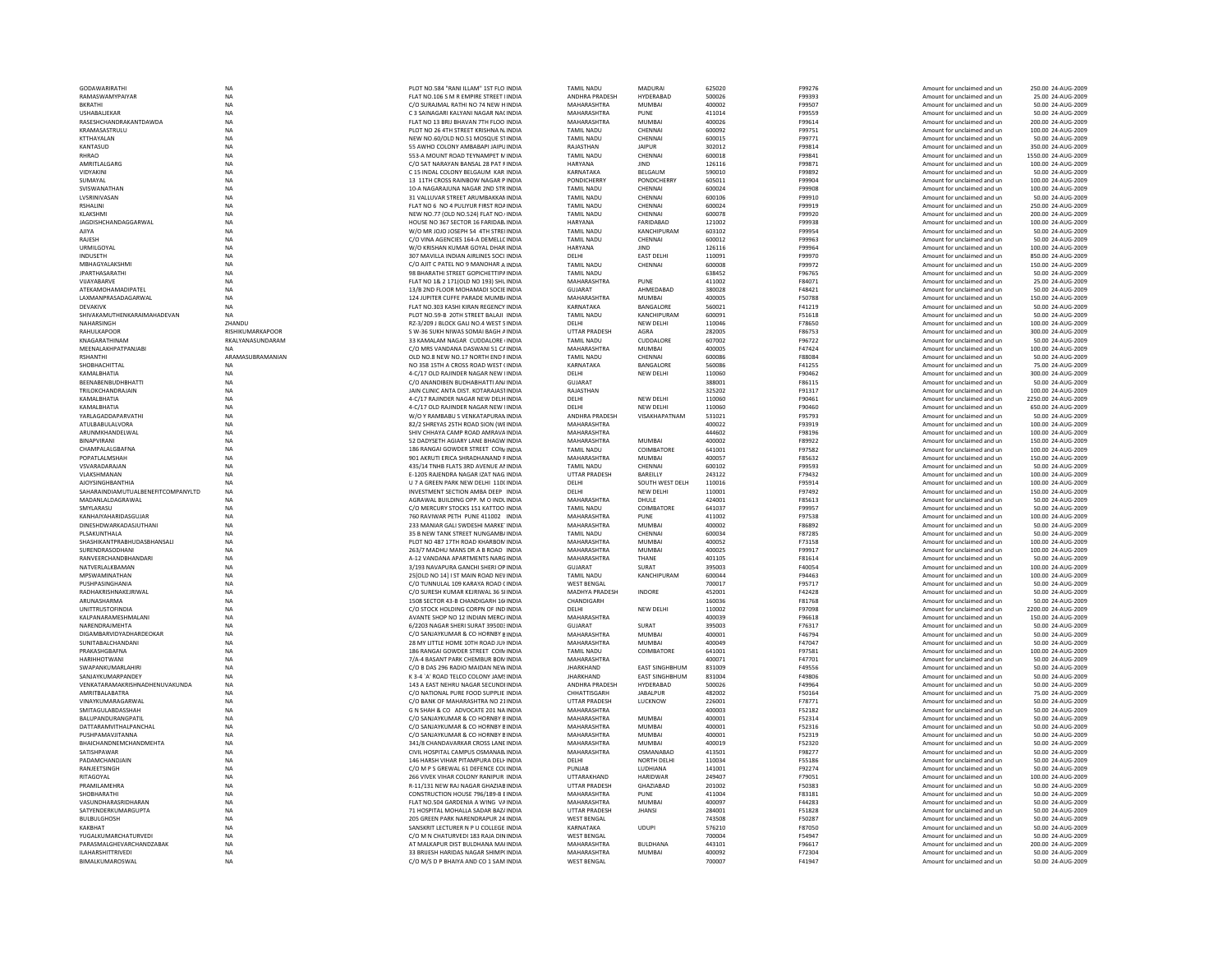| ANILGULABDASSHAH                                     | <b>NA</b>                                   | 6-F DHAN RATNA 6TH FLOOR BHARIINDIA                                                 | MAHARASHTRA                       | <b>MUMBAI</b>              | 400058           | F52184                          | Amount for unclaimed and un                                | 50.00 24-AUG-2009                        |
|------------------------------------------------------|---------------------------------------------|-------------------------------------------------------------------------------------|-----------------------------------|----------------------------|------------------|---------------------------------|------------------------------------------------------------|------------------------------------------|
| TEVARGHESE                                           | NA                                          | SHREE APARTMENT FLAT NO 11 2NC INDIA                                                | MAHARASHTRA                       | THANF                      | 421306           | F81910                          | Amount for unclaimed and un                                | 50.00 24-AUG-2009                        |
| BANCOSANTANDERACEXPLORERMAURITIUS                    | NA                                          | C/O THE HONGKONG AND SHANGH/ INDIA                                                  | MAHARASHTRA                       | <b>MUMBAI</b>              | 400001           | F99380                          | Amount for unclaimed and un                                | 200.00 24-AUG-2009                       |
| KISHORKUMARAGANDH<br>MEHULSUMATIBHAISHAH             | NA<br><b>NA</b>                             | 8 SWINAGAR TWIN BUNGLOWS BEH INDIA<br>101 WALKESHWAR ROAD OLD INDIRINDIA            | <b>GUJARAT</b><br>MAHARASHTRA     | AHMEDABAD<br><b>MUMBAI</b> | 380019<br>400006 | F85533<br>F90093                | Amount for unclaimed and ur<br>Amount for unclaimed and un | 50.00 24-AUG-200<br>150.00 24-AUG-2009   |
| NARESHCHANDRADUBLISH                                 | <b>NA</b>                                   | 228 SOTI GANJ MEERUT-250 001 UP INDIA                                               | UTTARAKHAND                       | MEERUT                     | 250001           | F22605                          | Amount for unclaimed and un                                | 50.00 24-AUG-2009                        |
| MMCHUGH                                              | NA                                          | 6 STOCK EXCHANGE BUILDING ASAF INDIA                                                | <b>DELHI</b>                      | NEW DELHI                  | 110001           | F20439                          | Amount for unclaimed and un                                | 50.00 24-AUG-2009                        |
| PRAMODKUMARTIWARI                                    | NA                                          | 577, NIRMAN NAGAR AB, KINGS RO INDIA                                                | RAJASTHAN                         | <b>JAIPUR</b>              | 302019           | F24739                          | Amount for unclaimed and un                                | 50.00 24-AUG-2009                        |
| <b>CHHOTABHAIPATEL</b>                               | ΝA                                          | VILLAGE & POST GORIAD TALUKA PAINDIA                                                | <b>GUJARAT</b>                    | VADODARA                   | 391440           | F7151                           | Amount for unclaimed and ur                                | 50.00 24-AUG-200                         |
| TIRUMALAINARAYANASWAMYCSUNDARAM                      | <b>NA</b>                                   | C/O SRI SATHYANARAYANASWAMY INDIA                                                   | KARNATAKA                         | <b>MYSORE</b>              | 570001           | F3877                           | Amount for unclaimed and un                                | 50.00 24-AUG-2009                        |
| SAVITARENPATEL                                       | <b>NA</b>                                   | VILLAGE & POST GORIAD TALUKA PAINDIA                                                | GUIARAT                           | VADODARA                   | 391440           | F7138                           | Amount for unclaimed and un                                | 50.00 24-AUG-2009                        |
| BRIJMOHANBAKSH                                       | NA                                          | NO.485, R MODEL TOWN YAMUNNA INDIA                                                  | HARYANA                           | YAMUNA NAGAR               | 135001           | F8687                           | Amount for unclaimed and un                                | 50.00 24-AUG-2009                        |
| SAHADEVANKANAGAMUDALIAR<br><b>RAMNARAINTRIPATHI</b>  | NA<br>NA                                    | NO 10 1 23A GANDHI ROAD CHITTOI INDIA<br>107/91 B JAWAHER NAGAR KANPUR INDIA        | KARNATAKA<br><b>UTTAR PRADESH</b> |                            | 571001<br>208001 | F9285<br>F12796                 | Amount for unclaimed and un<br>Amount for unclaimed and un | 50.00 24-AUG-2009<br>50.00 24-AUG-2009   |
| SUDESHPURI                                           | <b>NA</b>                                   | 1002 DEEP NAGAR ST N 3 LUDHIAN INDIA                                                | PUNJAB                            | LUDHIANA                   | 141001           | F13878                          | Amount for unclaimed and un                                | 100.00 24-AUG-2009                       |
| <b>RAMFSHIHAVER</b>                                  | <b>NA</b>                                   | 497 S.V.P.ROAD ROOP RALBLDG, BO INDIA                                               | MAHARASHTRA                       | MUMRAI                     | 400004           | F29179                          | Amount for unclaimed and un                                | 50.00 24-AUG-2009                        |
| SUNITKUMARSRIVASTAVA                                 | NA                                          | 111/374 ASHOK NAGAR KANPUR 20 INDIA                                                 | <b>UTTAR PRADESH</b>              |                            | 208012           | F13458                          | Amount for unclaimed and un                                | 50.00 24-AUG-2009                        |
| <b>BKGUPTA</b>                                       | NA                                          | 105/730 GANDHI CHOWK GANDHI NINDIA                                                  | <b>UTTAR PRADESH</b>              |                            | 208001           | F12804                          | Amount for unclaimed and un                                | 50.00 24-AUG-2009                        |
| RANJANKUMARSINHA                                     | NA                                          | NAV SIG SCHOOL AIR FORCE STATIO INDIA                                               | ANDHRA PRADESH                    | HYDERABAD                  | 500016           | F33321                          | Amount for unclaimed and un                                | 50.00 24-AUG-2009                        |
| ASHOKKUMARTOLARAMTOTLANI                             | <b>NA</b>                                   | 601 MANGAL AARTI ST ARDREWS R INDIA                                                 | MAHARASHTRA                       | MUMRAI                     | 400050           | F35919                          | Amount for unclaimed and un                                | 50.00 24-AUG-2009                        |
| TNKRISHNAMOORTHI                                     | <b>NA</b><br>NA                             | 50 MAHAL 6TH STREET MADURAI 6, INDIA                                                | <b>TAMIL NADU</b><br>TAMIL NADU   | MADURAI                    | 625001           | F <sub>4</sub><br>$\mathsf{F}1$ | Amount for unclaimed and un                                | 11.00 24-AUG-2009                        |
| LNARAYANANCHETTIAF<br>SARASWATHINARAYANAN            | NA                                          | SREE VISALAKSHI MILLS PVT LTD VISINDIA<br>C/O L NARAYANAN CHETTIAR SREE \ INDIA     | <b>TAMIL NADU</b>                 |                            | 625401<br>625401 | F <sub>2</sub>                  | Amount for unclaimed and un<br>Amount for unclaimed and un | 115.00 24-AUG-2009<br>101.00 24-AUG-2009 |
| SSMITRA                                              | NA                                          | SREE VISALAKSHI MILLS PVT LTD VISINDIA                                              | <b>TAMIL NADU</b>                 |                            | 625401           | F10                             | Amount for unclaimed and un                                | 1.00 24-AUG-2009                         |
| SMTHIRUNAVUKARASU                                    | <b>NA</b>                                   | SREE VISALAKSHI MILLS PVT LTD VISINDIA                                              | <b>TAMIL NADU</b>                 |                            | 625401           | F <sub>11</sub>                 | Amount for unclaimed and un                                | 1.00 24-AUG-2009                         |
| KNSUBRAMANIAN                                        | <b>NA</b>                                   | SREE VISALAKSHI MILLS PVT LTD VISINDIA                                              | <b>TAMIL NADU</b>                 |                            | 625401           | F27                             | Amount for unclaimed and un                                | 1.00 24-AUG-2009                         |
| CTRAMANATHAN                                         | <b>NA</b>                                   | SREE VISALAKSHI MILLS PVT LTD VISINDIA                                              | <b>TAMIL NADU</b>                 |                            | 625401           | F <sub>29</sub>                 | Amount for unclaimed and un                                | 1.00 24-AUG-200                          |
| <b>BACHUBHAIBHATT</b>                                | <b>HARILALBHATT</b>                         | 19-B PANCHSHIL SOCIETY USMANPL INDIA                                                | <b>GUJARAT</b>                    | AHMEDABAD                  | 380013           | F112                            | Amount for unclaimed and un                                | 50.00 24-AUG-2009                        |
| ANVARGULABSOLANK                                     | <b>GULABALAMSOLANKI</b>                     | KALUPUR PANCH PATTI TIMBA POLE INDIA                                                | <b>GUJARAT</b>                    | AHMFDARAD                  | 380001           | F186                            | Amount for unclaimed and un                                | 75.00 24-AUG-2009                        |
| DWARKADASGOVINDDASPARIKH<br>PRABHUCHARANDASNCHITARA  | <b>GOVINDDASMPARIKH</b><br>NARAYANCHARANDAS | RADHIKA CAMP ROAD SHAHIBAUG . INDIA<br>SWAMINARAYAN MANDIR KALUPUF INDIA            | GUJARAT<br>GUIARAT                | AHMEDABAD<br>AHMEDABAD     | 380004<br>380001 | F224<br>F231                    | Amount for unclaimed and un<br>Amount for unclaimed and un | 50.00 24-AUG-2009<br>100.00 24-AUG-2009  |
| <b>GOPALKRISHNAHALIYAL</b>                           | LAXMANRAOHALIYAL                            | AT PO MOTAVAGHHCHHIPA TAL KILIINDIA                                                 | <b>GUJARAT</b>                    |                            | 396125           | F429                            | Amount for unclaimed and un                                | 50.00 24-AUG-200                         |
| KOKILADEEPAKCHALISHAZAR                              | DEEPAKHCHALISHAZAR                          | C/O C H CHALISHAZAR HIM-JYOT KA INDIA                                               | GUJARAT                           | AHMEDABAD                  | 380006           | F576                            | Amount for unclaimed and un                                | 50.00 24-AUG-2009                        |
| CHANDRAVADANDESAI                                    | CHANDULAL                                   | SHELAT BHUVAN KANKARIA ROAD A INDIA                                                 | <b>GUJARAT</b>                    | AHMEDABAD                  | 380028           | F636                            | Amount for unclaimed and un                                | 50.00 24-AUG-2009                        |
| <b>DIPTIPUROHIT</b>                                  | GAJANAN                                     | C/O G G PATHAK 2 HAJI BUILDING SHNDIA                                               | GUJARAT                           | AHMEDABAD                  | 380028           | F645                            | Amount for unclaimed and un                                | 50.00 24-AUG-2009                        |
| ZAHIRAHMEDI                                          | MABDULHUSAIN                                | 2 SHIVNIKETAN 18TH ROAD KHAR B(INDIA                                                | MAHARASHTRA                       | <b>MUMBAI</b>              | 400052           | F773                            | Amount for unclaimed and un                                | 50.00 24-AUG-2009                        |
| NEHAANILSHAH                                         | ANILKSHAH                                   | DEEP CORPORATION 2921 VAGHAN INDIA                                                  | <b>GUJARAT</b>                    | AHMEDABAD                  | 380001           | F796                            | Amount for unclaimed and un                                | 50.00 24-AUG-2009                        |
| KANUBHAIGORDHANDASSHAH                               | GORDHANDASMSHAH                             | 17 STATE BANK SOCIETY OPP SNEH HINDIA                                               | <b>GUJARAT</b>                    | AHMEDABAD                  | 380015           | F818                            | Amount for unclaimed and un                                | 50.00 24-AUG-2009                        |
| <b>FARIDATOPIWALA</b>                                | ABDULKADARTOPIWALA                          | 1393 DISPENSORY MOLE S POLE DAFINDIA                                                | <b>GUJARAT</b>                    | AHMEDABAD                  | 380001           | F826                            | Amount for unclaimed and un                                | 50.00 24-AUG-2009                        |
| PALLAVINAYANPANDYA<br>GANPATRAOMHARDEKAR             | NBPANDYA<br>MMHARDEKAR                      | 1945 PITTALIA POLE SARANGPUR AHNDIA<br>A6/36 DEVPATH FLATS NAVA WADA INDIA          | <b>GUJARAT</b><br><b>GUJARA1</b>  | AHMEDABAD<br>AHMEDABAD     | 380001<br>380013 | F847<br>F860                    | Amount for unclaimed and un<br>Amount for unclaimed and un | 75.00 24-AUG-2009<br>50.00 24-AUG-2009   |
| SHIVUBHAICHAVDA                                      | BAVALBHAI                                   | 15 SWETANJALI SOCIETY NEAR JODH INDIA                                               | <b>GUIARA</b>                     | AHMEDABAD                  | 380015           | F899                            | Amount for unclaimed and un                                | 50.00 24-AUG-2009                        |
| SIKANDERBHAIBADERBHAISHAIKH                          | <b>BISMAILBHAI</b>                          | 14 HARIALI SOCIETY POST JUHAPUR/INDIA                                               | <b>GUJARAT</b>                    | AHMEDABAD                  | 380055           | F903                            | Amount for unclaimed and un                                | 50.00 24-AUG-2009                        |
| RINAKIRANKUMARSHAH                                   | KDSHAH                                      | 1210/2 VACHLO KHANCHO SHAMAL INDIA                                                  | GUIARAT                           | AHMFDARAD                  | 380001           | F919                            | Amount for unclaimed and un                                | 50.00 24-AUG-2009                        |
| RAJNIKANTPATEL                                       | AMBALALPATEL                                | MOTA PORE NADIAD, GUJARAT 387 INDIA                                                 | <b>GUJARAT</b>                    | KHEDA                      | 387001           | F963                            | Amount for unclaimed and un                                | 50.00 24-AUG-2009                        |
| CHHAGANLALBHIMANI                                    | GORDHANBHA                                  | C/O SARDAR NAGAR SOCIETY BLOCK INDIA                                                | <b>GUJARAT</b>                    | <b>JUNAGADH</b>            | 362630           | F988                            | Amount for unclaimed and un                                | 50.00 24-AUG-200                         |
| <b>JAGDISHCHANDRAPAREKH</b>                          | CHANDULAL                                   | 2 VADIPARA STREET SURENDERNAG INDIA                                                 | <b>GUJARAT</b>                    | SURENDRA NAGAR             | 363001           | F1071                           | Amount for unclaimed and un                                | 50.00 24-AUG-2009                        |
| MANUBHAISHIVANIAIPATEL<br><b>GHANSHYAMGATTANI</b>    | SHIVABHAIPATEL<br><b>BANSIDHARGATTANI</b>   | BLOCK NO 89 FLAT NO 1066 PANCH INDIA<br>SOMA TEXTILES RAKHIAL ROAD AHN INDIA        | <b>GUJARAT</b><br>GUIARAT         | AHMEDABAD<br>AHMFDARAD     | 380013<br>380023 | F1116<br>F1143                  | Amount for unclaimed and un<br>Amount for unclaimed and un | 50.00 24-AUG-2009<br>50.00 24-AUG-2009   |
| MANCHHABHAISAKARIA                                   | NA                                          | 19 SURAKSHA SOCIETY NEAR SPINNI INDIA                                               | GUJARAT                           | MAHESANA                   | 384315           | F1153                           | Amount for unclaimed and ur                                | 50.00 24-AUG-2009                        |
| <b>HIRAGAURIBHATT</b>                                | <b>GOPALBHA</b>                             | G/1 NEW ASHIYANA FLATS BHIMJIPLINDIA                                                | <b>GUJARAT</b>                    | AHMEDABAD                  | 380013           | F1156                           | Amount for unclaimed and un                                | 50.00 24-AUG-2009                        |
| <b>GITAPRAKASHMODI</b>                               | PRAKASHRMODI                                | C/O RAY ENGG WORKS OPP MIHIR T INDIA                                                | <b>GUJARAT</b>                    | AHMEDABAD                  | 380008           | F1167                           | Amount for unclaimed and un                                | 50.00 24-AUG-2009                        |
| RAMARHAIMAGANDASPATFI                                | MIPATFI                                     | OLD MARKET YARD KUKARWADA DI'INDIA                                                  | GUIARAT                           | MAHFSANA                   | 382830           | F1233                           | Amount for unclaimed and un                                | 50.00 24-AUG-2009                        |
| KESHAVLALDHARAMSHIBHAIPATEL                          | DHARAMSHIGPATEL                             | H NO 1748 KADVA NAKA NAVA TALVINDIA                                                 | <b>GUJARAT</b>                    | AHMEDABAD                  | 380001           | F1479                           | Amount for unclaimed and un                                | 25.00 24-AUG-2009                        |
| <b>HARGOVANBHAIPATEL</b>                             | HIRABHAIPATEL                               | AT & PO KUKARANA TA SAMI DIST N INDIA                                               | <b>GUJARAT</b>                    | PATAN                      | 384240           | F1496                           | Amount for unclaimed and un                                | 50.00 24-AUG-2009                        |
| AMITKUMARCHHAGANLALDESA                              | CHHAGANLALGDESAI                            | C/O DR C G DESAI 10/B NIRBHAY NA INDIA                                              | <b>GUJARAT</b>                    | AHMEDABAD                  | 380028           | F1572                           | Amount for unclaimed and un                                | 50.00 24-AUG-2009                        |
| SATYANARAYANANRIYANI<br>HARNARAYANSONI               | <b>NA</b><br><b>IAGANNATHSONI</b>           | <b>B-8 LANTIN APARTMENT REHIND DEINDIA</b><br>C/O R R TRADING CO 48/2 KAUTARK INDIA | GUIARAT<br>GUIARAT                | AHMFDARAD<br>AHMEDABAD     | 380007<br>380002 | F1645<br>F1689                  | Amount for unclaimed and un<br>Amount for unclaimed and un | 50.00 24-AUG-2009<br>50.00 24-AUG-2009   |
| BHAGWATIBENPATEL                                     | MANUBHAIPATEL                               | BLOCK NO.89 FLAT NO.1066 PANC INDIA                                                 | GUIARAT                           | AHMFDARAD                  | 380013           | F1706                           | Amount for unclaimed and un                                | 50.00 24-AUG-2009                        |
| VIRENDRAHIMATLALDOSH                                 | <b>NA</b>                                   | 21 E SAMARTH SOCIETY MEMNAGAI INDIA                                                 | <b>GUJARAT</b>                    | AHMEDABAD                  | 380052           | F1720                           | Amount for unclaimed and un                                | 50.00 24-AUG-2009                        |
| AMARUTLALAMBARAMGAJJAR                               | AMBARAMBGAJJAR                              | NEAR THE BIG TEMPLE AT & POST S/ INDIA                                              | <b>GUJARAT</b>                    | PATAN                      | 384245           | F1742                           | Amount for unclaimed and un                                | 50.00 24-AUG-2009                        |
| KAMI ALAXMICHANDASARPOTA                             | <b>I CDHAMANMAI</b>                         | 28 ADARSH SOCIETY NAVRANGPURAINDIA                                                  | <b>GUIARAT</b>                    | AHMFDARAD                  | 380009           | F1753                           | Amount for unclaimed and un                                | 50.00 24-AUG-2009                        |
| MNAGESWARARAO                                        | LATESHMNARAYANA                             | PHYSICAL RESEARCH LAB NAVARAN(INDIA                                                 | <b>GUJARAT</b>                    | AHMEDABAD                  | 380009           | F1784                           | Amount for unclaimed and un                                | 50.00 24-AUG-2009                        |
| <b>MSITARAO</b>                                      | MNAGESWARARAO                               | C/O PROF M N RAO PHYSICAL RESEA INDIA                                               | <b>GUJARAT</b>                    | AHMEDABAD                  | 380009           | F1785                           | Amount for unclaimed and un                                | 50.00 24-AUG-2009                        |
| BHAGWANDASHASNANI                                    | <b>HOONDRAJTASNANI</b>                      | M 52/309 PRAGATI NAGAR AHMED INDIA                                                  | <b>GUJARAT</b>                    | AHMEDABAD                  | 380013<br>385001 | F1797                           | Amount for unclaimed and un                                | 50.00 24-AUG-2009                        |
| RAMESHBHAIPRAHLADBHAIPATEL                           | PRAHLADBHAIPATEL                            | ADARSH VIDYALAY PALANPUR DIST INDIA<br>CHOXLBAZAR THREE POLES POST BC INDIA         | GUJARAT<br>GUIARAT                | BANASKANTHA                | 388220           | F1826<br>F1844                  | Amount for unclaimed and un<br>Amount for unclaimed and un | 50.00 24-AUG-2009<br>50.00 24-AUG-2009   |
| CHAPABENNATVERLALBHALJA<br><b>IIFNDRATHAKKAR</b>     | NATVERLALIIVANLAL<br><b>NA</b>              | SHIV SHAKTI SADAN BAROT WADO LINDIA                                                 | <b>GUIARAT</b>                    |                            | 382305           | F2008                           | Amount for unclaimed and un                                | 50.00 24-AUG-200                         |
| KRISHNAVADANJETLEY                                   | NA                                          | 20 PRITAM NAGAR P O ELLIS BRIDGE INDIA                                              | <b>GUJARA1</b>                    | AHMEDABAD                  | 380006           | F2073                           | Amount for unclaimed and un                                | 50.00 24-AUG-2009                        |
| ARVINDKUMARSHANTILALTHAKKER                          | NA                                          | RISALA LANE AT NEW DEESA NORTH INDIA                                                | <b>GUJARAT</b>                    | BANASKANTHA                | 385535           | F2119                           | Amount for unclaimed and un                                | 50.00 24-AUG-2009                        |
| MADHUKANTABGANDHI                                    | <b>NA</b>                                   | BEHIND ADARSH HIGH SCHOOL PIRA INDIA                                                | <b>GUJARAT</b>                    | BHARUCH                    | 393001           | F2354                           | Amount for unclaimed and un                                | 100.00 24-AUG-2009                       |
| <b>SUMITRATRIVEDI</b>                                | <b>NA</b>                                   | 15 DHAVAL SOCIETY NO 2 DRIVE IN (INDIA                                              | GUIARAT                           | AHMEDABAD                  | 380009           | F2381                           | Amount for unclaimed and un                                | 100.00 24-AUG-2009                       |
| VASUDEOTRIVED                                        | NA                                          | 15 DHAVAL SOCIETY NO 2 DRIVE IN (INDIA                                              | <b>GUJARAT</b>                    | AHMEDABAD                  | 380009           | F2382                           | Amount for unclaimed and un                                | 100.00 24-AUG-200                        |
| SUDHANSHUPATHAK                                      | NA                                          | A/2 NEW GIRDHAR PARK SOCIETY AI INDIA                                               | <b>GUJARAT</b>                    | AHMEDABAD                  | 380006           | F2456                           | Amount for unclaimed and un                                | 50.00 24-AUG-2009                        |
| RAJNIKANTKANTILALSHAH                                | NA<br><b>NA</b>                             | NO 7 SHAH COLONY SHAH SADAN O INDIA                                                 | <b>GUJARAT</b><br><b>GUJARAT</b>  | AHMEDABAD<br>AHMEDABAD     | 380004           | F2476                           | Amount for unclaimed and un                                | 50.00 24-AUG-2009                        |
| BABULALDALICHANDSHAH<br><b>URMILASANKALCHANDSHAH</b> | NA                                          | NO 7 SHAH COLONY SHAH SADAN O INDIA<br>NO 7 SHAH COLONY SHAH SADAN O INDIA          | GUIARAT                           | AHMFDARAD                  | 380004<br>380004 | F2480<br>F2483                  | Amount for unclaimed and un<br>Amount for unclaimed and un | 50.00 24-AUG-2009<br>50.00 24-AUG-2009   |
| SUMANTRAIGOVINDJIPATEL                               | NA                                          | NO 7 SHAH COLONY 7/449 NEAR TO INDIA                                                | GUJARAT                           | AHMEDABAD                  | 380004           | F2485                           | Amount for unclaimed and ur                                | 50.00 24-AUG-200                         |
| NIRURAMNIKLALMEHTA                                   | <b>NA</b>                                   | NO 7 SHAH COLONY SHAH SADAN O INDIA                                                 | <b>GUJARAT</b>                    | AHMEDABAD                  | 380004           | F2495                           | Amount for unclaimed and un                                | 50.00 24-AUG-2009                        |
| HANSABENRAMNIKLALMEHTA                               | <b>NA</b>                                   | NO 7 SHAH COLONY SHAH SADAN O INDIA                                                 | <b>GUJARAT</b>                    | AHMEDABAD                  | 380004           | F2496                           | Amount for unclaimed and un                                | 50.00 24-AUG-2009                        |
| <b>IASURHAIFUI CHANDSHAH</b>                         | NA                                          | NO 7 SHAH COLONY SHAH SADAN O INDIA                                                 | GUIARAT                           | AHMFDARAD                  | 380004           | F2497                           | Amount for unclaimed and un                                | 50.00 24-AUG-2009                        |
| NATVARLALMAFATLALSHAH                                | NA                                          | NO 7 SHAH COLONY SHAH SADAN O INDIA                                                 | GUJARAT                           | AHMEDABAD                  | 380004           | F2500                           | Amount for unclaimed and un                                | 50.00 24-AUG-2009                        |
| CHANDULALCHIMANLALSHAH                               | NA                                          | NO 7 SHAH COLONY SHAH SADAN O INDIA                                                 | GUJARAT                           | AHMEDABAD                  | 380004           | F2501                           | Amount for unclaimed and un                                | 50.00 24-AUG-200                         |
| PRAGNAPRAVINCHANDRASHAH<br>RAMNIKLALPREMCHANDMEHTA   | NA<br><b>NA</b>                             | NO 7 SHAH COLONY SHAH SADAN O INDIA<br>NO 7 SHAH COLONY SHAH SADAN O INDIA          | <b>GUJARAT</b><br><b>GUJARAT</b>  | AHMEDABAD<br>AHMEDABAD     | 380004<br>380004 | F2502<br>F2505                  | Amount for unclaimed and un<br>Amount for unclaimed and un | 50.00 24-AUG-2009<br>50.00 24-AUG-2009   |
| VIRRAI ARAMNIKI AI MEHTA                             | NA                                          | NO 7 SHAH COLONY SHAH SADAN O INDIA                                                 | GUIARAT                           | AHMEDABAD                  | 380004           | F2507                           | Amount for unclaimed and un                                | 50.00 24-AUG-2009                        |
| JYOTSNABENPRADEEPKUMARSHAH                           | NA                                          | NO 7 SHAH COLONY SHAH SADAN O INDIA                                                 | GUJARAT                           | AHMEDABAD                  | 380004           | F2508                           | Amount for unclaimed and un                                | 50.00 24-AUG-2009                        |
| RAJESHDESA                                           | NA                                          | SHELAT BHUVAN KANKARIA ROAD A INDIA                                                 | <b>GUJARA</b>                     | AHMEDABAD                  | 380028           | F2708                           | Amount for unclaimed and un                                | 50.00 24-AUG-2009                        |
| PANKAJDESAI                                          | NA                                          | SHELAT BHUVAN KANKARIA ROAD A INDIA                                                 | <b>GUJARAT</b>                    | AHMEDABAD                  | 380028           | F2709                           | Amount for unclaimed and un                                | 50.00 24-AUG-2009                        |
| CHANDRAVADANDESAL                                    | <b>NA</b>                                   | SHELAT BHUVAN KANKARIA ROAD A INDIA                                                 | GUIARAT                           | AHMFDARAD                  | 380028           | F2711                           | Amount for unclaimed and un                                | 50.00 24-AUG-2009                        |
| MANISHABHANUSHALI                                    | NA                                          | 2 GORDHAN NAGAR OPP OLD DHOR INDIA                                                  | <b>GUJARAT</b>                    | AHMEDABAD                  | 380028           | F2713                           | Amount for unclaimed and un                                | 50.00 24-AUG-2009                        |
| NARENDRASHAH<br>SUDHASHAH                            | NA<br><b>NA</b>                             | 2 GORDHAN NAGAR OPP OLD DHOR INDIA<br>2 GORDHAN NAGAR OPP OLD DHOR INDIA            | <b>GUJARAT</b><br><b>GUJARAT</b>  | AHMEDABAD<br>AHMEDABAD     | 380028<br>380028 | F2715<br>F2716                  | Amount for unclaimed and un<br>Amount for unclaimed and un | 50.00 24-AUG-2009<br>50.00 24-AUG-2009   |
|                                                      |                                             |                                                                                     |                                   |                            |                  |                                 |                                                            |                                          |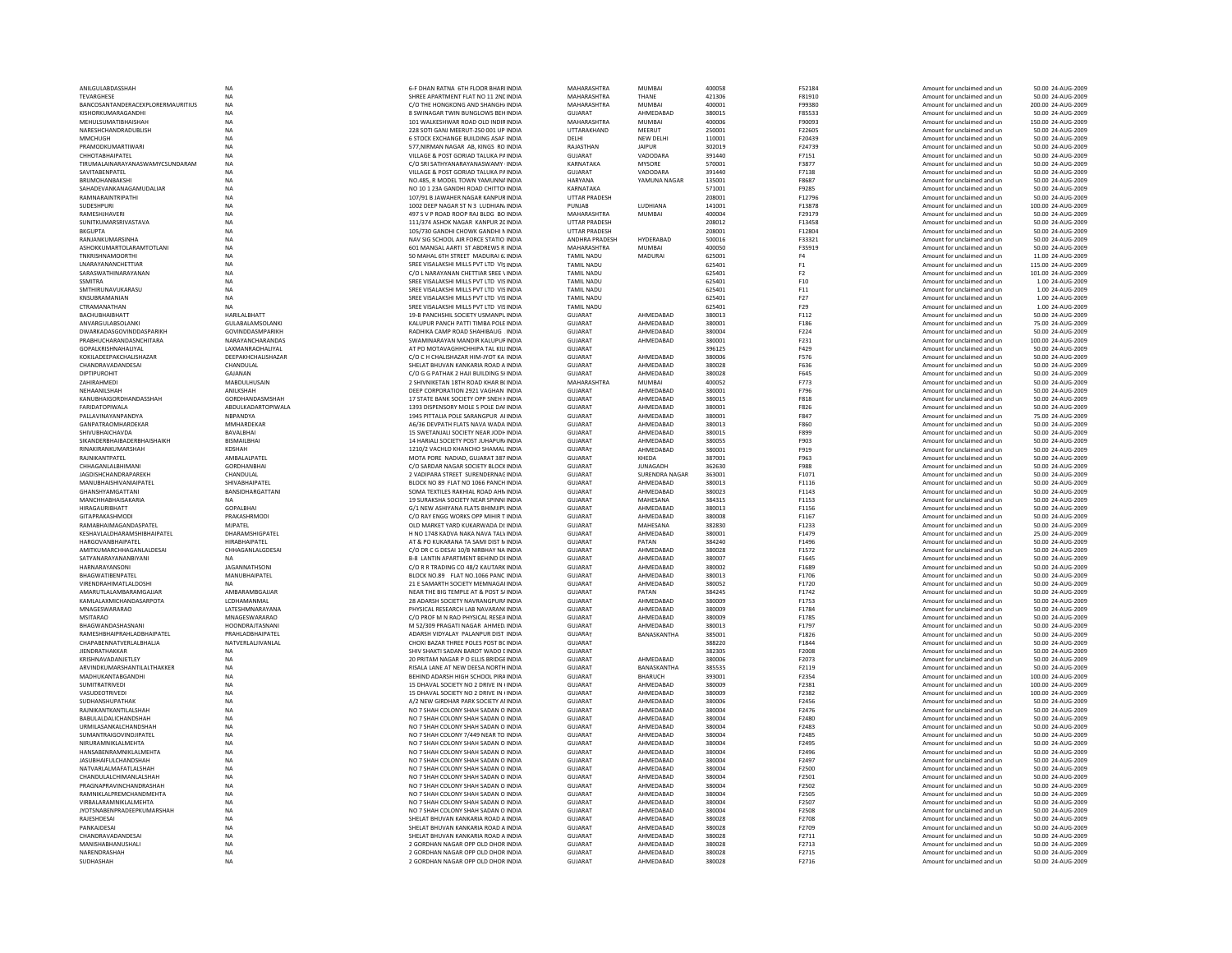| <b>JAWAHARPUROHIT</b>             | NA        | C/O G G PATHAK 2 HAJI BUILDING SHNDIA     | <b>GUJARAT</b>        | AHMEDABAD              | 380028 | F2717          | Amount for unclaimed and ur | 50.00 24-AUG-2009  |
|-----------------------------------|-----------|-------------------------------------------|-----------------------|------------------------|--------|----------------|-----------------------------|--------------------|
| KANUBHAIMANJIBHAIGAJERA           | <b>NA</b> | 450/2610 BAPUNAGAR NIKOL ROAD INDIA       | GUJARAT               | AHMEDABAD              | 380024 | F2826          | Amount for unclaimed and un | 50.00 24-AUG-2009  |
| ARATIMAFATLALSHAH                 | <b>NA</b> | PATWAPOLE KADI 382715<br><b>INDIA</b>     | <b>GUJARAT</b>        | MAHESANA               | 382715 | F2843          | Amount for unclaimed and un | 50.00 24-AUG-2009  |
| RAMESHRHAIRAI CHANDDASPATEI       | <b>NA</b> | C/O M/S MANILAL BALCHANDDAS P. INDIA      | GUIARAT               | <b>MAHFSANA</b>        | 384170 | F2874          | Amount for unclaimed and un | 50.00 24-AUG-2009  |
| DIPAKSHAH                         | NA        | C/O VASUDEV G DAPKI 2166 MANK( INDIA      | GUJARAT               | AHMEDABAD              | 380001 | F2916          | Amount for unclaimed and un | 50.00 24-AUG-2009  |
| <b>BRUENDRADUTTKALE</b>           | <b>NA</b> | E-11/12 VASANT VIHAR NEW DELHI INDIA      | DELHI                 | SOUTH WEST DELH        | 110057 | F3002          | Amount for unclaimed and un | 50.00 24-AUG-2009  |
| SHYAMSUNDERACHARYA                | <b>NA</b> | N B 23 IFFCO TOWN SHIP P O GHIYA INDIA    | UTTAR PRADESH         | ALLAHABAD              | 212404 | F3011          | Amount for unclaimed and un | 50.00 24-AUG-2009  |
| <b>ASHARHATIA</b>                 | <b>NA</b> | C/O S S RHATIA 197 MUKHERIEF NAUNDIA      | RAIASTHAN             | GANGANAGAR             | 335001 | F3012          | Amount for unclaimed and un | 50.00 24-AUG-2009  |
| <b>HSANKARAN</b>                  | <b>NA</b> | C/O BANK OF BARODA 30 M G MAR(INDIA       | <b>UTTAR PRADESH</b>  | ALLAHABAD              | 211001 | F3036          | Amount for unclaimed and un | 50.00 24-AUG-2009  |
| KANTAMAHESHWARI                   | NA        | 75 LEADER ROAD ALLAHABAD 2110 INDIA       | <b>UTTAR PRADESH</b>  | ALLAHABAD              | 211003 | F3052          | Amount for unclaimed and un | 25.00 24-AUG-2009  |
| SARLAPAREKH                       | <b>NA</b> | PAREKH BHAVAN SHIVBARI MOTICH INDIA       | RAJASTHAN             | <b>JODHPUR</b>         | 342001 | F3084          | Amount for unclaimed and un | 50.00 24-AUG-2009  |
| KARAMVEERSINGHPAREKH              | <b>NA</b> | PAREKH BHAWAN SHIVBARI MOTICI INDIA       | RAJASTHAN             | <b>JODHPUR</b>         | 342001 | F3085          | Amount for unclaimed and un | 50.00 24-AUG-2009  |
| GCPAL                             | <b>NA</b> | GB-9 IFFCO TOWNSHIP P.O. GHIYAN INDIA     | <b>UTTAR PRADESH</b>  | <b>ALLAHARAD</b>       | 212404 | F3102          | Amount for unclaimed and un | 50.00 24-AUG-2009  |
| DEEPMALAKOHLI                     | NA        | A-102 U P AVAS VIKAS COLONY MEHINDIA      | <b>UTTAR PRADESH</b>  | ALLAHABAD              | 211004 | F3121          | Amount for unclaimed and un | 50.00 24-AUG-2009  |
| DEVINDERKUMARAGGARWAL             | <b>NA</b> | 5/48 MATHURA REFINERY NAGAR MINDIA        | <b>UTTAR PRADESH</b>  | MATHURA                | 281006 | F3179          | Amount for unclaimed and un | 50.00 24-AUG-2009  |
| ARUNKUMARAGGARWAL                 | NA        | 5/48 MATHURA REFINERY NAGAR MINDIA        | <b>UTTAR PRADESH</b>  | MATHURA                | 281006 | F3180          | Amount for unclaimed and un | 50.00 24-AUG-2009  |
| SOMASEKARAGUPTACV                 | <b>NA</b> | C/O MANNARS ELECTRONICS 483 K "INDIA      | KARNATAKA             | <b>MYSORE</b>          | 570001 | F3215          | Amount for unclaimed and un | 50.00 24-AUG-2009  |
| SRINIVASSAMANTHM                  | <b>NA</b> | C/O CORPORATION BANK DURGADB INDIA        | KARNATAKA             | DHARWARD               | 580028 | F3237          |                             | 50.00 24-AUG-2009  |
| LATHASRINIVASM                    |           |                                           | KARNATAKA             | DHARWARD               | 580024 |                | Amount for unclaimed and un |                    |
|                                   | NA        | DOOR NO B-3/2 HEGGERY COLONY (INDIA       |                       |                        |        | F3238          | Amount for unclaimed and un | 50.00 24-AUG-2009  |
| <b>BVRRAO</b>                     | <b>NA</b> | 71 DEFENCE COLONY INDIRANAGAR INDIA       | KARNATAKA             | BANGALORE              | 560038 | F3278          | Amount for unclaimed and un | 100.00 24-AUG-2009 |
| SANDHYARAN                        | <b>NA</b> | C/O M R VIJAYA KUMAR 446 MIDDLI INDIA     | KARNATAKA             | BANGALORE              | 560004 | F3284          | Amount for unclaimed and un | 50.00 24-AUG-2009  |
| RAJIVPANCHAL                      | <b>NA</b> | KAUSHAL HOUSE GANESH COLONY FINDIA        | RAJASTHAN             | <b>UNUHUNU</b>         | 333031 | F3291          | Amount for unclaimed and un | 50.00 24-AUG-2009  |
| NAGARNAGABHUSHAN                  | <b>NA</b> | 133 7TH MAIN ROAD 5TH BLOCK JAYINDIA      | KARNATAKA             | BANGALORE              | 560041 | F3295          | Amount for unclaimed and un | 50.00 24-AUG-2009  |
| SSUNDARARAJAN                     | NA        | AISHWARRYA 295 SIXTH MAIN ROA INDIA       | KARNATAKA             | BANGALORE              | 560038 | F3300          | Amount for unclaimed and un | 50.00 24-AUG-2009  |
| NKVISWANATHAN                     | <b>NA</b> | 6 LWEIS ROAD COOKE TOWN BANG INDIA        | KARNATAKA             | BANGALORE              | 560005 | F3327          | Amount for unclaimed and un | 50.00 24-AUG-2009  |
| NVVENKATESHA                      | <b>NA</b> | C/O CANARA BANK TUMKUR ROAD HNDIA         | KARNATAKA             | BANGALORE              | 560022 | F3335          | Amount for unclaimed and un | 50.00 24-AUG-2009  |
| KUNIGALNARASIMHAIAHNARAYAN        | NA        | NO 4 MALINI IV CROSS LAKSHMI ROJ INDIA    | KARNATAKA             | BANGALORE              | 560027 | F3343          | Amount for unclaimed and un | 50.00 24-AUG-2009  |
| KRISHNASWAMYNARASIMHALUNAIDU      | NA        | 418 DOMLUR LAYOUT BANGALORE INDIA         | KARNATAKA             | BANGALORE              | 560071 | F3357          | Amount for unclaimed and un | 50.00 24-AUG-2009  |
| SGSUBBARAO                        | NA        | 3/21 NAGALAYAM MILLER TANKBUN INDIA       | KARNATAKA             | BANGALORE              | 560052 | F3386          | Amount for unclaimed and un | 50.00 24-AUG-2009  |
| FFRANCISPAULRAJ                   | <b>NA</b> | AEE COMPUTER DEPT INDIAN TELEP INDIA      | KARNATAKA             | BANGALORE              | 560016 | F3389          | Amount for unclaimed and un | 50.00 24-AUG-2009  |
| GOPALRAO                          | <b>NA</b> | 14/1 FIRST FLOOR INFANTRY ROAD FINDIA     | KARNATAKA             | <b>BANGALORE</b>       | 560055 | F3391          | Amount for unclaimed and un | 75.00.24-AUG-2009  |
| <b>GNARASIMHAN</b>                | NA        | ASST CHEMIST AMSE - WING GSI 42 INDIA     | KARNATAKA             | BANGALORE              | 560041 | F3412          | Amount for unclaimed and un | 50.00 24-AUG-2009  |
| NIRANJANMANEI                     | NA        | 47 SHYAM VIHAR 15TH CROSS MAR(INDIA       | KARNATAKA             | BANGALORE              | 560003 | F3422          | Amount for unclaimed and un | 50.00 24-AUG-2009  |
| HBJAYASHREE                       | <b>NA</b> | 53 SHOP STREET BASAVANAGUDI BAINDIA       | KARNATAKA             | BANGALORE              | 560004 | F3473          | Amount for unclaimed and un | 50.00 24-AUG-2009  |
|                                   |           |                                           |                       |                        |        |                |                             |                    |
| ASHOKKURIYAN                      | <b>NA</b> | M M BUILDINGS 29 INFANTRY ROAD INDIA      | KARNATAKA             | BANGALORE              | 560001 | F3477          | Amount for unclaimed and un | 150.00 24-AUG-2009 |
| <b>LAKSHMINAGARHUSHAN</b>         | <b>NA</b> | 133 7TH MAIN 5TH FLOOR JAYANAG INDIA      | KARNATAKA             | <b>BANGALORE</b>       | 560041 | <b>F3480</b>   | Amount for unclaimed and un | 50.00 24-AUG-2009  |
| MALLIKARJUNBENDIGERI              | NA        | C/O M/S V S HUBLI COTTON MERCH INDIA      | KARNATAKA             | DHARWARD               | 582201 | F3565          | Amount for unclaimed and un | 50.00 24-AUG-2009  |
| MVMADHAVARAO                      | <b>NA</b> | U 50/2 III CROSS MALLSWARAM PIPHNDIA      | KARNATAKA             | BANGALORE              | 560003 | F3573          | Amount for unclaimed and un | 50.00 24-AUG-2009  |
| KVIJAYALAKSHM                     | NA        | C/O RAMANATHAN 1049 II CROSS SFINDIA      | KARNATAKA             | BANGALORE              | 560021 | F3590          | Amount for unclaimed and un | 50.00 24-AUG-2009  |
| VASANTHAGOVINDAN                  | <b>NA</b> | C/O INDROI TURRICANTS AND SPECIJNDIA      | <b>TAMIL NADU</b>     | CHENNAL                | 600001 | F3591          | Amount for unclaimed and un | 50.00 24-AUG-2009  |
| MKRISHNAMURTHY                    | <b>NA</b> | A G M CANARA BANK HEAD OFFICE UNDIA       | KARNATAKA             | BANGALORE              | 560021 | F3594          | Amount for unclaimed and un | 50.00 24-AUG-2009  |
| <b>BVRAJASEKHAI</b>               | <b>NA</b> | C/O B V BHANU MURTHY BHARAT FIINDIA       | KARNATAKA             | BANGALORE              | 560022 | F3600          | Amount for unclaimed and un | 50.00 24-AUG-2009  |
| <b>DDEVARAJ</b>                   | <b>NA</b> | N A L AERO BELUR BANGALORE 560 INDIA      | KARNATAKA             | BANGALORE              | 560037 | F3605          | Amount for unclaimed and un | 50.00 24-AUG-2009  |
| TRIAMBAKRAOSHAMARAOKASHYAP        | <b>NA</b> | 496 39TH CROSS 8TH BLOCK JAYANA INDIA     | KARNATAKA             | <b>BANGALORE RURAL</b> | 560082 | F3612          | Amount for unclaimed and un | 50.00 24-AUG-2009  |
| BSNEELAKANTA                      | <b>NA</b> | 57 PRATHIBA LOWER PALACE ORCH/ INDIA      | KARNATAKA             | BANGALORE              | 560003 | F3618          | Amount for unclaimed and un | 50.00 24-AUG-2009  |
| PKMUSTAFA                         | <b>NA</b> | 329/4 17TH MAIN VIJAYNAGAR BAN INDIA      | KARNATAKA             | BANGALORE              | 560040 | F3650          | Amount for unclaimed and un | 50.00 24-AUG-2009  |
| ASHOKAKUMARKHETAN                 | <b>NA</b> | C/O SUJATA TEXTILE MILLS NANJAN INDIA     | KARNATAKA             | <b>MYSORE</b>          | 571301 | F3652          | Amount for unclaimed and un | 50.00 24-AUG-2009  |
| OMWATISINHAL                      | <b>NA</b> | C/O R C SINHAL SUPDT CHIEF ENGININDIA     | MADHYA PRADESH        |                        | 456331 |                |                             |                    |
| VEDPRAKASHAGARWAL                 | <b>NA</b> |                                           | KARNATAKA             | <b>UJJAIN</b>          | 571301 | F3655<br>F3659 | Amount for unclaimed and un | 50.00 24-AUG-2009  |
|                                   |           | C/O SUJATA TEXTILE MILLS NANJAN(INDIA     |                       | <b>MYSORE</b>          |        |                | Amount for unclaimed and un | 50.00 24-AUG-2009  |
| AVI OKENDRARAO                    | NA        | 140 DR D V G ROAD BASAVANAGUD INDIA       | KARNATAKA             | <b>BANGALORE</b>       | 560004 | F3673          | Amount for unclaimed and un | 50.00 24-AUG-2009  |
| SUBRAMANIANVALAVANURVASUDEVAN     | NA        | 8/1 MUNISWAMAPPA LAYOUT ULSC INDIA        | KARNATAKA             | BANGALORE              | 560008 | F3698          | Amount for unclaimed and un | 50.00 24-AUG-2009  |
| <b>JAYALAKSHMISUBRAMANIAN</b>     | NA        | 8/1 MUNISWAMAPPA LAY OUT ULS(INDIA        | KARNATAKA             | BANGALORE              | 560008 | F3699          | Amount for unclaimed and un | 50.00 24-AUG-2009  |
| VUAYAKRISHNAPRASADBOPPANA         | <b>NA</b> | C/O B H MADHAVA RAO TAMIRISA PINDIA       | ANDHRA PRADESH        | KRISHNA                | 521327 | F3703          | Amount for unclaimed and un | 50.00 24-AUG-2009  |
| SUSHEELAVMURTHY                   | <b>NA</b> | P 48 S M O TRAINING COMMAND B/ INDIA      | <b>KARNATAKA</b>      | BANGALORE              | 560006 | F3710          | Amount for unclaimed and un | 50.00 24-AUG-2009  |
| SANGEETADATTATRAYAKULKARNI        | NA        | C/O VENKATESH D SARNOBAT 271 K INDIA      | KARNATAKA             | BELGAUM                | 590006 | F3731          | Amount for unclaimed and un | 50.00 24-AUG-2009  |
| DHARAMASHIRAGHAVJILADHAD          | NA        | 10/20/987 ANSARY ROAD BUNDER INDIA        | KARNATAKA             | SOUTH KARNATAKA        | 575001 | F3743          | Amount for unclaimed and un | 100.00 24-AUG-2009 |
| CHANDADHARAMASHILADHAD            | NA        | 10/20/987 ANSARY ROAD BUNDER NINDIA       | KARNATAKA             | <b>SOUTH KARNATAKA</b> | 575001 | F3744          | Amount for unclaimed and un | 100.00 24-AUG-2009 |
| SUDHATHIRUVENGADAM                | <b>NA</b> | 33/2 8TH MAIN ROAD MALLESWAR/ INDIA       | KARNATAKA             | BANGALORE              | 560003 | F3800          | Amount for unclaimed and un | 50.00 24-AUG-2009  |
| NSURRAMANYAN                      | <b>NA</b> | COMPUTER MAINTENANCE CORPORINDIA          | KARNATAKA             | BANGALORE              | 560001 | <b>F3802</b>   | Amount for unclaimed and un | 50.00 24-AUG-2009  |
| <b>BRAJEEVARAO</b>                | NA        | S/O B NAGAPPAYYA BAIKADY VILLA( INDIA     | KARNATAKA             | <b>UDUPI</b>           | 576213 | F3806          | Amount for unclaimed and un | 50.00 24-AUG-2009  |
| <b>BSMITHAUPAI</b>                | <b>NA</b> | W/O DR B UPENDRA RAO VETY ASST INDIA      | KARNATAKA             | <b>UDUPI</b>           | 576221 | F3807          | Amount for unclaimed and un | 50.00 24-AUG-2009  |
| <b>SUDHAHEBBAR</b>                | <b>NA</b> | 375 41ST CROSS VI BLOCK KORAMAI INDIA     | KARNATAKA             | BANGALORE              | 560034 | F3811          | Amount for unclaimed and un | 50.00 24-AUG-2009  |
| LUFLI ALORO                       | <b>NA</b> | 59 XAVIER LAYOUT 5TH CROSS BANCINDIA      | KARNATAKA             | <b>BANGALORE</b>       | 560047 | F3816          | Amount for unclaimed and un | 50.00 24-AUG-2009  |
| MANIUNATHIND                      | <b>NA</b> | 2918 E MAGADI CHORD ROAD VIJAY INDIA      | KARNATAKA             | BANGALORE              | 560040 | F3827          |                             | 50.00 24-AUG-2009  |
|                                   |           |                                           |                       |                        |        |                | Amount for unclaimed and un |                    |
| RAVINDRADN                        | <b>NA</b> | <b>B 31 RUSTON COLONY CHINCHWAD INDIA</b> | <b>MAHARASHTRA</b>    |                        | 411033 | F3851          | Amount for unclaimed and un | 50.00 24-AUG-2009  |
| RADHASUBRAMANIAN                  | <b>NA</b> | 8/1 MUNISWAMAPPA LAYOUT ULSC INDIA        | KARNATAKA             | BANGALORE              | 560008 | F3917          | Amount for unclaimed and un | 50.00 24-AUG-2009  |
| <b>RAMFSHKARF</b>                 | <b>NA</b> | C/O ARAVIND AUTO RINANE S NO 6 INDIA      | <b>ANDHRA PRADESH</b> | ANANTHAPUR             | 515201 | <b>F3969</b>   | Amount for unclaimed and un | 50.00 24-AUG-2009  |
| <b><i>RINDURAORINAMDAR</i></b>    | <b>NA</b> | DR B R INAMDAR AT SORTUR DT DH. INDIA     | KARNATAKA             |                        | 582213 | F3974          | Amount for unclaimed and un | 50.00 24-AUG-2009  |
| RAGHUVIRRHANDARI                  | <b>NA</b> | C/O RAJENDRA BHANDARI RAMAN FINDIA        | KARNATAKA             | <b>BANGALORE</b>       | 560080 | F3986          | Amount for unclaimed and un | 100.00 24-AUG-2009 |
| DIVAKARANIYYATTIL                 | <b>NA</b> | 28 D-1 NANDIDURG ROAD JAYA MAHNDIA        | KARNATAKA             | BANGALORE              | 560046 | F3993          | Amount for unclaimed and un | 100.00 24-AUG-2009 |
| SRIRAMACHANDRAMURTYAKELLA         | <b>NA</b> | C/O COMPUTER DIVISION CENTRAL INDIA       | KARNATAKA             | BANGALORE              | 560012 | <b>F4000</b>   | Amount for unclaimed and un | 50.00 24-AUG-2009  |
| MNVISWANATHASETTY                 | <b>NA</b> | 851/B 5TH BLOCK RAIAIINAGAR BANINDIA      | KARNATAKA             | <b>BANGALORE</b>       | 560010 | F4023          | Amount for unclaimed and un | 50.00 24-AUG-2009  |
| PPARAMFSWARI                      | <b>NA</b> | NO 708 6TH BLOCK RAJAJINAGAR B/ INDIA     | KARNATAKA             | BANGALORE              | 560010 | F4024          | Amount for unclaimed and un | 50.00 24-AUG-2009  |
| KUMUDAPRAKASHCHITGUPI             | NA        | KATTI COMPOUND NEAR SRASWATF INDIA        | KARNATAKA             | DHARWARD               | 580002 | F4049          | Amount for unclaimed and un | 50.00 24-AUG-2009  |
| NEETAJIVAJISARDESHPANDE           | NA        | 1932 KADOLKAR GALLI BELGAUM 5! INDIA      | KARNATAKA             |                        | 590002 | F4071          | Amount for unclaimed and un | 100.00 24-AUG-2009 |
| RUKMANUAGANNATHAN                 | <b>NA</b> | C/O R JAGANNATHAN I P S MD S HO INDIA     | KARNATAKA             | BANGALORE              | 560011 | F4085          | Amount for unclaimed and un | 50.00 24-AUG-2009  |
| <b>KASTURI</b>                    | <b>NA</b> | 14 CHINMAYA MISSION HOSPITAL RIINDIA      | KARNATAKA             | BANGALORE              | 560008 | F4114          | Amount for unclaimed and un | 50.00 24-AUG-2009  |
| <b>ACABRAHAN</b>                  | NA        | EJIPURAM VIVEKANAGAR POST OFFI INDIA      | KARNATAKA             | BANGALORE              | 560047 | F4124          | Amount for unclaimed and un | 100.00 24-AUG-2009 |
| SHANKARANARAYANADS                | NA        | NANJUNDESWARA NILAYA 50 NARA' INDIA       | KARNATAKA             | BANGALORE              | 560001 | F4125          | Amount for unclaimed and un | 50.00 24-AUG-2009  |
| CASHOK                            | <b>NA</b> | 1112/D 8TH OLD CROSS ASHOK NAG INDIA      | KARNATAKA             | BANGALORE              | 560050 | F4127          | Amount for unclaimed and un | 50.00 24-AUG-2009  |
| PARESHBHATT                       | <b>NA</b> | A/5 E R I RESIDENCE RACE COURSE EINDIA    | GUJARAT               | VADODARA               | 390007 | F4393          | Amount for unclaimed and un | 50.00 24-AUG-2009  |
| <b>HANSHARENI PATEL</b>           | <b>NA</b> | AT PO KHAKHARIA TA SAVLI DIST BA INDIA    | GUJARAT               | VADODARA               | 391520 | F4856          | Amount for unclaimed and un | 50.00 24-AUG-2009  |
|                                   |           |                                           |                       |                        |        |                |                             |                    |
| SHANABHAIVPATEL                   | NA        | AT PO KHAKHARIA TA SALVI DIST BA INDIA    | GUJARAT               | VADODARA               | 391520 | F5088          | Amount for unclaimed and un | 50.00 24-AUG-2009  |
| KALPESHJOSHI                      | <b>NA</b> | C/O M/S DALIA PATEL & CO OPP DEI INDIA    | GUJARAT               | VADODARA               | 390017 | F5791          | Amount for unclaimed and un | 50.00 24-AUG-2009  |
| <b>JAYANTILALRAY</b>              | <b>NA</b> | 3 SHANTIRUN SOCIETY MAKARPARA INDIA       | <b>GUJARAT</b>        | VADODARA               | 390010 | F5801          | Amount for unclaimed and un | 25.00 24-AUG-2009  |
| <b>RHAVARI AI DAI AI</b>          | <b>NA</b> | SONIWADA GODHRA DIST PMS 389(INDIA        | GUIARAT               |                        | 389001 | F5810          | Amount for unclaimed and un | 50.00 24-AUG-2009  |
| MINABENPRAKASHBHAIPATEL           | NA        | C/O PRAKASHBHAI FULABHAI PATEL INDIA      | GUJARAT               |                        | 388620 | F5829          | Amount for unclaimed and un | 50.00 24-AUG-2009  |
| SANKARBASL                        | <b>NA</b> | OR NO C-755 PETROCHEMICALS TO\ INDIA      | <b>GUJARAT</b>        | VADODARA               | 391345 | F5941          | Amount for unclaimed and un | 50.00 24-AUG-2009  |
| DIPAKKUMARDAS                     | <b>NA</b> | C/O S BASU C-755 SECTOR I PETROC INDIA    | GUJARAT               | VADODARA               | 391345 | F5943          | Amount for unclaimed and un | 50.00 24-AUG-2009  |
| <b>ASHOKKUMARCHHOTARHAIPATFI</b>  | <b>NA</b> | C/O. SHAMITRON ENGINEERS PVT.ITINDIA      | GUIARAT               | VADODARA               | 390016 | <b>F5980</b>   | Amount for unclaimed and un | 50.00 24-AUG-2009  |
| MEENAKSHIBENASHOKKUMARPATEL       | <b>NA</b> | C/O CHANDAN METAL PRODUCTS PVINDIA        | GUIARAT               | VADODARA               | 390016 | F5981          | Amount for unclaimed and un | 50.00 24-AUG-2009  |
| VIJAYGOVINDJOSHI                  | NA        | A M LOKHANDWALA BUILDING IDG/ INDIA       | <b>GUJARAT</b>        | VADODARA               | 390004 | F6100          | Amount for unclaimed and un | 50.00 24-AUG-2009  |
| <b>JAYESHCHANDRANAGINLALIOSHI</b> | <b>NA</b> | JANARDAN COLD STORAGE COMPOLINDIA         | GUJARAT               | VADODARA               | 390002 | F6104          | Amount for unclaimed and un | 50.00 24-AUG-2009  |
|                                   |           |                                           |                       |                        |        |                |                             |                    |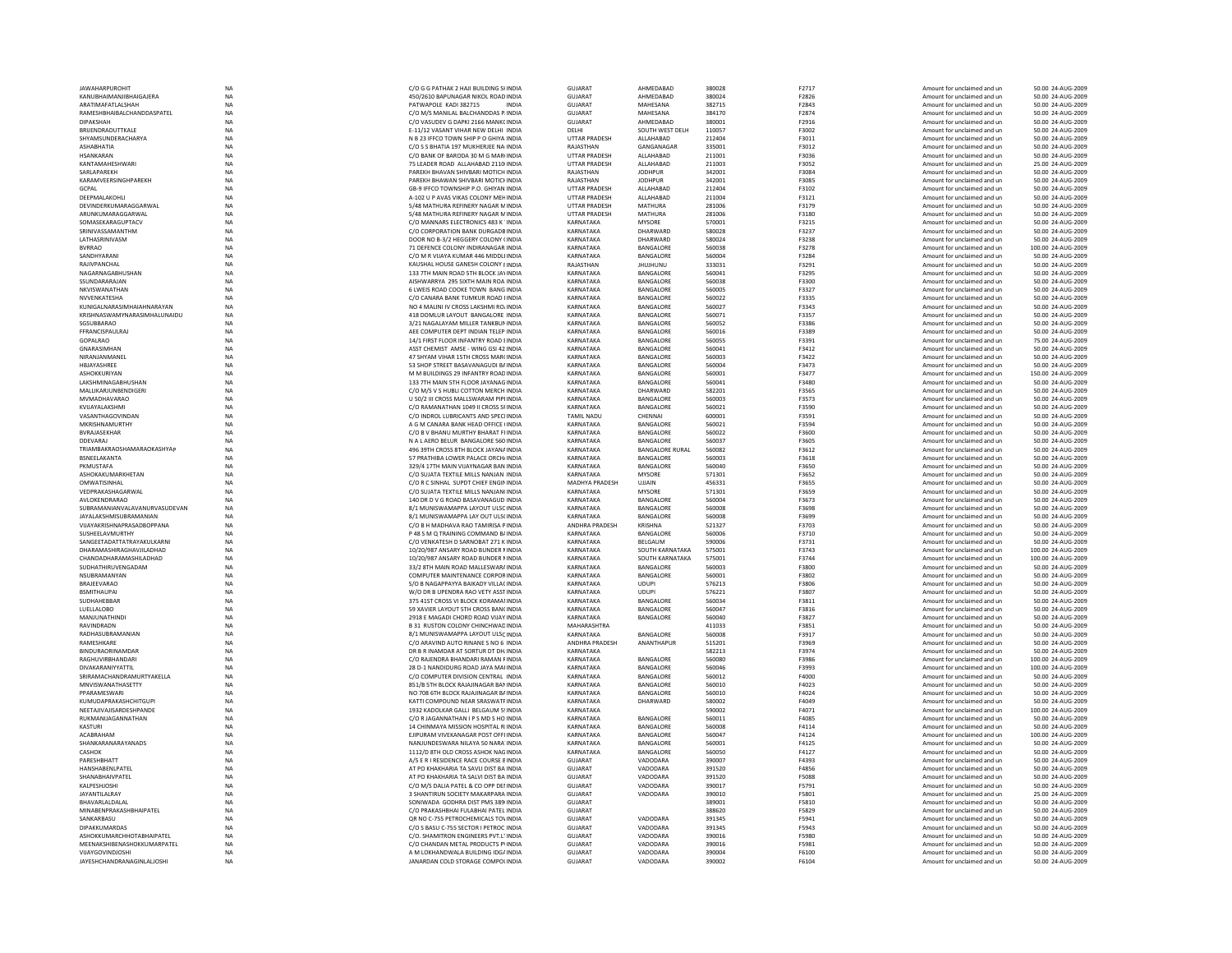| PREMJITSINGHGOHEL                                 | <b>NA</b>              | 10/C JANTANAGAR SOCIETY SYED V/ INDIA                                           | <b>GUJARAT</b>                           |                          | 390015           | F6116                 | Amount for unclaimed and un                                | 50.00 24-AUG-2009                       |
|---------------------------------------------------|------------------------|---------------------------------------------------------------------------------|------------------------------------------|--------------------------|------------------|-----------------------|------------------------------------------------------------|-----------------------------------------|
| MADHUBENPATEL                                     | NA                     | MAIN ROAD P O BAJWA DIST BAROLINDIA                                             | GUIARAT                                  |                          | 390391           | F6117                 | Amount for unclaimed and un                                | 50.00 24-AUG-2009                       |
| <b>GITADAVIRAMNIVASMUNDRA</b>                     | NA                     | C/O MUNDRA BROTHERS KANSARA INDIA                                               | <b>GUJARAT</b>                           | VADODARA                 | 391110           | F6132                 | Amount for unclaimed and ur                                | 75.00 24-AUG-2009                       |
| LAXMANRAOKRISHNAJIGAEKWAD<br><b>BHUPENDRASONI</b> | NA<br><b>NA</b>        | ISHWAR SADAN 2ND FLOOR DANDIA INDIA<br>C/O KISHOR TAILOR AT PO KALOL PAINDIA    | GUJARAT<br>GUJARAT                       | VADODARA<br>PANCH MAHALS | 390001<br>389330 | F6169<br>F6232        | Amount for unclaimed and ur<br>Amount for unclaimed and un | 100.00 24-AUG-2009<br>50.00 24-AUG-2009 |
| CHANDANSONI                                       | <b>NA</b>              | C/O KISHOR TAILOR AT PO KALOL PAINDIA                                           | <b>GUJARAT</b>                           | <b>PANCH MAHALS</b>      | 389330           | F6235                 | Amount for unclaimed and un                                | 50.00 24-AUG-2009                       |
| ANILSONI                                          | NA                     | C/O KISHOR TAILOR AT PO KALOL PAINDIA                                           | GUIARAT                                  | PANCH MAHALS             | 389330           | F6237                 | Amount for unclaimed and un                                | 50.00 24-AUG-2009                       |
| AMARJITSINGKARAMSINGSAINI                         | NA                     | AMAR RESTAURANT POR BARODA 3 INDIA                                              | GUJARAT                                  | VADODARA                 | 391243           | F6609                 | Amount for unclaimed and un                                | 50.00 24-AUG-2009                       |
| RAMESHKASHIKAR                                    | NA                     | HB-677 SECTOR 1 PETROCHEMICALS INDIA                                            | GUJARAT                                  | VADODARA                 | 391345           | F6696                 | Amount for unclaimed and ur                                | 50.00 24-AUG-2009                       |
| ALIAHMEDISMAILGHADIYALI                           | <b>NA</b>              | AT PO HALDARVA VIA PALEJ TAL KAFINDIA                                           | GUJARAT                                  | <b>BHARUCH</b>           | 392220           | F6744                 | Amount for unclaimed and un                                | 50.00 24-AUG-2009                       |
| YOGESHHIMMATLALPANDYA                             | <b>NA</b>              | 1196 GUJRAT HOUSING BOARD VISH INDIA                                            | <b>GUJARAT</b>                           | VADODARA                 | 390009           | F6788                 | Amount for unclaimed and un                                | 50.00 24-AUG-2009                       |
| KANTABENMAKWANA                                   | $_{\sf NA}$            | 5 UTTARA SOCIETY NEAR SUBHAS BFINDIA                                            | GUIARAT                                  | AHMEDABAD                | 380027           | F6789                 | Amount for unclaimed and un                                | 50.00 24-AUG-2009                       |
| <b>MDPATEL</b>                                    | NA                     | MOTA DAVA KHANA QUARTERS AT {INDIA                                              | GUJARAT                                  |                          | 388370           | F6820                 | Amount for unclaimed and un                                | 50.00 24-AUG-2009                       |
| <b>JAYABENSHAH</b><br><b>USHABENSHAH</b>          | NA<br><b>NA</b>        | B T SHAH NAVABAZAR P B NO 4 MIY INDIA<br>B T SHAH NAVABAZAR P B NO 4 KAR INDIA  | <b>GUJARAT</b><br><b>GUJARAT</b>         | VADODARA<br>VADODARA     | 391240<br>391240 | F6860<br>F6861        | Amount for unclaimed and un                                | 50.00 24-AUG-2009<br>50.00 24-AUG-2009  |
| DEVENCHAUHAN                                      | <b>NA</b>              | <b>R4 SHARANAM APPARTMENT NEAR INDIA</b>                                        | GUIARAT                                  | VADODARA                 | 390002           | F6871                 | Amount for unclaimed and un<br>Amount for unclaimed and un | 50.00 24-AUG-2009                       |
| MANUBHAICHHOTALALBRAHMBHATT                       | NA                     | 57 VIVEKANAND NAGAR CO OP HOU INDIA                                             | <b>GUJARAT</b>                           | VADODARA                 | 390009           | F6921                 | Amount for unclaimed and un                                | 50.00 24-AUG-2009                       |
| DEVILAKIRITKUMARBRAHMBHATT                        | NA                     | 57 VIVEKANAND NAGAR RLY CO OP INDIA                                             | <b>GUJARAT</b>                           | VADODARA                 | 390009           | F6922                 | Amount for unclaimed and un                                | 50.00 24-AUG-2009                       |
| RAMESHCHANDRAKANTILALGANDHI                       | NA                     | KACHHIAWAD KOTHI FALIA VADODA INDIA                                             | <b>GUJARAT</b>                           | VADODARA                 | 390001           | F6930                 | Amount for unclaimed and un                                | 50.00 24-AUG-2009                       |
| SHREEKANTMAMIN                                    | <b>NA</b>              | OPP GRID SUB STATION GOTRI ROAI INDIA                                           | <b>GUJARAT</b>                           | VADODARA                 | 390007           | F6992                 | Amount for unclaimed and un                                | 100.00 24-AUG-2009                      |
| MANDAKINIAMIN                                     | <b>NA</b>              | OPP GRID SUB STATION GOTRI ROALINDIA                                            | GUIARAT                                  | VADODARA                 | 390007           | F6994                 | Amount for unclaimed and un                                | 100.00 24-AUG-2009                      |
| KALPANALAXMANSHANGHVI                             | NA                     | C/O AMUL APARTMENT BLOCK 1 EL(INDIA                                             | <b>GUJARAT</b>                           | VADODARA                 | 390007           | F7018                 | Amount for unclaimed and ur                                | 50.00 24-AUG-2009                       |
| GOWTHAMDASSHAW                                    | NA                     | HB 653 PETROCHEMICAL TOWNSHIF INDIA                                             | <b>GUJARAT</b>                           | VADODARA                 | 391345           | F7179                 | Amount for unclaimed and un                                | 50.00 24-AUG-2009                       |
| NATWERLALKUBERDASUPADHYAYA                        | NA                     | SACHIMATA STREET P O DAKOR DISTINDIA                                            | <b>GUJARAT</b>                           | KHEDA                    | 388225           | F7252                 | Amount for unclaimed and un                                | 50.00 24-AUG-2009                       |
| KNSHARMA                                          | NA                     | NEAR RLY STATION BAZARIA BHOPA INDIA                                            | MADHYA PRADESH                           | <b>BHOPAL</b>            | 462010           | F7359                 | Amount for unclaimed and un                                | 50.00 24-AUG-2009                       |
| SURFNDRALAI                                       | <b>NA</b>              | C/O HINDUSTAN FLECTRO GRAPHITI INDIA                                            | <b>MADHYA PRADESH</b><br>MADHYA PRADESH  | <b>BHOPAL</b>            | 462016           | F7375                 | Amount for unclaimed and un                                | 50.00 24-AUG-2009                       |
| EAPENNINAN<br>SRIKUMARKOTHARI                     | NA                     | C/O INDIAN SEWING MACHINE CO 8 INDIA<br>C/O KOHINOOR KNITTING MILLS 113 INDIA   | <b>WEST BENGAL</b>                       | <b>BHOPAL</b>            | 462001<br>700007 | F7391<br>F7525        | Amount for unclaimed and un<br>Amount for unclaimed and un | 50.00 24-AUG-2009<br>50.00 24-AUG-2009  |
| SURESHKUMARPILANIWALA                             | NA<br>NA               | 34 A RATU SARKAR LANE CALCUTTA INDIA                                            | <b>WEST BENGAL</b>                       |                          | 700073           | F7537                 | Amount for unclaimed and un                                | 50.00 24-AUG-2009                       |
| <b>BIRENDRAPALIAIN</b>                            | <b>NA</b>              | GOVIND STEEL CO LTD. NO 219 CHIT INDIA                                          | <b>WEST BENGAL</b>                       |                          | 700006           | F7557                 | Amount for unclaimed and un                                | 50.00 24-AUG-2009                       |
| AKSRIVASTAVA                                      | <b>NA</b>              | E-60 ASIAN GAMES VILLAGE NEW DEINDIA                                            | DELHI                                    | SOUTH DELHI              | 110049           | F7619                 | Amount for unclaimed and un                                | 50.00 24-AUG-2009                       |
| SURATHCHANDRAROY                                  | NA                     | 56 CHOWRINGHEE ROAD CALCUTT/ INDIA                                              | <b>WEST BENGAL</b>                       |                          | 700071           | F7676                 | Amount for unclaimed and un                                | 100.00 24-AUG-2009                      |
| BHAGIRATHIWAGHELA                                 | NA                     | C/O DAYAL CREDIT CORPORATION C INDIA                                            | <b>WEST BENGAL</b>                       | <b>HOOGHLY</b>           | 712101           | F7694                 | Amount for unclaimed and un                                | 50.00 24-AUG-2009                       |
| <b>RATNABOSE</b>                                  | NA                     | ABODH BHABAN BAR MANIKPUR P (INDIA                                              | <b>WEST BENGAL</b>                       | <b>WEST MIDNAPORE</b>    | 721101           | F7696                 | Amount for unclaimed and un                                | 50.00 24-AUG-2009                       |
| PRAIFSHRAWAT                                      | <b>NA</b>              | 23-A NETAIL SURHAS ROAD, CALCUT INDIA                                           | <b>WEST RENGAL</b>                       |                          | 700001           | F7708                 | Amount for unclaimed and un                                | 300.00 24-AUG-2009                      |
| INDIRAINGUVA                                      | NA                     | C/O SRI I L N MURTY 118 OFFICER S (INDIA                                        | <b>WEST BENGAL</b>                       |                          | 743145           | F7716                 | Amount for unclaimed and un                                | 50.00 24-AUG-2009                       |
| YAGNANARAYANASARMAINGUVA                          | NA                     | C/O SRI I L N MURTY 118 OFFICER S (INDIA                                        | <b>WEST BENGAL</b>                       |                          | 743145           | F7717                 | Amount for unclaimed and un                                | 50.00 24-AUG-2009                       |
| <b>ILNMURTY</b>                                   | NA                     | 118 OFFICERS COLONY KANCHRAPAI INDIA                                            | <b>WEST BENGAL</b>                       |                          | 743145           | F7718                 | Amount for unclaimed and un                                | 50.00 24-AUG-2009                       |
| URMILAGUPTA                                       | NA                     | 58/68 LAKE GARDENS CALCUTTA 70 INDIA                                            | <b>WEST BENGAL</b>                       |                          | 700045           | F7724                 | Amount for unclaimed and un                                | 50.00 24-AUG-2009                       |
| ARUNKUMARAGNIHOTRY                                | NA                     | 444 B C ROAD BURRA BAZAR BURDV INDIA                                            | <b>WEST BENGAL</b>                       |                          | 713101           | F7796                 | Amount for unclaimed and un                                | 50.00 24-AUG-2009                       |
| KRISHNAPAI                                        | NA                     | KRISHNARAZAR PO SONAMUKHI DT INDIA                                              | <b>WEST BENGAL</b>                       | <b>BANKURA</b>           | 722207           | F7851                 | Amount for unclaimed and un                                | 50.00 24-AUG-2009                       |
| <b>JAICHANDLALLBANTHIA</b>                        | NA                     | ALLIED HOUSING SOCIETY NEAR MA' INDIA                                           | ANDHRA PRADESH                           |                          | 531203           | F7870                 | Amount for unclaimed and un                                | 50.00 24-AUG-2009                       |
| PARAMJITSINGH<br>SHANKARLALKEYAL                  | NA<br><b>NA</b>        | 61 KUSUM APARTMENTS 11 GURUS INDIA<br>2E RAJNIGANDHA 25 BALLYGUNGE FINDIA       | <b>WEST BENGAL</b><br><b>WEST BENGAL</b> |                          | 700019<br>700019 | F7871                 | Amount for unclaimed and un                                | 50.00 24-AUG-2009<br>100.00 24-AUG-2009 |
| SHANKARDEVIPANDEY                                 |                        | 705A BLOCK P NEW ALIPORE CALCUINDIA                                             | <b>WEST BENGAL</b>                       |                          | 700053           | F7890<br>F7931        | Amount for unclaimed and un                                | 50.00 24-AUG-2009                       |
| POONAMCHANDDUJAR                                  | NA<br>NA               | 5-B BASANTI VIHAR 17/S BLOCK A NIINDIA                                          | <b>WEST BENGAL</b>                       |                          | 700053           | F7939                 | Amount for unclaimed and un<br>Amount for unclaimed and ur | 50.00 24-AUG-2009                       |
| VENGAYILLEELAVATNYNAMBIAR                         | NA                     | 7C MONA LISA 17 CAMAC STREET C/ INDIA                                           | <b>WEST BENGAL</b>                       |                          | 700017           | F7948                 | Amount for unclaimed and un                                | 100.00 24-AUG-2009                      |
| HIMANGSUKUMARBASU                                 | NA                     | C/O. MR N K MITRA 18/26, DOVER L INDIA                                          | <b>WEST BENGAL</b>                       |                          | 700029           | F8004                 | Amount for unclaimed and un                                | 100.00 24-AUG-2009                      |
| ANILKUMARHARLALKA                                 | <b>NA</b>              | 9 PRETORIA STREET FLAT NO 8 2ND INDIA                                           | <b>WEST BENGAL</b>                       |                          | 700071           | F8012                 | Amount for unclaimed and un                                | 100.00 24-AUG-2009                      |
| KAMALESHCHANDRAMALLICK                            | NA                     | P-55 C I T ROAD SCHEME 52 CALCUTINDIA                                           | <b>WEST BENGAL</b>                       |                          | 700014           | F8016                 | Amount for unclaimed and un                                | 50.00 24-AUG-2009                       |
| MADANLALASSOPA                                    | NA                     | C/O ORIENT GENERAL INDUSTRIES L'INDIA                                           | <b>WEST BENGAL</b>                       |                          | 700054           | F8028                 | Amount for unclaimed and ur                                | 50.00 24-AUG-2009                       |
| SAMARMUKHERJEE                                    | NA                     | FLAT NO 5 34/1P BALLYGUNGE CIRC INDIA                                           | <b>WEST BENGAL</b>                       |                          | 700019           | F8030                 | Amount for unclaimed and un                                | 50.00 24-AUG-2009                       |
| RAJENDRAPRASADSWAIKA                              | <b>NA</b>              | C/O S K SWAIKA WINDOW GLASS LT INDIA                                            | <b>WEST BENGAL</b>                       | HOOGHLY                  | 712121           | F8033                 | Amount for unclaimed and un                                | 50.00 24-AUG-2009                       |
| HIRENDRAMOHANGHATAK                               | <b>NA</b>              | UTTA RAYAN HOUSING ESTATE FLAT INDIA                                            | <b>WEST BENGAL</b>                       |                          | 700035           | F8045                 | Amount for unclaimed and un                                | 75.00 24-AUG-2009                       |
| AMIYAMUKERJEE                                     | NA                     | 139 SIBPUR ROAD HOWRAHWEST BINDIA                                               | <b>WEST BENGAL</b>                       | HOWRAH                   | 711102           | <b>F8048</b>          | Amount for unclaimed and un                                | 50.00 24-AUG-2009                       |
| SUBHADRAMALLICK                                   | NA                     | P-55 C I T ROAD SCHEME 52 CALCUTINDIA                                           | <b>WEST BENGAL</b>                       |                          | 700014           | F8057                 | Amount for unclaimed and ur                                | 50.00 24-AUG-2009                       |
| SALILESHMALLICK                                   | NA                     | P-55 C I T ROAD SCHEME 52 CALCUTINDIA                                           | <b>WEST BENGAL</b>                       |                          | 700014           | F8058                 | Amount for unclaimed and un                                | 50.00 24-AUG-2009                       |
| BENOYBHUSHONBANERJEE                              | <b>NA</b>              | C/O SHRI N MAITRA 31 BALLYGUNJI INDIA                                           | <b>WEST BENGAL</b>                       |                          | 700029           | F8070                 | Amount for unclaimed and un                                | 50.00 24-AUG-2009                       |
| KEYAKUNDU<br>PROBINCHANDRAKUNDL                   | <b>NA</b>              | KUNDU HOUSE 11/1 PROTAP CHATT INDIA<br>KUNDU HOUSE 11/1 PROTAP CHATT INDIA      | <b>WEST BENGAL</b><br><b>WEST BENGAL</b> |                          | 700012<br>700012 | F8075<br>F8076        | Amount for unclaimed and un<br>Amount for unclaimed and un | 50.00 24-AUG-2009<br>50.00 24-AUG-2009  |
| RASHBEHARIGHOSE                                   | NA<br>NA               | QR NO C/253 FERTILIZER TOWNSHIP INDIA                                           | ORISSA                                   | SUNDERGARH               | 769007           | F8094                 | Amount for unclaimed and un                                | 50.00 24-AUG-2009                       |
| AMITAVACHAKRABORTY                                | NA                     | CANARA BANK BARI BAZAR MUNGEHNDIA                                               | <b>BIHAR</b>                             | MUNGER                   | 811201           | F8140                 | Amount for unclaimed and un                                | 50.00 24-AUG-2009                       |
| CHELLAMRAGHAVAN                                   | <b>NA</b>              | 3 C THAKURBARI ROAD CALCUTTA 7 INDIA                                            | <b>WEST BENGAL</b>                       |                          | 700026           | F8142                 | Amount for unclaimed and un                                | 50.00 24-AUG-2009                       |
| MPRADHAKRISHNAN                                   | <b>NA</b>              | GENERAL MANAGER (OPERATIONS) INDIA                                              | <b>BIHAR</b>                             | PATNA                    | 800001           | F8165                 | Amount for unclaimed and un                                | 50.00 24-AUG-2009                       |
| <b>JASKARANDOSI</b>                               | NA                     | C/O PADMARAM OMPRAKASH MAR INDIA                                                | ASSAM                                    | <b>JORHAT</b>            | 785001           | F8167                 | Amount for unclaimed and un                                | 50.00 24-AUG-2009                       |
| SOVAPAUL                                          | NA                     | 17 KESHAB CHANDRA SEN STREET C INDIA                                            | <b>WEST BENGAL</b>                       |                          | 700009           | F8222                 | Amount for unclaimed and un                                | 50.00 24-AUG-2009                       |
| ARUNGANGULEE                                      | <b>NA</b>              | JAIMINI 17 B LAKE VIEW RD CALCUT INDIA                                          | <b>WEST BENGAL</b>                       |                          | 700029           | F8239                 | Amount for unclaimed and un                                | 50.00 24-AUG-2009                       |
| <b>UJJALKUMARDAS</b>                              | <b>NA</b>              | 14 DESHPRAN SASMAL ROAD P O & INDIA                                             | <b>WEST BENGAL</b>                       | <b>HOWRAH</b>            | 711101           | F8262                 | Amount for unclaimed and un                                | 80.00 24-AUG-2009                       |
| KUNIAVARAFO                                       | <b>NA</b>              | C/O BRENTFORD ELECTRIC INDIA LTI INDIA                                          | <b>WEST RENGAL</b>                       |                          | 700088           | <b>F8332</b>          | Amount for unclaimed and un                                | 50.00 24-AUG-2009                       |
| ANNIEKUNJAVARA                                    | NA                     | C/O BRENTFORD ELECTRIC INDIA LTI INDIA                                          | WEST BENGAL                              |                          | 700088           | F8333                 | Amount for unclaimed and ur                                | 50.00 24-AUG-2009                       |
| YOGESHKUMARSARAWGEI                               | <b>NA</b>              | SARAWGEE HOUSE 29 INDRA BISWA INDIA                                             | <b>WEST BENGAL</b>                       |                          | 700037           | F8392                 | Amount for unclaimed and un                                | 50.00 24-AUG-2009                       |
| ASITKUMARMUKHERJEE                                | <b>NA</b>              | 69/2 GHOL SAHAPUR RLY QUATER B INDIA                                            | <b>WEST BENGAL</b>                       |                          | 700034           | F8393                 | Amount for unclaimed and un                                | 50.00 24-AUG-2009                       |
| PARVINDERSINGHDANG<br><b>RIMALFNDUSAHA</b>        | <b>NA</b><br><b>NA</b> | 214/14 ACHARYA JAGDISH CH BOSE INDIA<br>PURBA PALLI P O HALTU CALCUTTA INDIA    | <b>WEST BENGAL</b><br><b>WEST RENGAL</b> |                          | 700017<br>700078 | F8402<br><b>F8408</b> | Amount for unclaimed and un<br>Amount for unclaimed and un | 50.00 24-AUG-2009<br>50.00 24-AUG-2009  |
| NISHARANJANMUKERJEE                               | NA                     | 278/1 NETAJI SUBHASH CHANDRA B INDIA                                            | <b>WEST BENGAL</b>                       |                          | 700047           | F8417                 | Amount for unclaimed and un                                | 50.00 24-AUG-2009                       |
| ANUPCHAKRABORTTY                                  | NA                     | 12-A MONA LISA 17 CAMAC STREET INDIA                                            | <b>WEST BENGAL</b>                       |                          | 700017           | F8431                 | Amount for unclaimed and un                                | 50.00 24-AUG-2009                       |
| <b>JOGINDERJITSINGH</b>                           | <b>NA</b>              | 30 CIRCUIT HOUSE AREA EAST JAMS INDIA                                           | <b>JHARKHAND</b>                         | <b>EAST SINGHBHUM</b>    | 831001           | F8440                 | Amount for unclaimed and un                                | 50.00 24-AUG-2009                       |
| <b>MOHAMEDHOSSAIN</b>                             | <b>NA</b>              | 17/A HOSSAIN SHAH ROAD, CALCUT INDIA                                            | <b>WEST RENGAL</b>                       |                          | 700023           | <b>F8446</b>          | Amount for unclaimed and un                                | 100.00 24-AUG-2009                      |
| SANKARARAODONTAMSETTI                             | <b>NA</b>              | BHEL SITE OFFICE KOLAGHAT T P P P INDIA                                         | <b>WEST BENGAL</b>                       | <b>EAST MIDNAPORE</b>    | 721137           | <b>F8453</b>          | Amount for unclaimed and un                                | 50.00 24-AUG-2009                       |
| DEEPALIGHOSE                                      | NA                     | 23/B SARDAR SANKAR ROAD CALCUINDIA                                              | <b>WEST BENGAL</b>                       |                          | 700029           | F8463                 | Amount for unclaimed and un                                | 50.00 24-AUG-2009                       |
| INDUMOHNOT                                        | NA                     | 162/41/1 LAKE GARDENS CALCUTT/ INDIA                                            | <b>WEST BENGAL</b>                       |                          | 700045           | F8481                 | Amount for unclaimed and un                                | 50.00 24-AUG-2009                       |
| SATYAVATI                                         | <b>NA</b>              | 113 MODEL TOWN AMBALA CITY HAINDIA                                              | HARYANA                                  | AMBALA                   | 134003           | F8600                 | Amount for unclaimed and un                                | 50.00 24-AUG-2009                       |
| RAKESHKUMARMISRA                                  | <b>NA</b>              | DIST WOMEN HOSPITAL JHANSIUP : INDIA                                            | <b>UTTAR PRADESH</b>                     | <b>IHANSI</b>            | 284002           | <b>F8618</b>          | Amount for unclaimed and un                                | 50.00 24-AUG-2009                       |
| SURINDERKUMAR                                     | NA                     | 61 B I BAZAR AMBALA CANTTHARY/ INDIA                                            | HARYANA                                  | AMBALA                   | 133001           | F8623                 | Amount for unclaimed and un                                | 50.00 24-AUG-2009                       |
| NALINKAPIL                                        | NA                     | C/O SH D S CHANDEL H NO 1567/22 INDIA                                           | CHANDIGARH                               |                          | 160022<br>160015 | F8690                 | Amount for unclaimed and un                                | 50.00 24-AUG-2009                       |
| MOHINDERSINGHSIDHU<br>SATWANTREDDY                | NA<br><b>NA</b>        | C/O SH G S BAKSHI 3346 SECTOR 15- INDIA<br>52 SECTOR 7A CHANDIGARH-160 01 INDIA | CHANDIGARH<br>CHANDIGARH                 |                          | 160019           | F8758<br><b>F8773</b> | Amount for unclaimed and un<br>Amount for unclaimed and un | 50.00 24-AUG-2009<br>50.00 24-AUG-2009  |
| LACHHMANDASAGARWAL                                | NA                     | 605 SECTOR 10-D CHANDIGARH 16( INDIA                                            | CHANDIGARH                               |                          | 160010           | <b>F8789</b>          | Amount for unclaimed and un                                | 50.00 24-AUG-2009                       |
| RAIFSHSHARMA                                      | NA                     | 1641/3 RGHO MAJRA PATIALA PB 1 INDIA                                            | PUNIAR                                   | PATIAI A                 | 147001           | <b>F8793</b>          | Amount for unclaimed and un                                | 50.00 24-AUG-2009                       |
| MANOHARLALLKHOSLA                                 | NA                     | 41 DELITE COLONY PATIALA 147001 INDIA                                           | PUNJAB                                   | PATIALA                  | 147001           | F8830                 | Amount for unclaimed and un                                | 50.00 24-AUG-2009                       |
| PARMODHSINGH                                      | NA                     | 1070 SECTOR 27-B CHANDIGARH 16 INDIA                                            | CHANDIGARH                               |                          | 160019           | F8836                 | Amount for unclaimed and un                                | 50.00 24-AUG-2009                       |
|                                                   |                        |                                                                                 |                                          |                          |                  |                       |                                                            |                                         |
| SATYARHATIA<br>ASRINIVASAN                        | <b>NA</b><br><b>NA</b> | 1214 SECTOR 21 B. CAHNDIGARH 16 INDIA<br>38 B 3 & 4 VENKATESWARA APPTS / INDIA  | CHANDIGARH<br><b>TAMIL NADU</b>          | COIMBATORE               | 160022<br>641025 | <b>F8857</b><br>F8926 | Amount for unclaimed and un<br>Amount for unclaimed and un | 50.00 24-AUG-2009<br>50.00 24-AUG-2009  |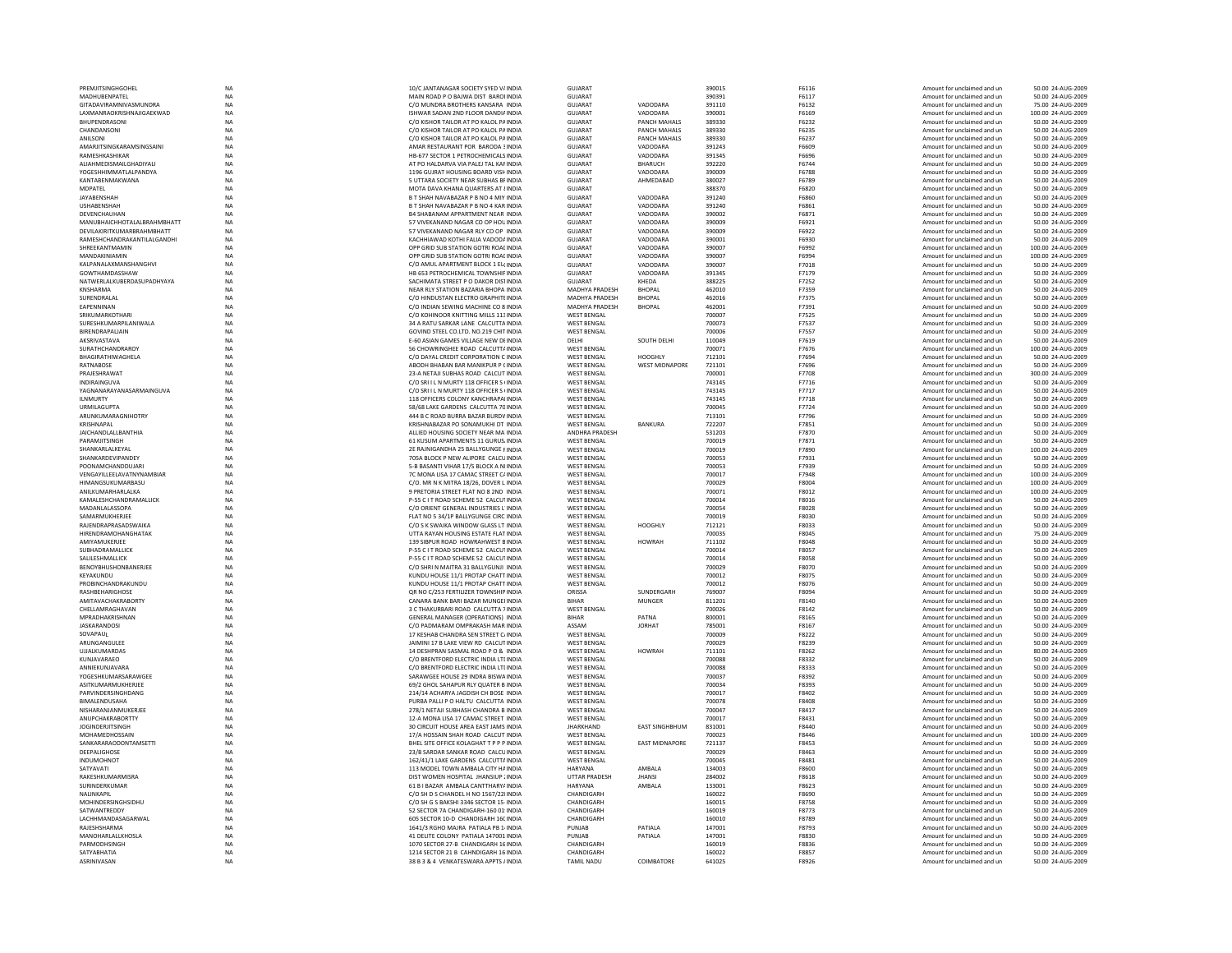| NA<br>129/6 KALPAVIHAR A F SULUR KANG INDIA<br><b>TAMIL NADU</b><br>COIMBATORE<br>641401<br>F8953<br>Amount for unclaimed and un<br>50.00 24-AUG-2009<br>VSUBRAMANIAN<br>TAMIL NADU<br>COIMBATORE<br>50.00 24-AUG-2009<br>NA<br>43 3RD STREET GANDHIPURAM EXTI INDIA<br>641012<br>F8979<br>Amount for unclaimed and un<br>NA<br>21 TEPPAKULAM STREET POLLACHI 1INDIA<br><b>TAMIL NADU</b><br>COIMBATORE<br>642001<br>F8985<br>Amount for unclaimed and un<br>50.00 24-AUG-2009<br>NO 70 MEGRICAR ROAD R S PURAM INDIA<br><b>TAMIL NADU</b><br>COIMBATORE<br><b>NA</b><br>641002<br>F9008<br>Amount for unclaimed and un<br>50.00 24-AUG-2009<br>VMARAGATHAMMAL<br><b>NA</b><br>641018<br>8/26 RACE COURSE COIMBATORE 6 INDIA<br><b>TAMIL NADU</b><br>COIMBATORE<br>F9021<br>Amount for unclaimed and un<br>50.00 24-AUG-2009<br>ZAHOORAHMED<br>NA<br>17 100 FEET ROAD VI BLOCK BANASHNDIA<br>KARNATAKA<br>BANGALORE<br>560085<br>F9022<br>25.00 24-AUG-2009<br>Amount for unclaimed and un<br>LSHANMUGAM<br>NA<br>33 KAMATCHIAMMAN KOIL STREET INDIA<br><b>TAMIL NADU</b><br>638604<br>F9031<br>Amount for unclaimed and un<br>50.00 24-AUG-2009<br>MARTHANDACHALAPATHIRAONANDURI<br><b>NA</b><br>3A METTUPALAYAM ROAD G N MILL INDIA<br><b>TAMIL NADU</b><br>COIMBATORE<br>641029<br>F9047<br>50.00 24-AUG-2009<br>Amount for unclaimed and un<br><b>TAMIL NADU</b><br>COIMBATORE<br>RAVICHANDRANSWAMINATHAN<br><b>NA</b><br>1/4 A THADAGAM ROAD COIMBATCINDIA<br>641013<br>F9048<br>50.00 24-AUG-2009<br>Amount for unclaimed and un<br><b>NA</b><br><b>VVRATHNAM</b><br>OLD DOOR NO 30 NEW DOOR NO 42 INDIA<br><b>TAMIL NADU</b><br>COIMBATORE<br>641001<br><b>F9053</b><br>Amount for unclaimed and un<br>75.00.24-AUG-2009<br>RKVENKATACHALAM<br>NA<br>8/26 RACE COURSE COIMBATORE 6 INDIA<br><b>TAMIL NADU</b><br>COIMBATORE<br>641018<br>F9060<br>50.00 24-AUG-2009<br>Amount for unclaimed and un<br>RENGAPATHICHANDRASEKARAN<br>NA<br>ACCOUNTANT CANARA BANK KOLA INDIA<br><b>TAMIL NADU</b><br>638456<br>F9085<br>Amount for unclaimed and un<br>50.00 24-AUG-2009<br>MALLESWARIVELLIANGIR<br><b>NA</b><br>M/S THIRUMURUGHAN ENTERPRISE INDIA<br>TAMIL NADU<br>COIMBATORE<br>641012<br>F9111<br>50.00 24-AUG-2009<br>Amount for unclaimed and un<br>RAJAMANISIVASHANMUGHAM<br><b>TAMIL NADU</b><br>COIMBATORE<br><b>NA</b><br>M/S THIRUMURUGHAN MINERAL ACINDIA<br>641012<br>F9112<br>Amount for unclaimed and un<br>50.00 24-AUG-2009<br>KRISHNAMURTHYRAMASAMY<br><b>NA</b><br>13 BRD CROSS MARAVANERI SALEM INDIA<br><b>TAMIL NADU</b><br>SAIFM<br>636007<br>F9115<br>Amount for unclaimed and un<br>50.00 24-AUG-2009<br>KAMADHAVAN<br>KACHUTHANNAIR<br>36/954 KRISHNAPURAM COLONY PL INDIA<br>KERALA<br>THRISSUR<br>680002<br>F9141<br>Amount for unclaimed and un<br>100.00 24-AUG-2009<br>NEELIMASANE<br>C-15A GANGOTRI ENCLAVE ALAKNAI INDIA<br>DELHI<br>SOUTH DELHI<br>110019<br>F9197<br>Amount for unclaimed and un<br>50.00 24-AUG-2009<br><b>NA</b><br>SHYAMSUNDERBHATTER<br>NA<br>C/O M P TRADERS 231 D B ROAD R SINDIA<br><b>TAMIL NADU</b><br>COIMBATORE<br>641002<br>F9207<br>50.00 24-AUG-2009<br>Amount for unclaimed and un<br>KAI YANARAMANSATHANI IRRAMASWAMY<br><b>TAMIL NADU</b><br><b>NA</b><br>52 MARIASUSAI NAGAR CUDDALOR INDIA<br><b>CUDDALORE</b><br>607001<br>F9238<br>Amount for unclaimed and un<br>50.00 24-AUG-2009<br>NDHARANIDARAN<br><b>NA</b><br>S/O S V NARAYANASWAMY NO 1 KUINDIA<br><b>TAMIL NADU</b><br>CUDDALORE<br>607003<br>F9241<br>Amount for unclaimed and un<br>50.00 24-AUG-2009<br>NA<br>TAMIL NADU<br>SKOTHANDAPANIDSUBURAMANIAN<br>NO 18 APPAVUCHCHETTY STREET CLINDIA<br>CUDDALORE<br>607003<br>F9247<br>Amount for unclaimed and un<br>50.00 24-AUG-2009<br>NIHALCHANDDKDHANDHA<br>8 VENKATESWARA NAGAR CUDDAL INDIA<br><b>TAMIL NADU</b><br>CUDDALORE<br>50.00 24-AUG-2009<br><b>NA</b><br>607002<br>F9254<br>Amount for unclaimed and un<br>GSSUNDARAM<br>NA<br>6 SEETHARAM NAGAR CUDDALORE INDIA<br><b>TAMIL NADU</b><br>CUDDALORE<br>607001<br>F9261<br>50.00 24-AUG-2009<br>Amount for unclaimed and un<br>RRAIASFKARAN<br><b>NA</b><br>9 THIRLIVARSAMY PILLAL THOTTAY TINDIA<br><b>TAMIL NADU</b><br><b>CUDDALORE</b><br>607002<br>F9262<br>Amount for unclaimed and un<br>50.00 24-AUG-2009<br><b>NA</b><br>W/O K RANGANAATHAN 2/62 RADH INDIA<br><b>PONDICHERRY</b><br><b>PONDICHERRY</b><br>605007<br>50.00 24-AUG-2009<br>F9265<br>Amount for unclaimed and un<br><b>NA</b><br>BHASKARANGOVINDARAJULU<br>53 SITARAM NAGAR SA,DT CUDDAL INDIA<br><b>TAMIL NADU</b><br>CUDDALORE<br>607001<br>F9274<br>Amount for unclaimed and un<br>100.00 24-AUG-2009<br>TAMIL NADU<br>NA<br>32 KATTIMUTHU MUDALI STREET BF INDIA<br>CUDDALORE<br>607004<br>F9275<br>50.00 24-AUG-2009<br>Amount for unclaimed and un<br><b>NA</b><br>8 B KATTIMUTHU MUDALI STREET B INDIA<br><b>TAMIL NADU</b><br>CUDDALORE<br>607004<br>F9276<br>50.00 24-AUG-2009<br>Amount for unclaimed and un<br><b>NA</b><br>26 PALAMALAI MUDALIAR STREET B INDIA<br><b>TAMIL NADU</b><br>CUDDALORE<br>607004<br>F9277<br>Amount for unclaimed and un<br>50.00 24-AUG-2009<br><b>NA</b><br>46 CHINNAPPAMUDALIAR STREET BIJNDIA<br><b>TAMIL NADU</b><br>CUDDALORE<br>50.00 24-AUG-2009<br>608601<br>F9279<br>Amount for unclaimed and un<br><b>NA</b><br>36 KATTAIMUTHU MUDALI STREET EINDIA<br><b>TAMIL NADU</b><br>CUDDALORE<br>607004<br>F9280<br>50.00 24-AUG-2009<br>Amount for unclaimed and un<br>52 SITARAM NAGAR CUDDALORE TA INDIA<br><b>TAMIL NADU</b><br>CUDDALORE<br>100.00 24-AUG-2009<br>NA<br>607001<br>F9281<br>Amount for unclaimed and un<br><b>NA</b><br><b>TAMIL NADU</b><br>CUDDALORE<br>607004<br>8 SUBRAMANIA SWAMY KOIL ST NE INDIA<br>F9282<br>Amount for unclaimed and un<br>50.00 24-AUG-2009<br>VPPALANIVELLATHURCHACKRAPAM<br>NA<br>NO 18A F4 GOWSALYA ILLAM SIKKA INDIA<br><b>TAMIL NADU</b><br>CUDDALORE<br>607001<br>F9284<br>50.00 24-AUG-2009<br>Amount for unclaimed and un<br>NA<br><b>PONDICHERRY</b><br>VILLUPURAM<br>13 A 1 SUBBARAYA STREET VILLUPU INDIA<br>605602<br>F9288<br>Amount for unclaimed and un<br>50.00 24-AUG-2009<br>NA<br>38 ERUSAPPA CHEETY ST CUDDALOF INDIA<br><b>TAMIL NADU</b><br>CUDDALORE<br>607003<br>F9289<br>75.00 24-AUG-2009<br>Amount for unclaimed and un<br><b>TAMIL NADU</b><br><b>NA</b><br>GHANDI SILAI ROAD NATHAPATTU C INDIA<br>CUDDALORE<br>607002<br>F9290<br>50.00 24-AUG-2009<br>Amount for unclaimed and un<br><b>NA</b><br>143 CATTHEDRAL STREET PONDICHI INDIA<br><b>PONDICHERRY</b><br><b>PONDICHERRY</b><br>605001<br>F9291<br>Amount for unclaimed and un<br>100.00 24-AUG-2009<br>NA<br>184 PARK STREET MARIAPPA NAGAF INDIA<br><b>TAMIL NADU</b><br>CUDDALORE<br>608002<br>F9293<br>50.00 24-AUG-2009<br>Amount for unclaimed and un<br>NA<br>XXXVI/370 MG ROAD ERNAKULAM IINDIA<br>KERALA<br>ERNAKULAM<br>682011<br>F9354<br>Amount for unclaimed and un<br>50.00 24-AUG-2009<br>NA<br>KADUMGAM PARAMBIL HOUSE XVI/ INDIA<br>KERALA<br>THRISSUR<br>680005<br>F9363<br>50.00 24-AUG-2009<br>Amount for unclaimed and un<br><b>NA</b><br>SRI LAXMI TIRUTOOR TEMPLE RD PC INDIA<br>KERALA<br>THRISSUR<br>50.00 24-AUG-2009<br>680006<br>F9380<br>Amount for unclaimed and un<br><b>NA</b><br>MANAGER FINANCE O/F/N INDIA IT INDIA<br><b>KFRAIA</b><br><b>FRNAKULAM</b><br>682314<br>F9463<br>Amount for unclaimed and un<br>50.00 24-AUG-2009<br>NA<br>36/405 LAYAM ROAD ERNAKULAM INDIA<br>KERALA<br>ERNAKULAM<br>682011<br>F9469<br>Amount for unclaimed and un<br>75.00 24-AUG-2009<br>NA<br>MERCHANT BADIADKA P O PERDALA INDIA<br>KERALA<br>670551<br>F9496<br>Amount for unclaimed and un<br>50.00 24-AUG-2009<br><b>NA</b><br>SRI GOVINDAM AYYAPPAN KAV COC INDIA<br>KERALA<br>ERNAKULAM<br>682018<br>F9526<br>50.00 24-AUG-2009<br>Amount for unclaimed and un<br><b>NA</b><br>KERALA<br>THIRUVANANTHAPU<br>PAVITHR T C NO 36/1502/7 JAYA PR INDIA<br>695008<br>F9528<br>Amount for unclaimed and un<br>50.00 24-AUG-2009<br><b>NA</b><br>21-213 BEACH ROAD KASARAGODKUNDIA<br><b>KFRAIA</b><br>670121<br>F9566<br>Amount for unclaimed and un<br>50.00 24-AUG-2009<br>NA<br>KERALA<br>ERNAKULAM<br>SREEPADAM FORT TRIPUNITTURA 6 INDIA<br>682301<br>F9614<br>Amount for unclaimed and un<br>50.00 24-AUG-2009<br><b>NA</b><br>P O THOLUR PARAPPUR DIST TRICHL INDIA<br>KERALA<br>THRISSUR<br>680552<br>F9620<br>100.00 24-AUG-2009<br>Amount for unclaimed and un<br><b>NA</b><br>682011<br>KOKKAPPILLIL HOUSE LAYAM ROAD INDIA<br>KERALA<br>ERNAKULAM<br>F9643<br>Amount for unclaimed and un<br>50.00 24-AUG-2009<br><b>NA</b><br>NETTO S COTTAGE PALLI THOTTAM UNDIA<br><b>KFRAIA</b><br>KOLLAM<br>691006<br>F9646<br>Amount for unclaimed and un<br>50.00 24-AUG-2009<br><b>NA</b><br>HOUSE NO 31/625A JANATA ROAD \INDIA<br>KERALA<br>ERNAKULAM<br>682019<br>F9667<br>Amount for unclaimed and un<br>50.00 24-AUG-2009<br>NA<br>A-5. SUNDARAM FLATS, L.D.ENGINEHNDIA<br><b>GUJARAT</b><br>390015<br>F9697<br>Amount for unclaimed and un<br>50.00 24-AUG-2009<br>DAKSHAYANIKUTTYAMMAKIZKEPAT<br>CHINGANA DIYIL HOUSE KARALMAN INDIA<br>KERALA<br>PALAKKAD<br>NA<br>679506<br>F9703<br>Amount for unclaimed and un<br>50.00 24-AUG-2009<br><b>NA</b><br>CHHATTISGARH<br>474009<br>C/O MRS LP APTE SAVITRI SADAN MINDIA<br><b>GWALIOR</b><br>F9785<br>Amount for unclaimed and un<br>50.00 24-AUG-2009<br><b>NA</b><br>GALI TEJENDRA NATH LOHIA BAZAR INDIA<br>CHHATTISGARH<br><b>GWALIOR</b><br>474009<br>F9787<br>Amount for unclaimed and un<br>50.00 24-AUG-2009<br>NA<br>427 TANSEN NAGAR GWALIOR M P < INDIA<br>CHHATTISGARH<br><b>GWALIOR</b><br>474002<br>50.00 24-AUG-2009<br>F9801<br>Amount for unclaimed and un<br>OMPRAKASHNOWAL<br><b>NA</b><br>C/OMRSUSHIL NOWAL JINDAL ENC INDIA<br>MAHARASHTRA<br><b>MUMBA</b><br>400025<br>F9835<br>50.00 24-AUG-2009<br>Amount for unclaimed and un<br>NA<br>NAGAR NIGAM COLONY MORAR GWINDIA<br>CHHATTISGARH<br><b>GWALIOR</b><br>474006<br>F9855<br>25.00 24-AUG-2009<br>Amount for unclaimed and un<br>ASHOKKUMARSINGHAL<br><b>NA</b><br>C/O RAIENDRA MEDICAL STORES DAINDIA<br>CHHATTISGARH<br><b>GWALIOR</b><br>474001<br>F9861<br>Amount for unclaimed and un<br>50.00 24-AUG-2009<br>ALOKBHARGAVA<br>NA<br>B 33 RAJENDRA PRASAD COLONY TA INDIA<br>CHHATTISGARH<br><b>GWALIOR</b><br>474002<br>F9870<br>50.00 24-AUG-2009<br>Amount for unclaimed and un<br>SOHANSINGHMAROO<br><b>NA</b><br>LINE NO 3 Q NO 90/91 BIRLANAGAR INDIA<br>CHHATTISGARH<br><b>GWALIOR</b><br>50.00 24-AUG-2009<br>474004<br>F9886<br>Amount for unclaimed and un<br>MAHENDERAKUMARMARU<br>NA<br>LINE NO 3 Q NO 90/91 BIRLANAGAR INDIA<br>CHHATTISGARH<br><b>GWALIOR</b><br>474004<br>F9887<br>50.00 24-AUG-2009<br>Amount for unclaimed and un<br><b>HARVINDERDHINGRA</b><br>CHHATTISGARH<br><b>GWALIOR</b><br>474002<br><b>NA</b><br>G-29 GANDHI NAGAR GWALIOR 474 INDIA<br>F9902<br>50.00 24-AUG-2009<br>Amount for unclaimed and un<br>NIRMALKUMARDEMBLA<br><b>NA</b><br>C/O NANDI AL KISHANDAS ELECTRIC INDIA<br>CHHATTISGARH<br><b>GWALIOR</b><br>474001<br>F9907<br>Amount for unclaimed and un<br>50.00 24-AUG-2009<br>LAXMIRANI<br>NA<br>C/O G C SHARMA TEJENDRA NATH GINDIA<br>CHHATTISGARH<br><b>GWALIOR</b><br>474001<br>F9958<br>50.00 24-AUG-2009<br>Amount for unclaimed and un<br>RAMMOHANLALASHDHIR<br>NA<br>ISHWARI BHAWAN MAJOR KARTAR ! INDIA<br>CHHATTISGARH<br><b>GWALIOR</b><br>474001<br>F9964<br>Amount for unclaimed and un<br>50.00 24-AUG-2009<br>NA<br>CHHATTISGARH<br>474001<br>SIDDHANTAASHDHIR<br>ISHWARI BHAWAN MAJOR KARTAR ! INDIA<br><b>GWALIOR</b><br>F9965<br>50.00 24-AUG-2009<br>Amount for unclaimed and un<br><b>UTTAR PRADESH</b><br><b>NA</b><br>C/O BANK OF BARODA 240 CIVIL LIN INDIA<br>284001<br>F9970<br>50.00 24-AUG-2009<br>ARJUNGULWANI<br><b>JHANSI</b><br>Amount for unclaimed and un<br>GOWRIKANTAVENKATASITADEVIMANTENA<br><b>NA</b><br>MIG BLOCK NO 14 FLAT NO 6 BAGH INDIA<br>ANDHRA PRADESH<br>HYDERABAD<br>500044<br>F9989<br>Amount for unclaimed and un<br>50.00 24-AUG-2009<br>PANABHASHARMA<br>NA<br>HOUSE NO 2-100 PRATAP NAGAR KAINDIA<br>ANDHRA PRADESH<br><b>EAST GODAVARI</b><br>533004<br>F10020<br>Amount for unclaimed and un<br>50.00 24-AUG-2009<br>URAMALINGAYYAMENTA<br>NA<br>PLOT NO 14 L I C COLONY HYDERAB/ INDIA<br>ANDHRA PRADESH<br>500873<br>F10038<br>Amount for unclaimed and un<br>50.00 24-AUG-2009<br>NA<br>SRIPADARAJANRAGHAVENDRARAO<br>8-3-315/10 A G S OFFICE COLONY M INDIA<br>ANDHRA PRADESH<br>HYDERABAD<br>500045<br>F10045<br>50.00 24-AUG-2009<br>Amount for unclaimed and un<br><b>NA</b><br>NVENKATRAMANAN<br>3-5-269 VITTALWADI NARAYAN GUE INDIA<br>ANDHRA PRADESH<br>HYDERABAD<br>500029<br>F10064<br>Amount for unclaimed and un<br>50.00 24-AUG-2009<br><b>PRABHAKARARAOPATNAIKSADASIVUNI</b><br><b>NA</b><br>OUARTER NO 2C/79 MOTHUGUDEM INDIA<br><b>ANDHRA PRADESH</b><br>KHAMMAM<br>507113<br>F10089<br>50.00 24-AUG-2009<br>Amount for unclaimed and un<br>VENKATARAMARAOKOMARRAJL<br>NA<br>ANDHRA PRADESH<br>HYDERABAD<br>H NO 2 2 1144/19/C NEW NALLAKUI INDIA<br>500044<br>F10132<br>Amount for unclaimed and un<br>50.00 24-AUG-2009<br>CHANDRASEKHARARAOKOGANTY<br><b>NA</b><br>6-3-347/7 DWARKAPURI PANJAGUT INDIA<br>ANDHRA PRADESH<br>HYDERABAD<br>500004<br>F10145<br>Amount for unclaimed and un<br>250.00 24-AUG-2009<br><b>NA</b><br>500253<br>VENKATESWARLUBITLA<br>H NO 18-6-266 O/S GOWLIPURA HYLINDIA<br>ANDHRA PRADESH<br>F10150<br>50.00 24-AUG-2009<br>Amount for unclaimed and un<br>KARUNAGARWAI<br><b>NA</b><br>H NO 21-7-103 KHOKHERWADI GHA INDIA<br><b>ANDHRA PRADESH</b><br>HYDERARAD<br>500002<br>F10155<br>Amount for unclaimed and un<br>50.00 24-AUG-2009<br>KAILASHNATH<br>NA<br>H NO 21-7-103 KHOKHERWADI GHA INDIA<br>ANDHRA PRADESH<br>50.00 24-AUG-2009<br><b>HYDERABAD</b><br>500002<br>F10156<br>Amount for unclaimed and un<br>NA<br>PMDUBE<br>MEDICAL OFFICER AIR FORCE ACADE INDIA<br>ANDHRA PRADESH<br>RANGAREDD<br>500043<br>F10164<br>Amount for unclaimed and un<br>50.00 24-AUG-2009<br>ASHADUBE<br>C/O WG CDR P M DUBE MEDICAL OF INDIA<br>ANDHRA PRADESH<br>RANGAREDD<br>500043<br>F10165<br>50.00 24-AUG-2009<br><b>NA</b><br>Amount for unclaimed and un<br>SARASWATHIBOPPANA<br><b>NA</b><br>HYDERABAD<br>500029<br>F10167<br>3-5-476 VITHALWADI NARAYANA GLINDIA<br>ANDHRA PRADESH<br>Amount for unclaimed and un<br>50.00 24-AUG-2009<br>KRISHNAHUNASGI<br><b>NA</b><br>191 SRIPURAM COLONY MALAKPET INDIA<br>ANDHRA PRADESH<br>HYDERABAD<br>500036<br>F10230<br>Amount for unclaimed and un<br>50.00 24-AUG-2009<br>BVENKATALAKSHMI<br>NA<br>68 MIGH SANTHOSHNAGAR HYDER/INDIA<br>ANDHRA PRADESH<br>500659<br>F10240<br>Amount for unclaimed and un<br>50.00 24-AUG-2009<br><b>AMARAVANIKOKKONDA</b><br><b>NA</b><br>H NO 5-1-885 KOTI HYDERABAD A P INDIA<br>ANDHRA PRADESH<br>HYDERABAD<br>500001<br>F10305<br>50.00 24-AUG-2009<br>Amount for unclaimed and un<br>SUGANADEVIMADDULA<br>BESIDE MOTOR WORKERS UNION OHNDIA<br>ANDHRA PRADESH<br><b>NA</b><br><b>KRISHNA</b><br>520010<br>F10329<br>50.00 24-AUG-2009<br>Amount for unclaimed and un<br>MURALIDHARARAOMADDULA<br><b>NA</b><br>BESIDE MOTOR WORKERS UNION OUNDIA<br><b>ANDHRA PRADESH</b><br>KRISHNA<br>520010<br>F10330<br>Amount for unclaimed and un<br>50.00 24-AUG-2009<br><b>NA</b><br>O NO ADE/62 C COLONY KTPS PALO INDIA<br>ANDHRA PRADESH<br>KHAMMAM<br>507115<br>F10332<br>Amount for unclaimed and un<br>50.00 24-AUG-2009<br><b>BAIPATALAY</b><br>NA<br>Q NO ADE/62 C COLONY KTPS PALO INDIA<br>ANDHRA PRADESH<br>KHAMMAM<br>507115<br>F10333<br>Amount for unclaimed and un<br>50.00 24-AUG-2009<br><b>NA</b><br>THE HYDERABAD PUBLIC SCHOOL BEINDIA<br>ANDHRA PRADESH<br><b>HYDERABAD</b><br>500016<br>F10374<br>Amount for unclaimed and un<br>50.00 24-AUG-2009 | VPAULOSE                   | <b>NA</b> | SNCO S MESS AIR FORCE SULUR KAN INDIA | <b>TAMIL NADU</b> | COIMBATORE | 641401 | F8951 | Amount for unclaimed and un | 50.00 24-AUG-2009 |
|--------------------------------------------------------------------------------------------------------------------------------------------------------------------------------------------------------------------------------------------------------------------------------------------------------------------------------------------------------------------------------------------------------------------------------------------------------------------------------------------------------------------------------------------------------------------------------------------------------------------------------------------------------------------------------------------------------------------------------------------------------------------------------------------------------------------------------------------------------------------------------------------------------------------------------------------------------------------------------------------------------------------------------------------------------------------------------------------------------------------------------------------------------------------------------------------------------------------------------------------------------------------------------------------------------------------------------------------------------------------------------------------------------------------------------------------------------------------------------------------------------------------------------------------------------------------------------------------------------------------------------------------------------------------------------------------------------------------------------------------------------------------------------------------------------------------------------------------------------------------------------------------------------------------------------------------------------------------------------------------------------------------------------------------------------------------------------------------------------------------------------------------------------------------------------------------------------------------------------------------------------------------------------------------------------------------------------------------------------------------------------------------------------------------------------------------------------------------------------------------------------------------------------------------------------------------------------------------------------------------------------------------------------------------------------------------------------------------------------------------------------------------------------------------------------------------------------------------------------------------------------------------------------------------------------------------------------------------------------------------------------------------------------------------------------------------------------------------------------------------------------------------------------------------------------------------------------------------------------------------------------------------------------------------------------------------------------------------------------------------------------------------------------------------------------------------------------------------------------------------------------------------------------------------------------------------------------------------------------------------------------------------------------------------------------------------------------------------------------------------------------------------------------------------------------------------------------------------------------------------------------------------------------------------------------------------------------------------------------------------------------------------------------------------------------------------------------------------------------------------------------------------------------------------------------------------------------------------------------------------------------------------------------------------------------------------------------------------------------------------------------------------------------------------------------------------------------------------------------------------------------------------------------------------------------------------------------------------------------------------------------------------------------------------------------------------------------------------------------------------------------------------------------------------------------------------------------------------------------------------------------------------------------------------------------------------------------------------------------------------------------------------------------------------------------------------------------------------------------------------------------------------------------------------------------------------------------------------------------------------------------------------------------------------------------------------------------------------------------------------------------------------------------------------------------------------------------------------------------------------------------------------------------------------------------------------------------------------------------------------------------------------------------------------------------------------------------------------------------------------------------------------------------------------------------------------------------------------------------------------------------------------------------------------------------------------------------------------------------------------------------------------------------------------------------------------------------------------------------------------------------------------------------------------------------------------------------------------------------------------------------------------------------------------------------------------------------------------------------------------------------------------------------------------------------------------------------------------------------------------------------------------------------------------------------------------------------------------------------------------------------------------------------------------------------------------------------------------------------------------------------------------------------------------------------------------------------------------------------------------------------------------------------------------------------------------------------------------------------------------------------------------------------------------------------------------------------------------------------------------------------------------------------------------------------------------------------------------------------------------------------------------------------------------------------------------------------------------------------------------------------------------------------------------------------------------------------------------------------------------------------------------------------------------------------------------------------------------------------------------------------------------------------------------------------------------------------------------------------------------------------------------------------------------------------------------------------------------------------------------------------------------------------------------------------------------------------------------------------------------------------------------------------------------------------------------------------------------------------------------------------------------------------------------------------------------------------------------------------------------------------------------------------------------------------------------------------------------------------------------------------------------------------------------------------------------------------------------------------------------------------------------------------------------------------------------------------------------------------------------------------------------------------------------------------------------------------------------------------------------------------------------------------------------------------------------------------------------------------------------------------------------------------------------------------------------------------------------------------------------------------------------------------------------------------------------------------------------------------------------------------------------------------------------------------------------------------------------------------------------------------------------------------------------------------------------------------------------------------------------------------------------------------------------------------------------------------------------------------------------------------------------------------------------------------------------------------------------------------------------------------------------------------------------------------------------------------------------------------------------------------------------------------------------------------------------------------------------------------------------------------------------------------------------------------------------------------------------------------------------------------------------------------------------------------------------------------------------------------------------------------------------------------------------------------------------------------------------------------------------------------------------------------------------------------------------------------------------------------------------------------------------------------------------------------------------------------------------------------------------------------------------------------------------------------------------------------------------------------------------------------------------------------------------------------------------------------------------------------------------------------------------------------------------------------------------------------------------------------------------------------------------------------------------------------------------------------------------------------------------------------------------------------------------------------------------------------------------------------------------------------------------------------------------------------------------------------------------------------------------------------------------------------------------------------------------------------------------------------------------------------------------------------------------------------------------------------------------------------------------------------------------------------------------------------------------------------------------------------------------------------------------------------------------------------------------------------------------------------------------------------------------------------------------------------------------------------------------------------------------------------------------------------------------------------------------------------------------------------------------------------------------------------------------------------------------------------------------------------------------------------------------------------------------------------------------------------------------------------------------------------------------------------------------------------------------------------------------------------------------------------------------------------------------------------------------------------------------------------------------------------------------------------------------------------------------------------------------------------------------------------------------------------------------------------------------------------------------------------------------------------------------------------------------------------------------------------------------------------------------------------------------------------------------------------------------------------------------------------------------------------------------------------------------------------------------------------------------------------------------------------------------------------------------------------------------------------------------------------------------------------------------------------------------------------------------------------------------------------------------------------------------------------------------------------------------------------------------------------------------------------------------------------------------------------------------------------------------------------------------------------------------------------------------------------------------------------------------------------------------------------------------------------------------------------------------------------------------------------------------------------------------------------------------------------------------------------------------------------------------------------------------------------------------------------------------------------------------------------------------------------------------------------------------------------------------------------------------------------------------------------------------------------------------------------------------------------------------------------------------------------------------------------------------------------------------------------------------------------------------------------------------------------------------------------------------------------------------------------------------------------------------------------------------------------------------------------------------------------------------------------------------------------------------------------------------------------------------------------------------------------------------------------------------------------------------------------------------------------------------------------------------------------------------------------------------------------------------------------------------------------------------------------------------------------------------------------------------------------------------------------------------------------------------------------------------------------------------------------------------------------------------------------------------------------------------------------------------------------------------------------------------------------------------------------------------------------------------------------------------------------------------------------------------------------------------------------------------------------------------------------------------------------------------|----------------------------|-----------|---------------------------------------|-------------------|------------|--------|-------|-----------------------------|-------------------|
|                                                                                                                                                                                                                                                                                                                                                                                                                                                                                                                                                                                                                                                                                                                                                                                                                                                                                                                                                                                                                                                                                                                                                                                                                                                                                                                                                                                                                                                                                                                                                                                                                                                                                                                                                                                                                                                                                                                                                                                                                                                                                                                                                                                                                                                                                                                                                                                                                                                                                                                                                                                                                                                                                                                                                                                                                                                                                                                                                                                                                                                                                                                                                                                                                                                                                                                                                                                                                                                                                                                                                                                                                                                                                                                                                                                                                                                                                                                                                                                                                                                                                                                                                                                                                                                                                                                                                                                                                                                                                                                                                                                                                                                                                                                                                                                                                                                                                                                                                                                                                                                                                                                                                                                                                                                                                                                                                                                                                                                                                                                                                                                                                                                                                                                                                                                                                                                                                                                                                                                                                                                                                                                                                                                                                                                                                                                                                                                                                                                                                                                                                                                                                                                                                                                                                                                                                                                                                                                                                                                                                                                                                                                                                                                                                                                                                                                                                                                                                                                                                                                                                                                                                                                                                                                                                                                                                                                                                                                                                                                                                                                                                                                                                                                                                                                                                                                                                                                                                                                                                                                                                                                                                                                                                                                                                                                                                                                                                                                                                                                                                                                                                                                                                                                                                                                                                                                                                                                                                                                                                                                                                                                                                                                                                                                                                                                                                                                                                                                                                                                                                                                                                                                                                                                                                                                                                                                                                                                                                                                                                                                                                                                                                                                                                                                                                                                                                                                                                                                                                                                                                                                                                                                                                                                                                                                                                                                                                                                                                                                                                                                                                                                                                                                                                                                                                                                                                                                                                                                                                                                                                                                                                                                                                                                                                                                                                                                                                                                                                                                                                                                                                                                                                                                                                                                                                                                                                                                                                                                                                                                                                                                                                                                                                                                                                                                                                                                                                                                                                                                                                                                                                                                                                                                                                                                                                                                                                                                                                                                                                                                                                                                                                                                                                                                                                                                                                                                                                                                                                                                                                                                                                                                                                                                                                                                                                                                                                                                                                                                                                                                                                                                                                                                                                                                                                                                                                                                                                                                                                                                                                                                                                                                                                                                                                                                                                                                            | ANNAMMAPAULOSE             |           |                                       |                   |            |        |       |                             |                   |
|                                                                                                                                                                                                                                                                                                                                                                                                                                                                                                                                                                                                                                                                                                                                                                                                                                                                                                                                                                                                                                                                                                                                                                                                                                                                                                                                                                                                                                                                                                                                                                                                                                                                                                                                                                                                                                                                                                                                                                                                                                                                                                                                                                                                                                                                                                                                                                                                                                                                                                                                                                                                                                                                                                                                                                                                                                                                                                                                                                                                                                                                                                                                                                                                                                                                                                                                                                                                                                                                                                                                                                                                                                                                                                                                                                                                                                                                                                                                                                                                                                                                                                                                                                                                                                                                                                                                                                                                                                                                                                                                                                                                                                                                                                                                                                                                                                                                                                                                                                                                                                                                                                                                                                                                                                                                                                                                                                                                                                                                                                                                                                                                                                                                                                                                                                                                                                                                                                                                                                                                                                                                                                                                                                                                                                                                                                                                                                                                                                                                                                                                                                                                                                                                                                                                                                                                                                                                                                                                                                                                                                                                                                                                                                                                                                                                                                                                                                                                                                                                                                                                                                                                                                                                                                                                                                                                                                                                                                                                                                                                                                                                                                                                                                                                                                                                                                                                                                                                                                                                                                                                                                                                                                                                                                                                                                                                                                                                                                                                                                                                                                                                                                                                                                                                                                                                                                                                                                                                                                                                                                                                                                                                                                                                                                                                                                                                                                                                                                                                                                                                                                                                                                                                                                                                                                                                                                                                                                                                                                                                                                                                                                                                                                                                                                                                                                                                                                                                                                                                                                                                                                                                                                                                                                                                                                                                                                                                                                                                                                                                                                                                                                                                                                                                                                                                                                                                                                                                                                                                                                                                                                                                                                                                                                                                                                                                                                                                                                                                                                                                                                                                                                                                                                                                                                                                                                                                                                                                                                                                                                                                                                                                                                                                                                                                                                                                                                                                                                                                                                                                                                                                                                                                                                                                                                                                                                                                                                                                                                                                                                                                                                                                                                                                                                                                                                                                                                                                                                                                                                                                                                                                                                                                                                                                                                                                                                                                                                                                                                                                                                                                                                                                                                                                                                                                                                                                                                                                                                                                                                                                                                                                                                                                                                                                                                                                                                                            |                            |           |                                       |                   |            |        |       |                             |                   |
|                                                                                                                                                                                                                                                                                                                                                                                                                                                                                                                                                                                                                                                                                                                                                                                                                                                                                                                                                                                                                                                                                                                                                                                                                                                                                                                                                                                                                                                                                                                                                                                                                                                                                                                                                                                                                                                                                                                                                                                                                                                                                                                                                                                                                                                                                                                                                                                                                                                                                                                                                                                                                                                                                                                                                                                                                                                                                                                                                                                                                                                                                                                                                                                                                                                                                                                                                                                                                                                                                                                                                                                                                                                                                                                                                                                                                                                                                                                                                                                                                                                                                                                                                                                                                                                                                                                                                                                                                                                                                                                                                                                                                                                                                                                                                                                                                                                                                                                                                                                                                                                                                                                                                                                                                                                                                                                                                                                                                                                                                                                                                                                                                                                                                                                                                                                                                                                                                                                                                                                                                                                                                                                                                                                                                                                                                                                                                                                                                                                                                                                                                                                                                                                                                                                                                                                                                                                                                                                                                                                                                                                                                                                                                                                                                                                                                                                                                                                                                                                                                                                                                                                                                                                                                                                                                                                                                                                                                                                                                                                                                                                                                                                                                                                                                                                                                                                                                                                                                                                                                                                                                                                                                                                                                                                                                                                                                                                                                                                                                                                                                                                                                                                                                                                                                                                                                                                                                                                                                                                                                                                                                                                                                                                                                                                                                                                                                                                                                                                                                                                                                                                                                                                                                                                                                                                                                                                                                                                                                                                                                                                                                                                                                                                                                                                                                                                                                                                                                                                                                                                                                                                                                                                                                                                                                                                                                                                                                                                                                                                                                                                                                                                                                                                                                                                                                                                                                                                                                                                                                                                                                                                                                                                                                                                                                                                                                                                                                                                                                                                                                                                                                                                                                                                                                                                                                                                                                                                                                                                                                                                                                                                                                                                                                                                                                                                                                                                                                                                                                                                                                                                                                                                                                                                                                                                                                                                                                                                                                                                                                                                                                                                                                                                                                                                                                                                                                                                                                                                                                                                                                                                                                                                                                                                                                                                                                                                                                                                                                                                                                                                                                                                                                                                                                                                                                                                                                                                                                                                                                                                                                                                                                                                                                                                                                                                                                                                            | MMEENAMBIKA                |           |                                       |                   |            |        |       |                             |                   |
|                                                                                                                                                                                                                                                                                                                                                                                                                                                                                                                                                                                                                                                                                                                                                                                                                                                                                                                                                                                                                                                                                                                                                                                                                                                                                                                                                                                                                                                                                                                                                                                                                                                                                                                                                                                                                                                                                                                                                                                                                                                                                                                                                                                                                                                                                                                                                                                                                                                                                                                                                                                                                                                                                                                                                                                                                                                                                                                                                                                                                                                                                                                                                                                                                                                                                                                                                                                                                                                                                                                                                                                                                                                                                                                                                                                                                                                                                                                                                                                                                                                                                                                                                                                                                                                                                                                                                                                                                                                                                                                                                                                                                                                                                                                                                                                                                                                                                                                                                                                                                                                                                                                                                                                                                                                                                                                                                                                                                                                                                                                                                                                                                                                                                                                                                                                                                                                                                                                                                                                                                                                                                                                                                                                                                                                                                                                                                                                                                                                                                                                                                                                                                                                                                                                                                                                                                                                                                                                                                                                                                                                                                                                                                                                                                                                                                                                                                                                                                                                                                                                                                                                                                                                                                                                                                                                                                                                                                                                                                                                                                                                                                                                                                                                                                                                                                                                                                                                                                                                                                                                                                                                                                                                                                                                                                                                                                                                                                                                                                                                                                                                                                                                                                                                                                                                                                                                                                                                                                                                                                                                                                                                                                                                                                                                                                                                                                                                                                                                                                                                                                                                                                                                                                                                                                                                                                                                                                                                                                                                                                                                                                                                                                                                                                                                                                                                                                                                                                                                                                                                                                                                                                                                                                                                                                                                                                                                                                                                                                                                                                                                                                                                                                                                                                                                                                                                                                                                                                                                                                                                                                                                                                                                                                                                                                                                                                                                                                                                                                                                                                                                                                                                                                                                                                                                                                                                                                                                                                                                                                                                                                                                                                                                                                                                                                                                                                                                                                                                                                                                                                                                                                                                                                                                                                                                                                                                                                                                                                                                                                                                                                                                                                                                                                                                                                                                                                                                                                                                                                                                                                                                                                                                                                                                                                                                                                                                                                                                                                                                                                                                                                                                                                                                                                                                                                                                                                                                                                                                                                                                                                                                                                                                                                                                                                                                                                                                            | <b>HARIDASMOOLCHAND</b>    |           |                                       |                   |            |        |       |                             |                   |
|                                                                                                                                                                                                                                                                                                                                                                                                                                                                                                                                                                                                                                                                                                                                                                                                                                                                                                                                                                                                                                                                                                                                                                                                                                                                                                                                                                                                                                                                                                                                                                                                                                                                                                                                                                                                                                                                                                                                                                                                                                                                                                                                                                                                                                                                                                                                                                                                                                                                                                                                                                                                                                                                                                                                                                                                                                                                                                                                                                                                                                                                                                                                                                                                                                                                                                                                                                                                                                                                                                                                                                                                                                                                                                                                                                                                                                                                                                                                                                                                                                                                                                                                                                                                                                                                                                                                                                                                                                                                                                                                                                                                                                                                                                                                                                                                                                                                                                                                                                                                                                                                                                                                                                                                                                                                                                                                                                                                                                                                                                                                                                                                                                                                                                                                                                                                                                                                                                                                                                                                                                                                                                                                                                                                                                                                                                                                                                                                                                                                                                                                                                                                                                                                                                                                                                                                                                                                                                                                                                                                                                                                                                                                                                                                                                                                                                                                                                                                                                                                                                                                                                                                                                                                                                                                                                                                                                                                                                                                                                                                                                                                                                                                                                                                                                                                                                                                                                                                                                                                                                                                                                                                                                                                                                                                                                                                                                                                                                                                                                                                                                                                                                                                                                                                                                                                                                                                                                                                                                                                                                                                                                                                                                                                                                                                                                                                                                                                                                                                                                                                                                                                                                                                                                                                                                                                                                                                                                                                                                                                                                                                                                                                                                                                                                                                                                                                                                                                                                                                                                                                                                                                                                                                                                                                                                                                                                                                                                                                                                                                                                                                                                                                                                                                                                                                                                                                                                                                                                                                                                                                                                                                                                                                                                                                                                                                                                                                                                                                                                                                                                                                                                                                                                                                                                                                                                                                                                                                                                                                                                                                                                                                                                                                                                                                                                                                                                                                                                                                                                                                                                                                                                                                                                                                                                                                                                                                                                                                                                                                                                                                                                                                                                                                                                                                                                                                                                                                                                                                                                                                                                                                                                                                                                                                                                                                                                                                                                                                                                                                                                                                                                                                                                                                                                                                                                                                                                                                                                                                                                                                                                                                                                                                                                                                                                                                                                                            |                            |           |                                       |                   |            |        |       |                             |                   |
|                                                                                                                                                                                                                                                                                                                                                                                                                                                                                                                                                                                                                                                                                                                                                                                                                                                                                                                                                                                                                                                                                                                                                                                                                                                                                                                                                                                                                                                                                                                                                                                                                                                                                                                                                                                                                                                                                                                                                                                                                                                                                                                                                                                                                                                                                                                                                                                                                                                                                                                                                                                                                                                                                                                                                                                                                                                                                                                                                                                                                                                                                                                                                                                                                                                                                                                                                                                                                                                                                                                                                                                                                                                                                                                                                                                                                                                                                                                                                                                                                                                                                                                                                                                                                                                                                                                                                                                                                                                                                                                                                                                                                                                                                                                                                                                                                                                                                                                                                                                                                                                                                                                                                                                                                                                                                                                                                                                                                                                                                                                                                                                                                                                                                                                                                                                                                                                                                                                                                                                                                                                                                                                                                                                                                                                                                                                                                                                                                                                                                                                                                                                                                                                                                                                                                                                                                                                                                                                                                                                                                                                                                                                                                                                                                                                                                                                                                                                                                                                                                                                                                                                                                                                                                                                                                                                                                                                                                                                                                                                                                                                                                                                                                                                                                                                                                                                                                                                                                                                                                                                                                                                                                                                                                                                                                                                                                                                                                                                                                                                                                                                                                                                                                                                                                                                                                                                                                                                                                                                                                                                                                                                                                                                                                                                                                                                                                                                                                                                                                                                                                                                                                                                                                                                                                                                                                                                                                                                                                                                                                                                                                                                                                                                                                                                                                                                                                                                                                                                                                                                                                                                                                                                                                                                                                                                                                                                                                                                                                                                                                                                                                                                                                                                                                                                                                                                                                                                                                                                                                                                                                                                                                                                                                                                                                                                                                                                                                                                                                                                                                                                                                                                                                                                                                                                                                                                                                                                                                                                                                                                                                                                                                                                                                                                                                                                                                                                                                                                                                                                                                                                                                                                                                                                                                                                                                                                                                                                                                                                                                                                                                                                                                                                                                                                                                                                                                                                                                                                                                                                                                                                                                                                                                                                                                                                                                                                                                                                                                                                                                                                                                                                                                                                                                                                                                                                                                                                                                                                                                                                                                                                                                                                                                                                                                                                                                                                            |                            |           |                                       |                   |            |        |       |                             |                   |
|                                                                                                                                                                                                                                                                                                                                                                                                                                                                                                                                                                                                                                                                                                                                                                                                                                                                                                                                                                                                                                                                                                                                                                                                                                                                                                                                                                                                                                                                                                                                                                                                                                                                                                                                                                                                                                                                                                                                                                                                                                                                                                                                                                                                                                                                                                                                                                                                                                                                                                                                                                                                                                                                                                                                                                                                                                                                                                                                                                                                                                                                                                                                                                                                                                                                                                                                                                                                                                                                                                                                                                                                                                                                                                                                                                                                                                                                                                                                                                                                                                                                                                                                                                                                                                                                                                                                                                                                                                                                                                                                                                                                                                                                                                                                                                                                                                                                                                                                                                                                                                                                                                                                                                                                                                                                                                                                                                                                                                                                                                                                                                                                                                                                                                                                                                                                                                                                                                                                                                                                                                                                                                                                                                                                                                                                                                                                                                                                                                                                                                                                                                                                                                                                                                                                                                                                                                                                                                                                                                                                                                                                                                                                                                                                                                                                                                                                                                                                                                                                                                                                                                                                                                                                                                                                                                                                                                                                                                                                                                                                                                                                                                                                                                                                                                                                                                                                                                                                                                                                                                                                                                                                                                                                                                                                                                                                                                                                                                                                                                                                                                                                                                                                                                                                                                                                                                                                                                                                                                                                                                                                                                                                                                                                                                                                                                                                                                                                                                                                                                                                                                                                                                                                                                                                                                                                                                                                                                                                                                                                                                                                                                                                                                                                                                                                                                                                                                                                                                                                                                                                                                                                                                                                                                                                                                                                                                                                                                                                                                                                                                                                                                                                                                                                                                                                                                                                                                                                                                                                                                                                                                                                                                                                                                                                                                                                                                                                                                                                                                                                                                                                                                                                                                                                                                                                                                                                                                                                                                                                                                                                                                                                                                                                                                                                                                                                                                                                                                                                                                                                                                                                                                                                                                                                                                                                                                                                                                                                                                                                                                                                                                                                                                                                                                                                                                                                                                                                                                                                                                                                                                                                                                                                                                                                                                                                                                                                                                                                                                                                                                                                                                                                                                                                                                                                                                                                                                                                                                                                                                                                                                                                                                                                                                                                                                                                                                                            |                            |           |                                       |                   |            |        |       |                             |                   |
|                                                                                                                                                                                                                                                                                                                                                                                                                                                                                                                                                                                                                                                                                                                                                                                                                                                                                                                                                                                                                                                                                                                                                                                                                                                                                                                                                                                                                                                                                                                                                                                                                                                                                                                                                                                                                                                                                                                                                                                                                                                                                                                                                                                                                                                                                                                                                                                                                                                                                                                                                                                                                                                                                                                                                                                                                                                                                                                                                                                                                                                                                                                                                                                                                                                                                                                                                                                                                                                                                                                                                                                                                                                                                                                                                                                                                                                                                                                                                                                                                                                                                                                                                                                                                                                                                                                                                                                                                                                                                                                                                                                                                                                                                                                                                                                                                                                                                                                                                                                                                                                                                                                                                                                                                                                                                                                                                                                                                                                                                                                                                                                                                                                                                                                                                                                                                                                                                                                                                                                                                                                                                                                                                                                                                                                                                                                                                                                                                                                                                                                                                                                                                                                                                                                                                                                                                                                                                                                                                                                                                                                                                                                                                                                                                                                                                                                                                                                                                                                                                                                                                                                                                                                                                                                                                                                                                                                                                                                                                                                                                                                                                                                                                                                                                                                                                                                                                                                                                                                                                                                                                                                                                                                                                                                                                                                                                                                                                                                                                                                                                                                                                                                                                                                                                                                                                                                                                                                                                                                                                                                                                                                                                                                                                                                                                                                                                                                                                                                                                                                                                                                                                                                                                                                                                                                                                                                                                                                                                                                                                                                                                                                                                                                                                                                                                                                                                                                                                                                                                                                                                                                                                                                                                                                                                                                                                                                                                                                                                                                                                                                                                                                                                                                                                                                                                                                                                                                                                                                                                                                                                                                                                                                                                                                                                                                                                                                                                                                                                                                                                                                                                                                                                                                                                                                                                                                                                                                                                                                                                                                                                                                                                                                                                                                                                                                                                                                                                                                                                                                                                                                                                                                                                                                                                                                                                                                                                                                                                                                                                                                                                                                                                                                                                                                                                                                                                                                                                                                                                                                                                                                                                                                                                                                                                                                                                                                                                                                                                                                                                                                                                                                                                                                                                                                                                                                                                                                                                                                                                                                                                                                                                                                                                                                                                                                                                                                            |                            |           |                                       |                   |            |        |       |                             |                   |
|                                                                                                                                                                                                                                                                                                                                                                                                                                                                                                                                                                                                                                                                                                                                                                                                                                                                                                                                                                                                                                                                                                                                                                                                                                                                                                                                                                                                                                                                                                                                                                                                                                                                                                                                                                                                                                                                                                                                                                                                                                                                                                                                                                                                                                                                                                                                                                                                                                                                                                                                                                                                                                                                                                                                                                                                                                                                                                                                                                                                                                                                                                                                                                                                                                                                                                                                                                                                                                                                                                                                                                                                                                                                                                                                                                                                                                                                                                                                                                                                                                                                                                                                                                                                                                                                                                                                                                                                                                                                                                                                                                                                                                                                                                                                                                                                                                                                                                                                                                                                                                                                                                                                                                                                                                                                                                                                                                                                                                                                                                                                                                                                                                                                                                                                                                                                                                                                                                                                                                                                                                                                                                                                                                                                                                                                                                                                                                                                                                                                                                                                                                                                                                                                                                                                                                                                                                                                                                                                                                                                                                                                                                                                                                                                                                                                                                                                                                                                                                                                                                                                                                                                                                                                                                                                                                                                                                                                                                                                                                                                                                                                                                                                                                                                                                                                                                                                                                                                                                                                                                                                                                                                                                                                                                                                                                                                                                                                                                                                                                                                                                                                                                                                                                                                                                                                                                                                                                                                                                                                                                                                                                                                                                                                                                                                                                                                                                                                                                                                                                                                                                                                                                                                                                                                                                                                                                                                                                                                                                                                                                                                                                                                                                                                                                                                                                                                                                                                                                                                                                                                                                                                                                                                                                                                                                                                                                                                                                                                                                                                                                                                                                                                                                                                                                                                                                                                                                                                                                                                                                                                                                                                                                                                                                                                                                                                                                                                                                                                                                                                                                                                                                                                                                                                                                                                                                                                                                                                                                                                                                                                                                                                                                                                                                                                                                                                                                                                                                                                                                                                                                                                                                                                                                                                                                                                                                                                                                                                                                                                                                                                                                                                                                                                                                                                                                                                                                                                                                                                                                                                                                                                                                                                                                                                                                                                                                                                                                                                                                                                                                                                                                                                                                                                                                                                                                                                                                                                                                                                                                                                                                                                                                                                                                                                                                                                                                                            |                            |           |                                       |                   |            |        |       |                             |                   |
|                                                                                                                                                                                                                                                                                                                                                                                                                                                                                                                                                                                                                                                                                                                                                                                                                                                                                                                                                                                                                                                                                                                                                                                                                                                                                                                                                                                                                                                                                                                                                                                                                                                                                                                                                                                                                                                                                                                                                                                                                                                                                                                                                                                                                                                                                                                                                                                                                                                                                                                                                                                                                                                                                                                                                                                                                                                                                                                                                                                                                                                                                                                                                                                                                                                                                                                                                                                                                                                                                                                                                                                                                                                                                                                                                                                                                                                                                                                                                                                                                                                                                                                                                                                                                                                                                                                                                                                                                                                                                                                                                                                                                                                                                                                                                                                                                                                                                                                                                                                                                                                                                                                                                                                                                                                                                                                                                                                                                                                                                                                                                                                                                                                                                                                                                                                                                                                                                                                                                                                                                                                                                                                                                                                                                                                                                                                                                                                                                                                                                                                                                                                                                                                                                                                                                                                                                                                                                                                                                                                                                                                                                                                                                                                                                                                                                                                                                                                                                                                                                                                                                                                                                                                                                                                                                                                                                                                                                                                                                                                                                                                                                                                                                                                                                                                                                                                                                                                                                                                                                                                                                                                                                                                                                                                                                                                                                                                                                                                                                                                                                                                                                                                                                                                                                                                                                                                                                                                                                                                                                                                                                                                                                                                                                                                                                                                                                                                                                                                                                                                                                                                                                                                                                                                                                                                                                                                                                                                                                                                                                                                                                                                                                                                                                                                                                                                                                                                                                                                                                                                                                                                                                                                                                                                                                                                                                                                                                                                                                                                                                                                                                                                                                                                                                                                                                                                                                                                                                                                                                                                                                                                                                                                                                                                                                                                                                                                                                                                                                                                                                                                                                                                                                                                                                                                                                                                                                                                                                                                                                                                                                                                                                                                                                                                                                                                                                                                                                                                                                                                                                                                                                                                                                                                                                                                                                                                                                                                                                                                                                                                                                                                                                                                                                                                                                                                                                                                                                                                                                                                                                                                                                                                                                                                                                                                                                                                                                                                                                                                                                                                                                                                                                                                                                                                                                                                                                                                                                                                                                                                                                                                                                                                                                                                                                                                                                                                            |                            |           |                                       |                   |            |        |       |                             |                   |
|                                                                                                                                                                                                                                                                                                                                                                                                                                                                                                                                                                                                                                                                                                                                                                                                                                                                                                                                                                                                                                                                                                                                                                                                                                                                                                                                                                                                                                                                                                                                                                                                                                                                                                                                                                                                                                                                                                                                                                                                                                                                                                                                                                                                                                                                                                                                                                                                                                                                                                                                                                                                                                                                                                                                                                                                                                                                                                                                                                                                                                                                                                                                                                                                                                                                                                                                                                                                                                                                                                                                                                                                                                                                                                                                                                                                                                                                                                                                                                                                                                                                                                                                                                                                                                                                                                                                                                                                                                                                                                                                                                                                                                                                                                                                                                                                                                                                                                                                                                                                                                                                                                                                                                                                                                                                                                                                                                                                                                                                                                                                                                                                                                                                                                                                                                                                                                                                                                                                                                                                                                                                                                                                                                                                                                                                                                                                                                                                                                                                                                                                                                                                                                                                                                                                                                                                                                                                                                                                                                                                                                                                                                                                                                                                                                                                                                                                                                                                                                                                                                                                                                                                                                                                                                                                                                                                                                                                                                                                                                                                                                                                                                                                                                                                                                                                                                                                                                                                                                                                                                                                                                                                                                                                                                                                                                                                                                                                                                                                                                                                                                                                                                                                                                                                                                                                                                                                                                                                                                                                                                                                                                                                                                                                                                                                                                                                                                                                                                                                                                                                                                                                                                                                                                                                                                                                                                                                                                                                                                                                                                                                                                                                                                                                                                                                                                                                                                                                                                                                                                                                                                                                                                                                                                                                                                                                                                                                                                                                                                                                                                                                                                                                                                                                                                                                                                                                                                                                                                                                                                                                                                                                                                                                                                                                                                                                                                                                                                                                                                                                                                                                                                                                                                                                                                                                                                                                                                                                                                                                                                                                                                                                                                                                                                                                                                                                                                                                                                                                                                                                                                                                                                                                                                                                                                                                                                                                                                                                                                                                                                                                                                                                                                                                                                                                                                                                                                                                                                                                                                                                                                                                                                                                                                                                                                                                                                                                                                                                                                                                                                                                                                                                                                                                                                                                                                                                                                                                                                                                                                                                                                                                                                                                                                                                                                                                                                                            |                            |           |                                       |                   |            |        |       |                             |                   |
|                                                                                                                                                                                                                                                                                                                                                                                                                                                                                                                                                                                                                                                                                                                                                                                                                                                                                                                                                                                                                                                                                                                                                                                                                                                                                                                                                                                                                                                                                                                                                                                                                                                                                                                                                                                                                                                                                                                                                                                                                                                                                                                                                                                                                                                                                                                                                                                                                                                                                                                                                                                                                                                                                                                                                                                                                                                                                                                                                                                                                                                                                                                                                                                                                                                                                                                                                                                                                                                                                                                                                                                                                                                                                                                                                                                                                                                                                                                                                                                                                                                                                                                                                                                                                                                                                                                                                                                                                                                                                                                                                                                                                                                                                                                                                                                                                                                                                                                                                                                                                                                                                                                                                                                                                                                                                                                                                                                                                                                                                                                                                                                                                                                                                                                                                                                                                                                                                                                                                                                                                                                                                                                                                                                                                                                                                                                                                                                                                                                                                                                                                                                                                                                                                                                                                                                                                                                                                                                                                                                                                                                                                                                                                                                                                                                                                                                                                                                                                                                                                                                                                                                                                                                                                                                                                                                                                                                                                                                                                                                                                                                                                                                                                                                                                                                                                                                                                                                                                                                                                                                                                                                                                                                                                                                                                                                                                                                                                                                                                                                                                                                                                                                                                                                                                                                                                                                                                                                                                                                                                                                                                                                                                                                                                                                                                                                                                                                                                                                                                                                                                                                                                                                                                                                                                                                                                                                                                                                                                                                                                                                                                                                                                                                                                                                                                                                                                                                                                                                                                                                                                                                                                                                                                                                                                                                                                                                                                                                                                                                                                                                                                                                                                                                                                                                                                                                                                                                                                                                                                                                                                                                                                                                                                                                                                                                                                                                                                                                                                                                                                                                                                                                                                                                                                                                                                                                                                                                                                                                                                                                                                                                                                                                                                                                                                                                                                                                                                                                                                                                                                                                                                                                                                                                                                                                                                                                                                                                                                                                                                                                                                                                                                                                                                                                                                                                                                                                                                                                                                                                                                                                                                                                                                                                                                                                                                                                                                                                                                                                                                                                                                                                                                                                                                                                                                                                                                                                                                                                                                                                                                                                                                                                                                                                                                                                                                                                            |                            |           |                                       |                   |            |        |       |                             |                   |
|                                                                                                                                                                                                                                                                                                                                                                                                                                                                                                                                                                                                                                                                                                                                                                                                                                                                                                                                                                                                                                                                                                                                                                                                                                                                                                                                                                                                                                                                                                                                                                                                                                                                                                                                                                                                                                                                                                                                                                                                                                                                                                                                                                                                                                                                                                                                                                                                                                                                                                                                                                                                                                                                                                                                                                                                                                                                                                                                                                                                                                                                                                                                                                                                                                                                                                                                                                                                                                                                                                                                                                                                                                                                                                                                                                                                                                                                                                                                                                                                                                                                                                                                                                                                                                                                                                                                                                                                                                                                                                                                                                                                                                                                                                                                                                                                                                                                                                                                                                                                                                                                                                                                                                                                                                                                                                                                                                                                                                                                                                                                                                                                                                                                                                                                                                                                                                                                                                                                                                                                                                                                                                                                                                                                                                                                                                                                                                                                                                                                                                                                                                                                                                                                                                                                                                                                                                                                                                                                                                                                                                                                                                                                                                                                                                                                                                                                                                                                                                                                                                                                                                                                                                                                                                                                                                                                                                                                                                                                                                                                                                                                                                                                                                                                                                                                                                                                                                                                                                                                                                                                                                                                                                                                                                                                                                                                                                                                                                                                                                                                                                                                                                                                                                                                                                                                                                                                                                                                                                                                                                                                                                                                                                                                                                                                                                                                                                                                                                                                                                                                                                                                                                                                                                                                                                                                                                                                                                                                                                                                                                                                                                                                                                                                                                                                                                                                                                                                                                                                                                                                                                                                                                                                                                                                                                                                                                                                                                                                                                                                                                                                                                                                                                                                                                                                                                                                                                                                                                                                                                                                                                                                                                                                                                                                                                                                                                                                                                                                                                                                                                                                                                                                                                                                                                                                                                                                                                                                                                                                                                                                                                                                                                                                                                                                                                                                                                                                                                                                                                                                                                                                                                                                                                                                                                                                                                                                                                                                                                                                                                                                                                                                                                                                                                                                                                                                                                                                                                                                                                                                                                                                                                                                                                                                                                                                                                                                                                                                                                                                                                                                                                                                                                                                                                                                                                                                                                                                                                                                                                                                                                                                                                                                                                                                                                                                                                                            |                            |           |                                       |                   |            |        |       |                             |                   |
|                                                                                                                                                                                                                                                                                                                                                                                                                                                                                                                                                                                                                                                                                                                                                                                                                                                                                                                                                                                                                                                                                                                                                                                                                                                                                                                                                                                                                                                                                                                                                                                                                                                                                                                                                                                                                                                                                                                                                                                                                                                                                                                                                                                                                                                                                                                                                                                                                                                                                                                                                                                                                                                                                                                                                                                                                                                                                                                                                                                                                                                                                                                                                                                                                                                                                                                                                                                                                                                                                                                                                                                                                                                                                                                                                                                                                                                                                                                                                                                                                                                                                                                                                                                                                                                                                                                                                                                                                                                                                                                                                                                                                                                                                                                                                                                                                                                                                                                                                                                                                                                                                                                                                                                                                                                                                                                                                                                                                                                                                                                                                                                                                                                                                                                                                                                                                                                                                                                                                                                                                                                                                                                                                                                                                                                                                                                                                                                                                                                                                                                                                                                                                                                                                                                                                                                                                                                                                                                                                                                                                                                                                                                                                                                                                                                                                                                                                                                                                                                                                                                                                                                                                                                                                                                                                                                                                                                                                                                                                                                                                                                                                                                                                                                                                                                                                                                                                                                                                                                                                                                                                                                                                                                                                                                                                                                                                                                                                                                                                                                                                                                                                                                                                                                                                                                                                                                                                                                                                                                                                                                                                                                                                                                                                                                                                                                                                                                                                                                                                                                                                                                                                                                                                                                                                                                                                                                                                                                                                                                                                                                                                                                                                                                                                                                                                                                                                                                                                                                                                                                                                                                                                                                                                                                                                                                                                                                                                                                                                                                                                                                                                                                                                                                                                                                                                                                                                                                                                                                                                                                                                                                                                                                                                                                                                                                                                                                                                                                                                                                                                                                                                                                                                                                                                                                                                                                                                                                                                                                                                                                                                                                                                                                                                                                                                                                                                                                                                                                                                                                                                                                                                                                                                                                                                                                                                                                                                                                                                                                                                                                                                                                                                                                                                                                                                                                                                                                                                                                                                                                                                                                                                                                                                                                                                                                                                                                                                                                                                                                                                                                                                                                                                                                                                                                                                                                                                                                                                                                                                                                                                                                                                                                                                                                                                                                                                                                            |                            |           |                                       |                   |            |        |       |                             |                   |
|                                                                                                                                                                                                                                                                                                                                                                                                                                                                                                                                                                                                                                                                                                                                                                                                                                                                                                                                                                                                                                                                                                                                                                                                                                                                                                                                                                                                                                                                                                                                                                                                                                                                                                                                                                                                                                                                                                                                                                                                                                                                                                                                                                                                                                                                                                                                                                                                                                                                                                                                                                                                                                                                                                                                                                                                                                                                                                                                                                                                                                                                                                                                                                                                                                                                                                                                                                                                                                                                                                                                                                                                                                                                                                                                                                                                                                                                                                                                                                                                                                                                                                                                                                                                                                                                                                                                                                                                                                                                                                                                                                                                                                                                                                                                                                                                                                                                                                                                                                                                                                                                                                                                                                                                                                                                                                                                                                                                                                                                                                                                                                                                                                                                                                                                                                                                                                                                                                                                                                                                                                                                                                                                                                                                                                                                                                                                                                                                                                                                                                                                                                                                                                                                                                                                                                                                                                                                                                                                                                                                                                                                                                                                                                                                                                                                                                                                                                                                                                                                                                                                                                                                                                                                                                                                                                                                                                                                                                                                                                                                                                                                                                                                                                                                                                                                                                                                                                                                                                                                                                                                                                                                                                                                                                                                                                                                                                                                                                                                                                                                                                                                                                                                                                                                                                                                                                                                                                                                                                                                                                                                                                                                                                                                                                                                                                                                                                                                                                                                                                                                                                                                                                                                                                                                                                                                                                                                                                                                                                                                                                                                                                                                                                                                                                                                                                                                                                                                                                                                                                                                                                                                                                                                                                                                                                                                                                                                                                                                                                                                                                                                                                                                                                                                                                                                                                                                                                                                                                                                                                                                                                                                                                                                                                                                                                                                                                                                                                                                                                                                                                                                                                                                                                                                                                                                                                                                                                                                                                                                                                                                                                                                                                                                                                                                                                                                                                                                                                                                                                                                                                                                                                                                                                                                                                                                                                                                                                                                                                                                                                                                                                                                                                                                                                                                                                                                                                                                                                                                                                                                                                                                                                                                                                                                                                                                                                                                                                                                                                                                                                                                                                                                                                                                                                                                                                                                                                                                                                                                                                                                                                                                                                                                                                                                                                                                                                                            |                            |           |                                       |                   |            |        |       |                             |                   |
|                                                                                                                                                                                                                                                                                                                                                                                                                                                                                                                                                                                                                                                                                                                                                                                                                                                                                                                                                                                                                                                                                                                                                                                                                                                                                                                                                                                                                                                                                                                                                                                                                                                                                                                                                                                                                                                                                                                                                                                                                                                                                                                                                                                                                                                                                                                                                                                                                                                                                                                                                                                                                                                                                                                                                                                                                                                                                                                                                                                                                                                                                                                                                                                                                                                                                                                                                                                                                                                                                                                                                                                                                                                                                                                                                                                                                                                                                                                                                                                                                                                                                                                                                                                                                                                                                                                                                                                                                                                                                                                                                                                                                                                                                                                                                                                                                                                                                                                                                                                                                                                                                                                                                                                                                                                                                                                                                                                                                                                                                                                                                                                                                                                                                                                                                                                                                                                                                                                                                                                                                                                                                                                                                                                                                                                                                                                                                                                                                                                                                                                                                                                                                                                                                                                                                                                                                                                                                                                                                                                                                                                                                                                                                                                                                                                                                                                                                                                                                                                                                                                                                                                                                                                                                                                                                                                                                                                                                                                                                                                                                                                                                                                                                                                                                                                                                                                                                                                                                                                                                                                                                                                                                                                                                                                                                                                                                                                                                                                                                                                                                                                                                                                                                                                                                                                                                                                                                                                                                                                                                                                                                                                                                                                                                                                                                                                                                                                                                                                                                                                                                                                                                                                                                                                                                                                                                                                                                                                                                                                                                                                                                                                                                                                                                                                                                                                                                                                                                                                                                                                                                                                                                                                                                                                                                                                                                                                                                                                                                                                                                                                                                                                                                                                                                                                                                                                                                                                                                                                                                                                                                                                                                                                                                                                                                                                                                                                                                                                                                                                                                                                                                                                                                                                                                                                                                                                                                                                                                                                                                                                                                                                                                                                                                                                                                                                                                                                                                                                                                                                                                                                                                                                                                                                                                                                                                                                                                                                                                                                                                                                                                                                                                                                                                                                                                                                                                                                                                                                                                                                                                                                                                                                                                                                                                                                                                                                                                                                                                                                                                                                                                                                                                                                                                                                                                                                                                                                                                                                                                                                                                                                                                                                                                                                                                                                                                                                            |                            |           |                                       |                   |            |        |       |                             |                   |
|                                                                                                                                                                                                                                                                                                                                                                                                                                                                                                                                                                                                                                                                                                                                                                                                                                                                                                                                                                                                                                                                                                                                                                                                                                                                                                                                                                                                                                                                                                                                                                                                                                                                                                                                                                                                                                                                                                                                                                                                                                                                                                                                                                                                                                                                                                                                                                                                                                                                                                                                                                                                                                                                                                                                                                                                                                                                                                                                                                                                                                                                                                                                                                                                                                                                                                                                                                                                                                                                                                                                                                                                                                                                                                                                                                                                                                                                                                                                                                                                                                                                                                                                                                                                                                                                                                                                                                                                                                                                                                                                                                                                                                                                                                                                                                                                                                                                                                                                                                                                                                                                                                                                                                                                                                                                                                                                                                                                                                                                                                                                                                                                                                                                                                                                                                                                                                                                                                                                                                                                                                                                                                                                                                                                                                                                                                                                                                                                                                                                                                                                                                                                                                                                                                                                                                                                                                                                                                                                                                                                                                                                                                                                                                                                                                                                                                                                                                                                                                                                                                                                                                                                                                                                                                                                                                                                                                                                                                                                                                                                                                                                                                                                                                                                                                                                                                                                                                                                                                                                                                                                                                                                                                                                                                                                                                                                                                                                                                                                                                                                                                                                                                                                                                                                                                                                                                                                                                                                                                                                                                                                                                                                                                                                                                                                                                                                                                                                                                                                                                                                                                                                                                                                                                                                                                                                                                                                                                                                                                                                                                                                                                                                                                                                                                                                                                                                                                                                                                                                                                                                                                                                                                                                                                                                                                                                                                                                                                                                                                                                                                                                                                                                                                                                                                                                                                                                                                                                                                                                                                                                                                                                                                                                                                                                                                                                                                                                                                                                                                                                                                                                                                                                                                                                                                                                                                                                                                                                                                                                                                                                                                                                                                                                                                                                                                                                                                                                                                                                                                                                                                                                                                                                                                                                                                                                                                                                                                                                                                                                                                                                                                                                                                                                                                                                                                                                                                                                                                                                                                                                                                                                                                                                                                                                                                                                                                                                                                                                                                                                                                                                                                                                                                                                                                                                                                                                                                                                                                                                                                                                                                                                                                                                                                                                                                                                                                                            |                            |           |                                       |                   |            |        |       |                             |                   |
|                                                                                                                                                                                                                                                                                                                                                                                                                                                                                                                                                                                                                                                                                                                                                                                                                                                                                                                                                                                                                                                                                                                                                                                                                                                                                                                                                                                                                                                                                                                                                                                                                                                                                                                                                                                                                                                                                                                                                                                                                                                                                                                                                                                                                                                                                                                                                                                                                                                                                                                                                                                                                                                                                                                                                                                                                                                                                                                                                                                                                                                                                                                                                                                                                                                                                                                                                                                                                                                                                                                                                                                                                                                                                                                                                                                                                                                                                                                                                                                                                                                                                                                                                                                                                                                                                                                                                                                                                                                                                                                                                                                                                                                                                                                                                                                                                                                                                                                                                                                                                                                                                                                                                                                                                                                                                                                                                                                                                                                                                                                                                                                                                                                                                                                                                                                                                                                                                                                                                                                                                                                                                                                                                                                                                                                                                                                                                                                                                                                                                                                                                                                                                                                                                                                                                                                                                                                                                                                                                                                                                                                                                                                                                                                                                                                                                                                                                                                                                                                                                                                                                                                                                                                                                                                                                                                                                                                                                                                                                                                                                                                                                                                                                                                                                                                                                                                                                                                                                                                                                                                                                                                                                                                                                                                                                                                                                                                                                                                                                                                                                                                                                                                                                                                                                                                                                                                                                                                                                                                                                                                                                                                                                                                                                                                                                                                                                                                                                                                                                                                                                                                                                                                                                                                                                                                                                                                                                                                                                                                                                                                                                                                                                                                                                                                                                                                                                                                                                                                                                                                                                                                                                                                                                                                                                                                                                                                                                                                                                                                                                                                                                                                                                                                                                                                                                                                                                                                                                                                                                                                                                                                                                                                                                                                                                                                                                                                                                                                                                                                                                                                                                                                                                                                                                                                                                                                                                                                                                                                                                                                                                                                                                                                                                                                                                                                                                                                                                                                                                                                                                                                                                                                                                                                                                                                                                                                                                                                                                                                                                                                                                                                                                                                                                                                                                                                                                                                                                                                                                                                                                                                                                                                                                                                                                                                                                                                                                                                                                                                                                                                                                                                                                                                                                                                                                                                                                                                                                                                                                                                                                                                                                                                                                                                                                                                                                                                            |                            |           |                                       |                   |            |        |       |                             |                   |
|                                                                                                                                                                                                                                                                                                                                                                                                                                                                                                                                                                                                                                                                                                                                                                                                                                                                                                                                                                                                                                                                                                                                                                                                                                                                                                                                                                                                                                                                                                                                                                                                                                                                                                                                                                                                                                                                                                                                                                                                                                                                                                                                                                                                                                                                                                                                                                                                                                                                                                                                                                                                                                                                                                                                                                                                                                                                                                                                                                                                                                                                                                                                                                                                                                                                                                                                                                                                                                                                                                                                                                                                                                                                                                                                                                                                                                                                                                                                                                                                                                                                                                                                                                                                                                                                                                                                                                                                                                                                                                                                                                                                                                                                                                                                                                                                                                                                                                                                                                                                                                                                                                                                                                                                                                                                                                                                                                                                                                                                                                                                                                                                                                                                                                                                                                                                                                                                                                                                                                                                                                                                                                                                                                                                                                                                                                                                                                                                                                                                                                                                                                                                                                                                                                                                                                                                                                                                                                                                                                                                                                                                                                                                                                                                                                                                                                                                                                                                                                                                                                                                                                                                                                                                                                                                                                                                                                                                                                                                                                                                                                                                                                                                                                                                                                                                                                                                                                                                                                                                                                                                                                                                                                                                                                                                                                                                                                                                                                                                                                                                                                                                                                                                                                                                                                                                                                                                                                                                                                                                                                                                                                                                                                                                                                                                                                                                                                                                                                                                                                                                                                                                                                                                                                                                                                                                                                                                                                                                                                                                                                                                                                                                                                                                                                                                                                                                                                                                                                                                                                                                                                                                                                                                                                                                                                                                                                                                                                                                                                                                                                                                                                                                                                                                                                                                                                                                                                                                                                                                                                                                                                                                                                                                                                                                                                                                                                                                                                                                                                                                                                                                                                                                                                                                                                                                                                                                                                                                                                                                                                                                                                                                                                                                                                                                                                                                                                                                                                                                                                                                                                                                                                                                                                                                                                                                                                                                                                                                                                                                                                                                                                                                                                                                                                                                                                                                                                                                                                                                                                                                                                                                                                                                                                                                                                                                                                                                                                                                                                                                                                                                                                                                                                                                                                                                                                                                                                                                                                                                                                                                                                                                                                                                                                                                                                                                                                                            |                            |           |                                       |                   |            |        |       |                             |                   |
|                                                                                                                                                                                                                                                                                                                                                                                                                                                                                                                                                                                                                                                                                                                                                                                                                                                                                                                                                                                                                                                                                                                                                                                                                                                                                                                                                                                                                                                                                                                                                                                                                                                                                                                                                                                                                                                                                                                                                                                                                                                                                                                                                                                                                                                                                                                                                                                                                                                                                                                                                                                                                                                                                                                                                                                                                                                                                                                                                                                                                                                                                                                                                                                                                                                                                                                                                                                                                                                                                                                                                                                                                                                                                                                                                                                                                                                                                                                                                                                                                                                                                                                                                                                                                                                                                                                                                                                                                                                                                                                                                                                                                                                                                                                                                                                                                                                                                                                                                                                                                                                                                                                                                                                                                                                                                                                                                                                                                                                                                                                                                                                                                                                                                                                                                                                                                                                                                                                                                                                                                                                                                                                                                                                                                                                                                                                                                                                                                                                                                                                                                                                                                                                                                                                                                                                                                                                                                                                                                                                                                                                                                                                                                                                                                                                                                                                                                                                                                                                                                                                                                                                                                                                                                                                                                                                                                                                                                                                                                                                                                                                                                                                                                                                                                                                                                                                                                                                                                                                                                                                                                                                                                                                                                                                                                                                                                                                                                                                                                                                                                                                                                                                                                                                                                                                                                                                                                                                                                                                                                                                                                                                                                                                                                                                                                                                                                                                                                                                                                                                                                                                                                                                                                                                                                                                                                                                                                                                                                                                                                                                                                                                                                                                                                                                                                                                                                                                                                                                                                                                                                                                                                                                                                                                                                                                                                                                                                                                                                                                                                                                                                                                                                                                                                                                                                                                                                                                                                                                                                                                                                                                                                                                                                                                                                                                                                                                                                                                                                                                                                                                                                                                                                                                                                                                                                                                                                                                                                                                                                                                                                                                                                                                                                                                                                                                                                                                                                                                                                                                                                                                                                                                                                                                                                                                                                                                                                                                                                                                                                                                                                                                                                                                                                                                                                                                                                                                                                                                                                                                                                                                                                                                                                                                                                                                                                                                                                                                                                                                                                                                                                                                                                                                                                                                                                                                                                                                                                                                                                                                                                                                                                                                                                                                                                                                                                                                            |                            |           |                                       |                   |            |        |       |                             |                   |
|                                                                                                                                                                                                                                                                                                                                                                                                                                                                                                                                                                                                                                                                                                                                                                                                                                                                                                                                                                                                                                                                                                                                                                                                                                                                                                                                                                                                                                                                                                                                                                                                                                                                                                                                                                                                                                                                                                                                                                                                                                                                                                                                                                                                                                                                                                                                                                                                                                                                                                                                                                                                                                                                                                                                                                                                                                                                                                                                                                                                                                                                                                                                                                                                                                                                                                                                                                                                                                                                                                                                                                                                                                                                                                                                                                                                                                                                                                                                                                                                                                                                                                                                                                                                                                                                                                                                                                                                                                                                                                                                                                                                                                                                                                                                                                                                                                                                                                                                                                                                                                                                                                                                                                                                                                                                                                                                                                                                                                                                                                                                                                                                                                                                                                                                                                                                                                                                                                                                                                                                                                                                                                                                                                                                                                                                                                                                                                                                                                                                                                                                                                                                                                                                                                                                                                                                                                                                                                                                                                                                                                                                                                                                                                                                                                                                                                                                                                                                                                                                                                                                                                                                                                                                                                                                                                                                                                                                                                                                                                                                                                                                                                                                                                                                                                                                                                                                                                                                                                                                                                                                                                                                                                                                                                                                                                                                                                                                                                                                                                                                                                                                                                                                                                                                                                                                                                                                                                                                                                                                                                                                                                                                                                                                                                                                                                                                                                                                                                                                                                                                                                                                                                                                                                                                                                                                                                                                                                                                                                                                                                                                                                                                                                                                                                                                                                                                                                                                                                                                                                                                                                                                                                                                                                                                                                                                                                                                                                                                                                                                                                                                                                                                                                                                                                                                                                                                                                                                                                                                                                                                                                                                                                                                                                                                                                                                                                                                                                                                                                                                                                                                                                                                                                                                                                                                                                                                                                                                                                                                                                                                                                                                                                                                                                                                                                                                                                                                                                                                                                                                                                                                                                                                                                                                                                                                                                                                                                                                                                                                                                                                                                                                                                                                                                                                                                                                                                                                                                                                                                                                                                                                                                                                                                                                                                                                                                                                                                                                                                                                                                                                                                                                                                                                                                                                                                                                                                                                                                                                                                                                                                                                                                                                                                                                                                                                                                                            |                            |           |                                       |                   |            |        |       |                             |                   |
|                                                                                                                                                                                                                                                                                                                                                                                                                                                                                                                                                                                                                                                                                                                                                                                                                                                                                                                                                                                                                                                                                                                                                                                                                                                                                                                                                                                                                                                                                                                                                                                                                                                                                                                                                                                                                                                                                                                                                                                                                                                                                                                                                                                                                                                                                                                                                                                                                                                                                                                                                                                                                                                                                                                                                                                                                                                                                                                                                                                                                                                                                                                                                                                                                                                                                                                                                                                                                                                                                                                                                                                                                                                                                                                                                                                                                                                                                                                                                                                                                                                                                                                                                                                                                                                                                                                                                                                                                                                                                                                                                                                                                                                                                                                                                                                                                                                                                                                                                                                                                                                                                                                                                                                                                                                                                                                                                                                                                                                                                                                                                                                                                                                                                                                                                                                                                                                                                                                                                                                                                                                                                                                                                                                                                                                                                                                                                                                                                                                                                                                                                                                                                                                                                                                                                                                                                                                                                                                                                                                                                                                                                                                                                                                                                                                                                                                                                                                                                                                                                                                                                                                                                                                                                                                                                                                                                                                                                                                                                                                                                                                                                                                                                                                                                                                                                                                                                                                                                                                                                                                                                                                                                                                                                                                                                                                                                                                                                                                                                                                                                                                                                                                                                                                                                                                                                                                                                                                                                                                                                                                                                                                                                                                                                                                                                                                                                                                                                                                                                                                                                                                                                                                                                                                                                                                                                                                                                                                                                                                                                                                                                                                                                                                                                                                                                                                                                                                                                                                                                                                                                                                                                                                                                                                                                                                                                                                                                                                                                                                                                                                                                                                                                                                                                                                                                                                                                                                                                                                                                                                                                                                                                                                                                                                                                                                                                                                                                                                                                                                                                                                                                                                                                                                                                                                                                                                                                                                                                                                                                                                                                                                                                                                                                                                                                                                                                                                                                                                                                                                                                                                                                                                                                                                                                                                                                                                                                                                                                                                                                                                                                                                                                                                                                                                                                                                                                                                                                                                                                                                                                                                                                                                                                                                                                                                                                                                                                                                                                                                                                                                                                                                                                                                                                                                                                                                                                                                                                                                                                                                                                                                                                                                                                                                                                                                                                                                            |                            |           |                                       |                   |            |        |       |                             |                   |
|                                                                                                                                                                                                                                                                                                                                                                                                                                                                                                                                                                                                                                                                                                                                                                                                                                                                                                                                                                                                                                                                                                                                                                                                                                                                                                                                                                                                                                                                                                                                                                                                                                                                                                                                                                                                                                                                                                                                                                                                                                                                                                                                                                                                                                                                                                                                                                                                                                                                                                                                                                                                                                                                                                                                                                                                                                                                                                                                                                                                                                                                                                                                                                                                                                                                                                                                                                                                                                                                                                                                                                                                                                                                                                                                                                                                                                                                                                                                                                                                                                                                                                                                                                                                                                                                                                                                                                                                                                                                                                                                                                                                                                                                                                                                                                                                                                                                                                                                                                                                                                                                                                                                                                                                                                                                                                                                                                                                                                                                                                                                                                                                                                                                                                                                                                                                                                                                                                                                                                                                                                                                                                                                                                                                                                                                                                                                                                                                                                                                                                                                                                                                                                                                                                                                                                                                                                                                                                                                                                                                                                                                                                                                                                                                                                                                                                                                                                                                                                                                                                                                                                                                                                                                                                                                                                                                                                                                                                                                                                                                                                                                                                                                                                                                                                                                                                                                                                                                                                                                                                                                                                                                                                                                                                                                                                                                                                                                                                                                                                                                                                                                                                                                                                                                                                                                                                                                                                                                                                                                                                                                                                                                                                                                                                                                                                                                                                                                                                                                                                                                                                                                                                                                                                                                                                                                                                                                                                                                                                                                                                                                                                                                                                                                                                                                                                                                                                                                                                                                                                                                                                                                                                                                                                                                                                                                                                                                                                                                                                                                                                                                                                                                                                                                                                                                                                                                                                                                                                                                                                                                                                                                                                                                                                                                                                                                                                                                                                                                                                                                                                                                                                                                                                                                                                                                                                                                                                                                                                                                                                                                                                                                                                                                                                                                                                                                                                                                                                                                                                                                                                                                                                                                                                                                                                                                                                                                                                                                                                                                                                                                                                                                                                                                                                                                                                                                                                                                                                                                                                                                                                                                                                                                                                                                                                                                                                                                                                                                                                                                                                                                                                                                                                                                                                                                                                                                                                                                                                                                                                                                                                                                                                                                                                                                                                                                                                                            |                            |           |                                       |                   |            |        |       |                             |                   |
|                                                                                                                                                                                                                                                                                                                                                                                                                                                                                                                                                                                                                                                                                                                                                                                                                                                                                                                                                                                                                                                                                                                                                                                                                                                                                                                                                                                                                                                                                                                                                                                                                                                                                                                                                                                                                                                                                                                                                                                                                                                                                                                                                                                                                                                                                                                                                                                                                                                                                                                                                                                                                                                                                                                                                                                                                                                                                                                                                                                                                                                                                                                                                                                                                                                                                                                                                                                                                                                                                                                                                                                                                                                                                                                                                                                                                                                                                                                                                                                                                                                                                                                                                                                                                                                                                                                                                                                                                                                                                                                                                                                                                                                                                                                                                                                                                                                                                                                                                                                                                                                                                                                                                                                                                                                                                                                                                                                                                                                                                                                                                                                                                                                                                                                                                                                                                                                                                                                                                                                                                                                                                                                                                                                                                                                                                                                                                                                                                                                                                                                                                                                                                                                                                                                                                                                                                                                                                                                                                                                                                                                                                                                                                                                                                                                                                                                                                                                                                                                                                                                                                                                                                                                                                                                                                                                                                                                                                                                                                                                                                                                                                                                                                                                                                                                                                                                                                                                                                                                                                                                                                                                                                                                                                                                                                                                                                                                                                                                                                                                                                                                                                                                                                                                                                                                                                                                                                                                                                                                                                                                                                                                                                                                                                                                                                                                                                                                                                                                                                                                                                                                                                                                                                                                                                                                                                                                                                                                                                                                                                                                                                                                                                                                                                                                                                                                                                                                                                                                                                                                                                                                                                                                                                                                                                                                                                                                                                                                                                                                                                                                                                                                                                                                                                                                                                                                                                                                                                                                                                                                                                                                                                                                                                                                                                                                                                                                                                                                                                                                                                                                                                                                                                                                                                                                                                                                                                                                                                                                                                                                                                                                                                                                                                                                                                                                                                                                                                                                                                                                                                                                                                                                                                                                                                                                                                                                                                                                                                                                                                                                                                                                                                                                                                                                                                                                                                                                                                                                                                                                                                                                                                                                                                                                                                                                                                                                                                                                                                                                                                                                                                                                                                                                                                                                                                                                                                                                                                                                                                                                                                                                                                                                                                                                                                                                                                                                            | RRAJESWARY                 |           |                                       |                   |            |        |       |                             |                   |
|                                                                                                                                                                                                                                                                                                                                                                                                                                                                                                                                                                                                                                                                                                                                                                                                                                                                                                                                                                                                                                                                                                                                                                                                                                                                                                                                                                                                                                                                                                                                                                                                                                                                                                                                                                                                                                                                                                                                                                                                                                                                                                                                                                                                                                                                                                                                                                                                                                                                                                                                                                                                                                                                                                                                                                                                                                                                                                                                                                                                                                                                                                                                                                                                                                                                                                                                                                                                                                                                                                                                                                                                                                                                                                                                                                                                                                                                                                                                                                                                                                                                                                                                                                                                                                                                                                                                                                                                                                                                                                                                                                                                                                                                                                                                                                                                                                                                                                                                                                                                                                                                                                                                                                                                                                                                                                                                                                                                                                                                                                                                                                                                                                                                                                                                                                                                                                                                                                                                                                                                                                                                                                                                                                                                                                                                                                                                                                                                                                                                                                                                                                                                                                                                                                                                                                                                                                                                                                                                                                                                                                                                                                                                                                                                                                                                                                                                                                                                                                                                                                                                                                                                                                                                                                                                                                                                                                                                                                                                                                                                                                                                                                                                                                                                                                                                                                                                                                                                                                                                                                                                                                                                                                                                                                                                                                                                                                                                                                                                                                                                                                                                                                                                                                                                                                                                                                                                                                                                                                                                                                                                                                                                                                                                                                                                                                                                                                                                                                                                                                                                                                                                                                                                                                                                                                                                                                                                                                                                                                                                                                                                                                                                                                                                                                                                                                                                                                                                                                                                                                                                                                                                                                                                                                                                                                                                                                                                                                                                                                                                                                                                                                                                                                                                                                                                                                                                                                                                                                                                                                                                                                                                                                                                                                                                                                                                                                                                                                                                                                                                                                                                                                                                                                                                                                                                                                                                                                                                                                                                                                                                                                                                                                                                                                                                                                                                                                                                                                                                                                                                                                                                                                                                                                                                                                                                                                                                                                                                                                                                                                                                                                                                                                                                                                                                                                                                                                                                                                                                                                                                                                                                                                                                                                                                                                                                                                                                                                                                                                                                                                                                                                                                                                                                                                                                                                                                                                                                                                                                                                                                                                                                                                                                                                                                                                                                                                                            |                            |           |                                       |                   |            |        |       |                             |                   |
|                                                                                                                                                                                                                                                                                                                                                                                                                                                                                                                                                                                                                                                                                                                                                                                                                                                                                                                                                                                                                                                                                                                                                                                                                                                                                                                                                                                                                                                                                                                                                                                                                                                                                                                                                                                                                                                                                                                                                                                                                                                                                                                                                                                                                                                                                                                                                                                                                                                                                                                                                                                                                                                                                                                                                                                                                                                                                                                                                                                                                                                                                                                                                                                                                                                                                                                                                                                                                                                                                                                                                                                                                                                                                                                                                                                                                                                                                                                                                                                                                                                                                                                                                                                                                                                                                                                                                                                                                                                                                                                                                                                                                                                                                                                                                                                                                                                                                                                                                                                                                                                                                                                                                                                                                                                                                                                                                                                                                                                                                                                                                                                                                                                                                                                                                                                                                                                                                                                                                                                                                                                                                                                                                                                                                                                                                                                                                                                                                                                                                                                                                                                                                                                                                                                                                                                                                                                                                                                                                                                                                                                                                                                                                                                                                                                                                                                                                                                                                                                                                                                                                                                                                                                                                                                                                                                                                                                                                                                                                                                                                                                                                                                                                                                                                                                                                                                                                                                                                                                                                                                                                                                                                                                                                                                                                                                                                                                                                                                                                                                                                                                                                                                                                                                                                                                                                                                                                                                                                                                                                                                                                                                                                                                                                                                                                                                                                                                                                                                                                                                                                                                                                                                                                                                                                                                                                                                                                                                                                                                                                                                                                                                                                                                                                                                                                                                                                                                                                                                                                                                                                                                                                                                                                                                                                                                                                                                                                                                                                                                                                                                                                                                                                                                                                                                                                                                                                                                                                                                                                                                                                                                                                                                                                                                                                                                                                                                                                                                                                                                                                                                                                                                                                                                                                                                                                                                                                                                                                                                                                                                                                                                                                                                                                                                                                                                                                                                                                                                                                                                                                                                                                                                                                                                                                                                                                                                                                                                                                                                                                                                                                                                                                                                                                                                                                                                                                                                                                                                                                                                                                                                                                                                                                                                                                                                                                                                                                                                                                                                                                                                                                                                                                                                                                                                                                                                                                                                                                                                                                                                                                                                                                                                                                                                                                                                                                                                            | SSUNDARAMABAL              |           |                                       |                   |            |        |       |                             |                   |
|                                                                                                                                                                                                                                                                                                                                                                                                                                                                                                                                                                                                                                                                                                                                                                                                                                                                                                                                                                                                                                                                                                                                                                                                                                                                                                                                                                                                                                                                                                                                                                                                                                                                                                                                                                                                                                                                                                                                                                                                                                                                                                                                                                                                                                                                                                                                                                                                                                                                                                                                                                                                                                                                                                                                                                                                                                                                                                                                                                                                                                                                                                                                                                                                                                                                                                                                                                                                                                                                                                                                                                                                                                                                                                                                                                                                                                                                                                                                                                                                                                                                                                                                                                                                                                                                                                                                                                                                                                                                                                                                                                                                                                                                                                                                                                                                                                                                                                                                                                                                                                                                                                                                                                                                                                                                                                                                                                                                                                                                                                                                                                                                                                                                                                                                                                                                                                                                                                                                                                                                                                                                                                                                                                                                                                                                                                                                                                                                                                                                                                                                                                                                                                                                                                                                                                                                                                                                                                                                                                                                                                                                                                                                                                                                                                                                                                                                                                                                                                                                                                                                                                                                                                                                                                                                                                                                                                                                                                                                                                                                                                                                                                                                                                                                                                                                                                                                                                                                                                                                                                                                                                                                                                                                                                                                                                                                                                                                                                                                                                                                                                                                                                                                                                                                                                                                                                                                                                                                                                                                                                                                                                                                                                                                                                                                                                                                                                                                                                                                                                                                                                                                                                                                                                                                                                                                                                                                                                                                                                                                                                                                                                                                                                                                                                                                                                                                                                                                                                                                                                                                                                                                                                                                                                                                                                                                                                                                                                                                                                                                                                                                                                                                                                                                                                                                                                                                                                                                                                                                                                                                                                                                                                                                                                                                                                                                                                                                                                                                                                                                                                                                                                                                                                                                                                                                                                                                                                                                                                                                                                                                                                                                                                                                                                                                                                                                                                                                                                                                                                                                                                                                                                                                                                                                                                                                                                                                                                                                                                                                                                                                                                                                                                                                                                                                                                                                                                                                                                                                                                                                                                                                                                                                                                                                                                                                                                                                                                                                                                                                                                                                                                                                                                                                                                                                                                                                                                                                                                                                                                                                                                                                                                                                                                                                                                                                                                                            | SSAKUNTALA                 |           |                                       |                   |            |        |       |                             |                   |
|                                                                                                                                                                                                                                                                                                                                                                                                                                                                                                                                                                                                                                                                                                                                                                                                                                                                                                                                                                                                                                                                                                                                                                                                                                                                                                                                                                                                                                                                                                                                                                                                                                                                                                                                                                                                                                                                                                                                                                                                                                                                                                                                                                                                                                                                                                                                                                                                                                                                                                                                                                                                                                                                                                                                                                                                                                                                                                                                                                                                                                                                                                                                                                                                                                                                                                                                                                                                                                                                                                                                                                                                                                                                                                                                                                                                                                                                                                                                                                                                                                                                                                                                                                                                                                                                                                                                                                                                                                                                                                                                                                                                                                                                                                                                                                                                                                                                                                                                                                                                                                                                                                                                                                                                                                                                                                                                                                                                                                                                                                                                                                                                                                                                                                                                                                                                                                                                                                                                                                                                                                                                                                                                                                                                                                                                                                                                                                                                                                                                                                                                                                                                                                                                                                                                                                                                                                                                                                                                                                                                                                                                                                                                                                                                                                                                                                                                                                                                                                                                                                                                                                                                                                                                                                                                                                                                                                                                                                                                                                                                                                                                                                                                                                                                                                                                                                                                                                                                                                                                                                                                                                                                                                                                                                                                                                                                                                                                                                                                                                                                                                                                                                                                                                                                                                                                                                                                                                                                                                                                                                                                                                                                                                                                                                                                                                                                                                                                                                                                                                                                                                                                                                                                                                                                                                                                                                                                                                                                                                                                                                                                                                                                                                                                                                                                                                                                                                                                                                                                                                                                                                                                                                                                                                                                                                                                                                                                                                                                                                                                                                                                                                                                                                                                                                                                                                                                                                                                                                                                                                                                                                                                                                                                                                                                                                                                                                                                                                                                                                                                                                                                                                                                                                                                                                                                                                                                                                                                                                                                                                                                                                                                                                                                                                                                                                                                                                                                                                                                                                                                                                                                                                                                                                                                                                                                                                                                                                                                                                                                                                                                                                                                                                                                                                                                                                                                                                                                                                                                                                                                                                                                                                                                                                                                                                                                                                                                                                                                                                                                                                                                                                                                                                                                                                                                                                                                                                                                                                                                                                                                                                                                                                                                                                                                                                                                                                                            | KUGOVINDHARAJAN            |           |                                       |                   |            |        |       |                             |                   |
|                                                                                                                                                                                                                                                                                                                                                                                                                                                                                                                                                                                                                                                                                                                                                                                                                                                                                                                                                                                                                                                                                                                                                                                                                                                                                                                                                                                                                                                                                                                                                                                                                                                                                                                                                                                                                                                                                                                                                                                                                                                                                                                                                                                                                                                                                                                                                                                                                                                                                                                                                                                                                                                                                                                                                                                                                                                                                                                                                                                                                                                                                                                                                                                                                                                                                                                                                                                                                                                                                                                                                                                                                                                                                                                                                                                                                                                                                                                                                                                                                                                                                                                                                                                                                                                                                                                                                                                                                                                                                                                                                                                                                                                                                                                                                                                                                                                                                                                                                                                                                                                                                                                                                                                                                                                                                                                                                                                                                                                                                                                                                                                                                                                                                                                                                                                                                                                                                                                                                                                                                                                                                                                                                                                                                                                                                                                                                                                                                                                                                                                                                                                                                                                                                                                                                                                                                                                                                                                                                                                                                                                                                                                                                                                                                                                                                                                                                                                                                                                                                                                                                                                                                                                                                                                                                                                                                                                                                                                                                                                                                                                                                                                                                                                                                                                                                                                                                                                                                                                                                                                                                                                                                                                                                                                                                                                                                                                                                                                                                                                                                                                                                                                                                                                                                                                                                                                                                                                                                                                                                                                                                                                                                                                                                                                                                                                                                                                                                                                                                                                                                                                                                                                                                                                                                                                                                                                                                                                                                                                                                                                                                                                                                                                                                                                                                                                                                                                                                                                                                                                                                                                                                                                                                                                                                                                                                                                                                                                                                                                                                                                                                                                                                                                                                                                                                                                                                                                                                                                                                                                                                                                                                                                                                                                                                                                                                                                                                                                                                                                                                                                                                                                                                                                                                                                                                                                                                                                                                                                                                                                                                                                                                                                                                                                                                                                                                                                                                                                                                                                                                                                                                                                                                                                                                                                                                                                                                                                                                                                                                                                                                                                                                                                                                                                                                                                                                                                                                                                                                                                                                                                                                                                                                                                                                                                                                                                                                                                                                                                                                                                                                                                                                                                                                                                                                                                                                                                                                                                                                                                                                                                                                                                                                                                                                                                                                                                            | SNATARAJAN                 |           |                                       |                   |            |        |       |                             |                   |
|                                                                                                                                                                                                                                                                                                                                                                                                                                                                                                                                                                                                                                                                                                                                                                                                                                                                                                                                                                                                                                                                                                                                                                                                                                                                                                                                                                                                                                                                                                                                                                                                                                                                                                                                                                                                                                                                                                                                                                                                                                                                                                                                                                                                                                                                                                                                                                                                                                                                                                                                                                                                                                                                                                                                                                                                                                                                                                                                                                                                                                                                                                                                                                                                                                                                                                                                                                                                                                                                                                                                                                                                                                                                                                                                                                                                                                                                                                                                                                                                                                                                                                                                                                                                                                                                                                                                                                                                                                                                                                                                                                                                                                                                                                                                                                                                                                                                                                                                                                                                                                                                                                                                                                                                                                                                                                                                                                                                                                                                                                                                                                                                                                                                                                                                                                                                                                                                                                                                                                                                                                                                                                                                                                                                                                                                                                                                                                                                                                                                                                                                                                                                                                                                                                                                                                                                                                                                                                                                                                                                                                                                                                                                                                                                                                                                                                                                                                                                                                                                                                                                                                                                                                                                                                                                                                                                                                                                                                                                                                                                                                                                                                                                                                                                                                                                                                                                                                                                                                                                                                                                                                                                                                                                                                                                                                                                                                                                                                                                                                                                                                                                                                                                                                                                                                                                                                                                                                                                                                                                                                                                                                                                                                                                                                                                                                                                                                                                                                                                                                                                                                                                                                                                                                                                                                                                                                                                                                                                                                                                                                                                                                                                                                                                                                                                                                                                                                                                                                                                                                                                                                                                                                                                                                                                                                                                                                                                                                                                                                                                                                                                                                                                                                                                                                                                                                                                                                                                                                                                                                                                                                                                                                                                                                                                                                                                                                                                                                                                                                                                                                                                                                                                                                                                                                                                                                                                                                                                                                                                                                                                                                                                                                                                                                                                                                                                                                                                                                                                                                                                                                                                                                                                                                                                                                                                                                                                                                                                                                                                                                                                                                                                                                                                                                                                                                                                                                                                                                                                                                                                                                                                                                                                                                                                                                                                                                                                                                                                                                                                                                                                                                                                                                                                                                                                                                                                                                                                                                                                                                                                                                                                                                                                                                                                                                                                                                                            | SIVAKUMARDURAISAMY         |           |                                       |                   |            |        |       |                             |                   |
|                                                                                                                                                                                                                                                                                                                                                                                                                                                                                                                                                                                                                                                                                                                                                                                                                                                                                                                                                                                                                                                                                                                                                                                                                                                                                                                                                                                                                                                                                                                                                                                                                                                                                                                                                                                                                                                                                                                                                                                                                                                                                                                                                                                                                                                                                                                                                                                                                                                                                                                                                                                                                                                                                                                                                                                                                                                                                                                                                                                                                                                                                                                                                                                                                                                                                                                                                                                                                                                                                                                                                                                                                                                                                                                                                                                                                                                                                                                                                                                                                                                                                                                                                                                                                                                                                                                                                                                                                                                                                                                                                                                                                                                                                                                                                                                                                                                                                                                                                                                                                                                                                                                                                                                                                                                                                                                                                                                                                                                                                                                                                                                                                                                                                                                                                                                                                                                                                                                                                                                                                                                                                                                                                                                                                                                                                                                                                                                                                                                                                                                                                                                                                                                                                                                                                                                                                                                                                                                                                                                                                                                                                                                                                                                                                                                                                                                                                                                                                                                                                                                                                                                                                                                                                                                                                                                                                                                                                                                                                                                                                                                                                                                                                                                                                                                                                                                                                                                                                                                                                                                                                                                                                                                                                                                                                                                                                                                                                                                                                                                                                                                                                                                                                                                                                                                                                                                                                                                                                                                                                                                                                                                                                                                                                                                                                                                                                                                                                                                                                                                                                                                                                                                                                                                                                                                                                                                                                                                                                                                                                                                                                                                                                                                                                                                                                                                                                                                                                                                                                                                                                                                                                                                                                                                                                                                                                                                                                                                                                                                                                                                                                                                                                                                                                                                                                                                                                                                                                                                                                                                                                                                                                                                                                                                                                                                                                                                                                                                                                                                                                                                                                                                                                                                                                                                                                                                                                                                                                                                                                                                                                                                                                                                                                                                                                                                                                                                                                                                                                                                                                                                                                                                                                                                                                                                                                                                                                                                                                                                                                                                                                                                                                                                                                                                                                                                                                                                                                                                                                                                                                                                                                                                                                                                                                                                                                                                                                                                                                                                                                                                                                                                                                                                                                                                                                                                                                                                                                                                                                                                                                                                                                                                                                                                                                                                                                                                            | GOVINDARAJULUDORAIRAJULU   |           |                                       |                   |            |        |       |                             |                   |
|                                                                                                                                                                                                                                                                                                                                                                                                                                                                                                                                                                                                                                                                                                                                                                                                                                                                                                                                                                                                                                                                                                                                                                                                                                                                                                                                                                                                                                                                                                                                                                                                                                                                                                                                                                                                                                                                                                                                                                                                                                                                                                                                                                                                                                                                                                                                                                                                                                                                                                                                                                                                                                                                                                                                                                                                                                                                                                                                                                                                                                                                                                                                                                                                                                                                                                                                                                                                                                                                                                                                                                                                                                                                                                                                                                                                                                                                                                                                                                                                                                                                                                                                                                                                                                                                                                                                                                                                                                                                                                                                                                                                                                                                                                                                                                                                                                                                                                                                                                                                                                                                                                                                                                                                                                                                                                                                                                                                                                                                                                                                                                                                                                                                                                                                                                                                                                                                                                                                                                                                                                                                                                                                                                                                                                                                                                                                                                                                                                                                                                                                                                                                                                                                                                                                                                                                                                                                                                                                                                                                                                                                                                                                                                                                                                                                                                                                                                                                                                                                                                                                                                                                                                                                                                                                                                                                                                                                                                                                                                                                                                                                                                                                                                                                                                                                                                                                                                                                                                                                                                                                                                                                                                                                                                                                                                                                                                                                                                                                                                                                                                                                                                                                                                                                                                                                                                                                                                                                                                                                                                                                                                                                                                                                                                                                                                                                                                                                                                                                                                                                                                                                                                                                                                                                                                                                                                                                                                                                                                                                                                                                                                                                                                                                                                                                                                                                                                                                                                                                                                                                                                                                                                                                                                                                                                                                                                                                                                                                                                                                                                                                                                                                                                                                                                                                                                                                                                                                                                                                                                                                                                                                                                                                                                                                                                                                                                                                                                                                                                                                                                                                                                                                                                                                                                                                                                                                                                                                                                                                                                                                                                                                                                                                                                                                                                                                                                                                                                                                                                                                                                                                                                                                                                                                                                                                                                                                                                                                                                                                                                                                                                                                                                                                                                                                                                                                                                                                                                                                                                                                                                                                                                                                                                                                                                                                                                                                                                                                                                                                                                                                                                                                                                                                                                                                                                                                                                                                                                                                                                                                                                                                                                                                                                                                                                                                                                                            | GBALABASKARAM              |           |                                       |                   |            |        |       |                             |                   |
|                                                                                                                                                                                                                                                                                                                                                                                                                                                                                                                                                                                                                                                                                                                                                                                                                                                                                                                                                                                                                                                                                                                                                                                                                                                                                                                                                                                                                                                                                                                                                                                                                                                                                                                                                                                                                                                                                                                                                                                                                                                                                                                                                                                                                                                                                                                                                                                                                                                                                                                                                                                                                                                                                                                                                                                                                                                                                                                                                                                                                                                                                                                                                                                                                                                                                                                                                                                                                                                                                                                                                                                                                                                                                                                                                                                                                                                                                                                                                                                                                                                                                                                                                                                                                                                                                                                                                                                                                                                                                                                                                                                                                                                                                                                                                                                                                                                                                                                                                                                                                                                                                                                                                                                                                                                                                                                                                                                                                                                                                                                                                                                                                                                                                                                                                                                                                                                                                                                                                                                                                                                                                                                                                                                                                                                                                                                                                                                                                                                                                                                                                                                                                                                                                                                                                                                                                                                                                                                                                                                                                                                                                                                                                                                                                                                                                                                                                                                                                                                                                                                                                                                                                                                                                                                                                                                                                                                                                                                                                                                                                                                                                                                                                                                                                                                                                                                                                                                                                                                                                                                                                                                                                                                                                                                                                                                                                                                                                                                                                                                                                                                                                                                                                                                                                                                                                                                                                                                                                                                                                                                                                                                                                                                                                                                                                                                                                                                                                                                                                                                                                                                                                                                                                                                                                                                                                                                                                                                                                                                                                                                                                                                                                                                                                                                                                                                                                                                                                                                                                                                                                                                                                                                                                                                                                                                                                                                                                                                                                                                                                                                                                                                                                                                                                                                                                                                                                                                                                                                                                                                                                                                                                                                                                                                                                                                                                                                                                                                                                                                                                                                                                                                                                                                                                                                                                                                                                                                                                                                                                                                                                                                                                                                                                                                                                                                                                                                                                                                                                                                                                                                                                                                                                                                                                                                                                                                                                                                                                                                                                                                                                                                                                                                                                                                                                                                                                                                                                                                                                                                                                                                                                                                                                                                                                                                                                                                                                                                                                                                                                                                                                                                                                                                                                                                                                                                                                                                                                                                                                                                                                                                                                                                                                                                                                                                                                                                            |                            |           |                                       |                   |            |        |       |                             |                   |
|                                                                                                                                                                                                                                                                                                                                                                                                                                                                                                                                                                                                                                                                                                                                                                                                                                                                                                                                                                                                                                                                                                                                                                                                                                                                                                                                                                                                                                                                                                                                                                                                                                                                                                                                                                                                                                                                                                                                                                                                                                                                                                                                                                                                                                                                                                                                                                                                                                                                                                                                                                                                                                                                                                                                                                                                                                                                                                                                                                                                                                                                                                                                                                                                                                                                                                                                                                                                                                                                                                                                                                                                                                                                                                                                                                                                                                                                                                                                                                                                                                                                                                                                                                                                                                                                                                                                                                                                                                                                                                                                                                                                                                                                                                                                                                                                                                                                                                                                                                                                                                                                                                                                                                                                                                                                                                                                                                                                                                                                                                                                                                                                                                                                                                                                                                                                                                                                                                                                                                                                                                                                                                                                                                                                                                                                                                                                                                                                                                                                                                                                                                                                                                                                                                                                                                                                                                                                                                                                                                                                                                                                                                                                                                                                                                                                                                                                                                                                                                                                                                                                                                                                                                                                                                                                                                                                                                                                                                                                                                                                                                                                                                                                                                                                                                                                                                                                                                                                                                                                                                                                                                                                                                                                                                                                                                                                                                                                                                                                                                                                                                                                                                                                                                                                                                                                                                                                                                                                                                                                                                                                                                                                                                                                                                                                                                                                                                                                                                                                                                                                                                                                                                                                                                                                                                                                                                                                                                                                                                                                                                                                                                                                                                                                                                                                                                                                                                                                                                                                                                                                                                                                                                                                                                                                                                                                                                                                                                                                                                                                                                                                                                                                                                                                                                                                                                                                                                                                                                                                                                                                                                                                                                                                                                                                                                                                                                                                                                                                                                                                                                                                                                                                                                                                                                                                                                                                                                                                                                                                                                                                                                                                                                                                                                                                                                                                                                                                                                                                                                                                                                                                                                                                                                                                                                                                                                                                                                                                                                                                                                                                                                                                                                                                                                                                                                                                                                                                                                                                                                                                                                                                                                                                                                                                                                                                                                                                                                                                                                                                                                                                                                                                                                                                                                                                                                                                                                                                                                                                                                                                                                                                                                                                                                                                                                                                                                                            | ALOURDSMARYJOSEPH          |           |                                       |                   |            |        |       |                             |                   |
|                                                                                                                                                                                                                                                                                                                                                                                                                                                                                                                                                                                                                                                                                                                                                                                                                                                                                                                                                                                                                                                                                                                                                                                                                                                                                                                                                                                                                                                                                                                                                                                                                                                                                                                                                                                                                                                                                                                                                                                                                                                                                                                                                                                                                                                                                                                                                                                                                                                                                                                                                                                                                                                                                                                                                                                                                                                                                                                                                                                                                                                                                                                                                                                                                                                                                                                                                                                                                                                                                                                                                                                                                                                                                                                                                                                                                                                                                                                                                                                                                                                                                                                                                                                                                                                                                                                                                                                                                                                                                                                                                                                                                                                                                                                                                                                                                                                                                                                                                                                                                                                                                                                                                                                                                                                                                                                                                                                                                                                                                                                                                                                                                                                                                                                                                                                                                                                                                                                                                                                                                                                                                                                                                                                                                                                                                                                                                                                                                                                                                                                                                                                                                                                                                                                                                                                                                                                                                                                                                                                                                                                                                                                                                                                                                                                                                                                                                                                                                                                                                                                                                                                                                                                                                                                                                                                                                                                                                                                                                                                                                                                                                                                                                                                                                                                                                                                                                                                                                                                                                                                                                                                                                                                                                                                                                                                                                                                                                                                                                                                                                                                                                                                                                                                                                                                                                                                                                                                                                                                                                                                                                                                                                                                                                                                                                                                                                                                                                                                                                                                                                                                                                                                                                                                                                                                                                                                                                                                                                                                                                                                                                                                                                                                                                                                                                                                                                                                                                                                                                                                                                                                                                                                                                                                                                                                                                                                                                                                                                                                                                                                                                                                                                                                                                                                                                                                                                                                                                                                                                                                                                                                                                                                                                                                                                                                                                                                                                                                                                                                                                                                                                                                                                                                                                                                                                                                                                                                                                                                                                                                                                                                                                                                                                                                                                                                                                                                                                                                                                                                                                                                                                                                                                                                                                                                                                                                                                                                                                                                                                                                                                                                                                                                                                                                                                                                                                                                                                                                                                                                                                                                                                                                                                                                                                                                                                                                                                                                                                                                                                                                                                                                                                                                                                                                                                                                                                                                                                                                                                                                                                                                                                                                                                                                                                                                                                                                            | <b>RKANNAN</b>             |           |                                       |                   |            |        |       |                             |                   |
|                                                                                                                                                                                                                                                                                                                                                                                                                                                                                                                                                                                                                                                                                                                                                                                                                                                                                                                                                                                                                                                                                                                                                                                                                                                                                                                                                                                                                                                                                                                                                                                                                                                                                                                                                                                                                                                                                                                                                                                                                                                                                                                                                                                                                                                                                                                                                                                                                                                                                                                                                                                                                                                                                                                                                                                                                                                                                                                                                                                                                                                                                                                                                                                                                                                                                                                                                                                                                                                                                                                                                                                                                                                                                                                                                                                                                                                                                                                                                                                                                                                                                                                                                                                                                                                                                                                                                                                                                                                                                                                                                                                                                                                                                                                                                                                                                                                                                                                                                                                                                                                                                                                                                                                                                                                                                                                                                                                                                                                                                                                                                                                                                                                                                                                                                                                                                                                                                                                                                                                                                                                                                                                                                                                                                                                                                                                                                                                                                                                                                                                                                                                                                                                                                                                                                                                                                                                                                                                                                                                                                                                                                                                                                                                                                                                                                                                                                                                                                                                                                                                                                                                                                                                                                                                                                                                                                                                                                                                                                                                                                                                                                                                                                                                                                                                                                                                                                                                                                                                                                                                                                                                                                                                                                                                                                                                                                                                                                                                                                                                                                                                                                                                                                                                                                                                                                                                                                                                                                                                                                                                                                                                                                                                                                                                                                                                                                                                                                                                                                                                                                                                                                                                                                                                                                                                                                                                                                                                                                                                                                                                                                                                                                                                                                                                                                                                                                                                                                                                                                                                                                                                                                                                                                                                                                                                                                                                                                                                                                                                                                                                                                                                                                                                                                                                                                                                                                                                                                                                                                                                                                                                                                                                                                                                                                                                                                                                                                                                                                                                                                                                                                                                                                                                                                                                                                                                                                                                                                                                                                                                                                                                                                                                                                                                                                                                                                                                                                                                                                                                                                                                                                                                                                                                                                                                                                                                                                                                                                                                                                                                                                                                                                                                                                                                                                                                                                                                                                                                                                                                                                                                                                                                                                                                                                                                                                                                                                                                                                                                                                                                                                                                                                                                                                                                                                                                                                                                                                                                                                                                                                                                                                                                                                                                                                                                                                                                            | <b>GMANICHETTIYAR</b>      |           |                                       |                   |            |        |       |                             |                   |
|                                                                                                                                                                                                                                                                                                                                                                                                                                                                                                                                                                                                                                                                                                                                                                                                                                                                                                                                                                                                                                                                                                                                                                                                                                                                                                                                                                                                                                                                                                                                                                                                                                                                                                                                                                                                                                                                                                                                                                                                                                                                                                                                                                                                                                                                                                                                                                                                                                                                                                                                                                                                                                                                                                                                                                                                                                                                                                                                                                                                                                                                                                                                                                                                                                                                                                                                                                                                                                                                                                                                                                                                                                                                                                                                                                                                                                                                                                                                                                                                                                                                                                                                                                                                                                                                                                                                                                                                                                                                                                                                                                                                                                                                                                                                                                                                                                                                                                                                                                                                                                                                                                                                                                                                                                                                                                                                                                                                                                                                                                                                                                                                                                                                                                                                                                                                                                                                                                                                                                                                                                                                                                                                                                                                                                                                                                                                                                                                                                                                                                                                                                                                                                                                                                                                                                                                                                                                                                                                                                                                                                                                                                                                                                                                                                                                                                                                                                                                                                                                                                                                                                                                                                                                                                                                                                                                                                                                                                                                                                                                                                                                                                                                                                                                                                                                                                                                                                                                                                                                                                                                                                                                                                                                                                                                                                                                                                                                                                                                                                                                                                                                                                                                                                                                                                                                                                                                                                                                                                                                                                                                                                                                                                                                                                                                                                                                                                                                                                                                                                                                                                                                                                                                                                                                                                                                                                                                                                                                                                                                                                                                                                                                                                                                                                                                                                                                                                                                                                                                                                                                                                                                                                                                                                                                                                                                                                                                                                                                                                                                                                                                                                                                                                                                                                                                                                                                                                                                                                                                                                                                                                                                                                                                                                                                                                                                                                                                                                                                                                                                                                                                                                                                                                                                                                                                                                                                                                                                                                                                                                                                                                                                                                                                                                                                                                                                                                                                                                                                                                                                                                                                                                                                                                                                                                                                                                                                                                                                                                                                                                                                                                                                                                                                                                                                                                                                                                                                                                                                                                                                                                                                                                                                                                                                                                                                                                                                                                                                                                                                                                                                                                                                                                                                                                                                                                                                                                                                                                                                                                                                                                                                                                                                                                                                                                                                                                                            | SMANISANKAR                |           |                                       |                   |            |        |       |                             |                   |
|                                                                                                                                                                                                                                                                                                                                                                                                                                                                                                                                                                                                                                                                                                                                                                                                                                                                                                                                                                                                                                                                                                                                                                                                                                                                                                                                                                                                                                                                                                                                                                                                                                                                                                                                                                                                                                                                                                                                                                                                                                                                                                                                                                                                                                                                                                                                                                                                                                                                                                                                                                                                                                                                                                                                                                                                                                                                                                                                                                                                                                                                                                                                                                                                                                                                                                                                                                                                                                                                                                                                                                                                                                                                                                                                                                                                                                                                                                                                                                                                                                                                                                                                                                                                                                                                                                                                                                                                                                                                                                                                                                                                                                                                                                                                                                                                                                                                                                                                                                                                                                                                                                                                                                                                                                                                                                                                                                                                                                                                                                                                                                                                                                                                                                                                                                                                                                                                                                                                                                                                                                                                                                                                                                                                                                                                                                                                                                                                                                                                                                                                                                                                                                                                                                                                                                                                                                                                                                                                                                                                                                                                                                                                                                                                                                                                                                                                                                                                                                                                                                                                                                                                                                                                                                                                                                                                                                                                                                                                                                                                                                                                                                                                                                                                                                                                                                                                                                                                                                                                                                                                                                                                                                                                                                                                                                                                                                                                                                                                                                                                                                                                                                                                                                                                                                                                                                                                                                                                                                                                                                                                                                                                                                                                                                                                                                                                                                                                                                                                                                                                                                                                                                                                                                                                                                                                                                                                                                                                                                                                                                                                                                                                                                                                                                                                                                                                                                                                                                                                                                                                                                                                                                                                                                                                                                                                                                                                                                                                                                                                                                                                                                                                                                                                                                                                                                                                                                                                                                                                                                                                                                                                                                                                                                                                                                                                                                                                                                                                                                                                                                                                                                                                                                                                                                                                                                                                                                                                                                                                                                                                                                                                                                                                                                                                                                                                                                                                                                                                                                                                                                                                                                                                                                                                                                                                                                                                                                                                                                                                                                                                                                                                                                                                                                                                                                                                                                                                                                                                                                                                                                                                                                                                                                                                                                                                                                                                                                                                                                                                                                                                                                                                                                                                                                                                                                                                                                                                                                                                                                                                                                                                                                                                                                                                                                                                                                                            | ATHAVAMANI                 |           |                                       |                   |            |        |       |                             |                   |
|                                                                                                                                                                                                                                                                                                                                                                                                                                                                                                                                                                                                                                                                                                                                                                                                                                                                                                                                                                                                                                                                                                                                                                                                                                                                                                                                                                                                                                                                                                                                                                                                                                                                                                                                                                                                                                                                                                                                                                                                                                                                                                                                                                                                                                                                                                                                                                                                                                                                                                                                                                                                                                                                                                                                                                                                                                                                                                                                                                                                                                                                                                                                                                                                                                                                                                                                                                                                                                                                                                                                                                                                                                                                                                                                                                                                                                                                                                                                                                                                                                                                                                                                                                                                                                                                                                                                                                                                                                                                                                                                                                                                                                                                                                                                                                                                                                                                                                                                                                                                                                                                                                                                                                                                                                                                                                                                                                                                                                                                                                                                                                                                                                                                                                                                                                                                                                                                                                                                                                                                                                                                                                                                                                                                                                                                                                                                                                                                                                                                                                                                                                                                                                                                                                                                                                                                                                                                                                                                                                                                                                                                                                                                                                                                                                                                                                                                                                                                                                                                                                                                                                                                                                                                                                                                                                                                                                                                                                                                                                                                                                                                                                                                                                                                                                                                                                                                                                                                                                                                                                                                                                                                                                                                                                                                                                                                                                                                                                                                                                                                                                                                                                                                                                                                                                                                                                                                                                                                                                                                                                                                                                                                                                                                                                                                                                                                                                                                                                                                                                                                                                                                                                                                                                                                                                                                                                                                                                                                                                                                                                                                                                                                                                                                                                                                                                                                                                                                                                                                                                                                                                                                                                                                                                                                                                                                                                                                                                                                                                                                                                                                                                                                                                                                                                                                                                                                                                                                                                                                                                                                                                                                                                                                                                                                                                                                                                                                                                                                                                                                                                                                                                                                                                                                                                                                                                                                                                                                                                                                                                                                                                                                                                                                                                                                                                                                                                                                                                                                                                                                                                                                                                                                                                                                                                                                                                                                                                                                                                                                                                                                                                                                                                                                                                                                                                                                                                                                                                                                                                                                                                                                                                                                                                                                                                                                                                                                                                                                                                                                                                                                                                                                                                                                                                                                                                                                                                                                                                                                                                                                                                                                                                                                                                                                                                                                                                                            | SHANTAMADHAVANMD           |           |                                       |                   |            |        |       |                             |                   |
|                                                                                                                                                                                                                                                                                                                                                                                                                                                                                                                                                                                                                                                                                                                                                                                                                                                                                                                                                                                                                                                                                                                                                                                                                                                                                                                                                                                                                                                                                                                                                                                                                                                                                                                                                                                                                                                                                                                                                                                                                                                                                                                                                                                                                                                                                                                                                                                                                                                                                                                                                                                                                                                                                                                                                                                                                                                                                                                                                                                                                                                                                                                                                                                                                                                                                                                                                                                                                                                                                                                                                                                                                                                                                                                                                                                                                                                                                                                                                                                                                                                                                                                                                                                                                                                                                                                                                                                                                                                                                                                                                                                                                                                                                                                                                                                                                                                                                                                                                                                                                                                                                                                                                                                                                                                                                                                                                                                                                                                                                                                                                                                                                                                                                                                                                                                                                                                                                                                                                                                                                                                                                                                                                                                                                                                                                                                                                                                                                                                                                                                                                                                                                                                                                                                                                                                                                                                                                                                                                                                                                                                                                                                                                                                                                                                                                                                                                                                                                                                                                                                                                                                                                                                                                                                                                                                                                                                                                                                                                                                                                                                                                                                                                                                                                                                                                                                                                                                                                                                                                                                                                                                                                                                                                                                                                                                                                                                                                                                                                                                                                                                                                                                                                                                                                                                                                                                                                                                                                                                                                                                                                                                                                                                                                                                                                                                                                                                                                                                                                                                                                                                                                                                                                                                                                                                                                                                                                                                                                                                                                                                                                                                                                                                                                                                                                                                                                                                                                                                                                                                                                                                                                                                                                                                                                                                                                                                                                                                                                                                                                                                                                                                                                                                                                                                                                                                                                                                                                                                                                                                                                                                                                                                                                                                                                                                                                                                                                                                                                                                                                                                                                                                                                                                                                                                                                                                                                                                                                                                                                                                                                                                                                                                                                                                                                                                                                                                                                                                                                                                                                                                                                                                                                                                                                                                                                                                                                                                                                                                                                                                                                                                                                                                                                                                                                                                                                                                                                                                                                                                                                                                                                                                                                                                                                                                                                                                                                                                                                                                                                                                                                                                                                                                                                                                                                                                                                                                                                                                                                                                                                                                                                                                                                                                                                                                                                                                            | KTAUGUSTINE                |           |                                       |                   |            |        |       |                             |                   |
|                                                                                                                                                                                                                                                                                                                                                                                                                                                                                                                                                                                                                                                                                                                                                                                                                                                                                                                                                                                                                                                                                                                                                                                                                                                                                                                                                                                                                                                                                                                                                                                                                                                                                                                                                                                                                                                                                                                                                                                                                                                                                                                                                                                                                                                                                                                                                                                                                                                                                                                                                                                                                                                                                                                                                                                                                                                                                                                                                                                                                                                                                                                                                                                                                                                                                                                                                                                                                                                                                                                                                                                                                                                                                                                                                                                                                                                                                                                                                                                                                                                                                                                                                                                                                                                                                                                                                                                                                                                                                                                                                                                                                                                                                                                                                                                                                                                                                                                                                                                                                                                                                                                                                                                                                                                                                                                                                                                                                                                                                                                                                                                                                                                                                                                                                                                                                                                                                                                                                                                                                                                                                                                                                                                                                                                                                                                                                                                                                                                                                                                                                                                                                                                                                                                                                                                                                                                                                                                                                                                                                                                                                                                                                                                                                                                                                                                                                                                                                                                                                                                                                                                                                                                                                                                                                                                                                                                                                                                                                                                                                                                                                                                                                                                                                                                                                                                                                                                                                                                                                                                                                                                                                                                                                                                                                                                                                                                                                                                                                                                                                                                                                                                                                                                                                                                                                                                                                                                                                                                                                                                                                                                                                                                                                                                                                                                                                                                                                                                                                                                                                                                                                                                                                                                                                                                                                                                                                                                                                                                                                                                                                                                                                                                                                                                                                                                                                                                                                                                                                                                                                                                                                                                                                                                                                                                                                                                                                                                                                                                                                                                                                                                                                                                                                                                                                                                                                                                                                                                                                                                                                                                                                                                                                                                                                                                                                                                                                                                                                                                                                                                                                                                                                                                                                                                                                                                                                                                                                                                                                                                                                                                                                                                                                                                                                                                                                                                                                                                                                                                                                                                                                                                                                                                                                                                                                                                                                                                                                                                                                                                                                                                                                                                                                                                                                                                                                                                                                                                                                                                                                                                                                                                                                                                                                                                                                                                                                                                                                                                                                                                                                                                                                                                                                                                                                                                                                                                                                                                                                                                                                                                                                                                                                                                                                                                                                                                            | BHAGYANATHMENON            |           |                                       |                   |            |        |       |                             |                   |
|                                                                                                                                                                                                                                                                                                                                                                                                                                                                                                                                                                                                                                                                                                                                                                                                                                                                                                                                                                                                                                                                                                                                                                                                                                                                                                                                                                                                                                                                                                                                                                                                                                                                                                                                                                                                                                                                                                                                                                                                                                                                                                                                                                                                                                                                                                                                                                                                                                                                                                                                                                                                                                                                                                                                                                                                                                                                                                                                                                                                                                                                                                                                                                                                                                                                                                                                                                                                                                                                                                                                                                                                                                                                                                                                                                                                                                                                                                                                                                                                                                                                                                                                                                                                                                                                                                                                                                                                                                                                                                                                                                                                                                                                                                                                                                                                                                                                                                                                                                                                                                                                                                                                                                                                                                                                                                                                                                                                                                                                                                                                                                                                                                                                                                                                                                                                                                                                                                                                                                                                                                                                                                                                                                                                                                                                                                                                                                                                                                                                                                                                                                                                                                                                                                                                                                                                                                                                                                                                                                                                                                                                                                                                                                                                                                                                                                                                                                                                                                                                                                                                                                                                                                                                                                                                                                                                                                                                                                                                                                                                                                                                                                                                                                                                                                                                                                                                                                                                                                                                                                                                                                                                                                                                                                                                                                                                                                                                                                                                                                                                                                                                                                                                                                                                                                                                                                                                                                                                                                                                                                                                                                                                                                                                                                                                                                                                                                                                                                                                                                                                                                                                                                                                                                                                                                                                                                                                                                                                                                                                                                                                                                                                                                                                                                                                                                                                                                                                                                                                                                                                                                                                                                                                                                                                                                                                                                                                                                                                                                                                                                                                                                                                                                                                                                                                                                                                                                                                                                                                                                                                                                                                                                                                                                                                                                                                                                                                                                                                                                                                                                                                                                                                                                                                                                                                                                                                                                                                                                                                                                                                                                                                                                                                                                                                                                                                                                                                                                                                                                                                                                                                                                                                                                                                                                                                                                                                                                                                                                                                                                                                                                                                                                                                                                                                                                                                                                                                                                                                                                                                                                                                                                                                                                                                                                                                                                                                                                                                                                                                                                                                                                                                                                                                                                                                                                                                                                                                                                                                                                                                                                                                                                                                                                                                                                                                                                                            | KSROY                      |           |                                       |                   |            |        |       |                             |                   |
|                                                                                                                                                                                                                                                                                                                                                                                                                                                                                                                                                                                                                                                                                                                                                                                                                                                                                                                                                                                                                                                                                                                                                                                                                                                                                                                                                                                                                                                                                                                                                                                                                                                                                                                                                                                                                                                                                                                                                                                                                                                                                                                                                                                                                                                                                                                                                                                                                                                                                                                                                                                                                                                                                                                                                                                                                                                                                                                                                                                                                                                                                                                                                                                                                                                                                                                                                                                                                                                                                                                                                                                                                                                                                                                                                                                                                                                                                                                                                                                                                                                                                                                                                                                                                                                                                                                                                                                                                                                                                                                                                                                                                                                                                                                                                                                                                                                                                                                                                                                                                                                                                                                                                                                                                                                                                                                                                                                                                                                                                                                                                                                                                                                                                                                                                                                                                                                                                                                                                                                                                                                                                                                                                                                                                                                                                                                                                                                                                                                                                                                                                                                                                                                                                                                                                                                                                                                                                                                                                                                                                                                                                                                                                                                                                                                                                                                                                                                                                                                                                                                                                                                                                                                                                                                                                                                                                                                                                                                                                                                                                                                                                                                                                                                                                                                                                                                                                                                                                                                                                                                                                                                                                                                                                                                                                                                                                                                                                                                                                                                                                                                                                                                                                                                                                                                                                                                                                                                                                                                                                                                                                                                                                                                                                                                                                                                                                                                                                                                                                                                                                                                                                                                                                                                                                                                                                                                                                                                                                                                                                                                                                                                                                                                                                                                                                                                                                                                                                                                                                                                                                                                                                                                                                                                                                                                                                                                                                                                                                                                                                                                                                                                                                                                                                                                                                                                                                                                                                                                                                                                                                                                                                                                                                                                                                                                                                                                                                                                                                                                                                                                                                                                                                                                                                                                                                                                                                                                                                                                                                                                                                                                                                                                                                                                                                                                                                                                                                                                                                                                                                                                                                                                                                                                                                                                                                                                                                                                                                                                                                                                                                                                                                                                                                                                                                                                                                                                                                                                                                                                                                                                                                                                                                                                                                                                                                                                                                                                                                                                                                                                                                                                                                                                                                                                                                                                                                                                                                                                                                                                                                                                                                                                                                                                                                                                                                                                            | KPPARAMESWARANNAMBUDIRIPAD |           |                                       |                   |            |        |       |                             |                   |
|                                                                                                                                                                                                                                                                                                                                                                                                                                                                                                                                                                                                                                                                                                                                                                                                                                                                                                                                                                                                                                                                                                                                                                                                                                                                                                                                                                                                                                                                                                                                                                                                                                                                                                                                                                                                                                                                                                                                                                                                                                                                                                                                                                                                                                                                                                                                                                                                                                                                                                                                                                                                                                                                                                                                                                                                                                                                                                                                                                                                                                                                                                                                                                                                                                                                                                                                                                                                                                                                                                                                                                                                                                                                                                                                                                                                                                                                                                                                                                                                                                                                                                                                                                                                                                                                                                                                                                                                                                                                                                                                                                                                                                                                                                                                                                                                                                                                                                                                                                                                                                                                                                                                                                                                                                                                                                                                                                                                                                                                                                                                                                                                                                                                                                                                                                                                                                                                                                                                                                                                                                                                                                                                                                                                                                                                                                                                                                                                                                                                                                                                                                                                                                                                                                                                                                                                                                                                                                                                                                                                                                                                                                                                                                                                                                                                                                                                                                                                                                                                                                                                                                                                                                                                                                                                                                                                                                                                                                                                                                                                                                                                                                                                                                                                                                                                                                                                                                                                                                                                                                                                                                                                                                                                                                                                                                                                                                                                                                                                                                                                                                                                                                                                                                                                                                                                                                                                                                                                                                                                                                                                                                                                                                                                                                                                                                                                                                                                                                                                                                                                                                                                                                                                                                                                                                                                                                                                                                                                                                                                                                                                                                                                                                                                                                                                                                                                                                                                                                                                                                                                                                                                                                                                                                                                                                                                                                                                                                                                                                                                                                                                                                                                                                                                                                                                                                                                                                                                                                                                                                                                                                                                                                                                                                                                                                                                                                                                                                                                                                                                                                                                                                                                                                                                                                                                                                                                                                                                                                                                                                                                                                                                                                                                                                                                                                                                                                                                                                                                                                                                                                                                                                                                                                                                                                                                                                                                                                                                                                                                                                                                                                                                                                                                                                                                                                                                                                                                                                                                                                                                                                                                                                                                                                                                                                                                                                                                                                                                                                                                                                                                                                                                                                                                                                                                                                                                                                                                                                                                                                                                                                                                                                                                                                                                                                                                                                                            | CHANDRASHEKARAPRABHUB      |           |                                       |                   |            |        |       |                             |                   |
|                                                                                                                                                                                                                                                                                                                                                                                                                                                                                                                                                                                                                                                                                                                                                                                                                                                                                                                                                                                                                                                                                                                                                                                                                                                                                                                                                                                                                                                                                                                                                                                                                                                                                                                                                                                                                                                                                                                                                                                                                                                                                                                                                                                                                                                                                                                                                                                                                                                                                                                                                                                                                                                                                                                                                                                                                                                                                                                                                                                                                                                                                                                                                                                                                                                                                                                                                                                                                                                                                                                                                                                                                                                                                                                                                                                                                                                                                                                                                                                                                                                                                                                                                                                                                                                                                                                                                                                                                                                                                                                                                                                                                                                                                                                                                                                                                                                                                                                                                                                                                                                                                                                                                                                                                                                                                                                                                                                                                                                                                                                                                                                                                                                                                                                                                                                                                                                                                                                                                                                                                                                                                                                                                                                                                                                                                                                                                                                                                                                                                                                                                                                                                                                                                                                                                                                                                                                                                                                                                                                                                                                                                                                                                                                                                                                                                                                                                                                                                                                                                                                                                                                                                                                                                                                                                                                                                                                                                                                                                                                                                                                                                                                                                                                                                                                                                                                                                                                                                                                                                                                                                                                                                                                                                                                                                                                                                                                                                                                                                                                                                                                                                                                                                                                                                                                                                                                                                                                                                                                                                                                                                                                                                                                                                                                                                                                                                                                                                                                                                                                                                                                                                                                                                                                                                                                                                                                                                                                                                                                                                                                                                                                                                                                                                                                                                                                                                                                                                                                                                                                                                                                                                                                                                                                                                                                                                                                                                                                                                                                                                                                                                                                                                                                                                                                                                                                                                                                                                                                                                                                                                                                                                                                                                                                                                                                                                                                                                                                                                                                                                                                                                                                                                                                                                                                                                                                                                                                                                                                                                                                                                                                                                                                                                                                                                                                                                                                                                                                                                                                                                                                                                                                                                                                                                                                                                                                                                                                                                                                                                                                                                                                                                                                                                                                                                                                                                                                                                                                                                                                                                                                                                                                                                                                                                                                                                                                                                                                                                                                                                                                                                                                                                                                                                                                                                                                                                                                                                                                                                                                                                                                                                                                                                                                                                                                                                                                            | VIDYAKARTHIKEYAN           |           |                                       |                   |            |        |       |                             |                   |
|                                                                                                                                                                                                                                                                                                                                                                                                                                                                                                                                                                                                                                                                                                                                                                                                                                                                                                                                                                                                                                                                                                                                                                                                                                                                                                                                                                                                                                                                                                                                                                                                                                                                                                                                                                                                                                                                                                                                                                                                                                                                                                                                                                                                                                                                                                                                                                                                                                                                                                                                                                                                                                                                                                                                                                                                                                                                                                                                                                                                                                                                                                                                                                                                                                                                                                                                                                                                                                                                                                                                                                                                                                                                                                                                                                                                                                                                                                                                                                                                                                                                                                                                                                                                                                                                                                                                                                                                                                                                                                                                                                                                                                                                                                                                                                                                                                                                                                                                                                                                                                                                                                                                                                                                                                                                                                                                                                                                                                                                                                                                                                                                                                                                                                                                                                                                                                                                                                                                                                                                                                                                                                                                                                                                                                                                                                                                                                                                                                                                                                                                                                                                                                                                                                                                                                                                                                                                                                                                                                                                                                                                                                                                                                                                                                                                                                                                                                                                                                                                                                                                                                                                                                                                                                                                                                                                                                                                                                                                                                                                                                                                                                                                                                                                                                                                                                                                                                                                                                                                                                                                                                                                                                                                                                                                                                                                                                                                                                                                                                                                                                                                                                                                                                                                                                                                                                                                                                                                                                                                                                                                                                                                                                                                                                                                                                                                                                                                                                                                                                                                                                                                                                                                                                                                                                                                                                                                                                                                                                                                                                                                                                                                                                                                                                                                                                                                                                                                                                                                                                                                                                                                                                                                                                                                                                                                                                                                                                                                                                                                                                                                                                                                                                                                                                                                                                                                                                                                                                                                                                                                                                                                                                                                                                                                                                                                                                                                                                                                                                                                                                                                                                                                                                                                                                                                                                                                                                                                                                                                                                                                                                                                                                                                                                                                                                                                                                                                                                                                                                                                                                                                                                                                                                                                                                                                                                                                                                                                                                                                                                                                                                                                                                                                                                                                                                                                                                                                                                                                                                                                                                                                                                                                                                                                                                                                                                                                                                                                                                                                                                                                                                                                                                                                                                                                                                                                                                                                                                                                                                                                                                                                                                                                                                                                                                                                                                                            | LPANDARINATHAPANDURENG     |           |                                       |                   |            |        |       |                             |                   |
|                                                                                                                                                                                                                                                                                                                                                                                                                                                                                                                                                                                                                                                                                                                                                                                                                                                                                                                                                                                                                                                                                                                                                                                                                                                                                                                                                                                                                                                                                                                                                                                                                                                                                                                                                                                                                                                                                                                                                                                                                                                                                                                                                                                                                                                                                                                                                                                                                                                                                                                                                                                                                                                                                                                                                                                                                                                                                                                                                                                                                                                                                                                                                                                                                                                                                                                                                                                                                                                                                                                                                                                                                                                                                                                                                                                                                                                                                                                                                                                                                                                                                                                                                                                                                                                                                                                                                                                                                                                                                                                                                                                                                                                                                                                                                                                                                                                                                                                                                                                                                                                                                                                                                                                                                                                                                                                                                                                                                                                                                                                                                                                                                                                                                                                                                                                                                                                                                                                                                                                                                                                                                                                                                                                                                                                                                                                                                                                                                                                                                                                                                                                                                                                                                                                                                                                                                                                                                                                                                                                                                                                                                                                                                                                                                                                                                                                                                                                                                                                                                                                                                                                                                                                                                                                                                                                                                                                                                                                                                                                                                                                                                                                                                                                                                                                                                                                                                                                                                                                                                                                                                                                                                                                                                                                                                                                                                                                                                                                                                                                                                                                                                                                                                                                                                                                                                                                                                                                                                                                                                                                                                                                                                                                                                                                                                                                                                                                                                                                                                                                                                                                                                                                                                                                                                                                                                                                                                                                                                                                                                                                                                                                                                                                                                                                                                                                                                                                                                                                                                                                                                                                                                                                                                                                                                                                                                                                                                                                                                                                                                                                                                                                                                                                                                                                                                                                                                                                                                                                                                                                                                                                                                                                                                                                                                                                                                                                                                                                                                                                                                                                                                                                                                                                                                                                                                                                                                                                                                                                                                                                                                                                                                                                                                                                                                                                                                                                                                                                                                                                                                                                                                                                                                                                                                                                                                                                                                                                                                                                                                                                                                                                                                                                                                                                                                                                                                                                                                                                                                                                                                                                                                                                                                                                                                                                                                                                                                                                                                                                                                                                                                                                                                                                                                                                                                                                                                                                                                                                                                                                                                                                                                                                                                                                                                                                                                                                            | MSHARADAAI VA              |           |                                       |                   |            |        |       |                             |                   |
|                                                                                                                                                                                                                                                                                                                                                                                                                                                                                                                                                                                                                                                                                                                                                                                                                                                                                                                                                                                                                                                                                                                                                                                                                                                                                                                                                                                                                                                                                                                                                                                                                                                                                                                                                                                                                                                                                                                                                                                                                                                                                                                                                                                                                                                                                                                                                                                                                                                                                                                                                                                                                                                                                                                                                                                                                                                                                                                                                                                                                                                                                                                                                                                                                                                                                                                                                                                                                                                                                                                                                                                                                                                                                                                                                                                                                                                                                                                                                                                                                                                                                                                                                                                                                                                                                                                                                                                                                                                                                                                                                                                                                                                                                                                                                                                                                                                                                                                                                                                                                                                                                                                                                                                                                                                                                                                                                                                                                                                                                                                                                                                                                                                                                                                                                                                                                                                                                                                                                                                                                                                                                                                                                                                                                                                                                                                                                                                                                                                                                                                                                                                                                                                                                                                                                                                                                                                                                                                                                                                                                                                                                                                                                                                                                                                                                                                                                                                                                                                                                                                                                                                                                                                                                                                                                                                                                                                                                                                                                                                                                                                                                                                                                                                                                                                                                                                                                                                                                                                                                                                                                                                                                                                                                                                                                                                                                                                                                                                                                                                                                                                                                                                                                                                                                                                                                                                                                                                                                                                                                                                                                                                                                                                                                                                                                                                                                                                                                                                                                                                                                                                                                                                                                                                                                                                                                                                                                                                                                                                                                                                                                                                                                                                                                                                                                                                                                                                                                                                                                                                                                                                                                                                                                                                                                                                                                                                                                                                                                                                                                                                                                                                                                                                                                                                                                                                                                                                                                                                                                                                                                                                                                                                                                                                                                                                                                                                                                                                                                                                                                                                                                                                                                                                                                                                                                                                                                                                                                                                                                                                                                                                                                                                                                                                                                                                                                                                                                                                                                                                                                                                                                                                                                                                                                                                                                                                                                                                                                                                                                                                                                                                                                                                                                                                                                                                                                                                                                                                                                                                                                                                                                                                                                                                                                                                                                                                                                                                                                                                                                                                                                                                                                                                                                                                                                                                                                                                                                                                                                                                                                                                                                                                                                                                                                                                                                                                            | RAMANRAJAH                 |           |                                       |                   |            |        |       |                             |                   |
|                                                                                                                                                                                                                                                                                                                                                                                                                                                                                                                                                                                                                                                                                                                                                                                                                                                                                                                                                                                                                                                                                                                                                                                                                                                                                                                                                                                                                                                                                                                                                                                                                                                                                                                                                                                                                                                                                                                                                                                                                                                                                                                                                                                                                                                                                                                                                                                                                                                                                                                                                                                                                                                                                                                                                                                                                                                                                                                                                                                                                                                                                                                                                                                                                                                                                                                                                                                                                                                                                                                                                                                                                                                                                                                                                                                                                                                                                                                                                                                                                                                                                                                                                                                                                                                                                                                                                                                                                                                                                                                                                                                                                                                                                                                                                                                                                                                                                                                                                                                                                                                                                                                                                                                                                                                                                                                                                                                                                                                                                                                                                                                                                                                                                                                                                                                                                                                                                                                                                                                                                                                                                                                                                                                                                                                                                                                                                                                                                                                                                                                                                                                                                                                                                                                                                                                                                                                                                                                                                                                                                                                                                                                                                                                                                                                                                                                                                                                                                                                                                                                                                                                                                                                                                                                                                                                                                                                                                                                                                                                                                                                                                                                                                                                                                                                                                                                                                                                                                                                                                                                                                                                                                                                                                                                                                                                                                                                                                                                                                                                                                                                                                                                                                                                                                                                                                                                                                                                                                                                                                                                                                                                                                                                                                                                                                                                                                                                                                                                                                                                                                                                                                                                                                                                                                                                                                                                                                                                                                                                                                                                                                                                                                                                                                                                                                                                                                                                                                                                                                                                                                                                                                                                                                                                                                                                                                                                                                                                                                                                                                                                                                                                                                                                                                                                                                                                                                                                                                                                                                                                                                                                                                                                                                                                                                                                                                                                                                                                                                                                                                                                                                                                                                                                                                                                                                                                                                                                                                                                                                                                                                                                                                                                                                                                                                                                                                                                                                                                                                                                                                                                                                                                                                                                                                                                                                                                                                                                                                                                                                                                                                                                                                                                                                                                                                                                                                                                                                                                                                                                                                                                                                                                                                                                                                                                                                                                                                                                                                                                                                                                                                                                                                                                                                                                                                                                                                                                                                                                                                                                                                                                                                                                                                                                                                                                                                                                            | AJDANIEL                   |           |                                       |                   |            |        |       |                             |                   |
|                                                                                                                                                                                                                                                                                                                                                                                                                                                                                                                                                                                                                                                                                                                                                                                                                                                                                                                                                                                                                                                                                                                                                                                                                                                                                                                                                                                                                                                                                                                                                                                                                                                                                                                                                                                                                                                                                                                                                                                                                                                                                                                                                                                                                                                                                                                                                                                                                                                                                                                                                                                                                                                                                                                                                                                                                                                                                                                                                                                                                                                                                                                                                                                                                                                                                                                                                                                                                                                                                                                                                                                                                                                                                                                                                                                                                                                                                                                                                                                                                                                                                                                                                                                                                                                                                                                                                                                                                                                                                                                                                                                                                                                                                                                                                                                                                                                                                                                                                                                                                                                                                                                                                                                                                                                                                                                                                                                                                                                                                                                                                                                                                                                                                                                                                                                                                                                                                                                                                                                                                                                                                                                                                                                                                                                                                                                                                                                                                                                                                                                                                                                                                                                                                                                                                                                                                                                                                                                                                                                                                                                                                                                                                                                                                                                                                                                                                                                                                                                                                                                                                                                                                                                                                                                                                                                                                                                                                                                                                                                                                                                                                                                                                                                                                                                                                                                                                                                                                                                                                                                                                                                                                                                                                                                                                                                                                                                                                                                                                                                                                                                                                                                                                                                                                                                                                                                                                                                                                                                                                                                                                                                                                                                                                                                                                                                                                                                                                                                                                                                                                                                                                                                                                                                                                                                                                                                                                                                                                                                                                                                                                                                                                                                                                                                                                                                                                                                                                                                                                                                                                                                                                                                                                                                                                                                                                                                                                                                                                                                                                                                                                                                                                                                                                                                                                                                                                                                                                                                                                                                                                                                                                                                                                                                                                                                                                                                                                                                                                                                                                                                                                                                                                                                                                                                                                                                                                                                                                                                                                                                                                                                                                                                                                                                                                                                                                                                                                                                                                                                                                                                                                                                                                                                                                                                                                                                                                                                                                                                                                                                                                                                                                                                                                                                                                                                                                                                                                                                                                                                                                                                                                                                                                                                                                                                                                                                                                                                                                                                                                                                                                                                                                                                                                                                                                                                                                                                                                                                                                                                                                                                                                                                                                                                                                                                                                                                            | CVENUGOPALAN               |           |                                       |                   |            |        |       |                             |                   |
|                                                                                                                                                                                                                                                                                                                                                                                                                                                                                                                                                                                                                                                                                                                                                                                                                                                                                                                                                                                                                                                                                                                                                                                                                                                                                                                                                                                                                                                                                                                                                                                                                                                                                                                                                                                                                                                                                                                                                                                                                                                                                                                                                                                                                                                                                                                                                                                                                                                                                                                                                                                                                                                                                                                                                                                                                                                                                                                                                                                                                                                                                                                                                                                                                                                                                                                                                                                                                                                                                                                                                                                                                                                                                                                                                                                                                                                                                                                                                                                                                                                                                                                                                                                                                                                                                                                                                                                                                                                                                                                                                                                                                                                                                                                                                                                                                                                                                                                                                                                                                                                                                                                                                                                                                                                                                                                                                                                                                                                                                                                                                                                                                                                                                                                                                                                                                                                                                                                                                                                                                                                                                                                                                                                                                                                                                                                                                                                                                                                                                                                                                                                                                                                                                                                                                                                                                                                                                                                                                                                                                                                                                                                                                                                                                                                                                                                                                                                                                                                                                                                                                                                                                                                                                                                                                                                                                                                                                                                                                                                                                                                                                                                                                                                                                                                                                                                                                                                                                                                                                                                                                                                                                                                                                                                                                                                                                                                                                                                                                                                                                                                                                                                                                                                                                                                                                                                                                                                                                                                                                                                                                                                                                                                                                                                                                                                                                                                                                                                                                                                                                                                                                                                                                                                                                                                                                                                                                                                                                                                                                                                                                                                                                                                                                                                                                                                                                                                                                                                                                                                                                                                                                                                                                                                                                                                                                                                                                                                                                                                                                                                                                                                                                                                                                                                                                                                                                                                                                                                                                                                                                                                                                                                                                                                                                                                                                                                                                                                                                                                                                                                                                                                                                                                                                                                                                                                                                                                                                                                                                                                                                                                                                                                                                                                                                                                                                                                                                                                                                                                                                                                                                                                                                                                                                                                                                                                                                                                                                                                                                                                                                                                                                                                                                                                                                                                                                                                                                                                                                                                                                                                                                                                                                                                                                                                                                                                                                                                                                                                                                                                                                                                                                                                                                                                                                                                                                                                                                                                                                                                                                                                                                                                                                                                                                                                                                                                            | IGNATIUSMALCOLMNETTO       |           |                                       |                   |            |        |       |                             |                   |
|                                                                                                                                                                                                                                                                                                                                                                                                                                                                                                                                                                                                                                                                                                                                                                                                                                                                                                                                                                                                                                                                                                                                                                                                                                                                                                                                                                                                                                                                                                                                                                                                                                                                                                                                                                                                                                                                                                                                                                                                                                                                                                                                                                                                                                                                                                                                                                                                                                                                                                                                                                                                                                                                                                                                                                                                                                                                                                                                                                                                                                                                                                                                                                                                                                                                                                                                                                                                                                                                                                                                                                                                                                                                                                                                                                                                                                                                                                                                                                                                                                                                                                                                                                                                                                                                                                                                                                                                                                                                                                                                                                                                                                                                                                                                                                                                                                                                                                                                                                                                                                                                                                                                                                                                                                                                                                                                                                                                                                                                                                                                                                                                                                                                                                                                                                                                                                                                                                                                                                                                                                                                                                                                                                                                                                                                                                                                                                                                                                                                                                                                                                                                                                                                                                                                                                                                                                                                                                                                                                                                                                                                                                                                                                                                                                                                                                                                                                                                                                                                                                                                                                                                                                                                                                                                                                                                                                                                                                                                                                                                                                                                                                                                                                                                                                                                                                                                                                                                                                                                                                                                                                                                                                                                                                                                                                                                                                                                                                                                                                                                                                                                                                                                                                                                                                                                                                                                                                                                                                                                                                                                                                                                                                                                                                                                                                                                                                                                                                                                                                                                                                                                                                                                                                                                                                                                                                                                                                                                                                                                                                                                                                                                                                                                                                                                                                                                                                                                                                                                                                                                                                                                                                                                                                                                                                                                                                                                                                                                                                                                                                                                                                                                                                                                                                                                                                                                                                                                                                                                                                                                                                                                                                                                                                                                                                                                                                                                                                                                                                                                                                                                                                                                                                                                                                                                                                                                                                                                                                                                                                                                                                                                                                                                                                                                                                                                                                                                                                                                                                                                                                                                                                                                                                                                                                                                                                                                                                                                                                                                                                                                                                                                                                                                                                                                                                                                                                                                                                                                                                                                                                                                                                                                                                                                                                                                                                                                                                                                                                                                                                                                                                                                                                                                                                                                                                                                                                                                                                                                                                                                                                                                                                                                                                                                                                                                                                                            | NARENDRAKUMARI GAUR        |           |                                       |                   |            |        |       |                             |                   |
|                                                                                                                                                                                                                                                                                                                                                                                                                                                                                                                                                                                                                                                                                                                                                                                                                                                                                                                                                                                                                                                                                                                                                                                                                                                                                                                                                                                                                                                                                                                                                                                                                                                                                                                                                                                                                                                                                                                                                                                                                                                                                                                                                                                                                                                                                                                                                                                                                                                                                                                                                                                                                                                                                                                                                                                                                                                                                                                                                                                                                                                                                                                                                                                                                                                                                                                                                                                                                                                                                                                                                                                                                                                                                                                                                                                                                                                                                                                                                                                                                                                                                                                                                                                                                                                                                                                                                                                                                                                                                                                                                                                                                                                                                                                                                                                                                                                                                                                                                                                                                                                                                                                                                                                                                                                                                                                                                                                                                                                                                                                                                                                                                                                                                                                                                                                                                                                                                                                                                                                                                                                                                                                                                                                                                                                                                                                                                                                                                                                                                                                                                                                                                                                                                                                                                                                                                                                                                                                                                                                                                                                                                                                                                                                                                                                                                                                                                                                                                                                                                                                                                                                                                                                                                                                                                                                                                                                                                                                                                                                                                                                                                                                                                                                                                                                                                                                                                                                                                                                                                                                                                                                                                                                                                                                                                                                                                                                                                                                                                                                                                                                                                                                                                                                                                                                                                                                                                                                                                                                                                                                                                                                                                                                                                                                                                                                                                                                                                                                                                                                                                                                                                                                                                                                                                                                                                                                                                                                                                                                                                                                                                                                                                                                                                                                                                                                                                                                                                                                                                                                                                                                                                                                                                                                                                                                                                                                                                                                                                                                                                                                                                                                                                                                                                                                                                                                                                                                                                                                                                                                                                                                                                                                                                                                                                                                                                                                                                                                                                                                                                                                                                                                                                                                                                                                                                                                                                                                                                                                                                                                                                                                                                                                                                                                                                                                                                                                                                                                                                                                                                                                                                                                                                                                                                                                                                                                                                                                                                                                                                                                                                                                                                                                                                                                                                                                                                                                                                                                                                                                                                                                                                                                                                                                                                                                                                                                                                                                                                                                                                                                                                                                                                                                                                                                                                                                                                                                                                                                                                                                                                                                                                                                                                                                                                                                                                                                            | ALEXANDERLUKEKOIPURAM      |           |                                       |                   |            |        |       |                             |                   |
|                                                                                                                                                                                                                                                                                                                                                                                                                                                                                                                                                                                                                                                                                                                                                                                                                                                                                                                                                                                                                                                                                                                                                                                                                                                                                                                                                                                                                                                                                                                                                                                                                                                                                                                                                                                                                                                                                                                                                                                                                                                                                                                                                                                                                                                                                                                                                                                                                                                                                                                                                                                                                                                                                                                                                                                                                                                                                                                                                                                                                                                                                                                                                                                                                                                                                                                                                                                                                                                                                                                                                                                                                                                                                                                                                                                                                                                                                                                                                                                                                                                                                                                                                                                                                                                                                                                                                                                                                                                                                                                                                                                                                                                                                                                                                                                                                                                                                                                                                                                                                                                                                                                                                                                                                                                                                                                                                                                                                                                                                                                                                                                                                                                                                                                                                                                                                                                                                                                                                                                                                                                                                                                                                                                                                                                                                                                                                                                                                                                                                                                                                                                                                                                                                                                                                                                                                                                                                                                                                                                                                                                                                                                                                                                                                                                                                                                                                                                                                                                                                                                                                                                                                                                                                                                                                                                                                                                                                                                                                                                                                                                                                                                                                                                                                                                                                                                                                                                                                                                                                                                                                                                                                                                                                                                                                                                                                                                                                                                                                                                                                                                                                                                                                                                                                                                                                                                                                                                                                                                                                                                                                                                                                                                                                                                                                                                                                                                                                                                                                                                                                                                                                                                                                                                                                                                                                                                                                                                                                                                                                                                                                                                                                                                                                                                                                                                                                                                                                                                                                                                                                                                                                                                                                                                                                                                                                                                                                                                                                                                                                                                                                                                                                                                                                                                                                                                                                                                                                                                                                                                                                                                                                                                                                                                                                                                                                                                                                                                                                                                                                                                                                                                                                                                                                                                                                                                                                                                                                                                                                                                                                                                                                                                                                                                                                                                                                                                                                                                                                                                                                                                                                                                                                                                                                                                                                                                                                                                                                                                                                                                                                                                                                                                                                                                                                                                                                                                                                                                                                                                                                                                                                                                                                                                                                                                                                                                                                                                                                                                                                                                                                                                                                                                                                                                                                                                                                                                                                                                                                                                                                                                                                                                                                                                                                                                                                                                            |                            |           |                                       |                   |            |        |       |                             |                   |
|                                                                                                                                                                                                                                                                                                                                                                                                                                                                                                                                                                                                                                                                                                                                                                                                                                                                                                                                                                                                                                                                                                                                                                                                                                                                                                                                                                                                                                                                                                                                                                                                                                                                                                                                                                                                                                                                                                                                                                                                                                                                                                                                                                                                                                                                                                                                                                                                                                                                                                                                                                                                                                                                                                                                                                                                                                                                                                                                                                                                                                                                                                                                                                                                                                                                                                                                                                                                                                                                                                                                                                                                                                                                                                                                                                                                                                                                                                                                                                                                                                                                                                                                                                                                                                                                                                                                                                                                                                                                                                                                                                                                                                                                                                                                                                                                                                                                                                                                                                                                                                                                                                                                                                                                                                                                                                                                                                                                                                                                                                                                                                                                                                                                                                                                                                                                                                                                                                                                                                                                                                                                                                                                                                                                                                                                                                                                                                                                                                                                                                                                                                                                                                                                                                                                                                                                                                                                                                                                                                                                                                                                                                                                                                                                                                                                                                                                                                                                                                                                                                                                                                                                                                                                                                                                                                                                                                                                                                                                                                                                                                                                                                                                                                                                                                                                                                                                                                                                                                                                                                                                                                                                                                                                                                                                                                                                                                                                                                                                                                                                                                                                                                                                                                                                                                                                                                                                                                                                                                                                                                                                                                                                                                                                                                                                                                                                                                                                                                                                                                                                                                                                                                                                                                                                                                                                                                                                                                                                                                                                                                                                                                                                                                                                                                                                                                                                                                                                                                                                                                                                                                                                                                                                                                                                                                                                                                                                                                                                                                                                                                                                                                                                                                                                                                                                                                                                                                                                                                                                                                                                                                                                                                                                                                                                                                                                                                                                                                                                                                                                                                                                                                                                                                                                                                                                                                                                                                                                                                                                                                                                                                                                                                                                                                                                                                                                                                                                                                                                                                                                                                                                                                                                                                                                                                                                                                                                                                                                                                                                                                                                                                                                                                                                                                                                                                                                                                                                                                                                                                                                                                                                                                                                                                                                                                                                                                                                                                                                                                                                                                                                                                                                                                                                                                                                                                                                                                                                                                                                                                                                                                                                                                                                                                                                                                                                                                                            | <b>SURFSHMEHENDALE</b>     |           |                                       |                   |            |        |       |                             |                   |
|                                                                                                                                                                                                                                                                                                                                                                                                                                                                                                                                                                                                                                                                                                                                                                                                                                                                                                                                                                                                                                                                                                                                                                                                                                                                                                                                                                                                                                                                                                                                                                                                                                                                                                                                                                                                                                                                                                                                                                                                                                                                                                                                                                                                                                                                                                                                                                                                                                                                                                                                                                                                                                                                                                                                                                                                                                                                                                                                                                                                                                                                                                                                                                                                                                                                                                                                                                                                                                                                                                                                                                                                                                                                                                                                                                                                                                                                                                                                                                                                                                                                                                                                                                                                                                                                                                                                                                                                                                                                                                                                                                                                                                                                                                                                                                                                                                                                                                                                                                                                                                                                                                                                                                                                                                                                                                                                                                                                                                                                                                                                                                                                                                                                                                                                                                                                                                                                                                                                                                                                                                                                                                                                                                                                                                                                                                                                                                                                                                                                                                                                                                                                                                                                                                                                                                                                                                                                                                                                                                                                                                                                                                                                                                                                                                                                                                                                                                                                                                                                                                                                                                                                                                                                                                                                                                                                                                                                                                                                                                                                                                                                                                                                                                                                                                                                                                                                                                                                                                                                                                                                                                                                                                                                                                                                                                                                                                                                                                                                                                                                                                                                                                                                                                                                                                                                                                                                                                                                                                                                                                                                                                                                                                                                                                                                                                                                                                                                                                                                                                                                                                                                                                                                                                                                                                                                                                                                                                                                                                                                                                                                                                                                                                                                                                                                                                                                                                                                                                                                                                                                                                                                                                                                                                                                                                                                                                                                                                                                                                                                                                                                                                                                                                                                                                                                                                                                                                                                                                                                                                                                                                                                                                                                                                                                                                                                                                                                                                                                                                                                                                                                                                                                                                                                                                                                                                                                                                                                                                                                                                                                                                                                                                                                                                                                                                                                                                                                                                                                                                                                                                                                                                                                                                                                                                                                                                                                                                                                                                                                                                                                                                                                                                                                                                                                                                                                                                                                                                                                                                                                                                                                                                                                                                                                                                                                                                                                                                                                                                                                                                                                                                                                                                                                                                                                                                                                                                                                                                                                                                                                                                                                                                                                                                                                                                                                                                                            | ASHOKKUMARBANERJEE         |           |                                       |                   |            |        |       |                             |                   |
|                                                                                                                                                                                                                                                                                                                                                                                                                                                                                                                                                                                                                                                                                                                                                                                                                                                                                                                                                                                                                                                                                                                                                                                                                                                                                                                                                                                                                                                                                                                                                                                                                                                                                                                                                                                                                                                                                                                                                                                                                                                                                                                                                                                                                                                                                                                                                                                                                                                                                                                                                                                                                                                                                                                                                                                                                                                                                                                                                                                                                                                                                                                                                                                                                                                                                                                                                                                                                                                                                                                                                                                                                                                                                                                                                                                                                                                                                                                                                                                                                                                                                                                                                                                                                                                                                                                                                                                                                                                                                                                                                                                                                                                                                                                                                                                                                                                                                                                                                                                                                                                                                                                                                                                                                                                                                                                                                                                                                                                                                                                                                                                                                                                                                                                                                                                                                                                                                                                                                                                                                                                                                                                                                                                                                                                                                                                                                                                                                                                                                                                                                                                                                                                                                                                                                                                                                                                                                                                                                                                                                                                                                                                                                                                                                                                                                                                                                                                                                                                                                                                                                                                                                                                                                                                                                                                                                                                                                                                                                                                                                                                                                                                                                                                                                                                                                                                                                                                                                                                                                                                                                                                                                                                                                                                                                                                                                                                                                                                                                                                                                                                                                                                                                                                                                                                                                                                                                                                                                                                                                                                                                                                                                                                                                                                                                                                                                                                                                                                                                                                                                                                                                                                                                                                                                                                                                                                                                                                                                                                                                                                                                                                                                                                                                                                                                                                                                                                                                                                                                                                                                                                                                                                                                                                                                                                                                                                                                                                                                                                                                                                                                                                                                                                                                                                                                                                                                                                                                                                                                                                                                                                                                                                                                                                                                                                                                                                                                                                                                                                                                                                                                                                                                                                                                                                                                                                                                                                                                                                                                                                                                                                                                                                                                                                                                                                                                                                                                                                                                                                                                                                                                                                                                                                                                                                                                                                                                                                                                                                                                                                                                                                                                                                                                                                                                                                                                                                                                                                                                                                                                                                                                                                                                                                                                                                                                                                                                                                                                                                                                                                                                                                                                                                                                                                                                                                                                                                                                                                                                                                                                                                                                                                                                                                                                                                                                                                            | PNRAIZADA                  |           |                                       |                   |            |        |       |                             |                   |
|                                                                                                                                                                                                                                                                                                                                                                                                                                                                                                                                                                                                                                                                                                                                                                                                                                                                                                                                                                                                                                                                                                                                                                                                                                                                                                                                                                                                                                                                                                                                                                                                                                                                                                                                                                                                                                                                                                                                                                                                                                                                                                                                                                                                                                                                                                                                                                                                                                                                                                                                                                                                                                                                                                                                                                                                                                                                                                                                                                                                                                                                                                                                                                                                                                                                                                                                                                                                                                                                                                                                                                                                                                                                                                                                                                                                                                                                                                                                                                                                                                                                                                                                                                                                                                                                                                                                                                                                                                                                                                                                                                                                                                                                                                                                                                                                                                                                                                                                                                                                                                                                                                                                                                                                                                                                                                                                                                                                                                                                                                                                                                                                                                                                                                                                                                                                                                                                                                                                                                                                                                                                                                                                                                                                                                                                                                                                                                                                                                                                                                                                                                                                                                                                                                                                                                                                                                                                                                                                                                                                                                                                                                                                                                                                                                                                                                                                                                                                                                                                                                                                                                                                                                                                                                                                                                                                                                                                                                                                                                                                                                                                                                                                                                                                                                                                                                                                                                                                                                                                                                                                                                                                                                                                                                                                                                                                                                                                                                                                                                                                                                                                                                                                                                                                                                                                                                                                                                                                                                                                                                                                                                                                                                                                                                                                                                                                                                                                                                                                                                                                                                                                                                                                                                                                                                                                                                                                                                                                                                                                                                                                                                                                                                                                                                                                                                                                                                                                                                                                                                                                                                                                                                                                                                                                                                                                                                                                                                                                                                                                                                                                                                                                                                                                                                                                                                                                                                                                                                                                                                                                                                                                                                                                                                                                                                                                                                                                                                                                                                                                                                                                                                                                                                                                                                                                                                                                                                                                                                                                                                                                                                                                                                                                                                                                                                                                                                                                                                                                                                                                                                                                                                                                                                                                                                                                                                                                                                                                                                                                                                                                                                                                                                                                                                                                                                                                                                                                                                                                                                                                                                                                                                                                                                                                                                                                                                                                                                                                                                                                                                                                                                                                                                                                                                                                                                                                                                                                                                                                                                                                                                                                                                                                                                                                                                                                                                                            |                            |           |                                       |                   |            |        |       |                             |                   |
|                                                                                                                                                                                                                                                                                                                                                                                                                                                                                                                                                                                                                                                                                                                                                                                                                                                                                                                                                                                                                                                                                                                                                                                                                                                                                                                                                                                                                                                                                                                                                                                                                                                                                                                                                                                                                                                                                                                                                                                                                                                                                                                                                                                                                                                                                                                                                                                                                                                                                                                                                                                                                                                                                                                                                                                                                                                                                                                                                                                                                                                                                                                                                                                                                                                                                                                                                                                                                                                                                                                                                                                                                                                                                                                                                                                                                                                                                                                                                                                                                                                                                                                                                                                                                                                                                                                                                                                                                                                                                                                                                                                                                                                                                                                                                                                                                                                                                                                                                                                                                                                                                                                                                                                                                                                                                                                                                                                                                                                                                                                                                                                                                                                                                                                                                                                                                                                                                                                                                                                                                                                                                                                                                                                                                                                                                                                                                                                                                                                                                                                                                                                                                                                                                                                                                                                                                                                                                                                                                                                                                                                                                                                                                                                                                                                                                                                                                                                                                                                                                                                                                                                                                                                                                                                                                                                                                                                                                                                                                                                                                                                                                                                                                                                                                                                                                                                                                                                                                                                                                                                                                                                                                                                                                                                                                                                                                                                                                                                                                                                                                                                                                                                                                                                                                                                                                                                                                                                                                                                                                                                                                                                                                                                                                                                                                                                                                                                                                                                                                                                                                                                                                                                                                                                                                                                                                                                                                                                                                                                                                                                                                                                                                                                                                                                                                                                                                                                                                                                                                                                                                                                                                                                                                                                                                                                                                                                                                                                                                                                                                                                                                                                                                                                                                                                                                                                                                                                                                                                                                                                                                                                                                                                                                                                                                                                                                                                                                                                                                                                                                                                                                                                                                                                                                                                                                                                                                                                                                                                                                                                                                                                                                                                                                                                                                                                                                                                                                                                                                                                                                                                                                                                                                                                                                                                                                                                                                                                                                                                                                                                                                                                                                                                                                                                                                                                                                                                                                                                                                                                                                                                                                                                                                                                                                                                                                                                                                                                                                                                                                                                                                                                                                                                                                                                                                                                                                                                                                                                                                                                                                                                                                                                                                                                                                                                                                                                            | ASHOKKUMARBHATNAGAR        |           |                                       |                   |            |        |       |                             |                   |
|                                                                                                                                                                                                                                                                                                                                                                                                                                                                                                                                                                                                                                                                                                                                                                                                                                                                                                                                                                                                                                                                                                                                                                                                                                                                                                                                                                                                                                                                                                                                                                                                                                                                                                                                                                                                                                                                                                                                                                                                                                                                                                                                                                                                                                                                                                                                                                                                                                                                                                                                                                                                                                                                                                                                                                                                                                                                                                                                                                                                                                                                                                                                                                                                                                                                                                                                                                                                                                                                                                                                                                                                                                                                                                                                                                                                                                                                                                                                                                                                                                                                                                                                                                                                                                                                                                                                                                                                                                                                                                                                                                                                                                                                                                                                                                                                                                                                                                                                                                                                                                                                                                                                                                                                                                                                                                                                                                                                                                                                                                                                                                                                                                                                                                                                                                                                                                                                                                                                                                                                                                                                                                                                                                                                                                                                                                                                                                                                                                                                                                                                                                                                                                                                                                                                                                                                                                                                                                                                                                                                                                                                                                                                                                                                                                                                                                                                                                                                                                                                                                                                                                                                                                                                                                                                                                                                                                                                                                                                                                                                                                                                                                                                                                                                                                                                                                                                                                                                                                                                                                                                                                                                                                                                                                                                                                                                                                                                                                                                                                                                                                                                                                                                                                                                                                                                                                                                                                                                                                                                                                                                                                                                                                                                                                                                                                                                                                                                                                                                                                                                                                                                                                                                                                                                                                                                                                                                                                                                                                                                                                                                                                                                                                                                                                                                                                                                                                                                                                                                                                                                                                                                                                                                                                                                                                                                                                                                                                                                                                                                                                                                                                                                                                                                                                                                                                                                                                                                                                                                                                                                                                                                                                                                                                                                                                                                                                                                                                                                                                                                                                                                                                                                                                                                                                                                                                                                                                                                                                                                                                                                                                                                                                                                                                                                                                                                                                                                                                                                                                                                                                                                                                                                                                                                                                                                                                                                                                                                                                                                                                                                                                                                                                                                                                                                                                                                                                                                                                                                                                                                                                                                                                                                                                                                                                                                                                                                                                                                                                                                                                                                                                                                                                                                                                                                                                                                                                                                                                                                                                                                                                                                                                                                                                                                                                                                                                                            |                            |           |                                       |                   |            |        |       |                             |                   |
|                                                                                                                                                                                                                                                                                                                                                                                                                                                                                                                                                                                                                                                                                                                                                                                                                                                                                                                                                                                                                                                                                                                                                                                                                                                                                                                                                                                                                                                                                                                                                                                                                                                                                                                                                                                                                                                                                                                                                                                                                                                                                                                                                                                                                                                                                                                                                                                                                                                                                                                                                                                                                                                                                                                                                                                                                                                                                                                                                                                                                                                                                                                                                                                                                                                                                                                                                                                                                                                                                                                                                                                                                                                                                                                                                                                                                                                                                                                                                                                                                                                                                                                                                                                                                                                                                                                                                                                                                                                                                                                                                                                                                                                                                                                                                                                                                                                                                                                                                                                                                                                                                                                                                                                                                                                                                                                                                                                                                                                                                                                                                                                                                                                                                                                                                                                                                                                                                                                                                                                                                                                                                                                                                                                                                                                                                                                                                                                                                                                                                                                                                                                                                                                                                                                                                                                                                                                                                                                                                                                                                                                                                                                                                                                                                                                                                                                                                                                                                                                                                                                                                                                                                                                                                                                                                                                                                                                                                                                                                                                                                                                                                                                                                                                                                                                                                                                                                                                                                                                                                                                                                                                                                                                                                                                                                                                                                                                                                                                                                                                                                                                                                                                                                                                                                                                                                                                                                                                                                                                                                                                                                                                                                                                                                                                                                                                                                                                                                                                                                                                                                                                                                                                                                                                                                                                                                                                                                                                                                                                                                                                                                                                                                                                                                                                                                                                                                                                                                                                                                                                                                                                                                                                                                                                                                                                                                                                                                                                                                                                                                                                                                                                                                                                                                                                                                                                                                                                                                                                                                                                                                                                                                                                                                                                                                                                                                                                                                                                                                                                                                                                                                                                                                                                                                                                                                                                                                                                                                                                                                                                                                                                                                                                                                                                                                                                                                                                                                                                                                                                                                                                                                                                                                                                                                                                                                                                                                                                                                                                                                                                                                                                                                                                                                                                                                                                                                                                                                                                                                                                                                                                                                                                                                                                                                                                                                                                                                                                                                                                                                                                                                                                                                                                                                                                                                                                                                                                                                                                                                                                                                                                                                                                                                                                                                                                                                                                            |                            |           |                                       |                   |            |        |       |                             |                   |
|                                                                                                                                                                                                                                                                                                                                                                                                                                                                                                                                                                                                                                                                                                                                                                                                                                                                                                                                                                                                                                                                                                                                                                                                                                                                                                                                                                                                                                                                                                                                                                                                                                                                                                                                                                                                                                                                                                                                                                                                                                                                                                                                                                                                                                                                                                                                                                                                                                                                                                                                                                                                                                                                                                                                                                                                                                                                                                                                                                                                                                                                                                                                                                                                                                                                                                                                                                                                                                                                                                                                                                                                                                                                                                                                                                                                                                                                                                                                                                                                                                                                                                                                                                                                                                                                                                                                                                                                                                                                                                                                                                                                                                                                                                                                                                                                                                                                                                                                                                                                                                                                                                                                                                                                                                                                                                                                                                                                                                                                                                                                                                                                                                                                                                                                                                                                                                                                                                                                                                                                                                                                                                                                                                                                                                                                                                                                                                                                                                                                                                                                                                                                                                                                                                                                                                                                                                                                                                                                                                                                                                                                                                                                                                                                                                                                                                                                                                                                                                                                                                                                                                                                                                                                                                                                                                                                                                                                                                                                                                                                                                                                                                                                                                                                                                                                                                                                                                                                                                                                                                                                                                                                                                                                                                                                                                                                                                                                                                                                                                                                                                                                                                                                                                                                                                                                                                                                                                                                                                                                                                                                                                                                                                                                                                                                                                                                                                                                                                                                                                                                                                                                                                                                                                                                                                                                                                                                                                                                                                                                                                                                                                                                                                                                                                                                                                                                                                                                                                                                                                                                                                                                                                                                                                                                                                                                                                                                                                                                                                                                                                                                                                                                                                                                                                                                                                                                                                                                                                                                                                                                                                                                                                                                                                                                                                                                                                                                                                                                                                                                                                                                                                                                                                                                                                                                                                                                                                                                                                                                                                                                                                                                                                                                                                                                                                                                                                                                                                                                                                                                                                                                                                                                                                                                                                                                                                                                                                                                                                                                                                                                                                                                                                                                                                                                                                                                                                                                                                                                                                                                                                                                                                                                                                                                                                                                                                                                                                                                                                                                                                                                                                                                                                                                                                                                                                                                                                                                                                                                                                                                                                                                                                                                                                                                                                                                                                                            |                            |           |                                       |                   |            |        |       |                             |                   |
|                                                                                                                                                                                                                                                                                                                                                                                                                                                                                                                                                                                                                                                                                                                                                                                                                                                                                                                                                                                                                                                                                                                                                                                                                                                                                                                                                                                                                                                                                                                                                                                                                                                                                                                                                                                                                                                                                                                                                                                                                                                                                                                                                                                                                                                                                                                                                                                                                                                                                                                                                                                                                                                                                                                                                                                                                                                                                                                                                                                                                                                                                                                                                                                                                                                                                                                                                                                                                                                                                                                                                                                                                                                                                                                                                                                                                                                                                                                                                                                                                                                                                                                                                                                                                                                                                                                                                                                                                                                                                                                                                                                                                                                                                                                                                                                                                                                                                                                                                                                                                                                                                                                                                                                                                                                                                                                                                                                                                                                                                                                                                                                                                                                                                                                                                                                                                                                                                                                                                                                                                                                                                                                                                                                                                                                                                                                                                                                                                                                                                                                                                                                                                                                                                                                                                                                                                                                                                                                                                                                                                                                                                                                                                                                                                                                                                                                                                                                                                                                                                                                                                                                                                                                                                                                                                                                                                                                                                                                                                                                                                                                                                                                                                                                                                                                                                                                                                                                                                                                                                                                                                                                                                                                                                                                                                                                                                                                                                                                                                                                                                                                                                                                                                                                                                                                                                                                                                                                                                                                                                                                                                                                                                                                                                                                                                                                                                                                                                                                                                                                                                                                                                                                                                                                                                                                                                                                                                                                                                                                                                                                                                                                                                                                                                                                                                                                                                                                                                                                                                                                                                                                                                                                                                                                                                                                                                                                                                                                                                                                                                                                                                                                                                                                                                                                                                                                                                                                                                                                                                                                                                                                                                                                                                                                                                                                                                                                                                                                                                                                                                                                                                                                                                                                                                                                                                                                                                                                                                                                                                                                                                                                                                                                                                                                                                                                                                                                                                                                                                                                                                                                                                                                                                                                                                                                                                                                                                                                                                                                                                                                                                                                                                                                                                                                                                                                                                                                                                                                                                                                                                                                                                                                                                                                                                                                                                                                                                                                                                                                                                                                                                                                                                                                                                                                                                                                                                                                                                                                                                                                                                                                                                                                                                                                                                                                                                                                            |                            |           |                                       |                   |            |        |       |                             |                   |
|                                                                                                                                                                                                                                                                                                                                                                                                                                                                                                                                                                                                                                                                                                                                                                                                                                                                                                                                                                                                                                                                                                                                                                                                                                                                                                                                                                                                                                                                                                                                                                                                                                                                                                                                                                                                                                                                                                                                                                                                                                                                                                                                                                                                                                                                                                                                                                                                                                                                                                                                                                                                                                                                                                                                                                                                                                                                                                                                                                                                                                                                                                                                                                                                                                                                                                                                                                                                                                                                                                                                                                                                                                                                                                                                                                                                                                                                                                                                                                                                                                                                                                                                                                                                                                                                                                                                                                                                                                                                                                                                                                                                                                                                                                                                                                                                                                                                                                                                                                                                                                                                                                                                                                                                                                                                                                                                                                                                                                                                                                                                                                                                                                                                                                                                                                                                                                                                                                                                                                                                                                                                                                                                                                                                                                                                                                                                                                                                                                                                                                                                                                                                                                                                                                                                                                                                                                                                                                                                                                                                                                                                                                                                                                                                                                                                                                                                                                                                                                                                                                                                                                                                                                                                                                                                                                                                                                                                                                                                                                                                                                                                                                                                                                                                                                                                                                                                                                                                                                                                                                                                                                                                                                                                                                                                                                                                                                                                                                                                                                                                                                                                                                                                                                                                                                                                                                                                                                                                                                                                                                                                                                                                                                                                                                                                                                                                                                                                                                                                                                                                                                                                                                                                                                                                                                                                                                                                                                                                                                                                                                                                                                                                                                                                                                                                                                                                                                                                                                                                                                                                                                                                                                                                                                                                                                                                                                                                                                                                                                                                                                                                                                                                                                                                                                                                                                                                                                                                                                                                                                                                                                                                                                                                                                                                                                                                                                                                                                                                                                                                                                                                                                                                                                                                                                                                                                                                                                                                                                                                                                                                                                                                                                                                                                                                                                                                                                                                                                                                                                                                                                                                                                                                                                                                                                                                                                                                                                                                                                                                                                                                                                                                                                                                                                                                                                                                                                                                                                                                                                                                                                                                                                                                                                                                                                                                                                                                                                                                                                                                                                                                                                                                                                                                                                                                                                                                                                                                                                                                                                                                                                                                                                                                                                                                                                                                                                                            |                            |           |                                       |                   |            |        |       |                             |                   |
|                                                                                                                                                                                                                                                                                                                                                                                                                                                                                                                                                                                                                                                                                                                                                                                                                                                                                                                                                                                                                                                                                                                                                                                                                                                                                                                                                                                                                                                                                                                                                                                                                                                                                                                                                                                                                                                                                                                                                                                                                                                                                                                                                                                                                                                                                                                                                                                                                                                                                                                                                                                                                                                                                                                                                                                                                                                                                                                                                                                                                                                                                                                                                                                                                                                                                                                                                                                                                                                                                                                                                                                                                                                                                                                                                                                                                                                                                                                                                                                                                                                                                                                                                                                                                                                                                                                                                                                                                                                                                                                                                                                                                                                                                                                                                                                                                                                                                                                                                                                                                                                                                                                                                                                                                                                                                                                                                                                                                                                                                                                                                                                                                                                                                                                                                                                                                                                                                                                                                                                                                                                                                                                                                                                                                                                                                                                                                                                                                                                                                                                                                                                                                                                                                                                                                                                                                                                                                                                                                                                                                                                                                                                                                                                                                                                                                                                                                                                                                                                                                                                                                                                                                                                                                                                                                                                                                                                                                                                                                                                                                                                                                                                                                                                                                                                                                                                                                                                                                                                                                                                                                                                                                                                                                                                                                                                                                                                                                                                                                                                                                                                                                                                                                                                                                                                                                                                                                                                                                                                                                                                                                                                                                                                                                                                                                                                                                                                                                                                                                                                                                                                                                                                                                                                                                                                                                                                                                                                                                                                                                                                                                                                                                                                                                                                                                                                                                                                                                                                                                                                                                                                                                                                                                                                                                                                                                                                                                                                                                                                                                                                                                                                                                                                                                                                                                                                                                                                                                                                                                                                                                                                                                                                                                                                                                                                                                                                                                                                                                                                                                                                                                                                                                                                                                                                                                                                                                                                                                                                                                                                                                                                                                                                                                                                                                                                                                                                                                                                                                                                                                                                                                                                                                                                                                                                                                                                                                                                                                                                                                                                                                                                                                                                                                                                                                                                                                                                                                                                                                                                                                                                                                                                                                                                                                                                                                                                                                                                                                                                                                                                                                                                                                                                                                                                                                                                                                                                                                                                                                                                                                                                                                                                                                                                                                                                                                                                            |                            |           |                                       |                   |            |        |       |                             |                   |
|                                                                                                                                                                                                                                                                                                                                                                                                                                                                                                                                                                                                                                                                                                                                                                                                                                                                                                                                                                                                                                                                                                                                                                                                                                                                                                                                                                                                                                                                                                                                                                                                                                                                                                                                                                                                                                                                                                                                                                                                                                                                                                                                                                                                                                                                                                                                                                                                                                                                                                                                                                                                                                                                                                                                                                                                                                                                                                                                                                                                                                                                                                                                                                                                                                                                                                                                                                                                                                                                                                                                                                                                                                                                                                                                                                                                                                                                                                                                                                                                                                                                                                                                                                                                                                                                                                                                                                                                                                                                                                                                                                                                                                                                                                                                                                                                                                                                                                                                                                                                                                                                                                                                                                                                                                                                                                                                                                                                                                                                                                                                                                                                                                                                                                                                                                                                                                                                                                                                                                                                                                                                                                                                                                                                                                                                                                                                                                                                                                                                                                                                                                                                                                                                                                                                                                                                                                                                                                                                                                                                                                                                                                                                                                                                                                                                                                                                                                                                                                                                                                                                                                                                                                                                                                                                                                                                                                                                                                                                                                                                                                                                                                                                                                                                                                                                                                                                                                                                                                                                                                                                                                                                                                                                                                                                                                                                                                                                                                                                                                                                                                                                                                                                                                                                                                                                                                                                                                                                                                                                                                                                                                                                                                                                                                                                                                                                                                                                                                                                                                                                                                                                                                                                                                                                                                                                                                                                                                                                                                                                                                                                                                                                                                                                                                                                                                                                                                                                                                                                                                                                                                                                                                                                                                                                                                                                                                                                                                                                                                                                                                                                                                                                                                                                                                                                                                                                                                                                                                                                                                                                                                                                                                                                                                                                                                                                                                                                                                                                                                                                                                                                                                                                                                                                                                                                                                                                                                                                                                                                                                                                                                                                                                                                                                                                                                                                                                                                                                                                                                                                                                                                                                                                                                                                                                                                                                                                                                                                                                                                                                                                                                                                                                                                                                                                                                                                                                                                                                                                                                                                                                                                                                                                                                                                                                                                                                                                                                                                                                                                                                                                                                                                                                                                                                                                                                                                                                                                                                                                                                                                                                                                                                                                                                                                                                                                                                                            |                            |           |                                       |                   |            |        |       |                             |                   |
|                                                                                                                                                                                                                                                                                                                                                                                                                                                                                                                                                                                                                                                                                                                                                                                                                                                                                                                                                                                                                                                                                                                                                                                                                                                                                                                                                                                                                                                                                                                                                                                                                                                                                                                                                                                                                                                                                                                                                                                                                                                                                                                                                                                                                                                                                                                                                                                                                                                                                                                                                                                                                                                                                                                                                                                                                                                                                                                                                                                                                                                                                                                                                                                                                                                                                                                                                                                                                                                                                                                                                                                                                                                                                                                                                                                                                                                                                                                                                                                                                                                                                                                                                                                                                                                                                                                                                                                                                                                                                                                                                                                                                                                                                                                                                                                                                                                                                                                                                                                                                                                                                                                                                                                                                                                                                                                                                                                                                                                                                                                                                                                                                                                                                                                                                                                                                                                                                                                                                                                                                                                                                                                                                                                                                                                                                                                                                                                                                                                                                                                                                                                                                                                                                                                                                                                                                                                                                                                                                                                                                                                                                                                                                                                                                                                                                                                                                                                                                                                                                                                                                                                                                                                                                                                                                                                                                                                                                                                                                                                                                                                                                                                                                                                                                                                                                                                                                                                                                                                                                                                                                                                                                                                                                                                                                                                                                                                                                                                                                                                                                                                                                                                                                                                                                                                                                                                                                                                                                                                                                                                                                                                                                                                                                                                                                                                                                                                                                                                                                                                                                                                                                                                                                                                                                                                                                                                                                                                                                                                                                                                                                                                                                                                                                                                                                                                                                                                                                                                                                                                                                                                                                                                                                                                                                                                                                                                                                                                                                                                                                                                                                                                                                                                                                                                                                                                                                                                                                                                                                                                                                                                                                                                                                                                                                                                                                                                                                                                                                                                                                                                                                                                                                                                                                                                                                                                                                                                                                                                                                                                                                                                                                                                                                                                                                                                                                                                                                                                                                                                                                                                                                                                                                                                                                                                                                                                                                                                                                                                                                                                                                                                                                                                                                                                                                                                                                                                                                                                                                                                                                                                                                                                                                                                                                                                                                                                                                                                                                                                                                                                                                                                                                                                                                                                                                                                                                                                                                                                                                                                                                                                                                                                                                                                                                                                                                                                            |                            |           |                                       |                   |            |        |       |                             |                   |
|                                                                                                                                                                                                                                                                                                                                                                                                                                                                                                                                                                                                                                                                                                                                                                                                                                                                                                                                                                                                                                                                                                                                                                                                                                                                                                                                                                                                                                                                                                                                                                                                                                                                                                                                                                                                                                                                                                                                                                                                                                                                                                                                                                                                                                                                                                                                                                                                                                                                                                                                                                                                                                                                                                                                                                                                                                                                                                                                                                                                                                                                                                                                                                                                                                                                                                                                                                                                                                                                                                                                                                                                                                                                                                                                                                                                                                                                                                                                                                                                                                                                                                                                                                                                                                                                                                                                                                                                                                                                                                                                                                                                                                                                                                                                                                                                                                                                                                                                                                                                                                                                                                                                                                                                                                                                                                                                                                                                                                                                                                                                                                                                                                                                                                                                                                                                                                                                                                                                                                                                                                                                                                                                                                                                                                                                                                                                                                                                                                                                                                                                                                                                                                                                                                                                                                                                                                                                                                                                                                                                                                                                                                                                                                                                                                                                                                                                                                                                                                                                                                                                                                                                                                                                                                                                                                                                                                                                                                                                                                                                                                                                                                                                                                                                                                                                                                                                                                                                                                                                                                                                                                                                                                                                                                                                                                                                                                                                                                                                                                                                                                                                                                                                                                                                                                                                                                                                                                                                                                                                                                                                                                                                                                                                                                                                                                                                                                                                                                                                                                                                                                                                                                                                                                                                                                                                                                                                                                                                                                                                                                                                                                                                                                                                                                                                                                                                                                                                                                                                                                                                                                                                                                                                                                                                                                                                                                                                                                                                                                                                                                                                                                                                                                                                                                                                                                                                                                                                                                                                                                                                                                                                                                                                                                                                                                                                                                                                                                                                                                                                                                                                                                                                                                                                                                                                                                                                                                                                                                                                                                                                                                                                                                                                                                                                                                                                                                                                                                                                                                                                                                                                                                                                                                                                                                                                                                                                                                                                                                                                                                                                                                                                                                                                                                                                                                                                                                                                                                                                                                                                                                                                                                                                                                                                                                                                                                                                                                                                                                                                                                                                                                                                                                                                                                                                                                                                                                                                                                                                                                                                                                                                                                                                                                                                                                                                                                                            |                            |           |                                       |                   |            |        |       |                             |                   |
|                                                                                                                                                                                                                                                                                                                                                                                                                                                                                                                                                                                                                                                                                                                                                                                                                                                                                                                                                                                                                                                                                                                                                                                                                                                                                                                                                                                                                                                                                                                                                                                                                                                                                                                                                                                                                                                                                                                                                                                                                                                                                                                                                                                                                                                                                                                                                                                                                                                                                                                                                                                                                                                                                                                                                                                                                                                                                                                                                                                                                                                                                                                                                                                                                                                                                                                                                                                                                                                                                                                                                                                                                                                                                                                                                                                                                                                                                                                                                                                                                                                                                                                                                                                                                                                                                                                                                                                                                                                                                                                                                                                                                                                                                                                                                                                                                                                                                                                                                                                                                                                                                                                                                                                                                                                                                                                                                                                                                                                                                                                                                                                                                                                                                                                                                                                                                                                                                                                                                                                                                                                                                                                                                                                                                                                                                                                                                                                                                                                                                                                                                                                                                                                                                                                                                                                                                                                                                                                                                                                                                                                                                                                                                                                                                                                                                                                                                                                                                                                                                                                                                                                                                                                                                                                                                                                                                                                                                                                                                                                                                                                                                                                                                                                                                                                                                                                                                                                                                                                                                                                                                                                                                                                                                                                                                                                                                                                                                                                                                                                                                                                                                                                                                                                                                                                                                                                                                                                                                                                                                                                                                                                                                                                                                                                                                                                                                                                                                                                                                                                                                                                                                                                                                                                                                                                                                                                                                                                                                                                                                                                                                                                                                                                                                                                                                                                                                                                                                                                                                                                                                                                                                                                                                                                                                                                                                                                                                                                                                                                                                                                                                                                                                                                                                                                                                                                                                                                                                                                                                                                                                                                                                                                                                                                                                                                                                                                                                                                                                                                                                                                                                                                                                                                                                                                                                                                                                                                                                                                                                                                                                                                                                                                                                                                                                                                                                                                                                                                                                                                                                                                                                                                                                                                                                                                                                                                                                                                                                                                                                                                                                                                                                                                                                                                                                                                                                                                                                                                                                                                                                                                                                                                                                                                                                                                                                                                                                                                                                                                                                                                                                                                                                                                                                                                                                                                                                                                                                                                                                                                                                                                                                                                                                                                                                                                                                                                            |                            |           |                                       |                   |            |        |       |                             |                   |
|                                                                                                                                                                                                                                                                                                                                                                                                                                                                                                                                                                                                                                                                                                                                                                                                                                                                                                                                                                                                                                                                                                                                                                                                                                                                                                                                                                                                                                                                                                                                                                                                                                                                                                                                                                                                                                                                                                                                                                                                                                                                                                                                                                                                                                                                                                                                                                                                                                                                                                                                                                                                                                                                                                                                                                                                                                                                                                                                                                                                                                                                                                                                                                                                                                                                                                                                                                                                                                                                                                                                                                                                                                                                                                                                                                                                                                                                                                                                                                                                                                                                                                                                                                                                                                                                                                                                                                                                                                                                                                                                                                                                                                                                                                                                                                                                                                                                                                                                                                                                                                                                                                                                                                                                                                                                                                                                                                                                                                                                                                                                                                                                                                                                                                                                                                                                                                                                                                                                                                                                                                                                                                                                                                                                                                                                                                                                                                                                                                                                                                                                                                                                                                                                                                                                                                                                                                                                                                                                                                                                                                                                                                                                                                                                                                                                                                                                                                                                                                                                                                                                                                                                                                                                                                                                                                                                                                                                                                                                                                                                                                                                                                                                                                                                                                                                                                                                                                                                                                                                                                                                                                                                                                                                                                                                                                                                                                                                                                                                                                                                                                                                                                                                                                                                                                                                                                                                                                                                                                                                                                                                                                                                                                                                                                                                                                                                                                                                                                                                                                                                                                                                                                                                                                                                                                                                                                                                                                                                                                                                                                                                                                                                                                                                                                                                                                                                                                                                                                                                                                                                                                                                                                                                                                                                                                                                                                                                                                                                                                                                                                                                                                                                                                                                                                                                                                                                                                                                                                                                                                                                                                                                                                                                                                                                                                                                                                                                                                                                                                                                                                                                                                                                                                                                                                                                                                                                                                                                                                                                                                                                                                                                                                                                                                                                                                                                                                                                                                                                                                                                                                                                                                                                                                                                                                                                                                                                                                                                                                                                                                                                                                                                                                                                                                                                                                                                                                                                                                                                                                                                                                                                                                                                                                                                                                                                                                                                                                                                                                                                                                                                                                                                                                                                                                                                                                                                                                                                                                                                                                                                                                                                                                                                                                                                                                                                                                                            |                            |           |                                       |                   |            |        |       |                             |                   |
|                                                                                                                                                                                                                                                                                                                                                                                                                                                                                                                                                                                                                                                                                                                                                                                                                                                                                                                                                                                                                                                                                                                                                                                                                                                                                                                                                                                                                                                                                                                                                                                                                                                                                                                                                                                                                                                                                                                                                                                                                                                                                                                                                                                                                                                                                                                                                                                                                                                                                                                                                                                                                                                                                                                                                                                                                                                                                                                                                                                                                                                                                                                                                                                                                                                                                                                                                                                                                                                                                                                                                                                                                                                                                                                                                                                                                                                                                                                                                                                                                                                                                                                                                                                                                                                                                                                                                                                                                                                                                                                                                                                                                                                                                                                                                                                                                                                                                                                                                                                                                                                                                                                                                                                                                                                                                                                                                                                                                                                                                                                                                                                                                                                                                                                                                                                                                                                                                                                                                                                                                                                                                                                                                                                                                                                                                                                                                                                                                                                                                                                                                                                                                                                                                                                                                                                                                                                                                                                                                                                                                                                                                                                                                                                                                                                                                                                                                                                                                                                                                                                                                                                                                                                                                                                                                                                                                                                                                                                                                                                                                                                                                                                                                                                                                                                                                                                                                                                                                                                                                                                                                                                                                                                                                                                                                                                                                                                                                                                                                                                                                                                                                                                                                                                                                                                                                                                                                                                                                                                                                                                                                                                                                                                                                                                                                                                                                                                                                                                                                                                                                                                                                                                                                                                                                                                                                                                                                                                                                                                                                                                                                                                                                                                                                                                                                                                                                                                                                                                                                                                                                                                                                                                                                                                                                                                                                                                                                                                                                                                                                                                                                                                                                                                                                                                                                                                                                                                                                                                                                                                                                                                                                                                                                                                                                                                                                                                                                                                                                                                                                                                                                                                                                                                                                                                                                                                                                                                                                                                                                                                                                                                                                                                                                                                                                                                                                                                                                                                                                                                                                                                                                                                                                                                                                                                                                                                                                                                                                                                                                                                                                                                                                                                                                                                                                                                                                                                                                                                                                                                                                                                                                                                                                                                                                                                                                                                                                                                                                                                                                                                                                                                                                                                                                                                                                                                                                                                                                                                                                                                                                                                                                                                                                                                                                                                                                                                            |                            |           |                                       |                   |            |        |       |                             |                   |
|                                                                                                                                                                                                                                                                                                                                                                                                                                                                                                                                                                                                                                                                                                                                                                                                                                                                                                                                                                                                                                                                                                                                                                                                                                                                                                                                                                                                                                                                                                                                                                                                                                                                                                                                                                                                                                                                                                                                                                                                                                                                                                                                                                                                                                                                                                                                                                                                                                                                                                                                                                                                                                                                                                                                                                                                                                                                                                                                                                                                                                                                                                                                                                                                                                                                                                                                                                                                                                                                                                                                                                                                                                                                                                                                                                                                                                                                                                                                                                                                                                                                                                                                                                                                                                                                                                                                                                                                                                                                                                                                                                                                                                                                                                                                                                                                                                                                                                                                                                                                                                                                                                                                                                                                                                                                                                                                                                                                                                                                                                                                                                                                                                                                                                                                                                                                                                                                                                                                                                                                                                                                                                                                                                                                                                                                                                                                                                                                                                                                                                                                                                                                                                                                                                                                                                                                                                                                                                                                                                                                                                                                                                                                                                                                                                                                                                                                                                                                                                                                                                                                                                                                                                                                                                                                                                                                                                                                                                                                                                                                                                                                                                                                                                                                                                                                                                                                                                                                                                                                                                                                                                                                                                                                                                                                                                                                                                                                                                                                                                                                                                                                                                                                                                                                                                                                                                                                                                                                                                                                                                                                                                                                                                                                                                                                                                                                                                                                                                                                                                                                                                                                                                                                                                                                                                                                                                                                                                                                                                                                                                                                                                                                                                                                                                                                                                                                                                                                                                                                                                                                                                                                                                                                                                                                                                                                                                                                                                                                                                                                                                                                                                                                                                                                                                                                                                                                                                                                                                                                                                                                                                                                                                                                                                                                                                                                                                                                                                                                                                                                                                                                                                                                                                                                                                                                                                                                                                                                                                                                                                                                                                                                                                                                                                                                                                                                                                                                                                                                                                                                                                                                                                                                                                                                                                                                                                                                                                                                                                                                                                                                                                                                                                                                                                                                                                                                                                                                                                                                                                                                                                                                                                                                                                                                                                                                                                                                                                                                                                                                                                                                                                                                                                                                                                                                                                                                                                                                                                                                                                                                                                                                                                                                                                                                                                                                                                                            |                            |           |                                       |                   |            |        |       |                             |                   |
|                                                                                                                                                                                                                                                                                                                                                                                                                                                                                                                                                                                                                                                                                                                                                                                                                                                                                                                                                                                                                                                                                                                                                                                                                                                                                                                                                                                                                                                                                                                                                                                                                                                                                                                                                                                                                                                                                                                                                                                                                                                                                                                                                                                                                                                                                                                                                                                                                                                                                                                                                                                                                                                                                                                                                                                                                                                                                                                                                                                                                                                                                                                                                                                                                                                                                                                                                                                                                                                                                                                                                                                                                                                                                                                                                                                                                                                                                                                                                                                                                                                                                                                                                                                                                                                                                                                                                                                                                                                                                                                                                                                                                                                                                                                                                                                                                                                                                                                                                                                                                                                                                                                                                                                                                                                                                                                                                                                                                                                                                                                                                                                                                                                                                                                                                                                                                                                                                                                                                                                                                                                                                                                                                                                                                                                                                                                                                                                                                                                                                                                                                                                                                                                                                                                                                                                                                                                                                                                                                                                                                                                                                                                                                                                                                                                                                                                                                                                                                                                                                                                                                                                                                                                                                                                                                                                                                                                                                                                                                                                                                                                                                                                                                                                                                                                                                                                                                                                                                                                                                                                                                                                                                                                                                                                                                                                                                                                                                                                                                                                                                                                                                                                                                                                                                                                                                                                                                                                                                                                                                                                                                                                                                                                                                                                                                                                                                                                                                                                                                                                                                                                                                                                                                                                                                                                                                                                                                                                                                                                                                                                                                                                                                                                                                                                                                                                                                                                                                                                                                                                                                                                                                                                                                                                                                                                                                                                                                                                                                                                                                                                                                                                                                                                                                                                                                                                                                                                                                                                                                                                                                                                                                                                                                                                                                                                                                                                                                                                                                                                                                                                                                                                                                                                                                                                                                                                                                                                                                                                                                                                                                                                                                                                                                                                                                                                                                                                                                                                                                                                                                                                                                                                                                                                                                                                                                                                                                                                                                                                                                                                                                                                                                                                                                                                                                                                                                                                                                                                                                                                                                                                                                                                                                                                                                                                                                                                                                                                                                                                                                                                                                                                                                                                                                                                                                                                                                                                                                                                                                                                                                                                                                                                                                                                                                                                                                                                            |                            |           |                                       |                   |            |        |       |                             |                   |
|                                                                                                                                                                                                                                                                                                                                                                                                                                                                                                                                                                                                                                                                                                                                                                                                                                                                                                                                                                                                                                                                                                                                                                                                                                                                                                                                                                                                                                                                                                                                                                                                                                                                                                                                                                                                                                                                                                                                                                                                                                                                                                                                                                                                                                                                                                                                                                                                                                                                                                                                                                                                                                                                                                                                                                                                                                                                                                                                                                                                                                                                                                                                                                                                                                                                                                                                                                                                                                                                                                                                                                                                                                                                                                                                                                                                                                                                                                                                                                                                                                                                                                                                                                                                                                                                                                                                                                                                                                                                                                                                                                                                                                                                                                                                                                                                                                                                                                                                                                                                                                                                                                                                                                                                                                                                                                                                                                                                                                                                                                                                                                                                                                                                                                                                                                                                                                                                                                                                                                                                                                                                                                                                                                                                                                                                                                                                                                                                                                                                                                                                                                                                                                                                                                                                                                                                                                                                                                                                                                                                                                                                                                                                                                                                                                                                                                                                                                                                                                                                                                                                                                                                                                                                                                                                                                                                                                                                                                                                                                                                                                                                                                                                                                                                                                                                                                                                                                                                                                                                                                                                                                                                                                                                                                                                                                                                                                                                                                                                                                                                                                                                                                                                                                                                                                                                                                                                                                                                                                                                                                                                                                                                                                                                                                                                                                                                                                                                                                                                                                                                                                                                                                                                                                                                                                                                                                                                                                                                                                                                                                                                                                                                                                                                                                                                                                                                                                                                                                                                                                                                                                                                                                                                                                                                                                                                                                                                                                                                                                                                                                                                                                                                                                                                                                                                                                                                                                                                                                                                                                                                                                                                                                                                                                                                                                                                                                                                                                                                                                                                                                                                                                                                                                                                                                                                                                                                                                                                                                                                                                                                                                                                                                                                                                                                                                                                                                                                                                                                                                                                                                                                                                                                                                                                                                                                                                                                                                                                                                                                                                                                                                                                                                                                                                                                                                                                                                                                                                                                                                                                                                                                                                                                                                                                                                                                                                                                                                                                                                                                                                                                                                                                                                                                                                                                                                                                                                                                                                                                                                                                                                                                                                                                                                                                                                                                                                                            |                            |           |                                       |                   |            |        |       |                             |                   |
|                                                                                                                                                                                                                                                                                                                                                                                                                                                                                                                                                                                                                                                                                                                                                                                                                                                                                                                                                                                                                                                                                                                                                                                                                                                                                                                                                                                                                                                                                                                                                                                                                                                                                                                                                                                                                                                                                                                                                                                                                                                                                                                                                                                                                                                                                                                                                                                                                                                                                                                                                                                                                                                                                                                                                                                                                                                                                                                                                                                                                                                                                                                                                                                                                                                                                                                                                                                                                                                                                                                                                                                                                                                                                                                                                                                                                                                                                                                                                                                                                                                                                                                                                                                                                                                                                                                                                                                                                                                                                                                                                                                                                                                                                                                                                                                                                                                                                                                                                                                                                                                                                                                                                                                                                                                                                                                                                                                                                                                                                                                                                                                                                                                                                                                                                                                                                                                                                                                                                                                                                                                                                                                                                                                                                                                                                                                                                                                                                                                                                                                                                                                                                                                                                                                                                                                                                                                                                                                                                                                                                                                                                                                                                                                                                                                                                                                                                                                                                                                                                                                                                                                                                                                                                                                                                                                                                                                                                                                                                                                                                                                                                                                                                                                                                                                                                                                                                                                                                                                                                                                                                                                                                                                                                                                                                                                                                                                                                                                                                                                                                                                                                                                                                                                                                                                                                                                                                                                                                                                                                                                                                                                                                                                                                                                                                                                                                                                                                                                                                                                                                                                                                                                                                                                                                                                                                                                                                                                                                                                                                                                                                                                                                                                                                                                                                                                                                                                                                                                                                                                                                                                                                                                                                                                                                                                                                                                                                                                                                                                                                                                                                                                                                                                                                                                                                                                                                                                                                                                                                                                                                                                                                                                                                                                                                                                                                                                                                                                                                                                                                                                                                                                                                                                                                                                                                                                                                                                                                                                                                                                                                                                                                                                                                                                                                                                                                                                                                                                                                                                                                                                                                                                                                                                                                                                                                                                                                                                                                                                                                                                                                                                                                                                                                                                                                                                                                                                                                                                                                                                                                                                                                                                                                                                                                                                                                                                                                                                                                                                                                                                                                                                                                                                                                                                                                                                                                                                                                                                                                                                                                                                                                                                                                                                                                                                                                                                            |                            |           |                                       |                   |            |        |       |                             |                   |
|                                                                                                                                                                                                                                                                                                                                                                                                                                                                                                                                                                                                                                                                                                                                                                                                                                                                                                                                                                                                                                                                                                                                                                                                                                                                                                                                                                                                                                                                                                                                                                                                                                                                                                                                                                                                                                                                                                                                                                                                                                                                                                                                                                                                                                                                                                                                                                                                                                                                                                                                                                                                                                                                                                                                                                                                                                                                                                                                                                                                                                                                                                                                                                                                                                                                                                                                                                                                                                                                                                                                                                                                                                                                                                                                                                                                                                                                                                                                                                                                                                                                                                                                                                                                                                                                                                                                                                                                                                                                                                                                                                                                                                                                                                                                                                                                                                                                                                                                                                                                                                                                                                                                                                                                                                                                                                                                                                                                                                                                                                                                                                                                                                                                                                                                                                                                                                                                                                                                                                                                                                                                                                                                                                                                                                                                                                                                                                                                                                                                                                                                                                                                                                                                                                                                                                                                                                                                                                                                                                                                                                                                                                                                                                                                                                                                                                                                                                                                                                                                                                                                                                                                                                                                                                                                                                                                                                                                                                                                                                                                                                                                                                                                                                                                                                                                                                                                                                                                                                                                                                                                                                                                                                                                                                                                                                                                                                                                                                                                                                                                                                                                                                                                                                                                                                                                                                                                                                                                                                                                                                                                                                                                                                                                                                                                                                                                                                                                                                                                                                                                                                                                                                                                                                                                                                                                                                                                                                                                                                                                                                                                                                                                                                                                                                                                                                                                                                                                                                                                                                                                                                                                                                                                                                                                                                                                                                                                                                                                                                                                                                                                                                                                                                                                                                                                                                                                                                                                                                                                                                                                                                                                                                                                                                                                                                                                                                                                                                                                                                                                                                                                                                                                                                                                                                                                                                                                                                                                                                                                                                                                                                                                                                                                                                                                                                                                                                                                                                                                                                                                                                                                                                                                                                                                                                                                                                                                                                                                                                                                                                                                                                                                                                                                                                                                                                                                                                                                                                                                                                                                                                                                                                                                                                                                                                                                                                                                                                                                                                                                                                                                                                                                                                                                                                                                                                                                                                                                                                                                                                                                                                                                                                                                                                                                                                                                                                                            |                            |           |                                       |                   |            |        |       |                             |                   |
|                                                                                                                                                                                                                                                                                                                                                                                                                                                                                                                                                                                                                                                                                                                                                                                                                                                                                                                                                                                                                                                                                                                                                                                                                                                                                                                                                                                                                                                                                                                                                                                                                                                                                                                                                                                                                                                                                                                                                                                                                                                                                                                                                                                                                                                                                                                                                                                                                                                                                                                                                                                                                                                                                                                                                                                                                                                                                                                                                                                                                                                                                                                                                                                                                                                                                                                                                                                                                                                                                                                                                                                                                                                                                                                                                                                                                                                                                                                                                                                                                                                                                                                                                                                                                                                                                                                                                                                                                                                                                                                                                                                                                                                                                                                                                                                                                                                                                                                                                                                                                                                                                                                                                                                                                                                                                                                                                                                                                                                                                                                                                                                                                                                                                                                                                                                                                                                                                                                                                                                                                                                                                                                                                                                                                                                                                                                                                                                                                                                                                                                                                                                                                                                                                                                                                                                                                                                                                                                                                                                                                                                                                                                                                                                                                                                                                                                                                                                                                                                                                                                                                                                                                                                                                                                                                                                                                                                                                                                                                                                                                                                                                                                                                                                                                                                                                                                                                                                                                                                                                                                                                                                                                                                                                                                                                                                                                                                                                                                                                                                                                                                                                                                                                                                                                                                                                                                                                                                                                                                                                                                                                                                                                                                                                                                                                                                                                                                                                                                                                                                                                                                                                                                                                                                                                                                                                                                                                                                                                                                                                                                                                                                                                                                                                                                                                                                                                                                                                                                                                                                                                                                                                                                                                                                                                                                                                                                                                                                                                                                                                                                                                                                                                                                                                                                                                                                                                                                                                                                                                                                                                                                                                                                                                                                                                                                                                                                                                                                                                                                                                                                                                                                                                                                                                                                                                                                                                                                                                                                                                                                                                                                                                                                                                                                                                                                                                                                                                                                                                                                                                                                                                                                                                                                                                                                                                                                                                                                                                                                                                                                                                                                                                                                                                                                                                                                                                                                                                                                                                                                                                                                                                                                                                                                                                                                                                                                                                                                                                                                                                                                                                                                                                                                                                                                                                                                                                                                                                                                                                                                                                                                                                                                                                                                                                                                                                                                            |                            |           |                                       |                   |            |        |       |                             |                   |
|                                                                                                                                                                                                                                                                                                                                                                                                                                                                                                                                                                                                                                                                                                                                                                                                                                                                                                                                                                                                                                                                                                                                                                                                                                                                                                                                                                                                                                                                                                                                                                                                                                                                                                                                                                                                                                                                                                                                                                                                                                                                                                                                                                                                                                                                                                                                                                                                                                                                                                                                                                                                                                                                                                                                                                                                                                                                                                                                                                                                                                                                                                                                                                                                                                                                                                                                                                                                                                                                                                                                                                                                                                                                                                                                                                                                                                                                                                                                                                                                                                                                                                                                                                                                                                                                                                                                                                                                                                                                                                                                                                                                                                                                                                                                                                                                                                                                                                                                                                                                                                                                                                                                                                                                                                                                                                                                                                                                                                                                                                                                                                                                                                                                                                                                                                                                                                                                                                                                                                                                                                                                                                                                                                                                                                                                                                                                                                                                                                                                                                                                                                                                                                                                                                                                                                                                                                                                                                                                                                                                                                                                                                                                                                                                                                                                                                                                                                                                                                                                                                                                                                                                                                                                                                                                                                                                                                                                                                                                                                                                                                                                                                                                                                                                                                                                                                                                                                                                                                                                                                                                                                                                                                                                                                                                                                                                                                                                                                                                                                                                                                                                                                                                                                                                                                                                                                                                                                                                                                                                                                                                                                                                                                                                                                                                                                                                                                                                                                                                                                                                                                                                                                                                                                                                                                                                                                                                                                                                                                                                                                                                                                                                                                                                                                                                                                                                                                                                                                                                                                                                                                                                                                                                                                                                                                                                                                                                                                                                                                                                                                                                                                                                                                                                                                                                                                                                                                                                                                                                                                                                                                                                                                                                                                                                                                                                                                                                                                                                                                                                                                                                                                                                                                                                                                                                                                                                                                                                                                                                                                                                                                                                                                                                                                                                                                                                                                                                                                                                                                                                                                                                                                                                                                                                                                                                                                                                                                                                                                                                                                                                                                                                                                                                                                                                                                                                                                                                                                                                                                                                                                                                                                                                                                                                                                                                                                                                                                                                                                                                                                                                                                                                                                                                                                                                                                                                                                                                                                                                                                                                                                                                                                                                                                                                                                                                                                                            |                            |           |                                       |                   |            |        |       |                             |                   |
|                                                                                                                                                                                                                                                                                                                                                                                                                                                                                                                                                                                                                                                                                                                                                                                                                                                                                                                                                                                                                                                                                                                                                                                                                                                                                                                                                                                                                                                                                                                                                                                                                                                                                                                                                                                                                                                                                                                                                                                                                                                                                                                                                                                                                                                                                                                                                                                                                                                                                                                                                                                                                                                                                                                                                                                                                                                                                                                                                                                                                                                                                                                                                                                                                                                                                                                                                                                                                                                                                                                                                                                                                                                                                                                                                                                                                                                                                                                                                                                                                                                                                                                                                                                                                                                                                                                                                                                                                                                                                                                                                                                                                                                                                                                                                                                                                                                                                                                                                                                                                                                                                                                                                                                                                                                                                                                                                                                                                                                                                                                                                                                                                                                                                                                                                                                                                                                                                                                                                                                                                                                                                                                                                                                                                                                                                                                                                                                                                                                                                                                                                                                                                                                                                                                                                                                                                                                                                                                                                                                                                                                                                                                                                                                                                                                                                                                                                                                                                                                                                                                                                                                                                                                                                                                                                                                                                                                                                                                                                                                                                                                                                                                                                                                                                                                                                                                                                                                                                                                                                                                                                                                                                                                                                                                                                                                                                                                                                                                                                                                                                                                                                                                                                                                                                                                                                                                                                                                                                                                                                                                                                                                                                                                                                                                                                                                                                                                                                                                                                                                                                                                                                                                                                                                                                                                                                                                                                                                                                                                                                                                                                                                                                                                                                                                                                                                                                                                                                                                                                                                                                                                                                                                                                                                                                                                                                                                                                                                                                                                                                                                                                                                                                                                                                                                                                                                                                                                                                                                                                                                                                                                                                                                                                                                                                                                                                                                                                                                                                                                                                                                                                                                                                                                                                                                                                                                                                                                                                                                                                                                                                                                                                                                                                                                                                                                                                                                                                                                                                                                                                                                                                                                                                                                                                                                                                                                                                                                                                                                                                                                                                                                                                                                                                                                                                                                                                                                                                                                                                                                                                                                                                                                                                                                                                                                                                                                                                                                                                                                                                                                                                                                                                                                                                                                                                                                                                                                                                                                                                                                                                                                                                                                                                                                                                                                                                                                            |                            |           |                                       |                   |            |        |       |                             |                   |
|                                                                                                                                                                                                                                                                                                                                                                                                                                                                                                                                                                                                                                                                                                                                                                                                                                                                                                                                                                                                                                                                                                                                                                                                                                                                                                                                                                                                                                                                                                                                                                                                                                                                                                                                                                                                                                                                                                                                                                                                                                                                                                                                                                                                                                                                                                                                                                                                                                                                                                                                                                                                                                                                                                                                                                                                                                                                                                                                                                                                                                                                                                                                                                                                                                                                                                                                                                                                                                                                                                                                                                                                                                                                                                                                                                                                                                                                                                                                                                                                                                                                                                                                                                                                                                                                                                                                                                                                                                                                                                                                                                                                                                                                                                                                                                                                                                                                                                                                                                                                                                                                                                                                                                                                                                                                                                                                                                                                                                                                                                                                                                                                                                                                                                                                                                                                                                                                                                                                                                                                                                                                                                                                                                                                                                                                                                                                                                                                                                                                                                                                                                                                                                                                                                                                                                                                                                                                                                                                                                                                                                                                                                                                                                                                                                                                                                                                                                                                                                                                                                                                                                                                                                                                                                                                                                                                                                                                                                                                                                                                                                                                                                                                                                                                                                                                                                                                                                                                                                                                                                                                                                                                                                                                                                                                                                                                                                                                                                                                                                                                                                                                                                                                                                                                                                                                                                                                                                                                                                                                                                                                                                                                                                                                                                                                                                                                                                                                                                                                                                                                                                                                                                                                                                                                                                                                                                                                                                                                                                                                                                                                                                                                                                                                                                                                                                                                                                                                                                                                                                                                                                                                                                                                                                                                                                                                                                                                                                                                                                                                                                                                                                                                                                                                                                                                                                                                                                                                                                                                                                                                                                                                                                                                                                                                                                                                                                                                                                                                                                                                                                                                                                                                                                                                                                                                                                                                                                                                                                                                                                                                                                                                                                                                                                                                                                                                                                                                                                                                                                                                                                                                                                                                                                                                                                                                                                                                                                                                                                                                                                                                                                                                                                                                                                                                                                                                                                                                                                                                                                                                                                                                                                                                                                                                                                                                                                                                                                                                                                                                                                                                                                                                                                                                                                                                                                                                                                                                                                                                                                                                                                                                                                                                                                                                                                                                                                                            |                            |           |                                       |                   |            |        |       |                             |                   |
|                                                                                                                                                                                                                                                                                                                                                                                                                                                                                                                                                                                                                                                                                                                                                                                                                                                                                                                                                                                                                                                                                                                                                                                                                                                                                                                                                                                                                                                                                                                                                                                                                                                                                                                                                                                                                                                                                                                                                                                                                                                                                                                                                                                                                                                                                                                                                                                                                                                                                                                                                                                                                                                                                                                                                                                                                                                                                                                                                                                                                                                                                                                                                                                                                                                                                                                                                                                                                                                                                                                                                                                                                                                                                                                                                                                                                                                                                                                                                                                                                                                                                                                                                                                                                                                                                                                                                                                                                                                                                                                                                                                                                                                                                                                                                                                                                                                                                                                                                                                                                                                                                                                                                                                                                                                                                                                                                                                                                                                                                                                                                                                                                                                                                                                                                                                                                                                                                                                                                                                                                                                                                                                                                                                                                                                                                                                                                                                                                                                                                                                                                                                                                                                                                                                                                                                                                                                                                                                                                                                                                                                                                                                                                                                                                                                                                                                                                                                                                                                                                                                                                                                                                                                                                                                                                                                                                                                                                                                                                                                                                                                                                                                                                                                                                                                                                                                                                                                                                                                                                                                                                                                                                                                                                                                                                                                                                                                                                                                                                                                                                                                                                                                                                                                                                                                                                                                                                                                                                                                                                                                                                                                                                                                                                                                                                                                                                                                                                                                                                                                                                                                                                                                                                                                                                                                                                                                                                                                                                                                                                                                                                                                                                                                                                                                                                                                                                                                                                                                                                                                                                                                                                                                                                                                                                                                                                                                                                                                                                                                                                                                                                                                                                                                                                                                                                                                                                                                                                                                                                                                                                                                                                                                                                                                                                                                                                                                                                                                                                                                                                                                                                                                                                                                                                                                                                                                                                                                                                                                                                                                                                                                                                                                                                                                                                                                                                                                                                                                                                                                                                                                                                                                                                                                                                                                                                                                                                                                                                                                                                                                                                                                                                                                                                                                                                                                                                                                                                                                                                                                                                                                                                                                                                                                                                                                                                                                                                                                                                                                                                                                                                                                                                                                                                                                                                                                                                                                                                                                                                                                                                                                                                                                                                                                                                                                                                                                            |                            |           |                                       |                   |            |        |       |                             |                   |
|                                                                                                                                                                                                                                                                                                                                                                                                                                                                                                                                                                                                                                                                                                                                                                                                                                                                                                                                                                                                                                                                                                                                                                                                                                                                                                                                                                                                                                                                                                                                                                                                                                                                                                                                                                                                                                                                                                                                                                                                                                                                                                                                                                                                                                                                                                                                                                                                                                                                                                                                                                                                                                                                                                                                                                                                                                                                                                                                                                                                                                                                                                                                                                                                                                                                                                                                                                                                                                                                                                                                                                                                                                                                                                                                                                                                                                                                                                                                                                                                                                                                                                                                                                                                                                                                                                                                                                                                                                                                                                                                                                                                                                                                                                                                                                                                                                                                                                                                                                                                                                                                                                                                                                                                                                                                                                                                                                                                                                                                                                                                                                                                                                                                                                                                                                                                                                                                                                                                                                                                                                                                                                                                                                                                                                                                                                                                                                                                                                                                                                                                                                                                                                                                                                                                                                                                                                                                                                                                                                                                                                                                                                                                                                                                                                                                                                                                                                                                                                                                                                                                                                                                                                                                                                                                                                                                                                                                                                                                                                                                                                                                                                                                                                                                                                                                                                                                                                                                                                                                                                                                                                                                                                                                                                                                                                                                                                                                                                                                                                                                                                                                                                                                                                                                                                                                                                                                                                                                                                                                                                                                                                                                                                                                                                                                                                                                                                                                                                                                                                                                                                                                                                                                                                                                                                                                                                                                                                                                                                                                                                                                                                                                                                                                                                                                                                                                                                                                                                                                                                                                                                                                                                                                                                                                                                                                                                                                                                                                                                                                                                                                                                                                                                                                                                                                                                                                                                                                                                                                                                                                                                                                                                                                                                                                                                                                                                                                                                                                                                                                                                                                                                                                                                                                                                                                                                                                                                                                                                                                                                                                                                                                                                                                                                                                                                                                                                                                                                                                                                                                                                                                                                                                                                                                                                                                                                                                                                                                                                                                                                                                                                                                                                                                                                                                                                                                                                                                                                                                                                                                                                                                                                                                                                                                                                                                                                                                                                                                                                                                                                                                                                                                                                                                                                                                                                                                                                                                                                                                                                                                                                                                                                                                                                                                                                                                                                                            |                            |           |                                       |                   |            |        |       |                             |                   |
|                                                                                                                                                                                                                                                                                                                                                                                                                                                                                                                                                                                                                                                                                                                                                                                                                                                                                                                                                                                                                                                                                                                                                                                                                                                                                                                                                                                                                                                                                                                                                                                                                                                                                                                                                                                                                                                                                                                                                                                                                                                                                                                                                                                                                                                                                                                                                                                                                                                                                                                                                                                                                                                                                                                                                                                                                                                                                                                                                                                                                                                                                                                                                                                                                                                                                                                                                                                                                                                                                                                                                                                                                                                                                                                                                                                                                                                                                                                                                                                                                                                                                                                                                                                                                                                                                                                                                                                                                                                                                                                                                                                                                                                                                                                                                                                                                                                                                                                                                                                                                                                                                                                                                                                                                                                                                                                                                                                                                                                                                                                                                                                                                                                                                                                                                                                                                                                                                                                                                                                                                                                                                                                                                                                                                                                                                                                                                                                                                                                                                                                                                                                                                                                                                                                                                                                                                                                                                                                                                                                                                                                                                                                                                                                                                                                                                                                                                                                                                                                                                                                                                                                                                                                                                                                                                                                                                                                                                                                                                                                                                                                                                                                                                                                                                                                                                                                                                                                                                                                                                                                                                                                                                                                                                                                                                                                                                                                                                                                                                                                                                                                                                                                                                                                                                                                                                                                                                                                                                                                                                                                                                                                                                                                                                                                                                                                                                                                                                                                                                                                                                                                                                                                                                                                                                                                                                                                                                                                                                                                                                                                                                                                                                                                                                                                                                                                                                                                                                                                                                                                                                                                                                                                                                                                                                                                                                                                                                                                                                                                                                                                                                                                                                                                                                                                                                                                                                                                                                                                                                                                                                                                                                                                                                                                                                                                                                                                                                                                                                                                                                                                                                                                                                                                                                                                                                                                                                                                                                                                                                                                                                                                                                                                                                                                                                                                                                                                                                                                                                                                                                                                                                                                                                                                                                                                                                                                                                                                                                                                                                                                                                                                                                                                                                                                                                                                                                                                                                                                                                                                                                                                                                                                                                                                                                                                                                                                                                                                                                                                                                                                                                                                                                                                                                                                                                                                                                                                                                                                                                                                                                                                                                                                                                                                                                                                                                                                            |                            |           |                                       |                   |            |        |       |                             |                   |
|                                                                                                                                                                                                                                                                                                                                                                                                                                                                                                                                                                                                                                                                                                                                                                                                                                                                                                                                                                                                                                                                                                                                                                                                                                                                                                                                                                                                                                                                                                                                                                                                                                                                                                                                                                                                                                                                                                                                                                                                                                                                                                                                                                                                                                                                                                                                                                                                                                                                                                                                                                                                                                                                                                                                                                                                                                                                                                                                                                                                                                                                                                                                                                                                                                                                                                                                                                                                                                                                                                                                                                                                                                                                                                                                                                                                                                                                                                                                                                                                                                                                                                                                                                                                                                                                                                                                                                                                                                                                                                                                                                                                                                                                                                                                                                                                                                                                                                                                                                                                                                                                                                                                                                                                                                                                                                                                                                                                                                                                                                                                                                                                                                                                                                                                                                                                                                                                                                                                                                                                                                                                                                                                                                                                                                                                                                                                                                                                                                                                                                                                                                                                                                                                                                                                                                                                                                                                                                                                                                                                                                                                                                                                                                                                                                                                                                                                                                                                                                                                                                                                                                                                                                                                                                                                                                                                                                                                                                                                                                                                                                                                                                                                                                                                                                                                                                                                                                                                                                                                                                                                                                                                                                                                                                                                                                                                                                                                                                                                                                                                                                                                                                                                                                                                                                                                                                                                                                                                                                                                                                                                                                                                                                                                                                                                                                                                                                                                                                                                                                                                                                                                                                                                                                                                                                                                                                                                                                                                                                                                                                                                                                                                                                                                                                                                                                                                                                                                                                                                                                                                                                                                                                                                                                                                                                                                                                                                                                                                                                                                                                                                                                                                                                                                                                                                                                                                                                                                                                                                                                                                                                                                                                                                                                                                                                                                                                                                                                                                                                                                                                                                                                                                                                                                                                                                                                                                                                                                                                                                                                                                                                                                                                                                                                                                                                                                                                                                                                                                                                                                                                                                                                                                                                                                                                                                                                                                                                                                                                                                                                                                                                                                                                                                                                                                                                                                                                                                                                                                                                                                                                                                                                                                                                                                                                                                                                                                                                                                                                                                                                                                                                                                                                                                                                                                                                                                                                                                                                                                                                                                                                                                                                                                                                                                                                                                                                                            |                            |           |                                       |                   |            |        |       |                             |                   |
|                                                                                                                                                                                                                                                                                                                                                                                                                                                                                                                                                                                                                                                                                                                                                                                                                                                                                                                                                                                                                                                                                                                                                                                                                                                                                                                                                                                                                                                                                                                                                                                                                                                                                                                                                                                                                                                                                                                                                                                                                                                                                                                                                                                                                                                                                                                                                                                                                                                                                                                                                                                                                                                                                                                                                                                                                                                                                                                                                                                                                                                                                                                                                                                                                                                                                                                                                                                                                                                                                                                                                                                                                                                                                                                                                                                                                                                                                                                                                                                                                                                                                                                                                                                                                                                                                                                                                                                                                                                                                                                                                                                                                                                                                                                                                                                                                                                                                                                                                                                                                                                                                                                                                                                                                                                                                                                                                                                                                                                                                                                                                                                                                                                                                                                                                                                                                                                                                                                                                                                                                                                                                                                                                                                                                                                                                                                                                                                                                                                                                                                                                                                                                                                                                                                                                                                                                                                                                                                                                                                                                                                                                                                                                                                                                                                                                                                                                                                                                                                                                                                                                                                                                                                                                                                                                                                                                                                                                                                                                                                                                                                                                                                                                                                                                                                                                                                                                                                                                                                                                                                                                                                                                                                                                                                                                                                                                                                                                                                                                                                                                                                                                                                                                                                                                                                                                                                                                                                                                                                                                                                                                                                                                                                                                                                                                                                                                                                                                                                                                                                                                                                                                                                                                                                                                                                                                                                                                                                                                                                                                                                                                                                                                                                                                                                                                                                                                                                                                                                                                                                                                                                                                                                                                                                                                                                                                                                                                                                                                                                                                                                                                                                                                                                                                                                                                                                                                                                                                                                                                                                                                                                                                                                                                                                                                                                                                                                                                                                                                                                                                                                                                                                                                                                                                                                                                                                                                                                                                                                                                                                                                                                                                                                                                                                                                                                                                                                                                                                                                                                                                                                                                                                                                                                                                                                                                                                                                                                                                                                                                                                                                                                                                                                                                                                                                                                                                                                                                                                                                                                                                                                                                                                                                                                                                                                                                                                                                                                                                                                                                                                                                                                                                                                                                                                                                                                                                                                                                                                                                                                                                                                                                                                                                                                                                                                                                                                            |                            |           |                                       |                   |            |        |       |                             |                   |
|                                                                                                                                                                                                                                                                                                                                                                                                                                                                                                                                                                                                                                                                                                                                                                                                                                                                                                                                                                                                                                                                                                                                                                                                                                                                                                                                                                                                                                                                                                                                                                                                                                                                                                                                                                                                                                                                                                                                                                                                                                                                                                                                                                                                                                                                                                                                                                                                                                                                                                                                                                                                                                                                                                                                                                                                                                                                                                                                                                                                                                                                                                                                                                                                                                                                                                                                                                                                                                                                                                                                                                                                                                                                                                                                                                                                                                                                                                                                                                                                                                                                                                                                                                                                                                                                                                                                                                                                                                                                                                                                                                                                                                                                                                                                                                                                                                                                                                                                                                                                                                                                                                                                                                                                                                                                                                                                                                                                                                                                                                                                                                                                                                                                                                                                                                                                                                                                                                                                                                                                                                                                                                                                                                                                                                                                                                                                                                                                                                                                                                                                                                                                                                                                                                                                                                                                                                                                                                                                                                                                                                                                                                                                                                                                                                                                                                                                                                                                                                                                                                                                                                                                                                                                                                                                                                                                                                                                                                                                                                                                                                                                                                                                                                                                                                                                                                                                                                                                                                                                                                                                                                                                                                                                                                                                                                                                                                                                                                                                                                                                                                                                                                                                                                                                                                                                                                                                                                                                                                                                                                                                                                                                                                                                                                                                                                                                                                                                                                                                                                                                                                                                                                                                                                                                                                                                                                                                                                                                                                                                                                                                                                                                                                                                                                                                                                                                                                                                                                                                                                                                                                                                                                                                                                                                                                                                                                                                                                                                                                                                                                                                                                                                                                                                                                                                                                                                                                                                                                                                                                                                                                                                                                                                                                                                                                                                                                                                                                                                                                                                                                                                                                                                                                                                                                                                                                                                                                                                                                                                                                                                                                                                                                                                                                                                                                                                                                                                                                                                                                                                                                                                                                                                                                                                                                                                                                                                                                                                                                                                                                                                                                                                                                                                                                                                                                                                                                                                                                                                                                                                                                                                                                                                                                                                                                                                                                                                                                                                                                                                                                                                                                                                                                                                                                                                                                                                                                                                                                                                                                                                                                                                                                                                                                                                                                                                                                                            |                            |           |                                       |                   |            |        |       |                             |                   |
|                                                                                                                                                                                                                                                                                                                                                                                                                                                                                                                                                                                                                                                                                                                                                                                                                                                                                                                                                                                                                                                                                                                                                                                                                                                                                                                                                                                                                                                                                                                                                                                                                                                                                                                                                                                                                                                                                                                                                                                                                                                                                                                                                                                                                                                                                                                                                                                                                                                                                                                                                                                                                                                                                                                                                                                                                                                                                                                                                                                                                                                                                                                                                                                                                                                                                                                                                                                                                                                                                                                                                                                                                                                                                                                                                                                                                                                                                                                                                                                                                                                                                                                                                                                                                                                                                                                                                                                                                                                                                                                                                                                                                                                                                                                                                                                                                                                                                                                                                                                                                                                                                                                                                                                                                                                                                                                                                                                                                                                                                                                                                                                                                                                                                                                                                                                                                                                                                                                                                                                                                                                                                                                                                                                                                                                                                                                                                                                                                                                                                                                                                                                                                                                                                                                                                                                                                                                                                                                                                                                                                                                                                                                                                                                                                                                                                                                                                                                                                                                                                                                                                                                                                                                                                                                                                                                                                                                                                                                                                                                                                                                                                                                                                                                                                                                                                                                                                                                                                                                                                                                                                                                                                                                                                                                                                                                                                                                                                                                                                                                                                                                                                                                                                                                                                                                                                                                                                                                                                                                                                                                                                                                                                                                                                                                                                                                                                                                                                                                                                                                                                                                                                                                                                                                                                                                                                                                                                                                                                                                                                                                                                                                                                                                                                                                                                                                                                                                                                                                                                                                                                                                                                                                                                                                                                                                                                                                                                                                                                                                                                                                                                                                                                                                                                                                                                                                                                                                                                                                                                                                                                                                                                                                                                                                                                                                                                                                                                                                                                                                                                                                                                                                                                                                                                                                                                                                                                                                                                                                                                                                                                                                                                                                                                                                                                                                                                                                                                                                                                                                                                                                                                                                                                                                                                                                                                                                                                                                                                                                                                                                                                                                                                                                                                                                                                                                                                                                                                                                                                                                                                                                                                                                                                                                                                                                                                                                                                                                                                                                                                                                                                                                                                                                                                                                                                                                                                                                                                                                                                                                                                                                                                                                                                                                                                                                                                                                            |                            |           |                                       |                   |            |        |       |                             |                   |
|                                                                                                                                                                                                                                                                                                                                                                                                                                                                                                                                                                                                                                                                                                                                                                                                                                                                                                                                                                                                                                                                                                                                                                                                                                                                                                                                                                                                                                                                                                                                                                                                                                                                                                                                                                                                                                                                                                                                                                                                                                                                                                                                                                                                                                                                                                                                                                                                                                                                                                                                                                                                                                                                                                                                                                                                                                                                                                                                                                                                                                                                                                                                                                                                                                                                                                                                                                                                                                                                                                                                                                                                                                                                                                                                                                                                                                                                                                                                                                                                                                                                                                                                                                                                                                                                                                                                                                                                                                                                                                                                                                                                                                                                                                                                                                                                                                                                                                                                                                                                                                                                                                                                                                                                                                                                                                                                                                                                                                                                                                                                                                                                                                                                                                                                                                                                                                                                                                                                                                                                                                                                                                                                                                                                                                                                                                                                                                                                                                                                                                                                                                                                                                                                                                                                                                                                                                                                                                                                                                                                                                                                                                                                                                                                                                                                                                                                                                                                                                                                                                                                                                                                                                                                                                                                                                                                                                                                                                                                                                                                                                                                                                                                                                                                                                                                                                                                                                                                                                                                                                                                                                                                                                                                                                                                                                                                                                                                                                                                                                                                                                                                                                                                                                                                                                                                                                                                                                                                                                                                                                                                                                                                                                                                                                                                                                                                                                                                                                                                                                                                                                                                                                                                                                                                                                                                                                                                                                                                                                                                                                                                                                                                                                                                                                                                                                                                                                                                                                                                                                                                                                                                                                                                                                                                                                                                                                                                                                                                                                                                                                                                                                                                                                                                                                                                                                                                                                                                                                                                                                                                                                                                                                                                                                                                                                                                                                                                                                                                                                                                                                                                                                                                                                                                                                                                                                                                                                                                                                                                                                                                                                                                                                                                                                                                                                                                                                                                                                                                                                                                                                                                                                                                                                                                                                                                                                                                                                                                                                                                                                                                                                                                                                                                                                                                                                                                                                                                                                                                                                                                                                                                                                                                                                                                                                                                                                                                                                                                                                                                                                                                                                                                                                                                                                                                                                                                                                                                                                                                                                                                                                                                                                                                                                                                                                                                                                                            | MADHUSUDHANRAOPATALAY      |           |                                       |                   |            |        |       |                             |                   |
|                                                                                                                                                                                                                                                                                                                                                                                                                                                                                                                                                                                                                                                                                                                                                                                                                                                                                                                                                                                                                                                                                                                                                                                                                                                                                                                                                                                                                                                                                                                                                                                                                                                                                                                                                                                                                                                                                                                                                                                                                                                                                                                                                                                                                                                                                                                                                                                                                                                                                                                                                                                                                                                                                                                                                                                                                                                                                                                                                                                                                                                                                                                                                                                                                                                                                                                                                                                                                                                                                                                                                                                                                                                                                                                                                                                                                                                                                                                                                                                                                                                                                                                                                                                                                                                                                                                                                                                                                                                                                                                                                                                                                                                                                                                                                                                                                                                                                                                                                                                                                                                                                                                                                                                                                                                                                                                                                                                                                                                                                                                                                                                                                                                                                                                                                                                                                                                                                                                                                                                                                                                                                                                                                                                                                                                                                                                                                                                                                                                                                                                                                                                                                                                                                                                                                                                                                                                                                                                                                                                                                                                                                                                                                                                                                                                                                                                                                                                                                                                                                                                                                                                                                                                                                                                                                                                                                                                                                                                                                                                                                                                                                                                                                                                                                                                                                                                                                                                                                                                                                                                                                                                                                                                                                                                                                                                                                                                                                                                                                                                                                                                                                                                                                                                                                                                                                                                                                                                                                                                                                                                                                                                                                                                                                                                                                                                                                                                                                                                                                                                                                                                                                                                                                                                                                                                                                                                                                                                                                                                                                                                                                                                                                                                                                                                                                                                                                                                                                                                                                                                                                                                                                                                                                                                                                                                                                                                                                                                                                                                                                                                                                                                                                                                                                                                                                                                                                                                                                                                                                                                                                                                                                                                                                                                                                                                                                                                                                                                                                                                                                                                                                                                                                                                                                                                                                                                                                                                                                                                                                                                                                                                                                                                                                                                                                                                                                                                                                                                                                                                                                                                                                                                                                                                                                                                                                                                                                                                                                                                                                                                                                                                                                                                                                                                                                                                                                                                                                                                                                                                                                                                                                                                                                                                                                                                                                                                                                                                                                                                                                                                                                                                                                                                                                                                                                                                                                                                                                                                                                                                                                                                                                                                                                                                                                                                                                                                            |                            |           |                                       |                   |            |        |       |                             |                   |
|                                                                                                                                                                                                                                                                                                                                                                                                                                                                                                                                                                                                                                                                                                                                                                                                                                                                                                                                                                                                                                                                                                                                                                                                                                                                                                                                                                                                                                                                                                                                                                                                                                                                                                                                                                                                                                                                                                                                                                                                                                                                                                                                                                                                                                                                                                                                                                                                                                                                                                                                                                                                                                                                                                                                                                                                                                                                                                                                                                                                                                                                                                                                                                                                                                                                                                                                                                                                                                                                                                                                                                                                                                                                                                                                                                                                                                                                                                                                                                                                                                                                                                                                                                                                                                                                                                                                                                                                                                                                                                                                                                                                                                                                                                                                                                                                                                                                                                                                                                                                                                                                                                                                                                                                                                                                                                                                                                                                                                                                                                                                                                                                                                                                                                                                                                                                                                                                                                                                                                                                                                                                                                                                                                                                                                                                                                                                                                                                                                                                                                                                                                                                                                                                                                                                                                                                                                                                                                                                                                                                                                                                                                                                                                                                                                                                                                                                                                                                                                                                                                                                                                                                                                                                                                                                                                                                                                                                                                                                                                                                                                                                                                                                                                                                                                                                                                                                                                                                                                                                                                                                                                                                                                                                                                                                                                                                                                                                                                                                                                                                                                                                                                                                                                                                                                                                                                                                                                                                                                                                                                                                                                                                                                                                                                                                                                                                                                                                                                                                                                                                                                                                                                                                                                                                                                                                                                                                                                                                                                                                                                                                                                                                                                                                                                                                                                                                                                                                                                                                                                                                                                                                                                                                                                                                                                                                                                                                                                                                                                                                                                                                                                                                                                                                                                                                                                                                                                                                                                                                                                                                                                                                                                                                                                                                                                                                                                                                                                                                                                                                                                                                                                                                                                                                                                                                                                                                                                                                                                                                                                                                                                                                                                                                                                                                                                                                                                                                                                                                                                                                                                                                                                                                                                                                                                                                                                                                                                                                                                                                                                                                                                                                                                                                                                                                                                                                                                                                                                                                                                                                                                                                                                                                                                                                                                                                                                                                                                                                                                                                                                                                                                                                                                                                                                                                                                                                                                                                                                                                                                                                                                                                                                                                                                                                                                                                                                                            | SUBHASHBABURAVURI          |           |                                       |                   |            |        |       |                             |                   |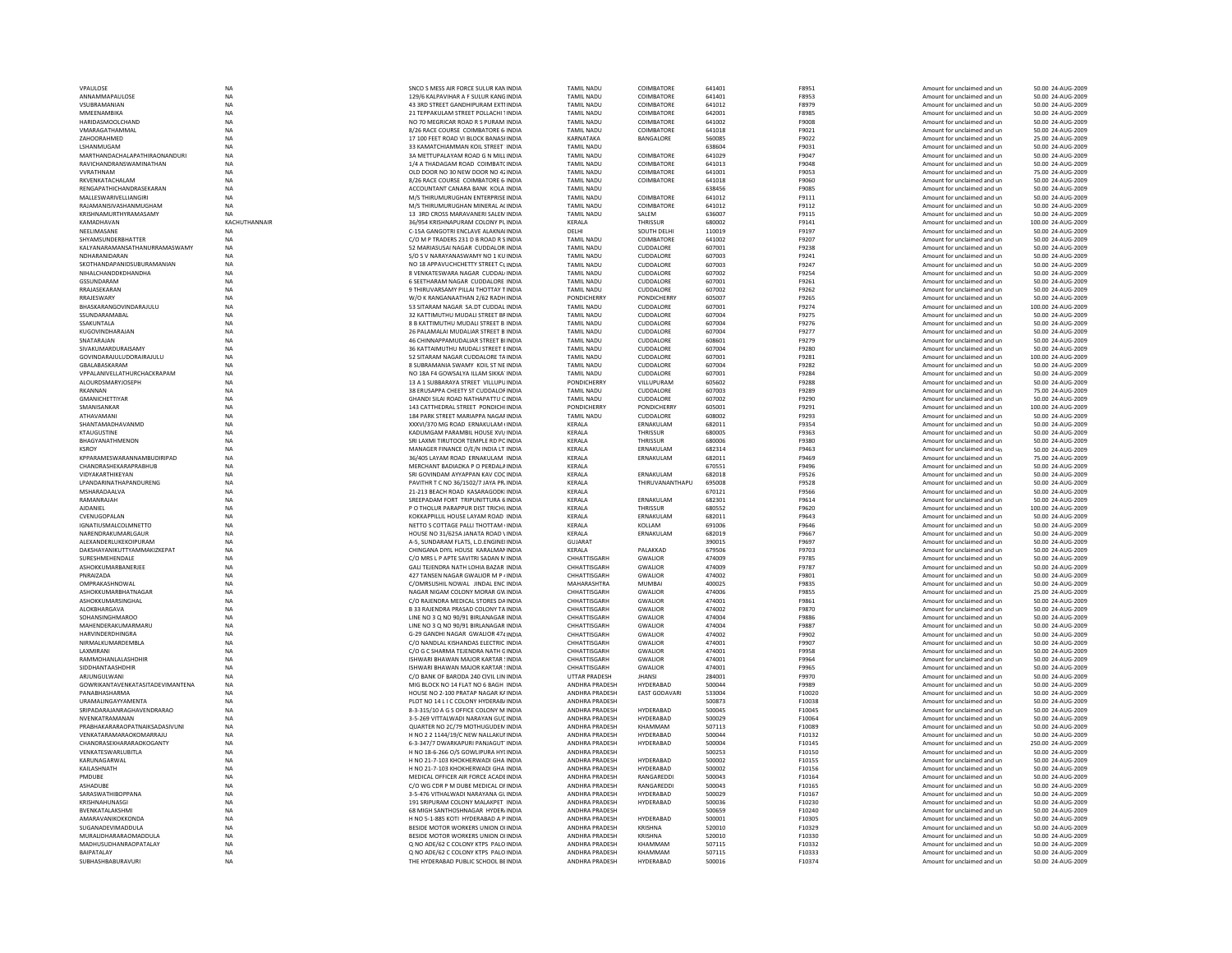| MEENAKSHINANDIVADA                        | NA              | C/O B B SANKARA RAO A1/42 MAYU INDIA                                          | ANDHRA PRADESH                               | HYDERABAD        | 500016           | F10376           | Amount for unclaimed and ur                                | 50.00 24-AUG-2009                      |
|-------------------------------------------|-----------------|-------------------------------------------------------------------------------|----------------------------------------------|------------------|------------------|------------------|------------------------------------------------------------|----------------------------------------|
| ROMESHCHAND                               | <b>NA</b>       | 90 VAYUPURI SECUNDERABAD A P SINDIA                                           | ANDHRA PRADESH                               |                  | 500594           | F10381           | Amount for unclaimed and un                                | 100.00 24-AUG-2009                     |
| SHANTIMALHOTRA                            | <b>NA</b>       | 90 VAYUPURI SECUNDERABAD 5005 INDIA                                           | ANDHRA PRADESH                               |                  | 500594           | F10382           | Amount for unclaimed and un                                | 100.00 24-AUG-2009                     |
| <b>GENGAIYAKULASEKHAR</b>                 | <b>NA</b>       | 33 1ST STREET SREE SAYEE NAGAR VINDIA                                         | TAMII NADU                                   | CHENNAL          | 600092           | F10394           | Amount for unclaimed and un                                | 50.00 24-AUG-2009                      |
| SHANKARJAIGOPALAN                         | <b>NA</b>       | CHANDRODAYA 6-4-489/5 BHOLAKP INDIA                                           | ANDHRA PRADESH                               |                  | 500380           | F10430           | Amount for unclaimed and un                                | 100.00 24-AUG-2009                     |
| SATYANARAYANAGANT                         | <b>NA</b>       | OR NO 2C/73 MOTHUGUDEM P O LCINDIA                                            | ANDHRA PRADESH                               | KHAMMAM          | 507113           | F10439           | Amount for unclaimed and un                                | 50.00 24-AUG-2009                      |
|                                           |                 |                                                                               |                                              |                  |                  |                  |                                                            |                                        |
| TAMMIRAJUVEGESNA                          | <b>NA</b>       | C/O DR V T RAJU DEPT OF AG ECON( INDIA                                        | <b>GUJARAT</b>                               | <b>JUNAGADH</b>  | 362001           | F10457           | Amount for unclaimed and un                                | 50.00 24-AUG-2009                      |
| <b>GPDARSHANLAL</b>                       | <b>NA</b>       | IV/78 FOREST LANE ADONI 518301 INDIA                                          | <b>ANDHRA PRADESH</b>                        |                  | 518301           | F10461           | Amount for unclaimed and un                                | 50.00 24-AUG-2009                      |
| VARAAUTARDANDOTIKAR                       | <b>NA</b>       | H NO 12 1 795 ASIFNAGAR P O HUMINDIA                                          | ANDHRA PRADESH                               | <b>HYDERABAD</b> | 500028           | F10474           | Amount for unclaimed and un                                | 75.00 24-AUG-2009                      |
|                                           |                 |                                                                               |                                              |                  |                  |                  |                                                            |                                        |
| HARIKISHANDANDOTIKAR                      | NA              | H NO 12 1 795 ASIFNAGAR PO HUM/ INDIA                                         | ANDHRA PRADESH                               | HYDERABAD        | 500028           | F10475           | Amount for unclaimed and un                                | 75.00 24-AUG-2009                      |
| NARESHKUMARDANDOTIKAR                     | <b>NA</b>       | H NO 12 1 795 ASIFNAGAR PO HUM/ INDIA                                         | ANDHRA PRADESH                               | HYDERABAD        | 500028           | F10476           | Amount for unclaimed and un                                | 75.00 24-AUG-2009                      |
| VERSHATANEJA                              | <b>NA</b>       | H NO 3 5/3 ST NO 4 OPP S B H HABS INDIA                                       | ANDHRA PRADESH                               | HYDERABAD        | 500007           | F10478           | Amount for unclaimed and un                                | 50.00 24-AUG-2009                      |
| MSURESHREDDY                              | <b>NA</b>       | 6-3-1106 SOMAIIGUDA HYDERARAE INDIA                                           | <b>ANDHRA PRADESH</b>                        | HYDERABAD        | 500004           | F10514           | Amount for unclaimed and un                                | 50.00 24-AUG-2009                      |
|                                           |                 |                                                                               |                                              |                  |                  |                  |                                                            |                                        |
| RAJAREDDYKANDAKATLAVENKAT                 | NA              | 18-4-411 ALIABAD HYDERABAD A P INDIA                                          | ANDHRA PRADESH                               |                  | 500253           | F10529           | Amount for unclaimed and un                                | 50.00 24-AUG-2009                      |
| <b>INDUNARAYANRAOJOSHI</b>                | <b>NA</b>       | F-27 JAWAHARLAL NEHRU SALAI BLCINDIA                                          | <b>TAMIL NADU</b>                            | CUDDALORE        | 607803           | F10584           | Amount for unclaimed and un                                | 50.00 24-AUG-2009                      |
| <b>INDERJITSINGHSODHI</b>                 | NA              | 5-9-1110/3 KING KOTHI ROAD HYDE INDIA                                         | ANDHRA PRADESH                               | HYDERABAD        | 500001           | F10585           | Amount for unclaimed and un                                | 50.00 24-AUG-2009                      |
| SHEII ASHEKAR                             | <b>NA</b>       | C/O CANARA BANK DIVISIONAL OFFLINDIA                                          | <b>ANDHRA PRADESH</b>                        | HYDFRARAD        | 500029           | F10599           | Amount for unclaimed and un                                | 50.00 24-AUG-2009                      |
|                                           |                 |                                                                               |                                              |                  |                  |                  |                                                            |                                        |
| CHANDADEVIDAGA                            | <b>NA</b>       | 3-5-955 NARAYAN GUDA HYDERAB/INDIA                                            | ANDHRA PRADESH                               | HYDERABAD        | 500029           | F10618           | Amount for unclaimed and un                                | 50.00 24-AUG-2009                      |
| KUPPUSWAMYBALASUBRAMANIAN                 | NA              | ASSISTANT DESIGN ENGINEER D D P INDIA                                         | ANDHRA PRADESH                               | RANGAREDDI       | 500037           | F10663           | Amount for unclaimed and ur                                | 50.00 24-AUG-2009                      |
| YSNMOORTHY                                | <b>NA</b>       | C/O L I C OF INDIA CLAIMS DEPT DIV INDIA                                      | ANDHRA PRADESH                               |                  | 500463           | F10700           | Amount for unclaimed and un                                | 50.00 24-AUG-2009                      |
| BELIDEJAYASHREE                           | <b>NA</b>       | 9-9-80 GIRMAJEPET WARANGAL 50 INDIA                                           | ANDHRA PRADESH                               | WARANGAL         | 506002           | F10791           | Amount for unclaimed and un                                | 50.00 24-AUG-2009                      |
|                                           |                 |                                                                               |                                              |                  |                  |                  |                                                            |                                        |
| SVINAYAKUMAR                              | <b>NA</b>       | DEPT VTS BHEL R & D VIKASNAGAR HNDIA                                          | ANDHRA PRADESH                               |                  | 500593           | F10806           | Amount for unclaimed and un                                | 50.00 24-AUG-2009                      |
| KARANSINGHTHAKUR                          | <b>NA</b>       | 5-10-86 KISHANPURA HANAM KONCINDIA                                            | ANDHRA PRADESH                               | WARANGAL         | 506001           | F10822           | Amount for unclaimed and un                                | 25.00 24-AUG-2009                      |
| NARASIMHACHARYULUMARIMGANTI               | NA              | 370 LCH SAIDABAD COLONY HYDER INDIA                                           | ANDHRA PRADESH                               |                  | 500659           | F10880           | Amount for unclaimed and ur                                | 50.00 24-AUG-2009                      |
| NARAYANARAVIKANTI                         | <b>NA</b>       | C/O STATE BANK OF HYDERABAD W/ INDIA                                          | ANDHRA PRADESH                               | WARANGAL         | 506002           | F10881           | Amount for unclaimed and un                                | 50.00 24-AUG-2009                      |
|                                           |                 |                                                                               |                                              |                  |                  |                  |                                                            |                                        |
| RAJENDRARSHARMA                           | <b>NA</b>       | 21 AMAR SINGH MARG UJJAIN M P LINDIA                                          | MADHYA PRADESH                               | <b>UJJAIN</b>    | 456001           | F10891           | Amount for unclaimed and un                                | 50.00 24-AUG-2009                      |
| PRAMODRAI WANTRAOMULEY                    | NA              | OFFICE ASSTT GR II ST RECONST DIVIINDIA                                       | CHHATTISGARH                                 | SHIVPURI         | 473551           | F10916           | Amount for unclaimed and un                                | 50.00 24-AUG-2009                      |
| NARIMANDARASHAWELAVIA                     | NA              | 12/2 NEW PALASIA INDORE 452001 INDIA                                          | MADHYA PRADESH                               | <b>INDORE</b>    | 452001           | F10917           | Amount for unclaimed and un                                | 100.00 24-AUG-2009                     |
| <b>JAGDISHCHANDSINGLA</b>                 | NA              | 13 DATRAHAR COLONY INDORE MAI INDIA                                           | MADHYA PRADESH                               | <b>INDORE</b>    | 452003           | F10968           | Amount for unclaimed and un                                | 50.00 24-AUG-2009                      |
|                                           |                 |                                                                               |                                              |                  |                  |                  |                                                            |                                        |
| PRADEEPKUMARSAKLECHA                      | <b>NA</b>       | MILIRATY HOSPITAL 3 EME CENTRE HNDIA                                          | MAHARASHTRA                                  |                  | 402031           | F11031           | Amount for unclaimed and un                                | 50.00 24-AUG-2009                      |
| <b>SHEEALIGHOSH</b>                       | <b>NA</b>       | C/O IISCO STANTON PIPE & EDY CO LINDIA                                        | <b>MADHYA PRADESH</b>                        | UIJAIN           | 456010           | F11043           | Amount for unclaimed and un                                | 50.00 24-AUG-2009                      |
| CHANDRAKANTAPATNI                         | NA              | 2/33 MALVIYA NAGAR JAIPUR [RAJ] INDIA                                         | RAJASTHAN                                    | <b>JAIPUR</b>    | 302017           | F11134           | Amount for unclaimed and un                                | 50.00 24-AUG-2009                      |
|                                           |                 |                                                                               |                                              |                  |                  |                  |                                                            |                                        |
| <b>SUSHILAJAIN</b>                        | NA              | 20 PARSHWA NATH JAIN COLONY OI INDIA                                          | RAJASTHAN                                    | <b>AJMER</b>     | 305001           | F11190           | Amount for unclaimed and un                                | 50.00 24-AUG-2009                      |
| SHIVENDRARATNU                            | <b>NA</b>       | AKSHAYA KRIPA PAREEK COLLEGE R(INDIA                                          | RAJASTHAN                                    | <b>JAIPUR</b>    | 302006           | F11203           | Amount for unclaimed and un                                | 50.00 24-AUG-2009                      |
| OMENDRARATNU                              | <b>NA</b>       | AKSHAYA KRIPA PAREEK COLLEGE R(INDIA                                          | RAJASTHAN                                    | <b>JAIPUR</b>    | 302006           | F11205           | Amount for unclaimed and un                                | 50.00 24-AUG-2009                      |
| <b>RHANWARI AI SHAH</b>                   | <b>NA</b>       | C/O B L SHAH BANKWALA H NO 265 INDIA                                          | RAIASTHAN                                    |                  | 302003           | F11211           | Amount for unclaimed and un                                | 50.00 24-AUG-2009                      |
|                                           |                 |                                                                               |                                              |                  |                  |                  |                                                            |                                        |
| SHANTILALJAIN                             | NA              | C/O B L SHAH BANKWALA H NO 265: INDIA                                         | RAJASTHAN                                    |                  | 302003           | F11212           | Amount for unclaimed and ur                                | 50.00 24-AUG-2009                      |
| <b>BLSHAHHUF</b>                          | <b>NA</b>       | C/O B L SHAH BANKWALA H NO 265 INDIA                                          | RAJASTHAN                                    |                  | 302003           | F11218           | Amount for unclaimed and un                                | 50.00 24-AUG-2009                      |
| GHANSHYAMLADIWALA                         | NA              | 155 JOHARI BAZAR JAIPUR 302003 INDIA                                          | RAJASTHAN                                    |                  | 302003           | F11276           | Amount for unclaimed and un                                | 50.00 24-AUG-2009                      |
|                                           |                 |                                                                               |                                              |                  |                  |                  |                                                            |                                        |
| DDAVID                                    | <b>NA</b>       | A1 'C' ROAD SARDAR PURA IODHPULINDIA                                          | RAIASTHAN                                    | <b>IODHPUR</b>   | 342003           | F11331           | Amount for unclaimed and un                                | 50.00 24-AUG-2009                      |
| <b>HIRACHANDKOTHARI</b>                   | <b>NA</b>       | 3969 M S B STREET JOHARI BAZAR J/ INDIA                                       | RAJASTHAN                                    |                  | 302003           | F11387           | Amount for unclaimed and un                                | 50.00 24-AUG-2009                      |
| <b>BASHISTHNARAINSINGH</b>                | <b>NA</b>       | RAJ BHAWAN CIVIL LINES JAIPUR 30 INDIA                                        | RAJASTHAN                                    | <b>JAIPUR</b>    | 302006           | F11517           | Amount for unclaimed and un                                | 100.00 24-AUG-2009                     |
| SHANTICHANDKOTHARI                        | <b>NA</b>       | 1996 PEETLIYON KA CHOWK JOHARI INDIA                                          | RAJASTHAN                                    |                  | 302003           | F11624           | Amount for unclaimed and un                                | 50.00 24-AUG-2009                      |
|                                           |                 |                                                                               |                                              |                  |                  |                  |                                                            |                                        |
| <b>VIMALADEVIIOSHI</b>                    | <b>NA</b>       | JOSHI BHAWAN F-2 KANTI CHANDRAINDIA                                           | RAIASTHAN                                    | <b>JAIPUR</b>    | 302006           | F11639           | Amount for unclaimed and un                                | 50.00 24-AUG-2009                      |
| RAGHAVENDRAIOSHI                          | <b>NA</b>       | JOSHI BHAWAN F-2 KANTI CHANDRAINDIA                                           | RAJASTHAN                                    | <b>JAIPUR</b>    | 302006           | F11640           | Amount for unclaimed and un                                | 50.00 24-AUG-2009                      |
| ANANDGOSWAMI                              | GNGOSWAMI       | C/O G P OAMRA C 129 TILAK NAGAR INDIA                                         | RAJASTHAN                                    |                  | 302004           | F11849           | Amount for unclaimed and un                                | 50.00 24-AUG-2009                      |
|                                           |                 |                                                                               |                                              |                  |                  |                  |                                                            |                                        |
|                                           |                 |                                                                               |                                              | <b>JAIPUR</b>    |                  |                  |                                                            |                                        |
| <b>SHASHIGUPTA</b>                        | <b>NA</b>       | C/O G C GUPTA RAJASTHAN STATE C INDIA                                         | RAJASTHAN                                    | <b>JAIPUR</b>    | 302004           | F11882           | Amount for unclaimed and un                                | 50.00 24-AUG-2009                      |
| RAMAUTARGUPTA                             | NA              | A-23 AMBA BARI JHOTWARA ROAD . INDIA                                          | RAJASTHAN                                    | <b>JAIPUR</b>    | 302012           | F11924           | Amount for unclaimed and un                                | 50.00 24-AUG-2009                      |
| RADHEYSHYAMGUPTA                          | <b>NA</b>       | A-16 GUPTA BHAWAN RAM NAGAR INDIA                                             | RAJASTHAN                                    | <b>JAIPUR</b>    | 302016           | F12000           | Amount for unclaimed and un                                | 50.00 24-AUG-2009                      |
|                                           |                 |                                                                               |                                              |                  |                  |                  |                                                            |                                        |
| <b>I AXMINARAINAGARWAI</b>                | NA              | C/O STATE BANK OF BIKANER & JAIP INDIA                                        | RAIASTHAN                                    | PALI             | 306304           | F12026           | Amount for unclaimed and un                                | 50.00 24-AUG-2009                      |
| PRAHLADRAISHARMA                          | NA              | C/O SHARAMA FINI BHANDAR SHOP INDIA                                           | RAJASTHAN                                    |                  | 302003           | F12038           | Amount for unclaimed and ur                                | 50.00 24-AUG-2009                      |
| BRIJENDRAPAWAR                            | NA              | 8 NIRALA NAGAR AJMER 305001 INDIA                                             | RAJASTHAN                                    | <b>AJMER</b>     | 305001           | F12234           | Amount for unclaimed and un                                | 50.00 24-AUG-2009                      |
|                                           |                 |                                                                               |                                              |                  |                  |                  |                                                            |                                        |
| SHAMSHERSINGH                             | <b>NA</b>       | C-28 KRISHNA KUTIR JYOTIMARG BA INDIA                                         | RAJASTHAN                                    | <b>JAIPUR</b>    | 302015           | F12279           | Amount for unclaimed and un                                | 50.00 24-AUG-2009                      |
| BIMLAKUMARISHARMA                         | <b>NA</b>       | C-28 KRISHNA KUTIR JYOTIMARG BA INDIA                                         | RAJASTHAN                                    | <b>JAIPUR</b>    | 302015           | F12280           | Amount for unclaimed and un                                | 50.00 24-AUG-2009                      |
| SAWATRAJBHANSALI                          | NA              | 7-JHA-11 JAWAHAR NAGAR JAIPUR INDIA                                           | RAJASTHAN                                    | <b>JAIPUR</b>    | 302004           | F12282           | Amount for unclaimed and ur                                | 50.00 24-AUG-2009                      |
| RENUBHANSALI                              | NA              | 7-JHA-11 JAWAHAR NAGAR JAIPUR INDIA                                           | RAJASTHAN                                    | <b>JAIPUR</b>    | 302004           | F12283           | Amount for unclaimed and un                                | 50.00 24-AUG-2009                      |
|                                           |                 |                                                                               |                                              |                  |                  |                  |                                                            |                                        |
| PREMKUMARIPAWAR                           | <b>NA</b>       | 8 NIRALA NAGAR AJMER 305001 INDIA                                             | RAJASTHAN                                    | <b>AJMER</b>     | 305001           | F12286           | Amount for unclaimed and un                                | 50.00 24-AUG-2009                      |
| RAMCHANDRABHARGAVA                        | <b>NA</b>       | 33 POLO I FIRST FLOOR PAOTA JODHNDIA                                          | RAJASTHAN                                    | <b>JODHPUR</b>   | 342006           | F12304           | Amount for unclaimed and un                                | 50.00 24-AUG-2009                      |
| RRIIMOHANSHARMA                           | <b>NA</b>       | C/O MAHESH RAIWANSHI VAKILON INDIA                                            | RAIASTHAN                                    | <b>BIKANER</b>   | 334001           | F12349           | Amount for unclaimed and un                                | 50.00 24-AUG-2009                      |
| SHANKERDEOJOSHI                           | NA              |                                                                               |                                              |                  |                  | F12353           | Amount for unclaimed and ur                                | 50.00 24-AUG-2009                      |
|                                           |                 | D 27 SAHUNAGAR SAWAI MADHOP INDIA                                             | RAJASTHAN                                    |                  | 322022           |                  |                                                            |                                        |
| RADHAMOHANKHANDELWAL                      | <b>NA</b>       | C/O KEDAR NATH RAMESH CHAND PINDIA                                            | RAJASTHAN                                    | ALWAR            | 321606           | F12566           | Amount for unclaimed and un                                | 50.00 24-AUG-2009                      |
| NARESHKUMARJAIN                           | <b>NA</b>       | C/O NAKODA INVESTMENTS NAYA B INDIA                                           | RAJASTHAN                                    | <b>AJMER</b>     | 305001           | F12628           | Amount for unclaimed and un                                | 50.00 24-AUG-2009                      |
| ASHOKKUMARIAIN                            | <b>NA</b>       | C/O MANGAL CHAND TARA CHAND 'INDIA                                            | RAIASTHAN                                    | <b>SIKAR</b>     | 332001           | F12690           | Amount for unclaimed and un                                | 50.00 24-AUG-2009                      |
| SARLAGUPTA                                | <b>NA</b>       | C/O MEDICINE CENTRE GOPAL GANJINDIA                                           | <b>UTTAR PRADESH</b>                         | JALAUN           | 285001           | F12723           | Amount for unclaimed and un                                | 25.00 24-AUG-2009                      |
|                                           |                 |                                                                               |                                              |                  |                  |                  |                                                            |                                        |
| NAGENDRABAHADURSINGH                      | <b>NA</b>       | C/O.SHRI R S SRIVASTAVA 583, BLOC INDIA                                       | <b>UTTAR PRADESH</b>                         |                  | 208013           | F12740           | Amount for unclaimed and un                                | 50.00 24-AUG-2009                      |
| RAMESHKUMARGUPTA                          | <b>NA</b>       | 3 AE-36 PROJECT COLONY OBRA MIF INDIA                                         | UTTAR PRADESH                                | SONBHADRA        | 231219           | F12752           | Amount for unclaimed and un                                | 50.00 24-AUG-2009                      |
| <b>I FKHAGUPTA</b>                        | <b>NA</b>       | 119/51 NASIMARAD KANPUR 20801INDIA                                            | <b>UTTAR PRADESH</b>                         |                  | 208012           | F12835           | Amount for unclaimed and un                                | 50.00 24-AUG-2009                      |
| SATYANARAYANPODDAR                        | <b>NA</b>       | P O NIDHAULI KALAN DISTT ETAH U INDIA                                         | <b>UTTAR PRADESH</b>                         | ETAH             | 207122           | F12856           | Amount for unclaimed and un                                | 50.00 24-AUG-2009                      |
| LALBAHADURSINGH                           | <b>NA</b>       | 80/4 SAFED COLONY JUHI KANPUR UNDIA                                           | <b>UTTAR PRADESH</b>                         |                  | 208014           | F12905           | Amount for unclaimed and un                                | 50.00 24-AUG-2009                      |
|                                           |                 |                                                                               |                                              |                  |                  |                  |                                                            |                                        |
| VINEETMINOCHA                             | <b>NA</b>       | 26/45 PHARMA TRADERS BIRHANA FINDIA                                           | <b>UTTAR PRADESH</b>                         |                  | 208001           | F12942           | Amount for unclaimed and un                                | 50.00 24-AUG-2009                      |
| RANIOMAR                                  | NA              | 48/72 GENERAL GANJ KANPUR 208(INDIA                                           | <b>UTTAR PRADESH</b>                         |                  | 208001           | F12944           | Amount for unclaimed and un                                | 50.00 24-AUG-2009                      |
| SUDHIRKAPUF                               | <b>NA</b>       | 133/244 M BLOCK KIDWAI NAGAR K INDIA                                          | <b>UTTAR PRADESH</b>                         |                  | 208011           | F13023           | Amount for unclaimed and un                                | 50.00 24-AUG-2009                      |
| <b>RIMAI AKUMARIJAIN</b>                  |                 |                                                                               |                                              | KANNAUI          |                  |                  |                                                            |                                        |
|                                           | NA              | C/O ODOCHEM INDUSTRIES JAIN STI INDIA                                         | <b>UTTAR PRADESH</b>                         |                  | 209725           | F13039           | Amount for unclaimed and un                                | 50.00 24-AUG-2009                      |
| RAJENDRAKUMARSHUKLA                       | NA              | 71/86 SUTAR KHANA KANPUR 2080 INDIA                                           | <b>UTTAR PRADESH</b>                         |                  | 208001           | F13048           | Amount for unclaimed and un                                | 50.00 24-AUG-2009                      |
| UMAGARG                                   | <b>NA</b>       | 49/85 GOPAL HOUSE NAUGHARA K INDIA                                            | <b>UTTAR PRADESH</b>                         |                  | 208001           | F13054           | Amount for unclaimed and un                                | 50.00 24-AUG-2009                      |
| RAMKRISHNA                                | <b>NA</b>       | 124 PINKI GANGA GANJ PANKI POW INDIA                                          | <b>UTTAR PRADESH</b>                         |                  | 208020           | F13060           | Amount for unclaimed and un                                | 50.00 24-AUG-2009                      |
|                                           |                 |                                                                               |                                              |                  |                  |                  |                                                            |                                        |
| AMRFR                                     | <b>NA</b>       | TYPE IV/65 OFFICERS COLONY PANK INDIA                                         | <b>UTTAR PRADESH</b>                         |                  | 208020           | F13062           | Amount for unclaimed and un                                | 50.00 24-AUG-2009                      |
| DEEPAKKUMAR                               | NA              | ALLAHABAD BANK REGIONAL OFFICEINDIA                                           | <b>BIHAR</b>                                 | PATNA            | 800001           | F13100           | Amount for unclaimed and ur                                | 50.00 24-AUG-2009                      |
| VISHVESHBAVEJA                            | NA              | 120/904 LAJPAT NAGAR KANPUR 2C INDIA                                          | <b>UTTAR PRADESH</b>                         |                  | 208005           | F13230           | Amount for unclaimed and un                                | 50.00 24-AUG-2009                      |
| SHARDAVERMA                               | <b>NA</b>       | C/O VEDRAM SINGH VERMA AE-166 INDIA                                           | <b>UTTAR PRADESH</b>                         |                  | 229404           | F13238           | Amount for unclaimed and un                                | 50.00 24-AUG-2009                      |
|                                           |                 |                                                                               |                                              | RAEBARELI        |                  |                  |                                                            |                                        |
| OMPRAKASHGUPTA                            | <b>NA</b>       | 9A/1 TYPE III PANKI POWER HOUSE (INDIA                                        | <b>UTTAR PRADESH</b>                         |                  | 208020           | F13242           | Amount for unclaimed and un                                | 100.00 24-AUG-2009                     |
| MANJUAGARWAL                              | <b>NA</b>       | 113/244 SWAROOP NAGAR KANPUHNDIA                                              | <b>UTTAR PRADESH</b>                         |                  | 208002           | F13272           | Amount for unclaimed and un                                | 50.00 24-AUG-2009                      |
| CHITRASINGH                               | NA              | C/O DR N B SINGH D-24 MEDICAL CC INDIA                                        | <b>UTTAR PRADESH</b>                         |                  | 208002           | F13291           | Amount for unclaimed and ur                                | 50.00 24-AUG-2009                      |
|                                           |                 |                                                                               |                                              |                  |                  |                  |                                                            |                                        |
| CHANDRIKAPRASADPANDEY                     | <b>NA</b>       | C/O AJANTA PRODUCTS SHUKLA GAI INDIA                                          | <b>UTTAR PRADESH</b>                         | <b>UNNAO</b>     | 209861           | F13340           | Amount for unclaimed and un                                | 50.00 24-AUG-2009                      |
| RAJENDRAKUMARMAHESHWARI                   | <b>NA</b>       | C/O SHRI FATECHAND MALANI 19/1 INDIA                                          | <b>UTTAR PRADESH</b>                         |                  | 208001           | F13349           | Amount for unclaimed and un                                | 50.00 24-AUG-2009                      |
| <b>RHAGAWATIPRASADTOSHNIWAI</b>           | <b>NA</b>       | 64 MOTI BHAWAN COLLECTOR GAN INDIA                                            | <b>UTTAR PRADESH</b>                         |                  | 208001           | F13400           | Amount for unclaimed and un                                | 50.00 24-AUG-2009                      |
|                                           | NA              | 268 H BLOCK KIDWAI NAGAR KANPUNDIA                                            |                                              |                  | 208011           | F13415           | Amount for unclaimed and un                                | 50.00 24-AUG-2009                      |
| RADHADUBEY                                |                 |                                                                               | UTTAR PRADESH                                |                  |                  |                  |                                                            |                                        |
| <b>JHUNNALALOJHA</b>                      | <b>NA</b>       | C/O M/S J K SYNTHETICS LTD KALPI FINDIA                                       | <b>UTTAR PRADESH</b>                         |                  | 208012           | F13464           | Amount for unclaimed and un                                | 50.00 24-AUG-2009                      |
| HASUMATIMEHTA                             | <b>NA</b>       | 90/165 IFTIKHARABAD C/O JYOTI MI INDIA                                        | <b>UTTAR PRADESH</b>                         |                  | 208001           | F13472           | Amount for unclaimed and un                                | 50.00 24-AUG-2009                      |
| CHANDRAPRAKASHSAKSENA                     | <b>NA</b>       | DR C P SAKSENA 16/32 CIVIL LINES K INDIA                                      | <b>UTTAR PRADESH</b>                         |                  | 208001           | F13479           | Amount for unclaimed and un                                | 550.00 24-AUG-2009                     |
| <b>INDERJIT</b>                           | <b>NA</b>       | 184-N KIDWAI NAGAR KANPUR 208 INDIA                                           | <b>UTTAR PRADESH</b>                         |                  | 208011           | F13480           | Amount for unclaimed and un                                | 50.00 24-AUG-2009                      |
|                                           |                 |                                                                               |                                              |                  |                  |                  |                                                            |                                        |
| KRISHNABEHARIAGARWAL<br>ASHOKKUMARAWASTHI | NA<br><b>NA</b> | 7/183 I SWARUP NAGAR KANPUR 2I INDIA<br>218-C SHYAM NAGAR P A C ROAD K/ INDIA | <b>UTTAR PRADESH</b><br><b>UTTAR PRADESH</b> |                  | 208002<br>208013 | F13513<br>F13541 | Amount for unclaimed and un<br>Amount for unclaimed and un | 50.00 24-AUG-2009<br>50.00 24-AUG-2009 |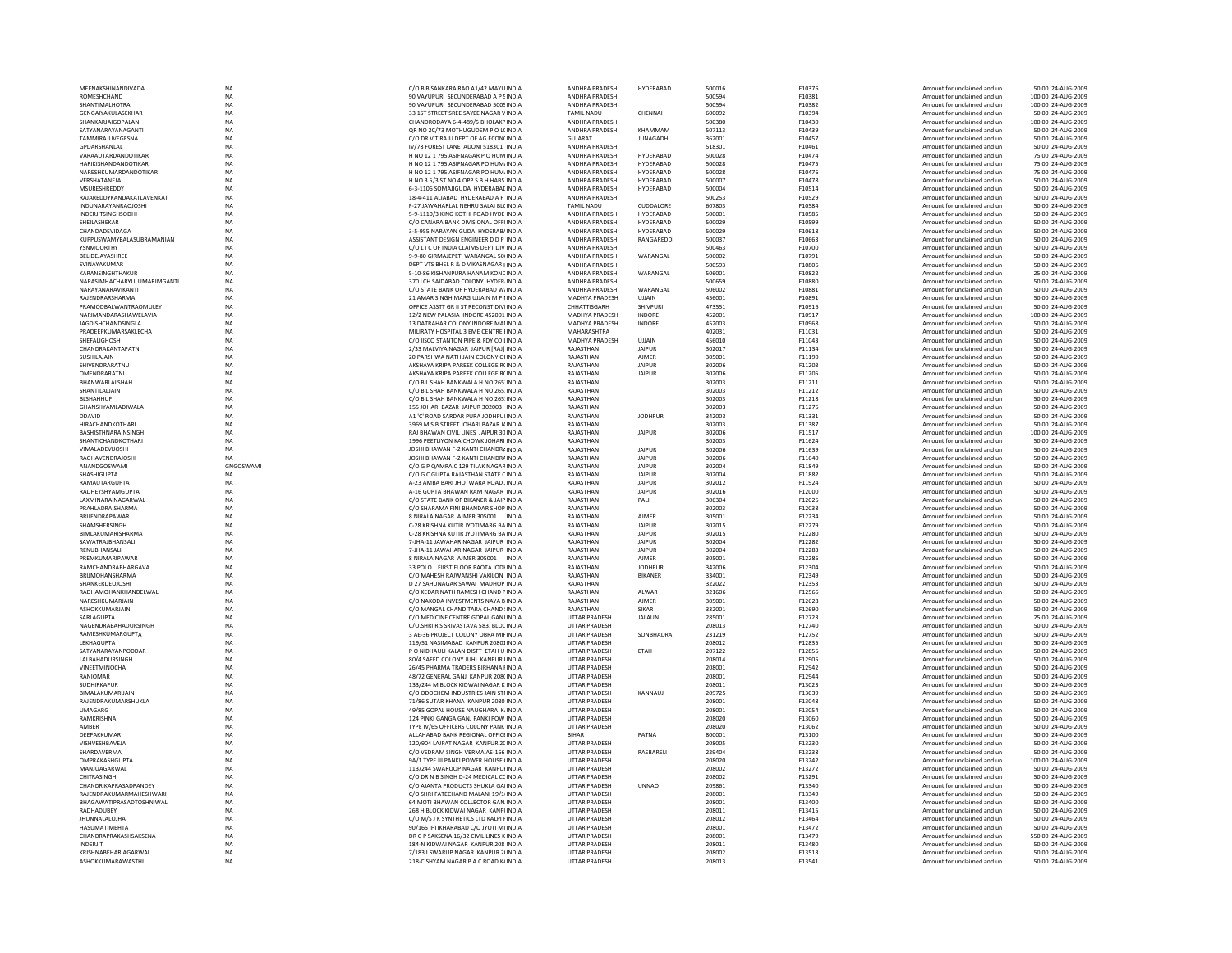| KUSUMDIXIT                                          | <b>NA</b>              | PLOT NO 56 O BLOCK GEETA NAGAR INDIA                                            | <b>UTTAR PRADESH</b>                    |                                | 208024           | F13543           | Amount for unclaimed and un                                | 50.00 24-AUG-2009                       |
|-----------------------------------------------------|------------------------|---------------------------------------------------------------------------------|-----------------------------------------|--------------------------------|------------------|------------------|------------------------------------------------------------|-----------------------------------------|
| BALVIRSAHAI                                         | <b>NA</b>              | IV/62 OFFICER S COLONY PANKI POVINDIA                                           | <b>UTTAR PRADESH</b>                    |                                | 208020           | F13559           | Amount for unclaimed and un                                | 50.00 24-AUG-2009                       |
| ARUNKUMARJAJOO                                      | AKJAJOO                | NO.111 H-2 BLOCK KIDWAI NAGAR INDIA                                             | <b>UTTAR PRADESH</b>                    |                                | 208011           | F13594           | Amount for unclaimed and un                                | 50.00 24-AUG-2009                       |
| CHIRUSBHUSHANLAKRA                                  | NA                     | C/O CANARA BANK 51 MAHAVIR MAINDIA                                              | PUNJAB                                  |                                | 144001           | F13606           | Amount for unclaimed and un                                | 50.00 24-AUG-2009                       |
| AMRITSAGARPURI                                      | <b>NA</b>              | PARAMJIT GANJ KAPURTHALAPUNJ INDIA                                              | PUNJAB                                  | KAPURTHALA<br><b>GURDASPUR</b> | 144601<br>145001 | F13625           | Amount for unclaimed and un                                | 300.00 24-AUG-2009                      |
| BRIJLALBHUTIANI<br>NAROTTAMLALTULSIAN               | <b>NA</b><br><b>NA</b> | S/O SH LAKHIRAM NANAK VILLA LIC INDIA<br>C/O M/S CHANAB TEXTILE MILLS P C INDIA | PUNJAB<br>JAMMU AND KASHMIR             | KATHUA                         | 184102           | F13651<br>F13686 | Amount for unclaimed and un<br>Amount for unclaimed and un | 50.00 24-AUG-2009<br>50.00 24-AUG-2009  |
| <b>JOGINDERNATHGOEL</b>                             | NA                     | 26 PARTAP ROAD MOGA 142001 INDIA                                                | PUNJAB                                  | MOGA                           | 142001           | F13784           | Amount for unclaimed and un                                | 50.00 24-AUG-2009                       |
| <b>RANJITSINGHSOOD</b>                              | <b>NA</b>              | C/O PARTAP COLD STORE TARN TAR INDIA                                            | PUNJAB                                  | AMRITSAR                       | 143401           | F13815           | Amount for unclaimed and un                                | 50.00 24-AUG-2009                       |
| SULOCHANADEVI                                       | <b>NA</b>              | W/O SH MOTI RAM C/O M/S GAIND INDIA                                             | PUNJAB                                  | SANGRUR                        | 148023           | F13826           | Amount for unclaimed and un                                | 50.00 24-AUG-2009                       |
| APTHANKACHEN                                        | <b>NA</b>              | 58 PYCROFTS I STREET ROYAPETTAH INDIA                                           | <b>TAMIL NADU</b>                       | CHENNAL                        | 600014           | F13945           | Amount for unclaimed and un                                | 50.00 24-AUG-2009                       |
| NMANICKAM                                           | <b>NA</b>              | STOREKEEPER REGIONAL BRAILLE PFINDIA                                            | <b>TAMIL NADU</b>                       | TIRUVALLUR                     | 600056           | F13954           | Amount for unclaimed and un                                | 50.00 24-AUG-2009                       |
| <b>TSAVITHR</b>                                     | NA                     | 11 KRISHNA RAO NAIDU ST T NAGAF INDIA                                           | <b>TAMIL NADL</b>                       | CHENNAI                        | 600017           | F13980           | Amount for unclaimed and un                                | 100.00 24-AUG-2009                      |
| MKANANDAR                                           | <b>NA</b>              | 3 MANDAVALLI ST MADRAS 600028 INDIA                                             | <b>TAMIL NADU</b>                       | CHENNAI                        | 600028           | F13981           | Amount for unclaimed and un                                | 100.00 24-AUG-2009                      |
| MCDHANAPALNAIDU                                     | <b>NA</b>              | NO 39 SESHACHALA MUDALI ST SAIL INDIA                                           | <b>TAMIL NADU</b>                       | CHENNAI                        | 600015           | F13987           | Amount for unclaimed and un                                | 50.00 24-AUG-2009                       |
| SENGOLFESTHAKL                                      | <b>NA</b>              | 233 3RD STREET SHASTRI NAGAR VY INDIA                                           | <b>TAMIL NADU</b>                       | CHENNAL                        | 600039           | F14009           | Amount for unclaimed and un                                | 50.00 24-AUG-2009                       |
| TLKRISHNAMURTHY                                     | NA                     | SREE NIVASAM 29 SUNDARAM COL( INDIA                                             | <b>TAMIL NADU</b>                       | KANCHIPURAM                    | 600045           | F14082           | Amount for unclaimed and un                                | 50.00 24-AUG-2009                       |
| BABUNAGESWARARAOVALLURUF                            | <b>NA</b>              | 10/197 ELURU ROAD GUDIVADA KRI INDIA                                            | <b>ANDHRA PRADESH</b>                   | KRISHNA                        | 521301           | F14090           | Amount for unclaimed and un                                | 50.00 24-AUG-2009                       |
| CHENNAKESAVAREDDYGUNTURU                            | <b>NA</b>              | MAIN ROAD MACHERLA GUNTUR D INDIA                                               | ANDHRA PRADESH                          | <b>GUNTUR</b>                  | 522426           | F14130           | Amount for unclaimed and un                                | 50.00 24-AUG-2009                       |
| HARIKRISHNANKANNAN                                  | <b>NA</b>              | 1-16 LAKSHMINAGAR COLONY CHITLINDIA                                             | <b>ANDHRA PRADESH</b>                   | CHITTOOR                       | 517001           | F14148           | Amount for unclaimed and un                                | 50.00 24-AUG-2009                       |
| <b>MARAIAGOPALAN</b>                                | <b>NA</b>              | 28 FAST MAIN ROAD NO 1 GAINDHI INDIA                                            | <b>TAMIL NADU</b>                       | VELLORE                        | 632006           | F14149           | Amount for unclaimed and un                                | 50.00 24-AUG-2009                       |
| RAMAMANIGOPAL                                       | NA                     | NO 20 VELU STREET WEST MAMBAL INDIA                                             | TAMIL NADU                              | CHENNAI                        | 600033           | F14163           | Amount for unclaimed and un                                | 50.00 24-AUG-2009                       |
| RGOPAL                                              | NA                     | 20 VELU STREET WEST MAMBALAM INDIA                                              | <b>TAMIL NADU</b>                       | CHENNAL<br><b>HARIDWAR</b>     | 600033<br>249401 | F14165           | Amount for unclaimed and un                                | 50.00 24-AUG-2009                       |
| SHASHIBALABANTA<br>PAWANPRAKASHRANTA                | NA<br><b>NA</b>        | C/O BANTA JEE RAILWAY ROAD HAR INDIA<br>C/O BANTA IFF RAILWAY ROAD HAR INDIA    | UTTARAKHAND<br><b>UTTARAKHAND</b>       | <b>HARIDWAR</b>                | 249401           | F14231<br>F14232 | Amount for unclaimed and un<br>Amount for unclaimed and un | 50.00 24-AUG-2009<br>50.00 24-AUG-2009  |
| VENKOBARAORAMU                                      | <b>NA</b>              | DOOR NO 31 MANIYAKAR MISSION I INDIA                                            | <b>TAMIL NADU</b>                       | <b>NILGIRIS</b>                | 643102           | F14239           | Amount for unclaimed and un                                | 50.00 24-AUG-2009                       |
| ELLAPPANCHELLAPPAN                                  | <b>NA</b>              | ELANEERKUNDRAM P O VIA ANAKKA INDIA                                             | <b>TAMIL NADU</b>                       | TIRUVANNAMALAI                 | 604401           | F14284           | Amount for unclaimed and un                                | 50.00 24-AUG-2009                       |
| BAPAIAHCHOUDARYSOMAVARAPU                           | <b>NA</b>              | SOMAVARAPU VARI STREET KOLLUFINDIA                                              | ANDHRA PRADESH                          | <b>GUNTUR</b>                  | 522324           | F14287           | Amount for unclaimed and un                                | 50.00 24-AUG-2009                       |
| KRISHNAMALLIKA                                      | RANGAAPPASAMYRAO       | 44 WEST UTTRA STREET SRIRANGAMINDIA                                             | <b>TAMIL NADU</b>                       | TIRUCHIRAPPALLI                | 620006           | F14327           | Amount for unclaimed and un                                | 50.00 24-AUG-2009                       |
| KPGANGADHARAN                                       | <b>NA</b>              | D115/III SECTOR II HALTOWNSHIP SUNDIA                                           | ORISSA                                  | <b>KORAPUT</b>                 | 763002           | F14334           | Amount for unclaimed and un                                | 50.00 24-AUG-2009                       |
| MANJULASADASIVAM                                    | <b>NA</b>              | 3-R AV E RUSSIAN BLOCKS SECTOR 6 INDIA                                          | CHHATTISGARI                            | <b>DURG</b>                    | 490006           | F14335           | Amount for unclaimed and un                                | 50.00 24-AUG-2009                       |
| CSPATRA                                             | <b>NA</b>              | ASSISTANT ENGINEER MECH KOLABI INDIA                                            | ORISSA                                  | <b>KORAPUT</b>                 | 764011           | F14338           | Amount for unclaimed and un                                | 50.00 24-AUG-2009                       |
| SADIBAN                                             | <b>NA</b>              | DREAM CASTLE SHIELD ROAD SIVAK INDIA                                            | TAMIL NADU                              | VIRUDHUNAGAR                   | 626123           | F14341           | Amount for unclaimed and un                                | 25.00.24-AUG-2009                       |
| MSGANESAN                                           | <b>NA</b>              | C/O J M S LORRY SERVICE N KOSAVA INDIA                                          | <b>TAMIL NADU</b>                       |                                | 637002           | F14343           | Amount for unclaimed and un                                | 50.00 24-AUG-2009                       |
| MSJAGADEESAN                                        | <b>NA</b>              | C/O J M S LORRY SERVICE N KOSAVA INDIA                                          | <b>TAMIL NADU</b>                       |                                | 637002           | F14344           | Amount for unclaimed and un                                | 50.00 24-AUG-2009                       |
| <b>MEENAJJADHA\</b>                                 | NA                     | SAYANAK BLOCKS ANAGOL MAL TILI INDIA                                            | KARNATAKA                               | BELGAUM                        | 590006           | F14404           | Amount for unclaimed and un                                | 50.00 24-AUG-2009                       |
| KUTUMBARAOBHAGAVATULA                               | <b>NA</b>              | 20 1 17 1 FRANCHPET CHILAKALAPU INDIA                                           | ANDHRA PRADESH                          | KRISHNA                        | 521002           | F14409           | Amount for unclaimed and un                                | 50.00 24-AUG-2009                       |
| HARISHKUMARPURSANI                                  | <b>NA</b>              | OIL INDUSTRIES PVT LTD PO BOX 46 INDIA                                          | ANDHRA PRADESH                          |                                | 518301           | F14434           | Amount for unclaimed and un                                | 50.00 24-AUG-2009                       |
| <b>GINDIRA</b>                                      | <b>NA</b>              | C-100 BELL NAGAR R E C (PO) TRICH' INDIA                                        | <b>TAMIL NADU</b>                       | TIRUCHIRAPPALLI                | 620015           | F14453           | Amount for unclaimed and un                                | 50.00 24-AUG-2009                       |
| UMAYAGASUNDARAM                                     | <b>NA</b>              | NO A-31 ANNA NAGAR CHINGLEPUTINDIA                                              | <b>TAMIL NADU</b>                       | KANCHIPURAM                    | 603001           | F14471           | Amount for unclaimed and un                                | 50.00 24-AUG-2009                       |
| <b>JAYASUDHAKAKARLA</b>                             | NA                     | 9-B VEENUS COLONY II STREET MAC INDIA                                           | <b>TAMIL NADU</b>                       | CHENNAI                        | 600018           | F14476           | Amount for unclaimed and un                                | 50.00 24-AUG-2009                       |
| KVENKATESAN                                         | <b>NA</b>              | 3 KASTURI ESTATES GOPALAPURAM INDIA                                             | TAMIL NADU                              | CHENNAL                        | 600086           | F14498           | Amount for unclaimed and un                                | 50.00 24-AUG-2009                       |
| CSELANGOVAN                                         | <b>NA</b>              | <b>B 8 RAJARAM COLONY KODAMBAK INDIA</b>                                        | <b>TAMIL NADU</b><br><b>TAMIL NADU</b>  | CHENNAI                        | 600024           | F14507           | Amount for unclaimed and un                                | 100.00 24-AUG-2009                      |
| KVASU                                               | <b>NA</b>              | Y 22 PLOT NO 4513 FIFTH AVENUE A INDIA                                          |                                         | CHENNAL                        | 600040           | F14618           | Amount for unclaimed and un                                | 100.00 24-AUG-2009                      |
| <b>JANAKIDEVIKOTA</b><br>PGOPAL                     | NA<br>NA               | C/O SRI KOTA MADHAVA SASTRY SR INDIA<br>BANK OF MADURA LTD 76 SEKKALAI INDIA    | ANDHRA PRADESH<br><b>TAMIL NADU</b>     | WEST GODAVARI                  | 534001<br>623001 | F14638<br>F14652 | Amount for unclaimed and ur<br>Amount for unclaimed and un | 50.00 24-AUG-2009<br>50.00 24-AUG-2009  |
| SRAMAMOORTHY                                        | <b>NA</b>              | ELANAGAR VILLAGE EZHILOOR POST INDIA                                            | <b>TAMIL NADU</b>                       |                                | 614715           | F14670           |                                                            | 50.00 24-AUG-2009                       |
| LALITHAMBALNARAYANSAMY                              | <b>NA</b>              | M33-D M I G FLAT PARK VIEW FLATS INDIA                                          | <b>TAMIL NADU</b>                       | CHENNAI                        | 600078           | F14695           | Amount for unclaimed and un<br>Amount for unclaimed and un | 50.00 24-AUG-2009                       |
| <b>GOPALCHCHAKRABORTY</b>                           | <b>NA</b>              | C/O GARGANDA TEA GARDEN P O R/ INDIA                                            | <b>WEST RENGAL</b>                      | <b>JAI PAIGURI</b>             | 735228           | F14716           | Amount for unclaimed and un                                | 50.00 24-AUG-2009                       |
| GRAGOTHAMAN                                         | NA                     | 25 KATCHERI OPPOSITE LANE VRIDD INDIA                                           | PONDICHERRY                             | CUDDALORE                      | 606001           | F14724           | Amount for unclaimed and un                                | 75.00 24-AUG-2009                       |
| BADRIPRASADGARODIA                                  | <b>NA</b>              | <b>GARODIA MEDICAL STORES CHAMBLINDIA</b>                                       | ARUNACHAL PRADESH                       | TINSUKIA                       | 786125           | F14742           | Amount for unclaimed and un                                | 25.00 24-AUG-2009                       |
| CHANDRAKALAPUNDALIKGANORKAR                         | <b>NA</b>              | CONRT ROAD OPP GIRLS HIGH SCHO INDIA                                            | MAHARASHTRA                             |                                | 444602           | F14743           | Amount for unclaimed and un                                | 50.00 24-AUG-2009                       |
| SSIVAGAMY                                           | <b>NA</b>              | D/O J M SUBBU CHETTY N KOSAVAN INDIA                                            | <b>TAMIL NADU</b>                       |                                | 637002           | F14756           | Amount for unclaimed and un                                | 50.00 24-AUG-2009                       |
| PARITALAVENKATASUBBAIAH                             | <b>NA</b>              | C/O MALLIKARJINA AUTOSPARES AN INDIA                                            | ANDHRA PRADESH                          | CUDDAPAH                       | 516227           | F14759           | Amount for unclaimed and un                                | 50.00 24-AUG-2009                       |
| KNATARAJAN                                          | <b>NA</b>              | KAMAL A1/6/2 23RD CROSS STREET INDIA                                            | <b>TAMIL NADU</b>                       | CHENNAI                        | 600090           | F14770           | Amount for unclaimed and un                                | 50.00 24-AUG-2009                       |
| NVALAYAPATH                                         | <b>NA</b>              | 8 KUTTITHAMBIRAN STREET PERAM INDIA                                             | <b>TAMIL NADU</b>                       | CHENNAL                        | 600012           | F14843           | Amount for unclaimed and un                                | 50.00 24-AUG-2009                       |
| PUSHPAMMAI KURAMNARASIMHAN                          | <b>NA</b>              | NEW 84 N S C BOSE ROAD MADRAS INDIA                                             | <b>TAMIL NADU</b>                       | CHENNAL                        | 600079           | F14896           | Amount for unclaimed and un                                | 50.00 24-AUG-2009                       |
| SUNDARAMVAIDYANATHASAMI                             | <b>NA</b>              | 31 EAST 7TH MAIN ROAD GANDHI N INDIA                                            | <b>TAMIL NADU</b>                       | VELLORE                        | 632006           | F14927           | Amount for unclaimed and un                                | 100.00 24-AUG-2009                      |
| <b>INDUMATIAUDHUTRHURF</b>                          | NΔ                     | 222 BALIRAM PETH JALGAO 425001 INDIA                                            | <b>MAHARASHTRA</b>                      | <b>JALGAON</b>                 | 425001           | F14931           | Amount for unclaimed and un                                | 50.00 24-AUG-2009                       |
| SARAMUTHAN                                          | <b>NA</b>              | OLD NO.38 LUZ AVENUE MYLAPORE INDIA                                             | <b>TAMIL NADU</b>                       | CHENNAI                        | 600004           | F14944           | Amount for unclaimed and un                                | 50.00 24-AUG-2009                       |
| ARVINDMANOHARBHALERAO                               | <b>NA</b>              | 222 BALIRAM PETH JALGAON 4250( INDIA                                            | MAHARASHTRA                             | <b>JALGAON</b>                 | 425001           | F14968           | Amount for unclaimed and un                                | 50.00 24-AUG-2009                       |
| KANAKARADRINATHAN                                   | <b>NA</b>              | 21 VENKETRATNAM NAGAR ADYARUNDIA                                                | <b>TAMIL NADU</b>                       | CHENNAL                        | 600020           | F15010           | Amount for unclaimed and un                                | 50.00 24-AUG-2009                       |
| JAGADISHCHANDRACHATURVEDI<br>KUMARISUBRAMANIAN      | <b>NA</b><br>NA        | ASSISTANT ENGINEER PRILLING AND INDIA                                           | RAJASTHAN                               | TIRUVANNAMALAI                 | 324009<br>606611 | F15041<br>F15088 | Amount for unclaimed and un                                | 50.00 24-AUG-2009<br>100.00 24-AUG-2009 |
| THIRUMATHIKOKILAKANNAN                              | <b>NA</b>              | C/O SEETHARAMA RODDIAR KUSAV/INDIA<br>REDDIAR STREET KANJI & POST CHEI INDIA    | <b>TAMIL NADU</b><br><b>TAMIL NADU</b>  | TIRUVANNAMALAI                 | 606702           | F15095           | Amount for unclaimed and un                                | 50.00 24-AUG-2009                       |
| BTHAIYALNAYAGIALIASHEMALATHA                        | <b>NA</b>              | B THAIYAL NAYAGI ALIAS HEMALATI INDIA                                           | <b>TAMIL NADU</b>                       |                                | 614001           | F15100           | Amount for unclaimed and un<br>Amount for unclaimed and un | 50.00 24-AUG-2009                       |
| PRATHANASARARATHY                                   | <b>NA</b>              | S/O PERIASAMY ANUMANTHEERTHAINDIA                                               | <b>TAMIL NADU</b>                       |                                | 636909           | F15103           | Amount for unclaimed and un                                | 50.00 24-AUG-2009                       |
| LOURDURAJAVASAGAM                                   | <b>NA</b>              | MOUNT LOURDES RAMANPUTHOOF INDIA                                                | <b>TAMIL NADU</b>                       | KANYAKUMARI                    | 629002           | F15193           | Amount for unclaimed and un                                | 50.00 24-AUG-2009                       |
| <b>JAYALAKSHMI</b>                                  | NA                     | NO 25 L I C COLONY SALEM 636004 INDIA                                           | <b>TAMIL NADU</b>                       | SALEM                          | 636004           | F15297           | Amount for unclaimed and un                                | 50.00 24-AUG-2009                       |
| PCHINNASAM                                          | NA                     | 45 BLOCK AA PLOT 4771 ANNA NAG. INDIA                                           | TAMIL NADU                              | CHENNAI                        | 600040           | F15380           | Amount for unclaimed and un                                | 50.00 24-AUG-2009                       |
| BELKHISBECUM                                        | <b>NA</b>              | FLAT A-2 SUNRISE APARTMENT 10 TINDIA                                            | <b>TAMIL NADU</b>                       | CHENNAI                        | 600034           | F15436           | Amount for unclaimed and un                                | 50.00 24-AUG-2009                       |
| <b>JVASUMATHY</b>                                   | <b>NA</b>              | NO 10 MURUGAN STREET SAIDAPET INDIA                                             | <b>TAMIL NADU</b>                       | CHENNAI                        | 600015           | F15441           | Amount for unclaimed and un                                | 50.00 24-AUG-2009                       |
| ASEKAR                                              | <b>NA</b>              | 36 LOGANATHAN COLONY FIRST FLC INDIA                                            | <b>TAMIL NADU</b>                       | CHENNAI                        | 600004           | F15444           | Amount for unclaimed and ur                                | 50.00 24-AUG-2009                       |
| RNATARAJAN                                          | NA                     | C-10 GLINDIA COLONY 2ND POKHRA INDIA                                            | <b>MAHARASHTRA</b>                      | THANE                          | 400601           | F15462           | Amount for unclaimed and un                                | 50.00 24-AUG-2009                       |
| SANTHANANAGALAKSHMI                                 | <b>NA</b>              | 5 KENNEDY FIRST STREET MYLAPORI INDIA                                           | <b>TAMIL NADU</b>                       | CHENNAL                        | 600004           | F15506           | Amount for unclaimed and un                                | 25.00 24-AUG-2009                       |
| GEORGESAMUEL                                        | <b>NA</b>              | QUARTER NO 157/4 CORDITE FACTC INDIA                                            | <b>TAMIL NADU</b>                       | <b>NILGIRIS</b>                | 643202           | F15518           | Amount for unclaimed and un                                | 50.00 24-AUG-2009                       |
| SPARSUBRAMANIAN                                     | <b>NA</b>              | NO 1 M A MEYAPPAN AMBALAM ST INDIA                                              | <b>TAMIL NADU</b>                       |                                | 623001           | F15524           | Amount for unclaimed and un                                | 50.00 24-AUG-2009                       |
| STHANGARAJAN                                        | NA                     | 10 BANK COLONY IVTH STREET MAD INDIA                                            | <b>TAMIL NADU</b>                       | TIRUVALLUR                     | 600051           | F15556           | Amount for unclaimed and ur                                | 50.00 24-AUG-2009                       |
| THANKAMANYE                                         | NA                     | TULASI APTS 1/13 7TH CROSS STREE INDIA                                          | <b>TAMIL NADU</b>                       | CHENNAI                        | 600030           | F15564           | Amount for unclaimed and un                                | 50.00 24-AUG-2009                       |
| KUNHIKANNANNAIRV                                    | <b>NA</b>              | TULASI APTS 1/13 7TH CROSS STREE INDIA                                          | <b>TAMIL NADU</b><br><b>TAMIL NADU</b>  | CHENNAI                        | 600030           | F15565           | Amount for unclaimed and un                                | 50.00 24-AUG-2009                       |
| <b>KAMAI ASHANKERMISHRA</b><br><b>BGLATHABALLAL</b> | <b>NA</b>              | C/O ENNORE STEEL ENTERPRISE LTD INDIA                                           | <b>TAMIL NADU</b>                       | TIRUVALLUR<br>CHENNAI          | 600057<br>600023 | F15615           | Amount for unclaimed and un                                | 50.00 24-AUG-2009<br>50.00 24-AUG-2009  |
| RAMACHANDRARAOSOML                                  | <b>NA</b><br>NA        | MALAR BHAVAN 16 MARKET STREE INDIA<br>C/O THE REGIONAL PROVIDENT FUN INDIA      | ANDHRA PRADESH                          | <b>GUNTUR</b>                  | 522007           | F15696<br>F15714 | Amount for unclaimed and un<br>Amount for unclaimed and un | 50.00 24-AUG-2009                       |
| MMEENAKSHIMEYYAPPAN                                 | <b>NA</b>              | 33 VAGEESA NAGAR CHIDAMBARAN INDIA                                              | <b>TAMIL NADU</b>                       | CUDDALORE                      | 608001           | F15730           | Amount for unclaimed and un                                | 300.00 24-AUG-2009                      |
| SMEYYAPPANSHANMUGAM                                 | <b>NA</b>              | 33 VAGEESA NAGAR CHIDAMBARAN INDIA                                              | <b>TAMIL NADU</b>                       | CUDDALORE                      | 608001           | F15731           | Amount for unclaimed and un                                | 450.00 24-AUG-2009                      |
| VSAINARAYANAN                                       |                        |                                                                                 |                                         | <b>BANGALORE</b>               | 560023           | F15732           | Amount for unclaimed and un                                | 50.00 24-AUG-2009                       |
|                                                     | <b>NA</b>              | TERRITORY SALES MANAGER PROM/INDIA                                              | KARNATAKA                               |                                |                  |                  |                                                            |                                         |
|                                                     |                        |                                                                                 |                                         |                                |                  |                  |                                                            |                                         |
| SWAMINATHAIYERRAMASWAMY<br>MSBASKARAN               | NA<br><b>NA</b>        | 12 25TH STREET THILLAI GANGA NA(INDIA<br>FLAT NO 11 BLDG 16 A BRINDAVAN INDIA   | <b>TAMIL NADU</b><br><b>MAHARASHTRA</b> | KANCHIPURAM<br>THANE           | 600061<br>400601 | F15783<br>F15821 | Amount for unclaimed and un<br>Amount for unclaimed and un | 50.00 24-AUG-2009<br>50.00 24-AUG-2009  |
| RAMAKOTIREDDYBOMMAREDDY                             | <b>NA</b>              | MUNICIPAL COLONY ROAD GANDHI(INDIA                                              | ANDHRA PRADESH                          | KRISHNA                        | 520003           | F15848           | Amount for unclaimed and un                                | 50.00 24-AUG-2009                       |
| SATYANARAYANARAILIDANDLI                            | <b>NA</b>              | C/O SATYANARAYAN TAI KIES RAMA INDIA                                            | <b>ANDHRA PRADESH</b>                   | KRISHNA                        | 520003           | F15857           | Amount for unclaimed and un                                | 50.00 24-AUG-2009                       |
| AHAMEDMOHAMEDAFINIA                                 | <b>NA</b>              | NO 6 GOPAL CHETTY STREET G T MA INDIA                                           | <b>TAMIL NADU</b>                       | CHENNAI                        | 600001           | F15860           | Amount for unclaimed and un                                | 50.00 24-AUG-2009                       |
| RSETHALAKSHMI<br>KARANSAMPATHRAJMEHTA               | NA<br><b>NA</b>        | 9 PALAT NARAYANI AMMA ROAD M. INDIA<br>X 4 5TH MAIN ROAD ANNA NAGAR NINDIA      | TAMIL NADU<br><b>TAMIL NADU</b>         | CHENNAI<br>CHENNAI             | 600034<br>600040 | F15900<br>F15924 | Amount for unclaimed and un<br>Amount for unclaimed and un | 50.00 24-AUG-2009<br>50.00 24-AUG-2009  |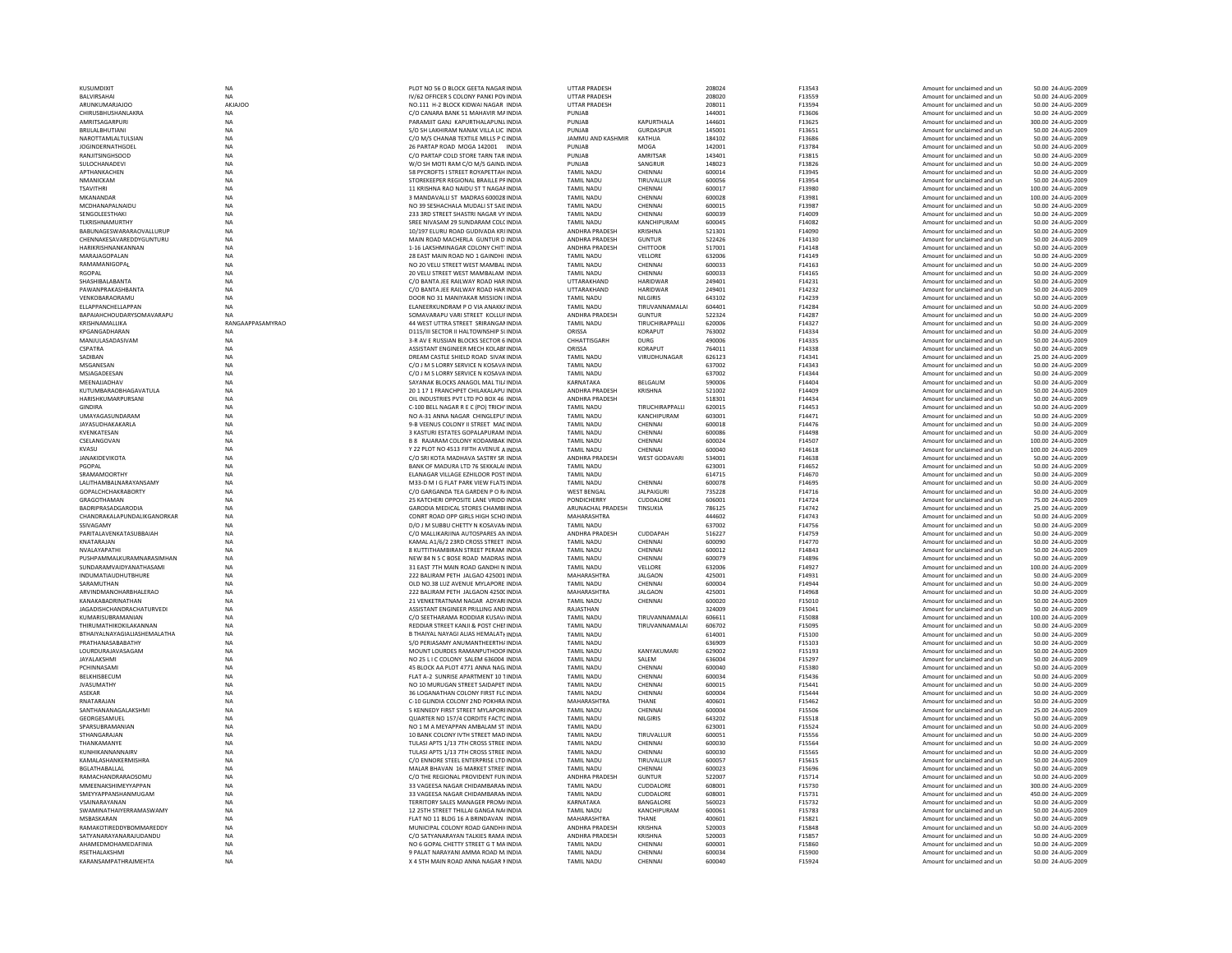| BRAJESHWARIRAJU                                          | NA                     | 12A CHAMIERS ROAD NANDANAMMINDIA                                              | <b>TAMIL NADU</b>                      | CHENNAI                            | 600035           | F15933           | Amount for unclaimed and ur                                | 50.00 24-AUG-2009                      |
|----------------------------------------------------------|------------------------|-------------------------------------------------------------------------------|----------------------------------------|------------------------------------|------------------|------------------|------------------------------------------------------------|----------------------------------------|
| SKRISHNAN                                                | <b>NA</b>              | ASSISTANT ENGINEER METTUR CHEMINDIA                                           | <b>TAMIL NADU</b>                      | SALEM                              | 637301           | F15956           | Amount for unclaimed and un                                | 50.00 24-AUG-2009                      |
| RSHANMUGAVADIVU                                          | <b>NA</b>              | PLOT NO 1702 6TH AVENUE ANNAN INDIA                                           | <b>TAMIL NADU</b>                      | CHENNAI                            | 600040           | F15983           | Amount for unclaimed and un                                | 50.00 24-AUG-2009                      |
| <b>CSVENKATACHARI</b>                                    | <b>NA</b>              | 13 IIICROSS STREET KARPAGAM GAR INDIA                                         | <b>TAMIL NADLI</b>                     | CHENNAL                            | 600020           | F15991           | Amount for unclaimed and un                                | 50.00 24-AUG-2009                      |
| VSAIKUMAR<br>VNVEMBU                                     | NA<br>NA               | C/O CANARA BANK NERKUNDRAMN INDIA<br>15 RAMAKRISHNAPURAM II STREET INDIA      | <b>TAMIL NADU</b><br><b>TAMIL NADU</b> | CHENNAI<br>CHENNAI                 | 600107<br>600033 | F15992<br>F16023 | Amount for unclaimed and ur<br>Amount for unclaimed and un | 25.00 24-AUG-2009<br>25.00 24-AUG-2009 |
| MVASANTHA                                                | <b>NA</b>              | PLOT NO 2606 BLOCK AJ/44 ANNA NINDIA                                          | <b>TAMIL NADU</b>                      | CHENNAI                            | 600040           | F16026           | Amount for unclaimed and un                                | 50.00 24-AUG-2009                      |
| SURYANARAYANANSUSVARAMVENKATA                            | <b>NA</b>              | 7/3 INDIAN AIRLINES HOUSING COL(INDIA                                         | <b>TAMIL NADU</b>                      | KANCHIPURAM                        | 600027           | F16062           | Amount for unclaimed and un                                | 50.00 24-AUG-2009                      |
| VSKAMAKSHI                                               | <b>NA</b>              | 18 PUDUPET GARDEN STREET ROYAUNDIA                                            | <b>TAMIL NADU</b>                      | CHENNAI                            | 600014           | F16065           | Amount for unclaimed and un                                | 50.00 24-AUG-2009                      |
| AMBALALCHANDULALMEHTA                                    | NA                     | 22 BANK OF INDIA SOCY NO 2 NAVR INDIA                                         | GUJARAT                                | AHMEDABAD                          | 380009           | F16217           | Amount for unclaimed and ur                                | 50.00 24-AUG-2009                      |
| AMBALALCHANDULALMEHTA                                    | <b>NA</b>              | 22 BANK OF INDIA SOY NO 2 NAVRA INDIA                                         | <b>GUJARAT</b>                         | AHMEDABAD                          | 380009           | F16219           | Amount for unclaimed and un                                | 50.00 24-AUG-2009                      |
| VERAMACHANDRAN                                           | <b>NA</b>              | PLOT NO.38-B MADIPPAKKAM MAIN INDIA                                           | <b>TAMIL NADU</b>                      | KANCHIPURAM                        | 600091           | F16293           | Amount for unclaimed and un                                | 50.00 24-AUG-2009                      |
| RAIFSWARISFFTHARAM                                       | <b>NA</b>              | 12/1 PETERS COLONY ROYAPETTAH INDIA                                           | <b>TAMIL NADU</b>                      | CHENNAL                            | 600014           | F16311           | Amount for unclaimed and un                                | 50.00 24-AUG-2009                      |
| RAMANLALIPARIKH                                          | NA                     | 26 SOUTH MADA STREET TRIPLICANI INDIA                                         | <b>TAMIL NADU</b>                      | CHENNAI                            | 600005           | F16312           | Amount for unclaimed and un                                | 100.00 24-AUG-2009                     |
| NARAYANANPK                                              | <b>NA</b>              | 29 SECOND FLOOR 1ST CROSS STRE INDIA                                          | <b>TAMIL NADU</b>                      | CHENNAI                            | 600020           | F16438           | Amount for unclaimed and un                                | 50.00 24-AUG-2009                      |
| SRAMAIAH                                                 | NA                     | 68 SOUTH MASI STREET TENKASI 62. INDIA                                        | <b>TAMIL NADU</b>                      | TIRUNELVELI                        | 627811           | F16515           | Amount for unclaimed and un                                | 50.00 24-AUG-2009                      |
| SPONNURAIAR                                              | <b>NA</b>              | EVERTEM P O HOUSE 38 38A PETCHUNDIA                                           | <b>TAMIL NADU</b>                      | <b>MADURAI</b>                     | 625001           | F16530           | Amount for unclaimed and un                                | 50.00 24-AUG-2009                      |
| <b>IKATHATHARAN</b>                                      | <b>NA</b>              | MALAIPATTY P O ARUPPUKOTTAI T HINDIA                                          | <b>TAMIL NADU</b>                      |                                    | 626054           | F16549           | Amount for unclaimed and un                                | 50.00 24-AUG-2009                      |
| <b>HRAMARAO</b>                                          | $_{\sf NA}$            | 2/358 GANDHIJI ROAD PARAMAKKL INDIA                                           | <b>TAMIL NADU</b>                      | RAMANATHAPURAM                     | 623707           | F16552           | Amount for unclaimed and un                                | 100.00 24-AUG-2009                     |
| PNARAYANAN                                               | <b>NA</b>              | 15 HARVEYPATTY COLONY THIRUPP/ INDIA                                          | <b>TAMIL NADU</b>                      | <b>MADURAI</b>                     | 625005           | F16559           | Amount for unclaimed and un                                | 50.00 24-AUG-2009                      |
| BSARASWATHIAMMA                                          | NA                     | PUTHOOR THICKENAMCODE P O KAI INDIA                                           | <b>TAMIL NADU</b>                      | KANYAKUMARI                        | 629804           | F16587           | Amount for unclaimed and un                                | 50.00 24-AUG-2009                      |
| PGNANAMRAI<br>MMOHAMEDNASURUDEEN                         | <b>NA</b><br><b>NA</b> | 8 16/3 WILSON SODA FACTORY STREINDIA<br>C/O EVEREST TOBACCO CO VELVAR I INDIA | <b>TAMIL NADU</b><br><b>TAMIL NADU</b> | <b>DINDIGUL</b>                    | 624301<br>624803 | F16599<br>F16613 | Amount for unclaimed and un                                | 50.00 24-AUG-2009<br>50.00 24-AUG-2009 |
| INDERJIT                                                 | NA                     | 3/70 ROOP NAGAR DELHI 110007 INDIA                                            | DELHI                                  | <b>NORTH DELHI</b>                 | 110007           | F16703           | Amount for unclaimed and un<br>Amount for unclaimed and ur | 100.00 24-AUG-2009                     |
| MOHINDERSINGHBHASIN                                      | NA                     | 328 RAM NAGAR ROORKEE 247667 INDIA                                            | UTTARAKHAND                            | <b>HARIDWAR</b>                    | 247667           | F16719           | Amount for unclaimed and un                                | 50.00 24-AUG-2009                      |
| <b>HARVINDERSINGHSURI</b>                                | <b>NA</b>              | DDA FLAT NO.165 SECTOR 4 POCKE INDIA                                          | DELHI                                  | NEW DELHI                          | 110045           | F16741           | Amount for unclaimed and un                                | 50.00 24-AUG-2009                      |
| <b>JAGDISHPRASADGUPTA</b>                                | <b>NA</b>              | RAMESH CHAND PURSHOTTAM DAS INDIA                                             | DELHI                                  |                                    | 110006           | F16742           | Amount for unclaimed and un                                | 50.00 24-AUG-2009                      |
| SHRIKANTSAHAI                                            | <b>NA</b>              | M R BROTHERS 4508 CLOTH MARKE INDIA                                           | DELHI                                  |                                    | 110006           | F16749           | Amount for unclaimed and ur                                | 50.00 24-AUG-2009                      |
| <b>USHAKAPURIA</b>                                       | NA                     | B-47 N D S E PART II NEW DEHI 110(INDIA                                       | DELHI                                  | SOUTH DELHI                        | 110049           | F16781           | Amount for unclaimed and ur                                | 50.00 24-AUG-200                       |
| DINESHCHANDRAMAJUMDAR                                    | <b>NA</b>              | 8/366 RAJENDRA NAGAR SECTOR 3 SINDIA                                          | UTTAR PRADESH                          | GHAZIABAD                          | 201005           | F16802           | Amount for unclaimed and un                                | 50.00 24-AUG-2009                      |
| KULDIPSINGH                                              | <b>NA</b>              | II-I/77 LAJPAT NAGAR NEW DELHI 1 INDIA                                        | DELHI                                  | SOUTH DELHI                        | 110024           | F16804           | Amount for unclaimed and un                                | 75.00 24-AUG-2009                      |
| AMALKUMARBANERJEE                                        | $_{\sf NA}$            | <b>R7/49 GANDHI NAGAR RANDRA F R( INDIA</b>                                   | MAHARASHTRA                            | <b>MUMBAI</b>                      | 400051           | F16810           | Amount for unclaimed and un                                | 50.00 24-AUG-2009                      |
| URMILLAPARYAN                                            | NA                     | 1596 SECTOR 15 ESCORT FORD ROALINDIA                                          | HARYANA                                | FARIDABAD                          | 121005           | F16847           | Amount for unclaimed and ur                                | 50.00 24-AUG-2009                      |
| <b>RAJNIMALHOTRA</b>                                     | NA                     | B-47 NDSE PART II NEW DELHI 1100 INDIA                                        | DELHI                                  | SOUTH DELH                         | 110049           | F16875           | Amount for unclaimed and ur                                | 50.00 24-AUG-2009                      |
| <b>JAGDISHRAJKAPURIA</b>                                 | <b>NA</b>              | B-47 NDSE-II NEW DELHI 110049 11(INDIA                                        | DELHI                                  | SOUTH DELHI                        | 110049           | F16876           | Amount for unclaimed and un                                | 50.00 24-AUG-2009                      |
| <b>SURINDERKUMARMANCHANDA</b>                            | <b>NA</b>              | 2925 SHAHGANI DELHI 110006<br><b>INDIA</b>                                    | <b>DELHI</b>                           |                                    | 110006           | F16879           | Amount for unclaimed and un                                | 50.00 24-AUG-2009                      |
| KMANANTHARAMAN                                           | NA                     | C/O AUTOMOBILE PRODUCTS OF INIINDIA                                           | DELHI                                  | NEW DELHI                          | 110001           | F16964           | Amount for unclaimed and un                                | 50.00 24-AUG-2009                      |
| RAMNATHBATRA                                             | NA                     | C/O UDAY ELEC EQUIPMENT CO K BLINDIA                                          | DELHI                                  | NEW DELHI                          | 110001           | F16985           | Amount for unclaimed and un                                | 100.00 24-AUG-2009                     |
| SHRIKANTSAHAI                                            | NA                     | C/O M R BROTHERS 4508 CLOTH MAINDIA                                           | DELHI                                  |                                    | 110006           | F17022           | Amount for unclaimed and un                                | 50.00 24-AUG-2009                      |
| SHANTIDEVUAIN                                            | <b>NA</b>              | 2942 KATRA KHUSHAL RAI KINARI B/ INDIA                                        | DELHI                                  |                                    | 110006           | F17247           | Amount for unclaimed and un                                | 50.00 24-AUG-2009                      |
| <b>IITENDERKUMARSUR</b>                                  | <b>NA</b>              | FLAT NO 34 PKTR ALAKNANDA D D AINDIA                                          | DFI HI                                 | SOUTH DELHI                        | 110019           | F17266           | Amount for unclaimed and un                                | 50.00 24-AUG-2009                      |
| AVINASHCHANDERGUPTA                                      | NA                     | HOUSE NO 777 NEAR MAIN BUS ST/INDIA                                           | DELHI                                  | <b>NORTH DELHI</b>                 | 110007           | F17267           | Amount for unclaimed and ur                                | 50.00 24-AUG-2009                      |
| <b>BEENA</b><br>HAMESHCHANDERSHARMA                      | <b>NA</b>              | C/O DR S SWAROOP 41 ESI COLONY INDIA<br>33/29 EAST PATEL NAGAR NEW DELINDIA   | DELHI<br>DELHI                         | NEW DELHI<br>NEW DELHI             | 110015<br>110008 | F17343<br>F17364 | Amount for unclaimed and un                                | 50.00 24-AUG-2009<br>50.00 24-AUG-2009 |
| HARSIMRANSINGHMENDIRATTA                                 | NA<br><b>NA</b>        | H 9/39 RAJOURI GARDEN EXTN NEW INDIA                                          | DFI HI                                 | NFW DFI HI                         | 110027           | F17389           | Amount for unclaimed and un<br>Amount for unclaimed and un | 50.00 24-AUG-2009                      |
| <b>BALAPRASADSHARMA</b>                                  | <b>NA</b>              | 1360 KATRA LEHSWAN CHANDANI C INDIA                                           | DFI HI                                 |                                    | 110006           | F17448           | Amount for unclaimed and un                                | 50.00 24-AUG-2009                      |
| <b>GAJINDARKUMARDUA</b>                                  | NA                     | HO WESTERN COMMAND CHANDMINDIA                                                | HARYANA                                | AMBALA                             | 134107           | F17471           | Amount for unclaimed and ur                                | 50.00 24-AUG-2009                      |
| ZAHEERUDDIN                                              | <b>NA</b>              | DEPT OF STATISTICS A M U ALIGARH INDIA                                        | <b>UTTAR PRADESH</b>                   | ALIGARH                            | 202001           | F17510           | Amount for unclaimed and un                                | 75.00 24-AUG-2009                      |
| AMALENDUSARKAR                                           | NA                     | C/O HINDUSTAN SANITARYWARE & INDIA                                            | HARYANA                                | <b>JHAJJAR</b>                     | 124507           | F17511           | Amount for unclaimed and un                                | 150.00 24-AUG-2009                     |
| <b>NISHIRALL</b>                                         | <b>NA</b>              | 281-L NEW COLONEY PALWAL DISTTINDIA                                           | <b>HARYANA</b>                         | FARIDARAD                          | 121102           | F17584           | Amount for unclaimed and un                                | 50.00 24-AUG-2009                      |
| MADANI AI                                                | <b>NA</b>              | 281-C NEW COLONEY PALWAL DIST1INDIA                                           | <b>HARYANA</b>                         | FARIDABAD                          | 121102           | F17585           | Amount for unclaimed and un                                | 50.00 24-AUG-2009                      |
| RAKESHSUROLIA                                            | <b>NA</b>              | C/O DENA BANK BIKANER 334001 INDIA                                            | RAJASTHAN                              | <b>BIKANER</b>                     | 334001           | F17696           | Amount for unclaimed and un                                | 50.00 24-AUG-2009                      |
| PRYAMVADASOOD                                            | NA                     | 716 BABA KHARAK SINGH MARG NE' INDIA                                          | DELHI                                  | NEW DELHI                          | 110001           | F17709           | Amount for unclaimed and un                                | 50.00 24-AUG-2009                      |
| SATISHCHANDERRATTAN                                      | <b>NA</b>              | A-3/60 JANAK PURI NEW DELHI 110 INDIA                                         | DELHI                                  | <b>NEW DELHI</b>                   | 110058           | F17763           | Amount for unclaimed and un                                | 50.00 24-AUG-2009                      |
| <b>MKRAJMOHAN</b>                                        | <b>NA</b>              | K-26B SAKET NEW DELHI 110017 INDIA                                            | DELHI                                  | SOUTH DELHI                        | 110017           | F17772           | Amount for unclaimed and un                                | 50.00 24-AUG-2009                      |
| RAJINDERKUMARSINGAL                                      | NA                     | SENIOR RESIDENT ST STEPHEN S HO! INDIA                                        | DELHI                                  |                                    |                  |                  |                                                            |                                        |
| POONAMSINGAL                                             |                        |                                                                               |                                        | <b>NORTH DELHI</b>                 | 110054           | F17812           | Amount for unclaimed and un                                | 50.00 24-AUG-2009                      |
| AARTITOLANI                                              | NA                     | W/O DR R K SINGAL SENIOR RESIDENINDIA                                         | DELHI                                  | <b>NORTH DELHI</b>                 | 110054           | F17815           | Amount for unclaimed and un                                | 50.00 24-AUG-2009                      |
| MANORANJANWALIA                                          | <b>NA</b>              | FLAT NO 40 CENTRAL MARKET LAJP/ INDIA                                         | DELHI                                  | SOUTH DELHI                        | 110024           | F17847           | Amount for unclaimed and un                                | 50.00 24-AUG-2009                      |
|                                                          | <b>NA</b>              | C/O COLOUR CHEM LTD 905 NEW DIINDIA                                           | DELHI                                  | <b>NEW DELHI</b>                   | 110001           | F17859           | Amount for unclaimed and un                                | 50.00 24-AUG-2009                      |
| <b>SHARDAWALIA</b>                                       | $_{\sf NA}$            | C/O R.C.MEENA 2A/002 KALYANI AP INDIA                                         | <b>ORISSA</b>                          | KHORDA                             | 751012           | F17860           | Amount for unclaimed and un                                | 50.00 24-AUG-2009                      |
| ASHOKKUMARKALRA                                          | NA                     | 1/48 SUBHASH NAGAR NEW DELHI : INDIA                                          | DELHI                                  | NEW DELHI                          | 110027           | F17866           | Amount for unclaimed and ur                                | 50.00 24-AUG-2009                      |
| <b>GULZARSINGH</b>                                       | NA                     | III/C 18   AIPAT NAGAR 3 NEW DELHINDIA                                        | DELHI                                  | SOUTH DELHI                        | 110024           | F17875           | Amount for unclaimed and un                                | 50.00 24-AUG-2009                      |
| ASHOKKUMARJAIN                                           | <b>NA</b>              | 973 BHOJPURA MALIWARA DELHI 1 INDIA                                           | DELHI                                  |                                    | 110006           | F17924           | Amount for unclaimed and un                                | 50.00 24-AUG-2009                      |
| PUSHPAKAPUR                                              | <b>NA</b>              | B 6/52 SAEDAR JANG ENCLAVE NEW INDIA                                          | <b>DELHI</b>                           | SOUTH WEST DELH                    | 110029           | F17947           | Amount for unclaimed and un                                | 50.00 24-AUG-2009                      |
| GMGSARANDASS                                             | NA                     | C/O SH BHAGWAN DASS 2 G/80 N I TINDIA                                         | HARYANA                                | FARIDABAD                          | 121001           | F17975           | Amount for unclaimed and ur                                | 50.00 24-AUG-2009                      |
| DEVIPRASAD<br>SUMITRADEVISHARMA                          | NA<br><b>NA</b>        | 12/8 MALVIYA NAGAR EXTN SAKET FINDIA<br>C/O PRAKASH TUBES LTD PRAKASH I INDIA | DELHI<br>HARYANA                       | SOUTH DELHI<br><b>JHAJJAR</b>      | 110017<br>124507 | F17992<br>F18037 | Amount for unclaimed and un<br>Amount for unclaimed and un | 50.00 24-AUG-2009<br>50.00 24-AUG-2009 |
| ANILKUMARGOEL                                            | <b>NA</b>              | D-36 SATAY WATI COLONY ASHOK V INDIA                                          | DELHI                                  | NORTH DELHI                        | 110052           | F18040           | Amount for unclaimed and un                                | 50.00 24-AUG-2009                      |
| <b>SUNITAGOEL</b>                                        | <b>NA</b>              | D-36 SATAYAWATI COLONY ASHOK \INDIA                                           | DFI HI                                 | NORTH DELHI                        | 110052           | F18042           | Amount for unclaimed and un                                | 50.00 24-AUG-2009                      |
|                                                          |                        | 1695 GALI TAKHAT WALI SUIWALAN INDIA                                          | DELHI                                  | NEW DELHI                          | 110002           | F18052           | Amount for unclaimed and ur                                | 50.00 24-AUG-2009                      |
| ABDULQADIRSIDDIQUI<br>SWINDERKUMARNIRWAN                 | NA<br><b>NA</b>        | A-92 SATISH PARK MODINAGAR DISTINDIA                                          | <b>UTTAR PRADESH</b>                   | GHAZIABAD                          | 201204           | F18054           | Amount for unclaimed and un                                | 50.00 24-AUG-2009                      |
| VIPINSHARMA                                              | <b>NA</b>              | C/O INDIAN COMMERCIAL CO P LTD INDIA                                          | DELHI                                  | <b>NEW DELHI</b>                   | 110001           | F18055           | Amount for unclaimed and un                                | 50.00 24-AUG-2009                      |
| <b>IOYASHRFFRHATTACHARYA</b>                             | <b>NA</b>              | B-190 SECTOR 19 NOIDA DIST GHAZUNDIA                                          | <b>UTTAR PRADESH</b>                   | <b>GAUTAM BUDDHA N</b>             | 201301           | F18056           | Amount for unclaimed and un                                | 100.00 24-AUG-2009                     |
| <b>SULOCHNAMAQBOOL</b>                                   | <b>NA</b>              | 5/42 SWET NAGAR DAYALBAGH AGF INDIA                                           | <b>UTTAR PRADESH</b>                   | AGRA                               | 282005           | F18057           | Amount for unclaimed and un                                | 50.00 24-AUG-2009                      |
| SHEKHARAGARWAL                                           | NA                     | S-466 GREATER KAILASH-II NEW DEL INDIA                                        | DELHI                                  | SOUTH DELHI                        | 110048           | F18075           | Amount for unclaimed and ur                                | 50.00 24-AUG-2009                      |
| RAMESHKUMARKANSAL                                        | NA                     | H NO WZ77 OLD VILL SHAKUR PUR E INDIA                                         | DELHI                                  | NORTH DELHI                        | 110034           | F18106           | Amount for unclaimed and un                                | 50.00 24-AUG-2009                      |
| <b>KRISHANI AI KANSAI</b>                                | <b>NA</b>              | H NO W777 OLD VILL SHAKUR PUR CINDIA                                          | <b>DELHI</b>                           | NORTH DELHI                        | 110034           | F18107           | Amount for unclaimed and un                                | 50.00 24-AUG-2009                      |
| SOMDATTA                                                 | <b>NA</b>              | 71/72 PREM NAGAR P O JANAKPURI INDIA                                          | DELHI                                  | NEW DELHI                          | 110058           | F18175           | Amount for unclaimed and un                                | 50.00 24-AUG-2009                      |
| SATISHCHANDRAKAUSHIK                                     | <b>NA</b>              | DII/40 KAKA NAGAR NEW DELHI 11(INDIA                                          | DELHI                                  | SOUTH DELHI                        | 110003           | F18184           | Amount for unclaimed and un                                | 50.00 24-AUG-2009                      |
| RAJESHGAUR                                               | <b>NA</b>              | K27E SAKET 110017<br>INDIA                                                    | DELHI                                  | SOUTH DELHI                        | 110017           | F18245           | Amount for unclaimed and un                                | 50.00 24-AUG-2009                      |
| AMRIKSINGH                                               | NA                     | C/O SUNIL DATT UPPAL F-5 NIZAMU INDIA                                         | DELHI                                  | SOUTH DELHI                        | 110013           | F18279           | Amount for unclaimed and un                                | 50.00 24-AUG-2009                      |
| HARISHCHANDRAMAKRANDI                                    | <b>NA</b><br>NA        | C/O SUNILDATT UPPAL E-5 NIZAMU INDIA                                          | DFI HI                                 | SOUTH DELHI                        | 110013           | F18281           | Amount for unclaimed and un                                | 50.00 24-AUG-2009                      |
| <b>THAKURDAS</b>                                         |                        | C/O SUNIL DATT UPPAL F-5 NIZAMU INDIA                                         | DELHI                                  | SOUTH DELHI                        | 110013           | F18282           | Amount for unclaimed and un                                | 50.00 24-AUG-2009                      |
| RASHMIPRIYADARSHANIBHUTTA<br><b>JAGDISHNARAYANMATHUR</b> | <b>JAGATKUMAR</b>      | DIRECTOR (IAS) ROOM NO.368-A M INDIA                                          | DELHI                                  | NEW DELHI                          | 110001<br>324006 | F18292<br>F18412 | Amount for unclaimed and ur<br>Amount for unclaimed and un | 50.00 24-AUG-2009<br>50.00 24-AUG-2009 |
| <b>NVRAMAN</b>                                           | NA<br><b>NA</b>        | ADVOCATE SHRIPURA WEST KOTA R INDIA<br>18 F JAIN LINES GAUSHALA MARG KIINDIA  | RAJASTHAN<br>DELHI                     |                                    | 110006           | F18456           | Amount for unclaimed and un                                | 50.00 24-AUG-2009                      |
| REKHAGUPTA                                               | <b>NA</b>              | 410-E DEV NAGAR KAROL BAGH NEVINDIA                                           | DELHI                                  | NFW DFI HI                         | 110005           | F18463           | Amount for unclaimed and un                                | 50.00 24-AUG-2009                      |
| BHARATBHUSHAN                                            | <b>NA</b>              | C/O WG CDR R M VERMA HO WAC I INDIA                                           |                                        |                                    | 110010           | F18510           | Amount for unclaimed and ur                                | 50.00 24-AUG-2009                      |
| SHASHIVERMA                                              | NA                     | FLAT NO 337 SECTOR - A VASANT KUINDIA                                         | DELHI<br>DELHI                         | SOUTH WEST DELH                    | 110030           | F18542           | Amount for unclaimed and un                                | 100.00 24-AUG-2009                     |
| <b>UPINDRAKRISHENKAUL</b>                                | <b>NA</b>              | B 2/71 SAFDARJUNG ENCLAVE DELHINDIA                                           | DELHI                                  | SOUTH WEST DELH                    | 110029           | F18589           | Amount for unclaimed and un                                | 50.00 24-AUG-2009                      |
| SUSHILKAUR                                               | <b>NA</b>              | 74 SECTOR 16 A FARIDABAD 121002 INDIA                                         | <b>HARYANA</b>                         | FARIDABAD                          | 121002           | F18606           | Amount for unclaimed and un                                | 50.00 24-AUG-2009                      |
| SHAKUNTAI ARANSAI<br>RAMNIWAS                            | <b>NA</b><br><b>NA</b> | G2 893 SAROJINI NAGAR NEW DELHINDIA<br>G2 893 SAROJINI NAGAR NEW DELHINDIA    | <b>DELHI</b><br>DELHI                  | SOUTH WEST DELH<br>SOUTH WEST DELH | 110023<br>110023 | F18661<br>F18662 | Amount for unclaimed and un<br>Amount for unclaimed and ur | 50.00 24-AUG-2009<br>50.00 24-AUG-2009 |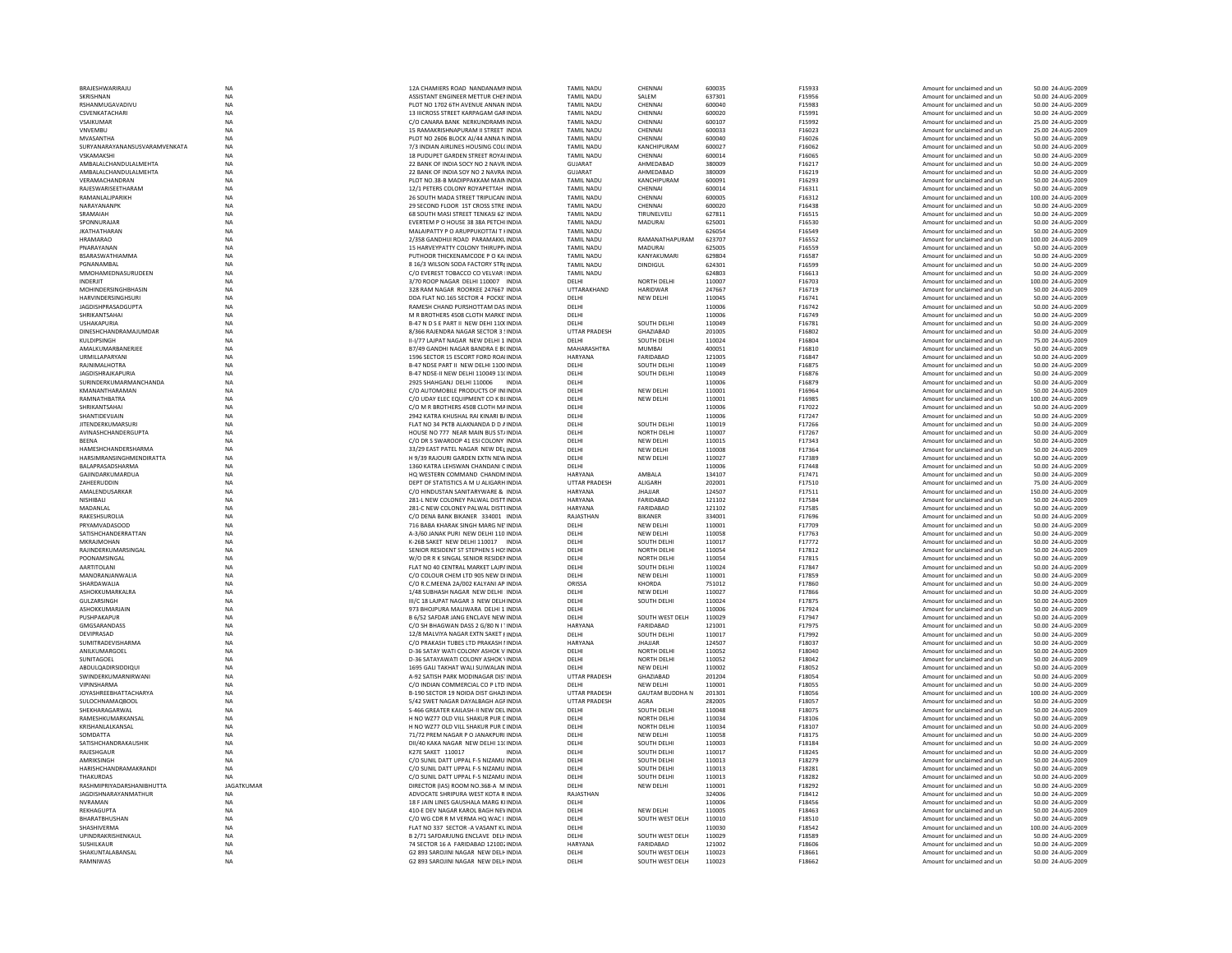| OMPRAKASHSAHU                   | <b>NA</b>       | KOTHI OF LATE SAHU RAM KISHAN 2 INDIA                                        | UTTARAKHAND          | PILIBHIT                      | 262001           | F18901           | Amount for unclaimed and un                                | 50.00 24-AUG-2009                      |
|---------------------------------|-----------------|------------------------------------------------------------------------------|----------------------|-------------------------------|------------------|------------------|------------------------------------------------------------|----------------------------------------|
| PRAKASHCHANDERUPADHYAY          | <b>NA</b>       | H N 573/19 VIJAY PARK MAUJPUR D INDIA                                        | DELHI                | <b>EAST DELHI</b>             | 110053           | F18905           | Amount for unclaimed and un                                | 50.00 24-AUG-2009                      |
|                                 |                 | 1-17 RANI JHANSI ROAD NEW DELH INDIA                                         | DELHI                |                               |                  | F18947           |                                                            |                                        |
| MONAJAIN                        | NA              |                                                                              |                      | NEW DELHI                     | 110055           |                  | Amount for unclaimed and un                                | 50.00 24-AUG-2009                      |
| NARENDRAKUMARJAIN               | NA              | 1/17 RANI JHANSI ROAD NEW DELH INDIA                                         | DELHI                | NEW DELHI                     | 110055           | F18948           | Amount for unclaimed and un                                | 50.00 24-AUG-2009                      |
| RAHULSUD                        | <b>NA</b>       | A-151 VIKASPURI BODELLA NEW DE INDIA                                         | DELHI                | NEW DELHI                     | 110018           | F18956           | Amount for unclaimed and un                                | 50.00 24-AUG-2009                      |
| RAJKUMARISIKR                   | <b>NA</b>       | 31 CHANDER NAGAR A BLOCK JANAHNDIA                                           | DELHI                | <b>NEW DELHI</b>              | 110058           | F18968           | Amount for unclaimed and un                                | 50.00 24-AUG-2009                      |
| <b>SURINDERNATHKAPUR</b>        | $_{\sf NA}$     | O 2 RAJOURI GARDEN NEW DELHI 1 INDIA                                         | DELHI                | <b>NEW DELHI</b>              | 110027           | F18973           | Amount for unclaimed and un                                | 75.00 24-AUG-2009                      |
| RAJESHMATHUF                    | NA              | C/O M P MATHUR RAJESH BHAWAN INDIA                                           | MADHYA PRADESH       |                               | 464221           | F19003           | Amount for unclaimed and un                                | 50.00 24-AUG-2009                      |
|                                 |                 |                                                                              |                      |                               |                  |                  |                                                            |                                        |
| POONAMAGGARWAI                  | <b>NA</b>       | B-175 GREATER KAILASH I NEW DEL INDIA                                        | DELHI                | SOUTH DELHI                   | 110048           | F19006           | Amount for unclaimed and un                                | 50.00 24-AUG-2009                      |
| SHASHICHOUDHARY                 | <b>NA</b>       | 1/100 OLD RAJINDER NAGAR NEW LINDIA                                          | DELHI                | <b>NEW DELHI</b>              | 110060           | F19047           | Amount for unclaimed and un                                | 50.00 24-AUG-2009                      |
| VIRENDRAKLIMARNARANG            | <b>NA</b>       | B-6 GOLDEN PARK SHIV PURL DELHI INDIA                                        | <b>DELHI</b>         | <b>EAST DELHI</b>             | 110051           | F19093           | Amount for unclaimed and un                                | 50.00 24-AUG-2009                      |
| SSMANCHANDA                     | NA              | 1/304 KASHMERE GATE DELHI 1100 INDIA                                         | DELHI                |                               | 110006           | F19154           | Amount for unclaimed and un                                | 50.00 24-AUG-2009                      |
|                                 |                 |                                                                              |                      |                               |                  |                  |                                                            |                                        |
| <b>NIRMALSHARM</b>              | NA              | 17/69 THAN SINGH NAGAR NEW RO INDIA                                          | DELHI                | NEW DELHI                     | 110005           | F19157           | Amount for unclaimed and un                                | 50.00 24-AUG-2009                      |
| SATISHKUMARSETHI                | <b>NA</b>       | 01 JHEEL KURENJA DELHI 110051 INDIA                                          | DELHI                | <b>EAST DELHI</b>             | 110051           | F19279           | Amount for unclaimed and un                                | 50.00 24-AUG-2009                      |
| NITACHOPRA                      | <b>NA</b>       | 439 MATHURA ROAD JANGPURA NE INDIA                                           | DELHI                | SOUTH DELHI                   | 110014           | F19350           | Amount for unclaimed and un                                | 50.00 24-AUG-2009                      |
| <b>ANII AKOHII</b>              | <b>NA</b>       | <b>B-5 IUNGPURA EXTENSION NEW DEINDIA</b>                                    | DELHI                | SOUTH DELHI                   | 110014           | F19352           | Amount for unclaimed and un                                | 50.00 24-AUG-2009                      |
|                                 |                 |                                                                              |                      |                               |                  |                  |                                                            |                                        |
| AMARNATHMONGA                   | NA              | 3/13 KALKAJI EXTENSION NEW DELI INDIA                                        | DELHI                | SOUTH DELHI                   | 110019           | F19360           | Amount for unclaimed and un                                | 50.00 24-AUG-2009                      |
| SHAKUNTLASINGAL                 | <b>NA</b>       | C/O JAGDISH & CO 24-E KAMLA NAC INDIA                                        | DELHI                | <b>NORTH DELHI</b>            | 110007           | F19372           | Amount for unclaimed and un                                | 50.00 24-AUG-2009                      |
| ANITASINGAL                     | NA              | C/O JAGDISH & CO 24E KAMLA NAG. INDIA                                        | DELHI                | NORTH DELHI                   | 110007           | F19373           | Amount for unclaimed and un                                | 50.00 24-AUG-2009                      |
| NIHAI CHANDSINGAL               | <b>NA</b>       | C/O IAGDISH & CO 24F KAMI A NAG INDIA                                        | <b>DELHI</b>         | NORTH DELHI                   | 110007           | F19374           | Amount for unclaimed and un                                | 50.00 24-AUG-2009                      |
| NINAGUPTA                       | <b>NA</b>       | C II/114 MOTI BAGH I SHANTI PATH INDIA                                       | DELHI                |                               | 110021           | F19394           | Amount for unclaimed and un                                | 100.00 24-AUG-2009                     |
|                                 |                 |                                                                              |                      |                               |                  |                  |                                                            |                                        |
| VINODKUMARCHAWLA                | NA              | HOUSE NO 9-A BLOCK F SAKET NEW INDIA                                         | DELHI                | SOUTH DELHI                   | 110017           | F19399           | Amount for unclaimed and un                                | 50.00 24-AUG-2009                      |
| ASHOKKUMARRAKSHIT               | <b>NA</b>       | 126A/D GANDHI NAGAR JAMMU 18 INDIA                                           | JAMMU AND KASHMIR    | JAMMU                         | 180004           | F19468           | Amount for unclaimed and un                                | 50.00 24-AUG-2009                      |
| GEETHAVASAN                     | NA              | E-208 NEW RAJENDRA NAGAR NEW INDIA                                           | DELHI                | NFW DFI HI                    | 110060           | F19502           | Amount for unclaimed and un                                | 50.00 24-AUG-2009                      |
| DEBDASBHATTACHARYA              | <b>NA</b>       | D-114 VIVEK VIHAR SHAHDARA DEL INDIA                                         | DELHI                | <b>EAST DELHI</b>             | 110032           | F19529           | Amount for unclaimed and un                                | 50.00 24-AUG-2009                      |
| DHANRAJKUMARGIDWANI             | <b>NA</b>       | C/O DHANLAXMI VASTRALYA DALAL INDIA                                          | <b>GUJARAT</b>       | <b>PANCH MAHALS</b>           | 389120           | F19563           | Amount for unclaimed and un                                | 50.00 24-AUG-2009                      |
|                                 |                 |                                                                              |                      |                               |                  |                  |                                                            |                                        |
| SHANTISWARUPSHRIVASTAVA         | <b>NA</b>       | 42 RAIL VIHAR SECTOR 33 NOIDA 20 INDIA                                       | <b>UTTAR PRADESH</b> | <b>GAUTAM BUDDHA N</b>        | 201303           | F19588           | Amount for unclaimed and un                                | 100.00 24-AUG-2009                     |
| OMPRAKASHSONI                   | NA              | C/O COMPUTRONICS INDIA 16 RING INDIA                                         | DELHI                | SOUTH DELHI                   | 110024           | F19626           | Amount for unclaimed and un                                | 50.00 24-AUG-2009                      |
| TEJINDERSINGHOBERO              | <b>NA</b>       | 6/50 OLD DOUBLE STOREY LAJPAT N INDIA                                        | DELHI                | SOUTH DELHI                   | 110024           | F19638           | Amount for unclaimed and un                                | 100.00 24-AUG-2009                     |
| JAGROSHANLALBANSAL              | <b>NA</b>       | SUPER GENRAL STORE CHOWK SARVINDIA                                           | UTTARAKHAND          | MUZAFFARNAGAR                 | 251002           | F19646           | Amount for unclaimed and un                                | 50.00 24-AUG-2009                      |
| SEEMAGROVER                     | <b>NA</b>       | D-1037 NEW FRIENDS COLONY NEW INDIA                                          |                      | SOUTH DELHI                   | 110065           |                  |                                                            | 50.00 24-AUG-2009                      |
|                                 |                 |                                                                              | DELHI                |                               |                  | F19655           | Amount for unclaimed and un                                |                                        |
| RAMPRAKASHOBEROI                | NA              | D11/48 KIDWAI NAGAR EAST NEW LINDIA                                          | DELHI                | SOUTH WEST DELH               | 110023           | F19690           | Amount for unclaimed and un                                | 100.00 24-AUG-2009                     |
| KANTAVIJ                        | NA              | D 3/12 VASANT VIHAR NEW DELHI 1INDIA                                         | DELHI                | SOUTH WEST DELH               | 110057           | F19736           | Amount for unclaimed and un                                | 50.00 24-AUG-2009                      |
| SARLASRIVASTAVA                 | <b>NA</b>       | C/O SHRI M B SRIVASTAVA C/D 355 ! INDIA                                      | <b>JHARKHAND</b>     | RANCHI                        | 834004           | F19810           | Amount for unclaimed and un                                | 50.00 24-AUG-2009                      |
| VEENAMALLIK                     | NA              | SECTOR III-228 SADIO NAGAR NEW LINDIA                                        | DELHI                | SOUTH DELHI                   | 110049           | F19820           | Amount for unclaimed and un                                | 50.00 24-AUG-2009                      |
|                                 |                 |                                                                              |                      |                               |                  |                  |                                                            |                                        |
| <b>KRISHNAROY</b>               | NA              | 159 COOPERATIVE COLONY BOKARC INDIA                                          | <b>JHARKHAND</b>     | <b>BOKARO</b>                 | 827001           | F19833           | Amount for unclaimed and un                                | 50.00 24-AUG-2009                      |
| PRABHUNARAYANROY                | NA              | 159 COOPERATIVE COLONY BOKARC INDIA                                          | <b>JHARKHAND</b>     | <b>BOKARO</b>                 | 827001           | F19834           | Amount for unclaimed and un                                | 50.00 24-AUG-2009                      |
| ASHOKBHATIA                     | <b>NA</b>       | 145 LAXMI BAI NAGAR NEW DELHI-1INDIA                                         | DELHI                | SOUTH WEST DELH               | 110023           | F19836           | Amount for unclaimed and un                                | 50.00 24-AUG-2009                      |
| RAVINDERPALSINGH                | <b>NA</b>       | H-17/14 MALVIYA NAGAR NEW DELINDIA                                           | DELHI                | SOUTH DELHI                   | 110017           | F19861           | Amount for unclaimed and un                                | 50.00 24-AUG-2009                      |
| HARIPARKASH                     |                 | G-3 DESU COLONY OLD JEEWAN NA(INDIA                                          | DELHI                | SOUTH DELHI                   | 110014           | F19886           |                                                            | 50.00 24-AUG-2009                      |
|                                 | $_{\sf NA}$     |                                                                              |                      |                               |                  |                  | Amount for unclaimed and un                                |                                        |
| JATINDERKAURREKHI               | NA              | II-F-26 LAJPAT NAGAR NEW DELHI 1 INDIA                                       | DELHI                | SOUTH DELHI                   | 110024           | F19915           | Amount for unclaimed and un                                | 50.00 24-AUG-2009                      |
| NARFNDARKUMARIAIN               | <b>NA</b>       | 419 TURAR NAGAR RAMNAGAR KIRJINDIA                                           | UTTAR PRADESH        | GHA7IARAD                     | 201001           | F19921           | Amount for unclaimed and un                                | 50.00 24-AUG-2009                      |
| MANJULMATHUR                    | <b>NA</b>       | 1 C/43 NEW ROHTAK ROAD NEW DHNDIA                                            | DELHI                | <b>NEW DELHI</b>              | 110005           | F19962           | Amount for unclaimed and un                                | 50.00 24-AUG-2009                      |
| SNEHI ATAGUPTA                  | <b>NA</b>       | 413 A RAM NAGAR GHAZIARAD UP INDIA                                           | <b>UTTAR PRADESH</b> | <b>GHAZIARAD</b>              | 201001           | F19971           | Amount for unclaimed and un                                | 50.00 24-AUG-2009                      |
|                                 |                 |                                                                              |                      |                               |                  |                  |                                                            |                                        |
| LAKSHMIGUPTA                    | NA              | Y 12 NARAINA WARE HOUSING ARE/ INDIA                                         | DELHI                | NEW DELHI                     | 110028           | F19978           | Amount for unclaimed and un                                | 25.00 24-AUG-2009                      |
| SUDHANSHUPRATAPSINGH            | NA              | C/O M/S PRATAP SINGH HARNAM SI INDIA                                         | DELHI                |                               | 110006           | F20014           | Amount for unclaimed and un                                | 50.00 24-AUG-2009                      |
| RAJESHKUMARSHARMA               | <b>NA</b>       | I/2705 FRIENDS HOME RAM NAGAR INDIA                                          | DELHI                | <b>EAST DELHI</b>             | 110032           | F20086           | Amount for unclaimed and un                                | 50.00 24-AUG-2009                      |
| ABDULMAJIDKHAN                  | <b>NA</b>       | HOUSE NO 2001 KUCHA CHAITAN D/INDIA                                          | DELHI                | <b>NEW DELHI</b>              | 110002           | F20118           | Amount for unclaimed and un                                | 50.00 24-AUG-2009                      |
| RAIKALL                         | <b>NA</b>       | M/S S P SINGHAL 156 PAKKI MORI G INDIA                                       | <b>UTTAR PRADESH</b> | GHAZIABAD                     | 201001           | F20121           | Amount for unclaimed and un                                | 50.00 24-AUG-2009                      |
|                                 |                 |                                                                              |                      |                               |                  |                  |                                                            |                                        |
| DURGADASSKAPUR                  | NA              | W-70 G K II N DELHI 110048                                                   | DELHI                | SOUTH DELHI                   | 110048           | F20251           | Amount for unclaimed and un                                | 100.00 24-AUG-2009                     |
| YASHPALSAPRA                    | <b>NA</b>       | 33 DR MUKERJI NAGAR WEST P O KI INDIA                                        | DELHI                |                               | 110009           | F20264           | Amount for unclaimed and un                                | 50.00 24-AUG-2009                      |
| CHANCHALNARANG                  | <b>NA</b>       | II B/45 LAJPAT NAGAR N DELHI 110( INDIA                                      | DELHI                | SOUTH DELHI                   | 110024           | F20289           | Amount for unclaimed and un                                | 50.00 24-AUG-2009                      |
| VIRENDERKUMARDUA                | <b>NA</b>       | C-51 IHII MILLA COLONY SHAHDARA INDIA                                        | <b>DELHI</b>         | <b>FAST DELHI</b>             | 110032           | E20303           | Amount for unclaimed and un                                | 50.00 24-AUG-2009                      |
|                                 |                 |                                                                              |                      |                               |                  |                  |                                                            |                                        |
| ARUNKUMARGUPTA                  | <b>NA</b>       | D-58 EAST OF KAILASH NEW DELHI : INDIA                                       | DELHI                | SOUTH DELHI                   | 110065           | F20386           | Amount for unclaimed and un                                | 50.00 24-AUG-2009                      |
| PDEVADASSHENOY                  | <b>NA</b>       | SENIOR MANAGER CANARA BANK RINDIA                                            | DELHI                | SOUTH DELHI                   | 110017           | F20387           | Amount for unclaimed and un                                | 50.00 24-AUG-2009                      |
|                                 |                 |                                                                              | DELHI                |                               |                  | F20522           | Amount for unclaimed and un                                | 50.00 24-AUG-2009                      |
|                                 |                 | C/O G R PRINTING PRESS 2415 CHHI INDIA                                       |                      |                               | 110006           |                  |                                                            |                                        |
| SANTOSHSHARMA                   | NA              |                                                                              |                      |                               |                  |                  |                                                            |                                        |
| VINODKUMARSHARMA                | <b>NA</b>       | C/O G R PRINTING PRESS 2415 CHHI INDIA                                       | DFI HI               |                               | 110006           | F20523           | Amount for unclaimed and un                                | 50.00 24-AUG-2009                      |
| CHANDERPRABHASASAN              | <b>NA</b>       | S-263 GREATER KAILASH II NEW DEL INDIA                                       | DELHI                | SOUTH DELHI                   | 110048           | F20583           | Amount for unclaimed and un                                | 50.00 24-AUG-2009                      |
| <b>JASBIRSINGHBAVEJA</b>        | <b>NA</b>       | C3/70 JANAKPURI NEW DELHI 1100! INDIA                                        | DELHI                | NEW DELHI                     | 110058           | F20605           | Amount for unclaimed and un                                | 50.00 24-AUG-2009                      |
| <b>UDAIPARKASHSINGH</b>         | <b>NA</b>       | B-I-B/16 JANAK PURI NEW DELHI 11 INDIA                                       | DELHI                | NEW DELHI                     | 110058           | F20662           | Amount for unclaimed and un                                | 50.00 24-AUG-2009                      |
|                                 |                 |                                                                              |                      |                               |                  |                  |                                                            |                                        |
| SUBHASHARORA                    | NA              | 18-C BASANT LOK VASANT VIHAR NEINDIA                                         | DELHI                | SOUTH WEST DELH               | 110057           | F20769           | Amount for unclaimed and un                                | 100.00 24-AUG-2009                     |
| <b>ARVINDAARORA</b>             | <b>NA</b>       | 18-C BASANT LOK VASANT VIHAR NEINDIA                                         | DELHI                | SOUTH WEST DELH               | 110057           | F20770           | Amount for unclaimed and un                                | 100.00 24-AUG-2009                     |
| SAROJARORA                      | <b>NA</b>       | C/O S C ARORA A-458 DEFENCE COLHNDIA                                         | DELHI                | NEW DELHI                     | 110008           | F20782           | Amount for unclaimed and un                                | 50.00 24-AUG-2009                      |
| SAVITRIDEVIJAIN                 | <b>NA</b>       | PREM BHAWAN KOTHI NO C-136 EA INDIA                                          | DELHI                | SOUTH DELHI                   | 110065           | F20786           | Amount for unclaimed and un                                | 50.00 24-AUG-2009                      |
| ARJANKUMAR                      | NA              | A-3 GREATER KAILASH ENCLAVE-I NEINDIA                                        | DELHI                | SOUTH DELHI                   | 110048           | F20788           | Amount for unclaimed and un                                | 50.00 24-AUG-2009                      |
| SUSHMAMAHESHWARI                | <b>NA</b>       | 1947 KATRA KHUSHAL RAI KINARI B/ INDIA                                       | DELHI                |                               | 110006           | F20789           | Amount for unclaimed and un                                | 50.00 24-AUG-2009                      |
|                                 |                 |                                                                              |                      |                               |                  |                  |                                                            |                                        |
| ANILKUMARMAHESHWARI             | <b>NA</b>       | 1947 KATRA KHUSHAI RAI KINARI BAINDIA                                        | DELHI                |                               | 110006           | <b>E20808</b>    | Amount for unclaimed and un                                | 50.00 24-AUG-2009                      |
| MADHURIBELSARE                  | NA              | A-3/112 JANAKPURI N DELHI 11005/INDIA                                        | DELHI                | NEW DELHI                     | 110058           | F20845           | Amount for unclaimed and un                                | 50.00 24-AUG-2009                      |
| VUAYKUMARMAHESHWARI             | NA              | 1947 KATRA KHUSHAL RAI KINARI B/ INDIA                                       | DELHI                |                               | 110006           | F20855           | Amount for unclaimed and un                                | 50.00 24-AUG-2009                      |
| AMARJITSINGH                    |                 | 16/41 JOSHI ROAD KAROL BAGH N DINDIA                                         | DELHI                | NEW DELHI                     |                  |                  | Amount for unclaimed and un                                | 50.00 24-AUG-2009                      |
|                                 | NA              |                                                                              |                      |                               | 110005           | F20902           |                                                            |                                        |
| AMARNATHSON                     | <b>NA</b>       | 8A/93 W E A KAROL BAGH NEW DELINDIA                                          | DELHI                | <b>NEW DELHI</b>              | 110005           | F20905           | Amount for unclaimed and un                                | 50.00 24-AUG-2009                      |
| VIDYAVATI                       | <b>NA</b>       | 8A/93 W E A KAROL BAGH NEW DELINDIA                                          | DELHI                | NEW DELHI                     | 110005           | F20906           | Amount for unclaimed and un                                | 50.00 24-AUG-2009                      |
| SANTKUMAF                       | NA              | 77 KOTLA BAZAR KAILASH DAIRY ME INDIA                                        | UTTARAKHAND          | MEERUT                        | 250002           | F20942           | Amount for unclaimed and un                                | 50.00 24-AUG-2009                      |
| BKKANWALIA                      | NA              | 12SAHEED BHAGAT SINGH MARG NEINDIA                                           | DELHI                | NEW DELHI                     | 110001           | F20954           | Amount for unclaimed and un                                | 50.00 24-AUG-2009                      |
| MANJITBHULLAR                   | <b>NA</b>       | FLAT NO 25/200 DESU COLONY JAN/ INDIA                                        | DELHI                | NEW DELHI                     | 110058           | F20962           | Amount for unclaimed and un                                | 50.00 24-AUG-2009                      |
|                                 |                 |                                                                              |                      |                               |                  |                  |                                                            |                                        |
| DHANWANTIMALHOTRA               | <b>NA</b>       | 87 PREM NAGAR SUBZIMANDI NEW INDIA                                           | DELHI                | <b>NORTH DELHI</b>            | 110007           | F20971           | Amount for unclaimed and un                                | 75.00 24-AUG-2009                      |
| KRISHANLALAUL                   | <b>NA</b>       | M/S M K AGENCIES INDIA 66 KHURS INDIA                                        | DELHI                |                               | 110006           | F21016           | Amount for unclaimed and un                                | 50.00 24-AUG-2009                      |
| TRIBHAWANKUMAF                  | NA              | G 111 H T M COLONY HISSAR TEXTIL INDIA                                       | HARYANA              |                               | 125002           | F21180           | Amount for unclaimed and un                                | 50.00 24-AUG-2009                      |
| KIRANKUMARCHOWDHRY              | <b>NA</b>       | C/O DR S L MEHRA 10 BIRBAL ROAD INDIA                                        | DELHI                | SOUTH DELHI                   | 110014           | F21188           | Amount for unclaimed and un                                | 50.00 24-AUG-2009                      |
| SATYAPAULMEHRA                  | <b>NA</b>       | C/O DR S L MEHRA 10 BIRBAL ROAD INDIA                                        | DELHI                | SOUTH DELHI                   | 110014           | F21189           | Amount for unclaimed and un                                | 50.00 24-AUG-2009                      |
|                                 |                 |                                                                              |                      |                               |                  |                  |                                                            |                                        |
| KANWARRHANDHAMIIA               | NA              | W7 24R MFFNAKSHI GARDEN NEW INDIA                                            | <b>DELHI</b>         | NFW DFI HI                    | 110018           | F21335           | Amount for unclaimed and un                                | 50.00 24-AUG-2009                      |
| TGGOPALASWAMY                   | <b>NA</b>       | 6-1-133/4/1 GROUND FLOOR PADM INDIA                                          | ANDHRA PRADESH       | <b>HYDERABAD</b>              | 500025           | F21419           | Amount for unclaimed and un                                | 50.00 24-AUG-2009                      |
| AMRITLAL                        | NA              | FLAT NO B-87/1 NARAINA VIHAR NE INDIA                                        | DELHI                | NEW DELHI                     | 110028           | F21424           | Amount for unclaimed and un                                | 100.00 24-AUG-2009                     |
| <b>MANJU</b>                    | NA              | A-69-A MAYUR VIHAR PHASE-II NEW INDIA                                        | DELHI                | <b>EAST DELHI</b>             | 110091           | F21481           | Amount for unclaimed and un                                | 50.00 24-AUG-2009                      |
|                                 |                 |                                                                              |                      |                               |                  |                  |                                                            |                                        |
| VUAYKUMAR                       | <b>NA</b>       | K 49 GURDAWRA ROAD KOTLA MUBINDIA                                            | DELHI                | SOUTH DELHI                   | 110003           | F21494           | Amount for unclaimed and un                                | 50.00 24-AUG-2009                      |
| DHARAMPAI GOYAL                 | <b>NA</b>       | B 53 SOAMLNAGAR NEW DELHL11CINDIA                                            | DELHI                | SOUTH DELHI                   | 110017           | F21516           | Amount for unclaimed and un                                | 100.00 24-AUG-2009                     |
| PRADEEPGOYAL                    | NA              | B 53 SOAMI NAGAR NEW DELHI 11C INDIA                                         | DELHI                | SOUTH DELHI                   | 110017           | F21518           | Amount for unclaimed and un                                | 100.00 24-AUG-2009                     |
| KALPANAGOYAI                    | <b>NA</b>       | B-53 SOAMI NAGAR NEW DELHI 11( INDIA                                         | DELHI                | SOUTH DELHI                   | 110017           | F21522           | Amount for unclaimed and un                                | 100.00 24-AUG-2009                     |
| SHAKUNTALAVERMA                 | NA              |                                                                              |                      | SOUTH WEST DELH               | 110057           | F21524           | Amount for unclaimed and un                                | 150.00 24-AUG-2009                     |
|                                 |                 | F 7/5 VASANT VIHAR NEW DELHI 11 INDIA                                        | DELHI                |                               |                  |                  |                                                            |                                        |
| ASHAI ATASARHERWAI              | <b>NA</b>       | 10 HOSPITAL ROAD KIRRY PLACE DELINDIA                                        | DFI HI               | SOUTH WEST DELH               | 110010           | F21545           | Amount for unclaimed and un                                | 100.00 24-AUG-2009                     |
| SUKHVINDERSINGH                 | <b>NA</b>       | 3260 RANJIT NAGAR NEW DELHI 11 INDIA                                         | DELHI                | NEW DELHI                     | 110008           | F21651           | Amount for unclaimed and un                                | 50.00 24-AUG-2009                      |
| SANTOKHSINGH<br>UPKARSINGHKOHLI | NA<br><b>NA</b> | 2750 RANJIT NAGAR NEW DELHI 11/INDIA<br>J-170 RAJOURI GARDEN NEW DELHI INDIA | DELHI<br>DELHI       | NEW DELHI<br><b>NEW DELHI</b> | 110008<br>110027 | F21652<br>F21656 | Amount for unclaimed and un<br>Amount for unclaimed and un | 50.00 24-AUG-2009<br>50.00 24-AUG-2009 |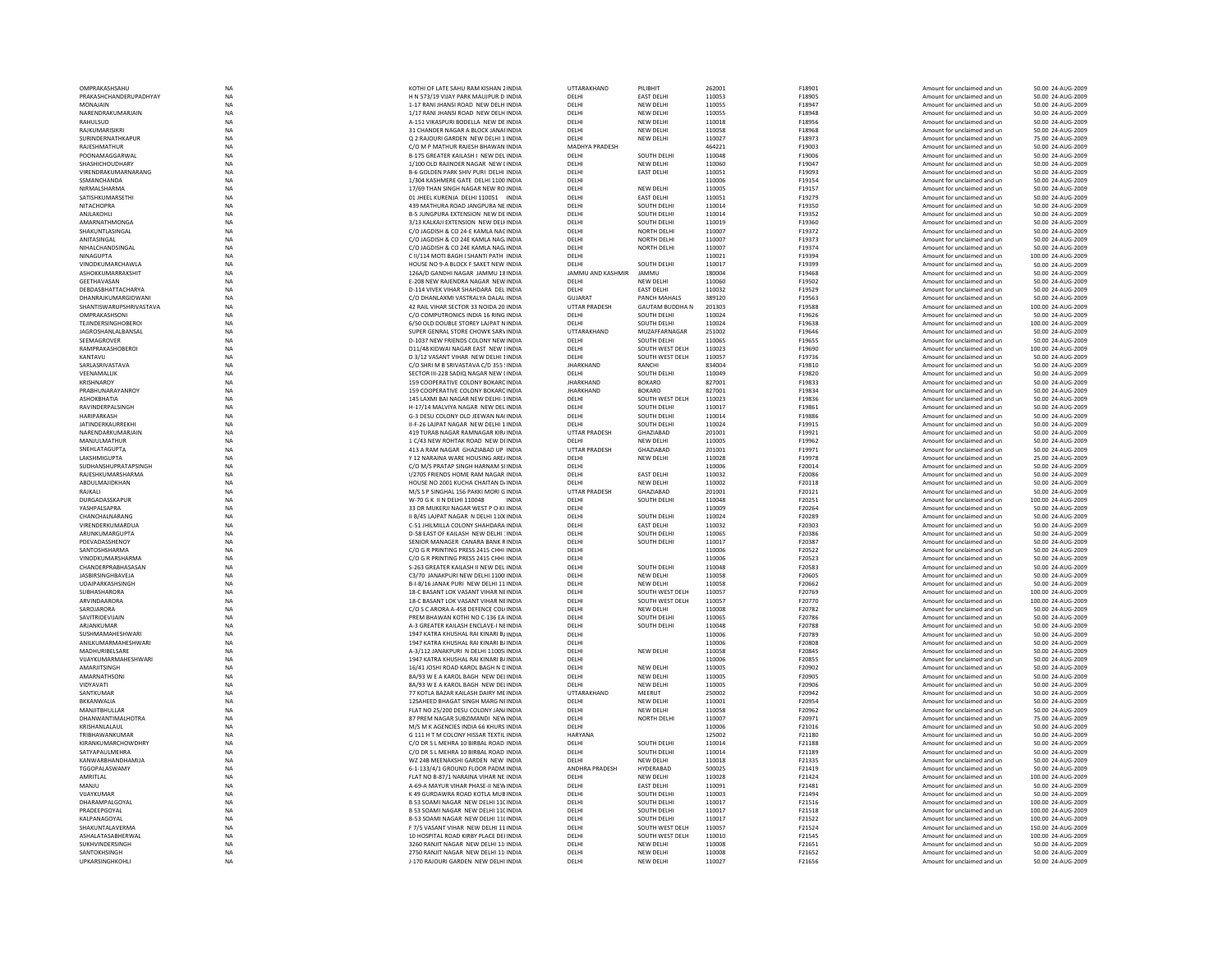|                                               | <b>NA</b>              | C/O M/S MULKH RAJ DES RAJ 4085 NINDIA                                                    | DELHI                      |                    | 110006           | F21657           | Amount for unclaimed and un                                | 100.00 24-AUG-2009                     |
|-----------------------------------------------|------------------------|------------------------------------------------------------------------------------------|----------------------------|--------------------|------------------|------------------|------------------------------------------------------------|----------------------------------------|
| RAMCHANDBHATIA                                |                        |                                                                                          |                            |                    |                  |                  |                                                            |                                        |
| SHIVKUMARBHATIA                               | <b>NA</b>              | C/O M/S JIWAN OIL TRADERS 2662 INDIA                                                     | DELHI                      |                    | 110006           | F21658           | Amount for unclaimed and un                                | 100.00 24-AUG-2009                     |
| <b>JYOTIGUPTA</b>                             | <b>NA</b>              | SHYAM LALL EYE HOSPITAL MALKA CINDIA                                                     | <b>DELHI</b>               | NORTH DELHI        | 110007           | F21683           | Amount for unclaimed and un                                | 50.00 24-AUG-2009                      |
| <b>PREMLATAGUPTA</b>                          | NA                     | SHYAM LALL EYE HOSPITAL MALKA CINDIA                                                     | DELHI                      | <b>NORTH DELHI</b> | 110007           | F21684           | Amount for unclaimed and un                                | 50.00 24-AUG-2009                      |
| RANBIRSINGH                                   | <b>NA</b>              | 3/17 VIKRAM VIHAR LAJPAT NAGAR INDIA                                                     | DELHI                      | SOUTH DELHI        | 110024           | F21749           | Amount for unclaimed and un                                | 100.00 24-AUG-2009                     |
| SUSHILKUMARAGARWAL                            | NA                     | KRISHNA MEDICAL STORE KOTHI GA' INDIA                                                    | UTTARAKHAND                | GHAZIABAD          | 245101           | F21866           | Amount for unclaimed and un                                | 50.00 24-AUG-2009                      |
| AMNARFGUM                                     | <b>NA</b>              | C/O CHOWDHRY MODH KHAN 124 NINDIA                                                        | <b>UTTAR PRADESH</b>       |                    | 203001           | F21951           | Amount for unclaimed and un                                | 50.00 24-AUG-2009                      |
|                                               | <b>NA</b>              |                                                                                          | <b>DELHI</b>               |                    |                  | F21990           |                                                            |                                        |
| SHILATANDON                                   |                        | C/O MRS RITA SEHGAL H M T LTD BI INDIA                                                   |                            | <b>NEW DELHI</b>   | 110001           |                  | Amount for unclaimed and un                                | 50.00 24-AUG-2009                      |
| CIRILOFERMINORODRIGUES                        | $_{\sf NA}$            | C/O STATE BANK OF PATIALA MAND INDIA                                                     | HARYANA                    | SIRSA              | 125104           | F21991           | Amount for unclaimed and un                                | 50.00 24-AUG-2009                      |
| <b>DIWANCHANDARORA</b>                        | <b>NA</b>              | KC 83 KAVI NAGAR GHAZIABAD 201 INDIA                                                     | <b>UTTAR PRADESH</b>       | GHAZIABAD          | 201002           | F22030           | Amount for unclaimed and un                                | 100.00 24-AUG-2009                     |
| <b>JAGDISHLAL</b>                             | <b>NA</b>              | C/O DR S WADHWA 12/14 M S BLDG INDIA                                                     | DELHI                      | NEW DELHI          | 110060           | F22048           | Amount for unclaimed and un                                | 100.00 24-AUG-2009                     |
| ASIFFINANCEINVESTMENTCOLTD                    | <b>NA</b>              | 29A/1 ASAF ALI ROAD NEW DELHI 1 INDIA                                                    | DELHI                      | <b>NEW DELHI</b>   | 110002           | F22119           | Amount for unclaimed and un                                | 50.00 24-AUG-2009                      |
|                                               | <b>NA</b>              |                                                                                          |                            |                    |                  |                  |                                                            |                                        |
| NFFRA                                         |                        | C/O SHRI R P SHARMA HOUSE NO 1( INDIA                                                    | DELHI                      | SOUTH WEST DELH    | 110022           | F22146           | Amount for unclaimed and un                                | 50.00 24-AUG-2009                      |
| ANSHULISARIN                                  | NA                     | C/O SHRI R P SHARMA HOUSE NO 1( INDIA                                                    | DELHI                      | SOUTH WEST DELH    | 110022           | F22147           | Amount for unclaimed and un                                | 50.00 24-AUG-2009                      |
| HARBANSSINGHPRUTHI                            | NA                     | 2C/3 NEW ROHTAK ROAD NEW DEL INDIA                                                       | DELHI                      | NEW DELHI          | 110005           | F22151           | Amount for unclaimed and un                                | 50.00 24-AUG-2009                      |
| MITHILAJHA                                    | <b>NA</b>              | C/O HANUMAN MANDIR OPP 15A/1 INDIA                                                       | DELHI                      | <b>NEW DELHI</b>   | 110008           | F22198           | Amount for unclaimed and un                                | 15.00 24-AUG-2009                      |
| PRADEEPAHUJA                                  | <b>NA</b>              | D-61 HAUZ KHAS NEW DELHI 11001 INDIA                                                     | DELHI                      | SOUTH WEST DELH    | 110016           | F22347           | Amount for unclaimed and un                                | 50.00 24-AUG-2009                      |
|                                               |                        |                                                                                          |                            |                    |                  |                  |                                                            |                                        |
| ASHOKKUMARKHANDELWAL                          | <b>NA</b>              | 5C/15 NEW ROHTAK ROAD NEW DE INDIA                                                       | DELHI                      | NEW DELHI          | 110005           | F22442           | Amount for unclaimed and un                                | 50.00 24-AUG-2009                      |
| GIRISHCHANDRATEWARY                           | NA                     | 29 A POCKET A 11 KALKAJI EXTENSI(INDIA                                                   | DELHI                      | SOUTH DELH         | 110019           | F22494           | Amount for unclaimed and un                                | 50.00 24-AUG-2009                      |
| INDRARANI                                     | <b>NA</b>              | 54G SHEIKH SARAI II NEW DELHI 11(INDIA                                                   | DELHI                      | SOUTH DELHI        | 110017           | F22562           | Amount for unclaimed and un                                | 50.00 24-AUG-2009                      |
| OMPARKASH                                     | <b>NA</b>              | 54G SHEIKH SARAI II NEW DELHI 11(INDIA                                                   | DELHI                      | SOUTH DELHI        | 110017           | F22563           | Amount for unclaimed and un                                | 50.00 24-AUG-2009                      |
| DWARKADASSURI                                 | <b>NA</b>              | BUNGLOW NO 7 ROAD NO 72 PUNJ/INDIA                                                       | DELHI                      | NEW DELHI          | 110026           | F22636           | Amount for unclaimed and un                                | 50.00 24-AUG-2009                      |
| PRATAPCHAND                                   | NA                     | 6 AURANGZEB ROAD NEW DELHI 11 INDIA                                                      | DELHI                      | NEW DELHI          | 110011           | F22658           | Amount for unclaimed and un                                | 300.00 24-AUG-2009                     |
|                                               |                        |                                                                                          |                            |                    |                  |                  |                                                            |                                        |
| ANILKUMARWADHWA                               | <b>NA</b>              | C-21 (G.F) LAJPAT NAGAR 1ST NEW LINDIA                                                   | DELHI                      | SOUTH DELHI        | 110024           | F22690           | Amount for unclaimed and un                                | 100.00 24-AUG-2009                     |
| SATYAPRAKASHBANSAL                            | <b>NA</b>              | 222-C POCKET - 1 MAYUR VIHAR PH/ INDIA                                                   | DELHI                      | <b>EAST DELHI</b>  | 110091           | F22700           | Amount for unclaimed and un                                | 50.00 24-AUG-2009                      |
| RAIFFVSHARMA                                  | <b>NA</b>              | HOUSE NO. 1179 SECTOR 7 R K PURA INDIA                                                   | DELHI                      | SOUTH WEST DELH    | 110022           | F22716           | Amount for unclaimed and un                                | 50.00 24-AUG-2009                      |
| PARDEEPRUSTAGI                                | NA                     | <b>B 4/8 B KRISHAN NAGAR NEW DELHINDIA</b>                                               | DELHI                      | <b>EAST DELHI</b>  | 110051           | F22745           | Amount for unclaimed and un                                | 50.00 24-AUG-2009                      |
| MOOLNARAINMEHROTRA                            | NA                     | STELLA QUARTER THE MALL MUSSO INDIA                                                      | UTTARAKHAND                | DEHRADUN           | 248179           | F22756           | Amount for unclaimed and un                                | 75.00 24-AUG-2009                      |
|                                               |                        |                                                                                          |                            |                    |                  |                  |                                                            |                                        |
| <b>JAGROOPCHANDKATOCH</b>                     | <b>NA</b>              | E6/C DDA FLATS MUNIRKA NEW DE INDIA                                                      | DELHI                      | SOUTH WEST DELH    | 110067           | F22787           | Amount for unclaimed and un                                | 50.00 24-AUG-2009                      |
| MAKHANLALJINDAL                               | <b>NA</b>              | INDIAN BANK G-41 CANNAUGHT CIRINDIA                                                      | DELHI                      | <b>NEW DELHI</b>   | 110001           | F22806           | Amount for unclaimed and un                                | 50.00 24-AUG-2009                      |
| PRITPAI SINGH                                 | <b>NA</b>              | C/O GURDIAL SINGH & SONS HALL B INDIA                                                    | PUNIAR                     | <b>AMRITSAR</b>    | 143001           | F22837           | Amount for unclaimed and un                                | 100.00 24-AUG-2009                     |
| ARJANSINGH                                    | NA                     | C/O GURDIAL SINGH & SONS HALL B INDIA                                                    | PUNJAB                     | AMRITSAR           | 143001           | F22866           | Amount for unclaimed and un                                | 100.00 24-AUG-2009                     |
|                                               |                        |                                                                                          |                            |                    |                  |                  |                                                            |                                        |
| VINEETNAYYAR                                  | <b>NA</b>              | 5 U F COLLEGE ROAD NEW DELHI 11INDIA                                                     | DELHI                      | <b>NEW DELHI</b>   | 110005           | F22873           | Amount for unclaimed and un                                | 50.00 24-AUG-2009                      |
| RAMESHCHANDRAJAGDISHCHANDRA                   | NA                     | 104 OCEANIC CARTER ROAD BANDR INDIA                                                      | MAHARASHTRA                | <b>MUMBAI</b>      | 400050           | F22917           | Amount for unclaimed and un                                | 50.00 24-AUG-2009                      |
| RAIRANISOOD                                   | <b>NA</b>              | 2397 TILAK STREET PAHAR GANI NEUNDIA                                                     | DELHI                      | NFW DFI HI         | 110055           | F23013           | Amount for unclaimed and un                                | 50.00 24-AUG-2009                      |
| SHADILALUPPAI                                 | <b>NA</b>              | BLOCK NO GG1/FLAT 122 B VIKASPU INDIA                                                    | DELHI                      | <b>NEW DELHI</b>   | 110018           | F23048           | Amount for unclaimed and un                                | 50.00 24-AUG-2009                      |
| VEDPRAKASHBHATNAGAR                           | NA                     | E-43 JAGJIT NEW DELHI 110053 INDIA                                                       | DELHI                      | <b>EAST DELHI</b>  | 110053           | F23083           | Amount for unclaimed and un                                | 100.00 24-AUG-2009                     |
|                                               |                        |                                                                                          |                            |                    |                  |                  |                                                            |                                        |
| RAVINDERSINGHLAMBA                            | <b>NA</b>              | H NO 9673 ISLAM GANJ OPP AZAD NINDIA                                                     | DELHI                      |                    | 110006           | F23098           | Amount for unclaimed and un                                | 50.00 24-AUG-2009                      |
| SHANTIDEVI                                    | NA                     | NO.1/22 SARVAPRIYA VIHAR NEW D INDIA                                                     | DELHI                      | SOUTH WEST DELH    | 110016           | F23115           | Amount for unclaimed and un                                | 25.00 24-AUG-2009                      |
| SHREENATHINDUSTRIALINSVESTMENTCOMPA           | <b>NA</b>              | 3-4 SAGAR APTS 6 TILAK MARG N DEINDIA                                                    | <b>DELHI</b>               | NEW DELHI          | 110001           | F23136           | Amount for unclaimed and un                                | 250.00 24-AUG-2009                     |
| INSHAULLAHKHAN                                | <b>NA</b>              | MOH PATHANPURA SAHARANPUR ; INDIA                                                        | UTTARAKHAND                | SAHARANPUR         | 247001           | F23146           | Amount for unclaimed and un                                | 50.00 24-AUG-2009                      |
| AMIRULLAHKHAN                                 | <b>NA</b>              | S/O SH INSHAULLAH KHAN MOH PA' INDIA                                                     | UTTARAKHAND                | SAHARANPUR         | 247001           | F23167           | Amount for unclaimed and un                                | 50.00 24-AUG-2009                      |
|                                               |                        |                                                                                          |                            |                    |                  |                  |                                                            |                                        |
| SWAPANKUMARGHOSH                              | NA                     | C/O MRS MOHINI GHOSH MOTILAL I INDIA                                                     | HARYANA                    |                    | 131029           | F23208           | Amount for unclaimed and un                                | 50.00 24-AUG-2009                      |
| MOHINIGHOSH                                   | <b>NA</b>              | MOTILAL NHERU SCHOOL OF SPORT INDIA                                                      | <b>HARYANA</b>             |                    | 131029           | F23210           | Amount for unclaimed and un                                | 50.00 24-AUG-2009                      |
| MADANMOHANPARTI                               | <b>NA</b>              | E-9/5 VASANT VIHAR NEW DELHI 11 INDIA                                                    | DELHI                      | SOUTH WEST DELH    | 110057           | F23231           | Amount for unclaimed and un                                | 150.00 24-AUG-2009                     |
| TRIVENDERSINGH                                | <b>NA</b>              | CHIEF MEDICAL OFFICER C-31 BHEL' INDIA                                                   | <b>UTTAR PRADESH</b>       |                    | 227817           | <b>F23233</b>    | Amount for unclaimed and un                                | 350.00 24-AUG-2009                     |
|                                               |                        |                                                                                          |                            |                    |                  |                  |                                                            |                                        |
| PRATIBHAMAIN                                  | <b>NA</b>              | C/O SH A C MAINI P W D B & R COLC INDIA                                                  | HARYANA                    | <b>FARIDABAD</b>   | 121102           | F23315           | Amount for unclaimed and un                                | 50.00 24-AUG-2009                      |
| PARWEZSKAUL                                   | NA                     | TYNDALE - BISCOE SCHOOL SRI NAG/ INDIA                                                   | JAMMU AND KASHMIR          | KUPWARA            | 190001           | F23336           | Amount for unclaimed and un                                | 100.00 24-AUG-2009                     |
| HARISHKUMARMADAN                              | <b>NA</b>              | DS 411 P HOSTEL P O 11 P MOHKAMI INDIA                                                   | UTTARAKHAND                | DEHRADUN           | 248005           | F23348           | Amount for unclaimed and un                                | 50.00 24-AUG-2009                      |
| MUKHTARAHMADKHAN                              | NA                     | INSTITUTE OF PAPER TECHNOLOGY ! INDIA                                                    | UTTARAKHAND                | SAHARANPUR         | 247001           | F23366           | Amount for unclaimed and un                                | 50.00 24-AUG-2009                      |
| <b>SURYAPRAKASHGUPTA</b>                      | NA                     | S 9 GREEN PARK MAIN NEW DELHI 1INDIA                                                     | DELHI                      | SOUTH WEST DELH    | 110016           | F23388           | Amount for unclaimed and un                                | 50.00 24-AUG-2009                      |
|                                               |                        |                                                                                          | DELHI                      | NORTH DELHI        |                  |                  |                                                            |                                        |
| SUREKHAGUPTA                                  |                        |                                                                                          |                            |                    | 110035           | F23403           | Amount for unclaimed and un                                | 50.00 24-AUG-2009                      |
|                                               | <b>NA</b>              | A-1/284A LAWRENCE ROAD NEW D INDIA                                                       |                            |                    |                  |                  |                                                            |                                        |
| PREMKUMAR                                     | <b>NA</b>              | A-69-A MAYUR VIHAR PHASE-2 NEW INDIA                                                     | DELHI                      | <b>EAST DELHI</b>  | 110091           | F23412           | Amount for unclaimed and un                                | 50.00 24-AUG-2009                      |
| SPSDHAM                                       | <b>NA</b>              | GP 28 MAURYA ENCLAVE NEW DELHNDIA                                                        | DELHI                      | <b>NORTH DELHI</b> | 110034           | F23415           | Amount for unclaimed and un                                | 50.00 24-AUG-2009                      |
|                                               |                        |                                                                                          |                            |                    |                  |                  |                                                            |                                        |
| KAILASHCHANDERCHAWLA                          | $_{\sf NA}$            | D-264 VIVEK VIHAR SHAHDARA NEV INDIA                                                     | DELHI                      | <b>EAST DELHI</b>  | 110032           | F23434           | Amount for unclaimed and un                                | 100.00 24-AUG-2009                     |
| TNSWAMINATHAN                                 | NA                     | 12/2286 G A CANAL WEST BANK TH/ INDIA                                                    | <b>TAMIL NADU</b>          | THANJAVUR          | 613001           | F23466           | Amount for unclaimed and un                                | 50.00 24-AUG-2009                      |
| VINODKUMARSMUCHHAL                            | <b>NA</b>              | C/O UNIVERSAL ELECTRICALS ARYA LINDIA                                                    | UTTARAKHAND                | GHA7IARAD          | 245101           | F23467           | Amount for unclaimed and un                                | 50.00 24-AUG-2009                      |
| KRISHANKUMARKAKAR                             | <b>NA</b>              | 6A/53 W E A KAROL BAGH NEW DEL INDIA                                                     | DELHI                      | NEW DELHI          | 110005           | F23615           | Amount for unclaimed and un                                | 50.00 24-AUG-2009                      |
| MADHUMITTAL                                   | <b>NA</b>              | 39 MODEL BASTL NEW DELHL11000 INDIA                                                      | DELHI                      | NFW DFI HI         | 110005           | F23625           |                                                            | 50.00 24-AUG-2009                      |
|                                               |                        |                                                                                          |                            |                    |                  |                  | Amount for unclaimed and un                                |                                        |
| VUENDRAKUMAR                                  | NA                     | D-77 PANCHSHEEL ENCLAVE NEW DIINDIA                                                      | DELHI                      | SOUTH DELHI        | 110017           | F23650           | Amount for unclaimed and un                                | 100.00 24-AUG-2009                     |
| VIMLAJOSHI                                    | NA                     | GOPNATH TEMPLE BEHIND COURT FINDIA                                                       | <b>GUJARAT</b>             |                    | 360575           | F23701           | Amount for unclaimed and un                                | 50.00 24-AUG-2009                      |
| ILLAPAREKH                                    | <b>NA</b>              | AADINATH TOWERS OPP ALL INDIAN INDIA                                                     | GUJARAT                    | RAJKOT             | 360001           | F23973           | Amount for unclaimed and un                                | 50.00 24-AUG-2009                      |
| HASMUKHPARMAF                                 | <b>NA</b>              | MOCHI STREET BHANVAD DIST JAMI INDIA                                                     | <b>GUJARAT</b>             |                    | 360510           | F23984           | Amount for unclaimed and un                                | 50.00 24-AUG-2009                      |
| <b>KESHAVI AI KANERIA</b>                     | <b>NA</b>              | PATANVAV GUJARAT 360430<br><b>INDIA</b>                                                  | GUIARAT                    | RAIKOT             | 360430           | F24024           | Amount for unclaimed and un                                | 50.00 24-AUG-2009                      |
|                                               |                        |                                                                                          |                            |                    |                  |                  |                                                            |                                        |
| GEETAVYAS                                     | NA                     | RAILWAY HOUSING SOCIETY PLOT N INDIA                                                     | GUJARAT                    | BHAVNAGAR          | 364003           | F24037           | Amount for unclaimed and un                                | 50.00 24-AUG-2009                      |
| MAHENDRAUDESH                                 | <b>NA</b>              | UMEDKAKA S BLDG NR JUBILLEE BACINDIA                                                     | <b>GUJARAT</b>             | RAJKOT             | 360001           | F24115           | Amount for unclaimed and un                                | 50.00 24-AUG-2009                      |
| SHOBHANAUDESHI                                | <b>NA</b>              | UMEDKAK S DELO NR JUBILLEE BAG INDIA                                                     | <b>GUJARAT</b>             | RAJKOT             | 360001           | F24117           | Amount for unclaimed and un                                | 50.00 24-AUG-2009                      |
| PRABHUDASGHEDIA                               | <b>NA</b>              | MAHESH KUNI KAMDAR STREET MA INDIA                                                       | GUIARAT                    | RAIKOT             | 360001           | F24205           | Amount for unclaimed and un                                | 50.00 24-AUG-2009                      |
|                                               | <b>NA</b>              | NANDANVAN SOCIETY RANJIT SAGA INDIA                                                      | <b>GUJARAT</b>             | JAMNAGAF           | 361005           | F24262           |                                                            | 50.00 24-AUG-2009                      |
| KANTILALNARANBHAIPATEL                        |                        |                                                                                          |                            |                    |                  |                  | Amount for unclaimed and un                                |                                        |
| VASANTNARANBHAIPATEL                          | NA                     | NANDANVAN SOCIETY RANJIT SAGA INDIA                                                      | GUJARAT                    | JAMNAGAF           | 361005           | F24264           | Amount for unclaimed and un                                | 50.00 24-AUG-2009                      |
| SONALPATEL                                    | NA                     | C/O B N PATEL SRI RAM NIWAS 7 BH INDIA                                                   | <b>GUJARAT</b>             | RAJKOT             | 360002           | F24331           | Amount for unclaimed and un                                | 50.00 24-AUG-2009                      |
| MAHENDRAVANRAVANDASCHOKSHI                    | <b>NA</b>              | PINZARA STREET SONI BAZER MORV INDIA                                                     | <b>GUJARAT</b>             | RAJKOT             | 363641           | F24354           | Amount for unclaimed and un                                | 50.00 24-AUG-2009                      |
| GULABRAYMAKANJIKANSARA                        | <b>NA</b>              | PANCHESHWAR TOWER ROAD ELEC' INDIA                                                       | GUIARAT                    | <b>IAMNAGAR</b>    | 361001           | F24359           | Amount for unclaimed and un                                | 50.00 24-AUG-2009                      |
| DHIRAJKUMARIJADEJA                            | <b>NA</b>              |                                                                                          | <b>GUJARAT</b>             | JAMNAGAR           | 361001           | F24394           | Amount for unclaimed and un                                | 50.00 24-AUG-2009                      |
|                                               |                        | GITANJALI CRICKET BUNGLOW ROAL INDIA                                                     |                            |                    |                  |                  |                                                            |                                        |
| BHUPENDRAGOKALDASPATEL                        | <b>NA</b>              | PUNAM BHAKTINAGAR SOCIETY DHEINDIA                                                       | <b>GUJARAT</b>             | RAJKOT             | 360002           | F24533           | Amount for unclaimed and un                                | 50.00 24-AUG-2009                      |
| HASMUKHLILADHARGANDHI                         | NA                     | 15 MILL PARA GANDHI DEEP RAJKOTINDIA                                                     | GUJARAT                    | RAJKOT             | 360002           | F24579           | Amount for unclaimed and un                                | 50.00 24-AUG-2009                      |
| HARISHCHANDRAMPATEL                           | <b>NA</b>              | <sub>.NDIA</sub>                                                                         | GUIARAT                    | <b>IAMNAGAR</b>    | 361008           | F24595           | Amount for unclaimed and un                                | 50.00 24-AUG-2009                      |
| KUMUDBENADALJA                                | <b>NA</b>              | BUILDING NO 87 JAN KALYAN SOCIE INDIA                                                    | <b>GUJARAT</b>             | RAJKOT             | 360001           | F24645           | Amount for unclaimed and un                                | 100.00 24-AUG-2009                     |
| SAIFUDDINKAPADIA                              | <b>NA</b>              | 41 LOHA BAZAR CHAMAN PURA UD/INDIA                                                       | RAJASTHAN                  | <b>UDAIPUR</b>     | 313001           | F24687           | Amount for unclaimed and un                                |                                        |
|                                               |                        |                                                                                          |                            |                    |                  |                  |                                                            | 100.00 24-AUG-2009                     |
| CHANDRAKALAJAIN                               | <b>NA</b>              | 39 MEHTAJI KI BADI NEAR GARDEN HNDIA                                                     | RAJASTHAN                  | <b>UDAIPUR</b>     | 313001           | F24721           | Amount for unclaimed and un                                | 50.00 24-AUG-2009                      |
| AMBALALIAIN                                   | <b>NA</b>              | 39 MEHTAJI KI BADI NEAR GARDEN HNDIA                                                     | RAJASTHAN                  | <b>UDAIPUR</b>     | 313001           | F24722           | Amount for unclaimed and un                                | 50.00 24-AUG-2009                      |
| ANILKUMARBHARGAVA                             | <b>NA</b>              | 64 PANCHWATI UDAIPUR RAI 3130(INDIA                                                      | RAIASTHAN                  | <b>UDAIPUR</b>     | 313001           | F24763           | Amount for unclaimed and un                                | 50.00 24-AUG-2009                      |
| SITALDASPAUL                                  | NA                     | B 8/21 BARA GAMBHIR SINGH VARAINDIA                                                      | UTTAR PRADESH              | VARANASI           | 221001           | F24779           | Amount for unclaimed and un                                | 50.00 24-AUG-2009                      |
|                                               |                        |                                                                                          |                            |                    |                  | F24790           |                                                            |                                        |
| MOHDRAFIQUE                                   | NA                     | WATER RESOURCES & FLOOD FOREC INDIA                                                      | <b>UTTAR PRADESH</b>       | VARANASI           | 221002           |                  | Amount for unclaimed and un                                | 100.00 24-AUG-2009                     |
| <b>SUBHASHCHANDRA</b>                         | NA                     | 67 PANDEY BAZAR AZAMGARH 276 INDIA                                                       | UTTAR PRADESH              | AZAMGARH           | 276001           | F24806           | Amount for unclaimed and un                                | 50.00 24-AUG-2009                      |
| HARIPRASADOMAR                                | <b>NA</b>              | C 27/99 B 1 II FLOOR JAGATGANJ VA INDIA                                                  | <b>UTTAR PRADESH</b>       | VARANASI           | 221001           | F24873           | Amount for unclaimed and un                                | 50.00 24-AUG-2009                      |
| <b>JAGDISHPRASADGUPTA</b>                     | <b>NA</b>              | C/O M/S NANDI BOOKSHOP HOTEL \INDIA                                                      | <b>UTTAR PRADESH</b>       | VARANASI           | 221002           | F24916           | Amount for unclaimed and un                                | 50.00 24-AUG-2009                      |
| RAKESHAGRAWAL                                 | <b>NA</b>              | K 25/63 SOOT TOLA VARANASI U P : INDIA                                                   | <b>UTTAR PRADESH</b>       | VARANASI           | 221001           | F24948           | Amount for unclaimed and un                                | 50.00 24-AUG-2009                      |
| <b>BINODKUMARGUPTA</b>                        | NA                     | D5/126 TRIPURA BHAIRVI MEER GH/ INDIA                                                    | <b>UTTAR PRADESH</b>       | VARANASI           | 221001           | F24950           | Amount for unclaimed and un                                | 50.00 24-AUG-2009                      |
|                                               |                        |                                                                                          |                            |                    |                  |                  |                                                            |                                        |
| LILABAISHANTILALMUTHIYAN                      | <b>NA</b>              | 2 7 73 TILAK ROAD AURANGABAD 4 INDIA                                                     | MAHARASHTRA                | AURANGABAD         | 431001           | F24982           | Amount for unclaimed and un                                | 25.00 24-AUG-2009                      |
| <b>MARUTIVISHNUTHOPTE</b>                     | <b>NA</b>              | B-17 BIBVEWADI RAMYANAGIRI PUNINDIA                                                      | MAHARASHTRA                | PUNE               | 411037           | F25059           | Amount for unclaimed and un                                | 50.00 24-AUG-2009                      |
| VASANTNARAYANDUDHANE<br>MANGALANARAYANDUDHANE | <b>NA</b><br><b>NA</b> | <b>B-17 BIRVEWADI RAMYANAGIRI PUNINDIA</b><br><b>B-17 BIBVEWADI RAMYANAGIRI PUNINDIA</b> | MAHARASHTRA<br>MAHARASHTRA | PUNE<br>PUNE       | 411037<br>411037 | F25070<br>F25071 | Amount for unclaimed and un<br>Amount for unclaimed and un | 50.00 24-AUG-2009<br>50.00 24-AUG-2009 |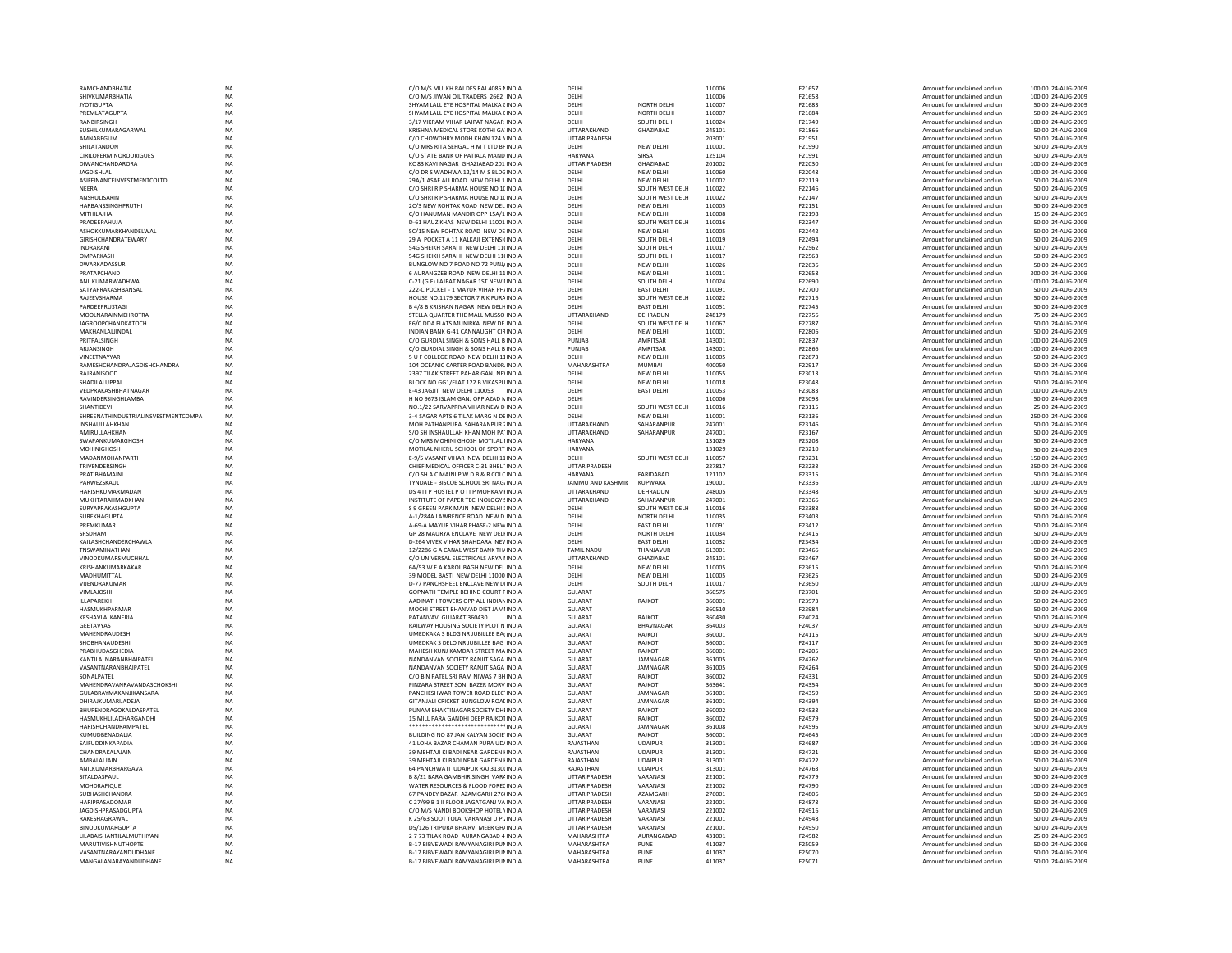|                                           | NA                     | 681 A PULACHI WADI DECCAN GYMHNDIA                                               | <b>MAHARASHTRA</b>                | PUNE                    | 411004           | F25076           | Amount for unclaimed and ur                                | 50.00 24-AUG-2009                      |
|-------------------------------------------|------------------------|----------------------------------------------------------------------------------|-----------------------------------|-------------------------|------------------|------------------|------------------------------------------------------------|----------------------------------------|
| ARVINDGOVANDI                             |                        |                                                                                  |                                   |                         |                  |                  |                                                            |                                        |
| VATSALAKNERKAR                            | NA                     | B-6 PUSHPANJALI COOP HSG SOCIET INDIA                                            | MAHARASHTRA                       | MUMBAI                  | 400057           | F25092           | Amount for unclaimed and un                                | 50.00 24-AUG-2009                      |
| SHEILAPRADEEPKASBEKAR                     | <b>NA</b>              | COTTAGE HOSPITAL BUNGLOW KAR INDIA                                               | MAHARASHTRA                       | SATARA                  | 415110           | F25130           | Amount for unclaimed and un                                | 50.00 24-AUG-2009                      |
| SHANTANARAYANPHADKE                       | <b>NA</b>              | 5/196 PMC COLONY RAIENDRANAG, INDIA                                              | MAHARASHTRA                       | PUNE                    | 411030           | F25139           | Amount for unclaimed and un                                | 100.00 24-AUG-2009                     |
| MADHUKARMAHADEOKHADILKAR                  | NA                     | C/O BARVE WADA SATTIKAR LANE N INDIA                                             | MAHARASHTRA                       | SANGLI                  | 416416           | F25147           | Amount for unclaimed and un                                | 50.00 24-AUG-2009                      |
| JOSHIGIREESHMADHUKAR                      | NA                     | 101 NEW SHUKRAWAR PETH PANTS INDIA                                               | <b>MAHARASHTRA</b>                | PUNE                    | 411002           | F25154           | Amount for unclaimed and un                                | 50.00 24-AUG-2009                      |
| HARISHANKERKACKER                         | <b>NA</b>              | DELUXE HOUSE L I C COLONY PRASH INDIA                                            | MAHARASHTRA                       | PUNE                    | 411030           | F25197           | Amount for unclaimed and un                                | 100.00 24-AUG-2009                     |
| MOHANSHANKERDASTHADANI                    | <b>NA</b>              | 363/1 SHIVAJINAGAR PUNE 411005 INDIA                                             | MAHARASHTRA                       | PUNE                    | 411005           | F25201           | Amount for unclaimed and un                                | 50.00 24-AUG-2009                      |
|                                           |                        |                                                                                  |                                   |                         |                  |                  |                                                            |                                        |
| PRAKASHSHAMRAOKARVE                       | <b>NA</b>              | ROOM NO 9 NEW HOSTEL WALCHAI INDIA                                               | MAHARASHTRA                       | PUNE                    | 413114           | F25215           | Amount for unclaimed and un                                | 50.00 24-AUG-2009                      |
| ASHOKSIDRAMAPPABANDA                      | NA                     | C/O S G BANDA 444 MANIK CHOWK INDIA                                              | MAHARASHTRA                       | SOLAPUR                 | 413002           | F25228           | Amount for unclaimed and un                                | 50.00 24-AUG-2009                      |
| MALINIKAMALESHPRABHL                      | <b>NA</b>              | 1971 C LAXMIPURI KOLHAPUR 4160 INDIA                                             | MAHARASHTRA                       | KOLHAPUR                | 416002           | F25240           | Amount for unclaimed and un                                | 50.00 24-AUG-2009                      |
| KAMALESHPANDURANGPRABHU                   | <b>NA</b>              | 1971C LAXMIPURI KOLHAPUR 4160 INDIA                                              | MAHARASHTRA                       | KOLHAPUR                | 416002           | F25244           | Amount for unclaimed and un                                | 50.00 24-AUG-2009                      |
| SHASHANKSATHE                             | <b>NA</b>              | 1039 SHUKRAWAR PETH VIHAR TILA INDIA                                             | MAHARASHTRA                       | PUNE                    | 411002           | F25249           | Amount for unclaimed and un                                | 50.00 24-AUG-2009                      |
|                                           |                        |                                                                                  |                                   |                         |                  |                  |                                                            |                                        |
| PRADEEPDESHPANDE                          | <b>NA</b>              | B-54/525 M I G COLONY BANDRA EA INDIA                                            | MAHARASHTRA                       | <b>MUMBAI</b>           | 400051           | F25255           | Amount for unclaimed and un                                | 50.00 24-AUG-2009                      |
| <b>UDAYYESHWANTBHENDE</b>                 | NA                     | ANANDITA 33/20 PRABHAT ROAD L/ INDIA                                             | <b>MAHARASHTRA</b>                | PUNE                    | 411004           | F25332           | Amount for unclaimed and un                                | 25.00 24-AUG-2009                      |
| CHANDRAKUMARAJMERI                        | NA                     | S/25 BAJAJ TEMPO COLONY AKURDI INDIA                                             | MAHARASHTRA                       | PUNE                    | 411035           | F25365           | Amount for unclaimed and un                                | 50.00 24-AUG-2009                      |
| RANGANATHLAXMANKORADE                     | <b>NA</b>              | 538 SHANWAR PETH PUNE 411030 INDIA                                               | MAHARASHTRA                       | PUNE                    | 411030           | F25369           | Amount for unclaimed and un                                | 50.00 24-AUG-2009                      |
| RAISHFKHARRSRIVASTAVA                     | <b>NA</b>              | 84/4 RLY COLONY GANESH HALL SOLINDIA                                             | MAHARASHTRA                       | SOLAPUR                 | 413001           | F25384           | Amount for unclaimed and un                                | 50.00 24-AUG-2009                      |
|                                           |                        |                                                                                  |                                   |                         |                  |                  |                                                            |                                        |
| PRADEEPDESHPANDE                          | NA                     | 134/7 RANGE HILLS WELBECK ROAD INDIA                                             | MAHARASHTRA                       | PUNE                    | 411020           | F25400           | Amount for unclaimed and un                                | 100.00 24-AUG-2009                     |
| KUSUMVITHALDESHPANDE                      | <b>NA</b>              | 10/131 M H B LOKMANYA NAGAR P INDIA                                              | MAHARASHTRA                       | PUNE                    | 411030           | F25405           | Amount for unclaimed and un                                | 50.00 24-AUG-2009                      |
| RAMCHANDRAVAMANKULKARN                    | NA                     | 588/4 TILAK ROAD NEW 1020 SHUKI INDIA                                            | MAHARASHTRA                       | PUNE                    | 411002           | F25406           | Amount for unclaimed and un                                | 50.00 24-AUG-2009                      |
| VAMANPARSHURAMKHAMRETE                    | <b>NA</b>              | 1187/1 SHIVAIINAGAR PUNE 41100 INDIA                                             | MAHARASHTRA                       | PUNE                    | 411005           | F25414           | Amount for unclaimed and un                                | 50.00 24-AUG-2009                      |
| LATAVIJAYGANGAWARE                        | <b>NA</b>              | S NO. 13/4 PLOT NO.7-A HOUSE N INDIA                                             | MAHARASHTRA                       | MUMRAI                  | 400027           | F25422           |                                                            | 50.00 24-AUG-2009                      |
|                                           |                        |                                                                                  |                                   |                         |                  |                  | Amount for unclaimed and un                                |                                        |
| DHANANJAYPURANIK                          | NA                     | 54 ANAND PARK AUNDH POONA M/ INDIA                                               | MAHARASHTRA                       | PUNE                    | 411007           | F25424           | Amount for unclaimed and un                                | 50.00 24-AUG-2009                      |
| SHANTILALPOKHARNA                         | NA                     | 1258 PITRUCHHAYA JANGALI MAHA INDIA                                              | MAHARASHTRA                       | PUNE                    | 411004           | F25449           | Amount for unclaimed and un                                | 50.00 24-AUG-2009                      |
| RAMKISHANPITTIF                           | <b>NA</b>              | 8 KOREGAON PARK AGRASEN SOCY IINDIA                                              | MAHARASHTRA                       | PUNE                    | 411001           | F25465           | Amount for unclaimed and un                                | 50.00 24-AUG-2009                      |
| SUSHILABAIKANTILALJAIN                    | <b>NA</b>              | 1659 SHUKRAWAR PETH NEW PUNEINDIA                                                | MAHARASHTRA                       | PUNE                    | 411002           | F25480           | Amount for unclaimed and un                                | 50.00 24-AUG-2009                      |
|                                           |                        |                                                                                  |                                   |                         |                  |                  |                                                            |                                        |
| NARAYANBALKRISHNADATAR                    | <b>NA</b>              | 432 NARAYAN PETH PUNE 411030 INDIA                                               | MAHARASHTRA                       | PUNE                    | 411030           | F25482           | Amount for unclaimed and un                                | 50.00 24-AUG-2009                      |
| YOGENDRASHAHHUF                           | NA                     | 358 MARKET YARD GULTEKADI PUN INDIA                                              | MAHARASHTRA                       | PUNE                    | 411037           | F25494           | Amount for unclaimed and un                                | 50.00 24-AUG-2009                      |
| BALACHANDRAREDDYGUDUMARALLA               | NA                     | ACCOUNTANT PUNJAB NATIONAL B/ INDIA                                              | MAHARASHTRA                       | PUNE                    | 411001           | F25495           | Amount for unclaimed and un                                | 50.00 24-AUG-2009                      |
| MADHUKBAJAJ                               | <b>NA</b>              | VRINDAVAN PLOT NO.332 PIMPRIPL INDIA                                             | MAHARASHTRA                       | PUNE                    | 411017           | F25536           | Amount for unclaimed and un                                | 50.00 24-AUG-2009                      |
|                                           |                        |                                                                                  |                                   |                         |                  |                  |                                                            |                                        |
| <b>JASODALAXMINARAYANTIWARI</b>           | NA                     | E/3 KALYAN SOCIETY SHANKAR SETHINDIA                                             | MAHARASHTRA                       | PUNE                    | 411002           | F25540           | Amount for unclaimed and un                                | 50.00 24-AUG-2009                      |
| LAXMINARAYANJAYANRAYANTIWARI              | <b>NA</b>              | E/3 KALYAN SOCIETY SHANKAR SETH INDIA                                            | MAHARASHTRA                       | PUNE                    | 411002           | F25542           | Amount for unclaimed and un                                | 50.00 24-AUG-2009                      |
| SULOCHANAKARNIK                           | NA                     | 8 RAJLAXMI 39 LAXMI PARK COLONY INDIA                                            | <b>MAHARASHTRA</b>                | PUNE                    | 411030           | F25543           | Amount for unclaimed and un                                | 50.00 24-AUG-2009                      |
| ABHAYSURESHCHAUBAL                        | <b>NA</b>              | 501 RASTA PETH ALKA BLDG FLAT N(INDIA                                            | MAHARASHTRA                       | PUNE                    | 411011           | F25568           | Amount for unclaimed and un                                | 50.00 24-AUG-2009                      |
| LATIKASURESHCHAUBAL                       | <b>NA</b>              | 501 RASTA PETH ALKA BLDG FLAT N(INDIA                                            | MAHARASHTRA                       | PUNE                    | 411011           | F25569           | Amount for unclaimed and un                                | 50.00 24-AUG-2009                      |
|                                           |                        |                                                                                  |                                   |                         |                  |                  |                                                            |                                        |
| PADMAGHANSHAMSARDA                        | NA                     | 557/2 SHUKRAWAR PETH PUNE 411 INDIA                                              | MAHARASHTRA                       | PUNE                    | 411002           | F25572           | Amount for unclaimed and un                                | 50.00 24-AUG-2009                      |
| SHEELAMATHEW                              | NA                     | 24/139 P C N TDA NIGADI AKURDI P INDIA                                           | MAHARASHTRA                       | PUNE                    | 411035           | F25587           | Amount for unclaimed and un                                | 50.00 24-AUG-2009                      |
| SHANTINATHBAHUBALIUPADHYE                 | NA                     | UPADHYE BUNGALOW VISHRAM BA INDIA                                                | MAHARASHTRA                       | SANGLI                  | 416415           | F25642           | Amount for unclaimed and un                                | 75.00 24-AUG-2009                      |
| VILASKELKAR                               | <b>NA</b>              | C/O MRS A V KELKAR T/10 DECCAN (INDIA                                            | MAHARASHTRA                       | PUNE                    | 411006           | F25679           | Amount for unclaimed and un                                | 50.00 24-AUG-2009                      |
| DILIPKAUTIKMAHAJAN                        | <b>NA</b>              | D-143 MISSION ROAD NEAR G T O BUNDIA                                             | MAHARASHTRA                       | <b>JALGAON</b>          | 425201           | F25691           | Amount for unclaimed and un                                | 100.00 24-AUG-2009                     |
|                                           |                        |                                                                                  |                                   |                         |                  |                  |                                                            |                                        |
| SANJAYVISHNURANE                          | NA                     | MAULI JAIRAM WADI (ANANAD NA(INDIA                                               | MAHARASHTRA                       | <b>JALGAON</b>          | 425201           | F25692           | Amount for unclaimed and un                                | 50.00 24-AUG-2009                      |
| NARENDRAKUDCHADKAR                        | NA                     | C/10 ASHWINI CO OP SOCY LTD BON INDIA                                            | <b>MAHARASHTRA</b>                | PUNE                    | 411005           | F25700           | Amount for unclaimed and un                                | 50.00 24-AUG-2009                      |
| <b>USHAKUDCHADKAR</b>                     | <b>NA</b>              | C/10 ASHWINI COOP SOCY LTD BOM INDIA                                             | MAHARASHTRA                       | PUNE                    | 411005           | F25701           | Amount for unclaimed and un                                | 50.00 24-AUG-2009                      |
| KALYANIALKUTKAR                           | <b>NA</b>              | 585 NEW SADASHIV PETH NEAR UM INDIA                                              | MAHARASHTRA                       | PUNE                    | 411030           | F25757           | Amount for unclaimed and un                                | 100.00 24-AUG-2009                     |
| ASHWINIASHOKPENDSI                        | <b>NA</b>              | GUI MOHAR PUNE SOLAPUR ROAD FINDIA                                               | MAHARASHTRA                       | PUNE                    | 413106           | F25779           | Amount for unclaimed and un                                | 50.00 24-AUG-2009                      |
|                                           |                        |                                                                                  |                                   |                         |                  |                  |                                                            |                                        |
| BHALCHANDRAPARASHRAMMEHENDALE             | NA                     | C/O P P MEHENDALE SAPTASHRI PALINDIA                                             | MAHARASHTRA                       |                         | 410206           | F25795           | Amount for unclaimed and un                                | 75.00 24-AUG-2009                      |
| VINODDATTATRAYASURNIS                     | <b>NA</b>              | <b>B17 MAIN COLONY WALCHANDNAG INDIA</b>                                         | MAHARASHTRA                       | PUNE                    | 413114           | F25796           | Amount for unclaimed and un                                | 50.00 24-AUG-2009                      |
| VASANTDAMODARDATAR                        | NA                     | SUSHEELA 109/17 ERANDAWANE PIINDIA                                               | MAHARASHTRA                       | PUNE                    | 411004           | F25820           | Amount for unclaimed and un                                | 50.00 24-AUG-2009                      |
| GUI ARGHUI F                              | NA                     | 6/72 NETAJINAGAR WANAURI CAMEINDIA                                               | MAHARASHTRA                       | PUNE                    | 411001           | F25853           | Amount for unclaimed and un                                | 50.00 24-AUG-2009                      |
|                                           |                        |                                                                                  |                                   |                         |                  | F25854           |                                                            |                                        |
|                                           |                        |                                                                                  |                                   |                         |                  |                  |                                                            |                                        |
| CHHAYAGHULE                               | <b>NA</b>              | 6/72 NETAIINAGAR WANAURI CAMEINDIA                                               | MAHARASHTRA                       | PUNE                    | 411001           |                  | Amount for unclaimed and un                                | 50.00 24-AUG-2009                      |
| SHRIDHARASHETTY                           | NA                     | NIRMAL BHAWAN CINEMA ROAD BAINDIA                                                | <b>MAHARASHTRA</b>                | PUNE                    | 413102           | F25866           | Amount for unclaimed and un                                | 50.00 24-AUG-2009                      |
| KUSUMRAMCHANDRACHIMBALKAR                 |                        | 31 MUKUND NAGAR PUNE 411037 INDIA                                                | MAHARASHTRA                       | PUNE                    | 411037           | F25885           | Amount for unclaimed and un                                | 50.00 24-AUG-2009                      |
|                                           | NA                     |                                                                                  |                                   |                         |                  |                  |                                                            |                                        |
| SHRINIWASTORVI                            | NA                     | 308 SOMWAR PETH B 12 SUNDER N/ INDIA                                             | MAHARASHTRA                       | PUNE                    | 411011           | F25895           | Amount for unclaimed and un                                | 50.00 24-AUG-2009                      |
| INDRANISEN                                | <b>NA</b>              | DII-18 NCLCOLONY PUNE 411008 INDIA                                               | MAHARASHTRA                       | PUNE                    | 411008           | F25927           | Amount for unclaimed and un                                | 50.00 24-AUG-2009                      |
| SANTOSH                                   | <b>NA</b>              | C/O MR DEEP CHAND CENTURY ENK INDIA                                              | MAHARASHTRA                       | PUNE                    | 411026           | F25928           | Amount for unclaimed and un                                | 50.00 24-AUG-2009                      |
| SANJEEVKUMARKHATR                         | <b>NA</b>              | C/O MR DEEP CHAND CENTURY ENK INDIA                                              | <b>MAHARASHTRA</b>                | PUNE                    | 411026           | F25929           | Amount for unclaimed and un                                | 50.00 24-AUG-2009                      |
|                                           |                        |                                                                                  |                                   |                         |                  |                  |                                                            |                                        |
| SHAKUNTALASADASHIVGORE                    | NA                     | 180 PASHAN PUNE 411045<br><b>INDIA</b>                                           | MAHARASHTRA                       | PUNE                    | 411045           | F25950           | Amount for unclaimed and un                                | 50.00 24-AUG-2009                      |
| MALINDERSINGHBHATIA                       | <b>NA</b>              | PUNJAB & SIND BANK IBD OPP NEHF INDIA                                            | PUNIAR                            |                         | 144001           | F25955           | Amount for unclaimed and un                                | 50.00 24-AUG-2009                      |
| NEENAPALSULE                              | NA                     | 727 D SADASHIV PETH PUNE 41103(INDIA                                             | MAHARASHTRA                       | PUNE                    | 411030           | F25968           | Amount for unclaimed and un                                | 50.00 24-AUG-2009                      |
| SHYAMBIHARIAGARWAI                        | <b>NA</b>              | C/O SHRIRAM TEXTILES 54 BUDHWA INDIA                                             | MAHARASHTRA                       | PUNE                    | 411002           | F25969           | Amount for unclaimed and un                                | 50.00 24-AUG-2009                      |
| MADHAVIMADHAWGUJAR                        | <b>NA</b>              | UNMESH 4/9 KRUTARTH SOCIETY SAINDIA                                              | <b>MAHARASHTRA</b>                | PUNE                    | 411037           | F25986           | Amount for unclaimed and un                                | 50.00 24-AUG-2009                      |
|                                           |                        |                                                                                  |                                   |                         |                  |                  |                                                            |                                        |
| SUSHAMAKEVALCHANDBORA                     | NA                     | 484/6 MITRAMANDAL COLONY PAR INDIA                                               | MAHARASHTRA                       | PUNE                    | 411009           | F26045           | Amount for unclaimed and un                                | 50.00 24-AUG-2009                      |
| SURESHSAKHARAMBHONSALE                    | <b>NA</b>              | AT & POST BHAVANINAGAR TAL IND INDIA                                             | MAHARASHTRA                       | PUNE                    | 413104           | F26047           | Amount for unclaimed and un                                | 50.00 24-AUG-2009                      |
| GOPALGANESHNAIK                           | NA                     | 1025/2-C SADASHIV PETH VISHAL SC INDIA                                           | MAHARASHTRA                       | PUNE                    | 411030           | F26059           | Amount for unclaimed and un                                | 50.00 24-AUG-2009                      |
| ASHWININEELKANTHUDGAONKAR                 | NA                     | 61 BHOSALE NAGAR PUNE 411007 INDIA                                               | MAHARASHTRA                       | PUNE                    | 411007           | F26118           | Amount for unclaimed and un                                | 200.00 24-AUG-2009                     |
|                                           |                        | MODIFIED D24 ROOM NO 3 MAIN CHNDIA                                               | MAHARASHTRA                       | PUNE                    | 413114           | F26136           | Amount for unclaimed and un                                | 50.00 24-AUG-2009                      |
| VILASRANGANATHDOLASKAR                    | NA                     |                                                                                  |                                   |                         |                  |                  |                                                            |                                        |
| VISHVASGANESHJOSHI                        | <b>NA</b>              | B17B MAIN COLONY WALCHANDNA INDIA                                                | MAHARASHTRA                       | PUNE                    | 413114           | F26156           | Amount for unclaimed and un                                | 50.00 24-AUG-2009                      |
| SITARAMVARMA                              | <b>NA</b>              | 1224 DHANRAJ APARTMENT APTE RINDIA                                               | MAHARASHTRA                       | PUNE                    | 411004           | F26158           | Amount for unclaimed and un                                | 50.00 24-AUG-2009                      |
| RAMESHCHANDRAVGUJARATHI                   | NA                     | C/O GOPALDAS GOKULDAS & SONS INDIA                                               | MAHARASHTRA                       | AHMED NAGAR             | 414001           | F26195           | Amount for unclaimed and un                                | 50.00 24-AUG-2009                      |
| TKRISHNAN                                 | NA                     | 2/7 BOMBAY POONA ROAD SHIVAJI INDIA                                              | <b>MAHARASHTRA</b>                | PUNE                    | 411005           | F26249           | Amount for unclaimed and un                                | 25.00 24-AUG-2009                      |
|                                           |                        | PEEE MATERIAL MANAGEMENT C/O INDIA                                               | MAHARASHTRA                       |                         |                  |                  |                                                            |                                        |
| BARUNMAJUMDAR                             | NA                     |                                                                                  |                                   | PUNE                    | 411026           | F26250           | Amount for unclaimed and un                                | 100.00 24-AUG-2009                     |
| VUAYJOSHI                                 | <b>NA</b>              | 747 SADASHIV PETH NEAR SADASHIVINDIA                                             | MAHARASHTRA                       | PUNE                    | 411030           | F26265           | Amount for unclaimed and un                                | 50.00 24-AUG-2009                      |
| VASANTIIOSHI                              | <b>NA</b>              | 747 SADASHIV PETH NEAR SADASHIVINDIA                                             | MAHARASHTRA                       | PUNF                    | 411030           | F26266           | Amount for unclaimed and un                                | 50.00 24-AUG-2009                      |
| VIJAYARAMCHANDRAKULKARNI                  | NA                     | 429 KIRLOSKARVADI DIST SANGLI 41INDIA                                            | MAHARASHTRA                       | SANGLI                  | 416308           | F26270           | Amount for unclaimed and un                                | 50.00 24-AUG-2009                      |
| HEMLATASANJEEVDATE                        | NA                     | 403 KIRLOSKARVADI DIST SANGLI M/ INDIA                                           | MAHARASHTRA                       | SANGLI                  | 416308           | F26271           | Amount for unclaimed and un                                | 50.00 24-AUG-2009                      |
|                                           |                        |                                                                                  |                                   |                         |                  |                  |                                                            |                                        |
| KALADADASAHEBPATIL                        | <b>NA</b>              | C/O D M PATIL SHANTASADAN R P D INDIA                                            | KARNATAKA                         | BELGAUM                 | 590006           | F26283           | Amount for unclaimed and un                                | 50.00 24-AUG-2009                      |
| NAMADEOPANDURANGNIKAM                     | <b>NA</b>              | D 38/6 RANGE HILLS KIRKEE PUNE 4 INDIA                                           | MAHARASHTRA                       | PUNE                    | 411020           | F26309           | Amount for unclaimed and un                                | 50.00 24-AUG-2009                      |
| KHUSHAI RATANSHIDHAROD                    | <b>NA</b>              | C/O M/S M R DHAROD & CO 11 SEV/INDIA                                             | MAHARASHTRA                       | PUNE                    | 411030           | F26344           | Amount for unclaimed and un                                | 100.00 24-AUG-2009                     |
| KSVISWANATHAN                             | NA                     | NO.460 RASTA PETH PUNE 411011 INDIA                                              | MAHARASHTRA                       | PUNE                    | 411011           | F26356           | Amount for unclaimed and un                                | 50.00 24-AUG-2009                      |
| OMPRAKASHSARDA                            | <b>NA</b>              | 237 SHUKRAWAR PETH NEAR CHINC INDIA                                              | MAHARASHTRA                       | PUNE                    | 411002           | F26360           | Amount for unclaimed and un                                | 50.00 24-AUG-2009                      |
|                                           |                        |                                                                                  |                                   |                         |                  |                  |                                                            |                                        |
| MADHAVGANESHSHENDYE                       | <b>NA</b>              | 561 SADASHIV PETH PUNE 411030 INDIA                                              | MAHARASHTRA                       | PUNE                    | 411030           | F26404           | Amount for unclaimed and un                                | 50.00 24-AUG-2009                      |
| PRARHAKARRHAGWANDHARURKAR                 | <b>NA</b>              | M1/5 MAIN COLONY WALCHANDNA INDIA                                                | MAHARASHTRA                       | PUNE                    | 413114           | F26427           | Amount for unclaimed and un                                | 50.00 24-AUG-2009                      |
| SANJAYKESHAVRAOGAVDE                      | <b>NA</b>              | C/O BANK OF INDIA AT & PO ASU TA INDIA                                           | MAHARASHTRA                       | SATARA                  | 415523           | F26429           | Amount for unclaimed and un                                | 50.00 24-AUG-2009                      |
| GANIGULABSAYYAD                           | NA                     | 38 MAGAR ALI HADAPSAR PUNE 41 INDIA                                              | <b>MAHARASHTRA</b>                | PUNE                    | 411028           | F26446           | Amount for unclaimed and un                                | 50.00 24-AUG-2009                      |
|                                           |                        |                                                                                  |                                   |                         |                  |                  |                                                            |                                        |
| VAMANPOOJARY                              | NA                     | C/O N B AMIN FRANCIS ESTATE 2/8 IINDIA                                           | MAHARASHTRA                       |                         | 400078           | F26460           | Amount for unclaimed and un                                | 50.00 24-AUG-2009                      |
| ABITURABJARIWALA                          | <b>NA</b>              | 44 A NES BIT ROAD MAZAGAON BOI INDIA                                             | MAHARASHTRA                       | <b>MUMBAI</b>           | 400010           | F26480           | Amount for unclaimed and un                                | 50.00 24-AUG-2009                      |
| RADHAKRISHNANMOORKOTH                     | <b>NA</b>              | 1 ANGELA CHARLI HOUSE KOLIVARY INDIA                                             | MAHARASHTRA                       | MUMBAI                  | 400098           | F26492           | Amount for unclaimed and un                                | 50.00 24-AUG-2009                      |
| PRITAREGE                                 | NΔ                     | 17 MAYA VILLA OLD KHAR BOMBAY INDIA                                              | MAHARASHTRA                       | <b>MUMBAI</b>           | 400052           | F26502           | Amount for unclaimed and un                                | 50.00 24-AUG-2009                      |
| DINESHSOLANK                              | <b>NA</b>              | C/O ZAVERI KAPOORCHAND LALCHA INDIA                                              | <b>MAHARASHTRA</b>                | <b>MUMBA</b>            | 400002           | F26524           | Amount for unclaimed and un                                | 50.00 24-AUG-2009                      |
|                                           |                        | 2 ADARSH 94 WALKESHWAR ROAD INDIA                                                |                                   | <b>MUMBAI</b>           | 400006           | F26531           |                                                            |                                        |
| <b>JIVANLALCHHOTALALSHAH</b>              | NA                     |                                                                                  | MAHARASHTRA                       |                         |                  |                  | Amount for unclaimed and un                                | 50.00 24-AUG-2009                      |
| RAIFNDRASINGHRATHORE<br>KAMALVASANTGADGIL | <b>NA</b><br><b>NA</b> | C P O MESS INS AGNIBAHU II C/O E NINDIA<br>27 JALKIRAN CUFFE PARADE COLAB/ INDIA | MAHARASHTRA<br><b>MAHARASHTRA</b> | MUMRAI<br><b>MUMBAI</b> | 400001<br>400005 | F26578<br>F26582 | Amount for unclaimed and un<br>Amount for unclaimed and un | 50.00 24-AUG-2009<br>50.00 24-AUG-2009 |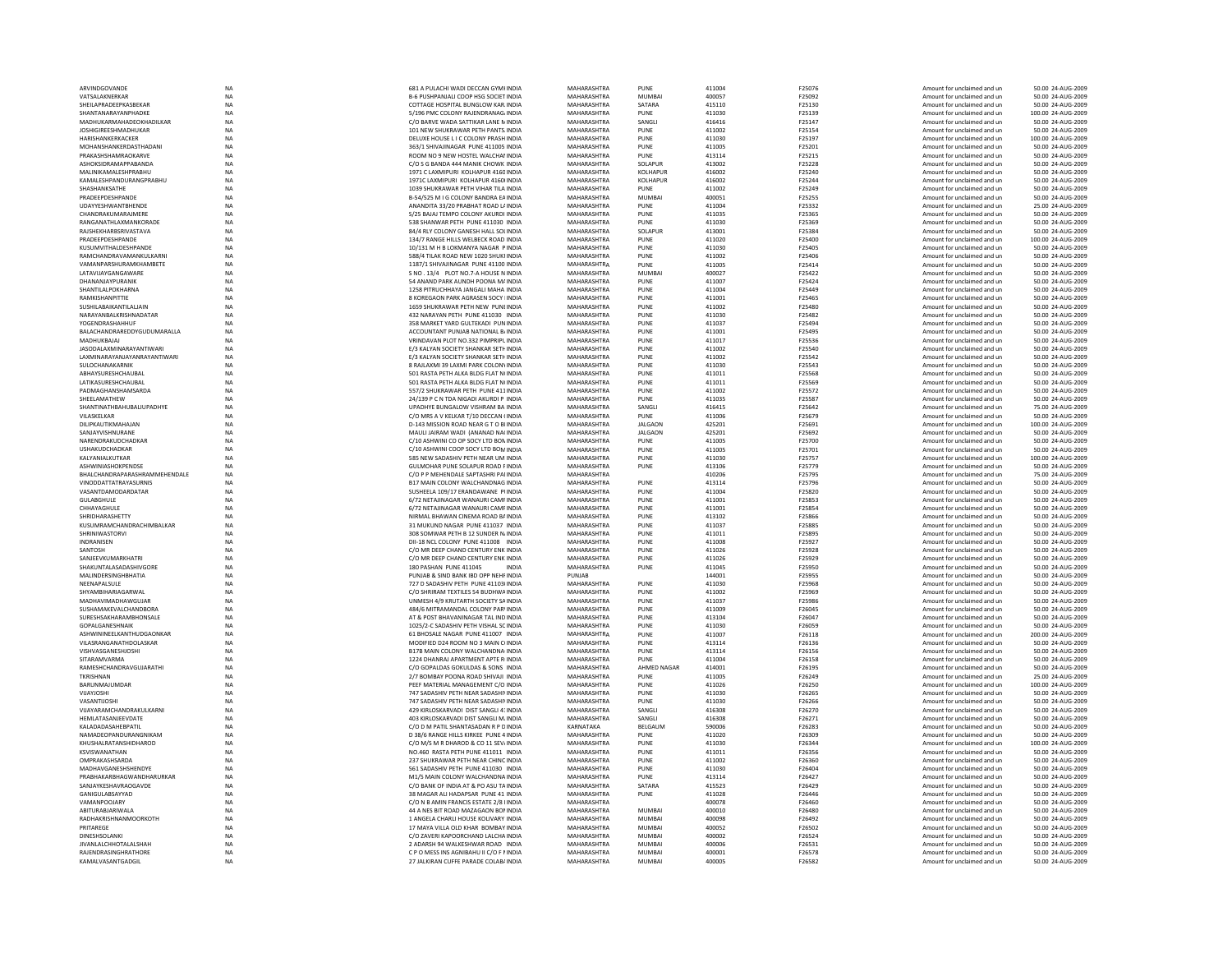| VASANTDINKARGADGI                           | NA                     | 27 JALKIRAN CUFFE PARADE COLAB/ INDIA                                       | MAHARASHTRA                | <b>MUMBA</b>          | 400005           | F26583                  | Amount for unclaimed and ur                                | 50.00 24-AUG-2009                       |
|---------------------------------------------|------------------------|-----------------------------------------------------------------------------|----------------------------|-----------------------|------------------|-------------------------|------------------------------------------------------------|-----------------------------------------|
|                                             |                        |                                                                             |                            |                       |                  |                         |                                                            |                                         |
| HAROONUMERCHANDIWALLA                       | <b>NA</b>              | TAKARI BANGLOW IST FLOOR 6 DAR INDIA                                        | MAHARASHTRA                | <b>MUMBAI</b>         | 400016           | F26592                  | Amount for unclaimed and un                                | 50.00 24-AUG-2009                       |
| <b>JOSEPHDIAS</b>                           | <b>NA</b>              | SHIVAJI COLONY NEAR MOHAN STUHNDIA                                          | MAHARASHTRA                | <b>MUMBAI</b>         | 400099           | F26638                  | Amount for unclaimed and un                                | 50.00 24-AUG-2009                       |
| <b>ROSELINDADIAS</b>                        | <b>NA</b>              | SHIVAILCOLONY NEAR MOHAN STULINDIA                                          | MAHARASHTRA                | MUMRAI                | 400099           | F26639                  | Amount for unclaimed and un                                | 50.00 24-AUG-2009                       |
| HARGOBINDCBAWEJA                            | <b>NA</b>              | BLOCK NO 382/4 O T SECTION ULHA INDIA                                       | MAHARASHTRA                | THANE                 | 421001           | F26665                  | Amount for unclaimed and ur                                | 50.00 24-AUG-2009                       |
| CHIMANLALMANGLANI                           | NA                     | 463 C G STAFF QUARTERS 3RD FLOO INDIA                                       | MAHARASHTRA                | <b>MUMBA</b>          | 400037           | F26686                  | Amount for unclaimed and ur                                | 50.00 24-AUG-2009                       |
|                                             |                        |                                                                             |                            |                       |                  |                         |                                                            |                                         |
| SARAHANDAZ                                  | <b>NA</b>              | 7/74 MONLISA APARTMENTS ST JOH INDIA                                        | MAHARASHTRA                | <b>MUMBAI</b>         | 400050           | F26692                  | Amount for unclaimed and un                                | 50.00 24-AUG-2009                       |
| INDIRANAGINGOPANI                           | <b>NA</b>              | PITALE PRASAD 17 SHANKAR SHETH INDIA                                        | MAHARASHTRA                | <b>MUMBAI</b>         | 400007           | F26705                  | Amount for unclaimed and un                                | 50.00 24-AUG-2009                       |
| ARUNKUMARIAIN                               | <b>NA</b>              | 33 BUROTTA STREET CALCUTTA 700 INDIA                                        | <b>WEST BENGAL</b>         |                       | 700007           | F26768                  | Amount for unclaimed and un                                | 50.00 24-AUG-2009                       |
| PRABHAKARANMV                               | NA                     | 14/535 NIRMAL NAGAR KHAR (EAST INDIA                                        | MAHARASHTRA                | MUMBAI                | 400051           | F26806                  | Amount for unclaimed and ur                                | 50.00 24-AUG-2009                       |
|                                             |                        |                                                                             |                            |                       |                  |                         |                                                            |                                         |
| RAVINDRANNATHDHARMAKHORJUVENKAR             | <b>NA</b>              | HOUSE NO.410 AT & PO. COLVALE B INDIA                                       | GOA                        | NORTH GOA             | 403513           | F26925                  | Amount for unclaimed and un                                | 50.00 24-AUG-2009                       |
| BIPINVASANJIPATEL                           | <b>NA</b>              | 76 MODI STREET 2ND FLOOR ROOM INDIA                                         | MAHARASHTRA                | <b>MUMBAI</b>         | 400001           | F26930                  | Amount for unclaimed and un                                | 50.00 24-AUG-2009                       |
| <b>HEMI ATARI ANDE</b>                      | <b>NA</b>              | 7 NANDA DEEP CO OP HSG SOCY PELINDIA                                        | <b>MAHARASHTRA</b>         | RAIGAD                | 402201           | F26948                  | Amount for unclaimed and un                                | 50.00 24-AUG-2009                       |
|                                             |                        |                                                                             |                            |                       |                  |                         |                                                            |                                         |
| HARISHVIJAYKUMARSHAH                        | <b>NA</b>              | 377 PYDHONIE NEMINATH JAIN CHAINDIA                                         | MAHARASHTRA                |                       | 400003           | F26950                  | Amount for unclaimed and ur                                | 50.00 24-AUG-2009                       |
| INDUMATIVIJAYKUMARSHAH                      | <b>NA</b>              | 377 PYDHONIE NEMINATH JAIN CHAINDIA                                         | MAHARASHTRA                |                       | 400003           | F26951                  | Amount for unclaimed and un                                | 50.00 24-AUG-2009                       |
| <b>SUNITASHARMA</b>                         | <b>NA</b>              | B-302 VERSOVILLE CO OP HSG SOCY INDIA                                       | MAHARASHTRA                | <b>MUMBAI</b>         | 400058           | F26952                  | Amount for unclaimed and un                                | 150.00 24-AUG-2009                      |
| <b>I ALITKUMARRANKA</b>                     | <b>NA</b>              | C/O SATYAM IFWELLERS 19 TELGALLINDIA                                        | MAHARASHTRA                | MUMBAL                | 400002           | F27385                  | Amount for unclaimed and un                                | 50.00 24-AUG-2009                       |
|                                             |                        |                                                                             |                            |                       |                  |                         |                                                            |                                         |
| SAMPATRAITIAINHUF                           | <b>NA</b>              | SATYAM IFWELLERS 19 PITTIF BHAV INDIA                                       | <b>MAHARASHTRA</b>         | MUMRAI                | 400002           | F27387                  | Amount for unclaimed and un                                | 50.00 24-AUG-2009                       |
| YKYADAV                                     | <b>NA</b>              | N C C DIRECTORATE COLABA BOMB/ INDIA                                        | MAHARASHTRA                | <b>MUMBAI</b>         | 400005           | F27442                  | Amount for unclaimed and ur                                | 50.00 24-AUG-2009                       |
| <b>JAIKRISHANCHANDNA</b>                    | <b>NA</b>              | 1 BHAWESHWAR DARSHAN ALTAMCINDIA                                            | MAHARASHTRA                | <b>MUMBAI</b>         | 400026           | F27446                  | Amount for unclaimed and un                                | 50.00 24-AUG-2009                       |
| NURANIEASWARANPADMANABHAN                   | NA                     | 2/5 SHREE DURGA CO OP HSG SOC TINDIA                                        | MAHARASHTRA                | MUMBAI                | 400057           | F27487                  | Amount for unclaimed and un                                | 75.00 24-AUG-2009                       |
|                                             |                        |                                                                             |                            |                       |                  |                         |                                                            |                                         |
| VIRHAVARIDHAIRYAKANTSHFTH                   | <b>NA</b>              | 5 RUKHIA MANZIL SOPHIA COLLEGE INDIA                                        | MAHARASHTRA                | MUMRAI                | 400026           | F27567                  | Amount for unclaimed and un                                | 50.00 24-AUG-2009                       |
| JAMSHEDDARABSHANKATRAK                      | <b>NA</b>              | RATI HOUSE 1ST FL 17 GOLA LANE F(INDIA                                      | MAHARASHTRA                | MUMBAL                | 400001           | F27582                  | Amount for unclaimed and un                                | 100.00 24-AUG-2009                      |
| QUAIDZOHERADENWALA                          | NA                     | 98 SETH MOTISHAH ROAD FATEH M. INDIA                                        | MAHARASHTRA                | MUMBAI                | 400010           | F27621                  | Amount for unclaimed and ur                                | 50.00 24-AUG-2009                       |
| VENKATESWARANIYER                           | <b>NA</b>              | F3/11 HARINIKETAN MAHATMA GANINDIA                                          | MAHARASHTRA                | <b>MUMBAI</b>         | 400090           | F27654                  | Amount for unclaimed and un                                | 50.00 24-AUG-2009                       |
|                                             |                        |                                                                             |                            |                       |                  |                         |                                                            |                                         |
| ANUVENKATESHIYER                            | <b>NA</b>              | F3/11 HARINIKETAN MAHATMA GANNDIA                                           | MAHARASHTRA                | <b>MUMBAI</b>         | 400090           | F27655                  | Amount for unclaimed and un                                | 50.00 24-AUG-2009                       |
| RAJEEVKUMAR                                 | <b>NA</b>              | 7-D EVEREST ANUSHAKTI NAGAR BCINDIA                                         | MAHARASHTRA                |                       | 400094           | F27665                  | Amount for unclaimed and un                                | 50.00 24-AUG-2009                       |
| <b>SMITAADHIA</b>                           | <b>NA</b>              | 13 JAYBHARAT SOCIETY 64-A 3RD RC INDIA                                      | MAHARASHTRA                | MUMBAL                | 400052           | F27734                  | Amount for unclaimed and ur                                | 50.00 24-AUG-2009                       |
| MUKUNDBALKRISHNAGONDHALEKAR                 | NA                     | 1/23 SHAH BUILDING 115 KATARIA NINDIA                                       | MAHARASHTRA                | MUMBAI                | 400016           | F27751                  | Amount for unclaimed and ur                                | 50.00 24-AUG-2009                       |
|                                             |                        |                                                                             |                            |                       |                  |                         |                                                            |                                         |
| SHAIKHABDULRAHIM                            | <b>NA</b>              | RAJ CLOTHING CO 70/72 CHAKLA ST INDIA                                       | MAHARASHTRA                |                       | 400003           | F27776                  | Amount for unclaimed and un                                | 50.00 24-AUG-2009                       |
| USHARAJENDRAPRASAD                          | <b>NA</b>              | B-16 JAMUNA MIDTH CHOWKY EVEHNDIA                                           | MAHARASHTRA                | <b>MUMBAI</b>         | 400064           | F27815                  | Amount for unclaimed and un                                | 50.00 24-AUG-2009                       |
| PRAKASHPADHYF                               | <b>NA</b>              | FLAT NO.305. TULSI SHYAM HIGHW/INDIA                                        | MAHARASHTRA                | THANF                 | 400604           | F27897                  | Amount for unclaimed and un                                | 50.00 24-AUG-2009                       |
|                                             |                        |                                                                             |                            |                       |                  |                         |                                                            |                                         |
| <b>JAYANTILALCMEHTA</b>                     | NA                     | 4-PRABHU NIWAS VITALBHAI PATEL INDIA                                        | MAHARASHTRA                | <b>MUMBAI</b>         | 400004           | F28113                  | Amount for unclaimed and ur                                | 50.00 24-AUG-2009                       |
| RAKESHKUMARKALRA                            | <b>NA</b>              | G-4/4 PAPER MILL COLONY LUCKNO INDIA                                        | <b>UTTAR PRADESH</b>       | LUCKNOW               | 226006           | F28178                  | Amount for unclaimed and ur                                | 50.00 24-AUG-2009                       |
| ANAGHAGHAG                                  | <b>NA</b>              | F/25 SCINDIA COLONY M V ROAD AN INDIA                                       | MAHARASHTRA                | <b>MUMBAI</b>         | 400069           | F28226                  | Amount for unclaimed and un                                | 50.00 24-AUG-2009                       |
| GOPALRAOMANGL                               | <b>NA</b>              | 64/5 CHANDAR NIVAS SINDHI SOCIE INDIA                                       | MAHARASHTRA                |                       | 400071           | F28227                  | Amount for unclaimed and un                                | 50.00 24-AUG-2009                       |
|                                             |                        |                                                                             |                            |                       |                  |                         |                                                            |                                         |
| MOHOMEDEBRAHIMPATEL                         | NA                     | 104-106 SAIDA MARG 4TH FLOOR R(INDIA                                        | MAHARASHTRA                | <b>MUMBAI</b>         | 400009           | F28232                  | Amount for unclaimed and ur                                | 50.00 24-AUG-2009                       |
| DASHRATHTUKARAMGANDHI                       | NA                     | GANDHI WHOLESALE BIDI SHOP T J FINDIA                                       | MAHARASHTRA                | MUMBAI                | 400015           | F28261                  | Amount for unclaimed and ur                                | 50.00 24-AUG-2009                       |
| ARIFESMAILHAJEE                             | <b>NA</b>              | ANNE VILLA 27 ST PAUL ROAD BAND INDIA                                       | MAHARASHTRA                | <b>MUMBA</b>          | 400050           | F28316                  | Amount for unclaimed and un                                | 50.00 24-AUG-2009                       |
|                                             |                        |                                                                             |                            |                       |                  |                         |                                                            |                                         |
| ADILBOKDAWALA                               | <b>NA</b>              | 779 DARUWALLA HOUSE MUNCHER INDIA                                           | MAHARASHTRA                | <b>MUMBAI</b>         | 400014           | F28434                  | Amount for unclaimed and un                                | 50.00 24-AUG-2009                       |
| NERGISHROKDAWAI A                           | <b>NA</b>              | 779 DARUWALLA HOUSE PARSLCOLUNDIA                                           | MAHARASHTRA                | MUMRAI                | 400014           | F28435                  | Amount for unclaimed and un                                | 50.00 24-AUG-2009                       |
| BHAGWATIPRASADMITTAL                        | NA                     | HOTEL KAVERI MAIN ROAD RAXAUL INDIA                                         | <b>BIHAR</b>               | <b>EAST CHAMPARAN</b> | 845305           | F28465                  | Amount for unclaimed and ur                                | 50.00 24-AUG-2009                       |
| <b>BHANUMATIPARIKH</b>                      | <b>NA</b>              | 40-C RIDGE ROAD MALABAR HILL BC INDIA                                       | MAHARASHTRA                | <b>MUMBA</b>          | 400006           | F28473                  | Amount for unclaimed and un                                | 100.00 24-AUG-2009                      |
|                                             | NA                     |                                                                             | <b>HARYANA</b>             |                       | 124501           |                         |                                                            |                                         |
| RAMBABUAGGARWALA                            |                        | PRIVATE OFFICE SAMPLA SAMPLA IN INDIA                                       |                            | <b>JHAJJAR</b>        |                  |                         |                                                            | 50.00 24-AUG-2009                       |
|                                             |                        |                                                                             |                            |                       |                  | F28497                  | Amount for unclaimed and un                                |                                         |
| <b>INDERPAI SINGH</b>                       | <b>NA</b>              | C/O JAIPUR UDYOG LTD INST DEPTT INDIA                                       | RAIASTHAN                  |                       | 322022           | F28530                  | Amount for unclaimed and un                                | 50.00 24-AUG-2009                       |
|                                             |                        |                                                                             |                            |                       |                  | F28547                  |                                                            |                                         |
| <b>DILIPBHAIBABUBHAIPATEL</b>               | <b>NA</b>              | RAM NAGAR MANOHAR COLONY RC INDIA                                           | MAHARASHTRA                | GONDIA                | 441614           |                         | Amount for unclaimed and un                                | 50.00 24-AUG-2009                       |
| SHAILASARDESA                               | <b>NA</b>              | DR NARENDRA SARDESAI SAYLEE AP INDIA                                        | MAHARASHTRA                | AKOLA                 | 444001           | F28583                  | Amount for unclaimed and ur                                | 100.00 24-AUG-2009                      |
| SHARDALVYAS                                 | <b>NA</b>              | 472 MOHAN NIVAS THIRD FLOOR OF INDIA                                        | MAHARASHTRA                | <b>MUMBA</b>          | 400019           | F28667                  | Amount for unclaimed and un                                | 50.00 24-AUG-2009                       |
| CARLSOARES                                  | <b>NA</b>              | 56 MOUNT CARMEL ROAD BANDRA INDIA                                           | MAHARASHTRA                | MUMRAI                | 400050           | F28677                  | Amount for unclaimed and un                                | 100.00 24-AUG-2009                      |
|                                             |                        |                                                                             |                            |                       |                  |                         |                                                            |                                         |
| KRISHNAKISHOREUDESHI                        | <b>NA</b>              | A/28 RAMKUTIR OPP MAHIM BAZARINDIA                                          | MAHARASHTRA                | <b>MUMBAI</b>         | 400016           | F28724                  | Amount for unclaimed and un                                | 50.00 24-AUG-2009                       |
| ANILRKHANDELWAI                             | NA                     | 1/26 GOLDEN VALLEY KALINA BOMB INDIA                                        | MAHARASHTRA                | MUMBAL                | 400098           | F28727                  | Amount for unclaimed and ur                                | 100.00 24-AUG-2009                      |
| KHANTILALKESHAVLALMODY                      | <b>NA</b>              | JETHIBAI BUILDING 1ST FLOOR OPP IINDIA                                      | MAHARASHTRA                | <b>MUMBA</b>          | 400019           | F28744                  | Amount for unclaimed and un                                | 50.00 24-AUG-2009                       |
|                                             |                        |                                                                             |                            |                       |                  | F28882                  |                                                            |                                         |
| SHEELAGARWARE                               | NA                     | C/O MONIKA TRADING COMPANY 3. INDIA                                         | MAHARASHTRA                | MUMBAI                | 400020           |                         | Amount for unclaimed and un                                | 50.00 24-AUG-2009                       |
| JOYKGVARGHESE                               | <b>NA</b>              | 8/120 ADARSH NAGAR OPP BENGAL INDIA                                         | MAHARASHTRA                | <b>MUMBAI</b>         | 400025           | F28935                  | Amount for unclaimed and un                                | 50.00 24-AUG-2009                       |
| BADRIPRASAD                                 | NA                     | 384 K 2ND FLOOR JITENDRA MANSICINDIA                                        | MAHARASHTRA                | <b>MUMBAI</b>         | 400002           | F28938                  | Amount for unclaimed and un                                | 100.00 24-AUG-2009                      |
| SURESHPATEL                                 | <b>NA</b>              | 205 VIKAS APARTMENT JANKI KUTIR INDIA                                       |                            | <b>MUMBAI</b>         | 400054           | F29208                  | Amount for unclaimed and ur                                | 200.00 24-AUG-2009                      |
|                                             |                        |                                                                             | MAHARASHTRA                |                       |                  |                         |                                                            |                                         |
| SADASHIVRAMKRISHNAGURJAR                    | NA                     | MANGAL PRASAD 34 VINCENT SOUA INDIA                                         | MAHARASHTRA                | <b>MUMBAI</b>         | 400014           | F29241                  | Amount for unclaimed and un                                | 100.00 24-AUG-2009                      |
| VIJAYGOVINDRAOGAWAND                        | <b>NA</b>              | C/O VIJAY J BHAGAT C G S OTRS SEC INDIA                                     | MAHARASHTRA                | <b>MUMBAI</b>         | 400037           | F29246                  | Amount for unclaimed and un                                | 100.00 24-AUG-2009                      |
| ARUTAVIJAYGAWAND                            | <b>NA</b>              | C/O VIJAY J BHAGAT C G S OTRS SEC INDIA                                     | MAHARASHTRA                | <b>MUMBAI</b>         | 400037           | F29250                  | Amount for unclaimed and un                                | 100.00 24-AUG-2009                      |
| PUSHPALATABHALCHANDRACHITNIS                |                        | DAVE BUILDING BLOCK NO 1 S V RO/ INDIA                                      |                            | <b>MUMBAI</b>         | 400062           | F29252                  | Amount for unclaimed and ur                                | 50.00 24-AUG-2009                       |
|                                             | NA                     |                                                                             | MAHARASHTRA                |                       |                  |                         |                                                            |                                         |
| VIJAYALAKSHMIBALASUBRAMANIAN                | NA                     | 9/8 JAWAHAR JYOTI LUISWADI THAI INDIA                                       | MAHARASHTRA                | THANE                 | 400604           | F29272                  | Amount for unclaimed and ur                                | 50.00 24-AUG-200                        |
| MOHOMMADSALIMMULLA                          | <b>NA</b>              | MOHD YASIN CHAWL 2/2 SANGHAN INDIA                                          | MAHARASHTRA                |                       | 400086           | F29324                  | Amount for unclaimed and un                                | 50.00 24-AUG-2009                       |
| MANJULADHAMI                                | <b>NA</b>              | 3 E UTKARSH CO OP SOCIETY MADH. INDIA                                       | MAHARASHTRA                | <b>MUMBAI</b>         | 400058           | F29370                  | Amount for unclaimed and un                                | 50.00 24-AUG-2009                       |
| RAIUDHAMI                                   | <b>NA</b>              | 3F UTKARSH CO OP SOCIETY MADHAINDIA                                         | MAHARASHTRA                | MUMBAL                | 400058           | F29371                  | Amount for unclaimed and un                                | 50.00 24-AUG-2009                       |
|                                             |                        |                                                                             |                            |                       | 400004           |                         |                                                            |                                         |
| NISHESHMEHTA                                | NA                     | H-11 SICKA NAGAR V P ROAD BOMB INDIA                                        | MAHARASHTRA                | MUMBAI                |                  | F29641                  | Amount for unclaimed and ur                                | 50.00 24-AUG-2009                       |
| MALLAPPABASAVARAJ                           | <b>NA</b>              | 16/1265 M H B COLONY GORAI ROA INDIA                                        | MAHARASHTRA                | <b>MUMBA</b>          | 400092           | F29704                  | Amount for unclaimed and ur                                | 50.00 24-AUG-2009                       |
| RAVINDRAPARDESHI                            | <b>NA</b>              | R/S 7-6 ROOM NO 128 N R C QUART INDIA                                       | MAHARASHTRA                | THANE                 | 421102           | F29770                  | Amount for unclaimed and un                                | 50.00 24-AUG-2009                       |
| JAYANTKALE                                  | <b>NA</b>              | C/O J G KALE FLAT NO 3 BLDG NO 4 I INDIA                                    | MAHARASHTRA                | <b>MUMBAI</b>         | 400014           | F29776                  | Amount for unclaimed and un                                | 50.00 24-AUG-2009                       |
| <b>AJAYDEBOOR</b>                           | <b>NA</b>              | A-1 203 VEENA NAGAR L B S MARG I INDIA                                      | MAHARASHTRA                |                       | 400080           | F29843                  | Amount for unclaimed and un                                | 50.00 24-AUG-2009                       |
|                                             |                        |                                                                             |                            |                       |                  |                         |                                                            |                                         |
| VUAYANNASAHEBPATIL                          | NA                     | GOVT COLONY BUILDING NO 8 ROOHNDIA                                          | MAHARASHTRA                | MUMBAI                | 400051           | F29861                  | Amount for unclaimed and ur                                | 50.00 24-AUG-2009                       |
| EUGENETHOMASRODRIGUES                       | <b>NA</b>              | GREEN VILLA 1ST FLOOR 72 BHAWAI INDIA                                       | MAHARASHTRA                | <b>MUMBA</b>          | 400028           | F29879                  | Amount for unclaimed and un                                | 50.00 24-AUG-2009                       |
| EUGENETHOMASROORIGUES                       | <b>NA</b>              | GREEN VILLA 1ST FLOOR 72 BHAWAI INDIA                                       | MAHARASHTRA                | <b>MUMBAI</b>         | 400028           | F29880                  | Amount for unclaimed and un                                | 50.00 24-AUG-2009                       |
|                                             |                        |                                                                             |                            |                       |                  |                         |                                                            |                                         |
| DIGAMRERKARAVADE                            | <b>NA</b>              | KISHORE NIWAS KALAN CHAWL PAT INDIA                                         | MAHARASHTRA                | THANF                 | 421201           | F29887                  | Amount for unclaimed and un                                | 50.00 24-AUG-2009                       |
| SATISHNARAYANKALAN                          | <b>NA</b>              | 603 SHREE GURUKRUPA CHS NEAR SINDIA                                         | MAHARASHTRA                | THANF                 | 400601           | F30006                  | Amount for unclaimed and un                                | 50.00 24-AUG-2009                       |
| DAVASIAKARIMATTANJOSEPH                     | <b>NA</b>              | B 121 VISHNU BAUG 137 S V ROAD / INDIA                                      | MAHARASHTRA                | <b>MUMBA</b>          | 400058           | F30066                  | Amount for unclaimed and ur                                | 50.00 24-AUG-2009                       |
| KARIMATTANJOSEPHDAVASIA                     | <b>NA</b>              | VISHNU BAUG B 121 137 S V ROAD / INDIA                                      | MAHARASHTRA                | <b>MUMBAI</b>         | 400058           | F30067                  | Amount for unclaimed and un                                | 50.00 24-AUG-2009                       |
|                                             |                        |                                                                             |                            |                       |                  |                         |                                                            |                                         |
| VIIAYKUMARMADANI AI SONI                    | <b>NA</b>              | B-6 CENTRUY OTRS P B MARG WORLINDIA                                         | MAHARASHTRA                | MUMRAI                | 400025           | F30076                  | Amount for unclaimed and un                                | 50.00 24-AUG-2009                       |
| PRAKASHSAWANT                               | <b>NA</b>              | A/15 KAMAL NIKETAN HARSHA PARHNDIA                                          | MAHARASHTRA                | <b>MUMBAI</b>         | 400092           | F30100                  | Amount for unclaimed and un                                | 50.00 24-AUG-2009                       |
| NARENDRAMORARJITANNA                        | <b>NA</b>              |                                                                             | MAHARASHTRA                | <b>MUMBAI</b>         | 400006           | F30120                  | Amount for unclaimed and ur                                | 50.00 24-AUG-2009                       |
|                                             |                        | 9 RIDGE ROAD OPP W I I A CLUB BOI INDIA                                     |                            |                       |                  |                         |                                                            |                                         |
| MORARJIBHAVANTANNA                          | <b>NA</b>              | 195 WALKESHWAR ROAD MUMBAI INDIA                                            | <b>MAHARASHTRA</b>         | <b>MUMBA</b>          | 400006           | F30121                  | Amount for unclaimed and un                                | 50.00 24-AUG-2009                       |
| SUNEETAPRAKASHGAWAS                         | NA                     | 3 SHEIKH CHAWL MALPA DONGARI I INDIA                                        | MAHARASHTRA                | MUMBAI                | 400093           | F30134                  | Amount for unclaimed and un                                | 50.00 24-AUG-2009                       |
| MADHUSUDANSADASHIVBHIDE                     | <b>NA</b>              | 49 OCS STAFF OUARTERS 2ND FLOO INDIA                                        | MAHARASHTRA                | MUMRAI                | 400069           | F30135                  | Amount for unclaimed and un                                | 50.00 24-AUG-2009                       |
| SEETARAMSHENDE                              | <b>NA</b>              | TYPE 4/1 E S I S HOSPITAL QTRS AND INDIA                                    | MAHARASHTRA                | <b>MUMBAI</b>         | 400093           | F30147                  | Amount for unclaimed and ur                                | 50.00 24-AUG-2009                       |
|                                             |                        |                                                                             |                            |                       |                  |                         |                                                            |                                         |
| RAMWASUDEOSHENDE                            | NA                     | TYPE 4/1 E S I S HOSPITAL QTRS AND INDIA                                    | MAHARASHTRA                | MUMBAI                | 400093           | F30148                  | Amount for unclaimed and ur                                | 50.00 24-AUG-2009                       |
| SUHASKGONDHALEKAR                           | <b>NA</b>              | 9/137 SARDAR NAGAR NO 4 KOLIW/ INDIA                                        | MAHARASHTRA                | <b>MUMBAI</b>         | 400037           | F30165                  | Amount for unclaimed and un                                | 50.00 24-AUG-2009                       |
| <b>BIPINNJOYSHER</b>                        | <b>NA</b>              | C/O B-108 PANCHSHEEL-I RAHEJA TCINDIA                                       | MAHARASHTRA                | <b>MUMBAI</b>         | 400097           | F30190                  | Amount for unclaimed and un                                | 50.00 24-AUG-2009                       |
| CHANDRAKANTSSHARANGDHAR                     | <b>NA</b>              | 8 PIPE LINE VAKOLA SANTA CRUZ EA INDIA                                      | MAHARASHTRA                | MUMBAI                | 400055           | F30222                  | Amount for unclaimed and un                                | 50.00 24-AUG-2009                       |
|                                             |                        |                                                                             |                            |                       |                  |                         |                                                            |                                         |
| RAJESHREEPRANLALBADRIKIYA                   | <b>NA</b>              | 341/8 CHANDAVARKAR CROSS LANE INDIA                                         | MAHARASHTRA                | <b>MUMBAI</b>         | 400019           | F30284                  | Amount for unclaimed and ur                                | 50.00 24-AUG-2009                       |
| VASANTMNAIR                                 | NA                     | D-36 GANESH BAUG DR AMBEDKAR INDIA                                          | MAHARASHTRA                | <b>MUMBA</b>          | 400019           | F30304                  | Amount for unclaimed and ur                                | 50.00 24-AUG-2009                       |
| <b>GULABPALIMCHANDAN</b>                    | <b>NA</b>              | FLAT NO 21 B BUILDING NO 28 TAKS INDIA                                      | MAHARASHTRA                | <b>MUMBAI</b>         | 400093           | F30392                  | Amount for unclaimed and un                                | 50.00 24-AUG-2009                       |
| VASANTBALAJIRAKHUNDE                        | <b>NA</b>              | 37/1031 NEHRU NAGAR KURLA EBC INDIA                                         | MAHARASHTRA                |                       | 400024           | F30414                  | Amount for unclaimed and un                                | 50.00 24-AUG-2009                       |
|                                             |                        |                                                                             |                            | <b>MUMRAL</b>         |                  |                         |                                                            |                                         |
| KESHAVARAMENDURI<br>SUSHILAJAYANTILALGANDHI | <b>NA</b><br><b>NA</b> | 1 AGRAWAI NAGAR DR BABASAHER INDIA<br>2/4 VINA VIHAR DAYAL DAS ROAD V INDIA | MAHARASHTRA<br>MAHARASHTRA | <b>MUMBAI</b>         | 400019<br>400057 | <b>F30459</b><br>F30549 | Amount for unclaimed and un<br>Amount for unclaimed and ur | 80.00 24-AUG-2009<br>100.00 24-AUG-2009 |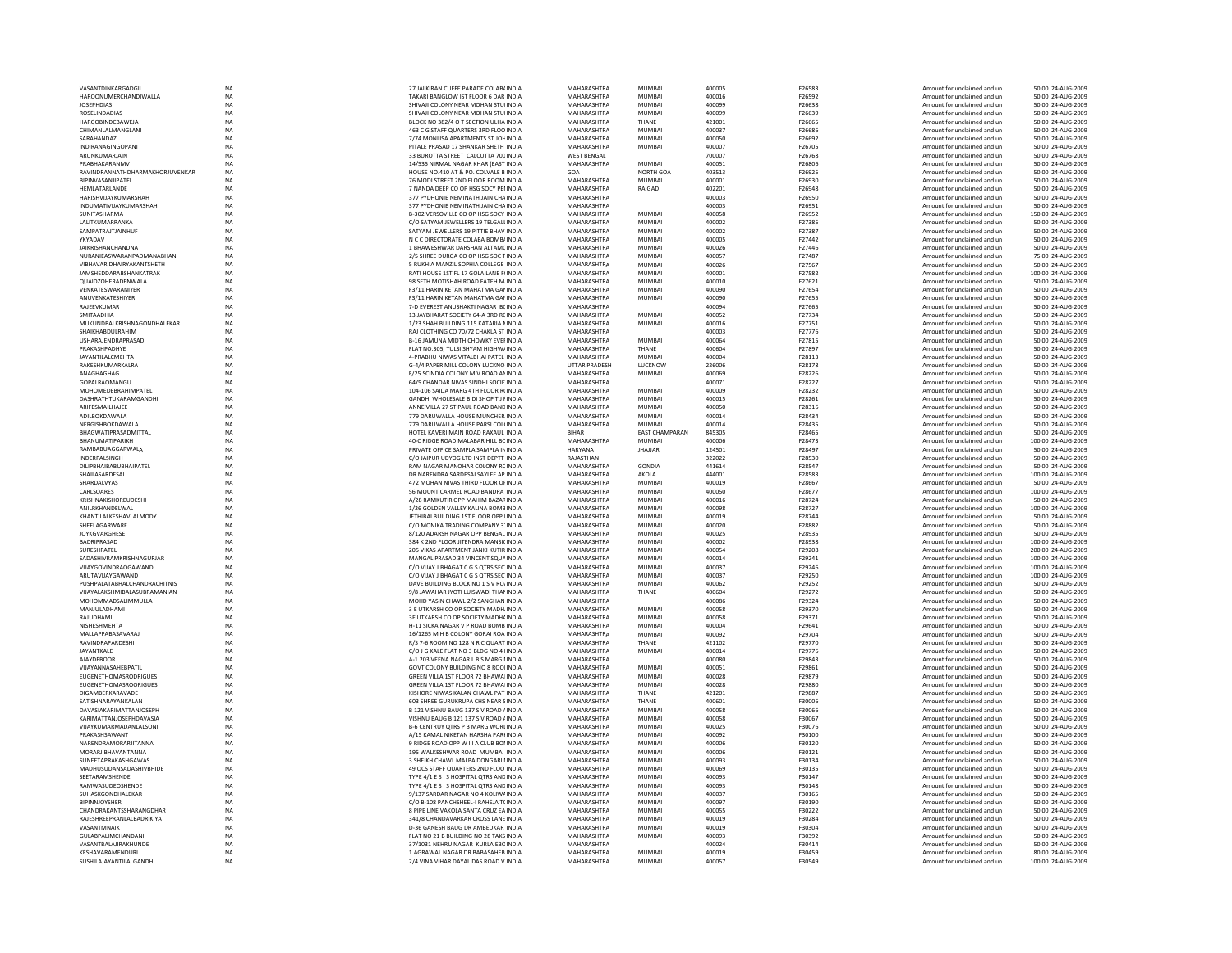| BHAGIRATHKAMAT                             | <b>NA</b>        | C/O MALL PROCESSORS 33A SENAPA INDIA                                          | MAHARASHTRA                | <b>MUMBAI</b>           | 400013           | F30550           | Amount for unclaimed and un                                | 50.00 24-AUG-2009                       |
|--------------------------------------------|------------------|-------------------------------------------------------------------------------|----------------------------|-------------------------|------------------|------------------|------------------------------------------------------------|-----------------------------------------|
| PUNDALIKVITHALRAIADHYAX                    | <b>NA</b>        | G17 BLOCK NO 5 SHAHU NAGAR MAINDIA                                            | MAHARASHTRA                | MUMRAI                  | 400017           | <b>F30566</b>    | Amount for unclaimed and un                                | 50.00 24-AUG-2009                       |
| PRAFUI BAI ARAVAI                          | <b>NA</b>        | 7 SURALAPARTMENTS SHIMPOLLROINDIA                                             | MAHARASHTRA                | MUMRAI                  | 400092           | <b>F30588</b>    | Amount for unclaimed and un                                | 50.00 24-AUG-2009                       |
| <b>BAI GANESHPIMPAI KHARE</b>              | NA               | 3 BALIRAM PETH JALGAON DIST 425 INDIA                                         | MAHARASHTRA                | <b>JALGAON</b>          | 425001           | F30602           | Amount for unclaimed and un                                | 50.00 24-AUG-2009                       |
| <b>VIMLADEVENDRAKHONA</b>                  | <b>NA</b>        | SAHYOG BUILDING 1445 TIMBER AR INDIA                                          | MAHARASHTRA                | SANGLI                  | 416416           | F30605           | Amount for unclaimed and un                                | 50.00 24-AUG-2009                       |
| MENATHRAMANKUTTYMENON                      | NA               | SHANTI NAGAR SECTOR-5 BLDG NO INDIA                                           | MAHARASHTRA                | THANE                   | 401104           | F30663           | Amount for unclaimed and un                                | 75.00 24-AUG-2009                       |
| SURFNDRAKUMARNARANDASSHAH                  | <b>NA</b>        | YASH PRARHA B-203/204 KASTUR P/INDIA                                          | MAHARASHTRA                | MUMRAI                  | 400092           | F30707           | Amount for unclaimed and un                                | 50.00 24-AUG-2009                       |
| KULWANTSINGH                               | <b>NA</b>        | C/O PUNJAB & SIND BANK L B S MAF INDIA                                        | MAHARASHTRA                |                         | 400083           | F30744           | Amount for unclaimed and un                                | 50.00 24-AUG-2009                       |
| POONAMVIJAYHARIANI                         | NA               | C-783/1566 NUDHAM ROAD ULHAS INDIA                                            | MAHARASHTRA                | THANF                   | 421005           | F30897           | Amount for unclaimed and un                                | 50.00 24-AUG-200                        |
| OMKUMARKHURANA                             | <b>NA</b>        | 131 MADHUBAN B 5TH FLOOR WOR INDIA                                            | MAHARASHTRA                | MUMBAI                  | 400018           | F30907           | Amount for unclaimed and un                                | 50.00 24-AUG-2009                       |
| SHANTAKHURANA                              | <b>NA</b>        | 131 MADHUBAN B WORLI HILL RD B INDIA                                          | MAHARASHTRA                | MUMBAL                  | 400018           | F30908           | Amount for unclaimed and un                                | 50.00 24-AUG-2009                       |
| NAINAKIRITPATFI                            | <b>NA</b>        | PATEL SADAN BARHALL TILAK ROAD INDIA                                          | MAHARASHTRA                | MUMRAI                  | 400092           | F30920           | Amount for unclaimed and un                                | 50.00 24-AUG-2009                       |
| <b>RAMTAHII RAMANI</b>                     | <b>NA</b>        | 7 EVERGREEN 207 WATER FIELD RO/ INDIA                                         | MAHARASHTRA                | <b>MUMBAI</b>           | 400050           | F31017           | Amount for unclaimed and un                                | 50.00 24-AUG-2009                       |
| KRAMACHANDRANMENON                         | NA               | 17/134 ASHA VILLA GARODIA NAGAI INDIA                                         | MAHARASHTRA                |                         | 400077           | F31055           | Amount for unclaimed and ur                                | 50.00 24-AUG-2009                       |
| CHHAYABANTHIA                              | <b>NA</b>        | 16/237 CIVIL LINES RAIPUR M P 492 INDIA                                       | CHHATTISGARH               | RAIPUR                  | 492001           | F31103           | Amount for unclaimed and un                                | 50.00 24-AUG-2009                       |
| BHARATANANDRAOJUMALE                       | <b>NA</b>        | AT & POST ANJANGAON SURJI DIST / INDIA                                        | MAHARASHTRA                | AMRAVATI                | 444705           | F31170           | Amount for unclaimed and un                                | 50.00 24-AUG-2009                       |
| ANANDNAIMPALLY                             |                  | C-214 ANAND IUHU LANE CO-OP HS INDIA                                          | MAHARASHTRA                | MUMRAI                  | 400058           |                  | Amount for unclaimed and un                                | 50.00 24-AUG-2009                       |
|                                            | NA               |                                                                               |                            |                         |                  | F31257           |                                                            |                                         |
| MANGALAMNATARAJAN                          | NA               | 10 SNEHDEEP CO OP HSG SOCIETY R INDIA                                         | MAHARASHTRA                | THANE                   | 421201           | F31285           | Amount for unclaimed and un                                | 50.00 24-AUG-200                        |
| CHARUDATTADABHOLKAR                        | NA               | 5/24 DATTATRAYA BLDGS T J ROAD (INDIA                                         | MAHARASHTRA                | MUMBAI                  | 400007           | F31356           | Amount for unclaimed and un                                | 50.00 24-AUG-200                        |
| SHEELADABHOLKAR                            | <b>NA</b>        | 5/24 DATTATRAYA BLDGS T J ROAD (INDIA                                         | MAHARASHTRA                | <b>MUMBAI</b>           | 400007           | F31357           | Amount for unclaimed and un                                | 50.00 24-AUG-2009                       |
| MANSUKHLALLALJEESHAH                       | <b>NA</b>        | 1A VELLARD VIEW 14 TARDEO ROAD INDIA                                          | MAHARASHTRA                | <b>MUMBAI</b>           | 400034           | F31361           | Amount for unclaimed and un                                | 100.00 24-AUG-2009                      |
| SUHASVASANTGADKARI                         | NA               | ADVOCATE NEAR DEVI S TEMPLE TIL INDIA                                         | MAHARASHTRA                | THANE                   | 421301           | F31393           | Amount for unclaimed and un                                | 50.00.24-AUG-200                        |
| <b>JAYESHDOSHI</b>                         | NA               | A/9 DHARMA NAGAR CO OP HSG SO INDIA                                           | MAHARASHTRA                |                         | 400024           | F31447           | Amount for unclaimed and un                                | 50.00 24-AUG-2009                       |
| NAVINJUTHAN                                | <b>NA</b>        | 6TH ROAD BAPUJI NIVAS SANTACRU INDIA                                          | MAHARASHTRA                | <b>MUMBAI</b>           | 400055           | F31536           | Amount for unclaimed and un                                | 50.00 24-AUG-2009                       |
| ADESHPATIL                                 | <b>NA</b>        | 92/22 JERBAI WADIA RD OPP TATA HNDIA                                          | MAHARASHTRA                | <b>MUMBAI</b>           | 400012           | F31617           | Amount for unclaimed and un                                | 50.00 24-AUG-2009                       |
| HARSHADNYALCHANDKOTHAR                     | <b>NA</b>        | MOTA DUDH NAKA APTF WADA KALINDIA                                             | MAHARASHTRA                | THANF                   | 421301           | F31645           | Amount for unclaimed and un                                | 50.00 24-AUG-2009                       |
| NITINRAMESHDESA                            | NA               | NAVNIT H/81 BANK OF BARODA HSCINDIA                                           | MAHARASHTRA                | <b>MUMBAI</b>           | 400058           | F31697           | Amount for unclaimed and un                                | 50.00 24-AUG-200                        |
| AJITRAMESHDESAI                            | <b>NA</b>        | NAVNIT H/81 BANK OF BARODA HSCINDIA                                           | MAHARASHTRA                | <b>MUMBAI</b>           | 400058           | F31698           | Amount for unclaimed and un                                | 50.00 24-AUG-2009                       |
| <b>SHERRYRUTHPEREIRA</b>                   | <b>NA</b>        | 203 BEACH APARTMENTS VERSOVA INDIA                                            | MAHARASHTRA                | <b>MUMBAI</b>           | 400061           | F31723           | Amount for unclaimed and un                                | 50.00 24-AUG-2009                       |
| <b>I FFI ASURESHPILLAL</b>                 | <b>NA</b>        | 302 KUNDAN APARTMENTS 3RD FLC INDIA                                           | MAHARASHTRA                | THANF                   | 401101           | F31764           | Amount for unclaimed and un                                | 50.00 24-AUG-2009                       |
| AKNAIR                                     | <b>NA</b>        | C/O PRECISION FASTENERS LTD 3RD INDIA                                         | MAHARASHTRA                |                         | 400039           | F31887           | Amount for unclaimed and un                                | 50.00 24-AUG-2009                       |
| HANSACHANDRAKANTJAVERI                     | NA               | 347 PANCHRATNA MAMA PARMAN/INDIA                                              | MAHARASHTRA                | MUMBAI                  | 400004           | F31952           | Amount for unclaimed and un                                | 200.00 24-AUG-200                       |
| CHANDRAKANTHARIKRISHNAJAVERI               | <b>NA</b>        | 347 PANCHRATNA MAMA PARMAN/INDIA                                              | MAHARASHTRA                | <b>MUMBAI</b>           | 400004           | F31954           | Amount for unclaimed and un                                | 200.00 24-AUG-2009                      |
|                                            |                  |                                                                               |                            |                         |                  |                  |                                                            |                                         |
| RAJINDERKAURGHATEHORDE                     | NA               | 10 PREM SAGAR 17TH RD END SANT INDIA                                          | MAHARASHTRA                | MUMBAI                  | 400054           | <b>F32007</b>    | Amount for unclaimed and un                                | 50.00 24-AUG-2009                       |
| VANDANAGAIANANDESHPANDE                    | <b>NA</b>        | 608 MANGAL TOWER MANGAL NIW INDIA                                             | MAHARASHTRA                | THANF                   | 400703           | <b>F32038</b>    | Amount for unclaimed and un                                | 50.00 24-AUG-2009                       |
| RASHMIKANTPKOTHARI                         | <b>NA</b>        | C/O GARRISON ENGINEER NORTH DIINDIA                                           | MAHARASHTRA                | <b>NASHIK</b>           | 422401           | F32046           | Amount for unclaimed and un                                | 50.00 24-AUG-2009                       |
| DINABEHRAMSHAHKHUMBATTA                    | <b>NA</b>        | CHANDRA KANTMANSION 4TH FLOC INDIA                                            | MAHARASHTRA                | <b>MUMBAI</b>           | 400007           | F32116           | Amount for unclaimed and un                                | 75.00 24-AUG-200                        |
| GOPALJINENSHITHAKKAR                       | <b>NA</b>        | 353/28 VALLABHBAUG LANE 16 VAN INDIA                                          | MAHARASHTRA                |                         | 400077           | F32283           | Amount for unclaimed and un                                | 50.00 24-AUG-2009                       |
| PRAVINCHANDRAGOPALJITHAKKAR                | <b>NA</b>        | 353/28 VALLABHBAUG LANE 16 VAN INDIA                                          | MAHARASHTRA                |                         | 400077           | F32286           | Amount for unclaimed and un                                | 50.00 24-AUG-2009                       |
| NIRMALAPRAVINTHAKKAR                       | <b>NA</b>        | 353/28 VALLABHBAUG LANE 16 VAN INDIA                                          | MAHARASHTRA                |                         | 400077           | F32287           | Amount for unclaimed and un                                | 50.00 24-AUG-2009                       |
| <b>JAGRUTIGOPALITHAKKAR</b>                | <b>NA</b>        | 353/28 VALLABHBAUG LANE 16 VAN INDIA                                          | MAHARASHTRA                |                         | 400077           | F32288           | Amount for unclaimed and un                                | 50.00 24-AUG-2009                       |
| VISHNUBABAJIPATIL                          | <b>NA</b>        | 103 PRIYADARSHINI OPP TEL EX NAN INDIA                                        | MAHARASHTRA                | <b>MUMBAI</b>           | 400057           | F32289           | Amount for unclaimed and un                                | 50.00 24-AUG-2009                       |
| VSUBBIAH                                   | <b>NA</b>        | 11 FATIMA VILLA KALINA BOMBAY 4 INDIA                                         | MAHARASHTRA                | <b>MUMBAI</b>           | 400029           | F32447           | Amount for unclaimed and un                                | 50.00 24-AUG-2009                       |
| VIMLABENJAYANTILALMEHTA                    | <b>NA</b>        | SURYADARSHAN FLAT NO 3 44/50 W INDIA                                          | MAHARASHTRA                | <b>MUMBAI</b>           | 400006           | F32491           | Amount for unclaimed and un                                | 50.00 24-AUG-2009                       |
| HARISHSUCHIL                               | <b>NA</b>        | C-70 VENUS APARTMENTS WORLI SEINDIA                                           | MAHARASHTRA                | MUMRAI                  | 400018           | F32550           | Amount for unclaimed and un                                | 50.00 24-AUG-2009                       |
| PADMAKARNARAYANCHAWAN                      | NA               | 22/616 NEHRU NAGAR KURLA EAST INDIA                                           | MAHARASHTRA                |                         | 400024           | F32559           | Amount for unclaimed and un                                | 50.00 24-AUG-2009                       |
| MUKESHSHAH                                 | NA               | 6A MEHTA BUILDING KIROL ROAD CJNDIA                                           | MAHARASHTRA                |                         | 400086           | F32626           | Amount for unclaimed and un                                | 50.00 24-AUG-2009                       |
| SMITASHAH                                  |                  | 6A MEHTA BUILDING KIROL ROAD C INDIA                                          | MAHARASHTRA                |                         | 400086           | F32627           |                                                            |                                         |
|                                            | <b>NA</b>        |                                                                               |                            |                         |                  |                  | Amount for unclaimed and un                                | 50.00 24-AUG-2009                       |
| GUNVANTIDAMIIGADA                          | <b>NA</b>        | <b>IFTHARHAI BLDG 3RD FLOOR ROOM INDIA</b>                                    | MAHARASHTRA                |                         | 400036           | F32771           | Amount for unclaimed and un                                | 50.00 24-AUG-2009                       |
| PRADEEPRAHEJA                              | NA               | FLAT NO 6 PEOPLES SOCY PLOT NO 4 INDIA                                        | MAHARASHTRA                | <b>MUMBAI</b>           | 400050           | F32807           | Amount for unclaimed and un                                | 50.00 24-AUG-2009                       |
| KAMALAKANTGAJANANVALEKAR                   | <b>GBVILEKAR</b> | 240/9379 KANNAMWAR NAGAR NO INDIA                                             | MAHARASHTRA                |                         | 400083           | F32808           | Amount for unclaimed and un                                | 50.00 24-AUG-200                        |
| RASHMINKUMARBPATEL                         | <b>NA</b>        | 329/11 JAWAHAR NAGAR GOREGAC INDIA                                            | MAHARASHTRA                | MUMRAI                  | 400062           | F32870           | Amount for unclaimed and un                                | 50.00 24-AUG-2009                       |
| JITENDRAMANILALVACHRAJANI                  | <b>NA</b>        | 12 INDRAPURI COOP HSG SOCY NAY INDIA                                          | MAHARASHTRA                | THANE                   | 400602           | F33004           | Amount for unclaimed and un                                | 50.00 24-AUG-2009                       |
| SATURINEMACHADO                            | <b>NA</b>        | A/4 IAIRAMESHWAR SOCY S V ROACINDIA                                           | MAHARASHTRA                | MUMRAI                  | 400062           | <b>F33018</b>    | Amount for unclaimed and un                                | 50.00 24-AUG-2009                       |
| LEENAANTHONYMACHADO                        | NA               | A/4 JAIRAMESHWAR SOCY S V ROAD INDIA                                          | MAHARASHTRA                | MUMBAI                  | 400062           | F33019           | Amount for unclaimed and ur                                | 50.00 24-AUG-200                        |
| MANOHARRAO                                 | <b>NA</b>        | ASHER MANSION B BLOCK GROUND INDIA                                            | MAHARASHTRA                |                         | 400036           | F33119           | Amount for unclaimed and un                                | 50.00 24-AUG-200                        |
| VISHNUSITARAMGHOLKAR                       | <b>NA</b>        | NEAR BHANU WADA BRAHMANPUR INDIA                                              | MAHARASHTRA                | SANGLI                  | 416410           | F33167           | Amount for unclaimed and un                                | 50.00 24-AUG-2009                       |
| SAMMANEKSHAHRII I IMORIA                   | <b>NA</b>        | PATEL BLDG OPP CENTRAL CINEMA UNDIA                                           | MAHARASHTRA                | MUMRAI                  | 400004           | F33202           | Amount for unclaimed and un                                | 50.00 24-AUG-2009                       |
| VRINDAVIJAYDHARAP                          | <b>NA</b>        | A8 ANANDCHHAYA P BALU MARG PHNDIA                                             | MAHARASHTRA                |                         |                  | F33204           |                                                            |                                         |
| SYEDAFSARSHAH                              | <b>NA</b>        | C/O CROWN WATCH CO 75 ABDUL FINDIA                                            |                            |                         |                  |                  |                                                            |                                         |
| BHAGWATIKANODIA                            |                  |                                                                               |                            | <b>MUMBAI</b>           | 400025           |                  | Amount for unclaimed and un                                | 50.00 24-AUG-2009                       |
|                                            |                  |                                                                               | MAHARASHTRA                |                         | 400003           | F33216           | Amount for unclaimed and un                                | 100.00 24-AUG-200                       |
| RUPARHUPATRAISANGHVI                       | <b>NA</b>        | SAMUDRA TARANG KELUSKAR ROAI INDIA                                            | MAHARASHTRA                | <b>MUMBAI</b>           | 400028           | F33226           | Amount for unclaimed and un                                | 50.00 24-AUG-2009                       |
| CHINTAMANSHRIDHARMAHAIAN                   | <b>NA</b>        | <b>8 H D KAPOLE NIVAS KHETWADI 4THINDIA</b>                                   | MAHARASHTRA                | MUMRAI                  | 400004           | <b>F33468</b>    | Amount for unclaimed and un                                | 50.00 24-AUG-2009                       |
|                                            | <b>NA</b>        | 18-B RAJYOG SOCIETY LT ROAD VAZI INDIA                                        | MAHARASHTRA                | <b>MUMBAI</b>           | 400092           | F33477           | Amount for unclaimed and un                                | 50.00 24-AUG-2009                       |
| <b>FARIDAOZERKHAMBATI</b>                  | <b>NA</b>        | 70 SARANG STREET BOMBAY 40000 INDIA                                           | MAHARASHTRA                |                         | 400003           | F33482           | Amount for unclaimed and un                                | 100.00 24-AUG-2009                      |
| MALIKAZAINUDINKHAMBATI                     | <b>NA</b>        | 70 SARANG STREET BOMBAY 40000 INDIA                                           | MAHARASHTRA                |                         | 400003           | F33483           | Amount for unclaimed and un                                | 50.00 24-AUG-2009                       |
| KVKRISHNAN                                 | NA               | A-11/5 SHREE RAM NAGAR S V ROAI INDIA                                         | MAHARASHTRA                | <b>MUMBAI</b>           | 400058           | F33485           | Amount for unclaimed and un                                | 50.00 24-AUG-2009                       |
| <b>GOPAI VARAHAMURTI</b>                   | <b>NA</b>        | 4/111 3RD FLOOR SIDHARTH NAGAEINDIA                                           | MAHARASHTRA                | MUMRAI                  | 400104           | F33533           | Amount for unclaimed and un                                | 50.00 24-AUG-2009                       |
| ANAGHACHANDRASHEKHARPATWARDHAN             | NA               | CHANDRAMA RAM MARUTI CROSS FINDIA                                             | MAHARASHTRA                | THANE                   | 400602           | F33560           | Amount for unclaimed and un                                | 200.00 24-AUG-200                       |
| SUSHILAGUPTA                               | <b>NA</b>        | 80 NEPEANSEA ROAD DARIYA MAHA INDIA                                           | MAHARASHTRA                | MUMBAI                  | 400006           | F33622           | Amount for unclaimed and un                                | 50.00 24-AUG-2009                       |
| REKHABHAGWANCHAPHEKAR                      | <b>NA</b>        | 15/2 HASMUKH BHUVAN ACHARYA INDIA                                             | MAHARASHTRA                | <b>MUMBAI</b>           | 400012           | F33752           | Amount for unclaimed and un                                | 50.00 24-AUG-2009                       |
| PUSHPAVATIPATEL                            | <b>NA</b>        | ANJALI 604 P D HINDUJA MARG BAN INDIA                                         | MAHARASHTRA                | <b>MUMBAI</b>           | 400050           | F33791           | Amount for unclaimed and un                                | 50.00 24-AUG-2009                       |
| SUDHAKARACHARYA                            | <b>NA</b>        | VISHWAKARMA VISHRANTI BHUVAN INDIA                                            | MAHARASHTRA                | <b>MUMBAI</b>           | 400063           | <b>F33833</b>    | Amount for unclaimed and un                                | 50.00 24-AUG-2009                       |
| HASMUKHLALVARDHAMANDASMEHTA                | <b>NA</b>        | 66 PARSI GULLY MIRZA STREET BON INDIA                                         | MAHARASHTRA                |                         | 400003           | F33873           | Amount for unclaimed and un                                | 50.00 24-AUG-200                        |
|                                            |                  |                                                                               |                            | <b>MUMBAI</b>           |                  |                  |                                                            |                                         |
| MAHINDARPARKASHKHURANA                     | NA               | 3 F VAIBHAV IRLA S V RD VILLE PARL INDIA                                      | MAHARASHTRA                |                         | 400056           | F33923           | Amount for unclaimed and un                                | 50.00 24-AUG-2009                       |
| <b>JASBIRKAURSAHN</b>                      | <b>NA</b>        | 402 SUNFLASH VRISHI COMPLEX HO INDIA                                          | MAHARASHTRA                | MUMBAL                  | 400103           | <b>F34058</b>    | Amount for unclaimed and un                                | 50.00 24-AUG-2009                       |
| PRADEEPSINGHSAHNI                          | <b>NA</b>        | 402 SUNFLASH VRISHI COMPLEX HO INDIA                                          | MAHARASHTRA<br>MAHARASHTRA | <b>MUMBAI</b><br>MUMBAL | 400103           | F34059           | Amount for unclaimed and un                                | 50.00 24-AUG-2009                       |
| <b>GIRISHKSHAH</b>                         | KHUSHALDAS       | 3-A-8 KRISHNA NAGAR CHANDAVAR INDIA                                           |                            |                         | 400092           | <b>F34078</b>    | Amount for unclaimed and un                                | 50.00 24-AUG-2009                       |
| DAKSHAYANIRAMADASSHANBHAG                  | NA               | 56/1427 MIG COLONY ADARSH NAG INDIA                                           | MAHARASHTRA                | <b>MUMBAI</b>           | 400025           | F34158           | Amount for unclaimed and un                                | 50.00 24-AUG-200                        |
| RAMADASKSHANBHAG                           | NA               | 56/1427 MIG COLONY ADARSH NAG INDIA                                           | MAHARASHTRA                | MUMBAI                  | 400025           | F34166           | Amount for unclaimed and un                                | 50.00 24-AUG-2009                       |
| SHARDABENASHAH                             | <b>NA</b>        | H 503 VISHAL APARTMENT SIR M V FINDIA                                         | MAHARASHTRA                | MUMBAI                  | 400069           | F34167           | Amount for unclaimed and un                                | 50.00 24-AUG-2009                       |
| VERINDRAPAULKAPOOR                         | <b>NA</b>        | 14 DIAMOND APARTMENTS MOUNT INDIA                                             | MAHARASHTRA                | <b>MUMBAI</b>           | 400050           | F34210           | Amount for unclaimed and un                                | 50.00 24-AUG-2009                       |
| PUNAMCHANDDIPCHANDSHAH                     | <b>NA</b>        | 51 MANGALDAS ROAD SHREEJI BHU'INDIA                                           | MAHARASHTRA                | MUMBAL                  | 400002           | F34236           | Amount for unclaimed and un                                | 50.00 24-AUG-2009                       |
| KEKUEHANGIRVAKHARIA                        | NA               | SHAPUR BAUG G-8 V P ROAD BOME INDIA                                           | MAHARASHTRA                | MUMBAI                  | 400004           | F34294           | Amount for unclaimed and un                                | 100.00 24-AUG-200                       |
| <b>SHYAMPAHLAJRAIBHATIA</b>                | <b>NA</b>        | 49 F VENUS APTS FLAT NO 38 10TH HNDIA                                         | MAHARASHTRA                | <b>MUMBAI</b>           | 400018           | F34331           | Amount for unclaimed and un                                | 50.00 24-AUG-2009                       |
| SHYAMPAHLAJRAIBHATIA                       | <b>NA</b>        | 49 F VENUS APTS FLAT NO 38 10TH HNDIA                                         | MAHARASHTRA                | <b>MUMBAI</b>           | 400018           | F34332           | Amount for unclaimed and un                                | 50.00 24-AUG-2009                       |
| NARENDRADHRUNA                             | <b>NA</b>        | 308 A PATEL SHOPPING CENTRE CHAINDIA                                          | MAHARASHTRA                | MUMRAI                  | 400092           | F34428           | Amount for unclaimed and un                                | 75.00.24-AUG-2009                       |
| SUDHAGANGADHARPHADKE                       | NA               | MADHAV NIVAS PLOT NO 40 SIR BH/ INDIA                                         | MAHARASHTRA                | <b>MUMBAI</b>           | 400014           | F34453           | Amount for unclaimed and un                                | 50.00 24-AUG-2009                       |
| HANUMANPRASADVARMA                         | <b>NA</b>        | C/O REMI GROUP 52 MITTAL COURT INDIA                                          | MAHARASHTRA                | <b>MUMBAI</b>           | 400021           | F34476           | Amount for unclaimed and un                                | 50.00 24-AUG-2009                       |
| LAKSHMISANKARAN                            | <b>NA</b>        | A/14/2 SHREE RAM NAGAR ANDHERINDIA                                            | MAHARASHTRA                | <b>MUMBAI</b>           | 400058           | F34493           | Amount for unclaimed and un                                | 100.00 24-AUG-2009                      |
| SHRIRANGRAMARAORAOTE                       | <b>NA</b>        | RAOTE BLDG 106 R B C K BOLE ROAF INDIA                                        | MAHARASHTRA                | MUMRAI                  | 400028           | F34545           | Amount for unclaimed and un                                | 50.00 24-AUG-2009                       |
| NITINAPARFKH                               | <b>NA</b>        | C/3 VIRAL APARTMENT OPP AMRER INDIA                                           | MAHARASHTRA                | <b>MUMBAI</b>           | 400058           | F34547           | Amount for unclaimed and un                                | 50.00 24-AUG-2009                       |
|                                            |                  |                                                                               |                            |                         |                  |                  |                                                            |                                         |
| SHAHINAMYTAHSEEN<br>ADILSOHRABJITODDYWALLA | NA<br><b>NA</b>  | 16 SULEMAN CHAMBERS BATTERY S INDIA<br>C/O MRS RATI K IRANI 18/A DURLAB INDIA | MAHARASHTRA<br>MAHARASHTRA | <b>MUMBAI</b>           | 400039<br>400004 | F34553<br>F34638 | Amount for unclaimed and un<br>Amount for unclaimed and un | 50.00 24-AUG-2009<br>100.00 24-AUG-2009 |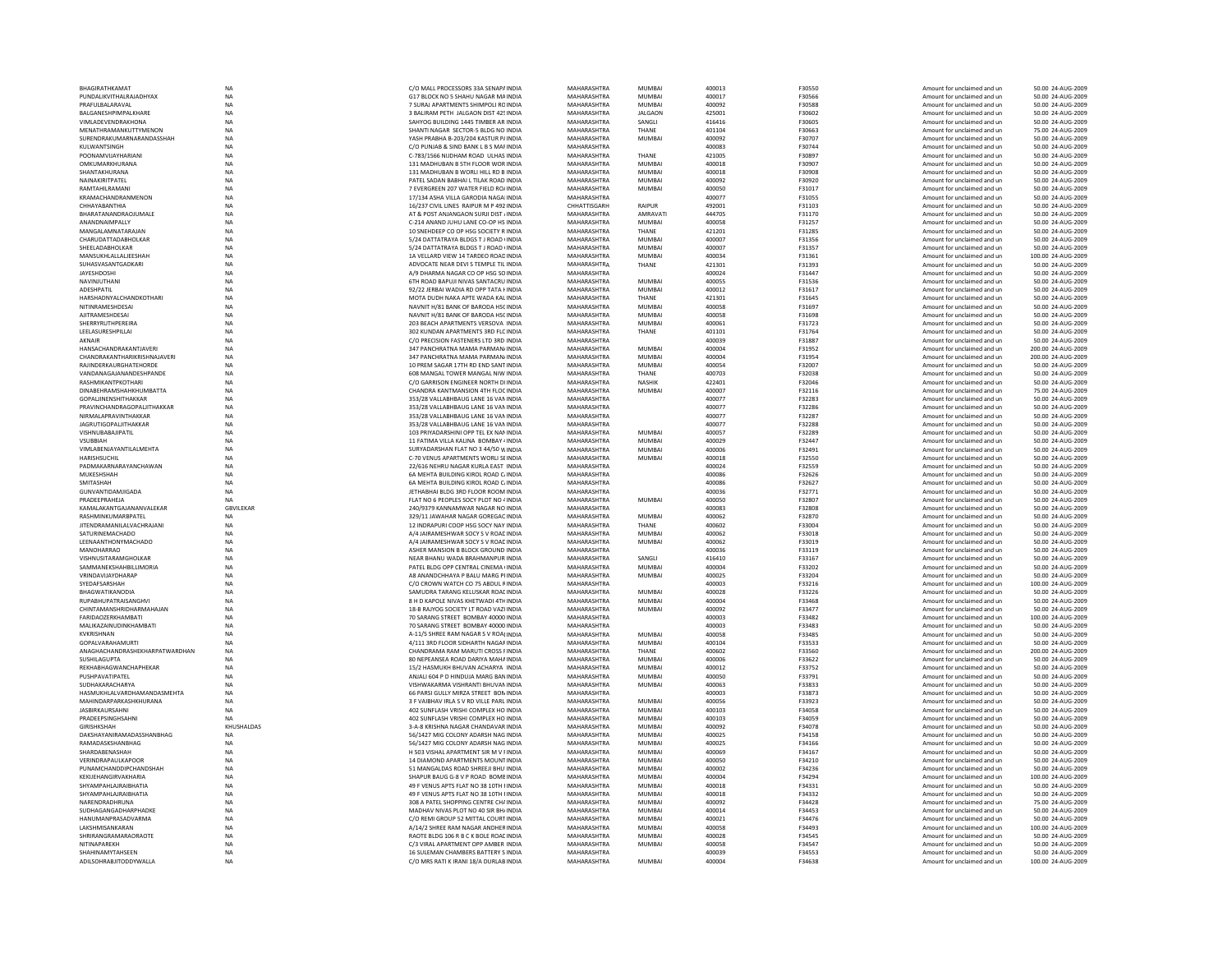| KRISHNAIYERRAMAKRISHNAN                     | <b>NA</b>          | BLOCK 3 BHARAT KUNJ CHANDAVAR INDIA                                          | MAHARASHTRA                | <b>MUMBAI</b>           | 400019           | F34641           | Amount for unclaimed and un                                | 50.00 24-AUG-2009                      |
|---------------------------------------------|--------------------|------------------------------------------------------------------------------|----------------------------|-------------------------|------------------|------------------|------------------------------------------------------------|----------------------------------------|
| <b>FRENYPESIUDVADIA</b>                     | <b>NA</b>          | MANCHER MANZIL A BLOCK 1ST ELCINDIA                                          | MAHARASHTRA                | MUMRAI                  | 400008           | F34649           | Amount for unclaimed and un                                | 50.00 24-AUG-2009                      |
| SANIAYTANDON                                | <b>NA</b>          | R B III 6/5 CENTRAL RAILWAY QUARTINDIA                                       | MAHARASHTRA                | MUMRAI                  | 400008           | F34722           | Amount for unclaimed and un                                | 50.00 24-AUG-2009                      |
| CHANDRIKALSHETH                             | NA                 | 42-A DR M B VELKAR STREET KALBAI INDIA                                       | MAHARASHTRA                | MUMBAI                  | 400002           | F34803           | Amount for unclaimed and un                                | 50.00 24-AUG-2009                      |
| PREETIBATRA                                 | <b>NA</b>          | FLAT NO.15 4TH FLOOR A1 WING GINDIA                                          | MAHARASHTRA                | THANE                   | 400603           | F34805           | Amount for unclaimed and un                                | 50.00 24-AUG-2009                      |
| PRATIBHAVBANSAL                             | NA                 | 10 C SAGAR SANGEET 58 COLABA REINDIA                                         | MAHARASHTRA                | MUMRAI                  | 400005           | F34954           | Amount for unclaimed and un                                | 150.00 24-AUG-2009                     |
| CHANDRAKANTRAMCHANDRASONALKAR               | <b>NA</b>          | KALEWAR BUILDING DADYSETH ROAINDIA                                           | MAHARASHTRA                | MUMRAI                  | 400007           | F34974           | Amount for unclaimed and un                                | 50.00 24-AUG-2009                      |
| YASHPALMALHOTRA                             | <b>NA</b>          | E-1 ADITYA APARTMENT OLD NAGAHNDIA                                           | MAHARASHTRA                | <b>MUMBAI</b>           | 400069           | F35014           | Amount for unclaimed and un                                | 100.00 24-AUG-2009                     |
| GOPALPANKAJKUMAR                            | NA                 | 5 NAYAN CO OP HSG SOC LTD KHAN INDIA                                         | MAHARASHTRA                | <b>MUMBAI</b>           | 400056           | F35025           | Amount for unclaimed and un                                | 50.00 24-AUG-2009                      |
| ASOKCHAUDHURI                               | NA                 | 3/33 NIRMAL JIWAN CO OP HSG SO( INDIA                                        | MAHARASHTRA                | THANE                   | 400603           | F35037           | Amount for unclaimed and un                                | 100.00 24-AUG-2009                     |
| DATTATRAYASITARAMHALBE                      | <b>NA</b>          | C-2/10 MUNCIPAL TENEMENTS A G IINDIA                                         | MAHARASHTRA                | <b>MUMBAI</b>           | 400018           | F35077           | Amount for unclaimed and un                                | 50.00 24-AUG-2009                      |
| <b>VICTORRODRIGUES</b>                      | <b>NA</b>          | C/O CHIKA LTD MEHTA CHAMBERS 1INDIA                                          | MAHARASHTRA                | <b>MUMBAI</b>           | 400004           | F35117           | Amount for unclaimed and un                                | 50.00 24-AUG-2009                      |
| KAMLESHDHIMAN                               | <b>NA</b>          | F2-21 NAVY NAGAR COLABA BOMBA INDIA                                          | MAHARASHTRA                | <b>MUMBAI</b>           | 400005           | F35150           | Amount for unclaimed and un                                | 50.00 24-AUG-2009                      |
| PRAMODNAGARWAL                              | NA                 | JAI HIND NO 2 4TH FLR WEST WING INDIA                                        | MAHARASHTRA                | MUMBAI                  | 400002           | F35182           | Amount for unclaimed and ur                                | 50.00 24-AUG-200                       |
| <b>HARMINDERSINGHTONDON</b>                 | <b>NA</b>          | 7-A GREENLAND SOCY PANT NAGAR INDIA                                          | MAHARASHTRA                |                         | 400075           | F35277           | Amount for unclaimed and un                                | 50.00 24-AUG-2009                      |
| HRISHIKESHGHIVALIKAR                        | <b>NA</b>          | 8 MANKAME BUILDING SITALADEVI INDIA                                          | MAHARASHTRA                | <b>MUMBAI</b>           | 400016           | F35329           | Amount for unclaimed and un                                | 50.00 24-AUG-2009                      |
| PURUSHOTTAMPERMANANDNIRMEL                  |                    | 3RD FLOOR 58 BAPU KHOTE STREET INDIA                                         | MAHARASHTRA                |                         | 400003           | F35344           | Amount for unclaimed and un                                | 50.00 24-AUG-2009                      |
| YAGNESHRATILALPARIKH                        | NA<br>NA           | 7 JAI CHAMUNDA NIWAS GR FLOOR INDIA                                          | MAHARASHTRA                | <b>MUMBAI</b>           | 400066           | F35353           | Amount for unclaimed and un                                | 50.00 24-AUG-2009                      |
| MANDAKINIRAJARAMRALEGAONKAR                 | <b>NA</b>          | 3 NARIMAN ROAD DHANUKA COTTAINDIA                                            | MAHARASHTRA                | <b>MUMBAI</b>           | 400057           | F35375           | Amount for unclaimed and un                                | 50.00 24-AUG-2009                      |
|                                             |                    |                                                                              |                            | <b>MUMBAI</b>           |                  |                  |                                                            |                                        |
| SHIRISHRAJARAMRALEGAONKAR                   | <b>NA</b>          | 3 NARIMAN ROAD DHANUKA COTTAINDIA                                            | MAHARASHTRA                |                         | 400057           | F35376           | Amount for unclaimed and un                                | 50.00 24-AUG-2009                      |
| VEENACHANDRAKANTVARDE                       | <b>NA</b>          | B/4 RAMANIKA PLOT NO 26-27 T P SINDIA                                        | MAHARASHTRA                | MUMRAI                  | 400054           | F35423           | Amount for unclaimed and un                                | 50.00 24-AUG-2009                      |
| CHANDRAKANTSVARDE                           | NA                 | B/4 RAMANIKA PLOT NO 26-27 T P S INDIA                                       | MAHARASHTRA                | MUMBAI                  | 400054           | F35424           | Amount for unclaimed and un                                | 50.00 24-AUG-2009                      |
| ABDULWAHABMOHAMEDDALVI                      | <b>NA</b>          | 7/2"AARZU", RBI STAFF CO-OP HOUS INDIA                                       | <b>MAHARASHTRA</b>         |                         | 400070           | F35429           | Amount for unclaimed and un                                | 50.00 24-AUG-2009                      |
| INDUMATIRAMESHCHANDRAKARNIK                 | NA                 | 128/9 W RLY COLONY SANTACRUZ V INDIA                                         | MAHARASHTRA                | <b>MUMBAI</b>           | 400054           | F35435           | Amount for unclaimed and un                                | 50.00 24-AUG-2009                      |
| SHEILAISAAC                                 | <b>NA</b>          | 102 SPENCER ROAD BANGALORE 56UNDIA                                           | KARNATAKA                  | <b>BANGALORE</b>        | 560005           | F35485           | Amount for unclaimed and un                                | 200.00 24-AUG-2009                     |
| KARUMATHILSIVASHANKARAMENON                 | <b>NA</b>          | 17/81 SHEETAL NIWAS ROAD NO 25 INDIA                                         | MAHARASHTRA                |                         | 400022           | F35491           | Amount for unclaimed and un                                | 50.00 24-AUG-2009                      |
| JOYCEMARYFERNANDES                          | NA                 | C/O UNIVERSAL FILTRATION CO 202 INDIA                                        | MAHARASHTRA                |                         | 400023           | F35511           | Amount for unclaimed and un                                | 50.00 24-AUG-2009                      |
| SUNILNAVNITMEHTA                            | <b>NA</b>          | 4 ISMAIL MANZIL SRADDHANAND RUNDIA                                           | MAHARASHTRA                | <b>MUMBAI</b>           | 400057           | F35555           | Amount for unclaimed and un                                | 75.00 24-AUG-2009                      |
| ASHOKBSHARMA                                | NA                 | ROOM NO 6/B NIHANGISTAN CHAW INDIA                                           | MAHARASHTRA                | <b>MUMBAI</b>           | 400067           | F35598           | Amount for unclaimed and un                                | 50.00 24-AUG-2009                      |
| PREMSCHHABRA                                | <b>NA</b>          | <b>6F VENUS APARTMENTS WORLLSFA INDIA</b>                                    | MAHARASHTRA                | <b>MUMBAI</b>           | 400018           | F35652           | Amount for unclaimed and un                                | 50.00 24-AUG-2009                      |
| PETERNADUVATHJESUNATHADAS                   | <b>NA</b>          | C\O S JESUNATHADAS ROOM NO.11 INDIA                                          | MAHARASHTRA                |                         | 400023           | F35665           | Amount for unclaimed and un                                | 200.00 24-AUG-2009                     |
| SUSHILKUMARCHOMAL                           | <b>NA</b>          | C/12 G S C L COLONY OFF VERAVAL HNDIA                                        | <b>GUJARAT</b>             | <b>JUNAGADH</b>         | 362276           | F35680           | Amount for unclaimed and un                                | 50.00 24-AUG-2009                      |
| VIMLASCHOMAL                                | SUSHILKUMARSCHOMAL | C/12 G S C L COLONY OFF VERAVAL HNDIA                                        | GUJARAT                    | <b>JUNAGADH</b>         | 362276           | F35681           | Amount for unclaimed and un                                | 50.00 24-AUG-2009                      |
| SURESHKUMARRCHHABRA                         | <b>NA</b>          | 782/4 EAST VIEW THIRD ROAD KHAF INDIA                                        | MAHARASHTRA                | MUMBAL                  | 400052           | F35736           | Amount for unclaimed and un                                | 50.00 24-AUG-2009                      |
| RAJESHBALVANTRAISHAH                        | NA                 | 51 MANGALDAS ROAD SHREEJI BHU'INDIA                                          | MAHARASHTRA                | <b>MUMBAI</b>           | 400002           | F35778           | Amount for unclaimed and un                                | 50.00 24-AUG-2009                      |
| NAGINDASKALYANJISHAH                        | <b>NA</b>          | 3/4 DANGAT BHUVAN 22 OLD HANU INDIA                                          | MAHARASHTRA                | <b>MUMBAI</b>           | 400002           | F35790           | Amount for unclaimed and un                                | 50.00 24-AUG-2009                      |
| KANCHANBENHARSUKHLALSHAH                    | NA                 | 76/30 MARINE DRIVE F ROAD PANCHNDIA                                          | MAHARASHTRA                | <b>MUMBAI</b>           | 400020           | F35832           | Amount for unclaimed and un                                | 50.00 24-AUG-2009                      |
| HAZARILALIAIN                               | <b>NA</b>          | C-4 SUNITA CO OP HSG SOC LTD KOF INDIA                                       | MAHARASHTRA                | THANE                   | 400603           | F35884           | Amount for unclaimed and un                                | 50.00 24-AUG-2009                      |
| ROHANBHAUSALI                               | <b>NA</b>          | C/O BHALCHANDRA ENTERPRISE EVEINDIA                                          | MAHARASHTRA                | <b>MUMBAI</b>           | 400034           | F35885           | Amount for unclaimed and un                                | 50.00 24-AUG-2009                      |
| SHAILABHALCHANDRABHAGWAT                    | <b>NA</b>          | 7 DWARKA BRAHMIN SOC NAUPAD/ INDIA                                           | MAHARASHTRA                | THANE                   | 400602           | F35959           | Amount for unclaimed and un                                | 50.00 24-AUG-2009                      |
| CLARENCEJDSOUZA                             | NA                 | 35 DADI HOUSE SOCIETY ROAD IRLA INDIA                                        | MAHARASHTRA                | <b>MUMBAI</b>           | 400056           | F36065           | Amount for unclaimed and un                                | 50.00 24-AUG-2009                      |
| ALPHONSOFFRNANDES                           | NA                 | SHANKAR RAMDAS YADAV CHAWL FINDIA                                            | MAHARASHTRA                | MUMBAI                  | 400068           | F36139           | Amount for unclaimed and un                                | 50.00 24-AUG-2009                      |
| SUNITALALCHANDBAFNA                         | <b>NA</b>          | 2D/21 RAMMANOHAR LOHIA NAGA INDIA                                            | MAHARASHTRA                |                         | 400070           | F36166           | Amount for unclaimed and un                                | 50.00 24-AUG-2009                      |
| PAWANKUMARSETHI                             | <b>NA</b>          | R NO 4 BLOCK NO 7 SADAN WADI ACINDIA                                         | MAHARASHTRA                |                         | 400078           | F36204           | Amount for unclaimed and un                                | 50.00 24-AUG-2009                      |
| SADHANAWAZAVALKAR                           | NA                 | 1/3 MATRUSHRI CO P HSG SOCIETY I INDIA                                       | MAHARASHTRA                | <b>MUMBAI</b>           | 400062           | F36219           | Amount for unclaimed and un                                | 100.00 24-AUG-2009                     |
| HIRUBHAIMAGANBHAIBHATT                      | <b>NA</b>          | C/O SANJAYKUMAR & CO HORNBY BINDIA                                           | MAHARASHTRA                | MUMBAI                  | 400001           | F36310           | Amount for unclaimed and un                                | 50.00 24-AUG-2009                      |
| RAMNARAYANSINGH                             | <b>NA</b>          | BLDG NO 185 ROOM NO 5154 PANT INDIA                                          | MAHARASHTRA                |                         | 400075           | F36439           | Amount for unclaimed and un                                | 50.00 24-AUG-2009                      |
| SHAKUNTALASINGH                             | <b>NA</b>          | B13/4 P & T COLONY SAHAR BOMB/ INDIA                                         | MAHARASHTRA                | <b>MUMBAI</b>           | 400099           | F36440           | Amount for unclaimed and un                                | 50.00 24-AUG-2009                      |
| <b>MAI ASINGH</b>                           | <b>NA</b>          | B-13/4 P & T COLONY SAHAR BOMBINDIA                                          | MAHARASHTRA                | MUMRAI                  | 400099           | F36441           | Amount for unclaimed and un                                | 50.00 24-AUG-2009                      |
| PREMNARAYANSINGH                            | NA                 | RANI SATINAGAR BLOCK G 7/13 S V IINDIA                                       | MAHARASHTRA                | MUMBAI                  | 400064           | F36442           | Amount for unclaimed and un                                | 50.00 24-AUG-2009                      |
| RAMAWADHSINGH                               | <b>NA</b>          | B 13/4 P & T COLONY SAHAR BOMB INDIA                                         | MAHARASHTRA                | <b>MUMBAI</b>           | 400099           | F36443           | Amount for unclaimed and un                                | 50.00 24-AUG-2009                      |
| DEEPTIKUNDE                                 | <b>NA</b>          | TYPE IV/15 ESIS ESIS HOSPITAL ANDHNDIA                                       | MAHARASHTRA                | <b>MUMBAI</b>           | 400093           | F36452           | Amount for unclaimed and un                                | 50.00 24-AUG-2009                      |
| GORAKHNATHRANADE                            | <b>NA</b>          | MATRONS OTRS E S I S HOSPITAL WUNDIA                                         | MAHARASHTRA                | MUMRAI                  | 400018           | F36456           | Amount for unclaimed and un                                | 50.00 24-AUG-2009                      |
| GOPAL                                       | <b>NA</b>          | T4 B6 ESIS HOSPITAL ANDHERI E BOI INDIA                                      | MAHARASHTRA                | MUMRAI                  | 400093           | F36457           | Amount for unclaimed and un                                | 50.00 24-AUG-2009                      |
| ARVINDKUNDE                                 | <b>NA</b>          | TYPE IV/15 ESIS HOSPITAL ANDHERI INDIA                                       | MAHARASHTRA                | <b>MUMBAI</b>           | 400093           | F36460           | Amount for unclaimed and un                                | 50.00 24-AUG-2009                      |
| RUSTOMHORMAZDIYAR                           | NA                 | NEW INDIA CENTRE SEVENTH FLOOF INDIA                                         | MAHARASHTRA                |                         | 400039           | F36487           | Amount for unclaimed and un                                | 50.00 24-AUG-2009                      |
| VIIAYKOTHARI                                | <b>NA</b>          | D/7 HYDERARAD ESTATE NEPEAN SEINDIA                                          | MAHARASHTRA                |                         | 400036           | F36493           | Amount for unclaimed and un                                | 50.00 24-AUG-2009                      |
| <b>DNYANDEOSHRIPATRAOPATIL</b>              | <b>NA</b>          | AT BODAWAD DIST JALGAON MAHAINDIA                                            | MAHARASHTRA                | <b>JALGAON</b>          | 425310           | F36626           | Amount for unclaimed and un                                | 50.00 24-AUG-2009                      |
| MEENAHARIFALARI                             | <b>NA</b>          | HOUSE NO 111 DATTAWADI MAPUS INDIA                                           | GOA                        | NORTH GOA               | 403507           | F36628           | Amount for unclaimed and un                                | 50.00 24-AUG-2009                      |
| CHANDRAVAZIRAN                              | <b>NA</b>          | DAVYONS 25 RUSTON BLDG VIRNAR INDIA                                          | MAHARASHTRA                |                         | 400023           | F36735           | Amount for unclaimed and un                                | 50.00 24-AUG-2009                      |
| ASMITANATVARLALSHAH                         | <b>NA</b>          | C/O DR N M SHAH 51 KHATTAR GALLINDIA                                         | MAHARASHTRA                | <b>MUMBAI</b>           | 400004           | F36751           | Amount for unclaimed and un                                | 50.00 24-AUG-2009                      |
| RENUKARAIARAM                               | <b>NA</b>          | W/O G RAIARAM DY GM COOPERAC INDIA                                           | MAHARASHTRA                | MUMRAI                  | 400021           | F36757           | Amount for unclaimed and un                                | 50.00 24-AUG-2009                      |
| <b>HARSHAJKOTAK</b>                         | <b>NA</b>          | 37 LAXMINARAYAN NIWAS 156 SEN/INDIA                                          | MAHARASHTRA                | <b>MUMBAI</b>           | 400016           | F36793           | Amount for unclaimed and un                                | 50.00 24-AUG-2009                      |
| PRAVINCHANDRAMEHTA                          | NA                 | 3/203 NAVJIVAN SOCIETY LAMINGT(INDIA                                         | MAHARASHTRA                | MUMBAI                  | 400008           | F36892           | Amount for unclaimed and un                                | 50.00 24-AUG-2009                      |
|                                             |                    |                                                                              | MAHARASHTRA                | MUMBAL                  | 400005           | F37049           |                                                            |                                        |
| SUNDEEPMADHUSUDANLANJEKAR<br>SANJAYNICHLANI | NA<br><b>NA</b>    | 25 DATTA BHUVAN RAMMANDIR RC INDIA<br>8 B HIRABAD MANSION SITLADEVIT INDIA   | MAHARASHTRA                | <b>MUMBAI</b>           | 400016           | F37132           | Amount for unclaimed and un<br>Amount for unclaimed and un | 50.00 24-AUG-2009<br>50.00 24-AUG-2009 |
|                                             |                    |                                                                              |                            |                         |                  |                  |                                                            |                                        |
| <b>RAMESHNSHETTY</b>                        | <b>NA</b>          | 9/317 IND HSG COLONY M G ROAD (INDIA                                         | MAHARASHTRA<br>MAHARASHTRA | MUMBAL<br><b>MUMBAI</b> | 400062           | F37205           | Amount for unclaimed and un                                | 50.00 24-AUG-2009<br>50.00 24-AUG-2009 |
| <b>JINESHSHAH</b><br>SHOBHASHAH             | NA<br>NA           | 11 KESHAV KUNJ 2ND FLOOR ADARS INDIA<br>11 KESHAV KUNJ 2ND FLOOR ADARS INDIA | MAHARASHTRA                | MUMBAI                  | 400064<br>400064 | F37218<br>F37219 | Amount for unclaimed and un<br>Amount for unclaimed and un | 50.00 24-AUG-2009                      |
|                                             |                    |                                                                              |                            |                         |                  |                  |                                                            |                                        |
| VIJAYAVINAYAKSOMAN                          | <b>NA</b>          | BEDEKAR SADAN NO 6 R NO 7-8 MO INDIA                                         | MAHARASHTRA                | <b>MUMBAI</b>           | 400016           | F37370           | Amount for unclaimed and un                                | 50.00 24-AUG-2009                      |
| VINAYAKRSOMAN                               | <b>NA</b>          | BEDEKAR SADAN NO 6 R NO 7-8 MO INDIA                                         | MAHARASHTRA                | <b>MUMBAI</b>           | 400016           | F37371           | Amount for unclaimed and un                                | 50.00 24-AUG-2009                      |
| SUMANVENKATESHSHENOY                        | <b>NA</b>          | C-12 SHREE SARASWATI COOP HSG SINDIA                                         | MAHARASHTRA                |                         | 400071           | F37393           | Amount for unclaimed and un                                | 50.00 24-AUG-2009                      |
| GOVINDDAMODARVAZE                           | NA                 | B 11 PASCHIM APARTMENTS KASHIMNDIA                                           | MAHARASHTRA                | MUMBAI                  | 400028           | F37402           | Amount for unclaimed and un                                | 50.00 24-AUG-200                       |
| SUMAPRABHAKAR                               | <b>NA</b>          | BUNGALOW NO 6/A MINI LAND BHAINDIA                                           | MAHARASHTRA                |                         | 400078           | F37471           | Amount for unclaimed and un                                | 50.00 24-AUG-2009                      |
| BEHRAMJINUSSERWANJIJIJINA                   | <b>NA</b>          | GANDHI MANSION 1ST FLOOR WAD INDIA                                           | MAHARASHTRA                | <b>MUMBAI</b>           | 400034           | F37547           | Amount for unclaimed and un                                | 50.00 24-AUG-2009                      |
| <b>TFHMINARFHRAMIIIIIINA</b>                | <b>NA</b>          | GANDHI MANSION 1ST FLOOR WAD INDIA                                           | MAHARASHTRA                | MUMRAI                  | 400034           | F37548           | Amount for unclaimed and un                                | 50.00 24-AUG-2009                      |
| <b>JEMIBEHRAMJUUINA</b>                     | NA                 | GANDHI MANSION 1ST FLOOR WAD INDIA                                           | MAHARASHTRA                | MUMBAI                  | 400034           | F37549           | Amount for unclaimed and un                                | 50.00 24-AUG-2009                      |
| SUNILTEVNRAMPARSAN                          | <b>NA</b>          | 301/B ALTESS MANOR KERANT CAR/ INDIA                                         | GOA                        | NORTH GOA               | 403002           | F37565           | Amount for unclaimed and un                                | 100.00 24-AUG-2009                     |
| NARBHERAMNAGJIBAVISHI                       | NA                 | 8 JANJIRA HOUSE RAJAWADI RD GHJ INDIA                                        | MAHARASHTRA                |                         | 400077           | F37840           | Amount for unclaimed and un                                | 50.00 24-AUG-2009                      |
| <b>ROSHANSINGH</b>                          | <b>NA</b>          | TARAPORE TOWERS CHS ITD ELAT N INDIA                                         | MAHARASHTRA                | MUMRAI                  | 400053           | F37856           | Amount for unclaimed and un                                | 100.00 24-AUG-2009                     |
| MURTIDEVI                                   | NA                 | C/O N K GUPTA P-86 BADHWAR PARINDIA                                          | MAHARASHTRA                | <b>MUMBAI</b>           | 400005           | F38006           | Amount for unclaimed and un                                | 50.00 24-AUG-2009                      |
| THOOMIMALCADVAN                             | <b>NA</b>          | 6/4 MAHALAXMI CO OP HSG SCY LTI INDIA                                        | MAHARASHTRA                | <b>MUMBAI</b>           | 400016           | F38025           | Amount for unclaimed and un                                | 50.00 24-AUG-2009                      |
| DRAKECHACKO                                 | <b>NA</b>          | 4/12 BLOSSOM MILITARY RD MAROLINDIA                                          | MAHARASHTRA                | <b>MUMBAI</b>           | 400059           | F38044           | Amount for unclaimed and un                                | 200.00 24-AUG-2009                     |
| ARIFRAMZANNURI                              | <b>NA</b>          | 295 SAKINA MANZIL 3RD FLOOR OPHNDIA                                          | MAHARASHTRA                | <b>MUMBAI</b>           | 400050           | F38057           | Amount for unclaimed and un                                | 50.00 24-AUG-2009                      |
| <b>GUI KANDIBAIGUPTA</b>                    | <b>NA</b>          | C/O RAIASTHAN SWEET MEAT MARTINDIA                                           | MAHARASHTRA                |                         | 400078           | F38107           | Amount for unclaimed and un                                | 100.00 24-AUG-2009                     |
| DILEEPKUMARPGUPTA                           | <b>NA</b>          | C/O RAJASTHAN SWEET MEAT MARTINDIA                                           | MAHARASHTRA                |                         | 400078           | F38109           | Amount for unclaimed and un                                | 100.00 24-AUG-2009                     |
| RAMESHCHANDJAIN                             | <b>NA</b>          | C/O SURESH PAINT & HARDWARE STINDIA                                          | MAHARASHTRA                |                         | 400078           | F38110           | Amount for unclaimed and un                                | 50.00 24-AUG-2009                      |
| HARISHCHANDRASHARMA                         | NA                 | B-302 VERSOVILLE CO-OP HSG SOCY INDIA                                        | MAHARASHTRA                | MUMRAI                  | 400058           | F38155           | Amount for unclaimed and un                                | 50.00 24-AUG-2009                      |
| <b>EKNATHSONOODALVI</b>                     | <b>NA</b>          | 7 ANITA VIHAR 253 MOGAL LANE M INDIA                                         | MAHARASHTRA                | <b>MUMBAI</b>           | 400016           | F38159           | Amount for unclaimed and un                                | 50.00 24-AUG-2009                      |
| ALICEMARYFERNANDES                          | <b>NA</b>          | 55 MORELAND ROAD 1ST FLOOR BC INDIA                                          | MAHARASHTRA                | <b>MUMBAI</b>           | 400008           | F38176           | Amount for unclaimed and un                                | 50.00 24-AUG-2009                      |
| SURAIYASGULAMHUSEIN                         | NA                 | DHARAM JYOT NO 1 FLAT NO 42 ST / INDIA                                       | MAHARASHTRA                | <b>MUMBAI</b>           | 400050           | F38178           | Amount for unclaimed and un                                | 100.00 24-AUG-2009                     |
| HEMCHANDSHOBHAGYACHANDGANTHANI              | <b>NA</b>          | C/O HEMCHAND SHOBHAGYACHANI INDIA                                            | MAHARASHTRA                | MUMBAI                  | 400028           | F38189           | Amount for unclaimed and un                                | 50.00 24-AUG-2009                      |
| ATMARAMRAMCHANDRANAIK                       | <b>NA</b>          | 5/226 SHIVAJI NAGAR DR ANNIE BESINDIA                                        | MAHARASHTRA                | <b>MUMBAI</b>           | 400025           | F38287           | Amount for unclaimed and un                                | 50.00 24-AUG-2009                      |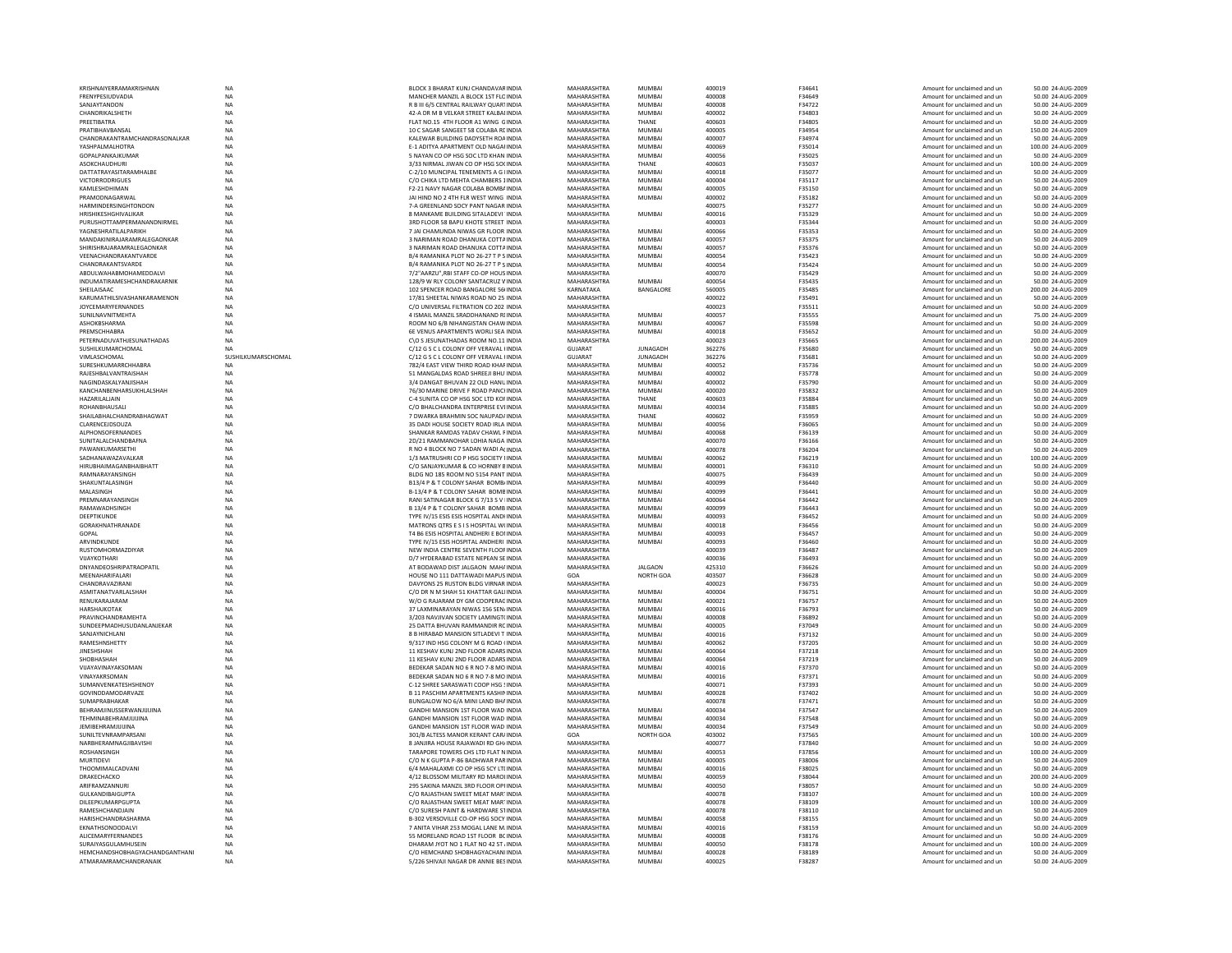| ASHOKSHANTILALPAREKH           | NA                | C-13 TRUPTI APARTMENT MAHATM INDIA        | MAHARASHTRA           |                  | 400081 | F38324        | Amount for unclaimed and un | 50.00 24-AUG-2009  |
|--------------------------------|-------------------|-------------------------------------------|-----------------------|------------------|--------|---------------|-----------------------------|--------------------|
| SIMPLICIOALMEIDA               | <b>NA</b>         | 2/A MERRY BLESSINGS 65 CEASOR R INDIA     | MAHARASHTRA           | MUMBAI           | 400058 | F38331        | Amount for unclaimed and un | 50.00 24-AUG-2009  |
| <b>USHADATTARAYDESAL</b>       | <b>NA</b>         | GURU CHAYA BLOCK NO 1 2ND FLOCINDIA       | MAHARASHTRA           | MUMBAI           | 400057 | F38336        | Amount for unclaimed and un | 75.00 24-AUG-2009  |
| <b>DATTATRAYVASUDEODESA</b>    | NA                | GURU CHAYA BLOCK NO 1 IIND FLOCINDIA      | MAHARASHTRA           | MUMBAI           | 400057 | F38337        | Amount for unclaimed and un | 75.00 24-AUG-2009  |
| RAKHAMAJISHINGOTE              | NA                | 307/22 JAWAHAR NAGAR ROAD NO INDIA        | MAHARASHTRA           | <b>MUMBAI</b>    | 400062 | F38338        | Amount for unclaimed and un | 50.00 24-AUG-2009  |
| RAMTIRTHRKUSHE                 |                   |                                           |                       |                  |        |               |                             |                    |
|                                | NA                | 3/6 SHANTI NIVAS FRENCH BRIDGE EINDIA     | MAHARASHTRA           | MUMBAI           | 400007 | F38476        | Amount for unclaimed and un | 50.00 24-AUG-2009  |
| SANGEFTASETHI                  | <b>NA</b>         | C/O INDIAN OVERSEAS COMMERCIA INDIA       | MAHARASHTRA           | MUMBAI           | 400004 | <b>F38506</b> | Amount for unclaimed and un | 50.00 24-AUG-2009  |
| PARAMJITSINGHSETHI             | NA                | C/O INDIAN OVERSEAS COMMERCIA INDIA       | MAHARASHTRA           | <b>MUMBAI</b>    | 400004 | <b>F38507</b> | Amount for unclaimed and un | 50.00 24-AUG-2009  |
| DILJITKAURSETHI                | NA                | C/O INDIAN OVERSEAS COMMERCIA INDIA       | MAHARASHTRA           | MUMBAI           | 400004 | F38508        | Amount for unclaimed and ur | 50.00 24-AUG-2009  |
| PAWANKUMARKALA                 | NA                | BLOCK NO 7 A WING BLDG NO 1 GAI INDIA     | MAHARASHTRA           | MUMBAI           | 400092 | F38557        | Amount for unclaimed and un | 50.00 24-AUG-2009  |
| NILAMAJMERA                    | <b>NA</b>         | DEEPAK AJMERA MARWADI GALLI O INDIA       | MAHARASHTRA           | OSMANABAD        | 413501 | F38558        | Amount for unclaimed and un | 50.00 24-AUG-2009  |
| ASHOKAGRAWAI                   | <b>NA</b>         | C/O ASHOK AGRAWAL FAMILY TRUS INDIA       | MAHARASHTRA           | <b>MUMBAI</b>    | 400002 | <b>F38604</b> | Amount for unclaimed and un | 50.00 24-AUG-2009  |
|                                |                   |                                           |                       |                  |        |               |                             |                    |
| VILASVASUDEOPHATAK             | NA                | A-1 GANESH BHUVAN S B MARG MAINDIA        | MAHARASHTRA           | <b>MUMBAI</b>    | 400016 | F38642        | Amount for unclaimed and un | 50.00 24-AUG-2009  |
| SHRIDHARKRISHNARAODESHKULKARNI | NA                | C/O MOHAN SAHAIL 6 SHANKAR NIVINDIA       | MAHARASHTRA           | <b>MUMBA</b>     | 400028 | F38656        | Amount for unclaimed and ur | 50.00 24-AUG-200   |
| CHELLARAMFATEHCHANDNIHALANI    | <b>NA</b>         | C RLY BLDG NO MS/RB/II/48/10 NEV INDIA    | MAHARASHTRA           |                  | 400022 | F38675        | Amount for unclaimed and un | 50.00 24-AUG-2009  |
| PRAKASHKEWALRAMANI             | <b>NA</b>         | 9 GULAB 14B CARTER ROAD BANDR/ INDIA      | MAHARASHTRA           | <b>MUMBAI</b>    | 400050 | F38707        | Amount for unclaimed and un | 50.00 24-AUG-2009  |
| MANUBHAISOMESHWARDESAI         | NA                | 306 USHANAGAR SARDAR VALLARHUNDIA         | MAHARASHTRA           | <b>MUMBAI</b>    | 400092 | F38825        | Amount for unclaimed and un | 50.00 24-AUG-2009  |
| USHANAMDEDKHANDKE              | NA                | C/O MR R G KHANDKE H/2 POPULAF INDIA      | MAHARASHTRA           | PUNE             | 411001 | F38842        | Amount for unclaimed and ur | 50.00 24-AUG-2009  |
| INDIRARAMESHCHANDRASHAH        | NA                | NAVYOUG NAGAR SHALIMAR 8/C S VINDIA       | MAHARASHTRA           | <b>MUMBA</b>     | 400068 | F38861        |                             | 50.00 24-AUG-2009  |
|                                |                   |                                           |                       |                  |        |               | Amount for unclaimed and ur |                    |
| NARENDRAVITHALDASCARPENTER     | <b>NA</b>         | RATNAKUNJ NEAR VAKOLA BRIDGE I INDIA      | MAHARASHTRA           | <b>MUMBAI</b>    | 400055 | F38864        | Amount for unclaimed and un | 50.00 24-AUG-2009  |
| SHESHAGIRIRAO                  | <b>NA</b>         | 105 VIIAYSREE TOWERS OFFICERS' C INDIA    | <b>ANDHRA PRADESH</b> | HYDERARAD        | 500062 | F38874        | Amount for unclaimed and un | 50.00 24-AUG-2009  |
| VASANTGOPALRAOPENDHARKAR       | NA                | 5/14 CENTRAL RAIL OFFICER S FLATS INDIA   | MAHARASHTRA           | <b>MUMBAI</b>    | 400014 | F38877        | Amount for unclaimed and un | 100.00 24-AUG-2009 |
| LAXMANBHODHARCHARYANARAHARI    | NA                | FLAT NO 881 BLOCK NO 94 SECTOR I INDIA    | MAHARASHTRA           | MUMBAI           | 400037 | F38894        | Amount for unclaimed and un | 50.00 24-AUG-2009  |
| MONISHARPOREDI                 | NA                | JAGIR APARTMENTS APT NO 9 P NO INDIA      | MAHARASHTRA           | <b>MUMBAI</b>    | 400050 | F39040        | Amount for unclaimed and un | 25.00 24-AUG-2009  |
| HARINDERBAGAL                  | <b>NA</b>         | NO 10 IRIS CUFFE PARADE COLARA FINDIA     | MAHARASHTRA           | MUMRAI           | 400005 | <b>F39093</b> | Amount for unclaimed and un | 100.00 24-AUG-2009 |
|                                |                   |                                           |                       |                  |        |               |                             |                    |
| NARAYANANKR                    | <b>NA</b>         | C/O PROGRAMMING OFFICER E D P INDIA       | MAHARASHTRA           |                  | 400038 | F39103        | Amount for unclaimed and un | 50.00 24-AUG-2009  |
| YASMINMOHAMMEDIQBALSHAIKH      | NA                | 3 DHOBI STREET 1ST FLOOR OPP SAN INDIA    | MAHARASHTRA           |                  | 400003 | F39230        | Amount for unclaimed and ur | 50.00 24-AUG-2009  |
| ANANTRAISHELAT                 | NA                | 223-A SHIVAJI NAGAR N M JOSHI M/ INDIA    | MAHARASHTRA           | <b>MUMBAI</b>    | 400013 | F39255        | Amount for unclaimed and un | 50.00 24-AUG-2009  |
| PADMINUAGANNATHSHINDE          | NA                | 26/7 SHANTINAGAR S G ROAD BOM INDIA       | MAHARASHTRA           | <b>MUMBAI</b>    | 400011 | F39371        | Amount for unclaimed and un | 50.00 24-AUG-2009  |
| CLEMENTEPIADADEDESOUZA         | <b>NA</b>         | 86 MUNICIPAL MARKET MAPUSAGE INDIA        | GOA                   | NORTH GOA        | 403507 | <b>F39408</b> | Amount for unclaimed and un | 50.00 24-AUG-2009  |
| SIDDANAGOUDABIRADAR            | <b>NA</b>         |                                           | KARNATAKA             | <b>BUAPUR</b>    | 586101 | F39436        | Amount for unclaimed and un | 50.00 24-AUG-2009  |
|                                |                   | SPECIAL PLOT NO 2 POST BOX NO 2 INDIA     |                       |                  |        |               |                             |                    |
| SHAILAJASURESHMANERIKAR        | <b>NA</b>         | HENDRE MANSION 4TH FLOOR B BL INDIA       | MAHARASHTRA           | <b>MUMBAI</b>    | 400034 | F39596        | Amount for unclaimed and un | 50.00 24-AUG-200   |
| LALITSHANTILALASHANI           | NA                | JANSUKH APT 4TH FLR BLOCK NO 43 INDIA     | MAHARASHTRA           | MUMBAI           | 400067 | F39688        | Amount for unclaimed and un | 50.00 24-AUG-2009  |
| CHHOTALALUMIYASHANKERPANDYA    | <b>NA</b>         | 4 4/43 MOCHI CHOWK MAHUVASAL INDIA        | <b>GUJARAT</b>        | BHAVNAGAR        | 364290 | F39710        | Amount for unclaimed and un | 400.00 24-AUG-2009 |
| VRAJLALBRIJLANI                | NA                | 4 OMKAR BLDG 1ST FLR OPP PRADEHNDIA       | MAHARASHTRA           | <b>MUMBAI</b>    | 400062 | F39713        | Amount for unclaimed and un | 50.00 24-AUG-2009  |
| SHASHIKANTRAWAL                | NA                | C/O J SHASHI & CO 158 SOHAN CHA' INDIA    | MAHARASHTRA           | <b>MUMBAI</b>    | 400002 | F39742        | Amount for unclaimed and un | 50.00 24-AUG-2009  |
|                                |                   |                                           |                       |                  |        |               |                             |                    |
| SUDIPTAGAUTAM                  | <b>NA</b>         | 186-B DAYANAND PATH MEERUT C/INDIA        | UTTARAKHAND           | MEERUT           | 250001 | F39785        | Amount for unclaimed and un | 50.00 24-AUG-2009  |
| CHANDRASHEKHARDESHPANDE        | <b>NA</b>         | MADHAV NIWAS BLOCK NO 2 40 SIR INDIA      | MAHARASHTRA           | <b>MUMBAI</b>    | 400014 | F39786        | Amount for unclaimed and un | 50.00 24-AUG-2009  |
| JAYSHREESHARMA                 | <b>NA</b>         | 33/542 AZAD NAGAR VEERA DESAI RINDIA      | MAHARASHTRA           | <b>MUMBAI</b>    | 400058 | F39804        | Amount for unclaimed and un | 50.00 24-AUG-2009  |
| PADMAKANTDAI VADI              | <b>SRAI ARHAI</b> | C/2 SUTIRTH APPARTMENT NEAR PRINDIA       | GUIARAT               | AHMEDABAD        | 380015 | F232          | Amount for unclaimed and un | 50.00 24-AUG-2009  |
| PBSHARMA                       | <b>NA</b>         | FLAT NO.4 ADINATH APARTMENT NHNDIA        | <b>GUJARAT</b>        | JAMNAGAR         | 361008 | F298          | Amount for unclaimed and ur | 50.00 24-AUG-2009  |
| MATHFWDANIFI                   | VARGHESEMATHEW    | DON BOSCO ENGLISH SCHOOL JIVRA INDIA      | GUIARAT               | AHMEDABAD        | 380051 | F591          | Amount for unclaimed and un | 50.00 24-AUG-2009  |
| DIPAKKUMARAMBALALMODI          | AMMODI            | PLOT NO 406/1 SECTOR No:3-B GAN INDIA     | <b>GUJARAT</b>        |                  | 382006 |               |                             |                    |
|                                |                   |                                           |                       |                  |        | F778          | Amount for unclaimed and un | 50.00 24-AUG-2009  |
| <b>SURYAKANTDHAVALE</b>        | YASHAVANT         | 9/103 PARISHRAM APTS NEAR IALSE INDIA     | GUIARAT               | AHMEDARAD        | 380015 | F822          | Amount for unclaimed and un | 100.00 24-AUG-2009 |
| MANDAKINIRAJENDRAKUMARSHAH     | <b>RMANUBHAI</b>  | GROUND FLOOR FLAT NO 1 AND 2 S INDIA      | <b>GUJARAT</b>        | AHMEDABAD        | 380054 | F890          | Amount for unclaimed and un | 50.00 24-AUG-2009  |
| SUMITRABHADVIYA                | NKBHADVIYA        | 154 NORTH AYAD AYAD UDAIPUR 31INDIA       | RAJASTHAN             | <b>UDAIPUR</b>   | 313001 | F912          | Amount for unclaimed and un | 50.00 24-AUG-2009  |
| <b>MOTIBHAISOMABHAIROHIT</b>   | SOMABHAINROHIT    | DAVDA TA NADIAD KHEDA 387350 INDIA        | <b>GUJARAT</b>        | KHEDA            | 387350 | F1062         | Amount for unclaimed and un | 50.00 24-AUG-2009  |
| CHANDRAKANTFULABHAIPATEL       | FULABHAIPATEL     | 2 SAHYADRI APARTMENTS OPP STALINDIA       | <b>GUJARAT</b>        | AHMEDABAD        | 380009 | F1102         | Amount for unclaimed and un | 50.00 24-AUG-2009  |
| HINABENGAJENDRADHARDESAI       | GDESAL            | 6/4 GOLDEN PARK NEAR NAVGUIAR INDIA       | GUIARAT               | AHMFDARAD        | 380014 | F1212         | Amount for unclaimed and un | 75.00.24-AUG-2009  |
|                                |                   |                                           |                       |                  |        |               |                             |                    |
| SHOBHNAAKHANI                  | NISARGA           | B/198 MALLINATH SOCIETY ADINATHNDIA       | GUJARAT               | AHMEDABAD        | 382415 | F1312         | Amount for unclaimed and ur | 50.00 24-AUG-2009  |
| MINAXIPSHAH                    | PRAVINNSHAH       | 7/42 AZAD APARTMENTS NEAR AZAI INDIA      | <b>GUJARAT</b>        | AHMEDABAD        | 380015 | F1555         | Amount for unclaimed and un | 50.00 24-AUG-2009  |
| SHARDABENBABULALSHAH           | CHANDULALMAGANLAL | S/2 SWASTIK APARTMENT OPP BHAVINDIA       | <b>GUJARAT</b>        | AHMEDABAD        | 380007 | F1614         | Amount for unclaimed and un | 50.00 24-AUG-2009  |
| VKRISHNAN                      | VENKATAKRISHNAN   | 5 UDYAN 100-A NEPEAN SEA ROAD UNDIA       | MAHARASHTRA           | MUMRAI           | 400006 | F1749         | Amount for unclaimed and un | 50.00 24-AUG-2009  |
| PUSHPAASHWINASARPOTA           | ASHWINLASARPOTA   | FLAT NO 1 AND 2 JOSHI BAUG FLATS INDIA    | <b>GUJARAT</b>        | AHMEDABAD        | 380014 | F1751         | Amount for unclaimed and un | 50.00 24-AUG-2009  |
|                                |                   |                                           |                       |                  |        |               |                             |                    |
| SANJEEVTHAKORBHAIPATEL         | THAKORBHAICPATEL  | C/O SRI SAMEER K PATEL 503/A AAK INDIA    | <b>GUJARAT</b>        |                  | 380075 | F1834         | Amount for unclaimed and un | 50.00 24-AUG-2009  |
| NAVINCHANDRAJPAEL              | JESSANGBHAIUPATEL | NAVINMAMA 5 PARAM HANSH SOC' INDIA        | <b>GUJARAT</b>        | VADODARA         | 390001 | F1855         | Amount for unclaimed and un | 50.00 24-AUG-2009  |
| HARIVADANRHAIPARIKH            | <b>NA</b>         | <b>F/33-34 TARU NAGAR GURUKUL ROJNDIA</b> | GUIARAT               | AHMFDARAD        | 380052 | F2034         | Amount for unclaimed and un | 50.00 24-AUG-2009  |
| GULABCHANDPOPATLALSHAH         | <b>NA</b>         | GURUKRIPA SANKDI SHERI VANIAW INDIA       | <b>GUJARAT</b>        | КАСНСНН          | 370001 | F2111         | Amount for unclaimed and un | 50.00 24-AUG-2009  |
| SPGUPTA                        | NA                | 1045 SECTOR 17 B IFFCO COLONY GUNDIA      | HARYANA               | <b>GURGAON</b>   | 122001 | F2270         | Amount for unclaimed and un | 25.00 24-AUG-2009  |
| MANIBENDANABHAIMAHERIYA        | NA                | 74 NIHARIKA SOCIETY NEAR HIMATL INDIA     | <b>GUJARAT</b>        | AHMEDABAD        | 380015 | F2588         | Amount for unclaimed and un | 50.00 24-AUG-2009  |
|                                | <b>NA</b>         |                                           | <b>GUJARAT</b>        | AHMEDABAD        | 380007 |               |                             |                    |
| <b>JYOTSNASHAH</b>             |                   | B/4 RAIGURU DUPLEX DHUMKETU MINDIA        |                       |                  |        | F2909         | Amount for unclaimed and un | 50.00 24-AUG-2009  |
| SANDHYASHAH                    | <b>NA</b>         | B/4 RAIGURU DUPLEX DHUMKETU MINDIA        | GUIARAT               | AHMFDARAD        | 380007 | F2934         | Amount for unclaimed and un | 50.00 24-AUG-2009  |
| <b>DIXITSHAH</b>               | <b>NA</b>         | B/4 RAJGURU DUPLEX DHUMKETU NINDIA        | GUIARAT               | AHMEDABAD        | 380007 | F2959         | Amount for unclaimed and un | 50.00 24-AUG-2009  |
| NKMALAVIA                      | NA                | C/O R K MALAVIYA ENGSD BUILDIN(INDIA      | GUJARAT               |                  | 380053 | F2992         | Amount for unclaimed and ur | 100.00 24-AUG-2009 |
| PRAHLADDASAGARWAL              | NA                | 37 KUTCHERY ROAD ALLAHABAD 21: INDIA      | UTTAR PRADESH         | ALLAHABAD        | 211002 | F3017         | Amount for unclaimed and un | 50.00 24-AUG-2009  |
| VIRENDRANATHPANDEY             | <b>NA</b>         | P 37/1 OLD M H AREA KANPUR CAN INDIA      | <b>UTTAR PRADESH</b>  |                  | 208004 | F3087         | Amount for unclaimed and un | 50.00 24-AUG-2009  |
| PRAMACHANDRAMURTHY             | <b>NA</b>         | HOUSE NO 216 V 'B' MAIN ROAD YEINDIA      | KARNATAKA             | <b>RANGALORE</b> | 560064 | F3199         | Amount for unclaimed and un | 50.00 24-AUG-2009  |
| BVSEETHARAMARAO                |                   |                                           |                       | BANGALORE        | 560010 | F3340         |                             | 75.00 24-AUG-2009  |
|                                | NA                | 2230/83 ARUNADRI SUBRAMANYA MNDIA         | KARNATAKA             |                  |        |               | Amount for unclaimed and ur |                    |
| SARASWATIGOPALRAO              | NA                | W/O A GOPAL RAO 104/1 FIRST FLO INDIA     | KARNATAKA             | BANGALORE        | 560001 | F3430         | Amount for unclaimed and un | 100.00 24-AUG-2009 |
| PAGADALADAMODARAM              | NA                | FLAT NO.A-2 DEVAN APTS OLD NO.2 INDIA     | <b>TAMIL NADU</b>     | CHENNAI          | 600086 | F3490         | Amount for unclaimed and un | 200.00 24-AUG-2009 |
| LADAPURAMSOUNDARARAJAN         | <b>NA</b>         | CHIEF MANAGERÍADMNI STATE BAI INDIA       | <b>TAMIL NADU</b>     | CHENNAI          | 600002 | F3501         | Amount for unclaimed and un | 50.00 24-AUG-2009  |
| ΑΒΗΑΥΝΑΤΗΡΑΤΗΑΚ                | <b>NA</b>         | MARKETING MANAGER TATA TIMKE INDIA        | <b>WEST BENGAL</b>    |                  | 700071 | F3503         | Amount for unclaimed and un | 50.00 24-AUG-2009  |
| CNMALLAYYA                     | NA                | VRANDA FRIENDS COLONY BHARATI INDIA       | KARNATAKA             | DHARWARD         | 580001 | F3540         | Amount for unclaimed and ur | 50.00 24-AUG-200   |
| CKRISHNARAO                    | NA                | SENIOR MANAGER CANARA BANK RINDIA         | KARNATAKA             | BANGALORE        | 560001 | F3555         | Amount for unclaimed and un | 50.00 24-AUG-2009  |
|                                |                   |                                           |                       |                  |        |               |                             |                    |
| CHAKRAVARTHISAMATHKRISHNAN     | <b>NA</b>         | 155 2ND CROSS ROAD MICO AREKE INDIA       | KARNATAKA             | BANGALORE        | 560076 | F3610         | Amount for unclaimed and un | 50.00 24-AUG-2009  |
| MBAI ACHANDRAGOWDA             | <b>NA</b>         | PRINCIPAL NEHRU MEMORIAL COLLUNDIA        | KARNATAKA             | SOUTH KARNATAKA  | 574239 | F3721         | Amount for unclaimed and un | 50.00 24-AUG-2009  |
| BALAJINARASIMHAN               | NA                | NO 15 SADANANDA NAGAR NGEF E/ INDIA       | KARNATAKA             | BANGALORE        | 560038 | F3831         | Amount for unclaimed and un | 50.00 24-AUG-2009  |
| VHYMAVATH                      | <b>NA</b>         | FLAT NO.4 P G P (MARRIED ACOMM INDIA      | MAHARASHTRA           |                  | 400087 | F3843         | Amount for unclaimed and un | 50.00 24-AUG-2009  |
| MSSOUNDARARAJAN                | NA                | 22 SARASWATHY NAGAR CHITALAPA INDIA       | TAMIL NADU            | KANCHIPURAM      | 600073 | F3845         | Amount for unclaimed and un | 50.00 24-AUG-2009  |
| KIAYAI AXMIPADIGA              | <b>NA</b>         | C/O ARAVIND D BALERI BALARI COM INDIA     | KARNATAKA             | NORTH KARNATAKA  | 581343 | F3882         | Amount for unclaimed and un | 50.00 24-AUG-2009  |
| RAVINDRAMALAGI                 |                   | H NO 28 MALTESH KRUPA BLDG NEA INDIA      | KARNATAKA             | DHARWARD         | 580009 |               |                             | 50.00 24-AUG-2009  |
|                                | NA                |                                           |                       |                  |        | F3915         | Amount for unclaimed and un |                    |
| MVNENMALI                      | NA                | 13/50 A 4 KAMALA NAGAR ANANTA INDIA       | ANDHRA PRADESH        | ANANTHAPUR       | 515001 | F3952         | Amount for unclaimed and un | 50.00 24-AUG-2009  |
| SELVIMURUGESAN                 | NA                | PLOT NO 7 DOOR NO 26 A CANAL RCINDIA      | <b>TAMIL NADU</b>     | CHENNAI          | 600041 | F4018         | Amount for unclaimed and un | 50.00 24-AUG-2009  |
| HANSAGANDHI                    | <b>NA</b>         | C/O NARENDRA GRAIN SHOP OLD L/ INDIA      | <b>GUJARAT</b>        | VADODARA         | 390001 | F4898         | Amount for unclaimed and un | 50.00 24-AUG-2009  |
| SHANTARENSGANDHI               | <b>NA</b>         | C/O NARENDRA GRAIN SHOP OLD L/ INDIA      | GUIARAT               | VADODARA         | 390001 | F4902         | Amount for unclaimed and un | 50.00 24-AUG-2009  |
| SHANTILALIGANDHI               | NA                | C/O NARENDRA GRAIN SHOP OLD L/ INDIA      | GUIARAT               | VADODARA         | 390001 | F4903         | Amount for unclaimed and un | 50.00 24-AUG-2009  |
| ASHOKGANDH                     | NA                | C/O NARENDRA GRAIN SHOP OLD L/ INDIA      | <b>GUJARAT</b>        | VADODARA         | 390001 | F4904         |                             | 50.00 24-AUG-2009  |
|                                |                   |                                           |                       |                  |        |               | Amount for unclaimed and un |                    |
| CHAMPAKLALGANDHI               | NA                | C/O NARENDRA GRAIN SHOP OLD L/ INDIA      | GUJARAT               | VADODARA         | 390001 | <b>F4905</b>  | Amount for unclaimed and un | 50.00 24-AUG-2009  |
| NIMISHAMRITSHAH                | <b>NA</b>         | 33 CHETANCE SOCIETY NEAR SARDA INDIA      | <b>GUJARAT</b>        | SURENDRA NAGAR   | 363001 | F6702         | Amount for unclaimed and un | 50.00 24-AUG-2009  |
| ARVINDVALLABHDASSHAH           | NA                | C-7 BALAJI APARTMENTS NEHRU PA INDIA      | <b>GUJARAT</b>        |                  | 380056 | FERRE         | Amount for unclaimed and un | 50.00 24-AUG-2009  |
| BHOGILALVALLABHJISHANGHVI      | NA                | 12 SAMARPAN 2ND FLOOR 26 HARIEINDIA       | <b>GUJARAT</b>        |                  | 390005 | F7019         | Amount for unclaimed and ur | 50.00 24-AUG-2009  |
| TARUNABENGIRISHCHANDRASHAH     | <b>NA</b>         | 32 ANKUR BUNGLOWS BEHIND CEN' INDIA       | <b>GUJARAT</b>        | <b>BHARUCH</b>   | 392001 | F7106         | Amount for unclaimed and un | 50.00 24-AUG-2009  |
| VARUNKUMARSINHA                | <b>NA</b>         | K 144 K SECTOR KANKAR BAGH COL INDIA      | <b>BIHAR</b>          | PATNA            | 800020 | F7149         | Amount for unclaimed and un | 50.00 24-AUG-2009  |
|                                |                   |                                           |                       |                  |        |               |                             |                    |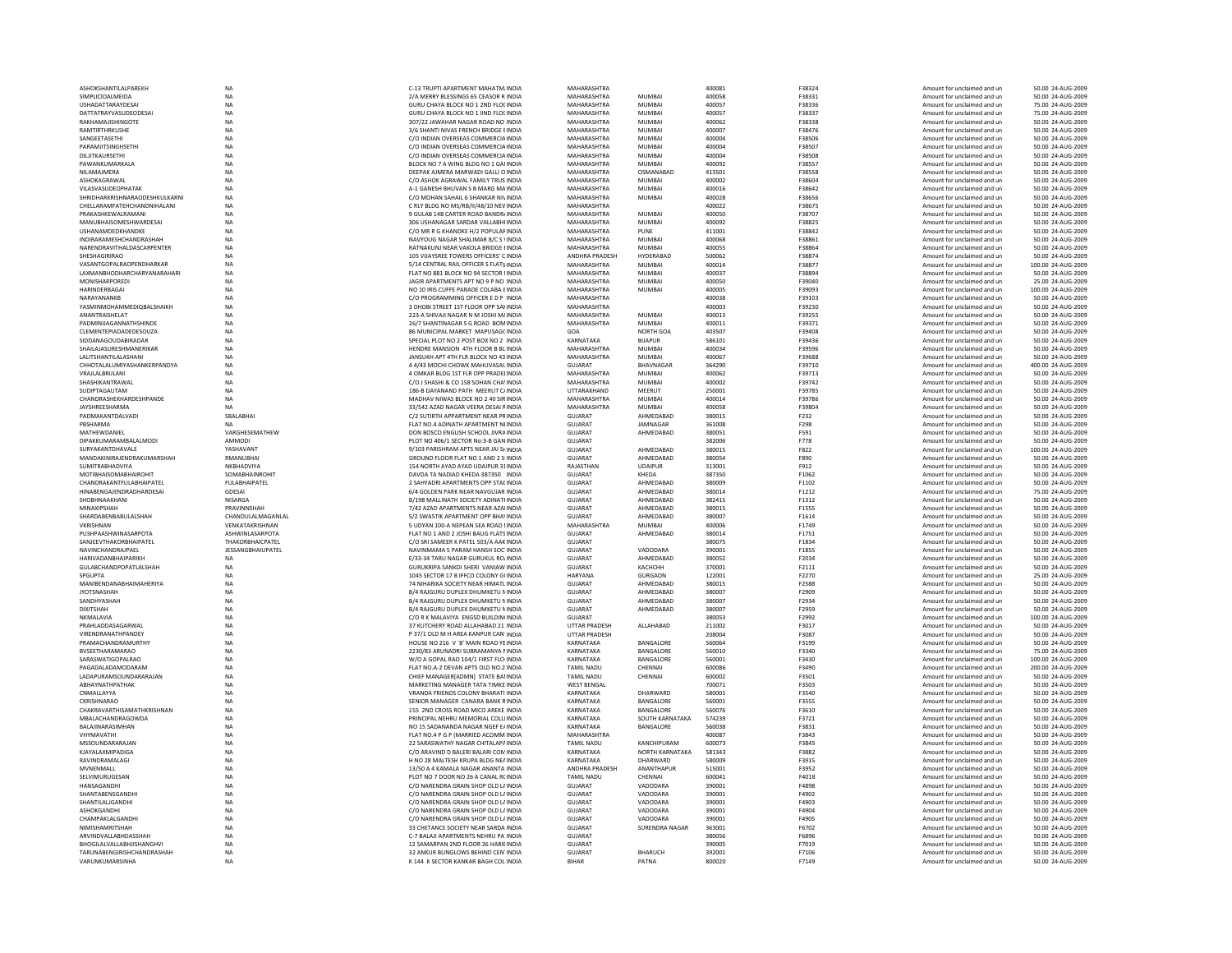| VKAGARWAL                        | NA           | C-1/7, GOVT. OFFICER'S COLONY (NEINDIA       | CHHATTISGARH          | RAIPUR             | 492009 | F7373        | Amount for unclaimed and ur | 50.00 24-AUG-2009  |
|----------------------------------|--------------|----------------------------------------------|-----------------------|--------------------|--------|--------------|-----------------------------|--------------------|
| RAMESHCHANDSURANA                | NA           | C-29 PAMPOSH ENCLAVE 1st FLOOR INDIA         | DELHI                 | SOUTH DELHI        | 110048 | F7480        | Amount for unclaimed and un | 50.00 24-AUG-2009  |
| PREETIJAIN                       | <b>NA</b>    | C/O RAHUL JAIN TIRUPATI BALAJI AF INDIA      | MAHARASHTRA           | <b>MUMBAI</b>      | 400052 | F7497        | Amount for unclaimed and un | 50.00 24-AUG-2009  |
| <b>KUSUMDEVIAGARWALLA</b>        | <b>NA</b>    | FLAT NO D 502 PANCHSHEEL APARTLINDIA         | WEST BENGAL           | <b>HOWRAH</b>      | 711102 | F7506        | Amount for unclaimed and un | 50.00 24-AUG-2009  |
| KHUKUBASU                        | NA           | 1/30 BRAHMAPUR SHIBMANDIR RO/INDIA           | <b>WEST BENGAL</b>    |                    | 700070 | F7614        | Amount for unclaimed and un | 50.00 24-AUG-2009  |
| RAMALASEN                        | NA           | B3, SCHOOL ROAD, ITI TOWN SHIP DINDIA        | KARNATAKA             | BANGALORE          | 560016 | F7697        | Amount for unclaimed and un | 75.00 24-AUG-2009  |
| BAKRAPRATISTHANLTD               | <b>NA</b>    | 51 STEPHEN HOUSE 3RD FLOOR 4 B INDIA         | <b>WEST BENGAL</b>    |                    | 700001 | F7912        | Amount for unclaimed and un | 100.00 24-AUG-2009 |
| MARYANNSHOHAL                    | <b>NA</b>    | KAILASHPUR TEA ESTATE POST RAJA INDIA        | <b>WEST BENGAL</b>    | <b>JALPAIGURI</b>  | 735218 | F7959        | Amount for unclaimed and un | 25.00 24-AUG-2009  |
| SUSAMARUDRA                      | <b>NA</b>    | 6 B SANKAER GHOSH LANE CALCUT INDIA          | <b>WEST RENGAL</b>    |                    | 700006 | F7972        | Amount for unclaimed and un | 50.00 24-AUG-2009  |
| MGSUBRAMANIAN                    | NA           | 19 PARK SIDE ROAD FIRST FLOOR CA INDIA       | <b>WEST BENGAL</b>    |                    | 700026 | F8022        | Amount for unclaimed and ur | 50.00 24-AUG-2009  |
| ASHUTOSHKUMARSING                | <b>NA</b>    | 14-C RAILWAY BOARD QUARTERS CHINDIA          | DELHI                 |                    | 110021 | F8065        | Amount for unclaimed and un | 50.00 24-AUG-2009  |
| PRASANTAKUMARSARKAR              | <b>NA</b>    | AMARBATI BYE LANE NABAPALLI WEINDIA          | <b>WEST BENGAL</b>    |                    | 743203 | F8086        | Amount for unclaimed and un | 50.00 24-AUG-2009  |
| <b>I AKSHMIKANTASEN</b>          | <b>NA</b>    | SENCO PAINTS & HARDWARES SAMI INDIA          | <b>WEST BENGAL</b>    |                    | 713364 | <b>F8098</b> | Amount for unclaimed and un | 50.00 24-AUG-2009  |
| OPGERA                           | <b>NA</b>    | 713 SECTOR 29 NOIDA 201302 INDIA             | <b>UTTAR PRADESH</b>  | GHA7IARAD          | 201302 | F8135        | Amount for unclaimed and un | 50.00 24-AUG-2009  |
| KCHANDRAN                        | NA           | KRISHNA KUNJ WEST OF NEW POLIC INDIA         | KERALA                | THRISSUR           | 680664 | F8160        | Amount for unclaimed and un | 50.00 24-AUG-2009  |
| KRATNAM                          | NA           | KRISHNA KUNJ WEST OF TOWN POL INDIA          | KERALA                | THRISSUR           | 680664 | F8162        | Amount for unclaimed and un | 50.00 24-AUG-2009  |
| PURNENDUBIKASHDASGUPTA           | <b>NA</b>    | NANDAN KANAN DESHAPRIYA ROAC INDIA           | <b>WEST BENGAL</b>    |                    | 743203 | F8207        | Amount for unclaimed and un | 50.00 24-AUG-2009  |
| RUNURISWAS                       | <b>NA</b>    | C/O A ROY 21/A PEARY MOHAM RAIINDIA          | <b>WEST RENGAL</b>    |                    | 700027 | F8219        | Amount for unclaimed and un | 50.00 24-AUG-2009  |
| <b>KSWAMINATHAM</b>              | NA           | INSPECTOR OF CENTRAL EXCISE OFF INDIA        | PONDICHERRY           | PONDICHERRY        | 605011 | F8552        | Amount for unclaimed and un | 50.00 24-AUG-2009  |
| TILAKRAJBAJAJ                    | NA           | HOUSE NO 1002 SECTOR-4 PANCHKUNDIA           | HARYANA               | AMBALA             | 134112 | F8601        | Amount for unclaimed and un | 50.00 24-AUG-2009  |
| ARUNSAXENA                       | NA           | MIG B/211 TRANS YAMUNA COLON' INDIA          | <b>UTTAR PRADESH</b>  | AGRA               | 282006 | F8653        | Amount for unclaimed and un | 50.00 24-AUG-2009  |
| CHITRASAXENA                     | <b>NA</b>    | MIG B/211 TRANS YAMUNA COLON INDIA           | <b>UTTAR PRADESH</b>  |                    |        |              |                             |                    |
|                                  |              |                                              |                       | AGRA               | 282006 | F8654        | Amount for unclaimed and un | 50.00 24-AUG-2009  |
| <b>ASHAMIGI ANI</b>              | <b>NA</b>    | H NO 471 SECTOR 7 PANCHKULAHAI INDIA         | HARYANA               | AMRAI A            | 134109 | F8662        | Amount for unclaimed and un | 50.00 24-AUG-2009  |
| ARVINDMALHOTRA                   | NA           | H.NO.932 SECTOR 40-A CHANDIGAR INDIA         | CHANDIGARH            |                    | 160040 | <b>F8688</b> | Amount for unclaimed and un | 50.00 24-AUG-2009  |
| AMRIKSINGHBARHOK                 | NA           | 44-A/373 CHANDIGARH 160022 INDIA             | CHANDIGARH            |                    | 160022 | F8827        | Amount for unclaimed and un | 50.00 24-AUG-2009  |
| HARIDASGOVINDAN                  | NA           | DOOR NO 11 7TH LAYOUT 5TH CRO: INDIA         | <b>TAMIL NADU</b>     | COIMBATORE         | 641038 | F8930        | Amount for unclaimed and un | 50.00 24-AUG-2009  |
| SEETHAPARTHASARATHY              | <b>NA</b>    | 65/2 PLATINUM APARTMENTS ANNUINDIA           | <b>TAMIL NADU</b>     | CHENNAL            | 600101 | F9194        | Amount for unclaimed and un | 50.00 24-AUG-2009  |
| DRAJASEKARAN                     | NA           | MIG FLATS A BLOCK C 4 M/F A 1/6 INDIA        | KARNATAKA             | BANGALORE          | 560096 | F9198        | Amount for unclaimed and un | 50.00 24-AUG-2009  |
| RVELMURUGAN                      | NA           | 47 VNS NAGAR THENPATHI SIRKALI (INDIA        | <b>TAMIL NADU</b>     | NAGAPATTINAM       | 609111 | F9245        | Amount for unclaimed and ur | 50.00 24-AUG-2009  |
| ATHIAGARAJAN                     | NA           | PLOT NO 77 THOZAMBOO STREET N INDIA          | TAMIL NADU            | CUDDALORE          | 607002 | F9266        | Amount for unclaimed and un | 75.00 24-AUG-2009  |
| SEKARRAMASAMY                    | NA           | 4 ANNAMALAI NAGAR CUDDALORE INDIA            | <b>TAMIL NADU</b>     | CUDDALORE          | 607002 | F9268        | Amount for unclaimed and un | 50.00 24-AUG-2009  |
| SAMIRTHALINGAM                   | <b>NA</b>    | P KADUVETTI PADANILAI POST MEELINDIA         | <b>TAMIL NADU</b>     |                    | 612903 | F9294        | Amount for unclaimed and un | 50.00 24-AUG-2009  |
| SKDIXIT                          | NA           | 22-2-428 NOORKHAN BAZAR HYDER INDIA          | ANDHRA PRADESH        | HYDERABAD          | 500024 | F9465        | Amount for unclaimed and un | 100.00 24-AUG-2009 |
| <b>SUNNYCA</b>                   | NA           | III/332 CASTLE ROCK WEST COMBAR INDIA        | KERALA                | THRISSUR           | 680121 | F9515        | Amount for unclaimed and ur | 50.00 24-AUG-2009  |
| BARUNARAHARIRAO                  | NA           | FLAT NO.201 PUSHPAK APARTMENT INDIA          | ANDHRA PRADESH        |                    | 500380 | F9532        | Amount for unclaimed and un | 50.00 24-AUG-2009  |
| MANJUKOCHHAR                     | <b>NA</b>    | NO.17 SRI RAM NAGAR COLONY FIR! INDIA        | <b>TAMIL NADU</b>     | CHENNAI            | 600113 | F9579        | Amount for unclaimed and un | 50.00 24-AUG-2009  |
| PRABHAKARANCHERUVATTATH          | NA           | SUMEERA 94 CHANDRA NAGAR PALINDIA            | KERALA                | <b>PAI AKKAD</b>   | 678007 | F9662        | Amount for unclaimed and un | 100.00 24-AUG-2009 |
| SHASHIDHINGRA                    | NA           | C/O N PARTHASARATHY DEVAKOTT/ INDIA          | <b>TAMIL NADU</b>     | CHENNAI            | 600005 | F9901        | Amount for unclaimed and un | 50.00 24-AUG-2009  |
| PARVATHISWARARAOBADAGALA         | NA           | C/O DIRECTOR COLLEGE OF MANAG INDIA          | ANDHRA PRADESH        | VISAKHAPATNAM      | 530045 | F10004       | Amount for unclaimed and ur | 50.00 24-AUG-2009  |
| <b>SUMATHIS</b>                  | <b>NA</b>    | 301 GOURI APARTMENTS 3-6-195/B INDIA         | ANDHRA PRADESH        | HYDERABAD          | 500029 | F10120       | Amount for unclaimed and un | 25.00 24-AUG-2009  |
| <b>KESHAVULUREDDISETTI</b>       | <b>NA</b>    | H NO 12-1-331/93 FIRST FLOOR DAT INDIA       | ANDHRA PRADESH        | HYDERABAD          | 500028 | F10157       | Amount for unclaimed and un | 50.00 24-AUG-2009  |
| VENKATAKAMESWARARAMAKRISHNASARMA | NA           | DIVNL ENGR APSE BOARD H NO 22-8 INDIA        | ANDHRA PRADESH        |                    | 500827 | F10171       | Amount for unclaimed and un | 50.00 24-AUG-2009  |
| RAMARAOVELAGAPUDI                | NA           | #216, MLAS & MPS COLONY ROAD N INDIA         | ANDHRA PRADESH        | HYDERABAD          | 500034 | F10205       | Amount for unclaimed and ur | 50.00 24-AUG-2009  |
| SATYAVATIVELAGAPUDI              | NA           | PJ-1 OFFICERS COLONY PANJAGUTT/ INDIA        | ANDHRA PRADESH        |                    | 500482 | F10206       | Amount for unclaimed and ur | 50.00 24-AUG-2009  |
| DEBASISHBANERJEE                 | <b>NA</b>    | C/O M/S SUPERDOT SCAN PVT LTD 6 INDIA        | ANDHRA PRADESH        |                    | 500482 | F10364       | Amount for unclaimed and un | 50.00 24-AUG-2009  |
| MARAGATHAVALLIJAIGOPALAN         | <b>NA</b>    | CHANDRAO DAYA 6-4-489/5 GHAND INDIA          | ANDHRA PRADESH        |                    | 500380 | F10431       | Amount for unclaimed and un | 100.00 24-AUG-2009 |
| SURENDARREDDYKUNDURU             | NA           | C/O ASST. DIRECTOR OF AGRIL POST INDIA       | ANDHRA PRADESH        | <b>KARIM NAGAR</b> | 505001 | F10440       | Amount for unclaimed and un | 25.00.24-AUG-2009  |
| <b>JAGANNADHARAOPARITI</b>       | NA           | 12-13-1231/1 FLAT NO.8 PRANEETH INDIA        | ANDHRA PRADESH        | HYDERABAD          | 500017 | F10451       | Amount for unclaimed and ur | 50.00 24-AUG-2009  |
| MARYNIRMALAMOHAN                 | NA           | C/O S C MOHAN M S L BHEL R & D C INDIA       | ANDHRA PRADESH        |                    | 500593 | F10463       | Amount for unclaimed and un | 50.00 24-AUG-2009  |
| KOTHAPALLIPRAMILAREDDY           | <b>NA</b>    | C/O SMT C VARALAKSHMI REDDY H INDIA          | ANDHRA PRADESH        | HYDERABAD          | 500029 | F10531       | Amount for unclaimed and un | 50.00 24-AUG-2009  |
| <b>GURUDATHAPAIS</b>             | <b>NA</b>    | 153 29TH CROSS 17TH MAIN BANASINDIA          | KARNATAKA             | <b>BANGALORE</b>   | 560070 | F10597       | Amount for unclaimed and un | 50.00 24-AUG-2009  |
|                                  |              |                                              |                       |                    |        |              |                             |                    |
| <b>RABINDRAPRASADSINHA</b>       | NA           | 411 4TH FLOOR RAGHAVA RATNA T INDIA          | ANDHRA PRADESH        | HYDERABAD          | 500001 | F10616       | Amount for unclaimed and un | 50.00 24-AUG-2009  |
| KURUTHUKULANGARELAZARSEBASTIAN   | NA           | FLAT NO.29/2198-C K T APARTMENT INDIA        | KERALA                | ERNAKULAM          | 682020 | F10625       | Amount for unclaimed and un | 50.00 24-AUG-2009  |
| SAMPATHT                         | NA           | 11-137/ 7 LAKSHMI NAGAR PALAMA INDIA         | ANDHRA PRADESH        | <b>CHITTOOR</b>    | 517408 | F10693       | Amount for unclaimed and un | 50.00 24-AUG-2009  |
| <b>RAMABRAHMANPOPURI</b>         | <b>NA</b>    | 1-1-724/2/5 PADMAJA APARTMENT. INDIA         | ANDHRA PRADESH        |                    |        | F10710       | Amount for unclaimed and un | 50.00 24-AUG-2009  |
| <b>GOPALKRISHNARANDYOPADHYAY</b> |              |                                              |                       |                    | 500380 |              |                             |                    |
| SAYISATCHIDANANDABABUDASARI      | <b>NA</b>    | B 409 BRINDAVAN APTS LAKDLKA PLINDIA         | <b>ANDHRA PRADESH</b> | HYDFRARAD          | 500004 | F10751       | Amount for unclaimed and un | 50.00 24-AUG-2009  |
|                                  | NA           | RETIRED PRINCIPAL PLOT NO:A 394. INDIA       | ANDHRA PRADESH        | HYDERABAD          | 500035 | F10754       | Amount for unclaimed and un | 50.00 24-AUG-2009  |
| SATYANARAYANJAWHER               | NA           | 3-3-822 FLAT NO 207 CLASSIC ELEGA INDIA      | ANDHRA PRADESH        | HYDERABAD          | 500027 | F10794       | Amount for unclaimed and un | 55.00 24-AUG-2009  |
| SATYANARAYANAMURTYCHAMARTY       | NA           | 22 B-10-6 ADAVI COLNUVARI STREETINDIA        | ANDHRA PRADESH        | WEST GODAVARI      | 534002 | F10878       | Amount for unclaimed and un | 50.00 24-AUG-2009  |
| <b>RIMI ASHARMA</b>              | <b>NA</b>    | C/O SHRLRP SHARMA HOUSE NO 8 SINDIA          | <b>MADHYA PRADESH</b> | <b>RHOPAL</b>      | 462008 | F10926       | Amount for unclaimed and un | 50.00 24-AUG-2009  |
| RAKESHGOYAL                      | <b>NA</b>    | 20 INDRA LOK NAGAR RATLAM 457(INDIA          | <b>MADHYA PRADESH</b> | RATLAM             | 457001 | F11010       | Amount for unclaimed and un | 50.00 24-AUG-2009  |
| VANDANAJAIN                      | NA           | C/O SARAF ASHOKKUMAR CHANDM INDIA            | MADHYA PRADESH        |                    | 458880 | F11025       | Amount for unclaimed and ur | 50.00 24-AUG-2009  |
| SUSHILAJANGID                    | NA           | C/O R K JANGID BANK OF BARODA P INDIA        | RAJASTHAN             | SIKAR              | 332311 | F11182       | Amount for unclaimed and un | 50.00 24-AUG-2009  |
| MALTIJAIN                        | MADANLALJAIN | C 172 BAJAJ NAGAR JAIPUR 302015 INDIA        | RAJASTHAN             | <b>JAIPUR</b>      | 302015 | F11323       | Amount for unclaimed and un | 50.00 24-AUG-2009  |
| <b>BRIIGOPALPUROHIT</b>          | <b>NA</b>    | F 104-105 AMBIKA NAGAR OPP SHAUNDIA          | MAHARASHTRA           | THANF              | 421103 | F11333       | Amount for unclaimed and un | 50.00 24-AUG-2009  |
| <b>JINENDRAJAIN</b>              | <b>NA</b>    | 3/3 LOTUS HSG SOC ASHRAM ROAD INDIA          | <b>GUJARAT</b>        | AHMEDABAD          | 380014 | F11452       | Amount for unclaimed and un | 50.00 24-AUG-2009  |
| <b>VUAYLAXMIGUPTA</b>            | <b>NA</b>    | C/O M K GUPTA CENTRAL BANK OF I INDIA        | RAJASTHAM             |                    | 302003 | F11550       | Amount for unclaimed and un | 50.00 24-AUG-2009  |
| MITHLESHKUMARGUPTA               | NA           | CENTRAL BANK OF INDIA JOHRI BAZ INDIA        | RAJASTHAN             |                    | 302003 | F11551       | Amount for unclaimed and un | 50.00 24-AUG-2009  |
| INDRAGOYAL                       | NA           | C/O M G GUPTA CENTRAL BANK OF INDIA          | RAJASTHAN             |                    | 302003 | F11552       | Amount for unclaimed and un | 50.00 24-AUG-2009  |
| SUBHASHGOYAL                     | <b>NA</b>    | C/O M K GUPTA CENTRAL BANK OF I INDIA        | RAJASTHAN             |                    | 302003 | F11553       | Amount for unclaimed and un | 50.00 24-AUG-2009  |
| RAJIVGOYAL                       | NA           | C/O M K GUPTA CENTRAL BANK OF LINDIA         | RAJASTHAN             |                    | 302003 | F11554       | Amount for unclaimed and un | 50.00 24-AUG-2009  |
| GANPATLALAGRAWAL                 | <b>NA</b>    | D-113 PANCH SHEEL ENCLAVE NEW INDIA          | DELHI                 | <b>NORTH DELHI</b> | 110007 | F11949       | Amount for unclaimed and un | 50.00 24-AUG-2009  |
| LAHRILALIASORIA                  | NA           | 59 RAM NAGAR SHOPPING CENTRE . INDIA         | RAJASTHAN             | <b>JAIPUR</b>      | 302016 | F12057       | Amount for unclaimed and un | 50.00 24-AUG-2009  |
| SATJITDHILLON                    | <b>NA</b>    | 4-BHA-4 JAWAHAR NAGAR JAIPUR 3 INDIA         | RAJASTHAN             | <b>JAIPUR</b>      | 302004 | F12661       | Amount for unclaimed and un | 100.00 24-AUG-2009 |
| SUDHAAGARWAL                     | NA           | C/O B L AGARWAL CHARTERED ACC( INDIA         | RAJASTHAN             | BHILWARA           | 311001 | F12684       | Amount for unclaimed and un | 50.00 24-AUG-2009  |
| HEMLATAAGARWAL                   | NA           | H N529 SECTOR 23, PALAMVIHAR GUNDIA          | HARYANA               | GURGAON            | 122017 | F12708       | Amount for unclaimed and un | 100.00 24-AUG-2009 |
| VEENAMEHROTRA                    | NA           | K 541 KIDWAI NAGAR KANPUR 208( INDIA         | <b>UTTAR PRADESH</b>  |                    | 208011 | F12721       | Amount for unclaimed and un | 50.00 24-AUG-2009  |
| VEENABAIJAL                      | <b>NA</b>    | FLAT 105 F BLOCK VAIHBAV APARTN INDIA        | MADHYA PRADESH        | <b>BHOPAL</b>      | 462026 | F12743       | Amount for unclaimed and un | 50.00 24-AUG-2009  |
| RADHEYSHYAMGOEL                  | <b>NA</b>    | 3/104 MARRIS ROAD ALIGARH 2020 INDIA         | <b>UTTAR PRADESH</b>  | ALIGARH            | 202001 | F13030       | Amount for unclaimed and un | 50.00 24-AUG-2009  |
| RANJANARANIMEHROTRA              | NA           | 10/433 KHALASI LINES UPPER FLAT (INDIA       | <b>UTTAR PRADESH</b>  |                    | 208001 | F13051       | Amount for unclaimed and un | 50.00 24-AUG-2009  |
| <b>HARDEVAURORA</b>              | NA           | ORDINANCE OFFICER CIVILIAN FORM INDIA        | UTTAR PRADESH         |                    | 208002 | F13165       | Amount for unclaimed and un | 50.00 24-AUG-2009  |
| KAMLARANIMEHROTRA                | NA           | 128/193 K BLOCK KIDWAI NAGAR KAINDIA         | <b>UTTAR PRADESH</b>  |                    | 208001 | F13441       | Amount for unclaimed and un | 50.00 24-AUG-2009  |
| ALOKMEHROTRA                     | <b>NA</b>    | 128/193 K BLOCK KIDWAI NAGAR KAINDIA         | <b>UTTAR PRADESH</b>  |                    | 208001 | F13442       | Amount for unclaimed and un | 50.00 24-AUG-2009  |
| KRISHANKUMARVERMA                | <b>NA</b>    | 91 DHALIWAL COLONY BACKSIDE JAHNDIA          | PUNJAB                | PATIALA            | 147001 | F13653       | Amount for unclaimed and un | 50.00 24-AUG-2009  |
| ANUPAMKUMARCHUGH                 | NA           | C/O B 3/62 B KESHAVAPURAM DELHINDIA          | DELHI                 | NORTH DELHI        | 110035 | F13721       | Amount for unclaimed and un | 50.00 24-AUG-2009  |
| AMRISHKUMARAGGARWAL              | NA           | PRIVATE SECRETARY TO GEN.MANA(INDIA          | PUNJAB                | PATIALA            | 147001 | F13746       | Amount for unclaimed and un | 50.00 24-AUG-2009  |
| GEETAAGGARWAL                    | NA           | GEETHA STEEL INDUS RAILWAY ROA INDIA         | PUNJAB                | GURDASPUR          | 143505 | F13814       | Amount for unclaimed and un | 50.00 24-AUG-2009  |
| JANAKKUMARI                      | <b>NA</b>    | C/O GANPATI ENTERPRISES RAMESHINDIA          | DELHI                 |                    | 110006 | F13835       | Amount for unclaimed and un | 50.00 24-AUG-2009  |
| VALLIAMMAIMEYYAPPAN              | <b>NA</b>    | NO 6 SECOND ELOOR BANK OF MAD INDIA          | MAHARASHTRA           | MUMBAL             | 400057 | F14138       | Amount for unclaimed and un | 100.00 24-AUG-2009 |
| GOPALANP                         | NA           | 298/A RAILWAY QUARTERS JOLARPE INDIA         | TAMIL NADU            | VELLORE            | 635851 | F14155       | Amount for unclaimed and ur | 50.00 24-AUG-2009  |
| VASANTHALAKSHMIGOPAL             | NA           | 3 VYASAR STREET TAMBARAM EAST INDIA          | <b>TAMIL NADU</b>     | KANCHIPURAM        | 600059 | F14164       | Amount for unclaimed and un | 50.00 24-AUG-2009  |
| RRAMAN                           | <b>NA</b>    | DEPUTY MANAGER (ADV) S B T PERIHNDIA         | KERALA                | MALAPPURAM         | 679321 | F14241       | Amount for unclaimed and un | 50.00 24-AUG-2009  |
| SRAJASEKAR                       | <b>NA</b>    | <b>B 346 FERTILIZER TOWNSHIP ROURK INDIA</b> | ORISSA                | SUNDERGARH         | 769007 | F14253       | Amount for unclaimed and un | 50.00 24-AUG-2009  |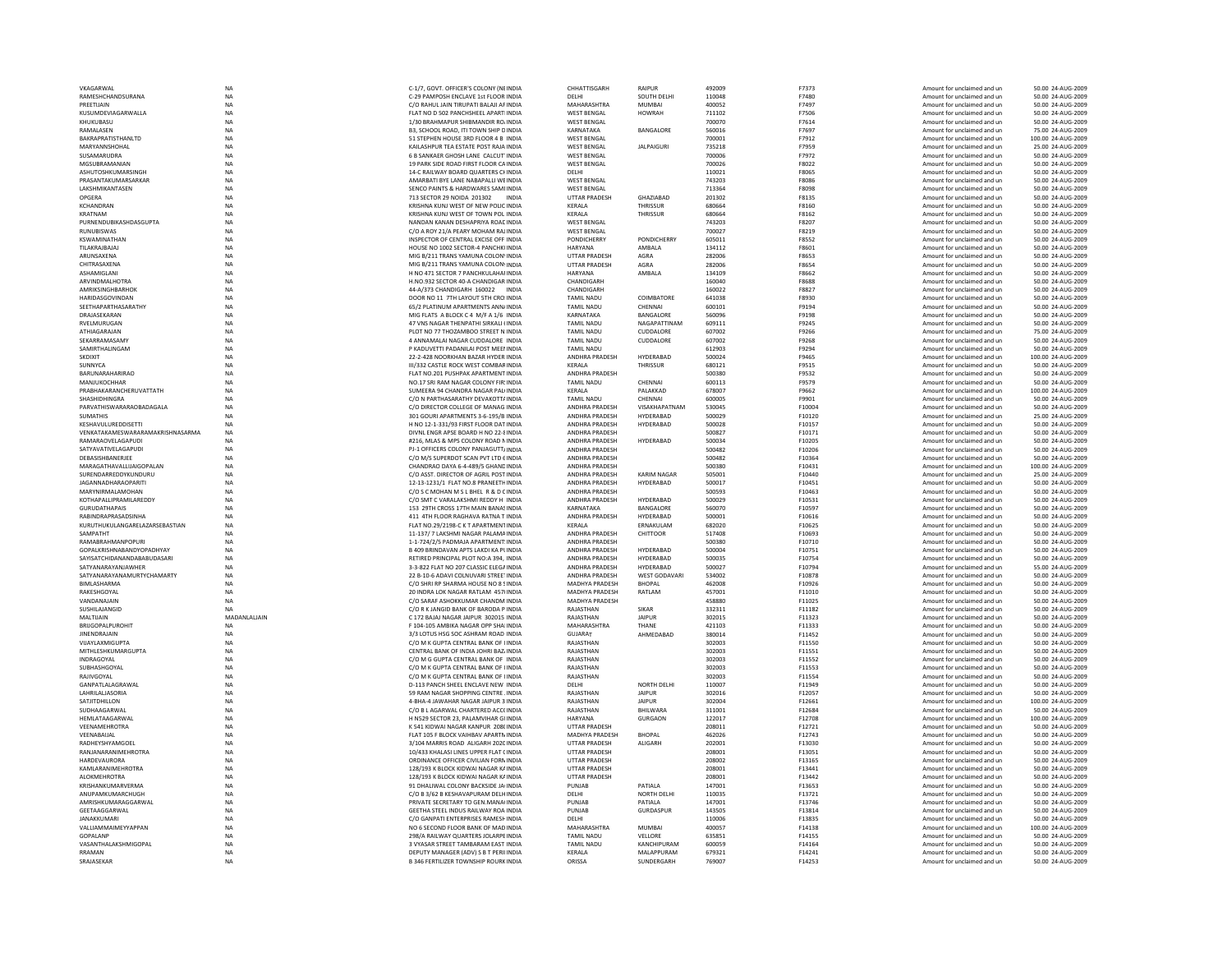| RAVINDRAREDDYB                                | <b>NA</b>              | H NO.E7-8 DRDL COLONY SULLURPE INDIA                                                  | ANDHRA PRADESH             | NELLORE                   | 524121           | F14313           | Amount for unclaimed and un                                | 50.00 24-AUG-2009                       |
|-----------------------------------------------|------------------------|---------------------------------------------------------------------------------------|----------------------------|---------------------------|------------------|------------------|------------------------------------------------------------|-----------------------------------------|
| RRAMACHANDRAN                                 | <b>NA</b>              | NO.18 THIRUMURTHY STREET T NACINDIA                                                   | <b>TAMIL NADU</b>          | CHENNAL                   | 600017           | F14477           | Amount for unclaimed and un                                | 50.00 24-AUG-2009                       |
| TNKRISHNAN                                    | <b>NA</b>              | 432 FIGHTEENTH STREET KORATTUR INDIA                                                  | <b>TAMIL NADU</b>          | CHENNAL                   | 600080           | F14481           | Amount for unclaimed and un                                | 75.00.24-AUG-2009                       |
| APRAJAGOPALAN                                 | <b>NA</b>              | SUPERINTENDING ENGINEER CIVIL T INDIA                                                 | <b>TAMIL NADU</b>          | SALEM                     | 636401           | F14491           | Amount for unclaimed and un                                | 75.00 24-AUG-2009                       |
| <b>RSETHURAMAN</b>                            | <b>NA</b>              | PLOT NO.1 FIRST MAIN ROAD THIRU INDIA                                                 | <b>TAMIL NADU</b>          |                           | 600099           | F14496           | Amount for unclaimed and un                                | 50.00 24-AUG-2009                       |
| CHAKRAVARTHYD                                 | <b>NA</b>              | G 46 ANNA NAGAR EAST MADRAS 6 INDIA                                                   | <b>TAMIL NADU</b>          | CHENNAI                   | 600102           | F14517           | Amount for unclaimed and un                                | 50.00 24-AUG-2009                       |
| KANTILAI MSHAH                                | <b>NA</b>              | C/O P KANTILAL GALA NO A 1 APMC INDIA                                                 | <b>MAHARASHTRA</b>         | THANE                     | 400705           | F14579           | Amount for unclaimed and un                                | 50.00 24-AUG-2009                       |
| CHANDRAKANTVKULKARNI                          | <b>NA</b>              | ANDHRUTKAR-WADA 2089 GANGAK INDIA                                                     | <b>UTTAR PRADESH</b>       |                           | 242201           | F14582           | Amount for unclaimed and un                                | 50.00 24-AUG-2009                       |
| KUNTALDESAI                                   | <b>NA</b>              | B B T C MUDIS GROUP POST MUDIS INDIA                                                  | <b>TAMIL NADU</b>          | <b>NILGIRIS</b>           | 643101           | F14710           | Amount for unclaimed and un                                | 50.00 24-AUG-2009                       |
| HIRANMAYISRINIVASAN                           | <b>NA</b>              | NO 287 R M V EXTENSION 15TH MAI INDIA                                                 | KARNATAKA                  | BANGALORE                 | 560080           | F14916           | Amount for unclaimed and un                                | 75.00 24-AUG-2009                       |
| MVIJAYAKUMARHUF                               | NA                     | E 6 GROUND FLOOR GEMINI PARSN INDIA                                                   | <b>TAMIL NADU</b>          | CHENNAI                   | 600006           | F14938           | Amount for unclaimed and un                                | 50.00 24-AUG-2009                       |
| PAGADAI ARANGARUDAMODARAM                     | <b>NA</b>              | C/O SHANKAR S L FLAT 2 SRI GANESHNDIA                                                 | <b>TAMIL NADU</b>          | CHENNAL                   | 600041           | F14991           | Amount for unclaimed and un                                | 150.00 24-AUG-2009                      |
| GEETHASRINIVASAN                              | ARSRINIVASAN           |                                                                                       |                            | KANYAKUMARI               |                  | F14997           |                                                            | 50.00 24-AUG-2009                       |
|                                               |                        | W/O MR A R SRINIVASAN CANARA BINDIA                                                   | <b>TAMIL NADU</b>          |                           | 629165           |                  | Amount for unclaimed and un                                |                                         |
| KSBALASUBRAMANIYAIYER                         | <b>NA</b>              | NEW NO.22 OLD NO.20 G-2 12TH ST INDIA                                                 | <b>TAMIL NADU</b>          | KANCHIPURAM               | 600061           | F15089           | Amount for unclaimed and un                                | 50.00 24-AUG-2009                       |
| KIDAMBISUDARSANAVENUGOPALAN                   | <b>NA</b>              | H NO 26/15 PODALAKUR ROAD Z P INDIA                                                   | ANDHRA PRADESH             | NELLORE                   | 524004           | F15094           | Amount for unclaimed and un                                | 50.00 24-AUG-2009                       |
| CJANTHUVAN                                    | <b>NA</b>              | ST ANNES DEPOT MAIN ROAD VAILA INDIA                                                  | <b>TAMIL NADU</b>          | NAGAPATTINAM              | 611111           | F15104           | Amount for unclaimed and un                                | 50.00 24-AUG-2009                       |
| <b>IANARDHANKUMMATHI</b>                      | <b>NA</b>              | HOUSE NO C8/552 KENDIRYA VIHAR INDIA                                                  | KARNATAKA                  | BANGALORE                 | 560064           | F15112           | Amount for unclaimed and un                                | 50.00 24-AUG-2009                       |
| PRAVINKUMARSHANKERBHAIPATEL                   | <b>NA</b>              | C/O N G PATEL B-506 SAI MANDIR S INDIA                                                | MAHARASHTRA                | <b>MUMBAI</b>             | 400068           | F15117           | Amount for unclaimed and un                                | 100.00 24-AUG-2009                      |
| <b>JOSEPHRAJMADALAIMUTHU</b>                  | NA                     | PLOT NO.7 SRI VENKATESWARA NACINDIA                                                   | TAMIL NADU                 |                           | 601303           | F15170           | Amount for unclaimed and un                                | 50.00 24-AUG-2009                       |
| RSARAFFUZZAMAN                                | <b>NA</b>              | 3/53-A P M HOUSE NIDURMAYILADUNDIA                                                    | TAMIL NADU                 | NAGAPATTINAM              | 609203           | F15171           | Amount for unclaimed and un                                | 50.00 24-AUG-2009                       |
| RNARAYANAN                                    | <b>NA</b>              | NO 10 LOGANATHAN COLONY MYLA INDIA                                                    | <b>TAMIL NADU</b>          | CHENNAI                   | 600004           | F15449           | Amount for unclaimed and un                                | 100.00 24-AUG-2009                      |
| <b>VMOHAN</b>                                 | NA                     | 35 S S DEVAR 2ND STREET 1ST FLOO INDIA                                                | <b>TAMIL NADU</b>          | CHENNAI                   | 600023           | F15593           | Amount for unclaimed and un                                | 50.00 24-AUG-2009                       |
| MEENAWADHWA                                   | <b>NA</b>              | C/O ASHOK KUMAR C-2 3RD FLOOR INDIA                                                   | <b>TAMIL NADU</b>          | CHENNAI                   | 600010           | F15600           | Amount for unclaimed and un                                | 50.00 24-AUG-2009                       |
| CRAJALAKSHM                                   | SCHANDRSEKARAN         | W/O MR W P SAMBAMDAM IDBI ST. INDIA                                                   | <b>TAMIL NADL</b>          | CHENNAI                   | 600078           | F15621           | Amount for unclaimed and un                                | 50.00 24-AUG-2009                       |
| KRISHNAMACHARIVEERARAGHAVAN                   | <b>NA</b>              | A 106 HIRABAUG TENAMENTS SUES: INDIA                                                  | <b>GUJARAT</b>             | VADODARA                  | 390009           | F15622           | Amount for unclaimed and un                                | 50.00 24-AUG-2009                       |
| SAROJINIPAULMANICKAM                          | <b>NA</b>              | 1/65 THANGAVEL NAGAR ALAGAPUI INDIA                                                   | <b>TAMIL NADL</b>          | SALEM                     | 636016           | F15870           | Amount for unclaimed and un                                | 75.00 24-AUG-2009                       |
| YERRAMREDDYMATLI                              | <b>NA</b>              | D NO 28-16/7-1 KOTHA INDLU PUNCINDIA                                                  | <b>ANDHRA PRADESH</b>      | CHITTOOR                  | 517247           | F15904           | Amount for unclaimed and un                                | 50.00 24-AUG-2009                       |
| VASANTHARAMAN                                 | NA                     | B-170 BLDG NO.23 KENDRIYA VIHAR INDIA                                                 | MAHARASHTRA                | THANE                     | 400706           | F16498           | Amount for unclaimed and un                                | 75.00 24-AUG-2009                       |
| SVENKATASUBRAMANIAM                           | <b>NA</b>              | 18 KOTTAIANNAN KOIL STREET KARLINDIA                                                  | <b>TAMIL NADU</b>          | <b>KARUR</b>              | 639001           | F16511           | Amount for unclaimed and un                                | 50.00 24-AUG-2009                       |
| SBHARATHADEVI                                 | <b>NA</b>              | W/O G K SWAMINATHAN C4E POCEHNDIA                                                     | DELHI                      | <b>NEW DELHI</b>          | 110058           | F16576           | Amount for unclaimed and un                                | 50.00 24-AUG-2009                       |
| <b>LATESHYADEV</b>                            | <b>NA</b>              | C/O SHREE DURGA AUTOMOBILES P INDIA                                                   | <b>UTTAR PRADESH</b>       |                           | 203001           | F16705           | Amount for unclaimed and un                                | 50.00 24-AUG-2009                       |
| RAKESHKUMARGUPTA                              | <b>NA</b>              | M/S MAHESH GUPTA AND CO CHAR INDIA                                                    | DELHI                      | <b>EAST DELHI</b>         | 110092           | F17268           | Amount for unclaimed and un                                | 50.00 24-AUG-2009                       |
| VUAYAKRISHNAMURTHY                            | NA                     | C/O SMT ALAMELU AMMAL 29 III CRINDIA                                                  | <b>TAMIL NADU</b>          | CHENNAI                   | 600028           | F17312           | Amount for unclaimed and un                                | 25.00 24-AUG-2009                       |
| <b>BHOLANATH</b>                              | LATESHMURARILAL        | C/O DR H N PRASAD SINGHAL C-28 SINDIA                                                 | UTTAR PRADESH              | <b>GAUTAM BUDDHA N</b>    | 201301           | F17431           | Amount for unclaimed and un                                | 100.00 24-AUG-2009                      |
|                                               |                        |                                                                                       |                            |                           |                  |                  |                                                            |                                         |
| SOPRIYOROYCHOWDHURY<br><b>IANARDANKUI WAI</b> | <b>NA</b><br><b>NA</b> | HOUSE NO 661 SECTOR 21 A FARIDA INDIA<br><b>B 3/12 RAIASTHALLAPARTMENT PIT. INDIA</b> | <b>HARYANA</b><br>DFI HI   | FARIDABAD<br>NORTH DELHI  | 121002<br>110034 | F17446<br>F17556 | Amount for unclaimed and un<br>Amount for unclaimed and un | 100.00 24-AUG-2009<br>50.00 24-AUG-2009 |
|                                               |                        |                                                                                       |                            |                           |                  |                  |                                                            |                                         |
| PVARADARAJJAYACHANDRAN                        | NA                     | PLOT NO 24 BLOCK D 11 SECTOR VII INDIA                                                | DELHI                      | NORTH DELHI               | 110085           | F17615           | Amount for unclaimed and un                                | 100.00 24-AUG-2009                      |
| SHAMMOHANDEWAN                                | <b>NA</b>              | HOUSE NO.115 GROUND FLOOR SECINDIA                                                    | CHANDIGARH                 |                           | 160036           | F17710           | Amount for unclaimed and un                                | 100.00 24-AUG-2009                      |
| PREMLATA                                      | <b>NA</b>              | B 649 SECTOR 6 VASANT KUNJ NEW INDIA                                                  | DELHI                      | SOUTH WEST DELH           | 110070           | F17751           | Amount for unclaimed and un                                | 75.00 24-AUG-2009                       |
| ANII MAHAIAN                                  | <b>NA</b>              | 11-R EVERSHINE APTS VIKAS PURLNUNDIA                                                  | <b>DELHI</b>               | NFW DFI HI                | 110018           | F17781           | Amount for unclaimed and un                                | 100.00 24-AUG-2009                      |
| <b>GEETHATOOLEY</b>                           | <b>NA</b>              | 02/05/2003 FAST PATEL NAGAR NEVINDIA                                                  | DFI HI                     | NEW DELHI                 | 110008           | F17871           | Amount for unclaimed and un                                | 50.00 24-AUG-2009                       |
| <b>GLBHATIA</b>                               | NA                     | FLAT NO.263 2ND FLOOR SFS (MIG) INDIA                                                 | DELHI                      | NORTH DELHI               | 110085           | F18023           | Amount for unclaimed and un                                | 50.00 24-AUG-2009                       |
| ARCHANAGUPTA                                  | <b>NA</b>              | C/O S N AGGARWAL 22 OLD SURVEY INDIA                                                  | UTTARAKHAND                | DEHRADUN                  | 248001           | F18389           | Amount for unclaimed and un                                | 50.00 24-AUG-2009                       |
| BHAGWANABICHANDANI                            | <b>NA</b>              | MIG FLAT NO 16 POCKET B 10 SECTC INDIA                                                | DELHI                      | <b>NORTH DELHI</b>        | 110085           | F18440           | Amount for unclaimed and un                                | 50.00 24-AUG-2009                       |
| DRANFRIFF                                     | <b>NA</b>              | C-9/9677 VASANT KUNI NEW DELHI INDIA                                                  | DELHI                      | SOUTH WEST DELH           | 110070           | F18448           | Amount for unclaimed and un                                | 50.00 24-AUG-2009                       |
| BINASANGAL                                    | <b>NA</b>              | SECTOR-14 HOUSE NO 185 VASUND INDIA                                                   | <b>UTTAR PRADESH</b>       | GHAZIABAD                 | 201010           | F18483           | Amount for unclaimed and un                                | 50.00 24-AUG-2009                       |
|                                               |                        |                                                                                       |                            |                           |                  |                  |                                                            |                                         |
| ANITAGUPTA                                    | <b>NA</b>              | C/O SH NAVIN KUMAR GUPTA ABHA INDIA                                                   | <b>UTTAR PRADESH</b>       | GHAZIABAD                 | 201010           | F18871           | Amount for unclaimed and un                                | 50.00 24-AUG-2009                       |
|                                               | <b>NA</b>              | B1/1123 VASANT KUNJ NEW DELHI INDIA                                                   | DELHI                      |                           | 110070           | F18952           |                                                            | 50.00 24-AUG-2009                       |
| ARUPBHATTACHARYA                              |                        |                                                                                       |                            | SOUTH WEST DELH           | 110001           |                  | Amount for unclaimed and un                                | 50.00 24-AUG-2009                       |
| PUSHPASINGH<br><b>DAYASINGHSAWHNEY</b>        | NA<br><b>NA</b>        | 68-C TYPE-II SECTOR-IV DIZ AREANE\ INDIA<br>C/O IT COL MS SAWHNEY CENTRAL JNDIA       | DELHI<br>MAHARASHTRA       | <b>NEW DELHI</b><br>PLINE | 411003           | F19121           | Amount for unclaimed and un<br>Amount for unclaimed and un | 100.00 24-AUG-2009                      |
|                                               |                        |                                                                                       |                            |                           |                  | F19224           |                                                            |                                         |
| PRADYUMNAKUMARTRIPATHI                        | <b>RGTRIPATHI</b>      | 19 CENTRAL LANE BENGALI MARKET INDIA                                                  | DELHI                      | NEW DELHI                 | 110001           | F19243           | Amount for unclaimed and un                                | 100.00 24-AUG-2009                      |
| VIDYAVATIJAUHAF                               | <b>NA</b>              | D-15 CHAITRABAN SOCIETY ITI ROAC INDIA                                                | MAHARASHTRA                | PUNE                      | 411007           | F19288           | Amount for unclaimed and un                                | 50.00 24-AUG-2009                       |
| SNMATHUR                                      | <b>NA</b>              | FLAT NO. 49-A POCKET-C SIDHARTH/ INDIA                                                | DELHI                      | SOUTH DELHI               | 110014           | F19297           | Amount for unclaimed and un                                | 50.00 24-AUG-2009                       |
| SHOMENDRANARAINROY                            | <b>NA</b>              | A-62.SUDHARSHAN CHS, PLOT NO:3 INDIA                                                  | MAHARASHTRA                | THANE                     | 400705           | F19489           | Amount for unclaimed and un                                | 50.00 24-AUG-2009                       |
| CLMALHOTRA                                    | <b>NA</b>              | FLAT NO I ELECT SUB STATION SAN MINDIA                                                | DELHI                      |                           | 110021           | F19582           | Amount for unclaimed and un                                | 50.00 24-AUG-2009                       |
| KEWALKRISHANNARULA                            | <b>NA</b>              | C/O 44/2899 ARYA SAMAJ ROAD BE/INDIA                                                  | <b>DELHI</b>               | <b>NEW DELHI</b>          | 110005           | F19976           | Amount for unclaimed and un                                | 50.00 24-AUG-2009                       |
| <b>JOGINDARKAUR</b>                           | <b>NA</b>              | 191 MADHU BAN DELHI (EAST) 110( INDIA                                                 | DELHI                      | <b>EAST DELHI</b>         | 110092           | F20024           | Amount for unclaimed and un                                | 75.00 24-AUG-2009                       |
| JASVEENAKOHLI                                 | NA                     | 191 MADHU BAN DELHI (EAST) 110( INDIA                                                 | DELHI                      | <b>EAST DELHI</b>         | 110092           | F20032           | Amount for unclaimed and un                                | 75.00.24-AUG-2009                       |
| OMPRAKASHAGARWAL                              | <b>NA</b>              | C/O SHRI ASHOK KUMAR EXECUTIVE INDIA                                                  | <b>UTTAR PRADESH</b>       | ALIGARH                   | 202001           | F20500           | Amount for unclaimed and un                                | 50.00 24-AUG-2009                       |
| SUSHILKUMARGUPTA                              | OMPRAKASH              | 206 B-14 HIMGIRI SECTOR 34 NOIDA INDIA                                                | <b>UTTAR PRADESH</b>       | <b>GAUTAM BUDDHA N</b>    | 201307           | F20566           | Amount for unclaimed and un                                | 100.00 24-AUG-2009                      |
| CKMITTAL                                      | NA                     | C/O MANISH TYPE CENTER H NO C-2 INDIA                                                 | DELHI                      | <b>EAST DELHI</b>         | 110053           | F20903           | Amount for unclaimed and un                                | 100.00 24-AUG-2009                      |
| <b>DKMITTAL</b>                               | <b>NA</b>              | C/O MANISH TYPE CENTER H NO C-2 INDIA                                                 | DELHI                      | <b>EAST DELHI</b>         | 110053           | F20910           | Amount for unclaimed and un                                | 50.00 24-AUG-2009                       |
| ANITAPALTA                                    | <b>NA</b>              | HOUSE NO 260 SECTOR 14 FARIDAB INDIA                                                  | <b>HARYANA</b>             | FARIDABAD                 | 121007           | F21021           | Amount for unclaimed and un                                | 50.00 24-AUG-2009                       |
| <b>JYOTSNASHARMA</b>                          | <b>NA</b>              | KANHAYA COLONY ON BACK OF KAV INDIA                                                   | <b>UTTAR PRADESH</b>       | AGRA                      | 282005           | F21550           | Amount for unclaimed and un                                | 50.00 24-AUG-2009                       |
| <b>BHATIATARASINGH</b>                        | <b>NA</b>              | 2750 RANJIT NAGAR NEW DELHI 11( INDIA                                                 | DELHI                      | <b>NEW DELHI</b>          | 110008           | F21648           | Amount for unclaimed and un                                | 50.00 24-AUG-2009                       |
| SURINDERANAND                                 | NA                     | 3047/D I STREET NO 21 RANJIT NAG INDIA                                                | DELHI                      | NEW DELHI                 | 110008           | F21730           | Amount for unclaimed and un                                | 50.00 24-AUG-2009                       |
| <b>INDERITRHALLA</b>                          | <b>NA</b>              | 619 SECTOR 17 HOUSING BOARD CC INDIA                                                  | HARYANA                    | GURGAON                   | 122001           | F21946           | Amount for unclaimed and un                                | 50.00 24-AUG-2009                       |
| <b>VARINDERMALHOTRA</b>                       | NANDKISHORE            | C/O PARVEEN CHOPRA WZ 265 SRI NINDIA                                                  | DELHI                      | <b>NORTH DELHI</b>        | 110034           | F21987           | Amount for unclaimed and un                                | 50.00 24-AUG-2009                       |
| MANIULAVARSHNEY                               | <b>NA</b>              | 1/43 A 131AL BAGH PANT NAGAR N INDIA                                                  | <b>UTTARAKHAND</b>         | <b>UDHAM SINGH NAG</b>    | 263145           | F22240           | Amount for unclaimed and un                                | 50.00 24-AUG-2009                       |
| VEENAPSINGH                                   | NA                     | 55 KOT KARNAIL SINGH SULTAN WININDIA                                                  | PUNJAB                     | AMRITSAR                  | 143006           | F22308           | Amount for unclaimed and un                                | 150.00 24-AUG-2009                      |
| RAJESHCHANDRAAGARWAL                          | NA                     | SUPERINTENDING ENGINEER TUBEN INDIA                                                   | UTTAR PRADESH              | LUCKNOW                   | 226012           | F22425           | Amount for unclaimed and un                                | 50.00 24-AUG-2009                       |
| PRADEEPKUMARTALUJA                            | <b>NA</b>              | 170 ANAND VIHAR PITAMPURA DELIINDIA                                                   | DELHI                      | <b>NORTH DELHI</b>        | 110034           | F22556           | Amount for unclaimed and un                                | 50.00 24-AUG-2009                       |
| TRIVANDRUMVEERARAGHAVANSUBRAMANIAN            | <b>NA</b>              | C/O S V SARMA PLOT NO.10 ADVOC INDIA                                                  | <b>TAMIL NADU</b>          | KANCHIPURAM               | 600064           | F22595           | Amount for unclaimed and un                                | 100.00 24-AUG-2009                      |
| <b>I AKHANSINGH</b>                           | <b>NA</b>              | S/O SRI PITAM SINGH VIA KHUSUM UNDIA                                                  | <b>UTTARAKHAND</b>         | NAINITAL                  | 263139           | F22752           | Amount for unclaimed and un                                | 50.00 24-AUG-2009                       |
| JISHANLALKUTHIALA                             | NA                     | 110 A/D GANDHI NAGAR JAMMU 18 INDIA                                                   | JAMMU AND KASHMIR          | JAMMU                     | 180004           | F22836           | Amount for unclaimed and un                                | 100.00 24-AUG-2009                      |
| USHARANIVERMA                                 | <b>NA</b>              | BG 7/45 PASCHIM VIHAR NEW DELI INDIA                                                  | DELHI                      | <b>NEW DELHI</b>          | 110063           | F22880           | Amount for unclaimed and un                                | 50.00 24-AUG-2009                       |
| AMARNATHSAH                                   | <b>NA</b>              | NIRMAL SADAN KAPINA ALMOREU FINDIA                                                    | UTTARAKHAND                | <b>ALMORA</b>             | 263601           | F22928           | Amount for unclaimed and un                                | 100.00 24-AUG-2009                      |
| GYANVATIRHARGAVA                              | <b>NA</b>              | C/O DR V K BHARGAVA E 29/2 BARC INDIA                                                 | MAHARASHTRA                | THANF                     | 401504           | F23156           | Amount for unclaimed and un                                | 50.00 24-AUG-2009                       |
| <b>IAGDISHSINGHHANIRA</b>                     | <b>NA</b>              | 16 TYPE IV SECTOR IV NAYA NANGALINDIA                                                 | PUNIAR                     |                           | 140126           | F23290           | Amount for unclaimed and un                                | 100.00 24-AUG-2009                      |
| SUDHIRCHANDRACHAKRAVORTY                      | NA                     | O/47 VIJAY VIHAR UTTAM NAGAR N INDIA                                                  | DELHI                      |                           | 110059           | F23314           | Amount for unclaimed and un                                | 75.00 24-AUG-2009                       |
| KANTABENKOTHARI                               | <b>NA</b>              | AJANTA PARK NO 80 B/H JANAKPUR INDIA                                                  | <b>GUJARAT</b>             | NEW DELHI<br>RAJKOT       | 360005           | F23735           | Amount for unclaimed and un                                | 50.00 24-AUG-2009                       |
|                                               |                        |                                                                                       |                            |                           |                  |                  |                                                            |                                         |
| ASHOKMGAGLANI                                 | <b>NA</b>              | D 9 NAWAB MANZIL 4 IRANIWADI K INDIA                                                  | MAHARASHTRA                | <b>MUMBAI</b>             | 400067           | F23939           | Amount for unclaimed and un                                | 50.00 24-AUG-2009                       |
| <b>II AKHUNT</b>                              | <b>NA</b>              | C/O K P DESAI DIAMOND OPTICAL M INDIA                                                 | GUIARAT                    | RAIKOT                    | 360001           | F24204           | Amount for unclaimed and un                                | 50.00 24-AUG-2009                       |
| GAJENDRACJOSHI                                | <b>NA</b>              | 4/22 MIG COLONY SUMMAIR CLUB FINDIA                                                   | <b>GUJARAT</b>             | JAMNAGAR                  | 361005           | F24510           | Amount for unclaimed and un                                | 50.00 24-AUG-2009                       |
| <b>BRAISUNDERKABRA</b>                        | <b>NA</b>              | 2 B 2 ZINC COLONY POST HURDA DISINDIA                                                 | RAJASTHAN                  |                           | 311022           | F24713           | Amount for unclaimed and un                                | 50.00 24-AUG-2009                       |
| <b>HARISHCKMATHUR</b>                         | <b>NA</b>              | 7-K-13 JAWAHAR NAGAR JAIPUR 30 INDIA                                                  | RAJASTHAN                  | <b>JAIPUR</b>             | 302004           | F24736           | Amount for unclaimed and un                                | 100.00 24-AUG-2009                      |
| TARAMATHUR                                    | <b>NA</b>              | 7-K-13 JAWAHAR NAGAR JAIPURIALINDIA                                                   | RAIASTHAN                  | <b>IAIPUR</b>             | 302004           | F24737           | Amount for unclaimed and un                                | 100.00 24-AUG-2009                      |
| <b>BUIRULRANI</b>                             | <b>NA</b>              | C/O PREM KRISHNA JSQ-4/1 ABL CC INDIA                                                 | KARNATAKA                  | GULBARGA                  | 585229           | F24826           | Amount for unclaimed and un                                | 100.00 24-AUG-2009                      |
| PRATAPSINGHRATHORE                            | <b>NA</b>              | B 4 P W D COLONY 12/476 MACROB INDIA                                                  | <b>UTTAR PRADESH</b>       |                           | 208001           | F24828           | Amount for unclaimed and un                                | 50.00 24-AUG-2009                       |
| <b>DKSHARMA</b>                               | <b>NA</b>              | NEW G-30 ARBINDO COLONY B H UVINDIA                                                   | UTTAR PRADESH              | VARANAS                   | 221005           | F24877           | Amount for unclaimed and un                                | 50.00 24-AUG-2009                       |
| KATHLEENBISWAS                                | <b>NA</b>              | C/O BRIJ S BISWAS CONSULTANT NE INDIA                                                 | DELHI                      | SOUTH WEST DELH           | 110010           | F25120           | Amount for unclaimed and un                                | 50.00 24-AUG-2009                       |
| ASHAGOPWANI<br>NILKANTHDAMLE                  | <b>NA</b><br><b>NA</b> | NILKONTH NAGAR HSG CO OP SOCY INDIA<br>D/3 MANTRI HSG COMPLEX DAPODI INDIA            | MAHARASHTRA<br>MAHARASHTRA | PUNF<br>PUNF              | 411042<br>411012 | F25357<br>F25584 | Amount for unclaimed and un<br>Amount for unclaimed and un | 50.00 24-AUG-2009<br>50.00 24-AUG-2009  |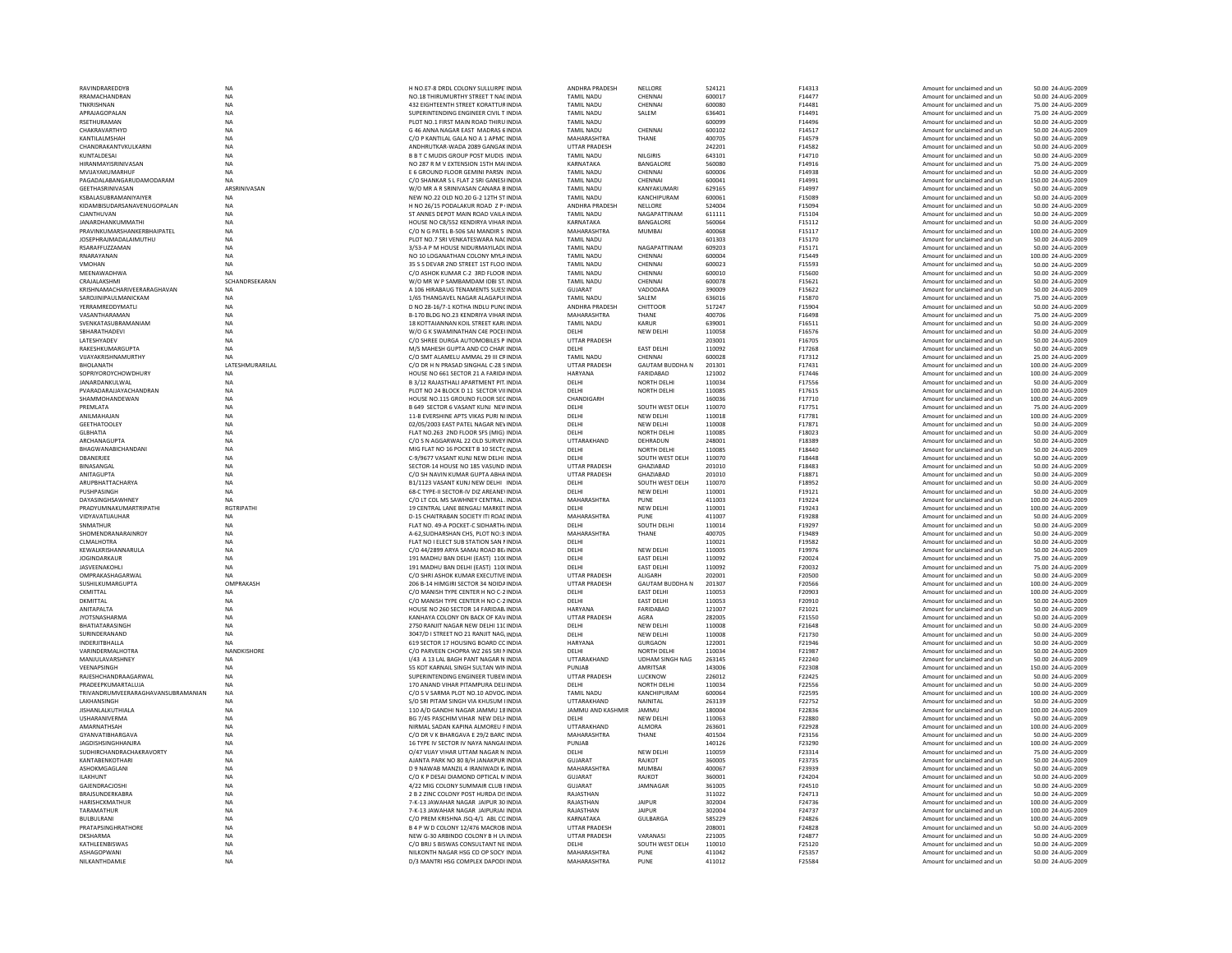| PARVEENBHUTANI                              | <b>NA</b>              | 61 EODE CMEPUNE 411031<br>INDIA                                                | MAHARASHTRA                | PUNE                   | 411031           | F25715                  | Amount for unclaimed and un                                | 50.00 24-AUG-2009                       |
|---------------------------------------------|------------------------|--------------------------------------------------------------------------------|----------------------------|------------------------|------------------|-------------------------|------------------------------------------------------------|-----------------------------------------|
| SAROJAMSPILLAI                              | <b>NA</b>              | FLAT NO.15 2ND FLOOR TIRTH KUN, INDIA                                          | MAHARASHTRA                | PUNE                   | 411001           | F25746                  | Amount for unclaimed and un                                | 50.00 24-AUG-2009                       |
| <b>TRIPTADIDDEF</b>                         | <b>NA</b>              | A-4 5 & 7 SILVER SPURS N LB M RO/ INDIA                                        | MAHARASHTRA                | PUNE                   | 411048           | F25765                  | Amount for unclaimed and un                                | 50.00 24-AUG-2009                       |
| BHALCHANDRARAGHUNATHBADWE                   | NA                     | PLOT 15 B SHREE NAGAR SOCIETY MINDIA                                           | MAHARASHTRA                | BEED                   | 431517           | F25768                  | Amount for unclaimed and un                                | 50.00 24-AUG-2009                       |
| CHANDRAKANTGULABDASGUJARATHI                | <b>NA</b>              | 729 GURUWARPETH SUKHNIWAS CCINDIA                                              | MAHARASHTRA                | PUNE                   | 411042           | F25788                  | Amount for unclaimed and un                                | 75.00 24-AUG-2009                       |
| SMITASURESHPARIKH                           | NA                     | PUNIT APARTMENTS 2ND FLOOR OF INDIA                                            | MAHARASHTRA                | SOLAPUR                | 413001           | F25806                  | Amount for unclaimed and un                                | 50.00 24-AUG-2009                       |
| <b>VIVEKGUI AVANE</b>                       | <b>NA</b>              | 6 SUKHSHANTI APARTMENT NO. 2 MINDIA                                            | MAHARASHTRA                |                        | 411029           | F25816                  | Amount for unclaimed and un                                | 50.00 24-AUG-2009                       |
| VIKRAMIADHAV                                | <b>NA</b>              | FLAT NO.A-2 SWOJAS COMPLEX OPF INDIA                                           | MAHARASHTRA                | PUNF                   | 411007           | F25870                  | Amount for unclaimed and un                                | 50.00 24-AUG-2009                       |
| ANAGHAANANDSOMAN                            | NA                     | FLAT NO 1 YASHADA HOUSING SOCI INDIA                                           | MAHARASHTRA                | PUNE                   | 411046           | F25940                  | Amount for unclaimed and un                                | 50.00 24-AUG-2009                       |
| SKRISHNAMURTHY                              | <b>NA</b>              | 69-C POCKET A & B GROUP-II DILSHEINDIA                                         | DELHI                      | <b>EAST DELHI</b>      | 110095           | F26167                  | Amount for unclaimed and un                                | 50.00 24-AUG-2009                       |
| <b>GANAPATSHRIPATRAOSHINDE</b>              | NA                     | HOUSE NO 885 B WARD RAVIWAR FINDIA                                             | MAHARASHTRA                | KOLHAPUR               | 416012           | F26276                  | Amount for unclaimed and un                                | 50.00 24-AUG-2009                       |
| GEETAGANESHGAIKAR                           | <b>NA</b>              | RAGHUNATH MAHARAI SH 38 DR BEINDIA                                             | MAHARASHTRA                |                        | 400003           | F26496                  | Amount for unclaimed and un                                | 50.00 24-AUG-2009                       |
| SUBHENDRANATHDAS                            | <b>NA</b>              | 117/6 NEW CUSTOM QUARTERS ADI INDIA                                            | MAHARASHTRA                | <b>MUMBAI</b>          | 400019           | F26509                  | Amount for unclaimed and un                                | 50.00 24-AUG-2009                       |
| SHARADFEGDE                                 | NA                     | SATYAM APARTMENT C BUILDING B INDIA                                            | MAHARASHTRA                | THANE                  | 421501           | F26561                  | Amount for unclaimed and ur                                | 50.00 24-AUG-2009                       |
| LAXMANTULSIRAMRAHOT                         | NA                     | MUKKAM POST KATHI TALUKA INDA INDIA                                            | MAHARASHTRA                | PUNE                   | 413120           | F26649                  | Amount for unclaimed and un                                | 50.00 24-AUG-2009                       |
| PRASADSARVOTTAMDHANORKAR                    | <b>NA</b>              | 62 SAHAWAS SOCIETY KARVE NAGALINDIA                                            | MAHARASHTRA                | PUNE                   | 411052           | F26660                  | Amount for unclaimed and un                                | 50.00 24-AUG-2009                       |
| NARAYANANAVUDAIYAPPACHELLIAH                | <b>NA</b>              | 4/29 TIRUVALLUVAR STREET RAJAV/ INDIA                                          | <b>TAMIL NADU</b>          | TIRUNELVELI            | 627359           | F26676                  | Amount for unclaimed and un                                | 75.00.24-AUG-2009                       |
| VVSUBRAMANIAN                               | <b>NA</b>              | NO 7 LAXMAN ROAD KANDAN CHAV INDIA                                             | <b>TAMIL NADU</b>          | KANCHIPURAM            | 600096           | F26685                  | Amount for unclaimed and un                                | 50.00 24-AUG-2009                       |
| VIPINCHANDULALGUNDERIA                      | NA                     | C/O NARENDRA THAKORLAL SHAH HINDIA                                             | MAHARASHTRA                | <b>MUMBA</b>           | 400002           | F26687                  | Amount for unclaimed and ur                                | 50.00 24-AUG-2009                       |
| SUNILHBAWEJA                                | <b>NA</b>              | 301 GLAMOUR APARTMENTS 3RD FLINDIA                                             | MAHARASHTRA                | THANE                  | 421001           | F26749                  | Amount for unclaimed and un                                | 50.00 24-AUG-2009                       |
| <b>JITENDRAMBHOMAWAT</b>                    | <b>NA</b>              | 310 FIRST LANE CORNER MANGALD/ INDIA                                           | MAHARASHTRA                | <b>MUMBA</b>           | 400002           | F26763                  | Amount for unclaimed and un                                | 50.00 24-AUG-2009                       |
| KULKARNIRAJENDRALAXMAN                      | NA                     | FLAT NO 5 LALIT RAJ PARK NEAR DA INDIA                                         | MAHARASHTRA                | PUNE                   | 411003           | F26823                  | Amount for unclaimed and un                                | 50.00 24-AUG-2009                       |
| PADMAJAPADMAKARLUMAN                        | <b>NA</b>              | A/21 MATRU KRUPA OPP DON BOSC INDIA                                            | MAHARASHTRA                | MUMBAI                 | 400092           | F27573                  | Amount for unclaimed and ur                                | 50.00 24-AUG-2009                       |
| EARATHKIZHAKKEYILMOHANDAS                   | NA                     | C/O C V JACOB 250/9695 VSNL STAF INDIA                                         | MAHARASHTRA                |                        | 400083           | F27639                  | Amount for unclaimed and ur                                | 50.00 24-AUG-2009                       |
| VINAYAPADHYE                                | <b>NA</b>              | FLAT NO 305 TULSI SHYAM HIGHWA INDIA                                           | MAHARASHTRA                | THANE                  | 400604           | F27898                  | Amount for unclaimed and un                                | 50.00 24-AUG-2009                       |
| VAUAYANTIALTEKAP                            | <b>NA</b>              | JOSHI BUNGALOW 24/3 T P SHIVAJI INDIA                                          | MAHARASHTRA                | PUNE                   | 411005           | F28460                  | Amount for unclaimed and un                                | 50.00 24-AUG-2009                       |
| SHANKARDIGAMBARBAGADE                       | NA                     | MSER OFFICERS OTRS BLDG NO 19 F INDIA                                          | MAHARASHTRA                | <b>MUMBA</b>           | 400050           | F28515                  | Amount for unclaimed and un                                | 50.00 24-AUG-2009                       |
| NRSHESHADRI                                 | NA                     | 110/01 GARUDA SECTOR-I SHRUSH1INDIA                                            | MAHARASHTRA                | THANE                  | 401104           | F28576                  | Amount for unclaimed and ur                                | 50.00 24-AUG-2009                       |
| ATULRAJINDERPRASADKHANDELWAL                | <b>NA</b>              | C-502 SUN N DEW BLDG KALINA MUINDIA                                            | MAHARASHTRA                | <b>MUMBA</b>           | 400098           | F28728                  | Amount for unclaimed and ur                                | 50.00 24-AUG-2009                       |
| <b>JAIPARKASHGANDHI</b>                     | <b>NA</b>              | 53/45 RAMJAS ROAD KAROL BAGH NINDIA                                            | DELHI                      | <b>NEW DELHI</b>       | 110005           | F28853                  | Amount for unclaimed and un                                | 50.00 24-AUG-2009                       |
| RAIFSHIAYFNDRASHAH                          | <b>NA</b>              | C/O IAYDEEP CORPORATION 47 TAN INDIA                                           | MAHARASHTRA                |                        | 400003           | F28906                  | Amount for unclaimed and un                                | 100.00 24-AUG-2009                      |
| MAKARANDSHRINIVASDEO                        | NA                     | 4/23 MALAD CO-OP HSG SOCY LTD FINDIA                                           | MAHARASHTRA                | <b>MUMBAI</b>          | 400097           | F28934                  | Amount for unclaimed and un                                | 50.00 24-AUG-2009                       |
| SSUBBAIYER                                  | NA                     | NO 4/6 SRI RANJINI GANDHI STREET INDIA                                         | TAMIL NADU                 | CHENNAI                | 600017           | F29264                  | Amount for unclaimed and ur                                | 50.00 24-AUG-2009                       |
| LILAVATIDAHYALALPARIKH                      | NA                     | 19 ASHIANA MAHALAXMI TEMPLE C INDIA                                            | MAHARASHTRA                | <b>MUMBA</b>           | 400026           | F29280                  | Amount for unclaimed and un                                | 50.00 24-AUG-2009                       |
| SARLATEWARI                                 | <b>NA</b>              | C/O K K TIWARI MILLER GAUHATI FLINDIA                                          | ASSAM                      | KAMRUP                 | 781005           | F29298                  | Amount for unclaimed and un                                | 50.00 24-AUG-2009                       |
| PAYYALLURRAMASETHUVISWANATHAN               | <b>NA</b>              | 20/262 PARADISE NO 2 SION FAST B INDIA                                         | MAHARASHTRA                |                        | 400022           | F29409                  | Amount for unclaimed and un                                | 75.00 24-AUG-2009                       |
| <b>ASHITROY</b>                             | NA                     | 402 PALM BEACH APARTMENTS VER INDIA                                            | MAHARASHTRA                | <b>MUMBAI</b>          | 400061           | F29546                  | Amount for unclaimed and ur                                | 50.00 24-AUG-2009                       |
| KISHINCHATOOMALPHERWANI                     | <b>NA</b>              | BLDG NO 12-A FLAT NO 22 TAKSHIL/ INDIA                                         | MAHARASHTRA                | <b>MUMBAI</b>          | 400093           | F29657                  | Amount for unclaimed and un                                | 50.00 24-AUG-2009                       |
| SURENDRAPAMDHARINATHTAVADE                  | NA                     | 128 R S JEEVADANI DARSHAN CO-OF INDIA                                          | MAHARASHTRA                |                        | 400081           | F29836                  | Amount for unclaimed and un                                | 50.00 24-AUG-2009                       |
| PRAKASHTAVADE                               | <b>NA</b>              | 128 R S IFFVADANI DARSHAN CO-OF INDIA                                          | MAHARASHTRA                |                        | 400081           | F29837                  | Amount for unclaimed and un                                | 50.00 24-AUG-2009                       |
| RDATTA                                      | <b>NA</b>              | 13-B SUIAN SINGH PARK NEW DELHUNDIA                                            | DELHI                      | SOUTH DELHI            | 110003           | F30341                  | Amount for unclaimed and un                                | 100.00 24-AUG-2009                      |
| PADMAJPANJWANI                              | NA                     | BLDG NO.7 FLAT NO.8 PRINCE APTS INDIA                                          | ANDHRA PRADESH             | VISAKHAPATNAM          | 530002           | F30597                  | Amount for unclaimed and ur                                | 50.00 24-AUG-2009                       |
| NEMICHANDIAIN                               | <b>NA</b>              | K 11 SECTOR 9 C B DNEW BOMBAY 4 INDIA                                          | MAHARASHTRA                | THANE                  | 400614           | F30655                  | Amount for unclaimed and un                                | 50.00 24-AUG-2009                       |
| SADANANDAACHAARYYA                          | NA                     | MATERIALS DEPARTMENT BHARAT FINDIA                                             | MAHARASHTRA                | <b>MUMBA</b>           | 400015           | F30659                  | Amount for unclaimed and un                                | 50.00 24-AUG-2009                       |
| <b>UMAKAILAIF</b>                           | <b>NA</b>              | C/O ARUN G BUUR SPR PROJECTS & INDIA                                           | <b>TAMIL NADU</b>          | KANCHIPURAM            | 600096           | F31399                  | Amount for unclaimed and un                                | 100.00 24-AUG-2009                      |
| CYRUSJALBHARUCHA                            | <b>NA</b>              | 543 HAL III STAGE 6TH CROSS 8TH N INDIA                                        | KARNATAKA                  | BANGALORE              | 560075           | F31665                  | Amount for unclaimed and un                                | 50.00 24-AUG-2009                       |
| LEELANAINANMAYALIL                          | NA                     | RB II 124/23 C RLY OTRS WENDEN A' INDIA                                        | <b>MAHARASHTRA</b>         | <b>MUMBA</b>           | 400019           | F31775                  | Amount for unclaimed and un                                | 50.00 24-AUG-2009                       |
| LEENAMADHAVPAI                              |                        |                                                                                | MAHARASHTRA                | <b>MUMBAI</b>          | 400092           | F31788                  | Amount for unclaimed and un                                | 50.00 24-AUG-2009                       |
| FIRDOSHBSUKHADIA                            | NA<br>NA               | I 201 ASHOK NAGAR VAZIRA NAKA 1 INDIA<br>HOTEL PANCHVATI YATRI 430 VAKIL INDIA | MAHARASHTRA                | <b>NASHIK</b>          | 422001           |                         |                                                            |                                         |
|                                             |                        | C/O MR. VIKAS Y MURUDKAR SHREE INDIA                                           |                            | MUMBAI                 | 400016           | F32266<br>F32405        | Amount for unclaimed and un<br>Amount for unclaimed and un | 50.00 24-AUG-2009<br>50.00 24-AUG-2009  |
| NETRAYOGENDRACHHAPWALE                      | <b>NA</b>              |                                                                                | MAHARASHTRA                |                        |                  |                         |                                                            |                                         |
| MADANLALARORA                               | <b>NA</b>              | A/E-34 SHALIMAR BAGH DELHI 1100 INDIA                                          | DELHI                      | NORTH DELHI            | 110052           | F32507                  | Amount for unclaimed and un                                | 50.00 24-AUG-2009                       |
| RAVIWARRIEF                                 | <b>NA</b>              | 513 13TH CROSS 7TH MAIN ISRO LA INDIA                                          | KARNATAKA                  | BANGALORE              | 560078           | F32706                  | Amount for unclaimed and un                                | 50.00 24-AUG-2009                       |
| SEPHALISEN                                  | NA                     | 401 POOJA APARTMENT 42 VITTAL NINDIA                                           | KARNATAKA                  | BANGALORE              | 560001           | F33161                  | Amount for unclaimed and un                                | 50.00 24-AUG-2009                       |
| <b>ADJVICTOR</b>                            | <b>NA</b>              | JEHOVAH NISSI DAVID NAGAR PADA INDIA                                           | <b>TAMIL NADU</b>          | KANCHIPURAM            | 601301           | F33307                  | Amount for unclaimed and un                                | 150.00 24-AUG-2009                      |
| PINNUAJAYJHAVERI                            | NA                     | A 1/2/8 OCEAN PARK S M ROAD NR INDIA                                           | <b>GUJARAT</b>             | AHMEDABAD              | 380015           | F33491                  | Amount for unclaimed and un                                | 50.00 24-AUG-2009                       |
| VISHAMBERDASTIRATHDASSAJWANI                | <b>NA</b>              | C/O KAMLA R SHARMA 2149 D N NA INDIA                                           | MAHARASHTRA                | <b>MUMBAI</b>          | 400058           | F33503                  | Amount for unclaimed and un                                | 50.00 24-AUG-2009                       |
| KSANANTHALAKSHM                             | NA                     | B/14 SRI SAI APARTMENTS M.D.KEN INDIA                                          | MAHARASHTRA                |                        | 400042           | F33504                  | Amount for unclaimed and un                                | 25.00 24-AUG-2009                       |
| BALWANTKUVERJIVORA                          | <b>NA</b>              | 7 DEVKARAN MANSION 24 VITHALD. INDIA                                           | MAHARASHTRA                | MUMBAI                 | 400002           | F33518                  | Amount for unclaimed and un                                | 50.00 24-AUG-2009                       |
| DRONACHARYAMADHAVCHATI                      | <b>NA</b>              | C/O FERMENTAPHARMA BIOTECH L'INDIA                                             | HIMACHAL PRADESH           |                        | 175121           | F33623                  | Amount for unclaimed and un                                | 50.00 24-AUG-2009                       |
| RAMESHDHARMULOTLIKAR                        | NA                     | A/16 MEDHAVI SOCIETY CROSS ROA INDIA                                           | MAHARASHTRA                | <b>MUMBAI</b>          | 400053           | F33733                  | Amount for unclaimed and un                                | 50.00 24-AUG-2009                       |
| INDERMLUTHRA                                | NA                     | 25 SUNDER APARTMENTS 569 V N P INDIA                                           | MAHARASHTRA                |                        | 400071           | F33800                  | Amount for unclaimed and un                                | 50.00 24-AUG-2009                       |
| ASARAMVISTARIRAMTEKE                        | NA                     | 1405 R N A HEIGHTS APP FANTASY L INDIA                                         | MAHARASHTRA                | <b>MUMBA</b>           | 400093           | F33835                  | Amount for unclaimed and un                                | 50.00 24-AUG-2009                       |
| RPBHATIA                                    | <b>NA</b>              | HITECH ALUMINIUM F-64 SECTOR B INDIA                                           | <b>UTTAR PRADESH</b>       | <b>GAUTAM BUDDHA N</b> | 201301           | F33987                  | Amount for unclaimed and un                                | 100.00 24-AUG-2009                      |
| VASANTSHAMRAOBURSE                          | <b>NA</b>              | HOUSE NO.9 THANE-BELAPUR ROAD INDIA                                            | MAHARASHTRA                | THANE                  | 400601           | F34022                  | Amount for unclaimed and un                                | 75.00 24-AUG-2009                       |
| ARJANDASCGULANI                             | <b>NA</b>              | 10 D HIGH PEAK APARTMENTS 20 A INDIA                                           | MAHARASHTRA                | <b>MUMBA</b>           | 400050           | F34264                  | Amount for unclaimed and un                                | 100.00 24-AUG-2009                      |
| VIMALAMANTRI                                | NA                     | 4 INDUS COURT A ROAD CHURCH G/ INDIA                                           | MAHARASHTRA                | <b>MUMBA</b>           | 400020           | F34400                  | Amount for unclaimed and ur                                | 50.00 24-AUG-2009                       |
| VASANTRAJARAMJOSHI                          | NA                     | B/23 EVERGREEN CO-OP HSG SOCY LINDIA                                           | MAHARASHTRA                | THANF                  | 421201           | <b>F34580</b>           | Amount for unclaimed and un                                | 75.00 24-AUG-2009                       |
| CPBATRA                                     | <b>NA</b>              | FLAT NO.15 4TH FLOOR A-1 WING (INDIA                                           | MAHARASHTRA                | THANE                  | 400603           | F34804                  | Amount for unclaimed and un                                | 50.00 24-AUG-2009                       |
| <b>ARUNGULAVANE</b>                         | <b>NA</b>              | 6 SUKHSHANTI APARTMENT NO. 2 MINDIA                                            | MAHARASHTRA                |                        | 411029           | F34950                  | Amount for unclaimed and un                                | 50.00 24-AUG-2009                       |
| BOMANHIRAJIKAPADIA                          | NA                     | D HIRRUS & CO DHAN-NUR 4TH FLO INDIA                                           | MAHARASHTRA                | <b>MUMBA</b>           | 400001           | F35082                  | Amount for unclaimed and un                                | 100.00 24-AUG-2009                      |
| GURMUKHADVANI                               | NA                     | 3 PANCHSHEEL 213 WATER FIELD RC INDIA                                          | MAHARASHTRA                | <b>MUMBA</b>           | 400050           | F35224                  | Amount for unclaimed and un                                | 50.00 24-AUG-2009                       |
| MANJUPRAVINKENIA                            | NA                     | 701. TULIP SAINATH GARDEN TATA (INDIA                                          | MAHARASHTRA                |                        | 400081           | F35454                  | Amount for unclaimed and un                                | 50.00 24-AUG-2009                       |
| <b>JOHNINNOCENT</b>                         | <b>NA</b>              | FLAT NO 4 PRAKASH CO OP HSG SOCINDIA                                           | MAHARASHTRA                | <b>MUMBAI</b>          | 400054           | F35576                  | Amount for unclaimed and un                                | 50.00 24-AUG-2009                       |
| SANIAYMUDNANEY                              | <b>NA</b>              | 202 PRATIK RISHI COMPLEX LC COLUNDIA                                           | MAHARASHTRA                | MUMBAI                 | 400103           | F35701                  | Amount for unclaimed and un                                | 50.00 24-AUG-2009                       |
| SNEHALATABANGERA                            | NA                     | 904 VSP SHREE VASTU ENCLAVE JIJ/ INDIA                                         | MAHARASHTRA                | MUMBAI                 | 400093           | F35856                  | Amount for unclaimed and ur                                | 50.00 24-AUG-2009                       |
| UPENDRAVASANTTIPNIS                         | <b>NA</b>              | 267 BHARAT PETROLEUM STAFF COLINDIA                                            | MAHARASHTRA                |                        | 400074           | F36190                  | Amount for unclaimed and un                                | 50.00 24-AUG-2009                       |
| RAMESHVHOSABETTU                            | <b>NA</b>              | 79/579 OM CO OP HSG SOC LTD DIN INDIA                                          | MAHARASHTRA                | <b>MUMBAI</b>          | 400097           | F36240                  | Amount for unclaimed and un                                | 50.00 24-AUG-2009                       |
| SHYAMARANADE                                | <b>NA</b>              | <b>B12 CENTRAL AREA LLT POWAIMUN INDIA</b>                                     | MAHARASHTRA                |                        | 400076           | F36453                  | Amount for unclaimed and un                                | 50.00 24-AUG-2009                       |
| MADHUVANTIRANADE                            | <b>NA</b>              | C/O DR R Y AGARKAR MEDICAL SEC' INDIA                                          | MAHARASHTRA                | MUMBAI                 | 400005           | F36454                  | Amount for unclaimed and un                                | 50.00 24-AUG-2009                       |
| MADHURIASHOKPADHYE                          | NA                     | RUKHMANI BAUG ATHAVALE BLDG : INDIA                                            | MAHARASHTRA                | <b>MUMBAI</b>          | 400028           | F36461                  | Amount for unclaimed and ur                                | 75.00 24-AUG-2009                       |
| MRIDULAYOGESHSHAH                           | <b>NA</b>              | G-302 SAIDHAM P K ROAD EXTENSIC INDIA                                          | MAHARASHTRA                |                        | 400080           | F36811                  | Amount for unclaimed and un                                | 50.00 24-AUG-2009                       |
| SUBODHTTHAKAR                               | <b>NA</b>              | SARDAR PATEL CO OP HSG SOCY LTC INDIA                                          | MAHARASHTRA                | <b>MUMBAI</b>          | 400057           | F37005                  | Amount for unclaimed and un                                | 50.00 24-AUG-2009                       |
| <b>SURODHTTHAKAR</b>                        | <b>NA</b>              | SARDAR PATEL CO OP HSG SOCY LTC INDIA                                          | MAHARASHTRA                | MUMBAI                 | 400057           | <b>F37006</b>           | Amount for unclaimed and un                                | 50.00 24-AUG-2009                       |
| PRARHAKARWAMANNADKARNI                      | <b>NA</b>              | C/O REVATI P NERURKAR 118/2 A EFINDIA                                          | MAHARASHTRA                | PUNE                   | 411004           | F37163                  | Amount for unclaimed and un                                | 100.00 24-AUG-2009                      |
| <b>SHANTAHARIBHOBE</b>                      | NA                     | A-5 JALADA RBI OFFICERS QUARTER! INDIA                                         | MAHARASHTRA                | <b>MUMBA</b>           | 400025           | F37320                  | Amount for unclaimed and un                                | 50.00 24-AUG-2009                       |
|                                             |                        | C 12 SHREE SARASWATI CO OP HSG : INDIA                                         | MAHARASHTRA                |                        | 400071           | F37394                  | Amount for unclaimed and un                                | 50.00 24-AUG-2009                       |
|                                             |                        |                                                                                |                            | MUMBAI                 | 400028           | F37490                  |                                                            | 50.00 24-AUG-2009                       |
| MEERAVENKATESHSHENOY                        | NA                     |                                                                                |                            |                        |                  |                         |                                                            |                                         |
| MADHUKARGUNWANTMANIREKAR                    | <b>NA</b>              | 10 YASH CO OP HOUSING SOCIETY 6 INDIA                                          | MAHARASHTRA                |                        |                  |                         | Amount for unclaimed and un                                |                                         |
| TAPASKUMARMONDAL                            | <b>NA</b>              | 283 RAIOURI APPARTMENTS DDA SEINDIA                                            | DELHI                      | NEW DELHI              | 110027           | F37550                  | Amount for unclaimed and un                                | 50.00 24-AUG-2009                       |
| MIRIISHARADDHRUVARAO                        | <b>NA</b>              | FLAT NO 7 3RD FLOOR NAVSHIVNER INDIA                                           | MAHARASHTRA                | THANF                  | 400703           | F37646                  | Amount for unclaimed and un                                | 50.00 24-AUG-2009                       |
| SUHASKARMARKAR                              | <b>NA</b>              | C/O R K JAIN 162 UIGYAN VIHAR 1ST INDIA                                        | DELHI                      | <b>EAST DELHI</b>      | 110092           | F37864                  | Amount for unclaimed and un                                | 50.00 24-AUG-2009                       |
| LAXMINARAYANAUPPOOR                         | <b>NA</b>              | 2 BLUE STAR HOLY CROSS ROAD I C INDIA                                          | MAHARASHTRA                | <b>MUMBAI</b>          | 400103           | F38016                  | Amount for unclaimed and un                                | 50.00 24-AUG-2009                       |
| <b>VIVEKVPANWAI KAR</b><br>OLIVIAMGONSALVES | <b>NA</b><br><b>NA</b> | PUROSHOTTAM SOCIETY 3RD FLOOFINDIA<br>66-A/32 VANSIVAT C H S LTD BRIND/INDIA   | MAHARASHTRA<br>MAHARASHTRA | THANF<br>THANF         | 400601<br>400601 | <b>F38158</b><br>F38175 | Amount for unclaimed and un<br>Amount for unclaimed and un | 100.00 24-AUG-2009<br>50.00 24-AUG-2009 |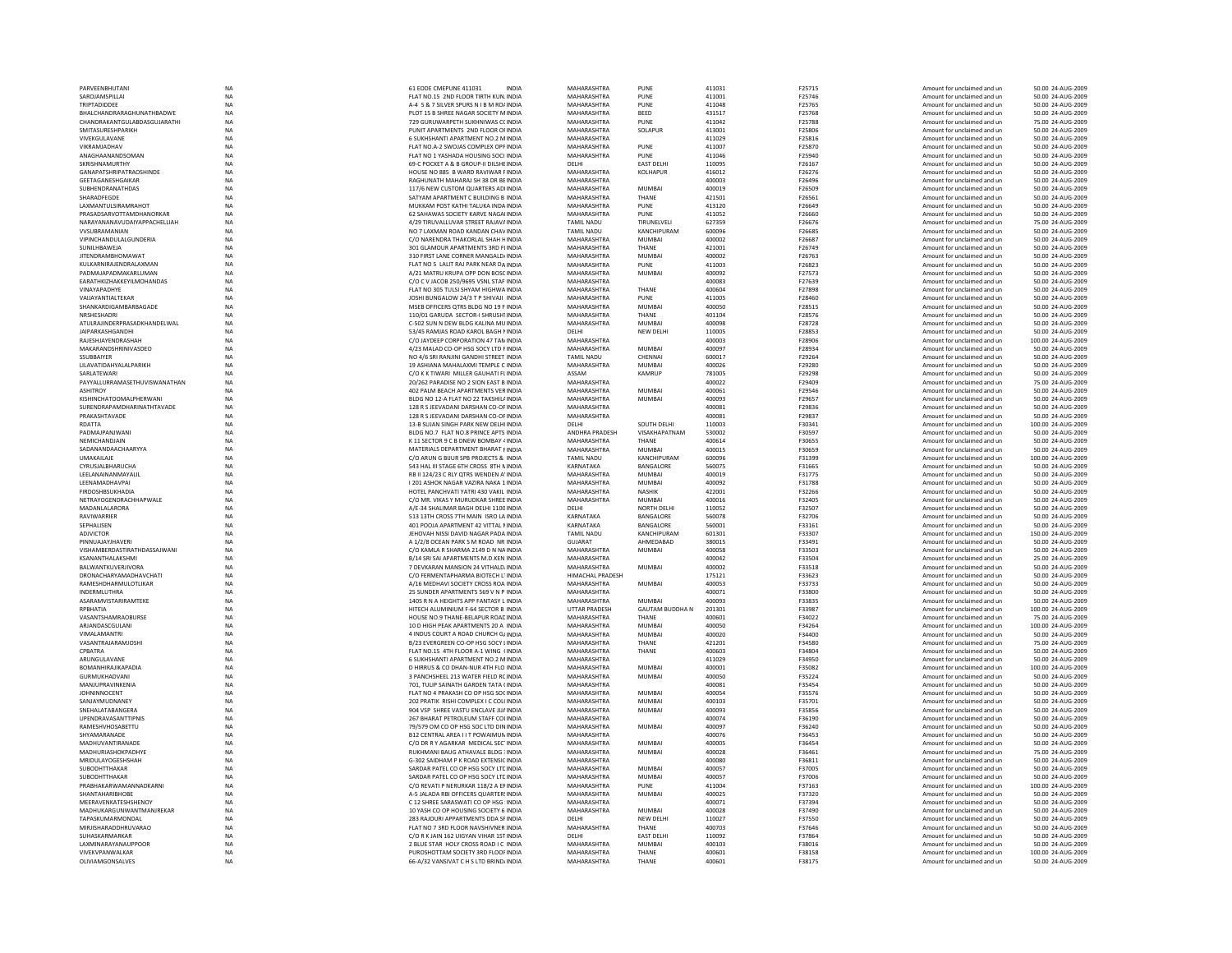| <b>KJSHANKAF</b>                                  | <b>NA</b>               | B 901 MIG FLATS EAST OF LONI ROA INDIA                                        | DELHI                                   | <b>EAST DELHI</b>           | 110093           | F38354           | Amount for unclaimed and un                                | 50.00 24-AUG-2009                        |
|---------------------------------------------------|-------------------------|-------------------------------------------------------------------------------|-----------------------------------------|-----------------------------|------------------|------------------|------------------------------------------------------------|------------------------------------------|
| PRAMODSHARMA                                      | NA                      | 601 B HILL VIEW MILITARY ROAD M/ INDIA                                        | MAHARASHTRA                             | <b>MUMBAI</b>               | 400059           | F38515           | Amount for unclaimed and un                                | 50.00 24-AUG-2009                        |
| MURLIDHARSHANBHAG                                 | NA                      | 201 VALTY APARTMENTS OFF MITH/INDIA                                           | MAHARASHTRA                             |                             | 400081           | F38670           | Amount for unclaimed and ur                                | 50.00 24-AUG-2009                        |
| <b>BPOZA</b>                                      | NA                      | 705-A BENZER OPP RAJASTHAN BAN INDIA                                          | MAHARASHTRA                             | MUMBAI                      | 400058           | F39083           | Amount for unclaimed and ur                                | 50.00 24-AUG-2009                        |
| JAGANMOHANANNAVARAPU<br>ELWYNDCOSTA               | <b>NA</b><br><b>NA</b>  | FLAT G 1 SANTOSHI APTS B BLOCK 1/INDIA                                        | ANDHRA PRADESH                          | RANGAREDDI<br><b>MUMBAI</b> | 500015<br>400059 | F39365           | Amount for unclaimed and un                                | 50.00 24-AUG-2009                        |
| YOGESHJAYANTILALKHANDHAR                          | ΝA                      | C/O MRS REGINA D COSTA JOSEPH FINDIA<br>101 BHARAT APARTMENT KHAILIRIA INDIA  | <b>MAHARASHTRA</b><br>MAHARASHTRA       | MUMBAI                      | 400064           | F39691<br>F39876 | Amount for unclaimed and un<br>Amount for unclaimed and un | 100.00 24-AUG-2009<br>100.00 24-AUG-2009 |
| NARENDRASINGHSENGAR                               | NA                      | DEPUTY CONTROLLER CQA (T&C) P INDIA                                           | UTTAR PRADESH                           |                             | 208004           | F39898           | Amount for unclaimed and ur                                | 50.00 24-AUG-2009                        |
| MOHAMMEDSHAHABUDDIN                               | NA                      | FLAT NO 404 AMINTOWERS 11-5-44 INDIA                                          | ANDHRA PRADESH                          | HYDERABAD                   | 500004           | F8454            | Amount for unclaimed and ur                                | 50.00 24-AUG-2009                        |
| VIPANKUMARPRANNATHABROL                           | <b>NA</b>               | A 5/4B BURMON HORIZON KUBERA INDIA                                            | MAHARASHTRA                             | PUNE                        | 411048           | F25607           | Amount for unclaimed and un                                | 50.00 24-AUG-2009                        |
| RAMDHANISINGH                                     | <b>NA</b>               | N 9/24-A-1 EXT.BRIDGE ENCLAVE PAINDIA                                         | <b>UTTAR PRADESH</b>                    | VARANASI                    | 221109           | F24818           | Amount for unclaimed and un                                | 50.00 24-AUG-2009                        |
| SHANKARLALJETHMALMAHESHWARY                       | NA                      | 11 SBI COLONY VALLASH NAGAR RAIINDIA                                          | CHHATTISGARH                            | RAIPUR                      | 492001           | F33060           | Amount for unclaimed and un                                | 100.00 24-AUG-2009                       |
| SUSHILKUMARSAHAI                                  | NA                      | D.66 GOLDEN ENCLAVE AIRPORT RO INDIA                                          | KARNATAKA                               | BANGALORE                   | 560017           | F7183            | Amount for unclaimed and ur                                | 50.00 24-AUG-2009                        |
| KPADMA                                            | NA                      | NO.28 GR. FLR 9TH CROSS 5TH MAIINDIA                                          | KARNATAKA                               | BANGALORE                   | 560070           | F3348            | Amount for unclaimed and un                                | 100.00 24-AUG-2009                       |
| CHITRAPRAKASHBHAVNANI                             | <b>NA</b>               | FLAT NO.201D 2ND FLOOR SARATHI INDIA                                          | KARNATAKA                               | BANGALORE                   | 560003           | F29742           | Amount for unclaimed and un                                | 50.00 24-AUG-2009                        |
| PRAKASHHIRANANDRHAVNANI                           | <b>NA</b>               | FLAT NO. 201D 2ND FLR SARATHLAP INDIA                                         | KARNATAKA                               | <b>BANGALORE</b>            | 560003           | F29743           | Amount for unclaimed and un                                | 50.00 24-AUG-2009                        |
| KAILASHPOPLI                                      | NA                      | 2875 KUCHA CHELLAN DARYA GANJ INDIA                                           | DELHI                                   | <b>NEW DELHI</b>            | 110002           | F17009           | Amount for unclaimed and un                                | 50.00 24-AUG-2009                        |
| MANOJPOPLI                                        | NA                      | 2875 KUCHA CHELLAN DARYA GANJ INDIA                                           | DELHI                                   | NEW DELHI                   | 110002           | F17010           | Amount for unclaimed and un                                | 50.00 24-AUG-2009                        |
| NEERUPOPLI                                        | <b>NA</b>               | 2875 KUCHA CHELLAN DARYA GANJ INDIA                                           | DELHI                                   | <b>NEW DELHI</b>            | 110002           | F17011           | Amount for unclaimed and un                                | 50.00 24-AUG-2009                        |
| GEETHARAJARAM                                     | <b>NA</b>               | C/O MR M R RAJARAM ICI INDIA LTI INDIA                                        | HARYANA                                 | <b>GURGAON</b>              | 122002           | F8350            | Amount for unclaimed and un                                | 50.00 24-AUG-2009                        |
| SAIITHOMAS                                        | <b>NA</b>               | KUTTIPI AKKAI HOUSE PRAKANAM PINDIA                                           | <b>KFRAIA</b>                           | PATHANAMTHITTA              | 689675           | F25588           | Amount for unclaimed and un                                | 50.00 24-AUG-2009                        |
| SHRIDHARBALKRISHNANIBANDHE<br><b>POONAMJETHRA</b> | NA<br>NA                | 8/58 UNNATNAGAR III GOREGAON VINDIA<br>68/1529 ADARSH NAGAR WORLI BO INDIA    | <b>MAHARASHTRA</b><br>MAHARASHTRA       | <b>MUMBAI</b><br>MUMBAI     | 400062<br>400025 | F36575<br>F28714 | Amount for unclaimed and ur<br>Amount for unclaimed and un | 50.00 24-AUG-2009<br>50.00 24-AUG-2009   |
| KRISHNATHAKER                                     | <b>JAISHANKERTHAKER</b> | OPP KAPOL BOARDING RAJMAHAL RINDIA                                            | <b>GUJARAT</b>                          |                             | 364601           | F1292            | Amount for unclaimed and un                                | 50.00 24-AUG-2009                        |
| VINODKUMARKANJIBHAIPATEL                          | <b>NA</b>               | C/O NEW ILAJ MEDICAL STORES JAW INDIA                                         | <b>GUJARAT</b>                          | AHMEDABAD                   | 380008           | F2852            | Amount for unclaimed and un                                | 50.00 24-AUG-2009                        |
| PETERDENNISANTONYALBUQUERQUE                      | <b>NA</b>               | 23 RICHMOND ROAD, BANGALORE 5 INDIA                                           | KARNATAKA                               | <b>BANGALORE</b>            | 560025           | F3258            | Amount for unclaimed and un                                | 50.00 24-AUG-2009                        |
| DOLLYBENSHAF                                      | NA                      | C/O NANDLAL MOHANLAL GANDHI (INDIA                                            | GUJARAT                                 | VADODARA                    | 390001           | F4871            | Amount for unclaimed and un                                | 50.00 24-AUG-2009                        |
| ANIKASHAH                                         | NA                      | C/O NANDLAL MOHANLAL GANDHI (INDIA                                            | <b>GUJARAT</b>                          | VADODARA                    | 390001           | F4872            | Amount for unclaimed and un                                | 50.00 24-AUG-2009                        |
| MUKULSHAH                                         | NA                      | C/O NANDLAL MOHANLAL GANDHI (INDIA                                            | <b>GUJARAT</b>                          | VADODARA                    | 390001           | F4873            | Amount for unclaimed and un                                | 50.00 24-AUG-2009                        |
| NATVERI AI SON                                    | <b>NA</b>               | C/O NANDI AI MOHANI AI GANDHI (INDIA                                          | GUIARAT                                 | VADODARA                    | 390001           | F4874            | Amount for unclaimed and un                                | 50.00 24-AUG-2009                        |
| <b>GOPALSONI</b>                                  | <b>NA</b>               | C/O NANDLAL MOHANLAL GANDHI (INDIA                                            | GUIARAT                                 | VADODARA                    | 390001           | F4875            | Amount for unclaimed and un                                | 50.00 24-AUG-2009                        |
| DAMINISHAH                                        | NA                      | C/O NANDLAL MOHANLAL GANDHI (INDIA                                            | GUJARAT                                 | VADODARA                    | 390001           | F4876            | Amount for unclaimed and un                                | 50.00 24-AUG-2009                        |
| CHANDRIKAGANDHI                                   | NA                      | C/O NANDLAL MOHANLAL GANDHI (INDIA                                            | <b>GUJARAT</b>                          | VADODARA                    | 390001           | F4878            | Amount for unclaimed and un                                | 50.00 24-AUG-2009                        |
| LATABENGANDHI                                     | NA                      | C/O NANDLAL MOHANLAL GANDHI (INDIA                                            | <b>GUJARAT</b>                          | VADODARA                    | 390001           | F4880            | Amount for unclaimed and un                                | 50.00 24-AUG-2009                        |
| CHANDRAKANTSHAH                                   | <b>NA</b>               | C/O NARENDRA TRADERS OLD LAKK INDIA                                           | GUIARAT                                 | VADODARA                    | 390001           | F4887            | Amount for unclaimed and un                                | 50.00 24-AUG-2009                        |
| CHATURBHAIPATEL                                   | <b>NA</b>               | C/O NARENDRA TRADERS OLD LAKK INDIA                                           | <b>GUJARAT</b>                          | VADODARA                    | 390001           | F4889            | Amount for unclaimed and un                                | 50.00 24-AUG-2009                        |
| MAHESHGANDH                                       | NA                      | C/O NARENDRA GRAIN SHOP OLD L/ INDIA                                          | <b>GUJARAT</b>                          | VADODARA                    | 390001           | F4900            | Amount for unclaimed and un                                | 50.00 24-AUG-2009                        |
| RATILALKHIMJIBHAIRAIYAN                           | NA                      | 320 SAHAKARNAGAR NEA SAMA RO INDIA                                            | <b>GUJARAT</b>                          | VADODARA                    | 390008           | F7028            | Amount for unclaimed and un                                | 50.00 24-AUG-2009                        |
| SONALIPATEL                                       | <b>NA</b>               | 6 ALAKNANDA SOCIETY SUBHANPUF INDIA                                           | GUJARAT                                 | VADODARA                    | 390007           | F7205            | Amount for unclaimed and un                                | 100.00 24-AUG-2009                       |
| <b>RATAMAMRAVELLANKI</b>                          | NA                      | FLAT 201 PLOT 31 SAI SHAKTI'S CHA INDIA                                       | ANDHRA PRADESH                          | HYDERABAD                   | 500073           | F7351            | Amount for unclaimed and un                                | 50.00 24-AUG-2009                        |
| SHIVKUMARKEDIA                                    | NA                      | C/O M/S ANURAG NO 1 ACHARYA JAINDIA                                           | <b>WEST BENGAL</b>                      |                             | 700020           | F7539            | Amount for unclaimed and un                                | 100.00 24-AUG-2009                       |
| NARESHKUMARBAGARIA                                | NA                      | 14 KALAKAR STREET CALCUTTA 700 INDIA                                          | <b>WEST BENGAL</b>                      |                             | 700070           | F7661            | Amount for unclaimed and un                                | 50.00 24-AUG-2009                        |
| SURESHKUMARBAGARIA                                | NA                      | 14 KALAKAR STREET CALCUTTA 700 INDIA                                          | <b>WEST BENGAL</b>                      |                             | 700070           | F7662            | Amount for unclaimed and un                                | 50.00 24-AUG-2009                        |
| NANDLALLRAM                                       | <b>NA</b>               | 20 RAJANI KUMAR SEN LANE HOWFINDIA                                            | <b>WEST BENGAL</b>                      | <b>HOWRAH</b>               | 711101           | F7832            | Amount for unclaimed and un                                | 50.00 24-AUG-2009                        |
| NITAGUPTA<br>TVSSHARMA                            | NA                      | 256/1 VIJAY PARK EXTENSION BALLL INDIA<br>10 1 18/49 SHYAMNAGAR HYDERAE INDIA | UTTARAKHAND<br>ANDHRA PRADESH           | DEHRADUN<br>HYDERABAD       | 248001<br>500004 | F8172<br>F10443  | Amount for unclaimed and un                                | 100.00 24-AUG-2009<br>50.00 24-AUG-2009  |
| BOHARASHANTILALJAIN                               | NA<br>NA                | C/O BOHRA S J & CO CHARTERED AC INDIA                                         | KARNATAKA                               | <b>RAICHUR</b>              | 584101           | F10761           | Amount for unclaimed and ur<br>Amount for unclaimed and un | 50.00 24-AUG-2009                        |
| SUREKHASBOHARA                                    | NA                      | C/O BOHARA S J & CO CHARTERED A INDIA                                         | KARNATAKA                               | RAICHUR                     | 584101           | F10763           | Amount for unclaimed and un                                | 50.00 24-AUG-2009                        |
| RAJEEVRAWAT                                       | <b>NA</b>               | 59 RAM NAGAR SHOPING CENTRE J, INDIA                                          | RAJASTHAN                               | <b>JAIPUR</b>               | 302016           | F12047           | Amount for unclaimed and un                                | 50.00 24-AUG-2009                        |
| SHYAMGOPALSRIVASTAVA                              | NA                      | 3A/82 AZAD NAGAR KANPUR 20800 INDIA                                           | <b>UTTAR PRADESH</b>                    |                             | 208002           | F13478           | Amount for unclaimed and un                                | 50.00 24-AUG-2009                        |
| RAJIVKUMARAGARWAL                                 | NA                      | 59/43 BIRHANA ROAD KANPUR 208 INDIA                                           | <b>UTTAR PRADESH</b>                    |                             | 208001           | F13531           | Amount for unclaimed and ur                                | 50.00 24-AUG-2009                        |
| CMMATHEW                                          | NA                      | OTHINILKUNNATHIL ASHIRVAD EDAYINDIA                                           | KERALA                                  | ALAPPUZHA                   | 689121           | F14711           | Amount for unclaimed and un                                | 50.00 24-AUG-2009                        |
| VISHWANATHDROLIA                                  | <b>NA</b>               | M S 37 P O BRAJRAJ NAGAR DIST SAHNDIA                                         | ORISSA                                  | <b>JHARSUGUDA</b>           | 768216           | F14752           | Amount for unclaimed and un                                | 50.00 24-AUG-2009                        |
| CHANDRIKASETHURAMAN                               | <b>NA</b>               | ANUGRAHAH 24 SECOND STREET PE INDIA                                           | <b>TAMIL NADU</b>                       | CHENNAI                     | 600012           | F15706           | Amount for unclaimed and un                                | 50.00 24-AUG-2009                        |
| MMEENAKSHISOMASUNDARAM                            | NA                      | 33 VAGEESA NAGAR CHIDAMBARAN INDIA                                            | <b>TAMIL NADU</b>                       | CUDDALORE                   | 608001           | F15729           | Amount for unclaimed and un                                | 300.00 24-AUG-2009                       |
| <b>JAGDISHPRASHADGUPTA</b>                        | NA                      | D C M RETAIL STORE SARAI ROHILLIA INDIA                                       | DELHI                                   | NEW DELHI                   | 110005           | F17919           | Amount for unclaimed and ur                                | 50.00 24-AUG-2009                        |
| SOMPARKASHCHAWLA                                  | ΝA                      | C/O SUNIL DATT UPPAL F-5 NIZAMU INDIA                                         | DELHI                                   | SOUTH DELHI                 | 110013           | F18280           | Amount for unclaimed and un                                | 50.00 24-AUG-2009                        |
| KEDIAKRISHNA                                      | <b>NA</b>               | SECOND FLOOR MAHALAXMI MARKHNDIA                                              | DELHI                                   |                             | 110006           | F19150           | Amount for unclaimed and un                                | 100.00 24-AUG-2009                       |
| NEERAGOYAL                                        | <b>NA</b>               | 114 NEW OUTAB ROAD MARKET SALINDIA                                            | DELHI                                   |                             | 110006           | F21519           | Amount for unclaimed and un                                | 100.00 24-AUG-2009                       |
| RAVINDRAKUMAR                                     | NA                      | 72 KATRA MOCHIYAN LOHIA BAZAR INDIA                                           | UTTARAKHAND                             | MUZAFFARNAGAR               | 251002           | F22668           | Amount for unclaimed and ur                                | 50.00 24-AUG-2009                        |
| VLAKSHMANAN                                       | NA                      | E-1205 RAJENDRA NAGAR IZAT NAG. INDIA                                         | UTTAR PRADESH                           | BAREILLY                    | 243122           | F23139           | Amount for unclaimed and ur                                | 50.00 24-AUG-2009                        |
| RAVJIBHAIPATOLIA                                  | ΝA                      | C/O D R PATOLIA OFFICE OF THE RESINDIA                                        | GUIARAT                                 | RAIKOT                      | 360001           | F23797           | Amount for unclaimed and un                                | 50.00 24-AUG-2009                        |
| ABDULSHAKOOR                                      | <b>NA</b>               | 129 MOHAMAD SHAHEED VARANA! INDIA                                             | <b>UTTAR PRADESH</b>                    | VARANASI                    | 221001           | F24932           | Amount for unclaimed and un                                | 50.00 24-AUG-2009                        |
| SITASAVADHANY<br>RAJIVBAHL                        | <b>NA</b>               | C/O SRI LAKSHMI VENKATESHWARA INDIA                                           | KARNATAKA                               | <b>MYSORE</b>               | 570016<br>400001 | F28139<br>F29659 | Amount for unclaimed and un                                | 50.00 24-AUG-2009                        |
| PURNIMAVELJISOMAIYA                               | NA<br>NA                | C/O GEO CHEM LABORATORIES P LT INDIA<br>341/8 CHANDAVARKAR CROSS LANE INDIA   | MAHARASHTRA<br>MAHARASHTRA              | MUMBAI<br><b>MUMBA</b>      | 400019           | F30273           | Amount for unclaimed and ur<br>Amount for unclaimed and un | 50.00 24-AUG-2009<br>50.00 24-AUG-2009   |
| KUSUMVELJISOMAIYA                                 | <b>NA</b>               | 341/8 CHANDAVARKAR CROSS LANE INDIA                                           | MAHARASHTRA                             | <b>MUMBA</b>                | 400019           | F30275           | Amount for unclaimed and un                                | 50.00 24-AUG-2009                        |
| SUSHILARAJNIKANTVORA                              | <b>NA</b>               | C/O SANJAYKUMAR & CO HORNBY BINDIA                                            | MAHARASHTRA                             | <b>MUMBAI</b>               | 400001           | F30277           | Amount for unclaimed and un                                | 50.00 24-AUG-2009                        |
| DHIRFNHIRURHAIRHATT                               | <b>NA</b>               | 341/8 CHANDAVARKAR CROSS LANE INDIA                                           | MAHARASHTRA                             | MUMBAI                      | 400019           | F30279           | Amount for unclaimed and un                                | 50.00 24-AUG-2009                        |
| <b>GERTRUDELOBO</b>                               | NA                      | AMRIT NIVAS ROOM NO 1 KALINA S/INDIA                                          | MAHARASHTRA                             | MUMBAI                      | 400098           | F30689           | Amount for unclaimed and ur                                | 50.00 24-AUG-2009                        |
| <b>GEORGELOBO</b>                                 | <b>NA</b>               | AMRIT NIVAS ROOM NO 1 KALINA S/INDIA                                          | MAHARASHTRA                             | <b>MUMBA</b>                | 400098           | F30690           | Amount for unclaimed and un                                | 50.00 24-AUG-2009                        |
| <b>IGNATIUSLOBO</b>                               | <b>NA</b>               | AMRIT NIVAS ROOM NO 1 KALINA S/ INDIA                                         | MAHARASHTRA                             | <b>MUMBA</b>                | 400098           | F30691           | Amount for unclaimed and un                                | 50.00 24-AUG-2009                        |
| KUSUMLAXMANGULAVANI                               | <b>NA</b>               | B-10 OM KHUSHAL TEJPAL SCHEME INDIA                                           | MAHARASHTRA                             | <b>MUMBAI</b>               | 400057           | F30869           | Amount for unclaimed and un                                | 50.00 24-AUG-2009                        |
| ULLASTRABAKI ALSHAH                               | <b>NA</b>               | LILA NIVAS BLOCK NO 8 CHANDAVAI INDIA                                         | MAHARASHTRA                             | MUMBAI                      | 400019           | <b>F33100</b>    | Amount for unclaimed and un                                | 50.00 24-AUG-2009                        |
| DIPIKATRAMBAKLALSHAH                              | NA                      | LILA NIVAS BLOCK NO 8 CHANDAVAI INDIA                                         | MAHARASHTRA                             | <b>MUMBA</b>                | 400019           | F33104           | Amount for unclaimed and ur                                | 50.00 24-AUG-2009                        |
| RAVICHADHA                                        | <b>NA</b>               | 7 SUDHA BUILDING 20 NEPEAN SEA INDIA                                          | MAHARASHTRA                             |                             | 400036           | F33350           | Amount for unclaimed and un                                | 50.00 24-AUG-2009                        |
| ANILKESHAVSHENOY                                  | <b>NA</b>               | BUILDING NO 21 A FLAT NO 4 GROL INDIA                                         | MAHARASHTRA                             | THANE                       | 400601           | F34039           | Amount for unclaimed and un                                | 50.00 24-AUG-2009                        |
| RHANUDHANSUKHPAREKH                               | <b>NA</b>               | A/4 VASANT PURAM THEOSOPHICALINDIA                                            | MAHARASHTRA                             | MUMBAI                      | 400049           | F35873           | Amount for unclaimed and un                                | 50.00 24-AUG-2009                        |
| MANORAMADINESHPATEL                               | <b>NA</b>               | C/O SANJAYKUMAR & CO HORNBY BINDIA                                            | MAHARASHTRA                             | MUMBAI                      | 400001           | F36304           | Amount for unclaimed and un                                | 50.00 24-AUG-2009                        |
| <b>SUMITRANITINPAREKH</b>                         | NA                      | C/O SANJAYKUMAR & CO HORNBY BINDIA                                            | MAHARASHTRA                             | <b>MUMBA</b>                | 400001           | F36305           | Amount for unclaimed and un                                | 50.00 24-AUG-2009                        |
| <b>JASWANTMEGHJIRAJANEY</b>                       | NA                      | 17A/2 SINDHI COLONY OPP S I ES COINDIA                                        | MAHARASHTRA                             |                             | 400022           | F36486           | Amount for unclaimed and un                                | 50.00 24-AUG-2009                        |
| DEVILAAKHILDALAL                                  | <b>NA</b>               | MANGAL PRANAM PLOT NO.59 5TH INDIA                                            | MAHARASHTRA                             | <b>MUMBAI</b>               | 400056           | F38029           | Amount for unclaimed and un                                | 50.00 24-AUG-2009                        |
| RAMAKANTGANGARAMCHANDANE                          | <b>NA</b><br><b>NA</b>  | A-9 SUJATA 90 FEET ROAD MULUND INDIA                                          | MAHARASHTRA                             | CHENNAI                     | 400081<br>600041 | F38162<br>F38926 | Amount for unclaimed and un                                | 50.00 24-AUG-2009                        |
| KASTURISANTHANAM<br>KUMUDJAIN                     |                         | 25-I HIG FLATS SANTHI AVENUE KAMINDIA<br>BLDG. 1 FLAT 18 ATOMICA COOP HSINDIA | <b>TAMIL NADU</b><br><b>MAHARASHTRA</b> |                             | 400089           | F39331           | Amount for unclaimed and un<br>Amount for unclaimed and un | 50.00 24-AUG-2009<br>50.00 24-AUG-2009   |
| CHHANDAROY                                        | NA<br>NA                | C/OSOUMEN ROY SWARNA KUTHIR INDIA                                             | <b>WEST BENGAL</b>                      |                             | 713101           | F7639            | Amount for unclaimed and un                                | 50.00 24-AUG-2009                        |
| RAGHUNATHPRASADGINODIA                            | <b>NA</b>               | C-26/35 A 1-B GHANSHYAM NIWAS INDIA                                           | <b>UTTAR PRADESH</b>                    | VARANASI                    | 221001           | F24804           | Amount for unclaimed and un                                | 350.00 24-AUG-2009                       |
| CHHATRADHARISINGH                                 | <b>NA</b>               | VILLAGE PATER P O KURU VARANASI INDIA                                         | <b>UTTAR PRADESH</b>                    | VARANASI                    | 221201           | <b>F24805</b>    | Amount for unclaimed and un                                | 100.00 24-AUG-2009                       |
| SHIVRIRSINGHGREWAI                                | NA                      | 286 SECTOR 10-A CHANDIGARH 160 INDIA                                          | CHANDIGARH                              |                             | 160011           | <b>FRR66</b>     | Amount for unclaimed and ur                                | 50.00 24-AUG-2009                        |
| LALLASHOBHAJAIKISHIN                              | NA                      | 199/5459 MADHUMAHAL NEAR PAN INDIA                                            | MAHARASHTRA                             |                             | 400075           | F39260           | Amount for unclaimed and un                                | 50.00 24-AUG-2009                        |
| SUNILGADHIA                                       | NA                      | C/O M/S D P BHAIYA AND CO 1 SAM INDIA                                         | <b>WEST BENGAL</b>                      |                             | 700007           | F8055            | Amount for unclaimed and un                                | 50.00 24-AUG-2009                        |
| RADHAAGARWAI                                      | <b>NA</b>               | C/O MR M S AGARWAI 12-R PUSHP/INDIA                                           | <b>UTTAR PRADESH</b>                    | <b>BARFILLY</b>             | 243122           | F17299           | Amount for unclaimed and un                                | 50.00 24-AUG-2009                        |
| <b>JAGDISHSHARANMITTAL</b>                        | <b>NA</b>               | B-277 VIVEK VIHAR DELHI-110 032 1INDIA                                        | <b>DELHI</b>                            | <b>EAST DELHI</b>           | 110032           | F7161            | Amount for unclaimed and un                                | 150.00 24-AUG-2009                       |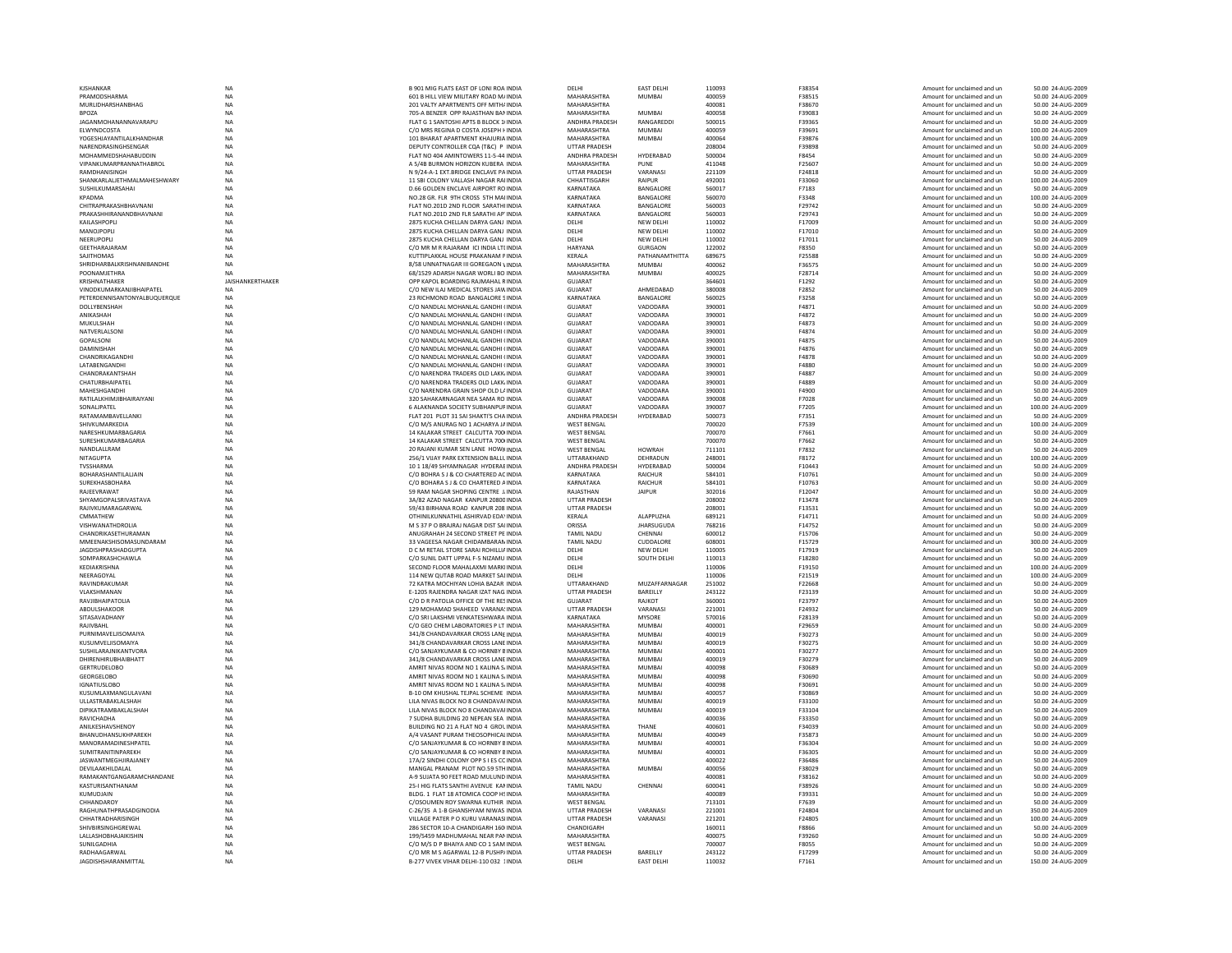| BALKRISHNAVIKRAMMADGAVKAR     | NA                        | 12 GREENFIELDS 134 MAHARSHI KAI INDIA       | MAHARASHTRA          | MUMBAI                 | 400020 | F27429           | Amount for unclaimed and un | 50.00 24-AUG-2009    |
|-------------------------------|---------------------------|---------------------------------------------|----------------------|------------------------|--------|------------------|-----------------------------|----------------------|
| KRISHNAGUHA                   | <b>NA</b>                 | FLAT NO 5/2 PRANTIK CO-OP HSG SHNDIA        | <b>WEST BENGAL</b>   |                        | 700027 | F33857           | Amount for unclaimed and un | 50.00 24-AUG-2009    |
| ASHISHMCHHANGAWALA            | MAHENDRA                  | 33. MANGAL PARK GAJARWADIBAR INDIA          | <b>GUJARAT</b>       | VADODARA               | 390017 | F109741          | Amount for unclaimed and un | 600.00 24-AUG-2009   |
| NAGANATHAN                    | BALASUBRAMANIAN           | 2/427 KARPAGAMBAL NAGAR I STREINDIA         | <b>TAMIL NADU</b>    | CHENNAI                | 600041 | F109907          | Amount for unclaimed and un | 150.00 24-AUG-2009   |
| PADMAVATHYS                   | <b>NA</b>                 | M/S PADMA ENTERPRISES 194 ANN/ INDIA        | <b>TAMIL NADU</b>    | CHENNAI                | 600006 | F109914          | Amount for unclaimed and un | 50.00 24-AUG-2009    |
| ANILKUMARGUPTA                | SHRIRAMKARANGUPTA         | C/O SHRI RAM KARAN GUPTA THE G INDIA        | <b>WEST BENGAL</b>   |                        | 700001 | F110068          | Amount for unclaimed and un | 300.00 24-AUG-2009   |
| ASHWANIDOGRA                  | DOGARSHCG                 | 3315/22 D CHENNAI 600022<br><b>INDIA</b>    | <b>TAMIL NADU</b>    | CHENNAI                | 600022 | F110070          | Amount for unclaimed and un | 100.00 24-AUG-2009   |
|                               |                           |                                             |                      |                        |        |                  |                             |                      |
| ANILJAIN                      | KAILASHCHANDRAJAIN        | 4/33 MALAD COOP HSG SOC PODDA INDIA         | MAHARASHTRA          | <b>MUMBA</b>           | 400097 | F110089          | Amount for unclaimed and un | 200.00 24-AUG-2009   |
| <b>BRURANIKAPOOF</b>          | RISHIKUMARKAPOOR          | S 436 SUKH NIWAS SOAMI BAGH AG INDIA        | <b>UTTAR PRADESH</b> | AGRA                   | 282005 | F110092          | Amount for unclaimed and un | 100.00 24-AUG-2009   |
| KALPANASHAILESHJARIWALA       | SHRILESHJARIWALA          | 2/314 MOTOMAHOLLO RUSTOMPU INDIA            | <b>GUJARAT</b>       | SURAT                  | 395002 | F110209          | Amount for unclaimed and un | 50.00 24-AUG-2009    |
| ARUNKUMARROPPANA              | <b>IAYAIAYARAOROPPANA</b> | 325 VARDHAMAN MARKET SECTOR-INDIA           | MAHARASHTRA          | THANF                  | 400705 | F110249          | Amount for unclaimed and un | 50.00 24-AUG-2009    |
| KALAWATIKAUSHII               | NANDKISHOREKAUSHIK        | 13/1 RACE COURSE ROAD FLAT NO.3 INDIA       | MADHYA PRADESH       | INDORE                 | 452001 | F110261          | Amount for unclaimed and un | 50.00 24-AUG-2009    |
| RAKSHAKUMARIBAHI              |                           | 53 MANDAKINI NRI COMPLEX GK-IV INDIA        | DELHI                | SOUTH DELHI            | 110019 | F110344          | Amount for unclaimed and un | 150.00 24-AUG-2009   |
|                               |                           |                                             |                      |                        | 600087 |                  |                             |                      |
| INDUMATHIV                    | SWAMINATHANB              | NO 35 RAJAJI AVENUE VALASARAVA INDIA        | TAMIL NADU           | TIRUVALLUR             |        | F110356          | Amount for unclaimed and un | 50.00 24-AUG-2009    |
| NANDITAPAN                    | LATEAKSHAYKRPAN           | 21-5 RUBY PARK FAST P O HALTU KC INDIA      | <b>WEST BENGAL</b>   |                        | 700078 | F110362          | Amount for unclaimed and un | 100.00 24-AUG-2009   |
| <b>BEHARILAL</b>              | MAI ARAM                  | H N 96 OPPOSITE PETROL PUMP CANNOIA         | HARYANA              | YAMUNA NAGAR           | 135001 | F110364          | Amount for unclaimed and un | 200.00 24-AUG-2009   |
| PUSHPALATHA                   | <b>SUNDRARAO</b>          | 24/293 RAMANAIDUPET MACHIUP/ INDIA          | ANDHRA PRADESH       | KRISHNA                | 521001 | F110371          | Amount for unclaimed and un | 150.00 24-AUG-2009   |
| SULOCHANADEVI                 | RANASK                    | FLAT NO 9 DESHBANDHU HSG SOCIE INDIA        | <b>DELHI</b>         | <b>EAST DELHI</b>      | 110092 | F110440          | Amount for unclaimed and un | 50.00 24-AUG-2009    |
| SELLAPANDIR                   | RETHINAVELU               | 14 KULAMANGALAM MAIN ROAD SEINDIA           | <b>TAMIL NADU</b>    | <b>MADURAI</b>         | 625002 | F110448          | Amount for unclaimed and un | 100.00 24-AUG-2009   |
| <b>GOPINATHADE</b>            | CHAI APATTIRAO            | MANGALATH II I AM DEVI NAGAR PUINDIA        | <b>KFRAIA</b>        | THRISSUR               | 680002 | F110493          | Amount for unclaimed and un | 50.00 24-AUG-2009    |
|                               |                           |                                             |                      |                        |        |                  |                             |                      |
| KALYANIGHANSHYAMJOSH          | GHANSHYAMJOSH             | KARNAWATINIWAS 23 SAURASHTRA INDIA          | GUJARAT              | AHMEDABAD              | 380007 | F110496          | Amount for unclaimed and un | 100.00 24-AUG-2009   |
| BHOGILALIATULALKAMANI         | <b>NA</b>                 | 5/31,32 D.L JAIN COMP OPP.VOLTAS INDIA      | MAHARASHTRA          | <b>MUMBAI</b>          | 400012 | F110554          | Amount for unclaimed and un | 200.00 24-AUG-2009   |
| ANANDMCHANDAKHUF              | <b>NA</b>                 | 202 SUBHEDAR APPT ABOVE PURTI ! INDIA       | MAHARASHTRA          | <b>NAGPUR</b>          | 440012 | F110565          | Amount for unclaimed and un | 100.00 24-AUG-2009   |
| CHUDAMANIG                    | <b>GOPINATHN</b>          | 10/9K PANCHASHEEL APPTS. GANAP INDIA        | <b>TAMIL NADU</b>    | COIMBATORE             | 641038 | F110572          | Amount for unclaimed and un | 50.00 24-AUG-2009    |
| <b>JONNAVITHULARAMESH</b>     | JONNAVITHULASANKARAM      | PLOT NO 582 8TH MAIN 16TH CROS! INDIA       | KARNATAKA            | BANGALORE              | 560066 | F110581          | Amount for unclaimed and un | 50.00 24-AUG-2009    |
| SAROJAK                       | SRINUVASANI               | NO 35 ANNANAGAR CUDDALORE CL INDIA          | <b>TAMIL NADU</b>    | CUDDALORE              | 607001 | F110594          | Amount for unclaimed and un | 100.00 24-AUG-2009   |
|                               |                           |                                             |                      |                        |        |                  |                             |                      |
| GURMINDERKAURGUJRAL           | <b>JAIPALSINGHGUJRAL</b>  | RAVI PHASE II FLAT NO-7 PIMPRIPUN INDIA     | MAHARASHTRA          | PUNE                   | 411017 | F110632          | Amount for unclaimed and un | 50.00 24-AUG-2009    |
| <b>BHOGILALIATULALKAMANI</b>  | <b>JATULAL</b>            | 5/31 D L JAIN COMP OPP VOLTAS ANINDIA       | MAHARASHTRA          | MUMBAI                 | 400012 | F110657          | Amount for unclaimed and un | 100.00 24-AUG-2009   |
| SATINDERTANWAR                | TANWARIS                  | W2-1670 NANGAL RAI NEW DELHI 1 INDIA        | DFI HI               | NEW DELHI              | 110046 | F110665          | Amount for unclaimed and un | 50.00 24-AUG-2009    |
| SIBANIBOSE                    | KALIKRISHNABOSE           | 205 EMBASSY APANA GHAR UNIT N(INDIA         | MAHARASHTRA          | <b>MUMBAI</b>          | 400053 | F110675          | Amount for unclaimed and un | 50.00 24-AUG-2009    |
| GRACENORONHA                  | CLIFFORDNORONHA           | D/64 NIRVARA CHS LTD B K MARG-N INDIA       | MAHARASHTRA          | <b>MUMBAI</b>          | 400016 | F110684          | Amount for unclaimed and un | 100.00 24-AUG-2009   |
| SAIIANKUMAR                   | KISHORILAL                | C/O M/S RANISATI PROV STORE L12 INDIA       | <b>UTTAR PRADESH</b> | VARANASI               | 221001 | F110689          | Amount for unclaimed and un | 100.00 24-AUG-2009   |
|                               |                           |                                             |                      |                        |        |                  |                             |                      |
| SUNITAJALAN                   | PRABHATKUMARJALAN         | KRITI TELE SERVICES M M ROAD FAN INDIA      | ASSAM                | KAMRUP                 | 781001 | F110778          | Amount for unclaimed and un | 50.00 24-AUG-2009    |
| NEELAGUPTA                    | LATENGUPTA                | MRINALINI APARTMENTS 47C/4 MO INDIA         | WEST BENGAL          |                        | 700040 | F110841          | Amount for unclaimed and ur | 50.00 24-AUG-2009    |
| <b>HANOZIOBALAHMED</b>        | AHMEDKJ                   | NO 7 SUNBEAM 2ND FLOOR OPP M1INDIA          | MAHARASHTRA          | <b>MUMBAI</b>          | 400050 | F110902          | Amount for unclaimed and un | 100.00 24-AUG-2009   |
| <b>RITAGUPTA</b>              | UTTAMCPRASAD              | AT NEW COLONY ULLAO PO ULLAO SINDIA         | UTTARAKHAND          |                        | 251134 | F110915          | Amount for unclaimed and un | 100.00 24-AUG-2009   |
| SRINIVASANM                   | <b>MANOHARANS</b>         | NO 174 G BLOCK M S NAGAR CHETP INDIA        | <b>TAMIL NADU</b>    | CHENNAI                | 600031 | F110933          | Amount for unclaimed and un | 50.00 24-AUG-2009    |
|                               |                           |                                             |                      |                        |        |                  |                             |                      |
| ASHOKBKHATANG                 | BHANWARBAD                | NO 24 REVANIER STREET PARK TOWINDIA         | TAMIL NADU           | CHENNAI                | 600003 | F110951          | Amount for unclaimed and un | 600.00 24-AUG-2009   |
| AKHILESHAGRAWALA              | LATEAKAGARWALA            | N-13/209 B-71 BRIJ ENCLAVE PO SUHNDIA       | <b>UTTAR PRADESH</b> | VARANASI               | 221005 | F110971          | Amount for unclaimed and un | 50.00 24-AUG-2009    |
| SIVASUBRAMANIANKR             | RAMASWAMYIYERKS           | 10-B NEPAL BHATTA CHARJEE STREE INDIA       | <b>WEST BENGAL</b>   |                        | 700026 | F110977          | Amount for unclaimed and un | 100.00 24-AUG-2009   |
| PRARHARANISRIVASTAVA          | <b>IAGAR</b>              | A 5/8 RAIL VIHAR INDIRA PURAM GJINDIA       | <b>UTTAR PRADESH</b> | GHA7IARAD              | 201010 | F110997          | Amount for unclaimed and un | 50.00 24-AUG-2009    |
| <b>ARTISHYAMSUKHA</b>         | NA                        | 'NAPLES' FLAT NO- 2A /2B 2ND FLC INDIA      | MAHARASHTRA          | <b>MUMBAI</b>          | 400005 | IN30051310055773 | Amount for unclaimed and un | 20000.00 24-AUG-2009 |
| VIPULRSHAH                    | <b>NA</b>                 | 67 HANUMAN BLDG 2ND FLOOR RO INDIA          | MAHARASHTRA          |                        | 400003 | IN30107110163647 | Amount for unclaimed and un | 5000.00 24-AUG-2009  |
|                               | <b>NA</b>                 |                                             | MAHARASHTRA          |                        |        |                  |                             | 3790.00 24-AUG-2009  |
| FREEINDIAASSURANCESERVICESLTD |                           | IST FLOOR, BABU BHAVAN BALA SET INDIA       |                      | MUMBAI                 | 400013 | IN30045011990755 | Amount for unclaimed and un |                      |
| SUSHMAGAJENDRANAHAR           | GAJENDRANAHAR             | B - 126. DIVINE HERITAGE CO-OP SO INDIA     | MAHARASHTRA          | THANF                  | 401105 | IN30047640433446 | Amount for unclaimed and un | 3000.00 24-AUG-2009  |
| VIVEKSANJAYSANGHAVI           | SANJAYSANGHAVI            | C/303 VASANT SADHANA PANCHASHINDIA          | MAHARASHTRA          | <b>MUMBAI</b>          | 400067 | IN30047643345463 | Amount for unclaimed and un | 2600.00 24-AUG-2009  |
| SHARADGOPALSAVADI             | <b>NA</b>                 | A-603 BALLEVISTA CO HSG SOC PLOTINDIA       | MAHARASHTRA          | THANE                  | 400614 | IN30045010512260 | Amount for unclaimed and un | 2500.00 24-AUG-2009  |
| <b>JUGALAGRAWAL</b>           | SATYANARAINAGRAWAL        | 9/15.DR.M.B. VELAKR STREET. MOR/INDIA       | MAHARASHTRA          | <b>MUMBAI</b>          | 400002 | IN30090710001689 | Amount for unclaimed and un | 2000.00 24-AUG-2009  |
| RichaSachdeva                 | AdhirSachdeva             | C/o JM Financial Products Pvt Ltd 4tl INDIA | MAHARASHTRA          | <b>MUMBAI</b>          | 400064 | IN30292710100371 | Amount for unclaimed and un | 2000.00 24-AUG-2009  |
|                               |                           |                                             |                      |                        |        |                  |                             |                      |
| SARLADUGAR                    | <b>NA</b>                 | RADHA COURT 266, S. K. DEV ROAD INDIA       | <b>WEST BENGAL</b>   |                        | 700048 | IN30015910176587 | Amount for unclaimed and un | 1700.00 24-AUG-2009  |
| SONADEVIKAMALAGRAWAL          | KAMALAGRAWAL              | B-WING, FLAT NO 33, ISHAAN-2, KAI INDIA     | <b>GUJARAT</b>       | AHMEDABAD              | 380015 | IN30154918137047 | Amount for unclaimed and un | 1500.00 24-AUG-2009  |
| <b>DALBIRSINGHWADHERA</b>     | ShSATNAMSINGHWADHERA      | 4 / 16- B. JANGPURA - B. NEW DELHI INDIA    | DELHI                | SOUTH DELHI            | 110014 | IN30176610005734 | Amount for unclaimed and un | 1500.00 24-AUG-2009  |
| HIMANSHUNAUTIYAL              | RDNAUTIYAL                | 503 ZINNIA NAHAR AMRIT SHAKTI C INDIA       | MAHARASHTRA          |                        | 400072 | IN30302851130950 | Amount for unclaimed and un | 1500.00 24-AUG-2009  |
| NARFSHKUMAR                   | RAMCHAND                  | 68 RAMAN RETI M V TVRINDAVAN 2 INDIA        | <b>UTTAR PRADESH</b> | MATHURA                | 281121 | IN30011810426400 | Amount for unclaimed and un | 1200.00 24-AUG-2009  |
| AMRUTESHGANJIGUNTESATYAN      | GANJIGUNTESAVAN           | 316 4TH CROSS 9TH MAIN HANUMA INDIA         | KARNATAKA            | BANGALORE              | 560019 | IN30154919688086 | Amount for unclaimed and un | 1200.00 24-AUG-2009  |
| NOORMOHAMEDANATEKAR           | ABDULMAJIDGAFOORNATEKAR   |                                             | MAHARASHTRA          | <b>MUMBAI</b>          | 400059 | IN30239010026445 | Amount for unclaimed and un | 1100.00 24-AUG-2009  |
|                               |                           | 9TH GAFOOR HOUSE, MAROL MARC INDIA          |                      |                        |        |                  |                             |                      |
| INDIANFINANCEGUARANTEELTD     | NΔ                        | 8/28, W.E.A ABDUL AZIZ ROAD, KARLINDIA      | DELHI                | NEW DELHI              | 110005 | IN30020610015766 | Amount for unclaimed and un | 1025.00 24-AUG-2009  |
| SHAKUNTALAAGARWAL             | RAJENDRAKUMARAGARWAL      | 2/6 KOTHARI MANSION 1ST PARIKH INDIA        | MAHARASHTRA          | MUMBAI                 | 400004 | IN30002011494237 | Amount for unclaimed and un | 1000.00 24-AUG-2009  |
| PIYUSHGOLECHA                 | <b>NA</b>                 | C - 23, BHAGWAN DAS ROAD 'C' SCHINDIA       | RAJASTHAN            | <b>IAIPUR</b>          | 302001 | IN30018310382331 | Amount for unclaimed and un | 1000.00 24-AUG-2009  |
| <b>USHABHATIA</b>             | <b>FLBHATIA</b>           | G-31, SAKET NEW DELHI 110017 INDIA          | DELHI                | SOUTH DELHI            | 110017 | IN30020610153960 | Amount for unclaimed and un | 1000.00 24-AUG-2009  |
| PADMAJADEVIVARMA              | ANCHERITILAKANVARMA       | ANCHERI MADOM ELAMANA ROAD 'INDIA           | KERALA               | ERNAKULAM              | 682301 | IN30023910681784 | Amount for unclaimed and un | 1000.00 24-AUG-2009  |
|                               |                           |                                             |                      |                        |        |                  |                             |                      |
| RAIKUMARGARG                  | <b>DINESHCHANDRAGARG</b>  | 1B GUNJAN APARTMENT 11B/1 PALIINDIA         | <b>WEST RENGAL</b>   |                        | 700019 | IN30032710444518 | Amount for unclaimed and un | 1000.00 24-AUG-2009  |
| SHAHSUNITAN                   | SHAHNARENDRAC             | B-305 SMINU CHS LTD OPP M C F GAINDIA       | MAHARASHTRA          | MUMRAI                 | 400092 | IN30048410737018 | Amount for unclaimed and un | 1000.00 24-AUG-2009  |
| NAWALSATYANARAINAGRAWAL       | SATYANARAINAGRAWAL        | 9/15, DR.M.B. VELKAR STREET, MOR/INDIA      | MAHARASHTRA          | <b>MUMBAI</b>          | 400002 | IN30090710017526 | Amount for unclaimed and un | 1000.00 24-AUG-2009  |
| RAMARANISACHDEVA              | MRSUNILKUMARSACHDEVA      | B-57 ALPHA-1 GREATER NOIDA(U.P.) INDIA      | UTTAR PRADESH        | <b>GAUTAM BUDDHA N</b> | 201306 | IN30124110005066 | Amount for unclaimed and un | 1000.00 24-AUG-2009  |
| NARESHCHANDRAGUPTA            | CHANDRABHANGUPTA          | J/5 JANAK PURI NEAR WATER TANK, INDIA       | <b>UTTAR PRADESH</b> | ALIGARH                | 202001 | IN30154917851758 | Amount for unclaimed and un | 1000.00 24-AUG-2009  |
| GANGAMERCHANDISEPLTD          | <b>NA</b>                 | Block 1, Room No. 3N Diamond CharlNDIA      | <b>WEST BENGAL</b>   |                        | 700016 | IN30265410001712 | Amount for unclaimed and un | 1000.00 24-AUG-2009  |
| MONIKAAGARWAL                 | SANJAYAGARWAL             | E 13 GOVT PRESS COLONY GANDHIN INDIA        | MAHARASHTRA          | NASHIK                 | 422006 | IN30267932700144 | Amount for unclaimed and un | 1000.00 24-AUG-2009  |
|                               |                           |                                             |                      |                        |        |                  |                             |                      |
| SANDIPDVYAS                   | DILIPCHANDRAVADANVYAS     | PAVAN DAULAT NAGAR ROAD NO 8 INDIA          | MAHARASHTRA          | <b>MUMBAI</b>          | 400066 | IN30048412851926 | Amount for unclaimed and un | 903.00 24-AUG-2009   |
| RAJEEVSHARMA                  | SHANKERLALSHARMA          | ADSO 2218 SON AF C/O 56 APOJOD INDIA        | RAJASTHAN            | <b>JODHPUR</b>         | 342011 | IN30302851183035 | Amount for unclaimed and un | 900.00 24-AUG-2009   |
| SOSHACREDITPRIVATELIMITED     | <b>NA</b>                 | 2A. GANESH CHANDRA AVENUE COMNDIA           | <b>WEST BENGAL</b>   |                        | 700013 | IN30350010000116 | Amount for unclaimed and un | 900.00 24-AUG-2009   |
| KUMARANSATHIAPAL              | SATHIAPAL                 | OLD NO 10 / 1 NEW NO 31 KELLYS R INDIA      | <b>TAMIL NADU</b>    | CHENNAI                | 600010 | IN30290243815790 | Amount for unclaimed and un | 825.00 24-AUG-2009   |
| MANJULABENSHAH                | SEVANTILALBSHAH           | 404. SHRADDHA RESIDENCY B/H SHYINDIA        | <b>MAHARASHTRA</b>   | <b>MUMBAI</b>          | 400092 | IN30018311126626 | Amount for unclaimed and un | 800.00 24-AUG-2009   |
| LEELAKUMARISANKHALA           | MAHENDRAKUMARSANKHALA     | 22, JALARAM ESTATE, 2ND FLOOR, NINDIA       | MAHARASHTRA          |                        | 400080 | IN30090710439559 |                             | 800.00 24-AUG-2009   |
|                               |                           |                                             |                      |                        |        |                  | Amount for unclaimed and un |                      |
| SHARADCHANDRAIAIU             | <b>NA</b>                 | B 14 PLOT NO 119 120 MAHAVIR VILINDIA       | MAHARASHTRA          |                        | 400077 | IN30290243659024 | Amount for unclaimed and un | 800.00 24-AUG-2009   |
| <b>KANNANS</b>                | SHRIKSARANGAPANI          | NO. 11/6 FIRST STREET EAST ABHIRA INDIA     | <b>TAMIL NADU</b>    | CHENNAI                | 600004 | IN30059710076308 | Amount for unclaimed and un | 750.00 24-AUG-2009   |
| SUMEETSAGGARWAL               | SANTKUMARKCHANGOIWALA     | A/4 RAMKUTIR BANGUR NAGAR G(INDIA           | MAHARASHTRA          | MUMBAI                 | 400090 | IN30074910469897 | Amount for unclaimed and un | 700.00 24-AUG-2009   |
| BAKULSHANTILALSHAH            | SHANTILALNAWCHANDSHAH     | 6 HINDU SADAN R H B ROAD MULUI INDIA        | MAHARASHTRA          |                        | 400080 | IN30115112032235 | Amount for unclaimed and un | 700.00 24-AUG-2009   |
| SREERAMAMURTHYVAVILALA        | VENKATASUBBARAO           | D NO 12-19-129 OLD BANK ROAD KCINDIA        | ANDHRA PRADESH       | <b>GUNTUR</b>          | 522001 | IN30163740615523 | Amount for unclaimed and un | 700.00 24-AUG-2009   |
| LALITCHOUDHRY                 | NARPATCHANDJAIN           | 622 AJANTA SHOPPING CENTRE RIN(INDIA        | <b>GUJARAT</b>       | SURAT                  | 395002 | IN30048410524888 | Amount for unclaimed and un | 685.00 24-AUG-2009   |
|                               |                           |                                             |                      |                        |        |                  |                             |                      |
| PARULSINGHAI                  | <b>GKSINGHAL</b>          | C/O G K SINGHAL SR MANAGER F AN INDIA       | <b>GUJARAT</b>       |                        | 392130 | IN30115121379013 | Amount for unclaimed and un | 651.00 24-AUG-2009   |
| KESHAVLALRPATEL               | RERABHAIVPATEL            | 4 GANGAMAIYA SOCIETY NEAR HATLINDIA         | <b>GUJARAT</b>       | AHMEDABAD              | 380008 | IN30012610626027 | Amount for unclaimed and un | 600.00 24-AUG-2009   |
| THEJUSSKAMBI                  | VEERAPPASADASHIVKAMBI     | MAGNASOFT CONSULING INDIA PVT INDIA         | KARNATAKA            | BANGALORE              | 560027 | IN30021413303568 | Amount for unclaimed and un | 600.00 24-AUG-2009   |
| <b>HANOZIOBALAHMED</b>        | <b>NA</b>                 | C/O MR. S. A. MIRZA IMROZE 69 I UI INDIA    | MAHARASHTRA          | PUNF                   | 411048 | IN30045010118619 | Amount for unclaimed and un | 600.00 24-AUG-2009   |
| UTAMMOHANLALMIRCHANDANI       | <b>MOHANLAL</b>           | 3/9 PUSHPA VIHAR 2ND FLOOR 159 INDIA        | MAHARASHTRA          | <b>MUMBAI</b>          | 400005 | IN30047610445428 | Amount for unclaimed and un | 550.00 24-AUG-2009   |
| REENAVERMA                    | <b>NA</b>                 | GIRUA BHAWAN BHATIA BUSTI MAII INDIA        | <b>JHARKHAND</b>     | <b>EAST SINGHBHUM</b>  | 831005 | IN30048410060947 | Amount for unclaimed and un | 550.00 24-AUG-2009   |
|                               |                           |                                             |                      |                        |        |                  |                             |                      |
| RAMKRISHNACHITLANGIA          | <b>NA</b>                 | CHAMBER NO.-402 14/113. CIVIL LIN INDIA     | <b>UTTAR PRADESH</b> |                        | 208001 | IN30055610208145 | Amount for unclaimed and un | 550.00 24-AUG-2009   |
| <b>URMILADEVI</b>             | <b>SKSINGHAI</b>          | SR MANAGER E AND A HINDALCO IN INDIA        | GUJARAT              |                        | 392130 | IN30115121253040 | Amount for unclaimed and un | 550.00 24-AUG-2009   |
| SHYAMJINDA                    | GHANSHYAMDASSJINDAL       | L 12 1ST FLOOR NAVEEN SHAHDRAN INDIA        | <b>DELHI</b>         | <b>EAST DELHI</b>      | 110032 | IN30267931209812 | Amount for unclaimed and un | 525.00 24-AUG-2009   |
| MARUTHISRIPATHI               | GANGARAM                  | B/38 JIVAN PARK SOCIETY ON HIGHVINDIA       | GUJARAT              | AHMEDABAD              | 382443 | IN30075710970873 | Amount for unclaimed and un | 501.00 24-AUG-2009   |
| MATAMPRABHANJANAMURTI         | MATAMNARAYANACHAR         | 8-2-248/1/20 NAGARJUNA HILLS PU INDIA       | ANDHRA PRADESH       | HYDERABAD              | 500082 | IN30002010162742 | Amount for unclaimed and un | 500.00 24-AUG-2009   |
| SHAHKOMAL                     | HIMANSHURHAISHAH          | B/5 VASALAYA FLATS 63 VASANTKUI INDIA       | GUJARAT              | AHMEDABAD              | 380007 | IN30002011502327 | Amount for unclaimed and un | 500.00 24-AUG-2009   |
|                               |                           |                                             |                      |                        |        |                  |                             |                      |
| RUKMINISUKHANI                | PCSUKHANI                 | 17 CAMAC STREET MONOLISA FLAT INDIA         | <b>WEST BENGAL</b>   |                        | 700017 | IN30010012340267 | Amount for unclaimed and un | 500.00 24-AUG-2009   |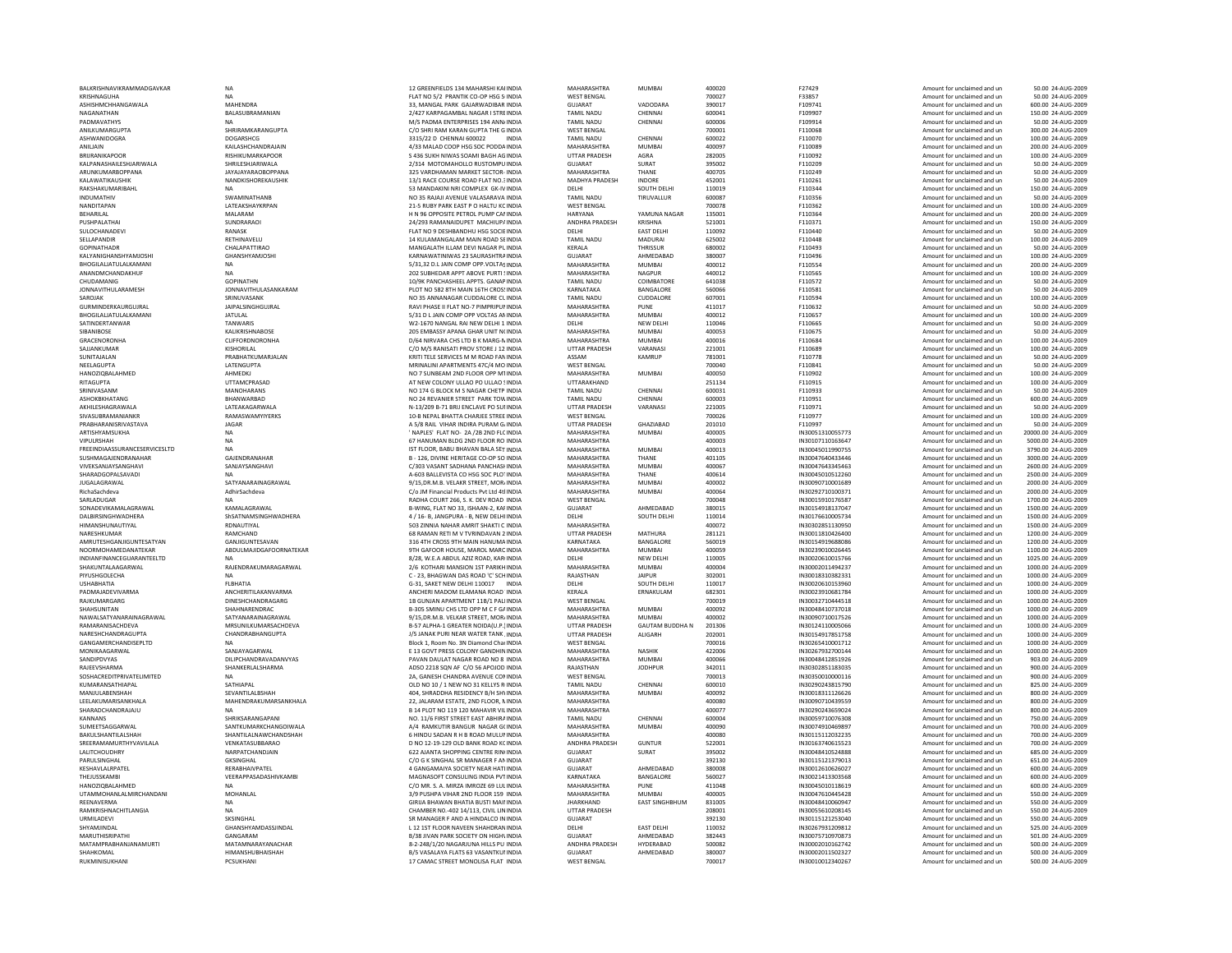| MAMANIAARVINDR                                   | RATANSHIMAMANIA                                           |
|--------------------------------------------------|-----------------------------------------------------------|
| MALASUDHAKARSHAH                                 | SUDHAKAR                                                  |
| GEETHASAMETHADKA                                 | VISHNUBHAT                                                |
| URMILADEVIRUNGTA                                 | SHSUNDARLALRUNGTA                                         |
| RESHMASURYAVANSHI                                | SKVANJARE                                                 |
| CHANDRAKANNUSWAMY                                | <b>NA</b>                                                 |
| RAKHEEARJANKHATRI                                | <b>NA</b>                                                 |
| CHAITANYAJAYANTILALPARIKH                        | <b>JAYANTILAL</b>                                         |
| GHANSHYAMDEVUMALLADHANI                          | DEVUMALLADHANI                                            |
| MADHUPURI                                        | <b>DINESHPURI</b>                                         |
| TEJALAJAYSHAH                                    | <b>AJAYRSHAH</b>                                          |
| KAMALSONI                                        | PRANNATHSONI                                              |
| <b>KGANESH</b>                                   | LATESRIKUPPIAH                                            |
| CHANDRAKANTVUAYLALSANGHAVI                       | <b>NA</b>                                                 |
| KALPANABIPINMASALIA                              | BIPINSMASALIA                                             |
| MUDITAGUPTA                                      | <b>DRAKGUPTA</b>                                          |
| <b>HITESHPJAIN</b>                               | PUKHRAJJBAFNAJAIN                                         |
| SHANKARI AI SIKARIA                              | <b>NA</b>                                                 |
| SAROJDEVIGOENKA                                  | HARIKISHANGOENKA                                          |
| <b>JAYENDRATARACHANDBHANDARI</b>                 | TARACHANDMOHANLALBHANDARI                                 |
| UNMESHDATE                                       | GANESHDATE                                                |
| <b>GOVINDBHAIMOHANDASPATEL</b>                   | <b>NA</b>                                                 |
| TSIKHARCHAND                                     | MTIKAMCHAND                                               |
| SHRIDHARDAGADUMAHADIK                            | DAGADU                                                    |
| JAYANTASAHA                                      | KHAGENDRACHANDRASAHA                                      |
| <b>GSCHAWLA</b>                                  | SSCHAWLA                                                  |
| MAHENDRASANKHALIA                                | AMBALALSANKHALIA                                          |
| BENJAMINVERGHESE                                 | <b>BFVERGHESE</b>                                         |
| OLIVIACAJETANESTIBEIRO                           | CAJETANDENNISESTIBEIRO                                    |
| SUNILSRICHANDTOLANI                              | SRICHANDTOLANI                                            |
| MFFRAMURARI                                      | KRISHNAMURARI                                             |
| SUBHASHBEHERE                                    | GANESHBEHERE                                              |
| NIKHILASHOKDOSHI                                 | ASHOKRATILALDOSHI                                         |
| RAJIBBASU                                        | RANJITKUMARBASU                                           |
| <b>GULSHANLAL</b>                                | <b>BHAGATRAM</b>                                          |
| BHARATBHUSHANKHANNA                              | <b>KRISHANI AI KHANNA</b>                                 |
| UTAMMOHANLALMIRCHANDANI                          | MOHANLALMOTIRAM                                           |
| DHARMENDRABANTHIA                                | SKBANTHIA                                                 |
| KEDARNANDKUMARHATKAR                             | NANDKUMARJAGANNATHHATKAR                                  |
| SKSADANI                                         | SHRIGANESHI AI SADANI                                     |
| RAVISHANKARTARABANAHALLIRAO                      | <b>TARARANAHAI LIRAMARAO</b>                              |
| MOAIYEDYUSUFKHYRULLAH                            | NA                                                        |
| KAMALSATYANARAYANAGRAWAL                         | SATYANARAYANAGRAWAL                                       |
| FALGUNIBENRAKESHBHAISANGHVI                      | RAKESHBHAIMAHENDRABHAISANGHV                              |
| <b>RavindraPresswala</b>                         | GamanlalPresswala                                         |
| SRRAMACHANDRAN                                   | SRRAMAKRISHNAN                                            |
| MVSURENDRA                                       | SATYANARAYANAMATTA                                        |
| VIKRAMBAFNA                                      | SMBAFNA                                                   |
| <b>LALITCHOUDHRY</b>                             | NARPATCHANDIAIN                                           |
| ANILPARKASHMANGLA                                | SHTRAPARKASH                                              |
| SHRADHAPODDAR                                    | PADAMKUMARPODDAR                                          |
| BHARATHSARMARACHAPUDI<br><b>MAYANKIAIODIA</b>    | RAMAKRISHNAPERRAJUSARMARACHA<br>MAHESHKANTIAIODIA         |
| MALARVIZHU                                       | JAYAVIJAYANA                                              |
| SSELVAN                                          | NSUBBUGOUNDER                                             |
| SUMANGUPTA                                       | VIMALKUMARGUPTA                                           |
| <b>TUSHARENDOORAM IIMISTRY</b>                   | RAMIJAR JUNMISTRYJ ATF                                    |
| RANJANANARAIN                                    | RAJEEVGUPTA                                               |
| VINAYKUMAR                                       | <b>NA</b>                                                 |
| KRISHNADEVIMITTAL                                | NDMITTAL                                                  |
| GOVINDMADHUSUDANPHADKE                           | MADHUSUDANKRISHNAJIPHADKE                                 |
| PUNAMIYASAN IIVKUMAR                             | PUNAMIYARARULAL                                           |
| SATISHMADHAVABALIGA                              | BANTWALMADHAVABALIGA                                      |
| PEJAVERRATNAKARRAO                               | SANJIVARAO                                                |
| MAHENDRATRIBHOVANDASVORA                         | TRIBHOVANDASSVORA                                         |
| LPRABHAKARREDDY                                  | LBALIREDDY                                                |
| <b>JYOTISINGH</b>                                | VIMALKUMARSINGH                                           |
| SARITAAGARWAL                                    | BKAGARWAL                                                 |
| VINAYGUPTA                                       | KRISHANGOPAL                                              |
| HANUMANMALSURANA                                 | LATECHHAGANMALSURANA                                      |
| <b>CHANCHALKHERA</b>                             | PANKAIKHFRA                                               |
| HAROLDWALDER                                     | JOSEPHWALDER                                              |
| NAJMASHAHNAZ                                     | <b>SIBGHATULLAHKHANZUBERI</b>                             |
| NILESHGOYAL                                      | LOVKUMARAGARWAL                                           |
| <b>RUPARAIYAGOR</b>                              | PRAVINRAIYAGOR                                            |
| PARESHAPARESHNANDA                               | RATANLALHARIDASFULIA                                      |
| NAYANABHARATDAFTARY                              | BHARATDAFTARY                                             |
| CHINIVARDHAPRABHAKARAPRABHU                      | <b>NA</b>                                                 |
| NAVRATANPUGLIA                                   | <b>NA</b>                                                 |
| <b>JUGALKISHOREMALPANI</b>                       | MAHADEOMALPANI                                            |
| ANURADHAKAPOOR                                   | <b>RAJKAPOOR</b>                                          |
| RASILARAJENDRAJHAVERI                            | RAJENDRAKUNDANLALJHAVERI                                  |
| KETAKRAJENDRAJHAVERI<br>RAJENDRAKUMARNATHULALDAD | RAJENDRAKUNDANLALJHAVERI<br>NATHOOLALDAD                  |
| VISHALDAMODARPUROHIT                             |                                                           |
| CHANDRIKAVIJAYKUMARVAKHARIA                      | DAMODARPRASADKALURAMPUROHIT<br>VIJAYKUMARMAGANLALVAKHARIA |
| SHEETALNNANDU                                    | NARENDRABNANDU                                            |
| KRISHNANARASIMHAKAMATH                           | <b>NA</b>                                                 |
| MOHDOVAISJAMILFAROOQUI                           | <b>MAJFAROOQUI</b>                                        |
| PDMATHUR                                         | RNMATHUR                                                  |
| PIYUSHKUMARBHANWARLALNAHTA                       |                                                           |
|                                                  | BHAWARLALNAHTA                                            |
| RAJENDRANATHGUPTA                                | GOVINDASGUPTA                                             |
| Smita                                            | ArunKumar                                                 |

| MAMANIAARVINDR                   | RATANSHIMAMANIA                    | C/32 PETIT MANSION 85 NAUSHIR B INDIA      | MAHARASHTRA           | <b>MUMBAI</b>          | 400007 | IN30010012518935 | Amount for unclaimed and un | 500.00 24-AUG-2009 |
|----------------------------------|------------------------------------|--------------------------------------------|-----------------------|------------------------|--------|------------------|-----------------------------|--------------------|
|                                  |                                    |                                            |                       |                        |        |                  |                             |                    |
| MALASUDHAKARSHAH                 | <b>SUDHAKAR</b>                    | 14 STHAPATYA APPARTMENT 8 PUSHNDIA         | GUIARAT               | AHMEDARAD              | 380028 | IN30012610298171 | Amount for unclaimed and un | 500.00 24-AUG-2009 |
| GEETHASAMETHADKA                 | VISHNUBHAT                         | NO. 9, MRIGASIRA 2ND CROSS, NAN INDIA      | KARNATAKA             | BANGALORE              | 560043 | IN30018312210882 | Amount for unclaimed and un | 500.00 24-AUG-2009 |
| URMILADEVIRUNGTA                 | SHSUNDARLALRUNGTA                  | 22 BELAISA AZAMGARHUTTAR PRAD INDIA        | <b>UTTAR PRADESH</b>  | AZAMGARH               | 276001 | IN30020610924194 | Amount for unclaimed and un | 500.00 24-AUG-2009 |
|                                  |                                    |                                            |                       |                        |        |                  |                             |                    |
| RESHMASURYAVANSHI                | SKVANJARE                          | 80 SOMWAR PETH PUNE 411011 INDIA           | MAHARASHTRA           | PUNE                   | 411011 | IN30021412490737 | Amount for unclaimed and un | 500.00 24-AUG-2009 |
| CHANDRAKANNUSWAMY                | <b>NA</b>                          | RAMANIYAM KALYANI R-2 SECOND HNDIA         | <b>TAMIL NADU</b>     | CHENNAL                | 600018 | IN30045010214738 | Amount for unclaimed and un | 500.00 24-AUG-2009 |
| RAKHEEARJANKHATRI                |                                    | PEARL QUEEN NORTH AVENUE ROALINDIA         | MAHARASHTRA           | <b>MUMBAI</b>          |        | IN30045010506128 |                             |                    |
|                                  | <b>NA</b>                          |                                            |                       |                        | 400054 |                  | Amount for unclaimed and un | 500.00 24-AUG-2009 |
| CHAITANYAJAYANTILALPARIKH        | JAYANTILAL                         | B 201 ADITYA APARTMENT OLD D N INDIA       | MAHARASHTRA           | MUMBAI                 | 400053 | IN30047640977964 | Amount for unclaimed and un | 500.00 24-AUG-2009 |
| GHANSHYAMDEVUMALLADHANI          | DEVUMALLADHANI                     | MOTI HOTEL AT GOZARIYA TA MSH 'INDIA       | <b>GUJARAT</b>        |                        | 382721 | IN30048413514082 | Amount for unclaimed and un | 500.00 24-AUG-2009 |
|                                  |                                    |                                            |                       |                        |        |                  |                             |                    |
| MADHUPURI                        | <b>DINESHPURI</b>                  | 303 CURZON HOUSE 2ND HENRY ROINDIA         | MAHARASHTRA           |                        | 400039 | IN30051311388869 | Amount for unclaimed and un | 500.00 24-AUG-2009 |
| TEJALAJAYSHAH                    | <b>AIAYRSHAH</b>                   | 11 SHARDUL LAGDIWALA ESTATE HI INDIA       | MAHARASHTRA           |                        | 400077 | IN30051312371609 | Amount for unclaimed and un | 500.00 24-AUG-2009 |
| KAMALSONI                        | PRANNATHSONI                       | S-101, GREATER KAILASH PART-II, NEINDIA    | DELHI                 | SOUTH DELHI            | 110048 | IN30056410011489 | Amount for unclaimed and un | 500.00 24-AUG-2009 |
|                                  |                                    |                                            |                       |                        |        |                  |                             |                    |
| KGANESH                          | LATESRIKUPPIAH                     | 219/12 32ND A CROSS JAYANAGAR. INDIA       | KARNATAKA             | <b>BANGALORE RURAL</b> | 560082 | IN30061010028180 | Amount for unclaimed and un | 500.00 24-AUG-2009 |
| CHANDRAKANTVIJAYLALSANGHAVI      | <b>NA</b>                          | CO SAJAG SANGHAVI AND CO. 45, INDIA        | MAHARASHTRA           |                        | 400023 | IN30074910013944 | Amount for unclaimed and un | 500.00 24-AUG-2009 |
| KAI PANARIPINMASAI IA            | <b>RIPINSMASALIA</b>               | 109/117 MOTISHA JAIN BLDG C PINDIA         | MAHARASHTRA           | MUMBAL                 | 400004 | IN30074910731493 | Amount for unclaimed and un | 500.00 24-AUG-2009 |
|                                  |                                    |                                            |                       |                        |        |                  |                             |                    |
| MUDITAGUPTA                      | <b>DRAKGUPTA</b>                   | 575, POCKET-5 PHASE- 1 MAYUR VII- INDIA    | DELHI                 | <b>EAST DELHI</b>      | 110091 | IN30078110023400 | Amount for unclaimed and un | 500.00 24-AUG-2009 |
| HITESHPJAIN                      | PUKHRAJJBAFNAJAIN                  | C/O GUIDE OPTICAL CO. 5-B. SUJAL I INDIA   | MAHARASHTRA           | <b>MUMBAI</b>          | 400002 | IN30087010046346 | Amount for unclaimed and un | 500.00 24-AUG-2009 |
| SHANKARLALSIKARIA                |                                    | C/O SIKARIA BROTHERS 15/760 SHA'INDIA      | <b>JHARKHAND</b>      | DHANBAD                | 826001 | IN30088813041309 | Amount for unclaimed and un | 500.00 24-AUG-2009 |
|                                  |                                    |                                            |                       |                        |        |                  |                             |                    |
| SAROJDEVIGOENKA                  | HARIKISHANGOENKA                   | HOUSE NO.394 BHERA ENCLAVE PASINDIA        | DELHI                 | NEW DELHI              | 110087 | IN30094010137932 | Amount for unclaimed and un | 500.00 24-AUG-2009 |
| <b>JAYENDRATARACHANDBHANDARI</b> | TARACHANDMOHANLALBHANDARI          | SHRAM SHIVAILCHOWK JALNA 431, INDIA        | MAHARASHTRA           | <b>JAINA</b>           | 431203 | IN30109810065130 | Amount for unclaimed and un | 500.00 24-AUG-2009 |
|                                  |                                    |                                            | MAHARASHTRA           | MUMRAI                 |        |                  |                             |                    |
| UNMESHDATE                       | GANESHDATE                         | 201 OM EASWARI CO OP HSG SOC B INDIA       |                       |                        | 400057 | IN30109810546337 | Amount for unclaimed and un | 500.00 24-AUG-2009 |
| <b>GOVINDBHAIMOHANDASPATEL</b>   | <b>NA</b>                          | BUNGLOW NO 5 RAMYA JEEVAN SO INDIA         | MAHARASHTRA           | <b>MUMBAI</b>          | 400093 | IN30112715227159 | Amount for unclaimed and un | 500.00 24-AUG-2009 |
| TSIKHARCHAND                     | MTIKAMCHAND                        | 112 DEVDARSHAN APARTMENTS 1 BINDIA         | <b>TAMIL NADU</b>     | CHENNAI                | 600010 | IN30115113064817 | Amount for unclaimed and un | 500.00 24-AUG-2009 |
|                                  |                                    |                                            |                       |                        |        |                  |                             |                    |
| SHRIDHARDAGADUMAHADIK            | DAGADU                             | D 43/430 PRASAD CHS SECTOR NO 4 INDIA      | MAHARASHTRA           | <b>MUMBAI</b>          | 400067 | IN30115121461441 | Amount for unclaimed and un | 500.00 24-AUG-2009 |
| JAYANTASAHA                      | KHAGENDRACHANDRASAHA               | 266 R N TAGORE ROAD PO BEDIAPA INDIA       | <b>WEST BENGAL</b>    |                        | 700077 | IN30125028220284 | Amount for unclaimed and un | 500.00 24-AUG-2009 |
| <b>GSCHAWLA</b>                  | SSCHAWLA                           | D-300 GROUND FLOOR DEFENCE CO INDIA        | DELHI                 | SOUTH DELHI            | 110024 | IN30143610269619 | Amount for unclaimed and un | 500.00 24-AUG-2009 |
|                                  |                                    |                                            |                       |                        |        |                  |                             |                    |
| MAHENDRASANKHALIA                | AMBALALSANKHALIA                   | 22, JALARAM ESTATE OPP SHIV SHAHNDIA       | MAHARASHTRA           |                        | 400080 | IN30148510339091 | Amount for unclaimed and un | 500.00 24-AUG-2009 |
| BENJAMINVERGHESE                 | <b>BFVERGHESE</b>                  | NO 1 CASGARINA DRIVE NEELANKAFINDIA        | <b>TAMIL NADU</b>     | CHENNAL                | 600041 | IN30154914584740 | Amount for unclaimed and un | 500.00 24-AUG-2009 |
|                                  |                                    |                                            |                       |                        |        |                  |                             |                    |
| OLIVIACAJETANESTIBEIRO           | CAJETANDENNISESTIBEIRO             | 207 SAI HEAVEN GAMDEVI ROAD PC INDIA       | MAHARASHTRA           | <b>MUMBAI</b>          | 400067 | IN30177410748861 | Amount for unclaimed and un | 500.00 24-AUG-2009 |
| SUNILSRICHANDTOLANI              | SRICHANDTOLANI                     | 39. MANISHA KOMAL NIVAS, KUBER INDIA       | GUIARAT               |                        | 380040 | IN30229310015436 | Amount for unclaimed and un | 500.00 24-AUG-2009 |
| MEERAMURARI                      | KRISHNAMURARI                      | A/803 RUNWAL TOWERS L B S MAR(INDIA        | MAHARASHTRA           |                        | 400080 | IN30267931023548 | Amount for unclaimed and un | 500.00 24-AUG-2009 |
|                                  |                                    |                                            |                       |                        |        |                  |                             |                    |
| SUBHASHBEHERE                    | GANESHBEHERE                       | NR. PARASHAR NAGAR 14D, RAJEND INDIA       | MADHYA PRADESH        | INDORE                 | 452020 | IN30282210105987 | Amount for unclaimed and un | 500.00 24-AUG-2009 |
| NIKHILASHOKDOSHI                 | ASHOKRATILALDOSHI                  | 10 PRATAP HOUSE SHIVAJI NAGAR V INDIA      | MAHARASHTRA           | <b>MUMBAI</b>          | 400055 | IN30290240730379 | Amount for unclaimed and un | 500.00 24-AUG-2009 |
|                                  |                                    |                                            |                       |                        |        |                  |                             |                    |
| RAIIRRASU                        | RANIITKUMARRASU                    | SAMSUNG I SOFTWARE OPERATION INDIA         | KARNATAKA             | <b>BANGALORE</b>       | 560093 | IN30302851928993 | Amount for unclaimed and un | 481.00 24-AUG-2009 |
| GULSHANLAL                       | <b>BHAGATRAM</b>                   | 3 70 NEW NAGOLE DISTT R R HYDER INDIA      | ANDHRA PRADESH        | HYDERABAD              | 500035 | IN30002010229295 | Amount for unclaimed and un | 450.00 24-AUG-2009 |
| BHARATBHUSHANKHANNA              | KRISHANLALKHANNA                   | FLAT NO 15 BLOCK - I ASHA PUSHP VINDIA     | UTTAR PRADESH         | GHAZIABAD              | 201010 | IN30035150000718 | Amount for unclaimed and un | 450.00 24-AUG-2009 |
|                                  |                                    |                                            |                       |                        |        |                  |                             |                    |
| <b>UTAMMOHANLALMIRCHANDANI</b>   | MOHANLALMOTIRAM                    | 3/9 PUSHPA VIHAR 2ND FLOOR 159 INDIA       | MAHARASHTRA           | <b>MUMBAI</b>          | 400005 | IN30047610296692 | Amount for unclaimed and un | 450.00 24-AUG-2009 |
| DHARMENDRABANTHIA                | SKBANTHIA                          | MICROSOFT TECHNICAL R AND D PV INDIA       | KARNATAKA             | BANGALORE              | 560007 | IN30290242343612 | Amount for unclaimed and un | 410.00 24-AUG-2009 |
| KEDARNANDKUMARHATKAR             | NANDKUMARIAGANNATHHATKAR           |                                            | MAHARASHTRA           | MUMRAI                 | 400025 | IN30045011086342 | Amount for unclaimed and un | 400.00 24-AUG-2009 |
|                                  |                                    | B - 51, OCEAN GOLD TWIN TOWER L INDIA      |                       |                        |        |                  |                             |                    |
| SKSADANI                         | SHRIGANESHLALSADANI                | 297 LAKSHMIAMMAL STREET AYYAV INDIA        | TAMIL NADU            | CHENNAI                | 600029 | IN30051311253655 | Amount for unclaimed and un | 400.00 24-AUG-2009 |
| RAVISHANKARTARABANAHALLIRAO      | TARABANAHALLIRAMARAO               | 9/15 1ST B MAIN I N BLOCK RAJAJIN INDIA    | KARNATAKA             | BANGALORE              | 560010 | IN30061011037376 | Amount for unclaimed and un | 400.00 24-AUG-2009 |
|                                  |                                    |                                            |                       |                        |        |                  |                             |                    |
| MOAIYEDYUSUFKHYRULLAH            | <b>NA</b>                          | 4 PRINCEP STREET KOLKARA 700072 INDIA      | <b>WEST BENGAL</b>    |                        | 700072 | IN30125013063927 | Amount for unclaimed and un | 400.00 24-AUG-2009 |
| KAMAI SATYANARAYANAGRAWAI        | SATYANARAYANAGRAWAL                | B-WING, FLAT NO 33, ISHAAN-2, KAFINDIA     | GUIARAT               | AHMEDARAD              | 380015 | IN30154918137012 | Amount for unclaimed and un | 400.00 24-AUG-2009 |
| FALGUNIBENRAKESHBHAISANGHVI      | RAKESHRHAIMAHENDRARHAISANGHVI      | B/5 CHANDAN APPARTMRNTS NEAR INDIA         | GUIARAT               | AHMFDARAD              | 380007 | IN30229310066116 | Amount for unclaimed and un | 400.00 24-AUG-2009 |
|                                  |                                    |                                            |                       |                        |        |                  |                             |                    |
| RavindraPresswala                | GamanlalPresswala                  | A 204, Sambhavnath, 2nd Floor Sud INDIA    | MAHARASHTRA           |                        | 400077 | IN30287120051113 | Amount for unclaimed and un | 400.00 24-AUG-2009 |
| SRRAMACHANDRAN                   | SRRAMAKRISHNAN                     | 31/1 2ND MAIN ROAD KASTURBA N/INDIA        | <b>TAMIL NADU</b>     | CHENNAI                | 600020 | IN30290240379194 | Amount for unclaimed and un | 375.00 24-AUG-2009 |
|                                  | SATYANARAYANAMATTA                 |                                            | ANDHRA PRADESH        | PRAKASAM               | 523001 | IN30051314464602 |                             | 350.00 24-AUG-2009 |
| MVSURENDRA                       |                                    | 37 1 346 2 TRUNK ROAD ONGOLE ANNDIA        |                       |                        |        |                  | Amount for unclaimed and un |                    |
|                                  |                                    |                                            |                       |                        |        |                  |                             |                    |
| VIKRAMRAFNA                      | SMRAFNA                            | 229 SECTOR 7 FIRST FLOOR PANCHK INDIA      | HARYANA               | AMBALA                 | 134109 | IN30115120770077 | Amount for unclaimed and un | 350.00 24-AUG-2009 |
|                                  |                                    |                                            |                       |                        |        |                  |                             |                    |
| LALITCHOUDHRY                    | NARPATCHANDJAIN                    | 622 AJANTA SHOPPING CENTRE RIN(INDIA       | GUJARAT               | SURAT                  | 395002 | IN30021410344746 | Amount for unclaimed and un | 315.00 24-AUG-2009 |
| ANILPARKASHMANGLA                | SHTRAPARKASH                       | 108/109 ANSALS SATYAM BULIDIND INDIA       | UTTAR PRADESH         | GHAZIABAD              | 201002 | IN30020610390367 | Amount for unclaimed and un | 300.00 24-AUG-2009 |
| SHRADHAPODDAF                    | PADAMKUMARPODDAR                   |                                            | <b>WEST BENGAL</b>    |                        | 700053 | IN30021410355603 | Amount for unclaimed and un | 300.00 24-AUG-2009 |
|                                  |                                    | SHREE SUBHAM 151 BLOCK G NEW / INDIA       |                       |                        |        |                  |                             |                    |
| <b>BHARATHSARMARACHAPUDI</b>     | RAMAKRISHNAPFRRAJLISARMARACHAPLIDI | FL NO. 203, D.NO. 1.1.538 GAYATRI / INDIA  | <b>ANDHRA PRADESH</b> | HYDERABAD              | 500080 | IN30023912566102 | Amount for unclaimed and un | 300.00 24-AUG-2009 |
| MAYANKJAJODIA                    | MAHESHKANTJAJODIA                  | 5 BENTINCK STREET KOLKATA 7000(INDIA       | <b>WEST BENGAL</b>    |                        | 700001 | IN30032710388576 | Amount for unclaimed and un | 300.00 24-AUG-2009 |
| MALARVIZHIJ                      | <b>JAYAVIJAYANA</b>                | SHRI NIDHI INVESTMENTS, FIRST FLC INDIA    | <b>TAMIL NADU</b>     | VILLUPURAM             | 604001 | IN30037810189158 | Amount for unclaimed and un | 300.00 24-AUG-2009 |
|                                  |                                    |                                            |                       |                        |        |                  |                             |                    |
| SSELVAN                          | NSUBBUGOUNDER                      | ATHIAPPA CHEMICALS P LTD A 52 IN INDIA     | PONDICHERRY           | PONDICHERRY            | 605009 | IN30039411320858 | Amount for unclaimed and un | 300.00 24-AUG-2009 |
| SUMANGUPTA                       | VIMALKUMARGUPTA                    | 177 CANAL STREET SHREE BHUMI, 1: INDIA     | <b>WEST BENGAL</b>    |                        | 700048 | IN30045011055462 | Amount for unclaimed and un | 300.00 24-AUG-2009 |
|                                  |                                    |                                            |                       |                        |        |                  |                             |                    |
| TUSHARENDOORAMJIMISTRY           | RAMJIARJUNMISTRYLATE               | H/205-206 VEENA REENA APARTMEUNDIA         | MAHARASHTRA           | MUMBAL                 | 400015 | IN30047610176950 | Amount for unclaimed and un | 300.00 24-AUG-2009 |
| RANJANANARAIN                    | RAJEEVGUPTA                        | R 2/211 RAJ NAGAR GHAZIABAD 20 INDIA       | <b>UTTAR PRADESH</b>  | GHAZIABAD              | 201002 | IN30047641948062 | Amount for unclaimed and un | 300.00 24-AUG-2009 |
| VINAYKUMAR                       |                                    | FLAT NO.A-024, CANNA BUILDING A INDIA      | <b>JHARKHAND</b>      | <b>EAST SINGHBHUM</b>  | 831011 | IN30048410138794 | Amount for unclaimed and un | 300.00 24-AUG-2009 |
|                                  |                                    |                                            |                       |                        |        |                  |                             |                    |
| KRISHNADEVIMITTAL                | NDMITTAL                           | 240-A MODEL TOWN FATEHABADHA INDIA         | HARYANA               | FATEHABAD              | 125050 | IN30061010464825 | Amount for unclaimed and un | 300.00 24-AUG-2009 |
| GOVINDMADHUSUDANPHADKE           | MADHUSUDANKRISHNAJIPHADKE          | MITRA MILAN PLOT NO 37 EAST SCHNDIA        | MAHARASHTRA           |                        | 400022 | IN30074910842326 | Amount for unclaimed and un | 300.00 24-AUG-2009 |
|                                  |                                    |                                            |                       |                        |        |                  |                             |                    |
| PUNAMIYASANJIVKUMAR              | PUNAMIYABABULAL                    | MINTY MANZIL 2ND FLOOR, ROOM HNDIA         | MAHARASHTRA           | <b>MUMBAI</b>          | 400016 | IN30082910850385 | Amount for unclaimed and un | 300.00 24-AUG-2009 |
| SATISHMADHAVABALIGA              | BANTWALMADHAVABALIGA               | FLAT NO.B6, PLOT NO.5, SUYOG CO- INDIA     | MAHARASHTRA           | THANE                  | 400703 | IN30082910930084 | Amount for unclaimed and un | 300.00 24-AUG-2009 |
| PEJAVERRATNAKARRAO               | SANJIVARAO                         | FLAT 5 SHREE SHIVTIRTH C H S LTD N INDIA   | MAHARASHTRA           | THANE                  | 400602 | IN30088814488997 | Amount for unclaimed and un | 300.00 24-AUG-2009 |
| <b>MAHENDRATRIBHOVANDASVORA</b>  |                                    |                                            | MAHARASHTRA           | <b>MUMBAI</b>          | 400067 | IN30090710189939 | Amount for unclaimed and un | 300.00 24-AUG-2009 |
|                                  | TRIBHOVANDASSVORA                  | 5 60 NEELAM CO OP HSG SOC RAVI I INDIA     |                       |                        |        |                  |                             |                    |
| LPRABHAKARREDDY                  | LBALIREDDY                         | G 16/A SHSHA DRI TOWERS F 308 YUNDIA       | ANDHRA PRADESH        | HYDERABAD              | 500038 | IN30102220133975 | Amount for unclaimed and un | 300.00 24-AUG-2009 |
| <b>JYOTISINGH</b>                | <b>VIMALKUMARSINGH</b>             | C/O VIMAL KUMAR SINGH S.E. (E M) INDIA     | <b>IHARKHAND</b>      | DHANRAD                | 828127 | IN30112715371419 | Amount for unclaimed and un | 300.00 24-AUG-2009 |
|                                  |                                    |                                            |                       |                        |        |                  |                             |                    |
| SARITAAGARWAL                    | BKAGARWAL                          | SHEO GUNJ HARMU ROAD RANCHI EINDIA         | <b>JHARKHAND</b>      | RANCHI                 | 834001 | IN30112716218204 | Amount for unclaimed and un | 300.00 24-AUG-2009 |
| VINAYGUPTA                       | KRISHANGOPAL                       | 403 A RAINBOW CHS LIMITED RAHEJ INDIA      | MAHARASHTRA           |                        | 400072 | IN30115121316601 | Amount for unclaimed and un | 300.00 24-AUG-2009 |
| HANUMANMALSURANA                 | LATECHHAGANMALSURANA               | 72 KHETRA MOHAN MITRA LANE 4TI INDIA       | <b>WEST BENGAL</b>    | HOWRAH                 | 711106 | IN30137210162313 | Amount for unclaimed and un | 300.00 24-AUG-2009 |
|                                  |                                    |                                            |                       |                        |        |                  |                             |                    |
| CHANCHALKHERA                    | PANKAJKHERA                        | 391/6 JACOB PURA GURGOAN 1220HNDIA         | HARYANA               | <b>GURGAON</b>         | 122001 | IN30165310107629 | Amount for unclaimed and un | 300.00 24-AUG-2009 |
| HAROLDWALDER                     | <b>JOSEPHWALDER</b>                | A -23 BEACH QUEEN AZAD ROAD JUI INDIA      | MAHARASHTRA           | <b>MUMBAI</b>          | 400049 | IN30267932538769 | Amount for unclaimed and un | 300.00 24-AUG-2009 |
|                                  |                                    |                                            |                       |                        |        |                  |                             |                    |
| NAJMASHAHNAZ                     | SIBGHATULLAHKHANZUBERI             | WO SUK ZUBERI 4/731 NAJAM VILL I INDIA     | <b>UTTAR PRADESH</b>  | ALIGARH                | 202002 | IN30302850146116 | Amount for unclaimed and un | 300.00 24-AUG-2009 |
| NILESHGOYAL                      | LOVKUMARAGARWAL                    | H T HOUSE 2ND FLOOR 18-20 K G M. INDIA     | DELHI                 | <b>NEW DELHI</b>       | 110001 | IN30302854868963 | Amount for unclaimed and un | 275.00 24-AUG-2009 |
| RUPARAJYAGOR                     | PRAVINRAJYAGOR                     | 14 GARDEN VIEW 45 G T ROAD MUNINDIA        | MAHARASHTRA           |                        | 400036 | IN30021413775011 | Amount for unclaimed and un | 250.00 24-AUG-2009 |
| PARFSHAPARFSHNANDA               | <b>RATANI AI HARIDASFULIA</b>      | <b>B/6 SAWIANYA RAVIL GHELAWADI (INDIA</b> | MAHARASHTRA           |                        | 400077 | IN30023911824128 | Amount for unclaimed and un | 250.00 24-AUG-2009 |
|                                  |                                    |                                            |                       |                        |        |                  |                             |                    |
| NAYANABHARATDAFTARY              | BHARATDAFTARY                      | 1001/A. SATKAR COMPLEX 10TH FLC INDIA      | <b>GUJARAT</b>        | AHMEDABAD              | 380006 | IN30034310284688 | Amount for unclaimed and un | 250.00 24-AUG-2009 |
| CHINIVARDHAPRABHAKARAPRABHU      | NA                                 | DOOR NO-1871, 28TH MAIN 9TH BL(INDIA       | <b>KARNATAKA</b>      | BANGALORE              | 560069 | IN30045010096021 | Amount for unclaimed and un | 250.00 24-AUG-2009 |
|                                  |                                    |                                            |                       |                        |        |                  |                             |                    |
| NAVRATANPUGLIA                   | <b>NA</b>                          | C/O BALAJI TEXTILES 75 G. A. ROA CHNDIA    | <b>TAMIL NADU</b>     | CHENNAI                | 600021 | IN30045010238849 | Amount for unclaimed and un | 250.00 24-AUG-2009 |
| <b>JUGALKISHOREMALPANI</b>       | MAHADEOMALPANI                     | C2/21 TEXTILA CHS LTD OFF V S MAFINDIA     | MAHARASHTRA           | <b>MUMBAI</b>          | 400025 | IN30045010634625 | Amount for unclaimed and un | 250.00 24-AUG-2009 |
| ANURADHAKAPOOR                   | RAIKAPOOR                          | D 4 PRESS ENCLAVE SAKET NEW DEL INDIA      | DELHI                 | SOUTH DELHI            | 110017 | IN30047640861545 | Amount for unclaimed and un | 250.00 24-AUG-2009 |
|                                  |                                    |                                            |                       |                        |        |                  |                             |                    |
| RASILARAJENDRAJHAVER             | RAJENDRAKUNDANLALJHAVERI           | 5TH FLOOR, PHILOMENA OPP J W M INDIA       | MAHARASHTRA           | <b>MUMBAI</b>          | 400049 | IN30048411180397 | Amount for unclaimed and un | 250.00 24-AUG-2009 |
| KETAKRAJENDRAJHAVERI             | RAJENDRAKUNDANLALJHAVERI           | 5TH FLOOR PHILOMENA OPP J W M/ INDIA       | MAHARASHTRA           | <b>MUMBAI</b>          | 400049 | IN30048411180419 | Amount for unclaimed and un | 250.00 24-AUG-2009 |
|                                  |                                    |                                            |                       |                        |        |                  |                             |                    |
| RAJENDRAKUMARNATHULALDAD         | NATHOOLALDAD                       | HI TECH CARBON K 16 SIPCOT INDUSINDIA      | <b>TAMIL NADU</b>     | TIRUVALLUR             | 601201 | IN30048412489863 | Amount for unclaimed and un | 250.00 24-AUG-2009 |
| <b>VISHAI DAMODARPUROHIT</b>     | <b>DAMODARPRASADKALURAMPUROHIT</b> | BLOCK 9 STH FLOOR 143-D KHEMKA INDIA       | MAHARASHTRA           | MUMRAI                 | 400002 | IN30133017744999 | Amount for unclaimed and un | 250.00 24-AUG-2009 |
| CHANDRIKAVIJAYKUMARVAKHARIA      | VIJAYKUMARMAGANLALVAKHARIA         | M/S VIJAYKUMAR MAHENDRALAL & INDIA         | MAHARASHTRA           |                        | 400613 | IN30154914072828 | Amount for unclaimed and un | 250.00 24-AUG-2009 |
|                                  |                                    |                                            |                       |                        |        |                  |                             |                    |
| SHEETALNNANDU                    | NARENDRABNANDU                     | P/8 11 12 MADHAV NIWAS 91 40 SIFINDIA      | MAHARASHTRA           | MUMBAI                 | 400014 | IN30290242068994 | Amount for unclaimed and un | 250.00 24-AUG-2009 |
| KRISHNANARASIMHAKAMATH           | <b>NA</b>                          | C-11, KARNATAK BUILDING MOGAL INDIA        | MAHARASHTRA           | <b>MUMBAI</b>          | 400016 | IN30018310123770 | Amount for unclaimed and un | 238.00 24-AUG-2009 |
| <b>MOHDOVAISJAMILFAROOQUI</b>    | <b>MAJFAROOQUI</b>                 | SR HUMAN RESOURCE MANAGER IO INDIA         | ASSAM                 | KAMRUP                 | 781020 | IN30267932685047 | Amount for unclaimed and un | 233.00 24-AUG-2009 |
|                                  |                                    |                                            |                       |                        |        |                  |                             |                    |
| PDMATHUR                         | RNMATHUR                           | 805 RICHMOND APARTMENTS GAUTINDIA          | UTTAR PRADESH         | GHAZIABAD              | 201012 | IN30018313490329 | Amount for unclaimed and un | 225.00 24-AUG-2009 |
| PIYUSHKUMARBHANWARLALNAHTA       | <b>RHAWARI AI NAHTA</b>            | 184 SAGAR FORTUNE 5TH FLR OFFIC INDIA      | MAHARASHTRA           | MUMBAL                 | 400052 | IN30002010420156 | Amount for unclaimed and un | 200.00 24-AUG-2009 |
|                                  |                                    |                                            |                       |                        |        |                  |                             |                    |
| RAJENDRANATHGUPTA                | GOVINDASGUPTA                      | 32 BAND STAND BLDG A KANE ROALINDIA        | MAHARASHTRA           | <b>MUMBAI</b>          | 400050 | IN30002010536721 | Amount for unclaimed and un | 200.00 24-AUG-2009 |
| Smita                            | ArunKumar                          | S A/111, Shastri Nagar, Near Hapur (INDIA  | <b>UTTAR PRADESH</b>  | GHAZIABAD              | 201002 | IN30009510321126 | Amount for unclaimed and un | 200.00 24-AUG-2009 |

| 32 PETIT MANSION 85 NAUSHIR B INDIA        | MAHARASHTRA           | MUMRAI                 | 400007 | IN30010012518935 | Amount for unclaimed |
|--------------------------------------------|-----------------------|------------------------|--------|------------------|----------------------|
| STHAPATYA APPARTMENT 8 PUSHNDIA            | GUJARAT               | AHMEDABAD              | 380028 | IN30012610298171 | Amount for unclaimed |
| 0.9, MRIGASIRA 2ND CROSS, NAN INDIA        | KARNATAKA             | BANGALORE              | 560043 | IN30018312210882 | Amount for unclaimed |
| BELAISA AZAMGARHUTTAR PRAD INDIA           | <b>UTTAR PRADESH</b>  | AZAMGARH               | 276001 | IN30020610924194 | Amount for unclaimed |
| SOMWAR PETH PUNE 411011<br>INDIA           | MAHARASHTRA           | PUNE                   | 411011 | IN30021412490737 | Amount for unclaimed |
| MANIYAM KALYANI B-2 SECOND HNDIA           | <b>TAMIL NADU</b>     | CHENNAI                | 600018 | IN30045010214738 | Amount for unclaimed |
| ARL QUEEN NORTH AVENUE ROAI INDIA          | MAHARASHTRA           | MUMBAI                 | 400054 | IN30045010506128 | Amount for unclaimed |
| 201 ADITYA APARTMENT OLD D N INDIA         | MAHARASHTRA           | <b>MUMBAI</b>          | 400053 | IN30047640977964 | Amount for unclaimed |
| OTI HOTEL AT GOZARIYA TA MSH 'INDIA        | GUJARAT               |                        | 382721 | IN30048413514082 | Amount for unclaimed |
| 3 CURZON HOUSE 2ND HENRY ROINDIA           | MAHARASHTRA           |                        | 400039 | IN30051311388869 | Amount for unclaimed |
| SHARDUL LAGDIWALA ESTATE HI INDIA          | MAHARASHTRA           |                        | 400077 | IN30051312371609 | Amount for unclaimed |
| 101. GREATER KAILASH PART-II. NEINDIA      | DELHI                 | SOUTH DELHI            | 110048 | IN30056410011489 | Amount for unclaimed |
| 9/12 32ND A CROSS JAYANAGAR, INDIA         | KARNATAKA             | <b>BANGALORE RURAL</b> | 560082 | IN30061010028180 | Amount for unclaimed |
| SAJAG SANGHAVI AND CO. 45. INDIA           | MAHARASHTRA           |                        | 400023 | IN30074910013944 | Amount for unclaimed |
| 9/117 MOTISHA JAIN BLDG. C. P INDIA        | MAHARASHTRA           | MUMBAI                 | 400004 | IN30074910731493 | Amount for unclaimed |
| 5, POCKET-5 PHASE- 1 MAYUR VII- INDIA      | DELHI                 | <b>EAST DELHI</b>      | 110091 | IN30078110023400 | Amount for unclaimed |
| O GUIDE OPTICAL CO. 5-B, SUJAL I INDIA     | MAHARASHTRA           | MUMBAI                 | 400002 | IN30087010046346 | Amount for unclaimed |
| O SIKARIA BROTHERS 15/760 SHA'INDIA        | <b>JHARKHAND</b>      | DHANBAD                | 826001 | IN30088813041309 | Amount for unclaimed |
| <b>JUSE NO.394 BHERA ENCLAVE PAS INDIA</b> | DELHI                 | <b>NEW DELHI</b>       | 110087 | IN30094010137932 | Amount for unclaimed |
| RAM SHIVAJI CHOWK JALNA 431, INDIA         | MAHARASHTRA           | JALNA                  | 431203 | IN30109810065130 | Amount for unclaimed |
| 1 OM EASWARI CO OP HSG SOC B INDIA         | MAHARASHTRA           | MUMBAI                 | 400057 | IN30109810546337 | Amount for unclaimed |
| INGLOW NO 5 RAMYA JEEVAN SO INDIA          | MAHARASHTRA           | <b>MUMBAI</b>          | 400093 | IN30112715227159 | Amount for unclaimed |
| 2 DEVDARSHAN APARTMENTS 1 BINDIA           | <b>TAMIL NADU</b>     | CHENNAI                | 600010 | IN30115113064817 | Amount for unclaimed |
| 43/430 PRASAD CHS SECTOR NO 4 INDIA        | MAHARASHTRA           | MUMRAI                 | 400067 | IN30115121461441 | Amount for unclaimed |
| 6 R N TAGORE ROAD PO BEDIAPA INDIA         | <b>WEST BENGAL</b>    |                        | 700077 | IN30125028220284 | Amount for unclaimed |
| 300 GROUND FLOOR DEFENCE CO INDIA          | DELHI                 | SOUTH DELHI            | 110024 | IN30143610269619 | Amount for unclaimed |
| . JALARAM ESTATE OPP SHIV SHAHNDIA         | MAHARASHTRA           |                        | 400080 | IN30148510339091 | Amount for unclaimed |
| 1 CASGARINA DRIVE NEELANKAEINDIA           | <b>TAMIL NADLI</b>    | CHENNAL                | 600041 | IN30154914584740 | Amount for unclaimer |
| 7 SAI HEAVEN GAMDEVI ROAD PC INDIA         | MAHARASHTRA           | <b>MUMBAI</b>          | 400067 | IN30177410748861 | Amount for unclaimed |
| , MANISHA KOMAL NIVAS, KUBER INDIA         | <b>GUJARAT</b>        |                        | 380040 | IN30229310015436 | Amount for unclaimed |
| 803 RUNWAL TOWERS L B S MAR(INDIA          | MAHARASHTRA           |                        | 400080 | IN30267931023548 | Amount for unclaimed |
| L PARASHAR NAGAR 14D. RAIENDINDIA          | <b>MADHYA PRADESH</b> | <b>INDORF</b>          | 452020 | IN30282210105987 | Amount for unclaimer |
| PRATAP HOUSE SHIVAJI NAGAR VINDIA          | MAHARASHTRA           | <b>MUMBAI</b>          | 400055 | IN30290240730379 | Amount for unclaimed |
| MSUNG I SOFTWARE OPERATION: INDIA          | KARNATAKA             | BANGALORE              | 560093 | IN30302851928993 | Amount for unclaimed |
| O NEW NAGOLE DISTT R R HYDER INDIA         | ANDHRA PRADESH        | HYDERABAD              | 500035 | IN30002010229295 | Amount for unclaimed |
| AT NO 15 BLOCK - I ASHA PUSHP V INDIA      | <b>UTTAR PRADESH</b>  | GHAZIABAD              | 201010 | IN30035150000718 | Amount for unclaimed |
| 9 PUSHPA VIHAR 2ND FLOOR 159 INDIA         | MAHARASHTRA           | <b>MUMBAI</b>          | 400005 | IN30047610296692 | Amount for unclaimed |
| CROSOFT TECHNICAL R AND D PV INDIA         | KARNATAKA             | BANGALORE              | 560007 | IN30290242343612 | Amount for unclaimed |
| 51, OCEAN GOLD TWIN TOWER L INDIA          | MAHARASHTRA           | MUMBAI                 | 400025 | IN30045011086342 | Amount for unclaimed |
| 7 LAKSHMIAMMAL STREET AYYAV INDIA          | <b>TAMIL NADU</b>     | CHENNAI                | 600029 | IN30051311253655 | Amount for unclaimed |
| 15 1ST B MAIN I N BLOCK RAJAJIN INDIA      | KARNATAKA             | BANGALORE              | 560010 | IN30061011037376 | Amount for unclaimed |
| RINCEP STREET KOLKARA 700072 INDIA         | <b>WEST BENGAL</b>    |                        | 700072 | IN30125013063927 | Amount for unclaimed |
| WING, FLAT NO 33, ISHAAN-2, KAFINDIA       | GUJARAT               | AHMEDABAD              | 380015 | IN30154918137012 | Amount for unclaimed |
| 5 CHANDAN APPARTMRNTS NEAR INDIA           | GUJARAT               | AHMEDABAD              | 380007 | IN30229310066116 | Amount for unclaimed |
| 204. Sambhaynath . 2nd Floor Sud INDIA     | MAHARASHTRA           |                        | 400077 | IN30287120051113 | Amount for unclaimed |
| /1 2ND MAIN ROAD KASTURBA N/ INDIA         | <b>TAMIL NADU</b>     | CHENNAI                | 600020 | IN30290240379194 | Amount for unclaimed |
| 1 346 2 TRUNK ROAD ONGOLE AI INDIA         | ANDHRA PRADESH        | PRAKASAM               | 523001 | IN30051314464602 | Amount for unclaimed |
| 9 SECTOR 7 FIRST FLOOR PANCHK INDIA        | HARYANA               | AMBALA                 | 134109 | IN30115120770077 | Amount for unclaimed |
| 2 AJANTA SHOPPING CENTRE RIN(INDIA         | GUJARAT               | SURAT                  | 395002 | IN30021410344746 | Amount for unclaimed |
| 8/109 ANSALS SATYAM BULIDIND INDIA         | <b>UTTAR PRADESH</b>  | GHAZIABAD              | 201002 | IN30020610390367 | Amount for unclaimed |
| REE SUBHAM 151 BLOCK G NEW / INDIA         | <b>WEST BENGAL</b>    |                        | 700053 | IN30021410355603 | Amount for unclaimed |
| NO .203, D.NO.1.1.538 GAYATRI / INDIA      | ANDHRA PRADESH        | HYDERABAD              | 500080 | IN30023912566102 | Amount for unclaimed |
| BENTINCK STREET KOLKATA 7000(INDIA         | <b>WEST BENGAL</b>    |                        | 700001 | IN30032710388576 | Amount for unclaimed |
| RI NIDHI INVESTMENTS, FIRST FLC INDIA      | <b>TAMIL NADU</b>     | VILLUPURAM             | 604001 | IN30037810189158 | Amount for unclaimed |
| HIAPPA CHEMICALS P LTD A 52 IN INDIA       | <b>PONDICHERRY</b>    | <b>PONDICHERRY</b>     | 605009 | IN30039411320858 | Amount for unclaimed |
| 7 CANAL STREET SHREE BHUMI, 1: INDIA       | <b>WEST BENGAL</b>    |                        | 700048 | IN30045011055462 | Amount for unclaimed |
| 205-206 VEENA BEENA APARTMEHNDIA           | MAHARASHTRA           | <b>MUMBAI</b>          | 400015 | IN30047610176950 | Amount for unclaimed |
| 2/211 RAJ NAGAR GHAZIABAD 20 INDIA         | <b>UTTAR PRADESH</b>  | GHAZIABAD              | 201002 | IN30047641948062 | Amount for unclaimed |
| AT NO.A-024, CANNA BUILDING A' INDIA       | <b>JHARKHAND</b>      | <b>EAST SINGHBHUM</b>  | 831011 | IN30048410138794 | Amount for unclaimed |
| 0-A MODEL TOWN FATEHABADH/ INDIA           | <b>HARYANA</b>        | <b>FATEHABAD</b>       | 125050 | IN30061010464825 | Amount for unclaimed |
| TRA MILAN PLOT NO 37 EAST SCHNDIA          | MAHARASHTRA           |                        | 400022 | IN30074910842326 | Amount for unclaimed |
| INTY MANZIL 2ND FLOOR, ROOM I INDIA        | MAHARASHTRA           | MUMBAI                 | 400016 | IN30082910850385 | Amount for unclaimed |
| AT NO.B6, PLOT NO.5, SUYOG CO- INDIA       | MAHARASHTRA           | THANE                  | 400703 | IN30082910930084 | Amount for unclaimed |
| AT 5 SHREE SHIVTIRTH C H S LTD N INDIA     | MAHARASHTRA           | THANE                  | 400602 | IN30088814488997 | Amount for unclaimed |
| 60 NEELAM CO OP HSG SOC RAVI I INDIA       | MAHARASHTRA           | MUMBAI                 | 400067 | IN30090710189939 | Amount for unclaimed |
| 16/A SHSHA DRI TOWERS F 308 YUNDIA         | ANDHRA PRADESH        | HYDERABAD              | 500038 | IN30102220133975 | Amount for unclaimed |
| O VIMAL KUMAR SINGH S.E. (E M) INDIA       | <b>JHARKHAND</b>      | DHANBAD                | 828127 | IN30112715371419 | Amount for unclaimed |
| EO GUNJ HARMU ROAD RANCHI EINDIA           | <b>JHARKHAND</b>      | RANCHI                 | 834001 | IN30112716218204 | Amount for unclaimed |
| 3 A RAINBOW CHS LIMITED RAHE INDIA         | MAHARASHTRA           |                        | 400072 | IN30115121316601 | Amount for unclaimer |
| KHETRA MOHAN MITRA LANE 4TIINDIA           | <b>WEST BENGAL</b>    | HOWRAH                 | 711106 | IN30137210162313 | Amount for unclaimed |
| 1/6 JACOB PURA GURGOAN 1220I INDIA         | <b>HARYANA</b>        | <b>GURGAON</b>         | 122001 | IN30165310107629 | Amount for unclaimed |
| 23 BEACH QUEEN AZAD ROAD JUHNDIA           | MAHARASHTRA           | <b>MUMBAI</b>          | 400049 | IN30267932538769 | Amount for unclaimed |
|                                            | <b>UTTAR PRADESH</b>  |                        | 202002 | IN30302850146116 | Amount for unclaimed |
| O SUK ZUBERI 4/731 NAJAM VILL HNDIA        | DELHI                 | ALIGARH                | 110001 | IN30302854868963 | Amount for unclaimed |
| THOUSE 2ND FLOOR 18-20 K G M. INDIA        |                       | NEW DELHI              |        |                  |                      |
| GARDEN VIEW 45 G T ROAD MUNINDIA           | MAHARASHTRA           |                        | 400036 | IN30021413775011 | Amount for unclaimed |
| 6 SAWJANYA RAVJI GHELAWADI (INDIA          | MAHARASHTRA           |                        | 400077 | IN30023911824128 | Amount for unclaimed |
| 01/A. SATKAR COMPLEX 10TH FLC INDIA        | <b>GUJARAT</b>        | AHMEDABAD              | 380006 | IN30034310284688 | Amount for unclaimed |
| OR NO-1871, 28TH MAIN 9TH BL(INDIA         | KARNATAKA             | BANGALORE              | 560069 | IN30045010096021 | Amount for unclaimed |
| O BALAJI TEXTILES 75 G. A. ROA CHNDIA      | <b>TAMIL NADU</b>     | CHENNAI                | 600021 | IN30045010238849 | Amount for unclaimed |
| /21 TEXTILA CHS LTD OFF V S MAFINDIA       | MAHARASHTRA           | <b>MUMBAI</b>          | 400025 | IN30045010634625 | Amount for unclaimed |
| <b>4 PRESS ENCLAVE SAKET NEW DEL INDIA</b> | DELHI                 | SOUTH DELHI            | 110017 | IN30047640861545 | Amount for unclaimed |
| H FLOOR, PHILOMENA OPP I W M INDIA         | MAHARASHTRA           | MUMRAI                 | 400049 | IN30048411180397 | Amount for unclaimed |
| H FLOOR PHILOMENA OPP J W M/ INDIA         | MAHARASHTRA           | <b>MUMBAI</b>          | 400049 | IN30048411180419 | Amount for unclaimed |
| TECH CARBON K 16 SIPCOT INDUSINDIA         | <b>TAMIL NADU</b>     | TIRUVALLUR             | 601201 | IN30048412489863 | Amount for unclaimed |
| OCK 9 5TH FLOOR 143-D KHEMKA INDIA         | MAHARASHTRA           | MUMBAI                 | 400002 | IN30133017744999 | Amount for unclaimed |
| S VIJAYKUMAR MAHENDRALAL & INDIA           | MAHARASHTRA           |                        | 400613 | IN30154914072828 | Amount for unclaimed |
| 8 11 12 MADHAV NIWAS 91 40 SIFINDIA        | MAHARASHTRA           | <b>MUMBAI</b>          | 400014 | IN30290242068994 | Amount for unclaimed |
| 11, KARNATAK BUILDING MOGAL INDIA          | MAHARASHTRA           | MUMBAI                 | 400016 | IN30018310123770 | Amount for unclaimed |
| HUMAN RESOURCE MANAGER IO INDIA            | ASSAM                 | KAMRUP                 | 781020 | IN30267932685047 | Amount for unclaimed |
| 5 RICHMOND APARTMENTS GAUTINDIA            | <b>UTTAR PRADESH</b>  | GHAZIABAD              | 201012 | IN30018313490329 | Amount for unclaimed |
| 4 SAGAR FORTUNE 5TH FLR OFFIC INDIA        | MAHARASHTRA           | <b>MUMBAI</b>          | 400052 | IN30002010420156 | Amount for unclaimed |
| BAND STAND BLDG A KANE ROAHNDIA            | MAHARASHTRA           | MUMBAI                 | 400050 | IN30002010536721 | Amount for unclaimed |
|                                            |                       |                        |        |                  |                      |

|                | C/32 PETIT MANSION 85 NAUSHIR B INDIA                                           | MAHARASHTRA                         | MUMBAI                 | 400007           | IN30010012518935                     | Amount for unclaimed and un                                | 500.00 24-AUG-2009                       |
|----------------|---------------------------------------------------------------------------------|-------------------------------------|------------------------|------------------|--------------------------------------|------------------------------------------------------------|------------------------------------------|
|                | 14 STHAPATYA APPARTMENT 8 PUSHNDIA                                              | GUJARAT                             | AHMEDABAD              | 380028           | IN30012610298171                     | Amount for unclaimed and un                                | 500.00 24-AUG-2009                       |
|                | NO. 9, MRIGASIRA 2ND CROSS, NAN INDIA                                           | KARNATAKA                           | BANGALORE              | 560043           | IN30018312210882                     | Amount for unclaimed and un                                | 500.00 24-AUG-2009                       |
|                | 22 BELAISA AZAMGARHUTTAR PRAD INDIA                                             | <b>UTTAR PRADESH</b>                | AZAMGARH               | 276001           | IN30020610924194                     | Amount for unclaimed and un                                | 500.00 24-AUG-2009                       |
|                | 80 SOMWAR PETH PUNE 411011 INDIA                                                | MAHARASHTRA                         | PUNE                   | 411011           | IN30021412490737                     | Amount for unclaimed and un                                | 500.00 24-AUG-2009                       |
|                |                                                                                 |                                     |                        |                  |                                      |                                                            |                                          |
|                | RAMANIYAM KALYANI B-2 SECOND HNDIA                                              | <b>TAMIL NADU</b>                   | CHENNAI                | 600018           | IN30045010214738                     | Amount for unclaimed and un                                | 500.00 24-AUG-2009                       |
|                | PEARL QUEEN NORTH AVENUE ROAI INDIA                                             | <b>MAHARASHTRA</b>                  | MUMBAI                 | 400054           | IN30045010506128                     | Amount for unclaimed and un                                | 500.00 24-AUG-2009                       |
|                | B 201 ADITYA APARTMENT OLD D N INDIA                                            | MAHARASHTRA                         | <b>MUMBAI</b>          | 400053           | IN30047640977964                     | Amount for unclaimed and un                                | 500.00 24-AUG-2009                       |
|                | MOTI HOTEL AT GOZARIYA TA MSH ' INDIA                                           | GUJARAT                             |                        | 382721           | IN30048413514082                     | Amount for unclaimed and un                                | 500.00 24-AUG-2009                       |
|                |                                                                                 |                                     |                        |                  |                                      |                                                            |                                          |
|                | 303 CURZON HOUSE 2ND HENRY ROINDIA                                              | MAHARASHTRA                         |                        | 400039           | IN30051311388869                     | Amount for unclaimed and un                                | 500.00 24-AUG-2009                       |
|                | 11 SHARDUL LAGDIWALA ESTATE HI INDIA                                            | MAHARASHTRA                         |                        | 400077           | IN30051312371609                     | Amount for unclaimed and un                                | 500.00 24-AUG-2009                       |
|                | S-101. GREATER KAILASH PART-II. NEINDIA                                         | DELHI                               | SOUTH DELHI            | 110048           | IN30056410011489                     | Amount for unclaimed and un                                | 500.00 24-AUG-2009                       |
|                | 219/12 32ND A CROSS JAYANAGAR, INDIA                                            | KARNATAKA                           | <b>BANGALORE RURAL</b> | 560082           | IN30061010028180                     | Amount for unclaimed and un                                | 500.00 24-AUG-2009                       |
|                | CO SAJAG SANGHAVI AND CO. 45. INDIA                                             | MAHARASHTRA                         |                        | 400023           | IN30074910013944                     | Amount for unclaimed and un                                | 500.00 24-AUG-2009                       |
|                |                                                                                 |                                     |                        |                  |                                      |                                                            |                                          |
|                | 109/117 MOTISHA JAIN BLDG. C. P INDIA                                           | MAHARASHTRA                         | <b>MUMBAI</b>          | 400004           | IN30074910731493                     | Amount for unclaimed and un                                | 500.00 24-AUG-2009                       |
|                | 575, POCKET-5 PHASE- 1 MAYUR VII- INDIA                                         | <b>DELHI</b>                        | <b>EAST DELHI</b>      | 110091           | IN30078110023400                     | Amount for unclaimed and un                                | 500.00 24-AUG-2009                       |
|                | C/O GUIDE OPTICAL CO. 5-B. SUJAL I INDIA                                        | MAHARASHTRA                         | <b>MUMBAI</b>          | 400002           | IN30087010046346                     | Amount for unclaimed and un                                | 500.00 24-AUG-2009                       |
|                | C/O SIKARIA BROTHERS 15/760 SHA! INDIA                                          | <b>JHARKHAND</b>                    | DHANBAD                | 826001           | IN30088813041309                     | Amount for unclaimed and un                                | 500.00 24-AUG-2009                       |
|                | HOUSE NO.394 BHERA ENCLAVE PASINDIA                                             | DELHI                               | <b>NEW DELHI</b>       | 110087           | IN30094010137932                     | Amount for unclaimed and un                                | 500.00 24-AUG-2009                       |
|                |                                                                                 |                                     |                        |                  |                                      |                                                            |                                          |
|                | SHRAM SHIVAJI CHOWK JALNA 431, INDIA                                            | MAHARASHTRA                         | JALNA                  | 431203           | IN30109810065130                     | Amount for unclaimed and un                                | 500.00 24-AUG-2009                       |
|                | 201 OM EASWARI CO OP HSG SOC B INDIA                                            | MAHARASHTRA                         | MUMBAI                 | 400057           | IN30109810546337                     | Amount for unclaimed and un                                | 500.00 24-AUG-2009                       |
|                | BUNGLOW NO 5 RAMYA JEEVAN SO INDIA                                              | MAHARASHTRA                         | <b>MUMBAI</b>          | 400093           | IN30112715227159                     | Amount for unclaimed and un                                | 500.00 24-AUG-2009                       |
|                | 112 DEVDARSHAN APARTMENTS 1 BINDIA                                              | <b>TAMIL NADU</b>                   | CHENNAI                | 600010           | IN30115113064817                     | Amount for unclaimed and un                                | 500.00 24-AUG-2009                       |
|                |                                                                                 |                                     |                        |                  |                                      |                                                            |                                          |
|                | D 43/430 PRASAD CHS SECTOR NO 4 INDIA                                           | MAHARASHTRA                         | <b>MUMBAI</b>          | 400067           | IN30115121461441                     | Amount for unclaimed and un                                | 500.00 24-AUG-2009                       |
|                | 266 R N TAGORE ROAD PO BEDIAPA INDIA                                            | <b>WEST BENGAL</b>                  |                        | 700077           | IN30125028220284                     | Amount for unclaimed and un                                | 500.00 24-AUG-2009                       |
|                | D-300 GROUND FLOOR DEFENCE CO INDIA                                             | DELHI                               | SOUTH DELHI            | 110024           | IN30143610269619                     | Amount for unclaimed and un                                | 500.00 24-AUG-2009                       |
|                | 22, JALARAM ESTATE OPP SHIV SHAHNDIA                                            | MAHARASHTRA                         |                        | 400080           | IN30148510339091                     | Amount for unclaimed and un                                | 500.00 24-AUG-2009                       |
|                | NO 1 CASGARINA DRIVE NEELANKAFINDIA                                             | <b>TAMIL NADU</b>                   | CHENNAI                | 600041           | IN30154914584740                     | Amount for unclaimed and un                                | 500.00 24-AUG-2009                       |
|                |                                                                                 |                                     |                        |                  |                                      |                                                            |                                          |
|                | 207 SAI HEAVEN GAMDEVI ROAD PC INDIA                                            | MAHARASHTRA                         | <b>MUMBAI</b>          | 400067           | IN30177410748861                     | Amount for unclaimed and un                                | 500.00 24-AUG-2009                       |
|                | 39, MANISHA KOMAL NIVAS, KUBER INDIA                                            | GUJARAT                             |                        | 380040           | IN30229310015436                     | Amount for unclaimed and un                                | 500.00 24-AUG-2009                       |
|                | A/803 RUNWAL TOWERS L B S MAR(INDIA                                             | MAHARASHTRA                         |                        | 400080           | IN30267931023548                     | Amount for unclaimed and un                                | 500.00 24-AUG-2009                       |
|                | NR. PARASHAR NAGAR 14D. RAJEND INDIA                                            |                                     | <b>INDORE</b>          | 452020           | IN30282210105987                     |                                                            | 500.00 24-AUG-2009                       |
|                |                                                                                 | MADHYA PRADESH                      |                        |                  |                                      | Amount for unclaimed and un                                |                                          |
|                | 10 PRATAP HOUSE SHIVAJI NAGAR VINDIA                                            | MAHARASHTRA                         | <b>MUMBAI</b>          | 400055           | IN30290240730379                     | Amount for unclaimed and un                                | 500.00 24-AUG-2009                       |
|                | SAMSUNG I SOFTWARE OPERATION: INDIA                                             | KARNATAKA                           | <b>BANGALORE</b>       | 560093           | IN30302851928993                     | Amount for unclaimed and un                                | 481.00 24-AUG-2009                       |
|                | 3 70 NEW NAGOLE DISTT R R HYDER INDIA                                           | ANDHRA PRADESH                      | HYDERABAD              | 500035           | IN30002010229295                     | Amount for unclaimed and un                                | 450.00 24-AUG-2009                       |
|                | FLAT NO 15 BLOCK - I ASHA PUSHP VINDIA                                          | <b>UTTAR PRADESH</b>                | GHAZIABAD              | 201010           | IN30035150000718                     | Amount for unclaimed and un                                | 450.00 24-AUG-2009                       |
|                |                                                                                 |                                     |                        |                  |                                      |                                                            |                                          |
|                | 3/9 PUSHPA VIHAR 2ND FLOOR 159 INDIA                                            | MAHARASHTRA                         | <b>MUMBAI</b>          | 400005           | IN30047610296692                     | Amount for unclaimed and un                                | 450.00 24-AUG-2009                       |
|                | MICROSOFT TECHNICAL R AND D PV INDIA                                            | <b>KARNATAKA</b>                    | BANGALORE              | 560007           | IN30290242343612                     | Amount for unclaimed and un                                | 410.00 24-AUG-2009                       |
|                | B - 51, OCEAN GOLD TWIN TOWER L INDIA                                           | MAHARASHTRA                         | MUMBAI                 | 400025           | IN30045011086342                     | Amount for unclaimed and un                                | 400.00 24-AUG-2009                       |
|                | 297 LAKSHMIAMMAL STREET AYYAV INDIA                                             | <b>TAMIL NADU</b>                   | CHENNAI                | 600029           | IN30051311253655                     | Amount for unclaimed and un                                | 400.00 24-AUG-2009                       |
|                |                                                                                 |                                     |                        |                  |                                      |                                                            |                                          |
|                | 9/15 1ST B MAIN I N BLOCK RAJAJIN INDIA                                         | KARNATAKA                           | BANGALORE              | 560010           | IN30061011037376                     | Amount for unclaimed and un                                | 400.00 24-AUG-2009                       |
|                | 4 PRINCEP STREET KOLKARA 700072 INDIA                                           | <b>WEST BENGAL</b>                  |                        | 700072           | IN30125013063927                     | Amount for unclaimed and un                                | 400.00 24-AUG-2009                       |
|                | B-WING, FLAT NO 33, ISHAAN-2, KAFINDIA                                          | GUIARAT                             | AHMFDARAD              | 380015           | IN30154918137012                     | Amount for unclaimed and un                                | 400.00 24-AUG-2009                       |
| <b>GHVI</b>    | B/5 CHANDAN APPARTMRNTS NEAR INDIA                                              | GUJARAT                             | AHMEDABAD              | 380007           | IN30229310066116                     | Amount for unclaimed and un                                | 400.00 24-AUG-2009                       |
|                |                                                                                 |                                     |                        |                  |                                      |                                                            |                                          |
|                | A 204, Sambhavnath, 2nd Floor Sud INDIA                                         | MAHARASHTRA                         |                        | 400077           | IN30287120051113                     | Amount for unclaimed and un                                | 400.00 24-AUG-2009                       |
|                | 31/1 2ND MAIN ROAD KASTURBA N/INDIA                                             | <b>TAMIL NADU</b>                   | CHENNAI                | 600020           | IN30290240379194                     | Amount for unclaimed and un                                | 375.00 24-AUG-2009                       |
|                | 37 1 346 2 TRUNK ROAD ONGOLE ANN DIA                                            | ANDHRA PRADESH                      | PRAKASAM               | 523001           | IN30051314464602                     | Amount for unclaimed and un                                | 350.00 24-AUG-2009                       |
|                | 229 SECTOR 7 FIRST FLOOR PANCHK INDIA                                           | <b>HARYANA</b>                      | AMBALA                 | 134109           | IN30115120770077                     | Amount for unclaimed and un                                | 350.00 24-AUG-2009                       |
|                |                                                                                 |                                     |                        |                  |                                      |                                                            |                                          |
|                | 622 AJANTA SHOPPING CENTRE RIN(INDIA                                            | GUJARAT                             | SURAT                  | 395002           | IN30021410344746                     | Amount for unclaimed and un                                | 315.00 24-AUG-2009                       |
|                | 108/109 ANSALS SATYAM BULIDIND INDIA                                            | <b>UTTAR PRADESH</b>                | GHAZIABAD              | 201002           | IN30020610390367                     | Amount for unclaimed and un                                | 300.00 24-AUG-2009                       |
|                | SHREE SUBHAM 151 BLOCK G NEW / INDIA                                            | <b>WEST BENGAL</b>                  |                        | 700053           | IN30021410355603                     | Amount for unclaimed and un                                | 300.00 24-AUG-2009                       |
|                |                                                                                 |                                     |                        |                  |                                      |                                                            |                                          |
|                |                                                                                 |                                     |                        |                  |                                      |                                                            |                                          |
| <b>CHAPUDI</b> | FLNO 203 D.NO.1.1.538 GAYATRI / INDIA                                           | <b>ANDHRA PRADESH</b>               | HYDFRARAD              | 500080           | IN30023912566102                     | Amount for unclaimed and un                                | 300.00 24-AUG-2009                       |
|                | 5 BENTINCK STREET KOLKATA 7000(INDIA                                            | <b>WEST BENGAL</b>                  |                        | 700001           | IN30032710388576                     | Amount for unclaimed and un                                | 300.00 24-AUG-2009                       |
|                | SHRI NIDHI INVESTMENTS, FIRST FLC INDIA                                         | TAMIL NADU                          | VILLUPURAM             | 604001           | IN30037810189158                     | Amount for unclaimed and un                                | 300.00 24-AUG-2009                       |
|                | ATHIAPPA CHEMICALS P LTD A 52 IN INDIA                                          | PONDICHERRY                         | PONDICHERRY            | 605009           | IN30039411320858                     | Amount for unclaimed and un                                | 300.00 24-AUG-2009                       |
|                |                                                                                 |                                     |                        |                  |                                      |                                                            |                                          |
|                | 177 CANAL STREET SHREE BHUMI, 1: INDIA                                          | <b>WEST BENGAL</b>                  |                        | 700048           | IN30045011055462                     | Amount for unclaimed and un                                | 300.00 24-AUG-2009                       |
|                | H/205-206 VEENA BEENA APARTMEHNDIA                                              | MAHARASHTRA                         | MUMRAI                 | 400015           | IN30047610176950                     | Amount for unclaimed and un                                | 300.00 24-AUG-2009                       |
|                | R 2/211 RAJ NAGAR GHAZIABAD 20 INDIA                                            | <b>UTTAR PRADESH</b>                | GHAZIABAD              | 201002           | IN30047641948062                     | Amount for unclaimed and un                                | 300.00 24-AUG-2009                       |
|                | FLAT NO.A-024, CANNA BUILDING A INDIA                                           | <b>JHARKHAND</b>                    | <b>EAST SINGHBHUM</b>  | 831011           | IN30048410138794                     | Amount for unclaimed and un                                | 300.00 24-AUG-2009                       |
|                |                                                                                 |                                     | FATEHABAD              | 125050           | IN30061010464825                     | Amount for unclaimed and un                                | 300.00 24-AUG-2009                       |
|                | 240-A MODEL TOWN FATEHABADH/ INDIA                                              | HARYANA                             |                        |                  |                                      |                                                            |                                          |
|                | MITRA MILAN PLOT NO 37 EAST SCHINDIA                                            | MAHARASHTRA                         |                        | 400022           | IN30074910842326                     | Amount for unclaimed and un                                | 300.00 24-AUG-2009                       |
|                | MINTY MANZIL 2ND FLOOR, ROOM I INDIA                                            | MAHARASHTRA                         | <b>MUMBAI</b>          | 400016           | IN30082910850385                     | Amount for unclaimed and un                                | 300.00 24-AUG-2009                       |
|                | FLAT NO.B6, PLOT NO.5, SUYOG CO- INDIA                                          | MAHARASHTRA                         | THANE                  | 400703           | IN30082910930084                     | Amount for unclaimed and un                                | 300.00 24-AUG-2009                       |
|                | FLAT 5 SHREE SHIVTIRTH C H S LTD N INDIA                                        | MAHARASHTRA                         | THANE                  | 400602           | IN30088814488997                     | Amount for unclaimed and un                                | 300.00 24-AUG-2009                       |
|                |                                                                                 |                                     |                        |                  |                                      |                                                            |                                          |
|                | 5 60 NEELAM CO OP HSG SOC RAVI I INDIA                                          | MAHARASHTRA                         | <b>MUMBAI</b>          | 400067           | IN30090710189939                     | Amount for unclaimed and un                                | 300.00 24-AUG-2009                       |
|                | G 16/A SHSHA DRI TOWERS F 308 YL INDIA                                          | ANDHRA PRADESH                      | HYDERABAD              | 500038           | IN30102220133975                     | Amount for unclaimed and un                                | 300.00 24-AUG-2009                       |
|                | C/O VIMAL KUMAR SINGH S.E. (E M) INDIA                                          | <b>JHARKHAND</b>                    | DHANBAD                | 828127           | IN30112715371419                     | Amount for unclaimed and un                                | 300.00 24-AUG-2009                       |
|                | SHEO GUNJ HARMU ROAD RANCHI EINDIA                                              | <b>JHARKHAND</b>                    | RANCHI                 | 834001           | IN30112716218204                     | Amount for unclaimed and ur                                | 300.00 24-AUG-2009                       |
|                |                                                                                 |                                     |                        |                  |                                      |                                                            |                                          |
|                | 403 A RAINBOW CHS LIMITED RAHE INDIA                                            | MAHARASHTRA                         |                        | 400072           | IN30115121316601                     | Amount for unclaimed and un                                | 300.00 24-AUG-2009                       |
|                | 72 KHETRA MOHAN MITRA LANE 4TI INDIA                                            | <b>WEST BENGAL</b>                  | <b>HOWRAH</b>          | 711106           | IN30137210162313                     | Amount for unclaimed and un                                | 300.00 24-AUG-2009                       |
|                | 391/6 JACOB PURA GURGOAN 1220 INDIA                                             | <b>HARYANA</b>                      | <b>GURGAON</b>         | 122001           | IN30165310107629                     | Amount for unclaimed and un                                | 300.00 24-AUG-2009                       |
|                | A -23 BEACH QUEEN AZAD ROAD JUIINDIA                                            | MAHARASHTRA                         | MUMBAL                 | 400049           | IN30267932538769                     |                                                            | 300.00 24-AUG-2009                       |
|                |                                                                                 |                                     |                        |                  |                                      | Amount for unclaimed and un                                |                                          |
|                | WO SUK ZUBERI 4/731 NAJAM VILL FINDIA                                           | <b>UTTAR PRADESH</b>                | ALIGARH                | 202002           | IN30302850146116                     | Amount for unclaimed and un                                | 300.00 24-AUG-2009                       |
|                | H T HOUSE 2ND FLOOR 18-20 K G M. INDIA                                          | DELHI                               | NEW DELHI              | 110001           | IN30302854868963                     | Amount for unclaimed and un                                | 275.00 24-AUG-2009                       |
|                | 14 GARDEN VIEW 45 G T ROAD MUNINDIA                                             | MAHARASHTRA                         |                        | 400036           | IN30021413775011                     | Amount for unclaimed and un                                | 250.00 24-AUG-2009                       |
|                | B/6 SAWJANYA RAVJI GHELAWADI (INDIA                                             | MAHARASHTRA                         |                        | 400077           | IN30023911824128                     | Amount for unclaimed and un                                | 250.00 24-AUG-2009                       |
|                |                                                                                 |                                     |                        |                  |                                      |                                                            |                                          |
|                | 1001/A, SATKAR COMPLEX 10TH FLC INDIA                                           | GUJARAT                             | AHMEDABAD              | 380006           | IN30034310284688                     | Amount for unclaimed and un                                | 250.00 24-AUG-2009                       |
|                | DOOR NO-1871, 28TH MAIN 9TH BL(INDIA                                            | KARNATAKA                           | BANGALORE              | 560069           | IN30045010096021                     | Amount for unclaimed and un                                | 250.00 24-AUG-2009                       |
|                | C/O BALAJI TEXTILES 75 G. A. ROA CHNDIA                                         | <b>TAMIL NADU</b>                   | CHENNAI                | 600021           | IN30045010238849                     | Amount for unclaimed and un                                | 250.00 24-AUG-2009                       |
|                | C2/21 TEXTILA CHS LTD OFF V S MAFINDIA                                          | MAHARASHTRA                         | <b>MUMBAI</b>          | 400025           | IN30045010634625                     | Amount for unclaimed and un                                | 250.00 24-AUG-2009                       |
|                | D 4 PRESS ENCLAVE SAKET NEW DEL INDIA                                           | DELHI                               | SOUTH DELHI            | 110017           | IN30047640861545                     | Amount for unclaimed and un                                | 250.00 24-AUG-2009                       |
|                |                                                                                 |                                     |                        |                  |                                      |                                                            |                                          |
|                | 5TH FLOOR, PHILOMENA OPP J W M INDIA                                            | MAHARASHTRA                         | <b>MUMBAI</b>          | 400049           | IN30048411180397                     | Amount for unclaimed and un                                | 250.00 24-AUG-2009                       |
|                | 5TH FLOOR PHILOMENA OPP J W M/ INDIA                                            | MAHARASHTRA                         | MUMBAI                 | 400049           | IN30048411180419                     | Amount for unclaimed and un                                | 250.00 24-AUG-2009                       |
|                | HI TECH CARBON K 16 SIPCOT INDUSINDIA                                           | TAMIL NADU                          | TIRUVALLUR             | 601201           | IN30048412489863                     | Amount for unclaimed and un                                | 250.00 24-AUG-2009                       |
| онп            | BLOCK 9 5TH FLOOR 143-D KHEMKA INDIA                                            | MAHARASHTRA                         | <b>MUMBAI</b>          | 400002           | IN30133017744999                     | Amount for unclaimed and un                                | 250.00 24-AUG-2009                       |
|                | M/S VIJAYKUMAR MAHENDRALAL & INDIA                                              | MAHARASHTRA                         |                        | 400613           | IN30154914072828                     |                                                            | 250.00 24-AUG-2009                       |
|                |                                                                                 |                                     |                        |                  |                                      | Amount for unclaimed and un                                |                                          |
|                | P/8 11 12 MADHAV NIWAS 91 40 SIFINDIA                                           | MAHARASHTRA                         | <b>MUMBAI</b>          | 400014           | IN30290242068994                     | Amount for unclaimed and un                                | 250.00 24-AUG-2009                       |
|                | C-11, KARNATAK BUILDING MOGAL INDIA                                             | MAHARASHTRA                         | <b>MUMBAI</b>          | 400016           | IN30018310123770                     | Amount for unclaimed and un                                | 238.00 24-AUG-2009                       |
|                | SR HUMAN RESOURCE MANAGER IO INDIA                                              | ASSAM                               | KAMRUP                 | 781020           | IN30267932685047                     | Amount for unclaimed and un                                | 233.00 24-AUG-2009                       |
|                | 805 RICHMOND APARTMENTS GAUTINDIA                                               | <b>UTTAR PRADESH</b>                | GHA7IARAD              | 201012           | IN30018313490329                     | Amount for unclaimed and un                                | 225.00.24-AUG-2009                       |
|                |                                                                                 |                                     |                        |                  |                                      |                                                            |                                          |
|                | 184 SAGAR FORTUNE 5TH FLR OFFIC INDIA                                           | MAHARASHTRA                         | <b>MUMBAI</b>          | 400052           | IN30002010420156                     | Amount for unclaimed and un                                | 200.00 24-AUG-2009                       |
|                | 32 BAND STAND BLDG A KANE ROAHNDIA<br>S A/111, Shastri Nagar, Near Hapur (INDIA | MAHARASHTRA<br><b>UTTAR PRADESH</b> | MUMBAI<br>GHAZIABAD    | 400050<br>201002 | IN30002010536721<br>IN30009510321126 | Amount for unclaimed and un<br>Amount for unclaimed and un | 200.00 24-AUG-2009<br>200.00 24-AUG-2009 |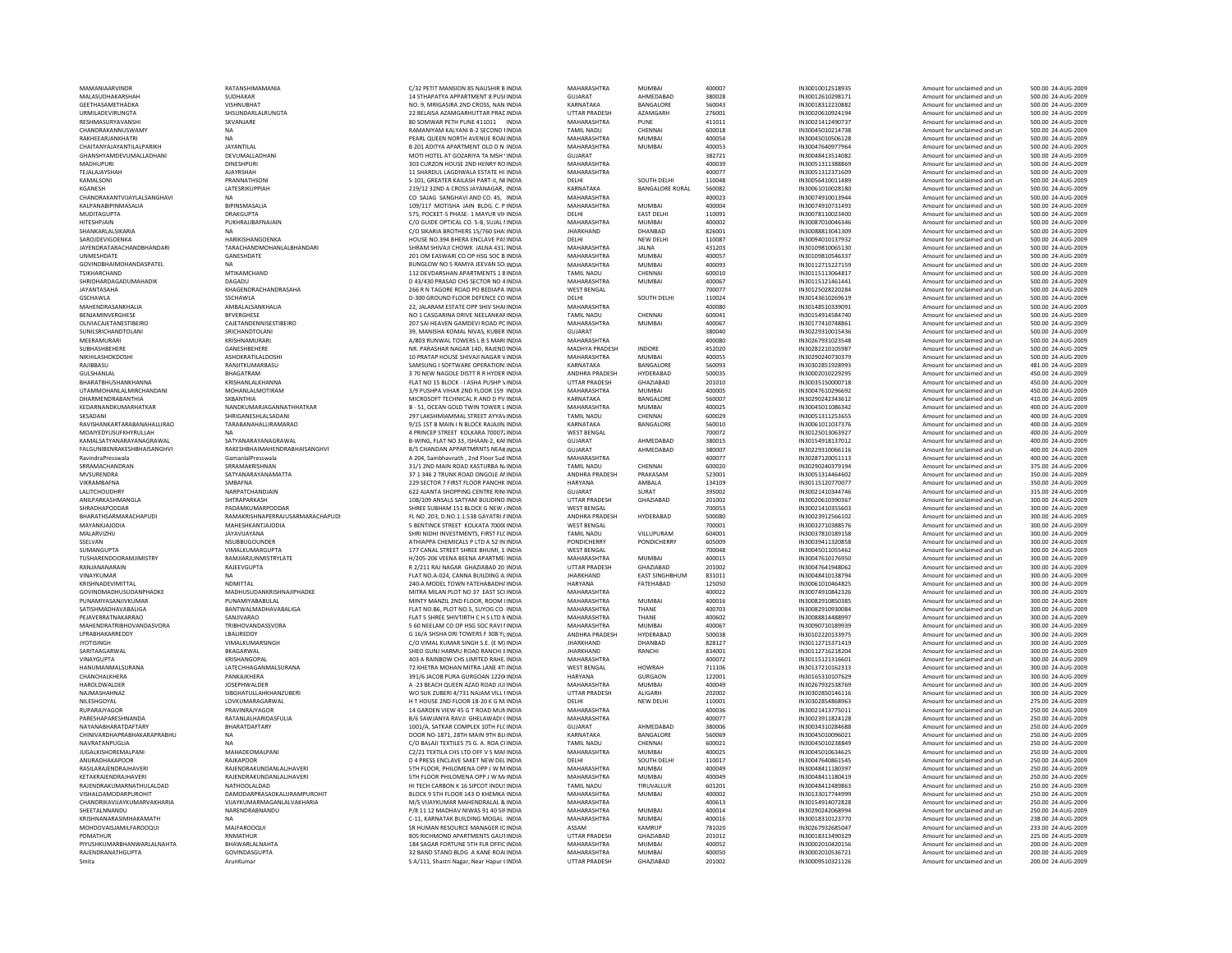| SAROJLALORAYA                       | VIJAYKUMARLALORAYA           | C/O HEMAN SINHA SRI RAM NIWAS INDIA         | UTTAR PRADESH        |                        | 208001      | IN30010010423894 | Amount for unclaimed and un | 200.00 24-AUG-2009 |
|-------------------------------------|------------------------------|---------------------------------------------|----------------------|------------------------|-------------|------------------|-----------------------------|--------------------|
| CICILYVARGHESEKADAMTHOTTU           | THOMASVARGHESEKADAMTHOTTU    | 59 GREAT WESTERN BUILDING MAH INDIA         | MAHARASHTRA          |                        | 400023      | IN30010011150266 | Amount for unclaimed and un | 200.00 24-AUG-2009 |
| SARALSUDAN                          | AMARNATHSUDAN                | C/O COL J N GUPTA E/87 DDA FLA INDIA        | DELHI                | SOUTH DELHI            | 110048      | IN30010012359807 | Amount for unclaimed and un | 200.00 24-AUG-2009 |
| ANJALIGARG                          | SHYAMMOHANGARG               | 58 B D ESTATE TIMARPUR DEHI 110( INDIA      | DELHI                | <b>NORTH DELHI</b>     | 110054      | IN30011810276966 | Amount for unclaimed and un | 200.00 24-AUG-2009 |
|                                     |                              |                                             |                      |                        |             |                  |                             | 200.00 24-AUG-2009 |
| RAJIVAPUNJABH                       | APUNJABHI                    | 304, SHIVALAYA, C BLOCK 262, ETHIHNDIA      | TAMIL NADU           |                        | 600105      | IN30015910114605 | Amount for unclaimed and un |                    |
| KANUBHAIMBRAHMBHATT                 | <b>NA</b>                    | A 4/7, KRIPA NAGAR S V RD IRLA VIL INDIA    | MAHARASHTRA          | <b>MUMBAI</b>          | 400056      | IN30018310284572 | Amount for unclaimed and un | 200.00 24-AUG-2009 |
| <b>JAYSHREEVINODCHANDRAVED</b>      | VINODCHANDRAVED              | 135 JUHU PRABHAT NEW VERSOVA INDIA          | MAHARASHTRA          | MUMBAL                 | 400053      | IN30018311056014 | Amount for unclaimed and un | 200.00 24-AUG-2009 |
| NARESHMAFATLALSHAH                  | MAFATLALMOHANLALSHAH         | 304 ARPITA APARTMENT T P S III RO. INDIA    | MAHARASHTRA          | <b>MUMBAI</b>          | 400092      | IN30018311316382 | Amount for unclaimed and un | 200.00 24-AUG-2009 |
| VINITAAGRAWAL                       | MAHESHKUMARAGRAWAL           | C/O C A PANKAJ AGRAWAL 2ND FLO INDIA        | CHHATTISGARH         | RAIPUR                 | 492001      | IN30018312038492 | Amount for unclaimed and un | 200.00 24-AUG-2009 |
| SHASHIKALAPRABHAKARSHETTY           | PRABHAKARMSHETTY             | FLAT NO 602 OM SHREE APARTMEN INDIA         | KARNATAKA            | SOUTH KARNATAKA        | 575006      | IN30018313479848 | Amount for unclaimed and un | 200.00 24-AUG-2009 |
|                                     |                              |                                             |                      |                        |             |                  |                             |                    |
| SURESHTHAWARDASTHAKUR               | THAWARDASJETHANANDTHAKUR     | 13/2 RAMAKRISHNA GULMOHAR CRINDIA           | MAHARASHTRA          | <b>MUMBAI</b>          | 400049      | IN30021410270829 | Amount for unclaimed and un | 200.00 24-AUG-2009 |
| KRISHNAHC                           | СНІККА                       | HPCL, MANGALORE REGIONAL OFFICINDIA         | KARNATAKA            |                        | 574149      | IN30021410333254 | Amount for unclaimed and un | 200.00 24-AUG-2009 |
| BHARATBHAIJAGANI                    | DAHYABHAUAGANI               | 2 VRUNDAVAN SOCIETY NEAR JANT/ INDIA        | GUJARAT              | SURAT                  | 395006      | IN30021411072385 | Amount for unclaimed and un | 200.00 24-AUG-2009 |
| SVARADARAJAN                        | <b>STKRISHNAMACHARY</b>      | F4 BABA FLATS PLOT 12 SANJAY GAMINDIA       | <b>TAMIL NADU</b>    | KANCHIPURAM            | 600088      | IN30021413392402 | Amount for unclaimed and un | 200.00 24-AUG-2009 |
|                                     | KKARUNAKARAN                 | 12.26 B MAIN.17TH CROSS MURTH/ INDIA        | KARNATAKA            | BANGALORE              | 560078      | IN30023910805195 |                             |                    |
| ANOOPVK                             |                              |                                             |                      |                        |             |                  | Amount for unclaimed and un | 200.00 24-AUG-2009 |
| SAILISWAROOPDAWANKAR                | SWAROOPNANDKUMARDAWANKAR     | SHIVAM B-104 GOPI TANK ROAD OP INDIA        | MAHARASHTRA          | MUMRAI                 | 400016      | IN30023950057435 | Amount for unclaimed and un | 200.00 24-AUG-2009 |
| SANJAYNSINGHANIA                    | NANDKISHORESINGHANIA         | D-1002, ANDHERI LINK ROAD ROYAL INDIA       | MAHARASHTRA          | MUMBAI                 | 400053      | IN30023950080452 | Amount for unclaimed and un | 200.00 24-AUG-2009 |
| MUNIRNIJAMMUJAWAR                   | NIJAMFATTELALMUJAWAR         | B 3.REVENUE COOP SOC ICS COLON\ INDIA       | MAHARASHTRA          | PUNE                   | 411007      | IN30028010544278 | Amount for unclaimed and un | 200.00 24-AUG-2009 |
| URAMESHCHAND                        | KMUTTAMCHAND                 | 29 KRISHNA PILLAI STREET TINDIVAN INDIA     | TAMIL NADU           | VILLUPURAM             | 604001      | IN30037810066262 | Amount for unclaimed and un | 200.00 24-AUG-2009 |
| GSURRAMANIAN                        | <b>GANAPATHY</b>             | SYNDICATE BANK NAGERCOIL 6290(INDIA         | <b>TAMIL NADU</b>    | KANYAKUMARI            | 629001      | IN30039414123237 | Amount for unclaimed and un | 200.00 24-AUG-2009 |
|                                     |                              |                                             |                      |                        |             |                  |                             |                    |
| KODURIBAPISETTY                     | KRAMALINGAM                  | 1/F/79, FLAT NO 43 BHAGYANAGAR INDIA        | ANDHRA PRADESH       | HYDERABAD              | 500020      | IN30045011313877 | Amount for unclaimed and un | 200.00 24-AUG-2009 |
| PRAVEENKUMARSHARMA                  | <b>JAIGOVINDSHARMA</b>       | POWER HOUSE COMPLEX TEESTA STINDIA          | SIKKIM               | <b>EAST SIKKIM</b>     | 737101      | IN30045012901157 | Amount for unclaimed and un | 200.00 24-AUG-2009 |
| LMARIAANTONY                        | LAZAR                        | 21/23 2ND MAIN ROAD JAYARAM NJNDIA          | <b>TAMIL NADU</b>    |                        | 600099      | IN30047640057892 | Amount for unclaimed and un | 200.00 24-AUG-2009 |
| SANJIVKRISHEN                       | SAROOPKRISHEN                | E 69 VASANT MARG VASANT VIHAR INDIA         | DELHI                | SOUTH WEST DELH        | 110057      | IN30047640082407 | Amount for unclaimed and un | 200.00 24-AUG-2009 |
| RAKESHSHAMSAPRA                     | SHAMSUNDERSAPRA              | BLDG D-1 (7), FLAT 103, 1ST FLOOR HNDIA     | MAHARASHTRA          |                        | 400074      | IN30047640710962 | Amount for unclaimed and un | 200.00 24-AUG-2009 |
|                                     |                              |                                             |                      |                        |             |                  |                             |                    |
| SANJOYKUMARROY                      | <b>SKROY</b>                 | 215 NEW DELHI APARTMENTS 7 VASINDIA         | DELHI                | <b>EAST DELHI</b>      | 110096      | IN30047642772229 | Amount for unclaimed and un | 200.00 24-AUG-2009 |
| <b>INDIRAPANDA</b>                  | <b>NA</b>                    | MANORAMA ESTATE DUPLEX NO 16 INDIA          | ORISSA               | KHORDA                 | 751010      | IN30048410234854 | Amount for unclaimed and un | 200.00 24-AUG-2009 |
| RAMARAIOTHI                         | SRAMAMOORTHY                 | 38 . BHAGIRATHI AMMAL ST T NAG/INDIA        | TAMIL NADU           | CHENNAI                | 600017      | IN30048411067207 | Amount for unclaimed and un | 200.00 24-AUG-2009 |
| PREETIKHANDWALA                     | MANISHKHANDWALA              | A/32. KESHAV APT KASTUR PARK SH INDIA       | MAHARASHTRA          | <b>MUMBAI</b>          | 400092      | IN30048411191828 | Amount for unclaimed and un | 200.00 24-AUG-2009 |
| <b>JAYANTIBHAIDEVABHAIPRAJAPATI</b> | DEVARHAIPRAIAPATI            |                                             | MAHARASHTRA          | MUMBAL                 |             |                  |                             |                    |
|                                     |                              | 3A/302, PANCHSHEEL RAHEJA TOWI INDIA        |                      |                        | 400097      | IN30048411450248 | Amount for unclaimed and un | 200.00 24-AUG-2009 |
| GHANSHYAMSINGH                      | KALICHARAN                   | B/2/255 PASCHIM VIHAR NEW DELHNDIA          | DELHI                | NEW DELHI              | 110063      | IN30048411465586 | Amount for unclaimed and un | 200.00 24-AUG-2009 |
| PRADEEPDVIDHATE                     | DEVRAMLAXMANVIDHATE          | RAMJI BHAYYA CHAWL WALKER WA INDIA          | MAHARASHTRA          | THANE                  | 400601      | IN30048413119893 | Amount for unclaimed and un | 200.00 24-AUG-2009 |
| SUMATHIHEGDE                        | PANUMANGALMEVISHWANATHHEGDE  | C/O P V HEGDE FCA C-106 INDALNA( INDIA      | KARNATAKA            | BELGAUM                | 591124      | IN30050510289683 | Amount for unclaimed and un | 200.00 24-AUG-2009 |
| RAIKUMAR                            | VIRENDRAKUMARSHARMA          | VASISTHA BHAWAN 179 CIVIL LINE INDIA        | <b>UTTAR PRADESH</b> | <b>BARFILLY</b>        | 243001      | IN30055610021897 | Amount for unclaimed and un | 200.00 24-AUG-2009 |
|                                     |                              |                                             |                      |                        |             |                  |                             |                    |
| BENITADSOUZA                        | ALLWYNDSOUZA                 | 47/1 DEFENCE COLONY 2ND MAIN I INDIA        | KARNATAKA            | BANGALORE              | 560038      | IN30061010184984 | Amount for unclaimed and un | 200.00 24-AUG-2009 |
| VANDANAOMPRAKASHJAIN                | OMPRAKASHKJAIN               | 62. 2ND FLOOR MAHAVIR SUKH BUILINDIA        | MAHARASHTRA          | <b>MUMBAI</b>          | 400014      | IN30061010705668 | Amount for unclaimed and un | 200.00 24-AUG-2009 |
| SURENDRASARKAR                      | KAILASHCHANDRASARKAR         | <b>GOLF LINK APPARTMENTS FLAT NO «INDIA</b> | <b>UTTAR PRADESH</b> | LUCKNOW                | 226001      | IN30068510595032 | Amount for unclaimed and un | 200.00 24-AUG-2009 |
| <b>UDAYVENKATESHHEGDE</b>           | VENKATESHHEGDE               | C501 ABHISHEK APT INDRAVADAN S INDIA        | MAHARASHTRA          | MUMRAI                 | 400097      | IN30074910122857 | Amount for unclaimed and un | 200.00 24-AUG-2009 |
| BANAVADIKARVIMALRAMACHANDRA         | BANAVADIKARRAMACHANDRAGANESH | 16/3, DADA MAHARA'S BLDG., KHAC INDIA       | MAHARASHTRA          | MUMRAI                 | 400004      | IN30082910110102 | Amount for unclaimed and un | 200.00 24-AUG-2009 |
|                                     |                              |                                             |                      |                        |             |                  |                             |                    |
| RAJNINARANG                         | MrRajeshNarang               | 124, Dharamkunj Aptt. Sector- 9 Rol INDIA   | DELHI                | <b>NORTH DELHI</b>     | 110085      | IN30086110139399 | Amount for unclaimed and un | 200.00 24-AUG-2009 |
| VIKASGULATI                         | <b>MOHAN</b>                 | CHANDRIVILLA.2ND FLOOR, 1, TEJPA INDIA      | MAHARASHTRA          | <b>MUMBAI</b>          | 400007      | IN30090710171825 | Amount for unclaimed and un | 200.00 24-AUG-2009 |
| VUAYKUMAR                           | GOPICHANDJAIN                | C/O-RIKKI BAKERY SOHAN CINEMA FINDIA        | HARYANA              | HISAR                  | 125001      | IN30094010153772 | Amount for unclaimed and un | 200.00 24-AUG-2009 |
| KIRANPURI                           | <b>NA</b>                    | C/O RAKESH PURLK-19 E. SES FLATS, INDIA     | DELHI                | SOUTH DELHI            | 110017      | IN30112715633444 | Amount for unclaimed and un | 200.00 24-AUG-2009 |
|                                     |                              |                                             |                      |                        |             |                  |                             |                    |
| CHAMANLALPASRICHA                   | SUNDERDASPASRICHA            | 3 EVERGREEN DADYSETH 2ND CROS: INDIA        | MAHARASHTRA          | MUMBAI                 | 400007      | IN30112716103475 | Amount for unclaimed and un | 200.00 24-AUG-2009 |
| RUBYKUMAR                           | MUKESHKUMAR                  | 46 HEERA BAGH DAYAL BAGHAGRA : INDIA        | <b>UTTAR PRADESH</b> | AGRA                   | 282005      | IN30112716605718 | Amount for unclaimed and un | 200.00 24-AUG-2009 |
| RAMUM                               | LATEMUNISWAMYM               | NO 644 3RD CROSS HMT LAYOUT RT INDIA        | KARNATAKA            | BANGALORE              | 560032      | IN30113526681237 | Amount for unclaimed and un | 200.00 24-AUG-2009 |
| <b>VIKASDARSHANARORA</b>            | DARSHANARORA                 | 501 WINDSOR TOWER T 28 SHASTRI INDIA        | MAHARASHTRA          | MUMRAI                 | 400053      | IN30115122002866 | Amount for unclaimed and un | 200.00 24-AUG-2009 |
| GOVINDDEVKEDIA                      | <b>GOURISHANKARKEDIA</b>     | 17 1 D ALIPUR ROAD KOLKATA 7000 INDIA       | <b>WEST BENGAL</b>   |                        | 700027      | IN30115122352353 | Amount for unclaimed and un | 200.00 24-AUG-2009 |
|                                     |                              |                                             |                      |                        |             |                  |                             |                    |
| BENNETTBUTHELLO                     | WALTERBUTHELLO               | 5A, SAIDHAM, PREMIER ROAD, KURLINDIA        | MAHARASHTRA          |                        | 400070      | IN30122510118173 | Amount for unclaimed and un | 200.00 24-AUG-2009 |
| BIMALENDUCHOWDHURY                  | <b>NA</b>                    | P 17 C.I.T. ROAD SCHEME VI M CAL INDIA      | WEST BENGAL          |                        | 700054      | IN30125010124588 | Amount for unclaimed and un | 200.00 24-AUG-2009 |
| NIKHILKAPOOR                        | <b>LATESHSWAROOPKAPOOR</b>   | 1093 .GANDHI GALI CHANDNI CHOW INDIA        | DELHI                |                        | 110006      | IN30133020097097 | Amount for unclaimed and un | 200.00 24-AUG-2009 |
| INDIRASURANA                        | HANUMANMALSURANA             | 72 KHETRA MOHAN MITRA LANE 4TI INDIA        | <b>WEST BENGAL</b>   | <b>HOWRAH</b>          | 711106      | IN30137210162320 | Amount for unclaimed and un | 200.00 24-AUG-2009 |
|                                     | CHHAGANMALSURANA             | 72 KHETRA MOHAN MITRA LANE 4TI INDIA        | <b>WEST BENGAL</b>   | <b>HOWRAH</b>          |             | IN30137210177326 |                             | 200.00 24-AUG-2009 |
| HANUMANMALSURANA                    |                              |                                             |                      |                        | 711106      |                  | Amount for unclaimed and un |                    |
| KIRANJAYENDRAKUMARRAVAL             | JAYENDRAKUMARRAVAL           | 818, BHAU NI POLE RAIPUR CHAKLA INDIA       | <b>GUJARAT</b>       | AHMEDABAD              | 380001      | IN30148510132675 | Amount for unclaimed and un | 200.00 24-AUG-2009 |
| PADMAJARAMESHKURUP                  | RAMESHCHANDRAKURUP           | G 1/501 SUNDERVAN COMPLEX LOK INDIA         | MAHARASHTRA          | <b>MUMBAI</b>          | 400053      | IN30154915678585 | Amount for unclaimed and un | 200.00 24-AUG-2009 |
| GIRISHMADHUSUDANVAIDYA              | MADHUSUDANVAIDYA             | 2 KARISHMA DUPLEX NR APSARA AP INDIA        | GUJARAT              | AHMEDABAD              | 380015      | IN30164510222117 | Amount for unclaimed and un | 200.00 24-AUG-2009 |
| KANHEYALALBHATIA                    | THARIARAMBHATIA              | RZ-73A/3 GALI NO-7, NEW UTTAM NINDIA        | DELHI                | NEW DELHI              | 110059      | IN30226911452937 | Amount for unclaimed and un | 200.00 24-AUG-2009 |
|                                     |                              |                                             |                      |                        |             |                  |                             |                    |
| MANJUJAIN                           | ANANDSWRAUPJAIN              | 40 GARDEN VIEW MEERUTUTTAR PFINDIA          | UTTARAKHAND          | MEERUT                 | 250001      | IN30226911978514 | Amount for unclaimed and un | 200.00 24-AUG-2009 |
| DEVIDASKHUSHALDAS                   | KHUSALDASBACHUMAL            | 24. SUKHDHAM FLATS, OPP, HAREKFINDIA        | <b>GUJARAT</b>       | AHMEDABAD              | 380013      | IN30246110137966 | Amount for unclaimed and un | 200.00 24-AUG-2009 |
| SUKETUBHARATKUMARSADIWALA           | BHARATKUMARSADIWALA          | 81. VINODBHUVAN PRITAM NAGAR INDIA          | <b>GUJARAT</b>       | AHMEDABAD              | 380006      | IN30246110171074 | Amount for unclaimed and un | 200.00 24-AUG-2009 |
| UMADHINGRA                          | SHVKDHINGRA                  | C 2/281 JANAK PURLNEW DELHI 110 INDIA       | DELHI                | <b>NEW DELHI</b>       | 110058      | IN30254010009626 | Amount for unclaimed and un | 200.00 24-AUG-2009 |
|                                     |                              |                                             |                      |                        |             |                  |                             |                    |
| NIRANJANACHANDRUKHATRI              | CHANDRUGIRDHARILALKHATRI     | M S 15/523 CHEMBUR COLONYMUI INDIA          | MAHARASHTRA          |                        | 400074      | IN30267932631129 | Amount for unclaimed and un | 200.00 24-AUG-2009 |
| <b>JOLLYJAIN</b>                    | <b>ATULIAIN</b>              | 146 HARSH VIHAR PITAMPURANEW INDIA          | DELHI                | <b>NORTH DELHI</b>     | 110034      | IN30267932657277 | Amount for unclaimed and un | 200.00 24-AUG-2009 |
| HIMMATSHANKARSHETTY                 | SHANKARRAMASHETTY            | C/12 SAHAKAR NAGAR WADALA MUNDIA            | MAHARASHTRA          | <b>MUMBAI</b>          | 400031      | IN30267933426063 | Amount for unclaimed and un | 200.00 24-AUG-2009 |
| PREETIRANIAN                        | RAIFFVRANIAN                 | X 1 II/4 SAF GAMES VILLAGE KOYAM INDIA      | TAMII NADU           | CHENNAL                | 600107      | IN30267936046478 | Amount for unclaimed and un | 200.00 24-AUG-2009 |
| KalshettySangameshwarTamanappa      | KalshettyTamanappaSidramappa | 223, Jodbhavi Peth, Opp Golchavadi INDIA    | MAHARASHTRA          | SOLAPUR                | 413002      | IN30287120034844 | Amount for unclaimed and un | 200.00 24-AUG-2009 |
| PRAVINBHAIGAJIBHAIGABANI            | <b>GAJIBHAIGABAN</b>         | 604 BLD NO 45 POONAM SAGAR CO INDIA         | MAHARASHTRA          | THANE                  | 401107      | IN30302850394229 | Amount for unclaimed and un | 200.00 24-AUG-2009 |
|                                     |                              |                                             | PUNJAB               |                        | 144001      |                  |                             | 200.00 24-AUG-2009 |
| ROSHANLALGUPTA                      | <b>JAGIRILALGUPTA</b>        | C 355 SUBHASH NAGAR JALANDHAR INDIA         |                      |                        |             | IN30302852898105 | Amount for unclaimed and un |                    |
| SHAMSUDDINKWALLANI                  | <b>NA</b>                    | KALPAK HITES FLAT NO 10 10TH FLO INDIA      | MAHARASHTRA          | MUMRAI                 | 400050      | IN30010010232619 | Amount for unclaimed and un | 150.00 24-AUG-2009 |
| SWARANPERSHAD                       | LATEBENIPERSHAD              | 45 FRIENDS COLONY EAST NEW DELIINDIA        | DELHI                | SOUTH DELHI            | 110065      | IN30010012256562 | Amount for unclaimed and un | 150.00 24-AUG-2009 |
| CHHAGANRAJSOLANKI                   | <b>GAJRAJJISOLANKI</b>       | CRYSTAL PALACE ROW HOUSE NO 1! INDIA        | MAHARASHTRA          | MUMBAL                 | 400064      | IN30012610193024 | Amount for unclaimed and un | 150.00 24-AUG-2009 |
| BANSILALMADHIAN                     | <b>JETHANANDMADHIAN</b>      | 6-31, SHYAM NIVAS 51, WARDEN RC INDIA       | MAHARASHTRA          | <b>MUMBAI</b>          | 400026      | IN30014210500727 | Amount for unclaimed and un | 150.00 24-AUG-2009 |
|                                     |                              |                                             |                      |                        |             |                  |                             |                    |
| RABIAGUPTA                          | SURANJANDAS                  | C/O JWT PENINSULA CHAMBERS 3RI INDIA        | MAHARASHTRA          | MUMBAI                 | 400013      | IN30014210592688 | Amount for unclaimed and un | 150.00 24-AUG-2009 |
| KAILASHCHANDRADHOOT                 | GAURISHANKERDHOOT            | 4. SOHAM APT KESHAVNAGAR NR. S INDIA        | <b>GUJARAT</b>       | AHMEDABAD              | 380027      | IN30015910438506 | Amount for unclaimed and un | 150.00 24-AUG-2009 |
| ASHOKBHAMBHANI                      | RAMCHANDBHAMBHANI            | 174, BAIRATHI COLONY NO.2, INDO INDIA       | MADHYA PRADESH       | <b>INDORF</b>          | 452001      | IN30015910800263 | Amount for unclaimed and un | 150.00 24-AUG-2009 |
| RAJHASIVARAMANMS                    | SIVASUBRAMANIANM             | A/12 LIC COLONY TIRUCHIRAPALLI EINDIA       | TAMIL NADU           | TIRUCHIRAPPALLI        | 620021      | IN30044110316698 | Amount for unclaimed and un | 150.00 24-AUG-2009 |
|                                     |                              |                                             | MAHARASHTRA          |                        | 400026      |                  |                             |                    |
| SLALITHA                            | PRSOMASUNDARAN               | NO 1 BISHOPS GATE BHULABHAI DE! INDIA       |                      | <b>MUMBAI</b>          |             | IN30047642966828 | Amount for unclaimed and un | 150.00 24-AUG-2009 |
| MEHERCYRILDESOUZA                   | CYRILIOSEPHDESOUZA           | C/O S J PATEL 16. JENKINS HOUSE, 3 INDIA    | MAHARASHTRA          |                        | 400039      | IN30048410777237 | Amount for unclaimed and un | 150.00 24-AUG-2009 |
| SHAILESHSUNDERLAI SHAH              | NΔ                           | F/2 CHANDAN MAHAI 1ST FLOOR 1 INDIA         | MAHARASHTRA          | MUMBAI                 | 400055      | IN30051310030477 | Amount for unclaimed and un | 150.00 24-AUG-2009 |
| RAMESHARJUNBHAIPARMAR               | ARJUNBHAIKUKABHAIPARMAR      | 25/6 SHANTI NAGAR S G ROAD JACC INDIA       | MAHARASHTRA          | <b>MUMBAI</b>          | 400011      | IN30051310608302 | Amount for unclaimed and un | 150.00 24-AUG-2009 |
| SBALASUBRAMANIAN                    | RSRINIVASAN                  | NO 73 THIRD STREET AVM AVENUE 'INDIA        | <b>TAMIL NADU</b>    | CHENNAI                | 600092      | IN30051310685705 | Amount for unclaimed and un | 150.00 24-AUG-2009 |
|                                     |                              |                                             |                      |                        |             |                  |                             |                    |
| MANISHRAMESHCHANDRAJAIN             | RAMESHCHANDRAMOHANLALJAIN    | C 80 DHOLAKWALA CHAWL OPP L R INDIA         | MAHARASHTRA          | <b>MUMBAI</b>          | 400028      | IN30051314518709 | Amount for unclaimed and un | 150.00 24-AUG-2009 |
| BHAWERLALSINGHI                     | ANRAJJISINGHI                | 130 GOVINDAPPA NAICKEN STREET INDIA         | <b>TAMIL NADU</b>    | CHENNAI                | 600001      | IN30061010565442 | Amount for unclaimed and un | 150.00 24-AUG-2009 |
| RAIFSHINAIK                         | <b>ISHVERLALGNAIK</b>        | 301/A SONAL CLASSIC HSG SOCIETY INDIA       | MAHARASHTRA          | MUMBAI                 | 400058      | IN30075710590020 | Amount for unclaimed and un | 150.00 24-AUG-2009 |
| SAVLADIPESHRATILAL                  | SAVLARATILALP                | 11, NALANDA, SECTOR 3, CHARKOP INDIA        | MAHARASHTRA          | MUMBAI                 | 400067      | IN30082910704712 | Amount for unclaimed and un | 150.00 24-AUG-2009 |
| BHARATBHUSHANVERMA                  | LATESHRAMCHAND               | C 239/2 GALI NO 8 BHAJAN PURA NEINDIA       | DELHI                | <b>EAST DELHI</b>      | 110053      | IN30088814478864 | Amount for unclaimed and un | 150.00 24-AUG-2009 |
|                                     |                              |                                             |                      |                        |             |                  |                             |                    |
| <b>INDIAPORTFOLIOLIMITED</b>        | <b>NA</b>                    | D NO 3/85<br>6TH LANE PAND/INDIA            | ANDHRA PRADESH       | <b>GUNTUR</b>          | 522616      | IN30102221019946 | Amount for unclaimed and un | 150.00 24-AUG-2009 |
| I MOTHILAI SURANA                   | <b>RHI UNCHANDSURANA</b>     | 106 SANTHAPET GUDIYATTAM GUDUNDIA           | <b>TAMIL NADU</b>    | VELLORE                | 632602      | IN30108022166942 | Amount for unclaimed and un | 150.00 24-AUG-2009 |
| MANISHAAGRAWAL                      | ASHUTOSHAGRAWAL              | W 121, REAR G F GK - II NEW DELHI : INDIA   | DELHI                | SOUTH DELHI            | 110048      | IN30115113383804 | Amount for unclaimed and un | 150.00 24-AUG-2009 |
| VUAYASAXENA                         | SHANTISWARUP                 | SRM MEDICAL COLLEGE SRM NAGAF INDIA         | <b>TAMIL NADU</b>    | KANCHIPURAM            | 603203      | IN30115122384430 | Amount for unclaimed and un | 150.00 24-AUG-2009 |
|                                     |                              |                                             |                      |                        |             |                  |                             |                    |
| NAGAMANIKG                          | <b>REDDYKS</b>               | PLOT 267 BLOCK 3 ROAD 78 JUBILEE INDIA      | ANDHRA PRADESH       | HYDERABAD              | 500033      | IN30131320987756 | Amount for unclaimed and un | 150.00 24-AUG-2009 |
| SHII PIGUPTA                        | PAWANGUPTA                   | PLOT NO 74 FOURTH FLOOR SECTOR INDIA        | MAHARASHTRA          | THANF                  | 400703      | IN30154917744433 | Amount for unclaimed and un | 150.00 24-AUG-2009 |
| <b>ILAMMIIS 4 A DD 4</b>            | CUANDANAALDATM               | CUASI DADASA                                |                      | <b>IN ADILIA L. 11</b> | <b>DEOD</b> | 1202020524       |                             |                    |

| <b>S INDIA</b>            | <b>UTTAR PRADESH</b>        |                             | 208001           | IN30010010423894                     | Amount for unclaimed and un                                | 200.00 24-AUG-2009                       |
|---------------------------|-----------------------------|-----------------------------|------------------|--------------------------------------|------------------------------------------------------------|------------------------------------------|
| <b>H INDIA</b>            |                             |                             | 400023           | IN30010011150266                     | Amount for unclaimed and un                                | 200.00 24-AUG-2009                       |
|                           | MAHARASHTRA<br><b>DELHI</b> | SOUTH DELHI                 |                  |                                      |                                                            |                                          |
| A' INDIA                  |                             |                             | 110048           | IN30010012359807                     | Amount for unclaimed and un                                | 200.00 24-AUG-2009                       |
| OC INDIA                  | <b>DELHI</b>                | NORTH DELHI                 | 110054           | IN30011810276966                     | Amount for unclaimed and un                                | 200.00 24-AUG-2009                       |
| <b>HIINDIA</b>            | <b>TAMIL NADU</b>           |                             | 600105           | IN30015910114605                     | Amount for unclaimed and un                                | 200.00 24-AUG-2009                       |
| 'IL INDIA                 | MAHARASHTRA                 | MUMBAI                      | 400056           | IN30018310284572                     | Amount for unclaimed and un                                | 200.00 24-AUG-2009                       |
| A INDIA                   | MAHARASHTRA                 | <b>MUMBAI</b>               | 400053           | IN30018311056014                     | Amount for unclaimed and un                                | 200.00 24-AUG-2009                       |
|                           |                             |                             |                  |                                      |                                                            |                                          |
| O. INDIA                  | MAHARASHTRA                 | <b>MUMBAI</b>               | 400092           | IN30018311316382                     | Amount for unclaimed and un                                | 200.00 24-AUG-2009                       |
| O INDIA                   | CHHATTISGARH                | RAIPUR                      | 492001           | IN30018312038492                     | Amount for unclaimed and un                                | 200.00 24-AUG-2009                       |
| EN INDIA                  | KARNATAKA                   | SOUTH KARNATAKA             | 575006           | IN30018313479848                     | Amount for unclaimed and un                                | 200.00 24-AUG-2009                       |
| CR INDIA                  | MAHARASHTRA                 | <b>MUMBAI</b>               | 400049           | IN30021410270829                     | Amount for unclaimed and un                                | 200.00 24-AUG-2009                       |
|                           | KARNATAKA                   |                             | 574149           | IN30021410333254                     | Amount for unclaimed and un                                | 200.00 24-AUG-2009                       |
| FI(INDIA                  |                             |                             |                  |                                      |                                                            |                                          |
| <b>T/INDIA</b>            | <b>GUJARAT</b>              | SURAT                       | 395006           | IN30021411072385                     | Amount for unclaimed and un                                | 200.00 24-AUG-2009                       |
| AN INDIA                  | <b>TAMIL NADU</b>           | KANCHIPURAM                 | 600088           | IN30021413392402                     | Amount for unclaimed and un                                | 200.00 24-AUG-2009                       |
| <b>H/INDIA</b>            | KARNATAKA                   | BANGALORE                   | 560078           | IN30023910805195                     | Amount for unclaimed and un                                | 200.00 24-AUG-2009                       |
| <b>PINDIA</b>             | MAHARASHTRA                 | <b>MUMBAI</b>               | 400016           | IN30023950057435                     | Amount for unclaimed and un                                | 200.00 24-AUG-2009                       |
|                           | MAHARASHTRA                 | <b>MUMBAI</b>               | 400053           | IN30023950080452                     |                                                            | 200.00 24-AUG-2009                       |
| AL INDIA                  |                             |                             |                  |                                      | Amount for unclaimed and un                                |                                          |
| N'INDIA                   | MAHARASHTRA                 | PUNE                        | 411007           | IN30028010544278                     | Amount for unclaimed and un                                | 200.00 24-AUG-2009                       |
| AN INDIA                  | <b>TAMIL NADU</b>           | VILLUPURAM                  | 604001           | IN30037810066262                     | Amount for unclaimed and un                                | 200.00 24-AUG-2009                       |
| O(INDIA                   | <b>TAMIL NADU</b>           | KANYAKUMARI                 | 629001           | IN30039414123237                     | Amount for unclaimed and un                                | 200.00 24-AUG-2009                       |
| <b>R INDIA</b>            | ANDHRA PRADESH              | HYDERABAD                   | 500020           | IN30045011313877                     | Amount for unclaimed and un                                | 200.00 24-AUG-2009                       |
|                           |                             |                             |                  |                                      |                                                            |                                          |
| ST INDIA                  | SIKKIM                      | <b>EAST SIKKIM</b>          | 737101           | IN30045012901157                     | Amount for unclaimed and un                                | 200.00 24-AUG-2009                       |
| N. INDIA                  | <b>TAMIL NADU</b>           |                             | 600099           | IN30047640057892                     | Amount for unclaimed and un                                | 200.00 24-AUG-2009                       |
| R INDIA                   | DELHI                       | SOUTH WEST DELH             | 110057           | IN30047640082407                     | Amount for unclaimed and un                                | 200.00 24-AUG-2009                       |
| RHINDIA                   | MAHARASHTRA                 |                             | 400074           | IN30047640710962                     | Amount for unclaimed and un                                | 200.00 24-AUG-2009                       |
| AS INDIA                  | DELHI                       | <b>EAST DELHI</b>           | 110096           | IN30047642772229                     | Amount for unclaimed and un                                | 200.00 24-AUG-2009                       |
|                           |                             |                             |                  |                                      |                                                            |                                          |
| 16 INDIA                  | ORISSA                      | KHORDA                      | 751010           | IN30048410234854                     | Amount for unclaimed and un                                | 200.00 24-AUG-2009                       |
| G/INDIA                   | <b>TAMIL NADU</b>           | CHENNAI                     | 600017           | IN30048411067207                     | Amount for unclaimed and un                                | 200.00 24-AUG-2009                       |
| SH INDIA                  | MAHARASHTRA                 | <b>MUMBAI</b>               | 400092           | IN30048411191828                     | Amount for unclaimed and un                                | 200.00 24-AUG-2009                       |
| <b>NI INDIA</b>           | MAHARASHTRA                 | <b>MUMBAI</b>               | 400097           | IN30048411450248                     | Amount for unclaimed and un                                | 200.00 24-AUG-2009                       |
|                           | DELHI                       |                             | 110063           | IN30048411465586                     |                                                            |                                          |
| LI INDIA                  |                             | NEW DELHI                   |                  |                                      | Amount for unclaimed and un                                | 200.00 24-AUG-2009                       |
| A INDIA                   | MAHARASHTRA                 | THANE                       | 400601           | IN30048413119893                     | Amount for unclaimed and un                                | 200.00 24-AUG-2009                       |
| <b>AUNDIA</b>             | KARNATAKA                   | BELGAUM                     | 591124           | IN30050510289683                     | Amount for unclaimed and un                                | 200.00 24-AUG-2009                       |
| NE INDIA                  | <b>UTTAR PRADESH</b>        | BAREILLY                    | 243001           | IN30055610021897                     | Amount for unclaimed and un                                | 200.00 24-AUG-2009                       |
| <b>VINDIA</b>             | KARNATAKA                   | BANGALORE                   | 560038           | IN30061010184984                     | Amount for unclaimed and un                                | 200.00 24-AUG-2009                       |
|                           |                             |                             |                  |                                      |                                                            |                                          |
| <b>JII INDIA</b>          | MAHARASHTRA                 | MUMBAI                      | 400014           | IN30061010705668                     | Amount for unclaimed and un                                | 200.00 24-AUG-2009                       |
| <b>J</b> INDIA            | UTTAR PRADESH               | LUCKNOW                     | 226001           | IN30068510595032                     | Amount for unclaimed and un                                | 200.00 24-AUG-2009                       |
| <b>SINDIA</b>             | MAHARASHTRA                 | <b>MUMBAI</b>               | 400097           | IN30074910122857                     | Amount for unclaimed and un                                | 200.00 24-AUG-2009                       |
| AE INDIA                  | MAHARASHTRA                 | MUMBAI                      | 400004           | IN30082910110102                     | Amount for unclaimed and un                                | 200.00 24-AUG-2009                       |
|                           | DELHI                       |                             |                  |                                      |                                                            |                                          |
| or INDIA                  |                             | NORTH DELHI                 | 110085           | IN30086110139399                     | Amount for unclaimed and un                                | 200.00 24-AUG-2009                       |
| PAINDIA                   | MAHARASHTRA                 | MUMBAI                      | 400007           | IN30090710171825                     | Amount for unclaimed and un                                | 200.00 24-AUG-2009                       |
| <b>I FINDIA</b>           | <b>HARYANA</b>              | HISAR                       | 125001           | IN30094010153772                     | Amount for unclaimed and un                                | 200.00 24-AUG-2009                       |
| S INDIA                   | <b>DELHI</b>                | SOUTH DELHI                 | 110017           | IN30112715633444                     | Amount for unclaimed and un                                | 200.00 24-AUG-2009                       |
| <b>JS: INDIA</b>          | MAHARASHTRA                 | <b>MUMBAI</b>               | 400007           | IN30112716103475                     | Amount for unclaimed and un                                | 200.00 24-AUG-2009                       |
|                           |                             |                             |                  |                                      |                                                            |                                          |
| A : INDIA                 | <b>UTTAR PRADESH</b>        | AGRA                        | 282005           | IN30112716605718                     | Amount for unclaimed and un                                | 200.00 24-AUG-2009                       |
| RT INDIA                  | KARNATAKA                   | BANGALORE                   | 560032           | IN30113526681237                     | Amount for unclaimed and un                                | 200.00 24-AUG-2009                       |
| <b>RI INDIA</b>           | MAHARASHTRA                 | <b>MUMBAI</b>               | 400053           | IN30115122002866                     | Amount for unclaimed and un                                | 200.00 24-AUG-2009                       |
| 00 INDIA                  | <b>WEST BENGAL</b>          |                             | 700027           | IN30115122352353                     | Amount for unclaimed and un                                | 200.00 24-AUG-2009                       |
|                           |                             |                             |                  |                                      |                                                            |                                          |
| <b>RUNDIA</b>             | MAHARASHTRA                 |                             | 400070           | IN30122510118173                     | Amount for unclaimed and un                                | 200.00 24-AUG-2009                       |
| AL INDIA                  | <b>WEST BENGAL</b>          |                             | 700054           | IN30125010124588                     | Amount for unclaimed and un                                | 200.00 24-AUG-2009                       |
| WINDIA                    | DELHI                       |                             | 110006           | IN30133020097097                     | Amount for unclaimed and un                                | 200.00 24-AUG-2009                       |
| <b>ITIINDIA</b>           | <b>WEST RENGAL</b>          | <b>HOWRAH</b>               | 711106           | IN30137210162320                     | Amount for unclaimed and un                                | 200.00 24-AUG-2009                       |
| <b>ITIINDIA</b>           | <b>WEST BENGAL</b>          | <b>HOWRAH</b>               | 711106           | IN30137210177326                     | Amount for unclaimed and un                                | 200.00 24-AUG-2009                       |
|                           |                             |                             |                  |                                      |                                                            |                                          |
| A INDIA                   | GUJARAT                     | AHMEDABAD                   | 380001           | IN30148510132675                     | Amount for unclaimed and un                                | 200.00 24-AUG-2009                       |
| <b>INDIA</b>              | MAHARASHTRA                 |                             | 400053           | IN30154915678585                     | Amount for unclaimed and un                                |                                          |
| AP INDIA                  |                             | MUMBAI                      |                  |                                      |                                                            |                                          |
|                           | GUJARAT                     | AHMEDABAD                   | 380015           | IN30164510222117                     | Amount for unclaimed and un                                | 200.00 24-AUG-2009<br>200.00 24-AUG-2009 |
|                           |                             |                             |                  |                                      |                                                            |                                          |
| I NINDIA                  | DELHI                       | <b>NEW DELHI</b>            | 110059           | IN30226911452937                     | Amount for unclaimed and un                                | 200.00 24-AUG-2009                       |
| PF INDIA                  | UTTARAKHAND                 | MEERUT                      | 250001           | IN30226911978514                     | Amount for unclaimed and un                                | 200.00 24-AUG-2009                       |
| <b>KFINDIA</b>            | GUJARAT                     | AHMEDABAD                   | 380013           | IN30246110137966                     | Amount for unclaimed and un                                | 200.00 24-AUG-2009                       |
| R INDIA                   | GUJARAT                     | AHMEDABAD                   | 380006           | IN30246110171074                     | Amount for unclaimed and un                                | 200.00 24-AUG-2009                       |
|                           |                             |                             |                  |                                      |                                                            |                                          |
| 10 INDIA                  | DELHI                       | <b>NEW DELHI</b>            | 110058           | IN30254010009626                     | Amount for unclaimed and un                                | 200.00 24-AUG-2009                       |
| <b>UI INDIA</b>           | MAHARASHTRA                 |                             | 400074           | IN30267932631129                     | Amount for unclaimed and un                                | 200.00 24-AUG-2009                       |
| W INDIA                   | DELHI                       | NORTH DELHI                 | 110034           | IN30267932657277                     | Amount for unclaimed and un                                | 200.00 24-AUG-2009                       |
| <b>ALINDIA</b>            | MAHARASHTRA                 | <b>MUMBAI</b>               | 400031           | IN30267933426063                     | Amount for unclaimed and un                                | 200.00 24-AUG-2009                       |
| M INDIA                   | <b>TAMIL NADU</b>           | CHENNAL                     | 600107           | IN30267936046478                     | Amount for unclaimed and un                                | 200.00 24-AUG-2009                       |
| di INDIA                  | MAHARASHTRA                 | SOLAPUR                     | 413002           | IN30287120034844                     | Amount for unclaimed and un                                | 200.00 24-AUG-2009                       |
|                           |                             |                             |                  |                                      |                                                            |                                          |
| O INDIA                   | MAHARASHTRA                 | THANE                       | 401107           | IN30302850394229                     | Amount for unclaimed and un                                | 200.00 24-AUG-2009                       |
| AR INDIA                  | PUNJAB                      |                             | 144001           | IN30302852898105                     | Amount for unclaimed and un                                | 200.00 24-AUG-2009                       |
| O INDIA                   | MAHARASHTRA                 | MUMBAI                      | 400050           | IN30010010232619                     | Amount for unclaimed and un                                | 150.00 24-AUG-2009                       |
| FIIINDIA                  | <b>DELHI</b>                | SOUTH DELHI                 | 110065           | IN30010012256562                     | Amount for unclaimed and un                                | 150.00 24-AUG-2009                       |
|                           |                             |                             |                  |                                      |                                                            |                                          |
| 1! INDIA                  | MAHARASHTRA                 | <b>MUMBAI</b>               | 400064           | IN30012610193024                     | Amount for unclaimed and un                                | 150.00 24-AUG-2009                       |
| <b>RCINDIA</b>            | MAHARASHTRA                 | MUMBAI                      | 400026           | IN30014210500727                     | Amount for unclaimed and un                                | 150.00 24-AUG-2009                       |
| <b>RI INDIA</b>           | MAHARASHTRA                 | <b>MUMBAI</b>               | 400013           | IN30014210592688                     | Amount for unclaimed and un                                | 150.00 24-AUG-2009                       |
| . S INDIA                 | <b>GUJARAT</b>              | AHMEDABAD                   | 380027           | IN30015910438506                     | Amount for unclaimed and un                                | 150.00 24-AUG-2009                       |
| O INDIA                   | <b>MADHYA PRADESH</b>       | <b>INDORF</b>               | 452001           | IN30015910800263                     | Amount for unclaimed and un                                | 150.00 24-AUG-2009                       |
|                           |                             |                             |                  |                                      |                                                            |                                          |
| I EINDIA                  | TAMIL NADU                  | TIRUCHIRAPPALLI             | 620021           | IN30044110316698                     | Amount for unclaimed and un                                | 150.00 24-AUG-2009                       |
| E! INDIA                  | MAHARASHTRA                 | <b>MUMBAI</b>               | 400026           | IN30047642966828                     | Amount for unclaimed and un                                | 150.00 24-AUG-2009                       |
| 3 INDIA                   | MAHARASHTRA                 |                             | 400039           | IN30048410777237                     | Amount for unclaimed and un                                | 150.00 24-AUG-2009                       |
| 1 INDIA                   | MAHARASHTRA                 | <b>MUMBAI</b>               | 400055           | IN30051310030477                     | Amount for unclaimed and un                                | 150.00 24-AUG-2009                       |
|                           |                             | <b>MUMBAI</b>               |                  |                                      |                                                            |                                          |
| CCINDIA                   | MAHARASHTRA                 |                             | 400011           | IN30051310608302                     | Amount for unclaimed and un                                | 150.00 24-AUG-2009                       |
| E 'INDIA                  | <b>TAMIL NADU</b>           | CHENNAI                     | 600092           | IN30051310685705                     | Amount for unclaimed and un                                | 150.00 24-AUG-2009                       |
| R INDIA                   | MAHARASHTRA                 | MUMBAI                      | 400028           | IN30051314518709                     | Amount for unclaimed and un                                | 150.00 24-AUG-2009                       |
| T INDIA                   | <b>TAMIL NADU</b>           | CHENNAL                     | 600001           | IN30061010565442                     | Amount for unclaimed and un                                | 150.00 24-AUG-2009                       |
| Y INDIA                   | MAHARASHTRA                 | <b>MUMBAI</b>               | 400058           | IN30075710590020                     | Amount for unclaimed and un                                | 150.00 24-AUG-2009                       |
|                           |                             |                             |                  |                                      |                                                            |                                          |
| P INDIA                   | MAHARASHTRA                 | MUMBAI                      | 400067           | IN30082910704712                     | Amount for unclaimed and un                                | 150.00 24-AUG-2009                       |
| NE INDIA                  | DELHI                       | <b>EAST DELHI</b>           | 110053           | IN30088814478864                     | Amount for unclaimed and un                                | 150.00 24-AUG-2009                       |
| <b>D/INDIA</b>            | ANDHRA PRADESH              | <b>GUNTUR</b>               | 522616           | IN30102221019946                     | Amount for unclaimed and un                                | 150.00 24-AUG-2009                       |
| DIINDIA                   | <b>TAMIL NADU</b>           | VELLORE                     | 632602           | IN30108022166942                     | Amount for unclaimed and un                                | 150.00 24-AUG-2009                       |
| II:INDIA                  | <b>DELHI</b>                | SOUTH DELHI                 | 110048           | IN30115113383804                     | Amount for unclaimed and un                                | 150.00 24-AUG-2009                       |
|                           |                             |                             |                  |                                      |                                                            |                                          |
| AF INDIA                  | <b>TAMIL NADU</b>           | KANCHIPURAM                 | 603203           | IN30115122384430                     | Amount for unclaimed and un                                | 150.00 24-AUG-2009                       |
| EE INDIA                  | ANDHRA PRADESH              | <b>HYDERABAD</b>            | 500033           | IN30131320987756                     | Amount for unclaimed and un                                | 150.00 24-AUG-2009                       |
| <b>ORINDIA</b><br>N INDIA | MAHARASHTRA<br>MANIPUR      | THANE<br><b>IMPHAL WEST</b> | 400703<br>795001 | IN30154917744433<br>IN30302852440097 | Amount for unclaimed and un<br>Amount for unclaimed and un | 150.00 24-AUG-2009<br>150.00 24-AUG-2009 |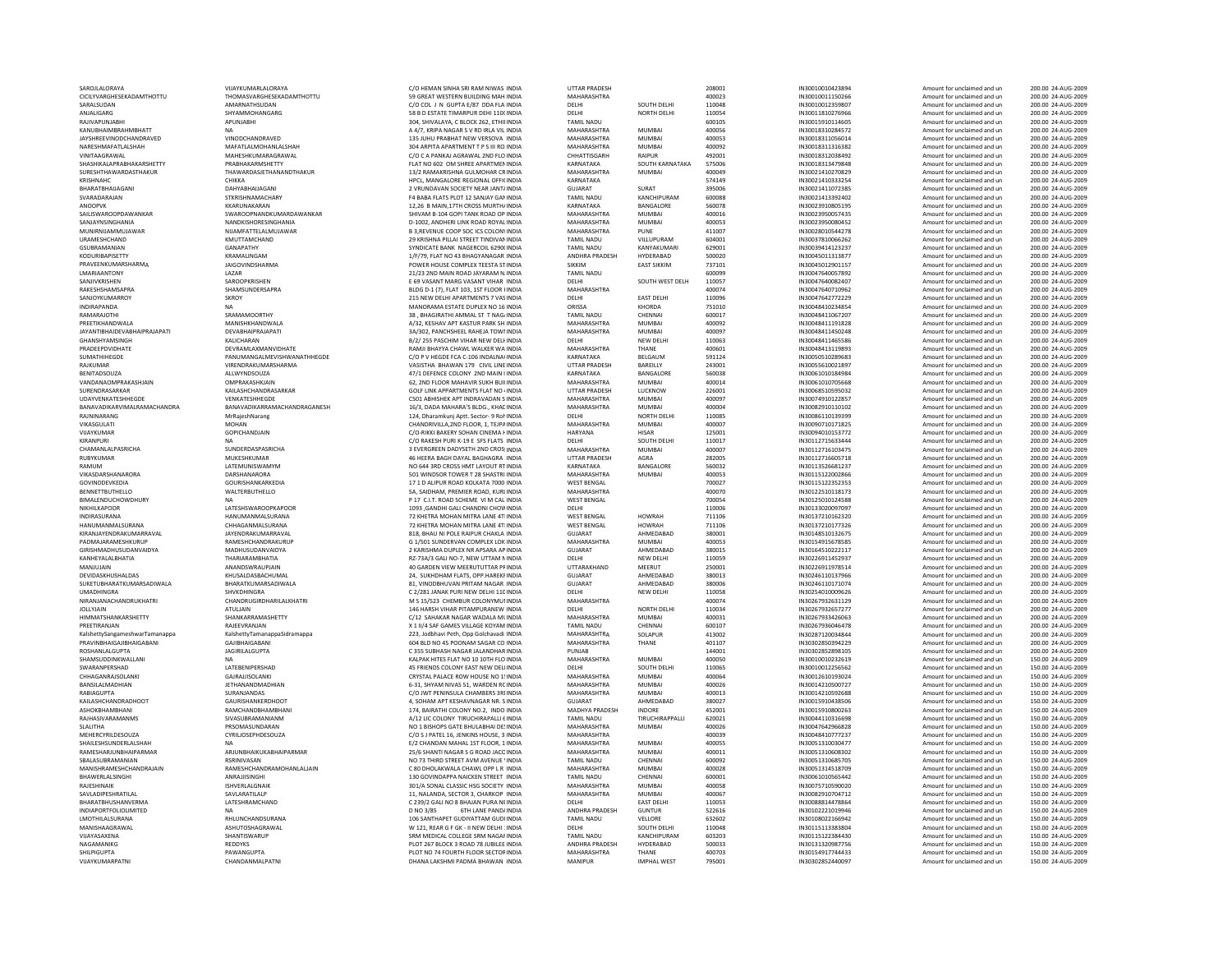| VIVEKVEDA<br>BHARATCHORMALE         | ANILKUMARVEDA                   | 552 1ST FLOOR SECTOR-1 VAISHALIC INDIA      | <b>UTTAR PRADESH</b>  | VARANASI              | 221010 | IN30290242853776 | Amount for unclaimed and un | 145.00 24-AUG-2009 |
|-------------------------------------|---------------------------------|---------------------------------------------|-----------------------|-----------------------|--------|------------------|-----------------------------|--------------------|
|                                     | SAMPATBABAJICHORMALE            | 13/4 TYPE II RANGEHILLSPUNE 4110 INDIA      | MAHARASHTRA           | PUNE                  | 411020 | IN30302853408348 | Amount for unclaimed and un | 135.00 24-AUG-2009 |
| VIVEKANANTHANMR                     | NATESANVVMR                     | 9 SOUTH STREET EXTENSION SINGAF INDIA       | <b>TAMIL NADU</b>     | MADURAI               | 625002 | IN30017510000391 | Amount for unclaimed and un | 125.00 24-AUG-2009 |
|                                     |                                 |                                             |                       |                       |        |                  |                             |                    |
| VINAYAKRAGHUVIRSHIRODKAR            | <b>NA</b>                       | D-15. BANK OF INDIA AMRUTTAR INDIA          | MAHARASHTRA           | <b>MUMBAI</b>         | 400061 | IN30074910012827 | Amount for unclaimed and un | 125.00 24-AUG-2009 |
| SULTANSINGHROHILLA                  | MANGATRAM                       | R2E - 339 MAHAVIR ENCLAVE ROAD INDIA        | DELHI                 | NFW DFI HI            | 110045 | IN30216410209447 | Amount for unclaimed and un | 110.00 24-AUG-2009 |
| SARI ATYAGI                         | ARUNKUMAR                       | 16 A/1306 HIG FLATS VASUNDHARA INDIA        | <b>UTTAR PRADESH</b>  | GHAZIABAD             | 201012 | IN30290242452138 | Amount for unclaimed and un | 109.00 24-AUG-2009 |
| HEMENDRAKUMARNATVARLALTRIVEDI       | NATVARLALISHVARLALTRIVEDI       | BAVA VALA VAS NR JUNA CHORA KA INDIA        | <b>GUJARAT</b>        |                       | 382721 | IN30132110317038 | Amount for unclaimed and un | 101.00 24-AUG-2009 |
| MEENACHANDRAKANTSHROFF              |                                 | 21 B KHADILKAR ROAD 32 RADHAKR INDIA        | MAHARASHTRA           | MUMRAI                | 400004 | IN30001110617672 | Amount for unclaimed and un | 100.00 24-AUG-2009 |
|                                     | RAMCHANDMPARDASANI              |                                             |                       |                       |        |                  |                             |                    |
| HARDASRAMCHANDPARDASANI             |                                 | ACROPOLIC MARKETING PVT LTD 10 INDIA        | MAHARASHTRA           | <b>MUMBAI</b>         | 400050 | IN30002010208387 | Amount for unclaimed and un | 100.00 24-AUG-2009 |
| <b>POORNIMASURESH</b>               | BSURESHKUMAR                    | D 19 NELSON CHAMBERS NO 115 NEINDIA         | <b>TAMIL NADU</b>     | CHENNAI               | 600029 | IN30002010868397 | Amount for unclaimed and un | 100.00 24-AUG-2009 |
| YALAMANCHILIVIJAYALAKSHMI           | YVIJAYAKUMARBABU                | 5 38 11 KRISHNA NAGAR POST MOL INDIA        | ANDHRA PRADESH        | HYDERABAD             | 500040 | IN30002010984130 | Amount for unclaimed and un | 100.00 24-AUG-2009 |
| DURVASULAVENKATASURYANARAYANAACHARY | DSNACHARYULU                    | FLAT 8 SRI SAI NILAYAM R K MISSION INDIA    | ANDHRA PRADESH        | VISAKHAPATNAM         | 530003 | IN30002011064338 | Amount for unclaimed and un | 100.00 24-AUG-2009 |
| TSAROIA                             | RTHANGARAJAN                    | NO 24 GANESH AVENUE EXT SAKTHI INDIA        | <b>TAMIL NADU</b>     | KANCHIPURAM           | 600116 | IN30002011551217 | Amount for unclaimed and un | 100.00 24-AUG-2009 |
|                                     |                                 |                                             |                       |                       |        |                  |                             |                    |
| <b>JIVANKUMARKHOSLA</b>             | GURDASRAMKHOSLA                 | C/O MRS R THAKAR 158 GOLF LINKS INDIA       | DELHI                 | SOUTH DELHI           | 110003 | IN30002030104991 | Amount for unclaimed and un | 100.00 24-AUG-2009 |
| KISHANKUMARDHANUKA                  | LATERAMJIWANDHANUKA             | ED-81 TAGORE GARDEN NEW DELHI INDIA         | <b>DELHI</b>          | <b>NEW DELHI</b>      | 110027 | IN30002030212613 | Amount for unclaimed and un | 100.00 24-AUG-2009 |
| ANJANAMUCHHAL                       | RATANLALMOD                     | 49/1, RADHA GOBINDA NAGAR ROA INDIA         | <b>WEST BENGAL</b>    | <b>HOOGHLY</b>        | 712233 | IN30007910109674 | Amount for unclaimed and un | 100.00 24-AUG-2009 |
| KauserNaim                          | MNaimMusvee                     | C/O Tobacco Centre No 55, South W INDIA     | <b>TAMIL NADU</b>     | CHENNAI               | 600017 | IN30009510813259 | Amount for unclaimed and un | 100.00 24-AUG-2009 |
|                                     |                                 |                                             | ANDHRA PRADESH        | HYDERABAD             | 500062 | IN30009511022613 |                             | 100.00 24-AUG-2009 |
| BVenkateswarlu                      | BSubbaRao                       | Flat 306 Kranthi Classic Apts Prashar INDIA |                       |                       |        |                  | Amount for unclaimed and un |                    |
| <b>DINESHGUPTA</b>                  | NANAKCHANDGUPTA                 | C4/77A ROOPALLMEDICAL CENTRE INDIA          | DELHI                 | <b>FAST DELHI</b>     | 110032 | IN30010010375764 | Amount for unclaimed and un | 100.00 24-AUG-2009 |
| SUMATHIMUTHUSRINIVASANREDDIAR       | MUTHUSRINIVASANREDDIAR          | G-3-A, BLOCK -G, FLAT -3A CDS REGALINDIA    | <b>TAMIL NADU</b>     | CHENNAI               | 600042 | IN30010010572729 | Amount for unclaimed and un | 100.00 24-AUG-2009 |
| MUTHUSRINIVASANRAMANUJAMREDDIAR     | RAMANUJAMAREDDIAR               | G-3-A.BLOCK-G.FLAT-3A CDS-REGAL INDIA       | <b>TAMIL NADL</b>     | CHENNAI               | 600042 | IN30010010576185 | Amount for unclaimed and un | 100.00 24-AUG-2009 |
| HARISHSIBAL                         | DINANATHSIBAL                   | DE 78 1ST FLOOR TAGORE GARDEN IINDIA        | DELHI                 | <b>NEW DELHI</b>      | 110027 | IN30010010582350 | Amount for unclaimed and un | 100.00 24-AUG-2009 |
| SUNITARAHETY                        | DILIPKUMAR                      | 78 ANITA B MOUNT PLEASENT ROAF INDIA        | MAHARASHTRA           | MUMRAI                | 400006 | IN30010011223705 | Amount for unclaimed and un | 100.00 24-AUG-2009 |
|                                     |                                 |                                             |                       |                       |        |                  |                             |                    |
| SANDHYAOBERAI                       | <b>JAGMOHANOBERAI</b>           | 112 KARNANI ESTATE 3RD FLOOR 20 INDIA       | <b>WEST BENGAL</b>    |                       | 700017 | IN30010011812734 | Amount for unclaimed and un | 100.00 24-AUG-2009 |
| RAKESHBHATIA                        | LATERAJPALBHATIA                | D II 75 KIDWAI NAGAR EAST NEW DEINDIA       | DELHI                 | SOUTH WEST DELH       | 110023 | IN30010012504313 | Amount for unclaimed and un | 100.00 24-AUG-2009 |
| <b>SKKHANNA</b>                     | LTSHSHIVNATHKHANNA              | E-264 NARAIN VIHAR NEW DELHI 11 INDIA       | DELHI                 | NEW DELHI             | 110028 | IN30011810134274 | Amount for unclaimed and un | 100.00 24-AUG-2009 |
| NARINDERNATH                        | HARPARSHAD                      | <b>B-535 NEW FRIENDS COLONYNEW LINDIA</b>   | DELHI                 | SOUTH WEST DELH       | 110061 | IN30011810298522 | Amount for unclaimed and un | 100.00 24-AUG-2009 |
| SUSHMARASTOGI                       | <b>LATEYOGESHKUMARRASTOGI</b>   | SHYAM INVESTMENT CO. 123 NAI B/INDIA        | <b>UTTAR PRADESH</b>  | GHA7IARAD             | 201001 | IN30011810721469 | Amount for unclaimed and un | 100.00 24-AUG-2009 |
|                                     |                                 |                                             |                       |                       |        |                  |                             |                    |
| SATYAPARKASHPUR                     | <b>DIGAMBAR</b>                 | D-77 GALI NO-2 BHAJAN PURADELHI INDIA       | DELHI                 | <b>EAST DELHI</b>     | 110053 | IN30011811049147 | Amount for unclaimed and un | 100.00 24-AUG-2009 |
| MRRANJITSINGH                       | SHRISADHUSINGH                  | B 5/105, SAFDARJUNG ENCLAVE NEVINDIA        | DELHI                 | SOUTH WEST DELH       | 110029 | IN30012610034099 | Amount for unclaimed and un | 100.00 24-AUG-2009 |
| INDERJITRANJITSINGH                 | MAJGENRANJITSINGH               | B-5/105 SAFDARJUNG ENCLAVE NEV INDIA        | DELHI                 | SOUTH WEST DELH       | 110029 | IN30012610034120 | Amount for unclaimed and un | 100.00 24-AUG-2009 |
| MOHANI AI MOHTA                     | <b>I ATFRRAHMADEOMOHTA</b>      | 801. SWAPANI OK 20. SALKIA SCHOC INDIA      | <b>WEST RENGAL</b>    | <b>HOWRAH</b>         | 711106 | IN30012610190251 | Amount for unclaimed and un | 100.00 24-AUG-2009 |
|                                     |                                 |                                             |                       |                       |        |                  |                             |                    |
| NALINIPOPATLALSHAH                  | <b>DRPOPATLALPSHAH</b>          | 1. PUSHPA VILLA, P K ROAD OFF N INDIA       | MAHARASHTRA           |                       | 400080 | IN30012610275936 | Amount for unclaimed and un | 100.00 24-AUG-2009 |
| SUGRAABDULMUTTALIBNASIR             | ABDULMUTTALIBNASIR              | 3/802. NASIR MANZIL NAVAPURA M INDIA        | GUIARAT               | SURAT                 | 395003 | IN30012610310842 | Amount for unclaimed and un | 100.00 24-AUG-2009 |
| NIRUPAAGARWALA                      | KAMALKISHOREAGARWAL             | 51/1 BON BEHARI BOSE ROAD HOW INDIA         | <b>WEST BENGAL</b>    | HOWRAH                | 711101 | IN30014210334982 | Amount for unclaimed and un | 100.00 24-AUG-2009 |
| RADHIKAGUJRAL                       | PARAMJITGUJRAL                  | A-1. SILVER LINE 29 VIMAN NAGAR FINDIA      | <b>MAHARASHTRA</b>    | PUNE                  | 411014 | IN30014210443040 | Amount for unclaimed and un | 100.00 24-AUG-2009 |
|                                     | NEMICHANDRKOTHARI               |                                             | MAHARASHTRA           | MUMRAI                | 400026 |                  | Amount for unclaimed and un | 100.00 24-AUG-2009 |
| GYANCHANDNKOTHARI                   |                                 | 602. ANMOL. OOMER PARK 95, BHU INDIA        |                       |                       |        | IN30015910447322 |                             |                    |
| PARAMESWARIP                        | PICHAIMUTHUK                    | 19 PASUPATHI NATESA NAGAR KAR INDIA         | <b>TAMIL NADU</b>     | KARUR                 | 639002 | IN30017510040028 | Amount for unclaimed and un | 100.00 24-AUG-2009 |
| GANESANJ                            | <b>JAYARAMAN</b>                | 7/5 5TH CROSS SABARI NAGAR POR INDIA        | <b>TAMIL NADU</b>     | KANCHIPURAM           | 600116 | IN30017510071191 | Amount for unclaimed and un | 100.00 24-AUG-2009 |
| VARATHARAAJANNA                     | LATENAGARAJANV                  | C 24 FORT STATION ROAD THILLAI N INDIA      | <b>TAMIL NADU</b>     | TIRUCHIRAPPALLI       | 620018 | IN30017510092543 | Amount for unclaimed and un | 100.00 24-AUG-2009 |
| <b>KARUPPIAHNR</b>                  | RAMASAMYPN                      | PANDUTHAKARAN PUDUR MANMAI INDIA            | <b>TAMIL NADU</b>     | <b>KARUR</b>          | 639006 | IN30017510161513 | Amount for unclaimed and un | 100.00 24-AUG-2009 |
|                                     |                                 |                                             |                       |                       |        |                  |                             |                    |
| RAJKUMARR                           | RANGANATHANA                    | D/25 HIGH SCHOOL ROAD BLOCK II I INDIA      | <b>TAMIL NADU</b>     | CUDDALORE             | 607803 | IN30017510205812 | Amount for unclaimed and un | 100.00 24-AUG-2009 |
| JAMSHEDMINOCHERMEHTA                | NA                              | BAJ BUILDING GROUND FLOOR R.NC INDIA        | MAHARASHTRA           | <b>MUMBAI</b>         | 400004 | IN30018310071011 | Amount for unclaimed and un | 100.00 24-AUG-2009 |
| <b>CKGUPTA</b>                      | NA                              | 27/5, COMMISSARIAT ROAD BANGA INDIA         | KARNATAKA             | BANGALORE             | 560025 | IN30018310094823 | Amount for unclaimed and un | 100.00 24-AUG-2009 |
| KRISHNATHAKURDASJETHRA              | <b>NA</b>                       | 68/1529 ADRASH NAGAR WORLIMU INDIA          | MAHARASHTRA           | <b>MUMBAI</b>         | 400025 | IN30018310103573 | Amount for unclaimed and un | 100.00 24-AUG-2009 |
| PARVATANENIANURADHA                 | <b>NA</b>                       | FLAT NO 306 PRIYANKA BLOCK ` ROI INDIA      | ANDHRA PRADESH        | RANGAREDDI            | 500049 | IN30018310450208 | Amount for unclaimed and un | 100.00 24-AUG-2009 |
|                                     |                                 |                                             |                       |                       |        |                  |                             |                    |
| SATISHKUMARCHUGH                    | KLCHUGH                         | F-704 PAWITTRA APPARTMENTS 12 INDIA         | DELHI                 | <b>EAST DELHI</b>     | 110096 | IN30018312958304 | Amount for unclaimed and un | 100.00 24-AUG-2009 |
| SURENDERKUMAR                       | KEDARNATH                       | BF - 113 EAST SHALIMAR BAGH DELI INDIA      | DELHI                 | NORTH DELHI           | 110052 | IN30020610366951 | Amount for unclaimed and un | 100.00 24-AUG-2009 |
| <b>JENNIFERAHUJA</b>                | NITINAHUJA                      | 803/9 HRISHIKESH APT VEER SAVARIINDIA       | MAHARASHTRA           |                       |        | IN30021410412903 | Amount for unclaimed and un | 100.00 24-AUG-2009 |
|                                     |                                 |                                             |                       |                       |        |                  |                             |                    |
|                                     |                                 |                                             |                       | <b>MUMBAI</b>         | 400028 |                  |                             |                    |
| SAVITRIDEVINAGLA                    | RAJENDRAPRASADNAGLA             | 14 5 375 SHAH INAYAT GUNJ ROAD IINDIA       | ANDHRA PRADESH        | HYDERABAD             | 500012 | IN30021410427857 | Amount for unclaimed and un | 100.00 24-AUG-2009 |
| <b>RNAI INA</b>                     | NRAIARATHER                     | SHREE BALAILHOUSE 20/1 GANGAL/INDIA         | <b>TAMIL NADU</b>     | CHENNAL               | 600083 | IN30021412306610 | Amount for unclaimed and un | 100.00 24-AUG-2009 |
| KETANRAVINDRAGHODNADIKAR            | RAVINDRAPURUSHOTTAMGHODNADIKAR  | 1119 SADASHIV PETH FLAT NO 5 3 R INDIA      | <b>MAHARASHTRA</b>    | PUNE                  | 411030 | IN30021413119141 | Amount for unclaimed and un | 100.00 24-AUG-2009 |
|                                     |                                 |                                             |                       |                       |        |                  |                             |                    |
| RRAMESHBABL                         | RAJAGOPAL                       | OLD NO 24 A NEW NO 36 VENKAT/ INDIA         | <b>TAMIL NADU</b>     | CHENNAI               | 600001 | IN30021413590422 | Amount for unclaimed and un | 100.00 24-AUG-2009 |
| JEYASRIKUMAR                        | <b>MKUMAR</b>                   | MADHU SMITHA PADUR P.O. PALAK INDIA         | KERALA                | PALAKKAD              | 678548 | IN30023910247657 | Amount for unclaimed and un | 100.00 24-AUG-2009 |
| VINODALEKKATT                       | NARAYANANKUTTYALEKKATT          | RK 307 3RD FLOOR PURVA RIVIERA / INDIA      | KARNATAKA             | BANGALORE             | 560037 | IN30023912031603 | Amount for unclaimed and un | 100.00 24-AUG-2009 |
| <b>RIKASHCHANDRASWAIKA</b>          | <b>I ATFDAMODARPRASADSWAIKA</b> | DOCTORS' OUARTER NO. 4 HARISAV INDIA        | <b>WEST RENGAL</b>    |                       | 713101 | IN30026310104176 | Amount for unclaimed and un | 100.00 24-AUG-2009 |
|                                     | PATELVIKRAMBHAIGORDHANBHAI      |                                             | GUJARAT               |                       | 380007 |                  | Amount for unclaimed and un | 100.00 24-AUG-2009 |
| PATELASHLESHVIKRAMBHAI              |                                 | 48, SHARDA NAGAR PALDI, AHMEDA INDIA        |                       | AHMEDABAD             |        | IN30034310203828 |                             |                    |
| JITENDRAMUKUNDLALDESAI              | MUKUNDLALDESAI                  | 40, RAJDHANI BUNGLOW, NR.RAMV INDIA         | <b>GUJARAT</b>        | AHMEDABAD             | 382443 | IN30034311117943 | Amount for unclaimed and un | 100.00 24-AUG-2009 |
| SOHELSADIKHUSAINKADRI               | SADIKHUSAINMUZAFFARKADRI        | B/11, LAL COMPLEX, SHAH ALAM GAINDIA        | <b>GUJARAT</b>        | AHMEDABAD             | 380028 | IN30035140036497 | Amount for unclaimed and un | 100.00 24-AUG-2009 |
| ATULKUMARSODHANI                    | SHICSODHANI                     | 18/1 PRESIDENT ESTATE DIVISION S INDIA      | DELHI                 | <b>NEW DELHI</b>      | 110004 | IN30035150000558 | Amount for unclaimed and un | 100.00 24-AUG-2009 |
| <b>АЅНОКСННЕDA</b>                  | MEGHJIT                         | 150 - A, SADOR SADAN 1ST FLOOR, FINDIA      | MAHARASHTRA           | <b>MUMBAI</b>         | 400031 | IN30036010251049 | Amount for unclaimed and un | 100.00 24-AUG-2009 |
| MGOTHAMCHAND                        | HBMAHAVEERCHAND                 | 38/1B RAJAJI STREET TINDIVANAM (INDIA       | <b>TAMIL NADU</b>     | VILLUPURAM            | 604001 | IN30037810036834 | Amount for unclaimed and un | 100.00 24-AUG-2009 |
|                                     |                                 |                                             |                       |                       |        |                  |                             |                    |
| MRNARAYANASWAMY                     | MKRAMASWAMY                     | OLD NO 16 NEW NO 12 SEETHAMA I INDIA        | <b>TAMIL NADU</b>     | CHENNAI               | 600018 | IN30037810239019 | Amount for unclaimed and un | 100.00 24-AUG-2009 |
| KANCHANRASIKLALPARIKH               | RASIKLAL                        | BLOCK 26 7TH FLOOR 113 DANI SAI INDIA       | MAHARASHTRA           | <b>MUMBAI</b>         | 400006 | IN30038610132756 | Amount for unclaimed and un | 100.00 24-AUG-2009 |
| RAIFNDRAPRASADMISHRA                | LATEAPMISHRA                    | E-001 SHALIMAR CAMPUS E-8 GULN INDIA        | MADHYA PRADESH        | <b>BHOPAL</b>         | 462039 | IN30039411682015 | Amount for unclaimed and un | 100.00 24-AUG-2009 |
| KSSURESH                            | KLSESHAGIRIRAO                  | 6 AND 7 APPAVOO MUDALI STREET INDIA         | <b>TAMIL NADU</b>     | CUDDALORE             | 607001 | IN30039412960090 | Amount for unclaimed and un | 100.00 24-AUG-2009 |
| LEENASINGH                          | <b>BUAYKUMARSINGH</b>           | C/O BIJAY KUMAR SINGH MANAGER INDIA         | <b>JHARKHAND</b>      | <b>EAST SINGHBHUM</b> | 831001 | IN30039415982656 | Amount for unclaimed and un | 100.00 24-AUG-2009 |
|                                     |                                 |                                             |                       | CHENNAL               |        |                  |                             | 100.00 24-AUG-2009 |
| MADANMOHANGUPTA                     | BHAGWANDASSCHAUDHARI            | 31 MULLAH SAHI STREET CHENNAI (INDIA        | <b>TAMIL NADU</b>     |                       | 600079 | IN30044110507065 | Amount for unclaimed and un |                    |
| CHOODAMANIMS                        | SRINIVASANS                     | 171 GANESAN STREET JANAKI NAGA INDIA        | <b>TAMIL NADU</b>     | TIRUVALLUR            | 600087 | IN30044110597607 | Amount for unclaimed and un | 100.00 24-AUG-2009 |
| MOAIYEDYUSUFKHYRULLAH               | YUSUFKHYRULLAH                  | 4 PRINCEP STREET 4 PRINCEP STREE' INDIA     | <b>WEST BENGAL</b>    |                       | 700072 | IN30044110831001 | Amount for unclaimed and un | 100.00 24-AUG-2009 |
| RAJESWARIGANESH                     | GANESHR                         | F2 HANGING GARDENS 14 VIDYOD/INDIA          | <b>TAMIL NADU</b>     | CHENNAI               | 600017 | IN30044110874873 | Amount for unclaimed and un | 100.00 24-AUG-2009 |
| RAMAPADAMONDAL                      | <b>NA</b>                       | 29 NEW SOUTH PARK KAZIPARA BACINDIA         | <b>WEST BENGAL</b>    |                       | 700092 | IN30045010248385 | Amount for unclaimed and un | 100.00 24-AUG-2009 |
|                                     |                                 |                                             |                       |                       |        |                  |                             |                    |
| VINAYGUPTA                          | <b>NA</b>                       | A - 601. ORCHID RESIDENCY GOVAN INDIA       | MAHARASHTRA           |                       | 400088 | IN30045010421288 | Amount for unclaimed and un | 100.00 24-AUG-2009 |
| ANITANELSONVAZ                      | NELSONVAZ                       | 2/24, 2ND ABDULLA BLDG ABOVE R/INDIA        | MAHARASHTRA           | <b>MUMBAI</b>         | 400012 | IN30045010917946 | Amount for unclaimed and un | 100.00 24-AUG-2009 |
| SRAJIVGOPAL                         | SHRIDHARAGARWAL                 | B-1, RENUPOWER COLONY P.O RENUNDIA          | <b>UTTAR PRADESH</b>  | SONBHADRA             | 231218 | IN30045010930554 | Amount for unclaimed and un | 100.00 24-AUG-2009 |
| ASHOKAGGARWAL                       | ANAGGARWAL                      | 149 SECTOR 11-A CHANDIGARH 16C INDIA        | CHANDIGARH            |                       | 160018 | IN30045011541008 | Amount for unclaimed and un | 100.00 24-AUG-2009 |
| AALOKIADAFTARY                      | AMIADAFTARY                     | 19B SHREE NIKETAN 61B LINKING RIINDIA       | MAHARASHTRA           | MUMBAL                | 400054 | IN30045012789745 | Amount for unclaimed and un | 100.00 24-AUG-2009 |
|                                     |                                 |                                             |                       |                       |        |                  |                             |                    |
| SUVARNAKHANDEPARKAR                 | ABHAYKHANDEPARKAR               | DOSTI ESTATES, JUPITER B- WING, 4' INDIA    | MAHARASHTRA           | <b>MUMBAI</b>         | 400037 | IN30047610027988 | Amount for unclaimed and un | 100.00 24-AUG-2009 |
| SATYANARAINGUPTA                    | MPGUPTA                         | C-7/30 SECTOR 7 ROHINI DELHI 110( INDIA     | DELHI                 | NORTH DELHI           | 110085 | IN30047610542982 | Amount for unclaimed and un | 100.00 24-AUG-2009 |
| NIRMALBHOJAMALADNANI                | BHOJAMALKHUSHALDASADNANI        | 4/4 RAMAKRISHNA CHS GULMOHAR INDIA          | MAHARASHTRA           | <b>MUMBAI</b>         | 400049 | IN30047640138666 | Amount for unclaimed and un | 100.00 24-AUG-2009 |
| GODRICHFINANCEANDSECURITIESLTD      |                                 | A 7 BASEMENT GREATER KAILASH EI INDIA       | DELHI                 | SOUTH DELHI           | 110048 | IN30047640748027 | Amount for unclaimed and un | 100.00 24-AUG-2009 |
| JAGDISHNCHANDAN                     | NARAINDASGCHANDAN               | A 63 PASCHIM APT OFF CADELL RO. INDIA       | MAHARASHTRA           | <b>MUMBAI</b>         | 400028 | IN30047640854285 | Amount for unclaimed and un | 100.00 24-AUG-2009 |
| <b>SAMRAIYAMDEVATHI</b>             | DVSURBARAO                      | C/O TRINETHRA MEDICALS 3/20/29 INDIA        | <b>ANDHRA PRADESH</b> | GUNTUR                | 522006 | IN30047640893498 | Amount for unclaimed and un | 100.00 24-AUG-2009 |
|                                     |                                 |                                             |                       |                       |        |                  |                             |                    |
| SHRIPALUTTAMCHANDCHOUDHARY          | <b>UTTAMCHANDCHOUDHARY</b>      | 36 KHETWADI 10TH LANE MISKIN M INDIA        | MAHARASHTRA           | MUMBAI                | 400004 | IN30047641007455 | Amount for unclaimed and un | 100.00 24-AUG-2009 |
| SUHAASSUDHINDRAKODAGALI             |                                 | 371 SARASWATHI NAGAR VIJAY NACINDIA         | KARNATAKA             | BANGALORE             | 560040 | IN30047641455223 | Amount for unclaimed and un | 100.00 24-AUG-2009 |
| SUMITARAY                           | NALINBEHARIROY                  | C/O DHIRA SEN P O SODEPUR SODEFINDIA        | <b>WEST BENGAL</b>    |                       | 700110 | IN30047642184352 | Amount for unclaimed and un | 100.00 24-AUG-2009 |
| RUKMINIDEVIOMPRAKASHDALMIA          | OMPRAKASHBRIJMOHANDALMIA        | 45 ADARSH COLONY NEAR HINDU D'INDIA         | MAHARASHTRA           | AKOLA                 | 444004 | IN30047643143049 | Amount for unclaimed and un | 100.00 24-AUG-2009 |
|                                     |                                 |                                             |                       |                       |        |                  |                             |                    |
| OMPRAKASHRRIIMOHANDAI MIA           | BRUMOHANDALMIA                  | 45 ADARSH COLONY NEAR HINDU D'INDIA         | MAHARASHTRA           | AKOLA                 | 444004 | IN30047643143057 | Amount for unclaimed and un | 100.00 24-AUG-2009 |
| UNITEDBANKOFINDIANSROADBRANCH       | NΔ                              | 67-A, N S ROAD KOLKATA 700001 INDIA         | <b>WEST BENGAL</b>    |                       | 700001 | IN30047643161109 | Amount for unclaimed and un | 100.00 24-AUG-2009 |
| <b>HITESHMANJIBHAIPATEL</b>         | MANJIBHAIPATEL                  | 8 KRUSHNA NAGAR KAMREJ CHAR R INDIA         | <b>GUJARAT</b>        | SURAT                 | 394185 | IN30047643306142 | Amount for unclaimed and un | 100.00 24-AUG-2009 |
| SHAHASHOKAMICHAND                   | AMICHANDVALLABHDASSHAH          | B/16 3RD FLOOR GELDA SADAN GEL INDIA        | MAHARASHTRA           |                       | 400086 | IN30048410527750 | Amount for unclaimed and un | 100.00 24-AUG-2009 |
| HEENAASHOKRANGANI                   | <b>ASHOKCHELLARAMRANGANI</b>    | 24. NAVSONARRALA CHS 35/36A TU INDIA        | MAHARASHTRA           | MUMBAL                | 400050 | IN30048412140688 | Amount for unclaimed and un | 100.00 24-AUG-2009 |
| PINGILYPADMAJA                      | PINGILYRAJAMALLAREDDY           | BUILDING DO 4, QUARTER NO 2 MSEINDIA        | MAHARASHTRA           | MUMBAI                | 400054 | IN30048412416146 | Amount for unclaimed and un | 100.00 24-AUG-2009 |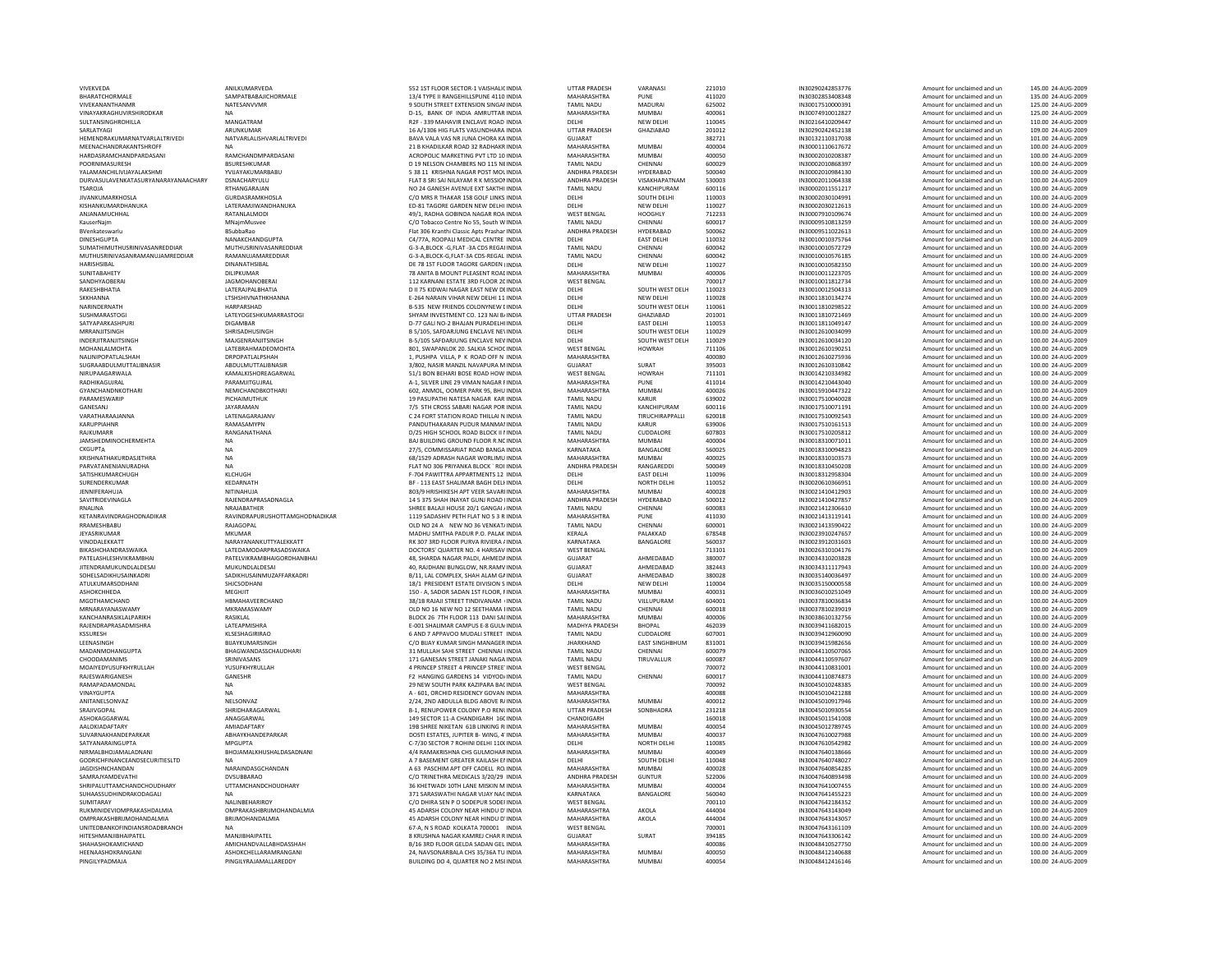| LEENARASHMIKANTWAGHELA                   | RASHMIKANTWAGHLE                         |
|------------------------------------------|------------------------------------------|
| ROHANDSHETH                              | DIPAKSHETH                               |
| <b>JITENDERAKAPOOR</b>                   | <b>NA</b>                                |
| <b>JGPAREKH</b>                          | GOPALDASLPAREKH                          |
| KUNALAJAYDESAI                           | <b>AJAYGAMANLALDESAI</b>                 |
| PANKAJKUMARSHAH                          | SURESHCHANDRASHAH                        |
| MAHABIRPRASADDALMIA                      | BRULALDALMIA                             |
| PARACKER                                 | PMKOYA                                   |
| SANDHYAGUPTA                             | MAHESHKUMARGUPTA                         |
| DHARMESHKUMARBHARTI                      | DARSHANKUMARBHAR                         |
| RAKESHKUMAR                              | RAMESHCHAND                              |
| ANDREWRANWEER                            | ARNOI DRANWEER                           |
| SANJAYKUMARMAHESHWARI                    | RKMAHESHWARI                             |
| MANJUMAHESHWARI                          | SANJAYKUMARMAHESH                        |
| SuryanarayananR                          | RamakrishnanM                            |
| PAUGUSTINSAHAYAM                         | DPAULRAJ                                 |
| RAVISHANKARMOORTHY                       | VTMOORTHY                                |
| AJITKUMARJAIN                            | <b>NA</b>                                |
| RUSIIRANI                                | <b>JALIRANI</b>                          |
| ASHWANIKUMARVAID                         | LATESHPLVAID                             |
| SUSHILKANTCHUNILALSANGHANI               | <b>CHUNILALKESHAVLALSA</b>               |
| PRABHAKARRAMCHANDRAKALE                  | RAMCHANDRABKALE                          |
| MANJREEMISHRA                            | NA                                       |
| <b>TEJKUCHROO</b>                        | <b>MOHANLALKUCHROO</b>                   |
| PELLISSERYTHOMAKUTTYPAUL                 | PELLISSERYVARUNEYTH                      |
| ASWANIPUSHPAJAMNADAS                     | <b>NA</b>                                |
| ABHYANKARMADHURIMUKUND                   | <b>NA</b>                                |
| POSEBHANUJAGANNATH                       | <b>NA</b>                                |
| HINDLEKARGANESH                          | RATNAKAR                                 |
| DOSHIMAHESHAMRATLAL                      | DOSHIAMRATLALV                           |
| MAHANTGANESHSHAMRAO                      | MAHANTSHAMRAOGOI                         |
| SITARAMNAIK                              | GHANASHAMNAIK                            |
| SHAMALAASHOKBADVE                        | ASHOKABAJIBADVE                          |
| MANSUKHSHIVJINANDU                       | SHIVJIHEMRAJNANDU                        |
| MADHUARORA                               | MrRajeevKumarArora                       |
| RATNAKARMISHRA                           | NA                                       |
| KIRANKANDHARI                            | <b>NA</b>                                |
| NEFTAAGRAWAI                             | <b>NA</b>                                |
| GAJANANVENKATRAMANBHAT                   | <b>NA</b>                                |
| AMITABHDEVA                              | LATEAVDEVA                               |
| MONIKALOONKER<br>SAGUNAIPADIA            | MOTILALLOONKER<br><b>IITENDRAPADIA</b>   |
| PAWANDHIR                                | CHAMANLALDHIR                            |
| HIMANSHUMAHENDRABHAIDOSHI                | <b>NA</b>                                |
| SAVITRIDEVINAGLA                         | RAJENDRAPRASADNAG                        |
| NIKHATFATIMA                             | KHAJAKHADEERAHMED                        |
| <b>ASRIDHAR</b>                          | <b>NA</b>                                |
|                                          |                                          |
|                                          | N <sub>A</sub>                           |
| SSANTHANAGOPALAN                         |                                          |
| SSREERAMAN<br>SPVELUSAMY                 | GSUNDERASAN                              |
| MYASODHABAISURANA                        | PALANIAPPAGOUNDER<br>RHLMAHAVEERSURANA   |
|                                          |                                          |
| MRSHREEPRAKASH<br>MAHENDRAMOTILALPANCHAL | SHRIKEDARNATHGOEN<br>MOTILALHIRALALPANCI |
| CHAMANLALPASRICHA                        | SUNDERDASPASRICHA                        |
| VASUDHAS                                 | <b>SWAMINATHG</b>                        |
| HNPRASADSINGHAL                          | SHRIBHOLANATH                            |
| APARNAPRASAD                             | SHRIHNPRASAD                             |
| <b>USHAPRASAD</b>                        | SHRIHNPRASAD                             |
| ANANTHALAXMIGOPALAKRISHNAN               | <b>BGOPALAKRISHNAN</b>                   |
| PNARAYANABHAT                            | <b>TSBHAT</b>                            |
| PRAJARAMRAO                              | PKRISHNAYYA                              |
| SOMCHAUDHURI                             | AGCHAUDHURI                              |
| VCSENTHILKUMAR                           | VKCHANDRASEKAR                           |
| ASHWANILAMBA                             | SNLAMBA                                  |
| ANKITJALU                                | VIJAYJALU                                |
| SANTOSHRAGHAVANNAIR                      | RAGHAVANNAIR                             |
| ALPANAGHOSH                              | SHEKHARKUMARGHOSI                        |
| MAHENDRACHOPRA                           | SARVANLALTARACHANI                       |
| MARCELINELOBO                            | LATEALBERTLOBO                           |
| MURARILALCHOUDHARY                       | <b>LATEBAIJNATHCHOUDH</b>                |
| VUAYANMENONP                             | KRISHNAMENONM                            |
| <b>SETHULAKSHMIV</b>                     | SHANMUGAMP                               |
| SARALAMUNDRA                             | SURYARATNAMUNDRA                         |
| KAMALARATHNAMS                           | VISWANATHGR                              |
| KRISHNAMURTISUBRAMANYAM                  | <b>KRISHNAMURTI</b>                      |
| SARAVANANS<br>SRISADHANAK                | SOLAIYAPPANNKT<br>GNANASEKARA            |
|                                          |                                          |
| NIYAZAHMADKHAN<br>NIYAZAHMADKHAN         | LATEHAZIHAFEEZAHAM<br>LTHAJIHAFEEZAHMADK |
| PANKAJBJAISWALSELUPURIYA                 | BHARATLALIAISWALSEL                      |
| NFFTARATHI                               | <b>I ATFDFVKISHANRATHI</b>               |
| PRADIPKUMARBHOWMIK                       | SAILENDRABHOWMIK                         |
| PARIMALARBHAT                            | RAMAKRISHNABHATGP                        |
| GEORGECHERIYAN                           | GEORGECHERIYAN                           |
| SHYAMRAORRANE                            | <b>BAI KRISHNARANE</b>                   |
| RICHAGUPTA                               | SUNEETGUPTA                              |
| RAJKUMARISDUGAR                          | SUBHKARANPDUGAR                          |
| <b>IYERVISHWANATH</b>                    | ASSUBRAMANIAN                            |
| DYOGAMBAL                                | <b>IRULAPPADEVARAJ</b>                   |
| ANUPKUMAR                                | LATEPKSRIVASTAVA                         |
| SANJAYAGARWAL                            | PREMCHANDGUPTA                           |
| RASHMISARAF<br>SASIKUMARKM               | SHRIPRADIPKUMARSAR<br>MANAVALANKS        |

| LEENARASHMIKANTWAGHELA                       | RASHMIKANTWAGHLE                       | E/803 NISARGCHS, OPP UTI BA                                   |
|----------------------------------------------|----------------------------------------|---------------------------------------------------------------|
| ROHANDSHETH                                  | <b>DIPAKSHETH</b>                      | 5/A/401 PANCH RATNA MOOL                                      |
| <b>JITENDERAKAPOOR</b>                       | <b>NA</b>                              | VILLAGE AND PO BHOORARAN                                      |
| <b>JGPAREKH</b>                              | GOPALDASLPAREKH                        | 35 NANDANVAN ANSARI ROAI                                      |
| KUNALAJAYDESAI<br>PANKAJKUMARSHAH            | AJAYGAMANLALDESAI<br>SURESHCHANDRASHAH | <b>B 1102 RUNWAL TOWERS LBS</b><br>46 RAJSTAMBH SOCIETY OPP F |
| MAHABIRPRASADDALMIA                          | BRIJLALDALMIA                          | 26/52 BIRHANA ROAD KANPU                                      |
| PABACKER                                     | PMKOYA                                 | NO 44 ARRAS KAVERI LAYOUT                                     |
| SANDHYAGUPTA                                 | MAHESHKUMARGUPTA                       | 13/6 GRASIM STAFF COLONY I                                    |
| DHARMESHKUMARBHARTI                          | DARSHANKUMARBHARTI                     | 7823 NP SINGH HOUSE SECON                                     |
| RAKESHKUMAR                                  | RAMESHCHAND                            | F 1/194 SECTOR 16 ROHINI NE                                   |
| ANDREWRANWEER                                | ARNOLDRANWEER                          | 308 MATOSHREE CHS PLOT NO                                     |
| SANJAYKUMARMAHESHWARI                        | RKMAHFSHWARI                           | CABIN NO. 402, PADAM TOWE                                     |
| MANJUMAHESHWARI                              | SANJAYKUMARMAHESHWARI                  | CABIN NO. 402, PADAM TOWE                                     |
| SuryanarayananR<br>PAUGUSTINSAHAYAM          | RamakrishnanM<br>DPAULRAJ              | No.2/25, Perayavalavadi Post<br>FLAT NO G 1 SUGANTH TOWE      |
| RAVISHANKARMOORTHY                           | <b>VTMOORTHY</b>                       | 5 II ND STREET DR R K SALAI C                                 |
| AJITKUMARJAIN                                | <b>NA</b>                              | NO 113 SANCHAR NAGAR MAI                                      |
| RUSIIRANI                                    | <b>JALIRANI</b>                        | ST ANNES COTTAGE PANCHGA                                      |
| ASHWANIKUMARVAID                             | LATESHPLVAID                           | D 2A/48 D JANAKPURI NEW D                                     |
| SUSHILKANTCHUNILALSANGHANI                   | CHUNILALKESHAVLALSANGHANI              | BLOCK NO.2, ROHIT VILLA PLO                                   |
| PRABHAKARRAMCHANDRAKALE                      | RAMCHANDRABKALE                        | GANGA NIWAS 234 WALKESHY                                      |
| MANJREEMISHRA                                | <b>NA</b>                              | BUILDING NO A/7 7TH FLOOR                                     |
| <b>TEJKUCHROO</b>                            | <b>MOHANLALKUCHROO</b>                 | 202 KUSH APT VEERA DESAI RI                                   |
| PELLISSERYTHOMAKUTTYPAUL                     | PELLISSERYVARUNEYTHOMAKUTTY            | 21 SAI BABA PARK NEAR NUTA                                    |
| ASWANIPUSHPAJAMNADAS                         | <b>NA</b>                              | 28, B.K SOCIETY, SHANKAR LAN                                  |
| ABHYANKARMADHURIMUKUND<br>POSEBHANUIAGANNATH | <b>NA</b><br><b>NA</b>                 | 3/74, PARAG, ROOPNAGAR, B<br>30/2 KRISHNA SUDAMA OLD N        |
| HINDLEKARGANESH                              | RATNAKAR                               | SAI ANAND BHAVAN, A WING,                                     |
| DOSHIMAHESHAMRATLAL                          | DOSHIAMRATLALV                         | 2 / 32, NEW HIRA BLDG. 1ST P.                                 |
| MAHANTGANESHSHAMRAO                          | <b>MAHANTSHAMRAOGOPINATH</b>           | ARUNODAY DATTAPADA CROS                                       |
| SITARAMNAIK                                  | <b>GHANASHAMNAIK</b>                   | 102/103, BLDG NO.III, RAM BA                                  |
| <b>SHAMAI AASHOKRADVE</b>                    | ASHOKARAIIRADVE                        | 383/A, SHANIWAR PETH, SHRE                                    |
| MANSUKHSHIVJINANDU                           | SHIVJIHEMRAJNANDU                      | PLOT NO 7 1ST FLOOR NANDU                                     |
| MADHUARORA                                   | MrRajeevKumarArora                     | B2B-192 Janak Puri New Delhi                                  |
| RATNAKARMISHRA                               | <b>NA</b>                              | C/O SRI R.C.P.SINHA BALDEO E                                  |
| KIRANKANDHARI                                | <b>NA</b>                              | E 484 GREATER KAILASH II NE                                   |
| NEETAAGRAWAL                                 | <b>NA</b><br><b>NA</b>                 | 401 ANAND VATIKA 8/10 ARY/<br>C/O G V BHAT G D SOMONI M       |
| GAJANANVENKATRAMANBHAT<br>AMITABHDEVA        | LATEAVDEVA                             | B 27/66 A DURGAKUND VARA                                      |
| MONIKALOONKER                                | MOTILALLOONKER                         | JAIN PAPAD BHANDAR KHERA                                      |
| SAGUNAJPADIA                                 | <b>JITENDRAPADIA</b>                   | 7. SUNDER BHUVAN SAROJINI                                     |
| PAWANDHIR                                    | CHAMANLALDHIR                          | FLAT NO- H - 702 7TH FLOOR F                                  |
| HIMANSHUMAHENDRABHAIDOSHI                    | <b>NA</b>                              | NR. VEGETABLE MARKET, SCH                                     |
| SAVITRIDEVINAGLA                             | RAJENDRAPRASADNAGLA                    | 14 5 375 BEDARWADI BEGUM                                      |
| NIKHATFATIMA                                 | KHAJAKHADEERAHMEDSIDDIQI               | H NO 6 2 34/1/B/2/1 MEERBA                                    |
| ASRIDHAR                                     | <b>NA</b>                              | 35 WEST MADA STREET THIRU                                     |
| SSANTHANAGOPALAN                             | <b>NA</b>                              | PLOT NO 520 SIVARAMAN STI                                     |
| SSRFFRAMAN                                   | GSUNDERASAN                            | NO 5 MOSQUE STREET MYLAR                                      |
| SPVELUSAMY<br>MYASODHABAISURANA              | PALANIAPPAGOUNDER<br>RHLMAHAVEERSURANA | NO 1040 KOVAI ROAD KARURI<br>NO 106 SANTHAPET GUDIYAT         |
| MRSHREEPRAKASH                               | SHRIKEDARNATHGOENKA                    | 40 K.P. ROAD CHOWK.GAYA. (                                    |
| MAHENDRAMOTILALPANCHAL                       | MOTILALHIRALALPANCHAL                  | 240/10, JAWAHAR NGR, ROAD                                     |
| CHAMANLALPASRICHA                            | SUNDERDASPASRICHA                      | 3 EVERGREEN DADYSETH 2ND                                      |
| VASUDHAS                                     | SWAMINATHG                             | NO 675 11THA MAIN 45 CROS                                     |
| HNPRASADSINGHAL                              | SHRIBHOLANATH                          | C/O PRASAD NURSING HOME                                       |
| APARNAPRASAD                                 | SHRIHNPRASAD                           | C/O PRASAD NURSING HOME                                       |
| <b>USHAPRASAD</b>                            | SHRIHNPRASAD                           | C/O PRASAD NURSING HOME                                       |
| ANANTHALAXMIGOPALAKRISHNAN                   | <b>BGOPALAKRISHNAN</b>                 | K 37 ANNA NAGAR EAST CHEN                                     |
| PNARAYANABHAT                                | <b>TSBHAT</b>                          | AG 70 RIVERVIEW COLONY AN                                     |
| PRAJARAMRAO<br>SOMCHAUDHURI                  | PKRISHNAYYA<br><b>AGCHAUDHURI</b>      | FLAT 3 PARESH APARTMENTS<br>S 2 262 KAILASH NAGAR PO V        |
| VCSENTHILKUMAR                               | VKCHANDRASEKAR                         | 62 MOOKATHAL STREET PURA                                      |
| ASHWANILAMBA                                 | <b>SNI AMRA</b>                        | <b>B-41 SHISHRAM PARK UTTAM</b>                               |
| ANKITJALU                                    | VIJAYJALU                              | FLAT NO 3C FORT PURVI 10/1                                    |
| SANTOSHRAGHAVANNAIR                          | RAGHAVANNAIR                           | NEW NO 4 OLD NO 17 6TH CR                                     |
| ALPANAGHOSH                                  | SHEKHARKUMARGHOSH                      | 56 MS LAYOUT 6TH CROSS VIN                                    |
| MAHENDRACHOPRA                               | SARVANLALTARACHANDCHOPRA               | 9 ROOP MAHAL PLOT NO 222                                      |
| MARCELINELOBO                                | <b>LATEALBERTLOBO</b>                  | 401-B,, ST MARYS APARTMENT                                    |
| MURARILALCHOUDHARY                           | LATEBAIJNATHCHOUDHARY                  | 65 JODHPUR PARK CALCUTTA                                      |
| VUAYANMENONP                                 | KRISHNAMENONM                          | 1056/G ROAD 45 JUBILEE HILL                                   |
| SETHULAKSHMIV<br>SARALAMUNDRA                | SHANMUGAMP<br>SURYARATNAMUNDRA         | 1 2ND MAIN ROAD UNITED IN<br>C/O ADITYA TEXTILES 29 SADA      |
| KAMALARATHNAMS                               | VISWANATHGR                            | TYPE IV NO 10 CPRI COLONY I                                   |
| KRISHNAMURTISUBRAMANYAM                      | KRISHNAMURTIA                          | 10/2/289/100 4TH MAIN ROA                                     |
| SARAVANANS                                   | SOLAIYAPPANNKT                         | NEW NO 120/F OLD NO S/29/                                     |
| SRISADHANAK                                  | GNANASEKARA                            | NO 24/16 SRINIVASA PILLAI S'                                  |
| NIYAZAHMADKHAN                               | LATEHAZIHAFEEZAHAMADKHAN               | S8/108 D2 DIG COLONY VARAI                                    |
| NIYAZAHMADKHAN                               | <b>ITHAIIHAFFFZAHMADKHAN</b>           | S 8/108 D 2 DIG COLONY VARA                                   |
| PANKAJBJAISWALSELUPURIYA                     | BHARATLALIAISWALSELUPURIYA             | ITAWA WARD NO 3 NEAR THA                                      |
| NEETARATHI                                   | LATEDEVKISHANRATHI                     | NEAR KARMACHARI BHAWAN                                        |
| PRADIPKUMARBHOWMIK                           | SAILENDRABHOWMIK                       | BRIDGE AND ROOF CO I LTD 2                                    |
| PARIMALARBHAT                                | RAMAKRISHNABHATGP                      | NO 1472POORNADRISHTI                                          |
| GEORGECHERIYAN                               | GEORGECHERIYAN                         | FLAT 3 JULIES APARTMENT 11                                    |
| SHYAMRAOBRANE<br>RICHAGUPTA                  | BALKRISHNARANE<br>SUNEETGUPTA          | R H 12 SANCHAYNI ANANTH V<br>13/20 PUNJABI BAG EXT NEW        |
| RAJKUMARISDUGAR                              | SUBHKARANPDUGAR                        | C/608 POONAM APARTMENTS                                       |
| <b>IYERVISHWANATH</b>                        | ASSUBRAMANIAN                          | 3/323 E MANI BHUWAN DR AI                                     |
| DYOGAMBAL                                    | <b>IRULAPPADEVARAJ</b>                 | NO 44 W IB2 SILVARPATTI PER                                   |
| ANUPKUMAR                                    | LATEPKSRIVASTAVA                       | 12 TILAK NAGAR NEAR AISHBA                                    |
| SANJAYAGARWAL                                | PREMCHANDGUPTA                         | 529, SECTOR -13 WARD. 5, UF                                   |
| RASHMISARAF                                  | SHRIPRADIPKUMARSARAF                   | 67-A, ASHUTOSH MUKHERJEE                                      |
| SASIKUMARKM                                  | MANAVALANKS                            | NEW NO.27, OLD NO.9/B KALA                                    |

| LEENARASHMIKANTWAGHELA     |                                     |                                                                            |                                  |                        |                  |                                      |                                                            |                                          |
|----------------------------|-------------------------------------|----------------------------------------------------------------------------|----------------------------------|------------------------|------------------|--------------------------------------|------------------------------------------------------------|------------------------------------------|
|                            | RASHMIKANTWAGHLE                    | E/803 NISARGCHS, OPP UTI BANK M INDIA                                      | MAHARASHTRA                      | <b>MUMBAI</b>          | 400067           | IN30048412666743                     | Amount for unclaimed and un                                | 100.00 24-AUG-2009                       |
| ROHANDSHETH                | <b>DIPAKSHETH</b>                   | 5/A/401 PANCH RATNA MOOLJI NACINDIA                                        | MAHARASHTRA                      | MUMRAI                 | 400092           | IN30048412688407                     | Amount for unclaimed and un                                | 100.00 24-AUG-2009                       |
| <b>JITENDERAKAPOOR</b>     | <b>NA</b>                           | VILLAGE AND PO BHOORARANI RUD INDIA                                        | UTTARAKHAND                      | <b>UDHAM SINGH NAG</b> | 263153           | IN30048413043992                     | Amount for unclaimed and un                                | 100.00 24-AUG-2009                       |
| <b>IGPARFKH</b>            | <b>GOPALDASI PAREKH</b>             | 35 NANDANVAN ANSARI ROAD VILE INDIA                                        | MAHARASHTRA                      | MUMRAI                 | 400056           | IN30051310197930                     | Amount for unclaimed and un                                | 100.00 24-AUG-2009                       |
|                            |                                     |                                                                            |                                  |                        |                  |                                      |                                                            |                                          |
| KUNALAJAYDESAI             | AJAYGAMANLALDESAI                   | B 1102 RUNWAL TOWERS LBS MARCINDIA                                         | MAHARASHTRA                      |                        | 400080           | IN30051311105304                     | Amount for unclaimed and un                                | 100.00 24-AUG-2009                       |
| PANKAJKUMARSHAH            | SURESHCHANDRASHAH                   | 46 RAJSTAMBH SOCIETY OPP POLO (INDIA                                       | <b>GUJARAT</b>                   | VADODARA               | 390001           | IN30051311337586                     | Amount for unclaimed and un                                | 100.00 24-AUG-2009                       |
| MAHABIRPRASADDALMIA        | BRIJLALDALMIA                       | 26/52 BIRHANA ROAD KANPUR UTT/INDIA                                        | <b>UTTAR PRADESH</b>             |                        | 208001           | IN30051311406455                     | Amount for unclaimed and un                                | 100.00 24-AUG-2009                       |
| PARACKER                   | PMKOYA                              | NO 44 ARRAS KAVERI LAYOUT MARI'INDIA                                       | KARNATAKA                        | <b>BANGALORE</b>       | 560024           | IN30051311583889                     | Amount for unclaimed and un                                | 100.00 24-AUG-2009                       |
| SANDHYAGUPTA               | MAHESHKUMARGUPTA                    | 13/6 GRASIM STAFF COLONY BIRLAC INDIA                                      | MADHYA PRADESH                   | UIJAIN                 | 456331           | IN30051311639399                     | Amount for unclaimed and un                                | 100.00 24-AUG-2009                       |
|                            |                                     |                                                                            |                                  |                        |                  |                                      |                                                            |                                          |
| DHARMESHKUMARBHARTI        | DARSHANKUMARBHARTI                  | 7823 NP SINGH HOUSE SECOND FLO INDIA                                       | DELHI                            | NORTH DELHI            | 110007           | IN30051314277904                     | Amount for unclaimed and un                                | 100.00 24-AUG-2009                       |
| RAKESHKUMAR                | RAMESHCHAND                         | F 1/194 SECTOR 16 ROHINI NEAR DE INDIA                                     | DELHI                            |                        | 110089           | IN30051317556422                     | Amount for unclaimed and un                                | 100.00 24-AUG-2009                       |
| ANDREWRANWEEF              | ARNOLDRANWEEF                       | 308 MATOSHREE CHS PLOT NO 31 SHNDIA                                        | MAHARASHTRA                      | THANE                  | 400706           | IN30051318067439                     | Amount for unclaimed and un                                | 100.00 24-AUG-2009                       |
| SANJAYKUMARMAHESHWARI      | RKMAHFSHWARI                        | CARIN NO. 402. PADAM TOWER 14/ INDIA                                       | <b>UTTAR PRADESH</b>             |                        | 208001           | IN30055610011818                     | Amount for unclaimed and un                                | 100.00 24-AUG-2009                       |
|                            |                                     |                                                                            |                                  |                        |                  |                                      |                                                            |                                          |
| MANJUMAHESHWARI            | SANJAYKUMARMAHESHWARI               | CABIN NO. 402, PADAM TOWER 14/ INDIA                                       | <b>UTTAR PRADESH</b>             |                        | 208001           | IN30055610011826                     | Amount for unclaimed and un                                | 100.00 24-AUG-2009                       |
| SuryanarayananF            | RamakrishnanM                       | No.2/25, Perayavalavadi Post Udum INDIA                                    | <b>TAMIL NADU</b>                | COIMBATORE             | 642132           | IN30059710175713                     | Amount for unclaimed and un                                | 100.00 24-AUG-2009                       |
| PAUGUSTINSAHAYAM           | DPAULRAJ                            | FLAT NO G 1 SUGANTH TOWERS 112 INDIA                                       | <b>TAMIL NADU</b>                | KANCHIPURAM            | 600059           | IN30060110222061                     | Amount for unclaimed and un                                | 100.00 24-AUG-2009                       |
| RAVISHANKARMOORTHY         | <b>VTMOORTHY</b>                    | 5 II ND STREET DR R K SALAI CHENN INDIA                                    | <b>TAMIL NADU</b>                | CHENNAI                | 600004           | IN30060110255372                     | Amount for unclaimed and un                                | 100.00 24-AUG-2009                       |
| AIITKUMARIAIN              | <b>NA</b>                           | NO 113 SANCHAR NAGAR MAIN OPEINDIA                                         | MADHYA PRADESH                   | <b>INDORF</b>          | 452001           | IN30061010389637                     | Amount for unclaimed and un                                | 100.00 24-AUG-2009                       |
|                            |                                     |                                                                            |                                  |                        |                  |                                      |                                                            |                                          |
| RUSIIRANI                  | <b>JALIRANI</b>                     | ST ANNES COTTAGE PANCHGANI DISINDIA                                        | MAHARASHTRA                      | SATARA                 | 412805           | IN30068510367842                     | Amount for unclaimed and un                                | 100.00 24-AUG-2009                       |
| ASHWANIKUMARVAID           | LATESHPLVAID                        | D 2A/48 D JANAKPURI NEW DELHI : INDIA                                      | DELHI                            | <b>NEW DELHI</b>       | 110058           | IN30070810339976                     | Amount for unclaimed and un                                | 100.00 24-AUG-2009                       |
| SUSHILKANTCHUNILALSANGHANI | CHUNILALKESHAVLALSANGHANI           | BLOCK NO.2, ROHIT VILLA PLOT NO. INDIA                                     | MAHARASHTRA                      | <b>MUMBAI</b>          | 400019           | IN30074910238024                     | Amount for unclaimed and un                                | 100.00 24-AUG-2009                       |
| PRABHAKARRAMCHANDRAKALE    | <b>RAMCHANDRARKALE</b>              | GANGA NIWAS 234 WAI KESHWAR RINDIA                                         | MAHARASHTRA                      | MUMBAI                 | 400006           | IN30075710523311                     | Amount for unclaimed and un                                | 100.00 24-AUG-2009                       |
| MANJREEMISHRA              |                                     | BUILDING NO A/7 7TH FLOOR FLAT I INDIA                                     | MAHARASHTRA                      | THANF                  | 400705           | IN30075710846118                     | Amount for unclaimed and un                                | 100.00 24-AUG-2009                       |
|                            |                                     |                                                                            |                                  |                        |                  |                                      |                                                            |                                          |
| <b>TEJKUCHROO</b>          | MOHANLALKUCHROO                     | 202 KUSH APT VEERA DESAI ROAD A INDIA                                      | MAHARASHTRA                      | MUMRAI                 | 400053           | IN30075711338691                     | Amount for unclaimed and un                                | 100.00 24-AUG-2009                       |
| PELLISSERYTHOMAKUTTYPAUL   | PELLISSERYVARUNEYTHOMAKUTTY         | 21 SAI BABA PARK NEAR NUTAN HIG INDIA                                      | GUJARAT                          | AHMEDABAD              | 380008           | IN30075711387236                     | Amount for unclaimed and un                                | 100.00 24-AUG-2009                       |
| ASWANIPUSHPAJAMNADAS       | <b>NA</b>                           | 28, B.K SOCIETY, SHANKAR LANE, KAI INDIA                                   | MAHARASHTRA                      | MUMBAI                 | 400067           | IN30082910009751                     | Amount for unclaimed and un                                | 100.00 24-AUG-2009                       |
| ARHYANKARMADHURIMUKUND     | <b>NA</b>                           | 3/74 PARAG ROOPNAGAR BANDRI INDIA                                          | MAHARASHTRA                      | MUMBAI                 | 400051           | IN30082910150073                     | Amount for unclaimed and un                                | 100.00 24-AUG-2009                       |
|                            |                                     |                                                                            |                                  |                        |                  |                                      |                                                            |                                          |
| POSEBHANUJAGANNATH         | <b>NA</b>                           | 30/2 KRISHNA SUDAMA OLD MUMB INDIA                                         | MAHARASHTRA                      | THANE                  | 400605           | IN30082910298753                     | Amount for unclaimed and un                                | 100.00 24-AUG-2009                       |
| <b>HINDI FKARGANESH</b>    | RATNAKAR                            | SAI ANAND BHAVAN, A WING, ROOMNDIA                                         | MAHARASHTRA                      | THANF                  | 400606           | IN30082910802742                     | Amount for unclaimed and un                                | 100.00 24-AUG-2009                       |
| DOSHIMAHESHAMRATLAL        | DOSHIAMRATLALV                      | 2 / 32. NEW HIRA BLDG. 1ST PARSIW INDIA                                    | MAHARASHTRA                      | <b>MUMBA</b>           | 400004           | IN30082910889881                     | Amount for unclaimed and un                                | 100.00 24-AUG-2009                       |
| MAHANTGANESHSHAMRAO        | <b>MAHANTSHAMRAOGOPINATH</b>        | ARUNODAY DATTAPADA CROSS RD. INDIA                                         | MAHARASHTRA                      | MUMBAI                 | 400066           | IN30082911151753                     | Amount for unclaimed and un                                | 100.00 24-AUG-2009                       |
| SITARAMNAIK                | <b>GHANASHAMNAIK</b>                | 102/103. BLDG NO.III. RAM BAUG CHNDIA                                      | MAHARASHTRA                      | THANF                  | 401201           | IN30082911272753                     | Amount for unclaimed and un                                | 100.00 24-AUG-2009                       |
|                            |                                     |                                                                            |                                  |                        |                  |                                      |                                                            |                                          |
| SHAMALAASHOKBADVE          | ASHOKABAJIBADVE                     | 383/A, SHANIWAR PETH, SHREE - KR INDIA                                     | MAHARASHTRA                      | PUNE                   | 411030           | IN30082911600571                     | Amount for unclaimed and un                                | 100.00 24-AUG-2009                       |
| MANSUKHSHIVJINANDU         | SHIVJIHEMRAJNANDU                   | PLOT NO 7 1ST FLOOR NANDU VILLA INDIA                                      | MAHARASHTRA                      |                        | 400080           | IN30082911650633                     | Amount for unclaimed and un                                | 100.00 24-AUG-2009                       |
| <b>MADHUARORA</b>          | MrRajeevKumarArora                  | B2B-192 Janak Puri New Delhi 11005 INDIA                                   | DELHI                            | NEW DELHI              | 110058           | IN30086110064917                     | Amount for unclaimed and un                                | 100.00 24-AUG-2009                       |
| RATNAKARMISHRA             | <b>NA</b>                           | C/O SRI R.C.P.SINHA BALDEO BHAW INDIA                                      | <b>BIHAR</b>                     | PATNA                  | 800023           | IN30088813137874                     | Amount for unclaimed and un                                | 100.00 24-AUG-2009                       |
|                            |                                     |                                                                            |                                  |                        |                  |                                      |                                                            |                                          |
| KIRANKANDHARI              | <b>NA</b>                           | F 484 GREATER KAILASH IL NEW DE INDIA                                      | <b>DELHI</b>                     | SOUTH DELHI            | 110048           | IN30088813152869                     | Amount for unclaimed and un                                | 100.00 24-AUG-2009                       |
| NEETAAGRAWAI               | NA                                  | 401 ANAND VATIKA 8/10 ARYA NAG. INDIA                                      | <b>UTTAR PRADESH</b>             |                        | 208002           | IN30088813188091                     | Amount for unclaimed and un                                | 100.00 24-AUG-2009                       |
| GAJANANVENKATRAMANBHAT     | <b>NA</b>                           | C/O G V BHAT G D SOMONI MARG DINDIA                                        | KARNATAKA                        | NORTH KARNATAKA        | 581325           | IN30088813432655                     | Amount for unclaimed and un                                | 100.00 24-AUG-2009                       |
| AMITABHDEVA                | LATEAVDEVA                          | B 27/66 A DURGAKUND VARANASI 2 INDIA                                       | <b>UTTAR PRADESH</b>             | VARANASI               | 221005           | IN30088814039612                     | Amount for unclaimed and un                                | 100.00 24-AUG-2009                       |
| MONIKALOONKER              | MOTILALLOONKER                      | JAIN PAPAD BHANDAR KHERADION IINDIA                                        | RAJASTHAN                        | <b>JODHPUR</b>         | 342002           | IN30088814906809                     | Amount for unclaimed and un                                | 100.00 24-AUG-2009                       |
|                            |                                     |                                                                            |                                  |                        |                  |                                      |                                                            |                                          |
| SAGUNAIPADIA               | <b>IITENDRAPADIA</b>                | 7. SUNDER BHUVAN SAROJINI NAIDLINDIA                                       | MAHARASHTRA                      | MUMRAI                 | 400067           | IN30090710190552                     | Amount for unclaimed and un                                | 100.00 24-AUG-2009                       |
| PAWANDHIR                  | CHAMANLALDHIR                       | FLAT NO- H - 702 7TH FLOOR FRIENE INDIA                                    | DELHI                            | <b>EAST DELHI</b>      | 110092           | IN30096610490223                     | Amount for unclaimed and un                                | 100.00 24-AUG-2009                       |
| HIMANSHUMAHENDRABHAIDOSHI  |                                     | NR. VEGETABLE MARKET, SCHOOL S'INDIA                                       | GUJARAT                          | JAMNAGAR               | 361001           | IN30097410205084                     | Amount for unclaimed and un                                | 100.00 24-AUG-2009                       |
| SAVITRIDEVINAGLA           | RAJENDRAPRASADNAGLA                 | 14 5 375 BEDARWADI BEGUM BAZA INDIA                                        | ANDHRA PRADESH                   | HYDERABAD              | 500012           | IN30102220091798                     | Amount for unclaimed and un                                | 100.00 24-AUG-2009                       |
| NIKHATFATIMA               | KHAJAKHADEERAHMEDSIDDIQI            | H NO 6 2 34/1/B/2/1 MEERBAGH CC INDIA                                      | ANDHRA PRADESH                   | NALGONDA               | 508001           | IN30102220422725                     |                                                            | 100.00 24-AUG-2009                       |
|                            |                                     |                                                                            |                                  |                        |                  |                                      | Amount for unclaimed and un                                |                                          |
| ASRIDHAR                   | <b>NA</b>                           | 35 WEST MADA STREET THIRUVOTTIINDIA                                        | <b>TAMIL NADU</b>                | TIRUVALLUR             | 600019           | IN30108013801468                     | Amount for unclaimed and un                                | 100.00 24-AUG-2009                       |
| SSANTHANAGOPALAN           | <b>NA</b>                           | PLOT NO 520 SIVARAMAN STREET RINDIA                                        | TAMIL NADU                       | KANCHIPURAM            | 600091           | IN30108022027772                     | Amount for unclaimed and un                                | 100.00 24-AUG-2009                       |
| SSREERAMAN                 | GSUNDERASAN                         | NO 5 MOSQUE STREET MYLAPORE (INDIA                                         | TAMIL NADU                       | CHENNAI                | 600004           | IN30108022191520                     | Amount for unclaimed and un                                | 100.00 24-AUG-2009                       |
| SPVELUSAMY                 | PALANIAPPAGOUNDER                   | NO 1040 KOVAI ROAD KARURKARUR INDIA                                        | TAMIL NADU                       | KARUR                  | 639002           | IN30108022301826                     | Amount for unclaimed and un                                | 100.00 24-AUG-2009                       |
| MYASODHABAISURANA          | RHLMAHAVEERSURANA                   | NO 106 SANTHAPET GUDIYATTAMVI INDIA                                        | <b>TAMIL NADU</b>                | VELLORE                | 632602           | IN30108022427783                     | Amount for unclaimed and un                                | 100.00 24-AUG-2009                       |
|                            |                                     |                                                                            |                                  |                        |                  |                                      |                                                            |                                          |
| MRSHRFFPRAKASH             | SHRIKEDARNATHGOENKA                 | 40 K.P. ROAD CHOWK, GAYA, (BIHAR INDIA                                     | <b>IHARKHAND</b>                 | GAYA                   | 823001           | IN30112715167037                     | Amount for unclaimed and un                                | 100.00 24-AUG-2009                       |
| MAHENDRAMOTILALPANCHAL     | MOTILALHIRALALPANCHAL               | 240/10, JAWAHAR NGR, ROAD NO.1! INDIA                                      | <b>MAHARASHTRA</b>               | <b>MUMBAI</b>          | 400062           | IN30112716005863                     | Amount for unclaimed and un                                | 100.00 24-AUG-2009                       |
| CHAMANLALPASRICHA          | <b>SUNDERDASPASRICHA</b>            | 3 EVERGREEN DADYSETH 2ND CROS: INDIA                                       | MAHARASHTRA                      | MUMBAI                 | 400007           | IN30112716089829                     | Amount for unclaimed and un                                | 100.00 24-AUG-2009                       |
| VASUDHAS                   | SWAMINATHG                          | NO 675 11THA MAIN 45 CROSS 3RD INDIA                                       | KARNATAKA                        | BANGALORE              | 560010           | IN30113526548189                     | Amount for unclaimed and un                                | 100.00 24-AUG-2009                       |
|                            |                                     |                                                                            |                                  |                        |                  |                                      |                                                            |                                          |
|                            |                                     | C/O PRASAD NURSING HOME NAJAF INDIA                                        | DELHI                            | NEW DELHI              | 110043           | IN30114310073613                     | Amount for unclaimed and un                                | 100.00 24-AUG-2009                       |
| HNPRASADSINGHAL            | SHRIBHOLANATH                       |                                                                            |                                  |                        | 110043           | IN30114310073648                     | Amount for unclaimed and un                                | 100.00 24-AUG-2009                       |
| APARNAPRASAD               | SHRIHNPRASAD                        | C/O PRASAD NURSING HOME NAIAF INDIA                                        | <b>DELHI</b>                     | NEW DELHI              |                  |                                      |                                                            |                                          |
|                            |                                     |                                                                            |                                  |                        | 110043           | IN30114310073664                     |                                                            | 100.00 24-AUG-2009                       |
| <b>USHAPRASAD</b>          | SHRIHNPRASAD                        | C/O PRASAD NURSING HOME NAJAF INDIA                                        | DELHI                            | <b>NEW DELHI</b>       |                  |                                      | Amount for unclaimed and un                                |                                          |
| ANANTHALAXMIGOPALAKRISHNAN | <b>BGOPALAKRISHNAN</b>              | K 37 ANNA NAGAR EAST CHENNAI 6 INDIA                                       | <b>TAMIL NADU</b>                | CHENNAI                | 600102           | IN30115112011209                     | Amount for unclaimed and un                                | 100.00 24-AUG-2009                       |
| PNARAYANABHAT              | <b>TSBHAT</b>                       | AG 70 RIVERVIEW COLONY ANNAN/ INDIA                                        | <b>TAMIL NADU</b>                | CHENNAI                | 600040           | IN30115112085669                     | Amount for unclaimed and un                                | 100.00 24-AUG-2009                       |
| PRAJARAMRAO                | PKRISHNAYYA                         | FLAT 3 PARESH APARTMENTS 4TH M INDIA                                       | KARNATAKA                        | BANGALORE              | 560003           | IN30115112570881                     | Amount for unclaimed and un                                | 100.00 24-AUG-2009                       |
| SOMCHAUDHURI               | <b>AGCHAUDHURI</b>                  | S 2 262 KAILASH NAGAR P O VRINDAINDIA                                      | <b>UTTAR PRADESH</b>             | <b>MATHURA</b>         | 281121           | IN30115112802331                     | Amount for unclaimed and un                                | 100.00 24-AUG-2009                       |
|                            |                                     |                                                                            |                                  |                        | 600007           |                                      |                                                            | 100.00 24-AUG-2009                       |
| VCSENTHILKUMAI             | VKCHANDRASEKAR                      | 62 MOOKATHAL STREET PURASA W/INDIA                                         | TAMIL NADU                       | CHENNAI                |                  | IN30115112835654                     | Amount for unclaimed and un                                |                                          |
| ASHWANILAMBA               | SNLAMBA                             | B-41 SHISHRAM PARK UTTAM NAGA INDIA                                        | DELHI                            | NEW DELHI              | 110059           | IN30115113060153                     | Amount for unclaimed and un                                | 100.00 24-AUG-2009                       |
| ANKITJALU                  | VIJAYJALU                           | FLAT NO 3C FORT PURVI 10/1 CHAKI INDIA                                     | <b>WEST BENGAL</b>               |                        | 700026           | IN30115120086775                     | Amount for unclaimed and un                                | 100.00 24-AUG-2009                       |
| SANTOSHRAGHAVANNAIR        | RAGHAVANNAIR                        | NEW NO 4 OLD NO 17 6TH CROSS STINDIA                                       | <b>TAMIL NADU</b>                | CHENNAI                | 600034           | IN30115121460675                     | Amount for unclaimed and un                                | 100.00 24-AUG-2009                       |
| ALPANAGHOSH                | SHEKHARKUMARGHOSH                   | 56 MS LAYOUT 6TH CROSS VIMANAI INDIA                                       | KARNATAKA                        | BANGALORE              | 560017           | IN30115122031485                     | Amount for unclaimed and un                                | 100.00 24-AUG-2009                       |
|                            |                                     |                                                                            |                                  |                        |                  |                                      |                                                            |                                          |
| <b>MAHENDRACHOPRA</b>      | SARVANLALTARACHANDCHOPRA            | 9 ROOP MAHAL PLOT NO 222 R A KII INDIA                                     | MAHARASHTRA                      | <b>MUMBAI</b>          | 400031           | IN30115122285735                     | Amount for unclaimed and un                                | 100.00 24-AUG-2009                       |
| MARCELINELOBO              | <b>LATEALBERTLOBO</b>               | 401-B., ST MARYS APARTMENTS NESINDIA                                       | MAHARASHTRA                      | <b>MUMBAI</b>          | 400010           | IN30122510122722                     | Amount for unclaimed and un                                | 100.00 24-AUG-2009                       |
| MURARILALCHOUDHARY         | LATEBAIJNATHCHOUDHARY               | 65 JODHPUR PARK CALCUTTA 7000(INDIA                                        | <b>WEST BENGAL</b>               |                        | 700068           | IN30125028244094                     | Amount for unclaimed and un                                | 100.00 24-AUG-2009                       |
| VIIAYANMENONP              | KRISHNAMFNONM                       | 1056/G ROAD 45 JURILEE HILLS HYDINDIA                                      | <b>ANDHRA PRADESH</b>            | HYDERARAD              | 500033           | IN30131320300213                     | Amount for unclaimed and un                                | 100.00 24-AUG-2009                       |
|                            |                                     |                                                                            |                                  |                        |                  |                                      |                                                            |                                          |
| SETHULAKSHMIV              | SHANMUGAMP                          | 1 2ND MAIN ROAD UNITED INDIA N/ INDIA                                      | <b>TAMIL NADU</b>                | CHENNAI                | 600023           | IN30131320414125                     | Amount for unclaimed and un                                | 100.00 24-AUG-2009                       |
| SARALAMUNDRA               | SURYARATNAMUNDRA                    | C/O ADITYA TEXTILES 29 SADANAND INDIA                                      | <b>WEST BENGAL</b>               |                        | 700026           | IN30131320527620                     | Amount for unclaimed and un                                | 100.00 24-AUG-2009                       |
| KAMALARATHNAMS             | VISWANATHGR                         | TYPE IV NO 10 CPRI COLONY NEW B INDIA                                      | KARNATAKA                        | BANGALORE              | 560012           | IN30131320998429                     | Amount for unclaimed and un                                | 100.00 24-AUG-2009                       |
| KRISHNAMURTISUBRAMANYAM    | KRISHNAMURTIA                       | 10/2/289/100 4TH MAIN ROAD SHA INDIA                                       | ANDHRA PRADESH                   | HYDERABAD              | 500028           | IN30131321011216                     | Amount for unclaimed and un                                | 100.00 24-AUG-2009                       |
| SARAVANANS                 | SOI AIYAPPANNKT                     | NEW NO 120/F OLD NO S/29/F PONHNDIA                                        | TAMII NADU                       | CHENNAL                | 600078           | IN30131321050458                     | Amount for unclaimed and un                                | 100.00 24-AUG-2009                       |
| SRISADHANAK                |                                     |                                                                            |                                  |                        | 600033           |                                      |                                                            | 100.00 24-AUG-2009                       |
|                            | GNANASEKARA                         | NO 24/16 SRINIVASA PILLAI STREET INDIA                                     | TAMIL NADU                       | CHENNAI                |                  | IN30131321211303                     | Amount for unclaimed and un                                |                                          |
| NIYAZAHMADKHAI             | LATEHAZIHAFEEZAHAMADKHAN            | S8/108 D2 DIG COLONY VARANASI 2 INDIA                                      | UTTAR PRADESH                    | VARANASI               | 221002           | IN30133019018739                     | Amount for unclaimed and un                                | 100.00 24-AUG-2009                       |
| NIYAZAHMADKHAN             | LTHAJIHAFEEZAHMADKHAN               | S 8/108 D 2 DIG COLONY VARANASI INDIA                                      | <b>UTTAR PRADESH</b>             | VARANASI               | 221002           | IN30133019251691                     | Amount for unclaimed and un                                | 100.00 24-AUG-2009                       |
| PANKAJBJAISWALSELUPURIYA   | BHARATLALIAISWALSELUPURIYA          | ITAWA WARD NO 3 NEAR THANEKAI INDIA                                        | MAHARASHTRA                      | YAVATMAL               | 445204           | IN30133019518551                     | Amount for unclaimed and un                                | 100.00 24-AUG-2009                       |
| NFFTARATHI                 | LATEDEVKISHANRATHI                  | NFAR KARMACHARI BHAWAN 44 / 2 INDIA                                        | CHHATTISGARH                     | RAIPUR                 | 492001           | IN30133020017801                     | Amount for unclaimed and un                                | 100.00 24-AUG-2009                       |
|                            |                                     |                                                                            |                                  |                        |                  |                                      |                                                            |                                          |
| PRADIPKUMARBHOWMIK         | SAILENDRABHOWMIK                    | BRIDGE AND ROOF CO I LTD 20 C S TINDIA                                     | MAHARASHTRA                      |                        | 400071           | IN30133020067828                     | Amount for unclaimed and un                                | 100.00 24-AUG-2009                       |
| PARIMALARBHAT              | RAMAKRISHNABHATGP                   | NO 1472POORNADRISHTI ROAD INDIA                                            | KARNATAKA                        | <b>MYSORE</b>          | 570023           | IN30135620011846                     | Amount for unclaimed and un                                | 100.00 24-AUG-2009                       |
| GEORGECHERIYAN             | GEORGECHERIYAN                      | FLAT 3 JULIES APARTMENT 11 PYCR(INDIA                                      | TAMIL NADU                       | CHENNAI                | 600006           | IN30154915314571                     | Amount for unclaimed and un                                | 100.00 24-AUG-2009                       |
| SHYAMRAORRANE              | <b>BALKRISHNARANE</b>               | R H 12 SANCHAYNI ANANTH VISHW/INDIA                                        | GOA                              | SOUTH GOA              | 403601           | IN30154915542772                     | Amount for unclaimed and un                                | 100.00 24-AUG-2009                       |
| RICHAGUPTA                 | SUNEETGUPTA                         | 13/20 PUNJABI BAG EXT NEW DELH INDIA                                       | <b>DELHI</b>                     | <b>NEW DELHI</b>       | 110026           | IN30154916256862                     | Amount for unclaimed and un                                | 100.00 24-AUG-2009                       |
|                            |                                     |                                                                            |                                  |                        |                  |                                      |                                                            |                                          |
| RAJKUMARISDUGAF            | SUBHKARANPDUGAR                     | C/608 POONAM APARTMENTS DR A INDIA                                         | MAHARASHTRA                      | MUMBAI                 | 400018           | IN30154917102509                     | Amount for unclaimed and un                                | 100.00 24-AUG-2009                       |
| <b>YERVISHWANATH</b>       | ASSUBRAMANIAN                       | 3/323 E MANI BHUWAN DR AMBEDHNDIA                                          | MAHARASHTRA                      | <b>MUMBAI</b>          | 400019           | IN30154918218053                     | Amount for unclaimed and un                                | 100.00 24-AUG-2009                       |
| DYOGAMBAI                  | IRULAPPADEVARAJ                     | NO 44 W IB2 SILVARPATTI PERIYAKU INDIA                                     | TAMIL NADU                       | THENI                  | 625602           | IN30154919136743                     | Amount for unclaimed and un                                | 100.00 24-AUG-2009                       |
| ANUPKUMAR                  | <b>I ATFPKSRIVASTAVA</b>            | 12 TILAK NAGAR NEAR AISHRAGH FLINDIA                                       | <b>UTTAR PRADESH</b>             | <b>IUCKNOW</b>         | 226004           | IN30155711047616                     | Amount for unclaimed and un                                | 100.00 24-AUG-2009                       |
| SANJAYAGARWAL              | PREMCHANDGUPTA                      | 529. SECTOR -13 WARD, 5. URBAN EINDIA                                      | HARYANA                          | KURUKSHETRA            | 136118           | IN30159010045633                     | Amount for unclaimed and un                                | 100.00 24-AUG-2009                       |
|                            |                                     |                                                                            |                                  |                        |                  |                                      |                                                            |                                          |
| RASHMISARAF<br>SASIKUMARKM | SHRIPRADIPKUMARSARAF<br>MANAVALANKS | 67-A, ASHUTOSH MUKHERJEE ROAD INDIA<br>NEW NO.27, OLD NO.9/B KALAMEG/INDIA | <b>WEST BENGAL</b><br>TAMIL NADU | KANCHIPURAM            | 700025<br>600059 | IN30162910010035<br>IN30169610430942 | Amount for unclaimed and un<br>Amount for unclaimed and un | 100.00 24-AUG-2009<br>100.00 24-AUG-2009 |

| M INDIA          | MAHARASHTRA           | <b>MUMBAI</b>          | 400067 | IN30048412666743 | Amount for unclaimed and un | 100.00 24-AUG-2009 |
|------------------|-----------------------|------------------------|--------|------------------|-----------------------------|--------------------|
| AC INDIA         | MAHARASHTRA           | MUMBAI                 | 400092 | IN30048412688407 | Amount for unclaimed and un | 100.00 24-AUG-2009 |
|                  |                       |                        |        |                  |                             |                    |
| <b>JD INDIA</b>  | UTTARAKHAND           | <b>UDHAM SINGH NAG</b> | 263153 | IN30048413043992 | Amount for unclaimed and un | 100.00 24-AUG-2009 |
| LE INDIA         | MAHARASHTRA           | MUMBAI                 | 400056 | IN30051310197930 | Amount for unclaimed and un | 100.00 24-AUG-2009 |
| RC INDIA         | MAHARASHTRA           |                        | 400080 | IN30051311105304 | Amount for unclaimed and un | 100.00 24-AUG-2009 |
|                  |                       |                        |        |                  |                             |                    |
| CINDIA           | GUJARAT               | VADODARA               | 390001 | IN30051311337586 | Amount for unclaimed and un | 100.00 24-AUG-2009 |
| <b>THNDIA</b>    | <b>UTTAR PRADESH</b>  |                        | 208001 | IN30051311406455 | Amount for unclaimed and un | 100.00 24-AUG-2009 |
| RI'INDIA         | KARNATAKA             | BANGALORE              | 560024 | IN30051311583889 | Amount for unclaimed and un | 100.00 24-AUG-2009 |
|                  |                       |                        |        |                  |                             |                    |
| AC INDIA         | MADHYA PRADESH        | <b>UJJAIN</b>          | 456331 | IN30051311639399 | Amount for unclaimed and un | 100.00 24-AUG-2009 |
| O INDIA          | DFI HI                | NORTH DELHI            | 110007 | IN30051314277904 | Amount for unclaimed and un | 100.00 24-AUG-2009 |
|                  |                       |                        |        |                  |                             |                    |
| <b>DE INDIA</b>  | DELHI                 |                        | 110089 | IN30051317556422 | Amount for unclaimed and un | 100.00 24-AUG-2009 |
| SIINDIA          | MAHARASHTRA           | THANE                  | 400706 | IN30051318067439 | Amount for unclaimed and un | 100.00 24-AUG-2009 |
| 4/INDIA          | <b>UTTAR PRADESH</b>  |                        | 208001 | IN30055610011818 | Amount for unclaimed and un | 100.00 24-AUG-2009 |
|                  |                       |                        |        |                  |                             |                    |
| 4/ INDIA         | <b>UTTAR PRADESH</b>  |                        | 208001 | IN30055610011826 | Amount for unclaimed and un | 100.00 24-AUG-2009 |
| m: INDIA         | <b>TAMIL NADU</b>     | COIMBATORE             | 642132 | IN30059710175713 | Amount for unclaimed and un | 100.00 24-AUG-2009 |
| 12 INDIA         | <b>TAMIL NADU</b>     | KANCHIPURAM            | 600059 | IN30060110222061 | Amount for unclaimed and un | 100.00 24-AUG-2009 |
|                  |                       |                        |        |                  |                             |                    |
| IN INDIA         | <b>TAMIL NADU</b>     | CHENNAI                | 600004 | IN30060110255372 | Amount for unclaimed and un | 100.00 24-AUG-2009 |
| PF INDIA         | MADHYA PRADESH        | <b>INDORE</b>          | 452001 | IN30061010389637 | Amount for unclaimed and un | 100.00 24-AUG-2009 |
|                  | MAHARASHTRA           | SATARA                 | 412805 | IN30068510367842 | Amount for unclaimed and un | 100.00 24-AUG-2009 |
| <b>DISINDIA</b>  |                       |                        |        |                  |                             |                    |
| II 'INDIA        | DFI HI                | <b>NEW DELHI</b>       | 110058 | IN30070810339976 | Amount for unclaimed and un | 100.00 24-AUG-2009 |
| O. INDIA         | MAHARASHTRA           | <b>MUMBAI</b>          | 400019 | IN30074910238024 | Amount for unclaimed and un | 100.00 24-AUG-2009 |
|                  |                       |                        |        |                  |                             |                    |
| RINDIA           | MAHARASHTRA           | MUMBAI                 | 400006 | IN30075710523311 | Amount for unclaimed and un | 100.00 24-AUG-2009 |
| <b>TINDIA</b>    | MAHARASHTRA           | THANE                  | 400705 | IN30075710846118 | Amount for unclaimed and un | 100.00 24-AUG-2009 |
| <b>AINDIA</b>    | MAHARASHTRA           | MUMBAI                 | 400053 | IN30075711338691 | Amount for unclaimed and un | 100.00 24-AUG-2009 |
|                  |                       |                        |        |                  |                             |                    |
| <b>IGINDIA</b>   | GUIARAT               | AHMFDARAD              | 380008 | IN30075711387236 | Amount for unclaimed and un | 100.00 24-AUG-2009 |
| AI INDIA         | MAHARASHTRA           | <b>MUMBAI</b>          | 400067 | IN30082910009751 | Amount for unclaimed and un | 100.00 24-AUG-2009 |
| <b>R/INDIA</b>   | MAHARASHTRA           | MUMBAI                 | 400051 | IN30082910150073 | Amount for unclaimed and un | 100.00 24-AUG-2009 |
|                  |                       |                        |        |                  |                             |                    |
| <b>BINDIA</b>    | MAHARASHTRA           | THANE                  | 400605 | IN30082910298753 | Amount for unclaimed and un | 100.00 24-AUG-2009 |
| <b>DNINDIA</b>   | MAHARASHTRA           | THANE                  | 400606 | IN30082910802742 | Amount for unclaimed and un | 100.00 24-AUG-2009 |
|                  | MAHARASHTRA           | MUMBAI                 | 400004 | IN30082910889881 |                             |                    |
| IW INDIA         |                       |                        |        |                  | Amount for unclaimed and un | 100.00 24-AUG-2009 |
| ). INDIA         | MAHARASHTRA           | <b>MUMBAI</b>          | 400066 | IN30082911151753 | Amount for unclaimed and un | 100.00 24-AUG-2009 |
| <b>CHNDIA</b>    | MAHARASHTRA           | THANE                  | 401201 | IN30082911272753 | Amount for unclaimed and un | 100.00 24-AUG-2009 |
|                  |                       |                        |        |                  |                             |                    |
| KR INDIA         | MAHARASHTRA           | PUNE                   | 411030 | IN30082911600571 | Amount for unclaimed and un | 100.00 24-AUG-2009 |
| LA INDIA         | MAHARASHTRA           |                        | 400080 | IN30082911650633 | Amount for unclaimed and un | 100.00 24-AUG-2009 |
|                  |                       |                        |        |                  |                             |                    |
| <b>OF INDIA</b>  | DFI HI                | <b>NEW DELHI</b>       | 110058 | IN30086110064917 | Amount for unclaimed and un | 100.00 24-AUG-2009 |
| W. INDIA         | <b>BIHAR</b>          | PATNA                  | 800023 | IN30088813137874 | Amount for unclaimed and un | 100.00 24-AUG-2009 |
|                  |                       |                        |        |                  |                             |                    |
| E INDIA          | DELHI                 | SOUTH DELHI            | 110048 | IN30088813152869 | Amount for unclaimed and un | 100.00 24-AUG-2009 |
| G. INDIA         | UTTAR PRADESH         |                        | 208002 | IN30088813188091 | Amount for unclaimed and un | 100.00 24-AUG-2009 |
| <b>DINDIA</b>    | KARNATAKA             | NORTH KARNATAKA        | 581325 | IN30088813432655 | Amount for unclaimed and un | 100.00 24-AUG-2009 |
|                  |                       |                        |        |                  |                             |                    |
| 2 INDIA          | <b>UTTAR PRADESH</b>  | VARANASI               | 221005 | IN30088814039612 | Amount for unclaimed and un | 100.00 24-AUG-2009 |
| N I INDIA        | RAJASTHAN             | <b>JODHPUR</b>         | 342002 | IN30088814906809 | Amount for unclaimed and un | 100.00 24-AUG-2009 |
| DUNDIA           | MAHARASHTRA           | <b>MUMBAI</b>          | 400067 | IN30090710190552 | Amount for unclaimed and un | 100.00 24-AUG-2009 |
|                  |                       |                        |        |                  |                             |                    |
| NE INDIA         | DELHI                 | <b>EAST DELHI</b>      | 110092 | IN30096610490223 | Amount for unclaimed and un | 100.00 24-AUG-2009 |
| S'INDIA          | GUJARAT               | JAMNAGAR               | 361001 | IN30097410205084 | Amount for unclaimed and un | 100.00 24-AUG-2009 |
|                  | <b>ANDHRA PRADESH</b> | HYDFRARAD              | 500012 | IN30102220091798 |                             |                    |
| A INDIA          |                       |                        |        |                  | Amount for unclaimed and un | 100.00 24-AUG-2009 |
| COINDIA          | ANDHRA PRADESH        | NALGONDA               | 508001 | IN30102220422725 | Amount for unclaimed and un | 100.00 24-AUG-2009 |
| <b>TTINDIA</b>   | <b>TAMIL NADU</b>     | TIRUVALLUR             | 600019 | IN30108013801468 | Amount for unclaimed and un | 100.00 24-AUG-2009 |
|                  |                       |                        |        |                  |                             |                    |
| <b>RINDIA</b>    | <b>TAMIL NADU</b>     | KANCHIPURAM            | 600091 | IN30108022027772 | Amount for unclaimed and un | 100.00 24-AUG-2009 |
| E (INDIA         | <b>TAMIL NADU</b>     | CHENNAI                | 600004 | IN30108022191520 | Amount for unclaimed and un | 100.00 24-AUG-2009 |
| <b>JRINDIA</b>   | <b>TAMIL NADU</b>     | KARUR                  | 639002 | IN30108022301826 | Amount for unclaimed and un | 100.00 24-AUG-2009 |
|                  |                       |                        |        |                  |                             |                    |
| <b>VIINDIA</b>   | <b>TAMIL NADU</b>     | VELLORE                | 632602 | IN30108022427783 | Amount for unclaimed and un | 100.00 24-AUG-2009 |
| AR INDIA         | <b>JHARKHAND</b>      | GAYA                   | 823001 | IN30112715167037 | Amount for unclaimed and un | 100.00 24-AUG-2009 |
|                  |                       |                        |        |                  |                             |                    |
| 15 INDIA         | MAHARASHTRA           | <b>MUMBAI</b>          | 400062 | IN30112716005863 | Amount for unclaimed and un | 100.00 24-AUG-2009 |
| <b>JS: INDIA</b> | MAHARASHTRA           | MUMBAI                 | 400007 | IN30112716089829 | Amount for unclaimed and un | 100.00 24-AUG-2009 |
| D INDIA          | KARNATAKA             | <b>BANGALORE</b>       | 560010 | IN30113526548189 | Amount for unclaimed and un | 100.00 24-AUG-2009 |
|                  |                       |                        |        |                  |                             |                    |
| AF INDIA         | DELHI                 | NEW DELHI              | 110043 | IN30114310073613 | Amount for unclaimed and un | 100.00 24-AUG-2009 |
| AF INDIA         | DELHI                 | NEW DELHI              | 110043 | IN30114310073648 | Amount for unclaimed and un | 100.00 24-AUG-2009 |
|                  |                       |                        |        |                  |                             |                    |
| AF INDIA         | DELHI                 | NEW DELHI              | 110043 | IN30114310073664 | Amount for unclaimed and un | 100.00 24-AUG-2009 |
| 6 INDIA          | TAMIL NADU            | CHENNAI                | 600102 | IN30115112011209 | Amount for unclaimed and un | 100.00 24-AUG-2009 |
| <b>N/INDIA</b>   | <b>TAMIL NADU</b>     | CHENNAI                | 600040 | IN30115112085669 | Amount for unclaimed and un | 100.00 24-AUG-2009 |
|                  |                       |                        |        |                  |                             |                    |
| <b>N INDIA</b>   | KARNATAKA             | BANGALORE              | 560003 | IN30115112570881 | Amount for unclaimed and un | 100.00 24-AUG-2009 |
| <b>DAINDIA</b>   | <b>UTTAR PRADESH</b>  | MATHURA                | 281121 | IN30115112802331 | Amount for unclaimed and un | 100.00 24-AUG-2009 |
| <b>N/INDIA</b>   |                       | CHENNAI                | 600007 | IN30115112835654 |                             | 100.00 24-AUG-2009 |
|                  | <b>TAMIL NADU</b>     |                        |        |                  | Amount for unclaimed and un |                    |
| <b>GAINDIA</b>   | DELHI                 | NEW DELHI              | 110059 | IN30115113060153 | Amount for unclaimed and un | 100.00 24-AUG-2009 |
| KHNDIA           | <b>WEST BENGAL</b>    |                        | 700026 | IN30115120086775 | Amount for unclaimed and un | 100.00 24-AUG-2009 |
|                  |                       |                        |        |                  |                             |                    |
| S1 INDIA         | <b>TAMIL NADU</b>     | CHENNAI                | 600034 | IN30115121460675 | Amount for unclaimed and un | 100.00 24-AUG-2009 |
| <b>AI INDIA</b>  | KARNATAKA             | BANGALORE              | 560017 | IN30115122031485 | Amount for unclaimed and un | 100.00 24-AUG-2009 |
| KIIINDIA         | MAHARASHTRA           | <b>MUMBAI</b>          | 400031 | IN30115122285735 | Amount for unclaimed and un | 100.00 24-AUG-2009 |
|                  |                       |                        |        |                  |                             |                    |
| <b>ESINDIA</b>   | MAHARASHTRA           | <b>MUMBAI</b>          | 400010 | IN30122510122722 | Amount for unclaimed and un | 100.00 24-AUG-2009 |
| <b>OFINDIA</b>   | <b>WEST BENGAL</b>    |                        | 700068 | IN30125028244094 | Amount for unclaimed and un | 100.00 24-AUG-2009 |
| YE INDIA         | ANDHRA PRADESH        | HYDERABAD              | 500033 | IN30131320300213 | Amount for unclaimed and un | 100.00 24-AUG-2009 |
|                  |                       |                        |        |                  |                             |                    |
| <b>N/INDIA</b>   | <b>TAMIL NADU</b>     | CHENNAI                | 600023 | IN30131320414125 | Amount for unclaimed and un | 100.00 24-AUG-2009 |
| <b>IDINDIA</b>   | <b>WEST BENGAL</b>    |                        | 700026 | IN30131320527620 | Amount for unclaimed and un | 100.00 24-AUG-2009 |
|                  |                       |                        |        |                  |                             |                    |
| <b>BINDIA</b>    | KARNATAKA             | BANGALORE              | 560012 | IN30131320998429 | Amount for unclaimed and un | 100.00 24-AUG-2009 |
| <b>A INDIA</b>   | <b>ANDHRA PRADESH</b> | HYDERABAD              | 500028 | IN30131321011216 | Amount for unclaimed and un | 100.00 24-AUG-2009 |
|                  |                       |                        |        |                  |                             |                    |
| NIINDIA          | <b>TAMIL NADU</b>     | CHENNAI                | 600078 | IN30131321050458 | Amount for unclaimed and un | 100.00 24-AUG-2009 |
| T INDIA          | <b>TAMIL NADU</b>     | CHENNAI                | 600033 | IN30131321211303 | Amount for unclaimed and un | 100.00 24-AUG-2009 |
| 2 INDIA          | <b>UTTAR PRADESH</b>  | VARANASI               | 221002 | IN30133019018739 | Amount for unclaimed and un | 100.00 24-AUG-2009 |
|                  |                       |                        |        |                  |                             |                    |
| SI INDIA         | <b>UTTAR PRADESH</b>  | VARANASI               | 221002 | IN30133019251691 | Amount for unclaimed and un | 100.00 24-AUG-2009 |
| AI INDIA         | MAHARASHTRA           | YAVATMAL               | 445204 | IN30133019518551 | Amount for unclaimed and un | 100.00 24-AUG-2009 |
|                  |                       |                        |        |                  |                             |                    |
| 2 INDIA          | CHHATTISGARH          | RAIPUR                 | 492001 | IN30133020017801 | Amount for unclaimed and un | 100.00 24-AUG-2009 |
| S TINDIA         | MAHARASHTRA           |                        | 400071 | IN30133020067828 | Amount for unclaimed and un | 100.00 24-AUG-2009 |
| AD INDIA         | KARNATAKA             | MYSORE                 | 570023 | IN30135620011846 | Amount for unclaimed and un | 100.00 24-AUG-2009 |
|                  |                       |                        |        |                  |                             |                    |
| R(INDIA          | <b>TAMIL NADU</b>     | CHENNAI                | 600006 | IN30154915314571 | Amount for unclaimed and un | 100.00 24-AUG-2009 |
| <b>N/INDIA</b>   | GOA                   | SOUTH GOA              | 403601 | IN30154915542772 | Amount for unclaimed and un | 100.00 24-AUG-2009 |
| H INDIA.         | DELHI                 | NEW DELHI              | 110026 | IN30154916256862 | Amount for unclaimed and un | 100.00 24-AUG-2009 |
|                  |                       |                        |        |                  |                             |                    |
| A INDIA          | MAHARASHTRA           | <b>MUMBAI</b>          | 400018 | IN30154917102509 | Amount for unclaimed and un | 100.00 24-AUG-2009 |
| DHNDIA           | MAHARASHTRA           | <b>MUMBAI</b>          | 400019 | IN30154918218053 | Amount for unclaimed and un | 100.00 24-AUG-2009 |
|                  | <b>TAMIL NADU</b>     | THENI                  | 625602 | IN30154919136743 |                             | 100.00 24-AUG-2009 |
| <b>CUINDIA</b>   |                       |                        |        |                  | Amount for unclaimed and un |                    |
| <b>FLINDIA</b>   | <b>UTTAR PRADESH</b>  | <b>IUCKNOW</b>         | 226004 | IN30155711047616 | Amount for unclaimed and un | 100.00 24-AUG-2009 |
| <b>VEINDIA</b>   | <b>HARYANA</b>        | KURUKSHETRA            | 136118 | IN30159010045633 | Amount for unclaimed and un | 100.00 24-AUG-2009 |
|                  |                       |                        |        |                  |                             |                    |
| <b>DINDIA</b>    | <b>WEST BENGAL</b>    |                        | 700025 | IN30162910010035 | Amount for unclaimed and un | 100.00 24-AUG-2009 |
| <b>G/INDIA</b>   | TAMIL NADU            | KANCHIPURAM            | 600059 | IN30169610430942 | Amount for unclaimed and un | 100.00 24-AUG-2009 |
|                  |                       |                        |        |                  |                             |                    |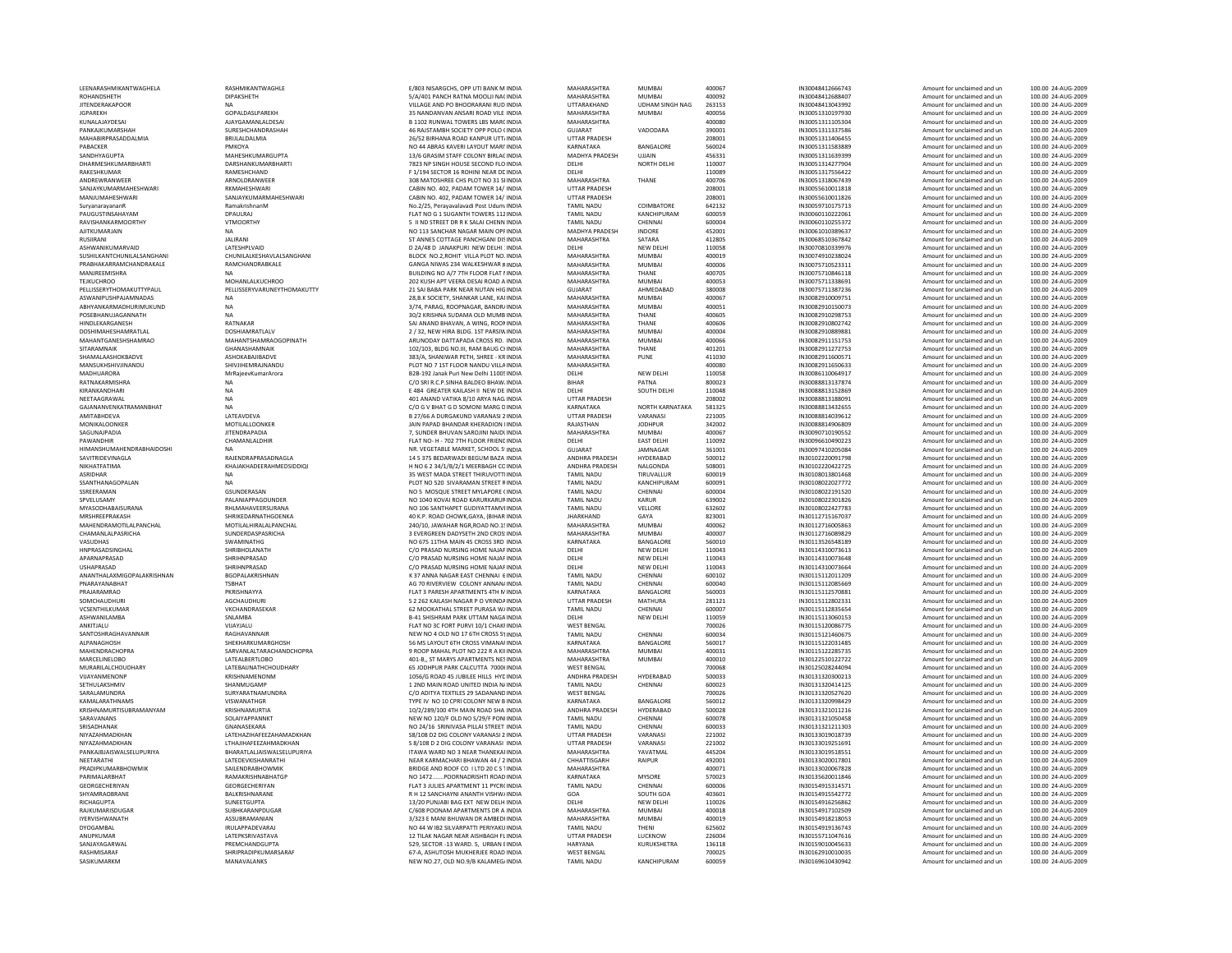RAMESHBHATS PADMANABHABHATSK RAJAMANICKAMTP PERIYASAMY PROMILAJAIN PURSHOTTAMDASAGARWALSAILISDAWANKAR MANOHARSITARAMPEDNEKAR ROMESHCHANDERGUPTA KARVYSTOCKBROKINGLTD<br>KARVYSTOCKBROKINGLTD<br>ARAI ASI IRRAMANYAM ABALASUBRAMANYAM KALAWATIKAUSHIKKETANJAYANTILALSHETH ALOKRANJANMAJHISAMANTANURADHABARATHAN BARANATHAN EAKASHCHANDIL PRAKASHCHANDCHANDIL VIJAYALAKSHMIR<br>VEI AVALAPALI IPRASAD SEETHAPATHIREDDYDJ SEETHAPATHIREDDYDJ VELAVALAPALLIPRASAD SAYERDEVIBOKARIA KUSUMKUMARBOKARIA RAVINDRABHAIMAFATLALSHAH MAFATLALSHAH MAFATLALSHAH 1601 MAFATLALSHAH 1601 MAFATLALSHAH 1602 MAFATLALSHAH 1602 M EOUPIHURAMAHENDRABANWARILALVERMA RAMRATIGUPTAVIMI AINDNANI BHAGATIDNANI NISHAPACHISIA MOHANLALPARWAL GENERAL GENERAL GENERAL MOHANLALPARWAL ALAMELURAMASWAMYVIJAYAVIJAYGUPCHUP VIJAYNARHARGUPCHUF<br>CHANCHALSACHDEVA VIJAYSACHDEVA VIJAYSACHDEVA SRRAMAKRISHNAN SRRAMASWAMY SHEELACHOUDHARY BALBIRSINGHAHLAWAT NCHARUMATHIVENKATAKRISHNAN VENKATAKRISHNANKHADAMB<br>ASHISHGUPTA USATISHKUMARGUPTA **ASHISHGUPTA** VENKATASATYANARAYANANIRUKONDAKOLAPPANC GCHOCKALINGAM YOGITAAVINASHKOLAPKAR SANDHYAGUPTA LAXMINARAYANMUJAWADIYA<br>MOHAMMEDASAFALIPADIYATH PEMOHAMEDALI MOHAMMEDASAFALIPADIYATH JALPAJITENVORA MUKESHVMARU ATASHIRANG MUKESHVMARU ATASHIRANG MUKESHVMARU ATASHIRANG MUKESHVMARU ATASHIRANG MUK<br>MUKESHIRANG MUKESHIRANG MUKESHIRANG MUKESHIRANG MUKESHIRANG MUKESHIRANG MUKESHIRANG MUKESHIRANG MUKESHIRANG MU LCHIDAMRARAM JAINHITESHHEMRAJ NA NA A<br>1999-Yangi dhe mashmud na Afrika Marejeshi na Afrika Marejeshi na Afrika Marejeshi na Afrika Marejeshi na Afri SURENDRABALUSU VENUMADHAVBALUSU VIVEKANANTHAKMRS VIVEKANANTHANMR 9, SOUTHRAMASWAMISRINIVASAN TATAVARTHYRAMESWARARAODATATRAYKHARAPATE NA 560 NA 560 NA 560 NA 560 NA 560 NA 560 NA 560 NA 560 NA 560 NA 560 NA 560 NA 560 NA 560 NA PARVATIGOVINDGARE GOVINDMOGHAJIGARE GOVINDMOGHAJIGARE GOVINDMOGHAJIGARE FLATTEN SUKHDEVRAJNAYYAR NEERIAPRAKASH DEEPAKPRAKASH ANURADHAKSHENOY PKRISHNANANDASHENO' PKRISHNANANDASHENO' JOSEPHZACHARIAHCHAVADIYIL MURALIA ANANTHANARAYANANR ANANTHANARAYANANR RAYICHANDISMAYEL **ANANTHANARAYANANR**<br>RAYICHANDISMAVEL **ANANTHANARAYANANR**  $\begin{array}{lll} \text{DINESHBANSAL} & \text{SHRIKHAZANSINGH} \\ \text{SUBHANSHUSHERHAR} & \text{DEVENDRAKUMARS} \end{array}$ SUDHANSHUSHEKHAR DEVENDRAKUMARSHARMA DEVENDRAKUMARSHARMA DEVENDRAKUMARSHARMA CHITTAKKATTUMATHAIDANIEL CHITTAKKATTUKOSHYMATHAI SUDHIRYN YGNAGARAJ PRAVEENGUNTAMUKKALARAGINIDEVANGMEHTA DEVANGAMEHTA DEVANGAMEHTA DEVANGAMEHTA DEVANGAMEHTA DEVANGAMEHTA PREMKUMARBAIROLIYAHARBHAJANSINGHBAL NA HOUSE NA HOUSE NA HOUSE NA HOUSE NA HOUSE NA HOUSE NA HOUSE NA HOUSE NA HOUSE NA HOUSE NA<br>NA HOUSE NA HOUSE NA HOUSE NA HOUSE NA HOUSE NA HOUSE NA HOUSE NA HOUSE NA HOUSE NA HOUSE NA HOUSE NA HOUSE NA ISHWARVIROOMALMAMNANI MIRAISHWARMAMNANI ISHWARVIROOMALMAMNANI PUSHPATHAKURDASASWANI THAKURDAS<br>KANTASINGHI SIJRENDRASIN ZARINTAJSNILGIRIWALA SADREEDINNNILGIRIWALA **DLEELABAI DHENRYROBERT**<br> **EXANTILALMENTI** ROSHANLALJASWAL MANASARAM MANASARAM MANASARAM MANASARAM MANASARAM MANASARAM MANASARAM MANASARAM MANASARAM MANASARAM MANASARAM MANASARAM MANASARAM MANASARAM MANASARAM MANASARAM MANASARAM MANASARAM MANASARAM MANASARAM MANASA YASMINSULTANSYED RAVIKANTMATHURIA DI DEMATHURIA

NANGAVALLI MAIN ROAD THARAMA INDIA<br>1999 - LEHARBANSSINGHKOCHAR NANGAN ANG ANG ANG ASA NG ASA NA BAGA INDIA ASA ANG ASA ANG ASA ANG ANG ANG ANG A  $\blacksquare$ NANDKISHOREKAUSHIK 13/1, RACE COURSE ROAD, FLAT NO INDIA<br>1999 - JAYANTILALSHETH 14YANTILALSHETH ASAUGUSTINE AND A CONSUMING THE CONSUMING CONSUMING THE CONSUMING CONSUMING THE CONSUMING CONSUMING THE CONSUMING CONSUMING THE CONSUMING CONSUMING THE CONSUMING CONSUMING THE CONSUMING CONSUMING THE CONSUMING CONSUMING CO AMBIKAMOHANMAJHI AJITSATISHCHAUHAN SATISHAIBARANSINGH 202/A1 PHASE II BRAHMAND SOCIETINDIA<br>1997-1997 SRIJTICHAMARIA SRIJTICHAMARIA SRIJTICHAMARIA 23/1 TAGORE CASTIF STREET KOLKAINDIA MKAMINI AVINASHKUMAR C‐2/100B, KESHAV PURAM, NEWMSBALASUNDARAM **SOSULTANSINGH** SUNILHURA<br>
SUNILHURA JOS ANNO 12: INDIA<br>
A 703 GAYATRI AVENI IF SO EFFT ROJINDIA RAMSEWAKMEHBAR<br>ARUNKUMARGAUTAM RAKUNG PERDANG ARUNG ARUNG ARUNG ARUNG ARUNG ARUNG ARUNG ARUNG ARUNG ARUNG ARUNG ARUNG ARUNG A<br>A/6 FLAT NO 501 SAKET CHSL SAKET INDIA ARUNKUMARGAUTAM KRRAMASWAMY MATADINVIJAY LATESHIVNARAYANVIJAY CONJAVENIZATION CONJAVENEDADI INDIA BSAVITHRI NSATYANARAYANARAJU 10‐2‐492/1 VIJAYANAGAR COLONY HINDIA ANDHRA PRADESH<br>1999 BRUGOPALMAHESHWARI DALIDAYAL DALIDAYAL DALIDAYAL DALIDAYAL A-99, PANDAV NAGAR, DELHI 1100SINDIA DELHI DAL KESAMREDDYJAYACHANDRAREDDY 31/1 2ND MAINRAMACHANDRARAONIRUKONDA **GROUND FLOOR MUEASSILALL COMUNDIA** GANESHDASSMALIK GPRIYA GOPINATH FLATJANARDHANNAIK UPENDRANAIK C/ORASILAPRAVINDANG MATIYA NA MAHARASHTRA NA MAHARASHTRA<br>RASILAPRANCHATIYA NA MAHARASHTRA NA MAHARASHTRA NA MAHARASHTRA<br>RASILAPRANCHATIYA MAHARASHTRA MAHARASHTRA NA MAHARASHTRA NA MAHARASHTRA MAHARASHTRA MAHARASHTRA MAHARASHT SUKHDEVRAJNAYYAR RAVICHANDISMAVEL<br>
RAVICHANDISMAVEL<br>
ISMAVELS 2/E TEMPLE ROCK 44 NEW AVADI R(INDIA<br>
SHRIKHAZAMSIMCH CHIRIKHAZAMSIMCH MAINAWATI HOSPITAL GANDHI ROALINDIA JOSEPHZACHARIAH **GPRABHAKARARAO** 2 ROOM BRAMARAMBHA HOUSE GLINDIA<br>2 ROOM BRAMARAMBHA 2 ROOM BASHWANATH CH'S LTD SLINDIA PUSHPADEVIBAIROLIYA KAILASHPRASADBAIROLIYA FLATKANTASINGHI SURENDRASINGHI 4YELLAJOSYLAVENKATASOMAYAJULU YYDIKSHITULU YWORSHITULU 273/2RT FLAT NO 301 VIJAYANAGAF INDIA KANTILALMKOLI MOHANBHAIKOLI 312

 NO 1/1/107 KUNJIBETTU UDUPI DINDIA KARNATAKA UDUPI 576102 IN30169610578703 Amount for unclaimed and un 100.00 24‐AUG‐2009 TIRLOCHANSINGHKOCHAR LSHHARBANSSINGHKOCHAR BQ ‐ 147,2nd FLOOR, SHALIMAR BAGINDIA DELHI NORTHRoopmathiAnand KAnandKumar KAnandKumar 48 P Rao Road RoyapottahChennaiINDIA TAMIL NADU CHENNAI 600014 IN30177410078513 Amount for unclaimed and un 100.00 24‐AUG‐2009 136 EAST OF KAILASH NEWNO B 104, SHIVAM GOPI TEMIC ROA INDIA 15TH MAIN561/2 TKN COMPLEX VANIVILAS RINDIA KARNATAKA BANGALORE 560004 IN30192630604581 Amount for unclaimed and un 100.00 24 -AUG‐2009<br>NO 4 GOKULA 6TH CROSS SPEXTEN INDIA KARNATAKA BANGALORE 560003 IN30192630735321 Amount for unc + Minuted Department of Consumer Consumer Consumer Consumer Consumer Consumer Consumer Consumer Consumer Consumer Consumer Consumer Consumer Consumer Consumer Consumer Consumer Consumer Consumer Consumer Consumer Consumer SECTOR‐31 NEAR FMSFARHITENDPAREKH DHANSUKHLALCPAREKH 52, 'ARPAN' APT VALLABHBHAI ROADINDIA MAHARASHTRA MUMBAI 400056 IN30216410014885 Amount for unclaimed and un 100.00 24‐AUG‐2009 **INDIA SALES PUINDIA SALES PUINDIA CONTRACT SOUTH DELHI**<br> **INDIA SALES AND SALES PUINDIA DELHI DELHI SOUTH DELHI** SOUTH DELHI SALARA SALES AND SALES AND THANE SRUTICHAMARIA HEMANTKUMARCHAMARIA 23/1 TAGORE CASTLE STREET KOLKAINDIA WEST BENGAL 700006 IN30223610889313 Amount for unclaimed and un 100.00 24‐AUG‐2009 6 PANDIAN AVENUE, 123 NEW BAZAR, DIST MORENA, MOREINDIA CHHATTISGARH MORENA 476001 IN30226911202494 Amount for unclaimed and un 100.00 24‐AUG‐2009 NO 3 D, PLOT NO 108 GAYATRI INDIA ANDHRA PRADESH HYDERABAD 500018 IN30232410106848 Amount for unclaimed and un 100.00 24‐AUG‐2009 12TH WARD D.NO.38/49 PANCHAMUINDIA ANDHRA PRADESH VIZIANAGARAM 535591 IN30232410112103 Amount for unclaimed and un 100.00 24‐AUG‐2009 G ROAD JEYPORE KORAPUT DISTRINDIA (NEW AND THE SAND DISTRINGIAL SAND AMOUNT DISTRINGIAL AND A SAND DISTRING AN<br>G AND DISTRING AND DISTRINDIA DISTRINDIA DISTRINDIAL CONSTRUCT ON DISTRINGIAL CONSTRUCT AMOUNT ON UNCLAINED AN<br> BEEMANNA MUDALI STREET ALWINDIA TAMIL NADU CHENNAI 600018 IN30243720006030 Amount for unclaimed and un 100.00 24‐AUG‐2009 1601 BAPU MEHTA S KHADKI RELIEF INDIA U MEHTA S KHADKI RELIEF INDIA GUJARAT AHMEDABAD 380001 IN30246110215875 Amount for unclaimed and un 100.00 24‐AUG‐2009 F1/339 STREET NO 3 MAHAVIR ENINDIA DELHI NEWA 703 GAYATRI AVENUE 90 FEET ROAINDIA MAHARASHTRA<br>RAMRATI GUPTA SEWA SADAN SARI INDIA CHHATTISGARH 501 SAKET CHSL SAKET INDIA MAHARASHTRA THANE 400601 IN30267931967253 Amount for unclaimed and un 100.00 24‐AUG‐2009 WARD NO 12 WARASEONI ROAD P CINDIA 12 WARASEONI ROAD P OINDIA CHHATTISGARH BALAGHAT 481445 IN30267932049133 Amount for unclaimed and un 100.00 24‐AUG‐2009 L TRANSPORT CORPORATIO GROUND FLOOR FLAT NO 2 MANILA INDIA 76 BLUE HAVEN 14 BHAUSAHEB HIR INDIA CHANCHALSACHDEVA VIJAYSACHDEVA WZ‐248/1 GROUND FLOOR GALI NO INDIA DELHI NEW VIJAY BARTAN BHANDAR BAPU INDIA RAJASTHAN 303702 IN30270020007809 Amount for unclaimed and un 100.00 24‐AUG‐2009 BRIJGOPAL DAUDAYAL DAUDAYAL DAUDAYAL AS DANDAYAL AG DAUDAYAL DAN DELHI DAN DELHI DAUDAYAL DAUDAYAL DAUDAYAL DA<br>BRIJGOPAL DAUDAYAL DAUDAYAL DAUDAYAL DANDAYAL DANDAYAL DANDAYAL DANDAYAL DANDAYAL DANDAYAL DAN DANGAREDDY BOOS NO 12 FLAT NO 107 RAIN TREINDIA ANDHRA PRADESH RANGAREDDI 500072 IN30286310174295 Amount for unclaimed and un 100.00 24‐AUG‐2009 MaltiSHassija ShyamsunderHassija ShumsunderHassija ShumsunderHassija Shumsunder Hassim Ti 12 Mu Gh Na 83 Western Court Bai NDIA MAHARASHTRA MUMBAI 400002 IN30287120472308 Amount for unclaimed and un 100.00 24‐AUG‐2009 NO 804 SECTOR 15 A FARIDABAD 1INDIA HARYANA FARIDABAD 121007 IN30290242635545 Amount for unclaimed and un 100.00 24‐AUG‐2009 U 88 FIFTH MAIN ROAD ANNA NAGAINDIA J/7 KRISHNA NAGAR DELHI 110051 INDIA FLOOR MUFASSIL ALI COMINDIA ASSAM NAGAON 782435 IN30302850400912 Amount for unclaimed and un 100.00 24‐AUG‐2009 7 ARENA NAGARETAH 207001 INDIA UTTAR PRADESH ETAH 207001 IN30302850430445 Amount for unclaimed and un 100.00 24‐AUG‐2009 16 SUBAGRAHA APTS F3 RATNA INDIA TAMINADU CHENNAI 600018 IN30302851949528<br>15 PER PERSENGERAHA ALIBANAI SERAGRAHA ANG PERSENGERAHAN INSISTENT PERSENGERAHA Amount for unclaimed and un 100.00 24‐AUG‐2009<br>15 PERSENGERAHA ANG SHRI RAMKRISHNA HARI COMPLEXINDIA MAHARASHTRA13 6 GRASIM STAFF COLONY BGNAG INDIA STAFF COLONY BGNAGINDIA MADHYA PRADESH UJJAIN 456331 IN30302852423264 Amount for unclaimed and un 100.00 24‐AUG‐2009 S THAYINERY ROAD PAYYANNINDIA KERALA KANNUR 670307 IN30302853542014 Amount for unclaimed and un 100.00 24‐AUG‐2009 A 24 SHYAM SADAN 3RD FLOOR 232 INDIA SADAN 3RD FLOOR 232 INDIA MAHARASHTRA MUMBAI 400004 IN30311610194234 Amount for unclaimed and un 100.00 24‐AUG‐2009 INDRABAKSHI LATESRIBAKSHI A1, NATIONAL APPTT, SECTOR ‐ 3, INDIA DELHI NEW UMAYALPURAM CHROMEPET CH INDIA TAMIL NADU KANCHIPURAM 600044 IN30323710094234 Amount for unclaimed and un 100.00 24‐AUG‐2009 BHUVAN RHUVAN RET ROOSO INSULANDIA AN ANGHARASHTRA 400080 IN3008210056404 AMOUNT MONOR UNCLAINDIA AMOUNT ANNO<br>BHUVAN RHUVAN DIA TAMIL NADU CHENNAI 600020 IN30302850178385 Amount for unclaimed and un 81.00 24 AUG‐2009 FLAT NO.6, VIGNESH APARTMENTS : INDIA APARTMENTS 3INDIA TAMIL NADU CHENNAI 600020 IN30302850178385 Amount for unclaimed and un 81.00 24‐AUG‐2009 ANITHAKUMARAGURU BALAKRISHNAN 55/440,SHRIKESAV AMRITHA NAGARINDIA KERALA THIRUVANANTHAPU 695018 IN30023912750748 Amount for unclaimed and un 80.00 24‐AUG‐2009 S TECH LTD PLOT NO ShayamalaBabu CSChandraBabu Computation Computation Computation Computation Computation Computation Computation Computation Description in the plot in the plane of the computation of the computation of the computation of DIGIMETRIX TECHNOLOGIES PVTINDIA KARNATAKA BANGALORE 560076 IN30012610054514 Amount for unclaimed and un 75.00 24‐AUG‐2009 ANUPAMAKITCHLU KAPILKITCHLU 15, UPPER FLAT AMINUDDAULA PARINDIA UTTAR PRADESH LUCKNOW 226012 IN30015910838368 Amount for unclaimed and un 75.00 24‐AUG‐2009 9. SOUTH STREET EXTENSION SINGA INDIA 1 SBI COLONY 7TH MAIN NO.208, KADAMB TOWERS, ASHOK IINDIA PANDE LAYOUT KHAMLA NAGPU NO 1 AMAR GRAFICON , PLOT NINDIA MAHARASHTRA PUNE 411040 IN30048412203057 Amount for unclaimed and un 75.00 24‐AUG‐2009 SYSTEMS DIVYASHREE CHAMBINDIA INSURATAKA BANGALORE 560027 IN30051313511873 Amount for unclaimed and un 75.00 24 AUG‐2009<br>CISCO SYSTEMS DIVYASHREE CHAMBINDIA KARNATAKA BANGALORE 560027 21 MANDEVILLA GARDENS KOLKATA INDIA GARDENS KOLKATAINDIA WEST BENGAL 700019 IN30064410204484 Amount for unclaimed and un 75.00 24‐AUG‐2009 NO.KOM, NALANDA, SUNDER INDIA MAHARASHTRA MUMBAI 400064 IN30082911486186 AMOUNT POLICE AMOUNT POLICE AND TRANSIS<br>R.201 MFBCIBY SUNDER INITIA DIA MAHARASSHTRA MUMBAI 400075 AMOUNT IN30088814783493 **B.201, MERCURY, SUN CITY HOUSINUNDIA**  CITY HOUSINGINDIA MAHARASHTRA 400076 IN30088814783493 Amount for unclaimed and un 75.00 24‐AUG‐2009 NO 19 LAKSHMANA SAMI STREINDIA TAMIL NADU TIRUVALLUR 600053 IN30131320572505 Amount for unclaimed and un 75.00 24‐AUG‐2009 HOSPITAL GANDHI ROAINDIA UTTARAKHAND BAGPAT 19 SHIPRA SUNB 201, MERCURY SUNCITY HSG ADI SINDIA 202 ORLEY CHS SV RD4 POST OFFICE BUILDING SECON INDIA NATIONAL SECON UNIVERSIAL SECON INDICIDENT INDICIDENT AMOUNT OF INDIA SECON<br>2 ROOM BRAMARAMBHA HOUSE GINDIA KARNATAKA BANGALORE 560008 IN30302553768116 Amount for unclaimed and un 65.00 2 BRAMARAMBHA HOUSE GUINDIA KARNATAKA BANGALORE 560008 IN30302853768116 Amount for unclaimed and unclaimed and u<br>BK OM DASSINDANTAKA INICIO DA UNCLAIMED ANNATA ANNATALORE ANONO? IN30316410113476 Amount for unclaimed and un 6 PARSHWANATH CHS LTD SAINDIA MAHARASHTRA MUMBAI 400092 IN30216410112476 Amount for unclaimed and un 60.00 24‐AUG‐2009 **BAILASH AND SHARPS SHARPS**  NO 31 SWAMY ENCLAVE 9 1ST INDIA KARNATAKA BANGALORE 560034 IN30290243626463 Amount for unclaimed and un 58.00 24‐AUG‐2009 HOUSE NO. 2322 PHASE- 11, SECTO INDIA 2322 PHASE‐ 11 SECTO INDIA CHANDIGARH 160062 IN30001110496149 Amount for unclaimed and un 50.00 24‐AUG‐2009 NEW SILVERHOME SOCIETY 15 NEINDIA MAHARASHTRA MUMBAI 400050 IN30002010451024 Amount for unclaimed and un 50.00 24‐AUG‐2009 NEW SILVERHOME SOCIETY 15 NEINDIA MAHARASHTRA MUMBAI 400050 IN30002010451049 Amount for unclaimed and un 50.00 24‐AUG‐2009 ISH KRIPA FLAT NO 617 14TH RD KH/ INDIA 617 14TH RD KHAINDIA MAHARASHTRA MUMBAI 400052 IN30002010765594 Amount for unclaimed and un 50.00 24‐AUG‐2009 & 5 BALAJI ENCLAVE TRANSPORT RINDIA ANDHRA PRADESH RANGAREDDI 500009 IN30002010911225 Amount for unclaimed and un 50.00 24‐AUG‐2009 DEEPAK PARK SHOP NO 10 NEAR JAN INDIA 5TH STREET KOVALAN 142 NEHRU ROADINDIA MAHARASHTRA MUMBAI 400057 IN30002011482806 Amount for unclaimed and un 50.00 24‐AUG‐2009 MAHESH UNA MAHESH UNA HIMACHAL PRADESH UNA 177206 IN30002030150845 Amount for unclaimed and unit unclaimed and un<br>COMMESH UNA INSTALLER UNA INSTALLER UNA 177206 IN30002030150845 Amount for unclaimed and un 50.00 24 AUG‐200 **CENTER POINT APARTMENTS BLOCK INDIA 480006 GUJARAT AND 380006 IN3000**<br>HINO 3.0.133 INDRAPLIRI RHOPALM INDIA 400 24 MADHYA PRADESH H NO 3 C 133 INDRAPLIRI RHOPALM INDIA BhogendraJha ChandraSekharJha ChandraSekharJha Chandra Chandra Chandra Chandra Chandra MEST BENGAL 700007 IN30009510199613 Amount for unclaimed and un 50.00 24‐AUG‐2009

NAND PREM

25Th CROSS SHARINGIA SHARPATAKA 561221544 Amount for unclaimed and un 100.000 2512<br>25 Amount for unclaimed and un 100.00 24 26155721819806 Amount for unclaimed and urnold 157721819806 Amount for unclaimed and urnold 1570101

ROAL MADU SALEM 636502 IN30169610599840 Amount for unclaimed and un 100.00 24‐AUG‐2009<br>DELHI NORTH WEST DELH 110088 IN30176610035287 Amount for unclaimed and un 100.00 24‐AUG‐2009 110088 IN30176610035287 Amount for unclaimed and un 100.00 24‐AUG‐2009<br>FORM14 IN30177410078513 Amount for unclaimed and un 100.00 24‐AUG‐2009 DELHI INDIA DELHI SOUTH DELHI 110065 IN30177411941810 Amount for unclaimed and un 100.00 24‐AUG‐2009 MAHARASHTRA MUMBAI 400016 1612/1798 Amount for unclaimed and un 100.00 24 -AUG -2009<br>IN30192610221544 Amount for unclaimed and un 100.00 24 -AUG -2009 INDIA MADHYA PRADESH INDORE 452001 IN30198310077562 Amount for unclaimed and un 100.00 24‐AUG‐2009 IARYANA FARIDABAD 121001 IN30209210052278 Amount for unclaimed and un 100.00 24‐AUG‐2009<br>IN30214310325892 AMOALORE 560052 IN30214810325892 Amount for unclaimed and un 100.00 24‐AUG‐2009 **Amount for unclaimed and un**  DELHI 110020 IN30216410165993 Amount for unclaimed and un 100.00 24‐AUG‐2009 SOCIETINDIA MAHARASHTRA THANE 400607 IN30223610016459 Amount for unclaimed and un 100.00 24‐AUG‐2009 MAIL NADU CHENNAI 600094 IN30226910416594 Amount for unclaimed and un 100.00 24 AUG -2009<br>CHHATTICGARH MORENA 476001 100 24 AUG -2009 DE INDIA DELHI NORTH DELHI 110035 IN30236510113502 Amount for unclaimed and un 100.00 24‐AUG‐2009 DELHI 110045 IN30256610037772 Amount for unclaimed and un 100.00 24‐AUG‐2009 VIAR VARIANA GURGAON 122017 IN30267930069705 Amount for unclaimed and un 100.00 24‐AUG‐2009<br>MANABASETTRA MUMBAL AMOUNT AMOUNT INSOFTRANGALAS Amount for unclaimed and un 100.00 24‐AUG‐2009 MUMBAI 400101 IN30267930094446 Amount for unclaimed and un 100.00 24-AUG-2009<br>475110 100.00 24-AUG-2009 113106 10000 113106 Amount for unclaimed and un 100.00 24-AUG-2009 SARATTISGARH GWALIOR 475110 AMOUNT AND AMOUNT AMOUNT AMOUNT AMOUNT AMOUNT AMOUNT AND AMOUNT AND ANGLES AND ANG<br>SARATTINA THANE ADOGO1 AMOUNT ANGLES ANGLES ANGLES AMOUNT AMOUNT AMOUNT AMOUNT AMOUNT ANGLES ANGLES ANGLES ANG INDIA WEST BENGAL 700007 IN30267933689547 Amount for unclaimed and un 100.00 24‐AUG‐2009 .<br>Amount for unclaimed and un 14 MAHARASHTRA MUMBAI 400006 IN30267933834182 Amount for unclaimed and un 100.00 24 AUG -2009<br>14 DELHI NEW DELHI 110058 IN30267934932650 Amount for unclaimed and un 100.00 24 -AUG -2009 DELHI 110058 IN30267934932650 Amount for unclaimed and un 100.00 24‐AUG‐2009 PERABAD 500028 IN30273410015477 Amount for unclaimed and un 100.00 24‐AUG‐2009 Amount for unclaimed and un 100.00 24‐AUG‐2009 AMOUNT AMOUNT AMOUNT AMOUNT AMOUNT AMOUNT AMOUNT AMOUNT AMOUNT AMOUNT AMOUNT AMOUNT AMOUNT AMOUN ROAD KASTURBA NAINDIA TAMIL NADU CHENNAI 600020 IN30290240377308 Amount for unclaimed and un 100.00 24‐AUG‐2009 ROALL NADU CHENNAI 600040 600040 IN30290242995459 Amount for unclaimed and un 100.00 24 AUG -2009<br>DELHI EAST DELHI 110051 IN30290243763623 Amount for unclaimed and un 100.00 24 -AUG -2009 MAHARASHTRA AURANGABAD 431001 IN30302852355079 Amount for unclaimed and un 100.00 24 AUG -2005<br>MADHYA PRADESH UJJAIN 456331 IN30302852423264 Amount for unclaimed and un 100.00 24 AUG -2005 -CHI 110075 IN30318110027272 Amount for unclaimed and un 100.00 24 -AUG⋅2009<br>110075 IN30318110027272 Amount for unclaimed and un 100.00 24 -AUG⋅2009<br>1200044 IN30323710094234 Amount for unclaimed and un 100.00 24 -AUG⋅2009 24 PH II INDIA MAHARASHTRA PUNE 411057 IN30267936119613 Amount for unclaimed and un 80.00 24‐AUG‐2009 N SINGA INDIA TAMIL NADU MADURAI 625002 IN30017510000406 Amount for unclaimed and un 75.00 24‐AUG‐2009 MUMBAI 400008 IN30018310399244 Amount for unclaimed and un 75.00 24‐AUG‐2009 3RD BANGALORE 560034 IN30018313361033 Amount for unclaimed and un and amount for unclaimed and un and the US-A<br>1980-ANDHRA PRADESH HYDERABAD SOOD20 IN30045010436853 Amount for unclaimed and un and amount of unclaimed and MAHARASHTRA NAGPUR 440025 440025 IN30045011288413 Amount for unclaimed and un 75.00 24‐AUG‐2009<br>MAHARASHTRA PIJNF 411040 110040 IN30048412203057 Amount for unclaimed and un 75٬00 24‐AUG‐2009 AVADI ROINDIA TAMIL NADU CHENNAI 600010 IN30131320689937 Amount for unclaimed and un 75.00 24‐AUG‐2009 **25.00 24-AUG-2009**  CITY INDRINDIA UTTAR PRADESH GHAZIABAD 201001 IN30155722156294 Amount for unclaimed and un 75.00 24‐AUG‐2009 MAHARASHTRA 100076 1N30267932273439 Amount for unclaimed and un 75.00 24 AUG⋅2009<br>ADI ANIMARAL 100002<br>Amount for unclaimed and un 75 00 24 AUG 2009 SAIBINDIA MAHARASHTRA MUMBAI 400092 IN30267936449876 Amount for unclaimed and un 75.00 24‐AUG‐2009 9,1ST MAININDIA KARNATAKA BANGALORE 560034 IN30023912443672 Amount for unclaimed and un 59.00 24‐AUG‐2009 301 VIJAYANAGARINDIA ANDHRA PRADESH HYDERABAD 500057 IN30002010984825 Amount for unclaimed and un 50.00 24‐AUG‐2009 10 MAHARASHTRA PUNE 411006 Amount for unclaimed and un 50.00 24 AUG‐2009<br>11300 TAMIL NADU MADURAI 625003 IN30002011130593 Amount for unclaimed and un 50.00 24 AUG‐2009 NAGAR MADURAI 625003 IN30002011130593 Amount for unclaimed and un 50.00 24 -AUG⋅2009<br>MAHABASHTRA MIIMRAI 400057 AMORΣ IN30002011482806 Amount for unclaimed and un 50.00 24 -AUG⋅2009 3 C 133 INDRAPURI BHOPALMAINDIA MADHYA PRADESH BHOPAL 462024 IN30007910136485 Amount for unclaimed and un 50.00 24‐AUG‐2009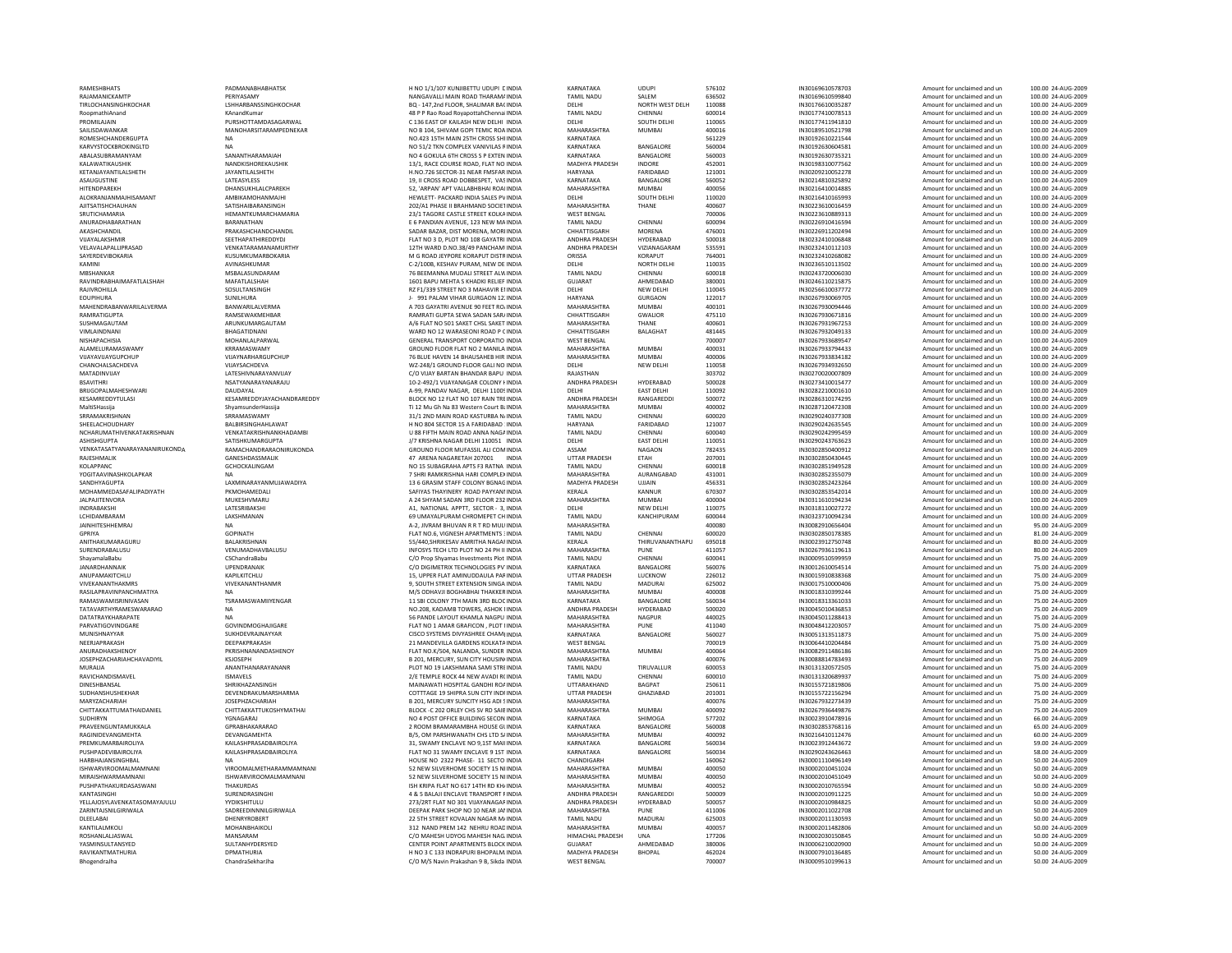| PNRamesh                             | PNarayanaUpadhya                | 540/E, I 'C' Cross, III Stage IV                       |
|--------------------------------------|---------------------------------|--------------------------------------------------------|
| RaiRani                              | MaiorJCMadan                    | A 173 Defence Colony New D                             |
| Tarun                                | RomeshChander                   | M/s G R Consultants & Invest                           |
| JagdishChanderMadan                  | AmarNathMadan                   | A 173. Defence Colony NEW                              |
| GMohan                               | <b>NA</b>                       | The Oriental Insurance Compa                           |
| SHALINIRAJANRAJANI                   | <b>NA</b>                       | 1302 PANCHWATI OFF YARI R                              |
|                                      | <b>NA</b>                       |                                                        |
| MUNNIDEVICHOMAL<br>PRABHUDAYALCHOMAL |                                 | P-1/20, BANGUR AVENUE, BL<br>P-1/20, BANGUR AVENUE, BL |
|                                      | <b>NA</b>                       |                                                        |
| SSUMERMULLBAID                       | <b>NA</b>                       | NO-55 BAZAAR ROAD MYLAP                                |
| VINODKUMAR                           | KUNDANLAL                       | B 7/5058 VASANT KUNJ NEW                               |
| NARENDRANATHBANERJEE                 | KEDARNATHBANERJEE               | A5/15 CALCUTTA GREEN PHA                               |
| PRATIMABANERJEE                      | NARENDRANATHBANERJEE            | A5/15 CALCUTTA GREEN PHA                               |
| ASHACHATURVEDI                       | KKCHATURVEDI                    | 40/4 LAXMI SADAN EAST PAT                              |
| NIRMALASARAWGEE                      | YOGESHKUMARSARAWGEE             | 29 INDRA BISWAS ROAD CALO                              |
| <b>USHAGUPTA</b>                     | LATEOMPARKASH                   | 50-51 LOWER BAZAR SUBATH                               |
| RAJKUMARMENDIRATTA                   | <b>TOPANRAMMENDIRATTA</b>       | H NO 179 SECTOR 29FARIDA                               |
| <b>JAGDISHWARNATHGUPTA</b>           | DEEPCHAND                       | 100 PALAM ROAD VAISHALIN                               |
| SANTOSHGARG                          | <b>IDGARG</b>                   |                                                        |
|                                      |                                 | C-3/117 ASHOK VIHAR PHASE                              |
| KUSHALYARNAGPAL                      | RAGHBIRLALNAGPAL                | 68 SHIVALIK APARTMENT ALJ                              |
| SUNILKUMARCHIMANLALPATEL             | CHIMANLALMANILALPATEL           | BLOCK NO 4 FLAT NO 36 SHR/                             |
| SAIFYSULTANALYVARAWALLA              | SULTANALYFVARAWALLA             | NAZNIN VILLA, PLOT - 106 LAI                           |
| SAURABHPRAMODSHAH                    | PRAMODSHAH                      | 3/11, KOTAK KUNJ 36, CHOW                              |
| RASILADINESHVARIA                    | DINESHMVARIA                    | 6, SUSHMA APT., OPP. LIONS                             |
| GOOLDBILPODIWALA                     | DARABILPODIWALA                 | DEUTSCHE BANK AG KODAK H                               |
| ANISHNANDA                           | <b>NA</b>                       | C-503 ,EDEN-IV HIRANANDAN                              |
| KSUDHAKARASHETTY                     | <b>NA</b>                       | C-2/13. MANEK NAGAR NEAR                               |
|                                      | <b>NA</b>                       | 203 EDEN II HIRANANDANI ES                             |
| ARUNBALSUPOWAR                       |                                 |                                                        |
| <b>DINESHBHOGILALSHAH</b>            | BHOGILALMOTILALSHAH             | 501/502, AKRUTI LAXMI TILAI                            |
| SHRINIWASCMANIYAR                    | CHUNILAL                        | 40 RATAN ABAD TUKARAM JA                               |
| ZORAWARINDERSINGHKALRA               | JASPALINDERSINGHKALRA           | 62 NAVJIVAN VIHAR NEW DEI                              |
| BEHRAMJEHANGIRSHASUKHESWALA          | <b>JEHANGIRSHA</b>              | POST BOX NO 5568 DADAR T                               |
| VINAYAKUMARSHUKLA                    | <b>MPSHUKLA</b>                 | E 6/38 ARERA COLONY BHOP/                              |
| MEHMOODMIYAGAFARBHAIGHOTLAWALA       | GAFARBHAINABIBHAIGHOTLAWALA     | BUNLOW 14 GULISTAN SOC C                               |
| <b>VINODKUMARMANDLOI</b>             | SRMANDLOI                       | 13 C 2 B GOVINDPURA BHOF                               |
| SUNILKUMARSARDA                      | SHDEENDAYALSARDA                | 24/18 MALL ROAD KANPURU'                               |
|                                      |                                 |                                                        |
| KANTAGUPTA                           | SHJAIPARKASHGUPTA               | 1889/139 GANESH PURA TRI I                             |
| NEENAKIRTISHAH                       | KIRTISHAH                       | C-3, H-81 MAHAVIR NAGAR S                              |
| BSUDHAKARAPRABHU                     | <b>BGOPALPRABHU</b>             | 171/4 MAIN ROAD BADIADK/                               |
| SHANTIRAVINDRAN                      | RAVINDRANUNNYK                  | D 202 GURUPRASAD PLOT NO                               |
| SURRAMANYADIXIT                      | <b>DIKSHITH</b>                 | NO 28 5TH MAIN 6TH CROSS                               |
| <b>BGOMATHI</b>                      | GBALASUBRAMANIAN                | NO 20 TYPE IV QUARTERS BLO                             |
| FELIXFERNANDES                       | ZEFERINORFERNANDES              | H NO 217 MANGOR HILL VAS                               |
| MELATHILTHOMAS                       | <b>MOOOMMEN</b>                 | MELATHIL VILLA EDATHITTA F                             |
| MISRIYAPM                            | ARUSTUM                         | NOOR MAHAL PAYYAMBALAM                                 |
|                                      |                                 |                                                        |
| <b>RUSTUMA</b>                       | TABDULKADIR                     | NOOR MAHAL PAYYAMBALAM                                 |
| KRISHNACHAWLA                        | NKCHAWLA                        | <b>B 14 R B I COLONY HAUZ KHA</b>                      |
| SUNILMALLIKARJUNBULLA                | MALLAPPAVERAPPABULLA            | USHA 39, 2ND CROSS DHANA                               |
| DILIPMADHUKARVAIDYA                  | MADHUKARVAIDYA                  | 402, SPRING PALM MAROL M                               |
| PAWANKUMARKEDIA                      | LATERLKEDIA                     | DIAMOND CITY NORTH BLOCK                               |
| RAMESHKUMARBAJAJ                     | LATENANDLALBAJAJ                | 174B, JAMUNALAL BAJAJ STRI                             |
| PARIKHRASHMIBABUBHAI                 | PARIKHBABUBHAI                  | 10, CHUVALNAGAR SOCIETY,                               |
|                                      |                                 |                                                        |
| PATELCHINTANMAHENDRABHAI             | MAHENDRABHAIPATEL               | A/31, SEJAL NAGAR SOC. (SUI                            |
| HARESHKUMARBABULALRAMI               | BABULALVRAMI                    | 41-KALPAVRUKSH SOCIETY NI                              |
| SASBSUBBARAO                         | NARASIMHARAO                    | FLAT NO 10. AMRUTHA APAR                               |
| SULATAASHOKNARSULE                   | ASHOKVASUDEONARSULE             | 3/31 SAMARTH NIWAS J B M/                              |
| BIMALKUMARBASAK                      | LATEBHUPENDRANATHBYSACK         | P-184, CIT SCHEME NO. IV                               |
| SINDHUCHERIAN                        | JAIRAJDANIEL                    | F 202 CORAL PLAZA, KEMP RC                             |
| TCARANGANATHAN                       | <b>I ATFTCASRINIVASAVARADAN</b> | 236, SFS FLATS (OPP JNU) MU                            |
| MOTILALOGRA                          | LATESHMNOGRA                    | P-40,N D S E PART II NEW DI                            |
| KRISHANSINGHVARMA                    | RAMSINGHVARMA                   | HOUSE NO 4086 KASERUWAL                                |
| ANANDKAMATHN                         | SOKNKAMATH                      |                                                        |
|                                      |                                 | 9, RATHNA NAGAR TEYNAMP                                |
| <b>UMADEVIM</b>                      | CARAIMATHIVANAN                 | FLAT 1-G. ARCOT APT. NO.3 (                            |
| RAMNIWASRUNGTA                       | RAMKUMARRUNGTHA                 | 101-B-BALCHAND SHOPPING                                |
| NIRMALASAWANI                        | LATEMADHUSUDANLALSAWANI         | A 17 A NEW FRIENDS COLONY                              |
| NIRMALASAWANI                        | LATEMADHUSUDANLALSAWANI         | A 17 A NEW FRIENDS COLONY                              |
| DVENKATESAN                          | GDURAISWAMY                     | 1ST MAY FLOWER OLD-19 NE                               |
| VENKATESWARLUBHAVIRISETTI            | SATYANARAYANA                   | 6-2-38 BANDALAMUDI VARI S                              |
| AVALLIAPPAN                          | ANNAMAI AI                      | P S RM HOUSE (OLD-160) 10,                             |
| ANMEENAKSHIE                         | CANNAMALAI                      | 3/152 LAKSHMIPURAM PALAI                               |
| PADMASHREE                           | <b>NA</b>                       | 13-6-433/132 NETAJI NAGAR                              |
| KUSUMSHARMA                          | LATEGAJENDERSHARMA              | 201/20B KRISHNA GALI NO -3                             |
|                                      |                                 |                                                        |
| VISHWANATHRAGARWALA                  | LTRAJJANLALAGARWAL              | 1001, GREEN GARDEN APART                               |
| HABEEBAA                             | ABOOBACKER                      | 2/31 2ND FLOOR BISMILAH B                              |
| RENGANATHANKR                        | <b>NA</b>                       | C RM HOUSE RAJAJI STREET K                             |
| MALATHISAMARAN                       | SAMARANB                        | 11 WASON STREET T NAGAR                                |
| <b>LAKSHMISUKUMAR</b>                | SUKUMARNAMBIAR                  | OLD NO 40 NEW NO 41 KASTI                              |
| SAVITRIVISWANATHAN                   | VISWANATHAN                     | T/18/2 COASTAL ROAD KALAS                              |
| MOHANLALBHATTER                      | SHIVPRATAPBHATTER               | 4 AMAR JOTHI APTS 93 BASH'                             |
| MADHUBALA                            | <b>NA</b>                       | HOUSE NO 9, TYPE B B E L CO                            |
|                                      |                                 |                                                        |
| KEDARKUMARRAGRAWAL                   | <b>NA</b>                       | C 46 HIGHWAY APT, B/H SION                             |
| SUDHAMALVIYA                         | <b>NA</b>                       | E 10 ADM COLONY HINDALCO                               |
| RAMSWARUPSHANKARLALSARDA             | SHANKARLALSARDA                 | 136 NANDANVAN LAYOUT NA                                |
| MRIDULAGOPAL                         | SRAJIVGOPAL                     | B-1, RENUPOWER COLONY P.                               |
| BALKRISHANSOOD                       | RAUNAQCHANDSOOD                 | BAZAR BANRA WALA KAURAN                                |
| <b>IASBIRPURI</b>                    | <b>NSPURI</b>                   | 1218 SECTOR 18 C CHANDIGA                              |
| SUDHAVIDYARTHI                       | ANILVIDYARTHI                   | 6/3 KINGS APPT MALL AVENU                              |
| UDIBAI                               | KANHEYALAL                      | H NO 426 DINDOLI TEH RASH                              |
|                                      |                                 |                                                        |
| SHEKHARKUMARSHARDA                   | BRIJMOHANSHARDA                 | HOUSE NO 376 SECTOR-31 FA                              |
| SAROJJAIN                            | VIJAYCHANDJAIN                  | 17-B(SFS), VIJAY MANDAL ENC                            |
| NEELAMGUPTA                          | RAJIVKUMARGUPTA                 | A-4-801 KARISHMA KOTHRUD                               |
| <b>JAGATUHINGORANI</b>               | UDHARAMVHINGORANI               | 22 RITU APARTMENTS A-4 PA                              |
| RAVINDRAKUMARSINHA                   | <b>NA</b>                       | C/10 SWASTIC APTS OPP JUD                              |
| <b>PRAVINKUMARMAROO</b>              | <b>MSMAROO</b>                  | 7 VISHRAM APPT GHOD DOD                                |

| PNRamesh                              | PNarayanaUpadhya                        | 540/E, I 'C' Cross, III Stage IV Block                           |
|---------------------------------------|-----------------------------------------|------------------------------------------------------------------|
| RaiRani                               | MaiorJCMadan                            | A 173 Defence Colony New Delhi :                                 |
| Tarun                                 | RomeshChander                           | M/s G R Consultants & Investment                                 |
| JagdishChanderMadan                   | AmarNathMadan                           | A 173, Defence Colony NEW DEL                                    |
| GMohan                                | <b>NA</b>                               | The Oriental Insurance Company L                                 |
| SHALINIRAJANRAJANI<br>MUNNIDEVICHOMAL | <b>NA</b><br><b>NA</b>                  | 1302 PANCHWATI OFF YARI ROAD                                     |
| PRABHUDAYALCHOMAL                     | <b>NA</b>                               | P-1/20, BANGUR AVENUE, BLOCK -<br>P-1/20, BANGUR AVENUE, BLOCK - |
| SSUMERMULLBAID                        | <b>NA</b>                               | NO-55 BAZAAR ROAD MYLAPORE                                       |
| VINODKUMAR                            | KUNDANLAL                               | B 7/5058 VASANT KUNJ NEW DELH                                    |
| NARENDRANATHBANERJEE                  | KEDARNATHBANERJEE                       | A5/15 CALCUTTA GREEN PHASE II                                    |
| PRATIMABANERJEE                       | NARENDRANATHBANERJEE                    | A5/15 CALCUTTA GREEN PHASE II                                    |
| ASHACHATURVEDI                        | KKCHATURVEDI                            | 40/4 LAXMI SADAN EAST PATEL N/                                   |
| NIRMALASARAWGEE                       | YOGESHKUMARSARAWGEE                     | 29 INDRA BISWAS ROAD CALCUTT.                                    |
| <b>USHAGUPTA</b>                      | LATEOMPARKASH                           | 50-51 LOWER BAZAR SUBATHU DI!                                    |
| RAJKUMARMENDIRATTA                    | TOPANRAMMENDIRATTA                      | H NO 179 SECTOR 29FARIDABAD                                      |
| <b>JAGDISHWARNATHGUPTA</b>            | DEEPCHAND                               | 100 PALAM ROAD VAISHALINEW D                                     |
| SANTOSHGARG                           | IDGARG                                  | C-3/117 ASHOK VIHAR PHASE-IIDE                                   |
| KUSHALYARNAGPAL                       | RAGHBIRLALNAGPAL                        | 68 SHIVALIK APARTMENT ALAK NA                                    |
| SUNILKUMARCHIMANLALPATEL              | CHIMANLALMANILALPATEL                   | BLOCK NO 4 FLAT NO 36 SHRADHH                                    |
| SAIFYSULTANALYVARAWALLA               | SULTANALYFVARAWALLA                     | NAZNIN VILLA, PLOT - 106 LANE - I                                |
| SAURABHPRAMODSHAH                     | PRAMODSHAH<br>DINESHMVARIA              | 3/11, KOTAK KUNJ 36, CHOWPATT                                    |
| RASILADINESHVARIA<br>GOOLDBILPODIWALA | DARABILPODIWALA                         | 6, SUSHMA APT., OPP. LIONS GARI<br>DEUTSCHE BANK AG KODAK HOUS   |
| ANISHNANDA                            | <b>NA</b>                               | C-503 .EDEN-IV HIRANANDANI GA                                    |
| KSUDHAKARASHETTY                      | NA                                      | C-2/13, MANEK NAGAR NEAR AJAI                                    |
| ARUNBALSUPOWAR                        | <b>NA</b>                               | 203 EDEN II HIRANANDANI ESTATE                                   |
| DINESHBHOGILALSHAH                    | BHOGILALMOTILALSHAH                     | 501/502, AKRUTI LAXMI TILAK ROA                                  |
| SHRINIWASCMANIYAR                     | CHUNILAL                                | 40 RATAN ABAD TUKARAM JAVJI R                                    |
| ZORAWARINDERSINGHKALRA                | JASPALINDERSINGHKALRA                   | 62 NAVJIVAN VIHAR NEW DELHI 1                                    |
| BEHRAMJEHANGIRSHASUKHESWALA           | <b>JEHANGIRSHA</b>                      | POST BOX NO 5568 DADAR T T ML                                    |
| VINAYAKUMARSHUKLA                     | MPSHUKLA                                | E 6/38 ARERA COLONY BHOPAL 46                                    |
| MEHMOODMIYAGAFARBHAIGHOTLAWALA        | GAFARBHAINABIBHAIGHOTLAWALA             | BUNLOW 14 GULISTAN SOC OPP S                                     |
| VINODKUMARMANDLOI                     | SRMANDLOI                               | 13 C 2 B GOVINDPURA BHOPALM                                      |
| SUNILKUMARSARDA                       | SHDEENDAYALSARDA                        | 24/18 MALL ROAD KANPURUTTAR                                      |
| KANTAGUPTA                            | SHJAIPARKASHGUPTA                       | 1889/139 GANESH PURA TRI NAG/                                    |
| NEENAKIRTISHAH                        | KIRTISHAH                               | C-3, H-81 MAHAVIR NAGAR SHANI                                    |
| BSUDHAKARAPRABHU                      | BGOPALPRABHU                            | 171/4 MAIN ROAD BADIADKA KAS                                     |
| SHANTIRAVINDRAN                       | RAVINDRANUNNYK                          | D 202 GURUPRASAD PLOT NO 6 S :                                   |
| SURRAMANYADIXIT                       | DIKSHITH                                | NO 28 5TH MAIN 6TH CROSS KEB L                                   |
| <b>BGOMATHI</b><br>FELIXFERNANDES     | GBALASUBRAMANIAN<br>ZEFERINORFERNANDES  | NO 20 TYPE IV QUARTERS BLOCK 1<br>H NO 217 MANGOR HILL VASCO G   |
| MELATHILTHOMAS                        | <b>MOOOMMEN</b>                         | MELATHIL VILLA EDATHITTA P.O K                                   |
| MISRIYAPM                             | ARUSTUM                                 | NOOR MAHAL PAYYAMBALAM KA                                        |
| RUSTUMA                               | <b>TARDULKADIR</b>                      | NOOR MAHAL PAYYAMBALAM KA                                        |
| KRISHNACHAWLA                         | NKCHAWLA                                | B 14 R B I COLONY HAUZ KHASNEV                                   |
| SUNILMALLIKARJUNBULLA                 | MALLAPPAVERAPPABULLA                    | USHA 39, 2ND CROSS DHANALAXN                                     |
| DILIPMADHUKARVAIDYA                   | MADHUKARVAIDYA                          | 402, SPRING PALM MAROL MILITA                                    |
| PAWANKUMARKEDIA                       | LATERLKEDIA                             | DIAMOND CITY NORTH BLOCK-3, 2                                    |
| RAMESHKUMARRAJAJ                      | <b>LATENANDI ALBAJAJ</b>                | 174B, JAMUNALAL BAJAJ STREET 3                                   |
| PARIKHRASHMIBABUBHAI                  | PARIKHBABUBHAI                          | 10, CHUVALNAGAR SOCIETY, MEG                                     |
| PATELCHINTANMAHENDRABHAI              | MAHENDRABHAIPATEL                       | A/31, SEJAL NAGAR SOC. (SUMIN F                                  |
| HARESHKUMARBABULALRAMI                | BABULALVRAMI                            | 41-KALPAVRUKSH SOCIETY NEAR O                                    |
| SASBSUBBARAO                          | NARASIMHARAO                            | FLAT NO 10, AMRUTHA APARTMEI                                     |
| <b>SUI ATAASHOKNARSULF</b>            | <b>ASHOKVASUDEONARSULE</b>              | 3/31 SAMARTH NIWAS J B MARG I                                    |
| BIMALKUMARBASAK                       | LATEBHUPENDRANATHBYSACK                 | P-184, CIT SCHEME NO. IV M, F                                    |
| SINDHUCHERIAN                         | JAIRAJDANIEL                            | F 202 CORAL PLAZA, KEMP ROAD,                                    |
| TCARANGANATHAN                        | LATETCASRINIVASAVARADAN                 | 236, SFS FLATS (OPP JNU) MUNIRK                                  |
| MOTILALOGRA<br>KRISHANSINGHVARMA      | LATESHMNOGRA<br>RAMSINGHVARMA           | P-40,N D S E PART II NEW DELHI<br>HOUSE NO 4086 KASERUWALAN P    |
| ANANDKAMATHN                          | SOKNKAMATH                              | 9, RATHNA NAGAR TEYNAMPET CH                                     |
| UMADEVIM                              | CARAJMATHIVANAN                         | FLAT 1-G, ARCOT APT, NO.3 (OLD                                   |
| RAMNIWASRUNGTA                        | RAMKUMARRUNGTHA                         | 101-B-BALCHAND SHOPPING CEN                                      |
| NIRMALASAWANI                         | LATEMADHUSUDANLALSAWANI                 | A 17 A NEW FRIENDS COLONY NEV                                    |
| NIRMAI ASAWANI                        | LATEMADHUSUDANLALSAWANI                 | A 17 A NEW ERIENDS COLONY NEV                                    |
| DVENKATESAN                           | GDURAISWAMY                             | 1ST MAY FLOWER OLD-19 NEW-35                                     |
| VENKATESWARLUBHAVIRISETTI             | SATYANARAYANA                           | 6-2-38 BANDALAMUDI VARI STREE                                    |
| AVALLIAPPAN                           | ANNAMALAI                               | P S RM HOUSE (OLD-160) 10, MM                                    |
| ANMEENAKSHIE                          | CANNAMALAI                              | 3/152 LAKSHMIPURAM PALANI 62                                     |
| PADMASHRFF                            | <b>NA</b>                               | 13-6-433/132 NFTAILNAGAR RING                                    |
| KUSUMSHARMA                           | LATEGAJENDERSHARMA                      | 201/20B KRISHNA GALI NO -3 MAI                                   |
| VISHWANATHRAGARWALA                   | LTRAJJANLALAGARWAL                      | 1001, GREEN GARDEN APARTMEN                                      |
| HABEEBAA                              | ABOOBACKER                              | 2/31 2ND FLOOR BISMILAH BUILD                                    |
| RENGANATHANKR                         | <b>NA</b>                               | C RM HOUSE RAJAJI STREET KAND.                                   |
| MAI ATHISAMARAN                       | SAMARANR                                | 11 WASON STREET T NAGAR CHEN                                     |
| LAKSHMISUKUMAR                        | SUKUMARNAMBIAR                          | OLD NO 40 NEW NO 41 KASTURIR/                                    |
| SAVITRIVISWANATHAN<br>MOHANLALBHATTER | VISWANATHAN<br><b>SHIVPRATAPBHATTER</b> | T/18/2 COASTAL ROAD KALASHTR                                     |
| MADHUBALA                             | <b>NA</b>                               | 4 AMAR JOTHI APTS 93 BASHYAKA<br>HOUSE NO 9, TYPE B B E L COLONY |
| KEDARKUMARRAGRAWAI                    | <b>NA</b>                               | C 46 HIGHWAY APT. B/H SION HILL                                  |
| SUDHAMALVIYA                          | <b>NA</b>                               | E 10 ADM COLONY HINDALCO REN                                     |
| RAMSWARUPSHANKARLALSARDA              | SHANKARLALSARDA                         | 136 NANDANVAN LAYOUT NAGPU                                       |
| MRIDULAGOPAL                          | SRAJIVGOPAL                             | B-1, RENUPOWER COLONY P.O RE                                     |
| BALKRISHANSOOD                        | RAUNAQCHANDSOOD                         | BAZAR BANRA WALA KAURAN STR                                      |
| <b>JASBIRPURI</b>                     | <b>NSPURI</b>                           | 1218 SECTOR 18 C CHANDIGARH 1                                    |
| <b>SUDHAVIDYARTHI</b>                 | ANILVIDYARTHI                           | 6/3 KINGS APPT MALL AVENUE FL/                                   |
| UDIBAI                                | KANHEYALAL                              | H NO 426 DINDOLI TEH RASHAMI (                                   |
| SHEKHARKUMARSHARDA                    | BRUMOHANSHARDA                          | HOUSE NO 376 SECTOR-31 FARIDA                                    |
| SAROJJAIN                             | VIJAYCHANDJAIN                          | 17-B(SFS), VIJAY MANDAL ENCLAVE                                  |
| NEELAMGUPTA                           | RAJIVKUMARGUPTA                         | A-4-801 KARISHMA KOTHRUD PUM                                     |
| <b>IAGATUHINGORANI</b>                | UDHARAMVHINGORANI                       | 22 RITU APARTMENTS A-4 PASCHI                                    |
| RAVINDRAKUMARSINHA                    | NA                                      | C/10 SWASTIC APTS OPP JUDGES E                                   |
| PRAVINKLIMARMAROO                     | MSMAROO                                 | 7 VISHRAM APPT GHOD DOD ROAL                                     |

| PNRamesh                       |                             |                                                | KARNATAKA             | BANGALORE          | 560079 | IN30009510319823 |                             | 50.00 24-AUG-2009 |
|--------------------------------|-----------------------------|------------------------------------------------|-----------------------|--------------------|--------|------------------|-----------------------------|-------------------|
|                                | PNarayanaUpadhya            | 540/E, I 'C' Cross, III Stage IV Block, IINDIA |                       |                    |        |                  | Amount for unclaimed and un |                   |
| RaiRani                        | MaiorJCMadan                | A 173 Defence Colony New Delhi 11 INDIA        | DELHI                 | SOUTH DELHI        | 110024 | IN30009510396143 | Amount for unclaimed and un | 50.00 24-AUG-2009 |
| Tarun                          | RomeshChander               | M/s G R Consultants & Investments : INDIA      | HARYANA               | YAMUNA NAGAR       | 135001 | IN30009510400990 | Amount for unclaimed and un | 50.00 24-AUG-2009 |
| JagdishChanderMadan            | AmarNathMadan               | A 173. Defence Colony NEW DELHI INDIA          | DELHI                 | SOUTH DELHI        | 110024 | IN30009510517467 | Amount for unclaimed and un | 50.00 24-AUG-2009 |
| GMohan                         | <b>NA</b>                   | The Oriental Insurance Company Ltd INDIA       | <b>TAMIL NADU</b>     | CUDDALORE          | 607002 | IN30009510750435 | Amount for unclaimed and un | 50.00 24-AUG-2009 |
| SHALINIRAJANRAJANI             | <b>NA</b>                   | 1302 PANCHWATI OFF YARI ROAD V INDIA           | MAHARASHTRA           | <b>MUMBAI</b>      | 400061 | IN30010010109465 | Amount for unclaimed and un | 50.00 24-AUG-2009 |
|                                |                             |                                                |                       |                    |        |                  |                             |                   |
| MUNNIDEVICHOMAL                | <b>NA</b>                   | P-1/20, BANGUR AVENUE, BLOCK - CINDIA          | <b>WEST BENGAL</b>    |                    | 700055 | IN30010010202245 | Amount for unclaimed and un | 50.00 24-AUG-2009 |
| PRABHUDAYALCHOMAL              | <b>NA</b>                   | P-1/20, BANGUR AVENUE, BLOCK - CINDIA          | <b>WEST BENGAL</b>    |                    | 700055 | IN30010010202253 | Amount for unclaimed and un | 50.00 24-AUG-2009 |
| SSUMERMULLBAID                 | <b>NA</b>                   | NO-55 BAZAAR ROAD MYLAPORE CHINDIA             | <b>TAMIL NADU</b>     | CHENNAI            | 600004 | IN30010010223642 | Amount for unclaimed and un | 50.00 24-AUG-2009 |
| <b>VINODKUMAR</b>              | KUNDANLAL                   | B 7/5058 VASANT KUNJ NEW DELHI INDIA           | <b>DELHI</b>          | SOUTH WEST DELH    | 110070 | IN30010010478343 | Amount for unclaimed and un | 50.00 24-AUG-2009 |
| NARENDRANATHBANERJEE           | KEDARNATHRANERIER           | A5/15 CALCUTTA GREEN PHASE II CHINDIA          | <b>WEST BENGAL</b>    |                    | 700075 | IN30010011133992 | Amount for unclaimed and un | 50.00 24-AUG-2009 |
|                                |                             |                                                |                       |                    |        |                  |                             |                   |
| PRATIMABANERJEE                | NARENDRANATHBANERJEE        | A5/15 CALCUTTA GREEN PHASE II CHNDIA           | <b>WEST BENGAL</b>    |                    | 700075 | IN30010011134418 | Amount for unclaimed and un | 50.00 24-AUG-2009 |
| ASHACHATURVEDI                 | KKCHATURVEDI                | 40/4 LAXMI SADAN EAST PATEL NACINDIA           | DELHI                 | NEW DELHI          | 110008 | IN30010011547774 | Amount for unclaimed and un | 50.00 24-AUG-2009 |
| NIRMAI ASARAWGEE               | YOGESHKUMARSARAWGEE         | 29 INDRA BISWAS ROAD CALCUTTA 'INDIA           | <b>WEST BENGAL</b>    |                    | 700037 | IN30010012383503 | Amount for unclaimed and un | 50.00 24-AUG-2009 |
| <b>USHAGUPTA</b>               | LATEOMPARKASH               | 50-51 LOWER BAZAR SUBATHU DIST INDIA           | HIMACHAL PRADESH      |                    | 173206 | IN30011810072926 | Amount for unclaimed and un | 50.00 24-AUG-2009 |
| RAJKUMARMENDIRATTA             | TOPANRAMMENDIRATTA          | H NO 179 SECTOR 29FARIDABAD 1, INDIA           | HARYANA               | FARIDARAD          | 121002 | IN30011810237684 |                             | 50.00 24-AUG-2009 |
|                                |                             |                                                |                       |                    |        |                  | Amount for unclaimed and un |                   |
| <b>JAGDISHWARNATHGUPTA</b>     | DEEPCHAND                   | 100 PALAM ROAD VAISHALINEW DE INDIA            | DELHI                 | NEW DELHI          | 110045 | IN30011810612346 | Amount for unclaimed and un | 50.00 24-AUG-2009 |
| SANTOSHGARG                    | <b>IDGARG</b>               | C-3/117 ASHOK VIHAR PHASE-IIDELIINDIA          | DELHI                 | <b>NORTH DELHI</b> | 110052 | IN30011810726560 | Amount for unclaimed and un | 50.00 24-AUG-2009 |
| KUSHALYARNAGPAL                | RAGHBIRLALNAGPAL            | 68 SHIVALIK APARTMENT ALAK NAMINDIA            | DELHI                 | SOUTH DELHI        | 110019 | IN30012610421680 | Amount for unclaimed and un | 50.00 24-AUG-2009 |
| SUNILKUMARCHIMANLALPATEL       | CHIMANLALMANILALPATEL       | BLOCK NO 4 FLAT NO 36 SHRADHHA INDIA           | GUIARAT               |                    | 380063 | IN30012611127042 | Amount for unclaimed and un | 50.00 24-AUG-2009 |
|                                |                             |                                                | MAHARASHTRA           | THANF              | 400703 |                  |                             | 50.00 24-AUG-2009 |
| SAIFYSULTANALYVARAWALLA        | SULTANALYFVARAWALLA         | NAZNIN VILLA, PLOT - 106 LANE - H, INDIA       |                       |                    |        | IN30014210520970 | Amount for unclaimed and un |                   |
| SAURABHPRAMODSHAH              | PRAMODSHAF                  | 3/11. KOTAK KUNJ 36. CHOWPATTY INDIA           | MAHARASHTRA           | <b>MUMBA</b>       | 400007 | IN30015910493715 | Amount for unclaimed and un | 50.00 24-AUG-2009 |
| RASILADINESHVARIA              | DINESHMVARIA                | 6, SUSHMA APT., OPP. LIONS GARDE INDIA         | MAHARASHTRA           | <b>MUMBAI</b>      | 400054 | IN30015910516246 | Amount for unclaimed and un | 50.00 24-AUG-2009 |
| GOOLDBILPODIWALA               | DARABILPODIWALA             | DEUTSCHE BANK AG KODAK HOUSE. INDIA            | MAHARASHTRA           | <b>MUMBAI</b>      | 400001 | IN30016710032776 | Amount for unclaimed and un | 50.00 24-AUG-2009 |
| ANISHNANDA                     | <b>NA</b>                   | C-503 .EDEN-IV HIRANANDANI GARE INDIA          | MAHARASHTRA           |                    | 400076 | IN30018310062311 | Amount for unclaimed and un | 50.00 24-AUG-2009 |
|                                |                             |                                                |                       |                    |        |                  |                             |                   |
| KSUDHAKARASHETTY               | <b>NA</b>                   | C-2/13. MANEK NAGAR NEAR AJANT INDIA           | MAHARASHTRA           | <b>MUMBAI</b>      | 400092 | IN30018310199478 | Amount for unclaimed and un | 50.00 24-AUG-2009 |
| ARUNBALSUPOWAR                 | <b>NA</b>                   | 203 EDEN II HIRANANDANI ESTATE CINDIA          | MAHARASHTRA           | THANE              | 400607 | IN30018310575927 | Amount for unclaimed and un | 50.00 24-AUG-2009 |
| DINESHBHOGILALSHAH             | BHOGILALMOTILALSHAH         | 501/502, AKRUTI LAXMI TILAK ROAC INDIA         | MAHARASHTRA           | <b>MUMBAI</b>      | 400014 | IN30018310616633 | Amount for unclaimed and un | 50.00 24-AUG-2009 |
| SHRINIWASCMANIYAR              | CHUNILAL                    | 40 RATAN ABAD TUKARAM JAVJI RO INDIA           | MAHARASHTRA           | MUMRAI             | 400007 | IN30018310894228 | Amount for unclaimed and un | 50.00 24-AUG-2009 |
|                                |                             |                                                |                       |                    |        |                  |                             |                   |
| ZORAWARINDERSINGHKAI RA        | JASPALINDERSINGHKALRA       | 62 NAVJIVAN VIHAR NEW DELHI 11(INDIA           | <b>DELHI</b>          | SOUTH DELHI        | 110017 | IN30018311013005 | Amount for unclaimed and un | 50.00 24-AUG-2009 |
| BEHRAMJEHANGIRSHASUKHESWALA    | JEHANGIRSHA                 | POST BOX NO 5568 DADAR T T MUN INDIA           | MAHARASHTRA           | <b>MUMBAI</b>      | 400014 | IN30018311746305 | Amount for unclaimed and un | 50.00 24-AUG-2009 |
| VINAYAKUMARSHUKLA              | MPSHUKLA                    | E 6/38 ARERA COLONY BHOPAL 462(INDIA           | MADHYA PRADESH        | <b>BHOPAL</b>      | 462016 | IN30018312004685 | Amount for unclaimed and un | 50.00 24-AUG-2009 |
| MEHMOODMIYAGAFARBHAIGHOTLAWALA | GAFARBHAINABIBHAIGHOTLAWALA | BUNLOW 14 GULISTAN SOC OPP SEKINDIA            | <b>GUJARAT</b>        | AHMEDABAD          | 380055 | IN30018312541228 | Amount for unclaimed and un | 50.00 24-AUG-2009 |
| <b>VINODKUMARMANDLOI</b>       | SRMANDI OI                  | 13 C 2 B GOVINDPURA BHOPALMA INDIA             |                       |                    | 462023 | IN30018312982379 |                             | 50.00 24-AUG-2009 |
|                                |                             |                                                | MADHYA PRADESH        | <b>BHOPAL</b>      |        |                  | Amount for unclaimed and un |                   |
| SUNILKUMARSARDA                | SHDEENDAYALSARDA            | 24/18 MAIL ROAD KANPURUTTAR P INDIA            | UTTAR PRADESH         |                    | 208001 | IN30020610646460 | Amount for unclaimed and un | 50.00 24-AUG-2009 |
| KANTAGUPTA                     | SHJAIPARKASHGUPTA           | 1889/139 GANESH PURA TRI NAGAR INDIA           | DELHI                 | NORTH DELHI        | 110035 | IN30020610921920 | Amount for unclaimed and un | 50.00 24-AUG-2009 |
| NEENAKIRTISHAH                 | KIRTISHAH                   | C-3. H-81 MAHAVIR NAGAR SHANKE INDIA           | MAHARASHTRA           | <b>MUMBAI</b>      | 400067 | IN30021410115553 | Amount for unclaimed and un | 50.00 24-AUG-2009 |
| BSUDHAKARAPRABHU               | BGOPALPRABHU                | 171/4 MAIN ROAD BADIADKA KASA INDIA            | KERALA                | KASARGOD           | 671551 | IN30021410844153 | Amount for unclaimed and un | 50.00 24-AUG-2009 |
|                                |                             |                                                | MAHARASHTRA           |                    |        |                  |                             |                   |
| SHANTIRAVINDRAN                | RAVINDRANUNNYK              | D 202 GURUPRASAD PLOT NO 6 S SAINDIA           |                       | MUMRAI             | 400053 | IN30021411352606 | Amount for unclaimed and un | 50.00 24-AUG-2009 |
| SURRAMANYADIXIT                | DIKSHITH                    | NO 28 5TH MAIN 6TH CROSS KER LA INDIA          | KARNATAKA             | BANGALORE          | 560094 | IN30021412169296 | Amount for unclaimed and un | 50.00 24-AUG-2009 |
| <b>BGOMATHI</b>                | GBALASUBRAMANIAN            | NO 20 TYPE IV QUARTERS BLOCK 13 INDIA          | <b>TAMIL NADU</b>     | CUDDALORE          | 607803 | IN30021413146797 | Amount for unclaimed and un | 50.00 24-AUG-2009 |
| FELIXFERNANDES                 | ZEFERINORFERNANDES          | H NO 217 MANGOR HILL VASCO GO/ INDIA           | GOA                   | SOUTH GOA          | 403802 | IN30021414599458 | Amount for unclaimed and un | 50.00 24-AUG-2009 |
| MELATHILTHOMAS                 | <b>MOOOMMEN</b>             |                                                | KERALA                | PATHANAMTHITTA     | 691555 |                  |                             | 50.00 24-AUG-2009 |
|                                |                             | MELATHIL VILLA EDATHITTA P.O KOI INDIA         |                       |                    |        | IN30023910085486 | Amount for unclaimed and un |                   |
| MISRIYAPM                      | ARUSTUM                     | NOOR MAHAL PAYYAMBALAM KANI INDIA              | <b>KFRALA</b>         | KANNUR             | 670001 | IN30023910898155 | Amount for unclaimed and un | 50.00 24-AUG-2009 |
| RUSTUMA                        | <b>TARDUI KADIR</b>         | NOOR MAHAL PAYYAMBALAM KANLINDIA               | <b>KFRAIA</b>         | KANNUR             | 670001 | IN30023910898163 | Amount for unclaimed and un | 50.00 24-AUG-2009 |
| KRISHNACHAWLA                  | NKCHAWLA                    | B 14 R B I COLONY HAUZ KHASNEW INDIA           | DELHI                 | SOUTH WEST DELH    | 110016 | IN30023911319645 | Amount for unclaimed and un | 50.00 24-AUG-2009 |
| SUNILMALLIKARJUNBULLA          | MALLAPPAVERAPPABULLA        | USHA 39, 2ND CROSS DHANALAXMI INDIA            | KARNATAKA             | BANGALORE          | 560097 | IN30023912074092 | Amount for unclaimed and un | 50.00 24-AUG-2009 |
|                                |                             |                                                |                       |                    |        |                  |                             |                   |
| DILIPMADHUKARVAIDYA            | MADHUKARVAIDYA              | 402, SPRING PALM MAROL MILITAR INDIA           | MAHARASHTRA           | <b>MUMBAI</b>      | 400059 | IN30027110157588 | Amount for unclaimed and un | 50.00 24-AUG-2009 |
| PAWANKUMARKEDIA                | LATERLKEDIA                 | DIAMOND CITY NORTH BLOCK-3, 2N INDIA           | <b>WEST BENGAL</b>    |                    | 700055 | IN30032710291949 | Amount for unclaimed and un | 50.00 24-AUG-2009 |
| RAMESHKUMARRAIAI               | <b>I ATFNANDI AI BAIAI</b>  | 174R. JAMUNALAI RAJAI STREET 3RUNDIA           | <b>WEST BENGAL</b>    |                    | 700007 | IN30032710314465 | Amount for unclaimed and un | 50.00 24-AUG-2009 |
| PARIKHRASHMIBABUBHAI           | PARIKHBABUBHAI              | 10. CHUVALNAGAR SOCIETY, MEGH/INDIA            | GUJARAT               | AHMFDARAD          | 380016 | IN30034310705493 | Amount for unclaimed and un | 50.00 24-AUG-2009 |
|                                |                             |                                                |                       | AHMFDARAD          |        |                  |                             |                   |
| PATELCHINTANMAHENDRABHAI       | MAHENDRABHAIPATEL           | A/31, SEJAL NAGAR SOC. (SUMIN PA INDIA         | GUJARAT               |                    | 382345 | IN30034310750124 | Amount for unclaimed and un | 50.00 24-AUG-2009 |
| HARESHKUMARBABULALRAMI         | BABULALVRAMI                | 41-KALPAVRUKSH SOCIETY NEAR CH INDIA           | <b>GUJARAT</b>        | PATAN              | 384265 | IN30034320049817 | Amount for unclaimed and un | 50.00 24-AUG-2009 |
| SASBSUBBARAO                   | NARASIMHARAO                | FLAT NO 10, AMRUTHA APARTMENTINDIA             | ANDHRA PRADESH        | VISAKHAPATNAM      | 530016 | IN30035110041895 | Amount for unclaimed and un | 50.00 24-AUG-2009 |
| <b>SUI ATAASHOKNARSULF</b>     | <b>ASHOKVASUDEONARSULE</b>  | 3/31 SAMARTH NIWAS I B MARG PAINDIA            | MAHARASHTRA           | <b>MUMBAI</b>      | 400012 | IN30035110131108 | Amount for unclaimed and un | 50.00 24-AUG-2009 |
| BIMALKUMARBASAK                | LATEBHUPENDRANATHBYSACK     | P-184, C I T SCHEME NO. IV M, FL/ INDIA        | <b>WEST BENGAL</b>    |                    | 700010 | IN30035120014017 | Amount for unclaimed and un | 50.00 24-AUG-2009 |
|                                |                             |                                                |                       |                    |        |                  |                             |                   |
| SINDHUCHERIAN                  | JAIRAJDANIEL                | F 202 CORAL PLAZA, KEMP ROAD, FFINDIA          | KARNATAKA             | BANGALORE          | 560005 | IN30035130055048 | Amount for unclaimed and un | 50.00 24-AUG-2009 |
| TCARANGANATHAN                 | LATETCASRINIVASAVARADAN     | 236, SFS FLATS (OPP JNU) MUNIRKA INDIA         | DELHI                 | SOUTH WEST DELH    | 110067 | IN30035150038033 | Amount for unclaimed and un | 50.00 24-AUG-2009 |
| MOTILALOGRA                    | LATESHMNOGRA                | P-40,N D S E PART II NEW DELHI 11 INDIA        | DELHI                 | SOUTH DELHI        | 110049 | IN30035150052048 | Amount for unclaimed and un | 50.00 24-AUG-2009 |
| KRISHANSINGHVARMA              | RAMSINGHVARMA               | HOUSE NO 4086 KASERUWALAN PAUNDIA              | <b>DELHI</b>          | NFW DFI HI         | 110055 | IN30035150059942 | Amount for unclaimed and un | 50.00 24-AUG-2009 |
|                                |                             |                                                |                       |                    |        |                  |                             |                   |
| ANANDKAMATHN                   | SOKNKAMATH                  | 9. RATHNA NAGAR TEYNAMPET CHE INDIA            | <b>TAMIL NADU</b>     | CHENNAL            | 600018 | IN30035180021056 | Amount for unclaimed and un | 50.00 24-AUG-2009 |
| <b>UMADEVIM</b>                | CARAJMATHIVANAN             | FLAT 1-G, ARCOT APT, NO.3 ( OLD N(INDIA        | TAMIL NADU            | CHENNAI            | 600024 | IN30037810165593 | Amount for unclaimed and un | 50.00 24-AUG-2009 |
| RAMNIWASRUNGTA                 | RAMKUMARRUNGTHA             | 101-B-BALCHAND SHOPPING CENTFINDIA             | MAHARASHTRA           | THANE              | 401107 | IN30038610071601 | Amount for unclaimed and un | 50.00 24-AUG-2009 |
| NIRMALASAWANI                  | LATEMADHUSUDANLALSAWANI     | A 17 A NEW FRIENDS COLONY NEW INDIA            | DELHI                 | SOUTH DELHI        | 110065 | IN30039410528471 | Amount for unclaimed and un | 50.00 24-AUG-2009 |
| NIRMAI ASAWANI                 | LATEMADHUSUDANI AI SAWANI   | A 17 A NEW FRIENDS COLONY NEW INDIA            | <b>DELHI</b>          | SOUTH DELHI        | 110065 | IN30039410528480 | Amount for unclaimed and un | 50.00 24-AUG-2009 |
|                                |                             |                                                |                       |                    |        |                  |                             |                   |
| DVENKATESAN                    | GDURAISWAMY                 | 1ST MAY FLOWER OLD-19 NEW-35 NINDIA            | <b>TAMIL NADU</b>     | CHENNAL            | 600020 | IN30039410596309 | Amount for unclaimed and un | 50.00 24-AUG-2009 |
| VENKATESWARLUBHAVIRISETTI      | SATYANARAYANA               | 6-2-38 BANDALAMUDI VARI STREET INDIA           | ANDHRA PRADESH        | <b>GUNTUR</b>      | 522201 | IN30039410767452 | Amount for unclaimed and un | 50.00 24-AUG-2009 |
| AVALLIAPPAN                    | ANNAMALAI                   | P S RM HOUSE (OLD-160) 10, MM STINDIA          | <b>TAMIL NADU</b>     | SIVAGANGA          | 630001 | IN30039412226560 | Amount for unclaimed and un | 50.00 24-AUG-2009 |
| ANMEENAKSHII                   | CANNAMALAI                  | 3/152 LAKSHMIPURAM PALANI 6246 INDIA           | <b>TAMIL NADU</b>     |                    | 624601 | IN30039414405085 | Amount for unclaimed and un | 50.00 24-AUG-2009 |
|                                | NΔ                          | 13-6-433/132 NFTAILNAGAR RING RINDIA           | <b>ANDHRA PRADESH</b> | HYDERARAD          | 500067 | IN30039415571130 |                             |                   |
| PADMASHRFF                     |                             |                                                |                       |                    |        |                  | Amount for unclaimed and un | 50.00 24-AUG-2009 |
| <b>KUSUMSHARMA</b>             | LATEGAJENDERSHARMA          | 201/20B KRISHNA GALLNO-3 MAUZ INDIA            | <b>DELHI</b>          | <b>EAST DELHI</b>  | 110053 | IN30039415596534 | Amount for unclaimed and un | 50.00 24-AUG-2009 |
| VISHWANATHRAGARWALA            | LTRAJJANLALAGARWAL          | 1001, GREEN GARDEN APARTMENT, INDIA            | GUJARAT               | SURAT              | 395007 | IN30042510054580 | Amount for unclaimed and un | 50.00 24-AUG-2009 |
| HABEEBAA                       | ABOOBACKER                  | 2/31 2ND FLOOR BISMILAH BUILDIN INDIA          | <b>TAMIL NADU</b>     | <b>MADURAI</b>     | 625012 | IN30044110031084 | Amount for unclaimed and un | 50.00 24-AUG-2009 |
| RENGANATHANKE                  |                             | C RM HOUSE RAJAJI STREET KANDAMINDIA           | <b>TAMIL NADU</b>     | SIVAGANGA          | 630104 | IN30044110112892 | Amount for unclaimed and un | 50.00 24-AUG-2009 |
|                                |                             |                                                |                       |                    |        |                  |                             |                   |
| <b>MAI ATHISAMARAN</b>         | SAMARANR                    | 11 WASON STREET T NAGAR CHENN INDIA            | <b>TAMIL NADU</b>     | CHENNAL            | 600017 | IN30044110433416 | Amount for unclaimed and un | 50.00 24-AUG-2009 |
| <b>LAKSHMISUKUMAR</b>          | SUKUMARNAMBIAR              | OLD NO 40 NEW NO 41 KASTURIRAN INDIA           | <b>TAMIL NADU</b>     | CHENNAL            | 600018 | IN30044110458198 | Amount for unclaimed and un | 50.00 24-AUG-2009 |
| SAVITRIVISWANATHAN             | VISWANATHAN                 | T/18/2 COASTAL ROAD KALASHTRA (INDIA           | TAMIL NADU            | CHENNAI            | 600090 | IN30044110636188 | Amount for unclaimed and un | 50.00 24-AUG-2009 |
| MOHANLALBHATTER                | <b>SHIVPRATAPBHATTER</b>    | 4 AMAR JOTHI APTS 93 BASHYAKAR/ INDIA          | <b>TAMIL NADU</b>     | <b>COIMBATORE</b>  | 641002 | IN30044110955384 | Amount for unclaimed and un | 50.00 24-AUG-2009 |
|                                |                             |                                                |                       |                    |        |                  |                             |                   |
| MADHUBALA                      | <b>NA</b>                   | HOUSE NO 9, TYPE B B E L COLONY SINDIA         | <b>HARYANA</b>        | AMBALA             | 134113 | IN30045010144645 | Amount for unclaimed and un | 50.00 24-AUG-2009 |
| KEDARKUMARRAGRAWAI             | <b>NA</b>                   | C 46 HIGHWAY APT. R/H SION HILL FINDIA         | MAHARASHTRA           |                    | 400022 | IN30045010522007 | Amount for unclaimed and un | 50.00 24-AUG-2009 |
| SUDHAMAI VIYA                  | <b>NA</b>                   | E 10 ADM COLONY HINDALCO RENU INDIA            | <b>UTTAR PRADESH</b>  | SONRHADRA          | 231217 | IN30045010599979 | Amount for unclaimed and un | 50.00 24-AUG-2009 |
| RAMSWARUPSHANKARLALSARDA       | SHANKARLALSARDA             | 136 NANDANVAN LAYOUT NAGPUR INDIA              | MAHARASHTRA           | <b>NAGPUR</b>      | 440009 | IN30045010693186 | Amount for unclaimed and un | 50.00 24-AUG-2009 |
| MRIDULAGOPAI                   | SRAJIVGOPAL                 | B-1. RENUPOWER COLONY P.O RENUNDIA             | <b>UTTAR PRADESH</b>  | SONBHADRA          | 231218 | IN30045010930562 | Amount for unclaimed and un | 50.00 24-AUG-2009 |
|                                |                             |                                                |                       |                    |        |                  |                             |                   |
| <b>BALKRISHANSOOD</b>          | <b>RAUNAQCHANDSOOD</b>      | BAZAR BANRA WALA KAURAN STREEINDIA             | PUNJAB                | KAPURTHALA         | 144401 | IN30045011118113 | Amount for unclaimed and un | 50.00 24-AUG-2009 |
| <b>JASBIRPURI</b>              | <b>NSPURI</b>               | 1218 SECTOR 18 C CHANDIGARH 16(INDIA           | CHANDIGARH            |                    | 160018 | IN30045011174550 | Amount for unclaimed and un | 50.00 24-AUG-2009 |
| <b>SUDHAVIDYARTHI</b>          | <b>ANII VIDYARTHI</b>       | 6/3 KINGS APPT MALL AVENUE FLAT INDIA          | <b>UTTAR PRADESH</b>  | <b>IUCKNOW</b>     | 226001 | IN30045012758668 | Amount for unclaimed and un | 50.00 24-AUG-2009 |
|                                |                             |                                                |                       | CHITTORGARH        |        |                  |                             |                   |
| UDIBAI                         | KANHEYALAL                  | H NO 426 DINDOLI TEH RASHAMI CHINDIA           | RAJASTHAN             |                    | 312001 | IN30045012995636 | Amount for unclaimed and un | 50.00 24-AUG-2009 |
| SHEKHARKUMARSHARDA             | BRUMOHANSHARDA              | HOUSE NO 376 SECTOR-31 FARIDAB INDIA           | <b>HARYANA</b>        | FARIDABAD          | 121003 | IN30045013438067 | Amount for unclaimed and un | 50.00 24-AUG-2009 |
| SAROJJAIN                      | VIJAYCHANDJAIN              | 17-B(SFS). VIJAY MANDAL ENCLAVE / INDIA        | DELHI                 | SOUTH WEST DELH    | 110016 | IN30046810022733 | Amount for unclaimed and un | 50.00 24-AUG-2009 |
| NEELAMGUPTA                    | RAJIVKUMARGUPTA             | A-4-801 KARISHMA KOTHRUD PUNE INDIA            | MAHARASHTRA           |                    | 411029 | IN30047610301954 | Amount for unclaimed and un | 50.00 24-AUG-2009 |
| <b>JAGATUHINGORANI</b>         | <b>UDHARAMVHINGORANI</b>    | 22 RITLI APARTMENTS A-4 PASCHIM INDIA          | DELHI                 | NFW DFI HI         | 110063 | IN30047610368949 | Amount for unclaimed and un | 50.00 24-AUG-2009 |
|                                |                             |                                                |                       |                    |        |                  |                             |                   |
| RAVINDRAKUMARSINHA             | <b>NA</b>                   | C/10 SWASTIC APTS OPP JUDGES BUINDIA           | GUJARAT               | AHMEDABAD          | 380052 | IN30047640738532 | Amount for unclaimed and un | 50.00 24-AUG-2009 |
| PRAVINKUMARMAROO               | <b>MSMAROO</b>              | 7 VISHRAM APPT GHOD DOD ROAD INDIA             | <b>GUJARAT</b>        | SURAT              | 395007 | IN30047641213828 | Amount for unclaimed and un | 50.00 24-AUG-2009 |
|                                |                             |                                                |                       |                    |        |                  |                             |                   |

| lock, IINDIA         | KARNATAKA             | BANGALORE         | 560079 | IN30009510319823 | Amount for unclaimed and un | 50.00 24-AUG-2009 |
|----------------------|-----------------------|-------------------|--------|------------------|-----------------------------|-------------------|
| lhi 11 INDIA         | DELHI                 | SOUTH DELHI       | 110024 | IN30009510396143 | Amount for unclaimed and un | 50.00 24-AUG-2009 |
| ents: INDIA          | <b>HARYANA</b>        | YAMUNA NAGAR      | 135001 | IN30009510400990 | Amount for unclaimed and un | 50.00 24-AUG-2009 |
| DELHI INDIA          | DELHI                 | SOUTH DELHI       | 110024 | IN30009510517467 | Amount for unclaimed and un | 50.00 24-AUG-2009 |
| ny Ltd INDIA         | TAMIL NADU            | CUDDALORE         | 607002 | IN30009510750435 | Amount for unclaimed and un | 50.00 24-AUG-2009 |
| AD V INDIA           | MAHARASHTRA           | MUMBAI            | 400061 | IN30010010109465 | Amount for unclaimed and un | 50.00 24-AUG-2009 |
|                      |                       |                   |        |                  |                             |                   |
| CK - CINDIA          | WEST BENGAL           |                   | 700055 | IN30010010202245 | Amount for unclaimed and un | 50.00 24-AUG-2009 |
| CK - CINDIA          | <b>WEST BENGAL</b>    |                   | 700055 | IN30010010202253 | Amount for unclaimed and un | 50.00 24-AUG-2009 |
| RE CHINDIA           | <b>TAMIL NADU</b>     | CHENNAL           | 600004 | IN30010010223642 | Amount for unclaimed and un | 50.00 24-AUG-2009 |
| ELHI INDIA           | DELHI                 | SOUTH WEST DELH   | 110070 | IN30010010478343 | Amount for unclaimed and un | 50.00 24-AUG-2009 |
|                      |                       |                   |        |                  |                             |                   |
| E II CHINDIA         | <b>WEST BENGAL</b>    |                   | 700075 | IN30010011133992 | Amount for unclaimed and un | 50.00 24-AUG-2009 |
| E II CHINDIA         | <b>WEST BENGAL</b>    |                   | 700075 | IN30010011134418 | Amount for unclaimed and un | 50.00 24-AUG-2009 |
| L NAGINDIA           | DELHI                 | NEW DELHI         | 110008 | IN30010011547774 | Amount for unclaimed and un | 50.00 24-AUG-2009 |
| JTTA INDIA           | <b>WEST BENGAL</b>    |                   | 700037 | IN30010012383503 | Amount for unclaimed and un | 50.00 24-AUG-2009 |
| J DIST INDIA         | HIMACHAL PRADESH      |                   | 173206 | IN30011810072926 | Amount for unclaimed and un | 50.00 24-AUG-2009 |
|                      |                       |                   |        |                  |                             |                   |
| AD 1. INDIA          | <b>HARYANA</b>        | FARIDABAD         | 121002 | IN30011810237684 | Amount for unclaimed and un | 50.00 24-AUG-2009 |
| W DE INDIA           | DELHI                 | NEW DELHI         | 110045 | IN30011810612346 | Amount for unclaimed and un | 50.00 24-AUG-2009 |
| <b>IIDELIINDIA</b>   | DELHI                 | NORTH DELHI       | 110052 | IN30011810726560 | Amount for unclaimed and un | 50.00 24-AUG-2009 |
| K NAMINDIA           | DELHI                 | SOUTH DELHI       | 110019 | IN30012610421680 | Amount for unclaimed and un | 50.00 24-AUG-2009 |
|                      |                       |                   |        |                  |                             |                   |
| DHHA INDIA           | GUJARAT               |                   | 380063 | IN30012611127042 | Amount for unclaimed and un | 50.00 24-AUG-2009 |
| E - H. INDIA         | MAHARASHTRA           | THANE             | 400703 | IN30014210520970 | Amount for unclaimed and un | 50.00 24-AUG-2009 |
| ATTY INDIA           | MAHARASHTRA           | <b>MUMBAI</b>     | 400007 | IN30015910493715 | Amount for unclaimed and un | 50.00 24-AUG-2009 |
| <b>ARDE INDIA</b>    | MAHARASHTRA           | MUMRAI            | 400054 | IN30015910516246 | Amount for unclaimed and un | 50.00 24-AUG-2009 |
| <b>DUSE, INDIA</b>   | MAHARASHTRA           | <b>MUMBAI</b>     | 400001 | IN30016710032776 | Amount for unclaimed and un | 50.00 24-AUG-2009 |
|                      |                       |                   |        |                  |                             |                   |
| <b>GARE INDIA</b>    | MAHARASHTRA           |                   | 400076 | IN30018310062311 | Amount for unclaimed and un | 50.00 24-AUG-2009 |
| <b>JANTINDIA</b>     | MAHARASHTRA           | <b>MUMBAI</b>     | 400092 | IN30018310199478 | Amount for unclaimed and un | 50.00 24-AUG-2009 |
| ATE CINDIA           | MAHARASHTRA           | THANE             | 400607 | IN30018310575927 | Amount for unclaimed and un | 50.00 24-AUG-2009 |
| ROAD INDIA           | MAHARASHTRA           | MUMBAI            | 400014 | IN30018310616633 | Amount for unclaimed and un | 50.00 24-AUG-2009 |
| JI RO INDIA          | MAHARASHTRA           | <b>MUMBAI</b>     | 400007 | IN30018310894228 | Amount for unclaimed and un | 50.00 24-AUG-2009 |
|                      |                       |                   |        |                  |                             |                   |
| II 11(INDIA          | DELHI                 | SOUTH DELHI       | 110017 | IN30018311013005 | Amount for unclaimed and un | 50.00 24-AUG-2009 |
| <b>MUNINDIA</b>      | MAHARASHTRA           | <b>MUMBAI</b>     | 400014 | IN30018311746305 | Amount for unclaimed and un | 50.00 24-AUG-2009 |
| L 462(INDIA          | <b>MADHYA PRADESH</b> | <b>BHOPAL</b>     | 462016 | IN30018312004685 | Amount for unclaimed and un | 50.00 24-AUG-2009 |
| P SEKINDIA           | GUIARAT               | AHMFDARAD         | 380055 | IN30018312541228 | Amount for unclaimed and un | 50.00 24-AUG-2009 |
|                      |                       |                   |        |                  |                             |                   |
| <b>LMA INDIA</b>     | MADHYA PRADESH        | <b>BHOPAL</b>     | 462023 | IN30018312982379 | Amount for unclaimed and un | 50.00 24-AUG-2009 |
| TAR P INDIA          | <b>UTTAR PRADESH</b>  |                   | 208001 | IN30020610646460 | Amount for unclaimed and un | 50.00 24-AUG-2009 |
| <b>AGAR INDIA</b>    | DELHI                 | NORTH DELHI       | 110035 | IN30020610921920 | Amount for unclaimed and un | 50.00 24-AUG-2009 |
| <b>ANKE INDIA</b>    | MAHARASHTRA           | MUMRAI            | 400067 | IN30021410115553 | Amount for unclaimed and un | 50.00 24-AUG-2009 |
|                      |                       |                   |        |                  |                             |                   |
| <b>KASA INDIA</b>    | KERALA                | KASARGOD          | 671551 | IN30021410844153 | Amount for unclaimed and un | 50.00 24-AUG-2009 |
| 6 S SA INDIA         | MAHARASHTRA           | MUMBAI            | 400053 | IN30021411352606 | Amount for unclaimed and un | 50.00 24-AUG-2009 |
| EB LA INDIA          | KARNATAKA             | BANGALORE         | 560094 | IN30021412169296 | Amount for unclaimed and un | 50.00 24-AUG-2009 |
| CK 13 INDIA          | <b>TAMIL NADU</b>     | CUDDALORE         | 607803 | IN30021413146797 | Amount for unclaimed and un | 50.00 24-AUG-2009 |
|                      |                       |                   |        |                  |                             |                   |
| O GO/ INDIA          | GOA                   | SOUTH GOA         | 403802 | IN30021414599458 | Amount for unclaimed and un | 50.00 24-AUG-2009 |
| O KOI INDIA          | KERALA                | PATHANAMTHITTA    | 691555 | IN30023910085486 | Amount for unclaimed and un | 50.00 24-AUG-2009 |
| <b>KAN! INDIA</b>    | KERALA                | KANNUR            | 670001 | IN30023910898155 | Amount for unclaimed and un | 50.00 24-AUG-2009 |
| KAN! INDIA           | KERALA                | KANNUR            | 670001 | IN30023910898163 | Amount for unclaimed and un | 50.00 24-AUG-2009 |
| NEW INDIA            | DELHI                 | SOUTH WEST DELH   | 110016 | IN30023911319645 | Amount for unclaimed and un | 50.00 24-AUG-2009 |
| AXMI INDIA           | KARNATAKA             | <b>BANGALORE</b>  | 560097 | IN30023912074092 | Amount for unclaimed and un | 50.00 24-AUG-2009 |
|                      |                       |                   |        |                  |                             |                   |
|                      |                       |                   |        |                  |                             |                   |
| <b>LITARY IN DIA</b> | MAHARASHTRA           | <b>MUMBAI</b>     | 400059 | IN30027110157588 | Amount for unclaimed and un | 50.00 24-AUG-2009 |
| 3, 2N INDIA          | <b>WEST BENGAL</b>    |                   | 700055 | IN30032710291949 | Amount for unclaimed and un | 50.00 24-AUG-2009 |
|                      |                       |                   |        |                  |                             |                   |
| ET 3RI INDIA         | <b>WEST BENGAL</b>    |                   | 700007 | IN30032710314465 | Amount for unclaimed and un | 50.00 24-AUG-2009 |
| <b>IEGH/INDIA</b>    | GUJARAT               | AHMEDABAD         | 380016 | IN30034310705493 | Amount for unclaimed and un | 50.00 24-AUG-2009 |
| <b>IN PAINDIA</b>    | GUIARAT               | AHMEDABAD         | 382345 | IN30034310750124 | Amount for unclaimed and un | 50.00 24-AUG-2009 |
| AR CH INDIA          | GUJARAT               | PATAN             | 384265 | IN30034320049817 | Amount for unclaimed and un | 50.00 24-AUG-2009 |
| <b>MENTINDIA</b>     | ANDHRA PRADESH        | VISAKHAPATNAM     | 530016 | IN30035110041895 | Amount for unclaimed and un | 50.00 24-AUG-2009 |
|                      |                       |                   |        |                  |                             |                   |
| RG PA INDIA          | MAHARASHTRA           | MUMBAI            | 400012 | IN30035110131108 | Amount for unclaimed and un | 50.00 24-AUG-2009 |
| VI, FLAINDIA         | <b>WEST BENGAL</b>    |                   | 700010 | IN30035120014017 | Amount for unclaimed and un | 50.00 24-AUG-2009 |
| AD, FFINDIA          | KARNATAKA             | BANGALORE         | 560005 | IN30035130055048 | Amount for unclaimed and un | 50.00 24-AUG-2009 |
|                      | <b>DELHI</b>          | SOUTH WEST DELH   | 110067 | IN30035150038033 | Amount for unclaimed and un |                   |
| IRKA INDIA           |                       |                   |        |                  |                             | 50.00 24-AUG-2009 |
| LHI 11 INDIA         | DELHI                 | SOUTH DELHI       | 110049 | IN30035150052048 | Amount for unclaimed and un | 50.00 24-AUG-2009 |
| N PAHNDIA            | DELHI                 | NEW DELHI         | 110055 | IN30035150059942 | Amount for unclaimed and un | 50.00 24-AUG-2009 |
| T CHE INDIA          | <b>TAMIL NADU</b>     | CHENNAI           | 600018 | IN30035180021056 | Amount for unclaimed and un | 50.00 24-AUG-2009 |
| <b>ILD NIINDIA</b>   | <b>TAMIL NADU</b>     | CHENNAL           | 600024 | IN30037810165593 | Amount for unclaimed and un | 50.00 24-AUG-2009 |
| <b>CENTRINDIA</b>    | MAHARASHTRA           | THANE             | 401107 | IN30038610071601 | Amount for unclaimed and un | 50.00 24-AUG-2009 |
| NEW INDIA            | DELHI                 |                   | 110065 |                  | Amount for unclaimed and un |                   |
|                      |                       | SOUTH DELHI       |        | IN30039410528471 |                             | 50.00 24-AUG-2009 |
| NEW INDIA            | DELHI                 | SOUTH DELHI       | 110065 | IN30039410528480 | Amount for unclaimed and un | 50.00 24-AUG-2009 |
| /-35 NINDIA          | <b>TAMIL NADU</b>     | CHENNAI           | 600020 | IN30039410596309 | Amount for unclaimed and un | 50.00 24-AUG-2009 |
| <b>REET INDIA</b>    | ANDHRA PRADESH        | <b>GUNTUR</b>     | 522201 | IN30039410767452 | Amount for unclaimed and un | 50.00 24-AUG-2009 |
| <b>MM STINDIA</b>    | TAMIL NADU            | SIVAGANGA         | 630001 | IN30039412226560 | Amount for unclaimed and un | 50.00 24-AUG-2009 |
|                      |                       |                   |        |                  |                             |                   |
| I 6246 INDIA         | <b>TAMIL NADU</b>     |                   | 624601 | IN30039414405085 | Amount for unclaimed and un | 50.00 24-AUG-2009 |
| <b>ING RINDIA</b>    | ANDHRA PRADESH        | HYDERABAD         | 500067 | IN30039415571130 | Amount for unclaimed and un | 50.00 24-AUG-2009 |
| <b>MAUZ INDIA</b>    | DELHI                 | <b>EAST DELHI</b> | 110053 | IN30039415596534 | Amount for unclaimed and un | 50.00 24-AUG-2009 |
| <b>JENT, INDIA</b>   | GUIARAT               | SURAT             | 395007 | IN30042510054580 | Amount for unclaimed and un | 50.00 24-AUG-2009 |
|                      |                       |                   |        |                  |                             |                   |
| JILDIN INDIA         | <b>TAMIL NADU</b>     | MADURAI           | 625012 | IN30044110031084 | Amount for unclaimed and un | 50.00 24-AUG-2009 |
| NDANNDIA             | <b>TAMIL NADU</b>     | SIVAGANGA         | 630104 | IN30044110112892 | Amount for unclaimed and un | 50.00 24-AUG-2009 |
| <b>HENN INDIA</b>    | <b>TAMIL NADU</b>     | CHENNAI           | 600017 | IN30044110433416 | Amount for unclaimed and un | 50.00 24-AUG-2009 |
| RIRAN INDIA          | <b>TAMIL NADU</b>     | CHENNAI           | 600018 | IN30044110458198 | Amount for unclaimed and un | 50.00 24-AUG-2009 |
|                      |                       | CHENNAL           |        | IN30044110636188 |                             |                   |
| <b>ITRA INDIA</b>    | <b>TAMIL NADU</b>     |                   | 600090 |                  | Amount for unclaimed and un | 50.00 24-AUG-2009 |
| AKAR/ INDIA          | <b>TAMIL NADU</b>     | COIMBATORE        | 641002 | IN30044110955384 | Amount for unclaimed and un | 50.00 24-AUG-2009 |
| ONY SINDIA           | HARYANA               | AMBALA            | 134113 | IN30045010144645 | Amount for unclaimed and un | 50.00 24-AUG-2009 |
| HILL FINDIA          | MAHARASHTRA           |                   | 400022 | IN30045010522007 | Amount for unclaimed and un | 50.00 24-AUG-2009 |
| RENU INDIA           | <b>UTTAR PRADESH</b>  | SONBHADRA         | 231217 | IN30045010599979 | Amount for unclaimed and un | 50.00 24-AUG-2009 |
|                      |                       |                   |        |                  |                             |                   |
| <b>SPUR INDIA</b>    | MAHARASHTRA           | <b>NAGPUR</b>     | 440009 | IN30045010693186 | Amount for unclaimed and un | 50.00 24-AUG-2009 |
| <b>RENUNDIA</b>      | <b>UTTAR PRADESH</b>  | SONBHADRA         | 231218 | IN30045010930562 | Amount for unclaimed and un | 50.00 24-AUG-2009 |
| <b>STREEINDIA</b>    | PUNJAB                | KAPURTHALA        | 144401 | IN30045011118113 | Amount for unclaimed and un | 50.00 24-AUG-2009 |
| H 16(INDIA           | CHANDIGARH            |                   | 160018 | IN30045011174550 | Amount for unclaimed and un | 50.00 24-AUG-2009 |
| <b>FIATINDIA</b>     | <b>UTTAR PRADESH</b>  | <b>IUCKNOW</b>    | 226001 | IN30045012758668 | Amount for unclaimed and un | 50.00 24-AUG-2009 |
|                      |                       |                   |        |                  |                             |                   |
| MI CHINDIA           | RAJASTHAN             | CHITTORGARH       | 312001 | IN30045012995636 | Amount for unclaimed and un | 50.00 24-AUG-2009 |
| <b>IDAB</b> INDIA    | HARYANA               | FARIDABAD         | 121003 | IN30045013438067 | Amount for unclaimed and un | 50.00 24-AUG-2009 |
| AVE / INDIA          | DELHI                 | SOUTH WEST DELH   | 110016 | IN30046810022733 | Amount for unclaimed and un | 50.00 24-AUG-2009 |
| PUNE INDIA           | MAHARASHTRA           |                   | 411029 | IN30047610301954 | Amount for unclaimed and un | 50.00 24-AUG-2009 |
| CHIM INDIA           | <b>DELHI</b>          | NFW DFI HI        | 110063 | IN30047610368949 | Amount for unclaimed and un | 50.00 24-AUG-2009 |
|                      |                       |                   |        |                  |                             |                   |
| ES BUINDIA           | GUJARAT               | AHMEDABAD         | 380052 | IN30047640738532 | Amount for unclaimed and un | 50.00 24-AUG-2009 |
| OAD INDIA            | <b>GUJARAT</b>        | SURAT             | 395007 | IN30047641213828 | Amount for unclaimed and un | 50.00 24-AUG-2009 |

| or unclaimed and un                        |  | 50.00 24-AUG-20                                       |
|--------------------------------------------|--|-------------------------------------------------------|
| or unclaimed and un                        |  | 50.00 24-AUG-20                                       |
|                                            |  |                                                       |
| or unclaimed and un                        |  | 50.00 24-AUG-20                                       |
| or unclaimed and un                        |  | 50.00 24-AUG-20                                       |
| or unclaimed and un                        |  | 50.00 24-AUG-20                                       |
| or unclaimed and un                        |  | 50.00 24-AUG-20<br>50.00 24-AUG-20<br>50.00 24-AUG-20 |
| or unclaimed and un                        |  |                                                       |
| or unclaimed and un                        |  |                                                       |
| or unclaimed and un                        |  | 50.00 24-AUG-20                                       |
| or unclaimed and un                        |  | 50.00 24-AUG-20                                       |
| for unclaimed and un                       |  | 50.00 24-AUG-20                                       |
|                                            |  |                                                       |
| or unclaimed and un                        |  | 50.00 24-AUG-20                                       |
| or unclaimed and un                        |  | 50.00 24-AUG-20<br>50.00 24-AUG-20                    |
| or unclaimed and un                        |  |                                                       |
| or unclaimed and un                        |  |                                                       |
| or unclaimed and un                        |  | 50.00 24-AUG-20<br>50.00 24-AUG-20                    |
| or unclaimed and un                        |  | 50.00 24-AUG-20                                       |
|                                            |  |                                                       |
| or unclaimed and un                        |  | 50.00 24-AUG-20<br>50.00 24-AUG-20                    |
| or unclaimed and un                        |  |                                                       |
| or unclaimed and un                        |  | 50.00 24-AUG-20                                       |
| or unclaimed and un                        |  |                                                       |
| or unclaimed and un                        |  | 50.00 24-AUG-20<br>50.00 24-AUG-20                    |
| or unclaimed and un                        |  | 50.00 24-AUG-20                                       |
| or unclaimed and un                        |  | 50.00 24-AUG-20                                       |
|                                            |  | 50.00 24-AUG-20                                       |
| or unclaimed and un                        |  |                                                       |
| for unclaimed and un                       |  | 50.00 24-AUG-20<br>50.00 24-AUG-20                    |
| or unclaimed and un                        |  |                                                       |
| or unclaimed and un                        |  |                                                       |
| or unclaimed and un                        |  | 50.00 24-AUG-20<br>50.00 24-AUG-20                    |
| or unclaimed and un                        |  | 50.00 24-AUG-20                                       |
| or unclaimed and un                        |  |                                                       |
| or unclaimed and un                        |  | 50.00 24-AUG-20<br>50.00 24-AUG-20                    |
|                                            |  |                                                       |
| for unclaimed and un                       |  | 50.00 24-AUG-20<br>50.00 24-AUG-20                    |
| or unclaimed and un                        |  |                                                       |
| or unclaimed and un                        |  | 50.00 24-AUG-20                                       |
| or unclaimed and un                        |  |                                                       |
| or unclaimed and un                        |  | 50.00 24-AUG-20<br>50.00 24-AUG-20                    |
| or unclaimed and un                        |  | 50.00 24-AUG-20                                       |
| or unclaimed and un                        |  |                                                       |
|                                            |  | 50.00 24-AUG-20<br>50.00 24-AUG-20                    |
| or unclaimed and un                        |  |                                                       |
| for unclaimed and un                       |  | 50.00 24-AUG-20                                       |
| or unclaimed and un                        |  | 50.00 24-AUG-20                                       |
| or unclaimed and un                        |  | 50.00 24-AUG-20<br>50.00 24-AUG-20                    |
| or unclaimed and un                        |  |                                                       |
| or unclaimed and un                        |  |                                                       |
|                                            |  | 50.00 24-AUG-20<br>50.00 24-AUG-20                    |
| or unclaimed and un                        |  |                                                       |
| or unclaimed and un                        |  | 50.00 24-AUG-20                                       |
| for unclaimed and un                       |  | 50.00 24-AUG-20<br>50.00 24-AUG-20                    |
| or unclaimed and un                        |  |                                                       |
| or unclaimed and un                        |  | 50.00 24-AUG-20                                       |
| or unclaimed and un                        |  |                                                       |
| or unclaimed and un                        |  | 50.00 24-AUG-20<br>50.00 24-AUG-20                    |
|                                            |  |                                                       |
| or unclaimed and un                        |  | 50.00 24-AUG-20<br>50.00 24-AUG-20                    |
| or unclaimed and un                        |  |                                                       |
| or unclaimed and un                        |  | 50.00 24-AUG-20                                       |
| or unclaimed and un                        |  | 50.00 24-AUG-20<br>50.00 24-AUG-20                    |
| or unclaimed and un                        |  |                                                       |
| or unclaimed and un                        |  | 50.00 24-AUG-20<br>50.00 24-AUG-20                    |
| or unclaimed and un                        |  |                                                       |
|                                            |  |                                                       |
| or unclaimed and un                        |  | 50.00 24-AUG-20<br>50.00 24-AUG-20                    |
| or unclaimed and un                        |  |                                                       |
| or unclaimed and un                        |  | 50.00 24-AUG-20                                       |
| or unclaimed and un                        |  |                                                       |
| for unclaimed and un                       |  | 50.00 24-AUG-20<br>50.00 24-AUG-20                    |
| or unclaimed and un                        |  | 50.00 24-AUG-20                                       |
| or unclaimed and un                        |  |                                                       |
| or unclaimed and un                        |  | 50.00 24-AUG-20<br>50.00 24-AUG-20                    |
|                                            |  |                                                       |
| or unclaimed and un                        |  | 50.00 24-AUG-20                                       |
| or unclaimed and un                        |  | 50.00 24-AUG-20                                       |
| or unclaimed and un                        |  | 50.00 24-AUG-20                                       |
| for unclaimed and un                       |  | 50.00 24-AUG-20                                       |
| or unclaimed and un                        |  | 50.00 24-AUG-20                                       |
| or unclaimed and un                        |  | 50.00 24-AUG-20                                       |
| or unclaimed and un                        |  | 50.00 24-AUG-20                                       |
| or unclaimed and un                        |  |                                                       |
|                                            |  | 50.00 24-AUG-20<br>50.00 24-AUG-20                    |
| or unclaimed and un                        |  |                                                       |
| or unclaimed and un                        |  | 50.00 24-AUG-20                                       |
| or unclaimed and un                        |  | 50.00 24-AUG-20<br>50.00 24-AUG-20                    |
|                                            |  |                                                       |
|                                            |  |                                                       |
| for unclaimed and un                       |  |                                                       |
| or unclaimed and un                        |  | 50.00 24-AUG-20                                       |
| or unclaimed and un                        |  |                                                       |
| or unclaimed and un                        |  | 50.00 24-AUG-20<br>50.00 24-AUG-20                    |
| or unclaimed and un                        |  |                                                       |
| or unclaimed and un                        |  | 50.00 24-AUG-20<br>50.00 24-AUG-20                    |
| or unclaimed and un                        |  | 50.00 24-AUG-20                                       |
|                                            |  |                                                       |
| or unclaimed and un<br>or unclaimed and un |  | 50.00 24-AUG-20<br>50.00 24-AUG-20                    |
|                                            |  |                                                       |
| or unclaimed and un                        |  | 50.00 24-AUG-20                                       |
| for unclaimed and un                       |  |                                                       |
| or unclaimed and un                        |  |                                                       |
| or unclaimed and un                        |  | 50.00 24-AUG-20<br>50.00 24-AUG-20<br>50.00 24-AUG-20 |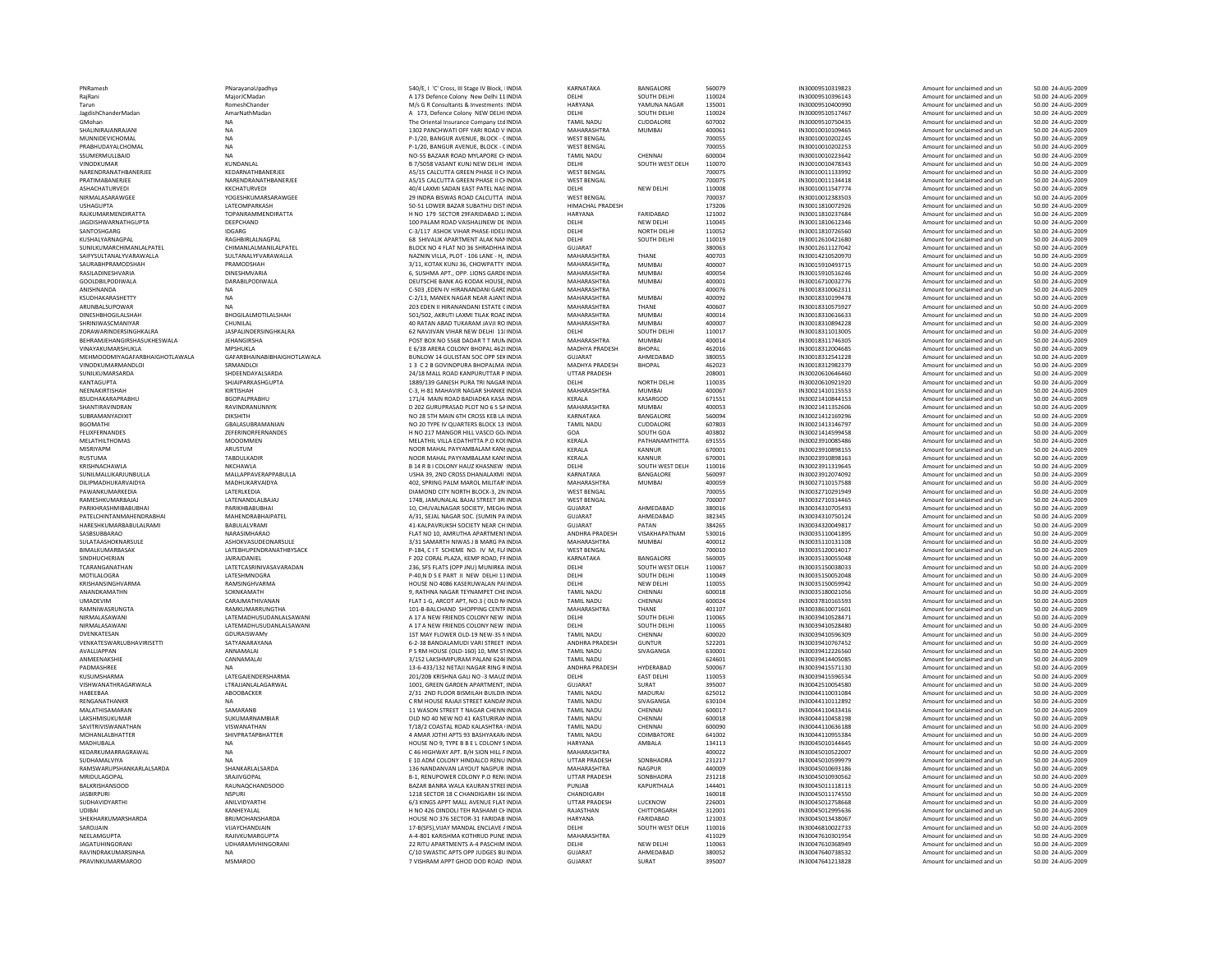| SVVENKATESHWARAN              | KSVFNKATARAMANI                | SHARANYA APARTMENTS NO 11/6 (INDIA         | <b>TAMIL NADU</b>     | CHENNAL                | 600086 | IN30047641567640 | Amount for unclaimed and un | 50.00 24-AUG-2009 |
|-------------------------------|--------------------------------|--------------------------------------------|-----------------------|------------------------|--------|------------------|-----------------------------|-------------------|
| REENAMOHAN                    | MADANMOHAN                     | 250 RPS FLATS SHEIKH SARAI PHASE INDIA     | DELHI                 | SOUTH DELHI            | 110017 | IN30047641684340 | Amount for unclaimed and un | 50.00 24-AUG-2009 |
| AJOYKUMARROY                  | ANANTAMOHANROY                 | FLAT 5 BLOCK 6 MIG II PHASE 2 GOLIINDIA    | <b>WEST BENGAL</b>    |                        | 700095 | IN30047641951090 | Amount for unclaimed and un | 50.00 24-AUG-2009 |
| ANANDMANHARBHAIMAKWANA        | MDMAKWANA                      | B 5/4426 VASANT KUNJ NEW DELHI INDIA       | DELHI                 | SOUTH WEST DELH        | 110070 | IN30047642173552 | Amount for unclaimed and un | 50.00 24-AUG-2009 |
| KOLLII AKSHMINARASAMBA        | KOLLIVARAPRASADARAO            | KOLLI SREERAMA PRASAD YVK SADA INDIA       | <b>ANDHRA PRADESH</b> | HYDERABAD              | 500062 | IN30047642789834 | Amount for unclaimed and un | 50.00 24-AUG-2009 |
| SHAMSUNDERMARUTISHINDE        | <b>MARUTIRHIKA IISHINDE</b>    | PLOT NO 14 SECTOR NO 18 MAHATMINDIA        | MAHARASHTRA           | PUNE                   | 411019 | IN30047642892623 | Amount for unclaimed and un | 50.00 24-AUG-2009 |
| SANDEEPGANPATPATIL            | GANPATNAMDEOPATIL              | <b>B 44/173 SIDDHARTHA NAGAR ROALINDIA</b> | MAHARASHTRA           | <b>MUMBAI</b>          | 400062 | IN30047643457713 | Amount for unclaimed and un | 50.00 24-AUG-2009 |
|                               |                                |                                            | KARNATAKA             | BANGALORE              | 560032 | IN30048410123831 |                             | 50.00 24-AUG-2009 |
| NAVEENWAHI                    | <b>NA</b>                      | 275 16TH CROSS 2ND BLOCK R.T.NA INDIA      |                       |                        |        |                  | Amount for unclaimed and un |                   |
| KIRITJAYANTILALSHAH           | <b>NA</b>                      | FLAT NO 65 BLDG NO 7 C G S COLON INDIA     | MAHARASHTRA           | <b>MUMBAI</b>          | 400031 | IN30048410365723 | Amount for unclaimed and un | 50.00 24-AUG-2009 |
| TAPATIRAGAI                   | LATESANTIRANJANBAGAL           | 14 H. DHAKURIA STATION ROAD KO INDIA       | <b>WEST BENGAL</b>    |                        | 700031 | IN30048410867110 | Amount for unclaimed and un | 50.00 24-AUG-2009 |
| YUVRAJGUPTA                   | MUNISHGUPTA                    | F 2. HYDERABAD ESTATE NEPEANSE INDIA       | MAHARASHTRA           | MUMBAL                 | 400026 | IN30048411084394 | Amount for unclaimed and un | 50.00 24-AUG-2009 |
| PRAKASHKUMARARORA             | LATEISWARDASARORA              | HOUSE NO 226 JYOTI NAGAR NEAR LINDIA       | <b>WEST BENGAL</b>    | DARJILING              | 734401 | IN30048411411145 | Amount for unclaimed and un | 50.00 24-AUG-2009 |
| KRIPARAMDWIWEDI               | RAMPRATAPDWIWEDI               | 10 H L SARKAR ROAD PO BANSDRON INDIA       | <b>WEST BENGAL</b>    |                        | 700070 | IN30048411459198 | Amount for unclaimed and un | 50.00 24-AUG-2009 |
| DHANANJAYSHANKERBHAWAY        | SRBHAWAY                       | BAKUL BITHI OPP DURGA SHANKAR INDIA        | ARUNACHAL PRADESH     |                        | 788004 | IN30048411468963 | Amount for unclaimed and un | 50.00 24-AUG-2009 |
| RADHEYSHYAMSHARMA             | <b>GANPATHRAMIISHARMA</b>      | SHARMAJI KI BAGIYA OPP M P HOUS INDIA      | CHHATTISGARH          | SATNA                  | 485005 | IN30048411713899 | Amount for unclaimed and un | 50.00 24-AUG-2009 |
| PRABHAJAIN                    | MAHESHCHANDJAIN                | 15/B, INDU PARK N DATTA MARG, FIINDIA      | MAHARASHTRA           | <b>MUMBAI</b>          | 400053 | IN30048411746422 | Amount for unclaimed and un | 50.00 24-AUG-2009 |
| DIPAKKUMARBASU                | LATENETAICHANDRABOSE           | 26/B PROTAPADITYA ROAD KOLKAT/ INDIA       | WEST BENGAL           |                        | 700026 | IN30048411859149 | Amount for unclaimed and un | 50.00 24-AUG-2009 |
| BIMALKUMARSIRIRAMVASHIST      | SIRIRAMVASHIST                 | G/91, PARASWANATH TOWER NR SLINDIA         | GUJARAT               | AHMEDABAD              | 380052 | IN30048412224697 | Amount for unclaimed and un | 50.00 24-AUG-2009 |
|                               | RAMESHCHANDRAPOKHRIYAL         | 301, GORAI TULSI CO OP HSG SOC L'INDIA     | MAHARASHTRA           | <b>MUMBAI</b>          |        | IN30048412342156 |                             |                   |
| HARRIETPOKHRIYAL              |                                |                                            |                       |                        | 400091 |                  | Amount for unclaimed and un | 50.00 24-AUG-2009 |
| ROHANKUMARTRIPATHI            | <b>JANARDANTIWARY</b>          | TYPE III/105 ANUDEEP COLONY ESL I INDIA    | RAJASTHAN             | CHITTORGARH            | 323307 | IN30048412827324 | Amount for unclaimed and un | 50.00 24-AUG-2009 |
| SUNDEEPMOHAN                  | MANMOHAN                       | B/12 MEDHAVI SOC LOKHANDWALA INDIA         | MAHARASHTRA           | <b>MUMBAI</b>          | 400058 | IN30048413376233 | Amount for unclaimed and un | 50.00 24-AUG-2009 |
| ASHOKJAGANNATHCHINCHOLKAR     | <b>NA</b>                      | DUPLEX FLAT NO.D-9 VIMAL GARDEHNDIA        | MAHARASHTRA           | SATARA                 | 415002 | IN30050510114419 | Amount for unclaimed and un | 50.00 24-AUG-2009 |
| <b>SATYABODHMADINOOR</b>      | NARAYANACHARYA                 | M SATYABODH O NO 3A/EE POST CC INDIA       | MAHARASHTRA           | PUNE                   | 413114 | IN30050510444129 | Amount for unclaimed and un | 50.00 24-AUG-2009 |
| SHRIVISHNULITTAMKOI WAI KER   | <b>UTTAMVISHNUKOLWALKER</b>    | 106/1 WARD NO 1 PORTAIS A PANA INDIA       | GOA                   | NORTH GOA              | 403001 | IN30051310582952 | Amount for unclaimed and un | 50.00 24-AUG-2009 |
| ALURINAGAVALLIAPARAJITHA      | SRIRANGARAJAALURI              | H NO 6/3/347/8/1/A DWARAKAPUR INDIA        | ANDHRA PRADESH        | HYDERABAD              | 500082 | IN30051311117344 | Amount for unclaimed and un | 50.00 24-AUG-2009 |
| PRASHANTJPATEL                | JAYANTILALPATEL                | E/4 AKSHARDHAM FLAT URBAN BAN INDIA        | GUJARAT               | MAHESANA               | 384002 | IN30051311828546 | Amount for unclaimed and un | 50.00 24-AUG-2009 |
| SANGHVIPRAGNAH                | HARESHKESHAVJISANGHVI          | 9 JAGDISH VILLA NANDA PATKAR ROINDIA       | MAHARASHTRA           | <b>MUMBAI</b>          | 400057 | IN30051312291076 | Amount for unclaimed and un | 50.00 24-AUG-2009 |
| <b>JAYAVANTDAMODARKALE</b>    | DAMODARKALE                    | VINOD APTS RAGHAVJI ROAD GOWA INDIA        | MAHARASHTRA           |                        | 400036 | IN30051312875122 | Amount for unclaimed and un | 50.00 24-AUG-2009 |
| VINAYAKRMAHAJAN               | RUPCHANDSITARAMMAHAJAN         | 1/403 SHANKESHWAR KIRAN WAYALINDIA         | MAHARASHTRA           | THANF                  | 421301 | IN30051315009059 | Amount for unclaimed and un | 50.00 24-AUG-2009 |
|                               |                                |                                            |                       |                        |        |                  |                             |                   |
| <b>MOHAMEDFAROOQMMF</b>       | MANDIAHMEDBASHAMR              | NO.9 VIVEKANANDA ROAD CHETP INDIA          | <b>TAMIL NADU</b>     | CHENNAI                | 600031 | IN30059710035190 | Amount for unclaimed and un | 50.00 24-AUG-2009 |
| MEERAMPRABHUMRS               | LATEPMUKUNDRAYAPRABHU          | F 1. SUDARSAN GARDEN 106. VELAINDIA        | TAMIL NADU            | CHENNAI                | 600032 | IN30059710061804 | Amount for unclaimed and un | 50.00 24-AUG-2009 |
| INDBANKSBCNEWDELHI            | <b>NA</b>                      | 9B ATMA RAM HOUSE 1 TOLSTOY M INDIA        | DELHI                 | NEW DELHI              | 110001 | IN30059710124885 | Amount for unclaimed and un | 50.00 24-AUG-2009 |
| <b>PANKAIVALLABHDASSHAH</b>   | <b>NA</b>                      | 12A HARI SMRUTI 3RD FLOOR OPP LINDIA       | MAHARASHTRA           | MUMRAI                 | 400092 | IN30060110059158 | Amount for unclaimed and un | 50.00 24-AUG-2009 |
| GHANSHYAMDASDAGA              | <b>I ATFGANGADASDAGA</b>       | 179 BANGUR PARK PO RISHRA DIST INDIA       | <b>WEST BENGAL</b>    | HOOGHLY                | 712248 | IN30061010313248 | Amount for unclaimed and un | 50.00 24-AUG-2009 |
| KORUKONDAKRISHNAVENI          | KORUKONDASUBRAHMANYESWARARAO   | H NO. 23-54, NETAJI NAGAR OPP LAIINDIA     | ANDHRA PRADESH        | HYDERABAD              | 500060 | IN30061010625666 | Amount for unclaimed and un | 50.00 24-AUG-2009 |
| SHRADDHAACHARYA               | <b>DIPAK</b>                   | 202. SUMANTIRTH APPT NR. SONA CINDIA       | <b>GUJARAT</b>        | AHMEDABAD              | 380005 | IN30065210089472 | Amount for unclaimed and un | 50.00 24-AUG-2009 |
| SOMAUDAYLAKSHMI               | SSESHAIAH                      | D NO 15 - 148 PADMA SALI STREET \ INDIA    | ANDHRA PRADESH        | NELLORE                | 524132 | IN30066910058012 | Amount for unclaimed and un | 50.00 24-AUG-2009 |
| <b>SUMANGCHURIWALA</b>        | <b>GOVINDPRASADCHURIWALA</b>   | <b>B/4 NANDANVAN SOCIETY OPP AM INDIA</b>  | MAHARASHTRA           |                        | 400080 | IN30074910263737 | Amount for unclaimed and un | 50.00 24-AUG-2009 |
| RADHASATISHNERKAR             | SATISHKASHINATHNERKAR          | B/6, PUSHPANJALI SHAHAJI RAJE R(INDIA      | MAHARASHTRA           | MUMRAI                 | 400057 | IN30074910665552 | Amount for unclaimed and un | 50.00 24-AUG-2009 |
| SATISHKASHINATHNERKAR         | KASHINATHMAHADEONERKAR         | B/6, PUSHPANJALI SHAHAJI RAJE R(INDIA      | MAHARASHTRA           | <b>MUMBAI</b>          | 400057 | IN30074910665561 | Amount for unclaimed and un | 50.00 24-AUG-2009 |
| SURYAKANTRAMJIABHANI          | RAMJIBHAI                      | 2ND FLOOR RAM NIVAS NAROJE LAN INDIA       | MAHARASHTRA           |                        | 400086 | IN30075710591799 |                             |                   |
|                               |                                |                                            |                       |                        |        |                  | Amount for unclaimed and un | 50.00 24-AUG-2009 |
| HOMI IFHANGIRSHAPARDIWAI I A  | <b>IFHANGIRSHAPPARDIWALLA</b>  | 7/A/29 NAVIIVAN SOCIETY 8TH FLOUNDIA       | MAHARASHTRA           | MUMRAI                 | 400008 | IN30075710624275 | Amount for unclaimed and un | 50.00 24-AUG-2009 |
| KANCHANLATA                   | RAKESHKUMAR                    | 103 PADMASHREE PLOT 62 SECTOR INDIA        | MAHARASHTRA           | THANF                  | 400706 | IN30075711100518 | Amount for unclaimed and un | 50.00 24-AUG-2009 |
| MADHUKANTADULERAIMEHTA        | DUI FRAIZAVERCHANDMEHTA        | 13 UPASANA 3RD FLOOR LADY JAMS INDIA       | MAHARASHTRA           | <b>MUMBAI</b>          | 400016 | IN30075711521111 | Amount for unclaimed and un | 50.00 24-AUG-2009 |
| ASHOKJAIN                     | ShriMOHANLALJAIN               | 2/1, MAHAVAR NAGAR, ANNAPURN INDIA         | MADHYA PRADESH        | <b>INDORE</b>          | 452009 | IN30076510004827 | Amount for unclaimed and un | 50.00 24-AUG-2009 |
| KALPANAVIJAYVERGIYA           | YOGENDRAVIJAYVERGIYA           | 4, JAVERI COLONY, MANIK BAGH FINDIA        | <b>MADHYA PRADESH</b> |                        | 452004 | IN30076510061723 | Amount for unclaimed and un | 50.00 24-AUG-2009 |
| ASWANIJAYESHJAMNADAS          | <b>NA</b>                      | 28. B.K. SOCIETY. SHANKER LANE, KALINDIA   | MAHARASHTRA           | MUMRAI                 | 400067 | IN30082910148179 | Amount for unclaimed and un | 50.00 24-AUG-2009 |
| SAWANTTUKARAMNAMDEO           | <b>NAMDEO</b>                  | 20/3 KENI APTS LT. DILIP GUPTE RD I INDIA  | MAHARASHTRA           | MUMBAI                 | 400016 | IN30082910246419 | Amount for unclaimed and un | 50.00 24-AUG-2009 |
| GULABNADKARNI                 | VISHWANATHNADKARNI             | 5.NITIN NIWAS.47, M.G.ROAD, VILE INDIA     | MAHARASHTRA           | <b>MUMBAI</b>          | 400057 | IN30082911245380 | Amount for unclaimed and un | 50.00 24-AUG-2009 |
|                               | <b>ISMAILBHAIRASULBHAIVORA</b> |                                            | <b>GUJARAT</b>        | SURAT                  | 395005 | IN30084510538905 |                             | 50.00 24-AUG-2009 |
| <b>USUFBHAIISMAILBHAIVORA</b> |                                | 131 RANGAVDHOOT SOCIETY PART : INDIA       |                       | MUMRAI                 |        |                  | Amount for unclaimed and un | 50.00 24-AUG-2009 |
| LEELAMAHENDRASHAH             | <b>NA</b>                      | B-9, 2ND FLOOR AJINKYA APARTMEI INDIA      | MAHARASHTRA           |                        | 400054 | IN30088813478615 | Amount for unclaimed and un |                   |
| PRIMLAKUMARI                  | <b>NA</b>                      | C/O AIAY SINGH FLAT NO 602 6TH FINDIA      | MAHARASHTRA           | MUMBAI                 | 400061 | IN30088813600428 | Amount for unclaimed and un | 50.00 24-AUG-2009 |
| <b>ASHABHARGAVA</b>           | RAMSWAROOPBHARGAVA             | 9 KA 6 HOUSING BOARD IYOTI NAGAINDIA       | RAJASTHAN             | <b>JAIPUR</b>          | 302005 | IN30088814531469 | Amount for unclaimed and un | 50.00 24-AUG-2009 |
| AMINMUKESHKUMARBALDEVBHAI     | AMINBALDEVBHAIAAPABHAI         | DADA CHAWLK NEAR BANK OF BARCINDIA         | <b>GUJARAT</b>        |                        | 388580 | IN30088814713299 | Amount for unclaimed and un | 50.00 24-AUG-2009 |
| VIJISASI                      | MSASIMENON                     | VIJI NIVAS KOONATHARA P O SHORMINDIA       | KERALA                | PALAKKAD               | 679523 | IN30089610081383 | Amount for unclaimed and un | 50.00 24-AUG-2009 |
| NARENDRASINGHGANDHI           | AMARSINGHGANDHI                | 765. MAIN ROAD KOSABADIKORBA((INDIA        | CHHATTISGARH          | KORBA                  | 495677 | IN30094010010317 | Amount for unclaimed and un | 50.00 24-AUG-2009 |
| KARANKUMARMAHAJAN             | BISHAMBERDASS                  | A-251 VIKAS PURI NEW DELHI 11001 INDIA     | DELHI                 | <b>NEW DELHI</b>       | 110018 | IN30096610045218 | Amount for unclaimed and un | 50.00 24-AUG-2009 |
| MAGANLALMAHIDASSAPARIA        | MAHIDASBHAI                    | MAKADIYA VADI. JAMJODHPUR, 36(INDIA        | GUJARAT               | JAMNAGAR               | 360530 | IN30097410642409 | Amount for unclaimed and un | 50.00 24-AUG-2009 |
| SYEDHAMIDHASAN                | <b>NA</b>                      | 11 141 RAOOF GARDEN SANKESAR EINDIA        | ANDHRA PRADESH        |                        | 500660 | IN30102210322209 | Amount for unclaimed and un | 50.00 24-AUG-2009 |
| RAVINDRAAFZALPURKAR           | LATESHRIPBAFZALPURKAR          | 4 5 195 SULTAN BAZAR HYDERABAI INDIA       | ANDHRA PRADESH        |                        | 500195 | IN30102220303778 | Amount for unclaimed and un | 50.00 24-AUG-2009 |
| MULLAPUDIMEENAKSHI            | MSRINIVASARAO                  | W/O M SRINIVASA RAO D NO 23 28 INDIA       | ANDHRA PRADESH        | KRISHNA                | 520011 | IN30102220477818 |                             | 50.00 24-AUG-2009 |
|                               |                                |                                            |                       |                        |        |                  | Amount for unclaimed and un |                   |
| CHOWDARAIAHKATTA              | VENKATASURBARAO                | 5 87 129 2ND FLOOR MAIN ROAD LINDIA        | ANDHRA PRADESH        | <b>GUNTUR</b>          | 522001 | IN30102220763210 | Amount for unclaimed and un | 50.00 24-AUG-2009 |
| AMBATIYAMUNADEVI              | AMBATISUBHARAO                 | 7 520 3 A N G O CLONY CUDDAPAHA INDIA      | ANDHRA PRADESH        | CUDDAPAH               | 516001 | IN30102221012973 | Amount for unclaimed and un | 50.00 24-AUG-2009 |
| ANILKUMARDSHAH                | DHIRAJLAL                      | HNO 17 / 745 ALUR ROAD VIJAYA GI INDIA     | ANDHRA PRADESH        |                        | 518301 | IN30102221366394 | Amount for unclaimed and un | 50.00 24-AUG-2009 |
| MAHESHPACHISIA                | BASANTKUMARPACHISIA            | 89/345 BANGUR PARK SHREEKUNJ AINDIA        | <b>WEST BENGAL</b>    | <b>HOOGHLY</b>         | 712248 | IN30105510200309 | Amount for unclaimed and un | 50.00 24-AUG-2009 |
| GOURISHANKARHARLALKA          | MADANGOPAL                     | 301 WALLFORT TOWER CAESAR ROAINDIA         | MAHARASHTRA           | <b>MUMBAI</b>          | 400058 | IN30107180050522 | Amount for unclaimed and un | 50.00 24-AUG-2009 |
| ASURESHALSE                   | ANARASIMHAALSE                 | OLD NO 97/1 NEW NO 14 III STREET INDIA     | <b>TAMIL NADU</b>     | CHENNAI                | 600028 | IN30108022102792 | Amount for unclaimed and un | 50.00 24-AUG-2009 |
| RHLMAHAVEERSURANA             | RHLUNCHANDSURANA               | 106 SANTHAPET GUDIYATTAM GUDI INDIA        | <b>TAMIL NADU</b>     | VELLORE                | 632602 | IN30108022166983 | Amount for unclaimed and un | 50.00 24-AUG-2009 |
| KNARAYANAN                    | <b>KANNAPPAN</b>               | NO 64 A 1 THENMATHUR VILLAGE T INDIA       | TAMIL NADU            | TIRUVANNAMALAI         | 606603 | IN30108022215836 | Amount for unclaimed and un | 50.00 24-AUG-2009 |
| KBAABU                        | CKANNANCHETTIAR                | 42/231 M G ROAD VILLUPURAMTAN INDIA        | PONDICHERRY           | VILLUPURAM             | 605602 | IN30108022256506 | Amount for unclaimed and un | 50.00 24-AUG-2009 |
| KSHANKER                      | <b>I ATFORPKMRAIA</b>          | SHIVALAYA PLOT NO 238 GANESH A' INDIA      | TAMII NADU            | KANCHIPURAM            | 600116 | IN30108022543123 | Amount for unclaimed and un | 50.00 24-AUG-2009 |
|                               |                                |                                            |                       |                        |        |                  |                             |                   |
| VEDPRAKASHBHARDWAJ            |                                | 201 ROYAL RESIDENCY PLOT NO. D-8 INDIA     | UTTAR PRADESH         | GHAZIABAD              | 201010 | IN30112715840335 | Amount for unclaimed and un | 50.00 24-AUG-2009 |
| ARVINDKUMARSHARMA             | DASHRATHLALSHARMA              | PLOT NO 38 SECOND FLOOR MAHAI INDIA        | MAHARASHTRA           | NAGPUR                 | 440015 | IN30112716853985 | Amount for unclaimed and un | 50.00 24-AUG-2009 |
| SANTOSHBESEKAF                | SHANKARRAOBESEKAR              | PLOT NO 69 SADBHAVNA NAGAR OF INDIA        | MAHARASHTRA           | <b>NAGPUR</b>          | 440027 | IN30112716908004 | Amount for unclaimed and un | 50.00 24-AUG-2009 |
| BANDEMEGALAJAYANNA            | BANDEMEGALABASAPPA             | C/O B BASAPPA SONS SANDUR SAN INDIA        | KARNATAKA             | BELLARY                | 583119 | IN30113526745345 | Amount for unclaimed and un | 50.00 24-AUG-2009 |
| MITHI FSHKUMARGUPTA           | SHDAYAKISHAN                   | D II 99 WEST KIDWAI NAGAR NEW LINDIA       | DELHI                 | SOUTH WEST DELH        | 110023 | IN30114310241064 | Amount for unclaimed and un | 50.00 24-AUG-2009 |
| PRITHVIPALSINGHNAGPAL         | BALWANTSINGH                   | C-119, POCKET - 7, KENDRIYA VIHAR- INDIA   | UTTAR PRADESH         | <b>GAUTAM BUDDHA N</b> | 201304 | IN30115112190409 | Amount for unclaimed and un | 50.00 24-AUG-2009 |
| DRTEJASPAREKH                 | <b>KISHOR</b>                  | B/201 ADITYA OPP VERSOVA TEL EXUNDIA       | MAHARASHTRA           | <b>MUMBA</b>           | 400053 | IN30115113160158 | Amount for unclaimed and un | 50.00 24-AUG-2009 |
| SUKANKAURPUROHIT              | KAILASHCHANDPUROHIT            | HANUMAN GALI NEAR BALJI NAMKE INDIA        | RAJASTHAN             | <b>JODHPUR</b>         | 342004 | IN30115113340714 | Amount for unclaimed and un | 50.00 24-AUG-2009 |
| GHANSYAMDASGUPTA              | <b>GOVINDNARAINGUPTA</b>       | H NO 218 SONKHIYON KA RASTA BLINDIA        | RAIASTHAN             | <b>IAIPUR</b>          | 302001 | IN30115113377726 | Amount for unclaimed and un | 50.00 24-AUG-2009 |
|                               |                                |                                            |                       | <b>IODHPUR</b>         | 342004 |                  |                             |                   |
| KAILASHCHANDPUROHIT           | POONAMCHANDPUROHIT             | KAILASH CHAND PUROHIT HANUMA INDIA         | RAJASTHAN             |                        |        | IN30115113461337 | Amount for unclaimed and un | 50.00 24-AUG-2009 |
| TRIJUGINARAINKHANNA           | SNKHANNA                       | 103 NEW DELHI APARTMENTS VASU INDIA        | DELHI                 | <b>EAST DELHI</b>      | 110096 | IN30115121404178 | Amount for unclaimed and un | 50.00 24-AUG-2009 |
| RAVIVAIDEE                    | VAIDEEHARIHARAN                | 4 KRITHIKA 14 TH ROAD CHEMBURN INDIA       | MAHARASHTRA           |                        | 400071 | IN30115124465653 | Amount for unclaimed and un | 50.00 24-AUG-2009 |
| <b>JUSTINFRANCISDSOUZA</b>    | MATHIASFRANCISDSOUZA           | J/22, SECTOR 6, VASHI, NAVI MUMB/ INDIA    | MAHARASHTRA           | THANF                  | 400703 | IN30115127256741 | Amount for unclaimed and un | 50.00 24-AUG-2009 |
| RAIKUMARAIMERA                | PDAIMFRA                       | H.NO. 126. IAI IAWAN COLONY-II. N INDIA    | RAJASTHAN             | <b>JAIPUR</b>          | 302018 | IN30116030020658 | Amount for unclaimed and un | 50.00 24-AUG-2009 |
| RAJKUMARGULATI                | SATPALGULATI                   | 7/169 FIRST FLOOR RAMESH NAGAR INDIA       | DELHI                 | <b>NEW DELHI</b>       | 110015 | IN30117810009272 | Amount for unclaimed and un | 50.00 24-AUG-2009 |
| RAMINDERSINGH                 | PPSINGH                        | 231. AVAS VIKAS CIVIL LINES BAREILIINDIA   | <b>UTTAR PRADESH</b>  | BAREILLY               | 243001 | IN30118620044597 | Amount for unclaimed and un | 50.00 24-AUG-2009 |
| KRIPALSINGH                   | HARSINGHCHUPHAL                | H NO - 329 KA AMAU KHATIMAUS N INDIA       | UTTARAKHAND           | <b>UDHAM SINGH NAG</b> | 262308 | IN30118620099163 | Amount for unclaimed and un | 50.00 24-AUG-2009 |
| PRASADRAIA                    | LTSRIMSKRAJA                   | HOTEL HOMELYRAJ 10/2 . MANOHA INDIA        | <b>WEST BENGAL</b>    |                        |        | IN30125015467567 |                             |                   |
|                               |                                |                                            |                       |                        | 700026 |                  | Amount for unclaimed and un | 50.00 24-AUG-2009 |
| RANARIHARISWAIN               | <b>NA</b>                      | PATPUR RLY STATION P O CHATUA VINDIA       | ORISSA                | <b>JAGATSINGHAPUR</b>  | 754141 | IN30125015502071 | Amount for unclaimed and un | 50.00 24-AUG-2009 |
| ANSUYABENCHUNILALRAVAL        | CHUNILALDALSUKHRAMRAVAL        | AT AND PO VIRATA TA AND DIST ME INDIA      | GUIARAT               | MAHFSANA               | 384001 | IN30127630338179 | Amount for unclaimed and un | 50.00 24-AUG-2009 |
| SYEDFAROOKH                   | PEERANST                       | 7 RHENIUS STREET RICHMOND TOW INDIA        | <b>KARNATAKA</b>      | BANGALORE              | 560025 | IN30131320162658 | Amount for unclaimed and un | 50.00 24-AUG-2009 |
| <b>MAHADERDUTTA</b>           | DURGADASDUTTA                  | 15/D 1/R DURGA CHARAN MITRA STINDIA        | <b>WEST RENGA</b>     |                        | 700006 | IN30131320343254 | Amount for unclaimed and un | 50.00.24-AUG-2009 |

| S NO 11/6 (INDIA         | <b>TAMIL NADU</b>     | CHENNAI                | 600086 | IN30047641567640 | Amount for unclaimed and un | 50.00 24-AUG-2009 |
|--------------------------|-----------------------|------------------------|--------|------------------|-----------------------------|-------------------|
| ARAI PHASE INDIA         | DELHI                 | SOUTH DELHI            | 110017 | IN30047641684340 | Amount for unclaimed and un | 50.00 24-AUG-2009 |
| <b>HASE 2 GOLLINDIA</b>  | <b>WEST BENGAL</b>    |                        | 700095 | IN30047641951090 | Amount for unclaimed and un | 50.00 24-AUG-2009 |
| <b>NEW DELHI INDIA</b>   | DELHI                 | SOUTH WEST DELH        | 110070 | IN30047642173552 | Amount for unclaimed and un | 50.00 24-AUG-2009 |
|                          |                       |                        |        |                  |                             |                   |
| D YVK SADA INDIA         | ANDHRA PRADESH        | HYDERABAD              | 500062 | IN30047642789834 | Amount for unclaimed and un | 50.00 24-AUG-2009 |
| 18 MAHATMINDIA           | MAHARASHTRA           | PUNE                   | 411019 | IN30047642892623 | Amount for unclaimed and un | 50.00 24-AUG-2009 |
| AGAR ROAI INDIA          | MAHARASHTRA           | <b>MUMBAI</b>          | 400062 | IN30047643457713 | Amount for unclaimed and un | 50.00 24-AUG-2009 |
| OCK R.T.NA INDIA         | KARNATAKA             | <b>BANGALORE</b>       | 560032 | IN30048410123831 | Amount for unclaimed and un | 50.00 24-AUG-2009 |
| G S COLON INDIA          | MAHARASHTRA           | <b>MUMBAI</b>          | 400031 | IN30048410365723 | Amount for unclaimed and un | 50.00 24-AUG-2009 |
| N ROAD KO INDIA          | <b>WEST BENGAL</b>    |                        | 700031 | IN30048410867110 | Amount for unclaimed and un | 50.00 24-AUG-2009 |
| NEPEANSE INDIA           | MAHARASHTRA           | <b>MUMBAI</b>          | 400026 | IN30048411084394 | Amount for unclaimed and un | 50.00 24-AUG-2009 |
| <b>GAR NEAR LINDIA</b>   | WEST BENGAL           | <b>DARIILING</b>       | 734401 | IN30048411411145 | Amount for unclaimed and un | 50.00 24-AUG-2009 |
| <b>BANSDRON INDIA</b>    | <b>WEST BENGAL</b>    |                        | 700070 | IN30048411459198 | Amount for unclaimed and un | 50.00 24-AUG-2009 |
|                          |                       |                        |        |                  |                             |                   |
| SHANKAR INDIA            | ARUNACHAL PRADESH     |                        | 788004 | IN30048411468963 | Amount for unclaimed and un | 50.00 24-AUG-2009 |
| P M P HOUS INDIA         | CHHATTISGARH          | SATNA                  | 485005 | IN30048411713899 | Amount for unclaimed and un | 50.00 24-AUG-2009 |
| A MARG, FUNDIA           | MAHARASHTRA           | MUMBAI                 | 400053 | IN30048411746422 | Amount for unclaimed and un | 50.00 24-AUG-2009 |
| AD KOLKAT/INDIA          | <b>WEST BENGAL</b>    |                        | 700026 | IN30048411859149 | Amount for unclaimed and un | 50.00 24-AUG-2009 |
| OWER NR SLINDIA          | GUJARAT               | AHMEDABAD              | 380052 | IN30048412224697 | Amount for unclaimed and un | 50.00 24-AUG-2009 |
| HSG SOC LTINDIA          | MAHARASHTRA           | MUMBAI                 | 400091 | IN30048412342156 | Amount for unclaimed and un | 50.00 24-AUG-2009 |
| <b>DLONY ESL FINDIA</b>  | RAJASTHAN             | CHITTORGARH            | 323307 | IN30048412827324 | Amount for unclaimed and un | 50.00 24-AUG-2009 |
|                          |                       |                        |        |                  |                             |                   |
| HANDWALA INDIA           | MAHARASHTRA           | <b>MUMBAI</b>          | 400058 | IN30048413376233 | Amount for unclaimed and un | 50.00 24-AUG-2009 |
| AAL GARDEI INDIA         | MAHARASHTRA           | SATARA                 | 415002 | IN30050510114419 | Amount for unclaimed and un | 50.00 24-AUG-2009 |
| EE POST CC INDIA         | MAHARASHTRA           | PUNE                   | 413114 | IN30050510444129 | Amount for unclaimed and un | 50.00 24-AUG-2009 |
| AIS A PANA, INDIA        | GOA                   | NORTH GOA              | 403001 | IN30051310582952 | Amount for unclaimed and un | 50.00 24-AUG-2009 |
| ARAKAPUR INDIA           | ANDHRA PRADESH        | HYDERABAD              | 500082 | IN30051311117344 | Amount for unclaimed and un | 50.00 24-AUG-2009 |
| URBAN BAN INDIA          | <b>GUJARAT</b>        | MAHESANA               | 384002 | IN30051311828546 | Amount for unclaimed and un | 50.00 24-AUG-2009 |
| PATKAR ROINDIA           | MAHARASHTRA           | MUMBAI                 | 400057 | IN30051312291076 | Amount for unclaimed and un | 50.00 24-AUG-2009 |
|                          |                       |                        |        |                  |                             |                   |
| OAD GOWA INDIA           | MAHARASHTRA           |                        | 400036 | IN30051312875122 | Amount for unclaimed and un | 50.00 24-AUG-2009 |
| RAN WAYAHNDIA            | MAHARASHTRA           | THANE                  | 421301 | IN30051315009059 | Amount for unclaimed and un | 50.00 24-AUG-2009 |
| OAD CHETP INDIA          | <b>TAMIL NADU</b>     | CHENNAI                | 600031 | IN30059710035190 | Amount for unclaimed and un | 50.00 24-AUG-2009 |
| I 106, VELAINDIA         | <b>TAMIL NADU</b>     | CHENNAI                | 600032 | IN30059710061804 | Amount for unclaimed and un | 50.00 24-AUG-2009 |
| <b>TOLSTOY MINDIA</b>    | DELHI                 | NEW DELHI              | 110001 | IN30059710124885 | Amount for unclaimed and un | 50.00 24-AUG-2009 |
| LOOR OPP J. INDIA        | MAHARASHTRA           | <b>MUMBAI</b>          | 400092 | IN30060110059158 | Amount for unclaimed and un | 50.00 24-AUG-2009 |
| SHRA DIST INDIA          | <b>WEST BENGAL</b>    | <b>HOOGHLY</b>         | 712248 | IN30061010313248 | Amount for unclaimed and un | 50.00 24-AUG-2009 |
|                          | <b>ANDHRA PRADESH</b> | HYDFRARAD              | 500060 | IN30061010625666 |                             | 50.00 24-AUG-2009 |
| <b>GAR OPP LAI INDIA</b> |                       |                        |        |                  | Amount for unclaimed and un |                   |
| NR. SONA CINDIA          | GUJARAT               | AHMEDABAD              | 380005 | IN30065210089472 | Amount for unclaimed and un | 50.00 24-AUG-2009 |
| LI STREET VINDIA         | ANDHRA PRADESH        | NELLORE                | 524132 | IN30066910058012 | Amount for unclaimed and un | 50.00 24-AUG-2009 |
| TY OPP AM INDIA          | MAHARASHTRA           |                        | 400080 | IN30074910263737 | Amount for unclaimed and un | 50.00 24-AUG-2009 |
| AJI RAJE R(INDIA         | MAHARASHTRA           | <b>MUMBAI</b>          | 400057 | IN30074910665552 | Amount for unclaimed and un | 50.00 24-AUG-2009 |
| AJI RAJE R(INDIA         | MAHARASHTRA           | <b>MUMBAI</b>          | 400057 | IN30074910665561 | Amount for unclaimed and un | 50.00 24-AUG-2009 |
| NAROJE LANINDIA          | MAHARASHTRA           |                        | 400086 | IN30075710591799 | Amount for unclaimed and un | 50.00 24-AUG-2009 |
| TY 8TH FLO(INDIA         | MAHARASHTRA           | <b>MUMBAI</b>          | 400008 | IN30075710624275 |                             | 50.00 24-AUG-2009 |
|                          |                       |                        |        |                  | Amount for unclaimed and un |                   |
| <b>62 SECTOR INDIA</b>   | MAHARASHTRA           | THANE                  | 400706 | IN30075711100518 | Amount for unclaimed and un | 50.00 24-AUG-2009 |
| LADY JAMS INDIA          | MAHARASHTRA           | <b>MUMBAI</b>          | 400016 | IN30075711521111 | Amount for unclaimed and un | 50.00 24-AUG-2009 |
| ANNAPURN INDIA           | MADHYA PRADESH        | INDORE                 | 452009 | IN30076510004827 | Amount for unclaimed and un | 50.00 24-AUG-2009 |
| <b>VIK BAGH FINDIA</b>   | MADHYA PRADESH        |                        | 452004 | IN30076510061723 | Amount for unclaimed and un | 50.00 24-AUG-2009 |
| R LANE, KAI INDIA        | MAHARASHTRA           | MUMBAI                 | 400067 | IN30082910148179 | Amount for unclaimed and un | 50.00 24-AUG-2009 |
| <b>GUPTE RD IINDIA</b>   | MAHARASHTRA           | <b>MUMBAI</b>          | 400016 | IN30082910246419 | Amount for unclaimed and un | 50.00 24-AUG-2009 |
|                          |                       |                        |        |                  |                             |                   |
| ROAD, VILE INDIA         | MAHARASHTRA           | MUMRAI                 | 400057 | IN30082911245380 | Amount for unclaimed and un | 50.00 24-AUG-2009 |
| <b>IETY PART INDIA</b>   | GUJARAT               | SURAT                  | 395005 | IN30084510538905 | Amount for unclaimed and un | 50.00 24-AUG-2009 |
| APARTMEI INDIA           | MAHARASHTRA           | MUMBAI                 | 400054 | IN30088813478615 | Amount for unclaimed and un | 50.00 24-AUG-2009 |
| 0.602 6TH FINDIA         | MAHARASHTRA           | <b>MUMBAI</b>          | 400061 | IN30088813600428 | Amount for unclaimed and un | 50.00 24-AUG-2009 |
| JYOTI NAGA INDIA         | RAJASTHAN             | <b>JAIPUR</b>          | 302005 | IN30088814531469 | Amount for unclaimed and un | 50.00 24-AUG-2009 |
| NK OF BARCINDIA          | GUJARAT               |                        | 388580 | IN30088814713299 | Amount for unclaimed and un | 50.00 24-AUG-2009 |
| PO SHORMINDIA            | KERALA                | PALAKKAD               | 679523 | IN30089610081383 | Amount for unclaimed and un | 50.00 24-AUG-2009 |
|                          |                       |                        |        |                  |                             |                   |
| ADIKORBA((INDIA          | CHHATTISGARH          | KORBA                  | 495677 | IN30094010010317 | Amount for unclaimed and un | 50.00 24-AUG-2009 |
| ELHI 11001 INDIA         | DELHI                 | <b>NEW DELHI</b>       | 110018 | IN30096610045218 | Amount for unclaimed and un | 50.00 24-AUG-2009 |
| DHPUR, 36(INDIA          | GUJARAT               | JAMNAGAR               | 360530 | IN30097410642409 | Amount for unclaimed and un | 50.00 24-AUG-2009 |
| SANKESAR EINDIA          | ANDHRA PRADESH        |                        | 500660 | IN30102210322209 | Amount for unclaimed and un | 50.00 24-AUG-2009 |
| <b>HYDERABALINDIA</b>    | ANDHRA PRADESH        |                        | 500195 | IN30102220303778 | Amount for unclaimed and un | 50.00 24-AUG-2009 |
| <b>NO 23 28 INDIA</b>    | ANDHRA PRADESH        | KRISHNA                | 520011 | IN30102220477818 | Amount for unclaimed and un | 50.00 24-AUG-2009 |
| AIN ROAD LINDIA          | <b>ANDHRA PRADESH</b> | GUNTUR                 | 522001 | IN30102220763210 | Amount for unclaimed and un | 50.00 24-AUG-2009 |
|                          |                       |                        |        |                  |                             |                   |
| UDDAPAHA INDIA           | ANDHRA PRADESH        | CUDDAPAH               | 516001 | IN30102221012973 | Amount for unclaimed and un | 50.00 24-AUG-2009 |
| D VIJAYA GI INDIA        | ANDHRA PRADESH        |                        | 518301 | IN30102221366394 | Amount for unclaimed and un | 50.00 24-AUG-2009 |
| <b>IREEKUNJ AINDIA</b>   | WEST BENGAL           | <b>HOOGHLY</b>         | 712248 | IN30105510200309 | Amount for unclaimed and un | 50.00 24-AUG-2009 |
| AESAR ROAINDIA           | MAHARASHTRA           | <b>MUMBAI</b>          | 400058 | IN30107180050522 | Amount for unclaimed and un | 50.00 24-AUG-2009 |
| 4 III STREET INDIA       | <b>TAMIL NADU</b>     | CHENNAI                | 600028 | IN30108022102792 | Amount for unclaimed and un | 50.00 24-AUG-2009 |
| <b>TTAM GUDI INDIA</b>   | <b>TAMIL NADU</b>     | VELLORE                | 632602 | IN30108022166983 | Amount for unclaimed and un | 50.00 24-AUG-2009 |
| <b>NILLAGE T INDIA</b>   | <b>TAMIL NADU</b>     | TIRUVANNAMALAI         | 606603 | IN30108022215836 | Amount for unclaimed and un | 50.00 24-AUG-2009 |
| PURAMTAN INDIA           | PONDICHERRY           | VILLUPURAM             | 605602 | IN30108022256506 | Amount for unclaimed and un | 50.00 24-AUG-2009 |
| <b>GANESH A' INDIA</b>   | <b>TAMIL NADU</b>     | KANCHIPURAM            | 600116 | IN30108022543123 | Amount for unclaimed and un | 50.00 24-AUG-2009 |
|                          |                       |                        |        |                  |                             |                   |
| LOT NO. D-8 INDIA        | <b>UTTAR PRADESH</b>  | GHAZIABAD              | 201010 | IN30112715840335 | Amount for unclaimed and un | 50.00 24-AUG-2009 |
| OOR MAHAI INDIA          | MAHARASHTRA           | NAGPUR                 | 440015 | IN30112716853985 | Amount for unclaimed and un | 50.00 24-AUG-2009 |
| <b>NAGAR OF INDIA</b>    | MAHARASHTRA           | <b>NAGPUR</b>          | 440027 | IN30112716908004 | Amount for unclaimed and un | 50.00 24-AUG-2009 |
| <b>INDUR SAN INDIA</b>   | KARNATAKA             | BELLARY                | 583119 | IN30113526745345 | Amount for unclaimed and un | 50.00 24-AUG-2009 |
| <b>GAR NEW EINDIA</b>    | DELHI                 | SOUTH WEST DELH        | 110023 | IN30114310241064 | Amount for unclaimed and un | 50.00 24-AUG-2009 |
| <b>RIYA VIHAR-INDIA</b>  | UTTAR PRADESH         | <b>GAUTAM BUDDHA N</b> | 201304 | IN30115112190409 | Amount for unclaimed and un | 50.00 24-AUG-2009 |
| <b>OVA TEL EXIINDIA</b>  | MAHARASHTRA           | <b>MUMBAI</b>          | 400053 | IN30115113160158 | Amount for unclaimed and un | 50.00 24-AUG-2009 |
| ALJI NAMKE INDIA         | RAJASTHAN             | <b>JODHPUR</b>         | 342004 | IN30115113340714 | Amount for unclaimed and un | 50.00 24-AUG-2009 |
|                          |                       |                        |        |                  |                             |                   |
| (A RASTA BLINDIA         | RAIASTHAN             | <b>IAIPUR</b>          | 302001 | IN30115113377726 | Amount for unclaimed and un | 50.00 24-AUG-2009 |
| T HANUMA INDIA           | RAJASTHAN             | <b>JODHPUR</b>         | 342004 | IN30115113461337 | Amount for unclaimed and un | 50.00 24-AUG-2009 |
| <b>IENTS VASU INDIA</b>  | DELHI                 | <b>EAST DELHI</b>      | 110096 | IN30115121404178 | Amount for unclaimed and un | 50.00 24-AUG-2009 |
| CHEMBURN INDIA           | MAHARASHTRA           |                        | 400071 | IN30115124465653 | Amount for unclaimed and un | 50.00 24-AUG-2009 |
| AVI MUMB/ INDIA          | MAHARASHTRA           | THANE                  | 400703 | IN30115127256741 | Amount for unclaimed and un | 50.00 24-AUG-2009 |
| <b>JLONY-II, N INDIA</b> | RAJASTHAN             | <b>JAIPUR</b>          | 302018 | IN30116030020658 | Amount for unclaimed and un | 50.00 24-AUG-2009 |
| ESH NAGAR INDIA          | DELHI                 | NEW DELHI              | 110015 | IN30117810009272 | Amount for unclaimed and un | 50.00 24-AUG-2009 |
|                          | <b>UTTAR PRADESH</b>  | BAREILLY               |        | IN30118620044597 |                             | 50.00 24-AUG-2009 |
| NES BAREILINDIA          |                       |                        | 243001 |                  | Amount for unclaimed and un |                   |
| ATIMAUS N INDIA          | UTTARAKHAND           | <b>UDHAM SINGH NAG</b> | 262308 | IN30118620099163 | Amount for unclaimed and un | 50.00 24-AUG-2009 |
| . MANOHA INDIA           | <b>WEST BENGAL</b>    |                        | 700026 | IN30125015467567 | Amount for unclaimed and un | 50.00 24-AUG-2009 |
| CHATUA VINDIA            | ORISSA                | <b>JAGATSINGHAPUR</b>  | 754141 | IN30125015502071 | Amount for unclaimed and un | 50.00 24-AUG-2009 |
| ND DIST ME INDIA         | GUJARAT               | MAHESANA               | 384001 | IN30127630338179 | Amount for unclaimed and un | 50.00 24-AUG-2009 |
| <b>MOND TOW INDIA</b>    | KARNATAKA             | BANGALORE              | 560025 | IN30131320162658 | Amount for unclaimed and un | 50.00 24-AUG-2009 |
| N MITRA ST INDIA         | <b>WEST BENGAL</b>    |                        | 700006 | IN30131320343254 | Amount for unclaimed and un | 50.00 24-AUG-2009 |
|                          |                       |                        |        |                  |                             |                   |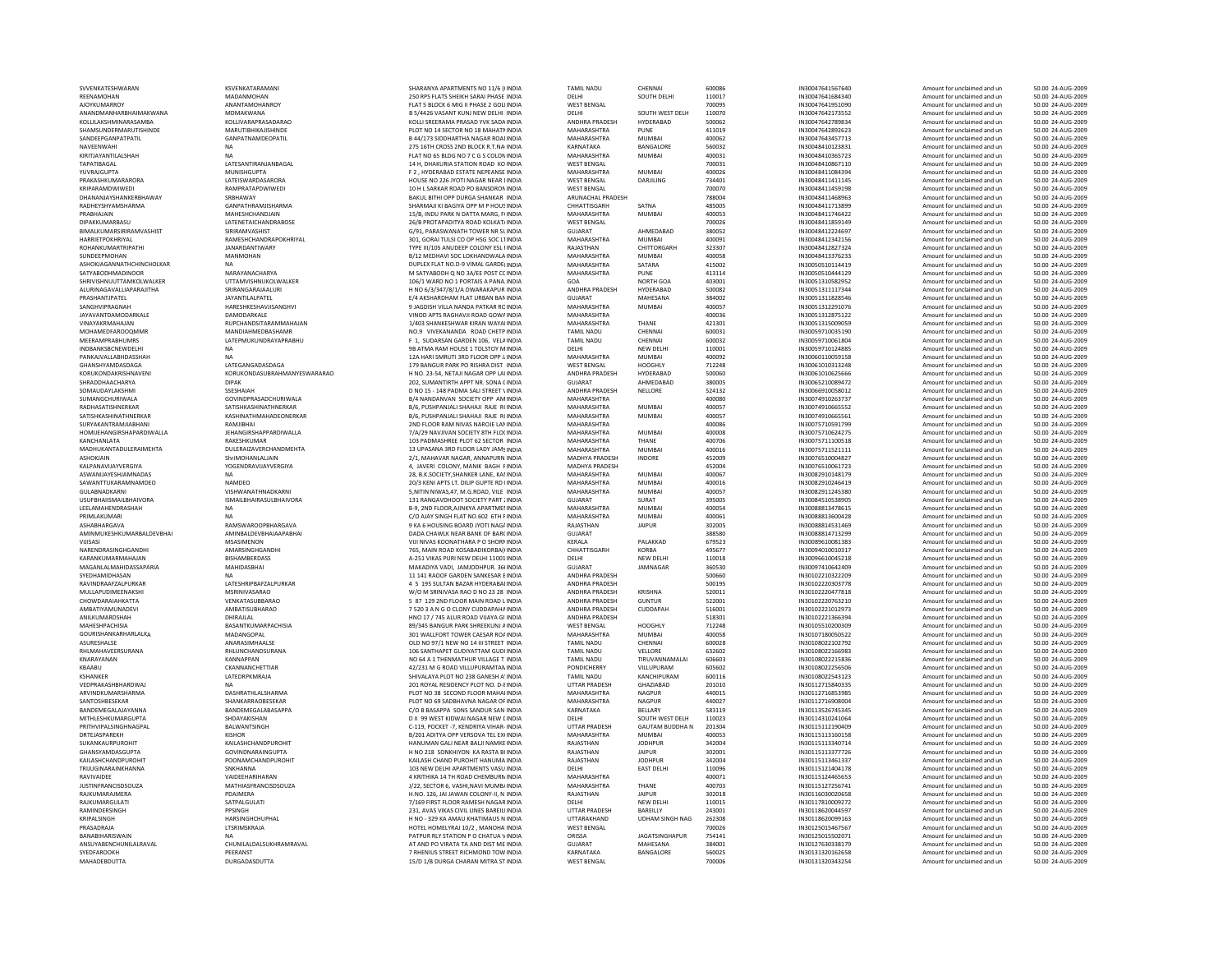REETAPANDIT PANDITSD PERUMALRAJANB GOPALPURUSHOTTAMRATHI PURUSHOTTAMGOKULDASRATHI CHARIMOHANRASTOGI KRISHNAMOHANRASTOGI KRISHNAMOHANRASTOGI KRISHNAMOHANRASTOGI PRABHASANGAM **KILIMANGALAMSRINIVASSANGAM** RACHELPHILIP PHILIPVARGHESE W/ORAJINDERKAURSABHERWALNARENDRAKUMARRUSTOGI HPRUSTOGI HPRUSTOGI HA DKAMALKUMAR SDHARMICHAND INDRAGAJRAJBOHRA GAJRAJ GAJRAJ GAJRAJ ANARAJ GAJRAJ GAJRAJ GAJRAJ ANARAJ GAJRAJ ANARAJ GAJRAJ ANARAJ GAJRAJ ANARAJ GAJRAJ ANARAJ ANARAJ GAJRAJ ANARAJ GAJRAJ ANARAJ GAJRAJ ANARAJ ANARAJ GAJRAJ ANARAJ ANARAJ GAJRAJ ANARAJ AN NANDKISHOREJALAN MOTILALJALAN MOTILALJALAN<br>ARIJNTAI WAR MMEENAKSHI BMUTHUSWAMY ANJALIKAMPANI ONANAND 11PALLAVIPRAKASHGADEKAR PRAKASHJGADEKAR PRAKASHJGADEKAR PRAKASHJGADEKAR PRAKASHJGADEKAR PRAKASHJGADEKAR PRAKASHJGADEKAR PRAKASHJGADEKAR PRAKASHJGADEKAR PRAKASHJGADEKAR PRAKASHJGADEKAR PRAKASHJGADEKAR PRAKASHJGADEKAR PRAKASHJ PRAKASHJAYAKRISHNAGADEKARLALITHAMOORTHI VRKMOORTHI VANATIONALITHAMOORTHI SOUTHOM THE SET OF THE SALE OF THE SALE OF THE SALE OF THE SALE OF THE SALE OF THE SALE OF THE SALE OF THE SALE OF THE SALE OF THE SALE OF THE SALE OF THE SALE OF THE SALE OF THE SALE OF THE SALE OF THE SALE OF THE SALE OF SHEELABHAGWANKULKARNI NA BUNGLOW BASANTIDEVIBIHANY SBBIHANY LOVEAGARWALSAMBHULALAGRAWALHUSENAFHARIANAWALAVENKTASHWAROJHA**PRAMODKUMARSHAHHUF CHANDRAPRAKASHSHAH CHANDRAPRAKASHSHAH** SULOCHANADALMIA BANWARILALBAWARIA 22A/52, SUREN 2022 VIJAYANVN NARAYANARAJAERAKKATGOVINDANKUTTYMENON SHRIPMADHAYANNAIR<br>27 banjari kata shinda shekara ta murajikrishna RAMESHKUMARGUPTAAALEXANDERDAWSON SHOBHASANJAYKUMARJOBALIACHUKIDEVIAGARWAL GEETHAARAGHUNATAHANS RAJKUMARGUPTAMANGILALNAHATA LATEKHEMKARANNAHATABASANTKUMARPACHISIANIRANJANARAOM MADHAVARAOM ALOKEGUPTA MITESHMEHTA SHARADMEHTA SALADISURYALAKSHMINARAYANA SALADISREEKRISHNAMURTHY PUSHPLATAMITTALYUNUSBALUWALASUBRAMANIANSP PRSUBRAMANIANSP<br>SHYLAJADINESH PRSUBRAMANIAN HSDINESH VENKATESHANANDMUZUMDAR ANANDVENKATESHMUZUMDAR FCHANDARPRAKASHGUPTASANJAYARORA<br>MNAGESWARAM KANTILALVITHALDASIHAVERI 1999-1999 VITHALDASNIHAVERI CHIMANLALJGAMOT JESHANKERRAMESHWARGAMOTRAJALAKSHMIPARAMESHWARANPILLAI MPPARAMESHWARANPILLAI USHAMONGAMANISHSINGHJALAN<br>ANANTUSHWANATHRATKI ARSHADYSYED SHAHABUDDINSYS RENUMITTAL SUMERCHANDMITTAL VINODKUMARGUPTAUSHAGUPTAHSHARIHARAN HGSUBRAMANIAN DEVENDRASINGHCHAUDHARY CHAUDHARYPRATAPSINGH 5SUMANGUPTABATUKRAJBHAGWANDASNANAVATI NA AGANAPATIKRISHNANAYYAR GKAYYAR GKAYYAR TVELAYUDHAN LATETAPPU

NAGARAJANR MAGALIAN DI SANGHANDRARAOGP POLITICAL SERIES AND DESCRIPTION OF THE COMMUNICATION OF THE RAMACHANDRARAOGP<br>PAGARAJANR POLITICAL SANGHANDRARAOGRAFINING POLITICAL SERIES AND DESCRIPTION OF THE COMMUNICATION OF THE SHRIDEENDAYALGOYAL LATEMADHANDASDSHAH GURDIPSINGHSABHERWAL SDHARMICHAND SIMRATHMUL NEWARUNTALWAR TALWAR HOUSE JAYAKRISHNA PUNIT PARK FLAT NOJRAMESH JSOMKANAM FLATASHWINIAVINASHTELANG ARAWATHTELANG ANG ANG ANG ANG ANG ANG PLOT 23 KSHIPRA SAHANIVAS KARVEINDIA<br>Ahrei Arhagwanki II karni AVDHESHKUMARAGARWAL 20800 INDIA UTTAR PRADESH 20800 INDIA UTTAR PRADESH 20800 INDIA BADRINARAYANAGRAWAL FAKHRUDDIN<br>SHYAMSLINDARDHANNAMAT **LATERADRINATHMISHRA** VUAYANVN NO 261 D<br>RAVINDRANATHAWASTHY SHRIDEVENDHARNATHAWASTHY SECTOR‐37 SECTOR‐37 .<br>MURALIKRISHNA SURAJPRASADGUPTA<br>ALBERTIDAWSON SANJAYKUMAR<br>SRIIPAGARWAI SANJA SANJA 201 SARA RESIDENCY 2ND FLOOR JE INDIA 32/4 SAHITYA PARISHADARAVINDRANATH NO‐63, VARADHA MUTHIAPPAN STRINDIA<br>NSI IRRAMANIAN NOS EINDIA NA DA NA DA NA DA NA DA NA DA NA DA NA DA NA DA NA DA NA DA NA DA NA DA NA DA NA DA DEEPANSHUSECURITIESPVTLTD NA E‐84, N.D.S.E. PART‐I, NEWBRIJMOHANJAJODIA LATEGOPIRAMJAJODIARMAHESH RATANLAL RATANLAL 125, BUTT ROAD, ST. THOMAS MOUNDIA RITAJAITHA LALITJAITHA 5/1A KKMITTAL ANUPAMKKMITTAL<br>BISHANSWROOPMITTAL KALIMUDDINBALUWALA B 16 PARMESHWAR DARSHAN 2NI INDIA ANANDJBARIYA JAYANTILAL 108SHYLAJADINESH HSDINESH 610**AMESHRGUPTA** MLARORA F 39 PHASE I ASHOK NAGARNEW DE INDIA<br>MAHADEVAN F 1999 DISHIPALAYA PERUMAL KOIL EX INDIA 1 DEVRAJMONGA G ‐ 47 II FLOOR KALKAJI,NEWANANTVISHWANATHPATKI VISHWANATHDIGAMBERPATKI SENIORRAJKUMARGUPTA P – 40 C I T ROAD SCHEME VI MSKOI INDIA RVAIDYANATHASAMY SHARDASAGAR JATINDERMOHANSAGAR JATINDERMOHANSAGAR HOO SECTOR 15FARIDABAD 1 INDIA<br>SI MANGI IPTA JATINDER SHARTI VAN ANGI IMARGI IPTA JATINDER SHARTI TA TA POOCKET 1 PHASE 1 MAYI IR VIHI INDIA RAMAVADH RAMDAS 561

 116 NEW 56 DR RADHAKRISHNAINDIA TAMIL NADU CHENNAI 600004 IN30131320499651 Amount for unclaimed and un 50.00 24‐AUG‐2009 SESHANKG KADAYAMGOBALIYER 26/22 DEMONTE COLONY ALWARPE INDIA TAMIL NADU CHENNAI 600018 IN30131320908246 Amount for unclaimed and un 50.00 24‐AUG‐2009 MOHANP PANCHATCHARAMR – PANCHATCHARAMR – PANCHATCHARAMR – PANCHATCHARAM – PANCHATCHARAM – PANCHATCHARAMR – PANCHATCHARAMR – PANCHATCHARAMR – PANCHATCHARAMR – PANCHATCHARAMR – PANCHATCHARAMR – PANCHATCHARAMR – PANCHATCHARAM 3 KESHAV NAGAR SCHEME NO O P G RATHI TELEPHONE COLONY INDIA MAHARASHTRA BULDHANA 443101 IN30133018985127 Amount for unclaimed and un 50.00 24‐AUG‐2009 215/78 C SUBHASH MARG LUCKNOV INDIA KUZHINAPURATHU HOUSE PARAYAN INDIA SRIPAL CHHAYA SOCIETY SIONNTRCINDIA MAHARASHTRA 100071 400071 IN30133020004842 Amount for unclaimed and un 50.00 24‐AUG‐2009 VAO PHILIP VARGHES CANARA BAINDIA DA NADU CHENNAI 600001 IN30135640012907 Amount for unclaimed and un 50.00 24 AUG‐2009<br>PAINDIA SANG ANG ISANG ANG ISANG INSTERNGAL DA UNIT DA 20093 IN30137210186050 Amount for unclaimed an CHARU CHANDRA PLACE (EAST) INDIA WEST BENGAL 700033 IN30137210186050 Amount for unclaimed and un 50.00 24‐AUG‐2009 E NO 11 BLOCK NO 5A TILAK NINDIA DELHI NEW DELHI NEW NEW NEW REW NEW REW NEW REW NEW REW REW REW REW REW REW R A-1/143 JANAKPURI NEW DELHI 110 INDIA DELHI DELHI NEW DELHI NEW DELHI NEW DELHI DELHI DELHI DELHI DELHI DELHI D<br>TAMIL NADIL CHENNAL DELEKT STRECCHINDIA TAMIL NADIL CHENNAL NEW 2002 OLD NO 2002 NO 2002 AND THE CHENNAI AND CHENNAI SOLO 2001 AMOUNT AND 2002 AMOUNT ON 2002 AND 2002 AUG⊕<br>IN3014 IN4014 DE LA DE LA DE LA DE LA DE LA DE LA DE LA DE LA DE LA DE LA DE LA DE LA DE LA DE LA DE LA DE LA 10 BALAJI NAGAR FIRST STREET ROY INDIA FIRST STREET ROYAINDIA TAMIL NADU CHENNAI 600014 IN30143610493920 Amount for unclaimed and un 50.00 24‐AUG‐2009 MOHAN APARTMENT 3RD FLOINDIA MAHARASHTRA MUMBAI 400066 IN30147710040795 Amount for unclaimed and un 50.00 24‐AUG‐2009 **31/77, PUNJABI BAGH(WEST) NEW LINDIA** WEINDIA DELHI NEW S ROAD MARSHALL HOUSE 8INDIA WEST BENGAL 700001 IN30151610194713 Amount for unclaimed and un 50.00 24‐AUG‐2009 NO 1 AIRPORT COLONY AIRP INDIA PUNJAB AMRITSAR 143101 IN30154915203187 Amount for unclaimed and un 50.00 24‐AUG‐2009 опольные совменили последников совменили совменили совменили совменили совменили совменно на последников совменно на последников на последников совменно на последников совменно на последников совменно на последников совм FLAT NO 55 PRASANTI 1/1 LAKE AVE INDIA WEST BENGAL 700026 IN30154915836381 Amount for unclaimed and un 50.00 24‐AUG‐2009 11 BUNGLOWS NIZAMUDDIN EAST INDIA PARK FLAT NO 304 B WING N INDIA MAHARASHTRA THANE 400706 IN30154916732407 Amount for unclaimed and un 50.00 24‐AUG‐2009 304 B WING N INDIA MAHARASHTRA THANE 400706 IN30154916896778 Amount for unclaimed and un 50.00 24‐AUG‐2009 CEDAR 007 SJR PARK VISTAKARNATAKA 77 LAJPAT NAGAR II NEW 23 KSHIPRA SAHANIVAS KARVEINDIA MAHARASHTRA NO <sup>10</sup> PLOT NO 5/A MATINDIA MAHARASHTRA MUMBAI <sup>400066</sup> IN30154918042877 Amount for unclaimed and un 50.00 <sup>24</sup>‐AUG‐<sup>2009</sup> 66 LILAC APARTMENT ASHIANAPRITI OIL LTD NEW RAMPELLA RENG INDIA RAMPELLA RENGINDIA ORISSA SAMBALPUR 768212 IN30154918878511 Amount for unclaimed and un 50.00 24‐AUG‐2009 MAKER TOWERS CUFFE PARA DINDIA MAHARASHTRA MUMBAI 400005 IN30154919285059 Amount for unclaimed and un 50.00 24 AUG‐2009<br>14 MAKER TOWERS CUFFE PARA INDIA MAHARASHTRA MUMBAI 400005<br>14 MAKER TOWERS AN AN AN AN AN AN AN AN AN B1/201 SAI SHRUSHTI SAI COMPLEX INDIA LATEDRDIWAKAROJHA B‐25/33, 163 JAWAHAR NAGAR EXTEINDIA UTTAR PRADESH VARANASI 221005 IN30155720477225 Amount for unclaimed and un 50.00 24‐AUG‐2009 ASHUTOSHPANDEY NARAYANSHARMAPANDEY 236, K‐BLOCK KIDWAI NAGAR KANPUINDIA UTTAR PRADESH 208001 IN30155721373178 Amount for unclaimed and un 50.00 24‐AUG‐2009 15-PANKI KALA KANPUR 208020 INDIA A KANPUR 208020 INDIA UTTAR PRADESH 208020 208020 IN30155721403482 Amount for unclaimed and un 50.00 24‐AUG‐2009 RENU MEDICAL STORE A‐1/1, MINDIA UTTAR PRADESH SONBHADRA 231217 IN30160420012726 Amount for unclaimed and un 50.00 24‐AUG‐2009 NO. 853 MARSHALL HOUSE 3INDIA WEST BENGAL 700001 IN30162910012138 AMOUNT DESCRIPTION AMOUNT FOR UNCLAIMED AND A<br>NORTH SAN SERVICE SERVICE AND UNCLAIMED AND UNCLAIMED AND AND AMOUNT AMOUNT AMOUNT AMOUNT MUNICIPION AND UNLA<br> SARKAR ROAD KOLKINDIA WEST BENGAL 700010 IN30162910023741 Amount for unclaimed and un 50.00 24‐AUG‐2009 NO 261 DHARMAPURAM STREET RINDIA ARUN VIHAR NOIDAUP 2INDIA UTTAR PRADESH GAUTAM POCKET ‐2 MAYURR VIHAR PH/INDIA DELHI EAST DELHI 110091 IN30167010141657 Amount for unclaimed and un 50.00 24‐AUG‐2009 E7/28 PULICAT MAGAR SULLURUINDIA DEL DEN ENGLISHE NELLORE SAA121 IN30169610608895 Amount for unclaimed and un<br>IN30169610608895 Amount for unclaimed and unclaimed and unclaimed and unclaimed and unclaimed and unclaimed an<br> 60 15 CHOTI GAIBI VARANASI 2210INDIA UTTAR PRADESH VARANASI 221010 IN30177411355934 Amount for unclaimed and un 50.00 24‐AUG‐2009 306 VIIAN ROAD LAKKASAND INDIA KARNATAKA BANGALORE 560030 IN30192530073066 Amount for unclaimed and un 50.00 24‐AUG‐2009<br>201 SARA RESIDENCY 2ND ROAD RANATAKASHTRA NAMATASHTRA 400077 IN30197510043675 Amount for unclaimed an STREET FLAINDIA WEST BENGAL 700006 IN30201710013314 Amount for unclaimed and un 50.00 24‐AUG‐2009 , MADAV APARTMENTS NO.5 , EINDIA 1999 TAMIL NADU CHENNAI 600017 IN30204110048767 Amount for unclaimed and un 50.00 24‐AUG‐2009<br>
E-84 N.D.S.E. PART-I. NEW DELH SOUTH DELHI SOUTH DELHI 110049 IN30205010000013 Amount for uncl A LNO‐3 GWALIOR M.P 474001 INDIA CHHATTISGARH GWALIOR 474001 IN30209210056086 Amount for unclaimed and un 50.00 24‐AUG‐2009 20,KRISHNA KAMAL BHATTACHARJE INDIA WEST BENGAL HOWRAH 711101 IN30210510205369 Amount for unclaimed and un 50.00 24‐AUG‐2009 155A, B.K. PAUL AVENUE, 1ST FLOORINDIA WEST BENGAL 700005 IN30210510251671 Amount for unclaimed and un 50.00 24‐AUG‐2009 HUSHIARILALPACHISIA 89/345 BANGUR PARK SHREEKUNJ AINDIA WEST BENGAL HOOGHLY 712248 IN30210510329810 Amount for unclaimed and un 50.00 24‐AUG‐2009 1268 I CROSS II STAGE SRIRAMP INDIA KARNATAKA MYSORE 570022 IN30214810213197 Amount for unclaimed and un 50.00 24‐AUG‐2009 SNGUPTA 6/3/570 571 II E/204 LUMBINI ROCK INDIA ANDHRA PRADESH HYDERABAD 500082 IN30223610782738 Amount for unclaimed and un 50.00 24‐AUG‐2009 DOVER PLACE KOLKATA 700019INDIA WEST BENGAL 700019 IN30223611053775 Amount for unclaimed and un 50.00 24‐AUG‐2009 ARVINDGARG NA BԲREAR IN DELHI NA B⊢76, SWASTHYA VIHAR, VIKAS MAR INDIA DELHI DELHI NA B<br>AMOUNT FOR UNCLAIMED AND DELAN SHARADMEHTA SHARADMEHTA NA UNCLAIMED AND UNCLAIMED AND UNCLAIMED AND UNCLAIMED M NO.CS11, SURYA KIRTI TOWERINDIA MAHARASHTRA 400089 INSOLANDIA AMOUNT ANG AMOUNT AMOUNT AMOUNT AND SURYA AMOUNT<br>2002-2009 DANDHARA ANDHRA PRADESH EAST GODAVARI S33001 IN30232410938555 Amount for unclaimed and un 50.00 24‐A 2 SALIPETA JAWAHARK/ INDIA ANDHRA ANUPAM BANK COLONY KISINDIA UTTAR PRADESH ALIGARH 202001 IN30240410065569 AMOUNT ANG UNCLAIMED AND SOLO 24-AUG‐2009<br>S71 KISHAN PUR RAMGHAT ROADHA UTTAR PRADESH AI∣GARH 2012/011 IN30240410005775 Amount for unclaimed and un 521 KISHAN PUR RAMGHAT ROADALINDIA PUR RAMGHAT ROADALINDIA UTTAR PRADESH ALIGARH 202001 IN30240410092775 Amount for unclaimed and un 50.00 24‐AUG‐2009 108 MACHADO COVE DONA PAULA INDIA COVE DONA PAULA INDIA GOA NORTH GOA 403004 IN30267930410656 Amount for unclaimed and un 50.00 24‐AUG‐2009 7 B EAST BOLUWARD PRANAV 10TH MAIN COFFEE BOINDIA KARNATAKA BANGALORE 560024 IN30267931368776 Amount for unclaimed and un 50.00 24‐AUG‐2009 MANANDARAJAPPA RMARIAPPAN G3, HANSA NEST, 55/12C MANIMEGINDIA TAMIL NADU KANCHIPURAM 600059 IN30267931444433 Amount for unclaimed and un 50.00 24‐AUG‐2009 102 A 2/1 WING VEERHANUMAN NINDIA MAHARASHTRA MUMBAI 400068 IN30267931640455 Amount for unclaimed and un 50.00 24‐AUG‐2009 403 BLOCK 14 HERITAGE CI INDIA HARYANA GURGAON 122001 IN30267932017514 Amount for unclaimed and un 50.00 24‐AUG‐2009 MNAGESWARAN MAHADEVAN A/8 PUSHPALAYA PERUMAL KOIL EX INDIA TAMIL NADU CHENNAI 600085 IN30267932828543 Amount for unclaimed and un 50.00 24‐AUG‐2009 101 RUSHIRAJ ARRT GR ELOOR GULAINDIA FLOOR GULAINDIA GUJARAT 390015 IN30267933014262 Amount for unclaimed and un 50.00 24‐AUG‐2009 HEM CHHAYA APPARTMENT KAST INDIA MAHARASHTRA 400080 IN30267934519843 Amount for unclaimed and un 50.00 24‐AUG‐2009 201 USHANAGAR PILLAI VILLAGE RINDIA MAHARASHTRA DELHI INDIA DELHI SOUTH DELHI 110019 IN30282210012577 Amount for unclaimed and un 50.00 24‐AUG‐2009 3 E KANKULIA ROAD SENIOR CONSULTING ENGINEER GECINDIA ENGINEER GECINDIA ANDHRA PRADESH HYDERABAD 500036 IN30290240615720 Amount for unclaimed and un 50.00 24‐AUG‐2009 16 3 990/B 224 NEAR BIBI CANCER HINDIA ANDHRA PRADESH NO 45/8 MOHALLA BARAHIPARA FINDIA HARYANA FARIDABAD 121001 IN30290240834473 Amount for unclaimed and un 50.00 24‐AUG‐2009 OMPRAKASHGUPTA 75 B POCKET 1 MAYUR VIHAR PHASEINDIA DELHI EAST DELHI 110091 IN30290240875043 Amount for unclaimed and un 50.00 24‐AUG‐2009 SCHEME VI MSKOLINDIA WEST BENGAL 700054 IN30290241494782 Amount for unclaimed and un 50.00 24‐AUG‐2009 B TYPE‐3 BLOCK 12NEYVELI 60780INDIA TAMIL NADU CUDDALORE 607803 IN30290241648566 Amount for unclaimed and un 50.00 24‐AUG‐2009 LEVER LIMITED SHREE NINDIA MAHARASHTRA MUMBAI 400001 IN30290241915816 Amount for unclaimed and un 50.00 24‐AUG‐2009 SUBHASH COLONY M NO 1009 SECTOR 15FARIDABAD 1 INDIA HARYANA FARIDABAD 121007 IN30290242602068 Amount for unclaimed and un 50.00 24‐AUG‐2009 A 75 B POCKET 1 PHASE 1 MAYUR VIHAINDIA DELHI EAST DELHI 110091 IN30290242624256 Amount for unclaimed and un 50.00 24‐AUG‐2009 401 AMBIKA APTS V B PHADKE ROINDIA MAHARASHTRA 400081 IN30290242677982 Amount for unclaimed and un 50.00 24‐AUG‐2009 TAUN ERIYA SAIDPUR GHAZIPURINDIA UTTAR PRADESH GHAZIPUR 233304 IN30290243603047 Amount for unclaimed and un 50.00 24‐AUG‐2009 ELAT NO 02 BLDG NO C 05 SBLCOLO INDIA MUNIRKA ENCLAVE NEWDELHI 1INDIA DELHI SOUTH WEST DELH 110067 IN30296010026967 Amount for unclaimed and un 50.00 24‐AUG‐2009

THE SOUTH DELHI 110049 IN30205010000013 Amount for unclaimed and unitable model of the 110049<br>CHHATTISGARH GWALIOR 474001 IN30209210056086 Amount for unclaimed and ur

 208/A RAMPRASHA COLONY CHAZINDIA UTTAR PRADESH GHAZIABAD 201011 IN30131320429687 Amount for unclaimed and un 50.00 24‐AUG‐2009 المستحدد المستحدد المستحدد المستحدد المستحدد المستحدد المستحدد المستحدد المستحدث المستحدث المستحدث المستحدث المستحدث المستحدث المستحدث المستحدث المستحدث المستحدث المستحدث المستحدث المستحدث المستحدث المستحدث المستحدث المس 13,13,13,21,AINDIA ALWAR 301001 12,AINDIA RAJASTHAN AMOUNT FOR ANG AMOUNT AMOUNT ANG ANG AST ANG AMOUNT ANG AS<br>13, AMAARASHTRA BULDHANA 443101 12, ANG ANG ANG ANG AMOUNT AMOUNT AMOUNT AMOUNT AMOUNT AMOUNT ANG ANG ANG ANG LUTTAR PRADESH LUCKNOW 226003 IN30133019326304 Amount for unclaimed and un 50.00 24‐AUG‐2009<br>IN30133019637008 Amount for unclaimed and un 50.00 24‐AUG‐2009 HERALA PATHANAMTHITTA 689647 IN30133019657008 Amount for unclaimed and un 50.00 24‐AUG‐2009<br>MAHARASHTRA amount for unclaimed and un 50.00 24‐AUG‐2009 DELHI 110018 IN30143610049547 Amount for unclaimed and un 50.00 24‐AUG‐2009 DELHI 110058 IN30143610205137 Amount for unclaimed and un 50.00 24‐AUG‐2009 DELHI 110026 IN30150810026373 Amount for unclaimed and un<br>700001 IN30151610194713 Amount for unclaimed and un 50.00 24 AUG -2009 EAST INDIA DELHI SOUTH DELHI 110013 IN30154916304078 Amount for unclaimed and un 50.00 24‐AUG‐2009 FLATS PARAMESHWAINDIA TAMIL NADU CHENNAI 600093 IN30154916908516 Amount for unclaimed and un 50.00 24‐AUG‐2009 BANGALORE 560034 IN30154917008011 Amount for unclaimed and un 50.00 24‐AUG‐2009 DELHI 11INDIA DELHI SOUTH DELHI 110024 IN30154917329990 Amount for unclaimed and un 50.00 24‐AUG‐2009 Amount for unclaimed and un GAINDIA MANUS CHAINDIA SEADER SEADER MANUS CHAINDIA MANUS CHAINDIA SEADER SEADER SEADER SEADER SEADER SEADER S<br>2000 JEAN-ADD EAST SINGHBHUM 831011 IN30154918183315 Amount for unclaimed and un 50.00 24 -AUG‐2009<br>4 UTTAR PRA THANE 401107 IN30154919552210 Amount for unclaimed and un 50.00 24‐AUG‐2009 STREET RINDIA TAMIL NADU VIRUDHUNAGAR 626117 IN30163760035967 Amount for unclaimed and un 50.00 24‐AUG‐2009<br>IN301670162009 UTTAR PRADESH GAUTAM BUDDHA N 201303 IN30167010021774 Amount for unclaimed and un 50.00 24‐AUG‐2009 CAUTAM BUDDHA N 201303<br>
BASIC 110091 BASIC IN30167010141657 Amount for unclaimed and un 50.00 24‐AUG‐2009<br>
BASIC IN30167010141657 Amount for unclaimed and un 50.00 24‐AUG‐2009 FLOOR JETTING ANARASHTRA JETINDIA MAHARASHTRA 400077 IN301975100436755 AMOUNT AMOUNT AMAHARASHTRA 40.000 24․AUG‐2009<br>HTT ARASHTRA 40007 AMOUNT AMOUNT AND UNCLOSED AMOUNT AMOUNT AMOUNT AMOUNT AMOUNT AMOUNT AND ALAIG‐2009 STRINDIA TAMIL NADU CHENNAI 600001 IN30204110004942 Amount for unclaimed and un 50.00 24‐AUG‐2009 INDIA TAMIL NADU KANCHIPURAM 600016 IN30220110008985 Amount for unclaimed and un 50.00 24‐AUG‐2009 **Amount for unclaimed and un**  2NDINDIA MAHARASHTRA MUMBAI 400054 IN30243710118929 Amount for unclaimed and un 50.00 24‐AUG‐2009  $\begin{array}{cccc}\n\text{TAMIL NADU} & \text{TRUCHRAPPALLI} & 620002 & 1 & 1830267930649455 & \text{Amount for undaimed and un} & 50.00 24 AUG-2009\n\end{array}$ DELHI NORTH DELHI 110052 IN30267932626990 Amount for unclaimed and un 50.00 24 -AUG -2009<br>TAMIL NADU CHENNAI 600085 IN30267932828543 Amount for unclaimed and un 50.00 24 -AUG -2009 400078 1N30267935370430 Amount for unclaimed and un 50.00 24 AUG -2009<br>Amount for unclaimed and un scotter parallel contract and un scotter and amount for unclaimed and un scotter a 2ND FLOOR FLOOR FLOORED 100029 2008/02012006906 Amount for unclaimed and un 30.00 24‐AUG‐2009<br>2ND FLOOR AND AND FOR AND SOME SOME SOME AMONG AND A SOME Amount for unclaimed and un 50.00 24‐AUG‐2009 PERABAD 500024 IN30290240718637 Amount for unclaimed and un 50.00 24‐AUG‐2009<br>FARIDABAD 121001 IN30290240834473 Amount for unclaimed and un 50.00 24‐AUG‐2009 ERRAD AGRA AGRA NAIL AG ROAD 2009 220110 IN30290242311867 Amount for unclaimed and un and the SO.00 24‐AUG‐2009<br>HARYANA FARIDABAD 121007 IN30290242602068 Amount for unclaimed and un 50.00 24‐AUG‐2009 02 BLDG NO COLORATION INDIA MAHARASHTRA THANE 400706 IN30290243751410 Amount for unclaimed and un 50.00 24‐AUG‐2009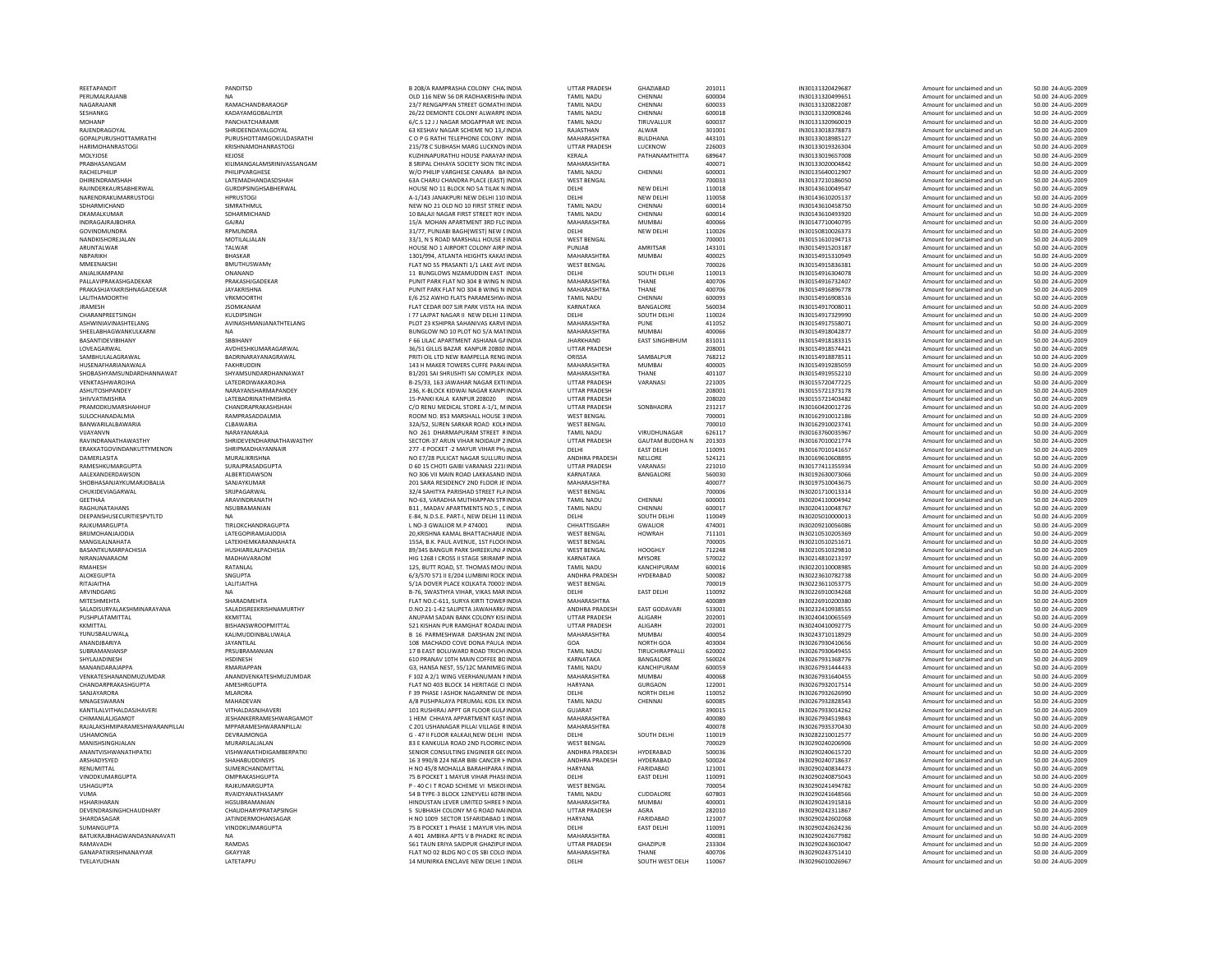RITASAMANTA NANDADULALSAMANTA RAJENDRAKUMARGUPTA SETHURAMANCS KRSESHAIYER GURDITARSINGH SHAMSHERSINGH VASUDHASOMANI BHARATSOMANI SAVITRISINGHAL MUSSADDILALAGGARWAL GAURAVMITTALPARULSURYAKANTABHANI 2000 SURYAKANTABHANI RAJNIKANTSSANGHAVI SEVANTILALSANGHAVI HARISHANKARGUPTAASHUTOSHDAMODARRAO RAJAAGRAWALYOGENDRAVADILALPATEL<br>DINESHPATNAIK MANOHARBDAFTRE NA PARAGJAYANTILALRAMBHIAGOVINDKUMARSINGHAL SANTOSHKUMARSINGHAL SANTOSHKUMARSINGHAL SANTOSHKUMARSINGHAL CHERA VIJAYKUMARSHARMASHAHNAWAZDARUWALLAVAISHALIAMOLPATEKAR MEENASURANA DRKRISHNAKUMARSURANAGIRIBABUVANKAYALAPATI LAXMAIAHVANKAYALAPATI APARNAMUKERJEE LATESKMUKHERJEE PAMELAJOSEPH BELASANJAYVADODARIA NA NA PREMANARESH JNARESHKUMAR MUNEESHSHANKARCHOPRA LAKSHMANDASSCHOPRA RAJESHKUMARBHAWARLALTRIVEDI BHAWARLALTRIVEDI 206BATUKDEVIPRASADSHUKLAPARAMESWARIBUDIGUTTASUPREETKAURSETHI KULDIPSINGH PVSIVAKUMAR SREERAMAMURTHY PROMILANAND LATEKRISHANLALLANAND<br>PROMILANAND LATEKRISHANLALLANAND PROMILANAND LATEKRISHANLALLANAND BELANKATHIRSELVANN NATARAJANK BRIJBEHARILALAGARWALSUNITASHARMA SUBODHKUMARSHARMATANUSRIPATRAMAULIKKUMARNAVINCHANDRASHAH NAVINCHANDRAPSHAH 76NAGABHUSHANASETTYLM<br>BIMLADEVILADHA BIMLADEVILADHA DEVIPRASADLADHA DEVIPRASADLADHA PNEFI IMA **SARITAGUPTA** NPRASHANTH TVVISWANATHGUPTA TVVISWANATHGUPTA<br>
HARINDERNATHCHOPRA<br>
NARANJANNATHCHOPRA VIJAYBHASKARAVS RAJARAOAVVVGEETHARANI CVENGATACHALAPATHY<br>SHANMUGAMP CHERAPATHY VAPACKIRISAMY SHANMUGAMP GOVINDKUMARSINGHAL SKSINGHAL NIRMALAJAYANTILALRAMBHIA DAMJIPASUGALA<br>KAI PESHCHAMPAKI AI SHAH DAMJI DAMJIPASI AI CHAMPAKI AI RSHAJIKUMAR RAGHAVANPILLAI KAGHAVANPILLAI KASANINSARRASADAKWALA YASMINSABBIRSADAKWALASUSEELASYMPHONYINTEGRATEDFINANCECOPVTLTD SULTANMALNSANGHVI NA LATABANSAL NA 1639 NA 1639 NA 1639 NA 1639 NA 1639 NA 1639 NA 1639 NA 1639 NA 1639 NA 1639 NA 1639 NA 1639 NA YOGESHJHUNJHUNWALA GURIARIMARKETINGPRIVATELTD NA DHANANJAYSHARETRADERSI IMITED NA ASHOKPMASHROO PURUSHOTTAMJMASHROOPARAGKSOMESHWARSITARAMARJUNBAWKAR

POOJANIMISHPATEL NIMISHPATEL JAGADISHPRASADGUPTA<br>
JAGADISHPRASADGUPTA<br>
MAMAATHIIR<br>
MAMAATHIIR<br>
MAMAATHIIR MONICAMATHUR MMMATHUR RADICO**ASHOKKUMARMITTAL** SANTOSHSHAMRAOBHOSALE SHAMRAODATTATRAYBHOSALE HANSARAJNIKANTSANGHAVI RAJNIKANTSEVANTILALSANGHAVI RAJNIKANTSEVANTILALSANGHAVI PARAJALAL MATHURALAL BA‐4 PACHIMI SHALIMAR BAGH DEL INDIA<br>KUDBIDAMODARRAO GOVINDJOTHIRAAMAN GOVINDAN GOVINDAN GOVINDAN M6/G1 SOORYA FI ATS THIRI IVALI IJI INDIA SHRIRAMKINKARAGRAWAL BAMANLAL BIMANLAL RAMANLAL RAMANLAL RAMANLAL MADHUSUDANPATNAIK JAYANTILALGANAJIRAMBHIA MURUGAPPANRAMANATHAN PANKAJJAIN BABULALJAIN KANGHATTIGULAMSABIR<br>AMOLPATEKAR INDRANATHMUKHERJEA JUSTICESISIRKUMARMUKHERJEA 205MAKAMSAMPANGIRAMAIAH SETTY AMANICKAVASAGAM LAKSHMANANAVUDAIAPPAN PRIYALAYANGADANI PRIYALAXMISADANI NA QRMURALIDHALA A H SUDHAKARG GOPALREDDYL NO.19, 8THKANAILALPATRA C/O. DR. KANAILAL PATRA CHAULPA INDIA WEST BENGAL HOOGHLY 712410 IN30077410143644 AMOUNT FOR UNCL SHASHIKUMARKALLOOR PALUTHODIYILRAMANKUTTYNAIR PRAGNANAINBHAIPARIKH **PRAGNANALINBHAIPARIKH NALINBHAIPARIKH NALINBHAIPARIKH NALINBHAIPARIKH NALINBHAIPARIKH 2018**<br>Pari ama serta serta tanggal serta di sertai di sertama di serta di serta di serta di serta di serta di serta d<br>Pari ama serta di PNEELIMA PVCHALAM PVCHALAM PVCHALAM PVCHALAM PROT NIDHIAHUJA SACHINAHUJA SACHINAHUJA SALINDER VIHAR NEW DELHI 1 INDIA SUDHIRRAMESHCHOUDHARI RAMESHMAHADEOCHOUDHARI HANAMANTPARSHARAMDARSHANI<br>BUDHIPRAKASHGUPTA SAURABHRAI RAJENDRARAI PLOTTVMUKUND 18/3, VANI VILAS ROAD BANGALOR INDIA NON-RAMSETTY<br>19/3, VANI VILAS ROAD BANGALOR INDIA NO MARKA NO MARKA NO MARKA NO MARKA NO MARKA NO MARKA NO MARKA NO MARKA N<br>19/4 OLD NO 2 NEW NO 2 DHECEECHET INDIA NO MARKA NO KGOVINDACHETTY VIVEKANAND NAGAR RLY STATIONFAZALIQBALNAGANI IQBALDAWOODNAGANI VEENASARAVANANM MANIM MANIM MANIM SID, UDAIYARPALAYAM GUDDALOR INDIA<br>Salexi maara qaaramada qaaramka qaaramka qaaramka maalay maarada maarada maarada qaarada qaarada qaarada qaar<br>Maariimaarka qaarada qaarada qaaramka qaaramka q SIVAKUMARR RAJENDRANK NOMUNIYASAMYMURUGESAN 145 POKKUVARATHU NAGAR CHINIINDIA KISHOREPREMJI A ‐ 26 2 ND

MINDTREE CONSULTING PVT LTD BL INDIA PVT LTD BL INDIA KARNATAKA BANGALORE 560070 IN30302850601013 Amount for unclaimed and un 50.00 24‐AUG‐2009 SUBARNA TILAK NAGAR BOMBAY ACINDIA MAHARASHTRA<br>HOUSE NO 319 SCHEME NO 8 ALWA INDIA RAJASTHAN 3<br>319 SCHEME NO 8 AND AND RAJASTHAN ALWAR 301001 IN30302850759489 Amount for unclaimed and unclaimed and un 50.00 24‐AUG‐2009<br>30 SAN SAN DEL AND SAN SANTHIN SANTHIN 110044 KHAITAN LTD J 1 BLOCK B 1 INDIA DELHI SOUTH DELHI 110044 IN30302850903240 Amount for unclaimed and un 50.00 24‐AUG‐2009 NO 100 16 AMARAVATH INDIA UNIX UNIX UNIX UNCLAIRED UNIX UNIX UNIX UNIX UNIX UNIX UNCLAIRED UNCLAIRED UNIX UNCL<br>NO 16 AMARAVATH INDIA TAMIL NADU CHENNAI 600024<br>HOUSE NO. 252 SECTOR-28 NOIDA 2010 UNIX UNCLAIRED UNIX UNIX UNI NO. 252 SECTOR‐28 NOIDAUTTAR PRADESH GAUTAM<br>MAHARASHTRA MUMBAI 4 KAPUR MAHAL MARINE DRIVE M INDIA MAHARASHTRA BEHIND HOTEL NEERAJ STREET NO 6 INDIA 6INDIA PUNJAB BATHINDA 151001 IN30302852418568 Amount for unclaimed and un 50.00 24‐AUG‐2009 101 AISHWARYA EXCELLENCY APTSINDIA KARNATAKA BANGALORE 560016 IN30302854403996 Amount for unclaimed and un 50.00 24‐AUG‐2009 102 SUNACHI TINY TOWERS RAJARA INDIA MAHARASHTRA<br>MAHARASHTRA ND FLOOR OLD RAMNIVAS NAVROINDIA MAHARASHTRA 400086 IN30311610201955 Amount for unclaimed and un 50.00 24‐AUG‐2009 SANGHAVI VILA, IRLA BRIDGE, S VINDIA MAHARASHTRA MUMBAI 400058 IN30337410002270 Amount for unclaimed and un 50.00 24‐AUG‐2009 5 SANGHAVI VILA IRLA BRIDGE S V INDIA MAHARASHTRA DEL INDIA DELHI NORTH DELHI 110052 IN30339920003698 Amount for unclaimed and un 50.00 24‐AUG‐2009 INVESTMENT CO AJAY APTS 2 INDIA MAHARASHTRA MUMBAI 400054 IN30002010184499 Amount for unclaimed and un 46.00 24‐AUG‐2009 FLATS THIRUVALLUVINDIA TAMIL NADU CHENNAI 600041 IN30021410546505 Amount for unclaimed and un 45.00 24‐AUG‐2009 LIG COLONY KHANDWA M P 4 INDIA MADHYA PRADESH 450001 IN30088814683280 Amount for unclaimed and un 45.00 24‐AUG‐2009 MukundNayak Kristraya 5/69, Saraswath Colony Bhalldaji RoaINDIA MAHARASHTRA MUMBAI 400019 IN30009510703258 Amount for unclaimed and un 42.00 24‐AUG‐2009 MAHARASHTRA<br>GUJARAT BUNGALOWS THALTEJ‐SHILAINDIA GUJARAT AHMEDABAD 380058 IN30045010465903 Amount for unclaimed and un 40.00 24‐AUG‐2009 A SOFTWARE IND P L 9TH FLR VEGINDIA ANDHRA PRADESH HYDERABAD 500016 IN30051317692162 Amount for unclaimed and un 40.00 24‐AUG‐2009 C/O MADHAV.M NAGPAL K/3 A/3 HIINDIA NAGPAL K/3 A/3 HI INDIA MAHARASHTRA MUMBAI 400092 IN30075711016057 Amount for unclaimed and un 40.00 <sup>24</sup>‐AUG‐2009 <sub>TO</sub> MATAR INDIA MUNOSITION NEWSTRA MUMBAI 400010 IN30177412214114 Amount Amount Mumbaind 40.00 24 AUG‐2009<br>IN3D77412214114 Amount Mumbaind Amount Mumbaind and unclaimed and unclear and unclear and un 40.00 24 AUG‐2009 3/5 BIRLA COPPER TOWNSHIP HIN 72 2ND FLOOR SYMANTEC SOFTINDIA MAHARASHTRA PUNE 411045 IN30290240250155 Amount for unclaimed and un 35.00 24‐AUG‐2009 SHRINARAYANSHARMA NG SHARI COLONY PUSA INSTT NEINDIA DELHI NEW DELHI NEW DELHI NEW DELHI NEW DELHI NEW DELHI NA<br>KANGHATTI MAI HARI NEW DINA NG SANGHATTI MAI HARGARH MANINSAINDIA MADIHYA PRADFSH KANGHATTI MALHARGARH MANDSAINDIA MANDSAINDIA MADHYA PRADESH 458001 IN30115122515459 Amount for unclaimed and un 30.00 24‐AUG‐2009 159 BAPU KHOTE STREET 2ND FLOO INDIA A 4/C 14 AVADHOOT NAGAR C S ROI INDIA MAHARASHTRA 7 A CHOWRINGEE TERRACE TERRACE TERRACE TERRACE TERRACE TERRACE TERRACE TERRACE TERRACE TERRACE TERRACE TERRACE TE<br>20079117800117804 AMOUNT AND AND UNCLAINDIA AND UNCLAINDIA AMOUNT CONSULTANT CONTRACT TERRACE TERRACE TERRA 126, BHAVANI COMPLEX MINISTINDIA ANDHRA PRADESH HYDERABAD 500016 IN30007910252285 Amount for unclaimed and un 25.00 24‐AUG‐2009<br>19/26/18 A J C BOE ROAD KOLKAT ANDHRA PRESIGAL 700014 100000012125938 Amount for unclaimed an 79/26/1B A J C BOSE ROAD KOLKAT/ INDIA KOLKATAINDIA WEST BENGAL 700014 IN30010012125938 Amount for unclaimed and un 25.00 24‐AUG‐2009 79/26/1B A J C BOSE ROAD TALTALA INDIA WEST BENGAL 700014 IN30010012591874 Amount for unclaimed and un 25.00 24‐AUG‐2009 9 NAWAB HABIBULLAHINDIA TAMIL NADU CHENNAI 600006 IN30044110123456 Amount for unclaimed and un 25.00 24‐AUG‐2009 **D 604 HILTON TOWER NEAR RUMB LINDIA**  TOWER NEAR PUMP HINDIA MAHARASHTRA MUMBAI 400093 IN30047640585692 Amount for unclaimed and un 25.00 24‐AUG‐2009 NO 125 NEWW 90 SANTHOME HIINDIA TAMIL NADU CHENNAI 600028 IN30051311443556 Amount for unclaimed and un 25.00 24‐AUG‐2009 NO ‐ 10 POCKET ‐ F, GROUND FINDIA DELHI SOUTH206 P.B.PARAKH TOWER D.B. SCHOC INDIA TOWER D.B. SCHOOINDIA GUJARAT AHMEDABAD 380022 IN30075711484875 Amount for unclaimed and un 25.00 24‐AUG‐2009 DESAIPRADEEPMANOHAR NA 48/2, SHETYE MARKET BLDG. G.K.ROINDIA MAHARASHTRA MUMBAI 400012 IN30082910212355 Amount for unclaimed and un 25.00 24‐AUG‐2009 DEVIPRASADSHUKLA 1597,SHRI RAMJINI SHERI AHMEDABAD 1997,SHRI RAMJINI SHERI AHMEDABAD 380001 IN3009821018329 AMOUNT AHMEDABAD IN30098210183329 AMOUNT AHMEDABAD IN30098210183329 AMOUNT AHMEDABAD IN3009821018329 AMOUNT AHMED 104 MEGHA RESIDENCY APTS BHAGAINDIA I 77 LAJPAT NAGAR NEW DELHI 11 INDIA DELHI SOUTH DELHI 110024 IN30114310363557 Amount for unclaimed and un 25.00 24‐AUG‐2009 SARGAM SKYBUILA VILLAGE OPPINDIA MAHARASHTRA MUMBAI 400067 IN30115122508734 Amount for unclaimed and un 25.00 24‐AUG‐2009 4 / 154 SAFDARJUNG ENCLAVEN 4 / 154 SAFDARJUNG ENCLAVEN7/8/25 KAMSALPET HINDUPUR 515. INDIA AND ANDHRA PRADESH<br>NO 108 MIN NAGAR CHIDAMRARAN INDIA TAMIL NADI I 108 MIN NAGAR CHIDAMBARAMINDIA TAMIL NADU CUDDALORE 608001 IN30169610792657 Amount for unclaimed and un 25.00 24‐AUG‐2009 410 GROUND FLOOR 3RD CROSS INDIA KARNATAKA BANGALORE 560016 IN30214810927652 Amount for unclaimed and un 25.00 24‐AUG‐2009<br>412402 QR NO 12 AMOUNT UPAR NOILA MAHARASHTRA 442402 AMOUNT AND 223610481436 Amount for unclaimed OR NO 12 MARATHA CEMENT UPAR INDIA 12 MARATHA CEMENT UPAR INDIA MAHARASHTRA 442402 IN30223610481436 Amount for unclaimed and un 25.00 24‐AUG‐2009 THENETTIVEDAMURTHYBHANUMURTHY NA 117, FLAT C, SAI KRISHNA, MULLAI STINDIA TAMIL NADU CHENNAI 600094 IN30226911062472 Amount for unclaimed and un 25.00 24‐AUG‐2009 NO 314 SECTOR 29 FARIDABAINDIA HARYANA FARIDABAD 121008 IN30267930455863 Amount for unclaimed and un 25.00 24‐AUG‐2009 H 1212 SUPERTECH ICON HERITAGE INDIA HERITAGE INDIA UTTAR PRADESH GHAZIABAD 201010 IN30302853284999 Amount for unclaimed and un 25.00 24‐AUG‐2009 CROSS FRIENDLY COLONINDIA KARNATAKA BANGALORE 560047 IN30169610255738 Amount for unclaimed and un 22.00 24‐AUG‐2009<br>C/O. DR. KANAILAL PATRA CHALUPA INDIA WEST BENGAL HOOGHLY 712410 IN30077310143646 Amount for unclaimed and **76 MARINE DRIVE 9 RANCHASAR RITINDIA** BAAHARASHTRA DESAI NEINDIA MAHARASHTRAS/O MAHESWARA SETTY L B T M RO INDIA ROAINDIA KARNATAKA CHICKMAGALUR 577128 IN30023930041833 Amount for unclaimed and un 15.00 24‐AUG‐2009 5 1ST FLOOR FLAT NO 5 TARAK P INDIA WEST BENGAL 700006 IN30302852209674 Amount for unclaimed and un 15.00 24‐AUG‐2009 NO 25 SUBRAMANYA NAGAR SINDIA ANDHRA PRADESH HYDERABAD 500059 IN30039413389745 Amount for unclaimed and un 14.00 24‐AUG‐2009 DELHI 1 INDIA DELHI NEW DELHI 110087 IN30048412444747 Amount for unclaimed and un 13.00 24‐AUG‐2009 1 GROUND FLR PARASMANI BLD 3 INDIA MAHARASHTRA MUMBAI 400092 IN30018313515792 Amount for unclaimed and un 10.00 24‐AUG‐2009 SOHANLALPJAIN PANNALALJAIN R‐14, SUVRNA FLATS, Nr. NIRNAYNA INDIA GUJARAT AHMEDABAD 382480 IN30034310304672 Amount for unclaimed and un 10.00 24‐AUG‐2009 NO N/502 PINACAL MEMORIESINDIA MAHARASHTRA 411029 IN30051313967406 Amount for unclaimed and un 10.00 24‐AUG‐2009 B 26 RAJENDRA VIHAR NEW AKASHVINDIA AKASHWINDIA RAJASTHAN 324001 IN30051314863888 Amount for unclaimed and un 10.00 24‐AUG‐2009 FLOOR OPP BUGAL ROCINDIA KARNATAKA BANGALORE 560004 IN30113513648473 Amount for unclaimed and un 10.00 24‐AUG‐2009 COOWRISHANKARANDOOMPANINDIA KARNATAKA BANGALORE 560004 IN30113526331896 Amount Amount for unclaimed and un 10.00 24‐AUG‐2009<br>E-2/28 DE CITY PHAS INSOCION HARYANA GURGAON 122002 НАRINDERNATHCHOPRA NARANJANNATHCHOPRA E PARANJANATHCHOPRA EAST DURGAONHINDIA HARYANA HARYANATHCHOPRA SALINDERN<br>PLOT DE SALINDERNATHCHOPRA POLITY DURGAON DURGAON DURGAONHINDIA DE VARANASI 222005 IN301696111595360 Amount T NO 12 DIN DAYAL NAGAR COLUNDIA UTTAR PRADESH VARANASI 221005 IN30169611595360 Amount for unclaimed and un 10.00 24‐AUG‐2009 BANGALOR INDIA KARNATAKA BANGALORE 560004 IN30214810317106 Amount for unclaimed and un 10.00 24‐AUG‐2009 NO 2 NEW NO 29 DHECEECHETTINDIA TAMIL NADU KRISHNAGIRI 635112 IN30267935947992 Amount for unclaimed and un 10.00 24‐AUG‐2009 CINDIA MAHARASHTRA 442401 IN30169610618722 Amount for unclaimed and un 8.00 24‐AUG‐2009 NEW NO 415 PARK MAIN ROAD MAINDIA TAMIL NADU CUDDALORE 608002 IN30108022146917 Amount for unclaimed and un 7.00 24‐AUG‐2009<br>And the state of the TAMIL NADU CHENNAI 600023 IN30021413684143 Amount for unclaimed and un 5.00 2 AMA ANMESTREET 1ST FLOOR AYAINDIA VEENA REENA APTS A WING STH ELEINDIA 6TH FLRINDIA MAHARASHTRA MUMBAI 400015 IN30051313250562 Amount for unclaimed and un 5.00 24‐AUG‐2009 MANAGER F AND A HINDALCO ININDIA GUJARAT 392130 IN30115121328541 Amount for unclaimed and un 5.00 24‐AUG‐2009 GUDDALOR INDIA TAMIL NADU SALEM 636102 IN30169610261704 Amount for unclaimed and un 5.00 24‐AUG‐2009 201/291F, THIRUNAAVUKARASUINDIA TAMIL NADU SALEM 636102 IN30169610744588 Amount for unclaimed and un 5.00 24‐AUG‐2009 103 MAZGAON TOWERS 23 MATAR INDIA<br>A/15 PADMAVATI NAGAR NR NUTALINDIA N TOWERS 23 MATAR INDIA MAHARASHTRA MUMBAI 400010 IN30177411719072 Amount for unclaimed and un 5.00 24‐AUG‐2009 KALPESHCHAMPAKLALSHAH CHAMPAKLAL A/15,PADMAVATI NAGAR NR.NUTANINDIA GUJARAT 382325 IN30246110008282 Amount for unclaimed and un 5.00 24‐AUG‐2009 MANUPATTUKRISHNANBAHULAYAN KKRISHNAN BASHA, JALAHARA SA SALUSHA, V.K.MARG, KOLDONINDIA MAHARASHTRA MUMBAI 400057 IN3002395000121 Amount for unclaimed and unclaimed and unclaid and unclaid and unclaid and unclaid and unclai PUTHEN VEEDU ARAKANADU INDIA TAMIL NADU KANYAKUMARI 629101 IN30290241166969 Amount for unclaimed and un 2.00 24‐AUG‐2009 NEAR AJANTA READYMADE STORE CINDIA GUJARAT VADODARA 391110 IN30002010538995 Amount for unclaimed and un 1.00 24‐AUG‐2009 NAGAR CHINNINDIA TAMIL NADU MADURAI 625022 IN30007910443282 Amount for unclaimed and un 1.00 24‐AUG‐2009 25 LATIF HOUSE MASJID BUNDER (FUNDIA BUNDER (E)INDIA MAHARASHTRA MUMBAI 400009 IN30010010033973 Amount for unclaimed and un 1.00 24‐AUG‐2009 ROAD LODHI BAZA INDIA MAHARASHTRA MUMBAI 400004 IN30010010307045 Amount for unclaimed and un 1.00 24‐AUG‐2009 1639 JYOTI PURA HISAR 125001 INDIA HISAR 125001 INDIA HARYANA HISAR 125001 IN30018310371057 Amount for unclaimed and un 1.00 24‐AUG‐2009 OMPRAKASH P/603, SILENT PARK MIRA MAHARASHTRA THANE ANIARASHTRA THANE ANIARASHTRA THANE ANIARASHTRA THANE ANIARASHTRA THANE ANIARASHTRA THANE ANIARASHTRA THANE ANIARASHTRA THANE ANIARASHTRA THANE ANIARASHTRA ANIARASHTRA TH **SRIIHULSUPREME SHOPPING CENTUNDIA** U SUPREME SHOPPING CENTIINDIA MAHARASHTRA MUMBAI 400049 IN30021412242257 Amount for unclaimed and un 1.00 24‐AUG‐2009 AKASHGANGA NR MUNSHI NUUINDIA GUJARAT AHMEDABAD 380006 IN30021413650434 Amount for unclaimed and un 1.00 24‐AUG‐2009 A 1 ASHISH PARK SOCIETY BEHIND AND A 1 ANNO 2000 ANNO 20002 INSOLANA AND A 2002 AMOUNT OF UNCLAINED AND A 200<br>A 25 2 ND ELOR SAN SAN DIA DIA ANNARASHTRA NA 2009 ANNO 2009 AMOUNT AMOUNT AMOUNT AMOUNT OF UN 1.00 24‐AUG‐2009 A - 26.2 ND ELOOR SATYAM SHOPPILINDIA SHOPPININDIA MAHARASHTRA 400077 IN30048410528060 Amount for unclaimed and un 1.00 24‐AUG‐2009 ARJUNLAXMANBAWKAR 23/178 MHB COLONY SARVODAY NAINDIA MAHARASHTRA

| <b>BLINDIA</b>       | KARNATAKA             | BANGALORE              | 560070 | IN30302850601013 | Amount for unclaimed and un | 50.00 24-AUG-2009 |
|----------------------|-----------------------|------------------------|--------|------------------|-----------------------------|-------------------|
| AC INDIA             | MAHARASHTRA           | NASHIK                 | 422206 | IN30302850731824 | Amount for unclaimed and un | 50.00 24-AUG-2009 |
|                      |                       |                        |        |                  |                             |                   |
| A INDIA              | RAJASTHAN             | ALWAR                  | 301001 | IN30302850759489 | Amount for unclaimed and un | 50.00 24-AUG-2009 |
| 1 INDIA              | DELHI                 | SOUTH DELHI            | 110044 | IN30302850903240 | Amount for unclaimed and un | 50.00 24-AUG-2009 |
| H INDIA              | <b>TAMIL NADU</b>     | CHENNAL                | 600024 | IN30302850998088 | Amount for unclaimed and un | 50.00 24-AUG-2009 |
|                      |                       |                        |        |                  |                             |                   |
| 2 INDIA              | <b>UTTAR PRADESH</b>  | <b>GAUTAM BUDDHA N</b> | 201303 | IN30302851712015 | Amount for unclaimed and un | 50.00 24-AUG-2009 |
| <b>MINDIA</b>        | MAHARASHTRA           | MUMBAI                 | 400020 | IN30302851836536 | Amount for unclaimed and un | 50.00 24-AUG-2009 |
| 6 INDIA              | PUNJAB                | <b>BATHINDA</b>        | 151001 | IN30302852418568 | Amount for unclaimed and un | 50.00 24-AUG-2009 |
|                      |                       |                        |        |                  |                             |                   |
| T! INDIA             | KARNATAKA             | BANGALORE              | 560016 | IN30302854403996 | Amount for unclaimed and un | 50.00 24-AUG-2009 |
| A INDIA              | MAHARASHTRA           | KOLHAPUR               | 416008 | IN30302854764996 | Amount for unclaimed and un | 50.00 24-AUG-2009 |
|                      |                       |                        |        |                  |                             |                   |
| <b>CINDIA</b>        | MAHARASHTRA           |                        | 400086 | IN30311610201955 | Amount for unclaimed and un | 50.00 24-AUG-2009 |
| i VINDIA             | MAHARASHTRA           | MUMBAI                 | 400058 | IN30337410002270 | Amount for unclaimed and un | 50.00 24-AUG-2009 |
| V INDIA              | MAHARASHTRA           | <b>MUMBAI</b>          | 400058 | IN30337410002296 | Amount for unclaimed and un | 50.00 24-AUG-2009 |
|                      |                       |                        |        |                  |                             |                   |
| EL INDIA             | DELHI                 | NORTH DELHI            | 110052 | IN30339920003698 | Amount for unclaimed and un | 50.00 24-AUG-2009 |
| 2 INDIA              | MAHARASHTRA           | <b>MUMBAI</b>          | 400054 | IN30002010184499 | Amount for unclaimed and un | 46.00 24-AUG-2009 |
| U <sub>INDIA</sub>   | <b>TAMIL NADU</b>     | CHENNAI                | 600041 | IN30021410546505 | Amount for unclaimed and un | 45.00 24-AUG-2009 |
|                      |                       |                        |        |                  |                             |                   |
| 4 INDIA              | MADHYA PRADESH        |                        | 450001 | IN30088814683280 | Amount for unclaimed and un | 45.00 24-AUG-2009 |
| to: INDIA            | MAHARASHTRA           | MUMBAI                 | 400019 | IN30009510703258 | Amount for unclaimed and un | 42.00 24-AUG-2009 |
| A INDIA              | MAHARASHTRA           | MUMBAI                 | 400053 | IN30014210132939 | Amount for unclaimed and un | 40.00 24-AUG-2009 |
|                      |                       |                        |        |                  |                             |                   |
| LA INDIA             | GUJARAT               | AHMEDABAD              | 380058 | IN30045010465903 | Amount for unclaimed and un | 40.00 24-AUG-2009 |
| <b>GINDIA</b>        | <b>ANDHRA PRADESH</b> | HYDFRARAD              | 500016 | IN30051317692162 | Amount for unclaimed and un | 40.00 24-AUG-2009 |
|                      |                       | <b>MUMBAI</b>          |        | IN30075711016057 |                             |                   |
| <b>HI INDIA</b>      | MAHARASHTRA           |                        | 400092 |                  | Amount for unclaimed and un | 40.00 24-AUG-2009 |
| R INDIA              | MAHARASHTRA           | MUMBAI                 | 400010 | IN30177412214114 | Amount for unclaimed and un | 40.00 24-AUG-2009 |
| IN INDIA             | <b>GUJARAT</b>        |                        | 392130 | IN30302853668718 | Amount for unclaimed and un | 38.00 24-AUG-2009 |
|                      | MAHARASHTRA           | PUNE                   | 411045 | IN30290240250155 | Amount for unclaimed and un | 35.00 24-AUG-2009 |
| <b>F1INDIA</b>       |                       |                        |        |                  |                             |                   |
| <b>FJINDIA</b>       | DFI HI                | NFW DFI HI             | 110012 | IN30039414392390 | Amount for unclaimed and un | 30.00 24-AUG-2009 |
| SA INDIA             | MADHYA PRADESH        |                        | 458001 | IN30115122515459 | Amount for unclaimed and un | 30.00 24-AUG-2009 |
|                      |                       |                        |        |                  |                             |                   |
| O INDIA              | MAHARASHTRA           |                        | 400003 | IN30154916558201 | Amount for unclaimed and un | 30.00 24-AUG-2009 |
| O <sub>/</sub> INDIA | MAHARASHTRA           | <b>MUMBAI</b>          | 400068 | IN30290243459423 | Amount for unclaimed and un | 30.00 24-AUG-2009 |
| <b>T. INDIA</b>      | <b>WEST BENGAL</b>    |                        | 700020 | IN30036010117804 | Amount for unclaimed and un | 29.00 24-AUG-2009 |
|                      |                       |                        |        |                  |                             |                   |
| S1 INDIA             | ANDHRA PRADESH        | <b>HYDERABAD</b>       | 500016 | IN30007910252285 | Amount for unclaimed and un | 25.00 24-AUG-2009 |
| T/INDIA              | <b>WEST BENGAL</b>    |                        | 700014 | IN30010012125938 | Amount for unclaimed and un | 25.00 24-AUG-2009 |
| A INDIA              | <b>WEST BENGAL</b>    |                        | 700014 | IN30010012591874 | Amount for unclaimed and un | 25.00 24-AUG-2009 |
|                      |                       |                        |        |                  |                             |                   |
| <b>AI INDIA</b>      | <b>TAMIL NADU</b>     | CHENNAI                | 600006 | IN30044110123456 | Amount for unclaimed and un | 25.00 24-AUG-2009 |
| HNDIA                | MAHARASHTRA           | <b>MUMBAI</b>          | 400093 | IN30047640585692 | Amount for unclaimed and un | 25.00 24-AUG-2009 |
|                      | <b>TAMIL NADU</b>     | CHENNAI                | 600028 |                  |                             |                   |
| <b>HUNDIA</b>        |                       |                        |        | IN30051311443556 | Amount for unclaimed and un | 25.00 24-AUG-2009 |
| IINDIA               | <b>DELHI</b>          | SOUTH DELHI            | 110076 | IN30072410015292 | Amount for unclaimed and un | 25.00 24-AUG-2009 |
| CINDIA               | GUJARAT               | AHMEDABAD              | 380022 | IN30075711484875 | Amount for unclaimed and un | 25.00 24-AUG-2009 |
|                      |                       |                        |        |                  |                             |                   |
| <b>CINDIA</b>        | MAHARASHTRA           | <b>MUMBAI</b>          | 400012 | IN30082910212355 | Amount for unclaimed and un | 25.00 24-AUG-2009 |
| AINDIA               | <b>GUJARAT</b>        | AHMEDABAD              | 380001 | IN30098210183329 | Amount for unclaimed and un | 25.00 24-AUG-2009 |
| <b>G/INDIA</b>       | ANDHRA PRADESH        | <b>KARIM NAGAR</b>     | 505001 | IN30102220420538 | Amount for unclaimed and un | 25.00 24-AUG-2009 |
|                      |                       |                        |        |                  |                             |                   |
| 1 INDIA              | DELHI                 | SOUTH DELHI            | 110024 | IN30114310363557 | Amount for unclaimed and un | 25.00 24-AUG-2009 |
| PIINDIA              | MAHARASHTRA           | <b>MUMBAI</b>          | 400067 | IN30115122508734 | Amount for unclaimed and un | 25.00 24-AUG-2009 |
| N INDIA              | DELHI                 | SOUTH WEST DELH        | 110029 | IN30133019530531 | Amount for unclaimed and un | 25.00 24-AUG-2009 |
|                      |                       |                        |        |                  |                             |                   |
| N INDIA              | <b>DELHI</b>          | SOUTH WEST DELH        | 110029 | IN30133019530549 | Amount for unclaimed and un | 25.00 24-AUG-2009 |
| 5. INDIA             | ANDHRA PRADESH        | ANANTHAPUR             | 515201 | IN30135620038725 | Amount for unclaimed and un | 25.00 24-AUG-2009 |
| <b>N INDIA</b>       | <b>TAMIL NADU</b>     | CUDDALORE              | 608001 | IN30169610792657 | Amount for unclaimed and un | 25.00 24-AUG-2009 |
|                      |                       |                        |        |                  |                             |                   |
| SS INDIA             | KARNATAKA             | BANGALORE              | 560016 | IN30214810927652 | Amount for unclaimed and un | 25.00 24-AUG-2009 |
| <b>RINDIA</b>        | MAHARASHTRA           |                        | 442402 | IN30223610481436 | Amount for unclaimed and un | 25.00 24-AUG-2009 |
|                      |                       |                        |        |                  |                             |                   |
| S' INDIA             | TAMIL NADU            | CHENNAI                | 600094 | IN30226911062472 | Amount for unclaimed and un | 25.00 24-AUG-2009 |
| <b>B. INDIA</b>      | <b>HARYANA</b>        | FARIDABAD              | 121008 | IN30267930455863 | Amount for unclaimed and un | 25.00 24-AUG-2009 |
| E INDIA              | <b>UTTAR PRADESH</b>  | GHAZIABAD              | 201010 | IN30302853284999 | Amount for unclaimed and un | 25.00 24-AUG-2009 |
|                      |                       |                        |        |                  |                             |                   |
| N INDIA              | KARNATAKA             | BANGALORE              | 560047 | IN30169610255738 | Amount for unclaimed and un | 22.00 24-AUG-2009 |
| A INDIA              | <b>WEST BENGAL</b>    | <b>HOOGHLY</b>         | 712410 | IN30077310143646 | Amount for unclaimed and un | 20.00 24-AUG-2009 |
| <b>LI INDIA</b>      | MAHARASHTRA           | <b>MUMBAI</b>          | 400020 | IN30290240315176 | Amount for unclaimed and un | 20.00 24-AUG-2009 |
|                      |                       |                        |        |                  |                             |                   |
| <b>VEINDIA</b>       | MAHARASHTRA           | <b>MUMBAI</b>          | 400053 | IN30074910599146 | Amount for unclaimed and un | 18.00 24-AUG-2009 |
| <b>DINDIA</b>        | GUJARAT               | AHMEDABAD              | 380001 | IN30132110513474 | Amount for unclaimed and un | 16.00 24-AUG-2009 |
|                      |                       |                        |        |                  |                             |                   |
| O. INDIA             | KARNATAKA             | CHICKMAGALUR           | 577128 | IN30023930041833 | Amount for unclaimed and un | 15.00 24-AUG-2009 |
| PINDIA               | <b>WEST BENGAL</b>    |                        | 700006 | IN30302852209674 | Amount for unclaimed and un | 15.00 24-AUG-2009 |
| SINDIA               | ANDHRA PRADESH        | HYDERABAD              | 500059 | IN30039413389745 | Amount for unclaimed and un | 14.00 24-AUG-2009 |
|                      |                       |                        |        |                  |                             |                   |
| 1 INDIA              | DELHI                 | NEW DELHI              | 110087 | IN30048412444747 | Amount for unclaimed and un | 13.00 24-AUG-2009 |
| 3 INDIA              | MAHARASHTRA           | <b>MUMBAI</b>          | 400092 | IN30018313515792 | Amount for unclaimed and un | 10.00 24-AUG-2009 |
|                      | <b>GUJARAT</b>        | AHMEDABAD              | 382480 | IN30034310304672 | Amount for unclaimed and un | 10.00 24-AUG-2009 |
| IA INDIA             |                       |                        |        |                  |                             |                   |
| <b>ESINDIA</b>       | MAHARASHTRA           |                        | 411029 | IN30051313967406 | Amount for unclaimed and un | 10.00 24-AUG-2009 |
| <b>IVINDIA</b>       | RAJASTHAN             |                        | 324001 | IN30051314863888 | Amount for unclaimed and un | 10.00 24-AUG-2009 |
| OIINDIA              | KARNATAKA             | BANGALORE              | 560004 | IN30113513648473 | Amount for unclaimed and un | 10.00 24-AUG-2009 |
|                      |                       |                        |        |                  |                             |                   |
| <b>IN INDIA</b>      | KARNATAKA             | <b>BANGALORE</b>       | 560004 | IN30113526381896 | Amount for unclaimed and un | 10.00 24-AUG-2009 |
| <b>IHINDIA</b>       | <b>HARYANA</b>        | <b>GURGAON</b>         | 122002 | IN30159010003794 | Amount for unclaimed and un | 10.00 24-AUG-2009 |
| LINDIA               | <b>UTTAR PRADESH</b>  | VARANASI               | 221005 | IN30169611595360 | Amount for unclaimed and un | 10.00 24-AUG-2009 |
|                      |                       |                        |        |                  |                             |                   |
| R INDIA              |                       |                        |        |                  |                             |                   |
|                      | KARNATAKA             | BANGALORE              | 560004 | IN30214810317106 | Amount for unclaimed and un | 10.00 24-AUG-2009 |
|                      |                       |                        |        |                  |                             |                   |
| T INDIA              | <b>TAMIL NADU</b>     | KRISHNAGIRI            | 635112 | IN30267935947992 | Amount for unclaimed and un | 10.00 24-AUG-2009 |
| I CINDIA             | MAHARASHTRA           |                        | 442401 | IN30169610618722 | Amount for unclaimed and un | 8.00 24-AUG-2009  |
| <b>AI INDIA</b>      | <b>TAMIL NADU</b>     | CUDDALORE              | 608002 | IN30108022146917 | Amount for unclaimed and un | 7.00 24-AUG-2009  |
|                      |                       |                        |        |                  |                             |                   |
| Y. INDIA             | <b>TAMIL NADU</b>     | CHENNAI                | 600023 | IN30021413684143 | Amount for unclaimed and un | 5.00 24-AUG-2009  |
| <b>LF INDIA</b>      | MAHARASHTRA           | <b>MUMBAI</b>          | 400015 | IN30051313250562 | Amount for unclaimed and un | 5.00 24-AUG-2009  |
| IN INDIA             | GUJARAT               |                        | 392130 | IN30115121328541 | Amount for unclaimed and un |                   |
|                      |                       |                        |        |                  |                             | 5.00 24-AUG-2009  |
| R INDIA              | <b>TAMIL NADU</b>     | SALEM                  | 636102 | IN30169610261704 | Amount for unclaimed and un | 5.00 24-AUG-2009  |
| U INDIA              | <b>TAMIL NADU</b>     | <b>SAI FM</b>          | 636102 | IN30169610744588 | Amount for unclaimed and un | 5.00 24-AUG-2009  |
| R INDIA              | MAHARASHTRA           | <b>MUMBAI</b>          | 400010 | IN30177411719072 | Amount for unclaimed and un | 5.00 24-AUG-2009  |
|                      |                       |                        |        |                  |                             |                   |
| AI INDIA             | GUJARAT               |                        | 382325 | IN30246110008282 | Amount for unclaimed and un | 5.00 24-AUG-2009  |
| <b>NINDIA</b>        | MAHARASHTRA           | MUMBAI                 | 400057 | IN30023950000121 | Amount for unclaimed and un | 2.00 24-AUG-2009  |
|                      |                       |                        |        |                  |                             |                   |
| U INDIA              | <b>TAMIL NADU</b>     | KANYAKUMARI            | 629101 | IN30290241166969 | Amount for unclaimed and un | 2.00 24-AUG-2009  |
| CINDIA               | GUIARAT               | VADODARA               | 391110 | IN30002010538995 | Amount for unclaimed and un | 1.00 24-AUG-2009  |
| NIINDIA              | <b>TAMIL NADU</b>     | <b>MADURAI</b>         | 625022 | IN30007910443282 | Amount for unclaimed and un | 1.00 24-AUG-2009  |
|                      |                       |                        |        |                  |                             |                   |
| E INDIA              | MAHARASHTRA           | MUMBAI                 | 400009 | IN30010010033973 | Amount for unclaimed and un | 1.00 24-AUG-2009  |
| A INDIA              | MAHARASHTRA           | MUMBAI                 | 400004 | IN30010010307045 | Amount for unclaimed and un | 1.00 24-AUG-2009  |
| <b>INDIA</b>         | <b>HARYANA</b>        | HISAR                  | 125001 | IN30018310371057 | Amount for unclaimed and un | 1.00 24-AUG-2009  |
|                      |                       |                        |        |                  |                             |                   |
| E INDIA              | MAHARASHTRA           | THANF                  | 401105 | IN30018312270025 | Amount for unclaimed and un | 1.00 24-AUG-2009  |
| <b>TIINDIA</b>       | MAHARASHTRA           | <b>MUMBAI</b>          | 400049 | IN30021412242257 | Amount for unclaimed and un | 1.00 24-AUG-2009  |
|                      |                       |                        |        |                  |                             |                   |
| <b>JUINDIA</b>       | GUJARAT               | AHMEDABAD              | 380006 | IN30021413650434 | Amount for unclaimed and un | 1.00 24-AUG-2009  |
| <b>KINDIA</b>        | <b>GUJARAT</b>        | VADODARA               | 390002 | IN30021414610169 | Amount for unclaimed and un | 1.00 24-AUG-2009  |
| <b>INDIA</b>         | MAHARASHTRA           |                        | 400077 | IN30048410528060 | Amount for unclaimed and un | 1.00 24-AUG-2009  |
| <b>NAINDIA</b>       | MAHARASHTRA           | <b>MUMBAI</b>          | 400060 | IN30082911350842 | Amount for unclaimed and un | 1.00 24-AUG-2009  |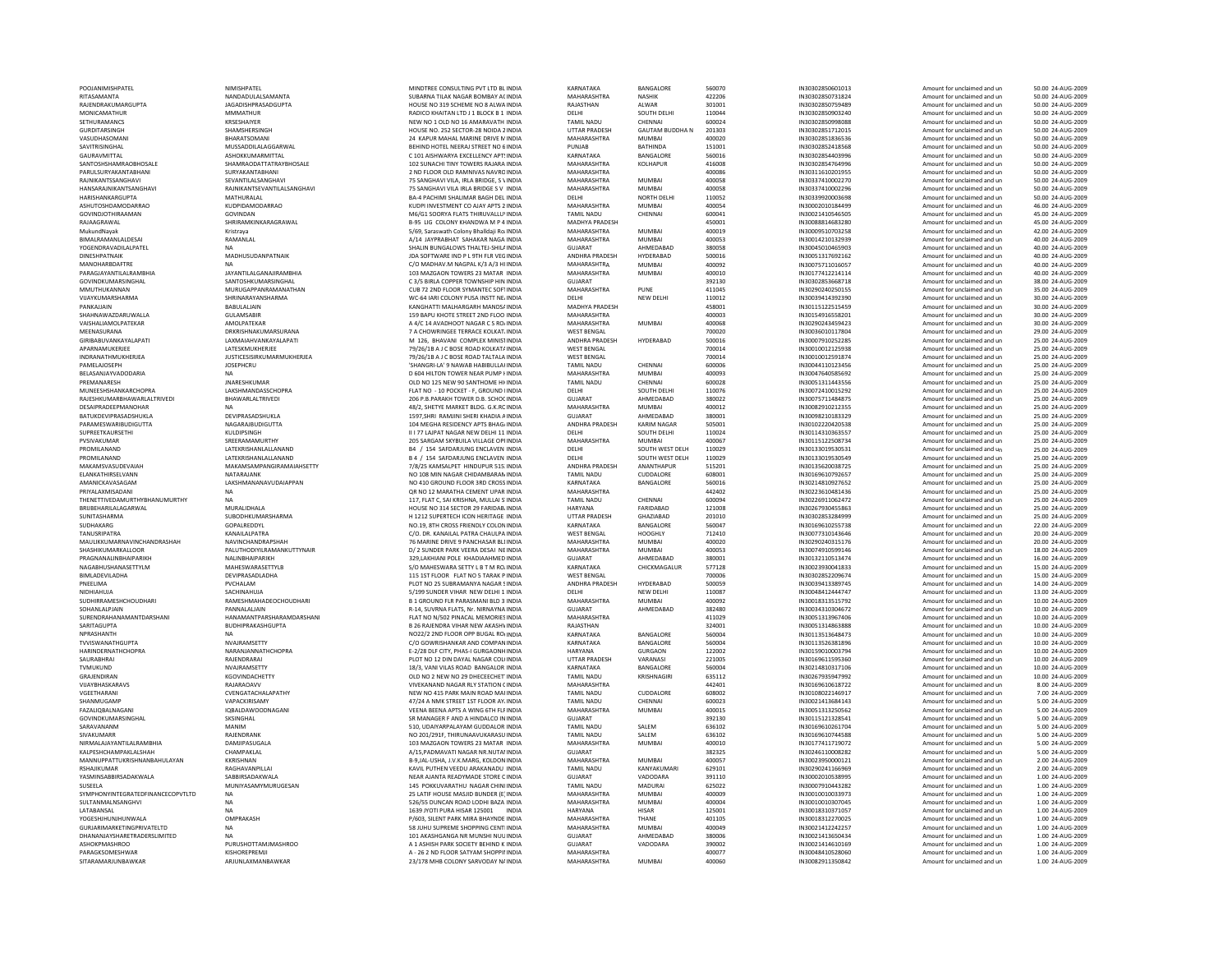| JSURES<br>HKUMAR                                            |
|-------------------------------------------------------------|
| MADANCOLTD                                                  |
| ISHASECURITIESLIMITED                                       |
| <b>AKSHITHAS</b>                                            |
| <b>NEHAS</b>                                                |
| <b>PRATHIKS</b>                                             |
| <b>BVANDANA</b>                                             |
| RAJESHKOTHARI                                               |
| VENKATD                                                     |
|                                                             |
| SURENDERPALNARANG                                           |
| RADASECURITIESLTD                                           |
| <b>JAYESHBILALA</b>                                         |
| ANILKUMARPODDAR                                             |
| YASHWANTKUMARGOYAL                                          |
| AAMIRMOHAMMAD                                               |
| MULKIJAYANTHAPUTHRAN                                        |
| OMPRAKASH                                                   |
| NEERUMALIK                                                  |
| MOHANOTTANDASHEMDE\                                         |
| VANDANANAGESHPRABHU                                         |
| PAVANLATAAGARWAL                                            |
|                                                             |
| <b>JYOTISINGHANIA</b>                                       |
| MARIAPRASADTADIKAMALLA                                      |
| SLFINANCIALSERVICESPRIVATELIMITED                           |
| SHREEPATIHOLDINGSFINANCEPVTLTD                              |
| ArtBazarFashionsPrivateLimited                              |
| BHUSHANRAGHUNATHHIREKAR                                     |
| <b>VIPULVINODGOSALIA</b>                                    |
| UJJAWALKRISHAN                                              |
| BALRAMNARAYANREDDY                                          |
| ASHOKRKABRA                                                 |
|                                                             |
| RSKARNANI                                                   |
| RekhaGupta                                                  |
| VINAYCHAUHAN                                                |
| SANJIVMOTIGIDWANI                                           |
| NEELAMKAILASHAGRAWAL                                        |
| VUETABACHCHAN                                               |
| MEHULNIRANJANTHAKKAR                                        |
| NANAKCHANDSETHI                                             |
| SEEMARAJNIKANTSHAH                                          |
| CHIRAGDINESHKUMARPATEL                                      |
|                                                             |
| GAUTAMKUMAR                                                 |
| BhavnaVirendraShah                                          |
| MukeshJainHUF                                               |
| PATRICKDUMINGCOLACO                                         |
| TARACHANDRAMCHANDNANKANI                                    |
| TalakshiArjanMaru                                           |
|                                                             |
|                                                             |
| SUDHAKARKARIYAPPARAI                                        |
| ARUNSHRIDHARMUNGEKAR                                        |
| DAKSHARAHULPATEL                                            |
| AYAZMAHMOODANSARI                                           |
| MANUJKHANNA                                                 |
| <b>HARSHDEO</b>                                             |
| SEEMASHARMA                                                 |
| KRAMCHANDER                                                 |
| RAJAM                                                       |
| PAWANKUMARGUPTA                                             |
| KSUSEELA                                                    |
|                                                             |
| SHILPAKAMLESHSHAH                                           |
| KRISHNAKUMARMOHTA                                           |
| NAVNEETKUMARMOHTA                                           |
| <b>JAYANTILALSATYADEVPATEL</b>                              |
| SANTOSHDEVIBAHETI                                           |
| SHANKARGOBINDRAMJAIRAMDASANI                                |
| PRAMODKUMARAGRAWAL                                          |
| HINABENMANISHKUMARMEHTA                                     |
| VIRENDRAPALRASTOGI                                          |
|                                                             |
| VINODKUMARDULABHAILATHIYA                                   |
| MAHENDRAPHOOLCHANDCHAPLOTHUF                                |
| SHARDABENKRISHNAKANTDESAI                                   |
| BALKISHANOMKARLALGOPAWAT                                    |
| RENUPALIWAL                                                 |
| MALLIKARJUNASBELLAD                                         |
| PURVIARORA                                                  |
| ANURAGPARMANANDSARRAF                                       |
| SEEMADEVI                                                   |
| ANCYYOHANNANTHADATHIL                                       |
| DIVAYKALYANI                                                |
| VINODKUMARSUKHANI                                           |
|                                                             |
| VEENAGAJANANCHAUBAL                                         |
| <b>JITENDRAKUMAR</b>                                        |
| VPERUMALAMMAL                                               |
| MANISHAKHANDELWAL                                           |
| SANTOSHBALAKHANDELWAL                                       |
| <b>JAYNABENRAMESHBHAIRATHOD</b>                             |
| ANTHONYKIRANKUMARTAURO<br>ı                                 |
|                                                             |
| CHANDRAMOHANEK                                              |
| OMESHWARRAOSOMA                                             |
| SHIVSHANKARGUPTA                                            |
| AWADHESHKUMARDUBEY                                          |
| AJINDERKAURDARDI                                            |
| SUNITACHAURASIYA<br>RAMFSHTHAKRSHIRHAII<br><b>ANGHANOIA</b> |

| <b>ISURESHKUMAR</b>                           | <b>NA</b>                                      | LAHARI NO 425 7TH B MAIN 4TH BL(INDIA                                           |
|-----------------------------------------------|------------------------------------------------|---------------------------------------------------------------------------------|
| MADANCOLTD                                    | <b>NA</b>                                      | BHANDARI TOWERS NO 824 3RD FL(INDIA                                             |
| <b>SHASECURITIESLIMITED</b>                   | <b>NA</b>                                      | 22, GOVT.SERVANT SOCIETY NR.MUINDIA                                             |
| AKSHITHAS                                     | SUSILKUMARP                                    | 34 GENERAL MUTHAIAH STREET SO' INDIA                                            |
| NEHAS                                         | SUSILKUMARP                                    | 34 GENERAL MUTHAIAH STREET SCINDIA                                              |
| PRATHIKS<br>RVANDANA                          | SUSILKUMARP<br><b>BHARATKUMARIAIN</b>          | 34 GENERAL MUTHAIAH STREET SO'INDIA<br>NO 724/B T S R NAGAR THIRUVOTTI' INDIA   |
| RAJESHKOTHARI                                 | <b>TFIRAIKOTHARI</b>                           | ANNAMMAL BUILDING, ROOM NO.S INDIA                                              |
| VENKATD                                       | DEENADAYALANG                                  | OLD NO 8, NEW NO 2, FIRST STREET INDIA                                          |
| SURENDERPALNARANG                             | LATESHJAGDISHCHANDER                           | B-45 2ND FLOOR SHANKAR GARDEN INDIA                                             |
| RADASECURITIESLTD                             | <b>NA</b>                                      | 7 KEDIA ARCADE 3RD FLOOR 92 INF/ INDIA                                          |
| <b>JAYESHRII AI A</b>                         | NAVEFNRII AI A                                 | 5. BILALA GARDEN OLD AMER ROAD INDIA                                            |
| ANILKUMARPODDAR                               | SHRIRAMKARANPODDAR                             | 9/12, LAL BAZAR STREET 3RD FLOOR INDIA                                          |
| YASHWANTKUMARGOYAL                            | BHAGWANLALGOYAL                                | FLAT NO.1A AND 1B FE-518, SALT L/INDIA                                          |
| AAMIRMOHAMMAD                                 | WASEEMMOHAMMAD                                 | ETHICON JOHNSON JOHNSON C O / INDIA                                             |
| MULKIJAYANTHAPUTHRAN                          | MULKIJARAPPA                                   | H 303 GOKUL HEAVEN THAKUR CON INDIA                                             |
| OMPRAKASH                                     | RADHARAMAN                                     | B 14/206 HIMGIRI SEC 34NOIDA 201 INDIA                                          |
| NEERUMALIK                                    | RAJEEVKUMARMALIK                               | 141 HERITAGE APPTT PLOT 10 SECT( INDIA                                          |
| MOHANOTTANDASHEMDEV                           | <b>OTTANDAS</b>                                | NEELKANTH NILAYAM FLAT NO 8 & ! INDIA                                           |
| VANDANANAGESHPRABHU                           | NAGESHPRABHU                                   | SHOBHA NILAYA RAMANDIRA ROAD INDIA                                              |
| PAVANLATAAGARWAL<br><b>IYOTISINGHANIA</b>     | NA<br><b>ADARSHSINGHANIA</b>                   | NEAR UNION BANK SADAR BAZAR MINDIA<br>G-151. UDAI PATH SHYAM NAGAR SUNDIA       |
| MARIAPRASADTADIKAMALLA                        | <b>TSUBBARAO</b>                               | 22-11-98, UPSTAIRS DHANNABAVI S'INDIA                                           |
| SLFINANCIALSERVICESPRIVATELIMITED             | <b>NA</b>                                      | 540-KOHINOOR TEXTILE MARKET, RI INDIA                                           |
| SHREEPATIHOLDINGSFINANCEPVTLTD                | NA                                             | 401, MEHTA MAHAL, 15 MATHEW R INDIA                                             |
| ArtBazarFashionsPrivateLimited                | NA                                             | Plot No 93 Block No 5 GIDC Pandesa INDIA                                        |
| BHUSHANRAGHUNATHHIREKAR                       | RAGHUNATHHIRFKAR                               | 14-SUSHANT CHS. NR. JOKER TALKIE INDIA                                          |
| VIPULVINODGOSALIA                             | VINODGOSALIA                                   | DEUTSCHE BANK, DB HOUSE, HAZAR INDIA                                            |
| UJJAWALKRISHAN                                | KRISHANSINGHAL                                 | 108/51 TALAB GANGNI SHUKUL OPP INDIA                                            |
| BALRAMNARAYANREDDY                            | NARAYAN                                        | 6/303, 3RD FLOOR, DEVADAYA NAG/INDIA                                            |
| ASHOKRKARRA                                   | RAMCHANDRAKABRA                                | 601. NAVAKAR DARSHAN, ALSTEAR HNDIA                                             |
| RSKARNANI                                     | RAMI AI KARNANI                                | F 202 RANKA PLAZA 157, WHEELER FINDIA                                           |
| RekhaGupta                                    | ShRahulGupta                                   | 1 Quinton Road Opposite Queens Cc INDIA                                         |
| VINAYCHAUHAN                                  | ANANDSINGHCHAUHAN                              | FLAT NO,817, SHIV GYAN ENKLEV, KH INDIA                                         |
| SANJIVMOTIGIDWANI                             | MOTIKISHANCHANDGIDWANI                         | 5/2 FIVE STAR APPTS BUND GARDEI INDIA                                           |
| NEELAMKAILASHAGRAWAL                          | KAILASH<br><b>BACHCHAN</b>                     | 241-B, CHADDHA BLDG., 1ST FLOOR INDIA                                           |
| VUETABACHCHAN<br>MEHULNIRANJANTHAKKAR         | NIRANJANMTHAKKAR                               | LSCD II OTR NO 686/6 CHUNABHATI INDIA                                           |
| NANAKCHANDSETHI                               | <b>FAQIRCHANDSETHI</b>                         | 201, ADARSH 86 S.V.ROAD, SANTACHNDIA<br>C 83 GROUOND FLOOR NDSE PART I INDIA    |
| SEEMARAJNIKANTSHAH                            | RAJNIKANTNIMICHANDSHAH                         | 301, A1, POONAM PARK, LALBAUG I INDIA                                           |
| CHIRAGDINESHKUMARPATEL                        | DINESHKUMARDADUBHAIPATEL                       | A 22. PRATHMA SOCIETY, B/H SHYAI INDIA                                          |
| GAUTAMKUMAR                                   | SHLAKHASINGH                                   | C-57 PRIYA DARSHANI MARG TILAK I INDIA                                          |
| BhavnaVirendraShah                            | VirendraShah                                   | 9-10, Nishant Apartment Thakkar Na INDIA                                        |
| MukeshJainHUF                                 | HukumchandJain                                 | C/20/1 HIG Devendra Nagar Raipur 4 INDIA                                        |
| PATRICKDUMINGCOLACO                           | <b>DUMING</b>                                  | PLOT NO 117 HOUSE NO 1 ADIPUR HNDIA                                             |
| TARACHANDRAMCHANDNANKANI                      | RAMCHAND                                       | BUNGLOW NO 64 WARD 2 B ADIPUF INDIA                                             |
| TalakshiArjanMaru                             | ArjanMaru                                      | Block No.11, Savita Sadan, Sainath R INDIA                                      |
| SUDHAKARKARIYAPPARAI                          | KARIYAPPAKOCHANNARAI                           | KOLSEWADI CHAWL HOUSE NO 93/4 INDIA                                             |
| ARUNSHRIDHARMUNGEKAR                          | SHRIDHAR                                       | SHANTILAL CHEDA CHAWLROOM N(INDIA                                               |
| DAKSHARAHULPATEL                              | RAHULPATEL                                     | M-403, KALPITA ENCLAVE SOCIETY S INDIA                                          |
| AYAZMAHMOODANSARI                             | FAZUMRRABANSARI                                | C/O. RAHEEM AND SONS SARDAR KHINDIA                                             |
| MANUJKHANNA<br>HARSHDEO                       | BHARATBHUSHANKHANNA<br>SHIVKUMAR               | FLAT NO. 15, BLOCK - I, ASHA PUSH/ INDIA<br>193 AKASH DARSHAN APPTMTS MA' INDIA |
| SEEMASHARMA                                   | OMSHARANSARASWAT                               | UG 2 B 1 44 DLF DILSHAD EXT 2GHA; INDIA                                         |
| KRAMCHANDER                                   | KSATYANARAYANARAO                              | 108/2 RT S R NAGAR HYDERABAD 50 INDIA                                           |
| RAJAM                                         | LATECMOHANRAO                                  | FLAT NO.303, BLOCK - B. SNS ARCAD INDIA                                         |
| PAWANKUMARGUPTA                               | ShKLGUPTA                                      | B-85-88 HANUMAN NAGAR KHATIPLINDIA                                              |
| KSUSEELA                                      | KSATYANARAYANARAO                              | 108/2RT SANJEEVAREDDY NAGAR H' INDIA                                            |
| SHILPAKAMLESHSHAH                             | KAMLESH                                        | A 3 TOP IN TOWN CO-OP LTD, KEDAHNDIA                                            |
| KRISHNAKUMARMOHTA                             | <b>NA</b>                                      | C-29/30, 5TH FLOOR, ORTHO CHEM, INDIA                                           |
| NAVNEETKUMARMOHTA                             | <b>NA</b>                                      | C-29/30, 5TH FLOOR, ORTHO CHEM, INDIA                                           |
| <b>JAYANTILALSATYADEVPATEL</b>                | SATYADEVPATEL                                  | 14, NILKANTH NAGER SOCIETY, BHA' INDIA                                          |
| SANTOSHDEVIBAHETI                             | KAILASHCHANDRABAHETI                           | R7/1, JAI SHREE DHAM CHS, BANGU INDIA                                           |
| SHANKARGOBINDRAMJAIRAMDASANI                  | GOBINDRAMJAIRAMDASANI                          | BK NO-231 ,ROOM NO-6 ULHASNA( INDIA                                             |
| PRAMODKUMARAGRAWAL<br>HINABENMANISHKUMARMEHTA | KALURAMAGRAWAL<br>MANISHKUMAR                  | 52/178 . PAWAN SUTRA MARG VT R INDIA<br>NAGNIA STREET NEHIND JAYLABH C(INDIA    |
| <b>VIRENDRAPALRASTOGI</b>                     | RAMKUNWARRASTOGI                               |                                                                                 |
| VINODKUMARDULABHAILATHIYA                     | DULABHAI                                       | A - 12 / E DDA FLATS MUNIRKANEW INDIA<br>19 HARIDHAM SOCIETY OPP BHOJAL INDIA   |
| MAHENDRAPHOOLCHANDCHAPLOTHUF                  | PHOOLCHAND                                     | 596, ABHINANDAN MARKET, RING R INDIA                                            |
| SHARDABENKRISHNAKANTDESAI                     | <b>NA</b>                                      | 150. KAIVALYADHAM, JAWAHAR NA INDIA                                             |
| BALKISHANOMKARLALGOPAWAT                      | OMKARLALCHUNILAL                               | C/O S.K.SHOPPING CENTRE, 103, BLA INDIA                                         |
| RENUPALIWAL                                   | SHRIOMPRAKASHPALIWAL                           | HOUSE NO.620/145 'W' BLOCK TULS INDIA                                           |
| MALLIKARJUNASBELLAD                           | SIDDALINGAPPAMURIGEPPABELLAD                   | MALLIKARJUN SIDDALINGAPPA BELL INDIA                                            |
| PURVIARORA                                    | PRAYASARORA                                    | FLAT NO D 302 OCEANUS TRITON OF INDIA                                           |
| ANURAGPARMANANDSARRAF                         | PARMANANDSARRAF                                | 1232, B BLOCK, KOHINOOR MARKET FINDIA                                           |
| SEEMADEVI                                     | RADHESHYAMSINGH                                | BENGALLTOLA NEAR B. B HIGH SCHOLNDIA                                            |
| ANCYYOHANNANTHADATHIL                         | <b>YOHANNANTHADATHIL</b>                       | C/52 UDAY NAGAR IFFCO GANDHID INDIA                                             |
| DIVAYKALYANI                                  | HARISHPKALYANI                                 | PLOT 376 2 B ADIPUR 370205<br>INDIA                                             |
| VINODKUMARSUKHANI                             | <b>JHANWARLALSUKHANI</b>                       | 51. SANATAN MISTRY LANE, 2ND FL(INDIA                                           |
| VEENAGAJANANCHAUBAL<br><b>IITENDRAKUMAR</b>   | GAJANANRAGHUNATHCHAUBAL<br>VIRENDRAPRASADVERMA | 19 KATHRADA MANSION 3RD FL GOINDIA<br>C.O. I.S. SINGH D.64 SB MADHOPUR PINDIA   |
|                                               |                                                |                                                                                 |
| VPERUMALAMMAL<br>MANISHAKHANDELWAL            | RENGASAMY<br>PRABHUDAYALKHANDELWAL             | C/ 129 K29, 2ND MAIN, 5TH CROSS INDIA<br>AT-LAXMI AGENCIES VIVEKANANDA INDIA    |
| SANTOSHBALAKHANDELWAL                         | SUNILKHANDELWAL                                | C/O-SUNIL KHANDELWAL BEHIND C/ INDIA                                            |
| <b>JAYNABENRAMESHBHAIRATHOD</b>               | <b>JAYNABENDHIRUBHAIRATHOD</b>                 | 190/7 ARDI FALIYA AT&POST CHHAI INDIA                                           |
| ANTHONYKIRANKUMARTAURO                        | <b>ILISTINTALIRO</b>                           | 007.EVAREST BLOCK, ADITHYA ENCL INDIA                                           |
| CHANDRAMOHANEK                                | EKALIANNAN                                     | DOOR NO. 4/79A, KERAYUR, PETTAP INDIA                                           |
| SOMESHWARRAOSOMA                              | SATHYANARAYANASOMA                             | H-NO:1-8-25 P.S.R CENTRE OPP.LAK! INDIA                                         |
| SHIVSHANKARGUPTA                              | ANANTRAMGUPTA                                  | C/O ANANT RAM GUPTA NEW DURCINDIA                                               |
| AWADHESHKUMARDUBEY                            | RAJKUMARDUBEY                                  | VILL-BHARULLY POST-BHARULLY DIS INDIA                                           |
| AIINDERKAURDARDI                              | DILBAGSINGHDARDI                               | 203. BLOCK A. SUMANGALAM APAR INDIA                                             |
| SUNITACHAURASIYA                              | CHAURASIYA                                     | C 26/8A BAGH KANIHAYALAL SENPU INDIA                                            |
| RAMESHTHAKRSHIRHAII ANGHANOIA                 | THAKRSHIRHAII ANGHANOIA                        | GUIARAT AYURVED UNIVERSITY IPG INDIA                                            |

| LAHARI NO 425 7TH B MAIN 4TH BL(INDIA      | KARNATAKA          | BANGALORE            |
|--------------------------------------------|--------------------|----------------------|
|                                            | TAMIL NADU         | CHENNAI              |
| BHANDARI TOWERS NO 824 3RD FL(INDIA        |                    |                      |
| 22, GOVT.SERVANT SOCIETY NR.MU INDIA       | GUJARAT            | AHMEDABAD            |
| 34 GENERAL MUTHAIAH STREET SO'INDIA        | TAMIL NADU         | CHENNAI              |
| 34 GENERAL MUTHAIAH STREET SCINDIA         | <b>TAMIL NADU</b>  | CHENNAI              |
| 34 GENERAL MUTHAIAH STREET SO'INDIA        | <b>TAMIL NADU</b>  | CHENNAI              |
| NO 724/B T S R NAGAR THIRUVOTTI' INDIA     | <b>TAMIL NADU</b>  | TIRUVALLUR           |
| ANNAMMAL BUILDING, ROOM NO.SINDIA          | <b>TAMIL NADU</b>  | CHENNAI              |
| OLD NO 8. NEW NO 2. FIRST STREET INDIA     | <b>TAMIL NADU</b>  | CHENNAI              |
| B-45 2ND FLOOR SHANKAR GARDEN INDIA        | DELHI              | NEW DELHI            |
| 7 KEDIA ARCADE 3RD FLOOR 92 INF/INDIA      | KARNATAKA          | BANGALORE            |
|                                            |                    |                      |
| 5, BILALA GARDEN OLD AMER ROAD INDIA       | RAJASTHAN          |                      |
| 9/12, LAL BAZAR STREET 3RD FLOOR INDIA     | <b>WEST BENGAL</b> |                      |
| FLAT NO.1A AND 1B FE- 518, SALT L/ INDIA   | <b>WEST BENGAL</b> |                      |
| ETHICON JOHNSON JOHNSON CO / INDIA         | DELHI              |                      |
| H 303 GOKUL HEAVEN THAKUR CON INDIA        | MAHARASHTRA        | MUMBAI               |
| B 14/206 HIMGIRI SEC 34NOIDA 201 INDIA     | UTTAR PRADESH      | <b>GAUTAM BUDDHA</b> |
| 141 HERITAGE APPTT PLOT 10 SECT(INDIA      | DELHI              | NEW DELHI            |
| NEELKANTH NILAYAM FLAT NO 8 & SINDIA       | MAHARASHTRA        |                      |
| SHOBHA NILAYA RAMANDIRA ROAD INDIA         | KARNATAKA          | SHIMOGA              |
| NEAR UNION BANK SADAR BAZAR MINDIA         | RAJASTHAN          | <b>SIROHI</b>        |
| G-151, UDAI PATH SHYAM NAGAR SIINDIA       | RAJASTHAN          | <b>JAIPUR</b>        |
| 22-11-98, UPSTAIRS DHANNABAVI S'INDIA      | ANDHRA PRADESH     | <b>GUNTUR</b>        |
| 540-KOHINOOR TEXTILE MARKET, RI INDIA      | <b>GUJARAT</b>     | SURAT                |
|                                            | MAHARASHTRA        | <b>MUMBAI</b>        |
| 401, MEHTA MAHAL, 15 MATHEW R INDIA        | <b>GUJARAT</b>     |                      |
| Plot No 93 Block No 5 GIDC Pandesa INDIA   |                    | SURAT                |
| 14-SUSHANT CHS. NR. JOKER TALKIE INDIA     | MAHARASHTRA        | THANE                |
| DEUTSCHE BANK, DB HOUSE, HAZARINDIA        | MAHARASHTRA        | MUMBAI               |
| 108/51 TALAB GANGNI SHUKUL OPP INDIA       | UTTAR PRADESH      | LUCKNOW              |
| 6/303, 3RD FLOOR, DEVADAYA NAG INDIA       | MAHARASHTRA        | THANE                |
| 601, NAVAKAR DARSHAN, ALSTEAR HNDIA        | MAHARASHTRA        | <b>MUMBAI</b>        |
| F 202 RANKA PLAZA 157, WHEELER FINDIA      | KARNATAKA          | BANGALORE            |
| 1 Quinton Road Opposite Queens Cc INDIA    | UTTAR PRADESH      | LUCKNOW              |
| FLAT NO.817.SHIV GYAN ENKLEV.KH INDIA      | RAJASTHAN          | <b>JAIPUR</b>        |
| 5/2 FIVE STAR APPTS BUND GARDEI INDIA      | MAHARASHTRA        | PUNE                 |
| 241-B, CHADDHA BLDG., 1ST FLOOR INDIA      | MAHARASHTRA        | <b>MUMBAI</b>        |
| LSCD II QTR NO 686/6 CHUNABHATI INDIA      | MAHARASHTRA        | RAIGAD               |
| 201, ADARSH 86 S.V.ROAD, SANTACHNDIA       | MAHARASHTRA        | MUMBAI               |
| C 83 GROUOND FLOOR NDSE PART I INDIA       | DELHI              | SOUTH DELHI          |
| 301, A1, POONAM PARK, LALBAUG I INDIA      | MAHARASHTRA        | MUMBAI               |
| A 22, PRATHMA SOCIETY, B/H SHYAI INDIA     | GUJARAT            | AHMEDABAD            |
| C-57 PRIYA DARSHANI MARG TILAK I INDIA     | RAJASTHAN          | <b>JAIPUR</b>        |
| 9-10, Nishant Apartment Thakkar Na INDIA   | MAHARASHTRA        | <b>NASHIK</b>        |
| C/20/1 HIG Devendra Nagar Raipur < INDIA   | CHHATTISGARH       | <b>RAIPUR</b>        |
|                                            |                    |                      |
| PLOT NO 117 HOUSE NO 1 ADIPUR HNDIA        | GUJARAT            | КАСНСНН              |
| BUNGLOW NO 64 WARD 2 B ADIPUF INDIA        | <b>GUJARAT</b>     | КАСНСНН              |
| Block No.11, Savita Sadan, Sainath R INDIA | MAHARASHTRA        | <b>MUMBAI</b>        |
| KOLSEWADI CHAWL HOUSE NO 93/4 INDIA        | MAHARASHTRA        | MUMBAI               |
| SHANTILAL CHEDA CHAWLROOM NCINDIA          | MAHARASHTRA        | THANE                |
| M-403, KALPITA ENCLAVE SOCIETY S INDIA     | MAHARASHTRA        | MUMBAI               |
| C/O. RAHEEM AND SONS SARDAR KHNDIA         | UTTAR PRADESH      | SANT RAVIDAS NA      |
| FLAT NO. 15, BLOCK - I, ASHA PUSH/INDIA    | UTTAR PRADESH      | GHAZIABAD            |
| 193 AKASH DARSHAN APPTMTS MA' INDIA        | <b>DELHI</b>       | <b>EAST DELHI</b>    |
| UG 2 B 1 44 DLF DILSHAD EXT 2GHA; INDIA    | UTTAR PRADESH      | GHAZIABAD            |
| 108/2 RT S R NAGAR HYDERABAD 50 INDIA      | ANDHRA PRADESH     | HYDERABAD            |
| FLAT NO.303, BLOCK - B, SNS ARCAD INDIA    | KARNATAKA          | BANGALORE            |
| B-85-88 HANUMAN NAGAR KHATIPL INDIA        | RAJASTHAN          | <b>JAIPUR</b>        |
| 108/2RT SANJEEVAREDDY NAGAR H' INDIA       | ANDHRA PRADESH     | HYDERABAD            |
| A 3 TOP IN TOWN CO-OP LTD. KEDAHNDIA       | MAHARASHTRA        | <b>MUMBAI</b>        |
| C-29/30, 5TH FLOOR, ORTHO CHEM, INDIA      | MAHARASHTRA        | <b>NAGPUR</b>        |
| C-29/30, 5TH FLOOR, ORTHO CHEM. INDIA      | MAHARASHTRA        | NAGPUR               |
| 14, NILKANTH NAGER SOCIETY, BHA' INDIA     | GUJARAT            | SURAT                |
| R7/1, JAI SHREE DHAM CHS, BANGU INDIA      | MAHARASHTRA        | MUMBAI               |
| BK NO-231 .ROOM NO-6 ULHASNACINDIA         | MAHARASHTRA        | THANE                |
|                                            | RAJASTHAN          | <b>JAIPUR</b>        |
| 52/178, PAWAN SUTRA MARG VT R INDIA        | GUJARAT            |                      |
| NAGNIA STREET NEHIND JAYLABH C(INDIA       |                    | JAMNAGAR             |
| A - 12 / E DDA FLATS MUNIRKANEW INDIA      | DELHI              | SOUTH WEST DELH      |
| 19 HARIDHAM SOCIETY OPP BHOJAL INDIA       | GUJARAT            | SURAT                |
| 596, ABHINANDAN MARKET, RING R INDIA       | GUJARAT            | SURAT                |
| 150, KAIVALYADHAM, JAWAHAR NA INDIA        | MAHARASHTRA        | MUMBAI               |
| C/O S.K.SHOPPING CENTRE, 103,BLA INDIA     | MAHARASHTRA        | <b>MUMBAI</b>        |
| HOUSE NO.620/145 'W' BLOCK TULS INDIA      | UTTAR PRADESH      |                      |
| MALLIKARJUN SIDDALINGAPPA BELL INDIA       | KARNATAKA          | NORTH KARNATAKA      |
| FLAT NO D 302 OCEANUS TRITON OF INDIA      | KARNATAKA          | BANGALORE            |
| 1232, B BLOCK, KOHINOOR MARKET FINDIA      | GUJARAT            | SURAT                |
| BENGALI TOLA NEAR B. B HIGH SCH(INDIA      | <b>BIHAR</b>       | <b>BUXAR</b>         |
| C/52 UDAY NAGAR IFFCO GANDHID INDIA        | <b>GUJARAT</b>     | КАСНСНН              |
| PLOT 376 2 B ADIPUR 370205<br><b>INDIA</b> | GUJARAT            | КАСНСНН              |
| 51, SANATAN MISTRY LANE, 2ND FL(INDIA      | <b>WEST BENGAL</b> | <b>HOWRAH</b>        |
| 19 KATHRADA MANSION 3RD FL GOINDIA         | MAHARASHTRA        | MUMBAI               |
| COJS SINGH D 64 5B MADHOPUR PINDIA         | UTTAR PRADESH      | VARANASI             |
| C/ 129 K29, 2ND MAIN, 5TH CROSS INDIA      | TAMIL NADU         | TUTICORIN            |
| AT-LAXMI AGENCIES VIVEKANANDA INDIA        | ORISSA             | BALESWAR             |
| C/O-SUNIL KHANDELWAL BEHIND C/ INDIA       | ORISSA             | BALESWAR             |
|                                            | GUJARAT            |                      |
| 190/7 ARDI FALIYA AT&POST CHHAI INDIA      |                    | NAVSARI<br>HYDERABAD |
| 007, EVAREST BLOCK, ADITHYA ENCL INDIA     | ANDHRA PRADESH     |                      |
| DOOR NO. 4/79A, KERAYUR, PETTAP INDIA      | <b>TAMIL NADU</b>  | NAMAKKAL             |
| H-NO:1-8-25 P.S.R CENTRE OPP.LAKSINDIA     | ANDHRA PRADESH     | NALGONDA             |
| C/O ANANT RAM GUPTA NEW DURC INDIA         | <b>BIHAR</b>       | PATNA                |
| VILL-BHARULLY POST-BHARULLY DIS INDIA      | UTTAR PRADESH      | <b>GHAZIPUR</b>      |
| 203, BLOCK A, SUMANGALAM APAR INDIA        | CHHATTISGARH       | <b>BILASPUR</b>      |
| C 26/8A BAGH KANIHAYALAL SENPU INDIA       | UTTAR PRADESH      | VARANASI             |
| GUJARAT AYURVED UNIVERSITY IPG' INDIA      | GUJARAT            | JAMNAGAR             |
|                                            |                    |                      |

| <b>JSURESHKUMAR</b>               | <b>NA</b>                      | LAHARI NO 425 7TH B MAIN 4TH BL(INDIA      | KARNATAKA             | BANGALORE              | 560011 | IN30113513581568  | Amount for unclaimed and un | 1.00 24-AUG-2009    |
|-----------------------------------|--------------------------------|--------------------------------------------|-----------------------|------------------------|--------|-------------------|-----------------------------|---------------------|
| MADANCOLTD                        | <b>NA</b>                      | BHANDARI TOWERS NO 824 3RD FL(INDIA        | <b>TAMIL NADU</b>     | CHENNAI                | 600010 | IN30131320234010  | Amount for unclaimed and un | 1.00 24-AUG-2009    |
| ISHASECURITIESLIMITED             | <b>NA</b>                      | 22 . GOVT.SERVANT SOCIETY NR.MU INDIA      | <b>GUJARAT</b>        | AHMEDABAD              | 380009 | IN30132110399438  | Amount for unclaimed and un | 1.00 24-AUG-2009    |
| AKSHITHAS                         | SUSILKUMARP                    | 34 GENERAL MUTHAIAH STREET SO' INDIA       | TAMIL NADU            | CHENNAI                | 600079 | IN30163740231323  | Amount for unclaimed and un | 1.00 24-AUG-2009    |
|                                   |                                |                                            |                       |                        | 600079 |                   |                             |                     |
| NEHAS                             | SUSILKUMARP                    | 34 GENERAL MUTHAIAH STREET SCINDIA         | TAMIL NADU            | CHENNAI                |        | IN30163740231332  | Amount for unclaimed and un | 1.00 24-AUG-2009    |
| PRATHIKS                          | SUSILKUMARF                    | 34 GENERAL MUTHAIAH STREET SO' INDIA       | <b>TAMIL NADU</b>     | CHENNAI                | 600079 | IN30163740231340  | Amount for unclaimed and un | 1.00 24-AUG-2009    |
| BVANDANA                          | BHARATKUMARJAIN                | NO 724/B T S R NAGAR THIRUVOTTI' INDIA     | <b>TAMIL NADU</b>     | TIRUVALLUR             | 600019 | IN30163740725914  | Amount for unclaimed and un | 1.00 24-AUG-2009    |
| RAJESHKOTHARI                     | <b>TEJRAJKOTHARI</b>           | ANNAMMAL BUILDING, ROOM NO.SINDIA          | <b>TAMIL NADU</b>     | CHENNAI                | 600017 | IN30169610049447  | Amount for unclaimed and un | 1.00 24-AUG-2009    |
| VENKATD                           | DEENADAYALANG                  | OLD NO 8, NEW NO 2, FIRST STREET INDIA     | <b>TAMIL NADU</b>     | CHENNAI                | 600003 | IN30169611140158  | Amount for unclaimed and un | 1.00 24-AUG-2009    |
| SURENDERPALNARANG                 | LATESHJAGDISHCHANDER           | <b>B-45 2ND FLOOR SHANKAR GARDEN INDIA</b> | DELHI                 | NEW DELHI              | 110018 | IN30195910000554  | Amount for unclaimed and un | 1.00 24-AUG-2009    |
| RADASECURITIESLTD                 | <b>NA</b>                      | 7 KEDIA ARCADE 3RD FLOOR 92 INF/ INDIA     | KARNATAKA             | BANGALORE              | 560001 | IN30214810018497  | Amount for unclaimed and un | 1.00 24-AUG-2009    |
| JAYESHBILALA                      | NAVEENBILALA                   | 5. BILALA GARDEN OLD AMER ROAD INDIA       | RAIASTHAN             |                        | 302003 | IN30226912045293  | Amount for unclaimed and un | 1.00 24-AUG-2009    |
|                                   |                                |                                            |                       |                        |        |                   |                             |                     |
| ANILKUMARPODDAR                   | SHRIRAMKARANPODDAR             | 9/12, LAL BAZAR STREET 3RD FLOOR INDIA     | <b>WEST BENGAL</b>    |                        | 700001 | IN30251510002427  | Amount for unclaimed and un | 1.00 24-AUG-2009    |
| YASHWANTKUMARGOYAL                | BHAGWANLALGOYAL                | FLAT NO.1A AND 1B FE- 518, SALT L/INDIA    | <b>WEST BENGAL</b>    |                        | 700091 | IN30251510002566  | Amount for unclaimed and un | 1.00 24-AUG-2009    |
| AAMIRMOHAMMAD                     | WASEEMMOHAMMAD                 | ETHICON JOHNSON JOHNSON CO / INDIA         | DELHI                 |                        | 111111 | IN30267930371567  | Amount for unclaimed and un | 1.00 24-AUG-2009    |
| MULKIJAYANTHAPUTHRAN              | MULKIJARAPPA                   | H 303 GOKUL HEAVEN THAKUR CON INDIA        | MAHARASHTRA           | <b>MUMBAI</b>          | 400101 | IN30267930418875  | Amount for unclaimed and un | 1.00 24-AUG-2009    |
| OMPRAKASH                         | RADHARAMAN                     | B 14/206 HIMGIRI SEC 34NOIDA 201 INDIA     | <b>UTTAR PRADESH</b>  | <b>GAUTAM BUDDHA N</b> | 201301 | IN30267932286723  | Amount for unclaimed and un | 1.00 24-AUG-2009    |
| NEERUMALIK                        | RAJEEVKUMARMALIK               | 141 HERITAGE APPTT PLOT 10 SECT( INDIA     | DELHI                 | NEW DELHI              | 110075 | IN30302852058806  | Amount for unclaimed and un | 1.00 24-AUG-2009    |
|                                   |                                |                                            |                       |                        |        |                   |                             |                     |
| MOHANOTTANDASHEMDEV               | <b>OTTANDAS</b>                | NEELKANTH NILAYAM FLAT NO 8 & ! INDIA      | MAHARASHTRA           |                        | 400071 | C1201090000151806 | Amount for unclaimed and un | 4500.00 24-AUG-2009 |
| VANDANANAGESHPRABHU               | NAGESHPRABHU                   | SHOBHA NILAYA RAMANDIRA ROAD INDIA         | KARNATAKA             | SHIMOGA                | 577201 | C1201060000497756 | Amount for unclaimed and un | 3500.00 24-AUG-2009 |
| PAVANLATAAGARWAL                  | <b>NA</b>                      | NEAR UNION BANK SADAR BAZAR MINDIA         | RAJASTHAN             | <b>SIROHI</b>          | 307501 | C1202850200000209 | Amount for unclaimed and un | 2000.00 24-AUG-2009 |
| <b>JYOTISINGHANIA</b>             | ADARSHSINGHANIA                | G-151. UDAI PATH SHYAM NAGAR SUNDIA        | RAJASTHAN             | <b>JAIPUR</b>          | 302019 | C1203140000010276 | Amount for unclaimed and un | 2000.00 24-AUG-2009 |
| MARIAPRASADTADIKAMALLA            | TSUBBARAO                      | 22-11-98, UPSTAIRS DHANNABAVI S'INDIA      | ANDHRA PRADESH        | <b>GUNTUR</b>          | 522003 | C1302340000126523 | Amount for unclaimed and un | 2000.00 24-AUG-2009 |
| SLFINANCIALSERVICESPRIVATELIMITED | <b>NA</b>                      | 540-KOHINOOR TEXTILE MARKET. RI INDIA      | <b>GUJARAT</b>        | SURAT                  | 395002 | C1302340000013684 | Amount for unclaimed and un | 1493.00 24-AUG-2009 |
|                                   |                                |                                            |                       |                        |        |                   |                             |                     |
| SHREEPATIHOLDINGSFINANCEPVTLTD    | <b>NA</b>                      | 401. MEHTA MAHAL, 15 MATHEW R INDIA        | MAHARASHTRA           | <b>MUMBAI</b>          | 400004 | C1203310000003551 | Amount for unclaimed and un | 1000.00 24-AUG-2009 |
| ArtBazarFashionsPrivateLimited    | <b>NA</b>                      | Plot No 93 Block No 5 GIDC Pandesa INDIA   | <b>GUJARAT</b>        | SURAT                  | 394210 | C1203330000097911 | Amount for unclaimed and un | 1000.00 24-AUG-2009 |
| BHUSHANRAGHUNATHHIREKAR           | RAGHUNATHHIREKAR               | 14-SUSHANT CHS. NR. JOKER TALKIE INDIA     | MAHARASHTRA           | THANE                  | 421301 | C1205220000001509 | Amount for unclaimed and un | 1000.00 24-AUG-2009 |
| <b>VIPULVINODGOSALIA</b>          | VINODGOSALIA                   | DEUTSCHE BANK, DB HOUSE, HAZAR INDIA       | MAHARASHTRA           | MUMBAI                 | 400001 | C1601480000150127 | Amount for unclaimed and un | 1000.00 24-AUG-2009 |
| <b>UJJAWALKRISHAN</b>             | KRISHANSINGHAL                 | 108/51 TALAB GANGNI SHUKUL OPP INDIA       | <b>UTTAR PRADESH</b>  | LUCKNOW                | 226001 | C1201320000322483 | Amount for unclaimed and un | 600.00 24-AUG-2009  |
| BALRAMNARAYANREDDY                | NARAYAN                        | 6/303, 3RD FLOOR, DEVADAYA NAG/INDIA       | MAHARASHTRA           |                        | 400606 | C1204520000033421 |                             | 600.00 24-AUG-2009  |
|                                   |                                |                                            |                       | THANE                  |        |                   | Amount for unclaimed and un |                     |
| ASHOKRKARRA                       | RAMCHANDRAKARRA                | 601. NAVAKAR DARSHAN. AI STEAR HNDIA       | MAHARASHTRA           | MUMRAI                 | 400027 | C1204470000009260 | Amount for unclaimed and un | 521.00 24-AUG-2009  |
| RSKARNANI                         | RAMLALKARNANI                  | F 202 RANKA PLAZA 157, WHEELER FINDIA      | KARNATAKA             | BANGALORE              | 560005 | C1201060000797759 | Amount for unclaimed and un | 500.00 24-AUG-2009  |
| RekhaGupta                        | ShRahulGupta                   | 1 Quinton Road Opposite Queens Cc INDIA    | UTTAR PRADESH         | LUCKNOW                | 226001 | C1201060600007034 | Amount for unclaimed and un | 500.00 24-AUG-2009  |
| VINAYCHAUHAM                      | ANANDSINGHCHAUHAN              | FLAT NO.817.SHIV GYAN ENKLEV.KH INDIA      | RAJASTHAN             | <b>JAIPUR</b>          | 302001 | C1201090001157201 | Amount for unclaimed and un | 500.00 24-AUG-2009  |
| SANJIVMOTIGIDWANI                 | MOTIKISHANCHANDGIDWANI         | 5/2 FIVE STAR APPTS BUND GARDEN INDIA      | MAHARASHTRA           |                        | 411001 | C1201090001440302 |                             | 500.00 24-AUG-2009  |
|                                   |                                |                                            |                       | PUNE                   |        |                   | Amount for unclaimed and un |                     |
| NEELAMKAILASHAGRAWAL              | <b>KAILASH</b>                 | 241-B. CHADDHA BLDG  1ST FLOOR INDIA       | MAHARASHTRA           | MUMBAI                 | 400012 | C1201090002104735 | Amount for unclaimed and un | 500.00 24-AUG-2009  |
| VUETABACHCHAN                     | <b>BACHCHAN</b>                | LSCD II QTR NO 686/6 CHUNABHATI INDIA      | MAHARASHTRA           | RAIGAD                 | 400704 | C1201320000488421 | Amount for unclaimed and un | 500.00 24-AUG-2009  |
| MEHULNIRANJANTHAKKAR              | NIRANJANMTHAKKAR               | 201, ADARSH 86 S.V.ROAD, SANTACHNDIA       | MAHARASHTRA           | MUMBAI                 | 400054 | C1202890000354840 | Amount for unclaimed and un | 500.00 24-AUG-2009  |
| NANAKCHANDSETHI                   | <b>FAQIRCHANDSETH</b>          | C 83 GROUOND FLOOR NDSE PART I INDIA       | DELHI                 | SOUTH DELHI            | 110049 | C1202990002261316 | Amount for unclaimed and un | 500.00 24-AUG-2009  |
| SEEMARAJNIKANTSHAH                | RAJNIKANTNIMICHANDSHAH         | 301. A1. POONAM PARK, LALBAUG I INDIA      | MAHARASHTRA           | <b>MUMBAI</b>          | 400012 | C1203710000005973 | Amount for unclaimed and un | 500.00 24-AUG-2009  |
| CHIRAGDINFSHKUMARPATEL            |                                | A 22. PRATHMA SOCIETY. B/H SHYALINDIA      | GUIARAT               | AHMFDARAD              | 382443 | C1204720000011734 | Amount for unclaimed and un | 425.00.24-AUG-2009  |
|                                   | DINESHKUMARDADUBHAIPATEL       |                                            |                       |                        |        |                   |                             |                     |
| GAUTAMKUMAR                       | SHLAKHASINGH                   | C-57 PRIYA DARSHANI MARG TILAK HNDIA       | RAJASTHAN             | <b>JAIPUR</b>          | 302004 | C1201060500139635 | Amount for unclaimed and un | 400.00 24-AUG-2009  |
| BhavnaVirendraShah                | VirendraShah                   | 9-10, Nishant Apartment Thakkar Na INDIA   | MAHARASHTRA           | NASHIK                 | 422002 | C1201060000012540 | Amount for unclaimed and un | 335.00 24-AUG-2009  |
| MukeshJainHUF                     | HukumchandJain                 | C/20/1 HIG Devendra Nagar Raipur / INDIA   | CHHATTISGARH          | RAIPUR                 | 492009 | C1201750300001775 | Amount for unclaimed and un | 300.00 24-AUG-2009  |
| PATRICKDUMINGCOLACO               | <b>DUMING</b>                  | PLOT NO 117 HOUSE NO 1 ADIPUR HNDIA        | GUJARAT               | КАСНСНН                | 370205 | C1201800000313743 | Amount for unclaimed and un | 300.00 24-AUG-2009  |
| TARACHANDRAMCHANDNANKANI          | RAMCHAND                       | BUNGLOW NO 64 WARD 2 B ADIPUF INDIA        | GUIARAT               | КАСНСНН                | 370205 | C1201800000316822 | Amount for unclaimed and un | 300.00 24-AUG-2009  |
|                                   |                                |                                            |                       |                        |        |                   |                             |                     |
| TalakshiArjanMaru                 | ArjanMaru                      | Block No.11, Savita Sadan, Sainath R INDIA | MAHARASHTRA           | MUMBAI                 | 400064 | C1202970000021303 | Amount for unclaimed and un | 300.00 24-AUG-2009  |
| SUDHAKARKARIYAPPARA               | KARIYAPPAKOCHANNARAI           | KOLSEWADI CHAWL HOUSE NO 93/4 INDIA        | MAHARASHTRA           | <b>MUMBAI</b>          | 400051 | C1202990004572562 | Amount for unclaimed and un | 300.00 24-AUG-2009  |
| ARUNSHRIDHARMUNGEKAR              | SHRIDHAR                       | SHANTILAL CHEDA CHAWLROOM NCINDIA          | MAHARASHTRA           | THANE                  | 400606 | C1204520000033774 | Amount for unclaimed and un | 300.00 24-AUG-2009  |
| DAKSHARAHULPATEL                  | RAHULPATEL                     | M-403. KALPITA ENCLAVE SOCIETY S INDIA     | MAHARASHTRA           | <b>MUMBAI</b>          | 400069 | C1204710000006406 | Amount for unclaimed and un | 300.00 24-AUG-2009  |
| AYAZMAHMOODANSARI                 | <b>FAZUMRRARANSARI</b>         | C/O. RAHFFM AND SONS SARDAR KHNDIA         | <b>UTTAR PRADESH</b>  | SANT RAVIDAS NA        | 221401 | C1202890000246085 | Amount for unclaimed and un | 250.00 24-AUG-2009  |
|                                   |                                |                                            |                       |                        |        |                   |                             |                     |
| MANUJKHANNA                       | BHARATBHUSHANKHANNA            | FLAT NO. 15, BLOCK - I, ASHA PUSH/ INDIA   | UTTAR PRADESH         | GHAZIABAD              | 201010 | C1203000000044539 | Amount for unclaimed and un | 250.00 24-AUG-2009  |
| HARSHDEO                          | SHIVKUMAR                      | 193 AKASH DARSHAN APPTMTS MA' INDIA        | DELHI                 | <b>EAST DELHI</b>      | 110091 | C1304140001569638 | Amount for unclaimed and un | 250.00 24-AUG-2009  |
| <b>SEEMASHARMA</b>                | OMSHARANSARASWAT               | UG 2 B 1 44 DLF DILSHAD EXT 2GHAI INDIA    | UTTAR PRADESH         | GHAZIABAD              | 201003 | C1304140002079820 | Amount for unclaimed and un | 250.00 24-AUG-2009  |
| KRAMCHANDER                       | KSATYANARAYANARAO              | 108/2 RT S R NAGAR HYDERARAD 50 INDIA      | <b>ANDHRA PRADESH</b> | HYDERARAD              | 500038 | C1201090000789863 | Amount for unclaimed and un | 221.00.24-AUG-2009  |
| RAIAM                             | <b>I ATFCMOHANRAO</b>          | FLAT NO.303, BLOCK - B. SNS ARCAD INDIA    | KARNATAKA             | <b>BANGALORE</b>       | 560017 | C1201060000329411 | Amount for unclaimed and un | 200.00 24-AUG-2009  |
| PAWANKUMARGUPTA                   | ShKLGUPTA                      | B-85-88 HANUMAN NAGAR KHATIPLINDIA         | RAJASTHAN             | <b>JAIPUR</b>          | 302012 | C1201060500051926 | Amount for unclaimed and un | 200.00 24-AUG-2009  |
|                                   |                                |                                            |                       |                        |        |                   |                             |                     |
| KSUSEELA                          | KSATYANARAYANARAO              | 108/2RT SANJEEVAREDDY NAGAR H' INDIA       | ANDHRA PRADESH        | HYDERABAD              | 500038 | C1201090001431760 | Amount for unclaimed and un | 200.00 24-AUG-2009  |
| SHILPAKAMLESHSHAH                 | KAMLESH                        | A 3 TOP IN TOWN CO-OP LTD, KEDAHNDIA       | MAHARASHTRA           | <b>MUMBAI</b>          | 400097 | C1201120000051407 | Amount for unclaimed and un | 200.00 24-AUG-2009  |
| KRISHNAKLIMARMOHTA                | <b>NA</b>                      | C-29/30, 5TH ELOOR ORTHO CHEM. INDIA       | MAHARASHTRA           | NAGPUR                 | 440010 | C1201130000027440 | Amount for unclaimed and un | 200.00 24-AUG-2009  |
| NAVNEETKUMARMOHTA                 | <b>NA</b>                      | C-29/30, 5TH FLOOR, ORTHO CHEM, INDIA      | MAHARASHTRA           | NAGPUR                 | 440010 | C1201130000027474 | Amount for unclaimed and un | 200.00 24-AUG-2009  |
| <b>JAYANTILALSATYADEVPATEL</b>    | SATYADEVPATEL                  | 14, NILKANTH NAGER SOCIETY, BHA INDIA      | GUJARAT               | SURAT                  | 395007 | C1201850000000378 | Amount for unclaimed and un | 200.00 24-AUG-2009  |
| <b>SANTOSHDEVIBAHETI</b>          | KAILASHCHANDRABAHETI           | R7/1, JAI SHREE DHAM CHS, BANGU INDIA      | MAHARASHTRA           | <b>MUMBA</b>           | 400090 | C1201860000024907 | Amount for unclaimed and un | 200.00 24-AUG-2009  |
| SHANKARGOBINDRAMJAIRAMDASANI      | GOBINDRAMJAIRAMDASANI          |                                            | MAHARASHTRA           | THANE                  | 421001 | C1202200000023679 |                             | 200.00 24-AUG-2009  |
|                                   |                                | BK NO-231 ,ROOM NO-6 ULHASNA( INDIA        |                       |                        |        |                   | Amount for unclaimed and un |                     |
| PRAMODKUMARAGRAWAI                | KALURAMAGRAWAL                 | 52/178 PAWAN SUTRA MARG VT R INDIA         | RAIASTHAN             | <b>IAIPUR</b>          | 302020 | C1202920000006642 | Amount for unclaimed and un | 200.00 24-AUG-2009  |
| HINABENMANISHKUMARMEHTA           | MANISHKUMAR                    | NAGNIA STREET NEHIND JAYLABH C(INDIA       | GUJARAT               | <b>IAMNAGAR</b>        | 361002 | C1203320000515421 | Amount for unclaimed and un | 200.00 24-AUG-2009  |
| VIRENDRAPALRASTOGI                | RAMKUNWARRASTOGI               | A - 12 / E DDA FLATS MUNIRKANEW INDIA      | DELHI                 | SOUTH WEST DELH        | 110067 | C1203480000017818 | Amount for unclaimed and un | 200.00 24-AUG-2009  |
| VINODKUMARDULABHAILATHIYA         | DULABHAI                       | 19 HARIDHAM SOCIETY OPP BHOJAL INDIA       | <b>GUJARAT</b>        | SURAT                  | 395007 | C1203540000037556 | Amount for unclaimed and un | 200.00 24-AUG-2009  |
| MAHENDRAPHOOLCHANDCHAPLOTHUF      | PHOOLCHAND                     | 596, ABHINANDAN MARKET, RING R INDIA       | <b>GUJARAT</b>        | SURAT                  | 395002 | C1204150000026198 | Amount for unclaimed and un | 200.00 24-AUG-2009  |
| SHARDARENKRISHNAKANTDESAI         | NΔ                             | 150. KAIVAI YADHAM. IAWAHAR NA INDIA       | MAHARASHTRA           | MUMBAI                 | 400062 | C1205480000012611 | Amount for unclaimed and un | 200.00 24-AUG-2009  |
|                                   |                                |                                            | MAHARASHTRA           |                        | 400001 |                   |                             |                     |
| BALKISHANOMKARLALGOPAWAT          | OMKARLALCHUNILAL               | C/O S.K.SHOPPING CENTRE, 103, BLA INDIA    |                       | <b>MUMBAI</b>          |        | C1301380000223955 | Amount for unclaimed and un | 200.00 24-AUG-2009  |
| RENUPALIWAL                       | SHRIOMPRAKASHPALIWAL           | HOUSE NO.620/145 'W' BLOCK TULS INDIA      | UTTAR PRADESH         |                        | 208014 | C1301930000073411 | Amount for unclaimed and un | 200.00 24-AUG-2009  |
| MALLIKARJUNASBELLAD               | SIDDALINGAPPAMURIGEPPABELLAD   | MALLIKARJUN SIDDALINGAPPA BELL INDIA       | KARNATAKA             | NORTH KARNATAKA        | 581401 | C1304140001387953 | Amount for unclaimed and un | 200.00 24-AUG-2009  |
| PURVIARORA                        | PRAYASARORA                    | FLAT NO D 302 OCEANUS TRITON OF INDIA      | KARNATAKA             | BANGALORE              | 560037 | C1304140000667602 | Amount for unclaimed and un | 196.00 24-AUG-2009  |
| ANURAGPARMANANDSARRAF             | PARMANANDSARRAF                | 1232 B BLOCK KOHINOOR MARKET FINDIA        | GUJARAT               | SURAT                  | 395002 | C1201090000494693 | Amount for unclaimed and un | 150.00 24-AUG-2009  |
| SEEMADEVI                         | RADHESHYAMSINGH                | BENGALI TOLA NEAR B. B HIGH SCH( INDIA     | <b>BIHAR</b>          | <b>BUXAR</b>           | 802101 | C1201092600152502 | Amount for unclaimed and un | 150.00 24-AUG-2009  |
|                                   |                                |                                            |                       |                        |        |                   |                             |                     |
| ANCYYOHANNANTHADATHIL             | YOHANNANTHADATHIL              | C/52 UDAY NAGAR IFFCO GANDHID INDIA        | GUJARAT               | КАСНСНН                | 370201 | C1201800000258182 | Amount for unclaimed and un | 150.00 24-AUG-2009  |
| DIVAYKALYANI                      | HARISHPKALYANI                 | PLOT 376 2 B ADIPUR 370205<br><b>INDIA</b> | <b>GUJARAT</b>        | <b>КАСНСНН</b>         | 370205 | C1201800000264287 | Amount for unclaimed and un | 150.00 24-AUG-2009  |
| VINODKUMARSUKHANI                 | <b>JHANWARLALSUKHANI</b>       | 51, SANATAN MISTRY LANE, 2ND FL(INDIA      | <b>WEST BENGAL</b>    | <b>HOWRAH</b>          | 711106 | C1203450000114158 | Amount for unclaimed and un | 150.00 24-AUG-2009  |
| VEENAGAIANANCHAURAL               | GAJANANRAGHUNATHCHAUBAL        | 19 KATHRADA MANSION 3RD FL GOINDIA         | MAHARASHTRA           | MUMBAI                 | 400028 | C1301380000119006 | Amount for unclaimed and un | 150.00 24-AUG-2009  |
| <b>JITENDRAKUMAR</b>              | VIRENDRAPRASADVERMA            | COJS SINGH D 64 5B MADHOPUR PINDIA         | <b>UTTAR PRADESH</b>  | VARANASI               | 221010 | C1304140001589228 | Amount for unclaimed and un | 150.00 24-AUG-2009  |
| VPERUMALAMMA                      | RENGASAMY                      | C/ 129 K29, 2ND MAIN, 5TH CROSS INDIA      | <b>TAMIL NADU</b>     | TUTICORIN              | 628502 | C1203500000206056 | Amount for unclaimed and un | 110.00 24-AUG-2009  |
|                                   |                                |                                            |                       |                        |        |                   |                             |                     |
| MANISHAKHANDELWAL                 | PRABHUDAYALKHANDELWAL          | AT-LAXMI AGENCIES VIVEKANANDA INDIA        | ORISSA                | BALESWAR               | 756001 | C1201060000371010 | Amount for unclaimed and un | 100.00 24-AUG-2009  |
| SANTOSHBALAKHANDELWAL             | SUNILKHANDELWAL                | C/O-SUNIL KHANDELWAL BEHIND C/ INDIA       | ORISSA                | BALESWAR               | 756001 | C1201060000393518 | Amount for unclaimed and un | 100.00 24-AUG-2009  |
| <b>IAYNARENRAMESHRHAIRATHOD</b>   | <b>IAYNARENDHIRURHAIRATHOD</b> | 190/7 ARDI FALIYA AT&POST CHHAI INDIA      | GUIARAT               | NAVSARI                | 396445 | C1201060000784965 | Amount for unclaimed and un | 100.00 24-AUG-2009  |
| ANTHONYKIRANKUMARTAURO            | <b>JUSTINTAURO</b>             | 007, EVAREST BLOCK, ADITHYA ENCL INDIA     | ANDHRA PRADESH        | HYDERABAD              | 500038 | C1201090000391653 | Amount for unclaimed and un | 100.00 24-AUG-2009  |
| CHANDRAMOHANEK                    | EKALIANNAN                     | DOOR NO. 4/79A, KERAYUR, PETTAP INDIA      | <b>TAMIL NADL</b>     | NAMAKKAL               | 637015 | C1201090000479246 | Amount for unclaimed and un | 100.00 24-AUG-2009  |
|                                   |                                |                                            |                       |                        |        |                   |                             | 100.00 24-AUG-2009  |
| SOMESHWARRAOSOMA                  | SATHYANARAYANASOMA             | H-NO:1-8-25 P.S.R CENTRE OPP.LAK! INDIA    | ANDHRA PRADESH        | NALGONDA               | 508213 | C1201090001407581 | Amount for unclaimed and un |                     |
| SHIVSHANKARGUPTA                  | ANANTRAMGUPTA                  | C/O ANANT RAM GUPTA NEW DURCINDIA          | <b>BIHAR</b>          | PATNA                  | 800003 | C1201092400059863 | Amount for unclaimed and un | 100.00 24-AUG-2009  |
| AWADHESHKUMARDUBEY                | RAIKUMARDUREY                  | VILL-BHARULLY POST-BHARULLY DIS INDIA      | <b>UTTAR PRADESH</b>  | <b>GHAZIPUR</b>        | 233231 | C1201092600188305 | Amount for unclaimed and un | 100.00 24-AUG-2009  |
| AJINDERKAURDARDI                  | DILBAGSINGHDARDI               | 203, BLOCK A, SUMANGALAM APAR INDIA        | CHHATTISGARH          | <b>BILASPUR</b>        | 495001 | C1201130000159216 | Amount for unclaimed and un | 100.00 24-AUG-2009  |
| SUNITACHAURASIYA                  | CHAURASIYA                     | C 26/8A BAGH KANIHAYALAL SENPU INDIA       | <b>UTTAR PRADESH</b>  | VARANASI               | 221010 | C1201320000415616 | Amount for unclaimed and un | 100.00 24-AUG-2009  |
| RAMESHTHAKRSHIBHAILANGHANOJA      | THAKRSHIBHAILANGHANOJA         | GUJARAT AYURVED UNIVERSITY IPG INDIA       | <b>GUJARAT</b>        | JAMNAGAR               | 361008 | C1201320000513833 | Amount for unclaimed and un | 100.00 24-AUG-2009  |
|                                   |                                |                                            |                       |                        |        |                   |                             |                     |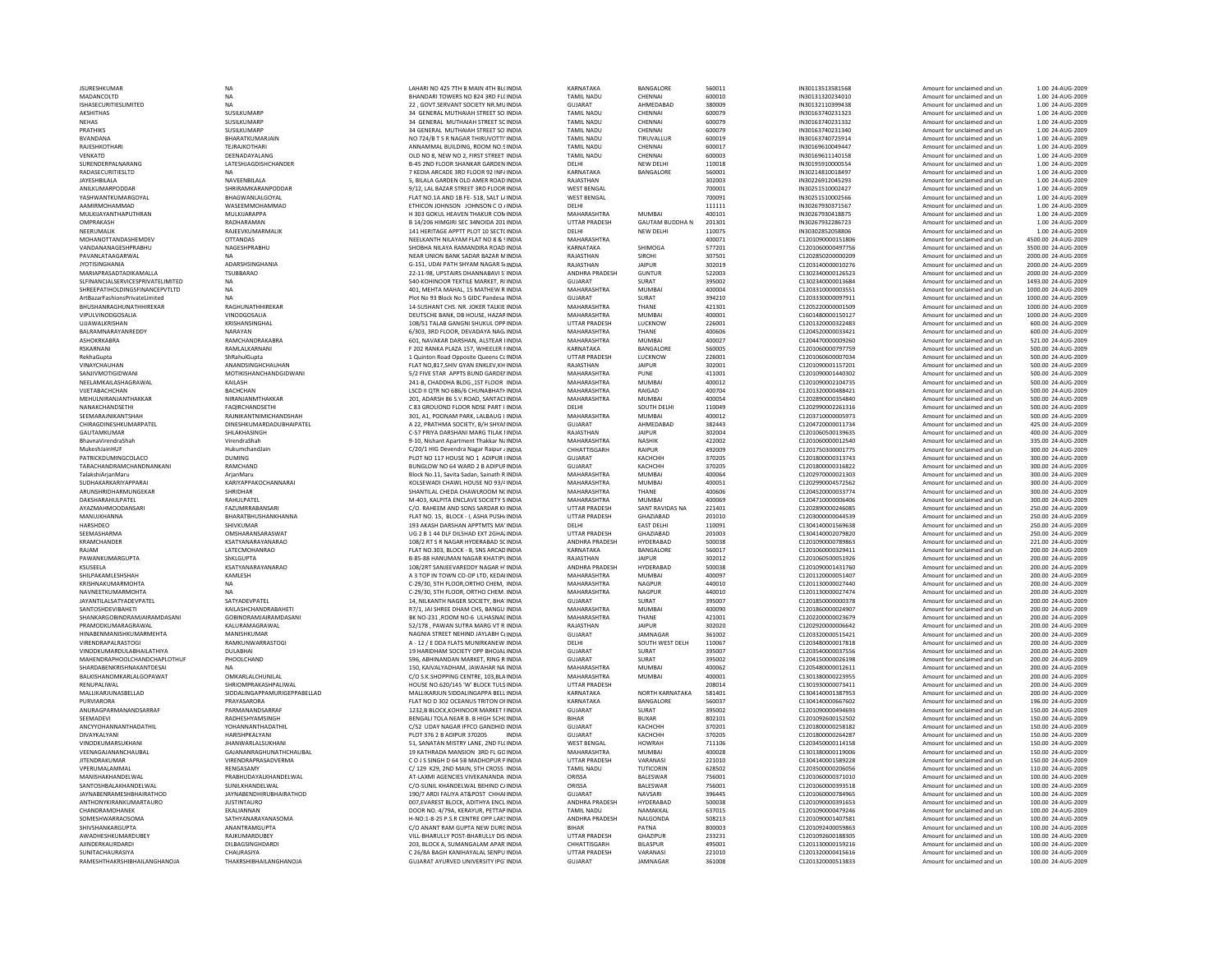| RATANLALSHARMA                         | LAL                                 | INDO GULF FERTILISERS A UNIT O NUNDIA                                         | <b>UTTAR PRADESH</b>              |                  | 227817           | C1201320000529461                      | Amount for unclaimed and un                                | 100.00 24-AUG-2009                                          |
|----------------------------------------|-------------------------------------|-------------------------------------------------------------------------------|-----------------------------------|------------------|------------------|----------------------------------------|------------------------------------------------------------|-------------------------------------------------------------|
| LAVUKUMARKRISHNANAIK                   | KRISHNA                             | 12.KAILASH BHAVAN, GOVAN PADA, INDIA                                          | MAHARASHTRA                       |                  | 400081           | C1201690000004078                      | Amount for unclaimed and un                                | 100.00 24-AUG-2009                                          |
| DHANESHKUMARSHARMA                     | VAIDHSHMADANMOHANSHARMA             | GANGA MATA KA CHOWK NAYA BAZINDIA                                             | RAJASTHAN                         |                  | 303702           | C1201770100124056                      | Amount for unclaimed and un                                | 100.00 24-AUG-2009                                          |
| VIPULKUMARJAYANTKUMARJOSHI             | <b>JAYANTKUMAR</b>                  | 203, SAURABH APARTMENT, CITY LI(INDIA                                         | GUJARAT                           | SURAT            | 395007           | C1201850000019807                      | Amount for unclaimed and un                                | 100.00 24-AUG-2009                                          |
| JAYALAKSHMISRINIVASAN                  | RSRINIVASAN                         | 17 ARUN . 280 SION (E ) MUMBAI 40 INDIA                                       | MAHARASHTRA                       |                  | 400022           | C1201860000008319                      | Amount for unclaimed and un                                | 100.00 24-AUG-2009                                          |
| PRAMILASUBHASHKARVEKAR                 | SUBHASH                             | 46 KHAMKAR COLONY, KOLHAPUR RINDIA                                            | MAHARASHTRA                       | KOLHAPUR         | 416101           | C1202000000117713                      | Amount for unclaimed and un                                | 100.00 24-AUG-2009                                          |
| MANGATSINGHKHANUJA                     | SHRIPRITAMSINGHKHANUJA              | SIRGITTI ROAD, TARBHAR, BILASPUR INDIA                                        | CHHATTISGARH                      | <b>BILASPUR</b>  | 495004           | C1202000000171896                      | Amount for unclaimed and un                                | 100.00 24-AUG-2009                                          |
| MEENESHWARNATHSANGA                    | SCHANNAPPA                          | H.NO. 3-42 HANUMAN NAGAR DILSUNDIA                                            | ANDHRA PRADESH                    | HYDERABAD        | 500060           | C1202330300070264                      | Amount for unclaimed and un                                | 100.00 24-AUG-2009                                          |
| ARVINDATMARAMPARAB                     | ATMARAM                             | C/314.SIEMENS KANGAR CHS PLOT I INDIA                                         | MAHARASHTRA                       | THANE            | 421203           | C1202350000045228                      | Amount for unclaimed and un                                | 100.00 24-AUG-2009                                          |
| JAYAUPADHYAYA                          | SHRIMITHALALHARIRAMUPADHYAYA        | C/OSHRI M.H.UPADHYAYA TANFAC I INDIA                                          | <b>TAMIL NADU</b>                 | CUDDALORE        | 607005           | C1202470000028534                      | Amount for unclaimed and un                                | 100.00 24-AUG-2009                                          |
| CHANDRIKAGADA                          | <b>ANANDIFFRHOIRAISHAH</b>          | 2/2-A. DR ROSHAN SINGH BHANDARINDIA                                           | <b>MADHYA PRADESH</b>             | <b>INDORE</b>    | 452001           | C1202490100025831                      | Amount for unclaimed and un                                | 100.00 24-AUG-2009                                          |
| RENUDIXIT                              | VINAYKUMARDIXIT                     | H 588 SATYAM VIHAR AVAS VIKAS YIINDIA                                         | <b>UTTAR PRADESH</b>              |                  | 208017           | C1202760000048946                      | Amount for unclaimed and un                                | 100.00 24-AUG-2009                                          |
| VUAYKUMARDIKSHIT                       | <b>LATEBISHNUDUTTDIKSHIT</b>        | 86/295 G T ROAD RAIPURWAKANPU INDIA                                           | <b>UTTAR PRADESH</b>              |                  | 208003           | C1202760000050136                      | Amount for unclaimed and un                                | 100.00 24-AUG-2009                                          |
| MAHENDRARAMESHWARSOLANKI               | RAMESHWARSOLANKI                    | CHAWL NO. 23 / 358 BHARAT NAGA INDIA                                          | MAHARASHTRA                       | <b>MUMBAI</b>    | 400051           | C1202890000263381                      | Amount for unclaimed and un                                | 100.00 24-AUG-2009                                          |
| PRAKASHKUNDANI AI PUROHIT              | KUNDANI AI PPUROHIT                 | SHRI VINAYAK VIVEKANAND SOCY BINDIA                                           | GUIARAT                           | <b>IUNAGADH</b>  | 362265           | C1202890000303356                      | Amount for unclaimed and un                                | 100.00 24-AUG-2009                                          |
|                                        |                                     |                                                                               |                                   |                  |                  |                                        |                                                            |                                                             |
| AJNISHKUMARGUPTA                       | RAMNATHGUPTA                        | INDIAN OIL CORPORATION LTD LPG INDIA                                          | UTTARAKHAND                       | <b>HARIDWAR</b>  | 249403           | C1202890200029621                      | Amount for unclaimed and un                                | 100.00 24-AUG-2009                                          |
| GANGADASBINAN                          | LATEBADRIDASBINANI                  | C-37, SHANTI PATH SHYAM NAGARJ/INDIA                                          | RAJASTHAN                         | <b>JAIPUR</b>    | 302019           | C1202920000063695                      | Amount for unclaimed and un                                | 100.00 24-AUG-2009                                          |
| DipenSureshVoraHUF                     | <b>NA</b>                           | Flat B-21, Borivali Suraj CHSL Kastur INDIA                                   | MAHARASHTRA                       | MUMBAI           | 400092           | C1202970000031626                      | Amount for unclaimed and un                                | 100.00 24-AUG-2009                                          |
| ASIMKUMARDAS                           | LATENETAICHANDDAS                   | 91, REGENT ESTATE. KOLKATA 7000 INDIA                                         | <b>WEST BENGAL</b>                |                  | 700092           | C1203000000038848                      | Amount for unclaimed and un                                | 100.00 24-AUG-2009                                          |
| PARULBENHASMUKHBHAISHAH                | HARSADBHAIKANTIBHAISHAH             | 14, RANG UPVAN SOCIETY, NARANP INDIA                                          | GUJARAT                           | AHMEDABAD        | 380014           | C1203030000026749                      | Amount for unclaimed and un                                | 100.00 24-AUG-2009                                          |
| KAUSHIKSHANTILALSHAH                   | SHANTILALSSHAH                      | C-201/03 OM CHIDANAND BHUVAN INDIA                                            | MAHARASHTRA                       | THANE            | 421201           | C1203150000042964                      | Amount for unclaimed and un                                | 100.00 24-AUG-2009                                          |
| PRADEEPKUMARCHAUHAN                    | MRDPSCHAUHAN                        | 3/103. DEEPAK PHASE 1 SAHARA ST/INDIA                                         | <b>UTTAR PRADESH</b>              | LUCKNOW          | 226001           | C1203270000064476                      | Amount for unclaimed and un                                | 100.00 24-AUG-2009                                          |
| SAMIRHARIDASSHAH                       | SHAHHARIDAS                         | 9. RAMA PARK SOC., DAXINI SOCIETYINDIA                                        | <b>GUJARAT</b>                    | AHMEDABAD        | 380008           | C1203320000019305                      | Amount for unclaimed and un                                | 100.00 24-AUG-2009                                          |
| PALLAVISHRINIVASPHOUJADAR              | SHRINIVAS                           | C-603 LAXMI RESIDENCY LBS MARG INDIA                                          | MAHARASHTRA                       | THANE            | 400604           | C1203320000880944                      | Amount for unclaimed and un                                | 100.00 24-AUG-2009                                          |
| PRAVINRAMCHANDRAAWAGHADE               | RAMCHANDRA                          | AWAGHADE CHAWL STAR LANE NAMINDIA                                             | MAHARASHTRA                       | THANE            | 400602           | C1203320002806701                      | Amount for unclaimed and un                                | 100.00 24-AUG-2009                                          |
| RAJENDRAPRASADAGARWAL                  | LATERAMPRASADAGARWALA               | 18A, MAYFAIR ROAD, 3RD FLOOR, FLINDIA                                         | <b>WEST BENGAL</b>                |                  | 700019           | C1204380000001004                      | Amount for unclaimed and un                                | 100.00 24-AUG-2009                                          |
| PRAKASHKUMARBAID                       | TII OKCHANDRAID                     | GA-44 NARAYANTALA DESHBANDHL INDIA                                            | WEST BENGAL                       |                  | 700059           | C1204630000084261                      | Amount for unclaimed and un                                | 100.00 24-AUG-2009                                          |
| AVINASHVITHALBHAIPATEL                 | <b>VITHALBHAIISHWARBHAIPATEL</b>    | A/22, PRATHMA SOCIETY, B/H SHYA INDIA                                         | GUJARAT                           | AHMEDABAD        | 382443           | C1204720000048619                      | Amount for unclaimed and un                                | 100.00 24-AUG-2009                                          |
| <b>SUMITVOHRA</b>                      | <b>SHSPVOHRA</b>                    | <b>I-12, SOUTH ENTN, PART-1 NEW DELINDIA</b>                                  | <b>DELHI</b>                      | SOUTH DELHI      | 110049           | C1204910000011052                      | Amount for unclaimed and un                                | 100.00 24-AUG-2009                                          |
| MEGHAHEMANGSHAH                        | HEMANGKIRITSHAH                     | J - 4/22, MAHAVIR NAGAR, DAHANU INDIA                                         | MAHARASHTRA                       | MUMBAI           | 400067           | C1301540000112683                      | Amount for unclaimed and un                                | 100.00 24-AUG-2009                                          |
| RAJRATANJOSH                           | SATYANARAYANJOSH                    | 33/1 NETAJI SUBHASH ROAD MARSINDIA                                            | <b>WEST BENGAL</b>                |                  | 700001           | C1301760000388805                      | Amount for unclaimed and un                                | 100.00 24-AUG-2009                                          |
|                                        |                                     |                                                                               |                                   |                  |                  |                                        |                                                            |                                                             |
| SAROJJOSHI<br>SURENDRABADRIPRASADVERMA | RAJRATANJOSHI                       | 33/1.NETAJI SUBHASH ROAD MAR'INDIA                                            | <b>WEST BENGAL</b>                |                  | 700001           | C1301760000388839                      | Amount for unclaimed and un                                | 100.00 24-AUG-2009                                          |
|                                        | BADRIPRASADVERMA                    | A/3 WILD FLOWER HALL BLDG AN INDIA                                            | MAHARASHTRA                       | MUMRAI           | 400058           | C1302080000032708                      | Amount for unclaimed and un                                | 100.00 24-AUG-2009                                          |
| ASHAADITYAAGRAWAL                      | <b>ADITYA</b>                       | 'ARCHANA' ADARSH COLONY AKOLA INDIA                                           | MAHARASHTRA                       | AKOLA            | 444004           | C1302310000019499                      | Amount for unclaimed and un                                | 100.00 24-AUG-2009                                          |
| PUSHKALAMBALGOPALAKRISHNAN             | KGOPALAKRISHNAN                     | 2/20 LAVANYA CO-OP HSG SOCIE C INDIA                                          | MAHARASHTRA                       |                  | 400089           | C1302590000300752                      | Amount for unclaimed and un                                | 100.00 24-AUG-2009                                          |
| BHUSHANSHAH                            | TEKCHANDSHAH                        | 1070 B DAYA NIWAS RATANLAL NACINDIA                                           | <b>UTTAR PRADESH</b>              |                  | 208007           | C1304140000789021                      | Amount for unclaimed and un                                | 100.00 24-AUG-2009                                          |
| MANGILALNAHATA                         | KEMKARANNAHATA                      | 155A 1ST FLOOR BUTTO KRISTO PAL INDIA                                         | <b>WEST BENGAL</b>                |                  | 700005           | C1304140002004566                      | Amount for unclaimed and un                                | 100.00 24-AUG-2009                                          |
| HARSHABENAMBASHANKARTRIVEDI            | AMASHANKARNANDLALTRIVEDI            | GAYATRI NAGAR MAIN ROAD OPP R INDIA                                           | GUIARAT                           | RAJKOT           | 360001           | C1304140004810162                      | Amount for unclaimed and un                                | 100.00 24-AUG-2009                                          |
| <b>RINAYKUMARPANDEY</b>                | SATYARRATPANDEY                     | COMMEREIAL TAX OFFICE NEAR JAS INDIA                                          | <b>UTTARAKHAND</b>                |                  | 263147           | C1204470000442023                      | Amount for unclaimed and un                                | 90.00 24-AUG-2009                                           |
| GHANSHYAMSHARESSTOCKBROKERSPVTLTD      |                                     | 24. 2ND FANASWADI MEHATA BULD INDIA                                           | MAHARASHTRA                       | <b>MUMBA</b>     | 400002           | C1203780000000020                      | Amount for unclaimed and un                                | 77.00 24-AUG-2009                                           |
| SUNITARAMESHAGRAWAL                    | RAMESHRAMGOPALAGRAWAL               | RH-1 / E-9 SECTOR 8 VASHINAVI MU INDIA                                        | MAHARASHTRA                       | THANE            | 400703           | C1201370000061363                      | Amount for unclaimed and un                                | 75.00 24-AUG-2009                                           |
| <b>JAYANTILAI PARAKHCHANDSHAH</b>      | PARAKHCHAND                         | B-304 AKASH DARSHAN APPT, KATA INDIA                                          | GUIARAT                           | SURAT            | 395004           | C1204150000087591                      | Amount for unclaimed and un                                | 75.00.24-AUG-2009                                           |
| SUNILKUMARJAIN                         | VIJAYKUMARJAIN                      | 162 ADARSH COLONY, BAREWAL RO INDIA                                           | PUNJAB                            | LUDHIANA         | 142027           | C1302070000017644                      | Amount for unclaimed and un                                | 75.00 24-AUG-2009                                           |
| OMPRAKASHKEDIA                         | <b>NA</b>                           |                                                                               | MAHARASHTRA                       |                  | 400601           | C1201060000370380                      |                                                            | 50.00 24-AUG-2009                                           |
|                                        |                                     | D-2/51 SRIJI TOWER ANAND PARK THNDIA                                          |                                   | THANE            |                  |                                        | Amount for unclaimed and un                                |                                                             |
| JAYSHREEMUKESHZAVERI                   | <b>NA</b>                           | 162.SATNAM APARTMENT, 93.CUFF INDIA                                           | MAHARASHTRA                       | MUMBAI           | 400005           | C1201070000060727                      | Amount for unclaimed and un                                | 50.00 24-AUG-2009                                           |
| PAWANGOVINDVYAS                        | GOVINDRAMVYAS                       | A-204.NEW SEAVIEW NEW RAVIRAJ INDIA                                           | MAHARASHTRA                       | THANE            | 401105           | C1201090000189186                      | Amount for unclaimed and un                                | 50.00 24-AUG-2009                                           |
| RAMESHKUMARHARGOBINDBAWEJA             | HARGOBINDCBAWEJA                    | FLAT NO 201 SHIVLOK APT B WING I INDIA                                        | MAHARASHTRA                       |                  | 421003           | C1201090000551041                      | Amount for unclaimed and un                                | 50.00 24-AUG-2009                                           |
| RADHAAMERIA                            | SANJAYKUMARGUPTA                    | 13, SURAY NAGAR, TARON KI KOONTINDIA                                          | RAJASTHAN                         | <b>JAIPUR</b>    | 302018           | C1201090000622701                      | Amount for unclaimed and un                                | 50.00 24-AUG-2009                                           |
| SEEMAPAI                               | VISHALMEHROTRA                      | RH-1, AKASH PALACE CHS PLOT-37, SINDIA                                        | MAHARASHTRA                       | THANE            | 400709           | C1201090001718045                      | Amount for unclaimed and un                                | 50.00 24-AUG-2009                                           |
| SHUBHADASHIVKUMARSAHASRABUDHE          | SHIVKUMARSHANKARSAHASRABUDHE        | 12.KARMAYOG, PARANJAPE NAGAR, INDIA                                           | MAHARASHTRA                       | <b>MUMBA</b>     | 400091           | C1201090001755362                      | Amount for unclaimed and un                                | 50.00 24-AUG-2009                                           |
| SOMASUNDARAMK                          | KALAYAPPACHETTIAR                   | 2- SOUTH USMAN ROAD T. NAGAR CINDIA                                           | <b>TAMIL NADU</b>                 | CHENNAI          | 600017           | C1201160400000556                      | Amount for unclaimed and un                                | 50.00 24-AUG-2009                                           |
| <b>HEFRARAMMALI</b>                    | SHTAJARAMJI                         | KUMHARO KA WAS, SUMERPUR 30(INDIA                                             | RAJASTHAN                         | PALL             | 306902           | C1201210100258309                      | Amount for unclaimed and un                                | 50.00 24-AUG-2009                                           |
| PRANAYKUMARLAXMANSINHGAEKWAD           | LAXMANSINH                          | OPP MILITERY MESS, LAL BAUG, VAC INDIA                                        | GUJARAT                           | VADODARA         | 390004           | C1201260000026662                      | Amount for unclaimed and un                                | 50.00 24-AUG-2009                                           |
| <b>SHASHIGUPTA</b>                     | <b>GUPTA</b>                        | 104 VUAY NAGAR ORAI DIST JALAUN INDIA                                         | <b>UTTAR PRADESH</b>              | <b>JALAUN</b>    | 285001           | C1201320000383186                      | Amount for unclaimed and un                                | 50.00 24-AUG-2009                                           |
| CHELLADURAII                           |                                     | NO 2 KOVAI MIN NAGAR KUNIAMUTINDIA                                            | <b>TAMIL NADU</b>                 | COIMBATORE       | 641008           | C1201320000501420                      | Amount for unclaimed and un                                | 50.00 24-AUG-2009                                           |
| INDIRAPANDEY                           | <b>PANDEY</b>                       | <b>RHW PHC RHATHAT GORAKHPUR 27 INDIA</b>                                     | <b>UTTAR PRADESH</b>              | <b>GORAKHPUR</b> | 273001           | C1201320000656551                      | Amount for unclaimed and un                                | 50.00 24-AUG-2009                                           |
| NVSRAMDAS                              | SURYANARAYANA                       | HNO:16-1-1/3 NEAR RAJESWARI TEN INDIA                                         | ANDHRA PRADESH                    | KHAMMAM          | 507111           | C1201350000041148                      | Amount for unclaimed and un                                | 50.00 24-AUG-2009                                           |
| KANTATILOKCHANDSANCHETI                | KUNDANMALKHIVRAJKOTHARI             | 41/8, ADARSHA GRAHRACHANA, PUINDIA                                            | MAHARASHTRA                       | PUNE             | 411009           | C1201680000023784                      | Amount for unclaimed and un                                | 50.00 24-AUG-2009                                           |
| TARUNKACHOLIA                          | NPKACHOLIA                          |                                                                               | RAJASTHAN                         | <b>JAIPUR</b>    | 302001           | C1201770100014072                      |                                                            | 50.00 24-AUG-2009                                           |
|                                        |                                     | 111, JAIPUR TOWER M.I.ROAD JAIPU INDIA                                        |                                   |                  |                  |                                        | Amount for unclaimed and un                                |                                                             |
| <b>TARUNIAINCHFTANRAHADURSINGHIAIN</b> | CHETANRAHADURSINGHIAIN              | <b>B-35 A VIIAY PATH TILAK NAGAR LELINDIA</b>                                 | RAIASTHAN                         | <b>JAIPUR</b>    | 302004           | C1201770100027909                      | Amount for unclaimed and un                                | 50.00 24-AUG-2009                                           |
| PRAMODKUMARGUPTA                       | <b>IAGATNARAINGUPTA</b>             | 358. KIRTAN WALI GALI BAJARIAGHA INDIA                                        | <b>UTTAR PRADESH</b>              | GHAZIABAD        | 201001           | C1201910100185245                      | Amount for unclaimed and un                                | 50.00 24-AUG-2009                                           |
| MADHUSUDANDEY                          | MRKCDEY                             | 4 RAJA RADHA KANTA DEB LANE, C/ INDIA                                         | <b>WEST BENGAL</b>                |                  | 700005           | C1201910300028135                      | Amount for unclaimed and un                                | 50.00 24-AUG-2009                                           |
| JAYDEOSHUMNE                           | SEGOJIHUMNE                         | OR/NO/1075/1 NURSES COLONY RA INDIA                                           | CHHATTISGARH                      | <b>BILASPUR</b>  | 495004           | C1202000000177505                      | Amount for unclaimed and un                                | 50.00 24-AUG-2009                                           |
| TVSRINIVASAN                           | TVVAIDYANATHAN                      | NO.17/9, VENKATARATHINAM NAG/INDIA                                            | <b>TAMIL NADU</b>                 | CHENNAI          | 600020           | C1202300000055053                      | Amount for unclaimed and un                                | 50.00 24-AUG-2009                                           |
| HAIIRII AI HAIIIIKARSURIYA             | <b>HAIIIKARARANOORSURIYA</b>        | 109/111.KAMBEKAR ST.2ND FLR R N INDIA                                         | MAHARASHTRA                       |                  | 400003           | C1202470000101078                      | Amount for unclaimed and un                                | 50.00 24-AUG-2009                                           |
| <b>ROSHANHAJIBILALSURIYA</b>           | HAJIBILALSURIYA                     | 109/111.KAMBEKAR STREET.2ND FL INDIA                                          | MAHARASHTRA                       |                  | 400003           | C1202470000101287                      | Amount for unclaimed and un                                | 50.00 24-AUG-2009                                           |
| AWTARSINGHPARMAR                       | HARDIALSINGHPARMAR                  | 64 - H SHAHEED BHAGAT SINGH NACINDIA                                          | PUNJAB                            | LUDHIANA         | 141001           | C1202540000036287                      | Amount for unclaimed and un                                | 50.00 24-AUG-2009                                           |
| PRITHVIRAJAHUJA                        | <b>JLAHUJA</b>                      | HOUSE NO.- 2A/19 RAMESH NAGAR INDIA                                           | DELHI                             | NEW DELHI        | 110015           | C1202600000007815                      | Amount for unclaimed and un                                | 50.00 24-AUG-2009                                           |
| KAMLADEVIJAIN                          | MADANLALJAIN                        | 107. G.T.ROAD (SOUTH) NEAR SAND INDIA                                         | <b>WEST BENGAL</b>                | <b>HOWRAH</b>    | 711101           | C1202770000014491                      | Amount for unclaimed and un                                | 50.00 24-AUG-2009                                           |
| MANO IIAYANTII AI SARAIYA              | <b>JAYANTILAI SHANTILAI SARAIYA</b> | MANOJ KUNJ CHHIPWAD P.B. NO.12 INDIA                                          | GUIARAT                           | DAHOD            | 389151           | C1202890000001297                      | Amount for unclaimed and un                                | 50.00 24-AUG-2009                                           |
| ARIJITKUMARMUKHERJEE                   | ASHIMKUMARMIKHERJEE                 | 13/14/4 N SENAPATI LANE SHIBPUR INDIA                                         | <b>WEST BENGAL</b>                | HOWRAH           | 711102           | C1202990001799100                      | Amount for unclaimed and un                                | 50.00 24-AUG-2009                                           |
| SUBHASHCHANDGOYAL                      | PHOOLCHANDGOYAL                     | E 20 F/F Ranjeet Singh Road Adarsh INDIA                                      | DELHI                             | NORTH DELHI      | 110033           | C1202990005804550                      | Amount for unclaimed and un                                | 50.00 24-AUG-2009                                           |
| AMITVIKRAMBHAISHAH                     | VIKRAMBHAISHAH                      | 003/M. SARJAN TOWER, NR SHARDA INDIA                                          | <b>GUJARAT</b>                    | AHMEDABAD        | 380052           | C1203030000025992                      | Amount for unclaimed and un                                | 50.00 24-AUG-2009                                           |
| <b>VASUDEVPUNDLIKTHAKUR</b>            | <b>PUNDUK</b>                       | AT-ROADPALL403 POST-NAVDE TAL-INDIA                                           | MAHARASHTRA                       | RAIGAD           | 410208           | C1203320002716884                      | Amount for unclaimed and un                                | 50.00 24-AUG-2009                                           |
| JAYESHRAMESHCHANDRAPATEL               | RAMESHCHANDRAMANUBHAIPATEL          |                                                                               | <b>GUJARAT</b>                    | KHEDA            | 387001           | C1203350000195793                      |                                                            | 50.00 24-AUG-2009                                           |
|                                        |                                     | 2 ASHIRVAD PADMAVATI SOCIETY V INDIA                                          |                                   |                  |                  |                                        | Amount for unclaimed and un                                |                                                             |
| DILIPKUMARCHAMARIA                     | VISWANATHCHAMARIA                   | 63/1, SHIVTALA STREET P.O. BHADRA INDIA                                       | <b>WEST BENGAL</b>                | <b>HOOGHLY</b>   | 712232           | C1203450000021635                      | Amount for unclaimed and un                                | 50.00 24-AUG-2009                                           |
| SUJATAACHARYA                          | PALASHACHARYA                       | 5/6, DINONATH GHOSH ST P.O. LILU, INDIA                                       | <b>WEST BENGAL</b>                | <b>HOWRAH</b>    | 711204           | C1203450000359541                      | Amount for unclaimed and un                                | 50.00 24-AUG-2009                                           |
| KAMLESHKUMARSONI                       | KANTILALSONI                        | FLAT NO 201-103 KADABIN INDORE INDIA                                          | MADHYA PRADESH                    | <b>INDORE</b>    | 452001           | C1203460000131943                      | Amount for unclaimed and un                                | 50.00 24-AUG-2009                                           |
| KRISHNANFMA                            | LATEGOVINDDASNEMA                   | 28. LODHIPURI NO-1 INDORE 45200, INDIA                                        | MADHYA PRADESH                    | <b>INDORF</b>    | 452002           | C1203830000005729                      | Amount for unclaimed and un                                | 50.00 24-AUG-2009                                           |
| HIRDESHKUMARVYAS                       | CHUNNILALVYAS                       | 71/191, SECTOR-7, BLOCK-71, AGAR INDIA                                        | RAJASTHAN                         | <b>JAIPUR</b>    | 302020           | C1204120000024102                      | Amount for unclaimed and un                                | 50.00 24-AUG-2009                                           |
| VENKATRAOK                             | KRANGARAO                           | S/C 2ND FLR H NO 1 114/1 JAINS AK INDIA                                       | ANDHRA PRADESH                    | RANGAREDD        | 500032           | C1204470002638313                      | Amount for unclaimed and un                                | 50.00 24-AUG-2009                                           |
| KKAMALINIRAO                           | KRAMACHANDRARAO                     | 3 MARATHA BLDG NAVGHAR ROAD INDIA                                             | MAHARASHTRA                       |                  | 400081           | C1204470004191524                      | Amount for unclaimed and un                                | 50.00 24-AUG-2009                                           |
| PRAMILANILKANTHGAIKWAD                 | <b>NII KANTH</b>                    | A-102. AMRIKA TOWER, TEKDI BUNCINDIA                                          | MAHARASHTRA                       | THANF            | 400602           | C1204520000012403                      | Amount for unclaimed and un                                | 50.00 24-AUG-2009                                           |
| MONICASETH                             | <b>JAGMOHANTANDON</b>               | 7/54 ROAD L G F PUNJABI BAGH WE INDIA                                         | DELHI                             | <b>NEW DELHI</b> | 110026           | C1204550000090864                      | Amount for unclaimed and un                                | 50.00 24-AUG-2009                                           |
| SANJAYCHANDAN                          | SOHANLALCHANDAN                     | 17/54 PUNJABI BAGH DELHI 110026 INDIA                                         | DELHI                             | NEW DELHI        | 110026           | C1204550000092141                      | Amount for unclaimed and un                                | 50.00 24-AUG-2009                                           |
| <b>DHUNMBHOORA</b>                     | MANECKSHAWPESTONJEEBHOORA           | PLOT NO 208F, FLAT NO 308, GULSH INDIA                                        | MAHARASHTRA                       | <b>MUMBAI</b>    | 400058           | C1204860000001391                      | Amount for unclaimed and un                                | 50.00 24-AUG-2009                                           |
| TEIRAIIAINRAIFSHKUMAR                  | TEJRAJJAIN                          | 17 A THANTHAI PERIYAR STREET VILLINDIA                                        | <b>PONDICHERRY</b>                | VILLUPURAM       | 605602           | C1205350000048370                      | Amount for unclaimed and un                                | 50.00 24-AUG-2009                                           |
| KSURRAMANIAN                           | <b>NA</b>                           | NEW NO.18, OLD NO.24 SIVAJI STRE INDIA                                        | <b>TAMIL NADU</b>                 | CHENNAI          | 600017           | C1301740000000061                      | Amount for unclaimed and un                                | 50.00 24-AUG-2009                                           |
| VIKRAMSINGHRATHORE                     |                                     |                                                                               |                                   |                  | 302001           | C1301760000162223                      | Amount for unclaimed and un                                | 50.00 24-AUG-2009                                           |
|                                        |                                     |                                                                               |                                   |                  |                  |                                        |                                                            |                                                             |
|                                        | MOHARSINGHRATHORE                   | THE BANK OF RAJASTHAN LTD. C.A.L INDIA                                        | RAJASTHAN                         | <b>JAIPUR</b>    |                  |                                        |                                                            |                                                             |
| <b>JANGBAHADURSINGHAHLUWALIA</b>       | INDERSINGH                          | B-4 /102 LOK MILAN, CHANDIVALI A INDIA                                        | <b>MAHARASHTRA</b>                |                  | 400072           | C1301760000211050                      | Amount for unclaimed and un                                | 50.00 24-AUG-2009                                           |
| <b>BIHARII AI GUPTA</b>                | <b>GUPTESHWERNATHGUPTA</b>          | D/67, P.C.COLONY LOHIANAGAR KAI INDIA                                         | <b>BIHAR</b>                      | PATNA            | 800020           | C1301930000572600                      | Amount for unclaimed and un                                |                                                             |
| INSUTECHINDIALTD<br>SUMITDOKANIA       | <b>NA</b><br>SHYAMSUNDARDOKANIA     | A1/404 LINK PALACE CO-OP, SOC, R/INDIA<br>266SK DEV ROAD RADHA COURT 2N INDIA | MAHARASHTRA<br><b>WEST BENGAL</b> | MUMBAI           | 400064<br>700048 | C1302950000004129<br>C1304140001712825 | Amount for unclaimed and un<br>Amount for unclaimed and un | 50.00 24-AUG-2009<br>50.00 24-AUG-2009<br>50.00 24-AUG-2009 |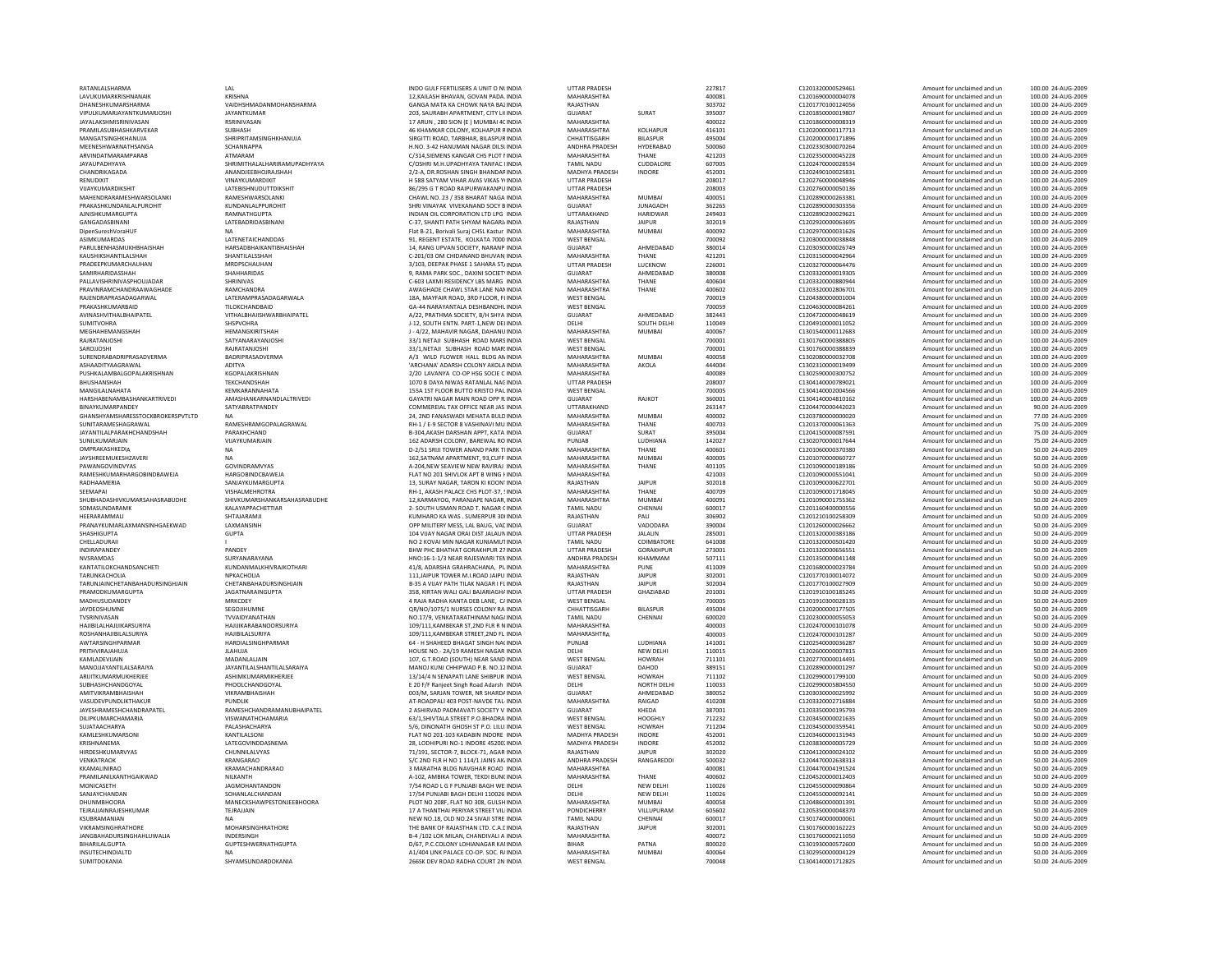| LALITAGUPTA                         | RAMESHCHANDGOEL                | C 86 SETHI COLONY AGRA ROAD JAII INDIA               | RAJASTHAN                | <b>JAIPUR</b>    | 302004 | C1304140003948692 | Amount for unclaimed and ur | 50.00 24-AUG-2009  |
|-------------------------------------|--------------------------------|------------------------------------------------------|--------------------------|------------------|--------|-------------------|-----------------------------|--------------------|
| ARUNKUMARGUPTA                      | OMNATHGUPTA                    | 119/368 DARSHAN PURWA, GUMTI INDIA                   |                          |                  | 208012 | C1306130000001308 |                             | 50.00 24-AUG-2009  |
|                                     |                                |                                                      | UTTAR PRADESH            |                  |        |                   | Amount for unclaimed and un |                    |
| MBRAMABHAT                          | MRDAMODARBHAT                  | I FLOOR KALANDAN COMPLEX OPP EINDIA                  | KARNATAKA                | SOUTH KARNATAKA  | 575001 | C1601010000093593 | Amount for unclaimed and un | 50.00 24-AUG-2009  |
| NAYANASHAH                          | AMRUTI AI SHAH                 | 31. PUSPASEN ZAVERLCO-OP HSG SCINDIA                 | MAHARASHTRA              | MUMBAI           | 400002 | C1601480000015735 | Amount for unclaimed and un | 50.00 24-AUG-2009  |
| SACHINKISHORKONDLEKAR               | KISHORKONDLEKAR                | FLAT NO 1107, B-4, B - WING, RAUN. INDIA             | MAHARASHTRA              | THANE            | 400610 | C1202350000126161 | Amount for unclaimed and un | 45.00 24-AUG-2009  |
| SUDHIRPUNDLIKPATIL                  | PUNDLIK                        | OMSADHAN DUDH SAGAR MARG OF INDIA                    | <b>MAHARASHTRA</b>       | <b>JALGAON</b>   | 424101 | C1201320000536502 | Amount for unclaimed and ur | 35.00 24-AUG-2009  |
| ANNAPURNAGANGADHARHINDIHOLI         | GANGADHAR                      | KAPALI LANE, RABKAVI 587314 INDIA                    | KARNATAKA                | BAGALKOT         | 587314 | C1203530000002500 | Amount for unclaimed and un | 30.00 24-AUG-2009  |
| NII FSHKUMARRARULAL                 | <b>BARULAI NATHMAI MAKWANA</b> | PLOT 46/L/9 SHIVAILNAGAR GOVAN INDIA                 | MAHARASHTRA              |                  | 400043 | C1204470001402129 | Amount for unclaimed and un | 30.00 24-AUG-2009  |
|                                     |                                |                                                      |                          |                  |        |                   |                             |                    |
| NEHATANDON                          | <b>DSTANDON</b>                | R NO 051234 SEC B MBA II INSTITUT INDIA              | GUIARAT                  | AHMFDARAD        | 382481 | C1204470002007089 | Amount for unclaimed and un | 30.00 24-AUG-2009  |
| MUKESHMISHRA                        | SIDDHANATHMISHRA               | D-56/1 DF MEER BAGH JADDUMANI INDIA                  | UTTAR PRADESH            | VARANASI         | 221010 | C1201060000853095 | Amount for unclaimed and un | 25.00 24-AUG-2009  |
| SHOBHABAJAJ                         | PRADEEPKUMARBAJAJ              | 113 F. F., SADIOABAD COLONY, MAN INDIA               | <b>MAHARASHTRA</b>       |                  | 440029 | C1201750100055417 | Amount for unclaimed and un | 25.00 24-AUG-2009  |
| MANOJKUMARRAMESHCHANDGUPTA          | RAMESHCHANDSGUPTA              | A/7 MEHRUNISSA CHAWL, NEAR PIP INDIA                 | MAHARASHTRA              |                  | 400072 | C1203320000111841 | Amount for unclaimed and un | 25.00 24-AUG-2009  |
| RAMESHCHANDRARHARGAVA               | SHAMRUDAYAI BHARGAVA           | BRHAMAN PADA KALAN SHEOPUR 4 INDIA                   | CHHATTISGARH             | SHEOPUR          | 476337 | C1204330000003992 | Amount for unclaimed and un | 25.00.24-AUG-2009  |
|                                     |                                |                                                      |                          |                  |        |                   |                             |                    |
| AMBUJSINHA                          | MRRANJEETKUMARSINHA            | CK-64/100-A C/O SINHA MEDICAL HINDIA                 | <b>UTTAR PRADESH</b>     | VARANASI         | 221001 | C1303190200047526 | Amount for unclaimed and un | 25.00 24-AUG-2009  |
| REKHAAGRAWAL                        | RAVIMOHANAGRAWAL               | 25 A LALA KA BAZAR MEERUT CITY 2 INDIA               | UTTARAKHAND              | MEERUT           | 250002 | C1304140000360361 | Amount for unclaimed and un | 25.00 24-AUG-2009  |
| ABHISHEKGUPTA                       | ARUNKUMARGUPTA                 | BRAHMIN PARA BOLANGIR 767001 INDIA                   | ORISSA                   | <b>BALANGIR</b>  | 767001 | C1304140004339884 | Amount for unclaimed and un | 25.00 24-AUG-2009  |
| <b>RUPAKCHATTERJEE</b>              | PARIMALCHATTERJEE              | PHULPUKUR SEAL, BAGAN CHINSUR INDIA                  | WEST BENGAL              | HOOGHI Y         | 712101 | C1201092600202561 | Amount for unclaimed and un | 20.00.24-AUG-2009  |
|                                     |                                |                                                      |                          |                  |        |                   |                             |                    |
| NITHINM                             | MANIV                          | NO - 518 /A, 3RD MAIN, 1ST BLOCK INDIA               | KARNATAKA                | BANGALORE        | 560050 | C1204470001898209 | Amount for unclaimed and un | 20.00 24-AUG-2009  |
| PUSHPAINAN                          | LATEKAMALKISHORIINANI          | 11-4-813 BAZAR GHAT .HYDERABAD INDIA                 | ANDHRA PRADESH           | HYDERABAD        | 500004 | C1205450000020110 | Amount for unclaimed and un | 18.00 24-AUG-2009  |
| SANIKASATISHDOIPHODE                | SATISHSAKHARAMDOIPHODE         | A-1204. SIDDHI TWINKLE TOWER BE INDIA                | MAHARASHTRA              | THANE            | 400607 | C1203150000003956 | Amount for unclaimed and un | 16.00 24-AUG-2009  |
| MADHUSUDHANINANI                    | <b>I ATEKAMAI KISHOREINANI</b> | 11-4-813 BAZAR GHAT .HYDERABAD INDIA                 | ANDHRA PRADESH           | HYDERABAD        | 500004 | C1205450000020091 | Amount for unclaimed and un | 16.00 24-AUG-2009  |
| <b>IASMAGIRISHKUMARTHAKKAR</b>      | SUDHIRBHAIKARAMJIBHAITHAKKAR   | SHIVJI NAGAR TALUKO VERAVAL DIS INDIA                | GUIARAT                  | <b>IUNAGADH</b>  | 362265 | C1204470000891704 | Amount for unclaimed and un | 15.00.24-AUG-2009  |
|                                     |                                |                                                      |                          |                  |        |                   |                             |                    |
| SACHINAHUIA                         | <b>IRAHUJA</b>                 | 5/199, SUNDER VIHAR NEW DELHI 1INDIA                 | <b>DELHI</b>             | NEW DELHI        | 110087 | C1202990000112323 | Amount for unclaimed and un | 13.00 24-AUG-2009  |
| PRAGYASECURITIESPVTLTDCASHMARKETCLI |                                | 227, KAILASH PLAZA, VALLABH BAUCINDIA                | MAHARASHTRA              |                  | 400077 | C1202810000006556 | Amount for unclaimed and ur | 11.00 24-AUG-2009  |
| SOUMENCHATTERJEE                    | DEBOPRASADCHATTERJEE           | KALIKAPUR UTTARRAIPUR KOLKATA INDIA                  | WEST BENGAL              |                  | 743389 | C1201060000976014 | Amount for unclaimed and un | 10.00 24-AUG-2009  |
| PUSHPADEVI                          | BARUMAL                        | 133 SANT NAGAR DELHI 110065 INDIA                    | DELHI                    | SOUTH DELHI      | 110065 | C1201090002128222 | Amount for unclaimed and un | 10.00 24-AUG-2009  |
| SRamesh                             | MrASSampathKumar               | 6, Second Lane, Baroda Street West INDIA             | <b>TAMIL NADU</b>        | CHENNAL          | 600033 | C1201600000002843 | Amount for unclaimed and un | 10.00 24-AUG-2009  |
|                                     |                                |                                                      |                          |                  |        |                   |                             |                    |
| MAANSINGHCHAUHAN                    | PREMSINGHCHAUHAN               | 149 SHIV VIHAR P.O.-MODEL TOWN. INDIA                | PUNJAB                   |                  | 144001 | C1202540000155482 | Amount for unclaimed and un | 10.00 24-AUG-2009  |
| SPRAKASH                            | SHANMUGAM                      | NO C-27, TAMILNADU GOVT RENT H INDIA                 | <b>TAMIL NADU</b>        | COIMBATORE       | 641006 | C1201910100529048 | Amount for unclaimed and ur | 7.00 24-AUG-2009   |
| THILLAIMANIBALAMURUGAN              | THILLAIMANI                    | NO - /56 AMMAN KOIL STREET THIRI INDIA               | <b>TAMIL NADU</b>        | COIMBATORE       | 641105 | C1201910100775443 | Amount for unclaimed and un | 5.00 24-AUG-2009   |
| <b>ARHAYRARURAOMARLE</b>            | <b>BARURAOAPPAMARLE</b>        | FLAT NO.206 NANDANWAN PARK ASINDIA                   | MAHARASHTRA              | <b>KOLHAPLIR</b> | 416001 | C1202000000009509 | Amount for unclaimed and un | 5.00 24-AUG-2009   |
|                                     |                                |                                                      |                          |                  |        |                   |                             |                    |
| CHANDANKUMARSAHU                    | UMAKANTASAHU                   | PLOT NO 605 RASULGARH BHUBANE INDIA                  | ORISSA                   | KHORDA           | 751010 | C1304140006006088 | Amount for unclaimed and un | 5.00 24-AUG-2009   |
| NIRAJKUMARSINGH                     |                                | 111/ SUKANANTA SARANI, P.O.-BHA INDIA                | <b>WEST BENGAL</b>       | HOOGHLY          | 712232 | C1203450000254249 | Amount for unclaimed and un | 3.00 24-AUG-2009   |
| <b>GEETAKOHLI</b>                   | DEEPAKKOHLI                    | FLAT NO-4, 4th FLOOR BLOCK-A CHAINDIA                | PUNJAB                   |                  | 144001 | C1201090000433382 | Amount for unclaimed and un | 1.00 24-AUG-2009   |
| RAJESHSITARAMKAKAR                  | SITARAM                        | 10-A. NIDHIVAN NR HOL-INN, UMRAINDIA                 | <b>GUJARAT</b>           | SURAT            | 395007 | C1202890000050161 | Amount for unclaimed and un | 1.00 24-AUG-2009   |
| <b>FAROOOAHMADHAII</b>              | GHRASOOLHAIL                   | NOW-HAMAM SOPORE DIST - BARALINDIA                   | <b>JAMMU AND KASHMIR</b> | <b>BARAMULLA</b> | 193201 | C1202890000190613 | Amount for unclaimed and un | 1.00 24-AUG-2009   |
|                                     |                                |                                                      |                          |                  |        |                   |                             |                    |
| VISHALKRUSHNARAORAPERTIWAR          | KRUSHNARAOLRAPERTIWAR          | FLAT NO.22, NEW GEET GOVIND 121INDIA                 | MAHARASHTRA              | PUNE             | 411038 | C1301870000213577 | Amount for unclaimed and ur | 1.00 24-AUG-2009   |
| DINESHRAMESHCHANDRADAVE             | RAMESHCHANDRAMDAVE             | 409 BH GHATATE BLDG CHITAROLI BINDIA                 | <b>MAHARASHTRA</b>       | <b>NAGPUR</b>    | 440002 | C1304140000225741 | Amount for unclaimed and un | 1.00 24-AUG-2009   |
| RAMACHANDRAMANJUNATHHEGDE           | <b>NA</b>                      | C/O SHREE ENGINEERING WORKS SILINDIA                 | KARNATAKA                | <b>NA</b>        |        | F100099           | Amount for unclaimed and un | 50.00 24-AUG-2009  |
| NARANIANSINGH                       | SAIIANSINGH                    | 3812/11 PRITAM NAGAR JAWADI RC INDIA                 | PUNJAR                   | <b>NA</b>        |        | F108044           | Amount for unclaimed and un | 500.00 24-AUG-2009 |
| SANJAYJAIN                          | <b>NA</b>                      | 4/66 JAWAHAR NAGAR JAIPUR 0 INDIA                    | RAJASTHAN                | <b>NA</b>        |        | F73066            | Amount for unclaimed and un | 50.00 24-AUG-2009  |
|                                     |                                |                                                      |                          |                  |        |                   |                             |                    |
| <b>RITUSABOO</b>                    | NA                             | CANAL ROAD RAMDASPETH NAGPUINDIA                     | <b>UTTAR PRADESH</b>     | NA               |        | F51260            | Amount for unclaimed and un | 50.00 24-AUG-2009  |
| SURESHCHANDCHANDGOTHIA              | NA                             | C/O NATTHI MAL CHANDGOHIA CIR(INDIA                  | <b>UTTAR PRADESH</b>     | <b>NA</b>        |        | F48164            | Amount for unclaimed and un | 50.00 24-AUG-2009  |
| AMRITLALJAMNADASPARIKH              | NA                             | C/O CEMENT MARKETING CO P O BCOMAN                   | NA                       | <b>NA</b>        |        | F53197            | Amount for unclaimed and un | 150.00 24-AUG-2009 |
| HARNARAINSAHNI                      | <b>NA</b>                      | NO 3 NEAR RAILWAY CROSSING CIVI INDIA                | <b>MADHYA PRADESH</b>    | RAIPUR           |        | <b>F45985</b>     | Amount for unclaimed and un | 50.00 24-AUG-2009  |
| RCHANDRAKUMAR                       | <b>NA</b>                      | BIN NAYFA AL SHAHWANI INTERNAT QATAR                 | NA                       | <b>NA</b>        |        | F53293            |                             | 50.00 24-AUG-2009  |
|                                     |                                |                                                      |                          |                  |        |                   | Amount for unclaimed and un |                    |
| RUDRAKUMARSHUKLA                    | <b>NA</b>                      | 85 NAYA GOAN EAST LUCKNOW INDIA                      | <b>UTTAR PRADESH</b>     | LUCKNOW          |        | F50503            | Amount for unclaimed and un | 50.00 24-AUG-2009  |
| <b>SHRIKANTSABOO</b>                | NA                             | CANAL ROAD RAMDASPETH NAGPUINDIA                     | UTTAR PRADESH            | <b>NAGPUR</b>    |        | F51261            | Amount for unclaimed and un | 50.00 24-AUG-2009  |
| MRUDULAVSUBRAMANIAN                 | <b>NA</b>                      | 1405 DESHPANDE LAYOUT WARDHN INDIA                   | MAHARASHTRA              | <b>NAGPUR</b>    |        | F53145            | Amount for unclaimed and un | 50.00 24-AUG-2009  |
| RAJEEVMENON                         | NA                             | CHAKKAMBATH HOUSE P O KONATH INDIA                   | <b>KFRAIA</b>            | TRICHUR          |        | F52907            | Amount for unclaimed and un | 50.00 24-AUG-2009  |
|                                     |                                |                                                      | <b>UTTAR PRADESH</b>     |                  |        |                   |                             | 50.00 24-AUG-2009  |
| ANNAPURNADEVI                       | NA                             | 4 CAPPER ROAD LALBAGHLUCKNOV INDIA                   |                          | LUCKNOW          |        | F50539            | Amount for unclaimed and un |                    |
| MOHINDERPAULMEHTA                   | NA                             | B-IV/37 PIPLES WALA NEAR STATE B. INDIA              | PUNJAB                   | <b>NA</b>        |        | F51371            | Amount for unclaimed and un | 50.00 24-AUG-2009  |
| VEDPARKASHSHARMA                    | <b>NA</b>                      | C/O PAWAN SHARMA C-312 WALCH INDIA                   | <b>WEST BENGAL</b>       | <b>NA</b>        |        | F79196            | Amount for unclaimed and un | 50.00 24-AUG-2009  |
| RAVIKANTSHARMA                      | <b>NA</b>                      | A-96 PRIYA DARSHANI VIHAR KHURE INDIA                | DELHI                    | <b>NA</b>        |        | F79199            | Amount for unclaimed and un | 50.00 24-AUG-2009  |
| DIGAMBARDAMUMAHAJAN                 | NA                             | ' PRAMILAJA ' UPASAHA SAHANIWA' INDIA                | <b>UTTAR PRADESH</b>     | <b>NA</b>        |        | F79721            | Amount for unclaimed and un | 100.00 24-AUG-2009 |
|                                     |                                |                                                      |                          |                  |        |                   |                             |                    |
| SNENHILMMUNSHI                      | NA                             | ANKUR NO 2 B/H CENTRAL BANK OF INDIA                 | <b>GUJARAT</b>           | <b>BHARUCH</b>   |        | F79807            | Amount for unclaimed and un | 100.00 24-AUG-2009 |
| KISHORFRARUV                        | NA                             | BLUE MOUNT KANNIPARAMBA POS' INDIA                   | <b>KFRALA</b>            | <b>NA</b>        |        | F80711            | Amount for unclaimed and un | 50.00 24-AUG-2009  |
| <b>ASOKKUMARGHOSH</b>               | <b>NA</b>                      | C/O LATE H N GHOSH H A B L PO BAI INDIA              | <b>WEST BENGAL</b>       | <b>BURDWAN</b>   |        | F42665            | Amount for unclaimed and un | 50.00 24-AUG-2009  |
| RAMI AKHANAGARWAI                   | <b>NA</b>                      | M/S AGARWAI TRADERS 115 MISHR INDIA                  | RAIASTHAN                | <b>IAIPUR</b>    |        | F42936            | Amount for unclaimed and un | 50.00 24-AUG-2009  |
|                                     |                                |                                                      |                          |                  |        |                   |                             |                    |
| <b>VINODSABOO</b>                   | NA                             | CANAL ROAD RAMDASPETH NAGPUINDIA                     | UTTAR PRADESH            | <b>NAGPUR</b>    |        | F51258            | Amount for unclaimed and ur | 50.00 24-AUG-2009  |
| PUSHPASABOC                         | <b>NA</b>                      | CANAL ROAD RAMDASPETH NAGPUINDIA                     | <b>UTTAR PRADESH</b>     | <b>NAGPUR</b>    |        | F51259            | Amount for unclaimed and un | 50.00 24-AUG-2009  |
| JAVEDMAZHAR                         | <b>NA</b>                      | C/O DR S M MAZHAR DEPT OF MATI KUWAIT                | NA                       | <b>NA</b>        |        | F53256            | Amount for unclaimed and un | 200.00 24-AUG-2009 |
| SHANKARI ALL SINGHEE                | <b>NA</b>                      | C/O M/S B R AGENCIES 576 M G ROJINDIA                | <b>MADHYA PRADESH</b>    | <b>INDORF</b>    |        | F43331            | Amount for unclaimed and un | 50.00 24-AUG-2009  |
| SARITAUPPAL                         | <b>NA</b>                      | JAIKA APARTMENTS OPP VCA GROU INDIA                  | UTTAR PRADESH            | NAGPUR           |        | F81255            | Amount for unclaimed and un | 100.00 24-AUG-2009 |
| DIPAKANANE                          | <b>NA</b>                      | C/O NEWMAN IMPEX PRIVATE LTE 2 INDIA                 | PUNJAB                   | <b>JALANDHAR</b> |        | F44504            | Amount for unclaimed and un | 50.00 24-AUG-2009  |
|                                     |                                |                                                      |                          |                  |        |                   |                             |                    |
| SIDDHARTHRAMKRISHNAPATEL            | NA                             | OXNEAD MARSHAM WAY GERRARD! UNITED KINGDOM           | <b>NA</b>                | <b>NA</b>        |        | F15280            | Amount for unclaimed and un | 100.00 24-AUG-2009 |
| <b>USHAGUPTA</b>                    | <b>NA</b>                      | C-10/102 HAPURA CHETGANI VARA INDIA                  | <b>UTTAR PRADESH</b>     | <b>NA</b>        |        | F24883            | Amount for unclaimed and un | 50.00 24-AUG-2009  |
| <b>UMASHANKERPANDEY</b>             | <b>NA</b>                      | 419 KIRYANA MANDI RAM NAGAR CINDIA                   | <b>UTTAR PRADESH</b>     | <b>GHAZIARAD</b> |        | F19922            | Amount for unclaimed and un | 50.00 24-AUG-2009  |
| KIRANJITKAUR                        | <b>NA</b>                      | RATRA BUILDING SADAR BAZAR GUF INDIA                 | PUNJAR                   | <b>NA</b>        |        | F20842            | Amount for unclaimed and un | 50.00 24-AUG-2009  |
| RAJKARANCHOPRA                      | <b>NA</b>                      | B 54 LIG DDA FLATS PHASE I KATWA INDIA               | DELHI                    | <b>NA</b>        |        | F18009            | Amount for unclaimed and un | 50.00 24-AUG-2009  |
|                                     |                                |                                                      |                          |                  |        |                   |                             |                    |
| KAILAHCHANDRAGUPTA                  | NA                             | FLAT NO 4 RAVISHANKER SUKLA MA INDIA                 | MADHYA PRADESH           | <b>BHOPAL</b>    |        | F7354             | Amount for unclaimed and un | 100.00 24-AUG-2009 |
| HARIMOHANSETHI                      | <b>NA</b>                      | SB 3 VASUDEV MARG NEAR T B SAN INDIA                 | RAJASTHAN                | <b>IAIPUR</b>    |        | F12084            | Amount for unclaimed and un | 50.00 24-AUG-2009  |
| KOODARAPPILLILENASICLEETUS          | <b>NA</b>                      | MECHANICAL ENGINEER P O BOX 45 UNITED ARAB EMIRATINA |                          | <b>NA</b>        |        | F9694             | Amount for unclaimed and un | 50.00 24-AUG-2009  |
| BABUBHAISANKARBHAIPATEL             | SKPATEL                        | AT & POST SHERPUR TA IDAR DIST S/INDIA               | <b>UTTAR PRADESH</b>     | <b>NA</b>        |        | F815              | Amount for unclaimed and un | 50.00 24-AUG-2009  |
| <b>BASAVAIAHYARLAGADDA</b>          | NA                             | MALLUR PO GANGAVATI TQ RAICHU INDIA                  | KARNATAKA                | RAICHUR          |        | F3983             | Amount for unclaimed and un | 50.00 24-AUG-2009  |
|                                     |                                |                                                      |                          |                  |        |                   |                             |                    |
| <b>BMSUNDARAM</b>                   | <b>NA</b>                      | HOUSE NO 580 SECTOR 9 PANCHKLINDIA                   | HARYANA                  | <b>NA</b>        |        | F8576             | Amount for unclaimed and un | 25.00 24-AUG-2009  |
| <b>BIMI AADEBIJOSHI</b>             | <b>NA</b>                      | C/O G D JOSHI 1DN MUKHERJEE RO/ INDIA                | <b>WEST BENGAL</b>       | <b>HOWRAH</b>    |        | F7971             | Amount for unclaimed and un | 50.00 24-AUG-2009  |
| PRAKASHSUBRAMANYANMANI              | NA                             | C/O ZAHID HEANOR P O BOX 8223 JI SAUDI ARABIA        | <b>NA</b>                | <b>NA</b>        |        | F32272            | Amount for unclaimed and un | 100.00 24-AUG-2009 |
| JOHNGEORGE                          | NA                             | P O BOX 134 RUSAIL SULTANATE OF OMAN                 | NA                       | NA               |        | F15221            | Amount for unclaimed and un | 250.00 24-AUG-2009 |
| CHHANNULALSAVITA                    | <b>NA</b>                      | VILL 114/89 LAKHANPUR P O KANPU INDIA                | <b>UTTAR PRADESH</b>     | KANPUR           |        | F13246            | Amount for unclaimed and un | 50.00 24-AUG-2009  |
|                                     |                                |                                                      |                          |                  |        |                   |                             |                    |
| <b>HSMATHROO</b>                    | <b>NA</b>                      | HOUSE NO 3214 SECTOR NO 27 D C INDIA                 | CHANDIGARH               | <b>NA</b>        |        | F34266            | Amount for unclaimed and un | 100.00 24-AUG-2009 |
| SUHASSADASHIVSUDAME                 | <b>NA</b>                      | C/O MAINT DEPT O G P C OFF SHORI OATAR               | <b>NA</b>                | <b>NA</b>        |        | F15214            | Amount for unclaimed and un | 25.00 24-AUG-2009  |
| KRSUKUMARPILLAI                     | NA                             | SANTHI SADANAM THURUTHICADU INDIA                    | KERALA                   | NA               |        | F15202            | Amount for unclaimed and ur | 150.00 24-AUG-2009 |
| VEDPRAKASHBOHNTHIYA                 | <b>NA</b>                      | E-4 AYURVIGYAN NAGAR ANDREWS INDIA                   | DELHI                    | <b>NA</b>        |        | F20164            | Amount for unclaimed and un | 50.00 24-AUG-2009  |
| GANESHSINGHMAHADEOSINGHDIXIT        | LATEMAHADEOSINGHDIXIT          | S/O. LATE MAHADEOSINGH DIXIT (THNDIA                 | CHANDIGARH               | <b>NA</b>        |        | F110693           | Amount for unclaimed and un | 100.00 24-AUG-2009 |
|                                     |                                |                                                      |                          |                  |        |                   |                             |                    |
| SANJAYMONJIRHAIGINOYAHUF            | <b>NA</b>                      | SHEVA G A AMARKUNI SOCIETY BAB INDIA                 | RAIASTHAN                | <b>RAIKOT</b>    |        | C1203320000255937 | Amount for unclaimed and un | 200.00 24-AUG-2009 |
| KAMALKISHOREJAIN                    | NANDKISHOREJAIN                | 669 TIKKI WALON KA RASTA KISHAN INDIA                | RAJASTHAN                | <b>IAIPUR</b>    |        | C1201770100074375 | Amount for unclaimed and un | 100.00 24-AUG-2009 |
| SUNILTALDAR                         |                                |                                                      | RAJASTHAN                | <b>UDAIPUR</b>   |        | C1301760000604049 | Amount for unclaimed and un | 50.00 24-AUG-2009  |
|                                     | PRTALDAR                       | 5-A.NEW SHAKTI - NAGAR UDAIPU INDIA                  |                          |                  |        |                   |                             |                    |
|                                     |                                |                                                      |                          |                  |        |                   |                             |                    |
| KASHIFMUKHTAR                       | <b>NA</b>                      | 5A/1 SHAUKAT ALI ROAD ATALA ALL INDIA                | <b>UTTAR PRADESH</b>     | <b>NA</b>        |        | F102316           | Amount for unclaimed and un | 50.00 24-AUG-2009  |
| <b>TILAKRAIAGNIHOTRI</b>            | <b>NA</b>                      | H 2 A HIG SANIAY NAGAR SECTOR 2: INDIA               | <b>UTTAR PRADESH</b>     | <b>NA</b>        |        | F102356           | Amount for unclaimed and un | 100.00 24-AUG-2009 |
| DHANANIAYRDAYMA                     | <b>NA</b>                      | C/O GOPALII TRADERS 3RD FLOOR SINDIA                 | <b>UTTAR PRADESH</b>     | <b>NAGPUR</b>    |        | F100196           | Amount for unclaimed and un | 50.00 24-AUG-2009  |
| BHANUBENKPATEL                      | NA                             | C/18 VASUDHARA FLATS NEXT TO D/ INDIA                | GUIARAT                  | <b>NA</b>        |        | F100947           | Amount for unclaimed and un | 50.00 24-AUG-2009  |
| MOHANPARVATIKAR                     | <b>NA</b>                      | C/O MOHAN & CO NO 6E/68 8TH M/ INDIA                 | KARNATAKA                | <b>NA</b>        |        | F102408           | Amount for unclaimed and un | 200.00 24-AUG-2009 |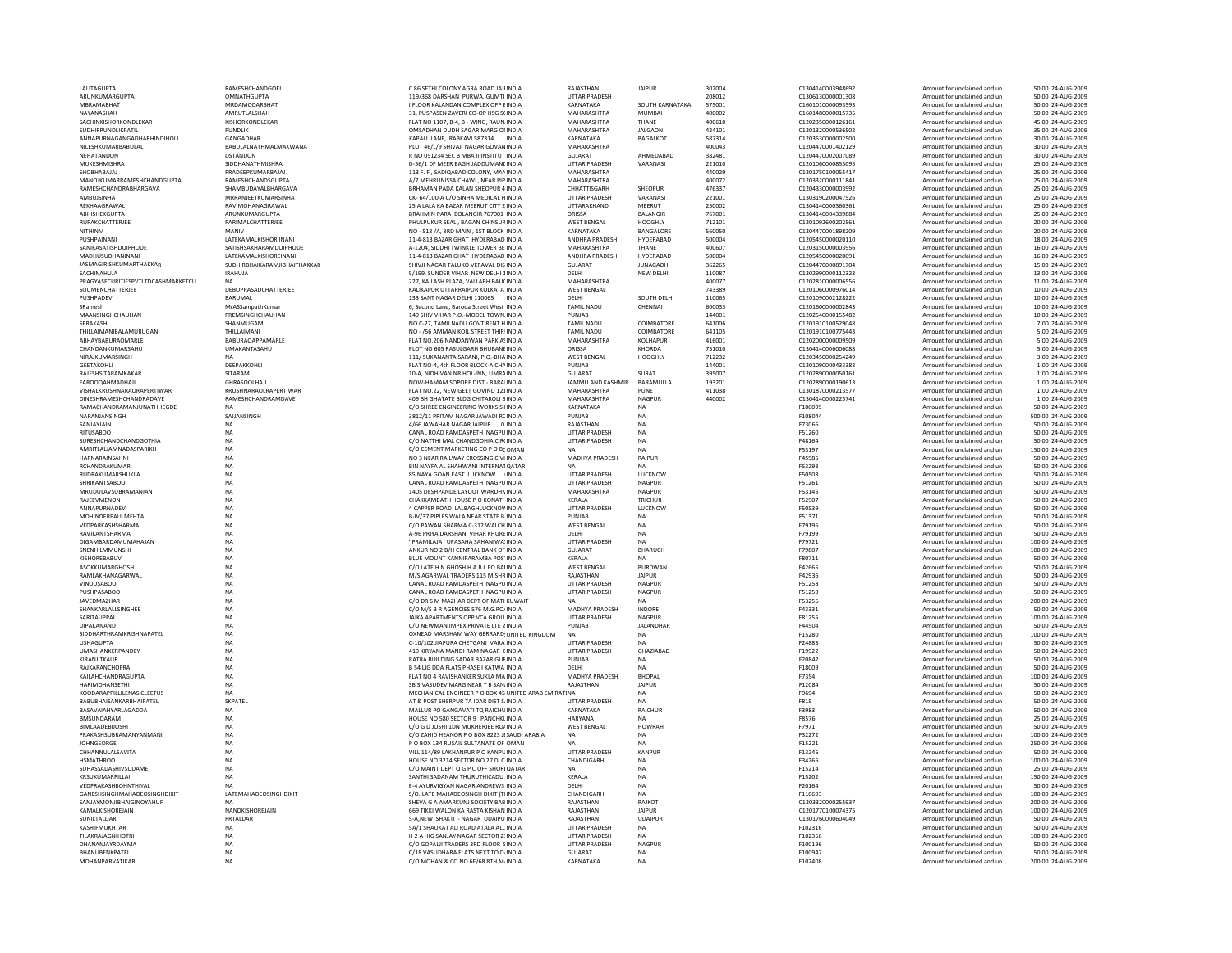| MAJORASHOKKUMARYADAV                |                   | 18 FIELD REGIMENT C/O 56 ADO<br><b>INDIA</b>           | <b>WEST BENGAL</b>    | <b>NA</b>      | F102796       | Amount for unclaimed and un | 100.00 24-AUG-2009  |
|-------------------------------------|-------------------|--------------------------------------------------------|-----------------------|----------------|---------------|-----------------------------|---------------------|
| <b>NFFI AMSAWANI</b>                | VIIAYKUMARSAWANI  | C/O BRIG V K SAWANI COMMANDEFINDIA                     | <b>WEST BENGAL</b>    | <b>NA</b>      | F106691       | Amount for unclaimed and un | 50.00 24-AUG-2009   |
| <b>ANII KUMARIAIN</b>               | <b>NA</b>         | D15 KOMAL CHAMBER PANCH KUW INDIA                      | GUIARAT               | <b>NA</b>      | F100667       | Amount for unclaimed and un | 100.00 24-AUG-2009  |
| PRITAMSINGH                         | NA                | J 104 VIKASPURI NEW DELHI 0 INDIA                      | DELHI                 | NA             | F44671        | Amount for unclaimed and un | 150.00 24-AUG-2009  |
| BHIVAJIKESHAVNIBRE                  | <b>NA</b>         | KUSUM KUNJ 2ND FLOOR KHAMKAFINDIA                      | <b>MAHARASHTRA</b>    | <b>NA</b>      | F46457        | Amount for unclaimed and un | 50.00 24-AUG-2009   |
| VINODKUMARMITTAL                    | NA                | 230/1A NEHRU NAGAR AGRA 0 INDIA                        | DELHI                 | NA             | F48152        | Amount for unclaimed and un | 50.00 24-AUG-2009   |
| SARUJAIN                            | <b>NA</b>         | 4/14-A ASAF ALLROAD NEW DELHI INDIA                    | DFI HI                | <b>NA</b>      | F59185        | Amount for unclaimed and un | 50.00 24-AUG-2009   |
| MANJARICHAKRABARTY                  | <b>NA</b>         | STURDIA CHEMICALS LTD RISHIKESH INDIA                  | <b>UTTAR PRADESH</b>  | <b>NA</b>      | F61151        | Amount for unclaimed and un | 50.00 24-AUG-2009   |
| KAMLAMEHRA                          | <b>NA</b>         | 137 SECTOR - G SHASHTRI NAGAR JC INDIA                 | RAJASTHAN             | NA             | F67366        | Amount for unclaimed and un | 100.00 24-AUG-2009  |
| SURINDERSINGHBAINS                  | <b>NA</b>         | 36 INF DIVSIG REGT C/O 56 APO INDIA                    | <b>WEST BENGAL</b>    | NA             | F72164        | Amount for unclaimed and un | 150.00 24-AUG-2009  |
| RAMESHCHANDRASAKARCHANDDARJI        | <b>NA</b>         | PRIMARY HEALTH CENTRE AT SUNDHNDIA                     | <b>UTTAR PRADESH</b>  | <b>NA</b>      | F74149        | Amount for unclaimed and un | 100.00 24-AUG-2009  |
| ROSHANLALBHALLA                     | <b>NA</b>         | K - 24 KIRTI NAGAR NEW DELHI 0 INDIA                   | DELHI                 | <b>NA</b>      | F75055        | Amount for unclaimed and un | 50.00 24-AUG-2009   |
| RASHNAMKERAWALLA                    | <b>NA</b>         | KERAWALLA BLDG OPP V S GENERAL INDIA                   | GUJARAT               | <b>NA</b>      | F75716        | Amount for unclaimed and un | 200.00 24-AUG-2009  |
| LALITRAGUOBAJIDANDEKAR              | NA                | PARDESHI TELIPURA C N 18/24 NEAFINDIA                  | <b>UTTAR PRADESH</b>  | <b>NA</b>      | F51196        | Amount for unclaimed and un | 50.00 24-AUG-2009   |
| RAMPRASADBUDHIA                     | <b>NA</b>         | OPP RANCHI CLUB SHOPPING CENTFINDIA                    | UTTAR PRADESH         | <b>NA</b>      | F46026        | Amount for unclaimed and un | 50.00 24-AUG-2009   |
| ASHOKKUMARRASTOG                    | <b>NA</b>         | C/O CENTRAL BANK OF OMAN P O B OMAN                    | <b>NA</b>             | <b>NA</b>      | F53374        | Amount for unclaimed and un | 50.00 24-AUG-2009   |
| VIMALSAROOPJOSHI                    | <b>NA</b>         | C/O STATION HEALTH ORGANISATIO INDIA                   | <b>UTTAR PRADESH</b>  | NA             | F50545        | Amount for unclaimed and un | 50.00 24-AUG-2009   |
| PARAMJEETSAINI                      | <b>NA</b>         | CLINICAL LABORATORY LAXMI MALH INDIA                   | MAHARASHTRA           | <b>NA</b>      | F55394        | Amount for unclaimed and un | 50.00 24-AUG-2009   |
| YEDATORESRINIVASAGOPINATHRAO        | NA                | PLNG ENGR (E.V) KUWAIT AIRWAYS KUWAIT                  |                       | NA             | F53502        | Amount for unclaimed and un | 100.00 24-AUG-2009  |
| URMILASINGH                         | <b>NA</b>         | C/O SURENDRA SINGH MEMBER SECINDIA                     | UTTAR PRADESH         | <b>NA</b>      | F50668        | Amount for unclaimed and un | 75.00 24-AUG-2009   |
| KIRANNAGRATH                        | <b>NA</b>         | 380 R K MANDIR LANE NARHI LUCKNINDIA                   | <b>UTTAR PRADESH</b>  | LUCKNOW        | F56379        | Amount for unclaimed and un | 150.00 24-AUG-2009  |
| GINNIKEDIA                          | <b>NA</b>         | 194 JAMUNALAL BAJAJ STREET CALC INDIA                  | <b>WEST BENGAL</b>    | <b>NA</b>      | F56507        | Amount for unclaimed and un | 50.00 24-AUG-2009   |
| BRIJMOHANSHARMA                     | NA                | COMMISSIONER OF INCOME TAX C-: INDIA                   | DELHI                 | NA             | F43721        | Amount for unclaimed and un | 50.00 24-AUG-2009   |
| SUDHIRBABAJIPARAE                   | <b>NA</b>         | JUHU RAJANIGANDHA CO OP HSG S(INDIA                    | <b>UTTAR PRADESH</b>  | <b>NA</b>      | F54355        | Amount for unclaimed and un | 150.00 24-AUG-2009  |
| ABDULGAYYUMMRAJGOL                  | <b>NA</b>         | COMPUTER SECTION PORT RASHID / UNITED ARAB EMIRATINA   |                       | <b>NA</b>      | F53463        | Amount for unclaimed and un | 50.00 24-AUG-2009   |
| GANESANLETCHUMANAN                  | <b>NA</b>         | 3A-P BLOCK 4 1/2 MILE IPOH ROAD I MALAYSIA             | <b>NA</b>             | <b>NA</b>      | F44436        | Amount for unclaimed and un | 50.00 24-AUG-2009   |
| SAROJDARGAN                         | NA                | W/O LT CDR M C DARGAN 31-33 JOI INDIA                  | DELH                  | <b>NA</b>      | F44714        | Amount for unclaimed and un | 50.00 24-AUG-2009   |
| KRISHANKUMARKAPUF                   | <b>NA</b>         | C/O UNITED COMMERCIAL BANK LEI UNITED KINGDOM          | <b>NA</b>             | <b>NA</b>      | F53421        | Amount for unclaimed and un | 50.00 24-AUG-2009   |
| SBALASUBRAMANIAN                    | <b>NA</b>         | SHARJAH PORT AUTHORITY P O BOX UNITED ARAB EMIRATINA   |                       | <b>NA</b>      | F44304        | Amount for unclaimed and un | 50.00 24-AUG-2009   |
| <b>MOHAMEDSIDDIOUEWADIWALLA</b>     | <b>NA</b>         | P O BOX 4900 DUBALUNITED ARAB LUNITED ARAB EMIRATINA   |                       | <b>NA</b>      | F53433        | Amount for unclaimed and un | 100.00 24-AUG-2009  |
| ANILKUMARAGGARWAL                   | <b>NA</b>         | B-1-151 GURU NANAK PURA CIVIL LI INDIA                 | <b>UTTAR PRADESH</b>  | <b>NA</b>      | F44961        | Amount for unclaimed and un | 25.00 24-AUG-2009   |
| RAUFABDULRAZAKGODII                 | NA                | PO BOX 704 DUBAI U A E 0<br>UNITED ARAB EMIRATINA      |                       | NA             | F53437        | Amount for unclaimed and un | 50.00 24-AUG-2009   |
| MADHAVKUNKALIENKAR                  | <b>NA</b>         | C/O GOLDEN MARKET GEN TRADINC UNITED ARAB EMIRATINA    |                       | <b>NA</b>      | F53444        | Amount for unclaimed and un | 50.00 24-AUG-2009   |
| SHASHIKIRANSINGH                    | NA                | C/O ARAMCO BOX 9588 DHAHRAN SSAUDI ARABIA              | NA                    | NA             | F53362        | Amount for unclaimed and un | 100.00 24-AUG-2009  |
| VVDNDHANUSHKODI                     | <b>NA</b>         | 90 SOUTH RAIAH ST TUTICORIN (INDIA                     | <b>TAMIL NADU</b>     | <b>NA</b>      | F50922        | Amount for unclaimed and un | 50.00 24-AUG-2009   |
| SONIABAKHSHI                        | NA                | C/O MR S L BAKHSHI IGE INDIA LTD I INDIA               | DELHI                 | <b>NA</b>      | F53581        | Amount for unclaimed and un | 150.00 24-AUG-2009  |
| <b>ASHARAN</b>                      | <b>NA</b>         | KM-30 NEW KAVI NAGAR GHAZIABA INDIA                    | UTTAR PRADESH         | <b>NA</b>      | F57201        | Amount for unclaimed and un | 50.00 24-AUG-2009   |
| SARUJAIN                            | <b>NA</b>         | 4/14A ASAF ALI ROAD NEW DELHI INDIA                    | DELHI                 | NA             | F59034        | Amount for unclaimed and un | 150.00 24-AUG-2009  |
| KANNANPUZHAOUSEPHMATHAI             | <b>NA</b>         | P B 23060 POWER PLANT MASIRAHS OMAN                    | <b>NA</b>             | <b>NA</b>      | F53313        | Amount for unclaimed and un | 50.00 24-AUG-2009   |
| <b>ASHWINPATEL</b>                  | <b>NA</b>         | 9 AJIT SOCIETY PALDI AHMEDABAD INDIA                   | <b>GUJARAT</b>        | <b>NA</b>      | F41037        | Amount for unclaimed and un | 50.00 24-AUG-2009   |
| SUNDERBBACHWAN                      | <b>NA</b>         | TAYEB ENGINEERING P O BOX 3352 / UNITED ARAB EMIRATINA |                       | <b>NA</b>      | F53247        | Amount for unclaimed and un | 50.00 24-AUG-2009   |
| VENANTIOUSPOLYCARPUSFRANCISBRAGANZA | <b>NA</b>         | C/O MANNAI TRADING CO LTD P O EUNITED ARAB EMIRATINA   |                       | <b>NA</b>      | F53192        | Amount for unclaimed and un | 50.00 24-AUG-2009   |
| <b>ROBERTLOUISBRAGANZA</b>          | <b>NA</b>         | DELMON PRESS P O BOX 742 MANAI BAHRAIN                 | <b>NA</b>             | <b>NA</b>      | F53254        | Amount for unclaimed and un | 200.00 24-AUG-2009  |
| SPANNAMALAI                         | <b>NA</b>         | 61/3 HOUSING UNIT THANJAVURTA INDIA                    | <b>TAMIL NADU</b>     | <b>NA</b>      | F51471        | Amount for unclaimed and un | 50.00 24-AUG-2009   |
| ROSAMMAMATHEWTHUNDUMANNIL           | <b>NA</b>         | POST BOX 22128 SAFATKUWAIT IKUWAIT                     | <b>NA</b>             | <b>NA</b>      | F53493        | Amount for unclaimed and un | 50.00 24-AUG-2009   |
| TAHERAABIDAGHOR                     | NA                | C/O M M GHORI P O BOX NO 12216 UNITED ARAB EMIRATINA   |                       | NA             | F53213        | Amount for unclaimed and un | 150.00 24-AUG-2009  |
| LAJURAMESHHIRANANDANI               | NA                | BALDEV BHAVAN 1ST FLOOR FLAT N INDIA                   | MAHARASHTRA           | <b>NA</b>      | F75815        | Amount for unclaimed and un | 50.00 24-AUG-2009   |
| DINESHKUMARSAXENA                   | <b>NA</b>         | C/O SRI SHYAM SWAROOP SAXENA (INDIA                    | <b>UTTAR PRADESH</b>  | BAREILLY       | F76041        | Amount for unclaimed and un | 100.00 24-AUG-2009  |
| SUDHIRKUMARI UTHRA                  | <b>NA</b>         | 9-D RAIPUR ROAD DELHI - 54 0 INDIA                     | <b>DELHI</b>          | <b>NA</b>      | F76047        | Amount for unclaimed and un | 250.00 24-AUG-2009  |
| RAMABARETH                          | <b>NA</b>         | PLOT NO B-13 SHASTRI NAGAR JODI INDIA                  | RAJASTHAN             | <b>JODHPUR</b> | F76838        | Amount for unclaimed and un | 50.00 24-AUG-2009   |
| <b>RVRINDABAI</b>                   | NA                | C/O G S PAI VP/2/477-A MALAM PO: INDIA                 | KERALA                | NA             | F77322        | Amount for unclaimed and un | 50.00 24-AUG-2009   |
| BHUPENDRAMAFATLALSHAH               | <b>NA</b>         | LOKMANHYA SOCIETY BLOCK NO 6 CINDIA                    | MAHARASHTRA           | <b>NA</b>      | F77824        | Amount for unclaimed and un | 100.00 24-AUG-2009  |
| HANSRAJSACHDEVA                     | <b>NA</b>         | NO 954 HUTCLAY HOTEL ATTUR CH (INDIA                   | DELHI                 | <b>NA</b>      | F78170        | Amount for unclaimed and un | 75.00 24-AUG-2009   |
| RENUKARAIESHIAIN                    | <b>NA</b>         | JAJU CLINJE JAIN CLINIC BHARUCH D INDIA                | GUIARAT               | <b>NA</b>      | F79358        | Amount for unclaimed and un | 50.00 24-AUG-2009   |
| <b>BINDUBENBALVANTRAINAII</b>       | NA                | BRAHMIN FALIA AT POST KANSAD INDIA                     | <b>UTTAR PRADESH</b>  | <b>NA</b>      | F79678        | Amount for unclaimed and un | 100.00 24-AUG-2009  |
| <b>GEETABHASIN</b>                  | <b>NA</b>         | C/O P N BHASIN H 2 BLOCK HOUSE INDIA                   | <b>UTTAR PRADESH</b>  | <b>NA</b>      | F80379        | Amount for unclaimed and un | 50.00 24-AUG-2009   |
| PALINDERKAUR                        | <b>NA</b>         | H NO.3363 15/D CHANDIGARH 0 INDIA                      | CHANDIGARH            | <b>NA</b>      | F84194        | Amount for unclaimed and un | 25.00 24-AUG-2009   |
| AGARWAI VINODKUMARSANWARI AI        | <b>NA</b>         | 415-C VENKATESHWAR BUILDING PONDIA                     | MAHARASHTRA           | <b>NA</b>      | F84987        | Amount for unclaimed and un | 50.00 24-AUG-2009   |
| IRENEALBANDSOUZA                    | <b>NA</b>         | C/O MR A E D SOUZA GAS OPERATIC QATAR                  | <b>NA</b>             | <b>NA</b>      | F53248        | Amount for unclaimed and un | 50.00 24-AUG-2009   |
| MDAMODARANNAIR                      | <b>NA</b>         | KIZHAKKEDATHIL HOUSE BEHIND PE INDIA                   | KERALA                | <b>NA</b>      | F53382        | Amount for unclaimed and un | 25.00 24-AUG-2009   |
| SANTOSHAHLUWALIA                    | <b>NA</b>         | E-6 VIKRAM COLONY ALIGARH UTTA INDIA                   | <b>UTTAR PRADESH</b>  | <b>NA</b>      | F42029        | Amount for unclaimed and un | 50.00 24-AUG-2009   |
| PERVIZPALLANZIWADIA                 | <b>NA</b>         | C/O LALLU RAIZIES WEDA MIRZA PU INDIA                  | GUIARAT               | <b>NA</b>      | F40151        | Amount for unclaimed and un | 50.00 24-AUG-2009   |
| RAMI ARHAYAVERMA                    | <b>NA</b>         | HOUSE NO C 94 SECTOR D LDA COLC INDIA                  | <b>UTTAR PRADESH</b>  | LUCKNOW        | <b>F50840</b> | Amount for unclaimed and un | 50.00 24-AUG-2009   |
| CAPTSUDHIRMENON                     | NA                | 8 GUARDS C/O 56 APO 0                                  | <b>WEST RENGAL</b>    | <b>NA</b>      | <b>E50003</b> | Amount for unclaimed and un | 100.00 24-AUG-2009  |
| KSHAMABHATIA                        | <b>NA</b>         | BERLINER STR 41 6310 GRUNBERG V GERMANY                |                       | <b>NA</b>      | F53279        | Amount for unclaimed and un | 100.00 24-AUG-2009  |
| SHAKUNTALASHAH                      | <b>NA</b>         | C/O MAYUR PLYWOOD INDUSTRIES INDIA                     | <b>UTTAR PRADESH</b>  | NA             | F41599        | Amount for unclaimed and un | 50.00 24-AUG-2009   |
| RAMESHCHANDRASAKARCHANDDARJ         | <b>NA</b>         | PRIMARY HEALTH CENTRE AT SUNDLINDIA                    | <b>UTTAR PRADESH</b>  | <b>NA</b>      | F76686        | Amount for unclaimed and un | 50.00 24-AUG-2009   |
| UPENDRAGILL                         | <b>NA</b>         | 2079 BIRLA MILL COLONY BHATHIRII INDIA                 | PUNJAB                | <b>NA</b>      | F76725        | Amount for unclaimed and un | 100.00 24-AUG-2009  |
| MADHUSUDHANKANODIA                  | <b>NA</b>         | 719 HAZOORI CHAMBERS ZAMPA BAINDIA                     | <b>GUJARAT</b>        | NA             | F88489        | Amount for unclaimed and un | 1550.00 24-AUG-2009 |
| AJAYKHANDERAOVARTAK                 | <b>NA</b>         | B-17 TARUWELL SOCIETY DR. KARAN INDIA                  | MAHARASHTRA           | <b>NA</b>      | F88817        | Amount for unclaimed and un | 50.00 24-AUG-2009   |
| MADHUKAMLESHAGARWALA                | <b>NA</b>         |                                                        |                       | <b>NA</b>      | F53144        | Amount for unclaimed and un | 25.00 24-AUG-2009   |
| <b>ALIHUSAINESHAUKAT</b>            | <b>NA</b>         | POST BOX NO 2172 ABU DHABI U A I UNITED ARAB EMIRATINA |                       | <b>NA</b>      | F53174        | Amount for unclaimed and un | 100.00 24-AUG-2009  |
| BRIJNANDANKAUR                      | <b>NA</b>         | 51-A ANAND NAGAR BATALA ROAD . INDIA                   | PUNJAB                | <b>NA</b>      | F90692        | Amount for unclaimed and un | 250.00 24-AUG-2009  |
| MEHARSINGH                          | NA                | 51-A ANAND NAGAR BATALA ROAD . INDIA                   | PUNJAB                | NA             | F90693        | Amount for unclaimed and un | 200.00 24-AUG-2009  |
| BIPINKUMARPARSHOTTADASPATEL         | <b>NA</b>         | C/O PARSHOTTAMDAS SOMABHAI P INDIA                     | MAHARASHTRA           | <b>NA</b>      | F95458        | Amount for unclaimed and un | 50.00 24-AUG-2009   |
| VANDANADESHRAJMANSOCH               | <b>NA</b>         | CHAPRU NAGAR SWASTIK SOCIETY FINDIA                    | <b>UTTAR PRADESH</b>  | <b>NA</b>      | F95544        | Amount for unclaimed and un | 50.00 24-AUG-2009   |
| DHANENDRAHBENANI                    | NA                | C/O DILIP KUMAR N SHAH MAHAVIR INDIA                   | <b>KARNATAKA</b>      | <b>NA</b>      | F96480        | Amount for unclaimed and un | 50.00 24-AUG-2009   |
| RITAGUPTA                           | <b>NA</b>         | BANGLA NO.1111 SADAR BAZAR CAI INDIA                   | <b>UTTAR PRADESH</b>  | NA             | F97210        | Amount for unclaimed and un | 200.00 24-AUG-2009  |
| MOHANJITSINGH                       | NA                | 2 SOUTH END LANE NEW DELHI (INDIA                      | DELHI                 | NA             | F98984        | Amount for unclaimed and un | 200.00 24-AUG-2009  |
| DILIPKUMARAGARWAL                   | <b>NA</b>         | C/O SHREE BALLABH AGARWAL 106 INDIA                    | MAHARASHTRA           | <b>NA</b>      | F99051        | Amount for unclaimed and un | 50.00 24-AUG-2009   |
| GERALDSTEPHENJOSEPH                 | <b>NA</b>         | INST DEPT GASCO BUHASA P B 665 / UNITED ARAB EMIRATINA |                       | <b>NA</b>      | F53151        | Amount for unclaimed and un | 50.00 24-AUG-2009   |
| ABRAHAMKURIANTHECKEDATHE            | <b>NA</b>         | REZAYAT TRADING CO PATENT SCAF SAUDI ARABIA            |                       | <b>NA</b>      | F53226        | Amount for unclaimed and un | 50.00 24-AUG-2009   |
| BHARATHARIDASBARA                   | NA                | 8206 OAKWOOD MUNSTER INDIAN/ UNITED STATES OF AMNA     |                       | NA             | F53240        | Amount for unclaimed and un | 100.00 24-AUG-2009  |
| <b>FAROOKMOHMEDPATEL</b>            | <b>NA</b>         | P O BOX 704 DUBAI U A E 0 UNITED ARAB EMIRATINA        |                       | <b>NA</b>      | F53436        | Amount for unclaimed and un | 50.00 24-AUG-2009   |
| OMPRAKASHRAMESHWARLALTIWARI         | RAMESHWARLALTIWAR | 19 FATEH COLONY SATYA NAGAR KHINDIA                    | RAJASTHAN             | <b>JAIPUR</b>  | F74008        | Amount for unclaimed and un | 150.00 24-AUG-2009  |
| YALLAPPASHEENAPPASUNADHAL           | <b>NA</b>         | H.NO. VPC 224 AT&PO ANAGAWADI INDIA                    | KARNATAKA             | <b>NA</b>      | <b>F84018</b> | Amount for unclaimed and un | 25.00.24-AUG-2009   |
| ASHOKKUMARGUPTA                     | <b>NA</b>         | 8-B MAHAVEER NAGAR III KOTA RAJ INDIA                  | RAJASTHAN             | NA             | F56082        | Amount for unclaimed and un | 50.00 24-AUG-2009   |
| RAGHURAMMSHETTY                     | <b>NA</b>         | GAGANGIRI FLAT NO.505 SECTOR-1 INDIA                   | MAHARASHTRA           | <b>NA</b>      | F46201        | Amount for unclaimed and un | 50.00 24-AUG-2009   |
| SHASHICHOPRA                        | <b>NA</b>         | COTTAGE 18 WEST PATEL NAGAR NEINDIA                    | DELHI                 | <b>NA</b>      | F87971        | Amount for unclaimed and un | 50.00 24-AUG-2009   |
| NAMITAPRAKASH                       | <b>NA</b>         | C/O SATYA PRAKASH RANK OF MAH INDIA                    | <b>MADHYA PRADESH</b> | <b>NA</b>      | F86744        | Amount for unclaimed and un | 50.00 24-AUG-2009   |
| RSIVASANKARAN                       | <b>NA</b>         | LON GULF TRADING (U K) LTD PRINC UNITED KINGDOM        | <b>NA</b>             | <b>NA</b>      | F52097        | Amount for unclaimed and un | 50.00 24-AUG-2009   |
| VELLAMAKKELABOOBACKER               | NA                | R M S P O BOX 5348 DOHA QATAR / QATAR                  | NA                    | NA             | F15247        | Amount for unclaimed and un | 100.00 24-AUG-2009  |
| NFARATHALI                          | <b>NA</b>         | C/O SALMAN A ALRAJEH EST P O BO SAUDI ARABIA           | <b>NA</b>             | <b>NA</b>      | F15308        | Amount for unclaimed and un | 50.00 24-AUG-2009   |